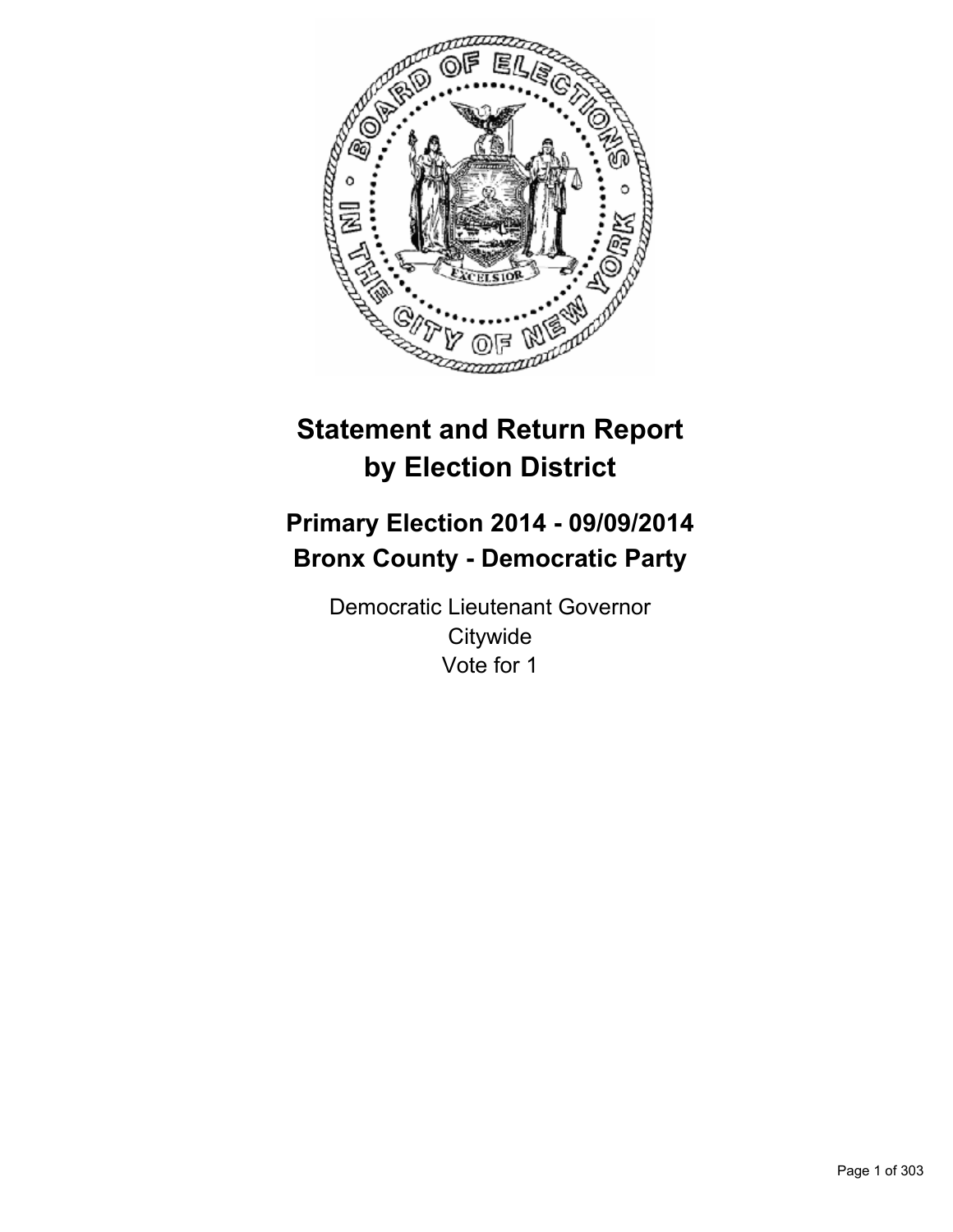

| PUBLIC COUNTER                                           | 11             |
|----------------------------------------------------------|----------------|
| <b>EMERGENCY</b>                                         | 0              |
| ABSENTEE/MILITARY                                        | 0              |
| <b>FEDERAL</b>                                           | 0              |
| <b>AFFIDAVIT</b>                                         | 0              |
| <b>Total Ballots</b>                                     | 11             |
| Less - Inapplicable Federal/Special Presidential Ballots | 0              |
| <b>Total Applicable Ballots</b>                          | 11             |
| KATHY C. HOCHUL                                          | 4              |
| TIMOTHY WU                                               | 5              |
| <b>Total Votes</b>                                       | 9              |
| Unrecorded                                               | $\overline{2}$ |

### **002/77**

| PUBLIC COUNTER                                           | 28 |
|----------------------------------------------------------|----|
| <b>EMERGENCY</b>                                         | 0  |
| ABSENTEE/MILITARY                                        |    |
| <b>FEDERAL</b>                                           | 0  |
| <b>AFFIDAVIT</b>                                         | 0  |
| <b>Total Ballots</b>                                     | 29 |
| Less - Inapplicable Federal/Special Presidential Ballots | 0  |
| <b>Total Applicable Ballots</b>                          | 29 |
| KATHY C. HOCHUL                                          | 17 |
| TIMOTHY WU                                               | 8  |
| <b>Total Votes</b>                                       | 25 |
| Unrecorded                                               | 4  |

| <b>PUBLIC COUNTER</b>                                    | 116 |
|----------------------------------------------------------|-----|
| <b>EMERGENCY</b>                                         | 0   |
| ABSENTEE/MILITARY                                        | 6   |
| <b>FEDERAL</b>                                           | 0   |
| AFFIDAVIT                                                |     |
| <b>Total Ballots</b>                                     | 123 |
| Less - Inapplicable Federal/Special Presidential Ballots | 0   |
| <b>Total Applicable Ballots</b>                          | 123 |
| KATHY C. HOCHUL                                          | 83  |
| TIMOTHY WU                                               | 24  |
| <b>Total Votes</b>                                       | 107 |
| Unrecorded                                               | 16  |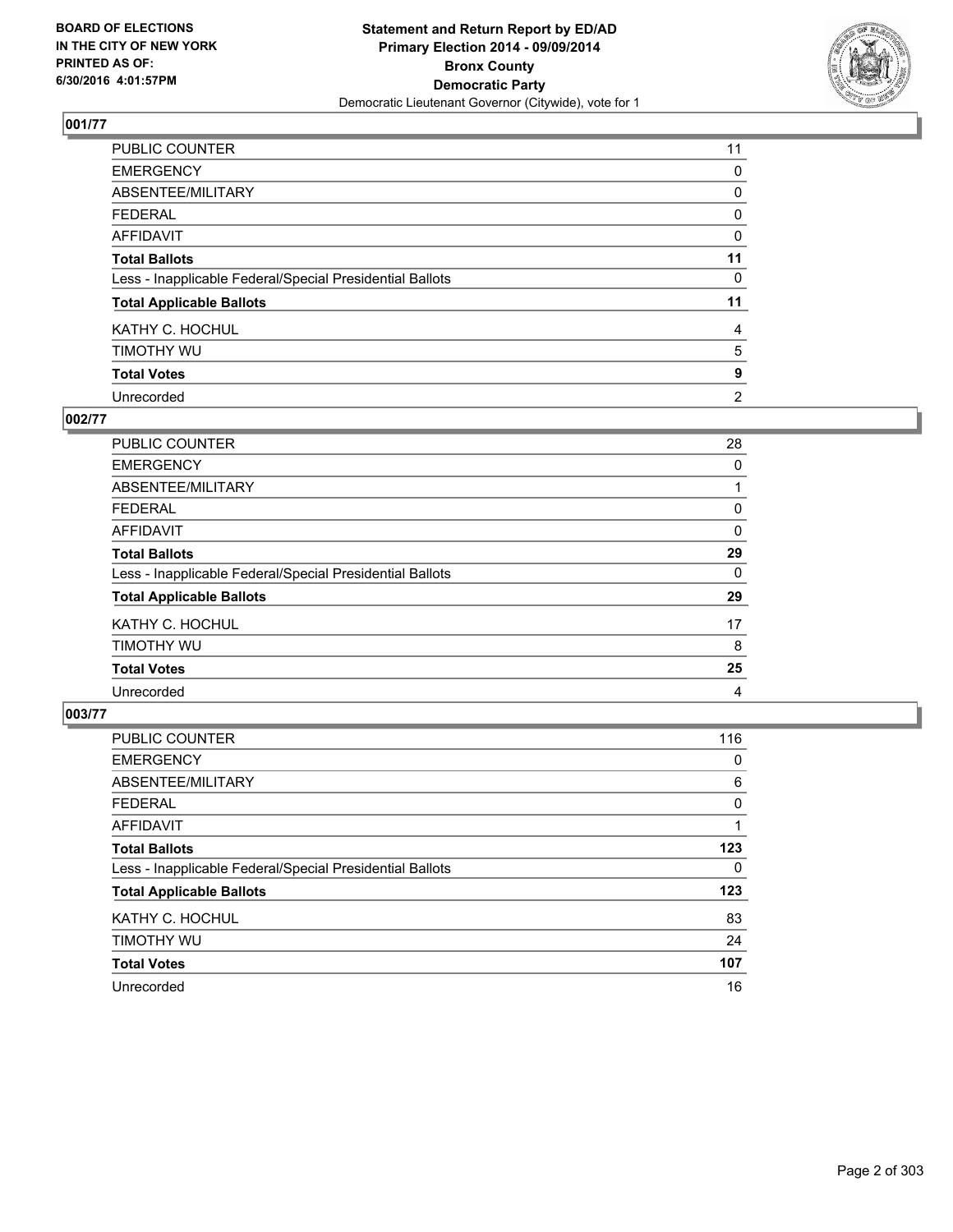

| PUBLIC COUNTER                                           | 28       |
|----------------------------------------------------------|----------|
| <b>EMERGENCY</b>                                         | 0        |
| ABSENTEE/MILITARY                                        | 0        |
| <b>FEDERAL</b>                                           | 0        |
| <b>AFFIDAVIT</b>                                         | 0        |
| <b>Total Ballots</b>                                     | 28       |
| Less - Inapplicable Federal/Special Presidential Ballots | $\Omega$ |
| <b>Total Applicable Ballots</b>                          | 28       |
| KATHY C. HOCHUL                                          | 17       |
| TIMOTHY WU                                               | 7        |
| <b>Total Votes</b>                                       | 24       |
| Unrecorded                                               | 4        |

### **005/77**

| PUBLIC COUNTER                                           | 86 |
|----------------------------------------------------------|----|
| <b>EMERGENCY</b>                                         | 0  |
| ABSENTEE/MILITARY                                        |    |
| FEDERAL                                                  | 0  |
| <b>AFFIDAVIT</b>                                         | 0  |
| <b>Total Ballots</b>                                     | 87 |
| Less - Inapplicable Federal/Special Presidential Ballots | 0  |
| <b>Total Applicable Ballots</b>                          | 87 |
| KATHY C. HOCHUL                                          | 62 |
| TIMOTHY WU                                               | 18 |
| <b>Total Votes</b>                                       | 80 |
| Unrecorded                                               | 7  |
|                                                          |    |

| PUBLIC COUNTER                                           | 77 |
|----------------------------------------------------------|----|
| <b>EMERGENCY</b>                                         | 0  |
| ABSENTEE/MILITARY                                        |    |
| <b>FEDERAL</b>                                           | 0  |
| <b>AFFIDAVIT</b>                                         | 3  |
| <b>Total Ballots</b>                                     | 81 |
| Less - Inapplicable Federal/Special Presidential Ballots | 0  |
| <b>Total Applicable Ballots</b>                          | 81 |
| KATHY C. HOCHUL                                          | 47 |
| TIMOTHY WU                                               | 23 |
| UNATTRIBUTABLE WRITE-IN (WRITE-IN)                       |    |
| <b>Total Votes</b>                                       | 71 |
| Unrecorded                                               | 10 |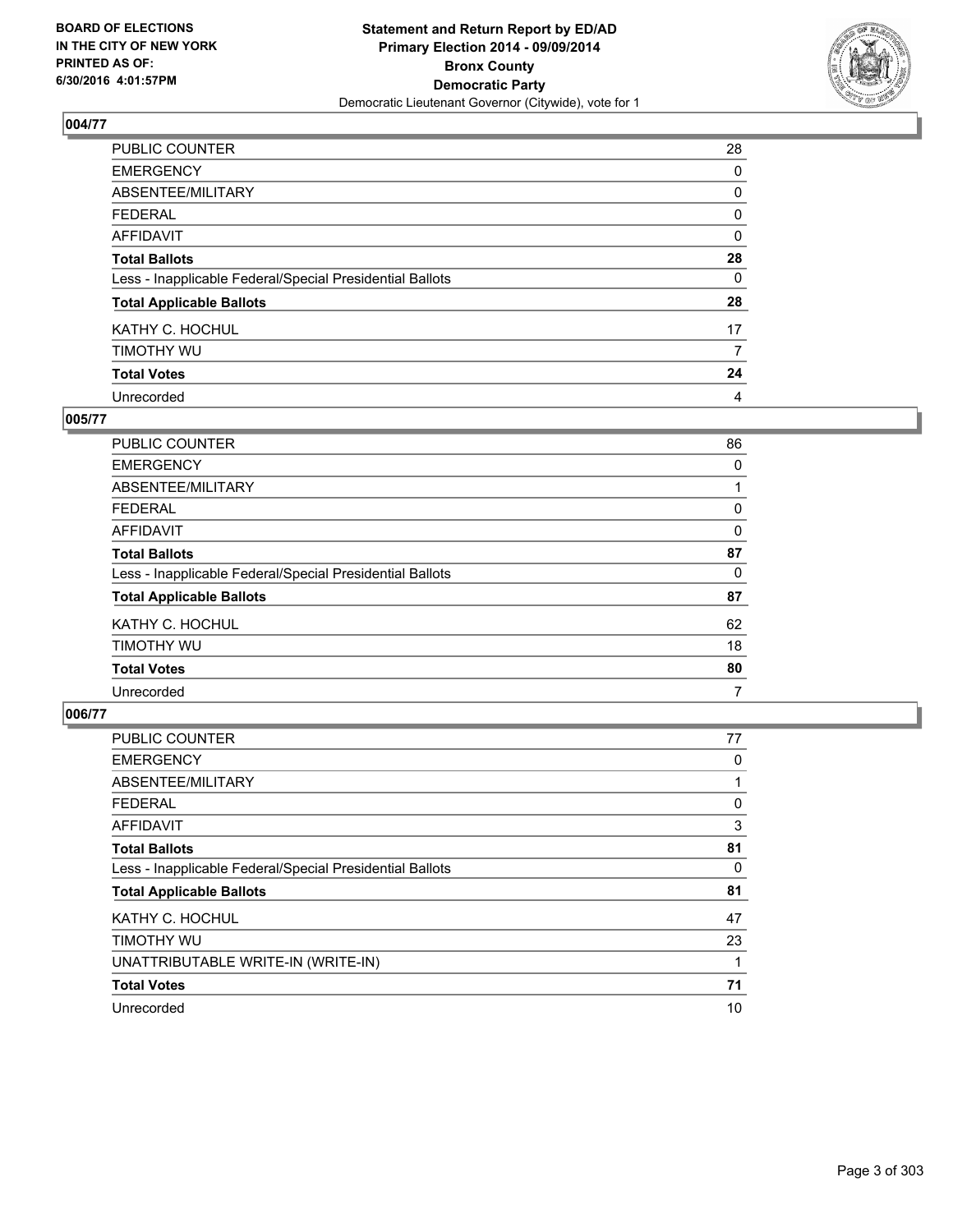

| <b>PUBLIC COUNTER</b>                                    | 107 |
|----------------------------------------------------------|-----|
| <b>EMERGENCY</b>                                         | 0   |
| ABSENTEE/MILITARY                                        | 4   |
| <b>FEDERAL</b>                                           | 0   |
| <b>AFFIDAVIT</b>                                         |     |
| <b>Total Ballots</b>                                     | 112 |
| Less - Inapplicable Federal/Special Presidential Ballots | 0   |
| <b>Total Applicable Ballots</b>                          | 112 |
| KATHY C. HOCHUL                                          | 70  |
| TIMOTHY WU                                               | 25  |
| ADRIANO ESPAILLAT (WRITE-IN)                             |     |
| <b>Total Votes</b>                                       | 96  |
| Unrecorded                                               | 16  |

## **008/77**

| <b>PUBLIC COUNTER</b>                                    | 72 |
|----------------------------------------------------------|----|
| <b>EMERGENCY</b>                                         | 0  |
| ABSENTEE/MILITARY                                        | 2  |
| FEDERAL                                                  | 0  |
| <b>AFFIDAVIT</b>                                         | 0  |
| <b>Total Ballots</b>                                     | 74 |
| Less - Inapplicable Federal/Special Presidential Ballots | 0  |
| <b>Total Applicable Ballots</b>                          | 74 |
| KATHY C. HOCHUL                                          | 47 |
| TIMOTHY WU                                               | 18 |
| <b>Total Votes</b>                                       | 65 |
| Unrecorded                                               | 9  |

| <b>PUBLIC COUNTER</b>                                    | 68 |
|----------------------------------------------------------|----|
| <b>EMERGENCY</b>                                         | 0  |
| ABSENTEE/MILITARY                                        | 0  |
| <b>FEDERAL</b>                                           | 0  |
| AFFIDAVIT                                                | 0  |
| <b>Total Ballots</b>                                     | 68 |
| Less - Inapplicable Federal/Special Presidential Ballots | 0  |
| <b>Total Applicable Ballots</b>                          | 68 |
| KATHY C. HOCHUL                                          | 50 |
| TIMOTHY WU                                               | 14 |
| <b>Total Votes</b>                                       | 64 |
| Unrecorded                                               | 4  |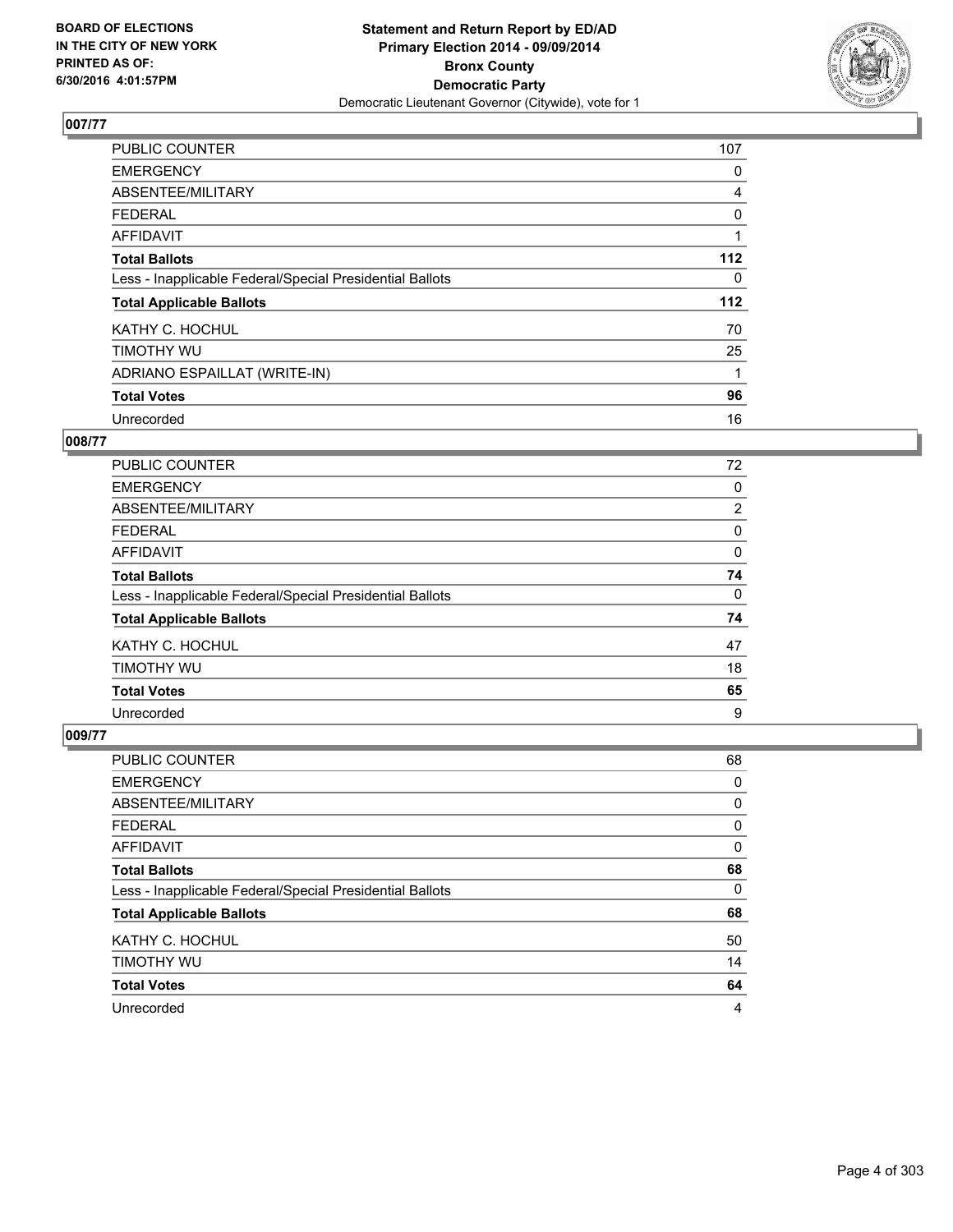

| PUBLIC COUNTER                                           | 136      |
|----------------------------------------------------------|----------|
| <b>EMERGENCY</b>                                         | 0        |
| ABSENTEE/MILITARY                                        |          |
| <b>FEDERAL</b>                                           | 0        |
| <b>AFFIDAVIT</b>                                         | $\Omega$ |
| <b>Total Ballots</b>                                     | 137      |
| Less - Inapplicable Federal/Special Presidential Ballots | 0        |
| <b>Total Applicable Ballots</b>                          | 137      |
| KATHY C. HOCHUL                                          | 83       |
| TIMOTHY WU                                               | 28       |
| <b>Total Votes</b>                                       | 111      |
| Unrecorded                                               | 26       |

## **011/77**

| PUBLIC COUNTER                                           | 67 |
|----------------------------------------------------------|----|
| <b>EMERGENCY</b>                                         | 0  |
| ABSENTEE/MILITARY                                        | 2  |
| <b>FEDERAL</b>                                           | 0  |
| AFFIDAVIT                                                | 0  |
| <b>Total Ballots</b>                                     | 69 |
| Less - Inapplicable Federal/Special Presidential Ballots | 0  |
| <b>Total Applicable Ballots</b>                          | 69 |
| KATHY C. HOCHUL                                          | 40 |
| TIMOTHY WU                                               | 19 |
| AMBER BATIST (WRITE-IN)                                  | 1  |
| CECILIA QUIRO (WRITE-IN)                                 | 1  |
| UNATTRIBUTABLE WRITE-IN (WRITE-IN)                       | 1  |
| <b>Total Votes</b>                                       | 62 |
| Unrecorded                                               | 7  |

| <b>PUBLIC COUNTER</b>                                    | 51 |
|----------------------------------------------------------|----|
| <b>EMERGENCY</b>                                         | 0  |
| ABSENTEE/MILITARY                                        | 6  |
| FEDERAL                                                  | 0  |
| AFFIDAVIT                                                | 0  |
| <b>Total Ballots</b>                                     | 57 |
| Less - Inapplicable Federal/Special Presidential Ballots | 0  |
| <b>Total Applicable Ballots</b>                          | 57 |
| KATHY C. HOCHUL                                          | 39 |
| TIMOTHY WU                                               | 13 |
| <b>Total Votes</b>                                       | 52 |
| Unrecorded                                               | 5  |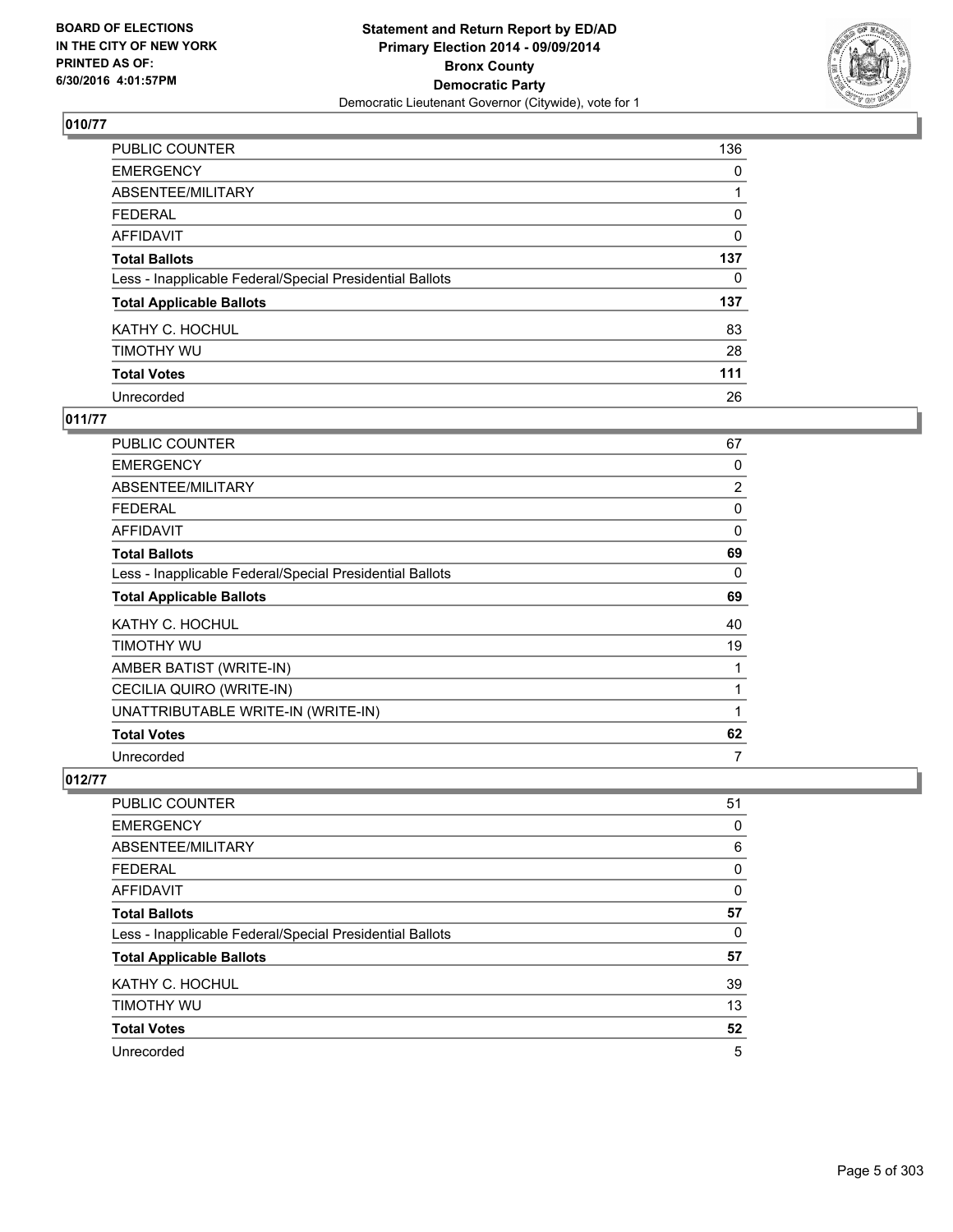

| PUBLIC COUNTER                                           | 56 |
|----------------------------------------------------------|----|
| <b>EMERGENCY</b>                                         | 0  |
| ABSENTEE/MILITARY                                        |    |
| <b>FEDERAL</b>                                           | 0  |
| <b>AFFIDAVIT</b>                                         | 0  |
| <b>Total Ballots</b>                                     | 57 |
| Less - Inapplicable Federal/Special Presidential Ballots | 0  |
| <b>Total Applicable Ballots</b>                          | 57 |
| KATHY C. HOCHUL                                          | 30 |
| TIMOTHY WU                                               | 21 |
| <b>Total Votes</b>                                       | 51 |
| Unrecorded                                               | 6  |

## **014/77**

| PUBLIC COUNTER                                           | 75 |
|----------------------------------------------------------|----|
| <b>EMERGENCY</b>                                         | 0  |
| ABSENTEE/MILITARY                                        | 0  |
| <b>FEDERAL</b>                                           | 0  |
| <b>AFFIDAVIT</b>                                         | 6  |
| <b>Total Ballots</b>                                     | 81 |
| Less - Inapplicable Federal/Special Presidential Ballots | 0  |
| <b>Total Applicable Ballots</b>                          | 81 |
| KATHY C. HOCHUL                                          | 52 |
| TIMOTHY WU                                               | 20 |
| <b>Total Votes</b>                                       | 72 |
| Unrecorded                                               | 9  |
|                                                          |    |

| <b>TIMOTHY WU</b>                                        | 25 |
|----------------------------------------------------------|----|
| KATHY C. HOCHUL                                          | 36 |
| <b>Total Applicable Ballots</b>                          | 61 |
| Less - Inapplicable Federal/Special Presidential Ballots | 0  |
| <b>Total Ballots</b>                                     | 61 |
| <b>AFFIDAVIT</b>                                         | 0  |
| <b>FEDERAL</b>                                           | 0  |
| ABSENTEE/MILITARY                                        |    |
| <b>EMERGENCY</b>                                         | 0  |
| PUBLIC COUNTER                                           | 60 |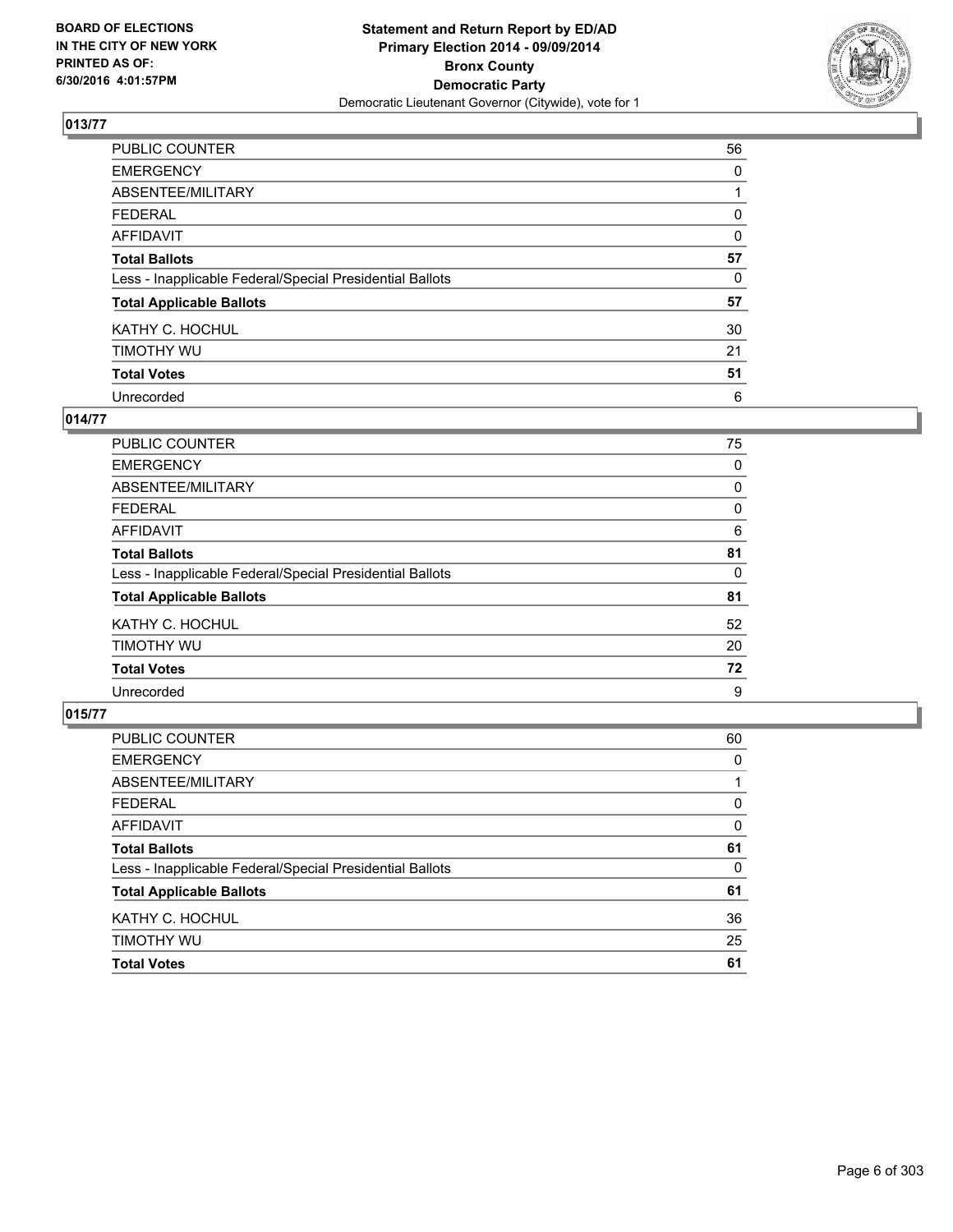

| PUBLIC COUNTER                                           | 76 |
|----------------------------------------------------------|----|
| <b>EMERGENCY</b>                                         | 0  |
| ABSENTEE/MILITARY                                        |    |
| <b>FEDERAL</b>                                           | 0  |
| <b>AFFIDAVIT</b>                                         | 0  |
| <b>Total Ballots</b>                                     | 77 |
| Less - Inapplicable Federal/Special Presidential Ballots | 0  |
| <b>Total Applicable Ballots</b>                          | 77 |
| KATHY C. HOCHUL                                          | 46 |
| TIMOTHY WU                                               | 19 |
| <b>Total Votes</b>                                       | 65 |
| Unrecorded                                               | 12 |

# **017/77**

| PUBLIC COUNTER                                           | 19             |
|----------------------------------------------------------|----------------|
| <b>EMERGENCY</b>                                         | 0              |
| ABSENTEE/MILITARY                                        | 3              |
| <b>FEDERAL</b>                                           | 0              |
| <b>AFFIDAVIT</b>                                         | $\overline{2}$ |
| <b>Total Ballots</b>                                     | 24             |
| Less - Inapplicable Federal/Special Presidential Ballots | 0              |
| <b>Total Applicable Ballots</b>                          | 24             |
| KATHY C. HOCHUL                                          | 15             |
| TIMOTHY WU                                               | 2              |
| <b>Total Votes</b>                                       | 17             |
| Unrecorded                                               | 7              |
|                                                          |                |

| PUBLIC COUNTER                                           | 40             |
|----------------------------------------------------------|----------------|
| <b>EMERGENCY</b>                                         | 0              |
| ABSENTEE/MILITARY                                        | $\overline{2}$ |
| <b>FEDERAL</b>                                           | 0              |
| <b>AFFIDAVIT</b>                                         |                |
| <b>Total Ballots</b>                                     | 43             |
| Less - Inapplicable Federal/Special Presidential Ballots | 0              |
| <b>Total Applicable Ballots</b>                          | 43             |
| KATHY C. HOCHUL                                          | 24             |
| TIMOTHY WU                                               | 6              |
| <b>Total Votes</b>                                       | 30             |
| Unrecorded                                               | 13             |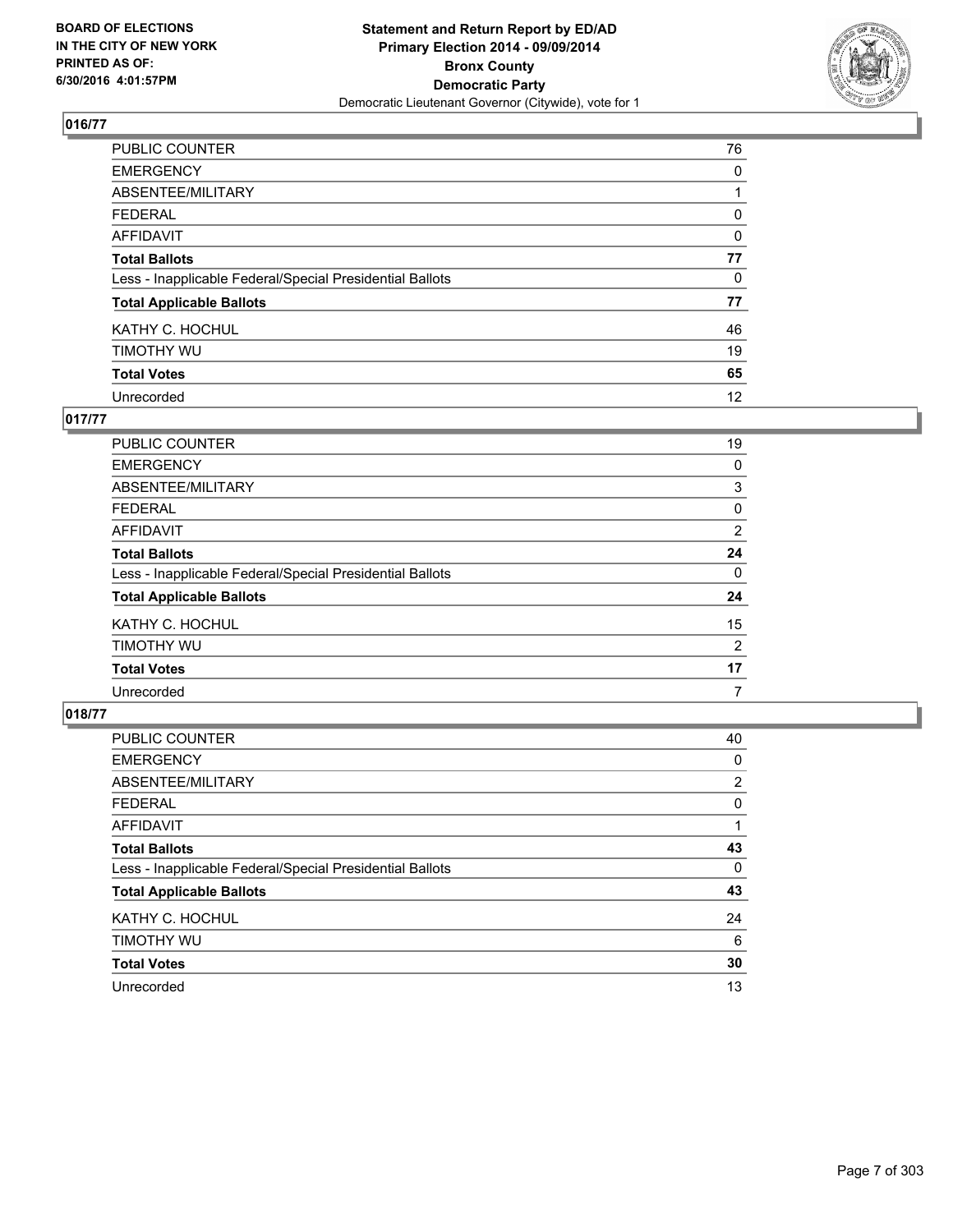

| <b>PUBLIC COUNTER</b>                                    | 52 |
|----------------------------------------------------------|----|
| <b>EMERGENCY</b>                                         | 0  |
| ABSENTEE/MILITARY                                        | 0  |
| <b>FEDERAL</b>                                           | 0  |
| AFFIDAVIT                                                | 0  |
| <b>Total Ballots</b>                                     | 52 |
| Less - Inapplicable Federal/Special Presidential Ballots | 0  |
| <b>Total Applicable Ballots</b>                          | 52 |
| KATHY C. HOCHUL                                          | 34 |
| TIMOTHY WU                                               | 8  |
| UNATTRIBUTABLE WRITE-IN (WRITE-IN)                       | 1  |
| <b>Total Votes</b>                                       | 43 |
| Unrecorded                                               | 9  |

## **020/77**

| <b>PUBLIC COUNTER</b>                                    | 43 |
|----------------------------------------------------------|----|
| <b>EMERGENCY</b>                                         | 0  |
| ABSENTEE/MILITARY                                        |    |
| <b>FEDERAL</b>                                           | 0  |
| <b>AFFIDAVIT</b>                                         | 0  |
| <b>Total Ballots</b>                                     | 44 |
| Less - Inapplicable Federal/Special Presidential Ballots | 0  |
| <b>Total Applicable Ballots</b>                          | 44 |
| KATHY C. HOCHUL                                          | 33 |
| TIMOTHY WU                                               | 6  |
| <b>Total Votes</b>                                       | 39 |
| Unrecorded                                               | 5  |

| PUBLIC COUNTER                                           | 54 |
|----------------------------------------------------------|----|
| <b>EMERGENCY</b>                                         | 0  |
| ABSENTEE/MILITARY                                        |    |
| <b>FEDERAL</b>                                           | 0  |
| AFFIDAVIT                                                |    |
| <b>Total Ballots</b>                                     | 56 |
| Less - Inapplicable Federal/Special Presidential Ballots | 0  |
| <b>Total Applicable Ballots</b>                          | 56 |
| KATHY C. HOCHUL                                          | 38 |
| TIMOTHY WU                                               | 10 |
| <b>Total Votes</b>                                       | 48 |
| Unrecorded                                               | 8  |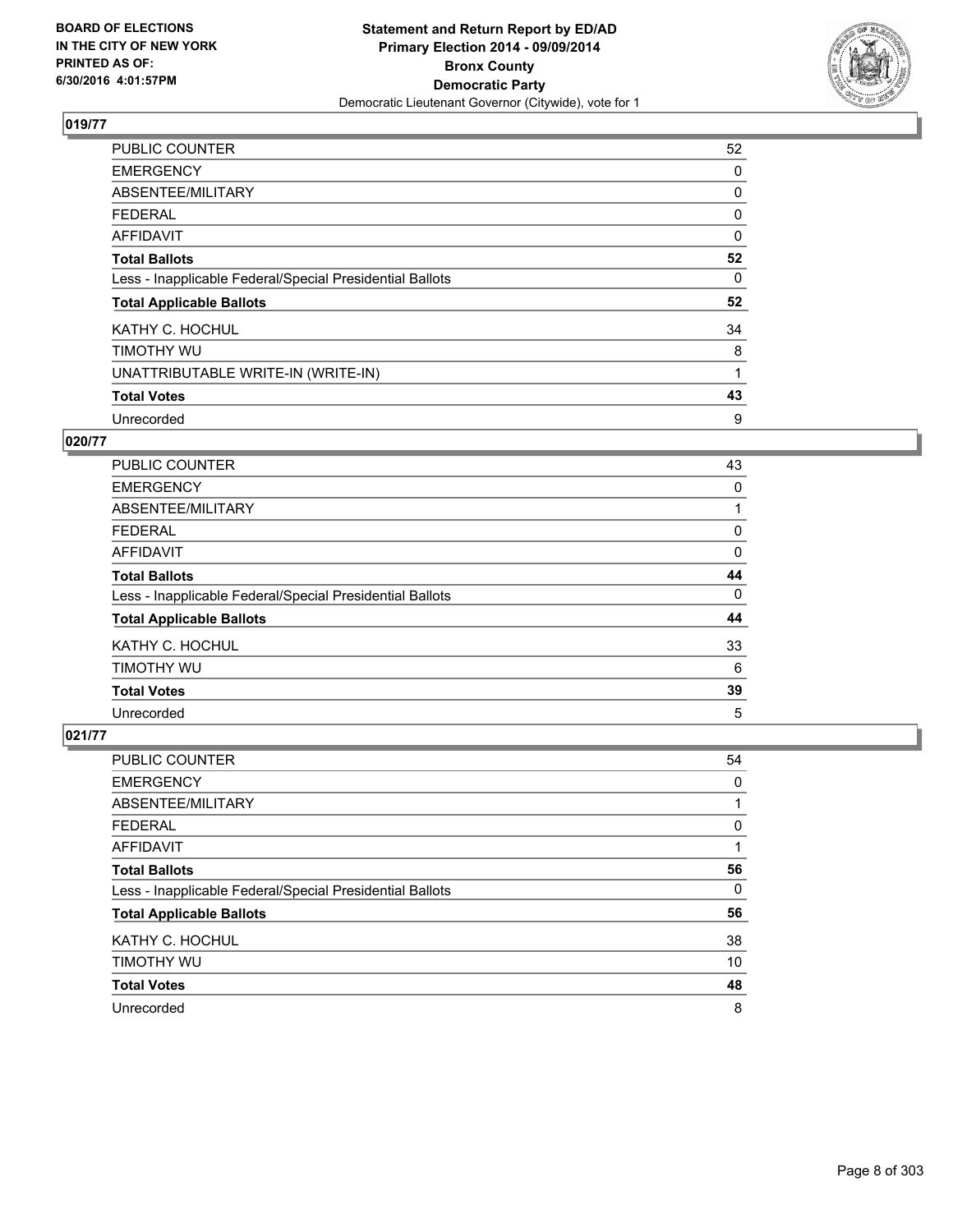

| <b>PUBLIC COUNTER</b>                                    | 58       |
|----------------------------------------------------------|----------|
| <b>EMERGENCY</b>                                         | 0        |
| ABSENTEE/MILITARY                                        | 0        |
| <b>FEDERAL</b>                                           | 0        |
| AFFIDAVIT                                                | $\Omega$ |
| <b>Total Ballots</b>                                     | 58       |
| Less - Inapplicable Federal/Special Presidential Ballots | 0        |
| <b>Total Applicable Ballots</b>                          | 58       |
| KATHY C. HOCHUL                                          | 33       |
| TIMOTHY WU                                               | 13       |
| ADRIANO ESPAILLAT (WRITE-IN)                             |          |
| <b>Total Votes</b>                                       | 47       |
| Unrecorded                                               | 11       |

# **023/77**

| <b>PUBLIC COUNTER</b>                                    | 143            |
|----------------------------------------------------------|----------------|
| <b>EMERGENCY</b>                                         | 0              |
| ABSENTEE/MILITARY                                        | $\overline{2}$ |
| <b>FEDERAL</b>                                           | 0              |
| AFFIDAVIT                                                | 0              |
| <b>Total Ballots</b>                                     | 145            |
| Less - Inapplicable Federal/Special Presidential Ballots | 0              |
| <b>Total Applicable Ballots</b>                          | 145            |
| KATHY C. HOCHUL                                          | 78             |
| TIMOTHY WU                                               | 33             |
| <b>Total Votes</b>                                       | 111            |
| Unrecorded                                               | 34             |

| <b>PUBLIC COUNTER</b>                                    | 73 |
|----------------------------------------------------------|----|
| <b>EMERGENCY</b>                                         | 0  |
| ABSENTEE/MILITARY                                        | 2  |
| <b>FEDERAL</b>                                           | 0  |
| <b>AFFIDAVIT</b>                                         | 2  |
| <b>Total Ballots</b>                                     | 77 |
| Less - Inapplicable Federal/Special Presidential Ballots | 0  |
| <b>Total Applicable Ballots</b>                          | 77 |
| KATHY C. HOCHUL                                          | 37 |
| TIMOTHY WU                                               | 23 |
| UNATTRIBUTABLE WRITE-IN (WRITE-IN)                       |    |
| <b>Total Votes</b>                                       | 61 |
| Unrecorded                                               | 16 |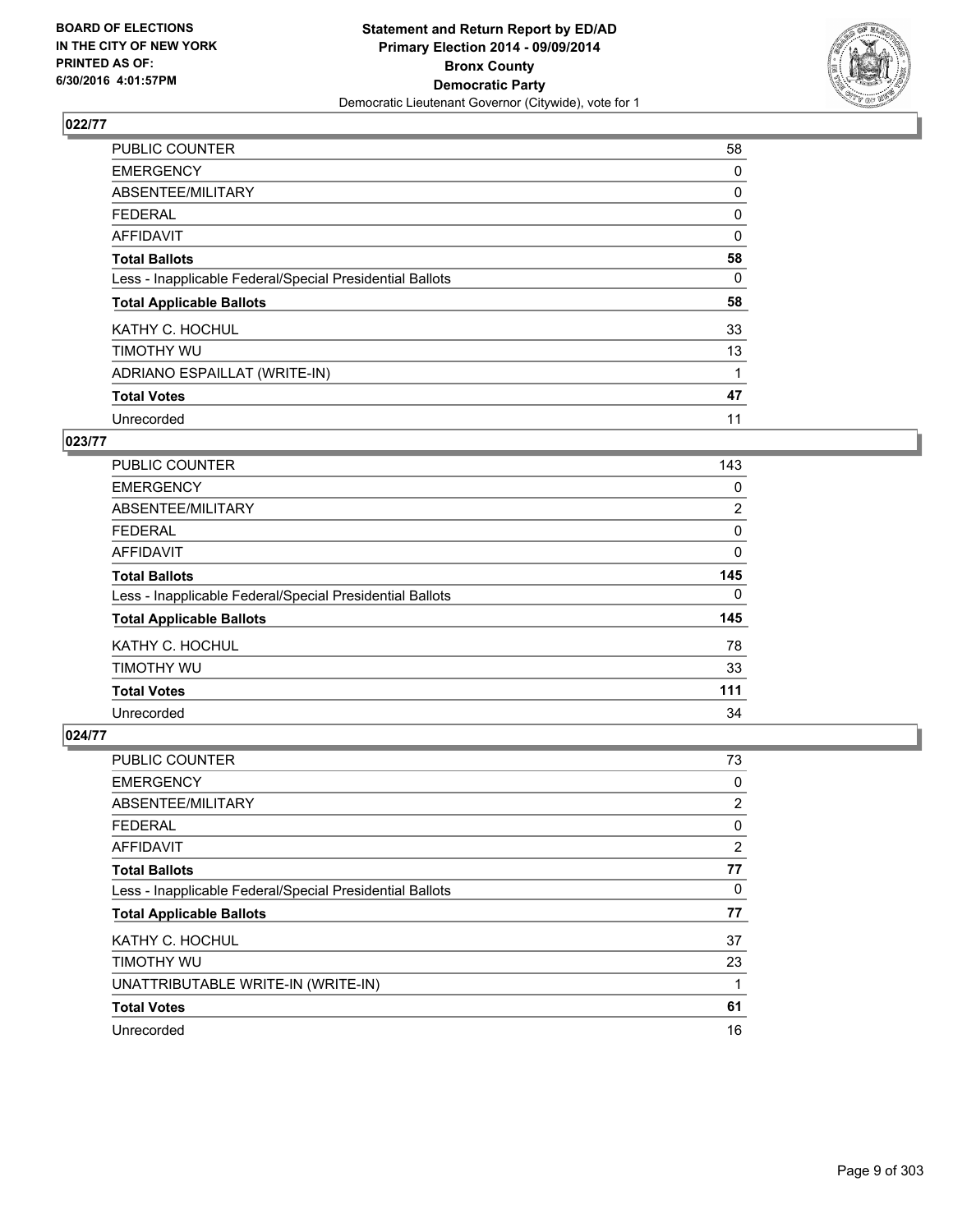

| PUBLIC COUNTER                                           | 107            |
|----------------------------------------------------------|----------------|
| <b>EMERGENCY</b>                                         | 0              |
| ABSENTEE/MILITARY                                        | $\overline{2}$ |
| <b>FEDERAL</b>                                           | 0              |
| <b>AFFIDAVIT</b>                                         | $\overline{2}$ |
| <b>Total Ballots</b>                                     | 111            |
| Less - Inapplicable Federal/Special Presidential Ballots | 0              |
| <b>Total Applicable Ballots</b>                          | 111            |
| KATHY C. HOCHUL                                          | 82             |
| TIMOTHY WU                                               | 21             |
| <b>Total Votes</b>                                       | 103            |
| Unrecorded                                               | 8              |

#### **026/77**

| PUBLIC COUNTER                                           | 41 |
|----------------------------------------------------------|----|
| <b>EMERGENCY</b>                                         | 0  |
| ABSENTEE/MILITARY                                        | 2  |
| <b>FEDERAL</b>                                           | 0  |
| <b>AFFIDAVIT</b>                                         | 0  |
| <b>Total Ballots</b>                                     | 43 |
| Less - Inapplicable Federal/Special Presidential Ballots | 0  |
| <b>Total Applicable Ballots</b>                          | 43 |
| KATHY C. HOCHUL                                          | 30 |
| TIMOTHY WU                                               | 8  |
| <b>Total Votes</b>                                       | 38 |
| Unrecorded                                               | 5  |
|                                                          |    |

| PUBLIC COUNTER                                           | 42             |
|----------------------------------------------------------|----------------|
| <b>EMERGENCY</b>                                         | 0              |
| ABSENTEE/MILITARY                                        | $\overline{2}$ |
| <b>FEDERAL</b>                                           | 0              |
| <b>AFFIDAVIT</b>                                         | 0              |
| <b>Total Ballots</b>                                     | 44             |
| Less - Inapplicable Federal/Special Presidential Ballots | 0              |
| <b>Total Applicable Ballots</b>                          | 44             |
| KATHY C. HOCHUL                                          | 30             |
| TIMOTHY WU                                               | 12             |
| <b>Total Votes</b>                                       | 42             |
| Unrecorded                                               | 2              |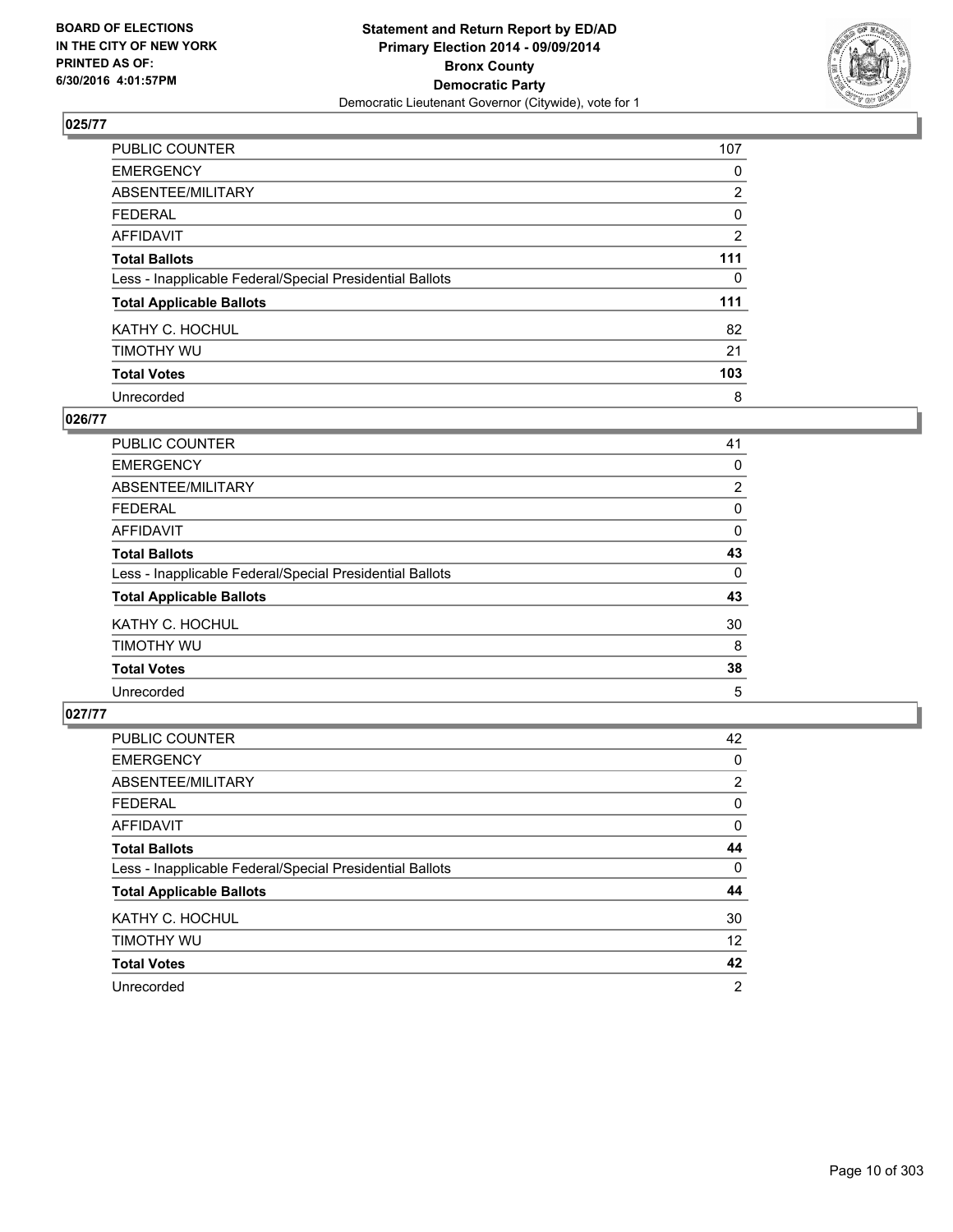

| PUBLIC COUNTER                                           | 72 |
|----------------------------------------------------------|----|
| <b>EMERGENCY</b>                                         | 0  |
| ABSENTEE/MILITARY                                        | 3  |
| <b>FEDERAL</b>                                           | 0  |
| <b>AFFIDAVIT</b>                                         |    |
| <b>Total Ballots</b>                                     | 76 |
| Less - Inapplicable Federal/Special Presidential Ballots | 0  |
| <b>Total Applicable Ballots</b>                          | 76 |
| KATHY C. HOCHUL                                          | 41 |
| TIMOTHY WU                                               | 24 |
| <b>Total Votes</b>                                       | 65 |
| Unrecorded                                               | 11 |

### **029/77**

| PUBLIC COUNTER                                           | 19 |
|----------------------------------------------------------|----|
| <b>EMERGENCY</b>                                         | 0  |
| ABSENTEE/MILITARY                                        |    |
| <b>FEDERAL</b>                                           | 0  |
| <b>AFFIDAVIT</b>                                         | 0  |
| <b>Total Ballots</b>                                     | 20 |
| Less - Inapplicable Federal/Special Presidential Ballots | 0  |
| <b>Total Applicable Ballots</b>                          | 20 |
| KATHY C. HOCHUL                                          | 11 |
| TIMOTHY WU                                               | 8  |
| <b>Total Votes</b>                                       | 19 |
| Unrecorded                                               |    |
|                                                          |    |

| PUBLIC COUNTER                                           | 48 |
|----------------------------------------------------------|----|
| <b>EMERGENCY</b>                                         | 0  |
| ABSENTEE/MILITARY                                        | 3  |
| <b>FEDERAL</b>                                           | 0  |
| <b>AFFIDAVIT</b>                                         | 0  |
| <b>Total Ballots</b>                                     | 51 |
| Less - Inapplicable Federal/Special Presidential Ballots | 0  |
| <b>Total Applicable Ballots</b>                          | 51 |
| KATHY C. HOCHUL                                          | 38 |
| TIMOTHY WU                                               | 8  |
| <b>Total Votes</b>                                       | 46 |
| Unrecorded                                               | 5  |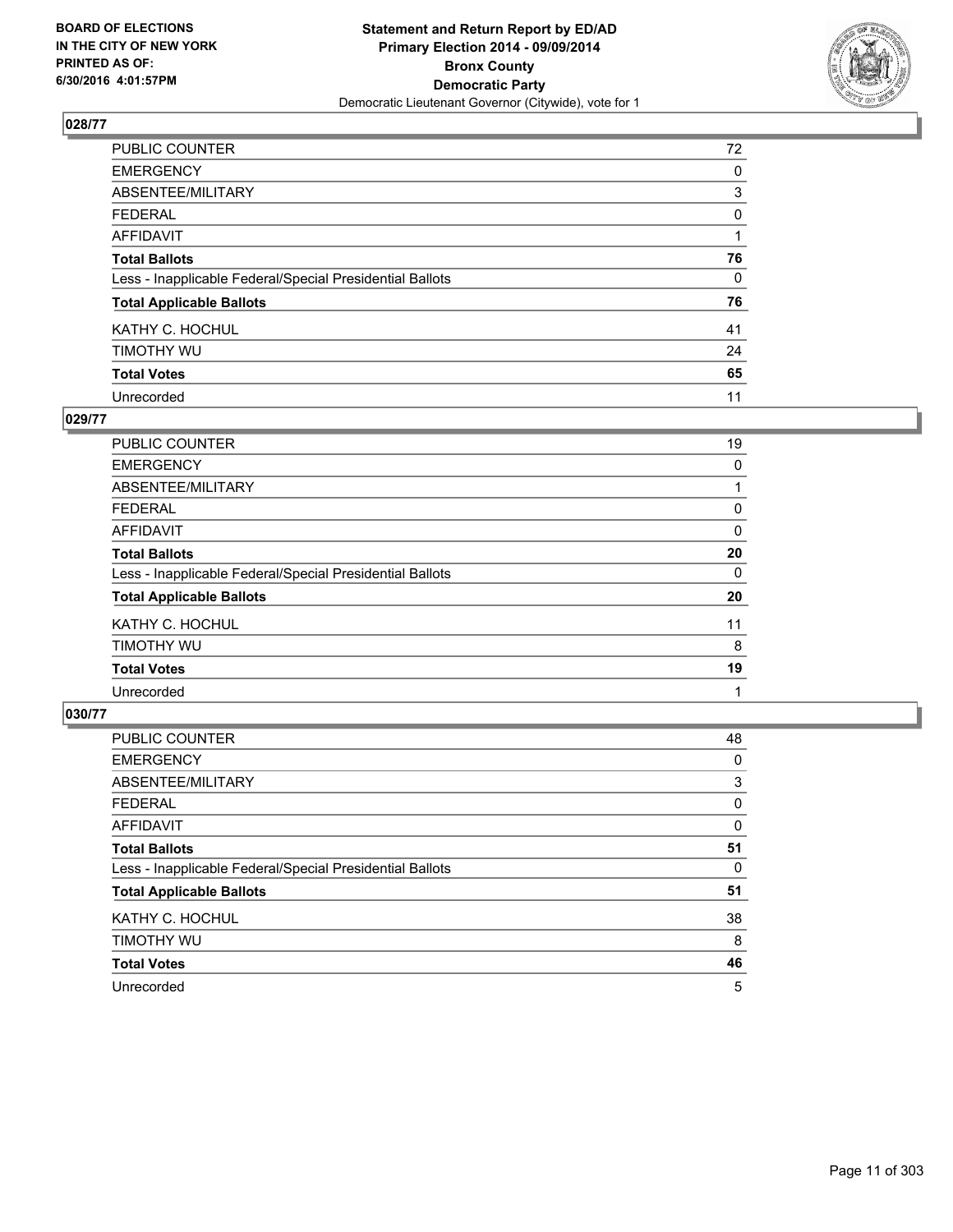

| PUBLIC COUNTER                                           | 11             |
|----------------------------------------------------------|----------------|
| <b>EMERGENCY</b>                                         | 0              |
| ABSENTEE/MILITARY                                        | 0              |
| FEDERAL                                                  | 0              |
| AFFIDAVIT                                                | 0              |
| <b>Total Ballots</b>                                     | 11             |
| Less - Inapplicable Federal/Special Presidential Ballots | 0              |
| <b>Total Applicable Ballots</b>                          | 11             |
| KATHY C. HOCHUL                                          | $\overline{4}$ |
| timothy wu                                               | 7              |
| <b>Total Votes</b>                                       | 11             |

## **032/77**

| PUBLIC COUNTER                                           | 7              |
|----------------------------------------------------------|----------------|
| <b>EMERGENCY</b>                                         | 0              |
| <b>ABSENTEE/MILITARY</b>                                 | 0              |
| <b>FEDERAL</b>                                           | 0              |
| <b>AFFIDAVIT</b>                                         | 0              |
| <b>Total Ballots</b>                                     | 7              |
| Less - Inapplicable Federal/Special Presidential Ballots | 0              |
| <b>Total Applicable Ballots</b>                          | 7              |
| KATHY C. HOCHUL                                          | 3              |
| <b>TIMOTHY WU</b>                                        | $\overline{2}$ |
| FERNANADO CABRERA (WRITE-IN)                             |                |
| <b>Total Votes</b>                                       | 6              |
| Unrecorded                                               |                |
|                                                          |                |

| PUBLIC COUNTER                                           | 16 |
|----------------------------------------------------------|----|
| <b>EMERGENCY</b>                                         | 0  |
| ABSENTEE/MILITARY                                        | 0  |
| <b>FEDERAL</b>                                           | 0  |
| AFFIDAVIT                                                | 0  |
| <b>Total Ballots</b>                                     | 16 |
| Less - Inapplicable Federal/Special Presidential Ballots | 0  |
| <b>Total Applicable Ballots</b>                          | 16 |
| KATHY C. HOCHUL                                          | 9  |
| TIMOTHY WU                                               | 6  |
| <b>Total Votes</b>                                       | 15 |
| Unrecorded                                               | 1  |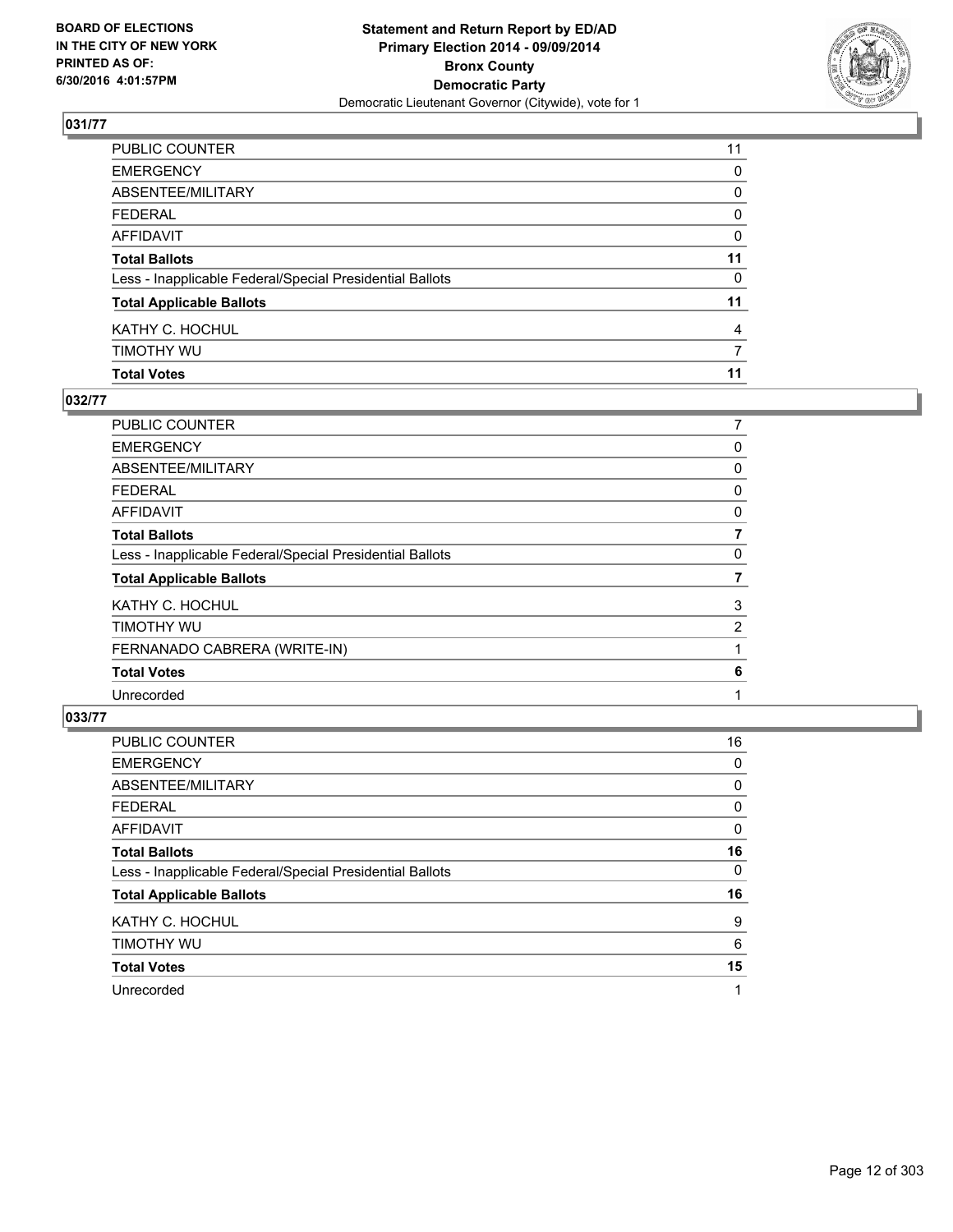

| <b>PUBLIC COUNTER</b>                                    | 58 |
|----------------------------------------------------------|----|
| <b>EMERGENCY</b>                                         | 0  |
| ABSENTEE/MILITARY                                        | 3  |
| <b>FEDERAL</b>                                           | 0  |
| AFFIDAVIT                                                | 0  |
| <b>Total Ballots</b>                                     | 61 |
| Less - Inapplicable Federal/Special Presidential Ballots | 0  |
| <b>Total Applicable Ballots</b>                          | 61 |
| KATHY C. HOCHUL                                          | 33 |
| TIMOTHY WU                                               | 16 |
| HECTOR RAMIREZ (WRITE-IN)                                | 1  |
| <b>Total Votes</b>                                       | 50 |
| Unrecorded                                               | 11 |

# **035/77**

| <b>PUBLIC COUNTER</b>                                    | 50 |
|----------------------------------------------------------|----|
| <b>EMERGENCY</b>                                         | 0  |
| ABSENTEE/MILITARY                                        |    |
| <b>FEDERAL</b>                                           | 0  |
| AFFIDAVIT                                                | 0  |
| <b>Total Ballots</b>                                     | 51 |
| Less - Inapplicable Federal/Special Presidential Ballots | 0  |
| <b>Total Applicable Ballots</b>                          | 51 |
| KATHY C. HOCHUL                                          | 28 |
| TIMOTHY WU                                               | 10 |
| FERNANDO CABRERA (WRITE-IN)                              | 1  |
| <b>Total Votes</b>                                       | 39 |
| Unrecorded                                               | 12 |

| PUBLIC COUNTER                                           | 33           |
|----------------------------------------------------------|--------------|
| <b>EMERGENCY</b>                                         | 0            |
| ABSENTEE/MILITARY                                        | 1            |
| <b>FEDERAL</b>                                           | 0            |
| <b>AFFIDAVIT</b>                                         | $\mathbf{1}$ |
| <b>Total Ballots</b>                                     | 35           |
| Less - Inapplicable Federal/Special Presidential Ballots | 0            |
| <b>Total Applicable Ballots</b>                          | 35           |
| KATHY C. HOCHUL                                          | 23           |
| TIMOTHY WU                                               | 8            |
| AL SHARPTON (WRITE-IN)                                   | $\mathbf{1}$ |
| <b>Total Votes</b>                                       | 32           |
| Unrecorded                                               | 3            |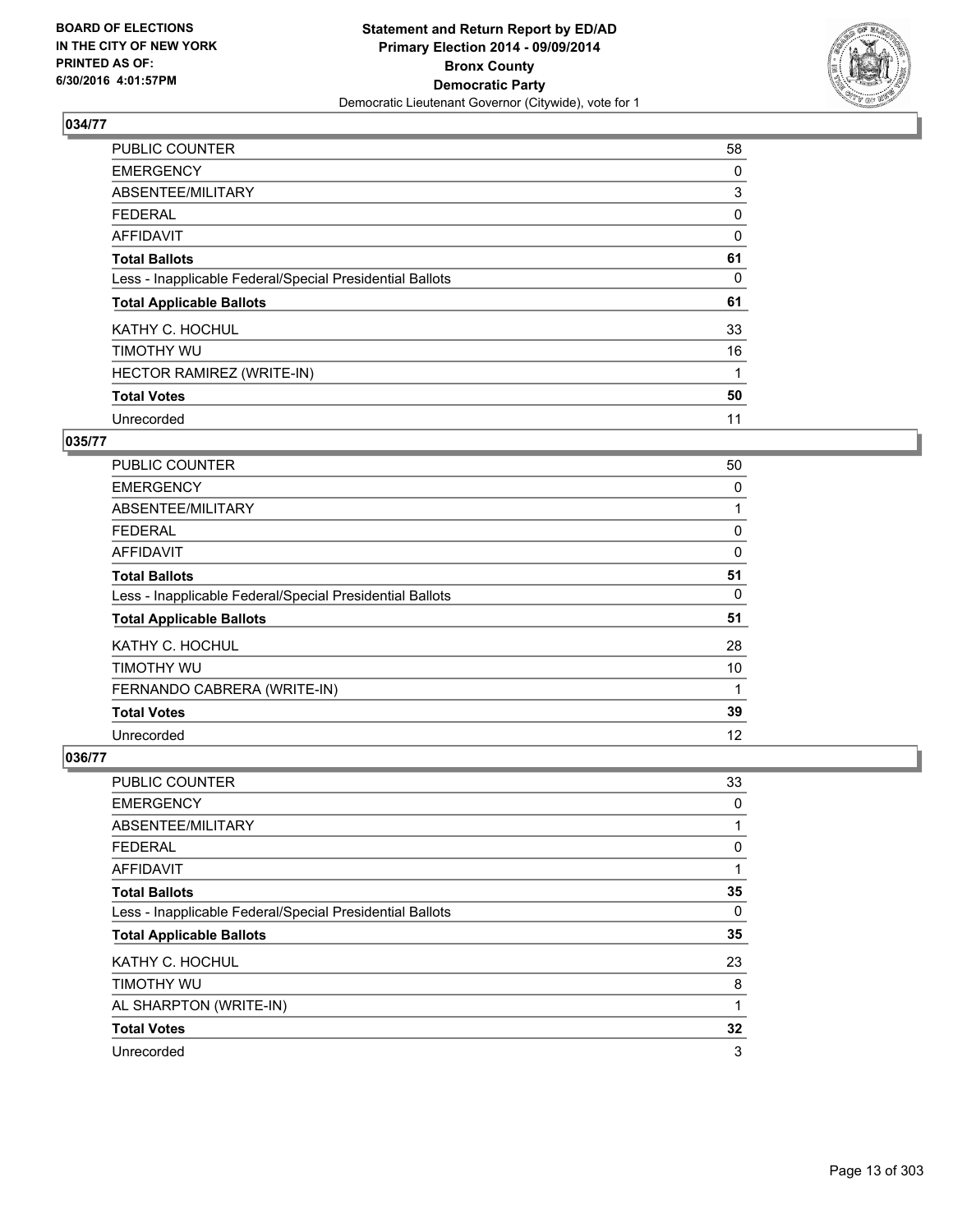

| PUBLIC COUNTER                                           | 76             |
|----------------------------------------------------------|----------------|
| <b>EMERGENCY</b>                                         | 0              |
| ABSENTEE/MILITARY                                        | $\overline{4}$ |
| <b>FEDERAL</b>                                           | 0              |
| <b>AFFIDAVIT</b>                                         |                |
| <b>Total Ballots</b>                                     | 81             |
| Less - Inapplicable Federal/Special Presidential Ballots | 0              |
| <b>Total Applicable Ballots</b>                          | 81             |
| KATHY C. HOCHUL                                          | 50             |
| TIMOTHY WU                                               | 18             |
| <b>Total Votes</b>                                       | 68             |
| Unrecorded                                               | 13             |

### **038/77**

| PUBLIC COUNTER                                           | 34 |
|----------------------------------------------------------|----|
| <b>EMERGENCY</b>                                         | 0  |
| ABSENTEE/MILITARY                                        |    |
| <b>FEDERAL</b>                                           | 0  |
| <b>AFFIDAVIT</b>                                         | 0  |
| <b>Total Ballots</b>                                     | 35 |
| Less - Inapplicable Federal/Special Presidential Ballots | 0  |
| <b>Total Applicable Ballots</b>                          | 35 |
| KATHY C. HOCHUL                                          | 16 |
| TIMOTHY WU                                               | 10 |
| <b>Total Votes</b>                                       | 26 |
| Unrecorded                                               | 9  |
|                                                          |    |

| <b>PUBLIC COUNTER</b>                                    | 91 |
|----------------------------------------------------------|----|
| <b>EMERGENCY</b>                                         | 0  |
| ABSENTEE/MILITARY                                        |    |
| <b>FEDERAL</b>                                           | 0  |
| <b>AFFIDAVIT</b>                                         | 0  |
| <b>Total Ballots</b>                                     | 92 |
| Less - Inapplicable Federal/Special Presidential Ballots | 0  |
| <b>Total Applicable Ballots</b>                          | 92 |
| KATHY C. HOCHUL                                          | 57 |
| TIMOTHY WU                                               | 21 |
| UNATTRIBUTABLE WRITE-IN (WRITE-IN)                       |    |
| <b>Total Votes</b>                                       | 79 |
| Unrecorded                                               | 13 |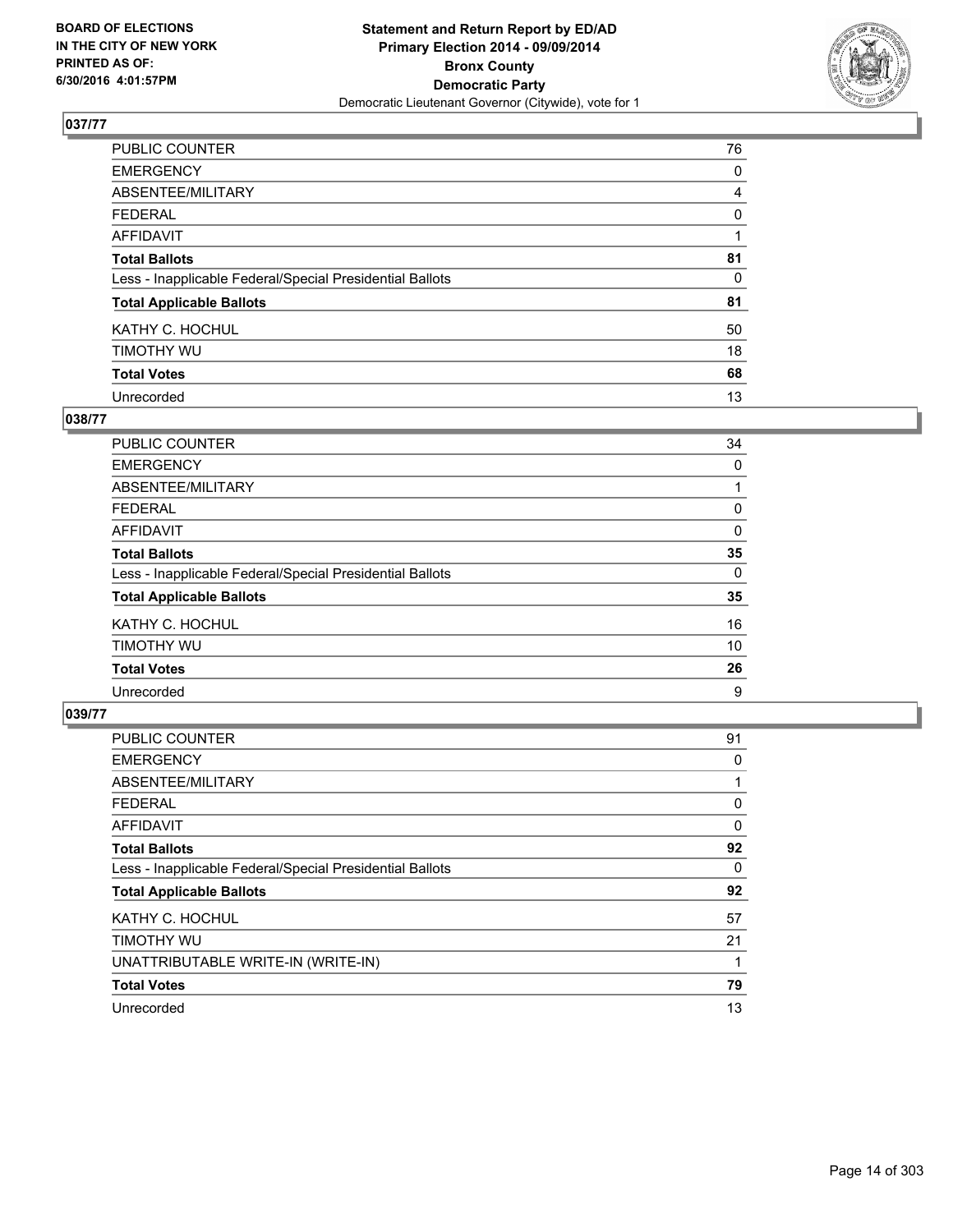

| PUBLIC COUNTER                                           | 42 |
|----------------------------------------------------------|----|
| <b>EMERGENCY</b>                                         | 0  |
| ABSENTEE/MILITARY                                        | 0  |
| <b>FEDERAL</b>                                           | 0  |
| <b>AFFIDAVIT</b>                                         | 0  |
| <b>Total Ballots</b>                                     | 42 |
| Less - Inapplicable Federal/Special Presidential Ballots | 0  |
| <b>Total Applicable Ballots</b>                          | 42 |
| KATHY C. HOCHUL                                          | 32 |
| TIMOTHY WU                                               | 7  |
| <b>Total Votes</b>                                       | 39 |
| Unrecorded                                               | 3  |

### **041/77**

| PUBLIC COUNTER                                           | 49 |
|----------------------------------------------------------|----|
| <b>EMERGENCY</b>                                         | 0  |
| ABSENTEE/MILITARY                                        | 0  |
| <b>FEDERAL</b>                                           | 0  |
| AFFIDAVIT                                                | 0  |
| <b>Total Ballots</b>                                     | 49 |
| Less - Inapplicable Federal/Special Presidential Ballots | 0  |
| <b>Total Applicable Ballots</b>                          | 49 |
| KATHY C. HOCHUL                                          | 29 |
| TIMOTHY WU                                               | 13 |
| UNATTRIBUTABLE WRITE-IN (WRITE-IN)                       | 1  |
| <b>Total Votes</b>                                       | 43 |
| Unrecorded                                               | 6  |

| <b>PUBLIC COUNTER</b>                                    | 38 |
|----------------------------------------------------------|----|
| <b>EMERGENCY</b>                                         | 0  |
| ABSENTEE/MILITARY                                        | 0  |
| <b>FEDERAL</b>                                           | 0  |
| AFFIDAVIT                                                | 0  |
| <b>Total Ballots</b>                                     | 38 |
| Less - Inapplicable Federal/Special Presidential Ballots | 0  |
| <b>Total Applicable Ballots</b>                          | 38 |
| KATHY C. HOCHUL                                          | 23 |
| TIMOTHY WU                                               | 8  |
| <b>Total Votes</b>                                       | 31 |
| Unrecorded                                               | 7  |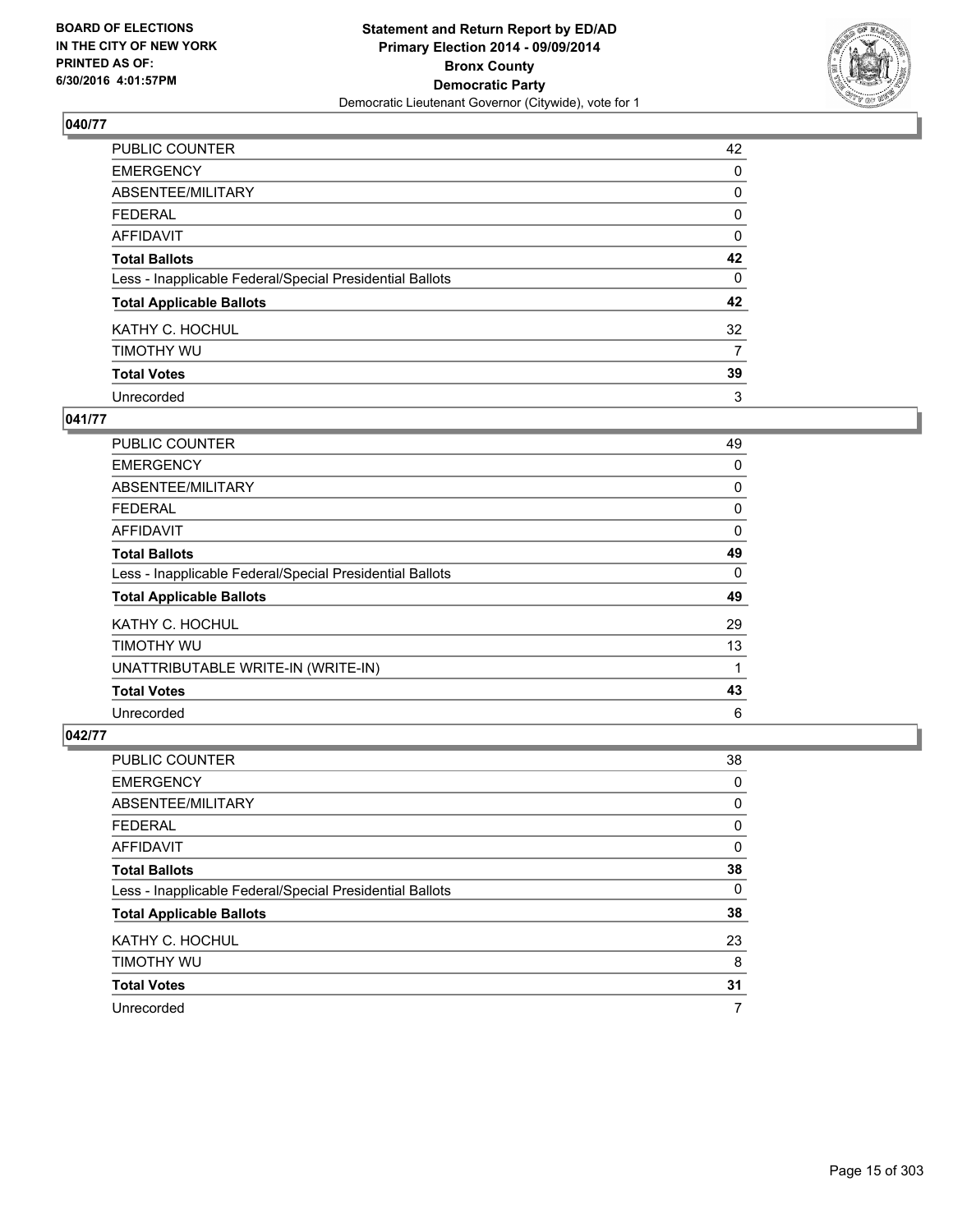

| PUBLIC COUNTER                                           | 74 |
|----------------------------------------------------------|----|
| <b>EMERGENCY</b>                                         | 0  |
| ABSENTEE/MILITARY                                        | 4  |
| <b>FEDERAL</b>                                           | 0  |
| <b>AFFIDAVIT</b>                                         | 0  |
| <b>Total Ballots</b>                                     | 78 |
| Less - Inapplicable Federal/Special Presidential Ballots | 0  |
| <b>Total Applicable Ballots</b>                          | 78 |
| KATHY C. HOCHUL                                          | 51 |
| TIMOTHY WU                                               | 21 |
| <b>Total Votes</b>                                       | 72 |
| Unrecorded                                               | 6  |

### **044/77**

| <b>PUBLIC COUNTER</b>                                    | 57 |
|----------------------------------------------------------|----|
| <b>EMERGENCY</b>                                         | 0  |
| ABSENTEE/MILITARY                                        |    |
| <b>FEDERAL</b>                                           | 0  |
| AFFIDAVIT                                                | 2  |
| <b>Total Ballots</b>                                     | 60 |
| Less - Inapplicable Federal/Special Presidential Ballots | 0  |
| <b>Total Applicable Ballots</b>                          | 60 |
| KATHY C. HOCHUL                                          | 31 |
| TIMOTHY WU                                               | 17 |
| UNATTRIBUTABLE WRITE-IN (WRITE-IN)                       | 1  |
| <b>Total Votes</b>                                       | 49 |
| Unrecorded                                               | 11 |

| <b>PUBLIC COUNTER</b>                                    | 80 |
|----------------------------------------------------------|----|
| <b>EMERGENCY</b>                                         | 0  |
| ABSENTEE/MILITARY                                        | 3  |
| <b>FEDERAL</b>                                           | 0  |
| AFFIDAVIT                                                | 0  |
| <b>Total Ballots</b>                                     | 83 |
| Less - Inapplicable Federal/Special Presidential Ballots | 0  |
| <b>Total Applicable Ballots</b>                          | 83 |
| KATHY C. HOCHUL                                          | 55 |
| TIMOTHY WU                                               | 17 |
| <b>Total Votes</b>                                       | 72 |
| Unrecorded                                               | 11 |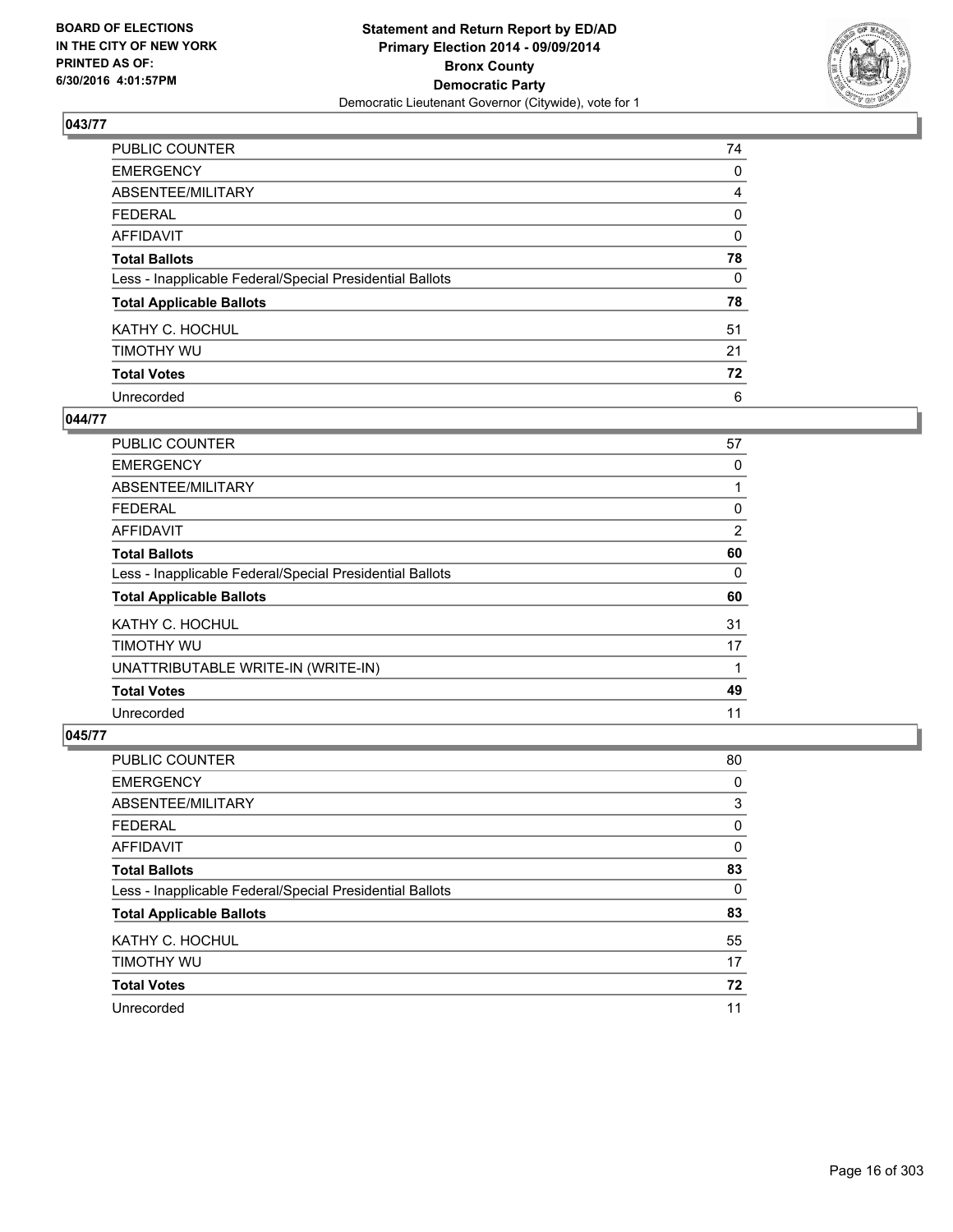

| PUBLIC COUNTER                                           | 54             |
|----------------------------------------------------------|----------------|
| <b>EMERGENCY</b>                                         | 0              |
| ABSENTEE/MILITARY                                        | $\overline{2}$ |
| <b>FEDERAL</b>                                           | 0              |
| <b>AFFIDAVIT</b>                                         | 0              |
| <b>Total Ballots</b>                                     | 56             |
| Less - Inapplicable Federal/Special Presidential Ballots | $\Omega$       |
| <b>Total Applicable Ballots</b>                          | 56             |
| KATHY C. HOCHUL                                          | 30             |
| TIMOTHY WU                                               | 15             |
| <b>Total Votes</b>                                       | 45             |
| Unrecorded                                               | 11             |

### **047/77**

| <b>PUBLIC COUNTER</b>                                    | 88             |
|----------------------------------------------------------|----------------|
| <b>EMERGENCY</b>                                         | 0              |
| ABSENTEE/MILITARY                                        | $\overline{2}$ |
| <b>FEDERAL</b>                                           | 0              |
| <b>AFFIDAVIT</b>                                         | 0              |
| <b>Total Ballots</b>                                     | 90             |
| Less - Inapplicable Federal/Special Presidential Ballots | 0              |
| <b>Total Applicable Ballots</b>                          | 90             |
| KATHY C. HOCHUL                                          | 58             |
| TIMOTHY WU                                               | 20             |
| <b>Total Votes</b>                                       | 78             |
| Unrecorded                                               | 12             |
|                                                          |                |

| PUBLIC COUNTER                                           | 37 |
|----------------------------------------------------------|----|
| <b>EMERGENCY</b>                                         | 0  |
| ABSENTEE/MILITARY                                        | 3  |
| <b>FEDERAL</b>                                           | 0  |
| <b>AFFIDAVIT</b>                                         | 0  |
| <b>Total Ballots</b>                                     | 40 |
| Less - Inapplicable Federal/Special Presidential Ballots | 0  |
| <b>Total Applicable Ballots</b>                          | 40 |
| KATHY C. HOCHUL                                          | 26 |
| TIMOTHY WU                                               | 9  |
| <b>Total Votes</b>                                       | 35 |
| Unrecorded                                               | 5  |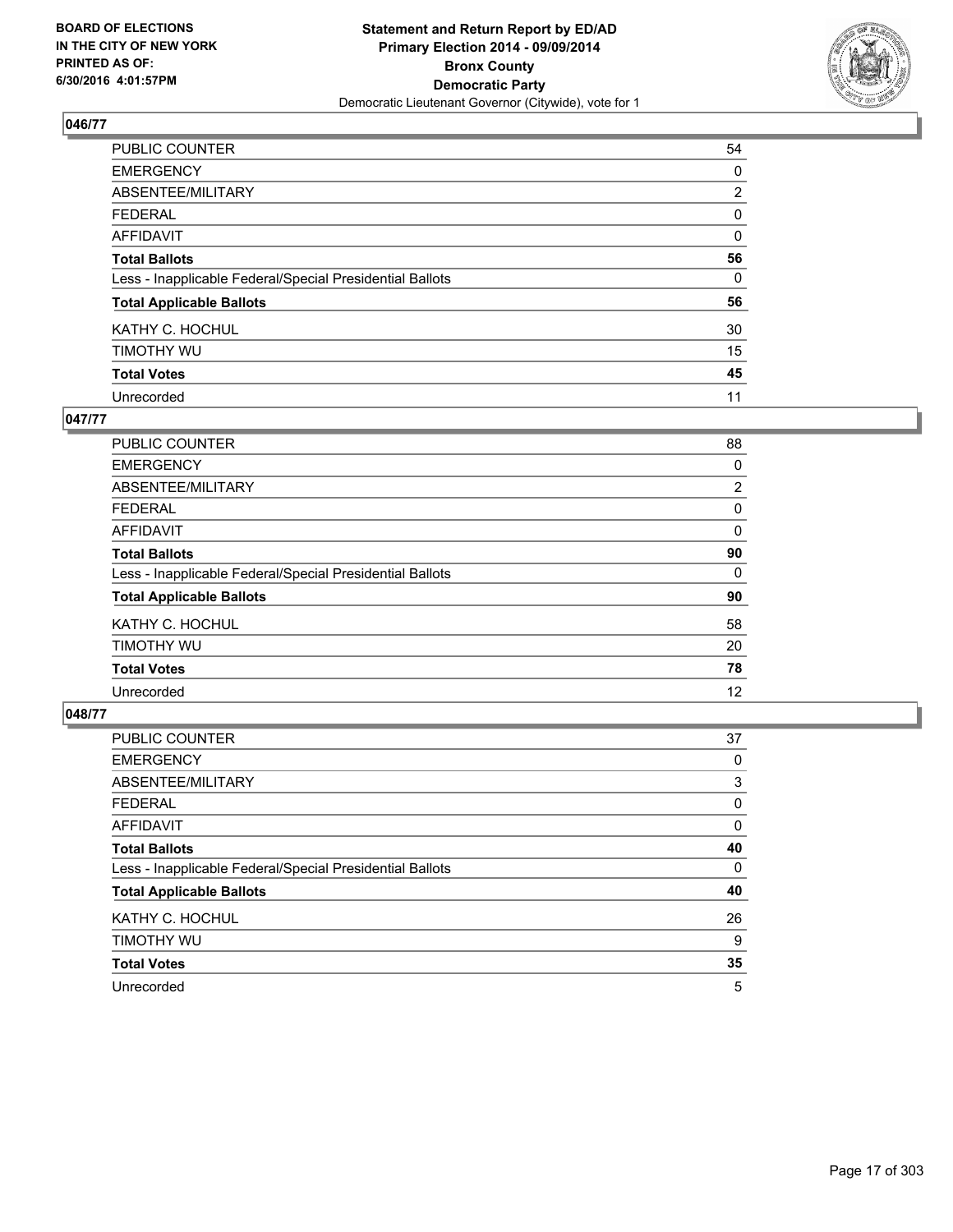

| PUBLIC COUNTER                                           | 24             |
|----------------------------------------------------------|----------------|
| <b>EMERGENCY</b>                                         | 0              |
| ABSENTEE/MILITARY                                        | $\overline{2}$ |
| <b>FEDERAL</b>                                           | 0              |
| <b>AFFIDAVIT</b>                                         | 0              |
| <b>Total Ballots</b>                                     | 26             |
| Less - Inapplicable Federal/Special Presidential Ballots | 0              |
| <b>Total Applicable Ballots</b>                          | 26             |
| KATHY C. HOCHUL                                          | 15             |
| TIMOTHY WU                                               | 8              |
| <b>Total Votes</b>                                       | 23             |
| Unrecorded                                               | 3              |

#### **050/77**

| <b>PUBLIC COUNTER</b>                                    | 65 |
|----------------------------------------------------------|----|
| <b>EMERGENCY</b>                                         | 0  |
| ABSENTEE/MILITARY                                        |    |
| <b>FEDERAL</b>                                           | 0  |
| AFFIDAVIT                                                | 0  |
| <b>Total Ballots</b>                                     | 66 |
| Less - Inapplicable Federal/Special Presidential Ballots | 0  |
| <b>Total Applicable Ballots</b>                          | 66 |
| KATHY C. HOCHUL                                          | 47 |
| TIMOTHY WU                                               | 14 |
| UNATTRIBUTABLE WRITE-IN (WRITE-IN)                       | 1  |
| <b>Total Votes</b>                                       | 62 |
| Unrecorded                                               | 4  |

| PUBLIC COUNTER                                           | 70 |
|----------------------------------------------------------|----|
| <b>EMERGENCY</b>                                         | 0  |
| ABSENTEE/MILITARY                                        | 2  |
| <b>FEDERAL</b>                                           | 0  |
| AFFIDAVIT                                                | 0  |
| <b>Total Ballots</b>                                     | 72 |
| Less - Inapplicable Federal/Special Presidential Ballots | 0  |
| <b>Total Applicable Ballots</b>                          | 72 |
| KATHY C. HOCHUL                                          | 54 |
| TIMOTHY WU                                               | 11 |
| <b>Total Votes</b>                                       | 65 |
| Unrecorded                                               | 7  |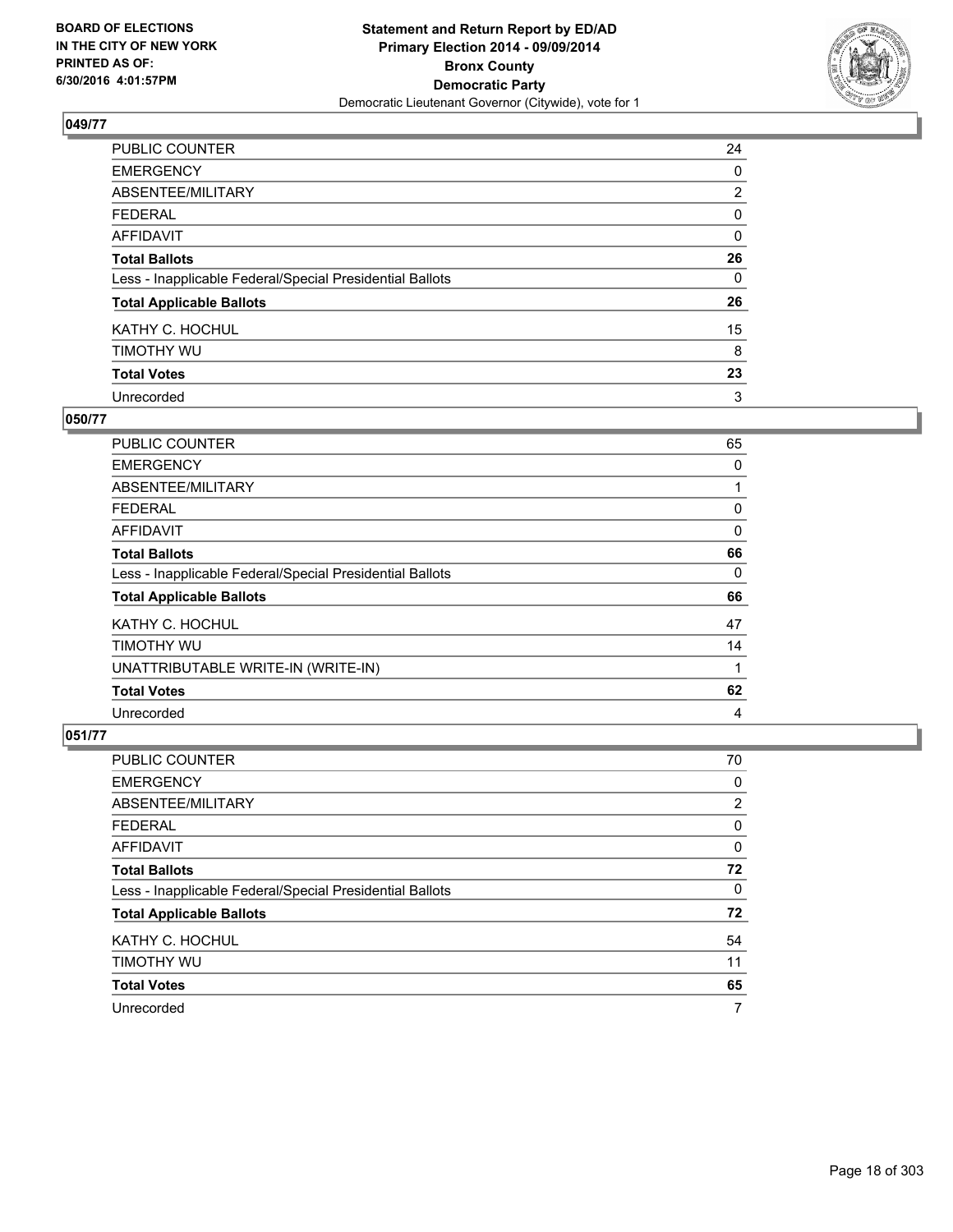

| <b>Total Votes</b>                                       | 16              |
|----------------------------------------------------------|-----------------|
| timothy wu                                               | 4               |
| KATHY C. HOCHUL                                          | 12 <sup>2</sup> |
| <b>Total Applicable Ballots</b>                          | 16              |
| Less - Inapplicable Federal/Special Presidential Ballots | 0               |
| <b>Total Ballots</b>                                     | 16              |
| AFFIDAVIT                                                | 0               |
| FEDERAL                                                  | 0               |
| ABSENTEE/MILITARY                                        |                 |
| <b>EMERGENCY</b>                                         | $\mathbf{0}$    |
| PUBLIC COUNTER                                           | 15              |

#### **053/77**

| <b>PUBLIC COUNTER</b>                                    | 70 |
|----------------------------------------------------------|----|
| <b>EMERGENCY</b>                                         | 0  |
| ABSENTEE/MILITARY                                        | 4  |
| <b>FEDERAL</b>                                           | 0  |
| <b>AFFIDAVIT</b>                                         |    |
| <b>Total Ballots</b>                                     | 75 |
| Less - Inapplicable Federal/Special Presidential Ballots | 0  |
| <b>Total Applicable Ballots</b>                          | 75 |
| KATHY C. HOCHUL                                          | 56 |
| TIMOTHY WU                                               | 13 |
| <b>Total Votes</b>                                       | 69 |
| Unrecorded                                               | 6  |
|                                                          |    |

| <b>PUBLIC COUNTER</b>                                    | 57             |
|----------------------------------------------------------|----------------|
| <b>EMERGENCY</b>                                         | 0              |
| ABSENTEE/MILITARY                                        |                |
| <b>FEDERAL</b>                                           | 0              |
| AFFIDAVIT                                                | $\overline{2}$ |
| <b>Total Ballots</b>                                     | 60             |
| Less - Inapplicable Federal/Special Presidential Ballots | 0              |
| <b>Total Applicable Ballots</b>                          | 60             |
| KATHY C. HOCHUL                                          | 32             |
| TIMOTHY WU                                               | 16             |
| <b>Total Votes</b>                                       | 48             |
| Unrecorded                                               | 12             |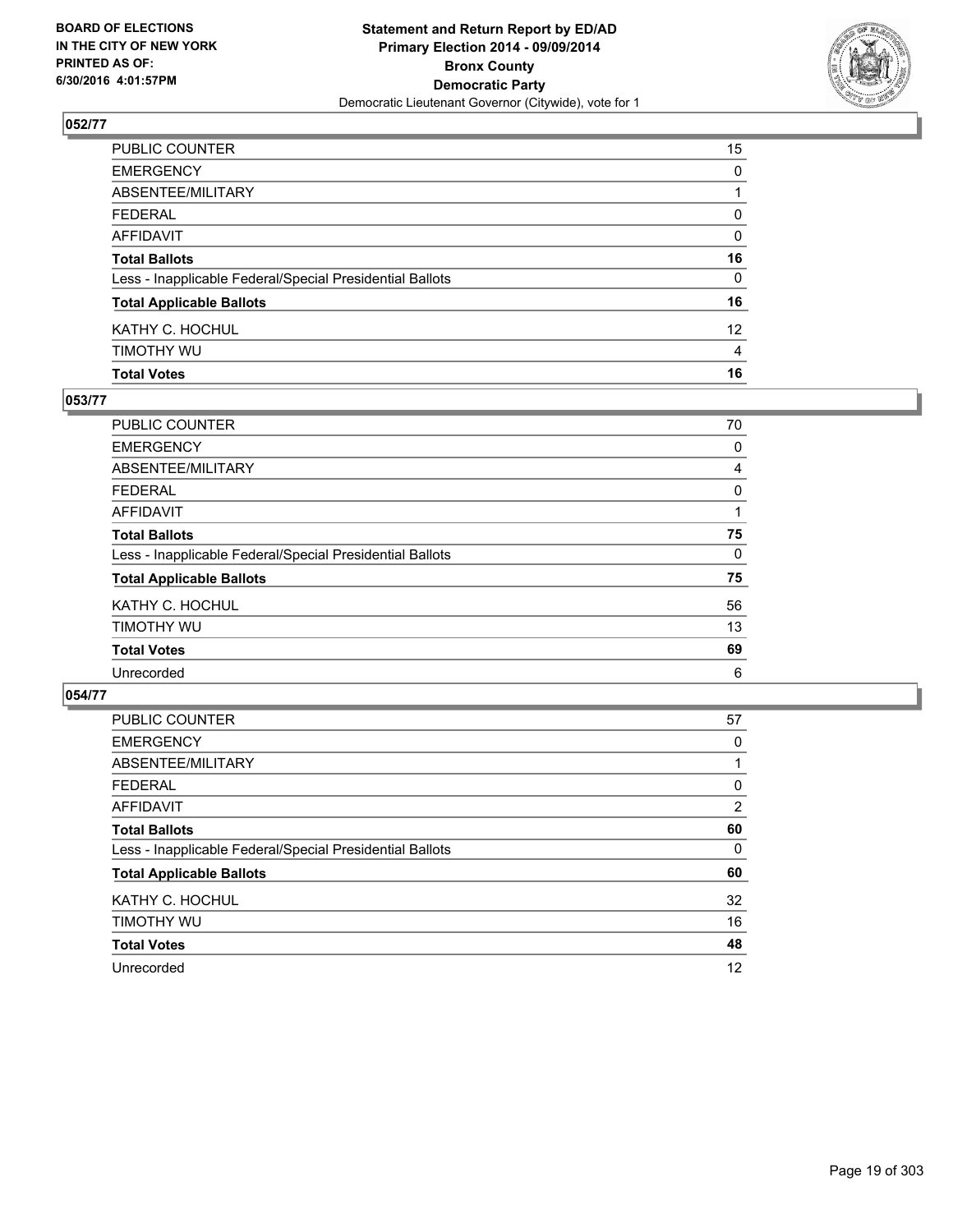

| PUBLIC COUNTER                                           | 46                |
|----------------------------------------------------------|-------------------|
| <b>EMERGENCY</b>                                         | 0                 |
| ABSENTEE/MILITARY                                        |                   |
| <b>FEDERAL</b>                                           | 0                 |
| <b>AFFIDAVIT</b>                                         | 0                 |
| <b>Total Ballots</b>                                     | 47                |
| Less - Inapplicable Federal/Special Presidential Ballots | 0                 |
| <b>Total Applicable Ballots</b>                          | 47                |
| KATHY C. HOCHUL                                          | 31                |
| TIMOTHY WU                                               | $12 \overline{ }$ |
| <b>Total Votes</b>                                       | 43                |
| Unrecorded                                               | 4                 |

#### **056/77**

| PUBLIC COUNTER                                           | 63 |
|----------------------------------------------------------|----|
| <b>EMERGENCY</b>                                         | 0  |
| ABSENTEE/MILITARY                                        | 13 |
| <b>FEDERAL</b>                                           | 0  |
| <b>AFFIDAVIT</b>                                         |    |
| <b>Total Ballots</b>                                     | 77 |
| Less - Inapplicable Federal/Special Presidential Ballots | 0  |
| <b>Total Applicable Ballots</b>                          | 77 |
| KATHY C. HOCHUL                                          | 50 |
| TIMOTHY WU                                               | 19 |
| <b>Total Votes</b>                                       | 69 |
| Unrecorded                                               | 8  |
|                                                          |    |

| <b>PUBLIC COUNTER</b>                                    | 63 |
|----------------------------------------------------------|----|
| <b>EMERGENCY</b>                                         | 0  |
| ABSENTEE/MILITARY                                        | 4  |
| <b>FEDERAL</b>                                           | 0  |
| AFFIDAVIT                                                | 0  |
| <b>Total Ballots</b>                                     | 67 |
| Less - Inapplicable Federal/Special Presidential Ballots | 0  |
| <b>Total Applicable Ballots</b>                          | 67 |
| KATHY C. HOCHUL                                          | 42 |
| TIMOTHY WU                                               | 12 |
| <b>Total Votes</b>                                       | 54 |
| Unrecorded                                               | 13 |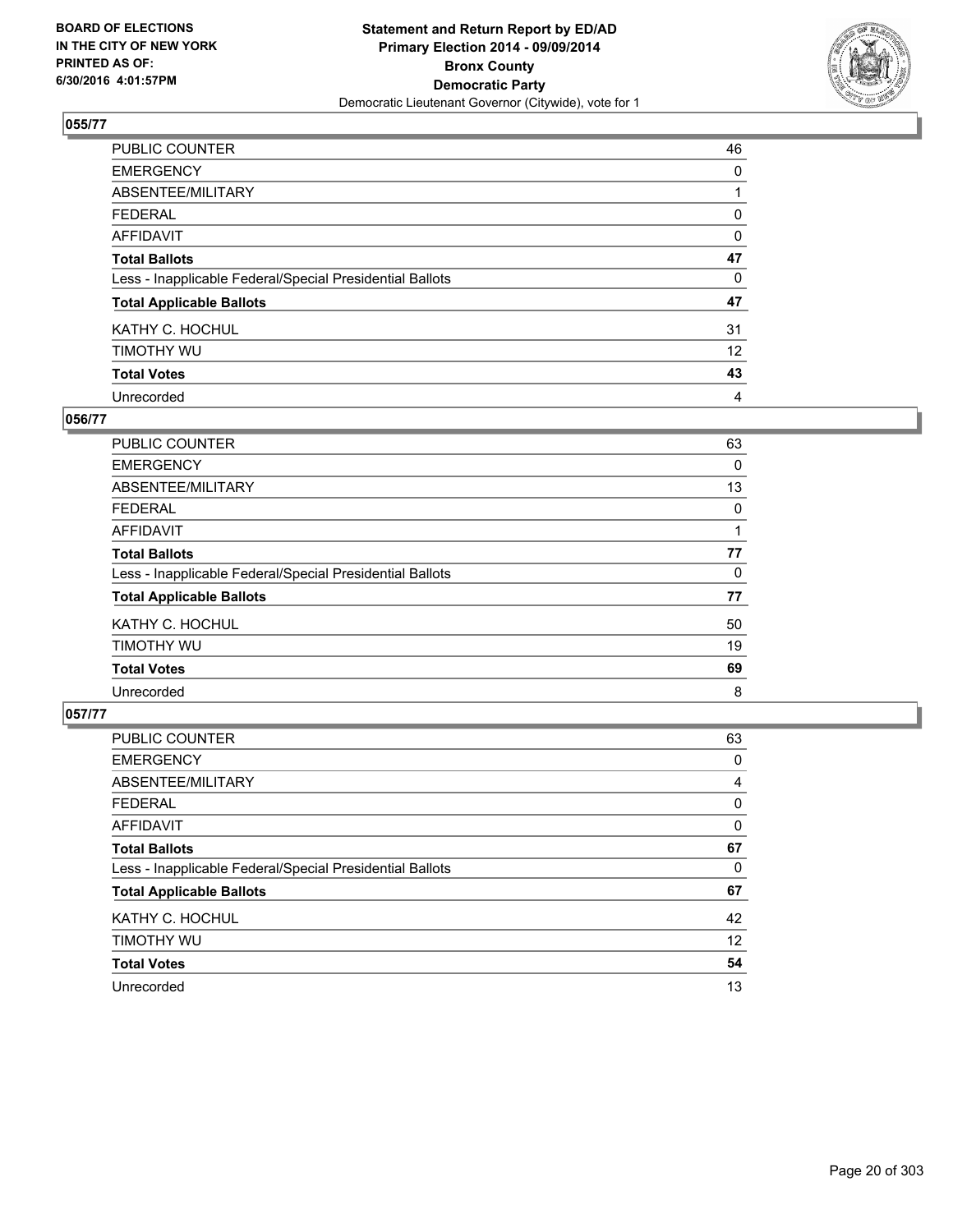

| PUBLIC COUNTER                                           | 107            |
|----------------------------------------------------------|----------------|
| <b>EMERGENCY</b>                                         | 0              |
| ABSENTEE/MILITARY                                        | $\overline{2}$ |
| <b>FEDERAL</b>                                           | 0              |
| <b>AFFIDAVIT</b>                                         | 0              |
| <b>Total Ballots</b>                                     | 109            |
| Less - Inapplicable Federal/Special Presidential Ballots | $\Omega$       |
| <b>Total Applicable Ballots</b>                          | 109            |
| KATHY C. HOCHUL                                          | 76             |
| TIMOTHY WU                                               | 30             |
| <b>Total Votes</b>                                       | 106            |
| Unrecorded                                               | 3              |

### **059/77**

| <b>PUBLIC COUNTER</b>                                    | 42 |
|----------------------------------------------------------|----|
| <b>EMERGENCY</b>                                         | 0  |
| ABSENTEE/MILITARY                                        | 0  |
| <b>FEDERAL</b>                                           | 0  |
| AFFIDAVIT                                                |    |
| <b>Total Ballots</b>                                     | 43 |
| Less - Inapplicable Federal/Special Presidential Ballots | 0  |
| <b>Total Applicable Ballots</b>                          | 43 |
| KATHY C. HOCHUL                                          | 29 |
| TIMOTHY WU                                               | 7  |
| RONALD MCDONALD (WRITE-IN)                               |    |
| <b>Total Votes</b>                                       | 37 |
| Unrecorded                                               | 6  |

| PUBLIC COUNTER                                           | 124 |
|----------------------------------------------------------|-----|
| <b>EMERGENCY</b>                                         | 0   |
| ABSENTEE/MILITARY                                        | 2   |
| <b>FEDERAL</b>                                           | 0   |
| AFFIDAVIT                                                | 1   |
| <b>Total Ballots</b>                                     | 127 |
| Less - Inapplicable Federal/Special Presidential Ballots | 0   |
| <b>Total Applicable Ballots</b>                          | 127 |
| KATHY C. HOCHUL                                          | 82  |
| TIMOTHY WU                                               | 35  |
| DIANE WILLIAMS (WRITE-IN)                                | 1   |
| <b>Total Votes</b>                                       | 118 |
| Unrecorded                                               | 9   |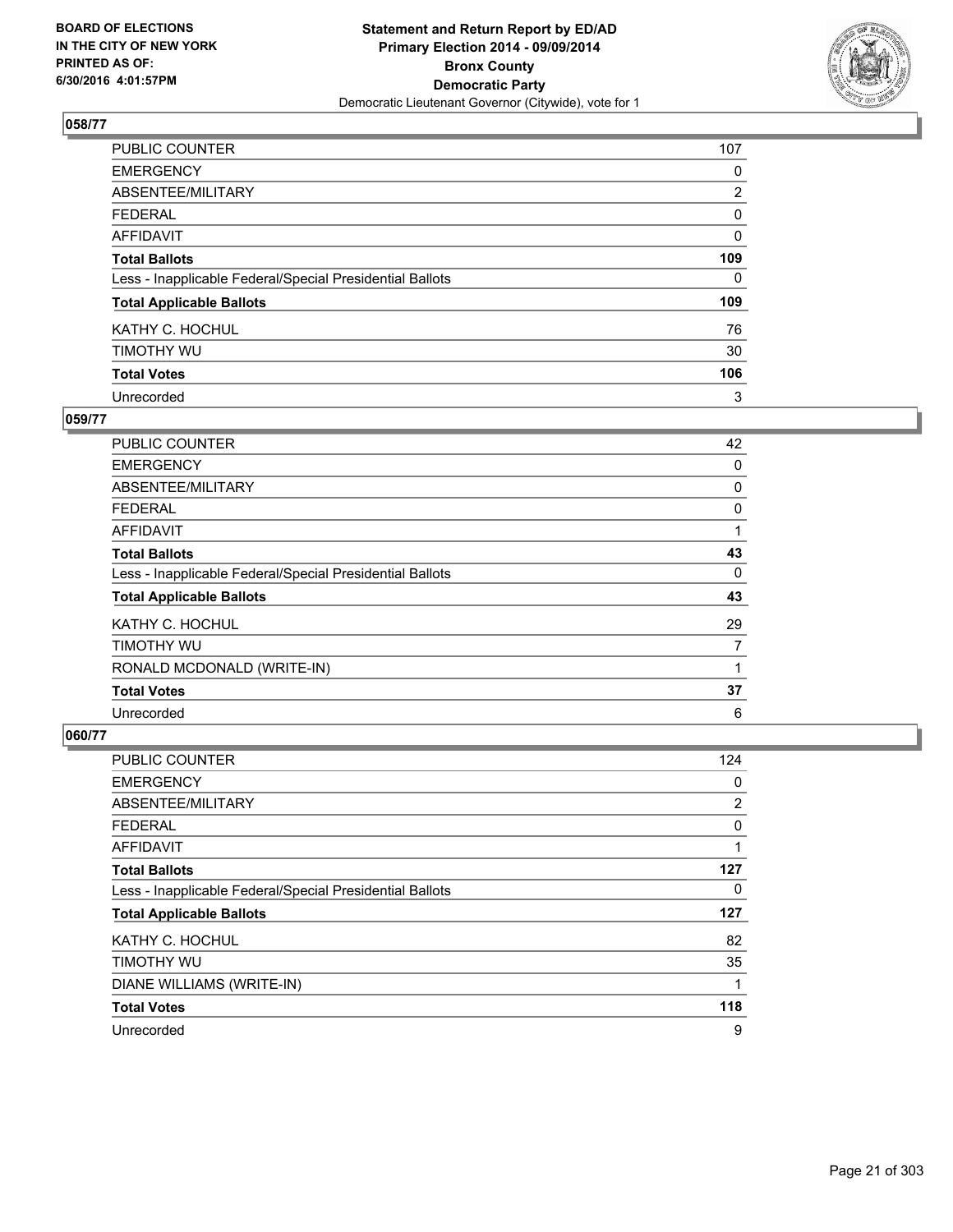

| PUBLIC COUNTER                                           | 17 |
|----------------------------------------------------------|----|
| <b>EMERGENCY</b>                                         | 0  |
| ABSENTEE/MILITARY                                        |    |
| <b>FEDERAL</b>                                           | 0  |
| <b>AFFIDAVIT</b>                                         |    |
| <b>Total Ballots</b>                                     | 19 |
| Less - Inapplicable Federal/Special Presidential Ballots | 0  |
| <b>Total Applicable Ballots</b>                          | 19 |
| KATHY C. HOCHUL                                          | 11 |
| TIMOTHY WU                                               | 7  |
| <b>Total Votes</b>                                       | 18 |
| Unrecorded                                               |    |

#### **062/77**

| PUBLIC COUNTER                                           | 45 |
|----------------------------------------------------------|----|
| <b>EMERGENCY</b>                                         | 0  |
| ABSENTEE/MILITARY                                        | 3  |
| <b>FEDERAL</b>                                           | 0  |
| <b>AFFIDAVIT</b>                                         | 2  |
| <b>Total Ballots</b>                                     | 50 |
| Less - Inapplicable Federal/Special Presidential Ballots | 0  |
| <b>Total Applicable Ballots</b>                          | 50 |
| KATHY C. HOCHUL                                          | 27 |
| TIMOTHY WU                                               | 14 |
| <b>Total Votes</b>                                       | 41 |
| Unrecorded                                               | 9  |
|                                                          |    |

| PUBLIC COUNTER                                           | 48             |
|----------------------------------------------------------|----------------|
| <b>EMERGENCY</b>                                         | 0              |
| ABSENTEE/MILITARY                                        |                |
| <b>FEDERAL</b>                                           | 0              |
| <b>AFFIDAVIT</b>                                         | $\overline{2}$ |
| <b>Total Ballots</b>                                     | 51             |
| Less - Inapplicable Federal/Special Presidential Ballots | 0              |
| <b>Total Applicable Ballots</b>                          | 51             |
| KATHY C. HOCHUL                                          | 21             |
| TIMOTHY WU                                               | 18             |
| <b>Total Votes</b>                                       | 39             |
| Unrecorded                                               | 12             |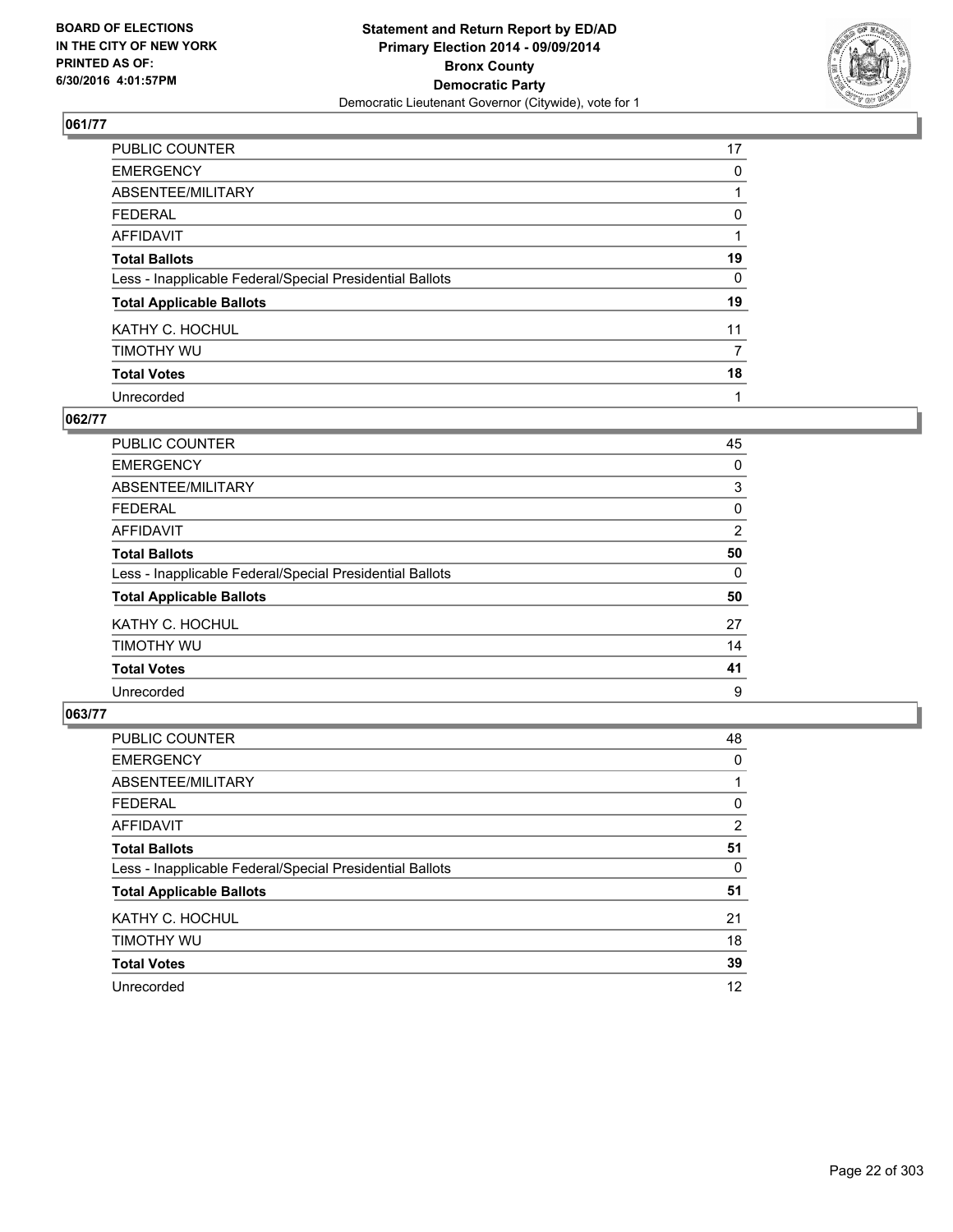

| PUBLIC COUNTER                                           | 14 |
|----------------------------------------------------------|----|
| <b>EMERGENCY</b>                                         | 0  |
| ABSENTEE/MILITARY                                        | 0  |
| <b>FEDERAL</b>                                           | 0  |
| <b>AFFIDAVIT</b>                                         | 0  |
| <b>Total Ballots</b>                                     | 14 |
| Less - Inapplicable Federal/Special Presidential Ballots | 0  |
| <b>Total Applicable Ballots</b>                          | 14 |
| KATHY C. HOCHUL                                          | 7  |
| TIMOTHY WU                                               | 4  |
| <b>Total Votes</b>                                       | 11 |
| Unrecorded                                               | 3  |

### **065/77**

| PUBLIC COUNTER                                           | 61 |
|----------------------------------------------------------|----|
| <b>EMERGENCY</b>                                         | 0  |
| ABSENTEE/MILITARY                                        | 3  |
| <b>FEDERAL</b>                                           | 0  |
| <b>AFFIDAVIT</b>                                         |    |
| <b>Total Ballots</b>                                     | 65 |
| Less - Inapplicable Federal/Special Presidential Ballots | 0  |
| <b>Total Applicable Ballots</b>                          | 65 |
| KATHY C. HOCHUL                                          | 37 |
| TIMOTHY WU                                               | 15 |
| <b>Total Votes</b>                                       | 52 |
| Unrecorded                                               | 13 |
|                                                          |    |

| <b>Total Votes</b>                                       | 3              |
|----------------------------------------------------------|----------------|
| TIMOTHY WU                                               |                |
| KATHY C. HOCHUL                                          | $\overline{2}$ |
| <b>Total Applicable Ballots</b>                          | 3              |
| Less - Inapplicable Federal/Special Presidential Ballots | 0              |
| <b>Total Ballots</b>                                     | 3              |
| <b>AFFIDAVIT</b>                                         | 0              |
| <b>FEDERAL</b>                                           | 0              |
| ABSENTEE/MILITARY                                        | 0              |
| <b>EMERGENCY</b>                                         | 0              |
| PUBLIC COUNTER                                           | 3              |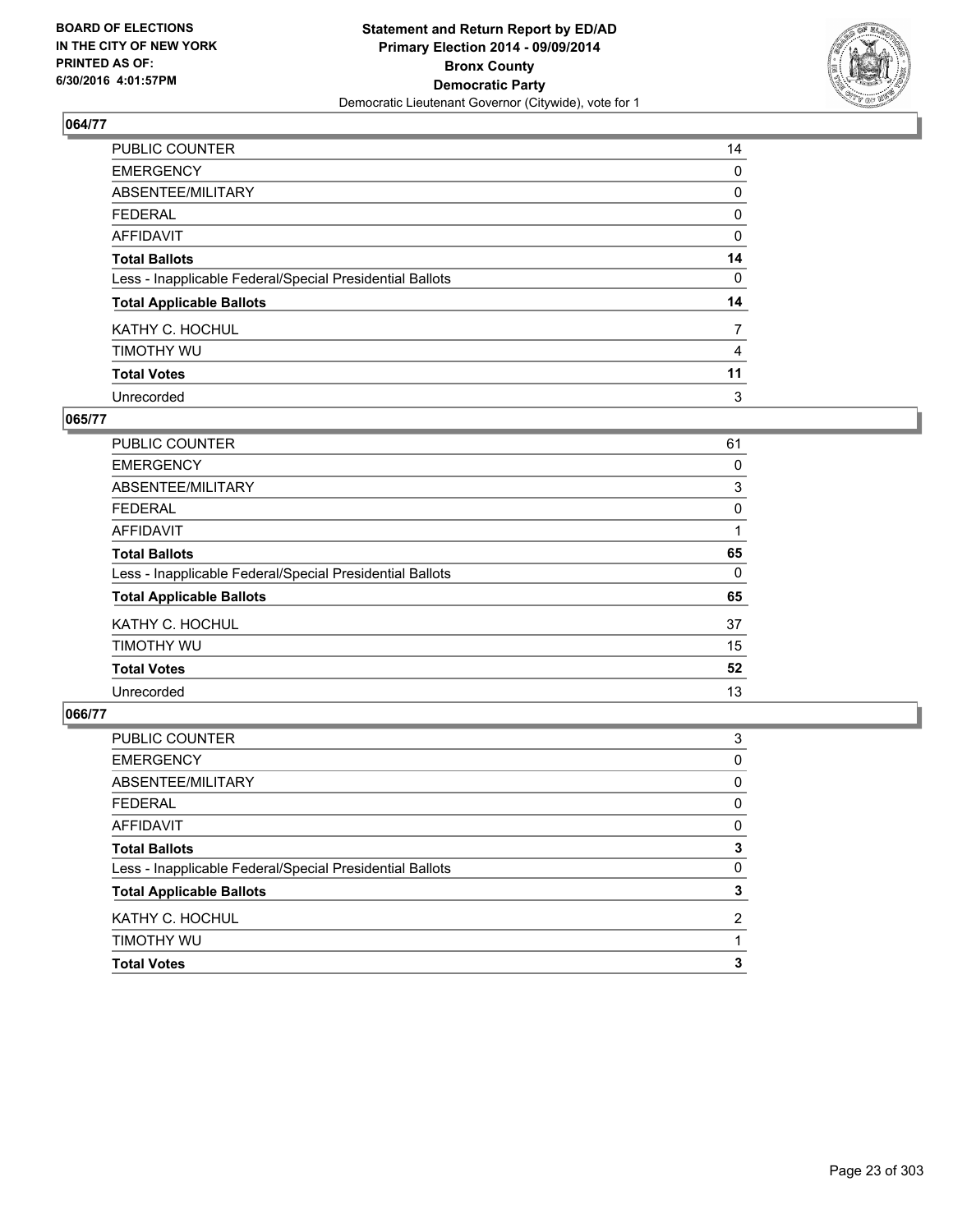

| <b>Total Votes</b>                                       | 24 |
|----------------------------------------------------------|----|
| timothy wu                                               | 8  |
| KATHY C. HOCHUL                                          | 16 |
| <b>Total Applicable Ballots</b>                          | 24 |
| Less - Inapplicable Federal/Special Presidential Ballots | 0  |
| <b>Total Ballots</b>                                     | 24 |
| AFFIDAVIT                                                | 0  |
| FEDERAL                                                  | 0  |
| ABSENTEE/MILITARY                                        |    |
| <b>EMERGENCY</b>                                         | 0  |
| PUBLIC COUNTER                                           | 23 |

## **068/77**

| <b>PUBLIC COUNTER</b>                                    | 35 |
|----------------------------------------------------------|----|
| <b>EMERGENCY</b>                                         | 0  |
| ABSENTEE/MILITARY                                        | 0  |
| <b>FEDERAL</b>                                           | 0  |
| <b>AFFIDAVIT</b>                                         |    |
| <b>Total Ballots</b>                                     | 36 |
| Less - Inapplicable Federal/Special Presidential Ballots | 0  |
| <b>Total Applicable Ballots</b>                          | 36 |
| KATHY C. HOCHUL                                          | 22 |
| TIMOTHY WU                                               | 10 |
| <b>Total Votes</b>                                       | 32 |
| Unrecorded                                               | 4  |
|                                                          |    |

| KATHY C. HOCHUL<br>TIMOTHY WU                            | 0<br>0 |
|----------------------------------------------------------|--------|
| <b>Total Applicable Ballots</b>                          | 0      |
| Less - Inapplicable Federal/Special Presidential Ballots | 0      |
| <b>Total Ballots</b>                                     | 0      |
| <b>AFFIDAVIT</b>                                         | 0      |
| <b>FEDERAL</b>                                           | 0      |
| ABSENTEE/MILITARY                                        | 0      |
| <b>EMERGENCY</b>                                         | 0      |
| PUBLIC COUNTER                                           | 0      |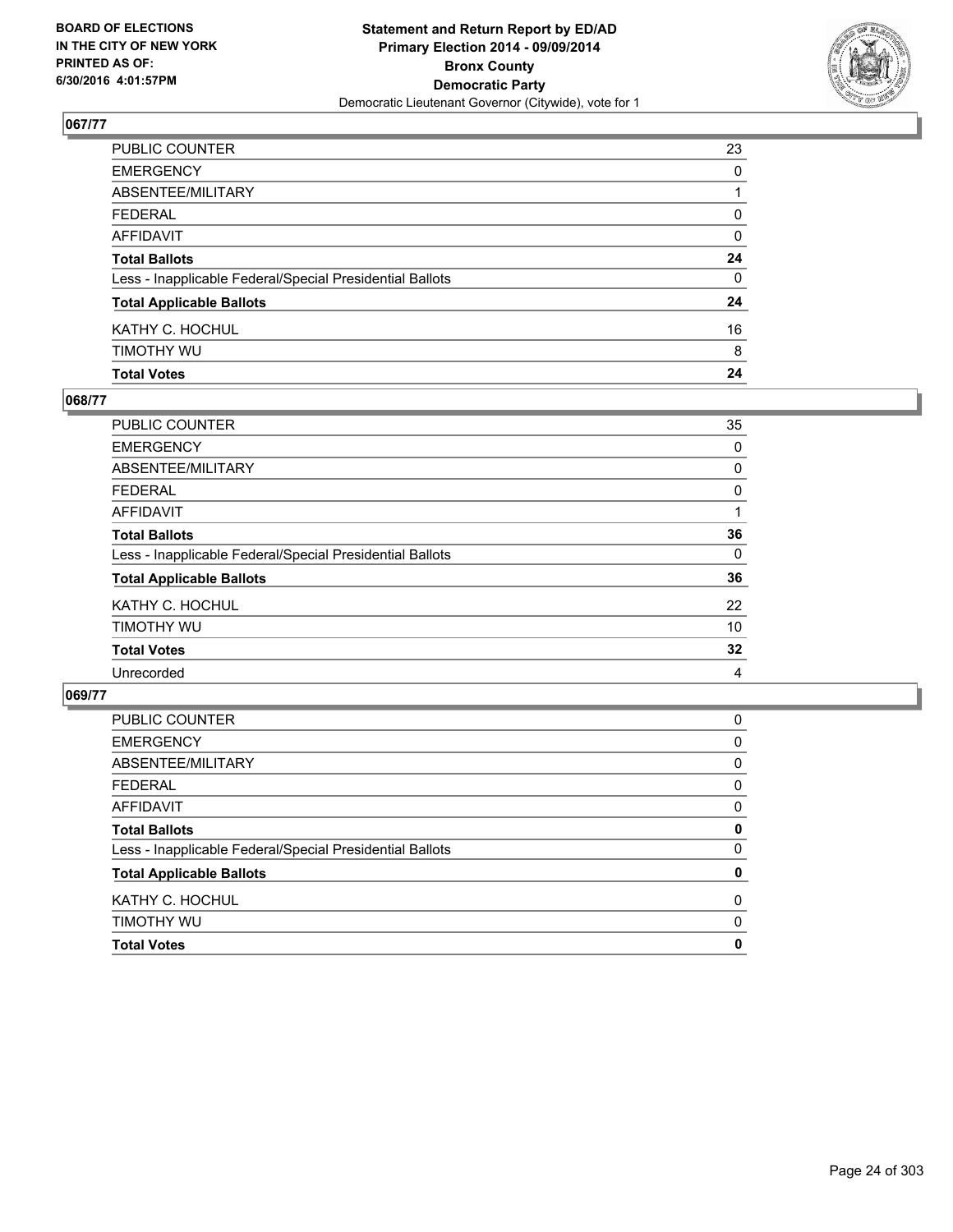

| PUBLIC COUNTER                                           | 0 |
|----------------------------------------------------------|---|
| <b>EMERGENCY</b>                                         | 0 |
| ABSENTEE/MILITARY                                        | 0 |
| <b>FEDERAL</b>                                           | 0 |
| <b>AFFIDAVIT</b>                                         | 0 |
| <b>Total Ballots</b>                                     | 0 |
| Less - Inapplicable Federal/Special Presidential Ballots | 0 |
| <b>Total Applicable Ballots</b>                          | 0 |
| KATHY C. HOCHUL                                          | 0 |
| TIMOTHY WU                                               | 0 |
| <b>Total Votes</b>                                       | 0 |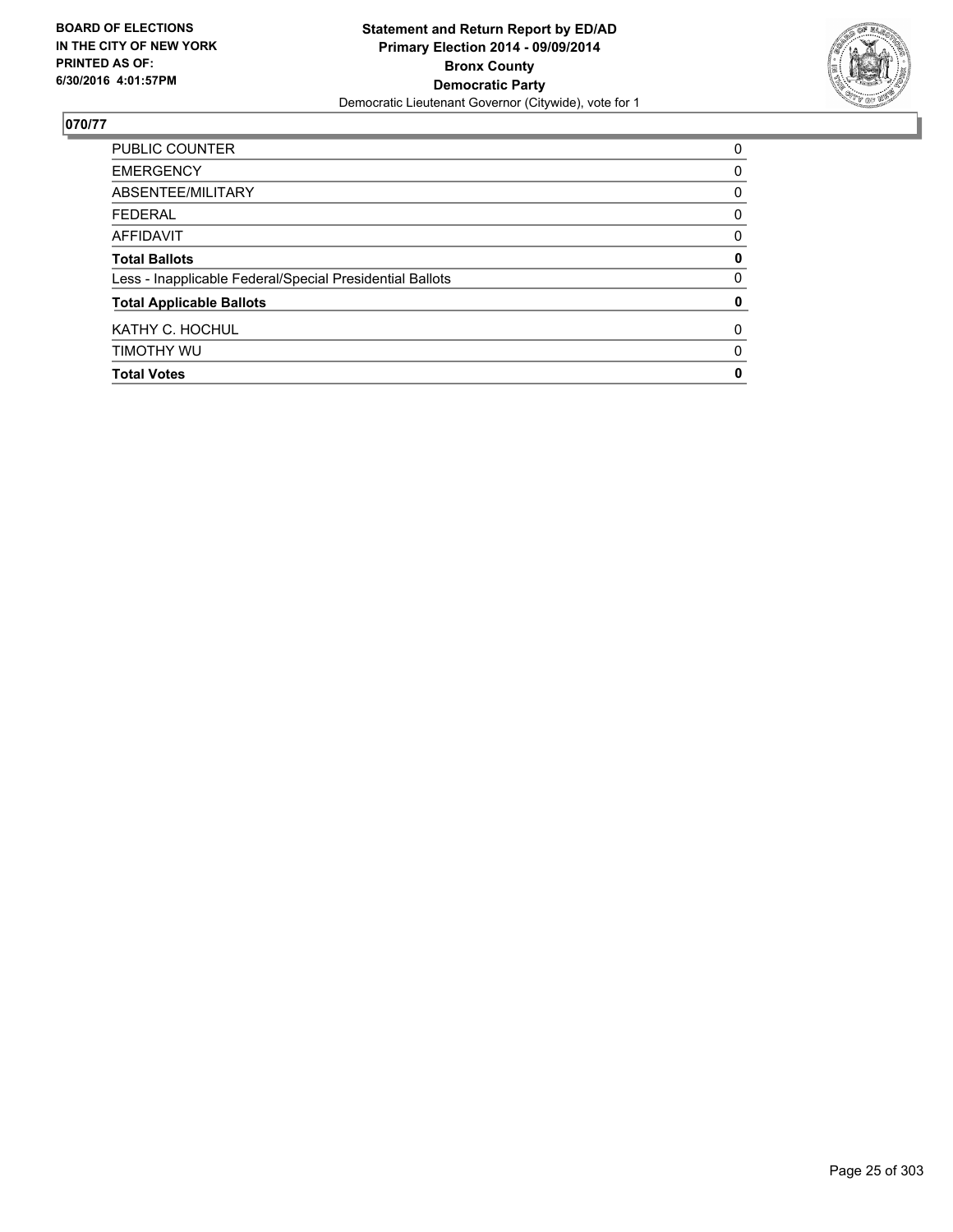

| PUBLIC COUNTER                                           | 57 |
|----------------------------------------------------------|----|
| <b>EMERGENCY</b>                                         | 0  |
| ABSENTEE/MILITARY                                        |    |
| <b>FEDERAL</b>                                           | 0  |
| <b>AFFIDAVIT</b>                                         |    |
| <b>Total Ballots</b>                                     | 59 |
| Less - Inapplicable Federal/Special Presidential Ballots | 0  |
| <b>Total Applicable Ballots</b>                          | 59 |
| KATHY C. HOCHUL                                          | 31 |
| TIMOTHY WU                                               | 14 |
| <b>Total Votes</b>                                       | 45 |
| Unrecorded                                               | 14 |

# **002/78**

| <b>PUBLIC COUNTER</b>                                    | 106            |
|----------------------------------------------------------|----------------|
| <b>EMERGENCY</b>                                         | 0              |
| ABSENTEE/MILITARY                                        | $\overline{2}$ |
| <b>FEDERAL</b>                                           | 0              |
| <b>AFFIDAVIT</b>                                         | 0              |
| <b>Total Ballots</b>                                     | 108            |
| Less - Inapplicable Federal/Special Presidential Ballots | 0              |
| <b>Total Applicable Ballots</b>                          | 108            |
| KATHY C. HOCHUL                                          | 71             |
| TIMOTHY WU                                               | 27             |
| UNATTRIBUTABLE WRITE-IN (WRITE-IN)                       | 1              |
| <b>Total Votes</b>                                       | 99             |
| Unrecorded                                               | 9              |

| PUBLIC COUNTER                                           | 44 |
|----------------------------------------------------------|----|
| <b>EMERGENCY</b>                                         | 0  |
| ABSENTEE/MILITARY                                        | 2  |
| <b>FEDERAL</b>                                           | 0  |
| AFFIDAVIT                                                | 0  |
| <b>Total Ballots</b>                                     | 46 |
| Less - Inapplicable Federal/Special Presidential Ballots | 0  |
| <b>Total Applicable Ballots</b>                          | 46 |
| KATHY C. HOCHUL                                          | 31 |
| TIMOTHY WU                                               | 10 |
| <b>Total Votes</b>                                       | 41 |
| Unrecorded                                               | 5  |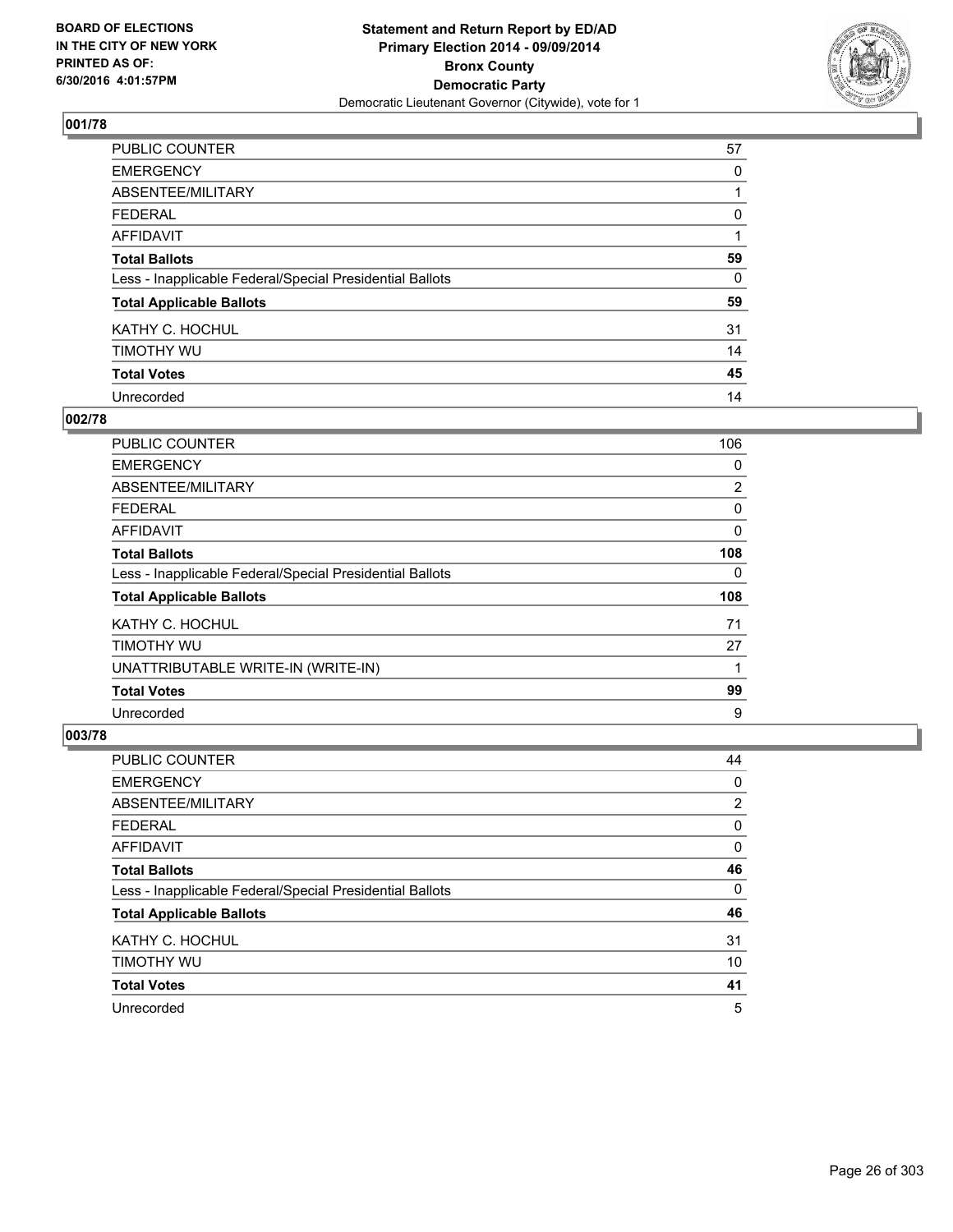

| PUBLIC COUNTER                                           | 71 |
|----------------------------------------------------------|----|
| <b>EMERGENCY</b>                                         | 0  |
| ABSENTEE/MILITARY                                        | 4  |
| <b>FEDERAL</b>                                           | 0  |
| <b>AFFIDAVIT</b>                                         | 3  |
| <b>Total Ballots</b>                                     | 78 |
| Less - Inapplicable Federal/Special Presidential Ballots | 0  |
| <b>Total Applicable Ballots</b>                          | 78 |
| KATHY C. HOCHUL                                          | 52 |
| TIMOTHY WU                                               | 12 |
| <b>Total Votes</b>                                       | 64 |
| Unrecorded                                               | 14 |

#### **005/78**

| <b>PUBLIC COUNTER</b>                                    | 78 |
|----------------------------------------------------------|----|
| <b>EMERGENCY</b>                                         | 0  |
| ABSENTEE/MILITARY                                        | 0  |
| FEDERAL                                                  | 0  |
| <b>AFFIDAVIT</b>                                         | 0  |
| <b>Total Ballots</b>                                     | 78 |
| Less - Inapplicable Federal/Special Presidential Ballots | 0  |
| <b>Total Applicable Ballots</b>                          | 78 |
| KATHY C. HOCHUL                                          | 35 |
| TIMOTHY WU                                               | 22 |
| <b>Total Votes</b>                                       | 57 |
| Unrecorded                                               | 21 |

| PUBLIC COUNTER                                           | 102            |
|----------------------------------------------------------|----------------|
| <b>EMERGENCY</b>                                         | 0              |
| ABSENTEE/MILITARY                                        | 2              |
| <b>FEDERAL</b>                                           | 0              |
| <b>AFFIDAVIT</b>                                         | $\overline{2}$ |
| <b>Total Ballots</b>                                     | 106            |
| Less - Inapplicable Federal/Special Presidential Ballots | 0              |
| <b>Total Applicable Ballots</b>                          | 106            |
| KATHY C. HOCHUL                                          | 69             |
| TIMOTHY WU                                               | 24             |
| <b>Total Votes</b>                                       | 93             |
| Unrecorded                                               | 13             |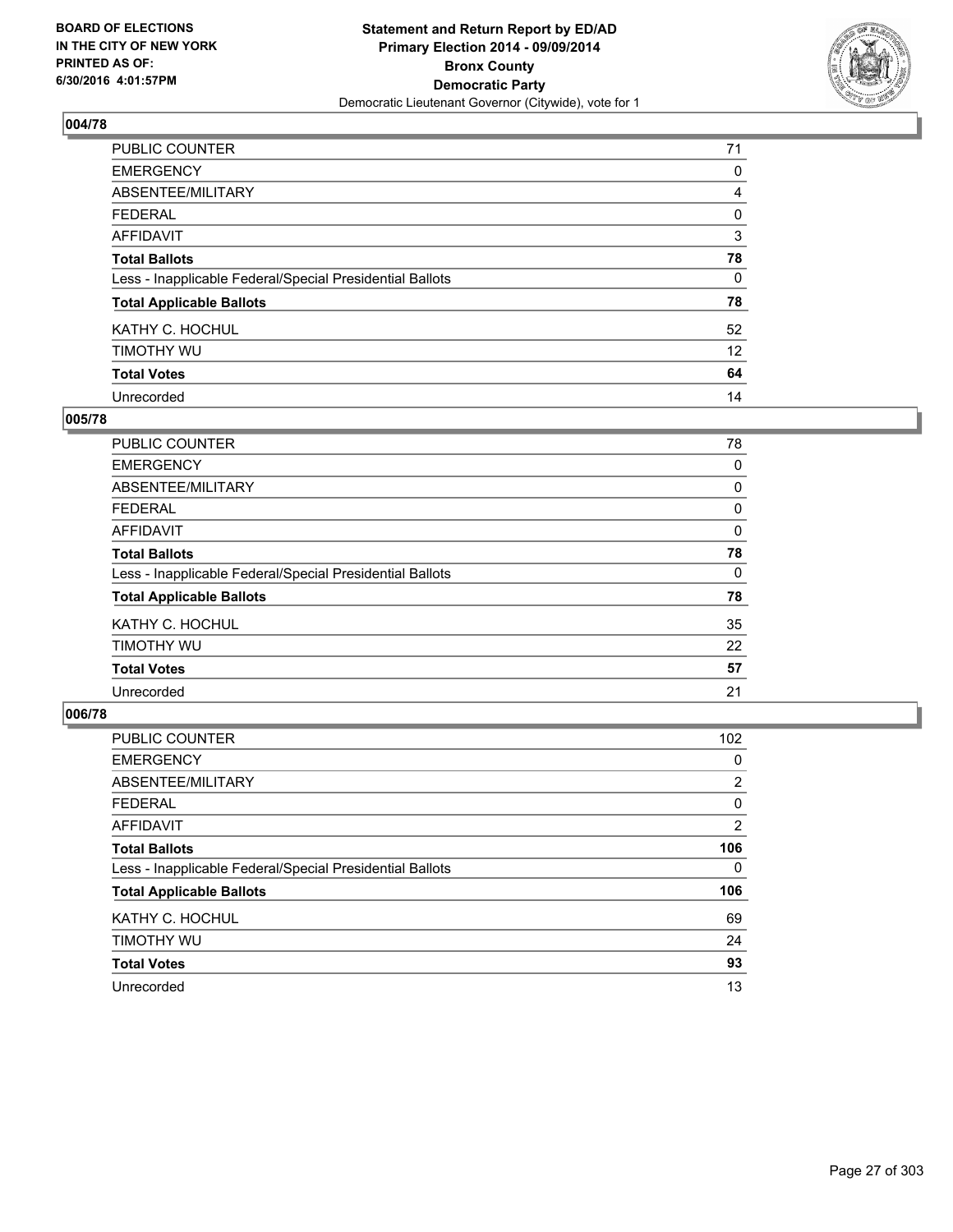

| PUBLIC COUNTER                                           | 20 |
|----------------------------------------------------------|----|
| <b>EMERGENCY</b>                                         | 0  |
| ABSENTEE/MILITARY                                        | 7  |
| <b>FEDERAL</b>                                           | 0  |
| <b>AFFIDAVIT</b>                                         | 0  |
| <b>Total Ballots</b>                                     | 27 |
| Less - Inapplicable Federal/Special Presidential Ballots | 0  |
| <b>Total Applicable Ballots</b>                          | 27 |
| KATHY C. HOCHUL                                          | 11 |
| TIMOTHY WU                                               | 9  |
| <b>Total Votes</b>                                       | 20 |
| Unrecorded                                               | 7  |

#### **008/78**

| <b>PUBLIC COUNTER</b>                                    | 22             |
|----------------------------------------------------------|----------------|
| <b>EMERGENCY</b>                                         | 0              |
| ABSENTEE/MILITARY                                        | $\overline{2}$ |
| <b>FEDERAL</b>                                           | 0              |
| <b>AFFIDAVIT</b>                                         | 0              |
| <b>Total Ballots</b>                                     | 24             |
| Less - Inapplicable Federal/Special Presidential Ballots | 0              |
| <b>Total Applicable Ballots</b>                          | 24             |
| KATHY C. HOCHUL                                          | 13             |
| TIMOTHY WU                                               | 7              |
| <b>Total Votes</b>                                       | 20             |
| Unrecorded                                               | 4              |

| PUBLIC COUNTER                                           | 74             |
|----------------------------------------------------------|----------------|
| <b>EMERGENCY</b>                                         | 0              |
| ABSENTEE/MILITARY                                        | $\overline{2}$ |
| <b>FEDERAL</b>                                           | 0              |
| <b>AFFIDAVIT</b>                                         | 0              |
| <b>Total Ballots</b>                                     | 76             |
| Less - Inapplicable Federal/Special Presidential Ballots | 0              |
| <b>Total Applicable Ballots</b>                          | 76             |
| KATHY C. HOCHUL                                          | 44             |
| TIMOTHY WU                                               | 22             |
| <b>Total Votes</b>                                       | 66             |
| Unrecorded                                               | 10             |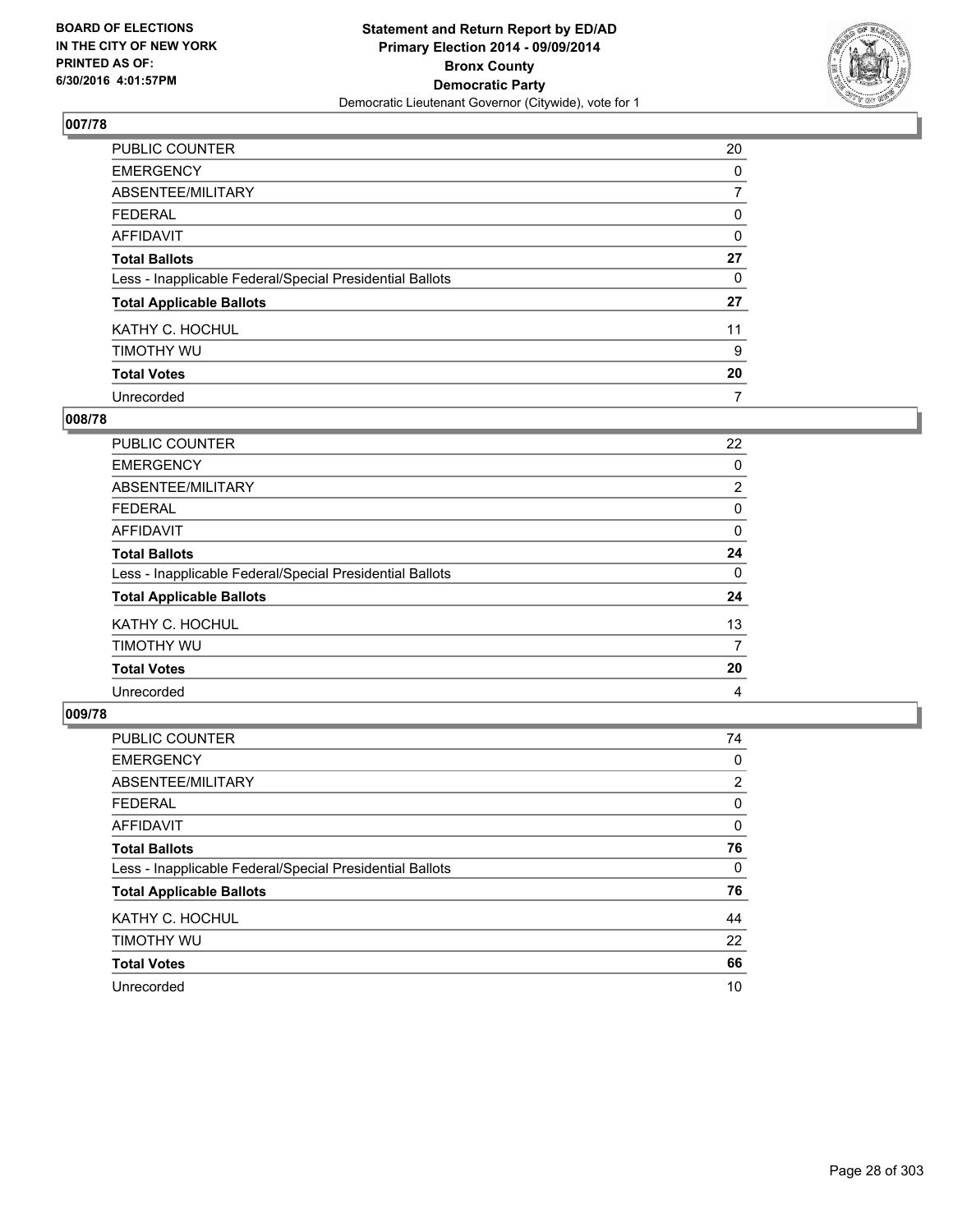

| PUBLIC COUNTER                                           | 67 |
|----------------------------------------------------------|----|
| <b>EMERGENCY</b>                                         | 0  |
| ABSENTEE/MILITARY                                        | 3  |
| <b>FEDERAL</b>                                           | 0  |
| <b>AFFIDAVIT</b>                                         |    |
| <b>Total Ballots</b>                                     | 71 |
| Less - Inapplicable Federal/Special Presidential Ballots | 0  |
| <b>Total Applicable Ballots</b>                          | 71 |
| KATHY C. HOCHUL                                          | 36 |
| TIMOTHY WU                                               | 20 |
| <b>Total Votes</b>                                       | 56 |
| Unrecorded                                               | 15 |

### **011/78**

| PUBLIC COUNTER                                           | 44 |
|----------------------------------------------------------|----|
| <b>EMERGENCY</b>                                         | 0  |
| ABSENTEE/MILITARY                                        | 3  |
| <b>FEDERAL</b>                                           | 0  |
| <b>AFFIDAVIT</b>                                         | 0  |
| <b>Total Ballots</b>                                     | 47 |
| Less - Inapplicable Federal/Special Presidential Ballots | 0  |
| <b>Total Applicable Ballots</b>                          | 47 |
| KATHY C. HOCHUL                                          | 30 |
| TIMOTHY WU                                               | 8  |
| <b>Total Votes</b>                                       | 38 |
| Unrecorded                                               | 9  |
|                                                          |    |

| PUBLIC COUNTER                                           | 91             |
|----------------------------------------------------------|----------------|
| <b>EMERGENCY</b>                                         | 0              |
| ABSENTEE/MILITARY                                        | $\overline{2}$ |
| <b>FEDERAL</b>                                           | 0              |
| <b>AFFIDAVIT</b>                                         |                |
| <b>Total Ballots</b>                                     | 94             |
| Less - Inapplicable Federal/Special Presidential Ballots | 0              |
| <b>Total Applicable Ballots</b>                          | 94             |
| KATHY C. HOCHUL                                          | 64             |
| TIMOTHY WU                                               | 8              |
| <b>Total Votes</b>                                       | 72             |
| Unrecorded                                               | 22             |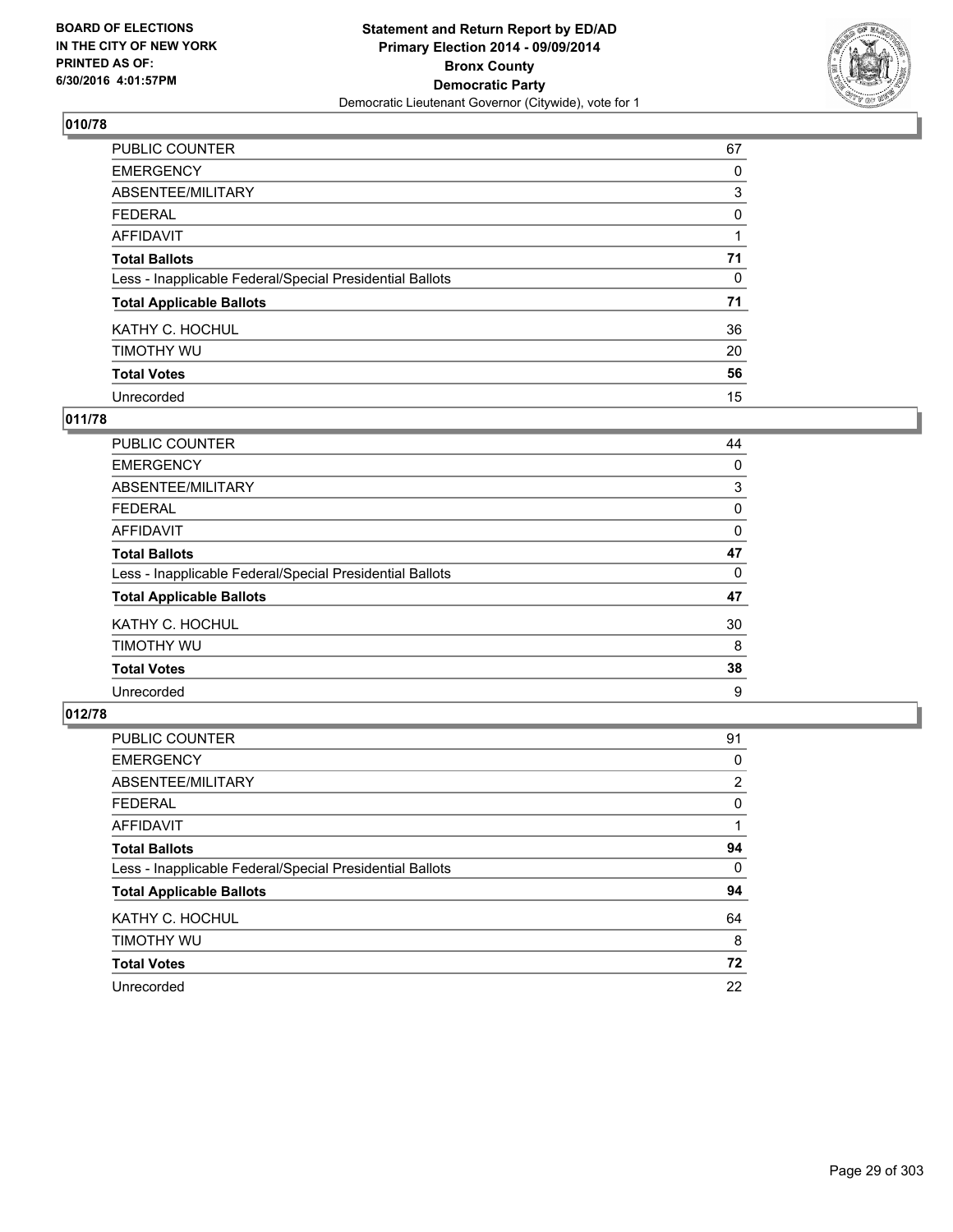

| PUBLIC COUNTER                                           | 72             |
|----------------------------------------------------------|----------------|
| <b>EMERGENCY</b>                                         | 0              |
| ABSENTEE/MILITARY                                        | $\overline{2}$ |
| <b>FEDERAL</b>                                           | 0              |
| <b>AFFIDAVIT</b>                                         | 0              |
| <b>Total Ballots</b>                                     | 74             |
| Less - Inapplicable Federal/Special Presidential Ballots | 0              |
| <b>Total Applicable Ballots</b>                          | 74             |
| KATHY C. HOCHUL                                          | 51             |
| TIMOTHY WU                                               | 9              |
| <b>Total Votes</b>                                       | 60             |
| Unrecorded                                               | 14             |

#### **014/78**

| PUBLIC COUNTER                                           | 49             |
|----------------------------------------------------------|----------------|
| <b>EMERGENCY</b>                                         | 0              |
| ABSENTEE/MILITARY                                        | $\overline{2}$ |
| <b>FEDERAL</b>                                           | 0              |
| <b>AFFIDAVIT</b>                                         |                |
| <b>Total Ballots</b>                                     | 52             |
| Less - Inapplicable Federal/Special Presidential Ballots | 0              |
| <b>Total Applicable Ballots</b>                          | 52             |
| KATHY C. HOCHUL                                          | 36             |
| TIMOTHY WU                                               | 7              |
| <b>Total Votes</b>                                       | 43             |
| Unrecorded                                               | 9              |

| PUBLIC COUNTER                                           | 24                |
|----------------------------------------------------------|-------------------|
| <b>EMERGENCY</b>                                         | 0                 |
| ABSENTEE/MILITARY                                        |                   |
| <b>FEDERAL</b>                                           | 0                 |
| <b>AFFIDAVIT</b>                                         | 0                 |
| <b>Total Ballots</b>                                     | 25                |
| Less - Inapplicable Federal/Special Presidential Ballots | 0                 |
| <b>Total Applicable Ballots</b>                          | 25                |
| KATHY C. HOCHUL                                          | $12 \overline{ }$ |
| TIMOTHY WU                                               | 9                 |
| <b>Total Votes</b>                                       | 21                |
| Unrecorded                                               | 4                 |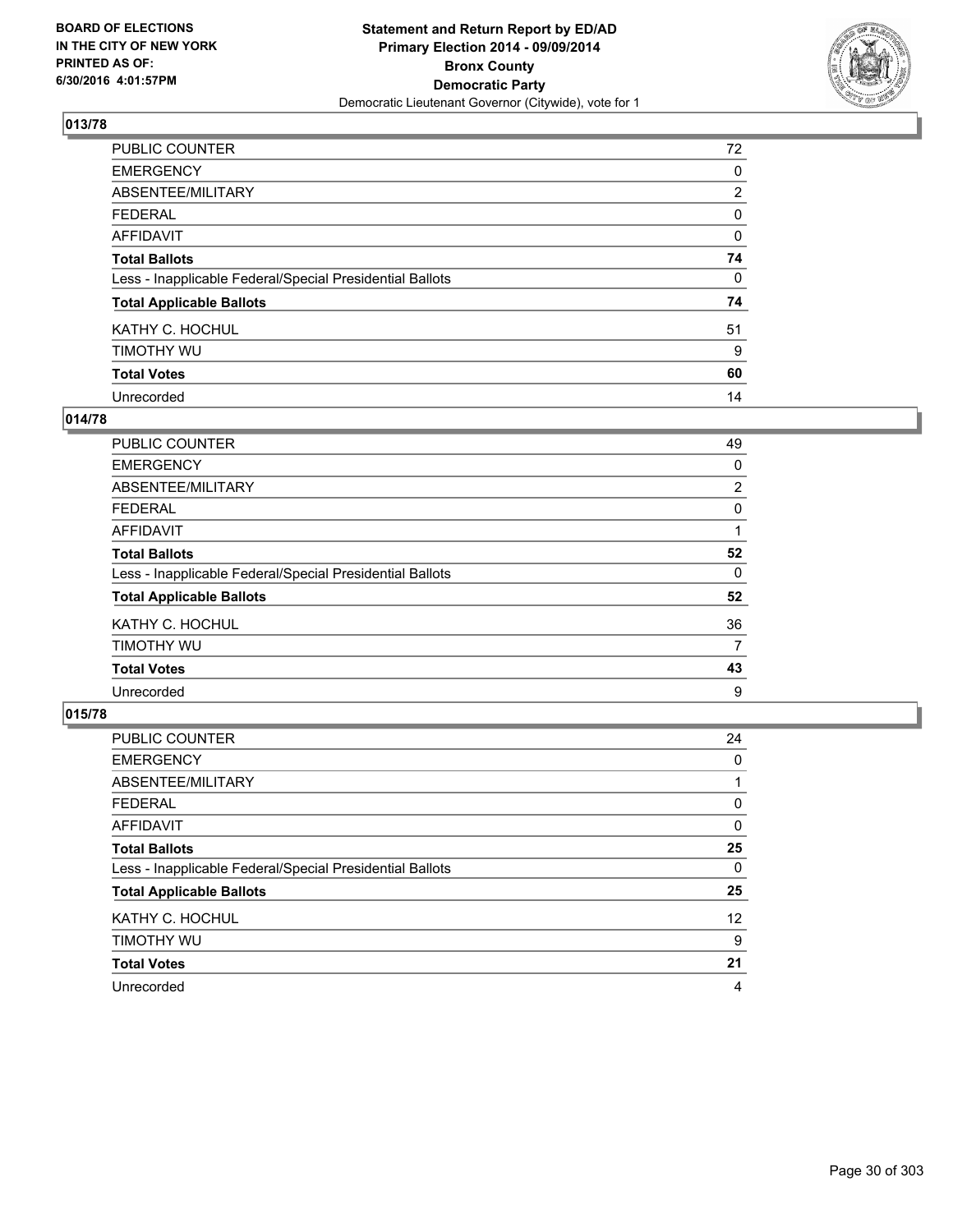

| <b>PUBLIC COUNTER</b>                                    | 51             |
|----------------------------------------------------------|----------------|
| <b>EMERGENCY</b>                                         | 0              |
| ABSENTEE/MILITARY                                        | $\overline{2}$ |
| <b>FEDERAL</b>                                           | 0              |
| AFFIDAVIT                                                | $\overline{2}$ |
| <b>Total Ballots</b>                                     | 55             |
| Less - Inapplicable Federal/Special Presidential Ballots | 0              |
| <b>Total Applicable Ballots</b>                          | 55             |
| KATHY C. HOCHUL                                          | 30             |
| TIMOTHY WU                                               | 13             |
| UNATTRIBUTABLE WRITE-IN (WRITE-IN)                       | 2              |
| <b>Total Votes</b>                                       | 45             |
| Unrecorded                                               | 10             |

## **017/78**

| PUBLIC COUNTER                                           | 34 |
|----------------------------------------------------------|----|
| <b>EMERGENCY</b>                                         | 0  |
| ABSENTEE/MILITARY                                        | 0  |
| FEDERAL                                                  | 0  |
| <b>AFFIDAVIT</b>                                         | 0  |
| <b>Total Ballots</b>                                     | 34 |
| Less - Inapplicable Federal/Special Presidential Ballots | 0  |
| <b>Total Applicable Ballots</b>                          | 34 |
| KATHY C. HOCHUL                                          | 19 |
| TIMOTHY WU                                               | 6  |
| <b>Total Votes</b>                                       | 25 |
| Unrecorded                                               | 9  |

| <b>PUBLIC COUNTER</b>                                    | 53 |
|----------------------------------------------------------|----|
| <b>EMERGENCY</b>                                         | 0  |
| ABSENTEE/MILITARY                                        |    |
| <b>FEDERAL</b>                                           | 0  |
| AFFIDAVIT                                                | 3  |
| <b>Total Ballots</b>                                     | 57 |
| Less - Inapplicable Federal/Special Presidential Ballots | 0  |
| <b>Total Applicable Ballots</b>                          | 57 |
| KATHY C. HOCHUL                                          | 28 |
| TIMOTHY WU                                               | 14 |
| <b>Total Votes</b>                                       | 42 |
| Unrecorded                                               | 15 |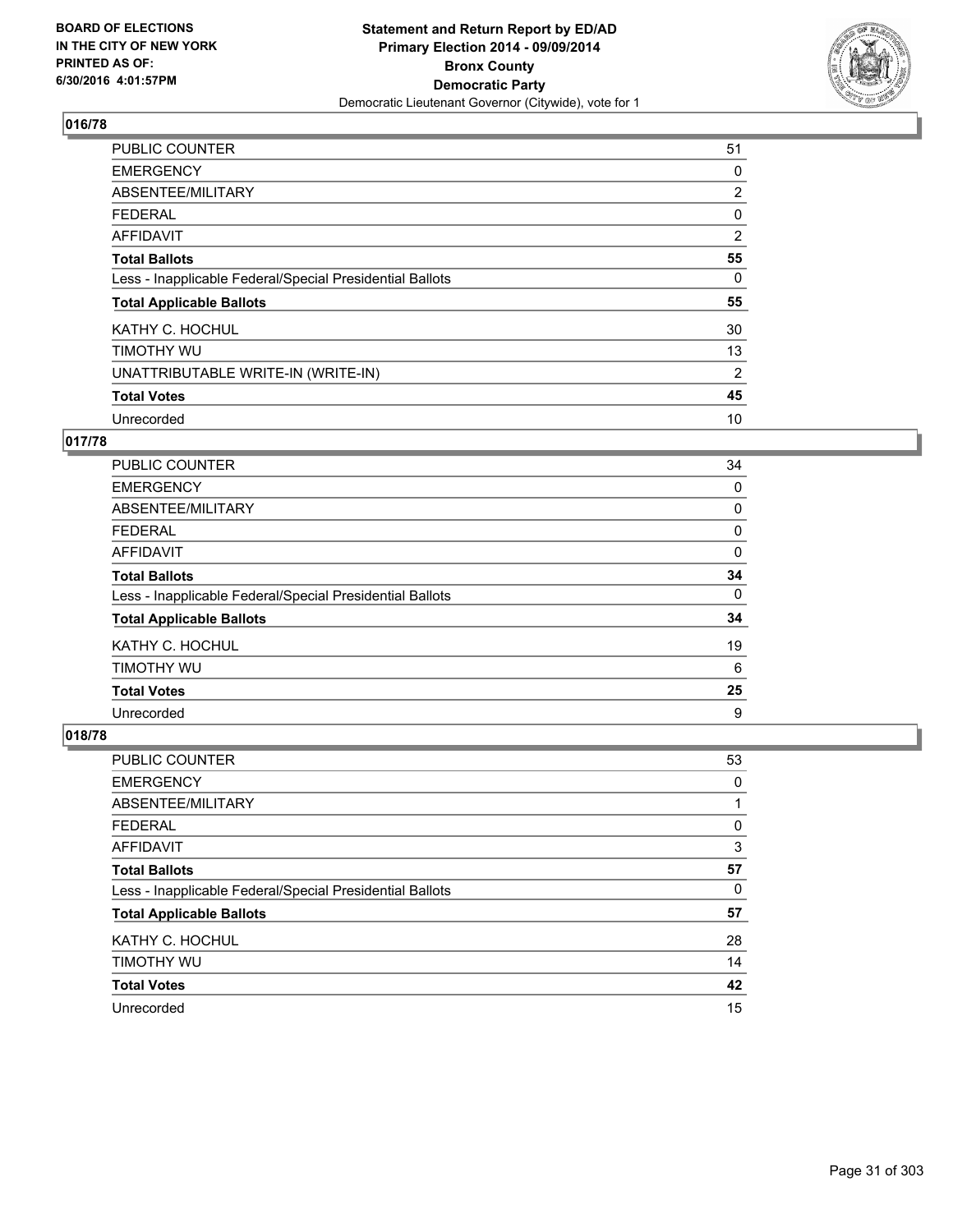

| PUBLIC COUNTER                                           | 42             |
|----------------------------------------------------------|----------------|
| <b>EMERGENCY</b>                                         | 0              |
| ABSENTEE/MILITARY                                        | $\overline{2}$ |
| <b>FEDERAL</b>                                           | 0              |
| <b>AFFIDAVIT</b>                                         |                |
| <b>Total Ballots</b>                                     | 45             |
| Less - Inapplicable Federal/Special Presidential Ballots | 0              |
| <b>Total Applicable Ballots</b>                          | 45             |
| KATHY C. HOCHUL                                          | 27             |
| TIMOTHY WU                                               | 11             |
| <b>Total Votes</b>                                       | 38             |
| Unrecorded                                               | 7              |

#### **020/78**

| <b>PUBLIC COUNTER</b>                                    | 57             |
|----------------------------------------------------------|----------------|
| <b>EMERGENCY</b>                                         | 0              |
| ABSENTEE/MILITARY                                        | $\overline{2}$ |
| <b>FEDERAL</b>                                           | 0              |
| AFFIDAVIT                                                | 2              |
| <b>Total Ballots</b>                                     | 61             |
| Less - Inapplicable Federal/Special Presidential Ballots | 0              |
| <b>Total Applicable Ballots</b>                          | 61             |
| KATHY C. HOCHUL                                          | 31             |
| TIMOTHY WU                                               | 18             |
| UNATTRIBUTABLE WRITE-IN (WRITE-IN)                       | 2              |
| <b>Total Votes</b>                                       | 51             |
| Unrecorded                                               | 10             |

| <b>PUBLIC COUNTER</b>                                    | 65 |
|----------------------------------------------------------|----|
| <b>EMERGENCY</b>                                         | 0  |
| ABSENTEE/MILITARY                                        | 3  |
| <b>FEDERAL</b>                                           | 0  |
| AFFIDAVIT                                                |    |
| <b>Total Ballots</b>                                     | 69 |
| Less - Inapplicable Federal/Special Presidential Ballots | 0  |
| <b>Total Applicable Ballots</b>                          | 69 |
| KATHY C. HOCHUL                                          | 41 |
| TIMOTHY WU                                               | 11 |
| <b>Total Votes</b>                                       | 52 |
| Unrecorded                                               | 17 |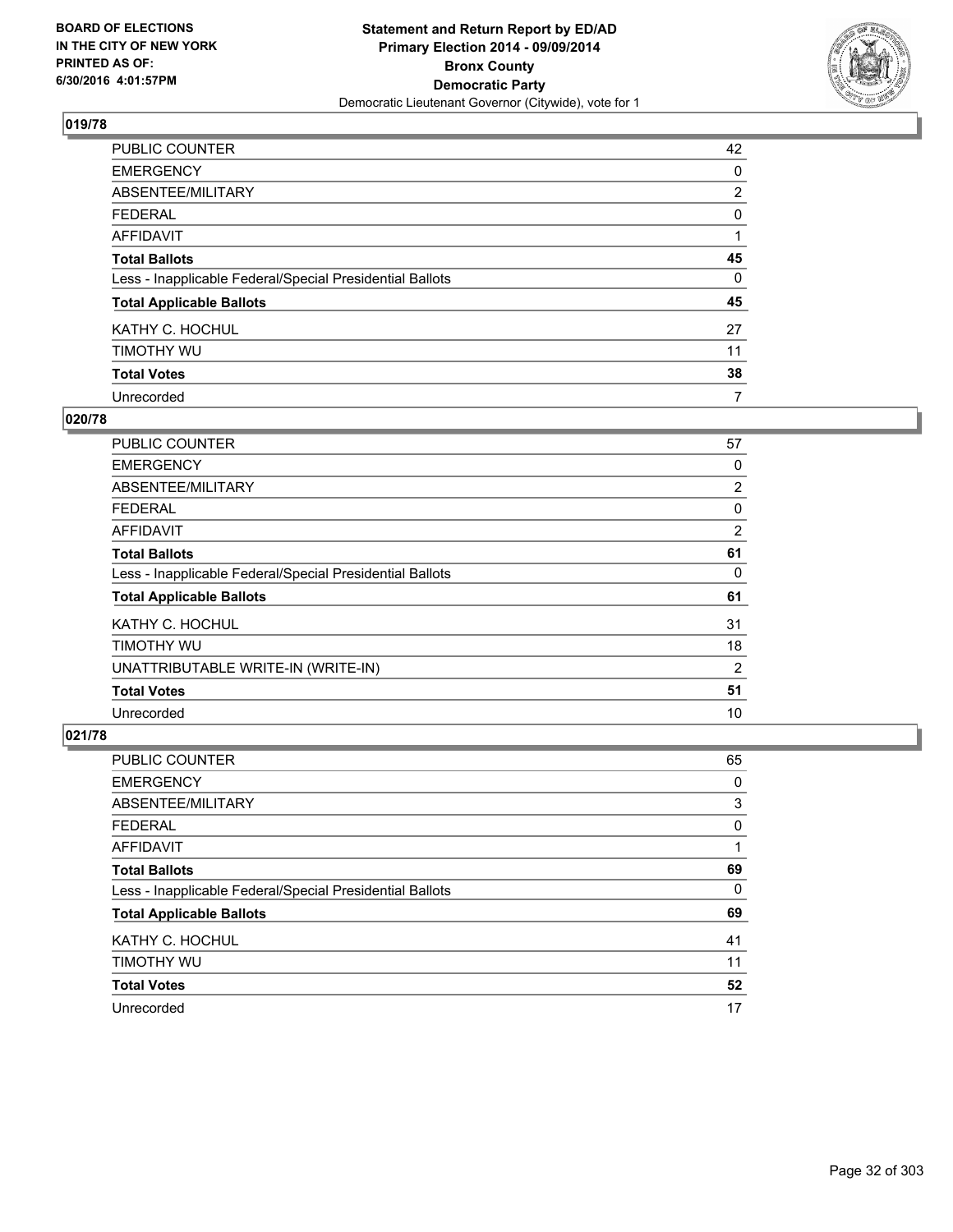

| <b>PUBLIC COUNTER</b>                                    | 61 |
|----------------------------------------------------------|----|
| <b>EMERGENCY</b>                                         | 0  |
| ABSENTEE/MILITARY                                        | 4  |
| <b>FEDERAL</b>                                           | 0  |
| AFFIDAVIT                                                | 0  |
| <b>Total Ballots</b>                                     | 65 |
| Less - Inapplicable Federal/Special Presidential Ballots | 0  |
| <b>Total Applicable Ballots</b>                          | 65 |
| KATHY C. HOCHUL                                          | 34 |
| TIMOTHY WU                                               | 19 |
| UNATTRIBUTABLE WRITE-IN (WRITE-IN)                       | 1  |
| <b>Total Votes</b>                                       | 54 |
| Unrecorded                                               | 11 |

# **023/78**

| <b>PUBLIC COUNTER</b>                                    | 85             |
|----------------------------------------------------------|----------------|
| <b>EMERGENCY</b>                                         | 0              |
| ABSENTEE/MILITARY                                        | $\overline{2}$ |
| <b>FEDERAL</b>                                           | 0              |
| <b>AFFIDAVIT</b>                                         |                |
| <b>Total Ballots</b>                                     | 88             |
| Less - Inapplicable Federal/Special Presidential Ballots | 0              |
| <b>Total Applicable Ballots</b>                          | 88             |
| KATHY C. HOCHUL                                          | 49             |
| TIMOTHY WU                                               | 20             |
| <b>Total Votes</b>                                       | 69             |
| Unrecorded                                               | 19             |

| <b>PUBLIC COUNTER</b>                                    | 83 |
|----------------------------------------------------------|----|
| <b>EMERGENCY</b>                                         | 0  |
| ABSENTEE/MILITARY                                        | 1  |
| <b>FEDERAL</b>                                           | 0  |
| <b>AFFIDAVIT</b>                                         |    |
| <b>Total Ballots</b>                                     | 85 |
| Less - Inapplicable Federal/Special Presidential Ballots | 0  |
| <b>Total Applicable Ballots</b>                          | 85 |
| KATHY C. HOCHUL                                          | 48 |
| TIMOTHY WU                                               | 25 |
| UNATTRIBUTABLE WRITE-IN (WRITE-IN)                       |    |
| <b>Total Votes</b>                                       | 74 |
| Unrecorded                                               | 11 |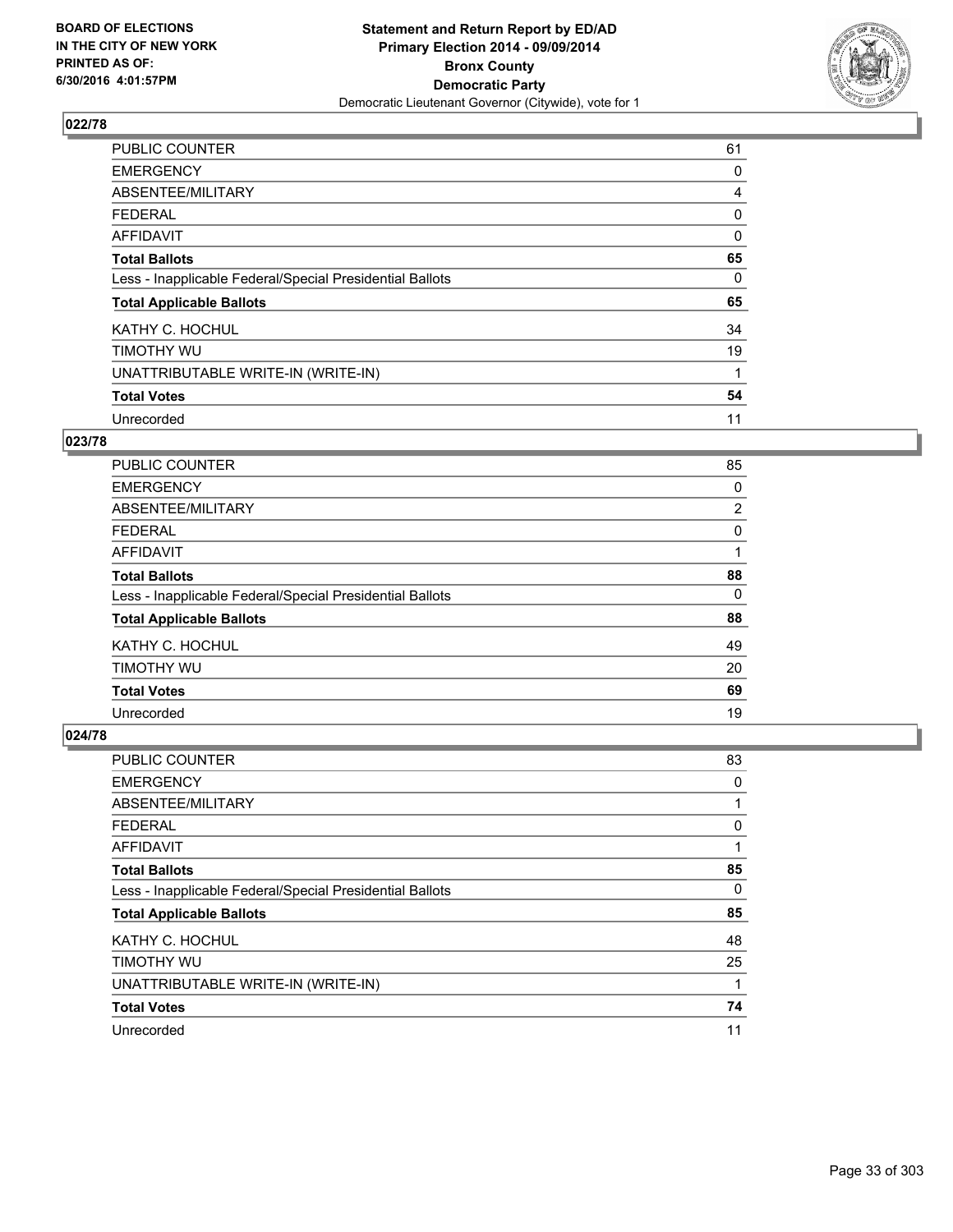

| PUBLIC COUNTER                                           | 28       |
|----------------------------------------------------------|----------|
| <b>EMERGENCY</b>                                         | 0        |
| ABSENTEE/MILITARY                                        | 0        |
| <b>FEDERAL</b>                                           | 0        |
| <b>AFFIDAVIT</b>                                         |          |
| <b>Total Ballots</b>                                     | 29       |
| Less - Inapplicable Federal/Special Presidential Ballots | $\Omega$ |
| <b>Total Applicable Ballots</b>                          | 29       |
| KATHY C. HOCHUL                                          | 21       |
| TIMOTHY WU                                               | 6        |
| <b>Total Votes</b>                                       | 27       |
| Unrecorded                                               | 2        |

#### **026/78**

| PUBLIC COUNTER                                           | 42 |
|----------------------------------------------------------|----|
| <b>EMERGENCY</b>                                         | 0  |
| ABSENTEE/MILITARY                                        | 0  |
| <b>FEDERAL</b>                                           | 0  |
| <b>AFFIDAVIT</b>                                         | 0  |
| <b>Total Ballots</b>                                     | 42 |
| Less - Inapplicable Federal/Special Presidential Ballots | 0  |
| <b>Total Applicable Ballots</b>                          | 42 |
| KATHY C. HOCHUL                                          | 23 |
| TIMOTHY WU                                               | 12 |
| <b>Total Votes</b>                                       | 35 |
| Unrecorded                                               | 7  |
|                                                          |    |

| PUBLIC COUNTER                                           | 33 |
|----------------------------------------------------------|----|
| <b>EMERGENCY</b>                                         | 0  |
| ABSENTEE/MILITARY                                        |    |
| <b>FEDERAL</b>                                           | 0  |
| <b>AFFIDAVIT</b>                                         | 0  |
| <b>Total Ballots</b>                                     | 34 |
| Less - Inapplicable Federal/Special Presidential Ballots | 0  |
| <b>Total Applicable Ballots</b>                          | 34 |
| KATHY C. HOCHUL                                          | 23 |
| TIMOTHY WU                                               | 6  |
| <b>Total Votes</b>                                       | 29 |
| Unrecorded                                               | 5  |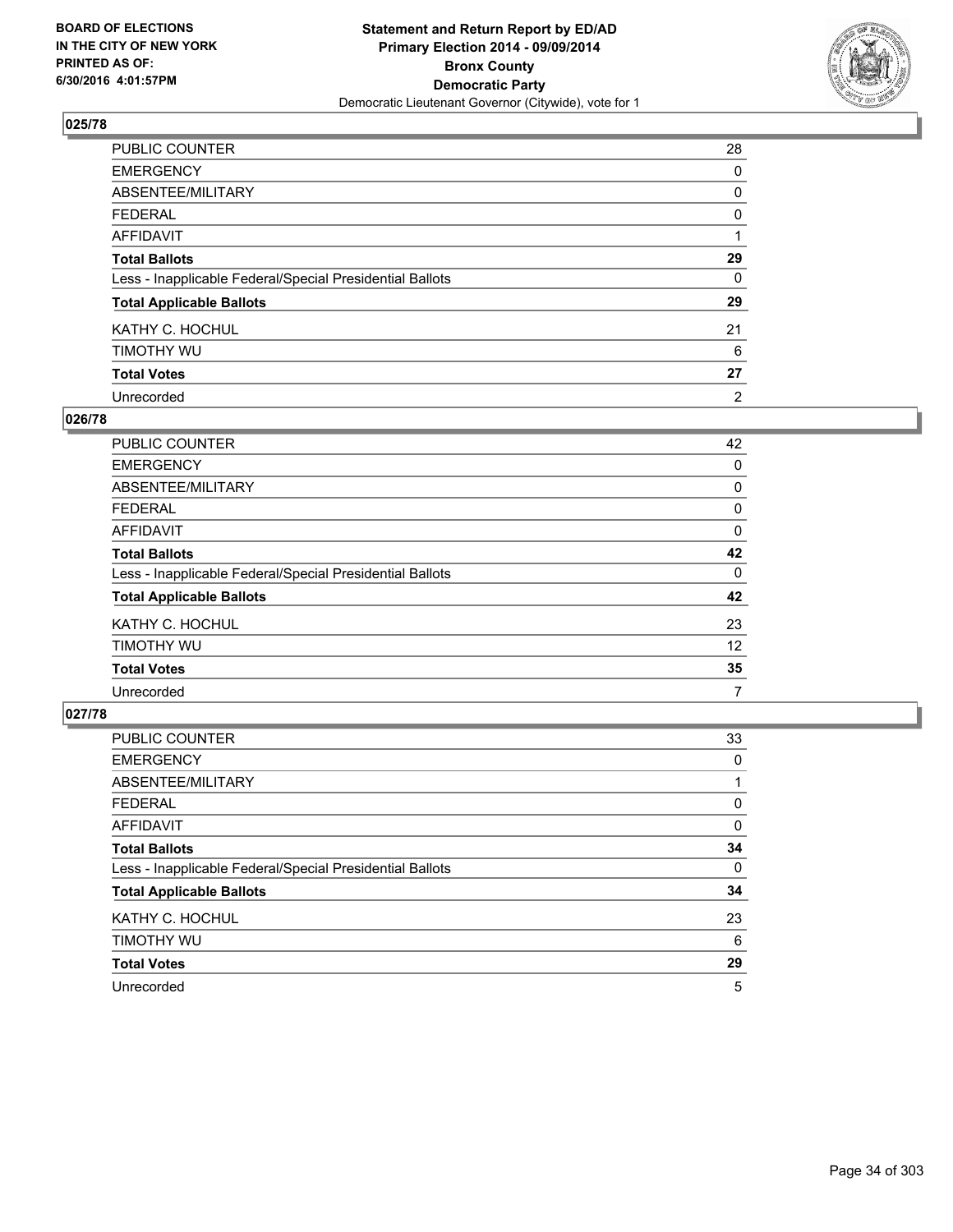

| PUBLIC COUNTER                                           | 75 |
|----------------------------------------------------------|----|
| <b>EMERGENCY</b>                                         | 0  |
| ABSENTEE/MILITARY                                        |    |
| <b>FEDERAL</b>                                           | 0  |
| <b>AFFIDAVIT</b>                                         | 0  |
| <b>Total Ballots</b>                                     | 76 |
| Less - Inapplicable Federal/Special Presidential Ballots | 0  |
| <b>Total Applicable Ballots</b>                          | 76 |
| KATHY C. HOCHUL                                          | 47 |
| TIMOTHY WU                                               | 13 |
| <b>Total Votes</b>                                       | 60 |
| Unrecorded                                               | 16 |

#### **029/78**

| PUBLIC COUNTER                                           | 47 |
|----------------------------------------------------------|----|
| <b>EMERGENCY</b>                                         | 0  |
| ABSENTEE/MILITARY                                        | 3  |
| <b>FEDERAL</b>                                           | 0  |
| <b>AFFIDAVIT</b>                                         | 2  |
| <b>Total Ballots</b>                                     | 52 |
| Less - Inapplicable Federal/Special Presidential Ballots | 0  |
| <b>Total Applicable Ballots</b>                          | 52 |
| KATHY C. HOCHUL                                          | 30 |
| TIMOTHY WU                                               | 13 |
| <b>Total Votes</b>                                       | 43 |
| Unrecorded                                               | 9  |
|                                                          |    |

| PUBLIC COUNTER                                           | 67             |
|----------------------------------------------------------|----------------|
| <b>EMERGENCY</b>                                         | 0              |
| ABSENTEE/MILITARY                                        | $\overline{2}$ |
| <b>FEDERAL</b>                                           | 0              |
| <b>AFFIDAVIT</b>                                         | 0              |
| <b>Total Ballots</b>                                     | 69             |
| Less - Inapplicable Federal/Special Presidential Ballots | 0              |
| <b>Total Applicable Ballots</b>                          | 69             |
| KATHY C. HOCHUL                                          | 43             |
| TIMOTHY WU                                               | 13             |
| <b>Total Votes</b>                                       | 56             |
| Unrecorded                                               | 13             |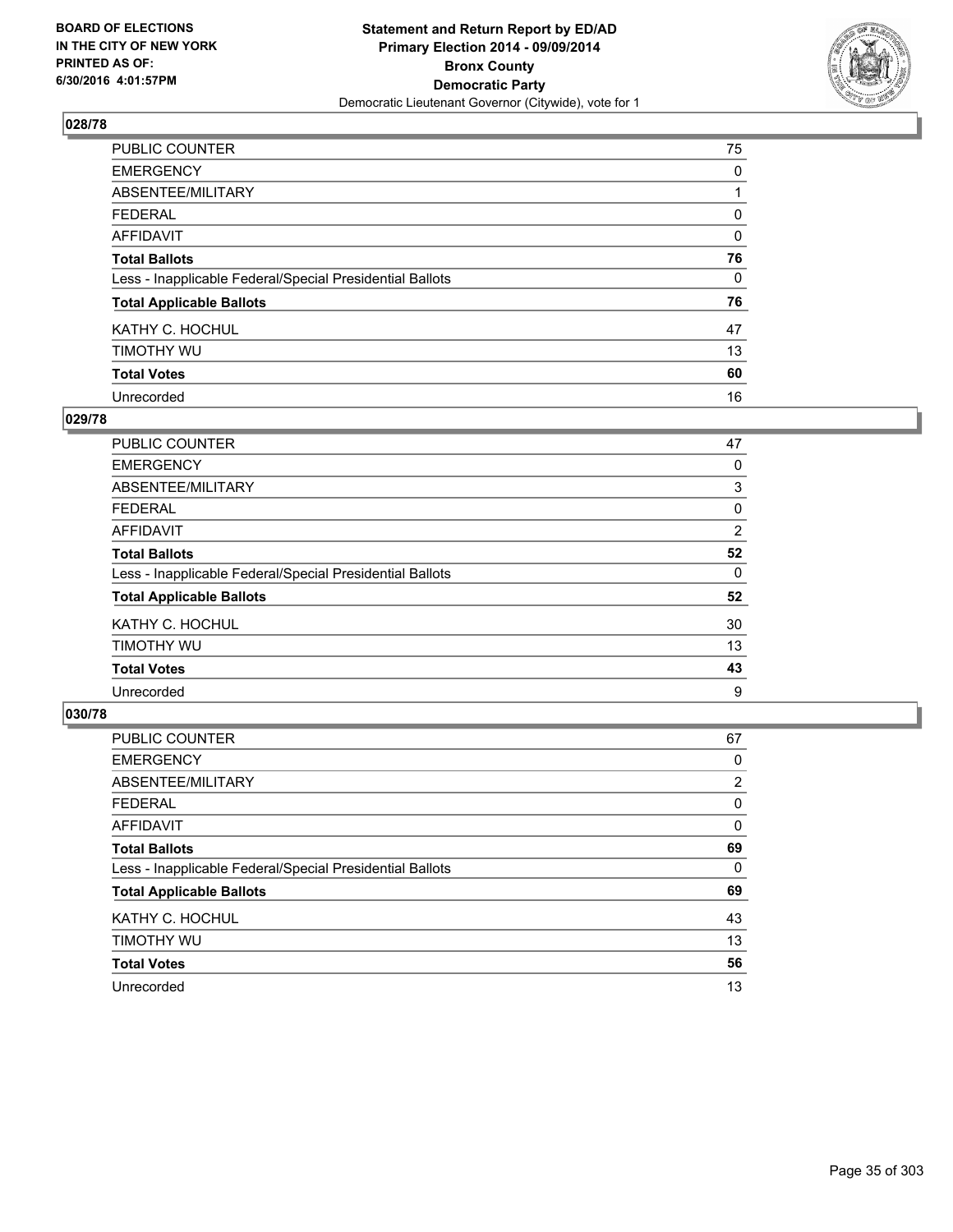

| PUBLIC COUNTER                                           | 45 |
|----------------------------------------------------------|----|
| <b>EMERGENCY</b>                                         | 0  |
| ABSENTEE/MILITARY                                        |    |
| <b>FEDERAL</b>                                           | 0  |
| <b>AFFIDAVIT</b>                                         |    |
| <b>Total Ballots</b>                                     | 47 |
| Less - Inapplicable Federal/Special Presidential Ballots | 0  |
| <b>Total Applicable Ballots</b>                          | 47 |
| KATHY C. HOCHUL                                          | 28 |
| TIMOTHY WU                                               | 11 |
| UNATTRIBUTABLE WRITE-IN (WRITE-IN)                       |    |
| <b>Total Votes</b>                                       | 40 |
| Unrecorded                                               | 7  |

## **032/78**

| <b>PUBLIC COUNTER</b>                                    | 78 |
|----------------------------------------------------------|----|
| <b>EMERGENCY</b>                                         | 0  |
| ABSENTEE/MILITARY                                        |    |
| <b>FEDERAL</b>                                           | 0  |
| <b>AFFIDAVIT</b>                                         |    |
| <b>Total Ballots</b>                                     | 80 |
| Less - Inapplicable Federal/Special Presidential Ballots | 0  |
| <b>Total Applicable Ballots</b>                          | 80 |
| KATHY C. HOCHUL                                          | 47 |
| TIMOTHY WU                                               | 26 |
| <b>Total Votes</b>                                       | 73 |
| Unrecorded                                               | 7  |

| <b>PUBLIC COUNTER</b>                                    | 53 |
|----------------------------------------------------------|----|
| <b>EMERGENCY</b>                                         | 0  |
| ABSENTEE/MILITARY                                        | 3  |
| <b>FEDERAL</b>                                           | 0  |
| AFFIDAVIT                                                | 0  |
| <b>Total Ballots</b>                                     | 56 |
| Less - Inapplicable Federal/Special Presidential Ballots | 0  |
| <b>Total Applicable Ballots</b>                          | 56 |
| KATHY C. HOCHUL                                          | 31 |
| TIMOTHY WU                                               | 19 |
| <b>Total Votes</b>                                       | 50 |
| Unrecorded                                               | 6  |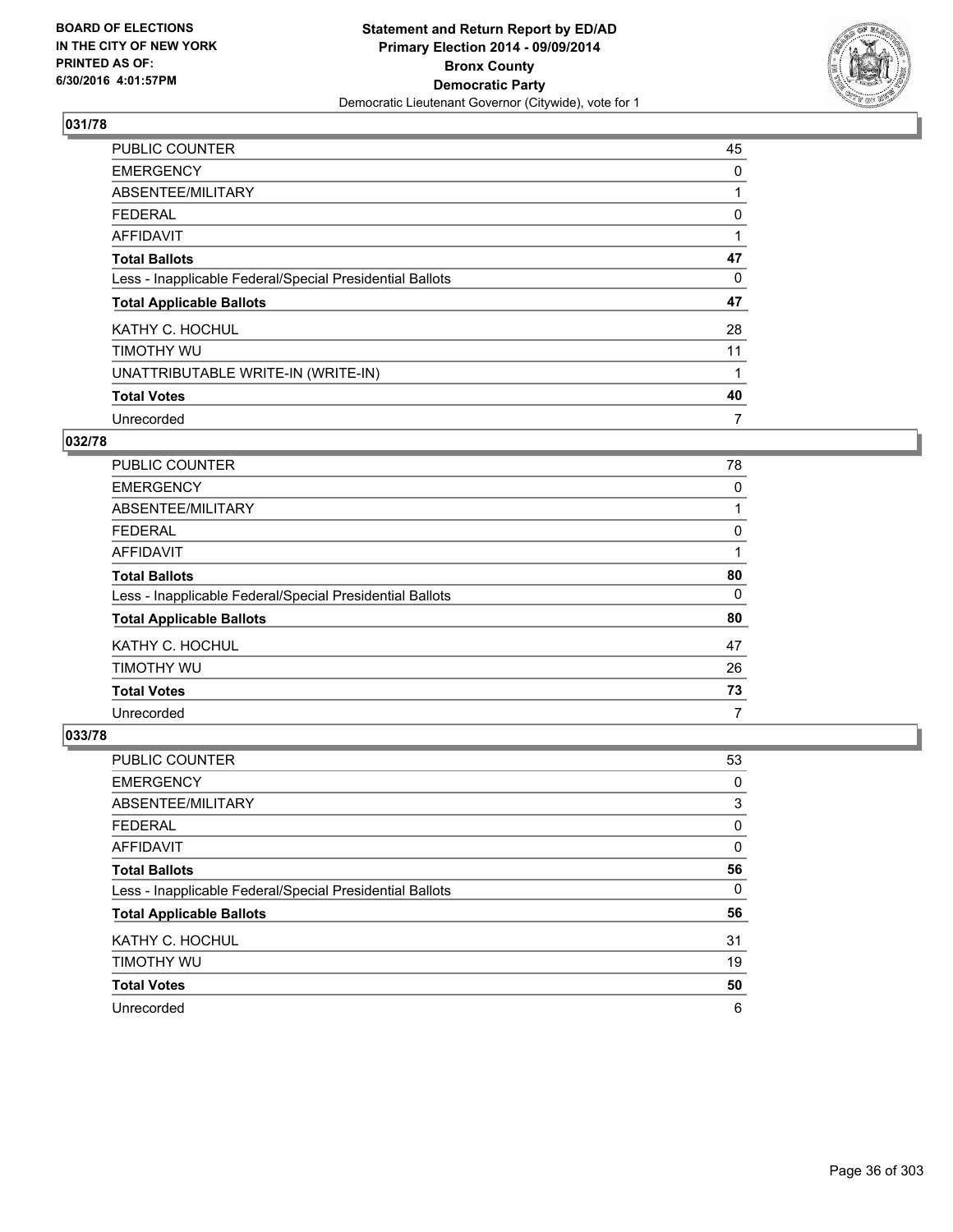

| PUBLIC COUNTER                                           | 43             |
|----------------------------------------------------------|----------------|
| <b>EMERGENCY</b>                                         | 0              |
| ABSENTEE/MILITARY                                        | $\overline{2}$ |
| <b>FEDERAL</b>                                           | 0              |
| <b>AFFIDAVIT</b>                                         | 2              |
| <b>Total Ballots</b>                                     | 47             |
| Less - Inapplicable Federal/Special Presidential Ballots | 0              |
| <b>Total Applicable Ballots</b>                          | 47             |
| KATHY C. HOCHUL                                          | 27             |
| TIMOTHY WU                                               | 14             |
| <b>Total Votes</b>                                       | 41             |
| Unrecorded                                               | 6              |

#### **035/78**

| PUBLIC COUNTER                                           | 14 |
|----------------------------------------------------------|----|
| <b>EMERGENCY</b>                                         | 0  |
| ABSENTEE/MILITARY                                        | 0  |
| <b>FEDERAL</b>                                           | 0  |
| <b>AFFIDAVIT</b>                                         | 0  |
| <b>Total Ballots</b>                                     | 14 |
| Less - Inapplicable Federal/Special Presidential Ballots | 0  |
| <b>Total Applicable Ballots</b>                          | 14 |
| KATHY C. HOCHUL                                          | 5  |
| TIMOTHY WU                                               | 7  |
| <b>Total Votes</b>                                       | 12 |
| Unrecorded                                               | 2  |

| <b>PUBLIC COUNTER</b>                                    | 47 |
|----------------------------------------------------------|----|
| <b>EMERGENCY</b>                                         | 0  |
| ABSENTEE/MILITARY                                        | 1  |
| <b>FEDERAL</b>                                           | 0  |
| AFFIDAVIT                                                | 0  |
| <b>Total Ballots</b>                                     | 48 |
| Less - Inapplicable Federal/Special Presidential Ballots | 0  |
| <b>Total Applicable Ballots</b>                          | 48 |
| KATHY C. HOCHUL                                          | 31 |
| timothy wu                                               | 8  |
| UNATTRIBUTABLE WRITE-IN (WRITE-IN)                       | 1  |
| <b>Total Votes</b>                                       | 40 |
| Unrecorded                                               | 8  |
| 037/78 COMBINED into: 007/78                             |    |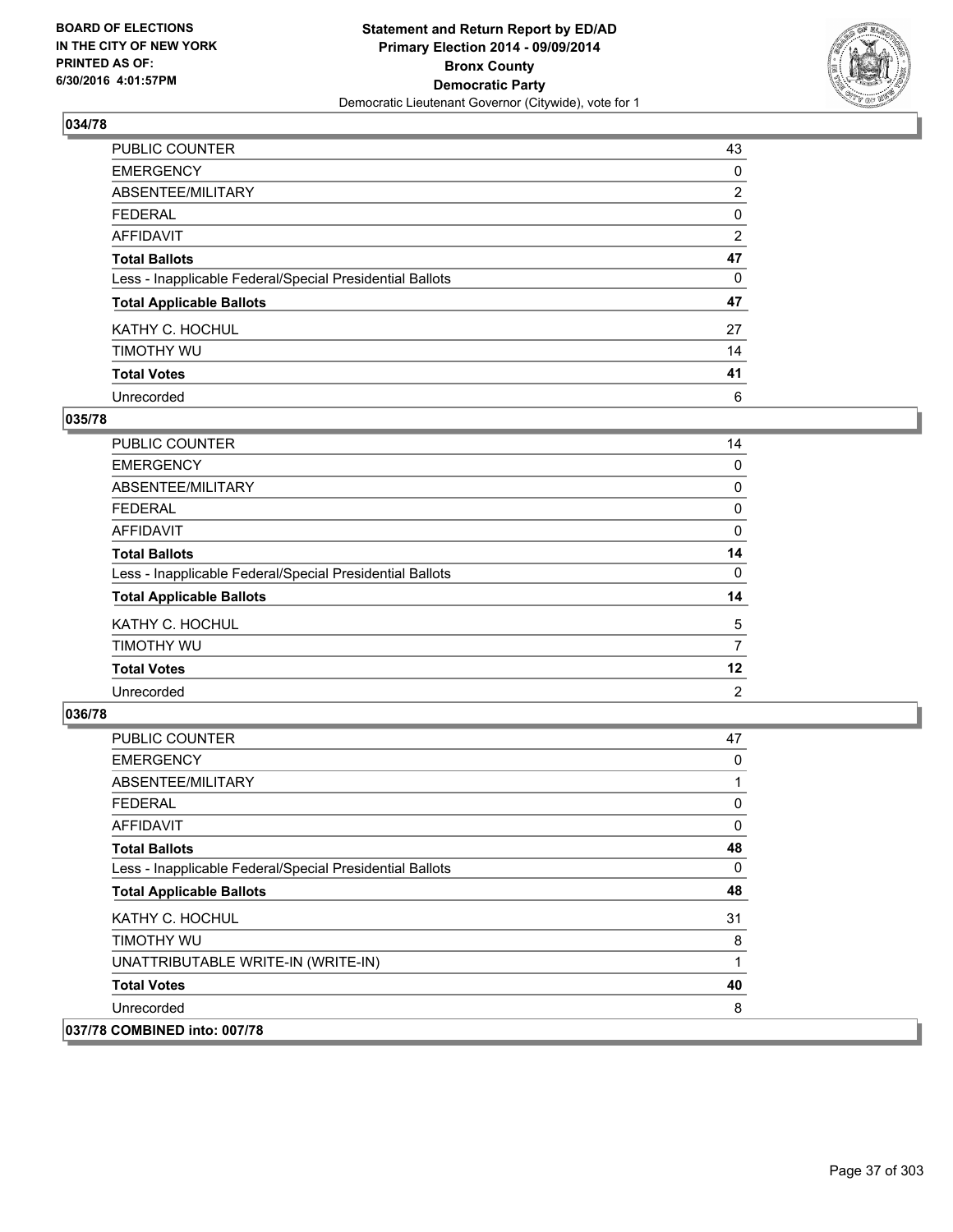

| PUBLIC COUNTER                                           | 79       |
|----------------------------------------------------------|----------|
| <b>EMERGENCY</b>                                         | 0        |
| ABSENTEE/MILITARY                                        | 4        |
| <b>FEDERAL</b>                                           | 0        |
| <b>AFFIDAVIT</b>                                         | 2        |
| <b>Total Ballots</b>                                     | 85       |
| Less - Inapplicable Federal/Special Presidential Ballots | $\Omega$ |
| <b>Total Applicable Ballots</b>                          | 85       |
| KATHY C. HOCHUL                                          | 47       |
| TIMOTHY WU                                               | 30       |
| <b>Total Votes</b>                                       | 77       |
| Unrecorded                                               | 8        |

#### **039/78**

| PUBLIC COUNTER                                           | 16             |
|----------------------------------------------------------|----------------|
| <b>EMERGENCY</b>                                         | 0              |
| ABSENTEE/MILITARY                                        | $\overline{2}$ |
| <b>FEDERAL</b>                                           | 0              |
| <b>AFFIDAVIT</b>                                         | 0              |
| <b>Total Ballots</b>                                     | 18             |
| Less - Inapplicable Federal/Special Presidential Ballots | 0              |
| <b>Total Applicable Ballots</b>                          | 18             |
| KATHY C. HOCHUL                                          | 10             |
| TIMOTHY WU                                               | 7              |
| <b>Total Votes</b>                                       | 17             |
| Unrecorded                                               |                |

| PUBLIC COUNTER                                           | 121 |
|----------------------------------------------------------|-----|
| <b>EMERGENCY</b>                                         | 0   |
| ABSENTEE/MILITARY                                        | 2   |
| <b>FEDERAL</b>                                           | 0   |
| <b>AFFIDAVIT</b>                                         |     |
| <b>Total Ballots</b>                                     | 124 |
| Less - Inapplicable Federal/Special Presidential Ballots | 0   |
| <b>Total Applicable Ballots</b>                          | 124 |
| KATHY C. HOCHUL                                          | 83  |
| TIMOTHY WU                                               | 30  |
| <b>Total Votes</b>                                       | 113 |
| Unrecorded                                               | 11  |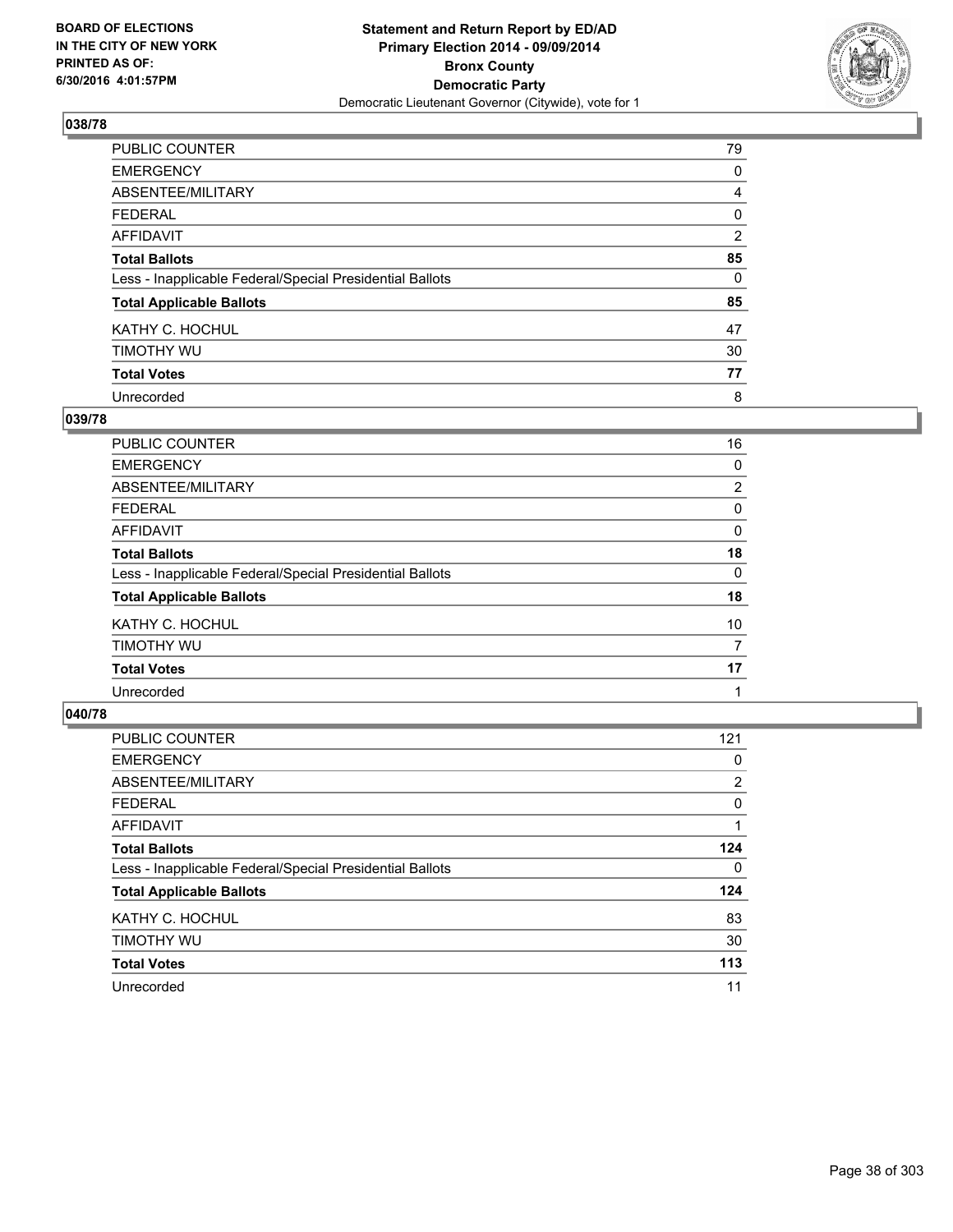

| PUBLIC COUNTER                                           | 104 |
|----------------------------------------------------------|-----|
| <b>EMERGENCY</b>                                         | 0   |
| ABSENTEE/MILITARY                                        | 5   |
| <b>FEDERAL</b>                                           | 0   |
| <b>AFFIDAVIT</b>                                         |     |
| <b>Total Ballots</b>                                     | 110 |
| Less - Inapplicable Federal/Special Presidential Ballots | 0   |
| <b>Total Applicable Ballots</b>                          | 110 |
| KATHY C. HOCHUL                                          | 64  |
| TIMOTHY WU                                               | 27  |
| <b>Total Votes</b>                                       | 91  |
| Unrecorded                                               | 19  |

#### **042/78**

| PUBLIC COUNTER                                           | 0            |
|----------------------------------------------------------|--------------|
|                                                          |              |
| <b>EMERGENCY</b>                                         | 0            |
| ABSENTEE/MILITARY                                        | 0            |
| <b>FEDERAL</b>                                           | 0            |
| <b>AFFIDAVIT</b>                                         | 0            |
| <b>Total Ballots</b>                                     | 0            |
| Less - Inapplicable Federal/Special Presidential Ballots | $\Omega$     |
| <b>Total Applicable Ballots</b>                          | 0            |
| KATHY C. HOCHUL                                          | 0            |
| TIMOTHY WU                                               | 0            |
| <b>Total Votes</b>                                       | $\mathbf{0}$ |
|                                                          |              |

| <b>PUBLIC COUNTER</b>                                    | 29 |
|----------------------------------------------------------|----|
| <b>EMERGENCY</b>                                         | 0  |
| ABSENTEE/MILITARY                                        | 1  |
| <b>FEDERAL</b>                                           | 0  |
| AFFIDAVIT                                                | 2  |
| <b>Total Ballots</b>                                     | 32 |
| Less - Inapplicable Federal/Special Presidential Ballots | 0  |
| <b>Total Applicable Ballots</b>                          | 32 |
| KATHY C. HOCHUL                                          | 14 |
| TIMOTHY WU                                               |    |
| UNATTRIBUTABLE WRITE-IN (WRITE-IN)                       | 1  |
| <b>Total Votes</b>                                       | 16 |
| Unrecorded                                               | 16 |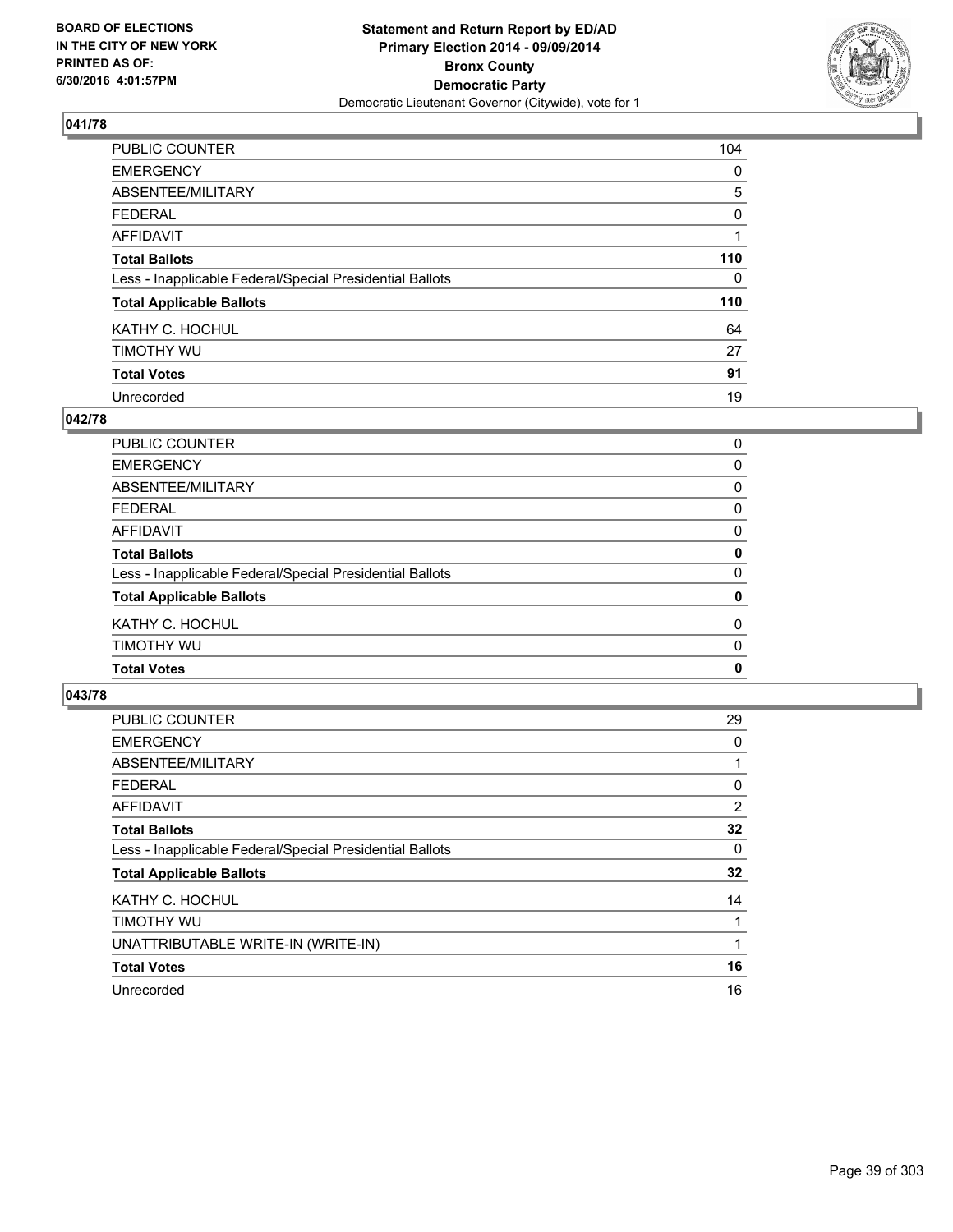

| PUBLIC COUNTER                                           | 74             |
|----------------------------------------------------------|----------------|
| <b>EMERGENCY</b>                                         | 0              |
| ABSENTEE/MILITARY                                        | $\overline{2}$ |
| <b>FEDERAL</b>                                           | 0              |
| <b>AFFIDAVIT</b>                                         | 0              |
| <b>Total Ballots</b>                                     | 76             |
| Less - Inapplicable Federal/Special Presidential Ballots | 0              |
| <b>Total Applicable Ballots</b>                          | 76             |
| KATHY C. HOCHUL                                          | 40             |
| TIMOTHY WU                                               | 11             |
| <b>Total Votes</b>                                       | 51             |
| Unrecorded                                               | 25             |

#### **045/78**

| <b>PUBLIC COUNTER</b>                                    | 104 |
|----------------------------------------------------------|-----|
| <b>EMERGENCY</b>                                         | 0   |
| ABSENTEE/MILITARY                                        | 3   |
| <b>FEDERAL</b>                                           | 0   |
| AFFIDAVIT                                                | 0   |
| <b>Total Ballots</b>                                     | 107 |
| Less - Inapplicable Federal/Special Presidential Ballots | 0   |
| <b>Total Applicable Ballots</b>                          | 107 |
| KATHY C. HOCHUL                                          | 49  |
| TIMOTHY WU                                               | 39  |
| <b>Total Votes</b>                                       | 88  |
| Unrecorded                                               | 19  |

| PUBLIC COUNTER                                           | 93 |
|----------------------------------------------------------|----|
| <b>EMERGENCY</b>                                         | 0  |
| ABSENTEE/MILITARY                                        | 1  |
| <b>FEDERAL</b>                                           | 0  |
| <b>AFFIDAVIT</b>                                         | 2  |
| <b>Total Ballots</b>                                     | 96 |
| Less - Inapplicable Federal/Special Presidential Ballots | 0  |
| <b>Total Applicable Ballots</b>                          | 96 |
| KATHY C. HOCHUL                                          | 55 |
| TIMOTHY WU                                               | 13 |
| UNATTRIBUTABLE WRITE-IN (WRITE-IN)                       |    |
| <b>Total Votes</b>                                       | 69 |
| Unrecorded                                               | 27 |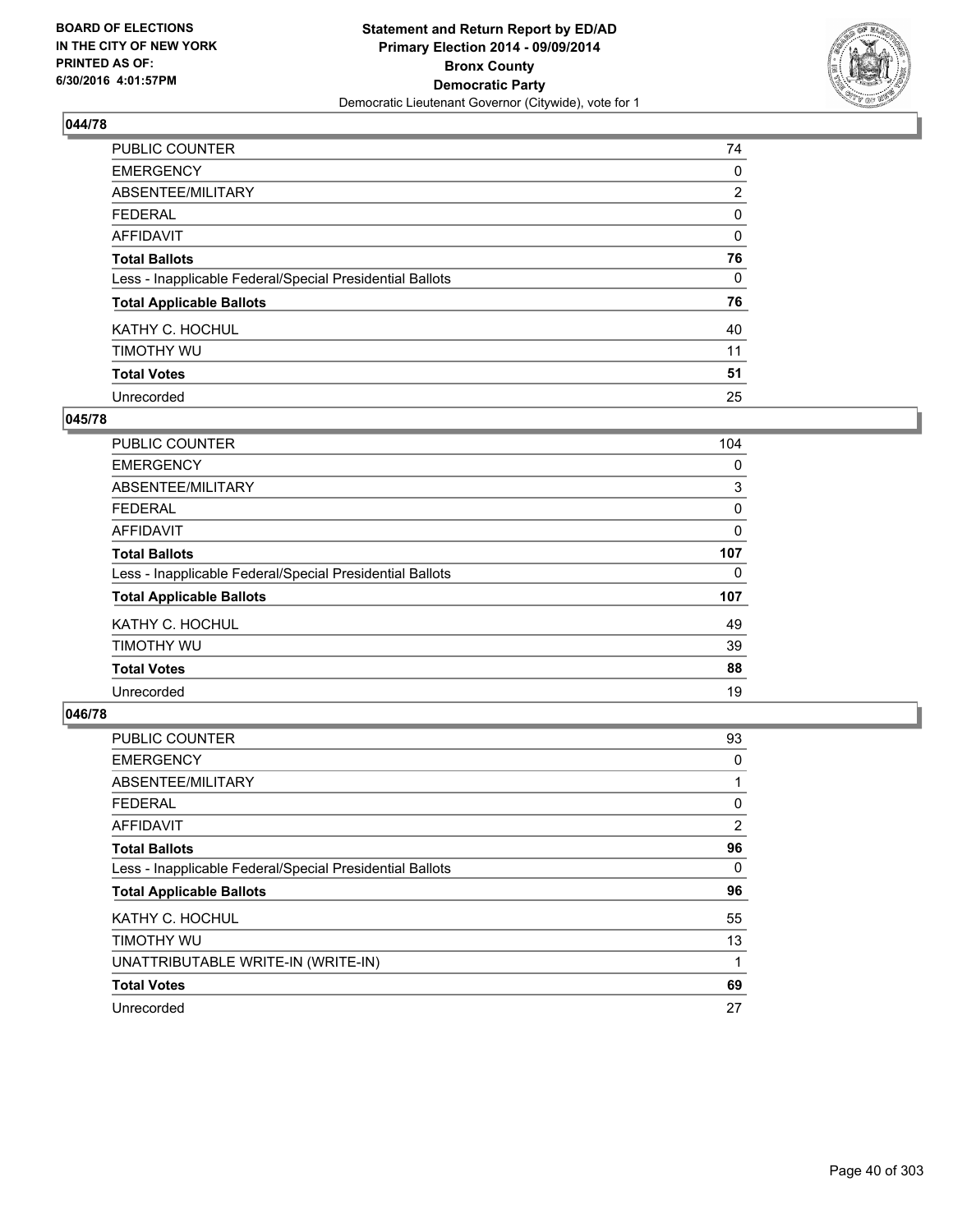

| PUBLIC COUNTER                                           | 41 |
|----------------------------------------------------------|----|
| <b>EMERGENCY</b>                                         | 0  |
| ABSENTEE/MILITARY                                        | 5  |
| <b>FEDERAL</b>                                           | 0  |
| <b>AFFIDAVIT</b>                                         | 2  |
| <b>Total Ballots</b>                                     | 48 |
| Less - Inapplicable Federal/Special Presidential Ballots | 0  |
| <b>Total Applicable Ballots</b>                          | 48 |
| KATHY C. HOCHUL                                          | 30 |
| TIMOTHY WU                                               | 11 |
| <b>Total Votes</b>                                       | 41 |
| Unrecorded                                               | 7  |

#### **048/78**

| <b>PUBLIC COUNTER</b>                                    | 153 |
|----------------------------------------------------------|-----|
| <b>EMERGENCY</b>                                         | 0   |
| ABSENTEE/MILITARY                                        | 0   |
| FEDERAL                                                  | 0   |
| AFFIDAVIT                                                | 0   |
| <b>Total Ballots</b>                                     | 153 |
| Less - Inapplicable Federal/Special Presidential Ballots | 0   |
| <b>Total Applicable Ballots</b>                          | 153 |
| KATHY C. HOCHUL                                          | 106 |
| TIMOTHY WU                                               | 31  |
| <b>Total Votes</b>                                       | 137 |
| Unrecorded                                               | 16  |

| PUBLIC COUNTER                                           | 89             |
|----------------------------------------------------------|----------------|
| <b>EMERGENCY</b>                                         | 0              |
| ABSENTEE/MILITARY                                        | 5              |
| <b>FEDERAL</b>                                           | 0              |
| <b>AFFIDAVIT</b>                                         | $\overline{2}$ |
| <b>Total Ballots</b>                                     | 96             |
| Less - Inapplicable Federal/Special Presidential Ballots | 0              |
| <b>Total Applicable Ballots</b>                          | 96             |
| KATHY C. HOCHUL                                          | 62             |
| TIMOTHY WU                                               | 27             |
| <b>Total Votes</b>                                       | 89             |
| Unrecorded                                               | 7              |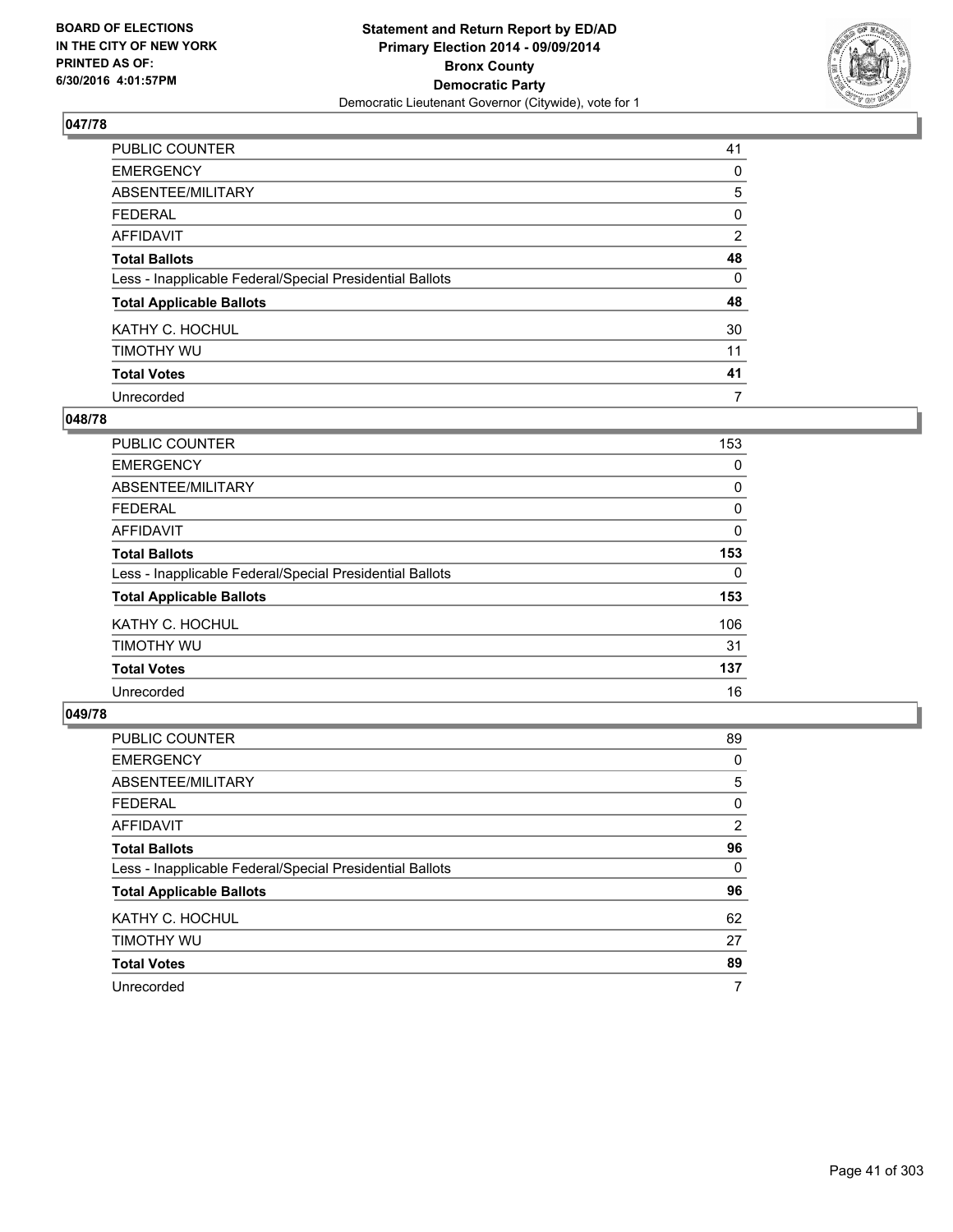

| <b>PUBLIC COUNTER</b>                                    | 91       |
|----------------------------------------------------------|----------|
| <b>EMERGENCY</b>                                         | 0        |
| ABSENTEE/MILITARY                                        | 7        |
| <b>FEDERAL</b>                                           | 0        |
| <b>AFFIDAVIT</b>                                         | 2        |
| <b>Total Ballots</b>                                     | 100      |
| Less - Inapplicable Federal/Special Presidential Ballots | $\Omega$ |
| <b>Total Applicable Ballots</b>                          | 100      |
| KATHY C. HOCHUL                                          | 55       |
| TIMOTHY WU                                               | 23       |
| <b>Total Votes</b>                                       | 78       |
| Unrecorded                                               | 22       |

#### **051/78**

| <b>PUBLIC COUNTER</b>                                    | 92 |
|----------------------------------------------------------|----|
| <b>EMERGENCY</b>                                         | 0  |
| ABSENTEE/MILITARY                                        | 0  |
| <b>FEDERAL</b>                                           | 0  |
| <b>AFFIDAVIT</b>                                         | 2  |
| <b>Total Ballots</b>                                     | 94 |
| Less - Inapplicable Federal/Special Presidential Ballots | 0  |
| <b>Total Applicable Ballots</b>                          | 94 |
| KATHY C. HOCHUL                                          | 49 |
| TIMOTHY WU                                               | 19 |
| <b>Total Votes</b>                                       | 68 |
| Unrecorded                                               | 26 |

| <b>PUBLIC COUNTER</b>                                    | 53 |
|----------------------------------------------------------|----|
| <b>EMERGENCY</b>                                         | 0  |
| ABSENTEE/MILITARY                                        | 19 |
| <b>FEDERAL</b>                                           | 0  |
| AFFIDAVIT                                                | 0  |
| <b>Total Ballots</b>                                     | 72 |
| Less - Inapplicable Federal/Special Presidential Ballots | 0  |
| <b>Total Applicable Ballots</b>                          | 72 |
| KATHY C. HOCHUL                                          | 41 |
| TIMOTHY WU                                               | 20 |
| <b>Total Votes</b>                                       | 61 |
| Unrecorded                                               | 11 |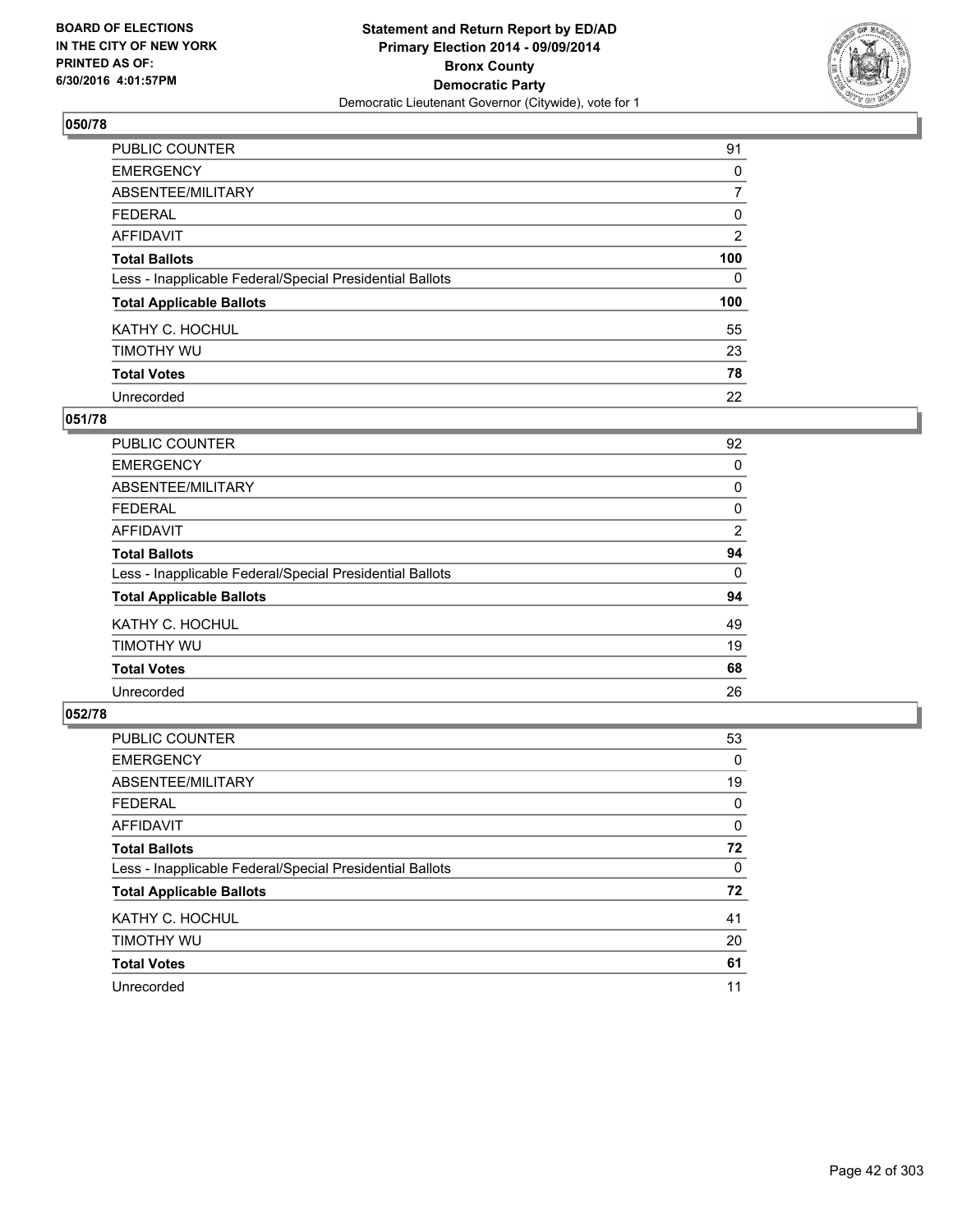

| PUBLIC COUNTER                                           | 49 |
|----------------------------------------------------------|----|
| <b>EMERGENCY</b>                                         | 0  |
| ABSENTEE/MILITARY                                        |    |
| <b>FEDERAL</b>                                           | 0  |
| <b>AFFIDAVIT</b>                                         | 0  |
| <b>Total Ballots</b>                                     | 50 |
| Less - Inapplicable Federal/Special Presidential Ballots | 0  |
| <b>Total Applicable Ballots</b>                          | 50 |
| KATHY C. HOCHUL                                          | 28 |
| TIMOTHY WU                                               | 11 |
| <b>Total Votes</b>                                       | 39 |
| Unrecorded                                               | 11 |

#### **054/78**

| PUBLIC COUNTER                                           | 41 |
|----------------------------------------------------------|----|
| <b>EMERGENCY</b>                                         | 0  |
| ABSENTEE/MILITARY                                        |    |
| <b>FEDERAL</b>                                           | 0  |
| AFFIDAVIT                                                | 0  |
| <b>Total Ballots</b>                                     | 42 |
| Less - Inapplicable Federal/Special Presidential Ballots | 0  |
| <b>Total Applicable Ballots</b>                          | 42 |
| KATHY C. HOCHUL                                          | 22 |
| TIMOTHY WU                                               | 8  |
| <b>Total Votes</b>                                       | 30 |
| Unrecorded                                               | 12 |
|                                                          |    |

### **055/78 COMBINED into: 042/78**

**056/78** 

| <b>PUBLIC COUNTER</b>                                    | 0 |
|----------------------------------------------------------|---|
| <b>EMERGENCY</b>                                         | 0 |
| ABSENTEE/MILITARY                                        | 0 |
| <b>FEDERAL</b>                                           | 0 |
| AFFIDAVIT                                                | 0 |
| <b>Total Ballots</b>                                     | 0 |
| Less - Inapplicable Federal/Special Presidential Ballots | 0 |
| <b>Total Applicable Ballots</b>                          | 0 |
| KATHY C. HOCHUL                                          | 0 |
| TIMOTHY WU                                               | 0 |
| <b>Total Votes</b>                                       | 0 |
| 057/78 COMBINED into: 003/78                             |   |

**058/78 COMBINED into: 007/78**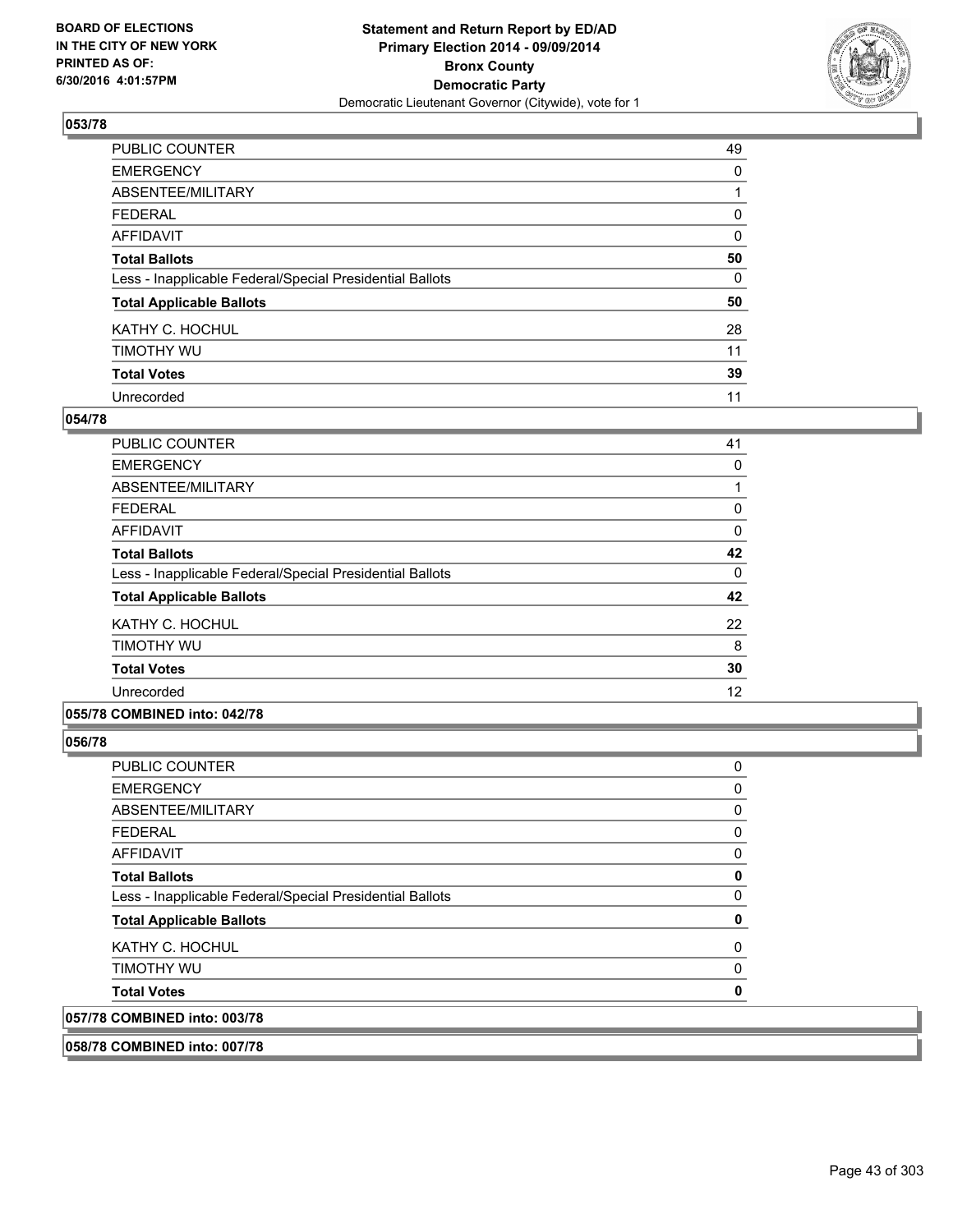

| <b>PUBLIC COUNTER</b>                                    | 70       |
|----------------------------------------------------------|----------|
| <b>EMERGENCY</b>                                         | 0        |
| ABSENTEE/MILITARY                                        |          |
| <b>FEDERAL</b>                                           | 0        |
| <b>AFFIDAVIT</b>                                         | $\Omega$ |
| <b>Total Ballots</b>                                     | 71       |
| Less - Inapplicable Federal/Special Presidential Ballots | 0        |
| <b>Total Applicable Ballots</b>                          | 71       |
| KATHY C. HOCHUL                                          | 42       |
| TIMOTHY WU                                               | 14       |
| <b>Total Votes</b>                                       | 56       |
| Unrecorded                                               | 15       |

# **002/79**

| <b>PUBLIC COUNTER</b>                                    | 72 |
|----------------------------------------------------------|----|
| <b>EMERGENCY</b>                                         | 0  |
| ABSENTEE/MILITARY                                        | 4  |
| FEDERAL                                                  | 0  |
| AFFIDAVIT                                                | 0  |
| <b>Total Ballots</b>                                     | 76 |
| Less - Inapplicable Federal/Special Presidential Ballots | 0  |
| <b>Total Applicable Ballots</b>                          | 76 |
| KATHY C. HOCHUL                                          | 44 |
| TIMOTHY WU                                               | 18 |
| <b>Total Votes</b>                                       | 62 |
| Unrecorded                                               | 14 |
|                                                          |    |

| PUBLIC COUNTER                                           | 111 |
|----------------------------------------------------------|-----|
| <b>EMERGENCY</b>                                         | 0   |
| ABSENTEE/MILITARY                                        | 4   |
| <b>FEDERAL</b>                                           | 0   |
| <b>AFFIDAVIT</b>                                         | 0   |
| <b>Total Ballots</b>                                     | 115 |
| Less - Inapplicable Federal/Special Presidential Ballots | 0   |
| <b>Total Applicable Ballots</b>                          | 115 |
| KATHY C. HOCHUL                                          | 62  |
| TIMOTHY WU                                               | 23  |
| <b>Total Votes</b>                                       | 85  |
| Unrecorded                                               | 30  |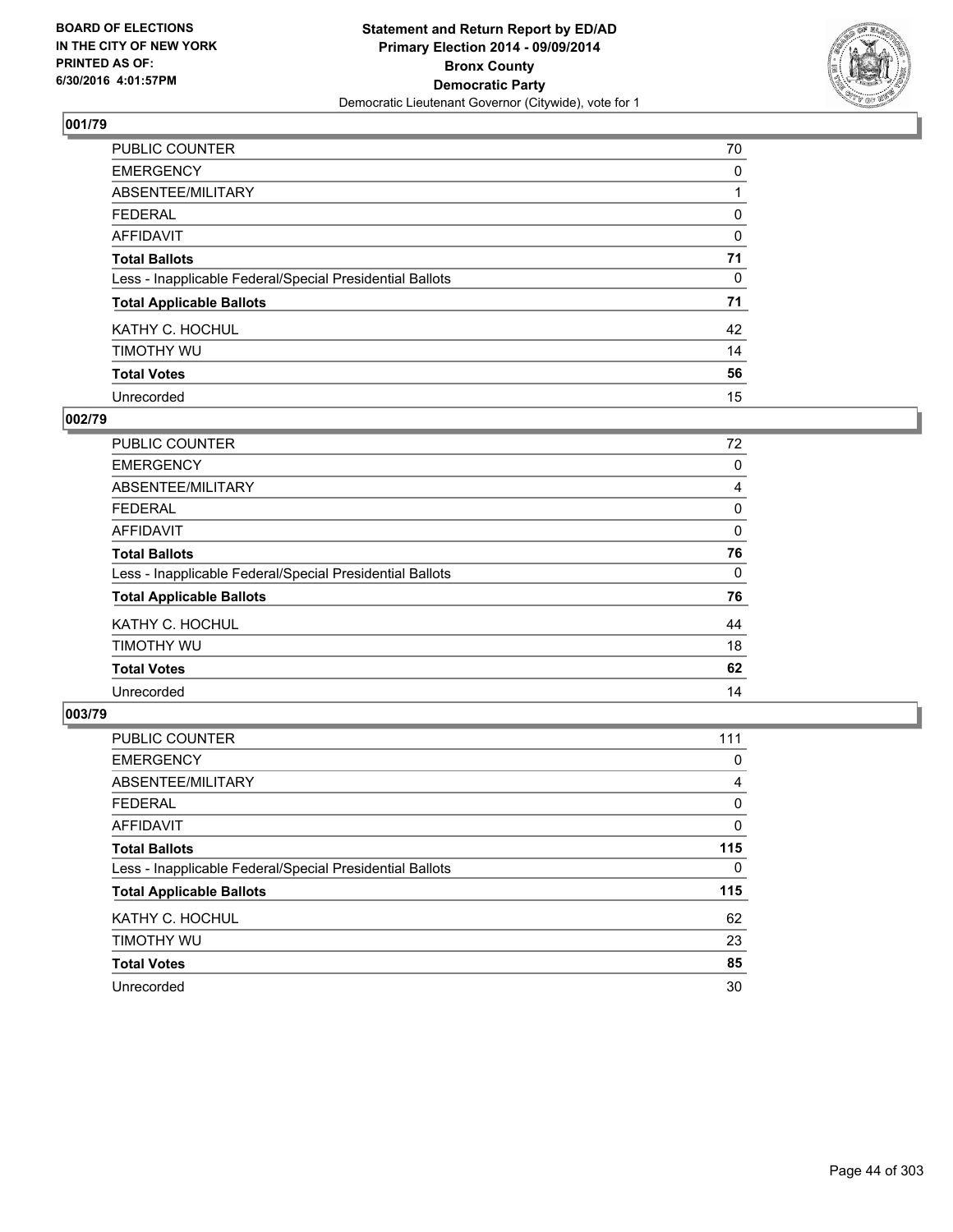

| PUBLIC COUNTER                                           | 53             |
|----------------------------------------------------------|----------------|
| <b>EMERGENCY</b>                                         | 0              |
| ABSENTEE/MILITARY                                        | $\overline{2}$ |
| <b>FEDERAL</b>                                           | 0              |
| <b>AFFIDAVIT</b>                                         | $\Omega$       |
| <b>Total Ballots</b>                                     | 55             |
| Less - Inapplicable Federal/Special Presidential Ballots | $\Omega$       |
| <b>Total Applicable Ballots</b>                          | 55             |
| KATHY C. HOCHUL                                          | 33             |
| TIMOTHY WU                                               | 9              |
| <b>Total Votes</b>                                       | 42             |
| Unrecorded                                               | 13             |

#### **005/79**

| <b>PUBLIC COUNTER</b>                                    | 75 |
|----------------------------------------------------------|----|
| <b>EMERGENCY</b>                                         | 0  |
| ABSENTEE/MILITARY                                        | 3  |
| <b>FEDERAL</b>                                           | 0  |
| <b>AFFIDAVIT</b>                                         |    |
| <b>Total Ballots</b>                                     | 79 |
| Less - Inapplicable Federal/Special Presidential Ballots | 0  |
| <b>Total Applicable Ballots</b>                          | 79 |
| KATHY C. HOCHUL                                          | 54 |
| TIMOTHY WU                                               | 13 |
| <b>Total Votes</b>                                       | 67 |
| Unrecorded                                               | 12 |

| PUBLIC COUNTER                                           | 28 |
|----------------------------------------------------------|----|
| <b>EMERGENCY</b>                                         | 0  |
| ABSENTEE/MILITARY                                        | 0  |
| <b>FEDERAL</b>                                           | 0  |
| <b>AFFIDAVIT</b>                                         |    |
| <b>Total Ballots</b>                                     | 29 |
| Less - Inapplicable Federal/Special Presidential Ballots | 0  |
| <b>Total Applicable Ballots</b>                          | 29 |
| KATHY C. HOCHUL                                          | 22 |
| TIMOTHY WU                                               | 5  |
| <b>Total Votes</b>                                       | 27 |
| Unrecorded                                               | 2  |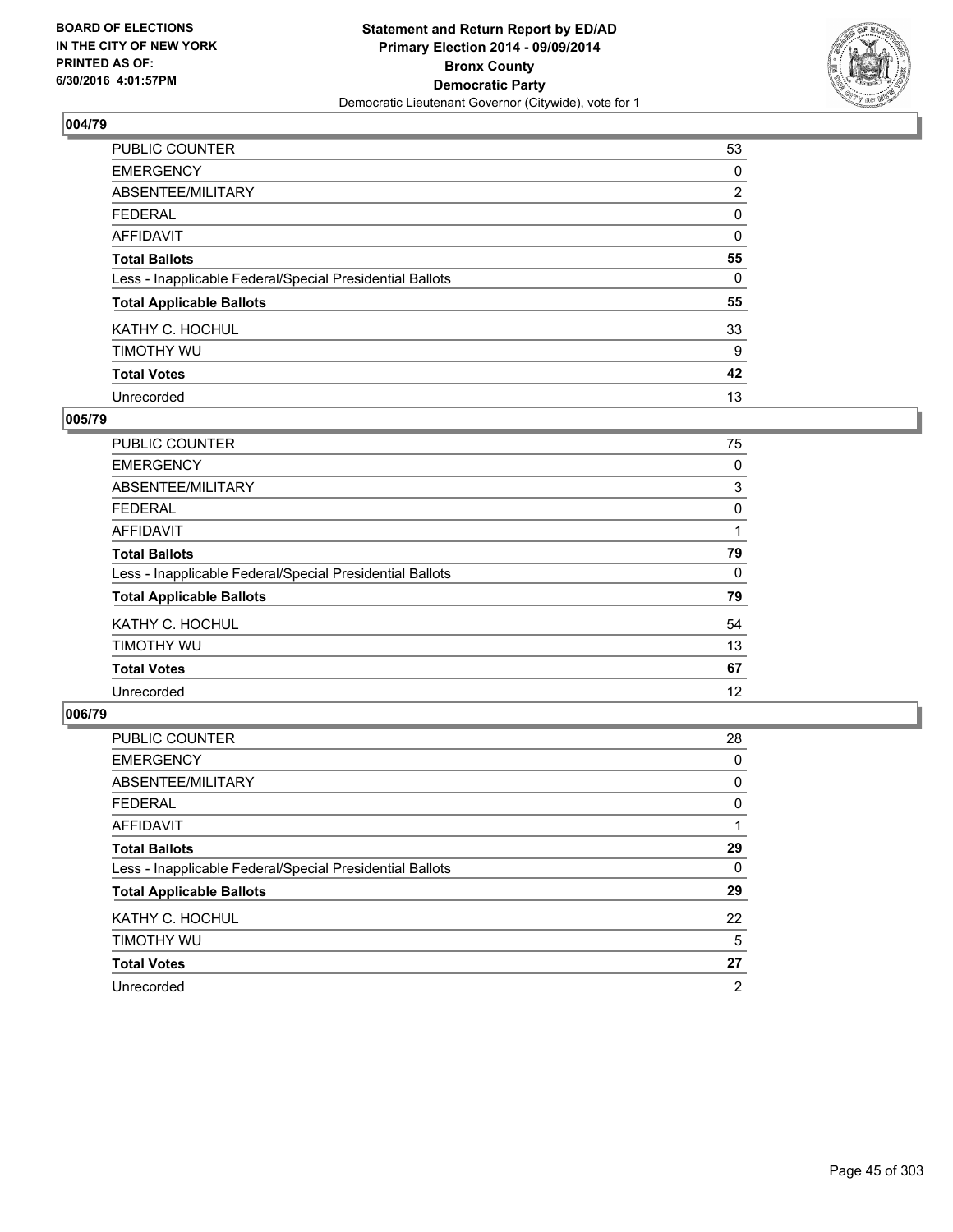

| PUBLIC COUNTER                                           | 57             |
|----------------------------------------------------------|----------------|
| <b>EMERGENCY</b>                                         | 0              |
| ABSENTEE/MILITARY                                        | $\overline{2}$ |
| <b>FEDERAL</b>                                           | 0              |
| <b>AFFIDAVIT</b>                                         |                |
| <b>Total Ballots</b>                                     | 60             |
| Less - Inapplicable Federal/Special Presidential Ballots | 0              |
| <b>Total Applicable Ballots</b>                          | 60             |
| KATHY C. HOCHUL                                          | 30             |
| TIMOTHY WU                                               | 16             |
| <b>Total Votes</b>                                       | 46             |
| Unrecorded                                               | 14             |

#### **008/79**

| <b>PUBLIC COUNTER</b>                                    | 38 |
|----------------------------------------------------------|----|
| <b>EMERGENCY</b>                                         | 0  |
| ABSENTEE/MILITARY                                        |    |
| <b>FEDERAL</b>                                           | 0  |
| <b>AFFIDAVIT</b>                                         |    |
| <b>Total Ballots</b>                                     | 40 |
| Less - Inapplicable Federal/Special Presidential Ballots | 0  |
| <b>Total Applicable Ballots</b>                          | 40 |
| KATHY C. HOCHUL                                          | 26 |
| TIMOTHY WU                                               | 7  |
| <b>Total Votes</b>                                       | 33 |
| Unrecorded                                               | 7  |

| <b>PUBLIC COUNTER</b>                                    | 37 |
|----------------------------------------------------------|----|
| <b>EMERGENCY</b>                                         | 0  |
| ABSENTEE/MILITARY                                        | 2  |
| <b>FEDERAL</b>                                           | 0  |
| AFFIDAVIT                                                | 0  |
| <b>Total Ballots</b>                                     | 39 |
| Less - Inapplicable Federal/Special Presidential Ballots | 0  |
| <b>Total Applicable Ballots</b>                          | 39 |
| KATHY C. HOCHUL                                          | 21 |
| TIMOTHY WU                                               | 11 |
| <b>Total Votes</b>                                       | 32 |
| Unrecorded                                               | 7  |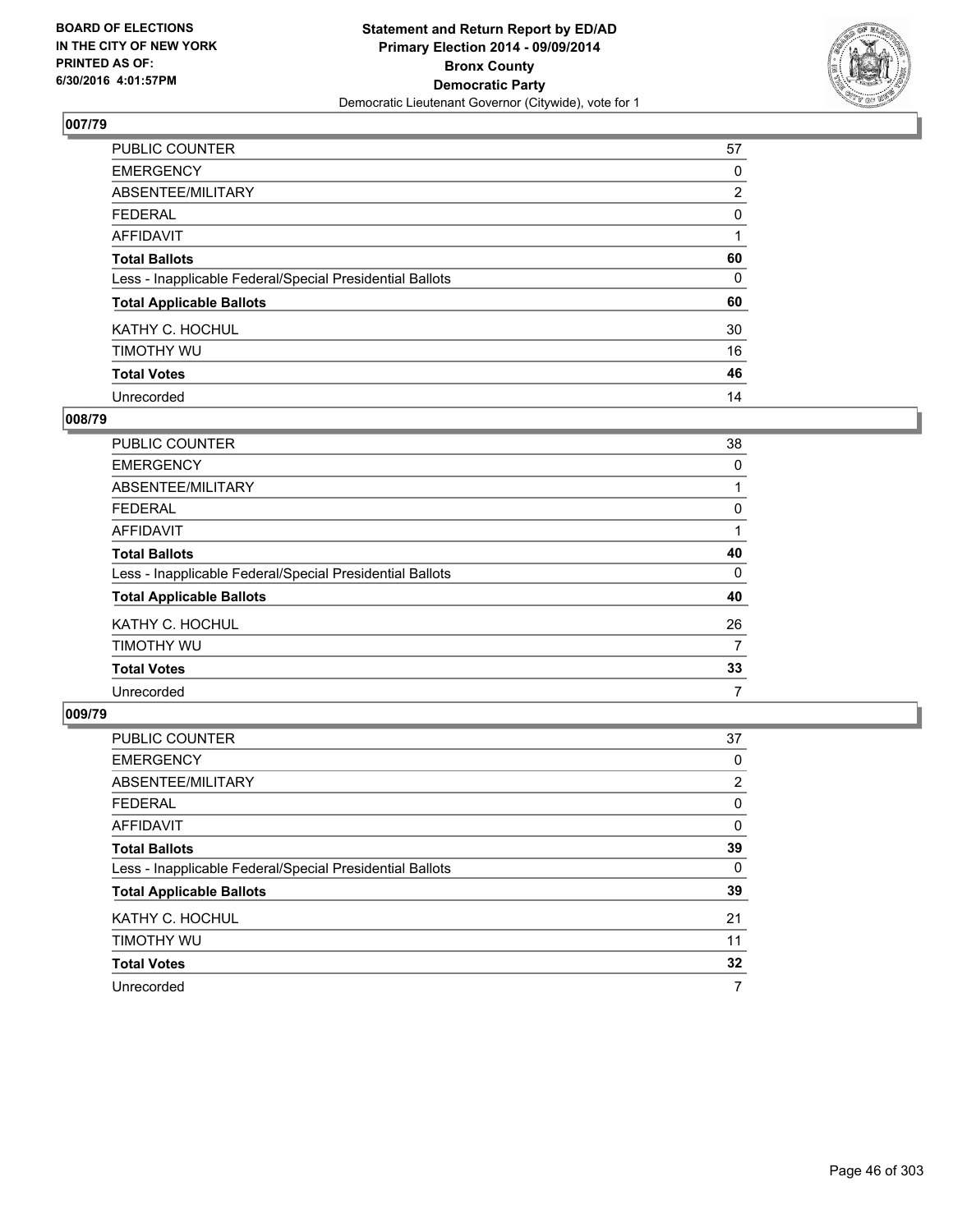

| PUBLIC COUNTER                                           | 66       |
|----------------------------------------------------------|----------|
| <b>EMERGENCY</b>                                         | 0        |
| ABSENTEE/MILITARY                                        |          |
| <b>FEDERAL</b>                                           | 0        |
| <b>AFFIDAVIT</b>                                         |          |
| <b>Total Ballots</b>                                     | 68       |
| Less - Inapplicable Federal/Special Presidential Ballots | $\Omega$ |
| <b>Total Applicable Ballots</b>                          | 68       |
| KATHY C. HOCHUL                                          | 35       |
| TIMOTHY WU                                               | 27       |
| <b>Total Votes</b>                                       | 62       |
| Unrecorded                                               | 6        |

#### **011/79**

| PUBLIC COUNTER                                           | 18             |
|----------------------------------------------------------|----------------|
| <b>EMERGENCY</b>                                         | 0              |
| ABSENTEE/MILITARY                                        | $\overline{2}$ |
| <b>FEDERAL</b>                                           | 0              |
| <b>AFFIDAVIT</b>                                         | 0              |
| <b>Total Ballots</b>                                     | 20             |
| Less - Inapplicable Federal/Special Presidential Ballots | 0              |
| <b>Total Applicable Ballots</b>                          | 20             |
| KATHY C. HOCHUL                                          | 10             |
| TIMOTHY WU                                               | 7              |
| <b>Total Votes</b>                                       | 17             |
| Unrecorded                                               | 3              |
|                                                          |                |

| PUBLIC COUNTER                                           | 8 |
|----------------------------------------------------------|---|
| <b>EMERGENCY</b>                                         | 0 |
| ABSENTEE/MILITARY                                        |   |
| <b>FEDERAL</b>                                           | 0 |
| <b>AFFIDAVIT</b>                                         | 0 |
| <b>Total Ballots</b>                                     | 9 |
| Less - Inapplicable Federal/Special Presidential Ballots | 0 |
| <b>Total Applicable Ballots</b>                          | 9 |
| KATHY C. HOCHUL                                          | 4 |
| TIMOTHY WU                                               | 3 |
| <b>Total Votes</b>                                       | 7 |
| Unrecorded                                               | 2 |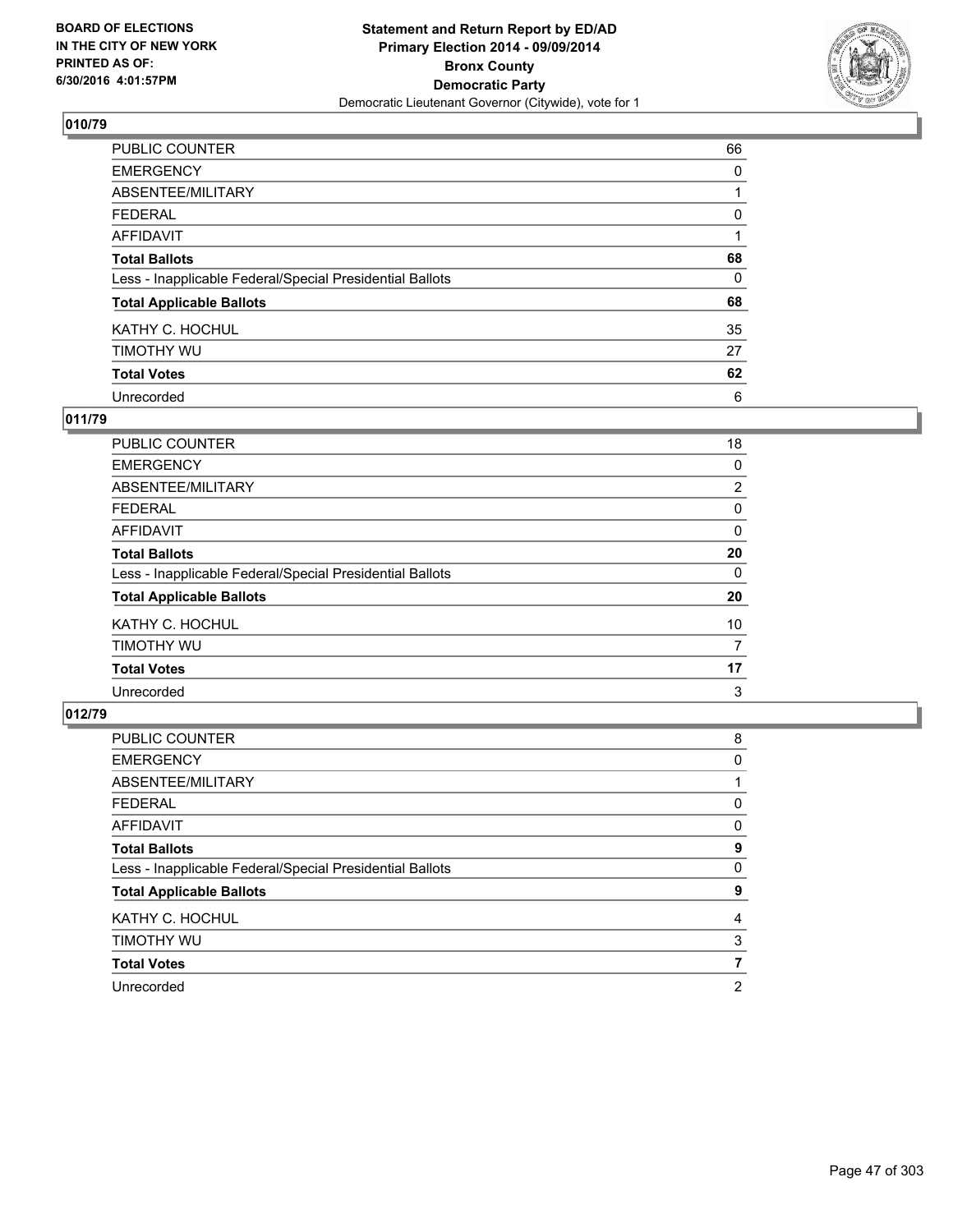

| PUBLIC COUNTER                                           | 95       |
|----------------------------------------------------------|----------|
| <b>EMERGENCY</b>                                         | 0        |
| ABSENTEE/MILITARY                                        |          |
| <b>FEDERAL</b>                                           | 0        |
| <b>AFFIDAVIT</b>                                         | 3        |
| <b>Total Ballots</b>                                     | 99       |
| Less - Inapplicable Federal/Special Presidential Ballots | $\Omega$ |
| <b>Total Applicable Ballots</b>                          | 99       |
| KATHY C. HOCHUL                                          | 59       |
| TIMOTHY WU                                               | 20       |
| <b>Total Votes</b>                                       | 79       |
| Unrecorded                                               | 20       |

#### **014/79**

| PUBLIC COUNTER                                           | 11 |
|----------------------------------------------------------|----|
| <b>EMERGENCY</b>                                         | 0  |
| ABSENTEE/MILITARY                                        | 0  |
| <b>FEDERAL</b>                                           | 0  |
| <b>AFFIDAVIT</b>                                         | 0  |
| <b>Total Ballots</b>                                     | 11 |
| Less - Inapplicable Federal/Special Presidential Ballots | 0  |
| <b>Total Applicable Ballots</b>                          | 11 |
| KATHY C. HOCHUL                                          | 8  |
| TIMOTHY WU                                               |    |
| <b>Total Votes</b>                                       | 9  |
| Unrecorded                                               | 2  |
|                                                          |    |

| PUBLIC COUNTER                                           | 38 |
|----------------------------------------------------------|----|
| <b>EMERGENCY</b>                                         | 0  |
| ABSENTEE/MILITARY                                        | 0  |
| <b>FEDERAL</b>                                           | 0  |
| <b>AFFIDAVIT</b>                                         | 0  |
| <b>Total Ballots</b>                                     | 38 |
| Less - Inapplicable Federal/Special Presidential Ballots | 0  |
| <b>Total Applicable Ballots</b>                          | 38 |
| KATHY C. HOCHUL                                          | 25 |
| TIMOTHY WU                                               | 9  |
| <b>Total Votes</b>                                       | 34 |
| Unrecorded                                               | 4  |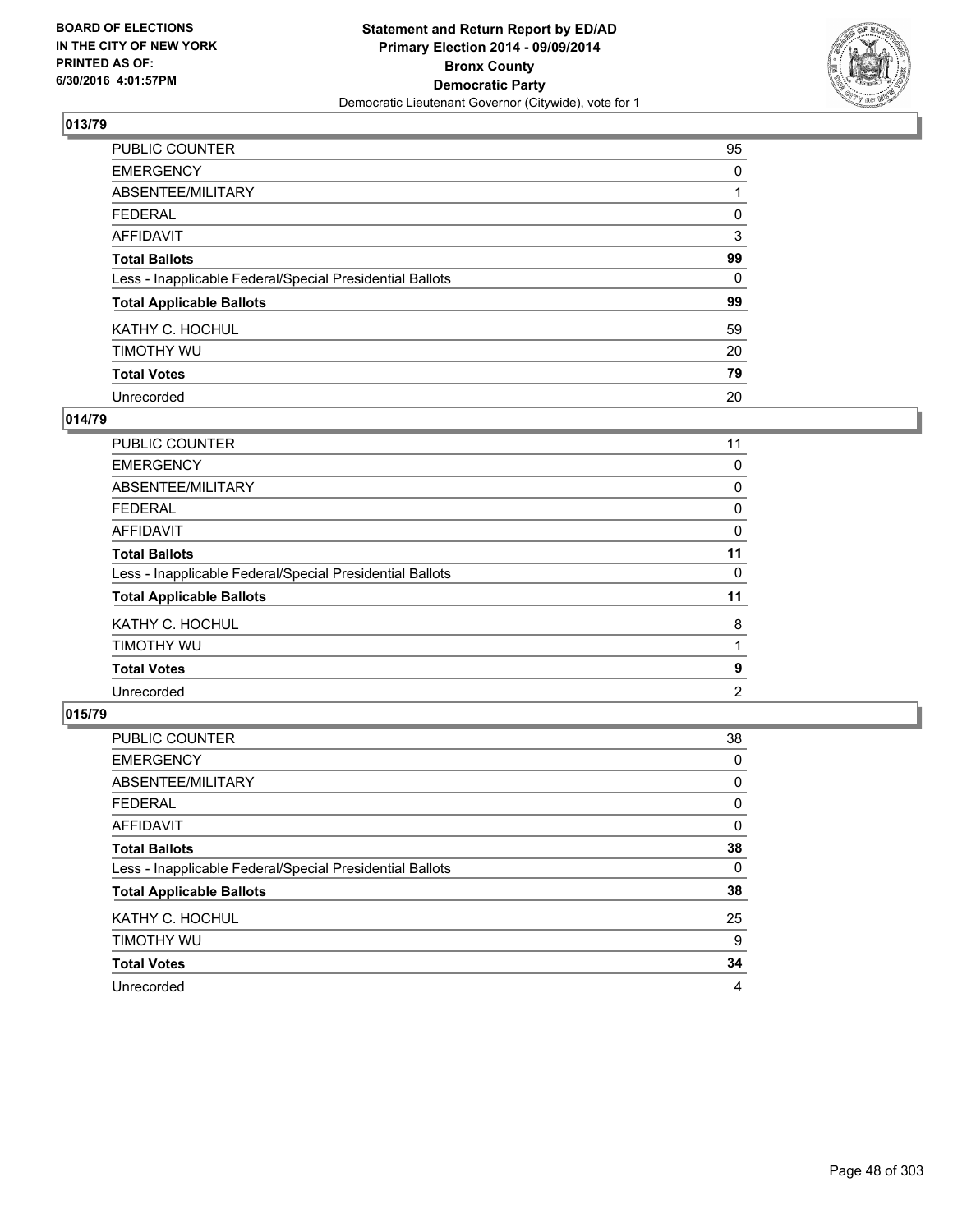

| PUBLIC COUNTER                                           | 48 |
|----------------------------------------------------------|----|
| <b>EMERGENCY</b>                                         | 0  |
| ABSENTEE/MILITARY                                        | 4  |
| <b>FEDERAL</b>                                           | 0  |
| <b>AFFIDAVIT</b>                                         | 0  |
| <b>Total Ballots</b>                                     | 52 |
| Less - Inapplicable Federal/Special Presidential Ballots | 0  |
| <b>Total Applicable Ballots</b>                          | 52 |
| KATHY C. HOCHUL                                          | 31 |
| TIMOTHY WU                                               | 6  |
| <b>Total Votes</b>                                       | 37 |
| Unrecorded                                               | 15 |

#### **017/79**

| PUBLIC COUNTER                                           | 54 |
|----------------------------------------------------------|----|
| <b>EMERGENCY</b>                                         | 0  |
| ABSENTEE/MILITARY                                        |    |
| <b>FEDERAL</b>                                           | 0  |
| <b>AFFIDAVIT</b>                                         | 0  |
| <b>Total Ballots</b>                                     | 55 |
| Less - Inapplicable Federal/Special Presidential Ballots | 0  |
| <b>Total Applicable Ballots</b>                          | 55 |
| KATHY C. HOCHUL                                          | 32 |
| TIMOTHY WU                                               | 14 |
| <b>Total Votes</b>                                       | 46 |
| Unrecorded                                               | 9  |

| PUBLIC COUNTER                                           | 8 |
|----------------------------------------------------------|---|
| <b>EMERGENCY</b>                                         | 0 |
| ABSENTEE/MILITARY                                        | 0 |
| <b>FEDERAL</b>                                           | 0 |
| <b>AFFIDAVIT</b>                                         | 0 |
| <b>Total Ballots</b>                                     | 8 |
| Less - Inapplicable Federal/Special Presidential Ballots | 0 |
| <b>Total Applicable Ballots</b>                          | 8 |
| KATHY C. HOCHUL                                          |   |
| TIMOTHY WU                                               | 0 |
| <b>Total Votes</b>                                       |   |
| Unrecorded                                               |   |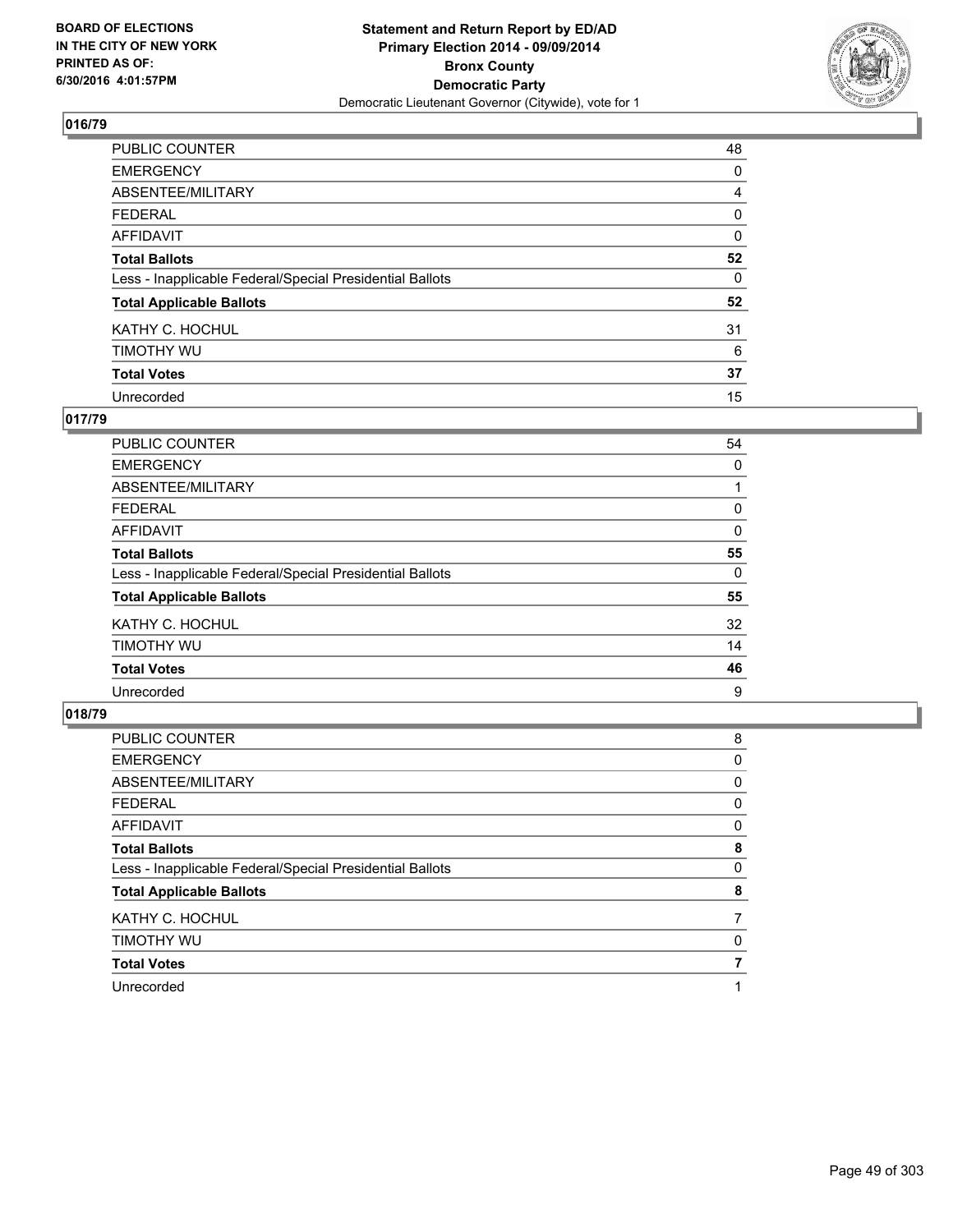

| PUBLIC COUNTER                                           | 52             |
|----------------------------------------------------------|----------------|
| <b>EMERGENCY</b>                                         | 0              |
| ABSENTEE/MILITARY                                        | $\overline{2}$ |
| <b>FEDERAL</b>                                           | 0              |
| <b>AFFIDAVIT</b>                                         | 0              |
| <b>Total Ballots</b>                                     | 54             |
| Less - Inapplicable Federal/Special Presidential Ballots | $\Omega$       |
| <b>Total Applicable Ballots</b>                          | 54             |
| KATHY C. HOCHUL                                          | 37             |
| TIMOTHY WU                                               | 15             |
| <b>Total Votes</b>                                       | 52             |
| Unrecorded                                               | $\overline{2}$ |

#### **020/79**

| PUBLIC COUNTER                                           | 33 |
|----------------------------------------------------------|----|
| <b>EMERGENCY</b>                                         | 0  |
| ABSENTEE/MILITARY                                        |    |
| <b>FEDERAL</b>                                           | 0  |
| <b>AFFIDAVIT</b>                                         | 0  |
| <b>Total Ballots</b>                                     | 34 |
| Less - Inapplicable Federal/Special Presidential Ballots | 0  |
| <b>Total Applicable Ballots</b>                          | 34 |
| KATHY C. HOCHUL                                          | 22 |
| TIMOTHY WU                                               | 9  |
| <b>Total Votes</b>                                       | 31 |
| Unrecorded                                               | 3  |

| PUBLIC COUNTER                                           | 29 |
|----------------------------------------------------------|----|
| <b>EMERGENCY</b>                                         | 0  |
| ABSENTEE/MILITARY                                        | 0  |
| <b>FEDERAL</b>                                           | 0  |
| <b>AFFIDAVIT</b>                                         | 0  |
| <b>Total Ballots</b>                                     | 29 |
| Less - Inapplicable Federal/Special Presidential Ballots | 0  |
| <b>Total Applicable Ballots</b>                          | 29 |
| KATHY C. HOCHUL                                          | 18 |
| TIMOTHY WU                                               | 3  |
| <b>Total Votes</b>                                       | 21 |
| Unrecorded                                               | 8  |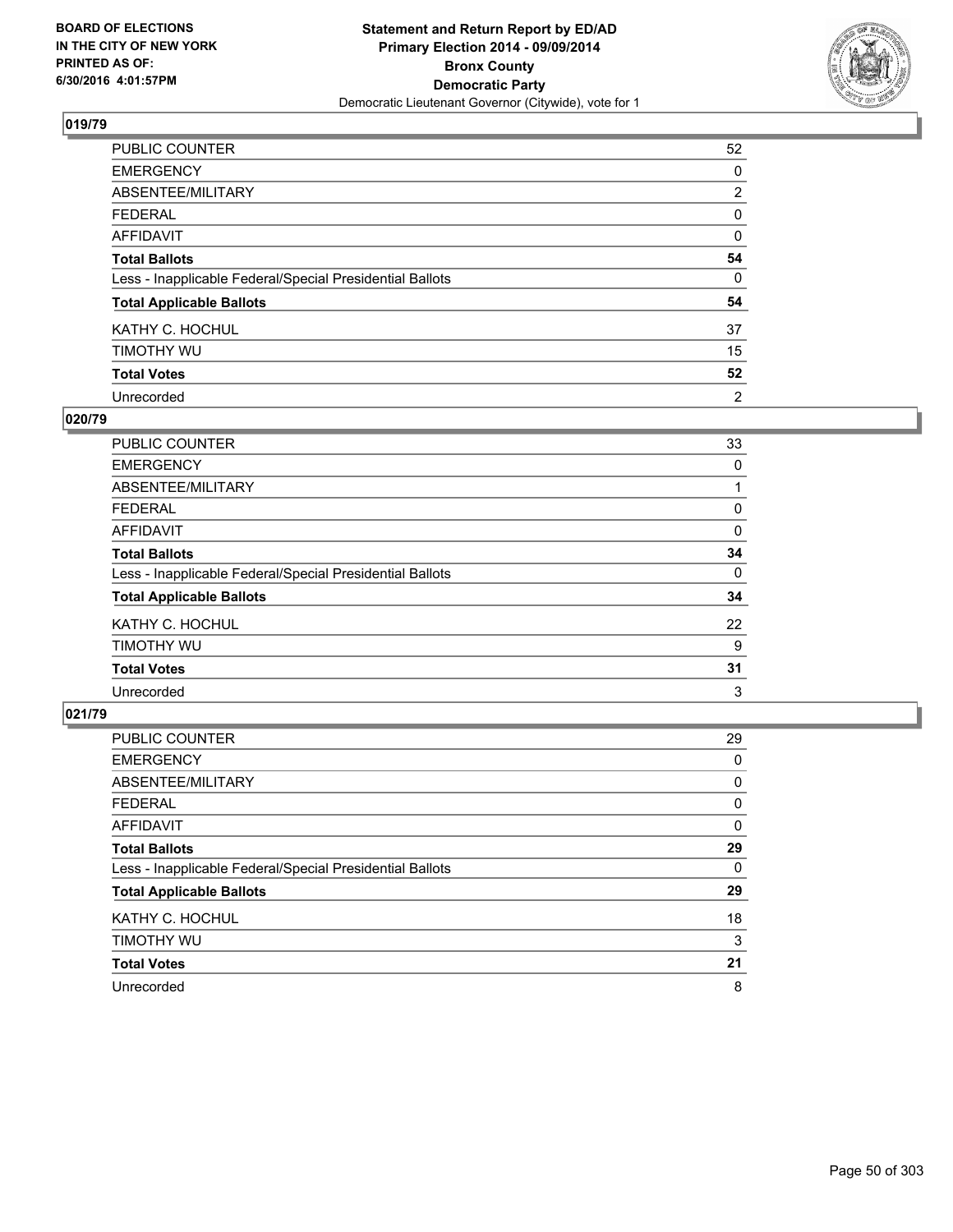

| PUBLIC COUNTER                                           | 33       |
|----------------------------------------------------------|----------|
| <b>EMERGENCY</b>                                         | 0        |
| ABSENTEE/MILITARY                                        | 0        |
| <b>FEDERAL</b>                                           | 0        |
| <b>AFFIDAVIT</b>                                         | 0        |
| <b>Total Ballots</b>                                     | 33       |
| Less - Inapplicable Federal/Special Presidential Ballots | $\Omega$ |
| <b>Total Applicable Ballots</b>                          | 33       |
| KATHY C. HOCHUL                                          | 22       |
| TIMOTHY WU                                               | 5        |
| <b>Total Votes</b>                                       | 27       |
| Unrecorded                                               | 6        |

#### **023/79**

| PUBLIC COUNTER                                           | 40 |
|----------------------------------------------------------|----|
| <b>EMERGENCY</b>                                         | 0  |
| ABSENTEE/MILITARY                                        | 0  |
| <b>FEDERAL</b>                                           | 0  |
| <b>AFFIDAVIT</b>                                         | 0  |
| <b>Total Ballots</b>                                     | 40 |
| Less - Inapplicable Federal/Special Presidential Ballots | 0  |
| <b>Total Applicable Ballots</b>                          | 40 |
| KATHY C. HOCHUL                                          | 22 |
| TIMOTHY WU                                               | 13 |
| <b>Total Votes</b>                                       | 35 |
| Unrecorded                                               | 5  |
|                                                          |    |

| PUBLIC COUNTER                                           | 60 |
|----------------------------------------------------------|----|
| <b>EMERGENCY</b>                                         | 0  |
| ABSENTEE/MILITARY                                        | 0  |
| <b>FEDERAL</b>                                           | 0  |
| <b>AFFIDAVIT</b>                                         | 0  |
| <b>Total Ballots</b>                                     | 60 |
| Less - Inapplicable Federal/Special Presidential Ballots | 0  |
| <b>Total Applicable Ballots</b>                          | 60 |
| KATHY C. HOCHUL                                          | 33 |
| TIMOTHY WU                                               | 14 |
| <b>Total Votes</b>                                       | 47 |
| Unrecorded                                               | 13 |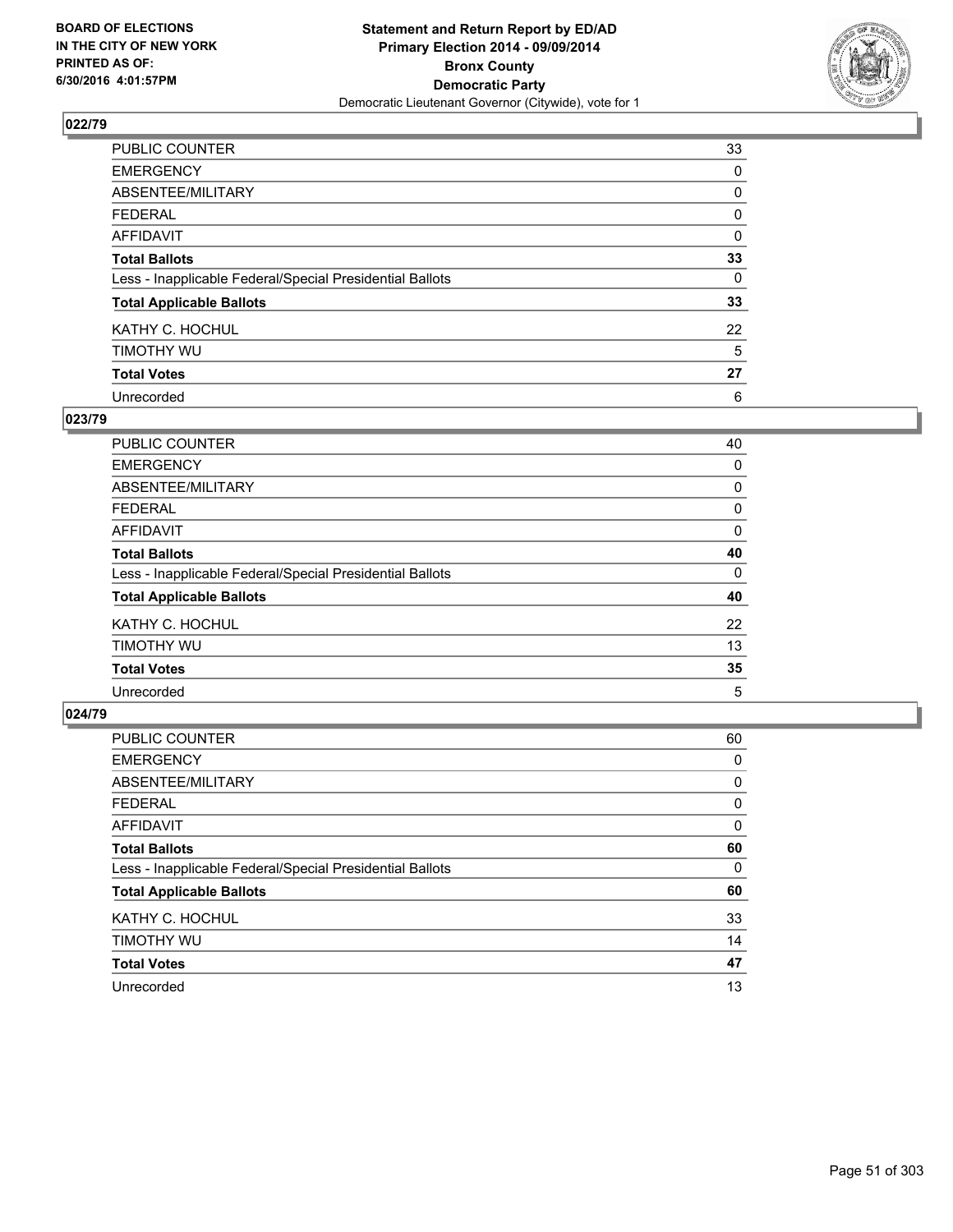

| <b>PUBLIC COUNTER</b>                                    | 48             |
|----------------------------------------------------------|----------------|
| <b>EMERGENCY</b>                                         | 0              |
| ABSENTEE/MILITARY                                        | $\overline{2}$ |
| <b>FEDERAL</b>                                           | 0              |
| AFFIDAVIT                                                | 0              |
| <b>Total Ballots</b>                                     | 50             |
| Less - Inapplicable Federal/Special Presidential Ballots | 0              |
| <b>Total Applicable Ballots</b>                          | 50             |
| KATHY C. HOCHUL                                          | 34             |
| TIMOTHY WU                                               | $\overline{7}$ |
| RUBEN DIAZ (WRITE-IN)                                    |                |
| <b>Total Votes</b>                                       | 42             |
| Unrecorded                                               | 8              |

# **026/79**

| <b>PUBLIC COUNTER</b>                                    | 46 |
|----------------------------------------------------------|----|
| <b>EMERGENCY</b>                                         | 0  |
| ABSENTEE/MILITARY                                        | 0  |
| <b>FEDERAL</b>                                           | 0  |
| AFFIDAVIT                                                | 0  |
| <b>Total Ballots</b>                                     | 46 |
| Less - Inapplicable Federal/Special Presidential Ballots | 0  |
| <b>Total Applicable Ballots</b>                          | 46 |
| KATHY C. HOCHUL                                          | 24 |
| TIMOTHY WU                                               | 19 |
| <b>Total Votes</b>                                       | 43 |
| Unrecorded                                               | 3  |

| <b>PUBLIC COUNTER</b>                                    | 98  |
|----------------------------------------------------------|-----|
| <b>EMERGENCY</b>                                         | 0   |
| ABSENTEE/MILITARY                                        | 2   |
| <b>FEDERAL</b>                                           | 0   |
| <b>AFFIDAVIT</b>                                         | 1   |
| <b>Total Ballots</b>                                     | 101 |
| Less - Inapplicable Federal/Special Presidential Ballots | 0   |
| <b>Total Applicable Ballots</b>                          | 101 |
| KATHY C. HOCHUL                                          | 58  |
| TIMOTHY WU                                               | 27  |
| UNATTRIBUTABLE WRITE-IN (WRITE-IN)                       |     |
| <b>Total Votes</b>                                       | 86  |
| Unrecorded                                               | 15  |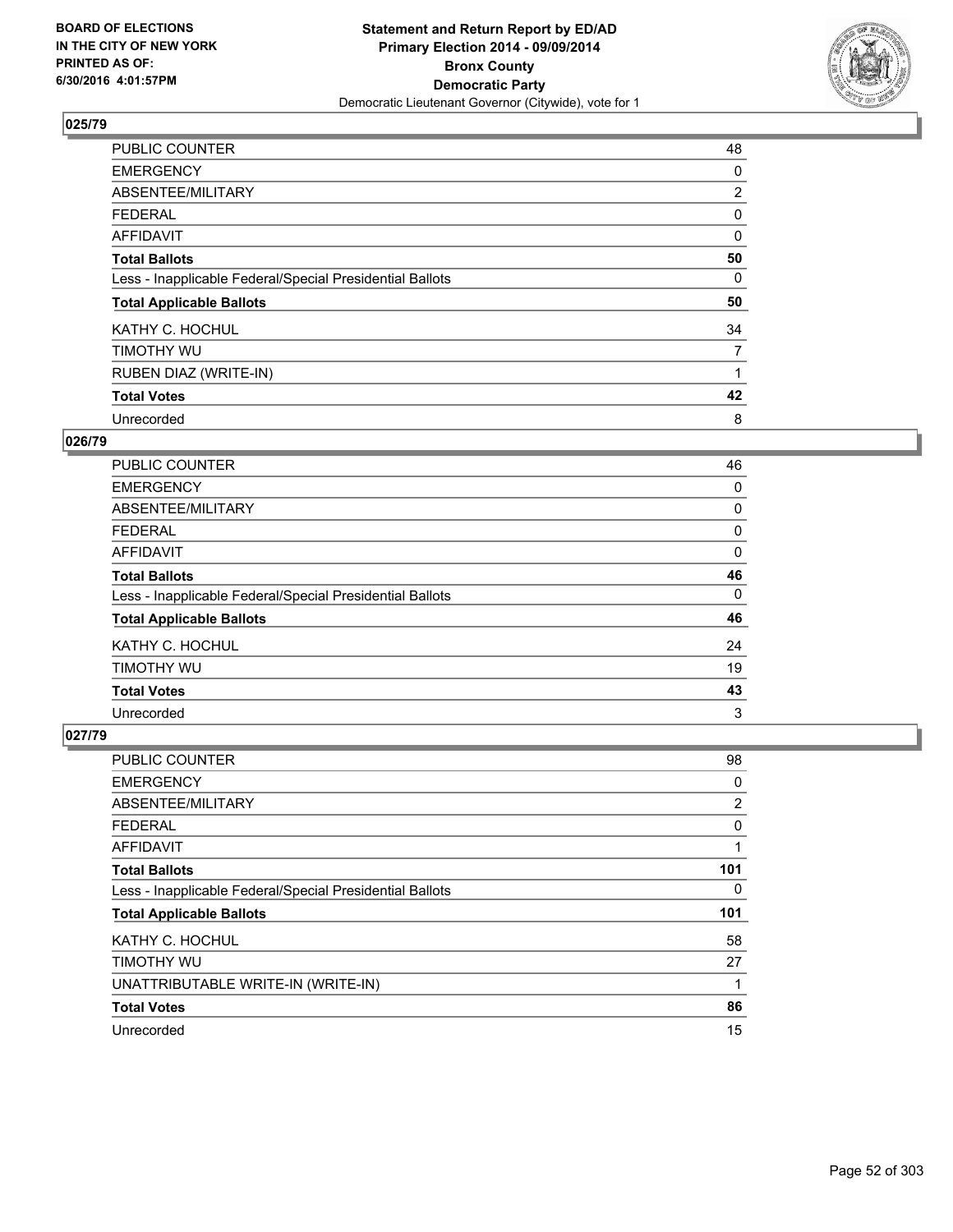

| PUBLIC COUNTER                                           | 53 |
|----------------------------------------------------------|----|
| <b>EMERGENCY</b>                                         | 0  |
| ABSENTEE/MILITARY                                        |    |
| <b>FEDERAL</b>                                           | 0  |
| AFFIDAVIT                                                | 0  |
| <b>Total Ballots</b>                                     | 54 |
| Less - Inapplicable Federal/Special Presidential Ballots | 0  |
| <b>Total Applicable Ballots</b>                          | 54 |
| KATHY C. HOCHUL                                          | 29 |
| TIMOTHY WU                                               | 16 |
| <b>Total Votes</b>                                       | 45 |
| Unrecorded                                               | 9  |
|                                                          |    |

# **029/79 COMBINED into: 077/79**

#### **030/79**

| <b>PUBLIC COUNTER</b>                                    | 116 |
|----------------------------------------------------------|-----|
| <b>EMERGENCY</b>                                         | 0   |
| ABSENTEE/MILITARY                                        | 5   |
| FEDERAL                                                  | 0   |
| AFFIDAVIT                                                |     |
| <b>Total Ballots</b>                                     | 122 |
| Less - Inapplicable Federal/Special Presidential Ballots | 0   |
| <b>Total Applicable Ballots</b>                          | 122 |
| KATHY C. HOCHUL                                          | 75  |
| TIMOTHY WU                                               | 32  |
| <b>Total Votes</b>                                       | 107 |
| Unrecorded                                               | 15  |

| PUBLIC COUNTER                                           | 123 |
|----------------------------------------------------------|-----|
| <b>EMERGENCY</b>                                         | 0   |
| ABSENTEE/MILITARY                                        | 5   |
| <b>FEDERAL</b>                                           | 0   |
| <b>AFFIDAVIT</b>                                         | 5   |
| <b>Total Ballots</b>                                     | 133 |
| Less - Inapplicable Federal/Special Presidential Ballots | 0   |
| <b>Total Applicable Ballots</b>                          | 133 |
| KATHY C. HOCHUL                                          | 63  |
| TIMOTHY WU                                               | 16  |
| <b>Total Votes</b>                                       | 79  |
| Unrecorded                                               | 54  |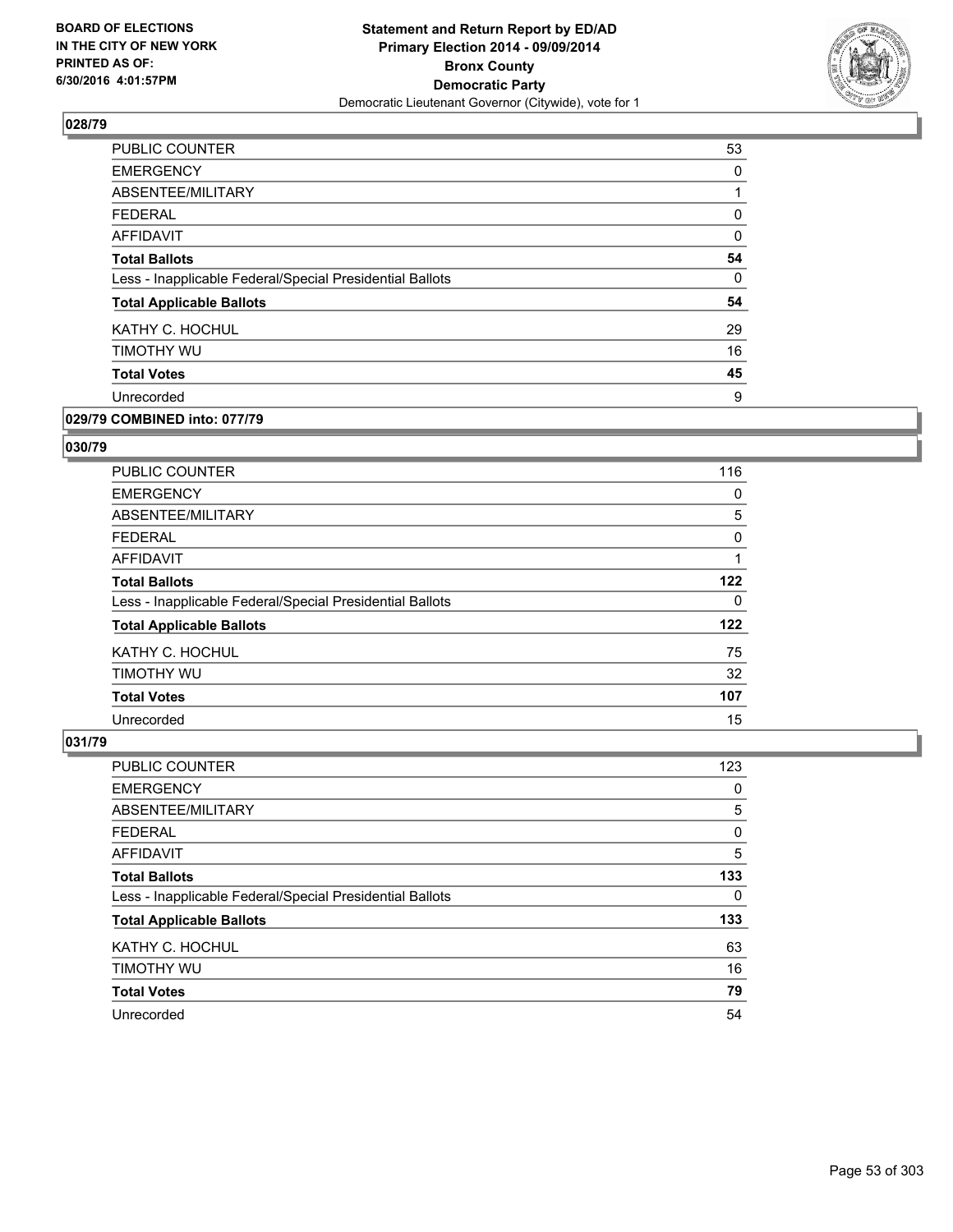

| PUBLIC COUNTER                                           | 65       |
|----------------------------------------------------------|----------|
| <b>EMERGENCY</b>                                         | 0        |
| ABSENTEE/MILITARY                                        |          |
| <b>FEDERAL</b>                                           | 0        |
| <b>AFFIDAVIT</b>                                         | 0        |
| <b>Total Ballots</b>                                     | 66       |
| Less - Inapplicable Federal/Special Presidential Ballots | $\Omega$ |
| <b>Total Applicable Ballots</b>                          | 66       |
| KATHY C. HOCHUL                                          | 35       |
| TIMOTHY WU                                               | 13       |
| <b>Total Votes</b>                                       | 48       |
| Unrecorded                                               | 18       |

#### **033/79**

| PUBLIC COUNTER                                           | 75             |
|----------------------------------------------------------|----------------|
| <b>EMERGENCY</b>                                         | 0              |
| ABSENTEE/MILITARY                                        | $\overline{2}$ |
| <b>FEDERAL</b>                                           | 0              |
| <b>AFFIDAVIT</b>                                         |                |
| <b>Total Ballots</b>                                     | 78             |
| Less - Inapplicable Federal/Special Presidential Ballots | 0              |
| <b>Total Applicable Ballots</b>                          | 78             |
| KATHY C. HOCHUL                                          | 31             |
| TIMOTHY WU                                               | 16             |
| <b>Total Votes</b>                                       | 47             |
| Unrecorded                                               | 31             |
|                                                          |                |

| <b>PUBLIC COUNTER</b>                                    | 121 |
|----------------------------------------------------------|-----|
| <b>EMERGENCY</b>                                         | 0   |
| ABSENTEE/MILITARY                                        | 7   |
| <b>FEDERAL</b>                                           | 0   |
| <b>AFFIDAVIT</b>                                         | 1   |
| <b>Total Ballots</b>                                     | 129 |
| Less - Inapplicable Federal/Special Presidential Ballots | 0   |
| <b>Total Applicable Ballots</b>                          | 129 |
| KATHY C. HOCHUL                                          | 71  |
| TIMOTHY WU                                               | 27  |
| UNATTRIBUTABLE WRITE-IN (WRITE-IN)                       | 1   |
| <b>Total Votes</b>                                       | 99  |
| Unrecorded                                               | 30  |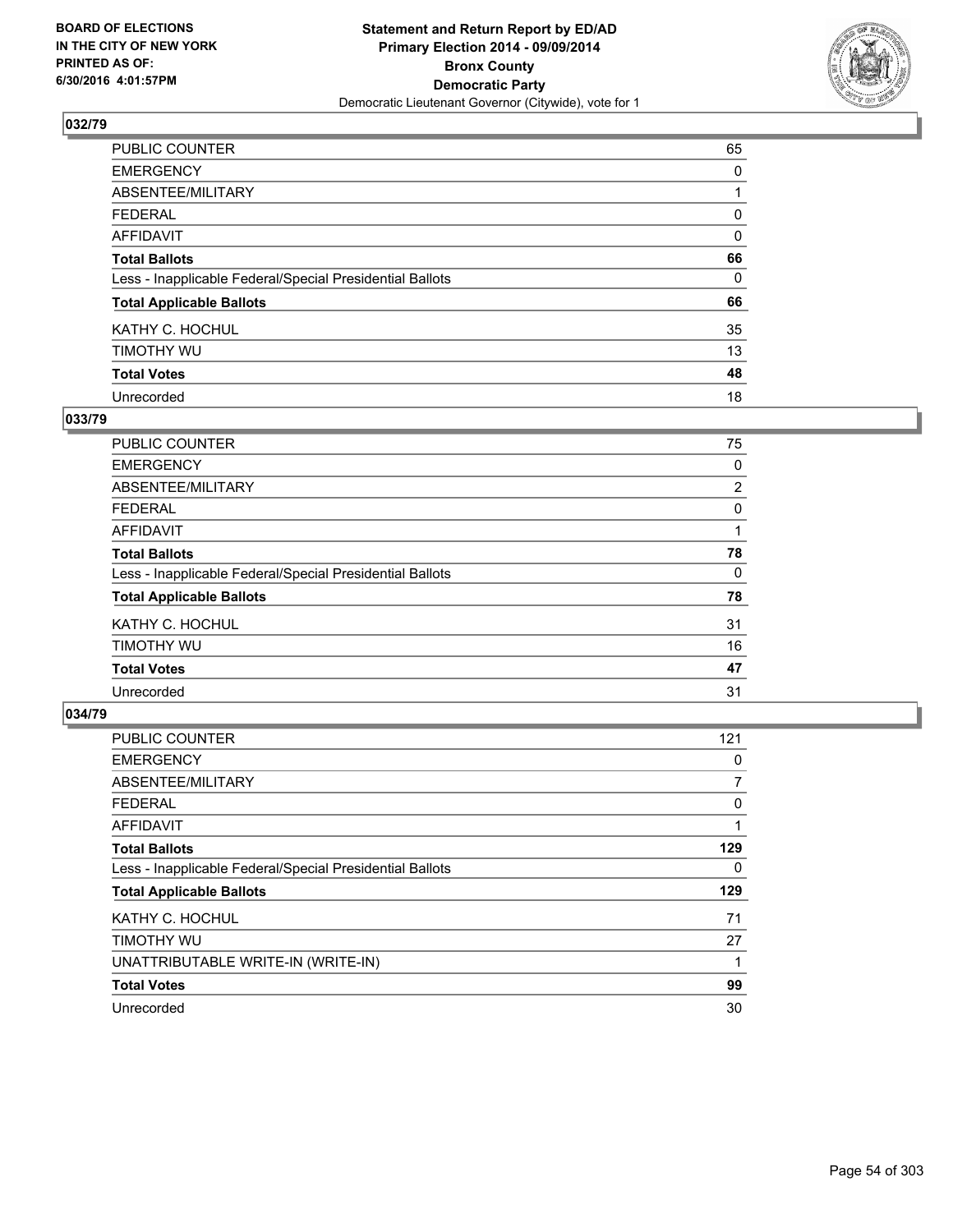

| PUBLIC COUNTER                                           | 78       |
|----------------------------------------------------------|----------|
| <b>EMERGENCY</b>                                         | 0        |
| ABSENTEE/MILITARY                                        | 6        |
| <b>FEDERAL</b>                                           | 0        |
| <b>AFFIDAVIT</b>                                         |          |
| <b>Total Ballots</b>                                     | 85       |
| Less - Inapplicable Federal/Special Presidential Ballots | $\Omega$ |
| <b>Total Applicable Ballots</b>                          | 85       |
| KATHY C. HOCHUL                                          | 41       |
| TIMOTHY WU                                               | 15       |
| <b>Total Votes</b>                                       | 56       |
| Unrecorded                                               | 29       |

#### **036/79**

| PUBLIC COUNTER                                           | 97  |
|----------------------------------------------------------|-----|
| <b>EMERGENCY</b>                                         | 0   |
| ABSENTEE/MILITARY                                        | 4   |
| FEDERAL                                                  | 0   |
| <b>AFFIDAVIT</b>                                         | 0   |
| <b>Total Ballots</b>                                     | 101 |
| Less - Inapplicable Federal/Special Presidential Ballots | 0   |
| <b>Total Applicable Ballots</b>                          | 101 |
| KATHY C. HOCHUL                                          | 56  |
| TIMOTHY WU                                               | 10  |
| <b>Total Votes</b>                                       | 66  |
| Unrecorded                                               | 35  |

| <b>PUBLIC COUNTER</b>                                    | 145            |
|----------------------------------------------------------|----------------|
| <b>EMERGENCY</b>                                         | 0              |
| ABSENTEE/MILITARY                                        | 11             |
| <b>FEDERAL</b>                                           | 0              |
| AFFIDAVIT                                                | $\overline{2}$ |
| <b>Total Ballots</b>                                     | 158            |
| Less - Inapplicable Federal/Special Presidential Ballots | 0              |
| <b>Total Applicable Ballots</b>                          | 158            |
| KATHY C. HOCHUL                                          | 71             |
| TIMOTHY WU                                               | 29             |
| <b>Total Votes</b>                                       | 100            |
| Unrecorded                                               | 58             |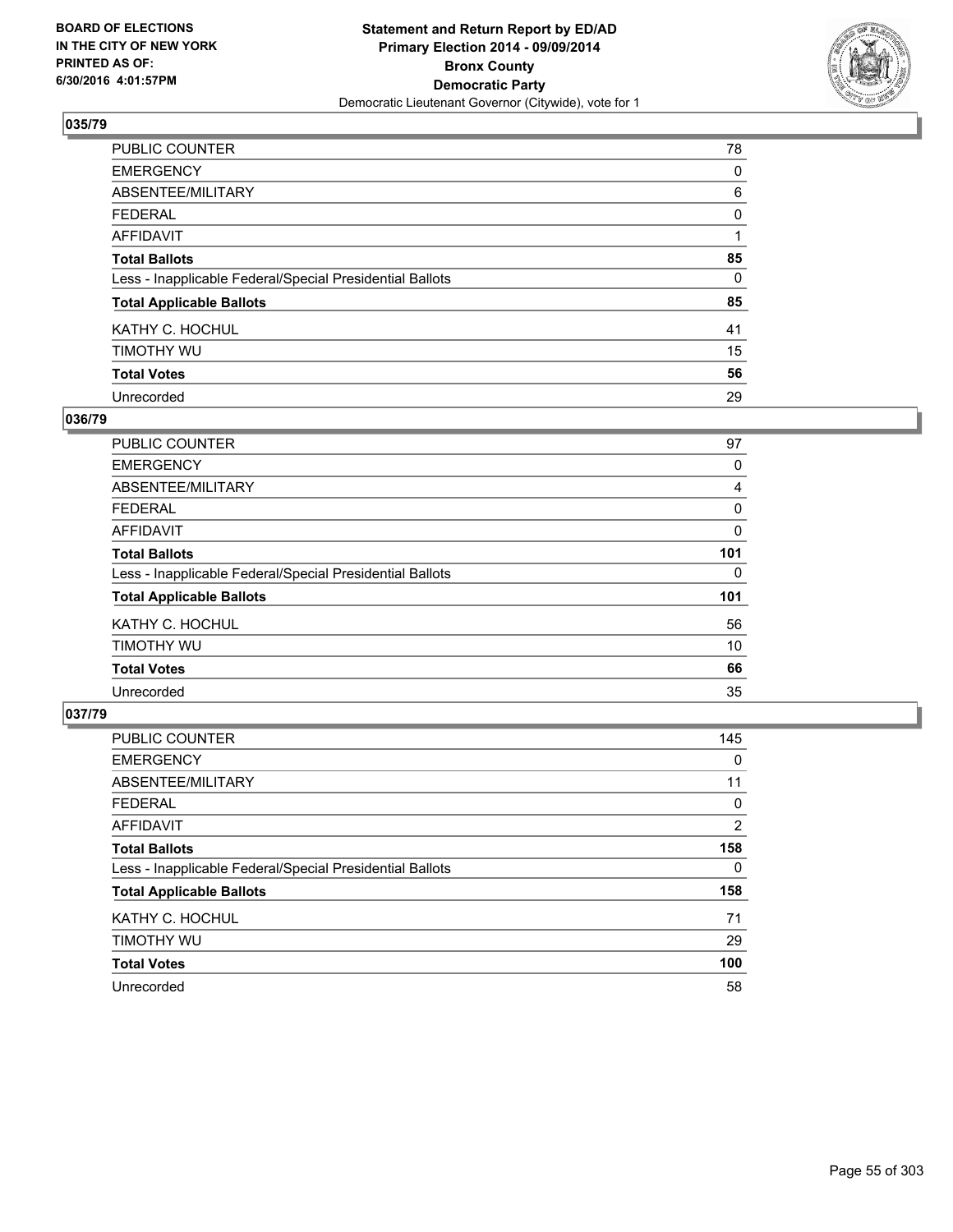

| <b>PUBLIC COUNTER</b>                                    | 78 |
|----------------------------------------------------------|----|
| <b>EMERGENCY</b>                                         | 0  |
| ABSENTEE/MILITARY                                        | 3  |
| <b>FEDERAL</b>                                           | 0  |
| AFFIDAVIT                                                | 1  |
| <b>Total Ballots</b>                                     | 82 |
| Less - Inapplicable Federal/Special Presidential Ballots | 0  |
| <b>Total Applicable Ballots</b>                          | 82 |
| KATHY C. HOCHUL                                          | 32 |
| TIMOTHY WU                                               | 17 |
| UNATTRIBUTABLE WRITE-IN (WRITE-IN)                       | 1  |
| <b>Total Votes</b>                                       | 50 |
| Unrecorded                                               | 32 |

# **039/79**

| <b>PUBLIC COUNTER</b>                                    | 89 |
|----------------------------------------------------------|----|
| <b>EMERGENCY</b>                                         | 0  |
| ABSENTEE/MILITARY                                        | 3  |
| <b>FEDERAL</b>                                           | 0  |
| AFFIDAVIT                                                | 0  |
| <b>Total Ballots</b>                                     | 92 |
| Less - Inapplicable Federal/Special Presidential Ballots | 0  |
| <b>Total Applicable Ballots</b>                          | 92 |
| KATHY C. HOCHUL                                          | 53 |
| TIMOTHY WU                                               | 19 |
| <b>Total Votes</b>                                       | 72 |
| Unrecorded                                               | 20 |

| PUBLIC COUNTER                                           | 76 |
|----------------------------------------------------------|----|
| <b>EMERGENCY</b>                                         | 0  |
| ABSENTEE/MILITARY                                        | 8  |
| <b>FEDERAL</b>                                           | 0  |
| AFFIDAVIT                                                | 0  |
| <b>Total Ballots</b>                                     | 84 |
| Less - Inapplicable Federal/Special Presidential Ballots | 0  |
| <b>Total Applicable Ballots</b>                          | 84 |
| KATHY C. HOCHUL                                          | 47 |
| TIMOTHY WU                                               | 22 |
| <b>Total Votes</b>                                       | 69 |
| Unrecorded                                               | 15 |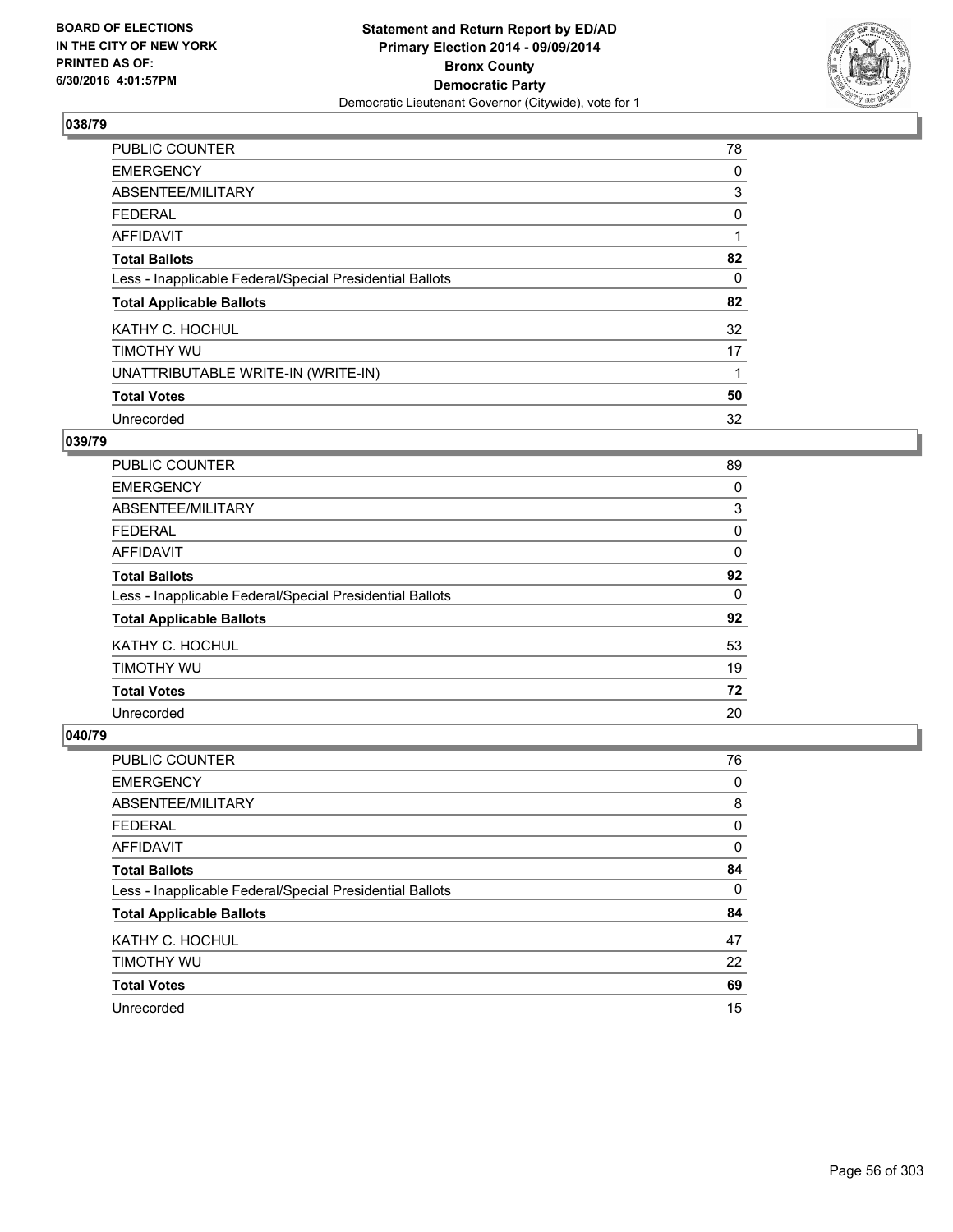

| <b>PUBLIC COUNTER</b>                                    | 58             |
|----------------------------------------------------------|----------------|
| <b>EMERGENCY</b>                                         | 0              |
| ABSENTEE/MILITARY                                        | $\overline{2}$ |
| <b>FEDERAL</b>                                           | 0              |
| AFFIDAVIT                                                | 0              |
| <b>Total Ballots</b>                                     | 60             |
| Less - Inapplicable Federal/Special Presidential Ballots | 0              |
| <b>Total Applicable Ballots</b>                          | 60             |
| KATHY C. HOCHUL                                          | 43             |
| TIMOTHY WU                                               | 9              |
| UNATTRIBUTABLE WRITE-IN (WRITE-IN)                       | 1              |
| <b>Total Votes</b>                                       | 53             |
| Unrecorded                                               | 7              |

#### **042/79**

| <b>PUBLIC COUNTER</b>                                    | 56 |
|----------------------------------------------------------|----|
| <b>EMERGENCY</b>                                         | 0  |
| ABSENTEE/MILITARY                                        | 3  |
| FEDERAL                                                  | 0  |
| AFFIDAVIT                                                |    |
| <b>Total Ballots</b>                                     | 60 |
| Less - Inapplicable Federal/Special Presidential Ballots | 0  |
| <b>Total Applicable Ballots</b>                          | 60 |
| KATHY C. HOCHUL                                          | 38 |
| TIMOTHY WU                                               | 9  |
| <b>Total Votes</b>                                       | 47 |
| Unrecorded                                               | 13 |

| PUBLIC COUNTER                                           | 52 |
|----------------------------------------------------------|----|
| <b>EMERGENCY</b>                                         | 0  |
| ABSENTEE/MILITARY                                        |    |
| <b>FEDERAL</b>                                           | 0  |
| AFFIDAVIT                                                |    |
| <b>Total Ballots</b>                                     | 54 |
| Less - Inapplicable Federal/Special Presidential Ballots | 0  |
| <b>Total Applicable Ballots</b>                          | 54 |
| KATHY C. HOCHUL                                          | 31 |
| TIMOTHY WU                                               | 14 |
| <b>Total Votes</b>                                       | 45 |
| Unrecorded                                               | 9  |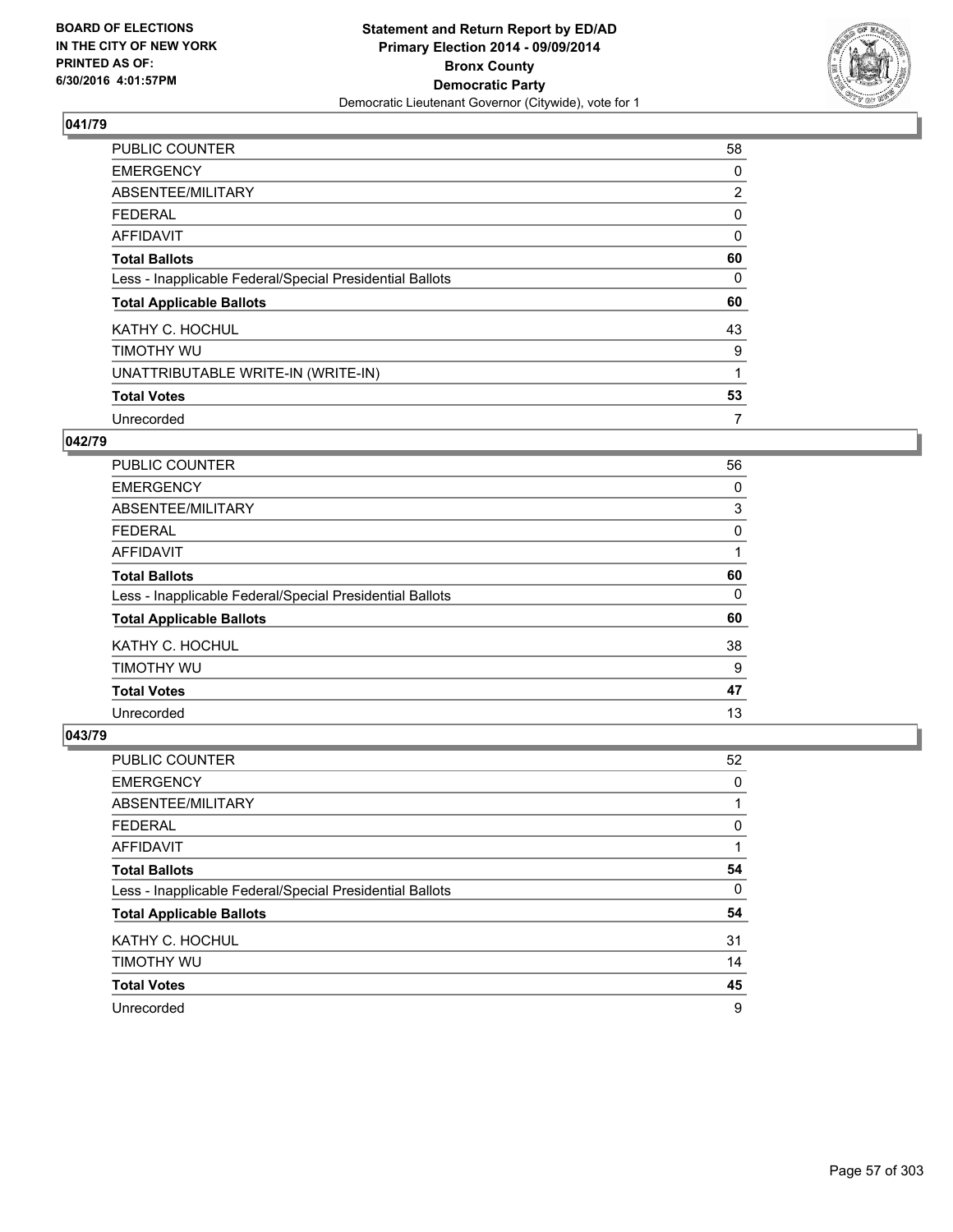

| PUBLIC COUNTER                                           | 53       |
|----------------------------------------------------------|----------|
| <b>EMERGENCY</b>                                         | 0        |
| ABSENTEE/MILITARY                                        |          |
| <b>FEDERAL</b>                                           | 0        |
| <b>AFFIDAVIT</b>                                         | $\Omega$ |
| <b>Total Ballots</b>                                     | 54       |
| Less - Inapplicable Federal/Special Presidential Ballots | 0        |
| <b>Total Applicable Ballots</b>                          | 54       |
| KATHY C. HOCHUL                                          | 31       |
| TIMOTHY WU                                               | 7        |
| <b>Total Votes</b>                                       | 38       |
| Unrecorded                                               | 16       |

#### **045/79**

| PUBLIC COUNTER                                           | 41             |
|----------------------------------------------------------|----------------|
| <b>EMERGENCY</b>                                         | 0              |
| ABSENTEE/MILITARY                                        | $\overline{2}$ |
| <b>FEDERAL</b>                                           | 0              |
| AFFIDAVIT                                                | $\overline{2}$ |
| <b>Total Ballots</b>                                     | 45             |
| Less - Inapplicable Federal/Special Presidential Ballots | 0              |
| <b>Total Applicable Ballots</b>                          | 45             |
| KATHY C. HOCHUL                                          | 29             |
| TIMOTHY WU                                               | 10             |
| UNATTRIBUTABLE WRITE-IN (WRITE-IN)                       | 1              |
| <b>Total Votes</b>                                       | 40             |
| Unrecorded                                               | 5              |

| <b>PUBLIC COUNTER</b>                                    | 80 |
|----------------------------------------------------------|----|
| <b>EMERGENCY</b>                                         | 0  |
| ABSENTEE/MILITARY                                        | 4  |
| <b>FEDERAL</b>                                           | 0  |
| AFFIDAVIT                                                | 1  |
| <b>Total Ballots</b>                                     | 85 |
| Less - Inapplicable Federal/Special Presidential Ballots | 0  |
| <b>Total Applicable Ballots</b>                          | 85 |
| KATHY C. HOCHUL                                          | 49 |
| TIMOTHY WU                                               | 18 |
| <b>Total Votes</b>                                       | 67 |
| Unrecorded                                               | 18 |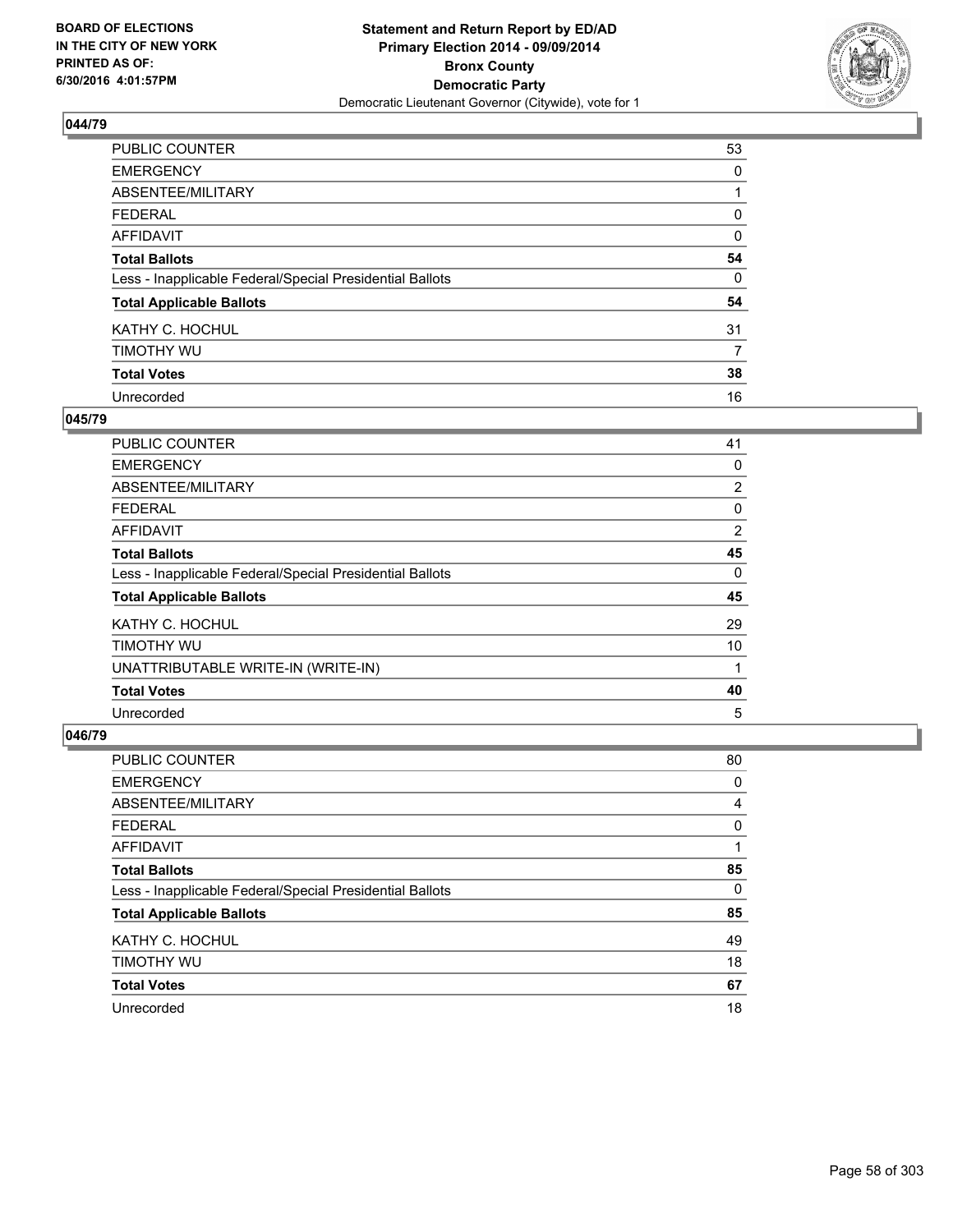

| <b>PUBLIC COUNTER</b>                                    | 75             |
|----------------------------------------------------------|----------------|
| <b>EMERGENCY</b>                                         | 0              |
| ABSENTEE/MILITARY                                        | $\overline{2}$ |
| <b>FEDERAL</b>                                           | 0              |
| AFFIDAVIT                                                |                |
| <b>Total Ballots</b>                                     | 78             |
| Less - Inapplicable Federal/Special Presidential Ballots | 0              |
| <b>Total Applicable Ballots</b>                          | 78             |
| KATHY C. HOCHUL                                          | 48             |
| TIMOTHY WU                                               | 14             |
| FERNANDO CARBRERA (WRITE-IN)                             | $\overline{2}$ |
| <b>Total Votes</b>                                       | 64             |
| Unrecorded                                               | 14             |

# **048/79**

| <b>PUBLIC COUNTER</b>                                    | 74 |
|----------------------------------------------------------|----|
| <b>EMERGENCY</b>                                         | 0  |
| ABSENTEE/MILITARY                                        | 0  |
| <b>FEDERAL</b>                                           | 0  |
| <b>AFFIDAVIT</b>                                         | 0  |
| <b>Total Ballots</b>                                     | 74 |
| Less - Inapplicable Federal/Special Presidential Ballots | 0  |
| <b>Total Applicable Ballots</b>                          | 74 |
| KATHY C. HOCHUL                                          | 48 |
| TIMOTHY WU                                               | 14 |
| <b>Total Votes</b>                                       | 62 |
| Unrecorded                                               | 12 |

| <b>PUBLIC COUNTER</b>                                    | 47 |
|----------------------------------------------------------|----|
| <b>EMERGENCY</b>                                         | 0  |
| ABSENTEE/MILITARY                                        | 2  |
| <b>FEDERAL</b>                                           | 0  |
| AFFIDAVIT                                                | 0  |
| <b>Total Ballots</b>                                     | 49 |
| Less - Inapplicable Federal/Special Presidential Ballots | 0  |
| <b>Total Applicable Ballots</b>                          | 49 |
| KATHY C. HOCHUL                                          | 27 |
| TIMOTHY WU                                               | 10 |
| <b>Total Votes</b>                                       | 37 |
| Unrecorded                                               | 12 |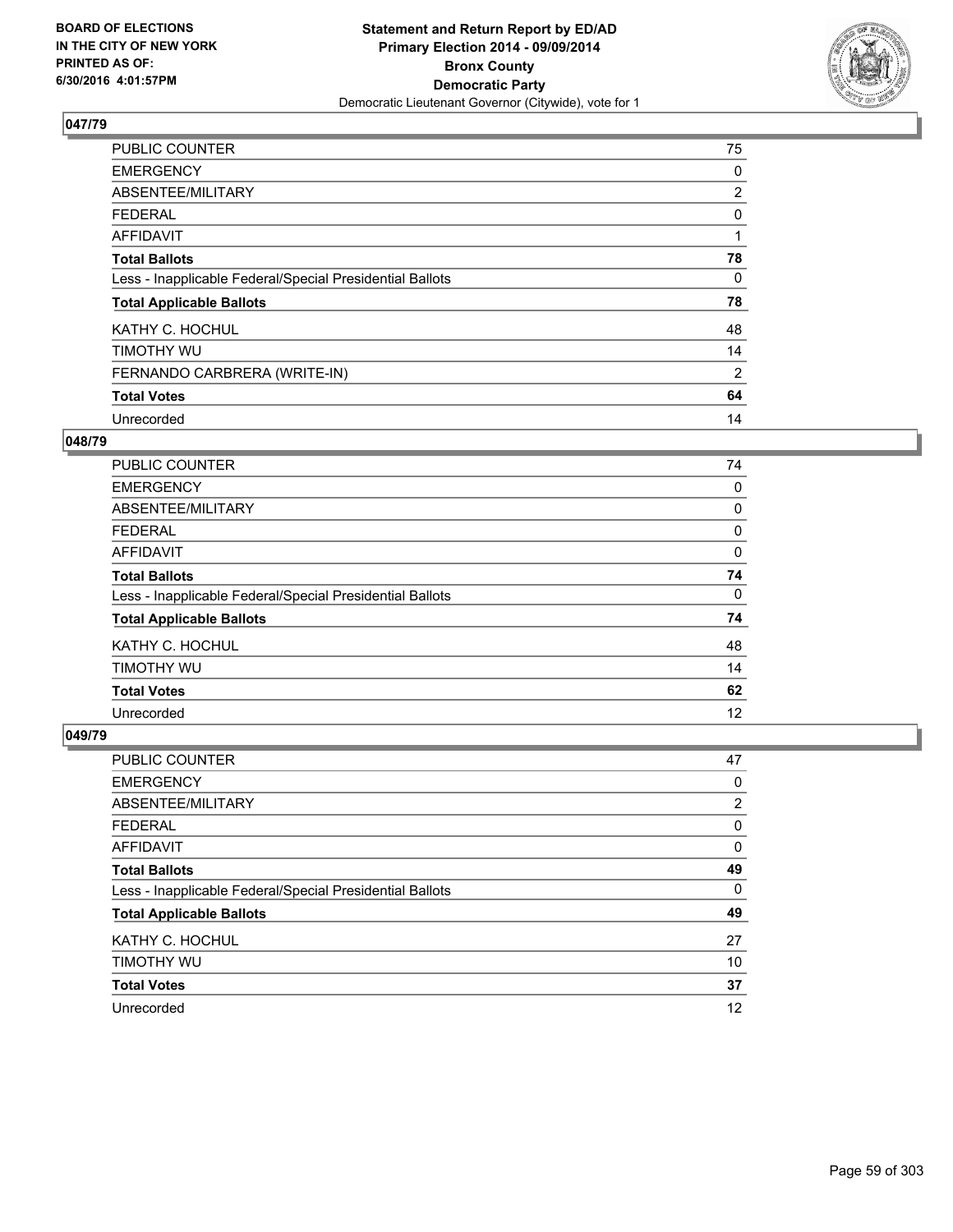

| <b>PUBLIC COUNTER</b>                                    | 43             |
|----------------------------------------------------------|----------------|
| <b>EMERGENCY</b>                                         | 0              |
| ABSENTEE/MILITARY                                        | $\overline{2}$ |
| <b>FEDERAL</b>                                           | 0              |
| <b>AFFIDAVIT</b>                                         | 0              |
| <b>Total Ballots</b>                                     | 45             |
| Less - Inapplicable Federal/Special Presidential Ballots | 0              |
| <b>Total Applicable Ballots</b>                          | 45             |
| KATHY C. HOCHUL                                          | 27             |
| TIMOTHY WU                                               | 7              |
| <b>Total Votes</b>                                       | 34             |
| Unrecorded                                               | 11             |

#### **051/79**

| <b>PUBLIC COUNTER</b>                                    | 144 |
|----------------------------------------------------------|-----|
| <b>EMERGENCY</b>                                         | 0   |
| ABSENTEE/MILITARY                                        | 3   |
| FEDERAL                                                  | 0   |
| AFFIDAVIT                                                | 0   |
| <b>Total Ballots</b>                                     | 147 |
| Less - Inapplicable Federal/Special Presidential Ballots | 0   |
| <b>Total Applicable Ballots</b>                          | 147 |
| KATHY C. HOCHUL                                          | 94  |
| TIMOTHY WU                                               | 18  |
| <b>Total Votes</b>                                       | 112 |
| Unrecorded                                               | 35  |
|                                                          |     |

| <b>PUBLIC COUNTER</b>                                    | 63 |
|----------------------------------------------------------|----|
| <b>EMERGENCY</b>                                         | 0  |
| ABSENTEE/MILITARY                                        | 3  |
| <b>FEDERAL</b>                                           | 0  |
| AFFIDAVIT                                                | 0  |
| <b>Total Ballots</b>                                     | 66 |
| Less - Inapplicable Federal/Special Presidential Ballots | 0  |
| <b>Total Applicable Ballots</b>                          | 66 |
| KATHY C. HOCHUL                                          | 43 |
| TIMOTHY WU                                               | 18 |
| <b>Total Votes</b>                                       | 61 |
| Unrecorded                                               | 5  |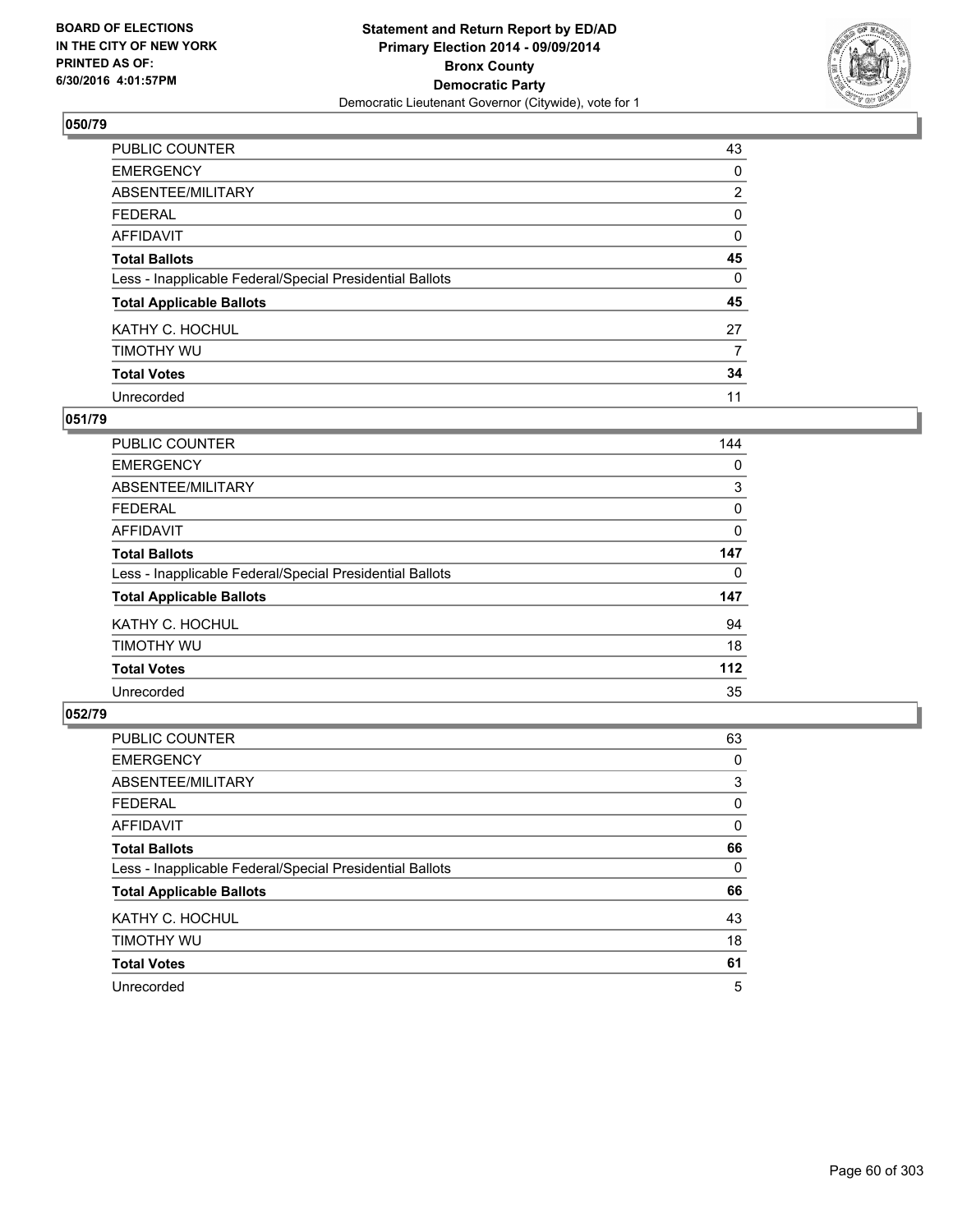

| PUBLIC COUNTER                                           | 48 |
|----------------------------------------------------------|----|
| <b>EMERGENCY</b>                                         | 0  |
| ABSENTEE/MILITARY                                        | 0  |
| <b>FEDERAL</b>                                           | 0  |
| <b>AFFIDAVIT</b>                                         | 2  |
| <b>Total Ballots</b>                                     | 50 |
| Less - Inapplicable Federal/Special Presidential Ballots | 0  |
| <b>Total Applicable Ballots</b>                          | 50 |
| KATHY C. HOCHUL                                          | 24 |
| TIMOTHY WU                                               | 14 |
| <b>Total Votes</b>                                       | 38 |
| Unrecorded                                               | 12 |

#### **054/79**

| PUBLIC COUNTER                                           | 39 |
|----------------------------------------------------------|----|
| <b>EMERGENCY</b>                                         | 0  |
| ABSENTEE/MILITARY                                        | 0  |
| <b>FEDERAL</b>                                           | 0  |
| <b>AFFIDAVIT</b>                                         | 0  |
| <b>Total Ballots</b>                                     | 39 |
| Less - Inapplicable Federal/Special Presidential Ballots | 0  |
| <b>Total Applicable Ballots</b>                          | 39 |
| KATHY C. HOCHUL                                          | 24 |
| TIMOTHY WU                                               | 9  |
| <b>Total Votes</b>                                       | 33 |
| Unrecorded                                               | 6  |

| <b>PUBLIC COUNTER</b>                                    | 20 |
|----------------------------------------------------------|----|
| <b>EMERGENCY</b>                                         | 0  |
| ABSENTEE/MILITARY                                        | 0  |
| <b>FEDERAL</b>                                           | 0  |
| AFFIDAVIT                                                | 0  |
| <b>Total Ballots</b>                                     | 20 |
| Less - Inapplicable Federal/Special Presidential Ballots | 0  |
| <b>Total Applicable Ballots</b>                          | 20 |
| KATHY C. HOCHUL                                          | 11 |
| TIMOTHY WU                                               | 4  |
| <b>Total Votes</b>                                       | 15 |
| Unrecorded                                               | 5  |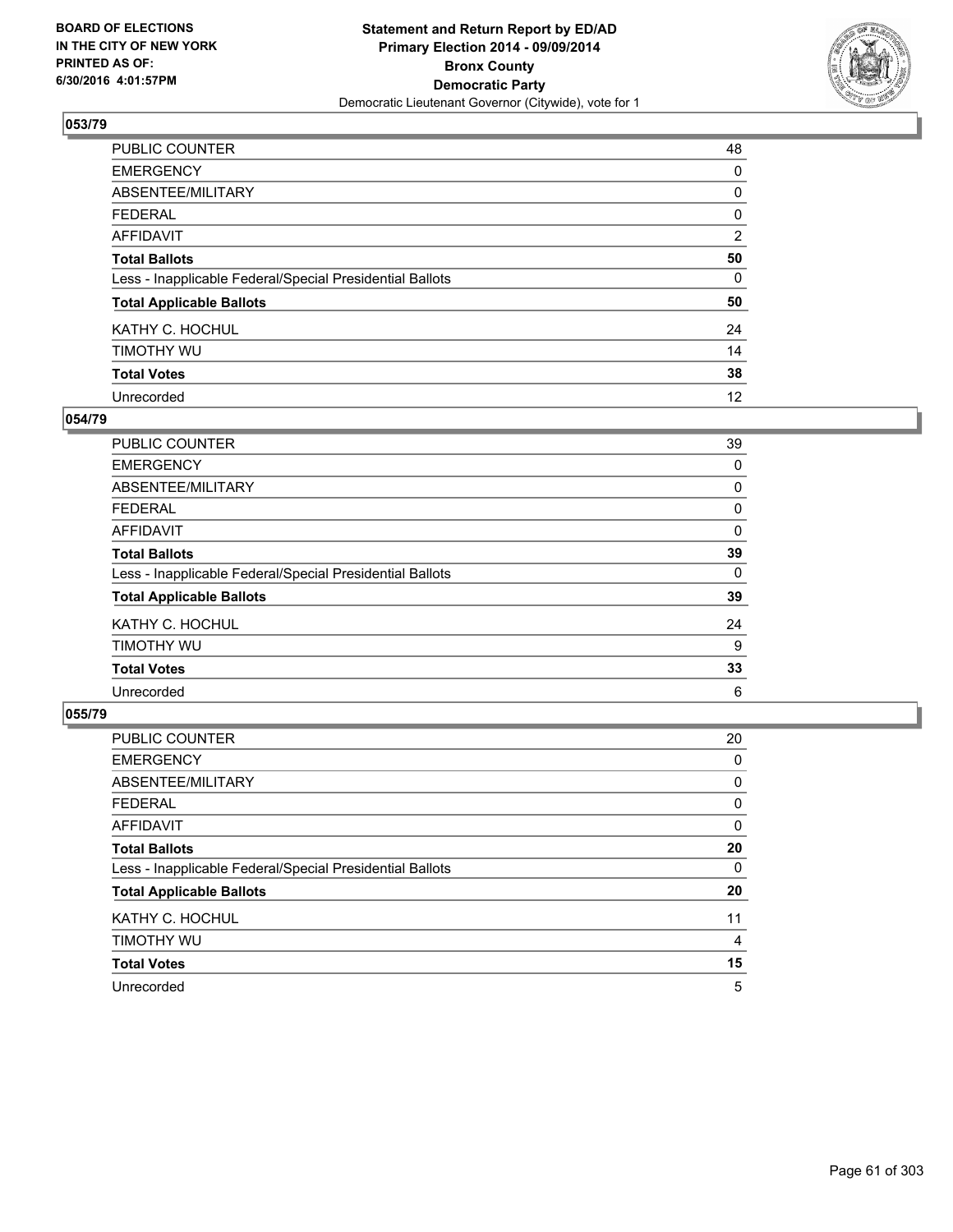

| PUBLIC COUNTER                                           | 90 |
|----------------------------------------------------------|----|
| <b>EMERGENCY</b>                                         | 0  |
| ABSENTEE/MILITARY                                        | 0  |
| <b>FEDERAL</b>                                           | 0  |
| <b>AFFIDAVIT</b>                                         | 3  |
| <b>Total Ballots</b>                                     | 93 |
| Less - Inapplicable Federal/Special Presidential Ballots | 0  |
| <b>Total Applicable Ballots</b>                          | 93 |
| KATHY C. HOCHUL                                          | 41 |
| TIMOTHY WU                                               | 23 |
| <b>Total Votes</b>                                       | 64 |
| Unrecorded                                               | 29 |

#### **057/79**

| PUBLIC COUNTER                                           | 94 |
|----------------------------------------------------------|----|
| <b>EMERGENCY</b>                                         | 0  |
| ABSENTEE/MILITARY                                        |    |
| <b>FEDERAL</b>                                           | 0  |
| <b>AFFIDAVIT</b>                                         |    |
| <b>Total Ballots</b>                                     | 96 |
| Less - Inapplicable Federal/Special Presidential Ballots | 0  |
| <b>Total Applicable Ballots</b>                          | 96 |
| KATHY C. HOCHUL                                          | 58 |
| TIMOTHY WU                                               | 13 |
| <b>Total Votes</b>                                       | 71 |
| Unrecorded                                               | 25 |

| <b>PUBLIC COUNTER</b>                                    | 50 |
|----------------------------------------------------------|----|
| <b>EMERGENCY</b>                                         | 0  |
| ABSENTEE/MILITARY                                        |    |
| <b>FEDERAL</b>                                           | 0  |
| AFFIDAVIT                                                | 0  |
| <b>Total Ballots</b>                                     | 51 |
| Less - Inapplicable Federal/Special Presidential Ballots | 0  |
| <b>Total Applicable Ballots</b>                          | 51 |
| KATHY C. HOCHUL                                          | 24 |
| TIMOTHY WU                                               | 8  |
| <b>Total Votes</b>                                       | 32 |
| Unrecorded                                               | 19 |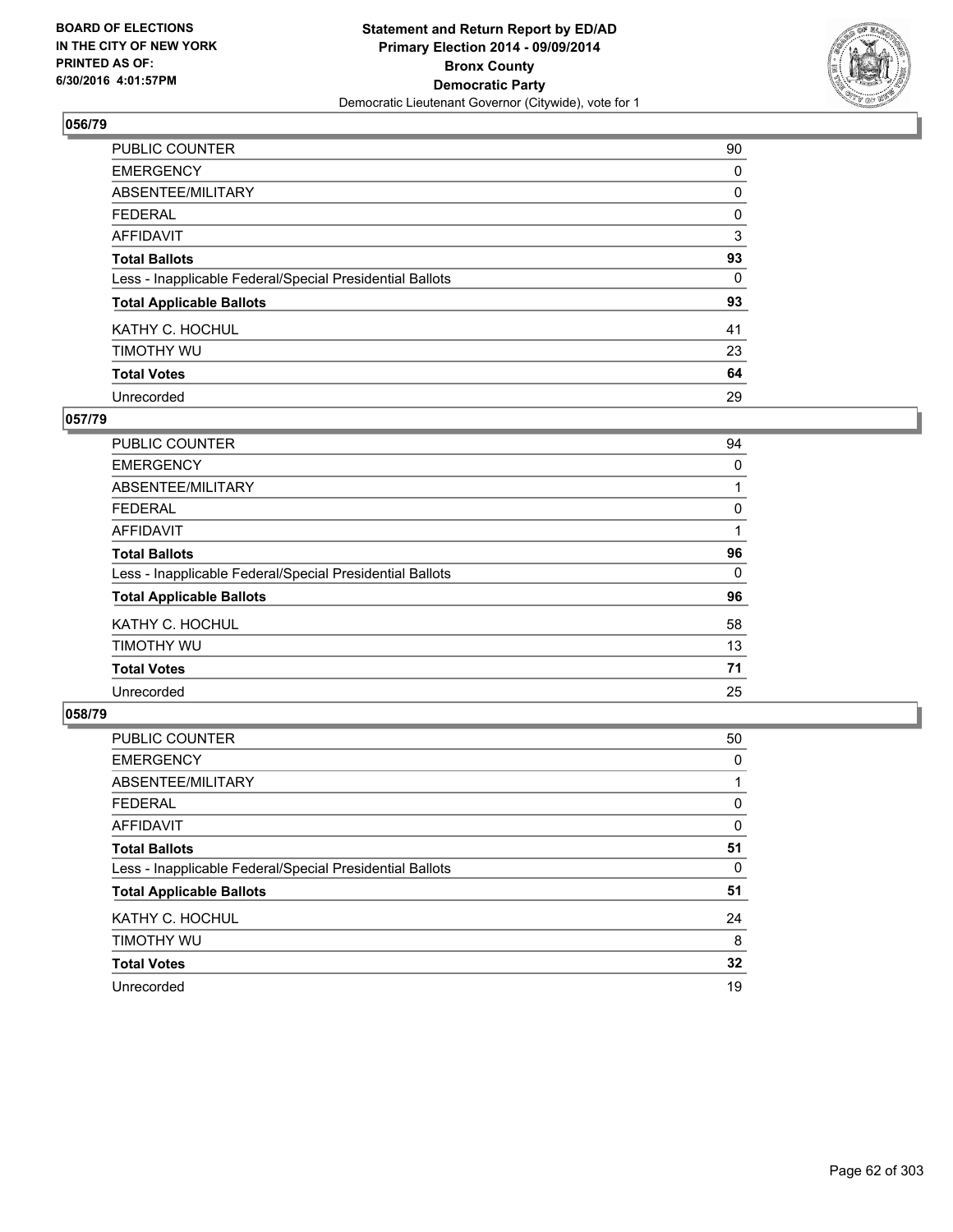

| PUBLIC COUNTER                                           | 32       |
|----------------------------------------------------------|----------|
| <b>EMERGENCY</b>                                         | 0        |
| ABSENTEE/MILITARY                                        |          |
| <b>FEDERAL</b>                                           | 0        |
| <b>AFFIDAVIT</b>                                         | 2        |
| <b>Total Ballots</b>                                     | 35       |
| Less - Inapplicable Federal/Special Presidential Ballots | $\Omega$ |
| <b>Total Applicable Ballots</b>                          | 35       |
| KATHY C. HOCHUL                                          | 19       |
| TIMOTHY WU                                               | 4        |
| <b>Total Votes</b>                                       | 23       |
| Unrecorded                                               | 12       |

#### **060/79**

| PUBLIC COUNTER                                           | 39 |
|----------------------------------------------------------|----|
| <b>EMERGENCY</b>                                         | 0  |
| ABSENTEE/MILITARY                                        |    |
| <b>FEDERAL</b>                                           | 0  |
| <b>AFFIDAVIT</b>                                         | 0  |
| <b>Total Ballots</b>                                     | 40 |
| Less - Inapplicable Federal/Special Presidential Ballots | 0  |
| <b>Total Applicable Ballots</b>                          | 40 |
| KATHY C. HOCHUL                                          | 22 |
| TIMOTHY WU                                               | 9  |
| <b>Total Votes</b>                                       | 31 |
| Unrecorded                                               | 9  |

| <b>PUBLIC COUNTER</b>                                    | 77 |
|----------------------------------------------------------|----|
| <b>EMERGENCY</b>                                         | 0  |
| ABSENTEE/MILITARY                                        | 4  |
| <b>FEDERAL</b>                                           | 0  |
| <b>AFFIDAVIT</b>                                         | 0  |
| <b>Total Ballots</b>                                     | 81 |
| Less - Inapplicable Federal/Special Presidential Ballots | 0  |
| <b>Total Applicable Ballots</b>                          | 81 |
| KATHY C. HOCHUL                                          | 55 |
| TIMOTHY WU                                               | 13 |
| CYNTHIA L. COX (WRITE-IN)                                |    |
| <b>Total Votes</b>                                       | 69 |
| Unrecorded                                               | 12 |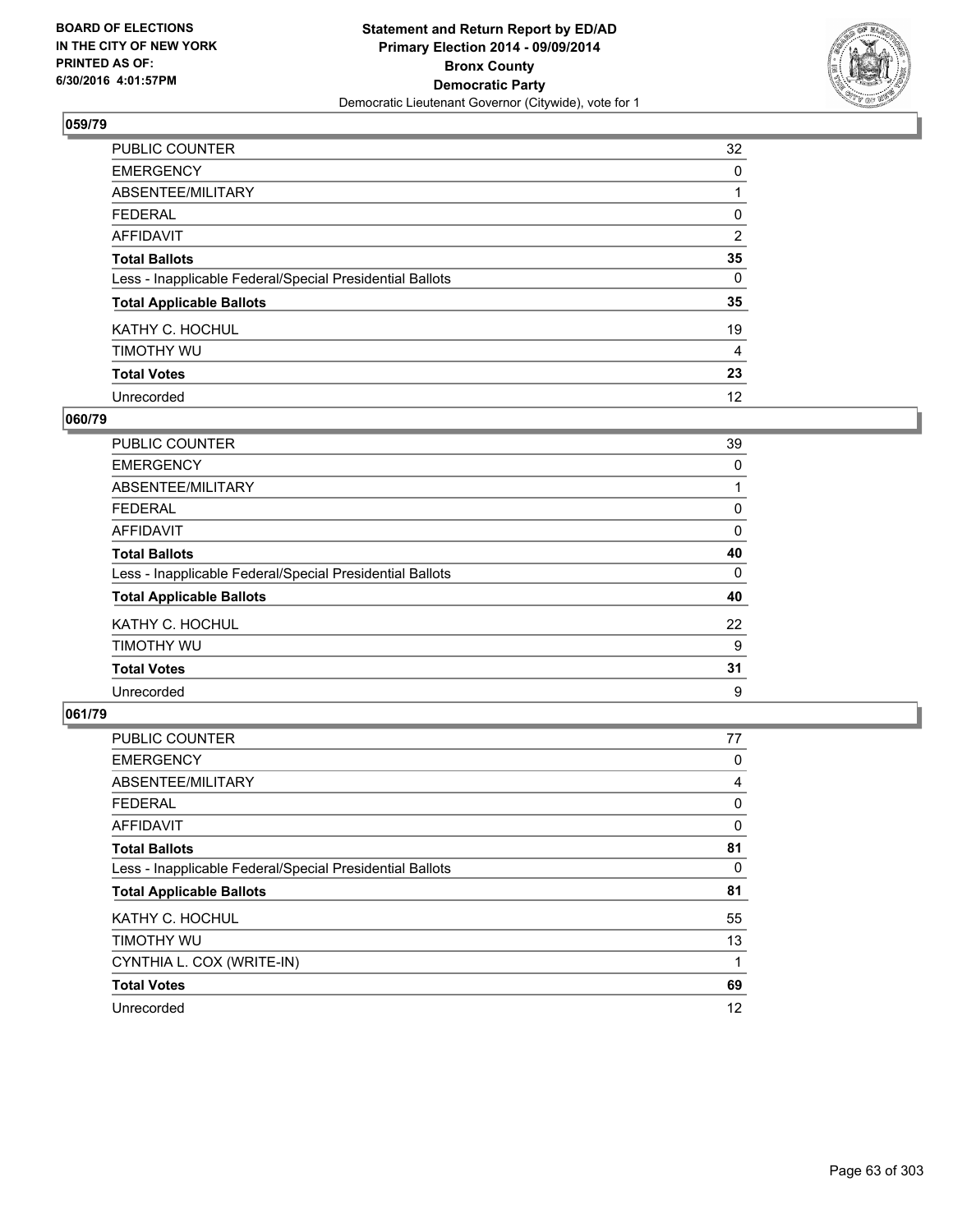

| <b>PUBLIC COUNTER</b>                                    | 49             |
|----------------------------------------------------------|----------------|
| <b>EMERGENCY</b>                                         | 0              |
| ABSENTEE/MILITARY                                        | $\overline{2}$ |
| <b>FEDERAL</b>                                           | 0              |
| <b>AFFIDAVIT</b>                                         | 0              |
| <b>Total Ballots</b>                                     | 51             |
| Less - Inapplicable Federal/Special Presidential Ballots | 0              |
| <b>Total Applicable Ballots</b>                          | 51             |
| KATHY C. HOCHUL                                          | 28             |
| TIMOTHY WU                                               | 11             |
| <b>Total Votes</b>                                       | 39             |
| Unrecorded                                               | 12             |

#### **063/79**

| PUBLIC COUNTER                                           | 88             |
|----------------------------------------------------------|----------------|
| <b>EMERGENCY</b>                                         | 0              |
| ABSENTEE/MILITARY                                        | $\overline{2}$ |
| <b>FEDERAL</b>                                           | 0              |
| <b>AFFIDAVIT</b>                                         |                |
| <b>Total Ballots</b>                                     | 91             |
| Less - Inapplicable Federal/Special Presidential Ballots | 0              |
| <b>Total Applicable Ballots</b>                          | 91             |
| KATHY C. HOCHUL                                          | 53             |
| TIMOTHY WU                                               | 20             |
| <b>Total Votes</b>                                       | 73             |
| Unrecorded                                               | 18             |

| <b>PUBLIC COUNTER</b>                                    | 37 |
|----------------------------------------------------------|----|
| <b>EMERGENCY</b>                                         | 0  |
| ABSENTEE/MILITARY                                        |    |
| <b>FEDERAL</b>                                           | 0  |
| AFFIDAVIT                                                | 0  |
| <b>Total Ballots</b>                                     | 38 |
| Less - Inapplicable Federal/Special Presidential Ballots | 0  |
| <b>Total Applicable Ballots</b>                          | 38 |
| KATHY C. HOCHUL                                          | 15 |
| TIMOTHY WU                                               | 5  |
| <b>Total Votes</b>                                       | 20 |
| Unrecorded                                               | 18 |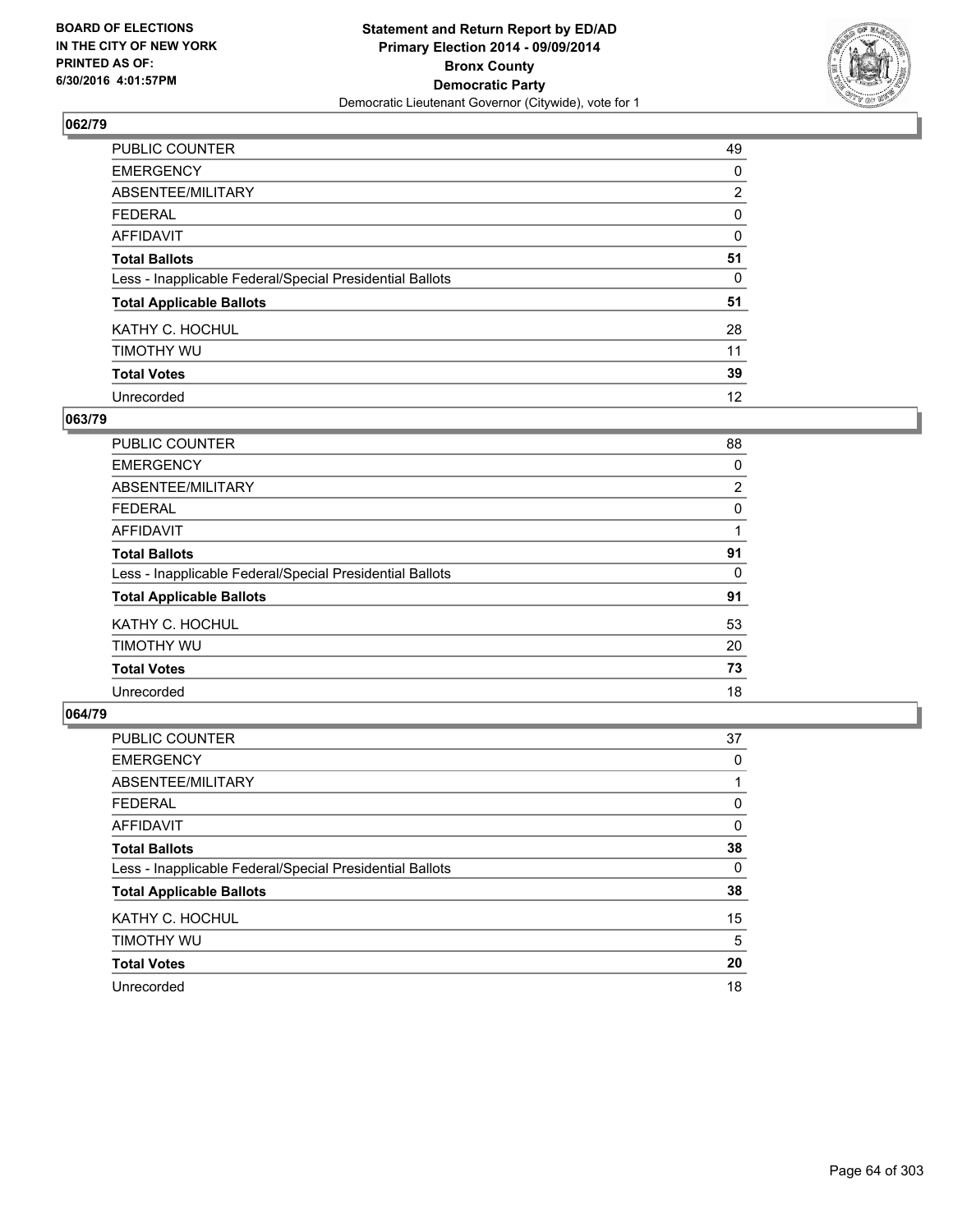

| <b>PUBLIC COUNTER</b>                                    | 72 |
|----------------------------------------------------------|----|
| <b>EMERGENCY</b>                                         | 0  |
| ABSENTEE/MILITARY                                        |    |
| <b>FEDERAL</b>                                           | 0  |
| <b>AFFIDAVIT</b>                                         |    |
| <b>Total Ballots</b>                                     | 74 |
| Less - Inapplicable Federal/Special Presidential Ballots | 0  |
| <b>Total Applicable Ballots</b>                          | 74 |
| KATHY C. HOCHUL                                          | 44 |
| TIMOTHY WU                                               | 15 |
| <b>Total Votes</b>                                       | 59 |
| Unrecorded                                               | 15 |

#### **066/79**

| PUBLIC COUNTER                                           | 88             |
|----------------------------------------------------------|----------------|
| <b>EMERGENCY</b>                                         | 0              |
| ABSENTEE/MILITARY                                        | $\overline{2}$ |
| <b>FEDERAL</b>                                           | 0              |
| AFFIDAVIT                                                | 0              |
| <b>Total Ballots</b>                                     | 90             |
| Less - Inapplicable Federal/Special Presidential Ballots | 0              |
| <b>Total Applicable Ballots</b>                          | 90             |
| KATHY C. HOCHUL                                          | 42             |
| TIMOTHY WU                                               | 22             |
| UNATTRIBUTABLE WRITE-IN (WRITE-IN)                       | 1              |
| <b>Total Votes</b>                                       | 65             |
| Unrecorded                                               | 25             |

| PUBLIC COUNTER                                           | 31 |
|----------------------------------------------------------|----|
| <b>EMERGENCY</b>                                         | 0  |
| ABSENTEE/MILITARY                                        | 0  |
| <b>FEDERAL</b>                                           | 0  |
| AFFIDAVIT                                                | 0  |
| <b>Total Ballots</b>                                     | 31 |
| Less - Inapplicable Federal/Special Presidential Ballots | 0  |
| <b>Total Applicable Ballots</b>                          | 31 |
| KATHY C. HOCHUL                                          | 13 |
| TIMOTHY WU                                               | 10 |
| <b>Total Votes</b>                                       | 23 |
| Unrecorded                                               | 8  |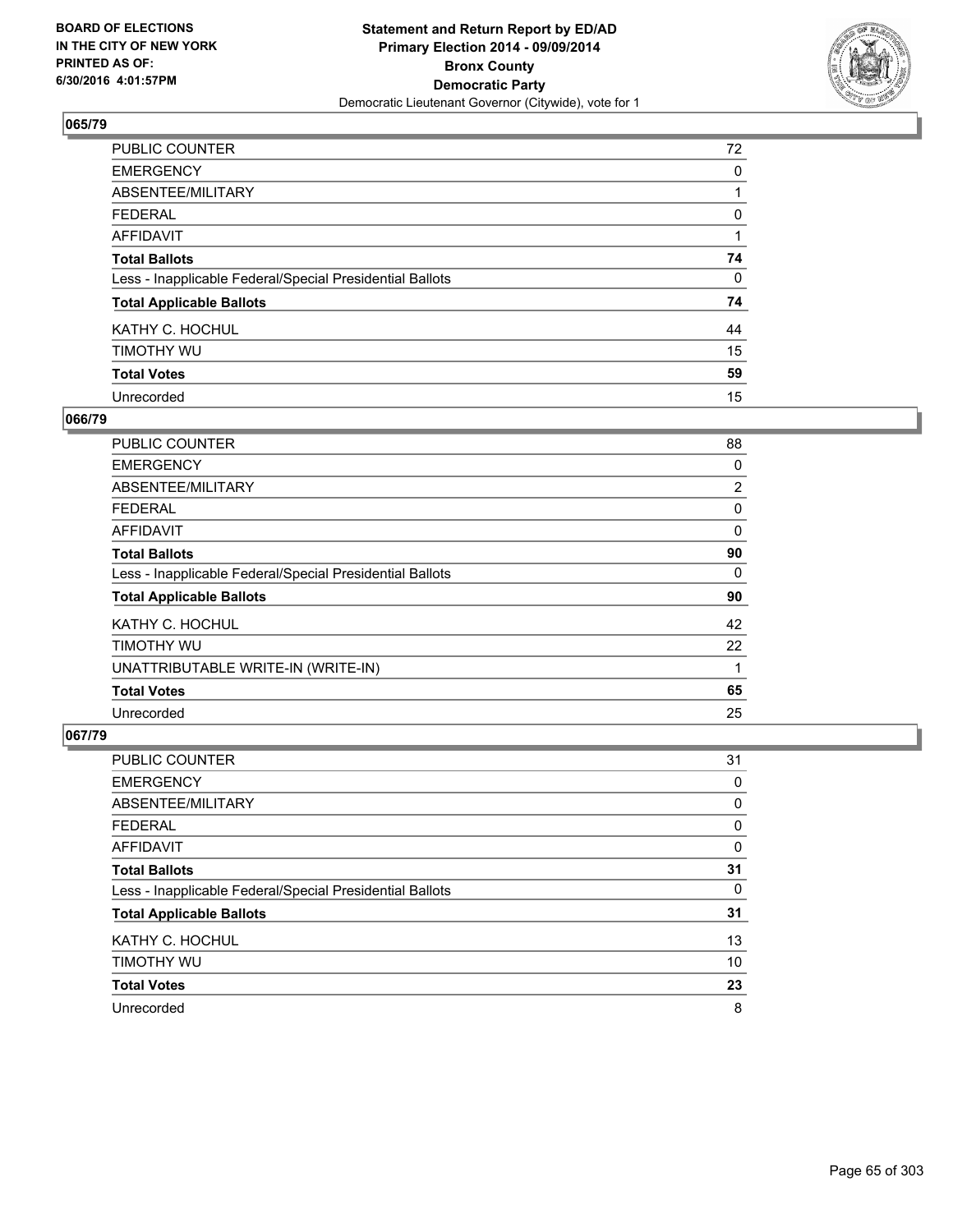

| <b>PUBLIC COUNTER</b>                                    | 246 |
|----------------------------------------------------------|-----|
| <b>EMERGENCY</b>                                         | 0   |
| ABSENTEE/MILITARY                                        | 4   |
| <b>FEDERAL</b>                                           | 0   |
| <b>AFFIDAVIT</b>                                         |     |
| <b>Total Ballots</b>                                     | 251 |
| Less - Inapplicable Federal/Special Presidential Ballots | 0   |
| <b>Total Applicable Ballots</b>                          | 251 |
| KATHY C. HOCHUL                                          | 169 |
| TIMOTHY WU                                               | 49  |
| <b>Total Votes</b>                                       | 218 |
| Unrecorded                                               | 33  |

#### **069/79**

| <b>PUBLIC COUNTER</b>                                    | 253            |
|----------------------------------------------------------|----------------|
| <b>EMERGENCY</b>                                         | 0              |
| ABSENTEE/MILITARY                                        | $\overline{2}$ |
| <b>FEDERAL</b>                                           | 0              |
| AFFIDAVIT                                                | 4              |
| <b>Total Ballots</b>                                     | 259            |
| Less - Inapplicable Federal/Special Presidential Ballots | 0              |
| <b>Total Applicable Ballots</b>                          | 259            |
| KATHY C. HOCHUL                                          | 164            |
| TIMOTHY WU                                               | 66             |
| <b>Total Votes</b>                                       | 230            |
| Unrecorded                                               | 29             |

| <b>PUBLIC COUNTER</b>                                    | 255 |
|----------------------------------------------------------|-----|
| <b>EMERGENCY</b>                                         | 0   |
| ABSENTEE/MILITARY                                        | 7   |
| <b>FEDERAL</b>                                           | 0   |
| <b>AFFIDAVIT</b>                                         | 1   |
| <b>Total Ballots</b>                                     | 263 |
| Less - Inapplicable Federal/Special Presidential Ballots | 0   |
| <b>Total Applicable Ballots</b>                          | 263 |
| KATHY C. HOCHUL                                          | 186 |
| TIMOTHY WU                                               | 46  |
| ARMANDO POLLOCK (WRITE-IN)                               | 1   |
| <b>Total Votes</b>                                       | 233 |
| Unrecorded                                               | 30  |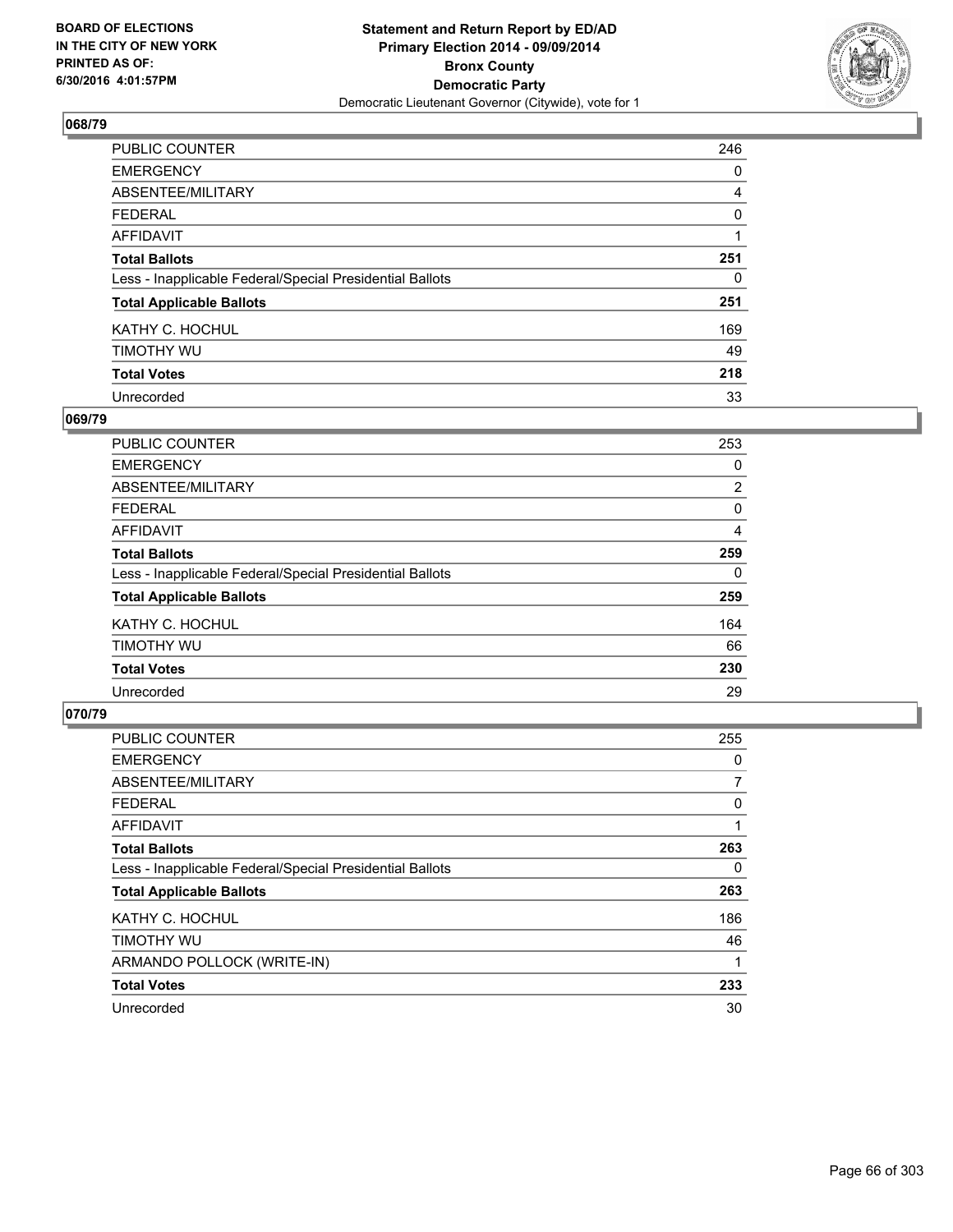

| PUBLIC COUNTER                                           | 83       |
|----------------------------------------------------------|----------|
| <b>EMERGENCY</b>                                         | 0        |
| ABSENTEE/MILITARY                                        |          |
| <b>FEDERAL</b>                                           | 0        |
| <b>AFFIDAVIT</b>                                         |          |
| <b>Total Ballots</b>                                     | 85       |
| Less - Inapplicable Federal/Special Presidential Ballots | $\Omega$ |
| <b>Total Applicable Ballots</b>                          | 85       |
| KATHY C. HOCHUL                                          | 35       |
| TIMOTHY WU                                               | 22       |
| <b>Total Votes</b>                                       | 57       |
| Unrecorded                                               | 28       |

#### **072/79**

| PUBLIC COUNTER                                           | 69 |
|----------------------------------------------------------|----|
| <b>EMERGENCY</b>                                         | 0  |
| ABSENTEE/MILITARY                                        | 0  |
| <b>FEDERAL</b>                                           | 0  |
| <b>AFFIDAVIT</b>                                         | 0  |
| <b>Total Ballots</b>                                     | 69 |
| Less - Inapplicable Federal/Special Presidential Ballots | 0  |
| <b>Total Applicable Ballots</b>                          | 69 |
| KATHY C. HOCHUL                                          | 38 |
| TIMOTHY WU                                               | 13 |
| <b>Total Votes</b>                                       | 51 |
| Unrecorded                                               | 18 |
|                                                          |    |

| <b>PUBLIC COUNTER</b>                                    | 42 |
|----------------------------------------------------------|----|
| <b>EMERGENCY</b>                                         | 0  |
| ABSENTEE/MILITARY                                        | 4  |
| <b>FEDERAL</b>                                           | 0  |
| AFFIDAVIT                                                | 0  |
| <b>Total Ballots</b>                                     | 46 |
| Less - Inapplicable Federal/Special Presidential Ballots | 0  |
| <b>Total Applicable Ballots</b>                          | 46 |
| KATHY C. HOCHUL                                          | 21 |
| TIMOTHY WU                                               | 14 |
| <b>Total Votes</b>                                       | 35 |
| Unrecorded                                               | 11 |
| 074/79 COMBINED into: 077/79                             |    |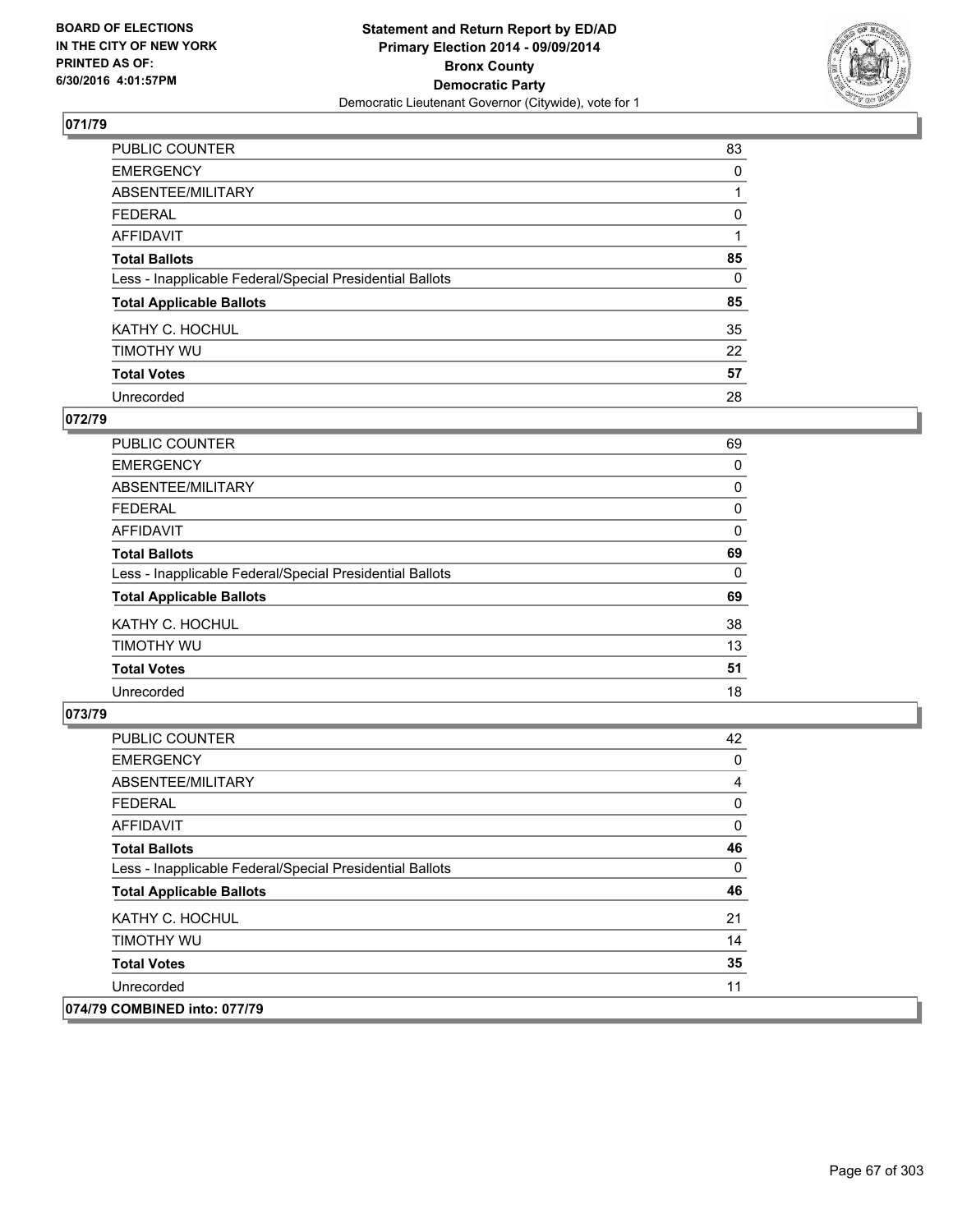

| <b>PUBLIC COUNTER</b>                                    | 57 |
|----------------------------------------------------------|----|
| <b>EMERGENCY</b>                                         | 0  |
| ABSENTEE/MILITARY                                        |    |
| <b>FEDERAL</b>                                           | 0  |
| AFFIDAVIT                                                | 0  |
| <b>Total Ballots</b>                                     | 58 |
| Less - Inapplicable Federal/Special Presidential Ballots | 0  |
| <b>Total Applicable Ballots</b>                          | 58 |
| KATHY C. HOCHUL                                          | 35 |
| TIMOTHY WU                                               | 12 |
| UNATTRIBUTABLE WRITE-IN (WRITE-IN)                       |    |
| <b>Total Votes</b>                                       | 48 |
| Unrecorded                                               | 10 |

### **076/79**

| PUBLIC COUNTER                                           | 45             |
|----------------------------------------------------------|----------------|
| <b>EMERGENCY</b>                                         | 0              |
| ABSENTEE/MILITARY                                        | $\overline{2}$ |
| <b>FEDERAL</b>                                           | 0              |
| <b>AFFIDAVIT</b>                                         | 0              |
| <b>Total Ballots</b>                                     | 47             |
| Less - Inapplicable Federal/Special Presidential Ballots | 0              |
| <b>Total Applicable Ballots</b>                          | 47             |
| KATHY C. HOCHUL                                          | 32             |
| TIMOTHY WU                                               | 10             |
| <b>Total Votes</b>                                       | 42             |
| Unrecorded                                               | 5              |

| <b>PUBLIC COUNTER</b>                                    | 47 |
|----------------------------------------------------------|----|
| <b>EMERGENCY</b>                                         | 0  |
| ABSENTEE/MILITARY                                        | 0  |
| <b>FEDERAL</b>                                           | 0  |
| <b>AFFIDAVIT</b>                                         | 0  |
| <b>Total Ballots</b>                                     | 47 |
| Less - Inapplicable Federal/Special Presidential Ballots | 0  |
| <b>Total Applicable Ballots</b>                          | 47 |
| KATHY C. HOCHUL                                          | 34 |
| TIMOTHY WU                                               | 8  |
| <b>Total Votes</b>                                       | 42 |
| Unrecorded                                               | 5  |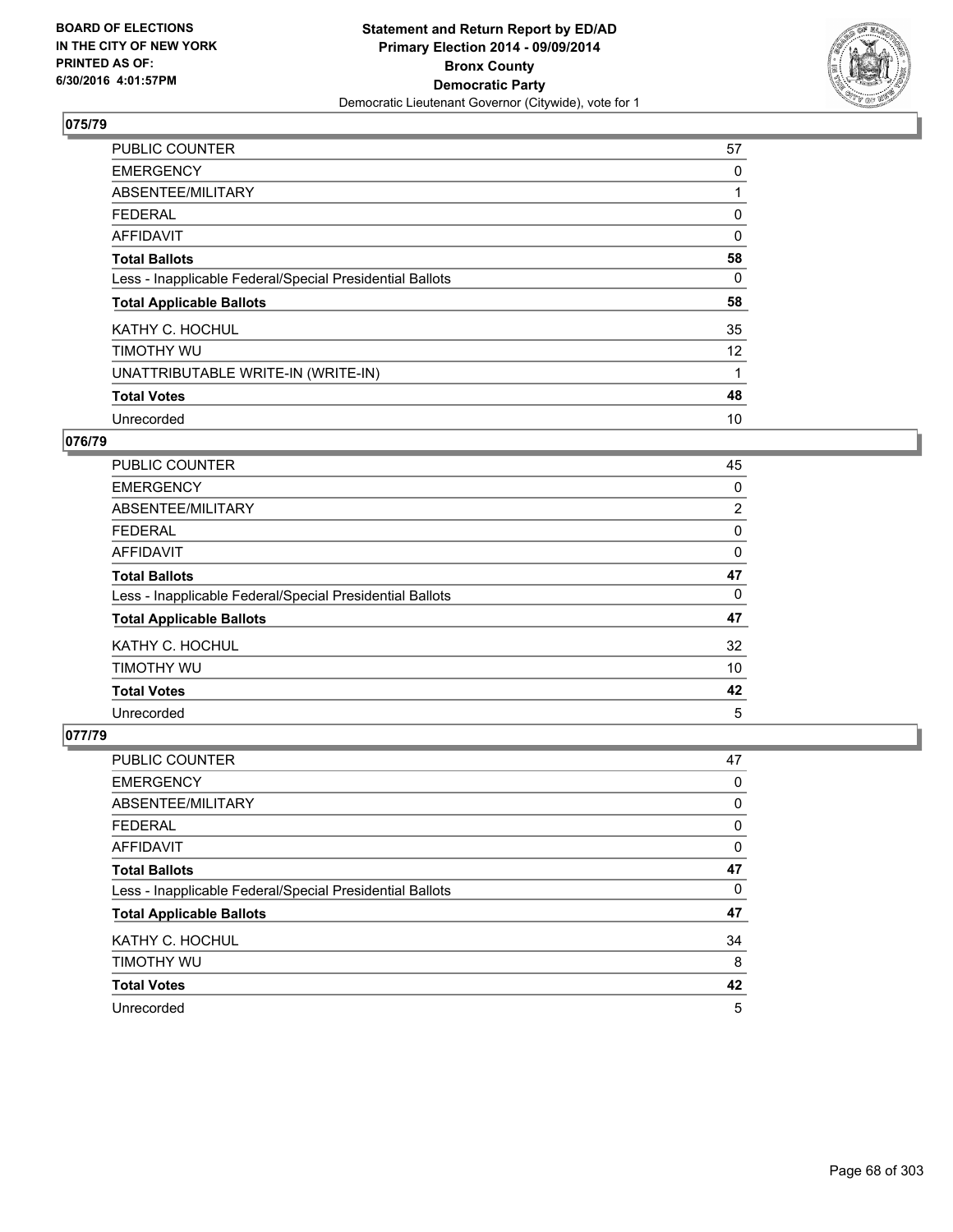

| PUBLIC COUNTER                                           | 20 |
|----------------------------------------------------------|----|
| <b>EMERGENCY</b>                                         | 0  |
| ABSENTEE/MILITARY                                        | 0  |
| <b>FEDERAL</b>                                           | 0  |
| <b>AFFIDAVIT</b>                                         | 2  |
| <b>Total Ballots</b>                                     | 22 |
| Less - Inapplicable Federal/Special Presidential Ballots | 0  |
| <b>Total Applicable Ballots</b>                          | 22 |
| KATHY C. HOCHUL                                          | 14 |
| TIMOTHY WU                                               | 3  |
| <b>Total Votes</b>                                       | 17 |
| Unrecorded                                               | 5  |

#### **079/79**

| PUBLIC COUNTER                                           | 148 |
|----------------------------------------------------------|-----|
| <b>EMERGENCY</b>                                         | 0   |
| ABSENTEE/MILITARY                                        |     |
| <b>FEDERAL</b>                                           | 0   |
| <b>AFFIDAVIT</b>                                         |     |
| <b>Total Ballots</b>                                     | 150 |
| Less - Inapplicable Federal/Special Presidential Ballots | 0   |
| <b>Total Applicable Ballots</b>                          | 150 |
| KATHY C. HOCHUL                                          | 64  |
| TIMOTHY WU                                               | 24  |
| <b>Total Votes</b>                                       | 88  |
| Unrecorded                                               | 62  |
|                                                          |     |

| <b>Total Votes</b>                                       |   |
|----------------------------------------------------------|---|
| <b>TIMOTHY WU</b>                                        | 0 |
| KATHY C. HOCHUL                                          |   |
| <b>Total Applicable Ballots</b>                          |   |
| Less - Inapplicable Federal/Special Presidential Ballots | 0 |
| <b>Total Ballots</b>                                     |   |
| <b>AFFIDAVIT</b>                                         | 0 |
| <b>FEDERAL</b>                                           | 0 |
| ABSENTEE/MILITARY                                        | 0 |
| <b>EMERGENCY</b>                                         | 0 |
| <b>PUBLIC COUNTER</b>                                    |   |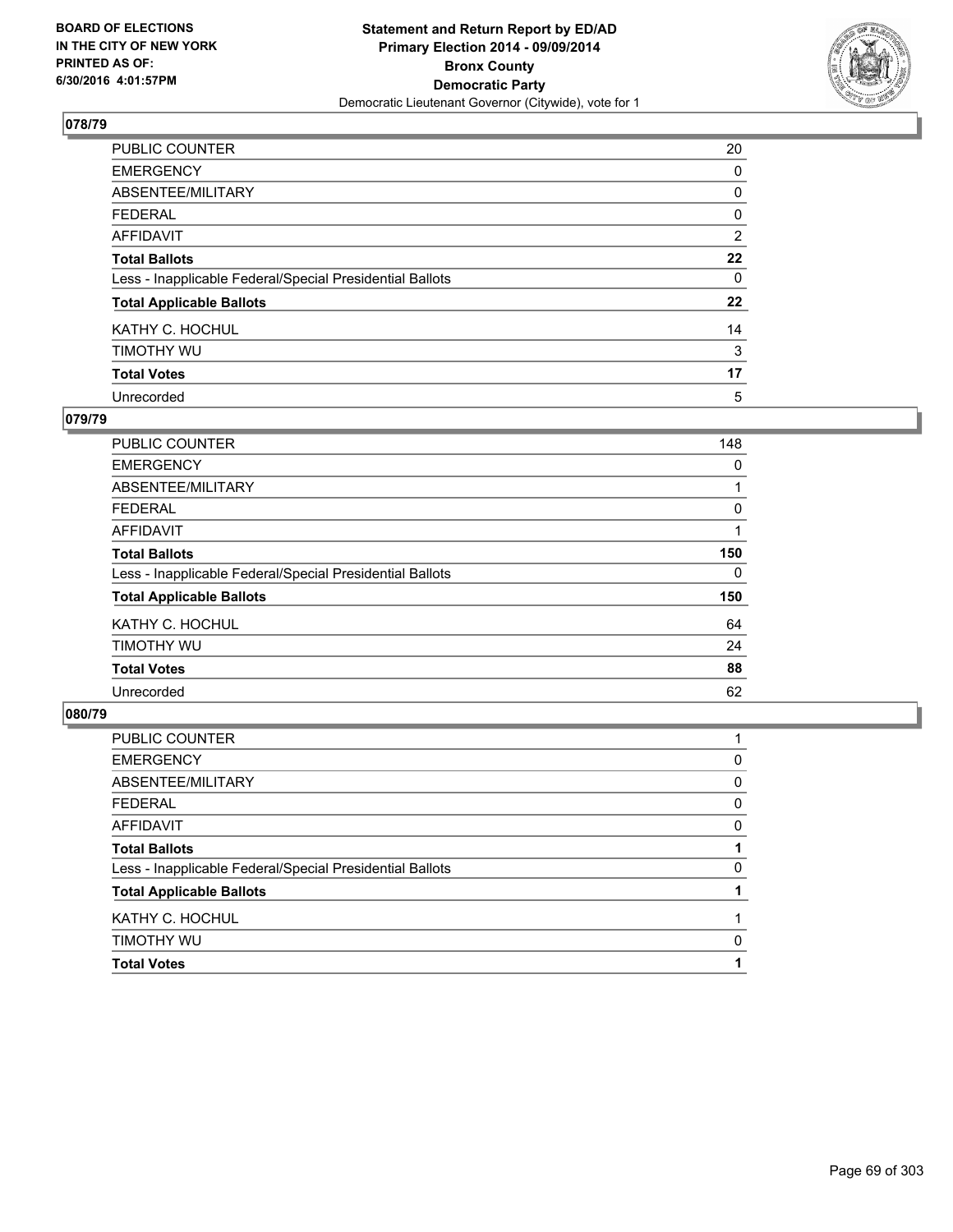

| <b>Total Votes</b>                                       | 0 |
|----------------------------------------------------------|---|
| TIMOTHY WU                                               | 0 |
| KATHY C. HOCHUL                                          | 0 |
| <b>Total Applicable Ballots</b>                          | 0 |
| Less - Inapplicable Federal/Special Presidential Ballots | 0 |
| <b>Total Ballots</b>                                     | 0 |
| AFFIDAVIT                                                | 0 |
| <b>FEDERAL</b>                                           | 0 |
| ABSENTEE/MILITARY                                        | 0 |
| <b>EMERGENCY</b>                                         | 0 |
| PUBLIC COUNTER                                           | 0 |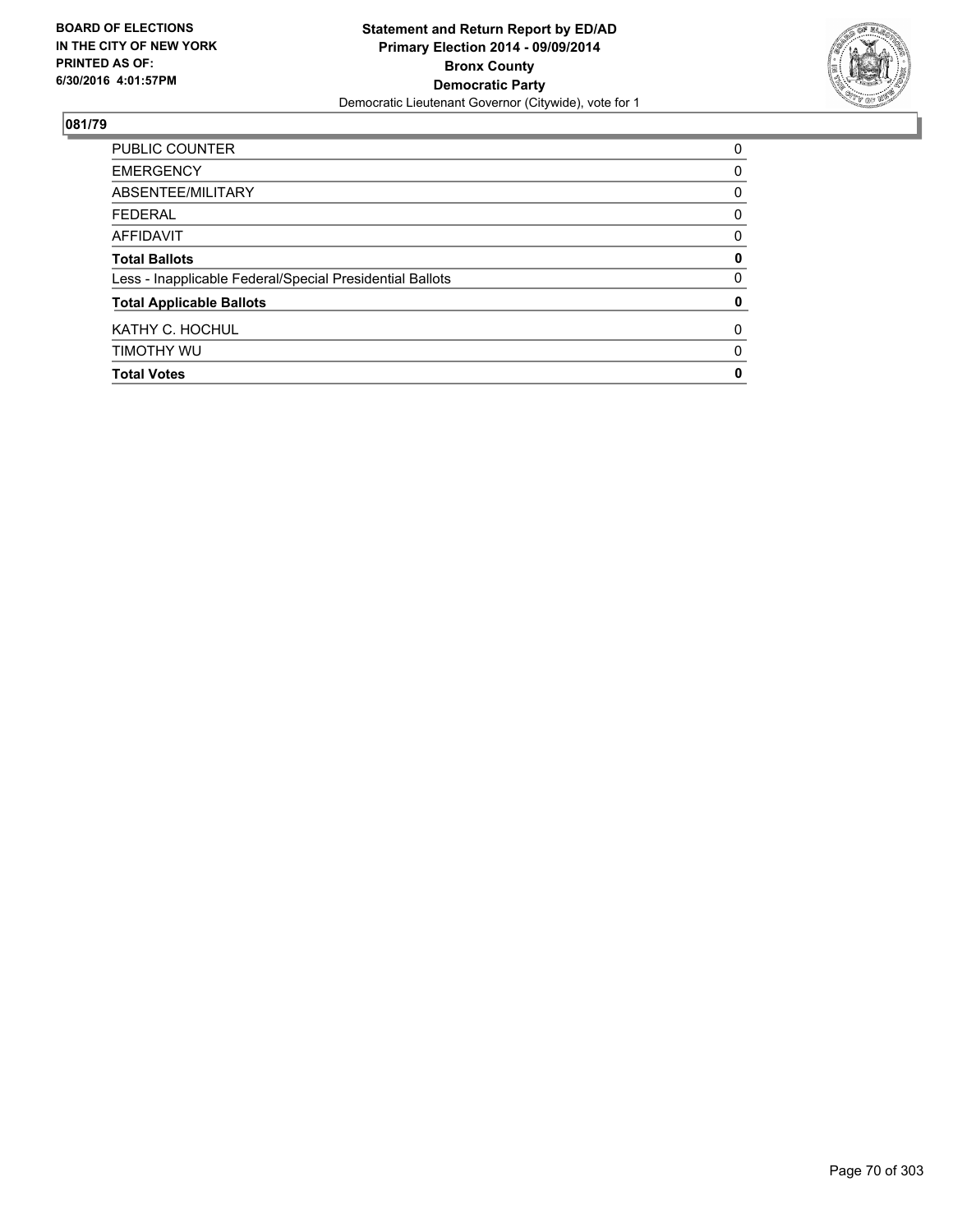

| PUBLIC COUNTER                                           | 37             |
|----------------------------------------------------------|----------------|
| <b>EMERGENCY</b>                                         | 0              |
| ABSENTEE/MILITARY                                        | $\overline{2}$ |
| <b>FEDERAL</b>                                           | 0              |
| <b>AFFIDAVIT</b>                                         | $\Omega$       |
| <b>Total Ballots</b>                                     | 39             |
| Less - Inapplicable Federal/Special Presidential Ballots | 0              |
| <b>Total Applicable Ballots</b>                          | 39             |
| KATHY C. HOCHUL                                          | 32             |
| TIMOTHY WU                                               | 4              |
| <b>Total Votes</b>                                       | 36             |
| Unrecorded                                               | 3              |

#### **002/80**

| <b>PUBLIC COUNTER</b>                                    | 11       |
|----------------------------------------------------------|----------|
| <b>EMERGENCY</b>                                         | $\Omega$ |
| <b>ABSENTEE/MILITARY</b>                                 | 0        |
| <b>FEDERAL</b>                                           | 0        |
| <b>AFFIDAVIT</b>                                         | 0        |
| <b>Total Ballots</b>                                     | 11       |
| Less - Inapplicable Federal/Special Presidential Ballots | $\Omega$ |
| <b>Total Applicable Ballots</b>                          | 11       |
| KATHY C. HOCHUL                                          | 7        |
| TIMOTHY WU                                               | 4        |
| <b>Total Votes</b>                                       | 11       |
|                                                          |          |

| PUBLIC COUNTER                                           | 61 |
|----------------------------------------------------------|----|
| <b>EMERGENCY</b>                                         | 0  |
| ABSENTEE/MILITARY                                        |    |
| <b>FEDERAL</b>                                           | 0  |
| <b>AFFIDAVIT</b>                                         | 0  |
| <b>Total Ballots</b>                                     | 62 |
| Less - Inapplicable Federal/Special Presidential Ballots | 0  |
| <b>Total Applicable Ballots</b>                          | 62 |
| KATHY C. HOCHUL                                          | 32 |
| TIMOTHY WU                                               | 30 |
| <b>Total Votes</b>                                       | 62 |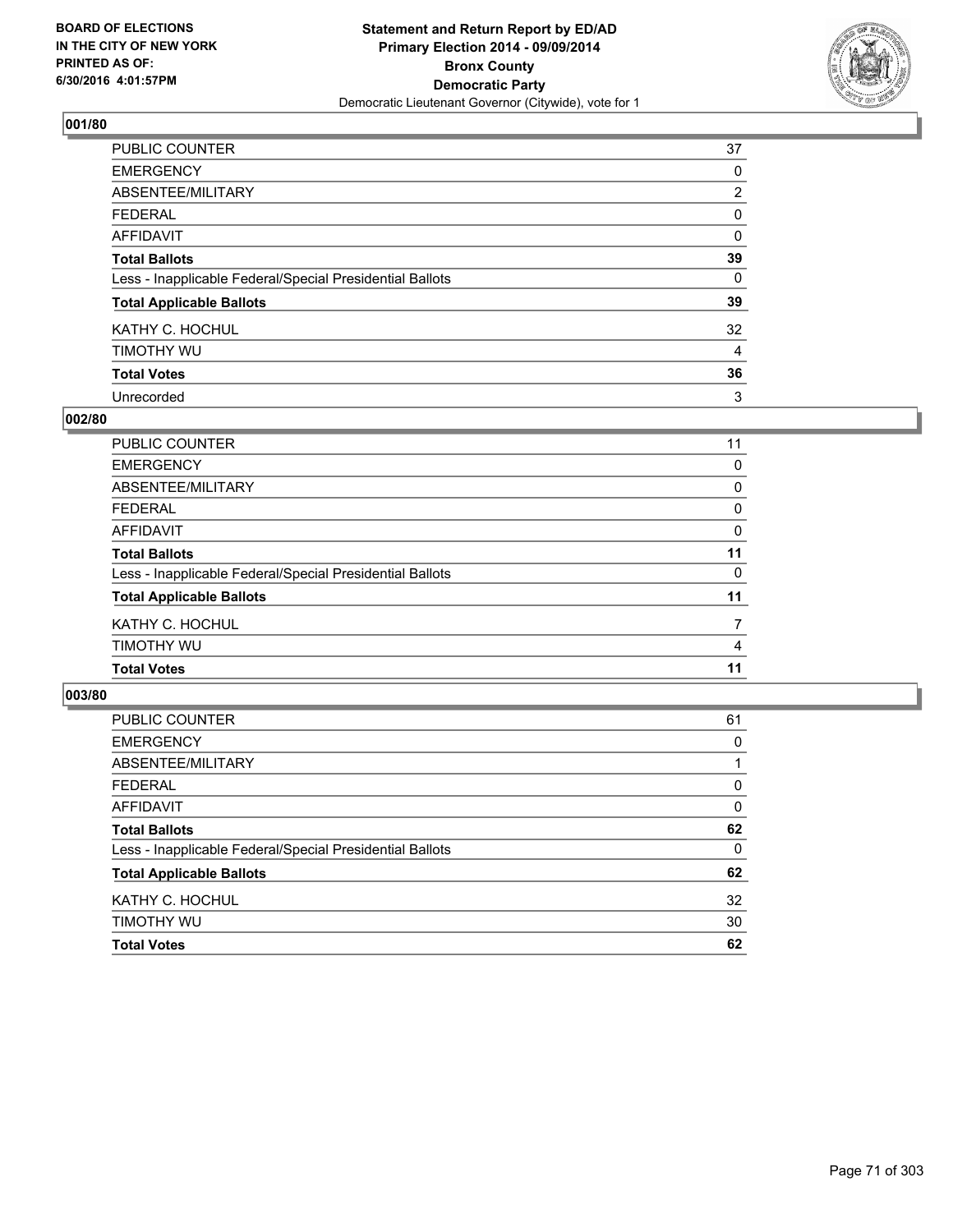

| PUBLIC COUNTER                                           | 31 |
|----------------------------------------------------------|----|
| <b>EMERGENCY</b>                                         | 0  |
| ABSENTEE/MILITARY                                        | 0  |
| <b>FEDERAL</b>                                           | 0  |
| <b>AFFIDAVIT</b>                                         |    |
| <b>Total Ballots</b>                                     | 32 |
| Less - Inapplicable Federal/Special Presidential Ballots | 0  |
| <b>Total Applicable Ballots</b>                          | 32 |
| KATHY C. HOCHUL                                          | 22 |
| TIMOTHY WU                                               | 9  |
| <b>Total Votes</b>                                       | 31 |
| Unrecorded                                               |    |

#### **005/80**

| <b>PUBLIC COUNTER</b>                                    | 16 |
|----------------------------------------------------------|----|
| <b>EMERGENCY</b>                                         | 0  |
| ABSENTEE/MILITARY                                        |    |
| <b>FEDERAL</b>                                           | 0  |
| <b>AFFIDAVIT</b>                                         | 0  |
| <b>Total Ballots</b>                                     | 17 |
| Less - Inapplicable Federal/Special Presidential Ballots | 0  |
| <b>Total Applicable Ballots</b>                          | 17 |
| KATHY C. HOCHUL                                          | 9  |
| TIMOTHY WU                                               | 6  |
| <b>Total Votes</b>                                       | 15 |
| Unrecorded                                               | 2  |

| <b>PUBLIC COUNTER</b>                                    | 26 |
|----------------------------------------------------------|----|
| <b>EMERGENCY</b>                                         | 0  |
| ABSENTEE/MILITARY                                        | 3  |
| <b>FEDERAL</b>                                           | 0  |
| AFFIDAVIT                                                | 0  |
| <b>Total Ballots</b>                                     | 29 |
| Less - Inapplicable Federal/Special Presidential Ballots | 0  |
| <b>Total Applicable Ballots</b>                          | 29 |
| KATHY C. HOCHUL                                          | 18 |
| TIMOTHY WU                                               | 10 |
| <b>Total Votes</b>                                       | 28 |
| Unrecorded                                               |    |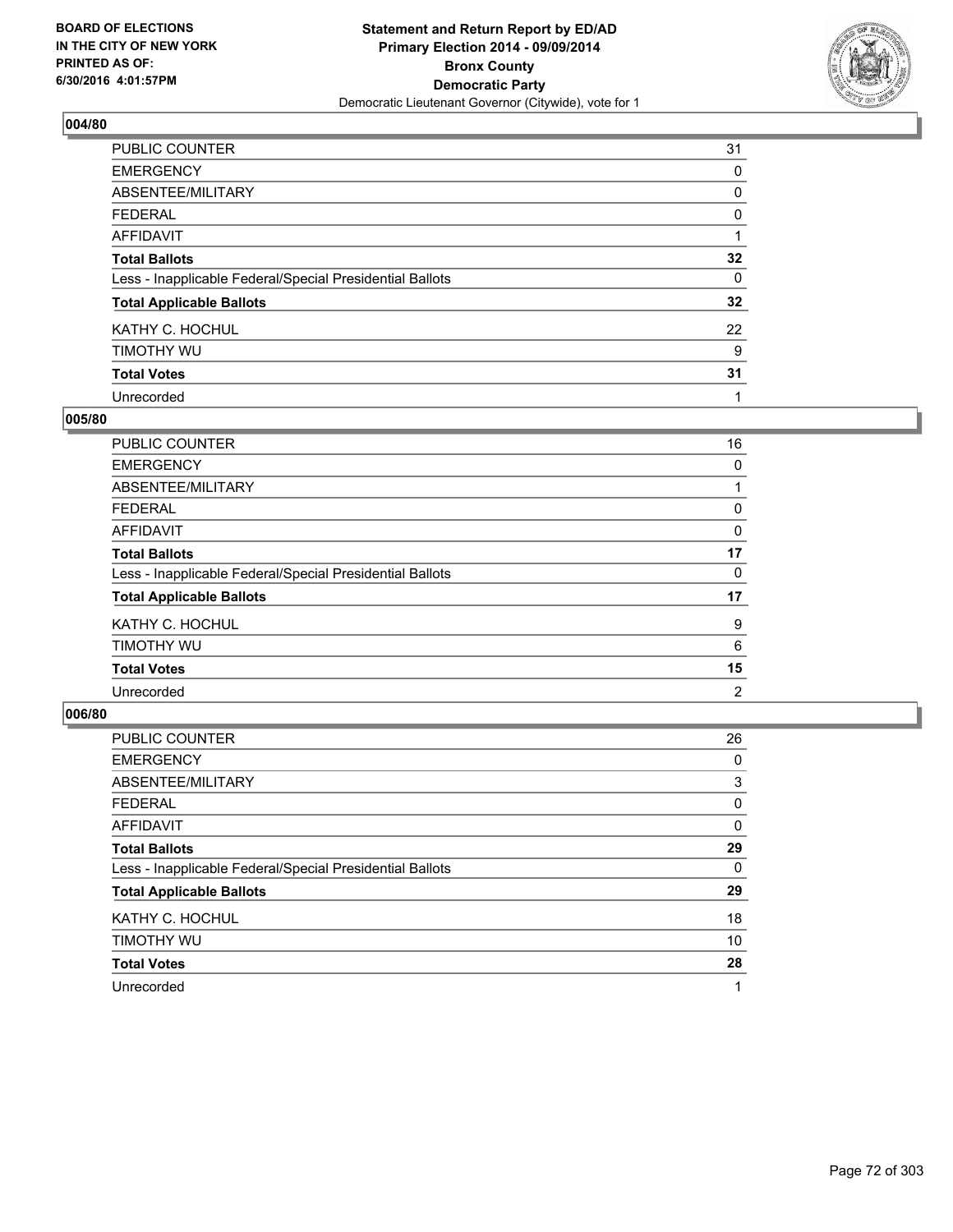

| PUBLIC COUNTER                                           | 36 |
|----------------------------------------------------------|----|
| <b>EMERGENCY</b>                                         | 0  |
| ABSENTEE/MILITARY                                        |    |
| <b>FEDERAL</b>                                           | 0  |
| <b>AFFIDAVIT</b>                                         | 0  |
| <b>Total Ballots</b>                                     | 37 |
| Less - Inapplicable Federal/Special Presidential Ballots | 0  |
| <b>Total Applicable Ballots</b>                          | 37 |
| KATHY C. HOCHUL                                          | 28 |
| TIMOTHY WU                                               | 8  |
| <b>Total Votes</b>                                       | 36 |
| Unrecorded                                               |    |

#### **008/80**

| PUBLIC COUNTER                                           | 22 |
|----------------------------------------------------------|----|
| <b>EMERGENCY</b>                                         | 0  |
| ABSENTEE/MILITARY                                        | 0  |
| <b>FEDERAL</b>                                           | 0  |
| <b>AFFIDAVIT</b>                                         | 0  |
| <b>Total Ballots</b>                                     | 22 |
| Less - Inapplicable Federal/Special Presidential Ballots | 0  |
| <b>Total Applicable Ballots</b>                          | 22 |
| KATHY C. HOCHUL                                          | 13 |
| TIMOTHY WU                                               | 7  |
| <b>Total Votes</b>                                       | 20 |
| Unrecorded                                               | 2  |

| PUBLIC COUNTER                                           | 18 |
|----------------------------------------------------------|----|
| <b>EMERGENCY</b>                                         | 0  |
| ABSENTEE/MILITARY                                        | 0  |
| <b>FEDERAL</b>                                           | 0  |
| <b>AFFIDAVIT</b>                                         |    |
| <b>Total Ballots</b>                                     | 19 |
| Less - Inapplicable Federal/Special Presidential Ballots | 0  |
| <b>Total Applicable Ballots</b>                          | 19 |
| KATHY C. HOCHUL                                          | 15 |
| TIMOTHY WU                                               | 4  |
| <b>Total Votes</b>                                       | 19 |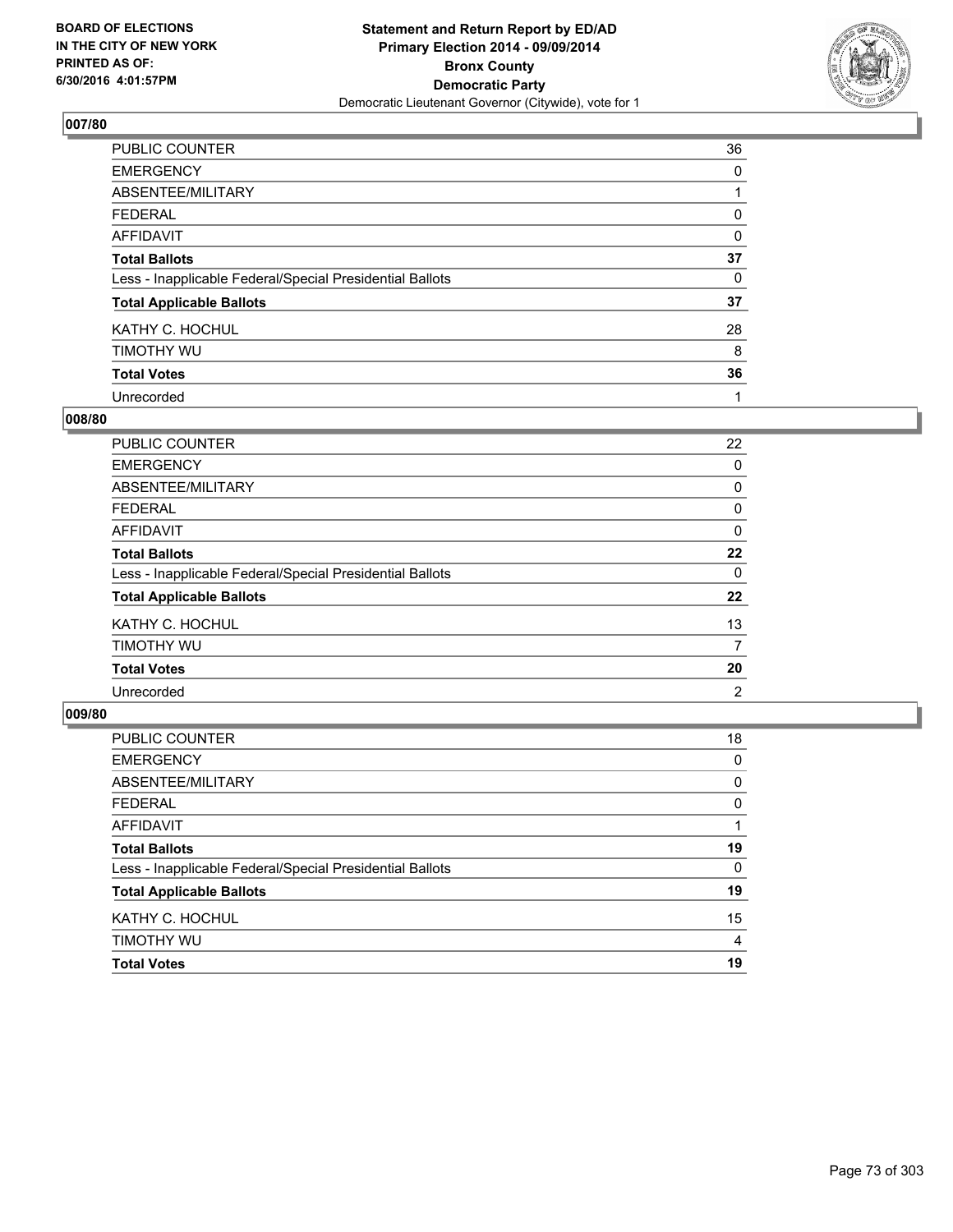

| PUBLIC COUNTER                                           | 32       |
|----------------------------------------------------------|----------|
| <b>EMERGENCY</b>                                         | 0        |
| ABSENTEE/MILITARY                                        |          |
| <b>FEDERAL</b>                                           | 0        |
| <b>AFFIDAVIT</b>                                         |          |
| <b>Total Ballots</b>                                     | 34       |
| Less - Inapplicable Federal/Special Presidential Ballots | $\Omega$ |
| <b>Total Applicable Ballots</b>                          | 34       |
| KATHY C. HOCHUL                                          | 26       |
| TIMOTHY WU                                               | 7        |
| <b>Total Votes</b>                                       | 33       |
| Unrecorded                                               |          |

#### **011/80**

| PUBLIC COUNTER                                           | 8 |
|----------------------------------------------------------|---|
| EMERGENCY                                                | 0 |
| ABSENTEE/MILITARY                                        |   |
| FEDERAL                                                  | 0 |
| AFFIDAVIT                                                | 0 |
| <b>Total Ballots</b>                                     | 9 |
| Less - Inapplicable Federal/Special Presidential Ballots | 0 |
| <b>Total Applicable Ballots</b>                          | 9 |
| KATHY C. HOCHUL                                          | 4 |
| Timothy wu                                               | 5 |
| <b>Total Votes</b>                                       | 9 |
|                                                          |   |

| <b>Total Votes</b>                                       | 8 |
|----------------------------------------------------------|---|
| TIMOTHY WU                                               | 3 |
| KATHY C. HOCHUL                                          | 5 |
| <b>Total Applicable Ballots</b>                          | 8 |
| Less - Inapplicable Federal/Special Presidential Ballots | 0 |
| <b>Total Ballots</b>                                     | 8 |
| <b>AFFIDAVIT</b>                                         |   |
| <b>FEDERAL</b>                                           | 0 |
| ABSENTEE/MILITARY                                        | 0 |
| <b>EMERGENCY</b>                                         | 0 |
| PUBLIC COUNTER                                           |   |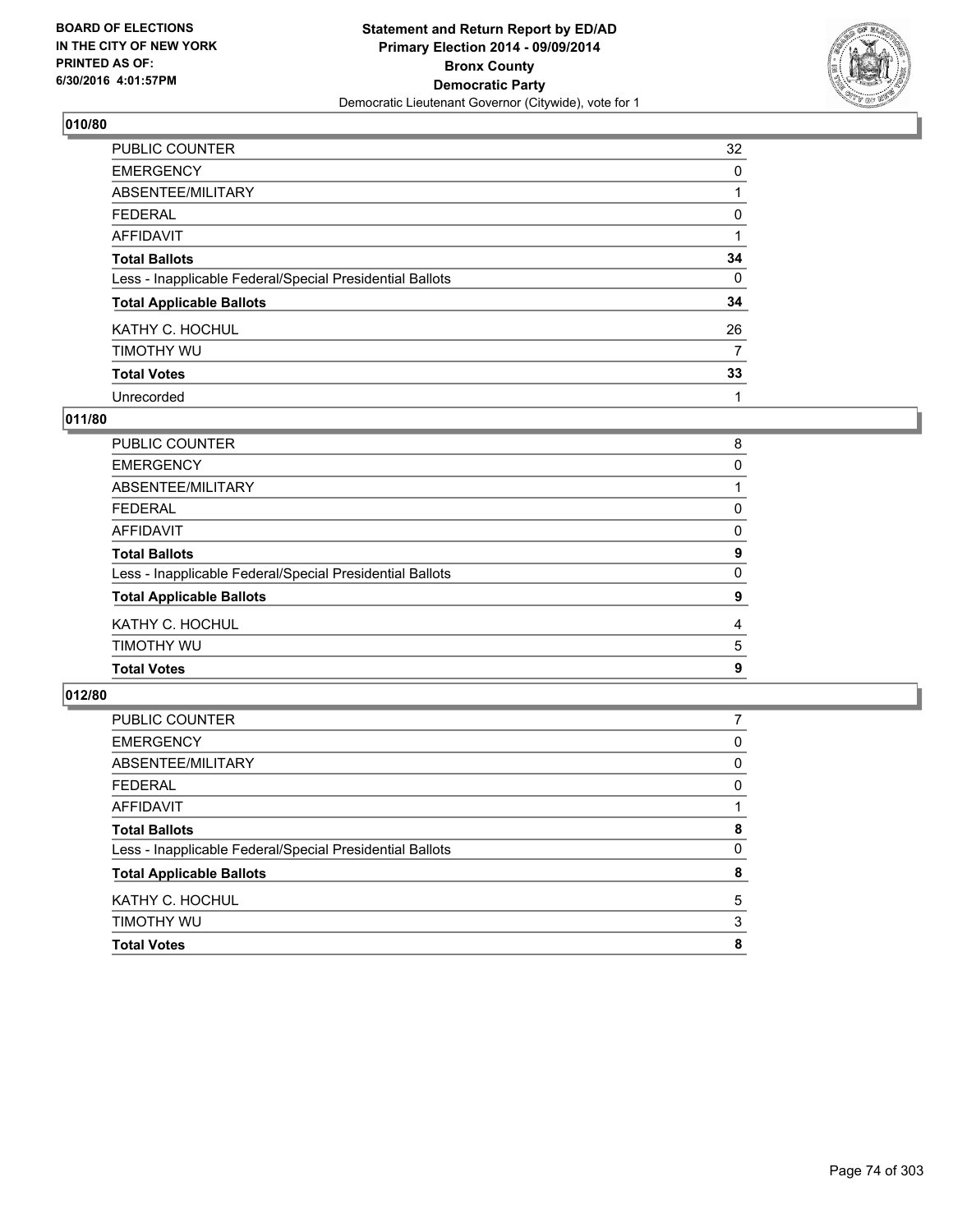

| PUBLIC COUNTER                                           | 27             |
|----------------------------------------------------------|----------------|
| <b>EMERGENCY</b>                                         | 0              |
| ABSENTEE/MILITARY                                        | 0              |
| <b>FEDERAL</b>                                           | 0              |
| <b>AFFIDAVIT</b>                                         | 0              |
| <b>Total Ballots</b>                                     | 27             |
| Less - Inapplicable Federal/Special Presidential Ballots | 0              |
| <b>Total Applicable Ballots</b>                          | 27             |
| KATHY C. HOCHUL                                          | 18             |
| TIMOTHY WU                                               | 7              |
| <b>Total Votes</b>                                       | 25             |
| Unrecorded                                               | $\overline{2}$ |

#### **014/80**

| PUBLIC COUNTER                                           | 47 |
|----------------------------------------------------------|----|
| <b>EMERGENCY</b>                                         | 0  |
| ABSENTEE/MILITARY                                        | 0  |
| <b>FEDERAL</b>                                           | 0  |
| <b>AFFIDAVIT</b>                                         |    |
| <b>Total Ballots</b>                                     | 48 |
| Less - Inapplicable Federal/Special Presidential Ballots | 0  |
| <b>Total Applicable Ballots</b>                          | 48 |
| KATHY C. HOCHUL                                          | 39 |
| TIMOTHY WU                                               | 8  |
| <b>Total Votes</b>                                       | 47 |
| Unrecorded                                               |    |

| <b>PUBLIC COUNTER</b>                                    | 19             |
|----------------------------------------------------------|----------------|
| <b>EMERGENCY</b>                                         | 0              |
| ABSENTEE/MILITARY                                        |                |
| <b>FEDERAL</b>                                           | 0              |
| <b>AFFIDAVIT</b>                                         | 0              |
| <b>Total Ballots</b>                                     | 20             |
| Less - Inapplicable Federal/Special Presidential Ballots | 0              |
| <b>Total Applicable Ballots</b>                          | 20             |
| KATHY C. HOCHUL                                          | 13             |
| TIMOTHY WU                                               | 4              |
| UNATTRIBUTABLE WRITE-IN (WRITE-IN)                       |                |
| <b>Total Votes</b>                                       | 18             |
| Unrecorded                                               | $\overline{2}$ |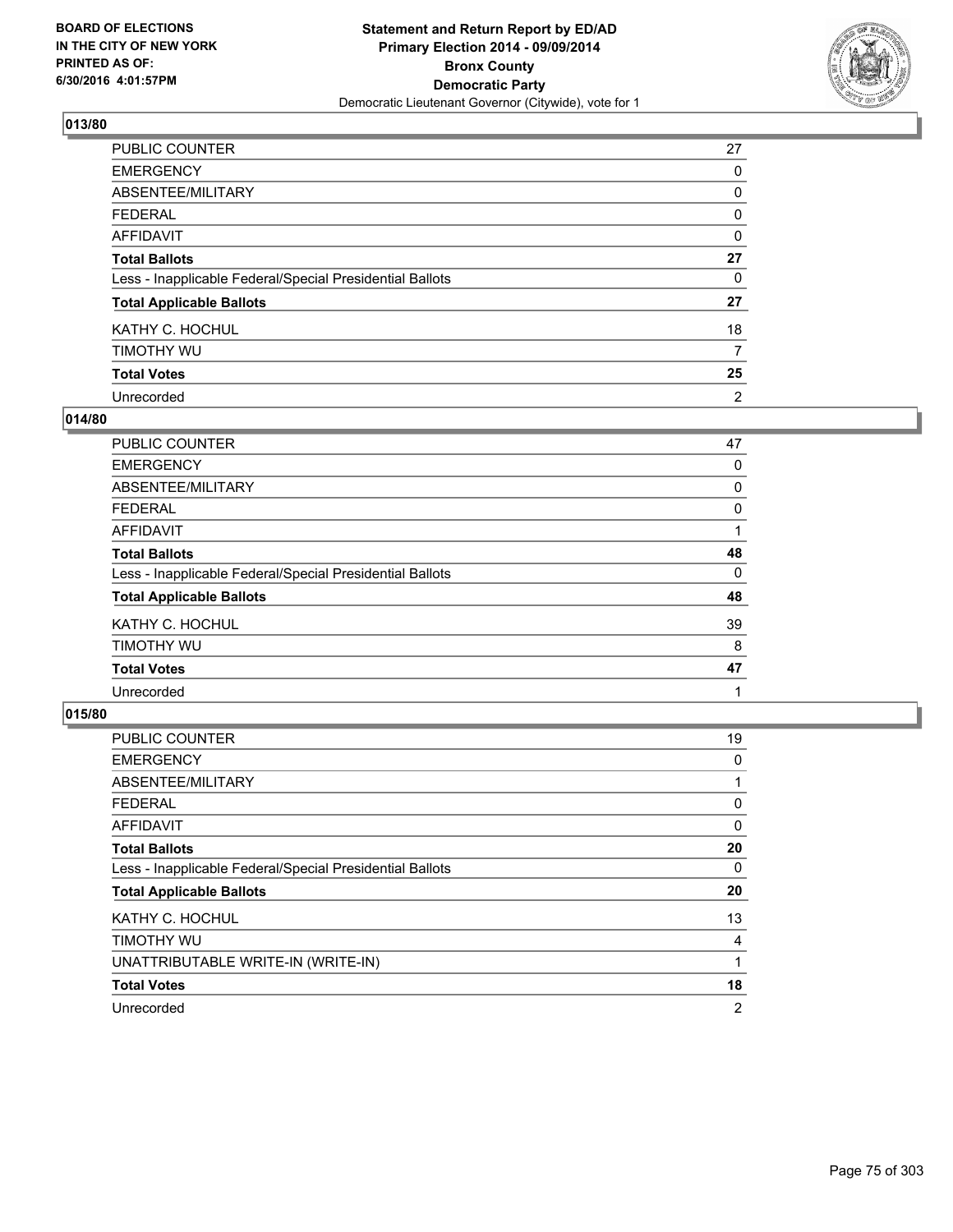

| PUBLIC COUNTER                                           | 133 |
|----------------------------------------------------------|-----|
| <b>EMERGENCY</b>                                         | 0   |
| ABSENTEE/MILITARY                                        |     |
| <b>FEDERAL</b>                                           | 0   |
| <b>AFFIDAVIT</b>                                         | 3   |
| <b>Total Ballots</b>                                     | 137 |
| Less - Inapplicable Federal/Special Presidential Ballots | 0   |
| <b>Total Applicable Ballots</b>                          | 137 |
| KATHY C. HOCHUL                                          | 93  |
| TIMOTHY WU                                               | 34  |
| <b>Total Votes</b>                                       | 127 |
| Unrecorded                                               | 10  |

#### **017/80**

| PUBLIC COUNTER                                           | 65             |
|----------------------------------------------------------|----------------|
| <b>EMERGENCY</b>                                         | 0              |
| ABSENTEE/MILITARY                                        | 3              |
| <b>FEDERAL</b>                                           | 0              |
| <b>AFFIDAVIT</b>                                         | $\overline{2}$ |
| <b>Total Ballots</b>                                     | 70             |
| Less - Inapplicable Federal/Special Presidential Ballots | 0              |
| <b>Total Applicable Ballots</b>                          | 70             |
| KATHY C. HOCHUL                                          | 46             |
| TIMOTHY WU                                               | 20             |
| <b>Total Votes</b>                                       | 66             |
| Unrecorded                                               | 4              |

| PUBLIC COUNTER                                           | 39 |
|----------------------------------------------------------|----|
| <b>EMERGENCY</b>                                         | 0  |
| ABSENTEE/MILITARY                                        |    |
| <b>FEDERAL</b>                                           | 0  |
| <b>AFFIDAVIT</b>                                         | 0  |
| <b>Total Ballots</b>                                     | 40 |
| Less - Inapplicable Federal/Special Presidential Ballots | 0  |
| <b>Total Applicable Ballots</b>                          | 40 |
| KATHY C. HOCHUL                                          | 29 |
| TIMOTHY WU                                               | 9  |
| <b>Total Votes</b>                                       | 38 |
| Unrecorded                                               | 2  |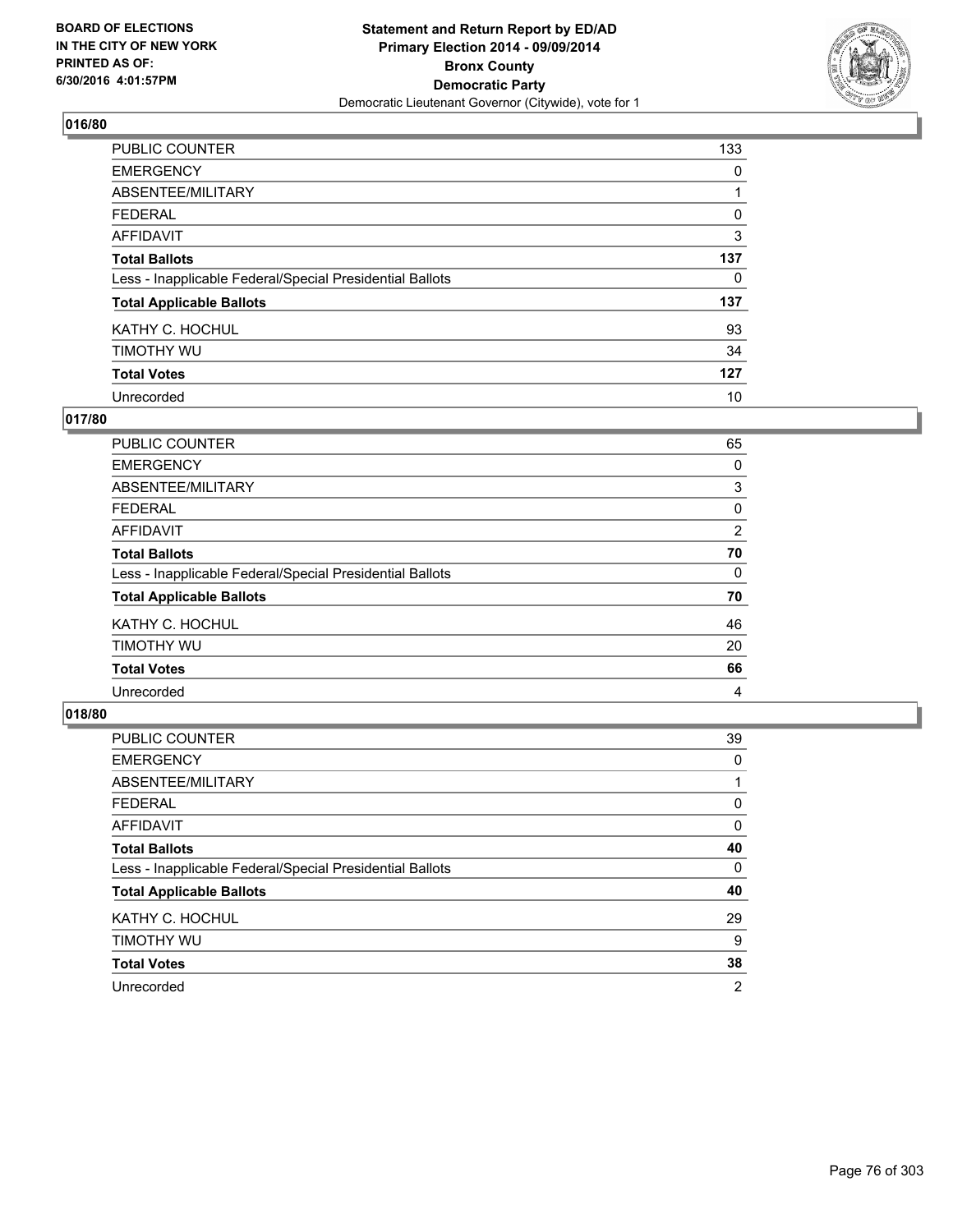

| PUBLIC COUNTER                                           | 23       |
|----------------------------------------------------------|----------|
| <b>EMERGENCY</b>                                         | 0        |
| ABSENTEE/MILITARY                                        | 0        |
| <b>FEDERAL</b>                                           | 0        |
| <b>AFFIDAVIT</b>                                         | $\Omega$ |
| <b>Total Ballots</b>                                     | 23       |
| Less - Inapplicable Federal/Special Presidential Ballots | 0        |
| <b>Total Applicable Ballots</b>                          | 23       |
| KATHY C. HOCHUL                                          | 16       |
| TIMOTHY WU                                               | 4        |
| <b>Total Votes</b>                                       | 20       |
| Unrecorded                                               | 3        |

#### **020/80**

| PUBLIC COUNTER                                           | 63 |
|----------------------------------------------------------|----|
| <b>EMERGENCY</b>                                         | 0  |
| ABSENTEE/MILITARY                                        | 3  |
| <b>FEDERAL</b>                                           | 0  |
| <b>AFFIDAVIT</b>                                         | 0  |
| <b>Total Ballots</b>                                     | 66 |
| Less - Inapplicable Federal/Special Presidential Ballots | 0  |
| <b>Total Applicable Ballots</b>                          | 66 |
| KATHY C. HOCHUL                                          | 49 |
| TIMOTHY WU                                               | 14 |
| <b>Total Votes</b>                                       | 63 |
| Unrecorded                                               | 3  |

| PUBLIC COUNTER                                           | 91 |
|----------------------------------------------------------|----|
| <b>EMERGENCY</b>                                         | 0  |
| ABSENTEE/MILITARY                                        | 3  |
| <b>FEDERAL</b>                                           | 0  |
| <b>AFFIDAVIT</b>                                         |    |
| <b>Total Ballots</b>                                     | 95 |
| Less - Inapplicable Federal/Special Presidential Ballots | 0  |
| <b>Total Applicable Ballots</b>                          | 95 |
| KATHY C. HOCHUL                                          | 63 |
| TIMOTHY WU                                               | 19 |
| <b>Total Votes</b>                                       | 82 |
| Unrecorded                                               | 13 |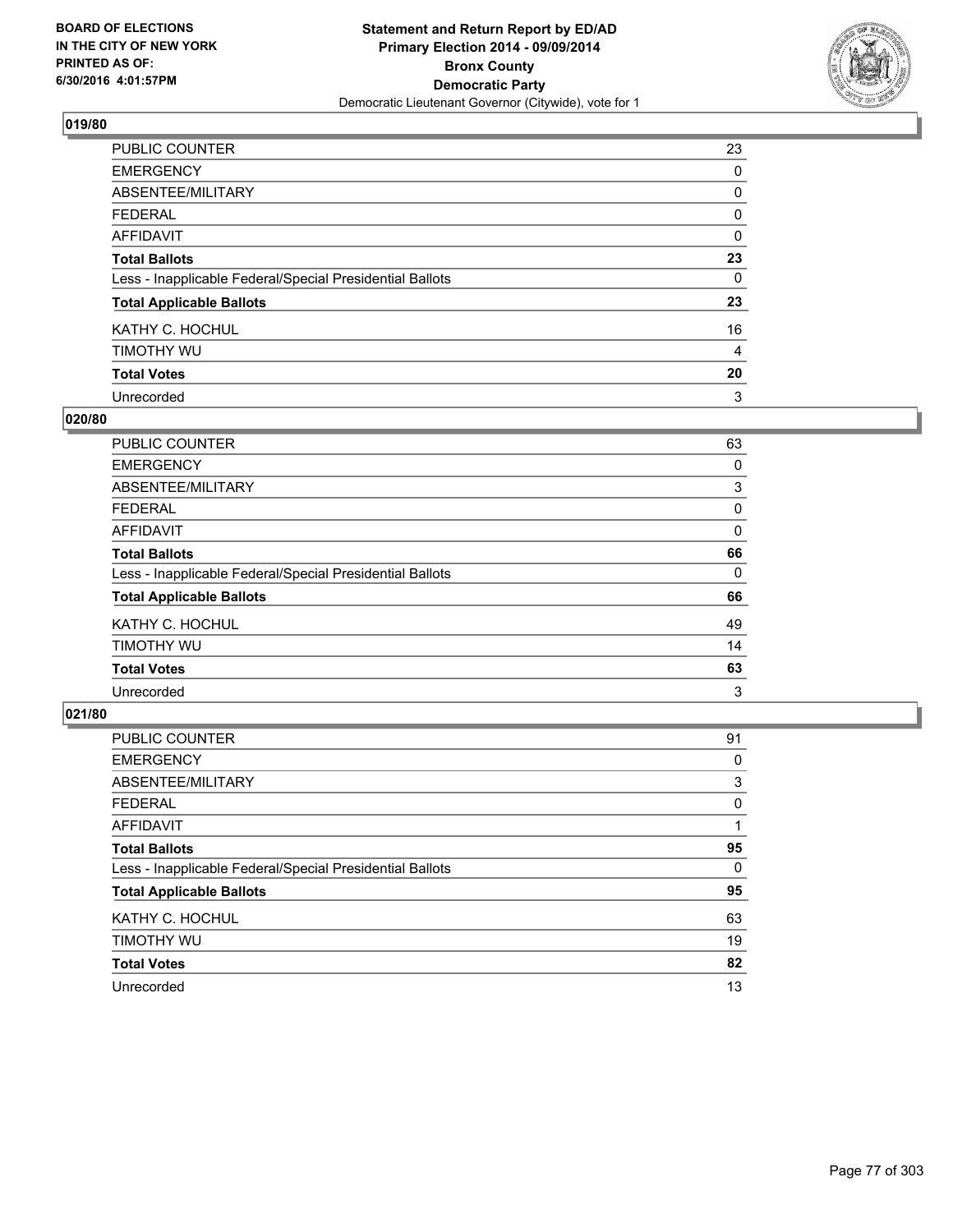

| PUBLIC COUNTER                                           | 57 |
|----------------------------------------------------------|----|
| <b>EMERGENCY</b>                                         | 0  |
| ABSENTEE/MILITARY                                        |    |
| <b>FEDERAL</b>                                           | 0  |
| <b>AFFIDAVIT</b>                                         |    |
| <b>Total Ballots</b>                                     | 59 |
| Less - Inapplicable Federal/Special Presidential Ballots | 0  |
| <b>Total Applicable Ballots</b>                          | 59 |
| KATHY C. HOCHUL                                          | 34 |
| TIMOTHY WU                                               | 21 |
| <b>Total Votes</b>                                       | 55 |
| Unrecorded                                               | 4  |

#### **023/80**

| <b>PUBLIC COUNTER</b>                                    | 69             |
|----------------------------------------------------------|----------------|
| <b>EMERGENCY</b>                                         | 0              |
| ABSENTEE/MILITARY                                        | 9              |
| <b>FEDERAL</b>                                           | 0              |
| AFFIDAVIT                                                | 0              |
| <b>Total Ballots</b>                                     | 78             |
| Less - Inapplicable Federal/Special Presidential Ballots | $\Omega$       |
| <b>Total Applicable Ballots</b>                          | 78             |
| KATHY C. HOCHUL                                          | 42             |
| TIMOTHY WU                                               | 29             |
| UNATTRIBUTABLE WRITE-IN (WRITE-IN)                       | $\overline{2}$ |
| <b>Total Votes</b>                                       | 73             |
| Unrecorded                                               | 5              |

| <b>PUBLIC COUNTER</b>                                    | 112 |
|----------------------------------------------------------|-----|
| <b>EMERGENCY</b>                                         | 0   |
| ABSENTEE/MILITARY                                        | 2   |
| <b>FEDERAL</b>                                           | 0   |
| AFFIDAVIT                                                | 3   |
| <b>Total Ballots</b>                                     | 117 |
| Less - Inapplicable Federal/Special Presidential Ballots | 0   |
| <b>Total Applicable Ballots</b>                          | 117 |
| KATHY C. HOCHUL                                          | 75  |
| TIMOTHY WU                                               | 34  |
| <b>Total Votes</b>                                       | 109 |
| Unrecorded                                               | 8   |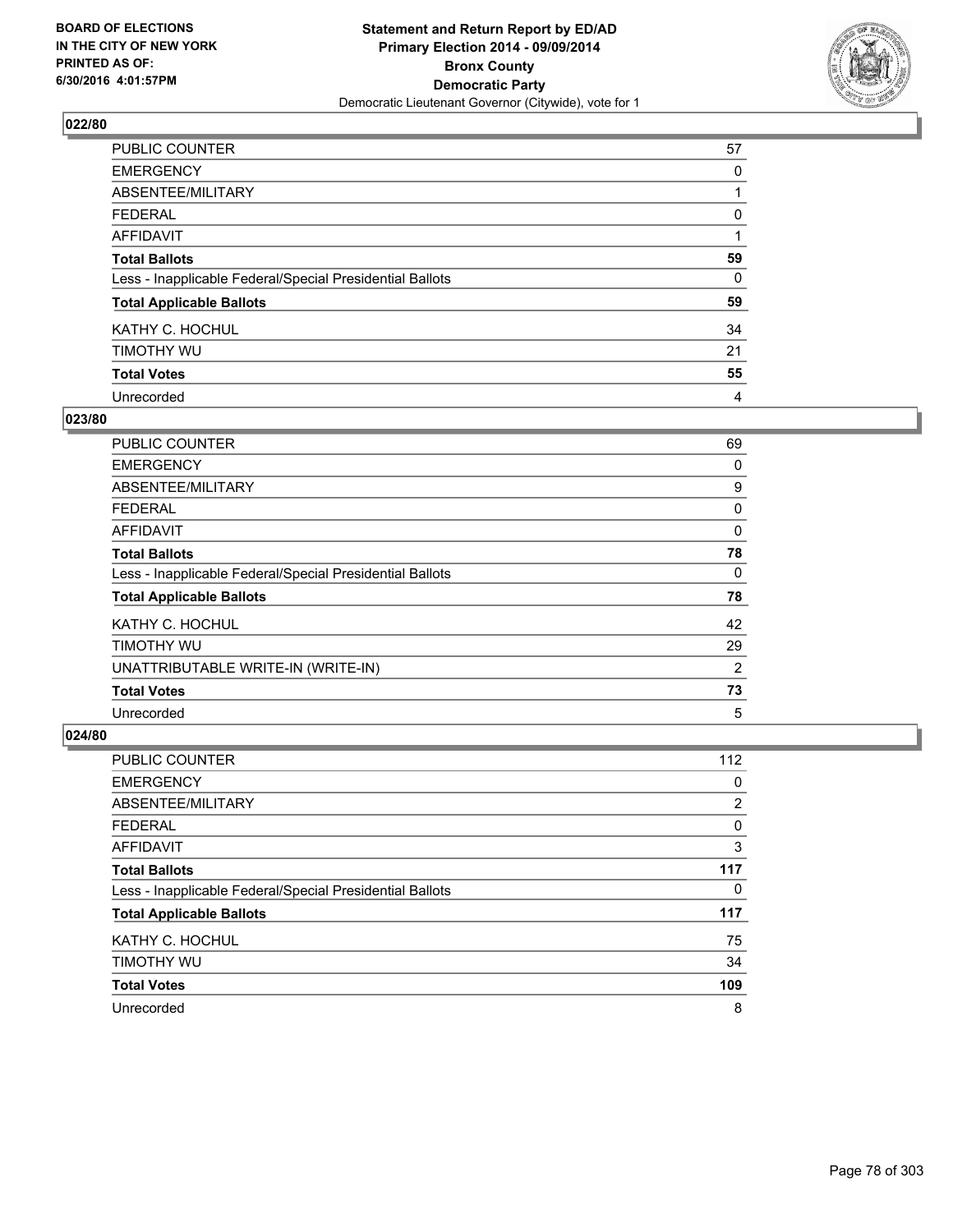

| PUBLIC COUNTER                                           | 62       |
|----------------------------------------------------------|----------|
| <b>EMERGENCY</b>                                         | 0        |
| ABSENTEE/MILITARY                                        |          |
| <b>FEDERAL</b>                                           | 0        |
| <b>AFFIDAVIT</b>                                         | 3        |
| <b>Total Ballots</b>                                     | 66       |
| Less - Inapplicable Federal/Special Presidential Ballots | $\Omega$ |
| <b>Total Applicable Ballots</b>                          | 66       |
| KATHY C. HOCHUL                                          | 45       |
| TIMOTHY WU                                               | 14       |
| <b>Total Votes</b>                                       | 59       |
| Unrecorded                                               | 7        |

#### **026/80**

| PUBLIC COUNTER                                           | 51 |
|----------------------------------------------------------|----|
| <b>EMERGENCY</b>                                         | 0  |
| ABSENTEE/MILITARY                                        |    |
| <b>FEDERAL</b>                                           | 0  |
| <b>AFFIDAVIT</b>                                         | 0  |
| <b>Total Ballots</b>                                     | 52 |
| Less - Inapplicable Federal/Special Presidential Ballots | 0  |
| <b>Total Applicable Ballots</b>                          | 52 |
| KATHY C. HOCHUL                                          | 29 |
| TIMOTHY WU                                               | 17 |
| <b>Total Votes</b>                                       | 46 |
| Unrecorded                                               | 6  |
|                                                          |    |

| PUBLIC COUNTER                                           | 34             |
|----------------------------------------------------------|----------------|
| <b>EMERGENCY</b>                                         | 0              |
| ABSENTEE/MILITARY                                        | 30             |
| <b>FEDERAL</b>                                           | 0              |
| <b>AFFIDAVIT</b>                                         | $\overline{2}$ |
| <b>Total Ballots</b>                                     | 66             |
| Less - Inapplicable Federal/Special Presidential Ballots | 0              |
| <b>Total Applicable Ballots</b>                          | 66             |
| KATHY C. HOCHUL                                          | 43             |
| TIMOTHY WU                                               | 18             |
| <b>Total Votes</b>                                       | 61             |
| Unrecorded                                               | 5              |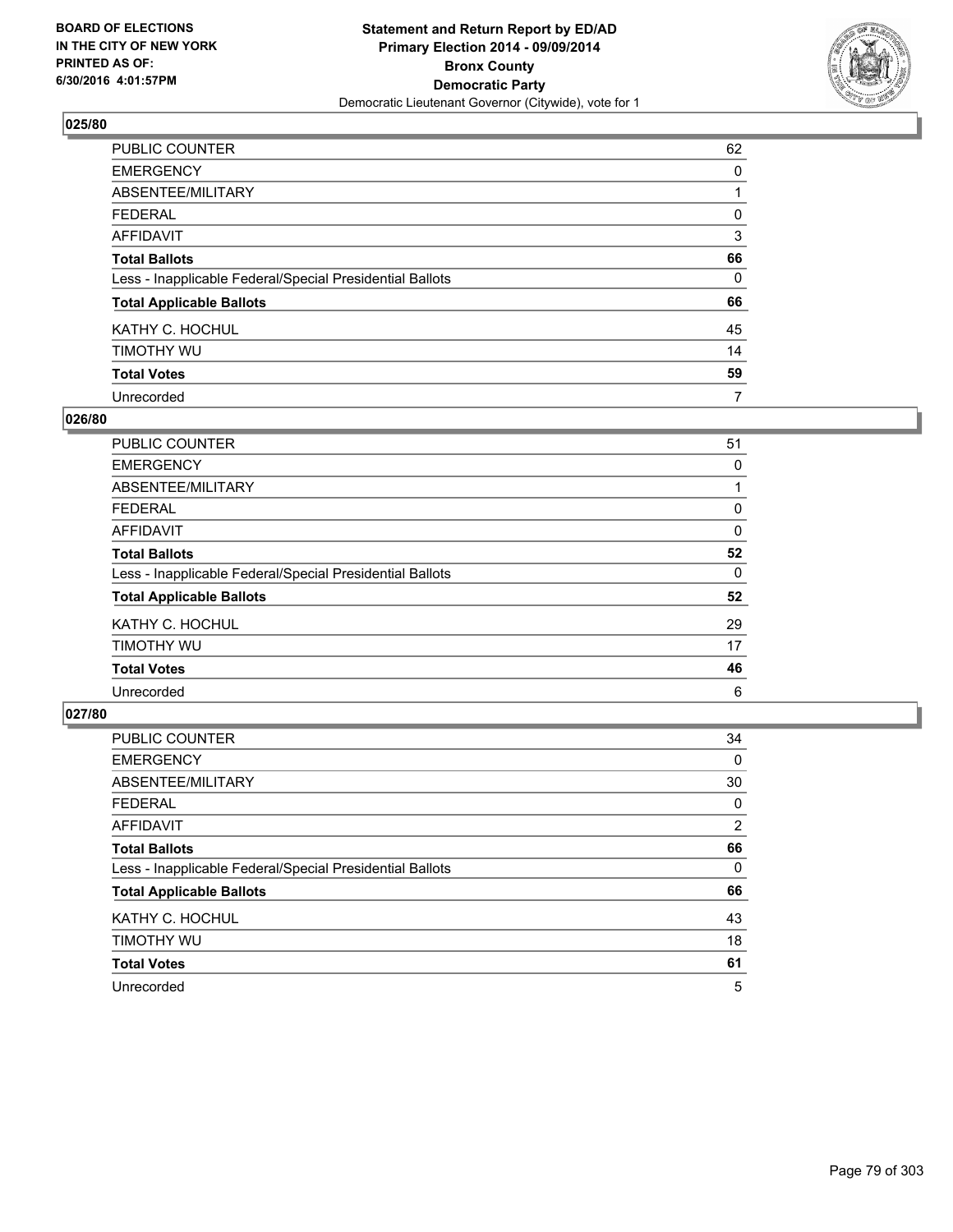

| PUBLIC COUNTER                                           | 25             |
|----------------------------------------------------------|----------------|
| <b>EMERGENCY</b>                                         | 0              |
| ABSENTEE/MILITARY                                        | $\overline{2}$ |
| <b>FEDERAL</b>                                           | 0              |
| <b>AFFIDAVIT</b>                                         | 0              |
| <b>Total Ballots</b>                                     | 27             |
| Less - Inapplicable Federal/Special Presidential Ballots | 0              |
| <b>Total Applicable Ballots</b>                          | 27             |
| KATHY C. HOCHUL                                          | 14             |
| TIMOTHY WU                                               | 10             |
| <b>Total Votes</b>                                       | 24             |
| Unrecorded                                               | 3              |

#### **029/80**

| PUBLIC COUNTER                                           | 14       |
|----------------------------------------------------------|----------|
| <b>EMERGENCY</b>                                         | $\Omega$ |
| ABSENTEE/MILITARY                                        |          |
| <b>FEDERAL</b>                                           | 0        |
| <b>AFFIDAVIT</b>                                         | 0        |
| <b>Total Ballots</b>                                     | 15       |
| Less - Inapplicable Federal/Special Presidential Ballots | 0        |
| <b>Total Applicable Ballots</b>                          | 15       |
| KATHY C. HOCHUL                                          | 7        |
| TIMOTHY WU                                               | 8        |
| <b>Total Votes</b>                                       | 15       |
|                                                          |          |

| <b>PUBLIC COUNTER</b>                                    | 75       |
|----------------------------------------------------------|----------|
| <b>EMERGENCY</b>                                         | 0        |
| ABSENTEE/MILITARY                                        |          |
| <b>FEDERAL</b>                                           | 0        |
| AFFIDAVIT                                                | 0        |
| <b>Total Ballots</b>                                     | 76       |
| Less - Inapplicable Federal/Special Presidential Ballots | $\Omega$ |
| <b>Total Applicable Ballots</b>                          | 76       |
| KATHY C. HOCHUL                                          | 54       |
| TIMOTHY WU                                               | 19       |
| <b>Total Votes</b>                                       | 73       |
| Unrecorded                                               | 3        |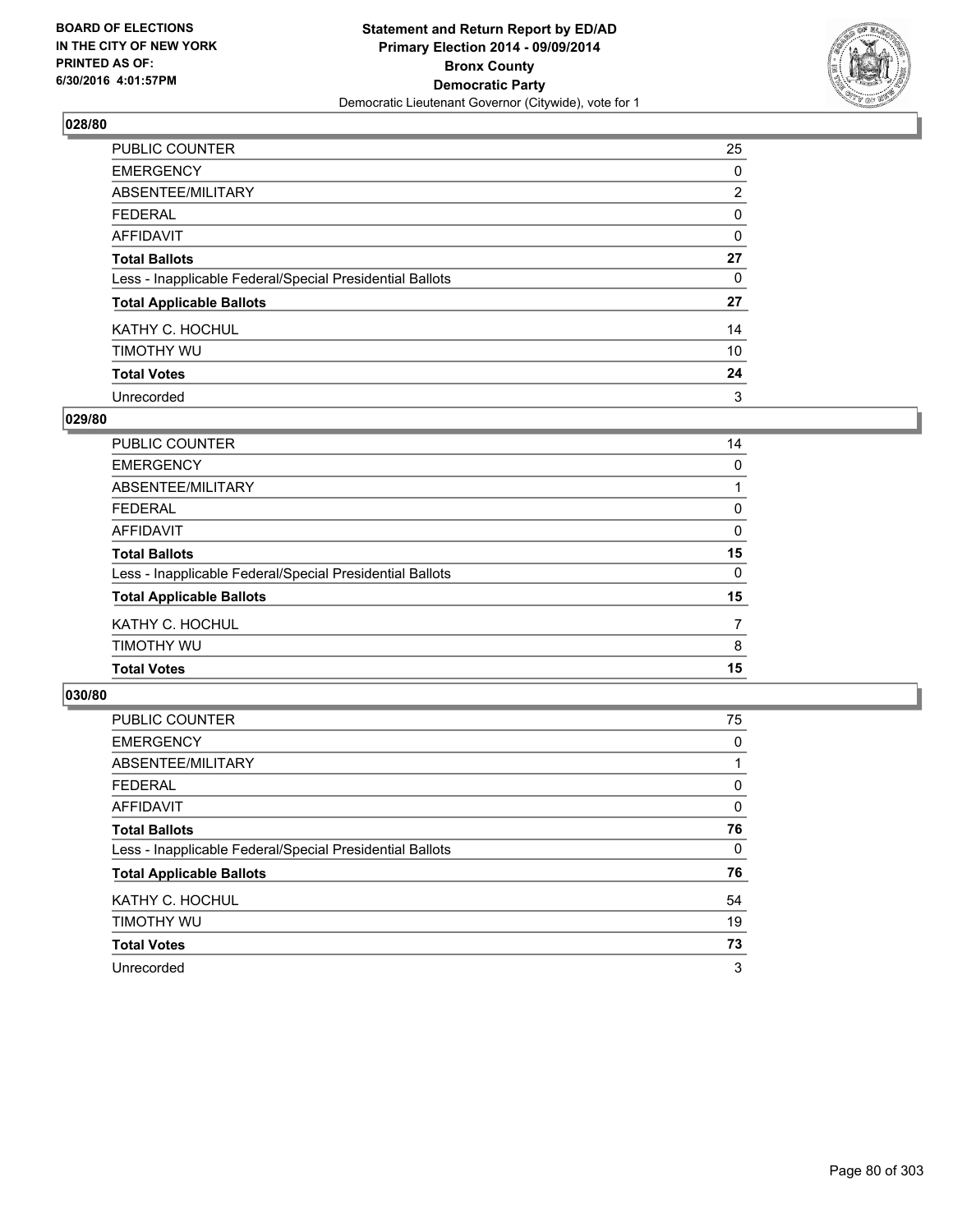

| PUBLIC COUNTER                                           | 55             |
|----------------------------------------------------------|----------------|
| <b>EMERGENCY</b>                                         | 0              |
| ABSENTEE/MILITARY                                        | $\overline{2}$ |
| <b>FEDERAL</b>                                           | 0              |
| <b>AFFIDAVIT</b>                                         | $\Omega$       |
| <b>Total Ballots</b>                                     | 57             |
| Less - Inapplicable Federal/Special Presidential Ballots | 0              |
| <b>Total Applicable Ballots</b>                          | 57             |
| KATHY C. HOCHUL                                          | 40             |
| TIMOTHY WU                                               | 15             |
| <b>Total Votes</b>                                       | 55             |
| Unrecorded                                               | 2              |

#### **032/80**

| <b>Total Votes</b>                                       | 35       |
|----------------------------------------------------------|----------|
| TIMOTHY WU                                               | 9        |
| KATHY C. HOCHUL                                          | 26       |
| <b>Total Applicable Ballots</b>                          | 35       |
| Less - Inapplicable Federal/Special Presidential Ballots | 0        |
| <b>Total Ballots</b>                                     | 35       |
| <b>AFFIDAVIT</b>                                         | $\Omega$ |
| <b>FEDERAL</b>                                           | 0        |
| ABSENTEE/MILITARY                                        | 3        |
| <b>EMERGENCY</b>                                         | 0        |
| PUBLIC COUNTER                                           | 32       |

| <b>PUBLIC COUNTER</b>                                    | 26       |
|----------------------------------------------------------|----------|
| <b>EMERGENCY</b>                                         | 0        |
| ABSENTEE/MILITARY                                        | 0        |
| <b>FEDERAL</b>                                           | 0        |
| AFFIDAVIT                                                | 0        |
| <b>Total Ballots</b>                                     | 26       |
| Less - Inapplicable Federal/Special Presidential Ballots | $\Omega$ |
| <b>Total Applicable Ballots</b>                          | 26       |
| KATHY C. HOCHUL                                          | 14       |
| TIMOTHY WU                                               | 9        |
| <b>Total Votes</b>                                       | 23       |
| Unrecorded                                               | 3        |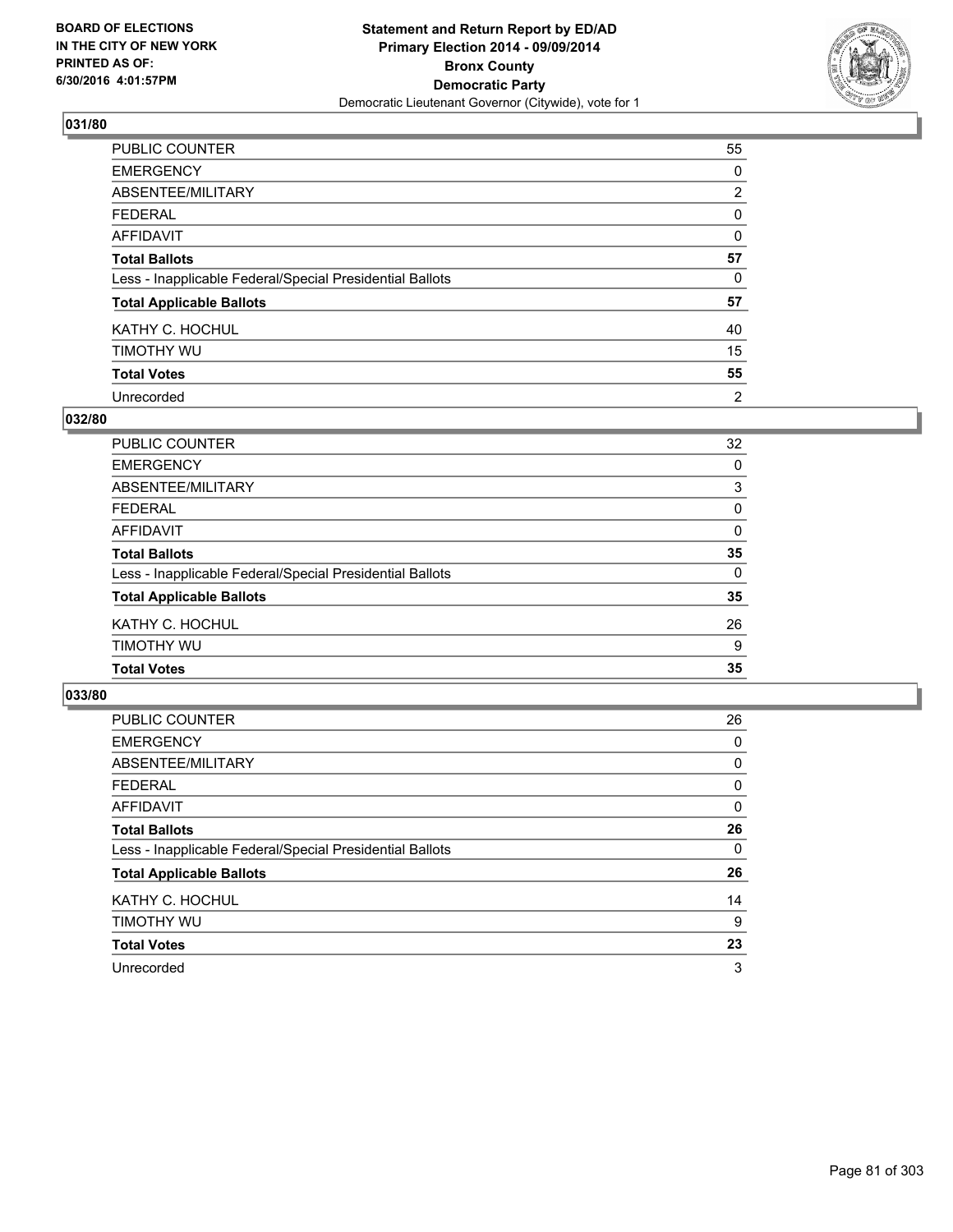

| PUBLIC COUNTER                                           | 32 |
|----------------------------------------------------------|----|
| <b>EMERGENCY</b>                                         | 0  |
| ABSENTEE/MILITARY                                        | 0  |
| <b>FEDERAL</b>                                           | 0  |
| <b>AFFIDAVIT</b>                                         |    |
| <b>Total Ballots</b>                                     | 33 |
| Less - Inapplicable Federal/Special Presidential Ballots | 0  |
| <b>Total Applicable Ballots</b>                          | 33 |
| KATHY C. HOCHUL                                          | 19 |
| TIMOTHY WU                                               | 10 |
| <b>Total Votes</b>                                       | 29 |
| Unrecorded                                               | 4  |

#### **035/80**

| PUBLIC COUNTER                                           | 41 |
|----------------------------------------------------------|----|
| <b>EMERGENCY</b>                                         | 0  |
| ABSENTEE/MILITARY                                        | 22 |
| FEDERAL                                                  | 0  |
| <b>AFFIDAVIT</b>                                         | 0  |
| <b>Total Ballots</b>                                     | 63 |
| Less - Inapplicable Federal/Special Presidential Ballots | 0  |
| <b>Total Applicable Ballots</b>                          | 63 |
| KATHY C. HOCHUL                                          | 28 |
| TIMOTHY WU                                               | 23 |
| <b>Total Votes</b>                                       | 51 |
| Unrecorded                                               | 12 |
|                                                          |    |

| PUBLIC COUNTER                                           | 35 |
|----------------------------------------------------------|----|
| <b>EMERGENCY</b>                                         | 0  |
| ABSENTEE/MILITARY                                        |    |
| <b>FEDERAL</b>                                           | 0  |
| <b>AFFIDAVIT</b>                                         |    |
| <b>Total Ballots</b>                                     | 37 |
| Less - Inapplicable Federal/Special Presidential Ballots | 0  |
| <b>Total Applicable Ballots</b>                          | 37 |
| KATHY C. HOCHUL                                          | 25 |
| TIMOTHY WU                                               | 8  |
| <b>Total Votes</b>                                       | 33 |
| Unrecorded                                               | 4  |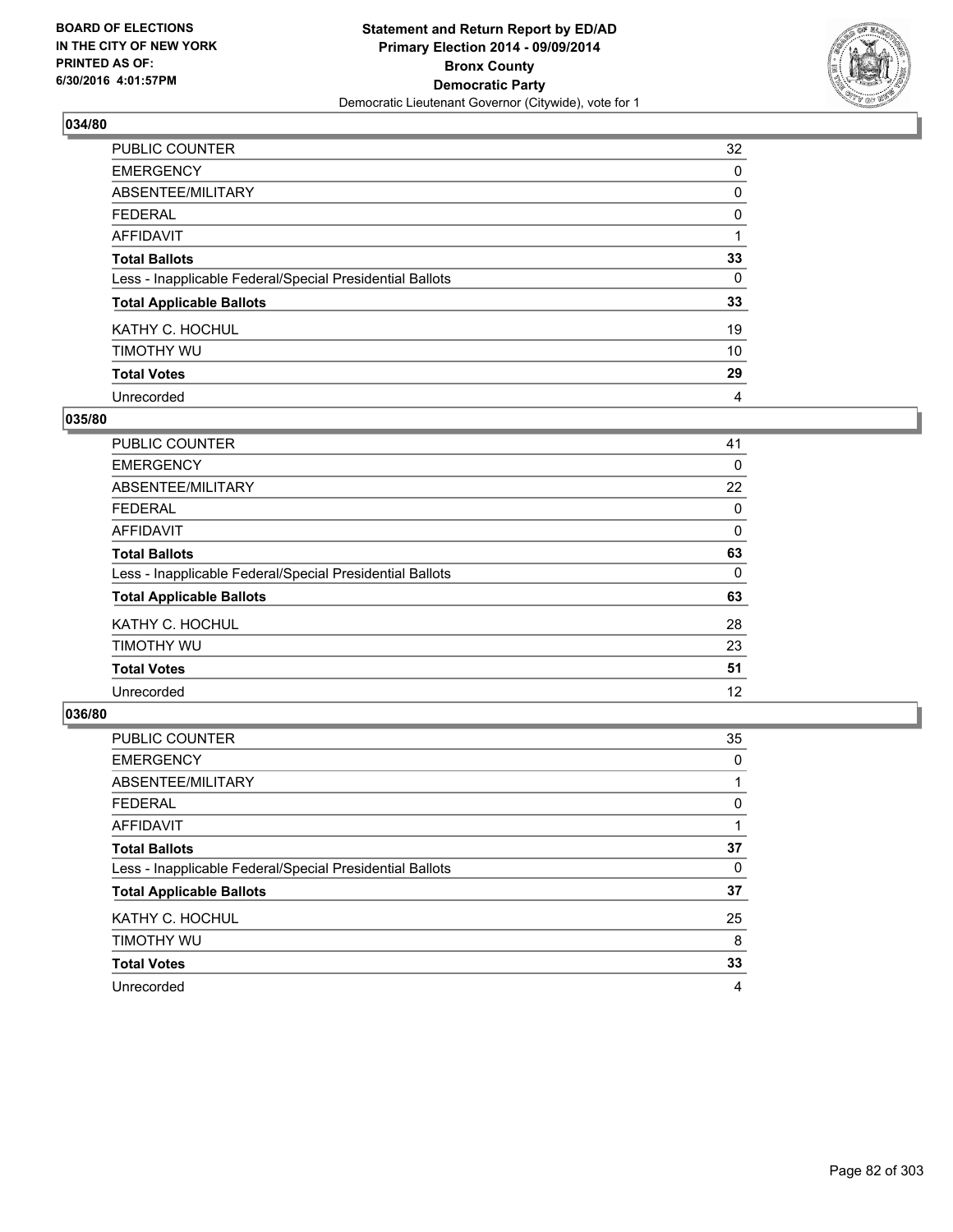

| PUBLIC COUNTER                                           | 23       |
|----------------------------------------------------------|----------|
| <b>EMERGENCY</b>                                         | 0        |
| ABSENTEE/MILITARY                                        | 0        |
| <b>FEDERAL</b>                                           | 0        |
| <b>AFFIDAVIT</b>                                         | 0        |
| <b>Total Ballots</b>                                     | 23       |
| Less - Inapplicable Federal/Special Presidential Ballots | $\Omega$ |
| <b>Total Applicable Ballots</b>                          | 23       |
| KATHY C. HOCHUL                                          | 10       |
| TIMOTHY WU                                               | 9        |
| <b>Total Votes</b>                                       | 19       |
| Unrecorded                                               | 4        |

#### **038/80**

| PUBLIC COUNTER                                           | 21 |
|----------------------------------------------------------|----|
| <b>EMERGENCY</b>                                         | 0  |
| ABSENTEE/MILITARY                                        | 0  |
| <b>FEDERAL</b>                                           | 0  |
| <b>AFFIDAVIT</b>                                         | 0  |
| <b>Total Ballots</b>                                     | 21 |
| Less - Inapplicable Federal/Special Presidential Ballots | 0  |
| <b>Total Applicable Ballots</b>                          | 21 |
| KATHY C. HOCHUL                                          | 10 |
| TIMOTHY WU                                               | 7  |
| <b>Total Votes</b>                                       | 17 |
| Unrecorded                                               | 4  |

| PUBLIC COUNTER                                           | 31             |
|----------------------------------------------------------|----------------|
| <b>EMERGENCY</b>                                         | 0              |
| ABSENTEE/MILITARY                                        | 5              |
| <b>FEDERAL</b>                                           | 0              |
| AFFIDAVIT                                                | $\overline{2}$ |
| <b>Total Ballots</b>                                     | 38             |
| Less - Inapplicable Federal/Special Presidential Ballots | 0              |
| <b>Total Applicable Ballots</b>                          | 38             |
| KATHY C. HOCHUL                                          | 20             |
| TIMOTHY WU                                               | 17             |
| <b>Total Votes</b>                                       | 37             |
| Unrecorded                                               |                |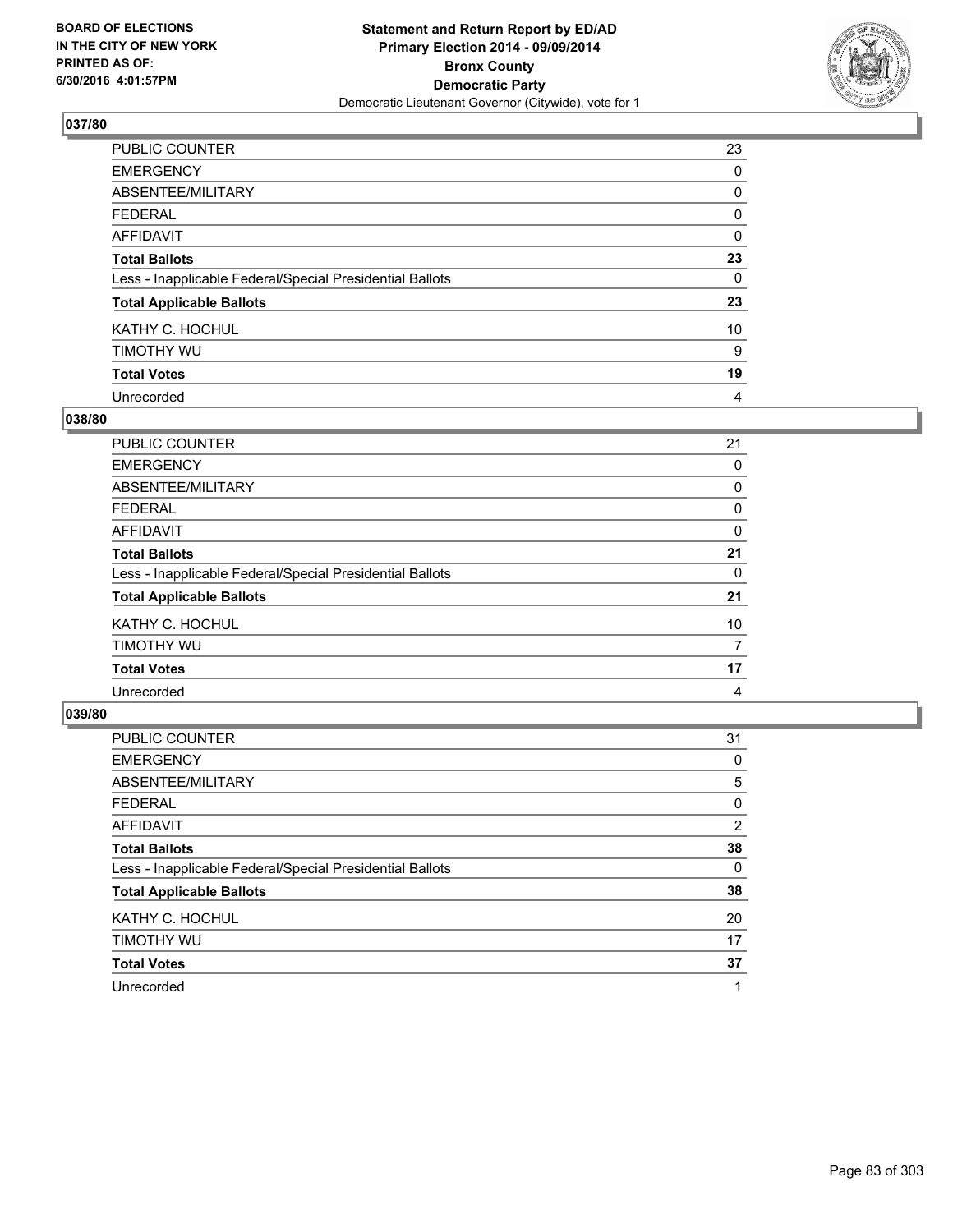

| PUBLIC COUNTER                                           | 89 |
|----------------------------------------------------------|----|
| <b>EMERGENCY</b>                                         | 0  |
| ABSENTEE/MILITARY                                        | 3  |
| <b>FEDERAL</b>                                           | 0  |
| <b>AFFIDAVIT</b>                                         | 0  |
| <b>Total Ballots</b>                                     | 92 |
| Less - Inapplicable Federal/Special Presidential Ballots | 0  |
| <b>Total Applicable Ballots</b>                          | 92 |
| KATHY C. HOCHUL                                          | 65 |
| TIMOTHY WU                                               | 21 |
| <b>Total Votes</b>                                       | 86 |
| Unrecorded                                               | 6  |

#### **041/80**

| <b>PUBLIC COUNTER</b>                                    | 103 |
|----------------------------------------------------------|-----|
| <b>EMERGENCY</b>                                         | 0   |
| ABSENTEE/MILITARY                                        |     |
| <b>FEDERAL</b>                                           | 0   |
| AFFIDAVIT                                                |     |
| <b>Total Ballots</b>                                     | 105 |
| Less - Inapplicable Federal/Special Presidential Ballots | 0   |
| <b>Total Applicable Ballots</b>                          | 105 |
| KATHY C. HOCHUL                                          | 72  |
| TIMOTHY WU                                               | 28  |
| ZEPHYR TEACHOUT (WRITE-IN)                               | 1   |
| <b>Total Votes</b>                                       | 101 |
| Unrecorded                                               | 4   |

| <b>PUBLIC COUNTER</b>                                    | 85 |
|----------------------------------------------------------|----|
| <b>EMERGENCY</b>                                         | 0  |
| ABSENTEE/MILITARY                                        | 1  |
| <b>FEDERAL</b>                                           | 0  |
| AFFIDAVIT                                                | 0  |
| <b>Total Ballots</b>                                     | 86 |
| Less - Inapplicable Federal/Special Presidential Ballots | 0  |
| <b>Total Applicable Ballots</b>                          | 86 |
| KATHY C. HOCHUL                                          | 65 |
| TIMOTHY WU                                               | 13 |
| <b>Total Votes</b>                                       | 78 |
| Unrecorded                                               | 8  |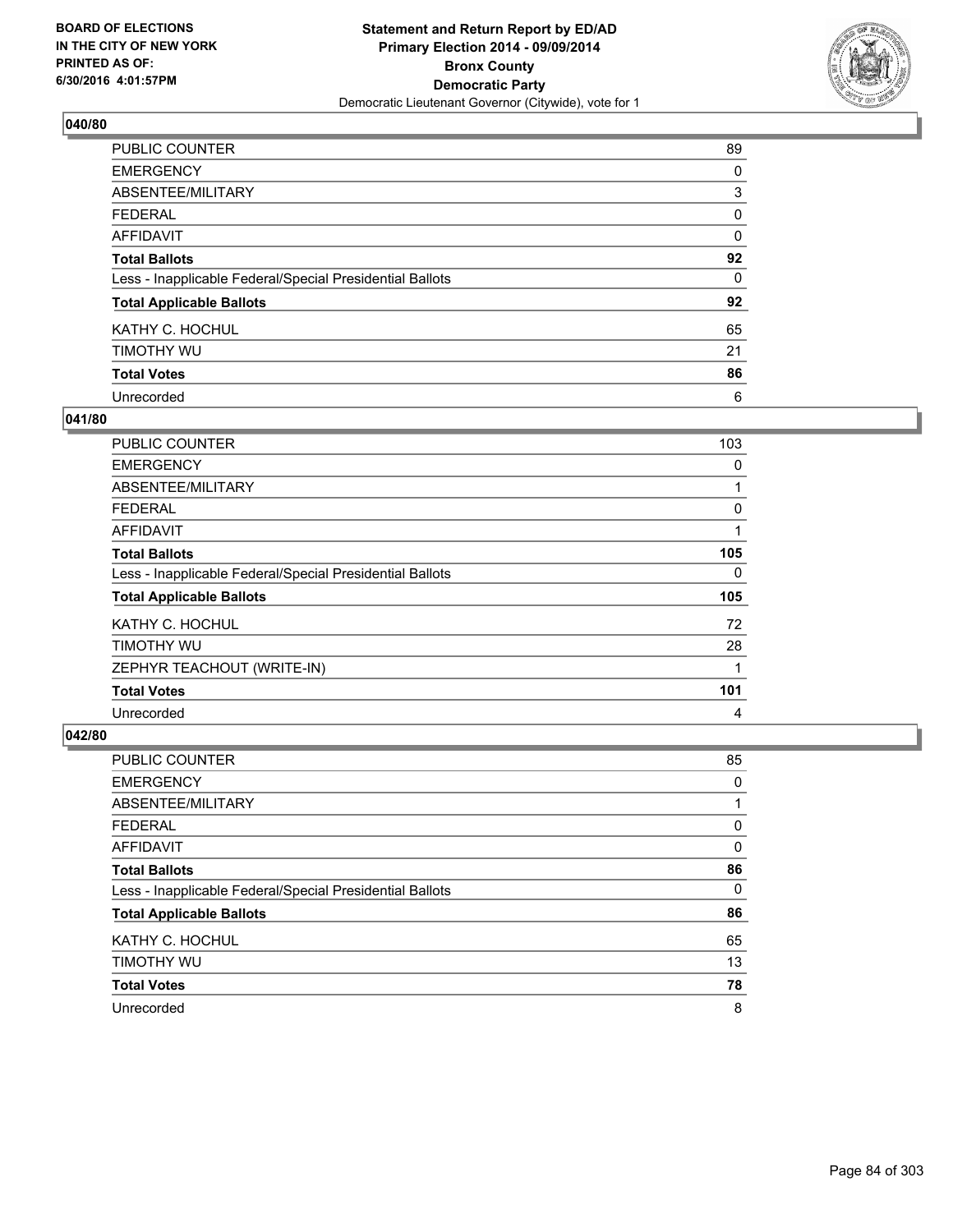

| PUBLIC COUNTER                                           | 38       |
|----------------------------------------------------------|----------|
| <b>EMERGENCY</b>                                         | 0        |
| ABSENTEE/MILITARY                                        | 0        |
| <b>FEDERAL</b>                                           | 0        |
| AFFIDAVIT                                                | $\Omega$ |
| <b>Total Ballots</b>                                     | 38       |
| Less - Inapplicable Federal/Special Presidential Ballots | 0        |
| <b>Total Applicable Ballots</b>                          | 38       |
| KATHY C. HOCHUL                                          | 31       |
| TIMOTHY WU                                               | 5        |
| UNATTRIBUTABLE WRITE-IN (WRITE-IN)                       | 1        |
| <b>Total Votes</b>                                       | 37       |
| Unrecorded                                               | 1        |

## **044/80**

| PUBLIC COUNTER                                           | 44 |
|----------------------------------------------------------|----|
| <b>EMERGENCY</b>                                         | 0  |
| ABSENTEE/MILITARY                                        | 0  |
| <b>FEDERAL</b>                                           | 0  |
| AFFIDAVIT                                                | 0  |
| <b>Total Ballots</b>                                     | 44 |
| Less - Inapplicable Federal/Special Presidential Ballots | 0  |
| <b>Total Applicable Ballots</b>                          | 44 |
| KATHY C. HOCHUL                                          | 30 |
| TIMOTHY WU                                               | 11 |
| <b>Total Votes</b>                                       | 41 |
| Unrecorded                                               | 3  |

| <b>PUBLIC COUNTER</b>                                    | 106   |
|----------------------------------------------------------|-------|
| <b>EMERGENCY</b>                                         | 0     |
| ABSENTEE/MILITARY                                        | 6     |
| <b>FEDERAL</b>                                           | 0     |
| AFFIDAVIT                                                | 0     |
| <b>Total Ballots</b>                                     | $112$ |
| Less - Inapplicable Federal/Special Presidential Ballots | 0     |
| <b>Total Applicable Ballots</b>                          | $112$ |
| KATHY C. HOCHUL                                          | 75    |
| TIMOTHY WU                                               | 28    |
| <b>Total Votes</b>                                       | 103   |
| Unrecorded                                               | 9     |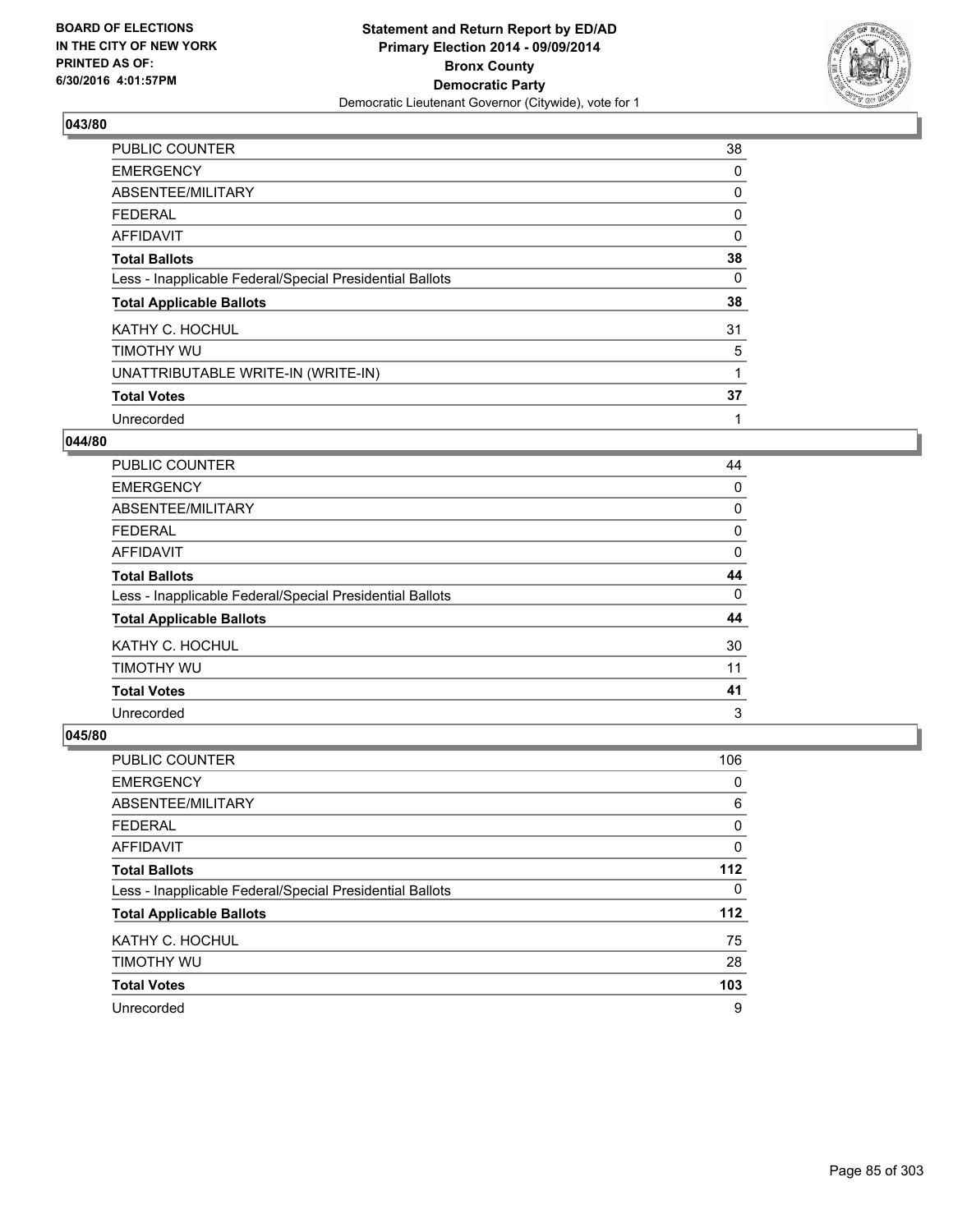

| PUBLIC COUNTER                                           | 37       |
|----------------------------------------------------------|----------|
| <b>EMERGENCY</b>                                         | 0        |
| ABSENTEE/MILITARY                                        | 0        |
| FEDERAL                                                  | 0        |
| AFFIDAVIT                                                |          |
| <b>Total Ballots</b>                                     | 38       |
| Less - Inapplicable Federal/Special Presidential Ballots | $\Omega$ |
| <b>Total Applicable Ballots</b>                          | 38       |
| KATHY C. HOCHUL                                          | 28       |
| Timothy Wu                                               | 10       |
| <b>Total Votes</b>                                       | 38       |

### **047/80**

| PUBLIC COUNTER                                           | 65 |
|----------------------------------------------------------|----|
| <b>EMERGENCY</b>                                         | 0  |
| ABSENTEE/MILITARY                                        | 6  |
| <b>FEDERAL</b>                                           | 0  |
| <b>AFFIDAVIT</b>                                         |    |
| <b>Total Ballots</b>                                     | 72 |
| Less - Inapplicable Federal/Special Presidential Ballots | 0  |
| <b>Total Applicable Ballots</b>                          | 72 |
| KATHY C. HOCHUL                                          | 51 |
| TIMOTHY WU                                               | 16 |
| <b>Total Votes</b>                                       | 67 |
| Unrecorded                                               | 5  |
|                                                          |    |

| <b>PUBLIC COUNTER</b>                                    | 49 |
|----------------------------------------------------------|----|
| <b>EMERGENCY</b>                                         | 0  |
| ABSENTEE/MILITARY                                        |    |
| FEDERAL                                                  | 0  |
| <b>AFFIDAVIT</b>                                         | 0  |
| <b>Total Ballots</b>                                     | 50 |
| Less - Inapplicable Federal/Special Presidential Ballots | 0  |
| <b>Total Applicable Ballots</b>                          | 50 |
| KATHY C. HOCHUL                                          | 31 |
| TIMOTHY WU                                               | 13 |
| UNATTRIBUTABLE WRITE-IN (WRITE-IN)                       | 1  |
| <b>Total Votes</b>                                       | 45 |
| Unrecorded                                               | 5  |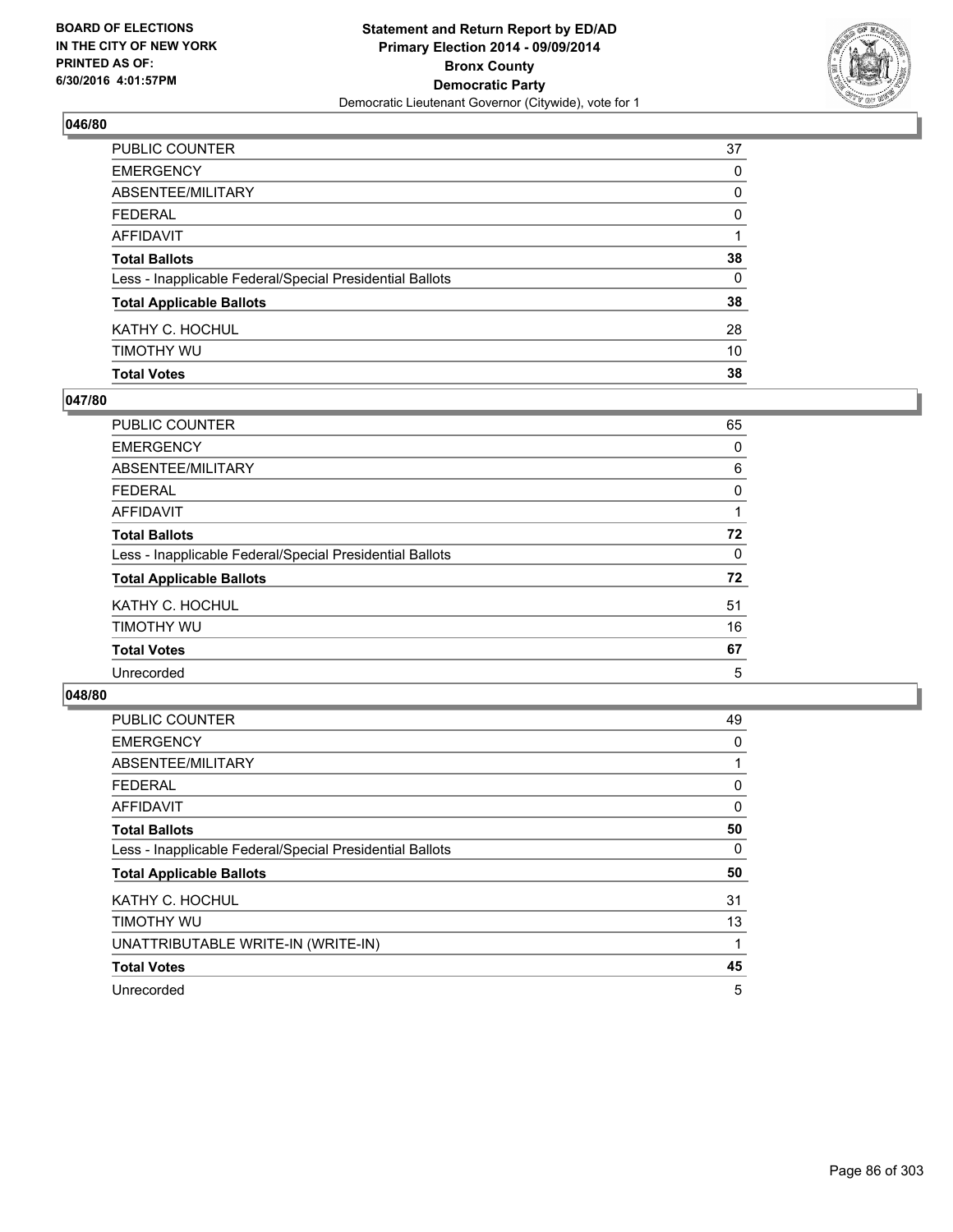

| PUBLIC COUNTER                                           | 13             |
|----------------------------------------------------------|----------------|
| <b>EMERGENCY</b>                                         | 0              |
| ABSENTEE/MILITARY                                        |                |
| <b>FEDERAL</b>                                           | 0              |
| <b>AFFIDAVIT</b>                                         | 0              |
| <b>Total Ballots</b>                                     | 14             |
| Less - Inapplicable Federal/Special Presidential Ballots | 0              |
| <b>Total Applicable Ballots</b>                          | 14             |
| KATHY C. HOCHUL                                          | 10             |
| TIMOTHY WU                                               | 2              |
| <b>Total Votes</b>                                       | $12 \,$        |
| Unrecorded                                               | $\overline{2}$ |

#### **050/80**

| PUBLIC COUNTER                                           | 70 |
|----------------------------------------------------------|----|
| <b>EMERGENCY</b>                                         | 0  |
| ABSENTEE/MILITARY                                        |    |
| <b>FEDERAL</b>                                           | 0  |
| <b>AFFIDAVIT</b>                                         | 0  |
| <b>Total Ballots</b>                                     | 71 |
| Less - Inapplicable Federal/Special Presidential Ballots | 0  |
| <b>Total Applicable Ballots</b>                          | 71 |
| KATHY C. HOCHUL                                          | 44 |
| TIMOTHY WU                                               | 22 |
| <b>Total Votes</b>                                       | 66 |
| Unrecorded                                               | 5  |
|                                                          |    |

| PUBLIC COUNTER                                           | 19 |
|----------------------------------------------------------|----|
| <b>EMERGENCY</b>                                         | 0  |
| ABSENTEE/MILITARY                                        | 0  |
| <b>FEDERAL</b>                                           | 0  |
| <b>AFFIDAVIT</b>                                         |    |
| <b>Total Ballots</b>                                     | 20 |
| Less - Inapplicable Federal/Special Presidential Ballots | 0  |
| <b>Total Applicable Ballots</b>                          | 20 |
| KATHY C. HOCHUL                                          | 16 |
| TIMOTHY WU                                               | 3  |
| <b>Total Votes</b>                                       | 19 |
| Unrecorded                                               |    |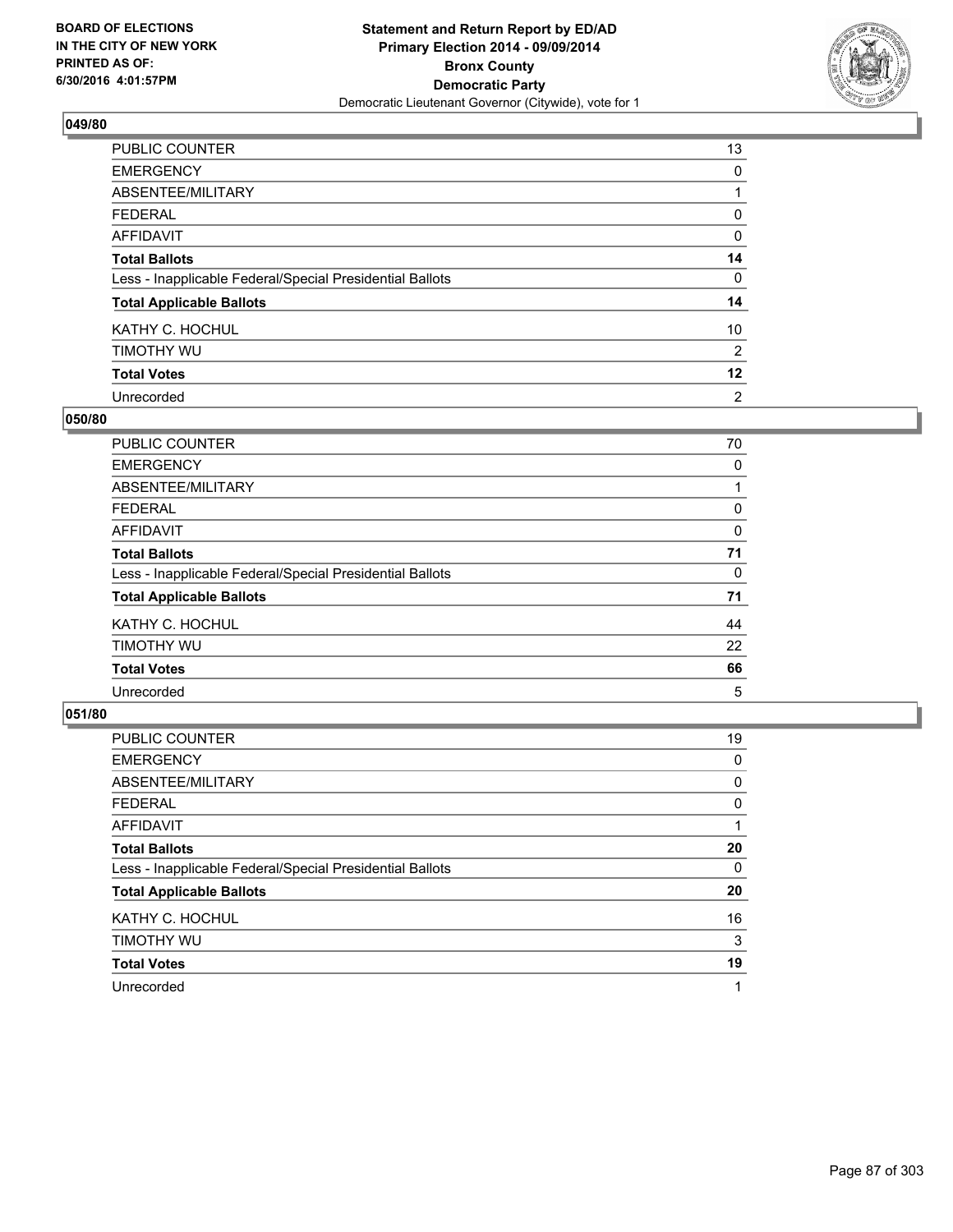

| <b>PUBLIC COUNTER</b>                                    | 22 |
|----------------------------------------------------------|----|
| <b>EMERGENCY</b>                                         | 0  |
| ABSENTEE/MILITARY                                        | 0  |
| FEDERAL                                                  | 0  |
| AFFIDAVIT                                                | 0  |
| <b>Total Ballots</b>                                     | 22 |
| Less - Inapplicable Federal/Special Presidential Ballots | 0  |
| <b>Total Applicable Ballots</b>                          | 22 |
| KATHY C. HOCHUL                                          | 11 |
| TIMOTHY WU                                               | 10 |
| UNATTRIBUTABLE WRITE-IN (WRITE-IN)                       |    |
| <b>Total Votes</b>                                       | 22 |

### **053/80**

| <b>PUBLIC COUNTER</b>                                    | 20 |
|----------------------------------------------------------|----|
| <b>EMERGENCY</b>                                         | 0  |
| ABSENTEE/MILITARY                                        |    |
| FEDERAL                                                  | 0  |
| AFFIDAVIT                                                | 0  |
| <b>Total Ballots</b>                                     | 21 |
| Less - Inapplicable Federal/Special Presidential Ballots | 0  |
| <b>Total Applicable Ballots</b>                          | 21 |
| KATHY C. HOCHUL                                          | 15 |
| TIMOTHY WU                                               | 5  |
| <b>Total Votes</b>                                       | 20 |
| Unrecorded                                               |    |

| <b>Total Votes</b>                                       | 8                     |
|----------------------------------------------------------|-----------------------|
| TIMOTHY WU                                               | $\mathbf{2}^{\prime}$ |
| KATHY C. HOCHUL                                          | 6                     |
| <b>Total Applicable Ballots</b>                          | 8                     |
| Less - Inapplicable Federal/Special Presidential Ballots | 0                     |
| <b>Total Ballots</b>                                     | 8                     |
| <b>AFFIDAVIT</b>                                         | 0                     |
| <b>FEDERAL</b>                                           | 0                     |
| ABSENTEE/MILITARY                                        | 0                     |
| <b>EMERGENCY</b>                                         | 0                     |
| PUBLIC COUNTER                                           | 8                     |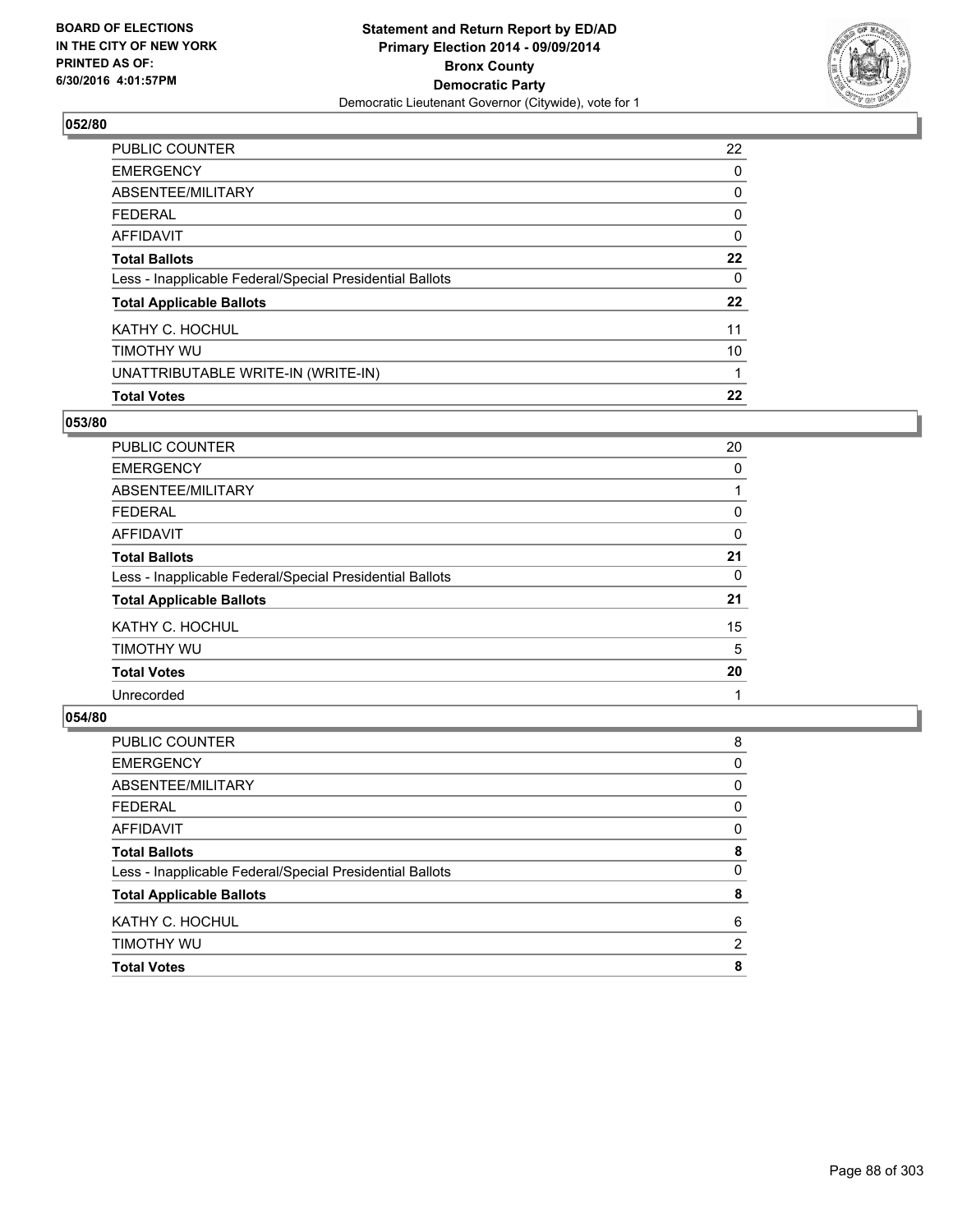

| <b>PUBLIC COUNTER</b>                                    | 57             |
|----------------------------------------------------------|----------------|
| <b>EMERGENCY</b>                                         | 0              |
| ABSENTEE/MILITARY                                        | $\overline{2}$ |
| <b>FEDERAL</b>                                           | 0              |
| AFFIDAVIT                                                |                |
| <b>Total Ballots</b>                                     | 60             |
| Less - Inapplicable Federal/Special Presidential Ballots | 0              |
| <b>Total Applicable Ballots</b>                          | 60             |
| KATHY C. HOCHUL                                          | 45             |
| TIMOTHY WU                                               | 13             |
| JEFF KLEIN (WRITE-IN)                                    |                |
| <b>Total Votes</b>                                       | 59             |
| Unrecorded                                               | 1              |

### **056/80**

| <b>PUBLIC COUNTER</b>                                    | 150 |
|----------------------------------------------------------|-----|
| <b>EMERGENCY</b>                                         | 0   |
| ABSENTEE/MILITARY                                        | 0   |
| <b>FEDERAL</b>                                           | 0   |
| AFFIDAVIT                                                | 3   |
| <b>Total Ballots</b>                                     | 153 |
| Less - Inapplicable Federal/Special Presidential Ballots | 0   |
| <b>Total Applicable Ballots</b>                          | 153 |
| KATHY C. HOCHUL                                          | 120 |
| TIMOTHY WU                                               | 32  |
| <b>Total Votes</b>                                       | 152 |
| Unrecorded                                               | 1   |

| <b>PUBLIC COUNTER</b>                                    | 17 |
|----------------------------------------------------------|----|
| <b>EMERGENCY</b>                                         | 0  |
| ABSENTEE/MILITARY                                        | 0  |
| <b>FEDERAL</b>                                           | 0  |
| AFFIDAVIT                                                | 0  |
| <b>Total Ballots</b>                                     | 17 |
| Less - Inapplicable Federal/Special Presidential Ballots | 0  |
| <b>Total Applicable Ballots</b>                          | 17 |
| KATHY C. HOCHUL                                          | 10 |
| TIMOTHY WU                                               | 5  |
| <b>Total Votes</b>                                       | 15 |
| Unrecorded                                               | 2  |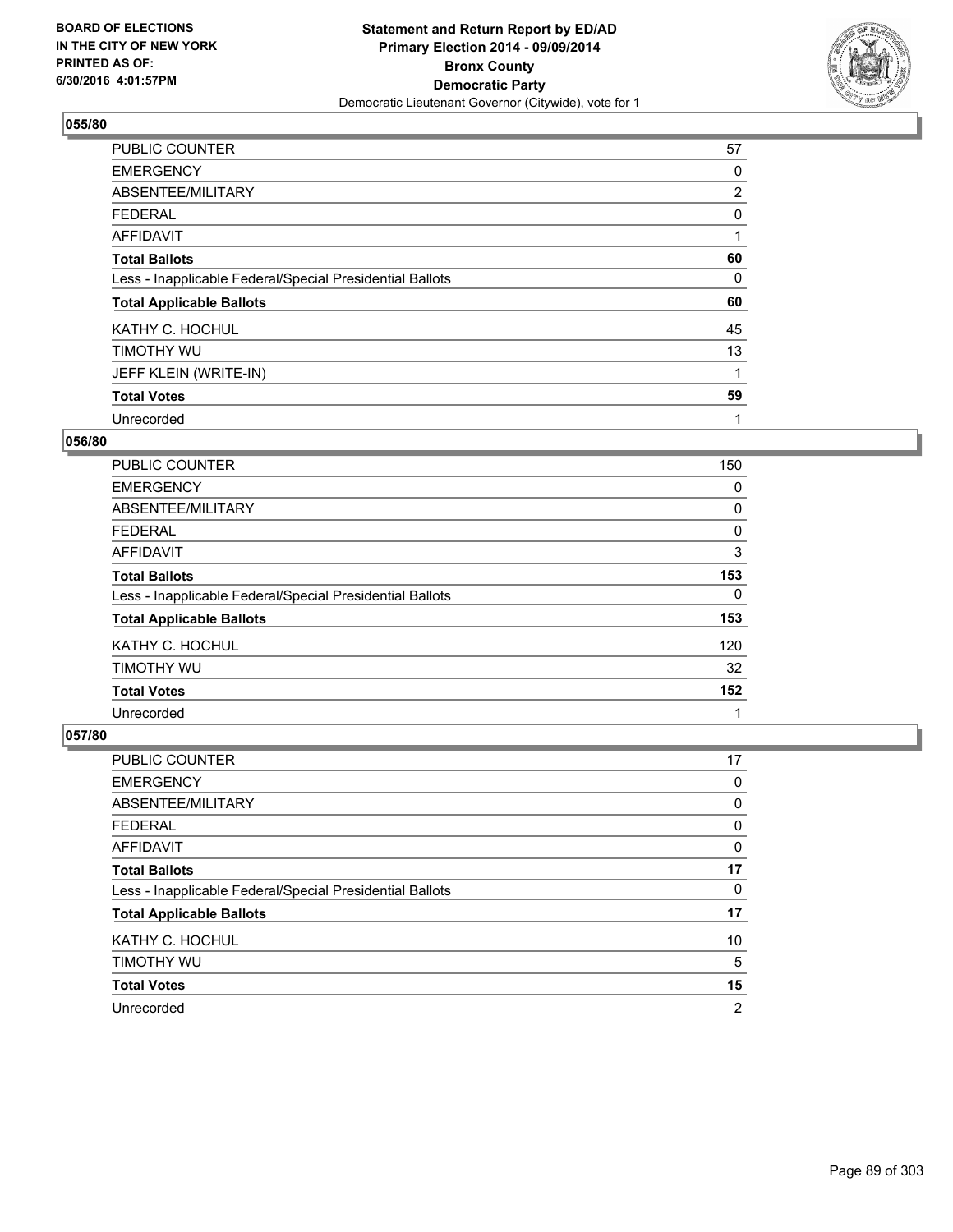

| PUBLIC COUNTER                                           | 36 |
|----------------------------------------------------------|----|
| <b>EMERGENCY</b>                                         | 0  |
| ABSENTEE/MILITARY                                        | 0  |
| <b>FEDERAL</b>                                           | 0  |
| <b>AFFIDAVIT</b>                                         |    |
| <b>Total Ballots</b>                                     | 37 |
| Less - Inapplicable Federal/Special Presidential Ballots | 0  |
| <b>Total Applicable Ballots</b>                          | 37 |
| KATHY C. HOCHUL                                          | 31 |
| TIMOTHY WU                                               | 5  |
| <b>Total Votes</b>                                       | 36 |
| Unrecorded                                               | 1  |

#### **059/80**

| <b>Total Ballots</b>                                     | 10 |
|----------------------------------------------------------|----|
| Less - Inapplicable Federal/Special Presidential Ballots | 0  |
| <b>Total Applicable Ballots</b>                          | 10 |
| KATHY C. HOCHUL                                          | 8  |
| TIMOTHY WU                                               | 2  |
| <b>Total Votes</b>                                       | 10 |
|                                                          |    |

| PUBLIC COUNTER                                           | 54 |
|----------------------------------------------------------|----|
| <b>EMERGENCY</b>                                         | 0  |
| ABSENTEE/MILITARY                                        | 2  |
| <b>FEDERAL</b>                                           | 0  |
| <b>AFFIDAVIT</b>                                         | 2  |
| <b>Total Ballots</b>                                     | 58 |
| Less - Inapplicable Federal/Special Presidential Ballots | 0  |
| <b>Total Applicable Ballots</b>                          | 58 |
| KATHY C. HOCHUL                                          | 47 |
| TIMOTHY WU                                               | 11 |
| <b>Total Votes</b>                                       | 58 |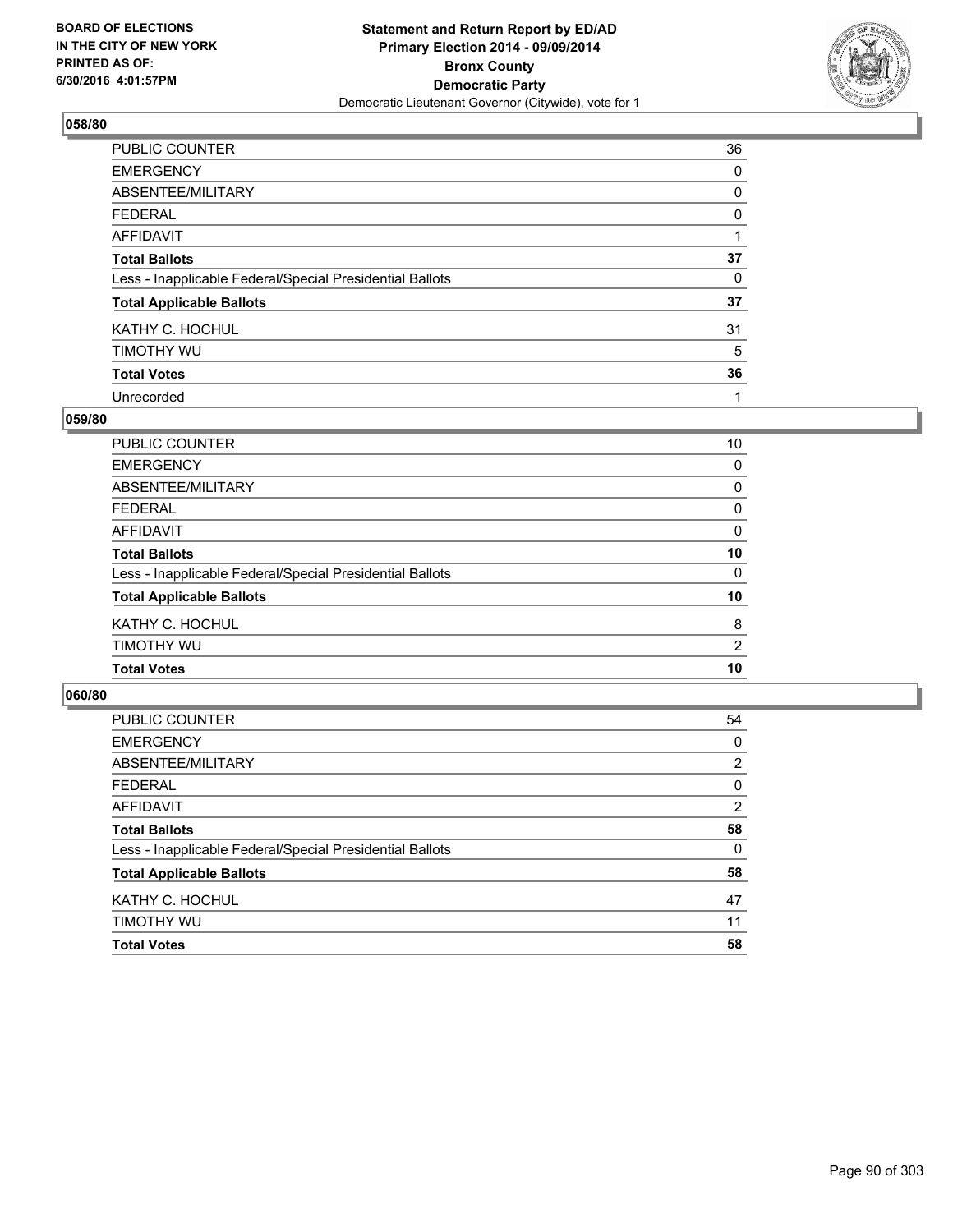

| PUBLIC COUNTER                                           |              |
|----------------------------------------------------------|--------------|
| EMERGENCY                                                | 0            |
| ABSENTEE/MILITARY                                        | 0            |
| FEDERAL                                                  | $\mathbf{0}$ |
| AFFIDAVIT                                                | 0            |
| <b>Total Ballots</b>                                     |              |
| Less - Inapplicable Federal/Special Presidential Ballots | 0            |
| <b>Total Applicable Ballots</b>                          |              |
| KATHY C. HOCHUL                                          | 0            |
| Timothy Wu                                               |              |
| <b>Total Votes</b>                                       |              |

### **062/80**

| PUBLIC COUNTER                                           | 38           |
|----------------------------------------------------------|--------------|
| <b>EMERGENCY</b>                                         | $\mathbf{0}$ |
| ABSENTEE/MILITARY                                        | 4            |
| <b>FEDERAL</b>                                           | 0            |
| AFFIDAVIT                                                | 0            |
| <b>Total Ballots</b>                                     | 42           |
| Less - Inapplicable Federal/Special Presidential Ballots | $\mathbf{0}$ |
| <b>Total Applicable Ballots</b>                          | 42           |
| KATHY C. HOCHUL                                          | 33           |
| TIMOTHY WU                                               | 9            |
| <b>Total Votes</b>                                       | 42           |
|                                                          |              |

| <b>PUBLIC COUNTER</b>                                    | 35 |
|----------------------------------------------------------|----|
| <b>EMERGENCY</b>                                         | 0  |
| ABSENTEE/MILITARY                                        | 22 |
| <b>FEDERAL</b>                                           | 0  |
| AFFIDAVIT                                                | 0  |
| <b>Total Ballots</b>                                     | 57 |
| Less - Inapplicable Federal/Special Presidential Ballots | 0  |
| <b>Total Applicable Ballots</b>                          | 57 |
| KATHY C. HOCHUL                                          | 41 |
| TIMOTHY WU                                               | 13 |
| <b>Total Votes</b>                                       | 54 |
| Unrecorded                                               | 3  |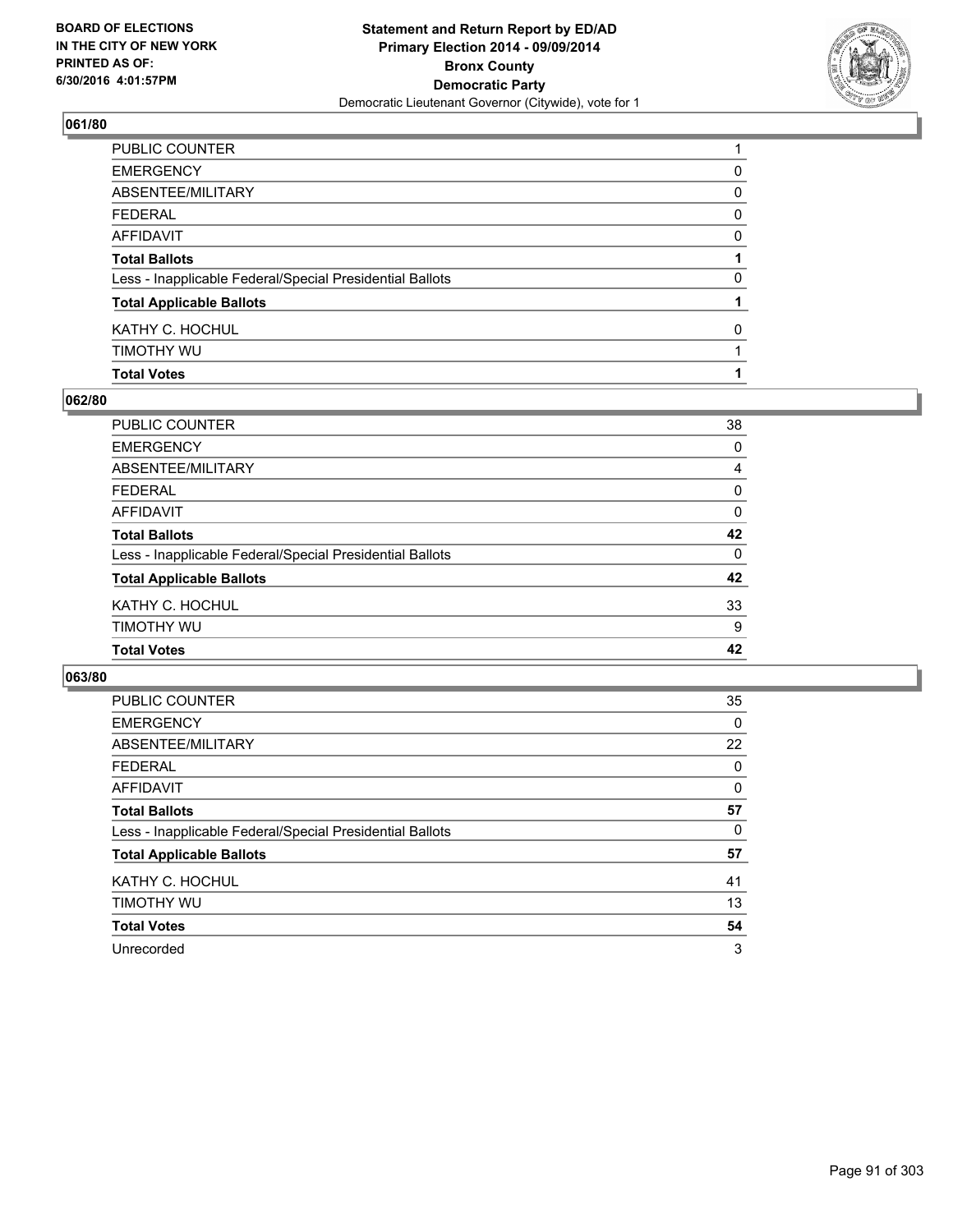

| PUBLIC COUNTER                                           | 58 |
|----------------------------------------------------------|----|
| <b>EMERGENCY</b>                                         | 0  |
| ABSENTEE/MILITARY                                        | 0  |
| <b>FEDERAL</b>                                           | 0  |
| <b>AFFIDAVIT</b>                                         | 0  |
| <b>Total Ballots</b>                                     | 58 |
| Less - Inapplicable Federal/Special Presidential Ballots | 0  |
| <b>Total Applicable Ballots</b>                          | 58 |
| KATHY C. HOCHUL                                          | 48 |
| TIMOTHY WU                                               | 9  |
| <b>Total Votes</b>                                       | 57 |
| Unrecorded                                               |    |

#### **065/80**

| PUBLIC COUNTER                                           | 141            |
|----------------------------------------------------------|----------------|
| <b>EMERGENCY</b>                                         | 0              |
| ABSENTEE/MILITARY                                        | $\overline{2}$ |
| FEDERAL                                                  | 0              |
| <b>AFFIDAVIT</b>                                         | 0              |
| <b>Total Ballots</b>                                     | 143            |
| Less - Inapplicable Federal/Special Presidential Ballots | 0              |
| <b>Total Applicable Ballots</b>                          | 143            |
| KATHY C. HOCHUL                                          | 111            |
| TIMOTHY WU                                               | 27             |
| <b>Total Votes</b>                                       | 138            |
| Unrecorded                                               | 5              |

| PUBLIC COUNTER                                           | 15 |
|----------------------------------------------------------|----|
| <b>EMERGENCY</b>                                         | 0  |
| ABSENTEE/MILITARY                                        | 54 |
| <b>FEDERAL</b>                                           | 0  |
| <b>AFFIDAVIT</b>                                         | 0  |
| <b>Total Ballots</b>                                     | 69 |
| Less - Inapplicable Federal/Special Presidential Ballots | 0  |
| <b>Total Applicable Ballots</b>                          | 69 |
| KATHY C. HOCHUL                                          | 37 |
| TIMOTHY WU                                               | 24 |
| <b>Total Votes</b>                                       | 61 |
| Unrecorded                                               | 8  |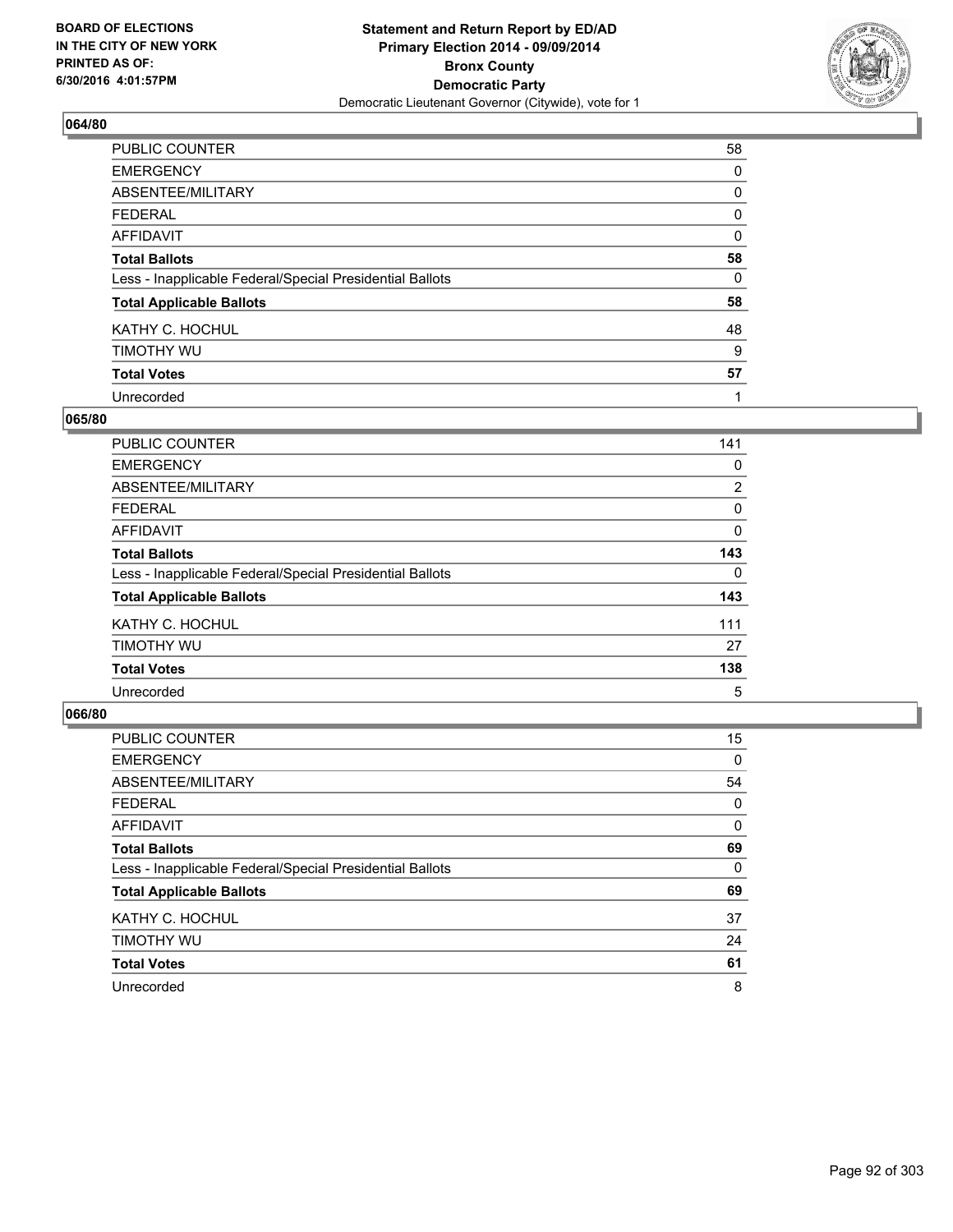

| <b>Total Votes</b>                                       | 55           |
|----------------------------------------------------------|--------------|
| timothy wu                                               | 14           |
| KATHY C. HOCHUL                                          | 41           |
| <b>Total Applicable Ballots</b>                          | 55           |
| Less - Inapplicable Federal/Special Presidential Ballots | 0            |
| <b>Total Ballots</b>                                     | 55           |
| AFFIDAVIT                                                | 0            |
| FEDERAL                                                  | $\mathbf{0}$ |
| ABSENTEE/MILITARY                                        | 0            |
| EMERGENCY                                                | $\Omega$     |
| PUBLIC COUNTER                                           | 55           |

### **068/80**

| PUBLIC COUNTER                                           | 29 |
|----------------------------------------------------------|----|
| <b>EMERGENCY</b>                                         | 0  |
| <b>ABSENTEE/MILITARY</b>                                 | 3  |
| <b>FEDERAL</b>                                           | 0  |
| <b>AFFIDAVIT</b>                                         | 0  |
| <b>Total Ballots</b>                                     | 32 |
| Less - Inapplicable Federal/Special Presidential Ballots | 0  |
| <b>Total Applicable Ballots</b>                          | 32 |
| KATHY C. HOCHUL                                          | 19 |
| TIMOTHY WU                                               | 11 |
| <b>Total Votes</b>                                       | 30 |
| Unrecorded                                               | 2  |
|                                                          |    |

| PUBLIC COUNTER                                           | 10 |
|----------------------------------------------------------|----|
| <b>EMERGENCY</b>                                         | 0  |
| ABSENTEE/MILITARY                                        | 2  |
| <b>FEDERAL</b>                                           | 0  |
| <b>AFFIDAVIT</b>                                         | 0  |
| <b>Total Ballots</b>                                     | 12 |
| Less - Inapplicable Federal/Special Presidential Ballots | 0  |
| <b>Total Applicable Ballots</b>                          | 12 |
| KATHY C. HOCHUL                                          | 9  |
| TIMOTHY WU                                               | 3  |
| <b>Total Votes</b>                                       | 12 |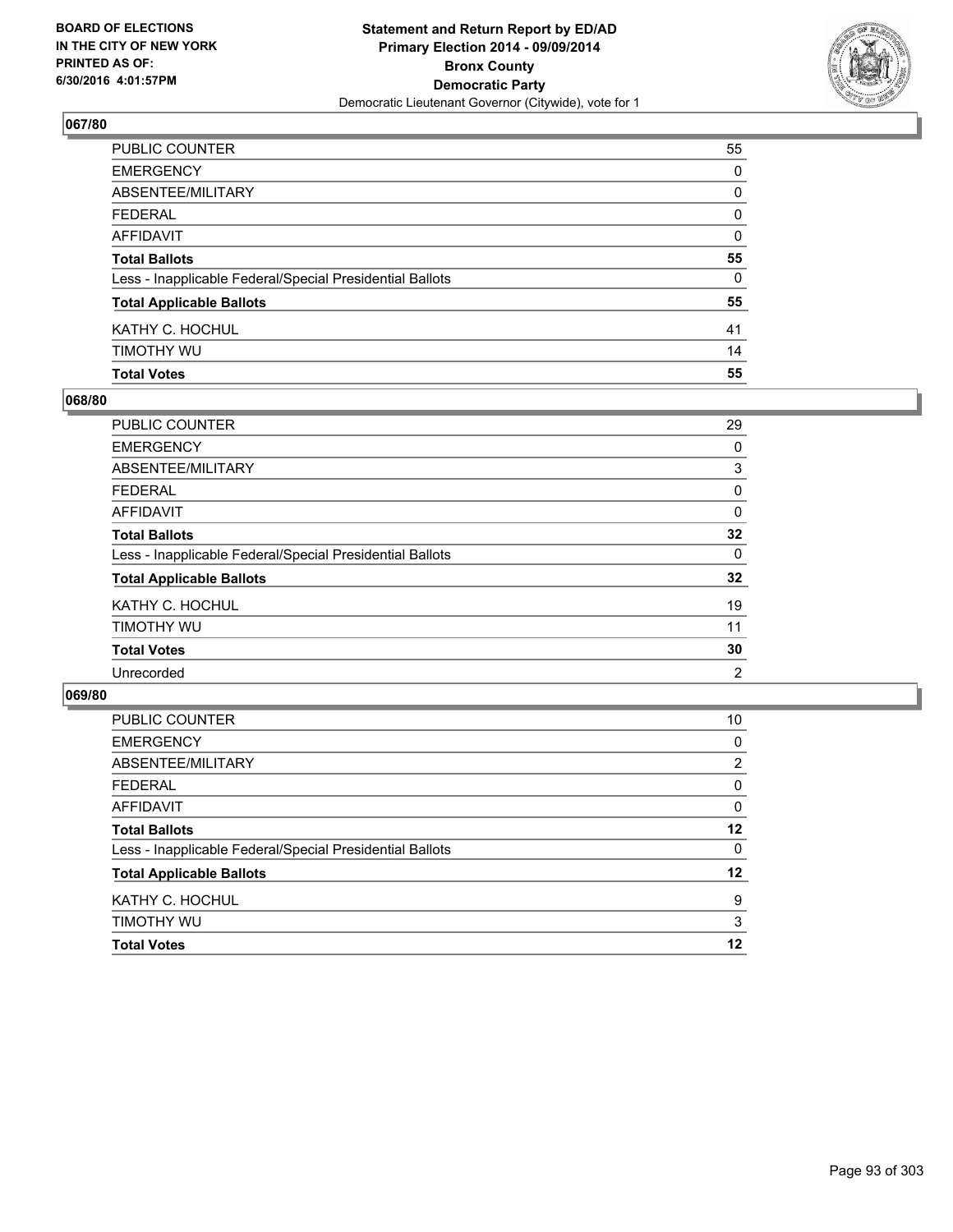

| PUBLIC COUNTER                                           | 24       |
|----------------------------------------------------------|----------|
| <b>EMERGENCY</b>                                         | 0        |
| ABSENTEE/MILITARY                                        |          |
| <b>FEDERAL</b>                                           | 0        |
| <b>AFFIDAVIT</b>                                         | $\Omega$ |
| <b>Total Ballots</b>                                     | 25       |
| Less - Inapplicable Federal/Special Presidential Ballots | $\Omega$ |
| <b>Total Applicable Ballots</b>                          | 25       |
| KATHY C. HOCHUL                                          | 17       |
| TIMOTHY WU                                               | 7        |
| <b>Total Votes</b>                                       | 24       |
| Unrecorded                                               |          |

#### **071/80**

| PUBLIC COUNTER                                           | 41             |
|----------------------------------------------------------|----------------|
| <b>EMERGENCY</b>                                         | 0              |
| ABSENTEE/MILITARY                                        | 0              |
| <b>FEDERAL</b>                                           | 0              |
| AFFIDAVIT                                                |                |
| <b>Total Ballots</b>                                     | 42             |
| Less - Inapplicable Federal/Special Presidential Ballots | 0              |
| <b>Total Applicable Ballots</b>                          | 42             |
| KATHY C. HOCHUL                                          | 36             |
| TIMOTHY WU                                               | 4              |
| <b>Total Votes</b>                                       | 40             |
| Unrecorded                                               | $\overline{2}$ |
|                                                          |                |

### **072/80 COMBINED into: 071/80**

| PUBLIC COUNTER                                           | 22 |
|----------------------------------------------------------|----|
| <b>EMERGENCY</b>                                         | 0  |
| ABSENTEE/MILITARY                                        | 1  |
| <b>FEDERAL</b>                                           | 0  |
| <b>AFFIDAVIT</b>                                         | 0  |
| <b>Total Ballots</b>                                     | 23 |
| Less - Inapplicable Federal/Special Presidential Ballots | 0  |
| <b>Total Applicable Ballots</b>                          | 23 |
| KATHY C. HOCHUL                                          | 13 |
| TIMOTHY WU                                               | 7  |
| <b>Total Votes</b>                                       | 20 |
| Unrecorded                                               | 3  |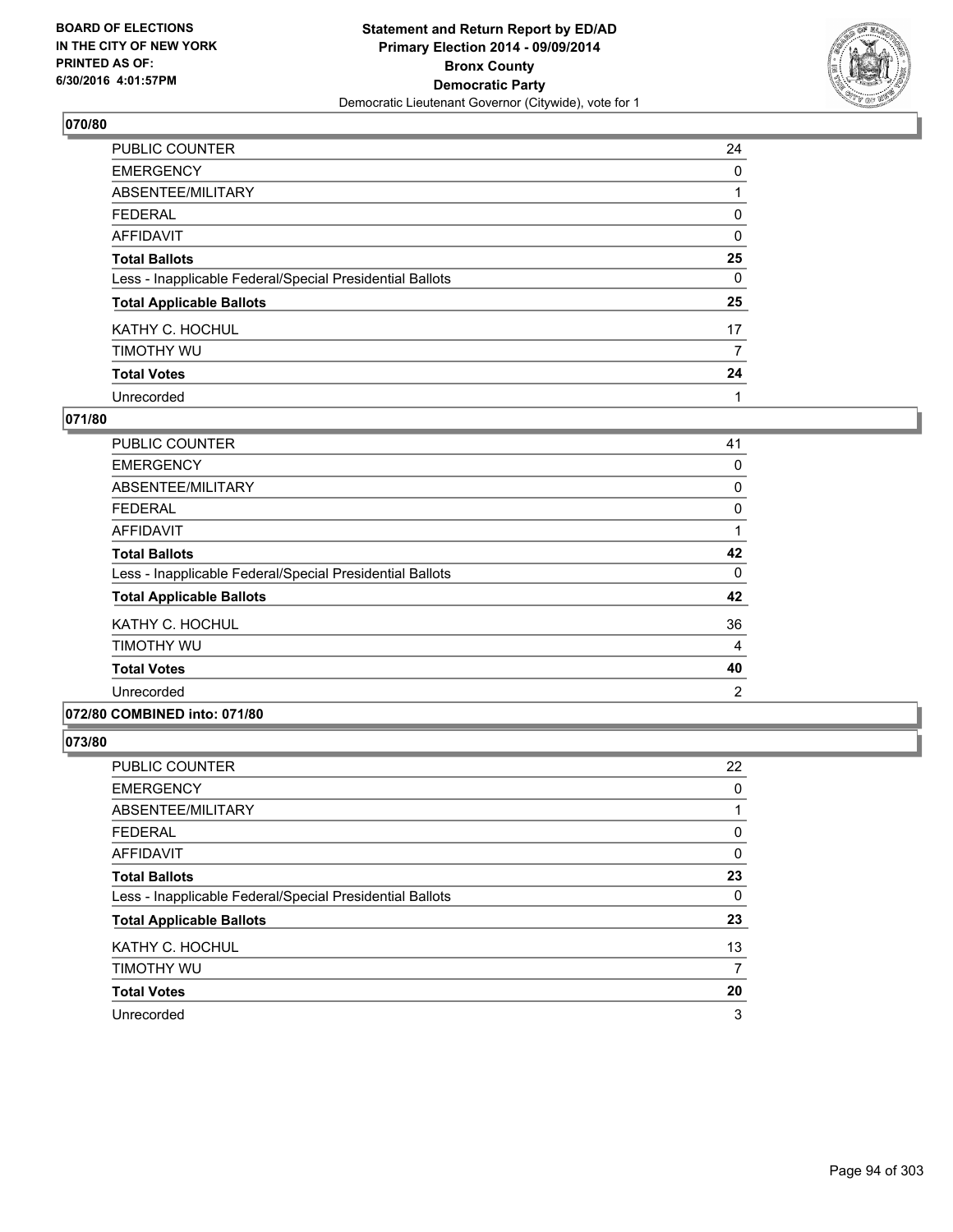

| PUBLIC COUNTER                                           | 108              |
|----------------------------------------------------------|------------------|
| <b>EMERGENCY</b>                                         | 0                |
| ABSENTEE/MILITARY                                        | 5                |
| <b>FEDERAL</b>                                           | 0                |
| <b>AFFIDAVIT</b>                                         | $\Omega$         |
| <b>Total Ballots</b>                                     | 113              |
| Less - Inapplicable Federal/Special Presidential Ballots | 0                |
| <b>Total Applicable Ballots</b>                          | 113              |
| KATHY C. HOCHUL                                          | 81               |
| TIMOTHY WU                                               | 21               |
| <b>Total Votes</b>                                       | 102 <sub>2</sub> |
| Unrecorded                                               | 11               |

#### **075/80**

| 0        |
|----------|
|          |
| 0        |
| 0        |
| 0        |
| 0        |
| 0        |
| 0        |
| 0        |
| $\Omega$ |
| 0        |
| 0        |
|          |

| <b>PUBLIC COUNTER</b>                                    | 93             |
|----------------------------------------------------------|----------------|
| <b>EMERGENCY</b>                                         | 0              |
| ABSENTEE/MILITARY                                        | 0              |
| <b>FEDERAL</b>                                           | 0              |
| AFFIDAVIT                                                |                |
| <b>Total Ballots</b>                                     | 94             |
| Less - Inapplicable Federal/Special Presidential Ballots | 0              |
| <b>Total Applicable Ballots</b>                          | 94             |
| KATHY C. HOCHUL                                          | 68             |
| TIMOTHY WU                                               | 24             |
| <b>Total Votes</b>                                       | 92             |
| Unrecorded                                               | $\overline{2}$ |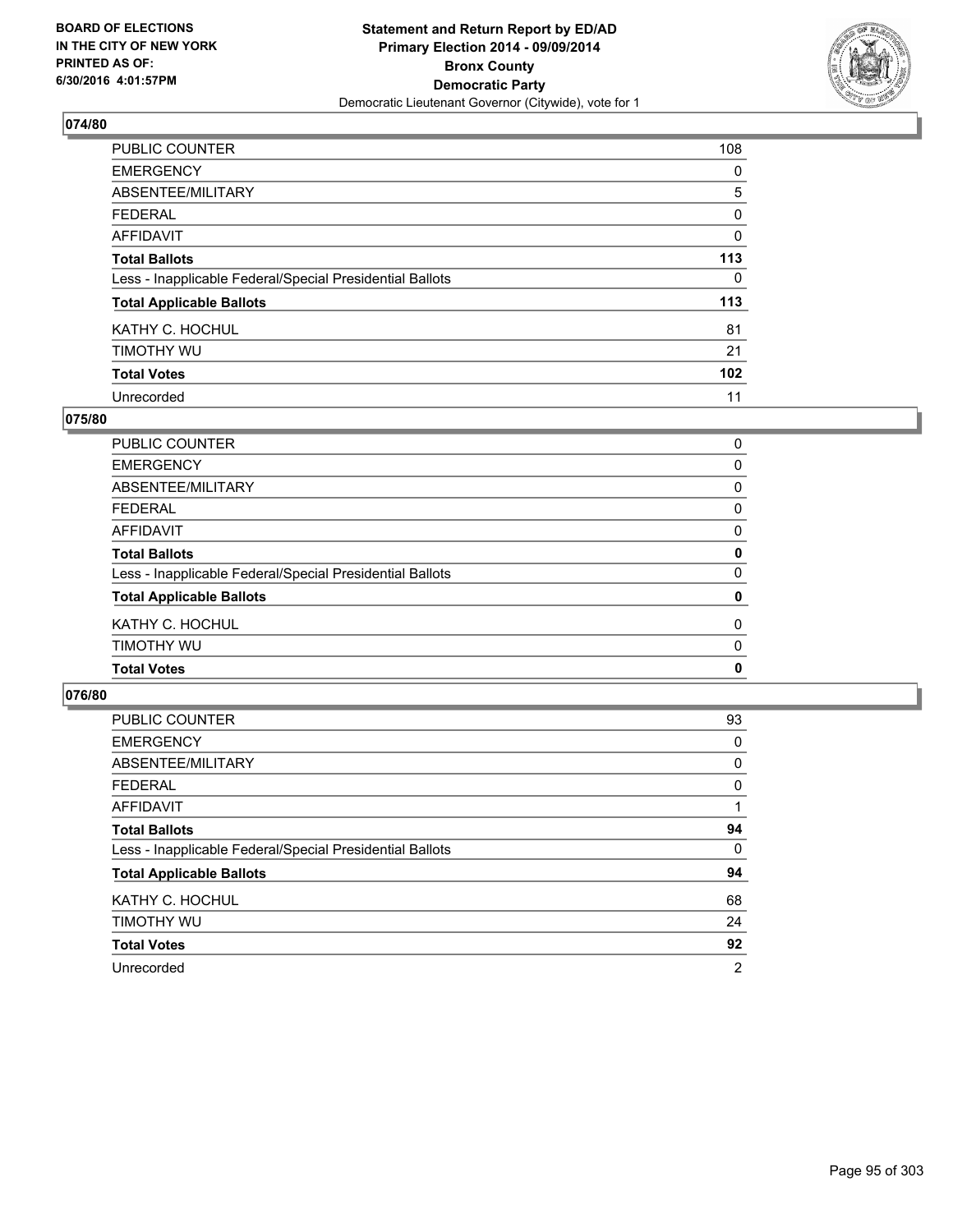

| PUBLIC COUNTER                                           | 70 |
|----------------------------------------------------------|----|
| <b>EMERGENCY</b>                                         | 0  |
| ABSENTEE/MILITARY                                        | 5  |
| <b>FEDERAL</b>                                           | 0  |
| <b>AFFIDAVIT</b>                                         | 0  |
| <b>Total Ballots</b>                                     | 75 |
| Less - Inapplicable Federal/Special Presidential Ballots | 0  |
| <b>Total Applicable Ballots</b>                          | 75 |
| KATHY C. HOCHUL                                          | 54 |
| TIMOTHY WU                                               | 20 |
| <b>Total Votes</b>                                       | 74 |
| Unrecorded                                               | 1  |

#### **078/80**

| <b>PUBLIC COUNTER</b>                                    | 52 |
|----------------------------------------------------------|----|
| <b>EMERGENCY</b>                                         | 0  |
| ABSENTEE/MILITARY                                        | 3  |
| <b>FEDERAL</b>                                           | 0  |
| <b>AFFIDAVIT</b>                                         | 0  |
| <b>Total Ballots</b>                                     | 55 |
| Less - Inapplicable Federal/Special Presidential Ballots | 0  |
| <b>Total Applicable Ballots</b>                          | 55 |
| KATHY C. HOCHUL                                          | 35 |
| TIMOTHY WU                                               | 16 |
| <b>Total Votes</b>                                       | 51 |
| Unrecorded                                               | 4  |

| PUBLIC COUNTER                                           | 41             |
|----------------------------------------------------------|----------------|
| <b>EMERGENCY</b>                                         | 0              |
| ABSENTEE/MILITARY                                        | $\overline{2}$ |
| <b>FEDERAL</b>                                           | 0              |
| AFFIDAVIT                                                | 0              |
| <b>Total Ballots</b>                                     | 43             |
| Less - Inapplicable Federal/Special Presidential Ballots | 0              |
| <b>Total Applicable Ballots</b>                          | 43             |
| KATHY C. HOCHUL                                          | 27             |
| TIMOTHY WU                                               | 15             |
| <b>Total Votes</b>                                       | 42             |
| Unrecorded                                               |                |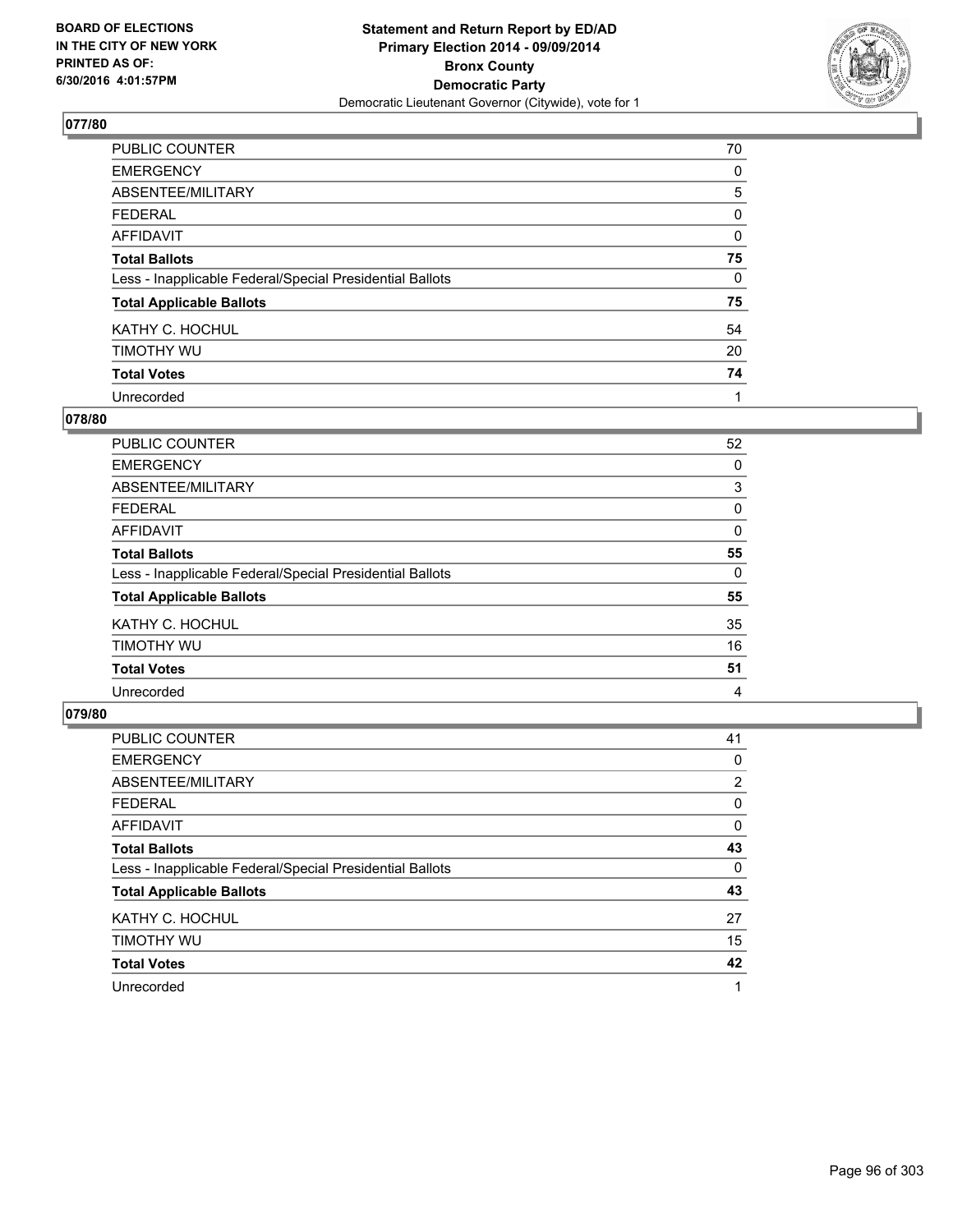

| PUBLIC COUNTER                                           | 33       |
|----------------------------------------------------------|----------|
| <b>EMERGENCY</b>                                         | 0        |
| ABSENTEE/MILITARY                                        | 0        |
| <b>FEDERAL</b>                                           | 0        |
| <b>AFFIDAVIT</b>                                         | 0        |
| <b>Total Ballots</b>                                     | 33       |
| Less - Inapplicable Federal/Special Presidential Ballots | $\Omega$ |
| <b>Total Applicable Ballots</b>                          | 33       |
| KATHY C. HOCHUL                                          | 15       |
| TIMOTHY WU                                               | 16       |
| <b>Total Votes</b>                                       | 31       |
| Unrecorded                                               | 2        |

#### **081/80**

| PUBLIC COUNTER                                           | 30             |
|----------------------------------------------------------|----------------|
| <b>EMERGENCY</b>                                         | 0              |
| ABSENTEE/MILITARY                                        | $\overline{2}$ |
| <b>FEDERAL</b>                                           | 0              |
| <b>AFFIDAVIT</b>                                         | 0              |
| <b>Total Ballots</b>                                     | 32             |
| Less - Inapplicable Federal/Special Presidential Ballots | 0              |
| <b>Total Applicable Ballots</b>                          | 32             |
| KATHY C. HOCHUL                                          | 22             |
| TIMOTHY WU                                               | 8              |
| <b>Total Votes</b>                                       | 30             |
| Unrecorded                                               | 2              |

| PUBLIC COUNTER                                           | 33 |
|----------------------------------------------------------|----|
| <b>EMERGENCY</b>                                         | 0  |
| ABSENTEE/MILITARY                                        | 0  |
| <b>FEDERAL</b>                                           | 0  |
| AFFIDAVIT                                                |    |
| <b>Total Ballots</b>                                     | 34 |
| Less - Inapplicable Federal/Special Presidential Ballots | 0  |
| <b>Total Applicable Ballots</b>                          | 34 |
| KATHY C. HOCHUL                                          | 18 |
| TIMOTHY WU                                               | 15 |
| <b>Total Votes</b>                                       | 33 |
| Unrecorded                                               |    |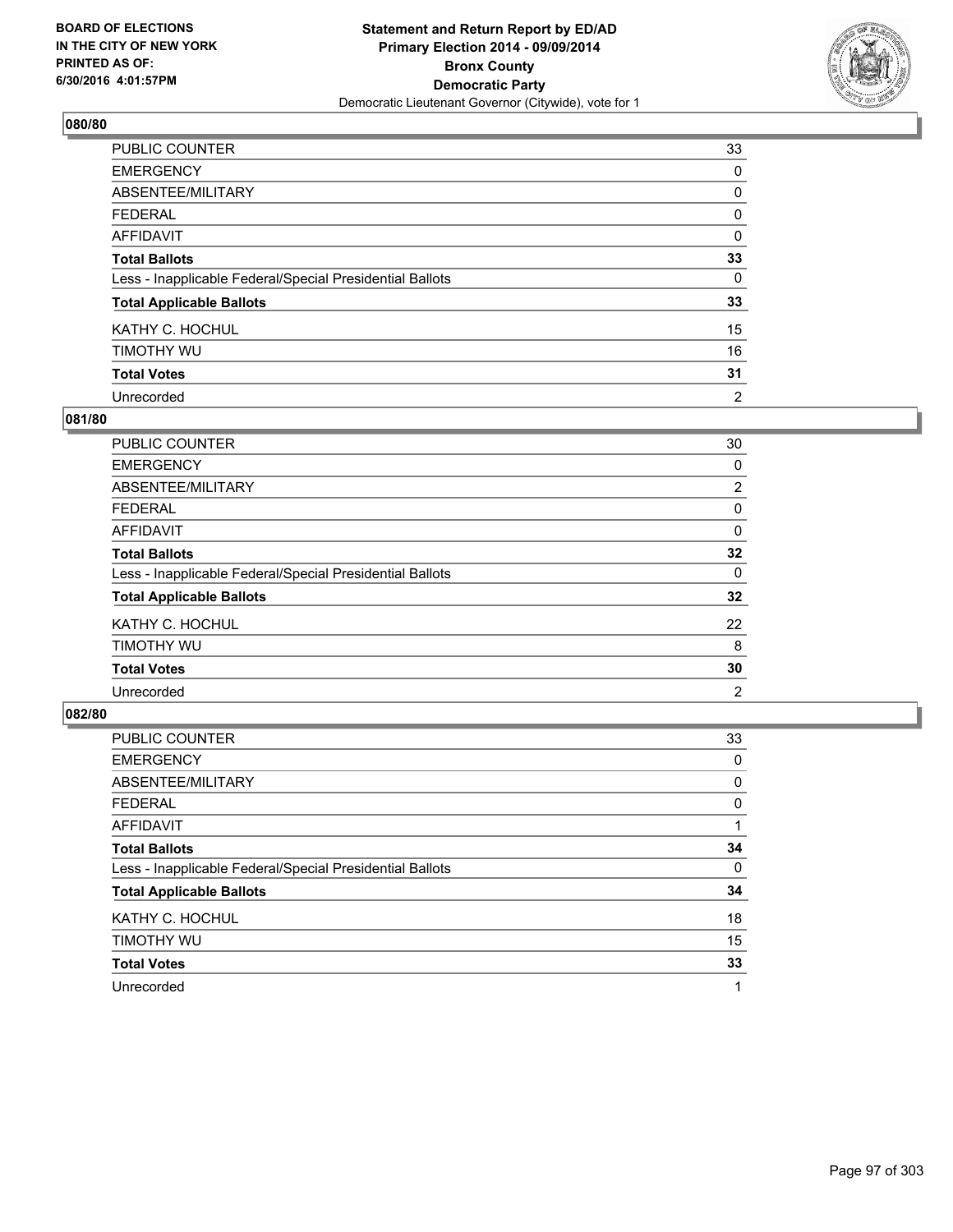

| PUBLIC COUNTER                                           | 62       |
|----------------------------------------------------------|----------|
| <b>EMERGENCY</b>                                         | 0        |
| ABSENTEE/MILITARY                                        | 3        |
| <b>FEDERAL</b>                                           | 0        |
| <b>AFFIDAVIT</b>                                         | $\Omega$ |
| <b>Total Ballots</b>                                     | 65       |
| Less - Inapplicable Federal/Special Presidential Ballots | 0        |
| <b>Total Applicable Ballots</b>                          | 65       |
| KATHY C. HOCHUL                                          | 38       |
| TIMOTHY WU                                               | 22       |
| <b>Total Votes</b>                                       | 60       |
| Unrecorded                                               | 5        |

#### **084/80**

| <b>Total Votes</b>                                       | 24           |
|----------------------------------------------------------|--------------|
| TIMOTHY WU                                               | 7            |
| KATHY C. HOCHUL                                          | 17           |
| <b>Total Applicable Ballots</b>                          | 24           |
| Less - Inapplicable Federal/Special Presidential Ballots | 0            |
| <b>Total Ballots</b>                                     | 24           |
| <b>AFFIDAVIT</b>                                         | $\mathbf{0}$ |
| <b>FEDERAL</b>                                           | 0            |
| ABSENTEE/MILITARY                                        | $\Omega$     |
| <b>EMERGENCY</b>                                         | 0            |
| PUBLIC COUNTER                                           | 24           |

| <b>PUBLIC COUNTER</b>                                    | 63 |
|----------------------------------------------------------|----|
| <b>EMERGENCY</b>                                         | 0  |
| ABSENTEE/MILITARY                                        | 0  |
| <b>FEDERAL</b>                                           | 0  |
| AFFIDAVIT                                                | 0  |
| <b>Total Ballots</b>                                     | 63 |
| Less - Inapplicable Federal/Special Presidential Ballots | 0  |
| <b>Total Applicable Ballots</b>                          | 63 |
| KATHY C. HOCHUL                                          | 53 |
| TIMOTHY WU                                               | 7  |
| <b>Total Votes</b>                                       | 60 |
| Unrecorded                                               | 3  |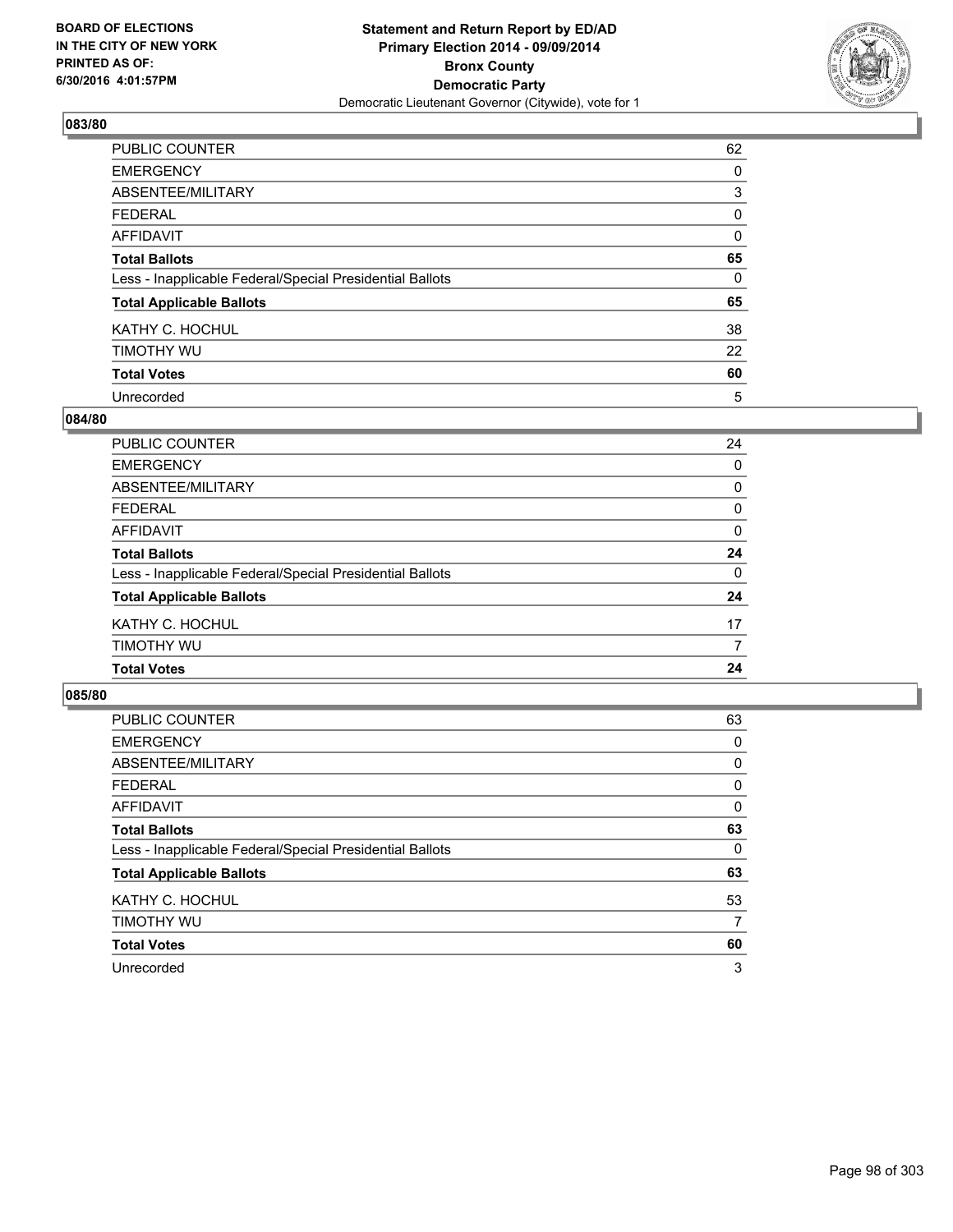

| <b>PUBLIC COUNTER</b>                                    | 59 |
|----------------------------------------------------------|----|
| <b>EMERGENCY</b>                                         | 0  |
| ABSENTEE/MILITARY                                        |    |
| <b>FEDERAL</b>                                           | 0  |
| AFFIDAVIT                                                |    |
| <b>Total Ballots</b>                                     | 61 |
| Less - Inapplicable Federal/Special Presidential Ballots | 0  |
| <b>Total Applicable Ballots</b>                          | 61 |
| KATHY C. HOCHUL                                          | 34 |
| TIMOTHY WU                                               | 22 |
| AMBER DRUMMOND (WRITE-IN)                                |    |
| <b>Total Votes</b>                                       | 57 |
| Unrecorded                                               | 4  |

### **087/80**

| <b>Total Votes</b>                                       | 24 |
|----------------------------------------------------------|----|
| TIMOTHY WU                                               | 7  |
| KATHY C. HOCHUL                                          | 17 |
| <b>Total Applicable Ballots</b>                          | 24 |
| Less - Inapplicable Federal/Special Presidential Ballots | 0  |
| <b>Total Ballots</b>                                     | 24 |
| AFFIDAVIT                                                | 0  |
| <b>FEDERAL</b>                                           | 0  |
| ABSENTEE/MILITARY                                        | 0  |
| <b>EMERGENCY</b>                                         | 0  |
| <b>PUBLIC COUNTER</b>                                    | 24 |

| <b>Total Votes</b>                                       | 0        |
|----------------------------------------------------------|----------|
| TIMOTHY WU                                               | 0        |
| KATHY C. HOCHUL                                          | 0        |
| <b>Total Applicable Ballots</b>                          | 0        |
| Less - Inapplicable Federal/Special Presidential Ballots | $\Omega$ |
| <b>Total Ballots</b>                                     | 0        |
| <b>AFFIDAVIT</b>                                         | 0        |
| <b>FEDERAL</b>                                           | 0        |
| ABSENTEE/MILITARY                                        | 0        |
| <b>EMERGENCY</b>                                         | 0        |
| <b>PUBLIC COUNTER</b>                                    | 0        |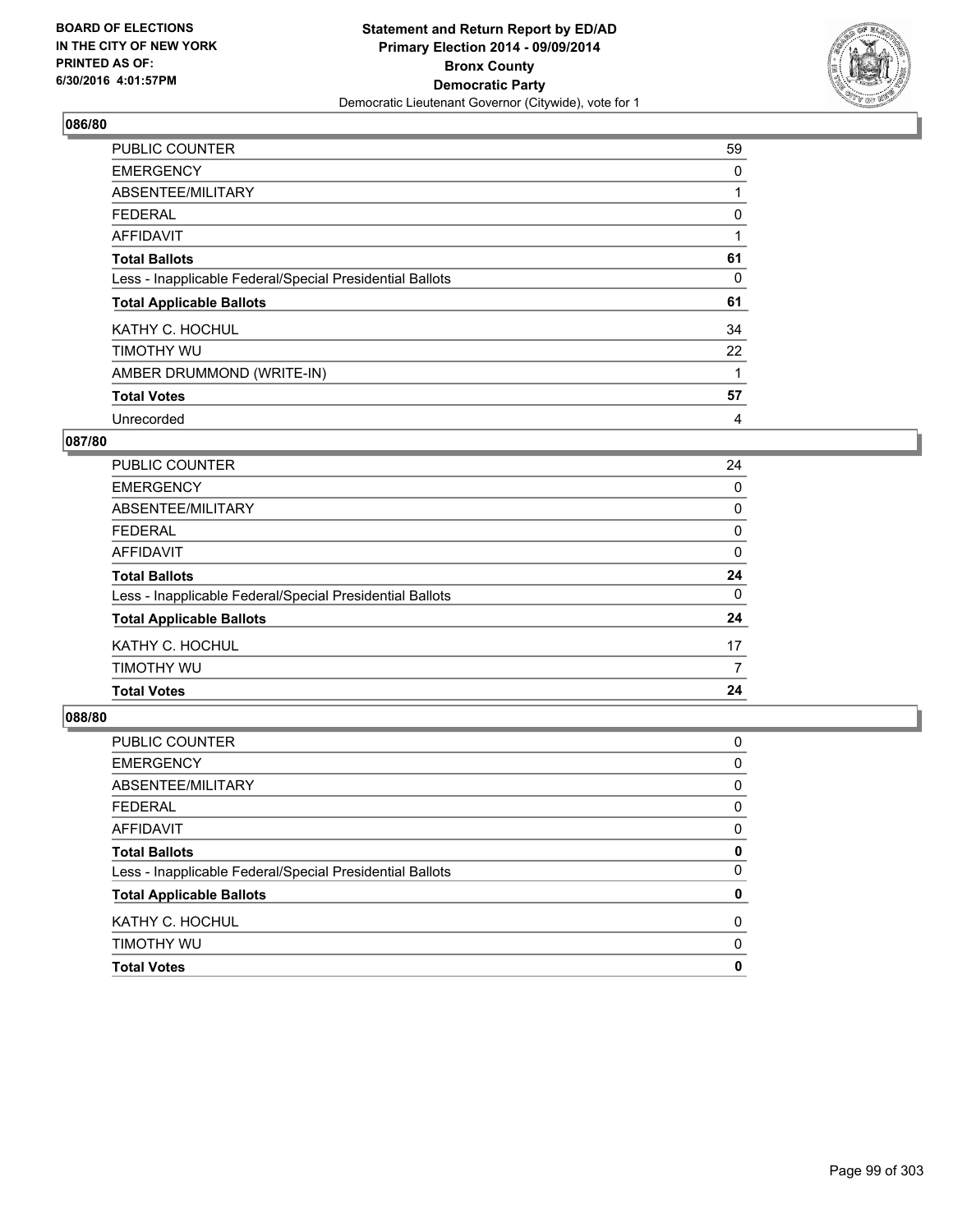

| <b>Total Votes</b>                                       | 0 |
|----------------------------------------------------------|---|
| TIMOTHY WU                                               | 0 |
| KATHY C. HOCHUL                                          | 0 |
| <b>Total Applicable Ballots</b>                          | 0 |
| Less - Inapplicable Federal/Special Presidential Ballots | 0 |
| <b>Total Ballots</b>                                     | 0 |
| AFFIDAVIT                                                | 0 |
| <b>FEDERAL</b>                                           | 0 |
| ABSENTEE/MILITARY                                        | 0 |
| <b>EMERGENCY</b>                                         | 0 |
| <b>PUBLIC COUNTER</b>                                    | 0 |

# **090/80 COMBINED into: 071/80**

#### **091/80 COMBINED into: 075/80**

| PUBLIC COUNTER                                           | 0 |
|----------------------------------------------------------|---|
| <b>EMERGENCY</b>                                         | 0 |
| ABSENTEE/MILITARY                                        | 0 |
| <b>FEDERAL</b>                                           | 0 |
| AFFIDAVIT                                                | 0 |
| <b>Total Ballots</b>                                     | 0 |
| Less - Inapplicable Federal/Special Presidential Ballots | 0 |
| <b>Total Applicable Ballots</b>                          | 0 |
| KATHY C. HOCHUL                                          | 0 |
| TIMOTHY WU                                               | 0 |
| <b>Total Votes</b>                                       | 0 |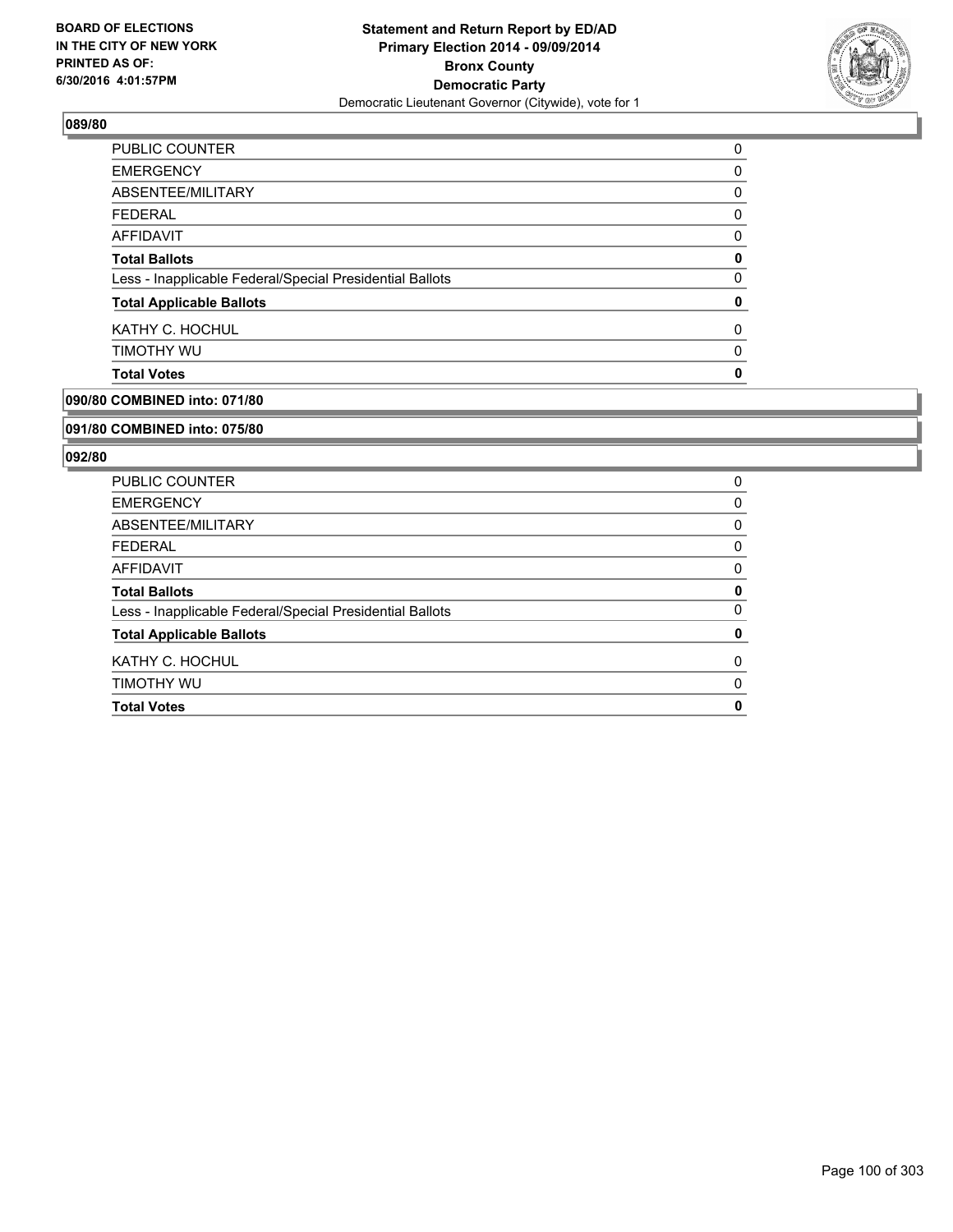

| <b>PUBLIC COUNTER</b>                                    | 100 |
|----------------------------------------------------------|-----|
| <b>EMERGENCY</b>                                         | 0   |
| ABSENTEE/MILITARY                                        | 21  |
| <b>FEDERAL</b>                                           | 0   |
| AFFIDAVIT                                                | 9   |
| <b>Total Ballots</b>                                     | 130 |
| Less - Inapplicable Federal/Special Presidential Ballots | 0   |
| <b>Total Applicable Ballots</b>                          | 130 |
| KATHY C. HOCHUL                                          | 90  |
| TIMOTHY WU                                               | 27  |
| JAMES M. ROSEN (WRITE-IN)                                |     |
| UNATTRIBUTABLE WRITE-IN (WRITE-IN)                       |     |
| <b>Total Votes</b>                                       | 119 |
| Unrecorded                                               | 11  |

### **002/81**

| <b>PUBLIC COUNTER</b>                                    | 82             |
|----------------------------------------------------------|----------------|
| <b>EMERGENCY</b>                                         | 0              |
| ABSENTEE/MILITARY                                        | $\overline{2}$ |
| <b>FEDERAL</b>                                           | 0              |
| AFFIDAVIT                                                | 0              |
| <b>Total Ballots</b>                                     | 84             |
| Less - Inapplicable Federal/Special Presidential Ballots | 0              |
| <b>Total Applicable Ballots</b>                          | 84             |
| KATHY C. HOCHUL                                          | 46             |
| TIMOTHY WU                                               | 25             |
| <b>Total Votes</b>                                       | 71             |
| Unrecorded                                               | 13             |

| PUBLIC COUNTER                                           | 27 |
|----------------------------------------------------------|----|
| <b>EMERGENCY</b>                                         | 0  |
| ABSENTEE/MILITARY                                        | 0  |
| <b>FEDERAL</b>                                           | 0  |
| <b>AFFIDAVIT</b>                                         | 0  |
| <b>Total Ballots</b>                                     | 27 |
| Less - Inapplicable Federal/Special Presidential Ballots | 0  |
| <b>Total Applicable Ballots</b>                          | 27 |
| KATHY C. HOCHUL                                          | 11 |
| TIMOTHY WU                                               | 10 |
| <b>Total Votes</b>                                       | 21 |
| Unrecorded                                               | 6  |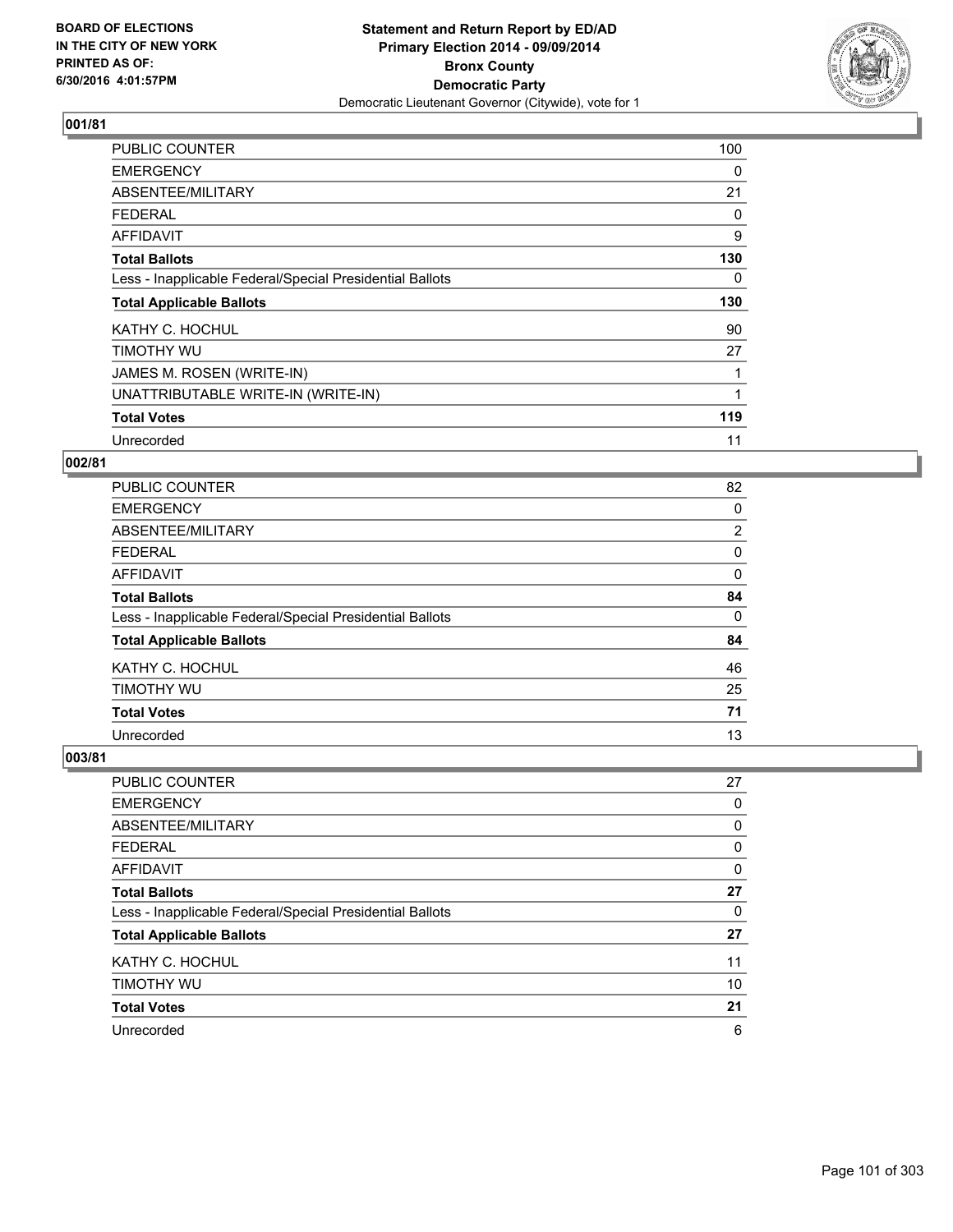

| <b>PUBLIC COUNTER</b>                                    | 100      |
|----------------------------------------------------------|----------|
| <b>EMERGENCY</b>                                         | 0        |
| ABSENTEE/MILITARY                                        |          |
| <b>FEDERAL</b>                                           | 0        |
| <b>AFFIDAVIT</b>                                         | $\Omega$ |
| <b>Total Ballots</b>                                     | 101      |
| Less - Inapplicable Federal/Special Presidential Ballots | 0        |
| <b>Total Applicable Ballots</b>                          | 101      |
| KATHY C. HOCHUL                                          | 51       |
| TIMOTHY WU                                               | 30       |
| <b>Total Votes</b>                                       | 81       |
| Unrecorded                                               | 20       |

#### **005/81**

| PUBLIC COUNTER                                           | 68 |
|----------------------------------------------------------|----|
| <b>EMERGENCY</b>                                         | 0  |
| ABSENTEE/MILITARY                                        | 4  |
| <b>FEDERAL</b>                                           | 0  |
| <b>AFFIDAVIT</b>                                         | 0  |
| <b>Total Ballots</b>                                     | 72 |
| Less - Inapplicable Federal/Special Presidential Ballots | 0  |
| <b>Total Applicable Ballots</b>                          | 72 |
| KATHY C. HOCHUL                                          | 49 |
| TIMOTHY WU                                               | 19 |
| <b>Total Votes</b>                                       | 68 |
| Unrecorded                                               | 4  |
|                                                          |    |

| PUBLIC COUNTER                                           | 69 |
|----------------------------------------------------------|----|
| <b>EMERGENCY</b>                                         | 0  |
| ABSENTEE/MILITARY                                        | 0  |
| <b>FEDERAL</b>                                           | 0  |
| <b>AFFIDAVIT</b>                                         | 0  |
| <b>Total Ballots</b>                                     | 69 |
| Less - Inapplicable Federal/Special Presidential Ballots | 0  |
| <b>Total Applicable Ballots</b>                          | 69 |
| KATHY C. HOCHUL                                          | 47 |
| TIMOTHY WU                                               | 19 |
| <b>Total Votes</b>                                       | 66 |
| Unrecorded                                               | 3  |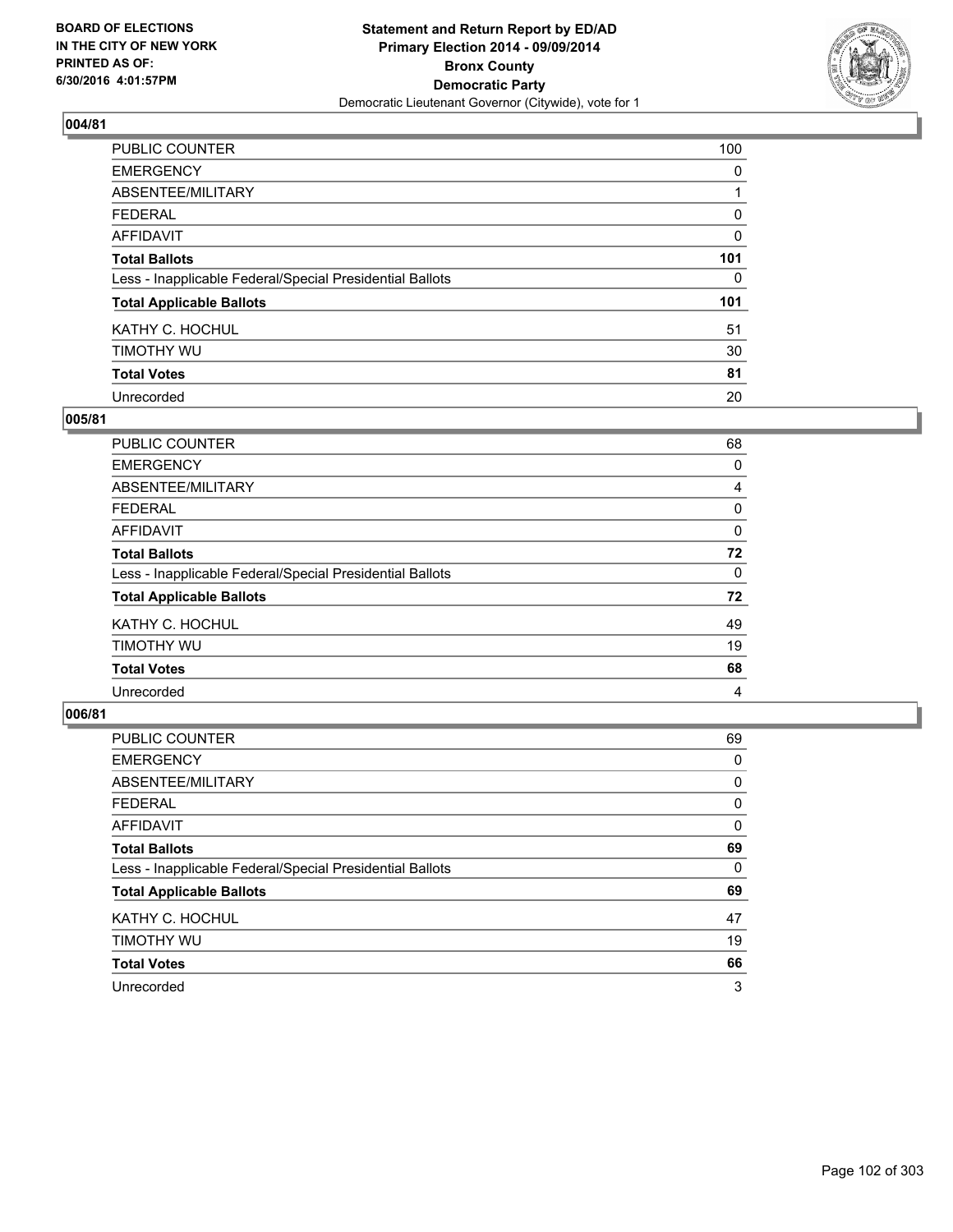

| PUBLIC COUNTER                                           | 60 |
|----------------------------------------------------------|----|
| <b>EMERGENCY</b>                                         | 0  |
| ABSENTEE/MILITARY                                        |    |
| <b>FEDERAL</b>                                           | 0  |
| <b>AFFIDAVIT</b>                                         | 0  |
| <b>Total Ballots</b>                                     | 61 |
| Less - Inapplicable Federal/Special Presidential Ballots | 0  |
| <b>Total Applicable Ballots</b>                          | 61 |
| KATHY C. HOCHUL                                          | 38 |
| TIMOTHY WU                                               | 16 |
| <b>Total Votes</b>                                       | 54 |
| Unrecorded                                               | 7  |

#### **008/81**

| PUBLIC COUNTER                                           | 42 |
|----------------------------------------------------------|----|
| <b>EMERGENCY</b>                                         | 0  |
| ABSENTEE/MILITARY                                        | 3  |
| <b>FEDERAL</b>                                           | 0  |
| <b>AFFIDAVIT</b>                                         | 0  |
| <b>Total Ballots</b>                                     | 45 |
| Less - Inapplicable Federal/Special Presidential Ballots | 0  |
| <b>Total Applicable Ballots</b>                          | 45 |
| KATHY C. HOCHUL                                          | 35 |
| TIMOTHY WU                                               | 4  |
| <b>Total Votes</b>                                       | 39 |
| Unrecorded                                               | 6  |

| PUBLIC COUNTER                                           | 67 |
|----------------------------------------------------------|----|
| <b>EMERGENCY</b>                                         | 0  |
| ABSENTEE/MILITARY                                        | 0  |
| <b>FEDERAL</b>                                           | 0  |
| <b>AFFIDAVIT</b>                                         | 0  |
| <b>Total Ballots</b>                                     | 67 |
| Less - Inapplicable Federal/Special Presidential Ballots | 0  |
| <b>Total Applicable Ballots</b>                          | 67 |
| KATHY C. HOCHUL                                          | 37 |
| TIMOTHY WU                                               | 14 |
| <b>Total Votes</b>                                       | 51 |
| Unrecorded                                               | 16 |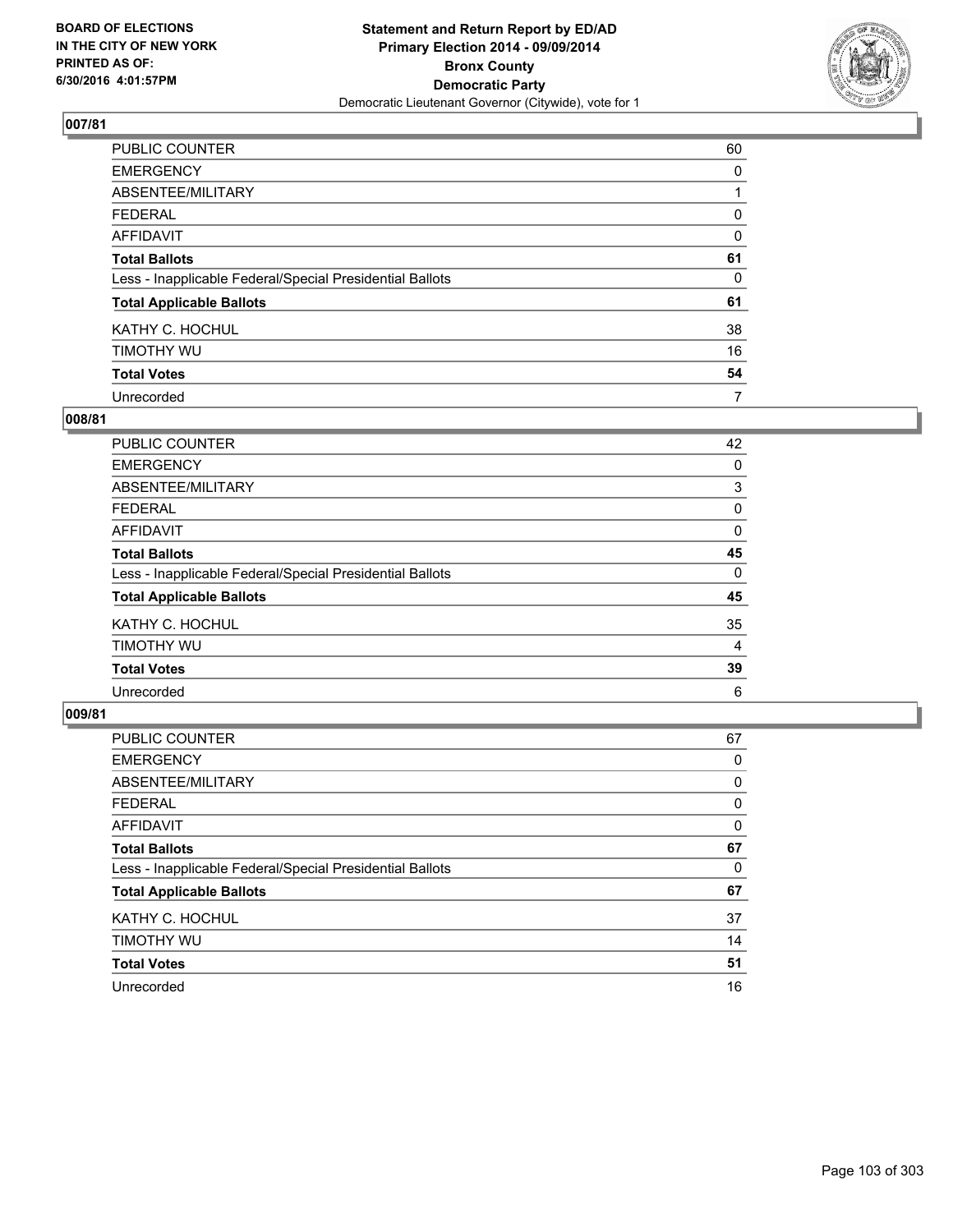

| PUBLIC COUNTER                                           | 11          |
|----------------------------------------------------------|-------------|
| EMERGENCY                                                | 0           |
| ABSENTEE/MILITARY                                        | 0           |
| FEDERAL                                                  | $\mathbf 0$ |
| AFFIDAVIT                                                | 0           |
| <b>Total Ballots</b>                                     | 11          |
| Less - Inapplicable Federal/Special Presidential Ballots | 0           |
| <b>Total Applicable Ballots</b>                          | 11          |
| KATHY C. HOCHUL                                          | 6           |
| timothy wu                                               | 5           |
| <b>Total Votes</b>                                       | 11          |

### **011/81**

| PUBLIC COUNTER                                           | 0           |
|----------------------------------------------------------|-------------|
| <b>EMERGENCY</b>                                         | 0           |
| ABSENTEE/MILITARY                                        | 0           |
| FEDERAL                                                  | 0           |
| AFFIDAVIT                                                | 0           |
| <b>Total Ballots</b>                                     | 0           |
| Less - Inapplicable Federal/Special Presidential Ballots | 0           |
| <b>Total Applicable Ballots</b>                          | 0           |
| KATHY C. HOCHUL                                          | 0           |
| TIMOTHY WU                                               | 0           |
| <b>Total Votes</b>                                       | $\mathbf 0$ |
|                                                          |             |

| PUBLIC COUNTER                                           | 85 |
|----------------------------------------------------------|----|
| <b>EMERGENCY</b>                                         | 0  |
| ABSENTEE/MILITARY                                        |    |
| <b>FEDERAL</b>                                           | 0  |
| AFFIDAVIT                                                | 0  |
| <b>Total Ballots</b>                                     | 86 |
| Less - Inapplicable Federal/Special Presidential Ballots | 0  |
| <b>Total Applicable Ballots</b>                          | 86 |
| KATHY C. HOCHUL                                          | 45 |
| TIMOTHY WU                                               | 38 |
| RALPH NADER (WRITE-IN)                                   | 2  |
| <b>Total Votes</b>                                       | 85 |
| Unrecorded                                               | 1  |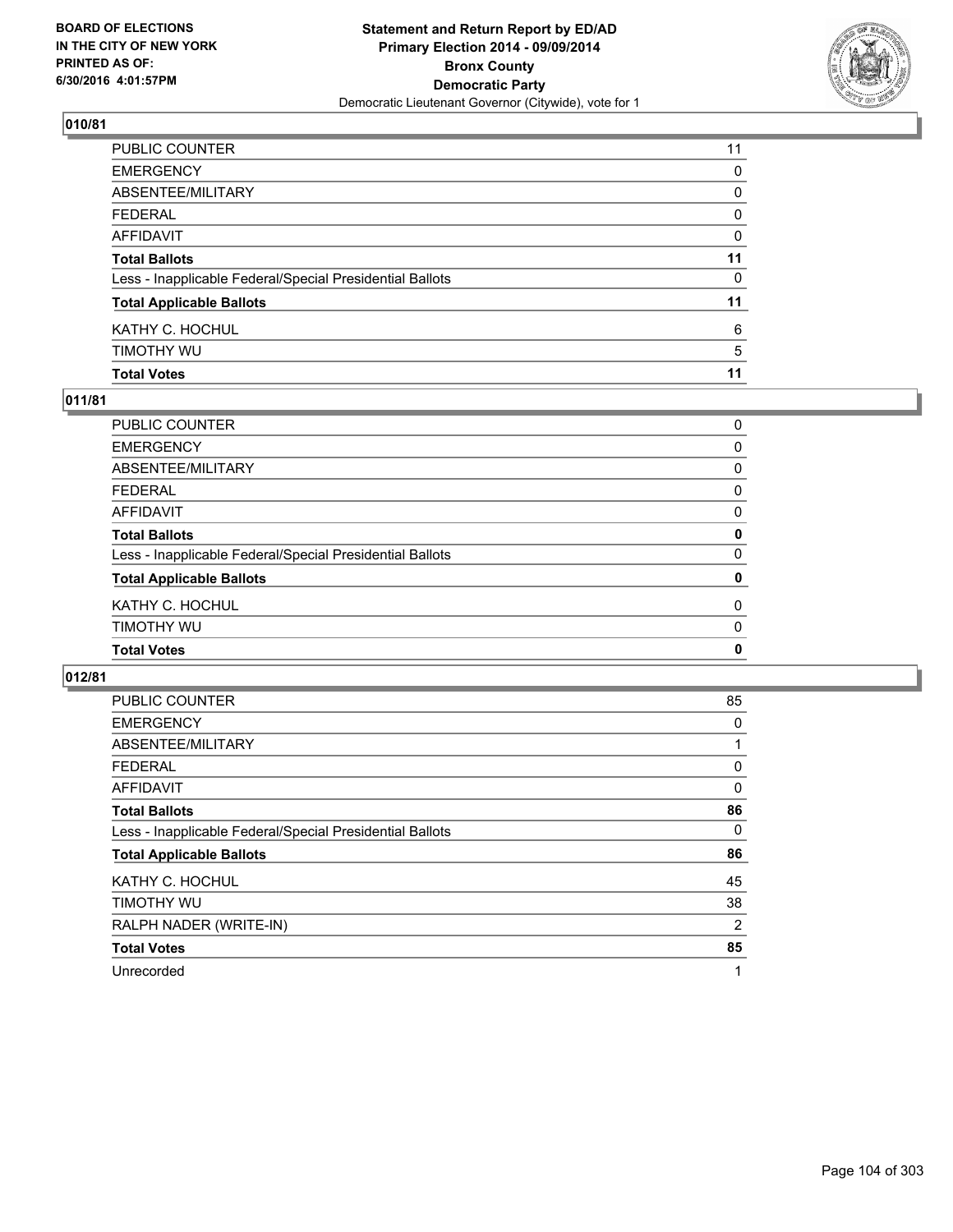

| PUBLIC COUNTER                                           | 51 |
|----------------------------------------------------------|----|
| EMERGENCY                                                | 0  |
| ABSENTEE/MILITARY                                        |    |
| FEDERAL                                                  | 0  |
| AFFIDAVIT                                                | 0  |
| <b>Total Ballots</b>                                     | 52 |
| Less - Inapplicable Federal/Special Presidential Ballots | 0  |
| <b>Total Applicable Ballots</b>                          | 52 |
| KATHY C. HOCHUL                                          | 37 |
| timothy wu                                               | 15 |
| <b>Total Votes</b>                                       | 52 |

### **014/81**

| PUBLIC COUNTER                                           | 115 |
|----------------------------------------------------------|-----|
| <b>EMERGENCY</b>                                         | 0   |
| ABSENTEE/MILITARY                                        | 5   |
| <b>FEDERAL</b>                                           | 0   |
| <b>AFFIDAVIT</b>                                         | 0   |
| <b>Total Ballots</b>                                     | 120 |
| Less - Inapplicable Federal/Special Presidential Ballots | 0   |
| <b>Total Applicable Ballots</b>                          | 120 |
| KATHY C. HOCHUL                                          | 68  |
| TIMOTHY WU                                               | 47  |
| UNATTRIBUTABLE WRITE-IN (WRITE-IN)                       | 1   |
| <b>Total Votes</b>                                       | 116 |
| Unrecorded                                               | 4   |

| <b>PUBLIC COUNTER</b>                                    | 117 |
|----------------------------------------------------------|-----|
| <b>EMERGENCY</b>                                         | 0   |
| ABSENTEE/MILITARY                                        | 8   |
| <b>FEDERAL</b>                                           | 0   |
| AFFIDAVIT                                                | 0   |
| <b>Total Ballots</b>                                     | 125 |
| Less - Inapplicable Federal/Special Presidential Ballots | 0   |
| <b>Total Applicable Ballots</b>                          | 125 |
| KATHY C. HOCHUL                                          | 71  |
| TIMOTHY WU                                               | 47  |
| <b>Total Votes</b>                                       | 118 |
| Unrecorded                                               | 7   |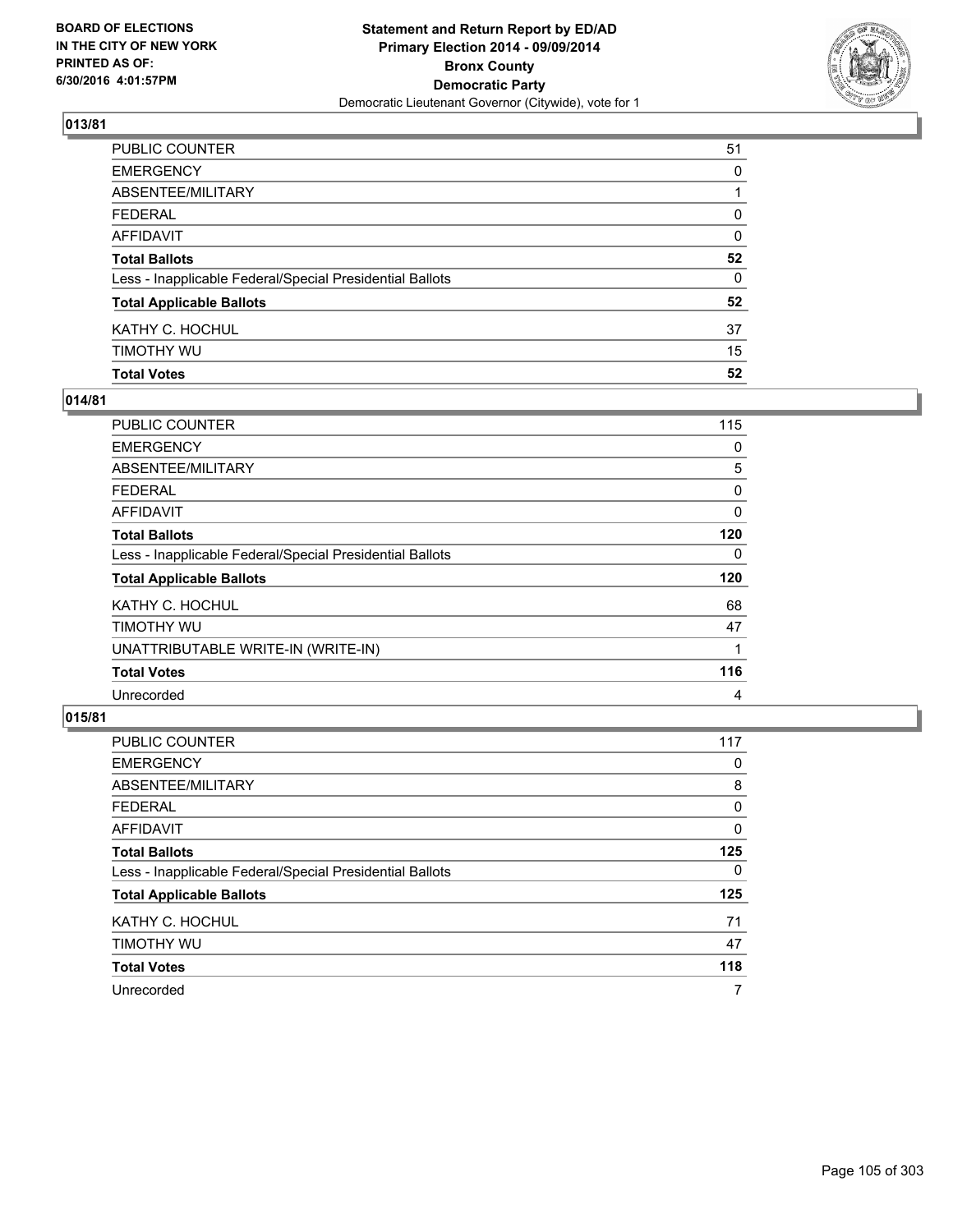

| PUBLIC COUNTER                                           | 7 |
|----------------------------------------------------------|---|
| <b>EMERGENCY</b>                                         | 0 |
| ABSENTEE/MILITARY                                        | 0 |
| <b>FEDERAL</b>                                           | 0 |
| <b>AFFIDAVIT</b>                                         |   |
| <b>Total Ballots</b>                                     | 8 |
| Less - Inapplicable Federal/Special Presidential Ballots | 0 |
| <b>Total Applicable Ballots</b>                          | 8 |
| KATHY C. HOCHUL                                          | 5 |
| TIMOTHY WU                                               | 0 |
| <b>Total Votes</b>                                       | 5 |
| Unrecorded                                               | 3 |

### **017/81**

| PUBLIC COUNTER                                           | 63 |
|----------------------------------------------------------|----|
| <b>EMERGENCY</b>                                         | 0  |
| ABSENTEE/MILITARY                                        | 4  |
| <b>FEDERAL</b>                                           | 0  |
| <b>AFFIDAVIT</b>                                         |    |
| <b>Total Ballots</b>                                     | 68 |
| Less - Inapplicable Federal/Special Presidential Ballots | 0  |
| <b>Total Applicable Ballots</b>                          | 68 |
| KATHY C. HOCHUL                                          | 55 |
| TIMOTHY WU                                               | 11 |
| <b>Total Votes</b>                                       | 66 |
| Unrecorded                                               | 2  |

| PUBLIC COUNTER                                           | 30 |
|----------------------------------------------------------|----|
| <b>EMERGENCY</b>                                         | 0  |
| ABSENTEE/MILITARY                                        | 0  |
| <b>FEDERAL</b>                                           | 0  |
| AFFIDAVIT                                                | 0  |
| <b>Total Ballots</b>                                     | 30 |
| Less - Inapplicable Federal/Special Presidential Ballots | 0  |
| <b>Total Applicable Ballots</b>                          | 30 |
| KATHY C. HOCHUL                                          | 25 |
| TIMOTHY WU                                               | 4  |
| <b>Total Votes</b>                                       | 29 |
| Unrecorded                                               |    |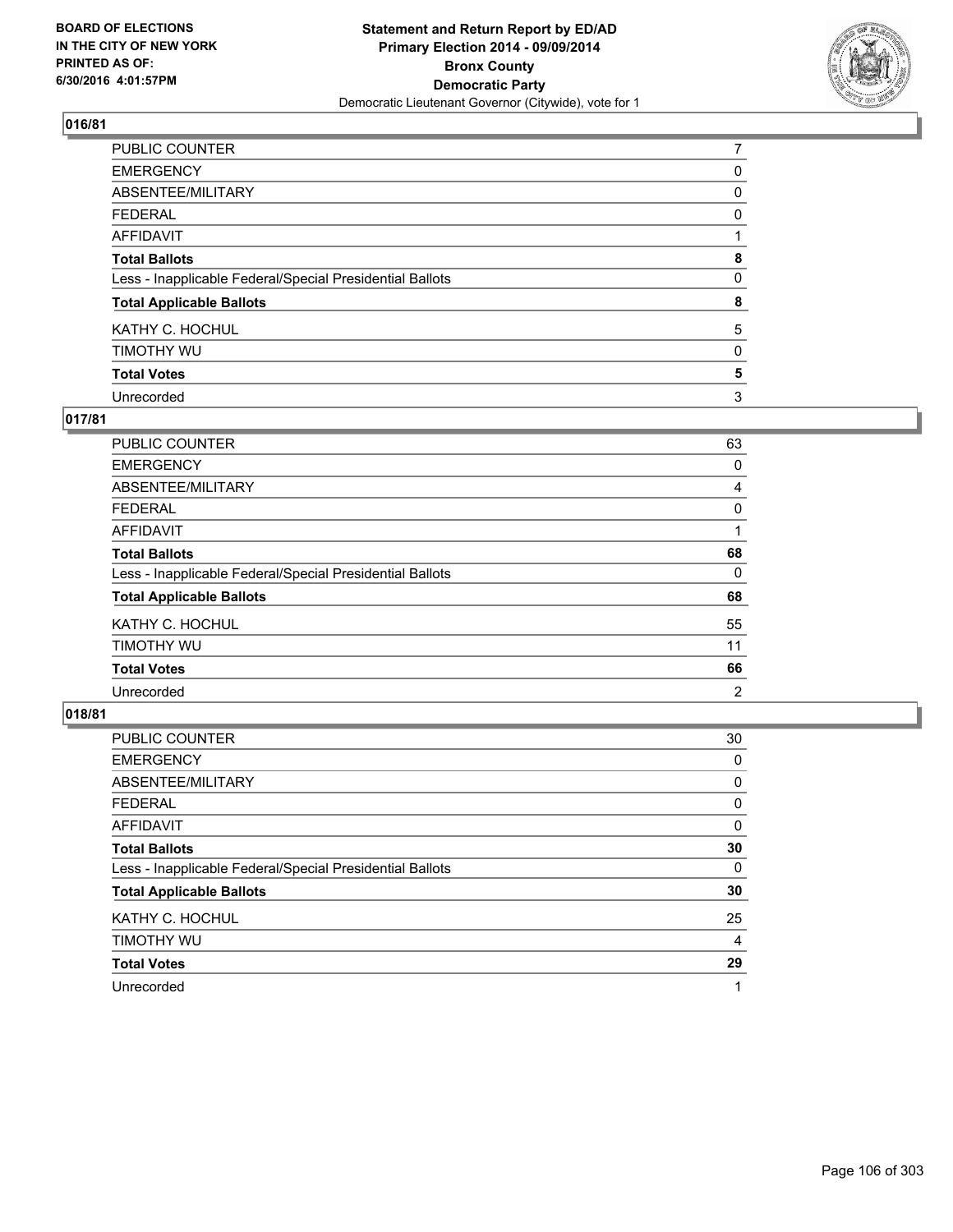

| PUBLIC COUNTER                                           | 23             |
|----------------------------------------------------------|----------------|
| <b>EMERGENCY</b>                                         | 0              |
| ABSENTEE/MILITARY                                        |                |
| <b>FEDERAL</b>                                           | 0              |
| <b>AFFIDAVIT</b>                                         | $\overline{2}$ |
| <b>Total Ballots</b>                                     | 26             |
| Less - Inapplicable Federal/Special Presidential Ballots | 0              |
| <b>Total Applicable Ballots</b>                          | 26             |
| KATHY C. HOCHUL                                          | 19             |
| TIMOTHY WU                                               | 5              |
| <b>Total Votes</b>                                       | 24             |
| Unrecorded                                               | 2              |

#### **020/81**

| PUBLIC COUNTER                                           | 31             |
|----------------------------------------------------------|----------------|
| <b>EMERGENCY</b>                                         | 0              |
| ABSENTEE/MILITARY                                        | 0              |
| <b>FEDERAL</b>                                           | 0              |
| <b>AFFIDAVIT</b>                                         | 0              |
| <b>Total Ballots</b>                                     | 31             |
| Less - Inapplicable Federal/Special Presidential Ballots | 0              |
| <b>Total Applicable Ballots</b>                          | 31             |
| KATHY C. HOCHUL                                          | 25             |
| TIMOTHY WU                                               | $\overline{2}$ |
| <b>Total Votes</b>                                       | 27             |
| Unrecorded                                               | 4              |

| PUBLIC COUNTER                                           | 36 |
|----------------------------------------------------------|----|
| <b>EMERGENCY</b>                                         | 0  |
| ABSENTEE/MILITARY                                        | 3  |
| <b>FEDERAL</b>                                           | 0  |
| AFFIDAVIT                                                | 0  |
| <b>Total Ballots</b>                                     | 39 |
| Less - Inapplicable Federal/Special Presidential Ballots | 0  |
| <b>Total Applicable Ballots</b>                          | 39 |
| KATHY C. HOCHUL                                          | 29 |
| TIMOTHY WU                                               | 9  |
| <b>Total Votes</b>                                       | 38 |
| Unrecorded                                               |    |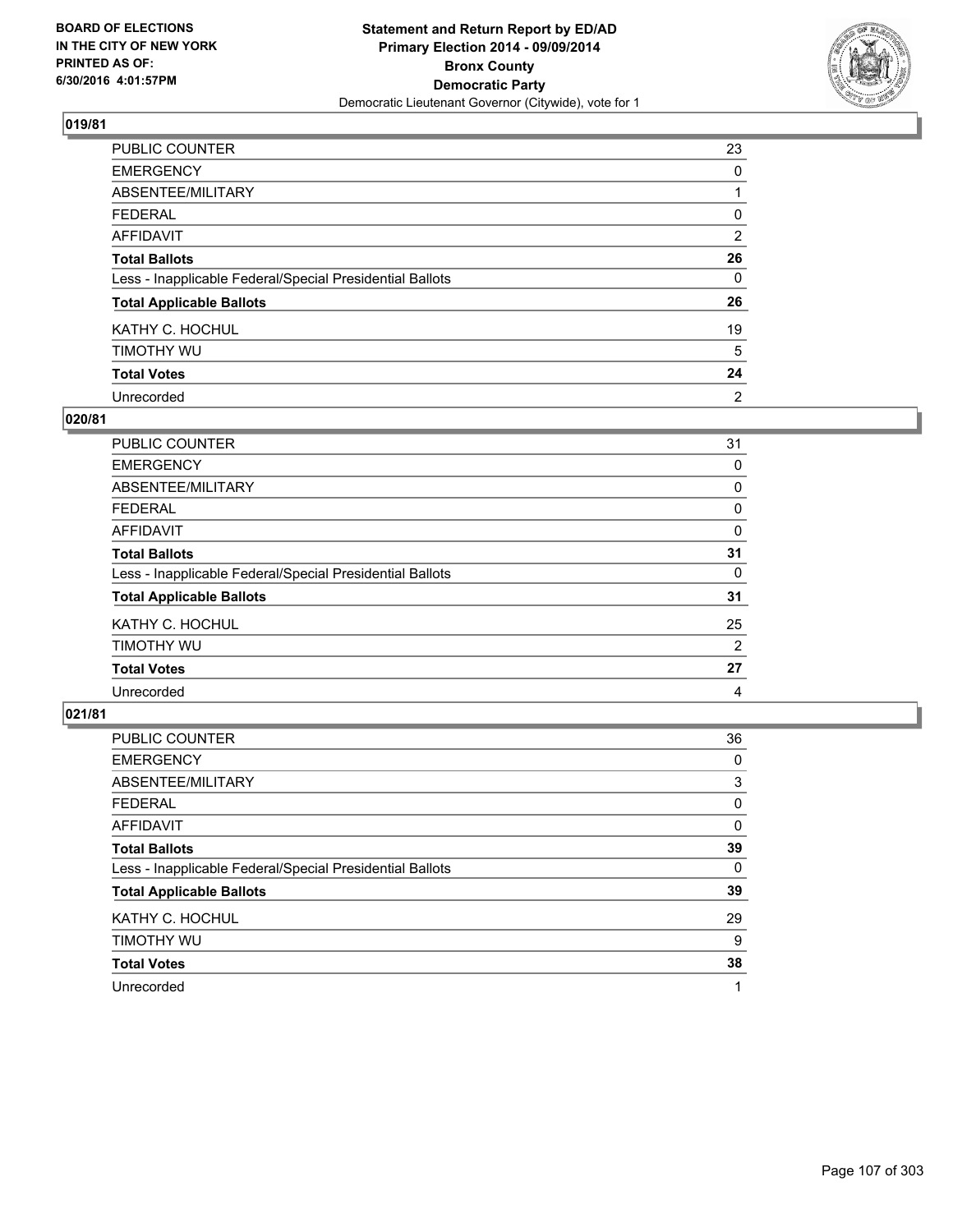

| PUBLIC COUNTER                                           | 35             |
|----------------------------------------------------------|----------------|
| <b>EMERGENCY</b>                                         | 0              |
| ABSENTEE/MILITARY                                        | $\overline{2}$ |
| <b>FEDERAL</b>                                           | 0              |
| <b>AFFIDAVIT</b>                                         | 0              |
| <b>Total Ballots</b>                                     | 37             |
| Less - Inapplicable Federal/Special Presidential Ballots | 0              |
| <b>Total Applicable Ballots</b>                          | 37             |
| KATHY C. HOCHUL                                          | 24             |
| TIMOTHY WU                                               | 12             |
| <b>Total Votes</b>                                       | 36             |
| Unrecorded                                               | 1              |

#### **023/81**

| PUBLIC COUNTER                                           | 49             |
|----------------------------------------------------------|----------------|
| <b>EMERGENCY</b>                                         | 0              |
| ABSENTEE/MILITARY                                        | $\overline{2}$ |
| <b>FEDERAL</b>                                           | 0              |
| <b>AFFIDAVIT</b>                                         | 0              |
| <b>Total Ballots</b>                                     | 51             |
| Less - Inapplicable Federal/Special Presidential Ballots | 0              |
| <b>Total Applicable Ballots</b>                          | 51             |
| KATHY C. HOCHUL                                          | 39             |
| TIMOTHY WU                                               | 11             |
| <b>Total Votes</b>                                       | 50             |
| Unrecorded                                               |                |

| PUBLIC COUNTER                                           | 32       |
|----------------------------------------------------------|----------|
| <b>EMERGENCY</b>                                         | 0        |
| ABSENTEE/MILITARY                                        | 0        |
| <b>FEDERAL</b>                                           | 0        |
| <b>AFFIDAVIT</b>                                         | $\Omega$ |
| <b>Total Ballots</b>                                     | 32       |
| Less - Inapplicable Federal/Special Presidential Ballots | 0        |
| <b>Total Applicable Ballots</b>                          | 32       |
| KATHY C. HOCHUL                                          | 28       |
| TIMOTHY WU                                               | 4        |
| <b>Total Votes</b>                                       | 32       |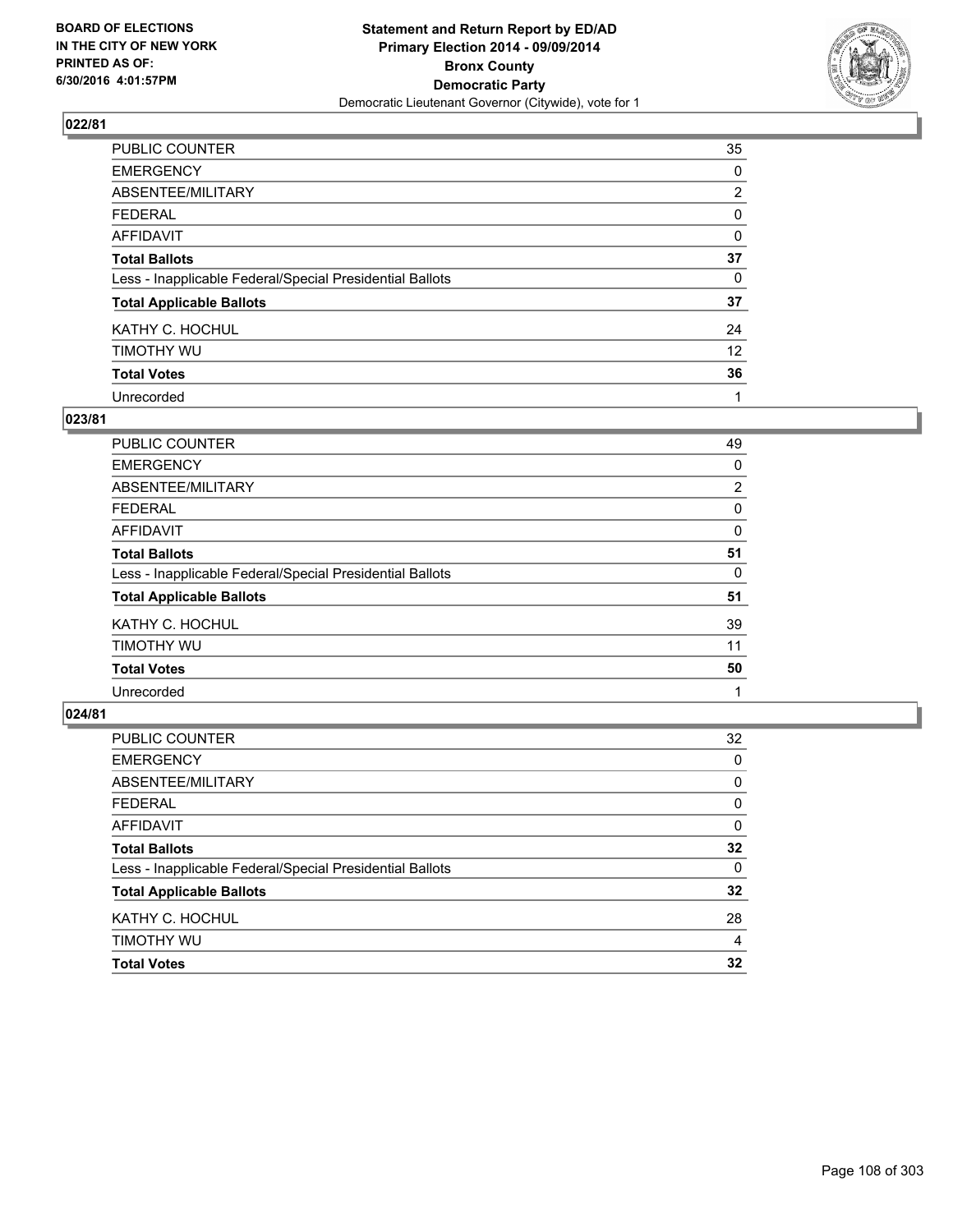

| PUBLIC COUNTER                                           | 33             |
|----------------------------------------------------------|----------------|
| <b>EMERGENCY</b>                                         | 0              |
| ABSENTEE/MILITARY                                        | $\overline{2}$ |
| <b>FEDERAL</b>                                           | 0              |
| <b>AFFIDAVIT</b>                                         | 0              |
| <b>Total Ballots</b>                                     | 35             |
| Less - Inapplicable Federal/Special Presidential Ballots | 0              |
| <b>Total Applicable Ballots</b>                          | 35             |
| KATHY C. HOCHUL                                          | 21             |
| TIMOTHY WU                                               | 12             |
| <b>Total Votes</b>                                       | 33             |
| Unrecorded                                               | 2              |

#### **026/81**

| PUBLIC COUNTER                                           | 33 |
|----------------------------------------------------------|----|
| <b>EMERGENCY</b>                                         | 0  |
| <b>ABSENTEE/MILITARY</b>                                 |    |
| <b>FEDERAL</b>                                           | 0  |
| <b>AFFIDAVIT</b>                                         | 0  |
| <b>Total Ballots</b>                                     | 34 |
| Less - Inapplicable Federal/Special Presidential Ballots | 0  |
| <b>Total Applicable Ballots</b>                          | 34 |
| KATHY C. HOCHUL                                          | 19 |
| TIMOTHY WU                                               | 14 |
| <b>Total Votes</b>                                       | 33 |
| Unrecorded                                               |    |
|                                                          |    |

| PUBLIC COUNTER                                           | 41 |
|----------------------------------------------------------|----|
| <b>EMERGENCY</b>                                         | 0  |
| ABSENTEE/MILITARY                                        | 0  |
| <b>FEDERAL</b>                                           | 0  |
| <b>AFFIDAVIT</b>                                         | 0  |
| <b>Total Ballots</b>                                     | 41 |
| Less - Inapplicable Federal/Special Presidential Ballots | 0  |
| <b>Total Applicable Ballots</b>                          | 41 |
| KATHY C. HOCHUL                                          | 26 |
| TIMOTHY WU                                               | 13 |
| <b>Total Votes</b>                                       | 39 |
| Unrecorded                                               | 2  |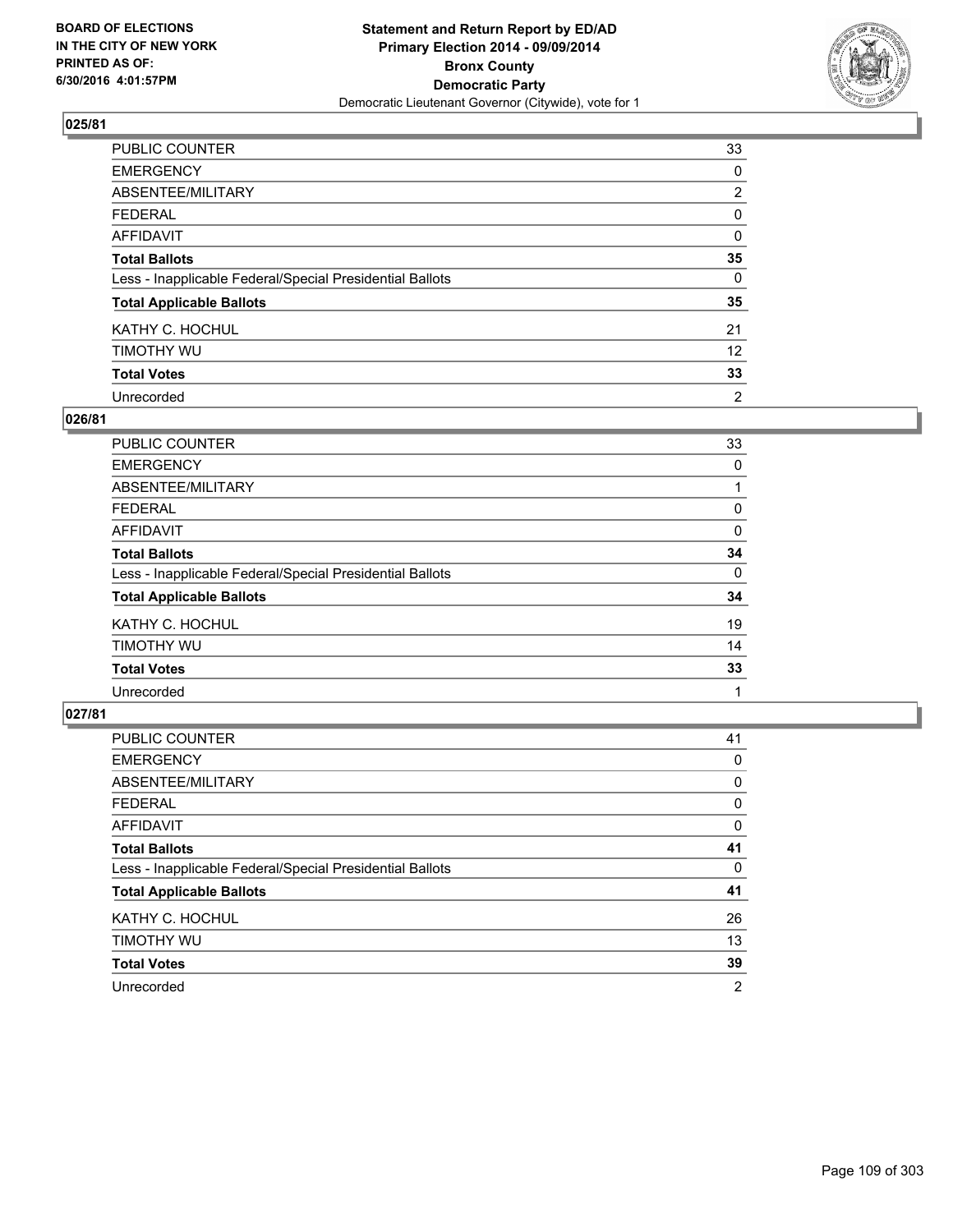

| PUBLIC COUNTER                                           | 61 |
|----------------------------------------------------------|----|
| <b>EMERGENCY</b>                                         | 0  |
| ABSENTEE/MILITARY                                        | 0  |
| <b>FEDERAL</b>                                           | 0  |
| <b>AFFIDAVIT</b>                                         | 0  |
| <b>Total Ballots</b>                                     | 61 |
| Less - Inapplicable Federal/Special Presidential Ballots | 0  |
| <b>Total Applicable Ballots</b>                          | 61 |
| KATHY C. HOCHUL                                          | 36 |
| TIMOTHY WU                                               | 19 |
| <b>Total Votes</b>                                       | 55 |
| Unrecorded                                               | 6  |

#### **029/81**

| <b>PUBLIC COUNTER</b>                                    | 36             |
|----------------------------------------------------------|----------------|
| <b>EMERGENCY</b>                                         | 0              |
| ABSENTEE/MILITARY                                        | $\overline{2}$ |
| <b>FEDERAL</b>                                           | 0              |
| <b>AFFIDAVIT</b>                                         | 0              |
| <b>Total Ballots</b>                                     | 38             |
| Less - Inapplicable Federal/Special Presidential Ballots | 0              |
| <b>Total Applicable Ballots</b>                          | 38             |
| KATHY C. HOCHUL                                          | 26             |
| TIMOTHY WU                                               | 9              |
| <b>Total Votes</b>                                       | 35             |
| Unrecorded                                               | 3              |
|                                                          |                |

| PUBLIC COUNTER                                           | 50 |
|----------------------------------------------------------|----|
| <b>EMERGENCY</b>                                         | 0  |
| ABSENTEE/MILITARY                                        | 0  |
| <b>FEDERAL</b>                                           | 0  |
| <b>AFFIDAVIT</b>                                         | 0  |
| <b>Total Ballots</b>                                     | 50 |
| Less - Inapplicable Federal/Special Presidential Ballots | 0  |
| <b>Total Applicable Ballots</b>                          | 50 |
| KATHY C. HOCHUL                                          | 28 |
| TIMOTHY WU                                               | 20 |
| <b>Total Votes</b>                                       | 48 |
| Unrecorded                                               | 2  |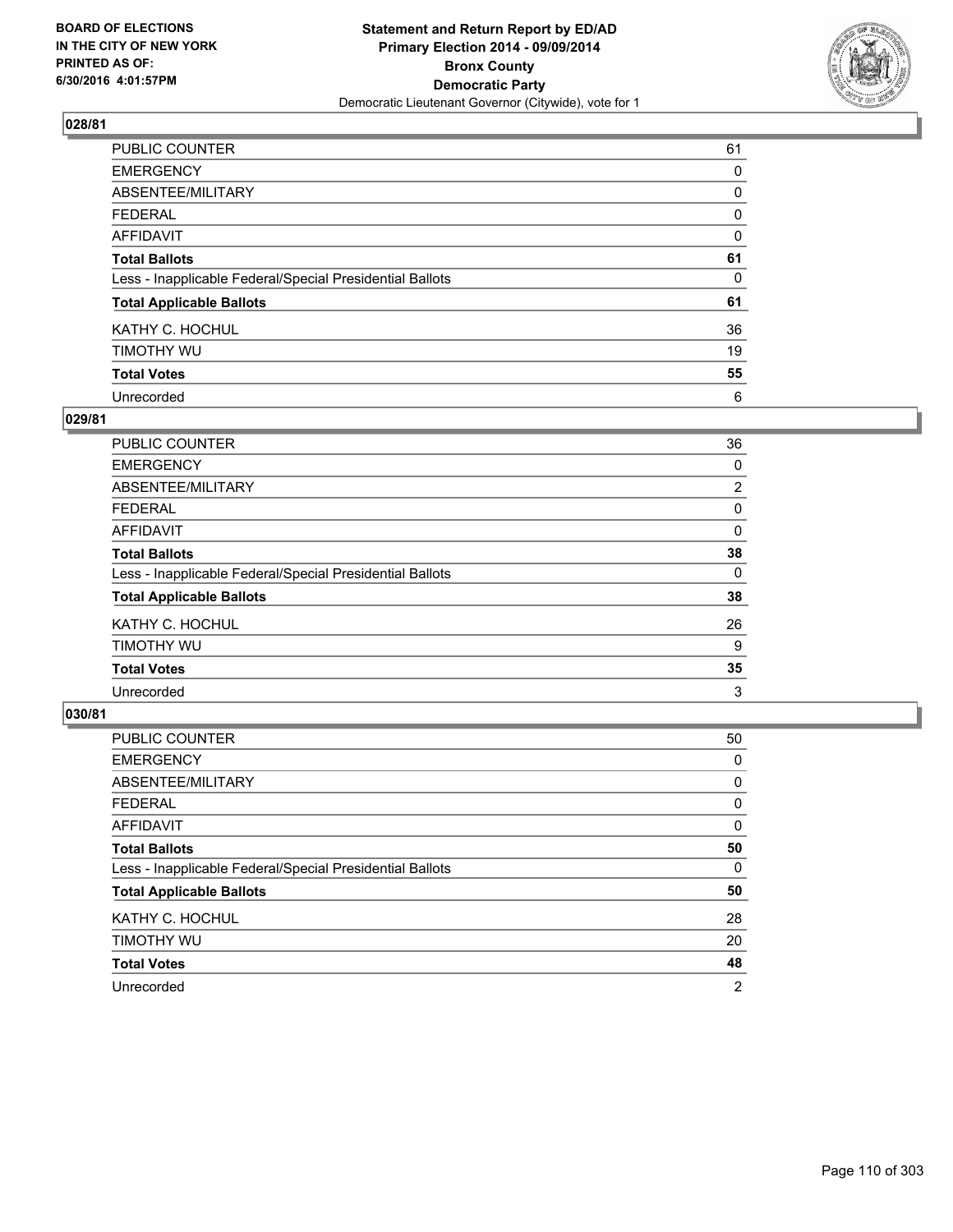

| PUBLIC COUNTER                                           | 35       |
|----------------------------------------------------------|----------|
| <b>EMERGENCY</b>                                         | 0        |
| ABSENTEE/MILITARY                                        | 0        |
| <b>FEDERAL</b>                                           | 0        |
| <b>AFFIDAVIT</b>                                         | 0        |
| <b>Total Ballots</b>                                     | 35       |
| Less - Inapplicable Federal/Special Presidential Ballots | $\Omega$ |
| <b>Total Applicable Ballots</b>                          | 35       |
| KATHY C. HOCHUL                                          | 14       |
| TIMOTHY WU                                               | 19       |
| <b>Total Votes</b>                                       | 33       |
| Unrecorded                                               | 2        |

#### **032/81**

| PUBLIC COUNTER                                           | 43             |
|----------------------------------------------------------|----------------|
| <b>EMERGENCY</b>                                         | 0              |
| <b>ABSENTEE/MILITARY</b>                                 | $\overline{2}$ |
| <b>FEDERAL</b>                                           | 0              |
| <b>AFFIDAVIT</b>                                         | 0              |
| <b>Total Ballots</b>                                     | 45             |
| Less - Inapplicable Federal/Special Presidential Ballots | 0              |
| <b>Total Applicable Ballots</b>                          | 45             |
| KATHY C. HOCHUL                                          | 30             |
| TIMOTHY WU                                               | 15             |
| <b>Total Votes</b>                                       | 45             |
|                                                          |                |

| <b>PUBLIC COUNTER</b>                                    | 143 |
|----------------------------------------------------------|-----|
| <b>EMERGENCY</b>                                         | 0   |
| ABSENTEE/MILITARY                                        | 0   |
| <b>FEDERAL</b>                                           | 0   |
| AFFIDAVIT                                                | 1   |
| <b>Total Ballots</b>                                     | 144 |
| Less - Inapplicable Federal/Special Presidential Ballots | 0   |
| <b>Total Applicable Ballots</b>                          | 144 |
| KATHY C. HOCHUL                                          | 88  |
| TIMOTHY WU                                               | 45  |
| UNATTRIBUTABLE WRITE-IN (WRITE-IN)                       | 1   |
| <b>Total Votes</b>                                       | 134 |
| Unrecorded                                               | 10  |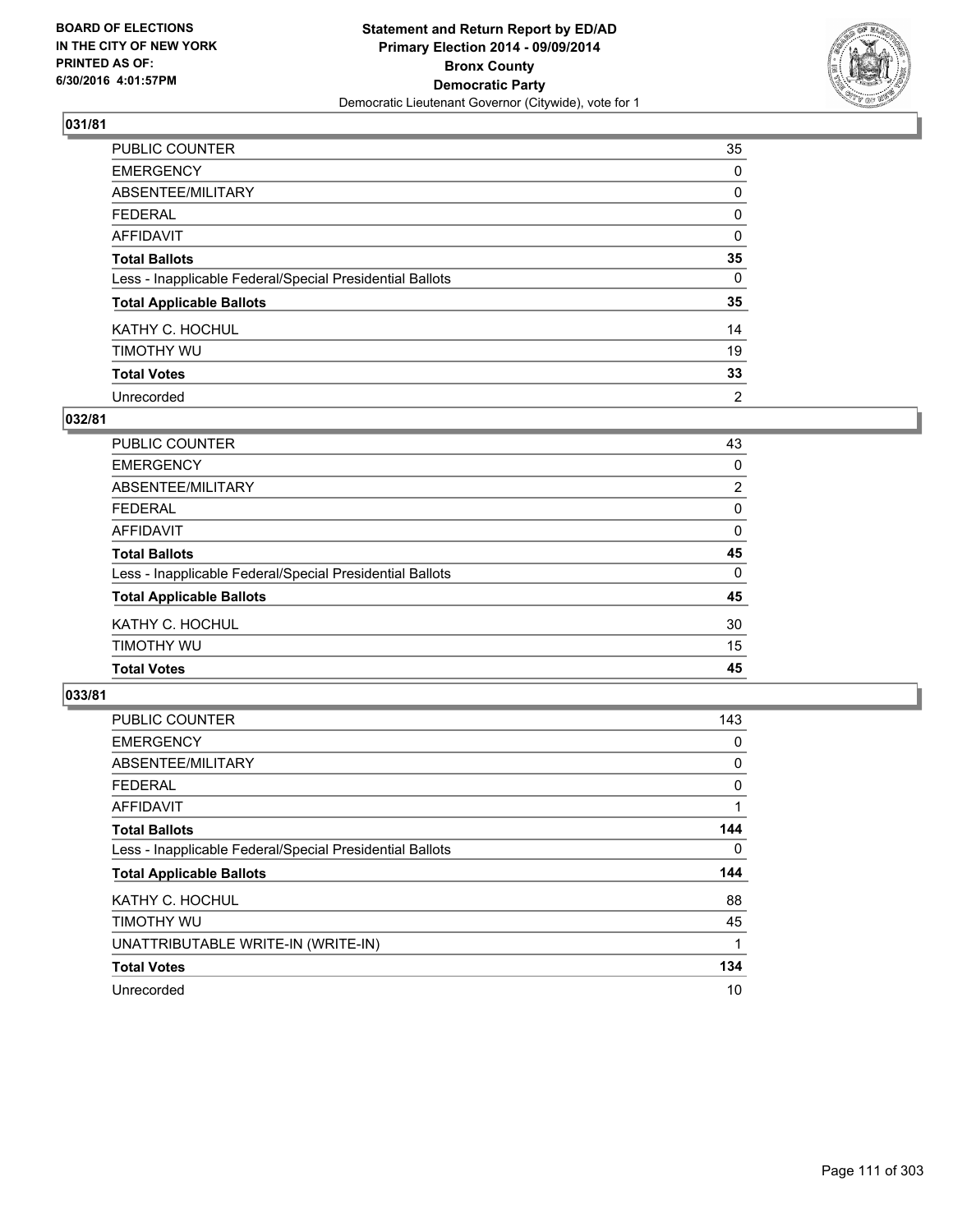

| <b>PUBLIC COUNTER</b>                                    | 118 |
|----------------------------------------------------------|-----|
| <b>EMERGENCY</b>                                         | 0   |
| ABSENTEE/MILITARY                                        | 4   |
| <b>FEDERAL</b>                                           | 0   |
| <b>AFFIDAVIT</b>                                         | 0   |
| <b>Total Ballots</b>                                     | 122 |
| Less - Inapplicable Federal/Special Presidential Ballots | 0   |
| <b>Total Applicable Ballots</b>                          | 122 |
| KATHY C. HOCHUL                                          | 70  |
| TIMOTHY WU                                               | 43  |
| MARION CONDE DA SILVEIRA (WRITE-IN)                      |     |
| SCOTTY ORLANDO (WRITE-IN)                                |     |
| <b>Total Votes</b>                                       | 115 |
| Unrecorded                                               | 7   |

#### **035/81**

| <b>PUBLIC COUNTER</b>                                    | 108            |
|----------------------------------------------------------|----------------|
| <b>EMERGENCY</b>                                         | 0              |
| ABSENTEE/MILITARY                                        | $\overline{2}$ |
| <b>FEDERAL</b>                                           | 0              |
| AFFIDAVIT                                                | 0              |
| <b>Total Ballots</b>                                     | 110            |
| Less - Inapplicable Federal/Special Presidential Ballots | 0              |
| <b>Total Applicable Ballots</b>                          | 110            |
| KATHY C. HOCHUL                                          | 62             |
| TIMOTHY WU                                               | 38             |
| <b>Total Votes</b>                                       | 100            |
| Unrecorded                                               | 10             |

| PUBLIC COUNTER                                           | 90 |
|----------------------------------------------------------|----|
| <b>EMERGENCY</b>                                         | 0  |
| ABSENTEE/MILITARY                                        | 5  |
| <b>FEDERAL</b>                                           | 0  |
| <b>AFFIDAVIT</b>                                         | 1  |
| <b>Total Ballots</b>                                     | 96 |
| Less - Inapplicable Federal/Special Presidential Ballots | 0  |
| <b>Total Applicable Ballots</b>                          | 96 |
| KATHY C. HOCHUL                                          | 55 |
| TIMOTHY WU                                               | 37 |
| SAMUEL MARTH (WRITE-IN)                                  | 1  |
| <b>Total Votes</b>                                       | 93 |
| Unrecorded                                               | 3  |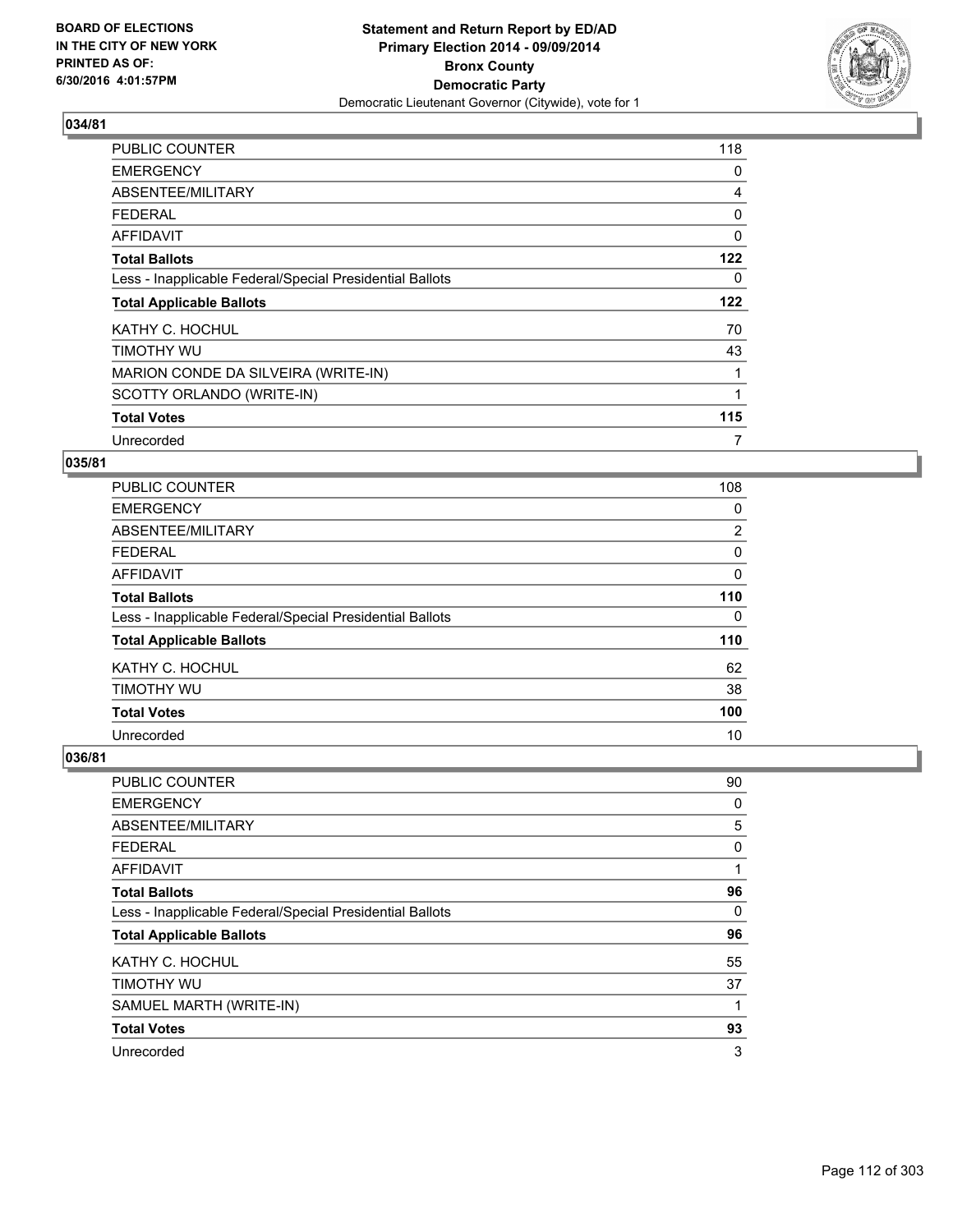

| PUBLIC COUNTER                                           | 62 |
|----------------------------------------------------------|----|
| <b>EMERGENCY</b>                                         | 0  |
| ABSENTEE/MILITARY                                        |    |
| <b>FEDERAL</b>                                           | 0  |
| <b>AFFIDAVIT</b>                                         | 0  |
| <b>Total Ballots</b>                                     | 63 |
| Less - Inapplicable Federal/Special Presidential Ballots | 0  |
| <b>Total Applicable Ballots</b>                          | 63 |
| KATHY C. HOCHUL                                          | 36 |
| TIMOTHY WU                                               | 21 |
| <b>Total Votes</b>                                       | 57 |
| Unrecorded                                               | 6  |

#### **038/81**

| PUBLIC COUNTER                                           | 121            |
|----------------------------------------------------------|----------------|
| <b>EMERGENCY</b>                                         | 0              |
| ABSENTEE/MILITARY                                        |                |
| FEDERAL                                                  | 0              |
| AFFIDAVIT                                                | $\overline{2}$ |
| <b>Total Ballots</b>                                     | 124            |
| Less - Inapplicable Federal/Special Presidential Ballots | 0              |
| <b>Total Applicable Ballots</b>                          | 124            |
| KATHY C. HOCHUL                                          | 69             |
| TIMOTHY WU                                               | 42             |
| <b>Total Votes</b>                                       | 111            |
| Unrecorded                                               | 13             |

| PUBLIC COUNTER                                           | 41 |
|----------------------------------------------------------|----|
| <b>EMERGENCY</b>                                         | 0  |
| ABSENTEE/MILITARY                                        |    |
| <b>FEDERAL</b>                                           | 0  |
| <b>AFFIDAVIT</b>                                         | 0  |
| <b>Total Ballots</b>                                     | 42 |
| Less - Inapplicable Federal/Special Presidential Ballots | 0  |
| <b>Total Applicable Ballots</b>                          | 42 |
| KATHY C. HOCHUL                                          | 26 |
| TIMOTHY WU                                               | 14 |
| <b>Total Votes</b>                                       | 40 |
| Unrecorded                                               | 2  |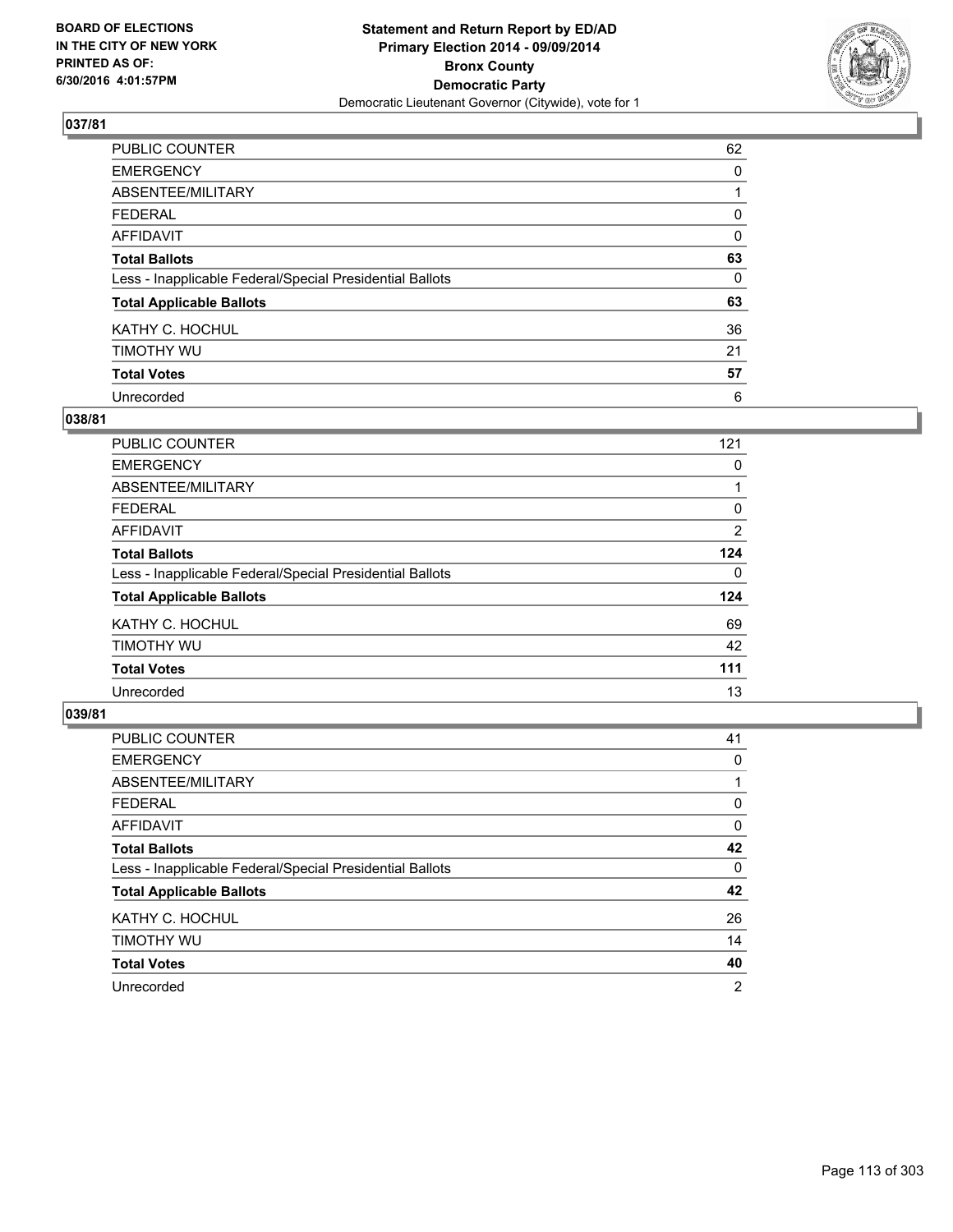

| PUBLIC COUNTER                                           | 93       |
|----------------------------------------------------------|----------|
| <b>EMERGENCY</b>                                         | 0        |
| ABSENTEE/MILITARY                                        | 0        |
| <b>FEDERAL</b>                                           | 0        |
| <b>AFFIDAVIT</b>                                         | $\Omega$ |
| <b>Total Ballots</b>                                     | 93       |
| Less - Inapplicable Federal/Special Presidential Ballots | $\Omega$ |
| <b>Total Applicable Ballots</b>                          | 93       |
| KATHY C. HOCHUL                                          | 67       |
| TIMOTHY WU                                               | 15       |
| <b>Total Votes</b>                                       | 82       |
| Unrecorded                                               | 11       |

#### **041/81**

| PUBLIC COUNTER                                           | 85 |
|----------------------------------------------------------|----|
| <b>EMERGENCY</b>                                         | 0  |
| ABSENTEE/MILITARY                                        | 4  |
| <b>FEDERAL</b>                                           | 0  |
| <b>AFFIDAVIT</b>                                         |    |
| <b>Total Ballots</b>                                     | 90 |
| Less - Inapplicable Federal/Special Presidential Ballots | 0  |
| <b>Total Applicable Ballots</b>                          | 90 |
| KATHY C. HOCHUL                                          | 47 |
| TIMOTHY WU                                               | 36 |
| <b>Total Votes</b>                                       | 83 |
| Unrecorded                                               | 7  |
|                                                          |    |

| <b>PUBLIC COUNTER</b>                                    | 25 |
|----------------------------------------------------------|----|
| <b>EMERGENCY</b>                                         | 0  |
| ABSENTEE/MILITARY                                        |    |
| <b>FEDERAL</b>                                           | 0  |
| AFFIDAVIT                                                |    |
| <b>Total Ballots</b>                                     | 27 |
| Less - Inapplicable Federal/Special Presidential Ballots | 0  |
| <b>Total Applicable Ballots</b>                          | 27 |
| KATHY C. HOCHUL                                          | 13 |
| TIMOTHY WU                                               | 8  |
| <b>Total Votes</b>                                       | 21 |
| Unrecorded                                               | 6  |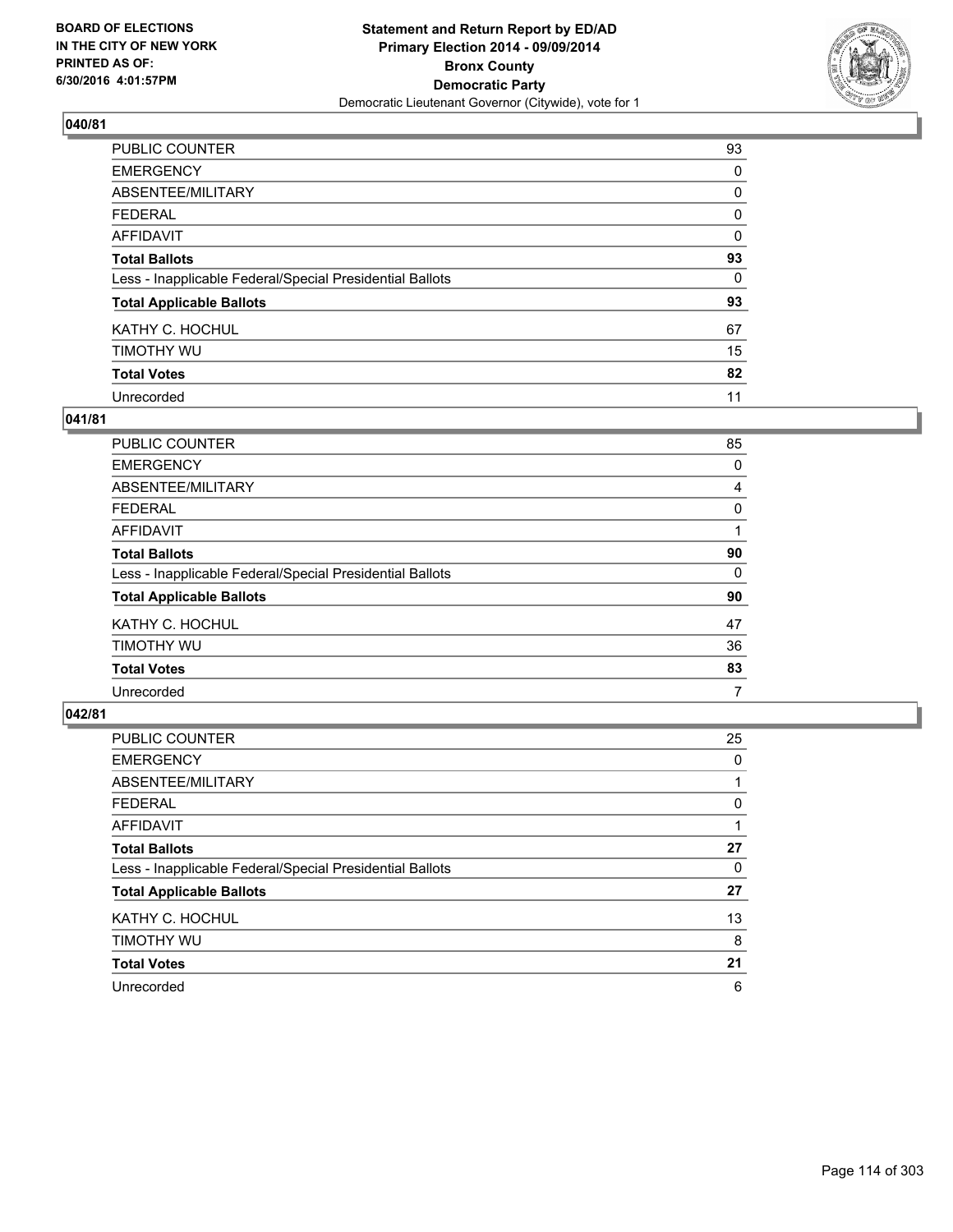

| <b>PUBLIC COUNTER</b>                                    | 108 |
|----------------------------------------------------------|-----|
| <b>EMERGENCY</b>                                         | 0   |
| ABSENTEE/MILITARY                                        | 6   |
| <b>FEDERAL</b>                                           | 0   |
| AFFIDAVIT                                                |     |
| <b>Total Ballots</b>                                     | 115 |
| Less - Inapplicable Federal/Special Presidential Ballots | 0   |
| <b>Total Applicable Ballots</b>                          | 115 |
| KATHY C. HOCHUL                                          | 72  |
| TIMOTHY WU                                               | 39  |
| RUBEN DIAZ JR. (WRITE-IN)                                |     |
| <b>Total Votes</b>                                       | 112 |
| Unrecorded                                               | 3   |

# **044/81**

| PUBLIC COUNTER                                           | 54 |
|----------------------------------------------------------|----|
| <b>EMERGENCY</b>                                         | 0  |
| ABSENTEE/MILITARY                                        | 2  |
| <b>FEDERAL</b>                                           | 0  |
| <b>AFFIDAVIT</b>                                         | 0  |
| <b>Total Ballots</b>                                     | 56 |
| Less - Inapplicable Federal/Special Presidential Ballots | 0  |
| <b>Total Applicable Ballots</b>                          | 56 |
| KATHY C. HOCHUL                                          | 31 |
| TIMOTHY WU                                               | 20 |
| <b>Total Votes</b>                                       | 51 |
| Unrecorded                                               | 5  |

| <b>PUBLIC COUNTER</b>                                    | 18 |
|----------------------------------------------------------|----|
| <b>EMERGENCY</b>                                         | 0  |
| ABSENTEE/MILITARY                                        | 0  |
| <b>FEDERAL</b>                                           | 0  |
| <b>AFFIDAVIT</b>                                         | 2  |
| <b>Total Ballots</b>                                     | 20 |
| Less - Inapplicable Federal/Special Presidential Ballots | 0  |
| <b>Total Applicable Ballots</b>                          | 20 |
| KATHY C. HOCHUL                                          | 9  |
| TIMOTHY WU                                               | 6  |
| UNATTRIBUTABLE WRITE-IN (WRITE-IN)                       | 1  |
| <b>Total Votes</b>                                       | 16 |
| Unrecorded                                               | 4  |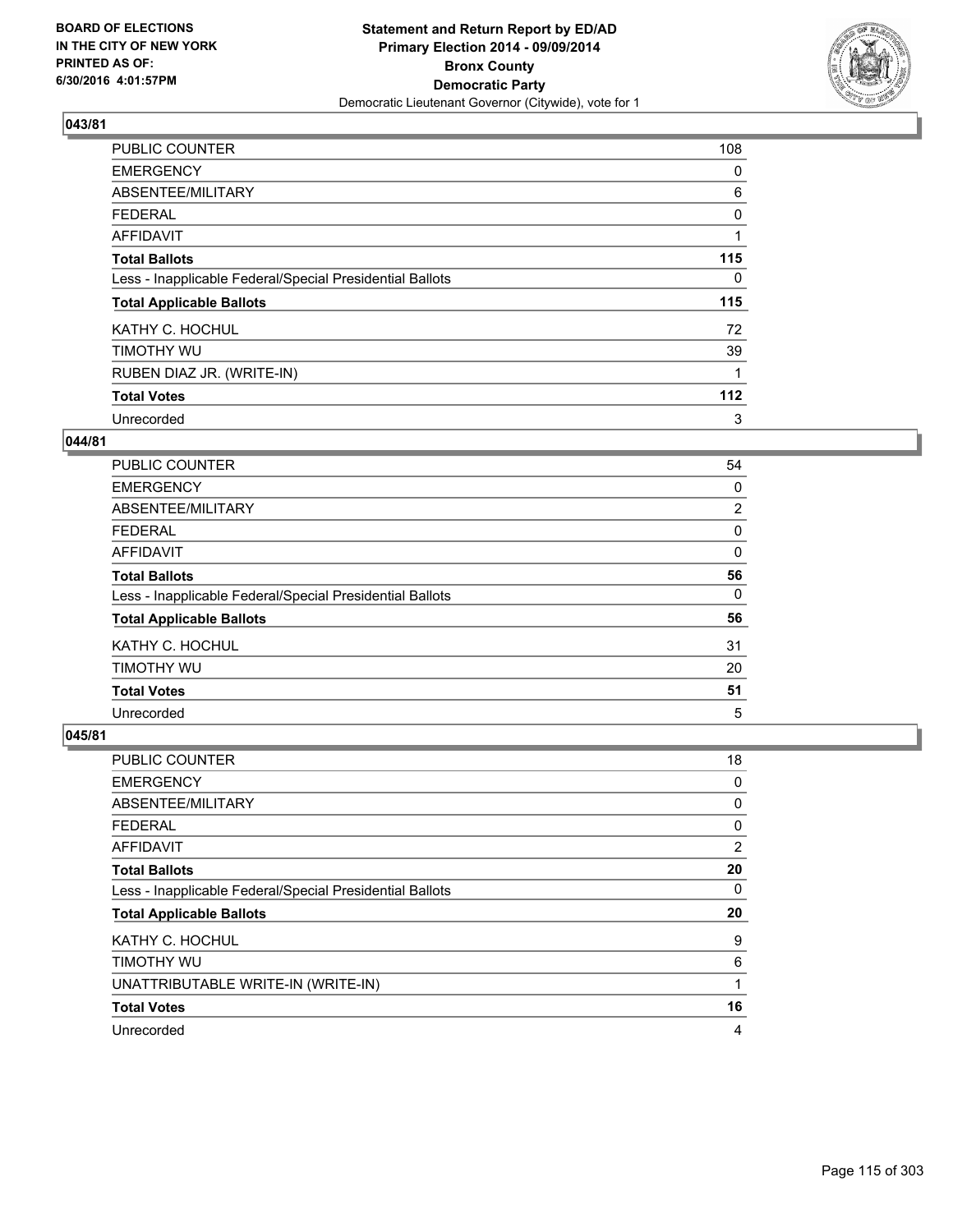

| PUBLIC COUNTER                                           | 26             |
|----------------------------------------------------------|----------------|
| <b>EMERGENCY</b>                                         | 0              |
| ABSENTEE/MILITARY                                        | $\overline{2}$ |
| <b>FEDERAL</b>                                           | 0              |
| <b>AFFIDAVIT</b>                                         | 0              |
| <b>Total Ballots</b>                                     | 28             |
| Less - Inapplicable Federal/Special Presidential Ballots | $\Omega$       |
| <b>Total Applicable Ballots</b>                          | 28             |
| KATHY C. HOCHUL                                          | 16             |
| TIMOTHY WU                                               | 6              |
| <b>Total Votes</b>                                       | 22             |
| Unrecorded                                               | 6              |

#### **047/81**

| PUBLIC COUNTER                                           | 19 |
|----------------------------------------------------------|----|
| <b>EMERGENCY</b>                                         | 0  |
| ABSENTEE/MILITARY                                        | 0  |
| <b>FEDERAL</b>                                           | 0  |
| <b>AFFIDAVIT</b>                                         | 0  |
| <b>Total Ballots</b>                                     | 19 |
| Less - Inapplicable Federal/Special Presidential Ballots | 0  |
| <b>Total Applicable Ballots</b>                          | 19 |
| KATHY C. HOCHUL                                          | 6  |
| TIMOTHY WU                                               | 9  |
| <b>Total Votes</b>                                       | 15 |
| Unrecorded                                               | 4  |
|                                                          |    |

| <b>PUBLIC COUNTER</b>                                    | 67 |
|----------------------------------------------------------|----|
| <b>EMERGENCY</b>                                         | 0  |
| ABSENTEE/MILITARY                                        | 4  |
| <b>FEDERAL</b>                                           | 0  |
| AFFIDAVIT                                                | 0  |
| <b>Total Ballots</b>                                     | 71 |
| Less - Inapplicable Federal/Special Presidential Ballots | 0  |
| <b>Total Applicable Ballots</b>                          | 71 |
| KATHY C. HOCHUL                                          | 37 |
| TIMOTHY WU                                               | 29 |
| <b>Total Votes</b>                                       | 66 |
| Unrecorded                                               | 5  |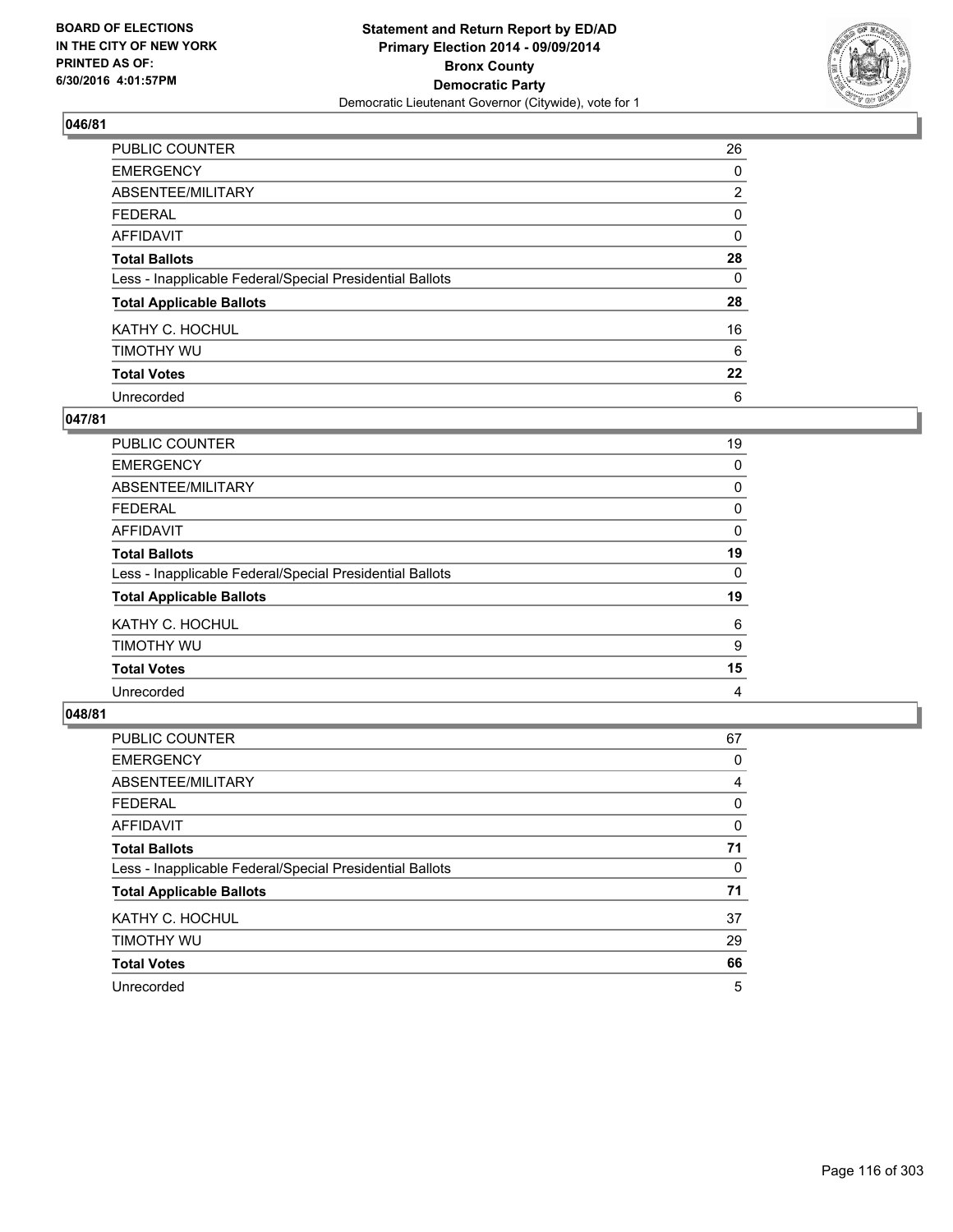

| PUBLIC COUNTER                                           | 85           |
|----------------------------------------------------------|--------------|
| <b>EMERGENCY</b>                                         | 0            |
| ABSENTEE/MILITARY                                        | 13           |
| <b>FEDERAL</b>                                           | 0            |
| <b>AFFIDAVIT</b>                                         | $\mathbf{0}$ |
| <b>Total Ballots</b>                                     | 98           |
| Less - Inapplicable Federal/Special Presidential Ballots | $\Omega$     |
| <b>Total Applicable Ballots</b>                          | 98           |
| KATHY C. HOCHUL                                          | 35           |
| TIMOTHY WU                                               | 50           |
| <b>Total Votes</b>                                       | 85           |
| Unrecorded                                               | 13           |

#### **050/81**

| PUBLIC COUNTER                                           | 57 |
|----------------------------------------------------------|----|
| <b>EMERGENCY</b>                                         | 0  |
| ABSENTEE/MILITARY                                        | 9  |
| <b>FEDERAL</b>                                           | 0  |
| <b>AFFIDAVIT</b>                                         | 0  |
| <b>Total Ballots</b>                                     | 66 |
| Less - Inapplicable Federal/Special Presidential Ballots | 0  |
| <b>Total Applicable Ballots</b>                          | 66 |
| KATHY C. HOCHUL                                          | 35 |
| TIMOTHY WU                                               | 30 |
| <b>Total Votes</b>                                       | 65 |
| Unrecorded                                               |    |
|                                                          |    |

| PUBLIC COUNTER                                           | 60 |
|----------------------------------------------------------|----|
| <b>EMERGENCY</b>                                         | 0  |
| ABSENTEE/MILITARY                                        | 0  |
| <b>FEDERAL</b>                                           | 0  |
| <b>AFFIDAVIT</b>                                         | 0  |
| <b>Total Ballots</b>                                     | 60 |
| Less - Inapplicable Federal/Special Presidential Ballots | 0  |
| <b>Total Applicable Ballots</b>                          | 60 |
| KATHY C. HOCHUL                                          | 24 |
| TIMOTHY WU                                               | 32 |
| <b>Total Votes</b>                                       | 56 |
| Unrecorded                                               | 4  |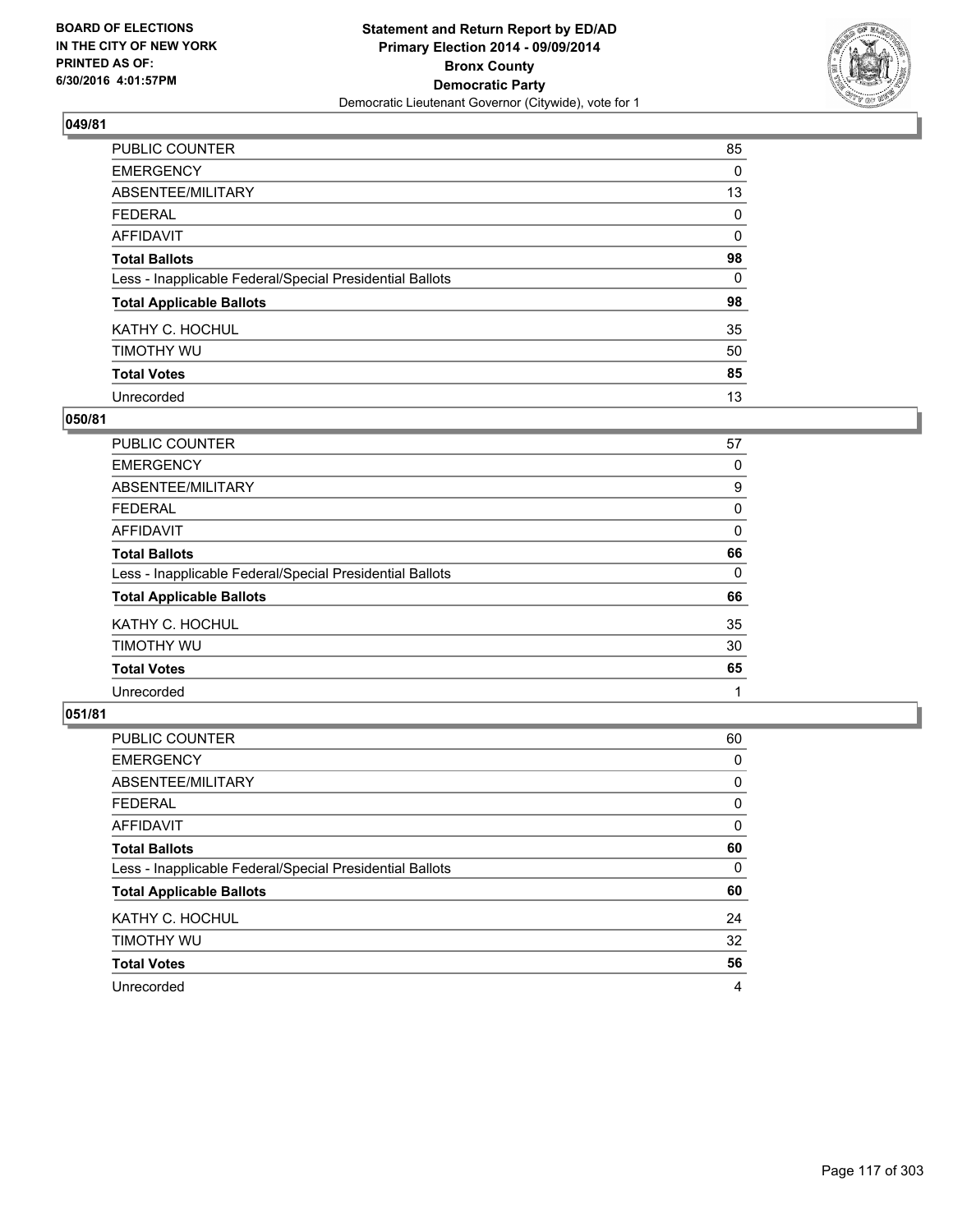

| PUBLIC COUNTER                                           | 44 |
|----------------------------------------------------------|----|
| <b>EMERGENCY</b>                                         | 0  |
| ABSENTEE/MILITARY                                        | 4  |
| <b>FEDERAL</b>                                           | 0  |
| <b>AFFIDAVIT</b>                                         | 0  |
| <b>Total Ballots</b>                                     | 48 |
| Less - Inapplicable Federal/Special Presidential Ballots | 0  |
| <b>Total Applicable Ballots</b>                          | 48 |
| KATHY C. HOCHUL                                          | 28 |
| TIMOTHY WU                                               | 16 |
| <b>Total Votes</b>                                       | 44 |
| Unrecorded                                               | 4  |

#### **053/81**

| PUBLIC COUNTER                                           | 41 |
|----------------------------------------------------------|----|
| <b>EMERGENCY</b>                                         | 0  |
| ABSENTEE/MILITARY                                        | 2  |
| <b>FEDERAL</b>                                           | 0  |
| <b>AFFIDAVIT</b>                                         |    |
| <b>Total Ballots</b>                                     | 44 |
| Less - Inapplicable Federal/Special Presidential Ballots | 0  |
| <b>Total Applicable Ballots</b>                          | 44 |
| KATHY C. HOCHUL                                          | 23 |
| TIMOTHY WU                                               | 19 |
| <b>Total Votes</b>                                       | 42 |
| Unrecorded                                               | 2  |
|                                                          |    |

| PUBLIC COUNTER                                           | 67 |
|----------------------------------------------------------|----|
| <b>EMERGENCY</b>                                         | 0  |
| ABSENTEE/MILITARY                                        |    |
| <b>FEDERAL</b>                                           | 0  |
| <b>AFFIDAVIT</b>                                         |    |
| <b>Total Ballots</b>                                     | 69 |
| Less - Inapplicable Federal/Special Presidential Ballots | 0  |
| <b>Total Applicable Ballots</b>                          | 69 |
| KATHY C. HOCHUL                                          | 38 |
| TIMOTHY WU                                               | 30 |
| <b>Total Votes</b>                                       | 68 |
| Unrecorded                                               |    |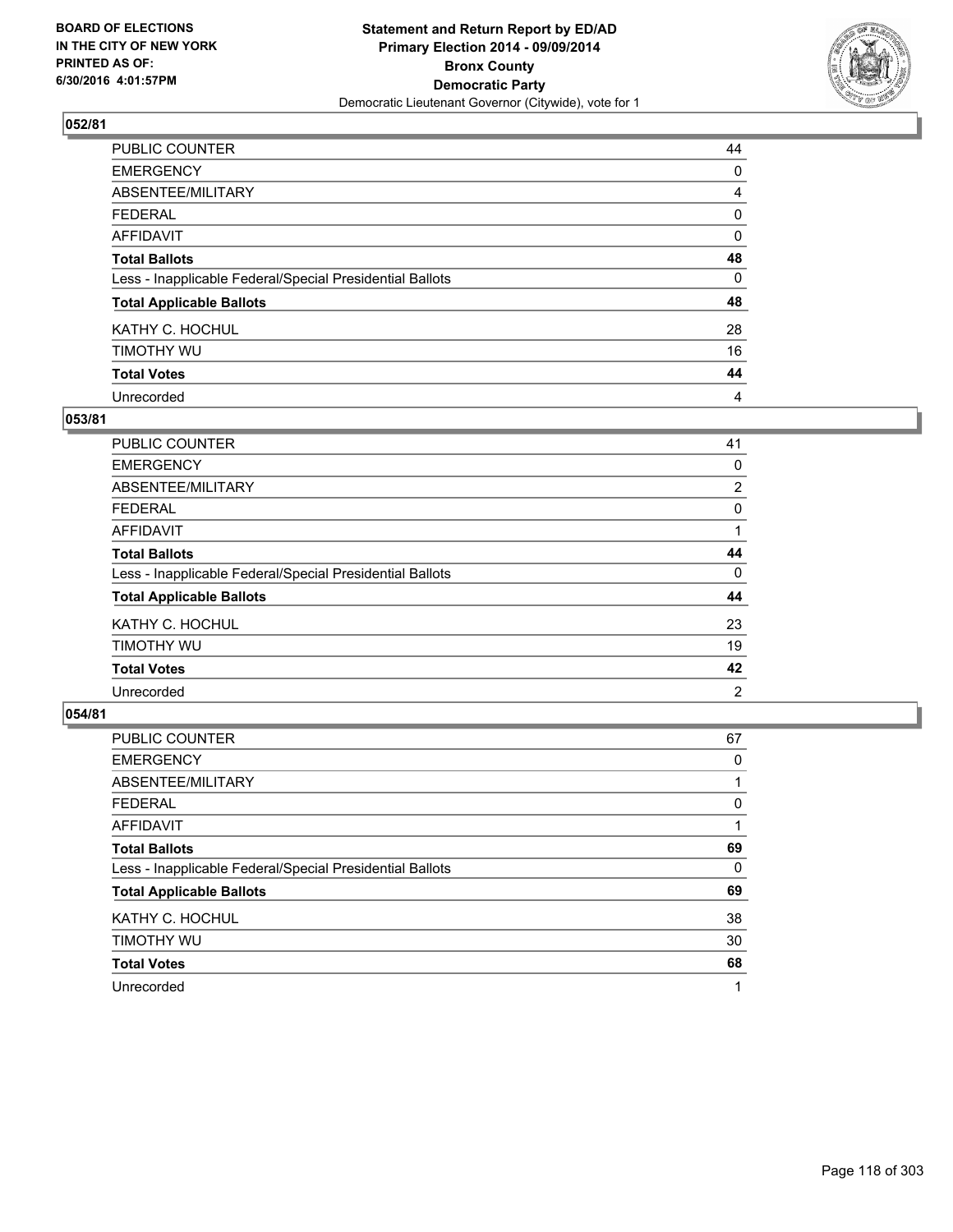

| PUBLIC COUNTER                                           | 122      |
|----------------------------------------------------------|----------|
| <b>EMERGENCY</b>                                         | 0        |
| ABSENTEE/MILITARY                                        | 6        |
| <b>FEDERAL</b>                                           | 0        |
| <b>AFFIDAVIT</b>                                         | $\Omega$ |
| <b>Total Ballots</b>                                     | 128      |
| Less - Inapplicable Federal/Special Presidential Ballots | $\Omega$ |
| <b>Total Applicable Ballots</b>                          | 128      |
| KATHY C. HOCHUL                                          | 72       |
| TIMOTHY WU                                               | 49       |
| <b>Total Votes</b>                                       | 121      |
| Unrecorded                                               | 7        |

#### **056/81**

| <b>PUBLIC COUNTER</b>                                    | 101 |
|----------------------------------------------------------|-----|
| <b>EMERGENCY</b>                                         | 0   |
| ABSENTEE/MILITARY                                        | 0   |
| <b>FEDERAL</b>                                           | 0   |
| AFFIDAVIT                                                | 0   |
| <b>Total Ballots</b>                                     | 101 |
| Less - Inapplicable Federal/Special Presidential Ballots | 0   |
| <b>Total Applicable Ballots</b>                          | 101 |
| KATHY C. HOCHUL                                          | 51  |
| TIMOTHY WU                                               | 41  |
| <b>Total Votes</b>                                       | 92  |
| Unrecorded                                               | 9   |
|                                                          |     |

| <b>PUBLIC COUNTER</b>                                    | 65 |
|----------------------------------------------------------|----|
| <b>EMERGENCY</b>                                         | 0  |
| ABSENTEE/MILITARY                                        | 0  |
| <b>FEDERAL</b>                                           | 0  |
| AFFIDAVIT                                                | 0  |
| <b>Total Ballots</b>                                     | 65 |
| Less - Inapplicable Federal/Special Presidential Ballots | 0  |
| <b>Total Applicable Ballots</b>                          | 65 |
| KATHY C. HOCHUL                                          | 25 |
| TIMOTHY WU                                               | 34 |
| <b>Total Votes</b>                                       | 59 |
| Unrecorded                                               | 6  |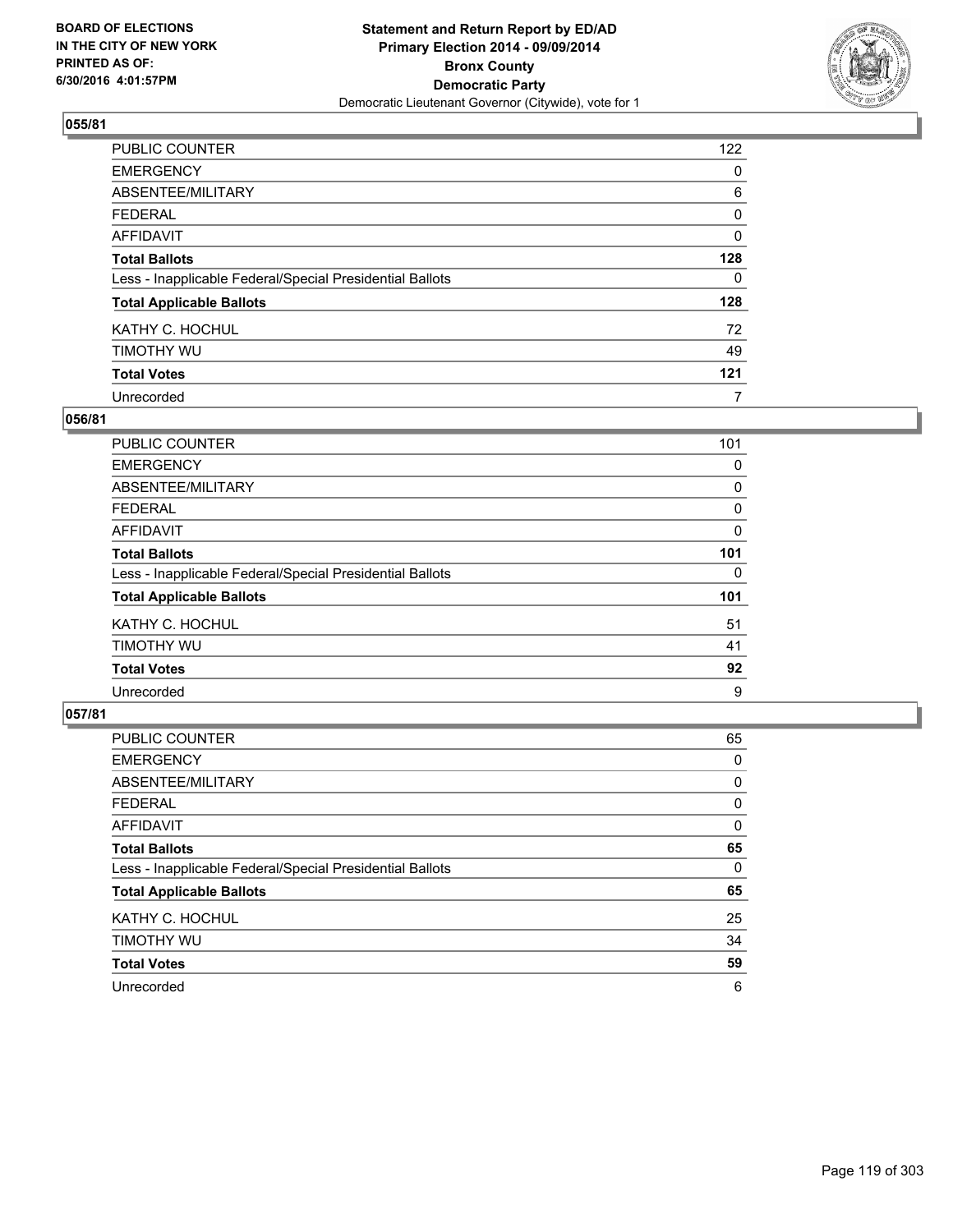

| PUBLIC COUNTER                                           | 56 |
|----------------------------------------------------------|----|
| <b>EMERGENCY</b>                                         | 0  |
| ABSENTEE/MILITARY                                        | 13 |
| <b>FEDERAL</b>                                           | 0  |
| <b>AFFIDAVIT</b>                                         |    |
| <b>Total Ballots</b>                                     | 70 |
| Less - Inapplicable Federal/Special Presidential Ballots | 0  |
| <b>Total Applicable Ballots</b>                          | 70 |
| KATHY C. HOCHUL                                          | 45 |
| TIMOTHY WU                                               | 24 |
| <b>Total Votes</b>                                       | 69 |
| Unrecorded                                               | 1  |

#### **059/81**

| PUBLIC COUNTER                                           | 81 |
|----------------------------------------------------------|----|
| <b>EMERGENCY</b>                                         | 0  |
| ABSENTEE/MILITARY                                        | 4  |
| <b>FEDERAL</b>                                           | 0  |
| <b>AFFIDAVIT</b>                                         | 0  |
| <b>Total Ballots</b>                                     | 85 |
| Less - Inapplicable Federal/Special Presidential Ballots | 0  |
| <b>Total Applicable Ballots</b>                          | 85 |
| KATHY C. HOCHUL                                          | 35 |
| TIMOTHY WU                                               | 46 |
| <b>Total Votes</b>                                       | 81 |
| Unrecorded                                               | 4  |
|                                                          |    |

| <b>PUBLIC COUNTER</b>                                    | 72 |
|----------------------------------------------------------|----|
| <b>EMERGENCY</b>                                         | 0  |
| ABSENTEE/MILITARY                                        | 3  |
| <b>FEDERAL</b>                                           | 0  |
| AFFIDAVIT                                                | 0  |
| <b>Total Ballots</b>                                     | 75 |
| Less - Inapplicable Federal/Special Presidential Ballots | 0  |
| <b>Total Applicable Ballots</b>                          | 75 |
| KATHY C. HOCHUL                                          | 40 |
| TIMOTHY WU                                               | 32 |
| <b>Total Votes</b>                                       | 72 |
| Unrecorded                                               | 3  |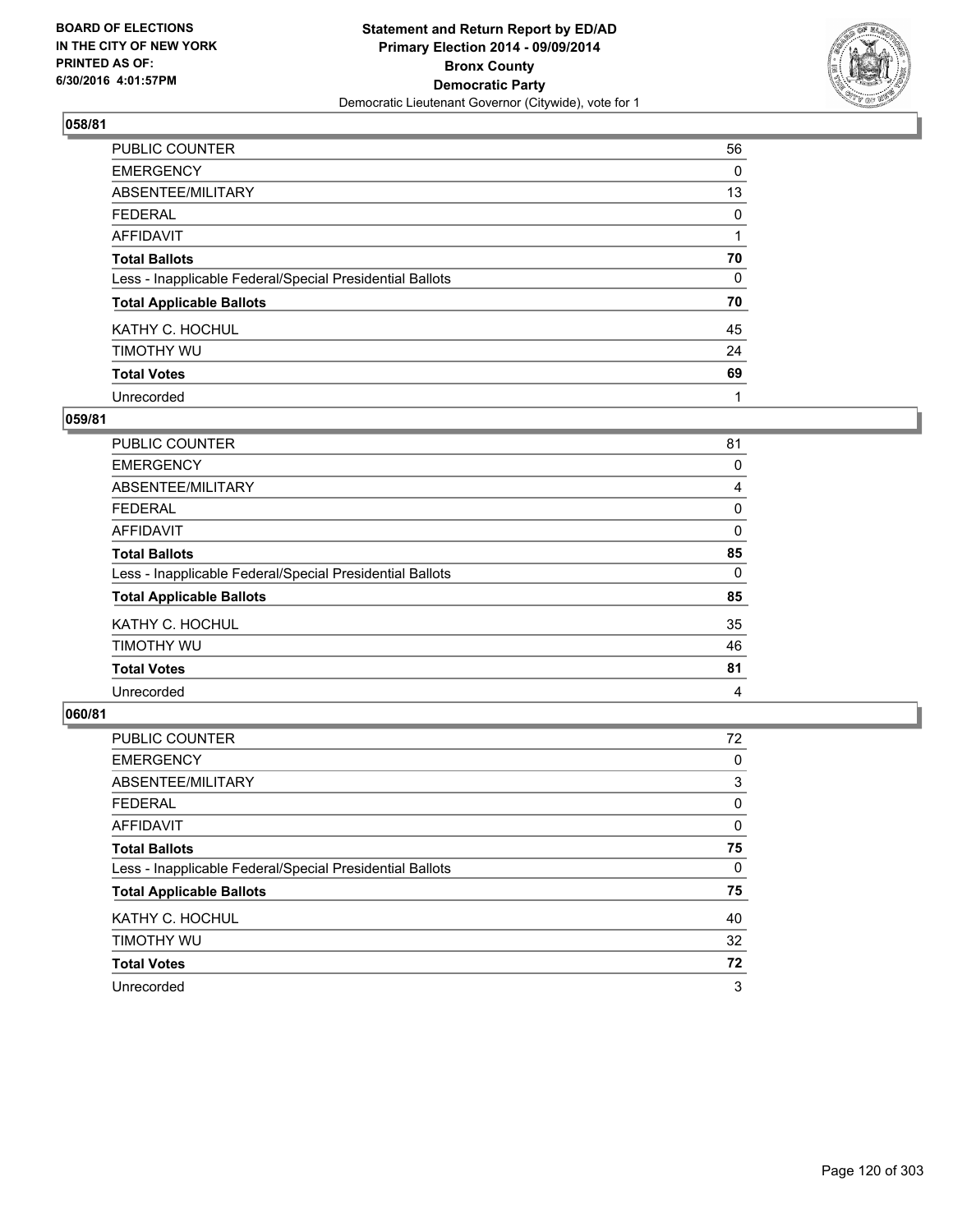

| <b>PUBLIC COUNTER</b>                                    | 47       |
|----------------------------------------------------------|----------|
| <b>EMERGENCY</b>                                         | 0        |
| ABSENTEE/MILITARY                                        | 7        |
| <b>FEDERAL</b>                                           | 0        |
| AFFIDAVIT                                                | $\Omega$ |
| <b>Total Ballots</b>                                     | 54       |
| Less - Inapplicable Federal/Special Presidential Ballots | 0        |
| <b>Total Applicable Ballots</b>                          | 54       |
| KATHY C. HOCHUL                                          | 32       |
| TIMOTHY WU                                               | 20       |
| UNATTRIBUTABLE WRITE-IN (WRITE-IN)                       | 1        |
| <b>Total Votes</b>                                       | 53       |
| Unrecorded                                               | 1        |

#### **062/81**

| PUBLIC COUNTER                                           | 106 |
|----------------------------------------------------------|-----|
| <b>EMERGENCY</b>                                         | 0   |
| ABSENTEE/MILITARY                                        | 6   |
| <b>FEDERAL</b>                                           | 0   |
| <b>AFFIDAVIT</b>                                         | 0   |
| <b>Total Ballots</b>                                     | 112 |
| Less - Inapplicable Federal/Special Presidential Ballots | 0   |
| <b>Total Applicable Ballots</b>                          | 112 |
| KATHY C. HOCHUL                                          | 54  |
| TIMOTHY WU                                               | 50  |
| <b>Total Votes</b>                                       | 104 |
| Unrecorded                                               | 8   |

| <b>PUBLIC COUNTER</b>                                    | 88 |
|----------------------------------------------------------|----|
| <b>EMERGENCY</b>                                         | 0  |
| ABSENTEE/MILITARY                                        | 4  |
| <b>FEDERAL</b>                                           | 0  |
| AFFIDAVIT                                                |    |
| <b>Total Ballots</b>                                     | 93 |
| Less - Inapplicable Federal/Special Presidential Ballots | 0  |
| <b>Total Applicable Ballots</b>                          | 93 |
| KATHY C. HOCHUL                                          | 62 |
| TIMOTHY WU                                               | 28 |
| <b>Total Votes</b>                                       | 90 |
| Unrecorded                                               | 3  |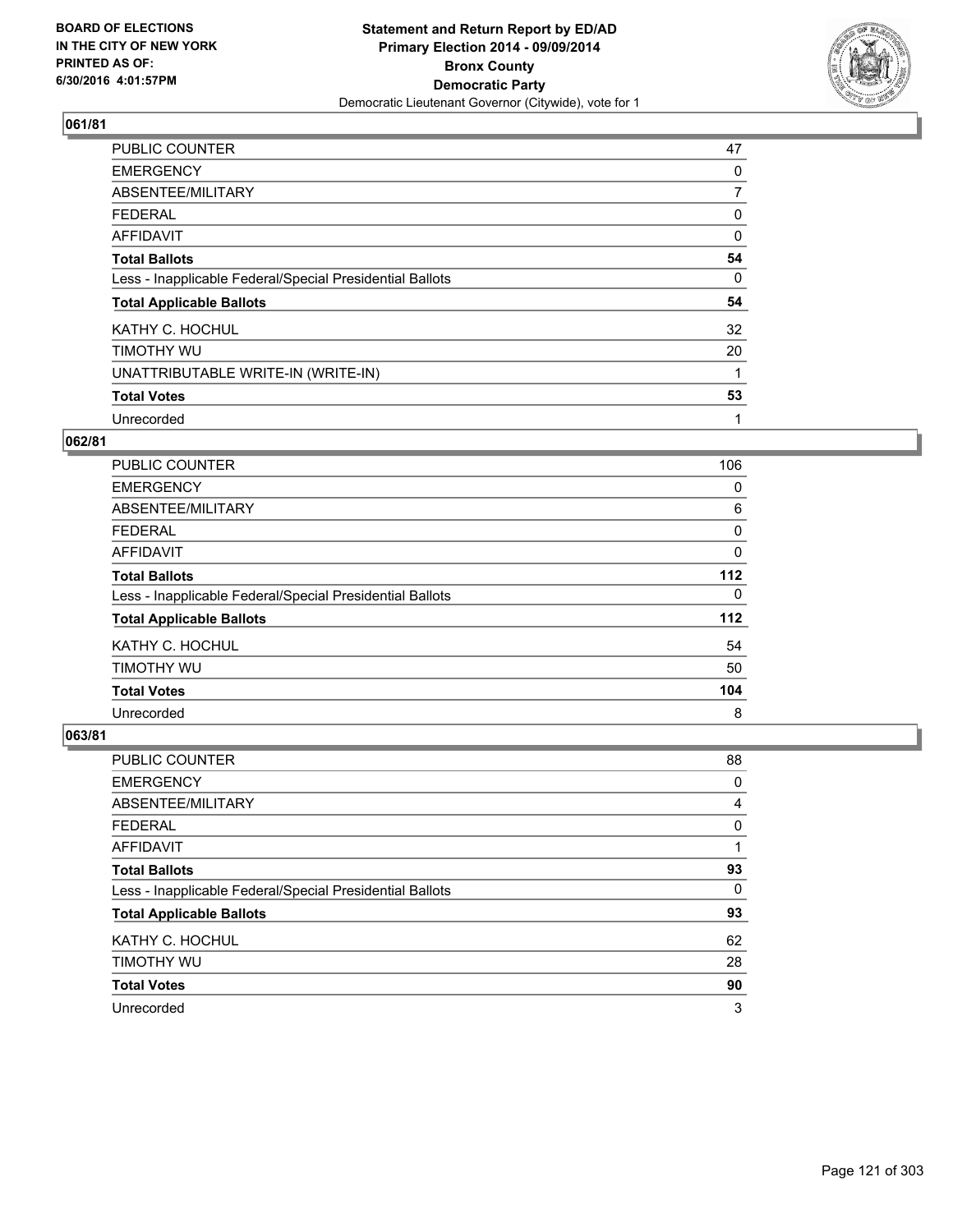

| <b>PUBLIC COUNTER</b>                                    | 192 |
|----------------------------------------------------------|-----|
| <b>EMERGENCY</b>                                         | 0   |
| ABSENTEE/MILITARY                                        | 6   |
| <b>FEDERAL</b>                                           | 0   |
| <b>AFFIDAVIT</b>                                         | 2   |
| <b>Total Ballots</b>                                     | 200 |
| Less - Inapplicable Federal/Special Presidential Ballots | 0   |
| <b>Total Applicable Ballots</b>                          | 200 |
| KATHY C. HOCHUL                                          | 121 |
| TIMOTHY WU                                               | 73  |
| <b>Total Votes</b>                                       | 194 |
| Unrecorded                                               | 6   |

#### **065/81**

| <b>PUBLIC COUNTER</b>                                    | 122 |
|----------------------------------------------------------|-----|
| <b>EMERGENCY</b>                                         | 0   |
| ABSENTEE/MILITARY                                        |     |
| <b>FEDERAL</b>                                           | 0   |
| AFFIDAVIT                                                | 0   |
| <b>Total Ballots</b>                                     | 123 |
| Less - Inapplicable Federal/Special Presidential Ballots | 0   |
| <b>Total Applicable Ballots</b>                          | 123 |
| KATHY C. HOCHUL                                          | 71  |
| TIMOTHY WU                                               | 48  |
| <b>Total Votes</b>                                       | 119 |
| Unrecorded                                               | 4   |

| <b>PUBLIC COUNTER</b>                                    | 73 |
|----------------------------------------------------------|----|
| <b>EMERGENCY</b>                                         | 0  |
| ABSENTEE/MILITARY                                        | 3  |
| <b>FEDERAL</b>                                           | 0  |
| <b>AFFIDAVIT</b>                                         |    |
| <b>Total Ballots</b>                                     | 77 |
| Less - Inapplicable Federal/Special Presidential Ballots | 0  |
| <b>Total Applicable Ballots</b>                          | 77 |
| KATHY C. HOCHUL                                          | 23 |
| TIMOTHY WU                                               | 48 |
| UNATTRIBUTABLE WRITE-IN (WRITE-IN)                       |    |
| <b>Total Votes</b>                                       | 72 |
| Unrecorded                                               | 5  |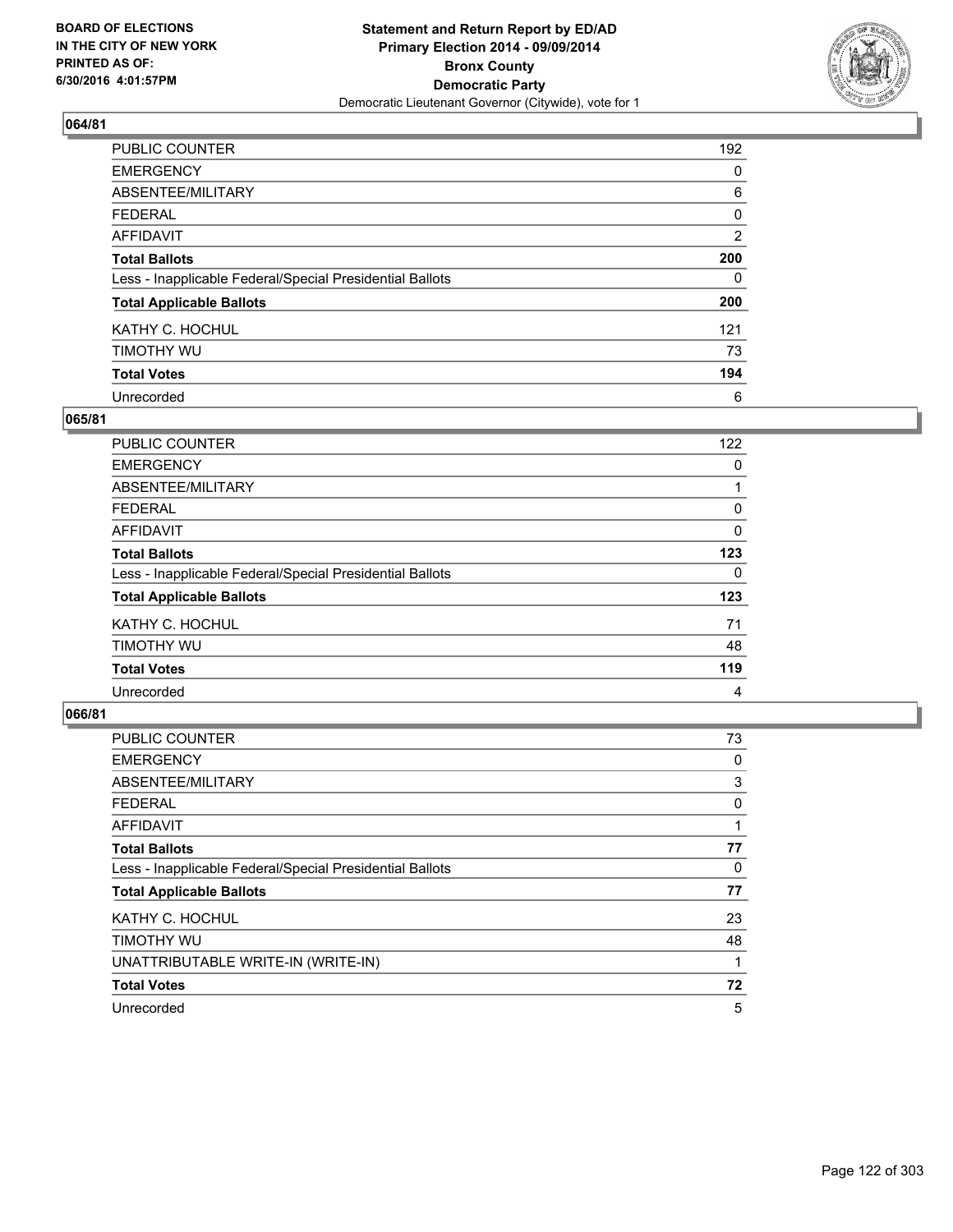

| PUBLIC COUNTER                                           | 63 |
|----------------------------------------------------------|----|
| <b>EMERGENCY</b>                                         | 0  |
| ABSENTEE/MILITARY                                        | 3  |
| <b>FEDERAL</b>                                           | 0  |
| <b>AFFIDAVIT</b>                                         |    |
| <b>Total Ballots</b>                                     | 67 |
| Less - Inapplicable Federal/Special Presidential Ballots | 0  |
| <b>Total Applicable Ballots</b>                          | 67 |
| KATHY C. HOCHUL                                          | 33 |
| TIMOTHY WU                                               | 32 |
| <b>Total Votes</b>                                       | 65 |
| Unrecorded                                               | 2  |

#### **068/81**

| <b>PUBLIC COUNTER</b>                                    | 167 |
|----------------------------------------------------------|-----|
| <b>EMERGENCY</b>                                         | 0   |
| ABSENTEE/MILITARY                                        | 9   |
| <b>FEDERAL</b>                                           | 0   |
| AFFIDAVIT                                                | 0   |
| <b>Total Ballots</b>                                     | 176 |
| Less - Inapplicable Federal/Special Presidential Ballots | 0   |
| <b>Total Applicable Ballots</b>                          | 176 |
| KATHY C. HOCHUL                                          | 85  |
| TIMOTHY WU                                               | 85  |
| <b>Total Votes</b>                                       | 170 |
| Unrecorded                                               | 6   |

| <b>PUBLIC COUNTER</b>                                    | 182 |
|----------------------------------------------------------|-----|
| <b>EMERGENCY</b>                                         | 0   |
| ABSENTEE/MILITARY                                        | 4   |
| <b>FEDERAL</b>                                           | 0   |
| <b>AFFIDAVIT</b>                                         |     |
| <b>Total Ballots</b>                                     | 187 |
| Less - Inapplicable Federal/Special Presidential Ballots | 0   |
| <b>Total Applicable Ballots</b>                          | 187 |
| KATHY C. HOCHUL                                          | 108 |
| TIMOTHY WU                                               | 65  |
| PATRICK J.MCDONALD (WRITE-IN)                            |     |
| <b>Total Votes</b>                                       | 174 |
| Unrecorded                                               | 13  |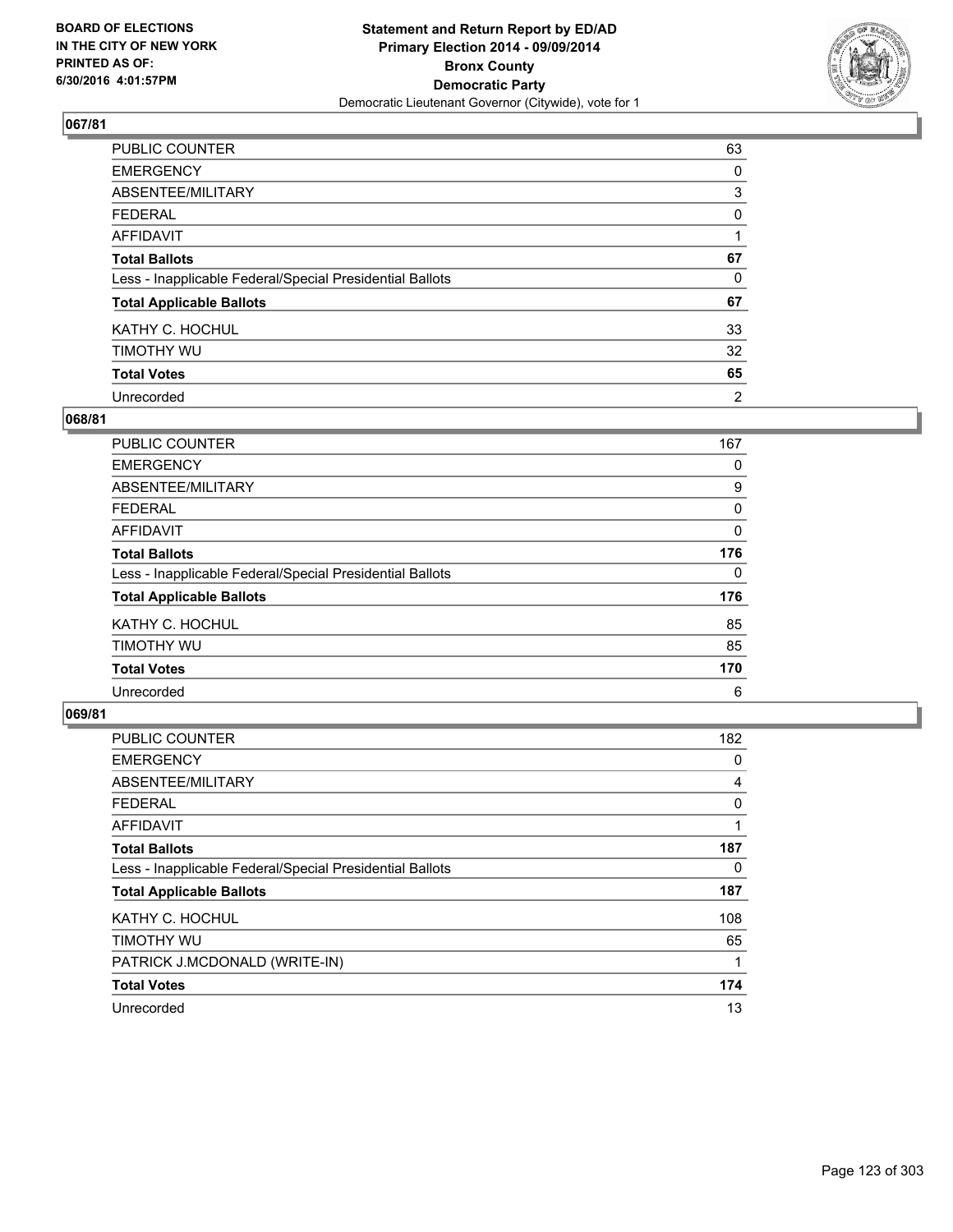

| PUBLIC COUNTER                                           | 86 |
|----------------------------------------------------------|----|
| <b>EMERGENCY</b>                                         | 0  |
| ABSENTEE/MILITARY                                        | 5  |
| <b>FEDERAL</b>                                           | 0  |
| <b>AFFIDAVIT</b>                                         | 0  |
| <b>Total Ballots</b>                                     | 91 |
| Less - Inapplicable Federal/Special Presidential Ballots | 0  |
| <b>Total Applicable Ballots</b>                          | 91 |
| KATHY C. HOCHUL                                          | 52 |
| TIMOTHY WU                                               | 36 |
| <b>Total Votes</b>                                       | 88 |
| Unrecorded                                               | 3  |

#### **071/81**

| <b>PUBLIC COUNTER</b>                                    | 163 |
|----------------------------------------------------------|-----|
| <b>EMERGENCY</b>                                         | 0   |
| ABSENTEE/MILITARY                                        | 9   |
| FEDERAL                                                  | 0   |
| AFFIDAVIT                                                |     |
| <b>Total Ballots</b>                                     | 173 |
| Less - Inapplicable Federal/Special Presidential Ballots | 0   |
| <b>Total Applicable Ballots</b>                          | 173 |
| KATHY C. HOCHUL                                          | 100 |
| TIMOTHY WU                                               | 63  |
| <b>Total Votes</b>                                       | 163 |
| Unrecorded                                               | 10  |
|                                                          |     |

| <b>PUBLIC COUNTER</b>                                    | 116            |
|----------------------------------------------------------|----------------|
| <b>EMERGENCY</b>                                         | 0              |
| ABSENTEE/MILITARY                                        | $\overline{7}$ |
| <b>FEDERAL</b>                                           | 0              |
| <b>AFFIDAVIT</b>                                         |                |
| <b>Total Ballots</b>                                     | 124            |
| Less - Inapplicable Federal/Special Presidential Ballots | 0              |
| <b>Total Applicable Ballots</b>                          | 124            |
| KATHY C. HOCHUL                                          | 78             |
| TIMOTHY WU                                               | 41             |
| UNATTRIBUTABLE WRITE-IN (WRITE-IN)                       |                |
| <b>Total Votes</b>                                       | 120            |
| Unrecorded                                               | 4              |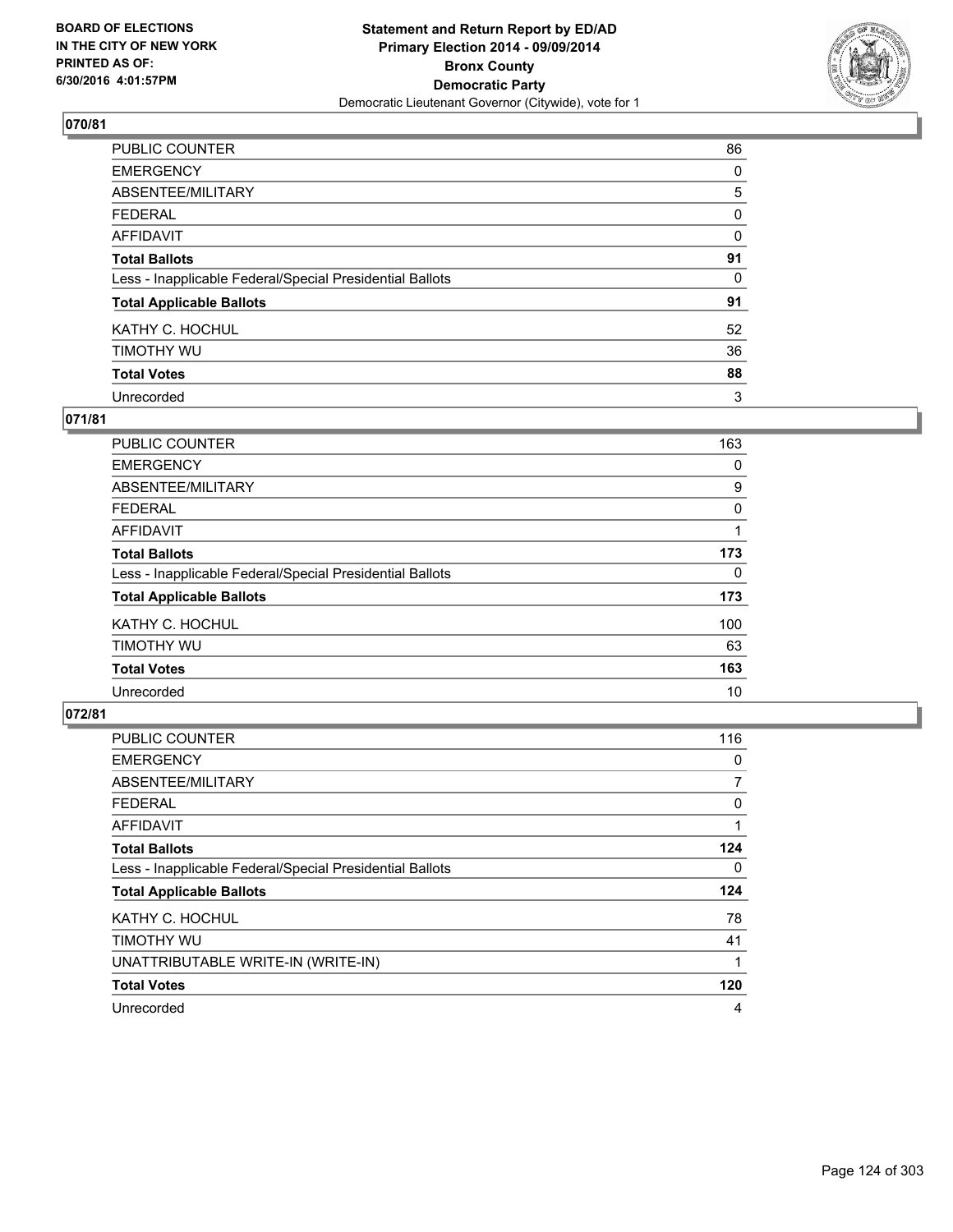

| <b>PUBLIC COUNTER</b>                                    | 124 |
|----------------------------------------------------------|-----|
| <b>EMERGENCY</b>                                         | 0   |
| ABSENTEE/MILITARY                                        | 6   |
| <b>FEDERAL</b>                                           | 0   |
| <b>AFFIDAVIT</b>                                         |     |
| <b>Total Ballots</b>                                     | 131 |
| Less - Inapplicable Federal/Special Presidential Ballots | 0   |
| <b>Total Applicable Ballots</b>                          | 131 |
| KATHY C. HOCHUL                                          | 79  |
| TIMOTHY WU                                               | 44  |
| <b>Total Votes</b>                                       | 123 |
| Unrecorded                                               | 8   |

#### **074/81**

| <b>PUBLIC COUNTER</b>                                    | 113 |
|----------------------------------------------------------|-----|
| <b>EMERGENCY</b>                                         | 0   |
| ABSENTEE/MILITARY                                        | 8   |
| <b>FEDERAL</b>                                           | 0   |
| AFFIDAVIT                                                | 9   |
| <b>Total Ballots</b>                                     | 130 |
| Less - Inapplicable Federal/Special Presidential Ballots | 0   |
| <b>Total Applicable Ballots</b>                          | 130 |
| KATHY C. HOCHUL                                          | 69  |
| TIMOTHY WU                                               | 57  |
| <b>Total Votes</b>                                       | 126 |
| Unrecorded                                               | 4   |

| <b>PUBLIC COUNTER</b>                                    | 92 |
|----------------------------------------------------------|----|
| <b>EMERGENCY</b>                                         | 0  |
| ABSENTEE/MILITARY                                        | 3  |
| <b>FEDERAL</b>                                           | 0  |
| <b>AFFIDAVIT</b>                                         | 0  |
| <b>Total Ballots</b>                                     | 95 |
| Less - Inapplicable Federal/Special Presidential Ballots | 0  |
| <b>Total Applicable Ballots</b>                          | 95 |
| KATHY C. HOCHUL                                          | 56 |
| TIMOTHY WU                                               | 35 |
| ANGEL SEGARRA (WRITE-IN)                                 |    |
| <b>Total Votes</b>                                       | 92 |
| Unrecorded                                               | 3  |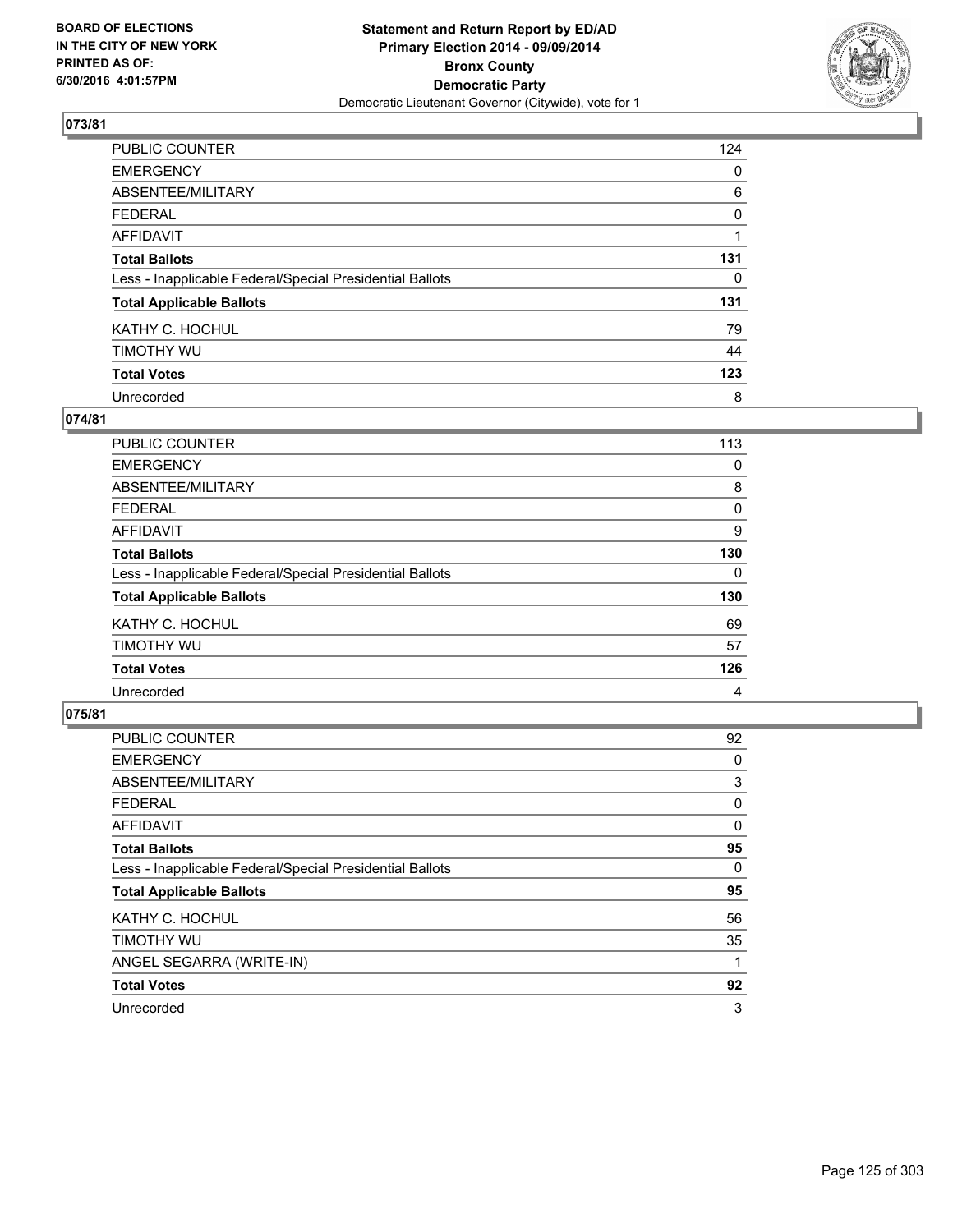

| <b>PUBLIC COUNTER</b>                                    | 144 |
|----------------------------------------------------------|-----|
| <b>EMERGENCY</b>                                         | 0   |
| ABSENTEE/MILITARY                                        | 11  |
| <b>FEDERAL</b>                                           | 0   |
| <b>AFFIDAVIT</b>                                         | 2   |
| <b>Total Ballots</b>                                     | 157 |
| Less - Inapplicable Federal/Special Presidential Ballots | 0   |
| <b>Total Applicable Ballots</b>                          | 157 |
| KATHY C. HOCHUL                                          | 93  |
| TIMOTHY WU                                               | 56  |
| UNATTRIBUTABLE WRITE-IN (WRITE-IN)                       |     |
| <b>Total Votes</b>                                       | 150 |
| Unrecorded                                               | 7   |

# **077/81**

| PUBLIC COUNTER                                           | 92             |
|----------------------------------------------------------|----------------|
| <b>EMERGENCY</b>                                         | 0              |
| ABSENTEE/MILITARY                                        | $\overline{2}$ |
| <b>FEDERAL</b>                                           | 0              |
| <b>AFFIDAVIT</b>                                         | 0              |
| <b>Total Ballots</b>                                     | 94             |
| Less - Inapplicable Federal/Special Presidential Ballots | 0              |
| <b>Total Applicable Ballots</b>                          | 94             |
| KATHY C. HOCHUL                                          | 56             |
| TIMOTHY WU                                               | 33             |
| <b>Total Votes</b>                                       | 89             |
| Unrecorded                                               | 5              |

| <b>PUBLIC COUNTER</b>                                    | 178 |
|----------------------------------------------------------|-----|
| <b>EMERGENCY</b>                                         | 0   |
| ABSENTEE/MILITARY                                        | 15  |
| <b>FEDERAL</b>                                           | 0   |
| AFFIDAVIT                                                | 2   |
| <b>Total Ballots</b>                                     | 195 |
| Less - Inapplicable Federal/Special Presidential Ballots | 0   |
| <b>Total Applicable Ballots</b>                          | 195 |
| KATHY C. HOCHUL                                          | 106 |
| TIMOTHY WU                                               | 79  |
| JOHN CAMPBELL (WRITE-IN)                                 | 1   |
| <b>Total Votes</b>                                       | 186 |
| Unrecorded                                               | 9   |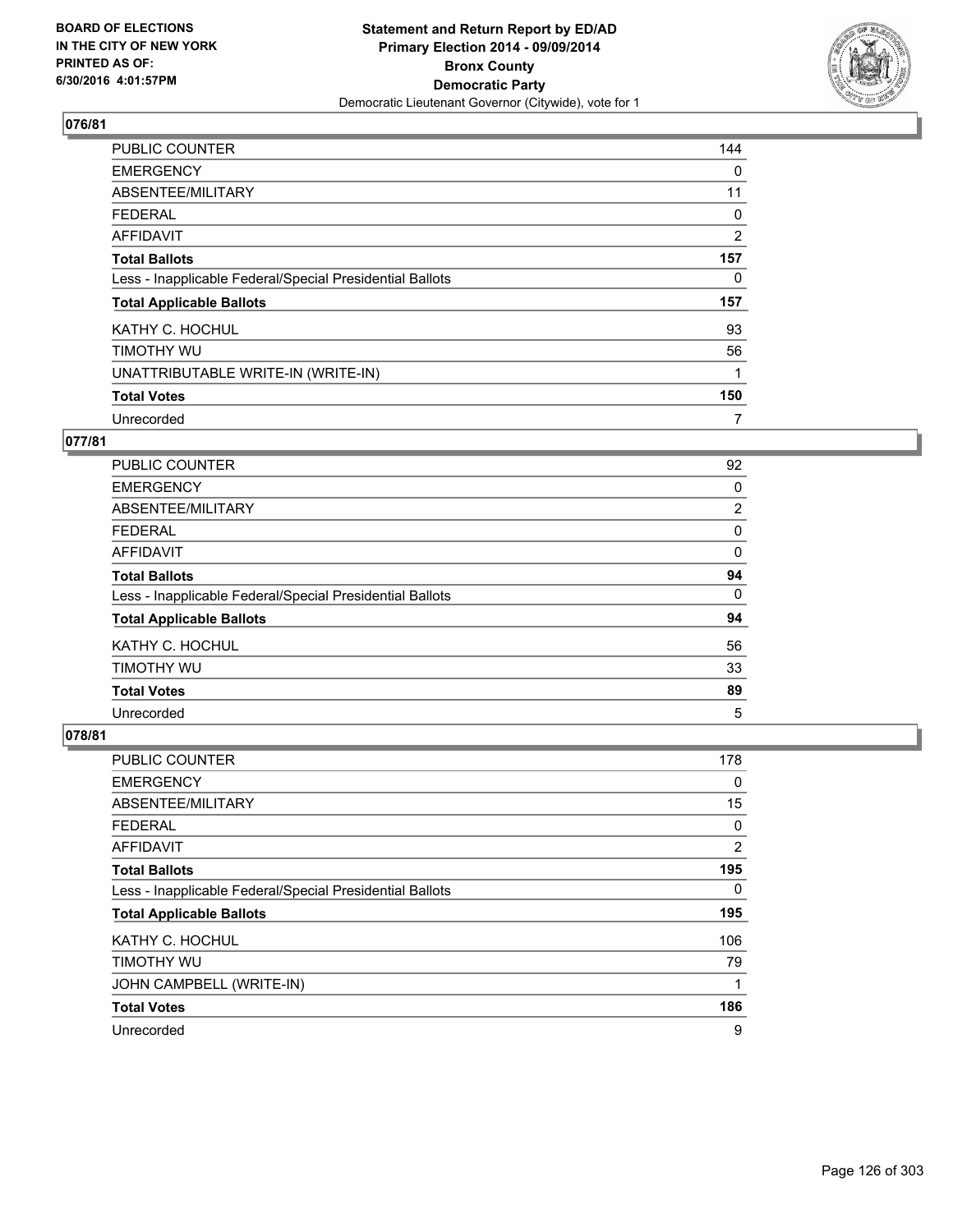

| <b>PUBLIC COUNTER</b>                                    | 137      |
|----------------------------------------------------------|----------|
| <b>EMERGENCY</b>                                         | 0        |
| ABSENTEE/MILITARY                                        | 10       |
| FEDERAL                                                  | 0        |
| <b>AFFIDAVIT</b>                                         | $\Omega$ |
| <b>Total Ballots</b>                                     | 147      |
| Less - Inapplicable Federal/Special Presidential Ballots | 0        |
| <b>Total Applicable Ballots</b>                          | 147      |
| KATHY C. HOCHUL                                          | 83       |
| TIMOTHY WU                                               | 54       |
| MICHAEL BLOOMBERG (WRITE-IN)                             | 1        |
| <b>Total Votes</b>                                       | 138      |
| Unrecorded                                               | 9        |

#### **080/81**

| <b>PUBLIC COUNTER</b>                                    | 162 |
|----------------------------------------------------------|-----|
| <b>EMERGENCY</b>                                         | 0   |
| ABSENTEE/MILITARY                                        | 6   |
| <b>FEDERAL</b>                                           | 0   |
| <b>AFFIDAVIT</b>                                         | 0   |
| <b>Total Ballots</b>                                     | 168 |
| Less - Inapplicable Federal/Special Presidential Ballots | 0   |
| <b>Total Applicable Ballots</b>                          | 168 |
| KATHY C. HOCHUL                                          | 68  |
| TIMOTHY WU                                               | 93  |
| <b>Total Votes</b>                                       | 161 |
| Unrecorded                                               | 7   |

| PUBLIC COUNTER                                           | 114 |
|----------------------------------------------------------|-----|
| <b>EMERGENCY</b>                                         | 0   |
| ABSENTEE/MILITARY                                        | 6   |
| <b>FEDERAL</b>                                           | 0   |
| <b>AFFIDAVIT</b>                                         | 0   |
| <b>Total Ballots</b>                                     | 120 |
| Less - Inapplicable Federal/Special Presidential Ballots | 0   |
| <b>Total Applicable Ballots</b>                          | 120 |
| KATHY C. HOCHUL                                          | 57  |
| TIMOTHY WU                                               | 63  |
| <b>Total Votes</b>                                       | 120 |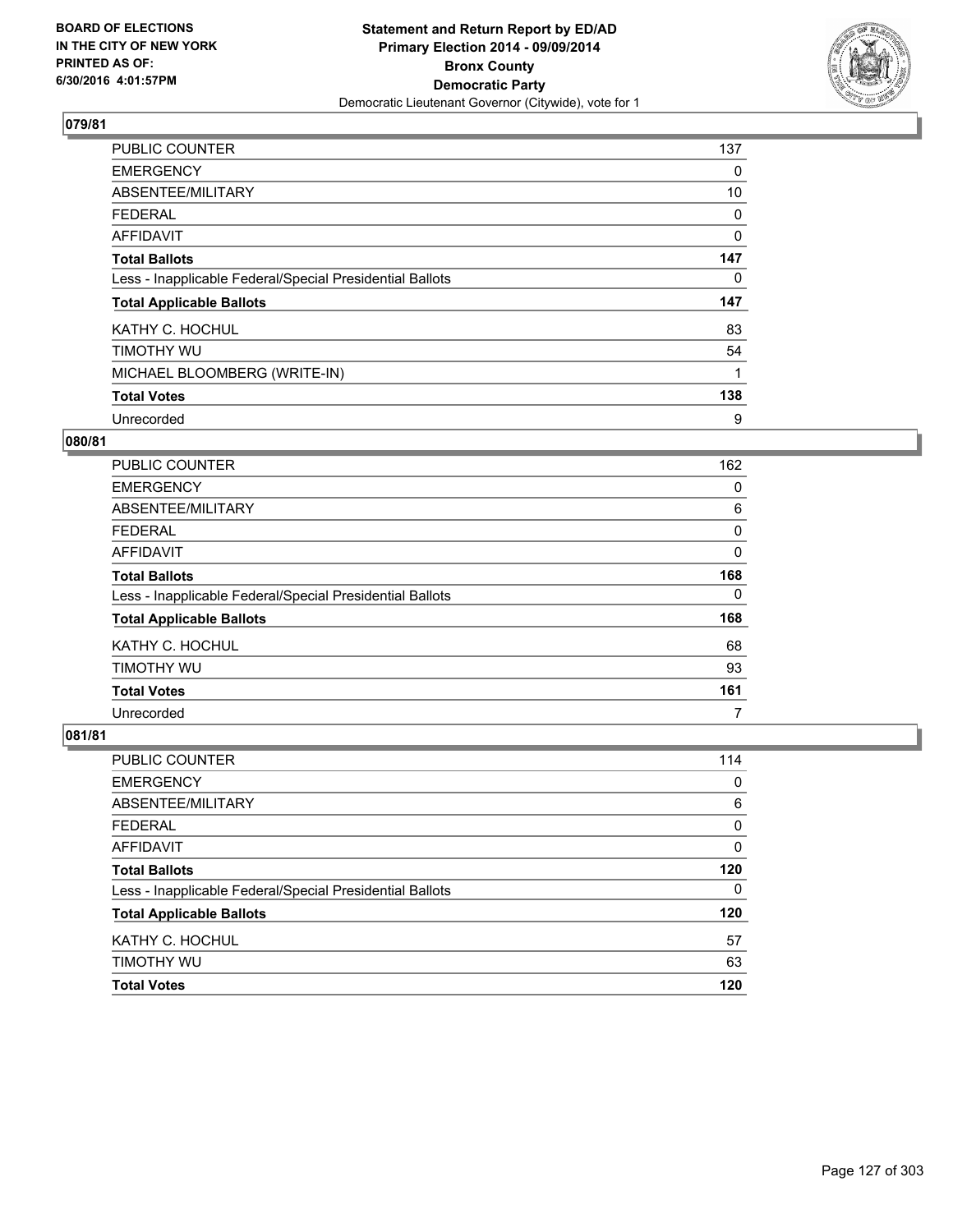

| PUBLIC COUNTER                                           | 99       |
|----------------------------------------------------------|----------|
| <b>EMERGENCY</b>                                         | 0        |
| ABSENTEE/MILITARY                                        | 3        |
| <b>FEDERAL</b>                                           | 0        |
| <b>AFFIDAVIT</b>                                         |          |
| <b>Total Ballots</b>                                     | 103      |
| Less - Inapplicable Federal/Special Presidential Ballots | $\Omega$ |
| <b>Total Applicable Ballots</b>                          | 103      |
| KATHY C. HOCHUL                                          | 62       |
| TIMOTHY WU                                               | 37       |
| <b>Total Votes</b>                                       | 99       |
| Unrecorded                                               | 4        |

#### **083/81**

| PUBLIC COUNTER                                           | 110 |
|----------------------------------------------------------|-----|
| <b>EMERGENCY</b>                                         | 0   |
| ABSENTEE/MILITARY                                        | 22  |
| <b>FEDERAL</b>                                           | 0   |
| <b>AFFIDAVIT</b>                                         | 2   |
| <b>Total Ballots</b>                                     | 134 |
| Less - Inapplicable Federal/Special Presidential Ballots | 0   |
| <b>Total Applicable Ballots</b>                          | 134 |
| KATHY C. HOCHUL                                          | 69  |
| TIMOTHY WU                                               | 57  |
| <b>Total Votes</b>                                       | 126 |
| Unrecorded                                               | 8   |
|                                                          |     |

| PUBLIC COUNTER                                           | 156 |
|----------------------------------------------------------|-----|
| <b>EMERGENCY</b>                                         | 0   |
| ABSENTEE/MILITARY                                        |     |
| <b>FEDERAL</b>                                           | 0   |
| AFFIDAVIT                                                | 0   |
| <b>Total Ballots</b>                                     | 157 |
| Less - Inapplicable Federal/Special Presidential Ballots | 0   |
| <b>Total Applicable Ballots</b>                          | 157 |
| KATHY C. HOCHUL                                          | 95  |
| TIMOTHY WU                                               | 61  |
| <b>Total Votes</b>                                       | 156 |
| Unrecorded                                               |     |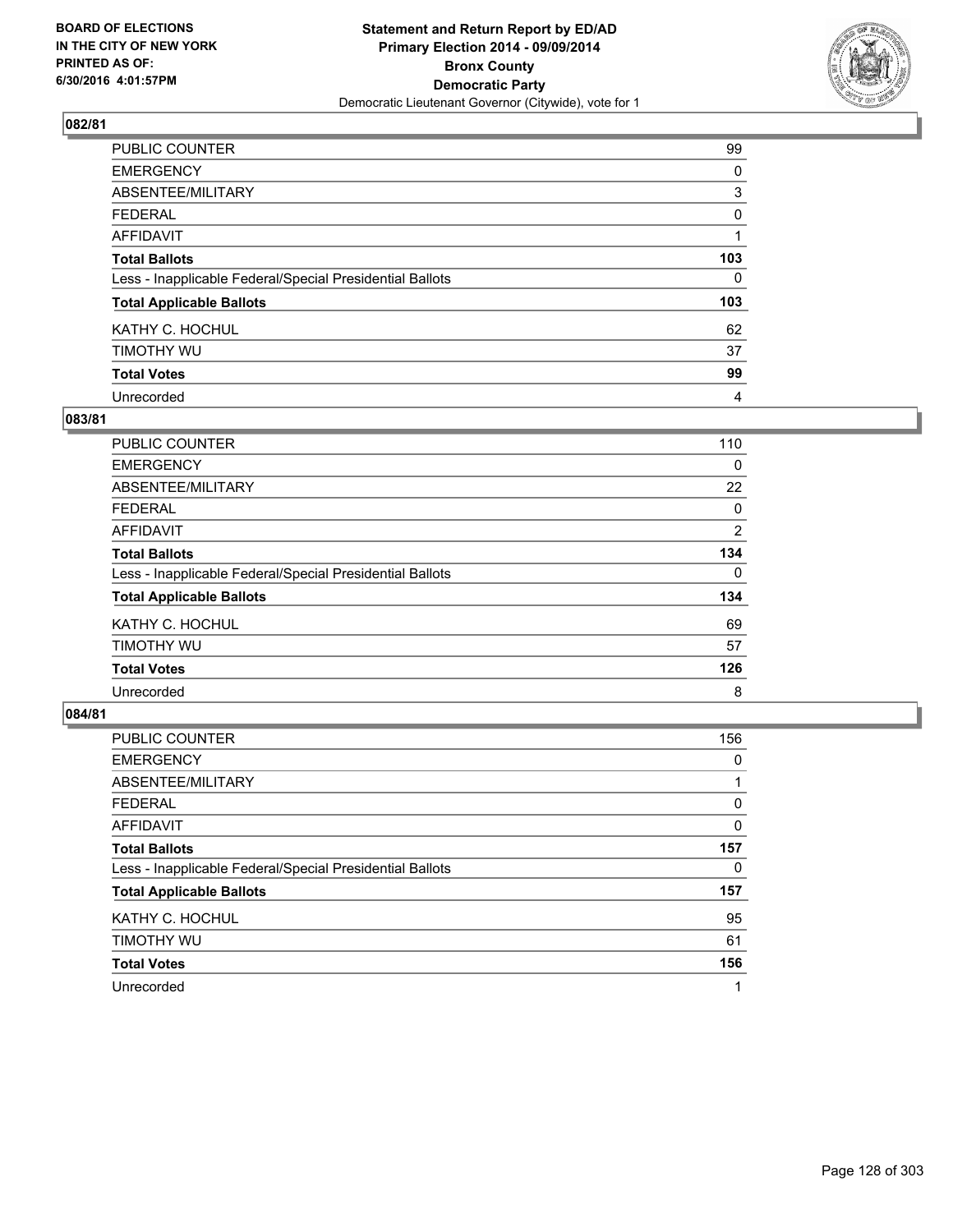

| PUBLIC COUNTER                                           | 56             |
|----------------------------------------------------------|----------------|
| <b>EMERGENCY</b>                                         | 0              |
| ABSENTEE/MILITARY                                        | $\overline{2}$ |
| <b>FEDERAL</b>                                           | 0              |
| <b>AFFIDAVIT</b>                                         | 0              |
| <b>Total Ballots</b>                                     | 58             |
| Less - Inapplicable Federal/Special Presidential Ballots | 0              |
| <b>Total Applicable Ballots</b>                          | 58             |
| KATHY C. HOCHUL                                          | 32             |
| TIMOTHY WU                                               | 25             |
| <b>Total Votes</b>                                       | 57             |
| Unrecorded                                               |                |

#### **086/81**

| PUBLIC COUNTER                                           | 140 |
|----------------------------------------------------------|-----|
| <b>EMERGENCY</b>                                         | 0   |
| ABSENTEE/MILITARY                                        | 20  |
| <b>FEDERAL</b>                                           | 0   |
| AFFIDAVIT                                                |     |
| <b>Total Ballots</b>                                     | 161 |
| Less - Inapplicable Federal/Special Presidential Ballots | 0   |
| <b>Total Applicable Ballots</b>                          | 161 |
| KATHY C. HOCHUL                                          | 105 |
| TIMOTHY WU                                               | 51  |
| <b>Total Votes</b>                                       | 156 |
| Unrecorded                                               | 5   |
|                                                          |     |

| PUBLIC COUNTER                                           | 97  |
|----------------------------------------------------------|-----|
| <b>EMERGENCY</b>                                         | 0   |
| ABSENTEE/MILITARY                                        | 4   |
| <b>FEDERAL</b>                                           | 0   |
| AFFIDAVIT                                                | 0   |
| <b>Total Ballots</b>                                     | 101 |
| Less - Inapplicable Federal/Special Presidential Ballots | 0   |
| <b>Total Applicable Ballots</b>                          | 101 |
| KATHY C. HOCHUL                                          | 52  |
| TIMOTHY WU                                               | 39  |
| <b>Total Votes</b>                                       | 91  |
| Unrecorded                                               | 10  |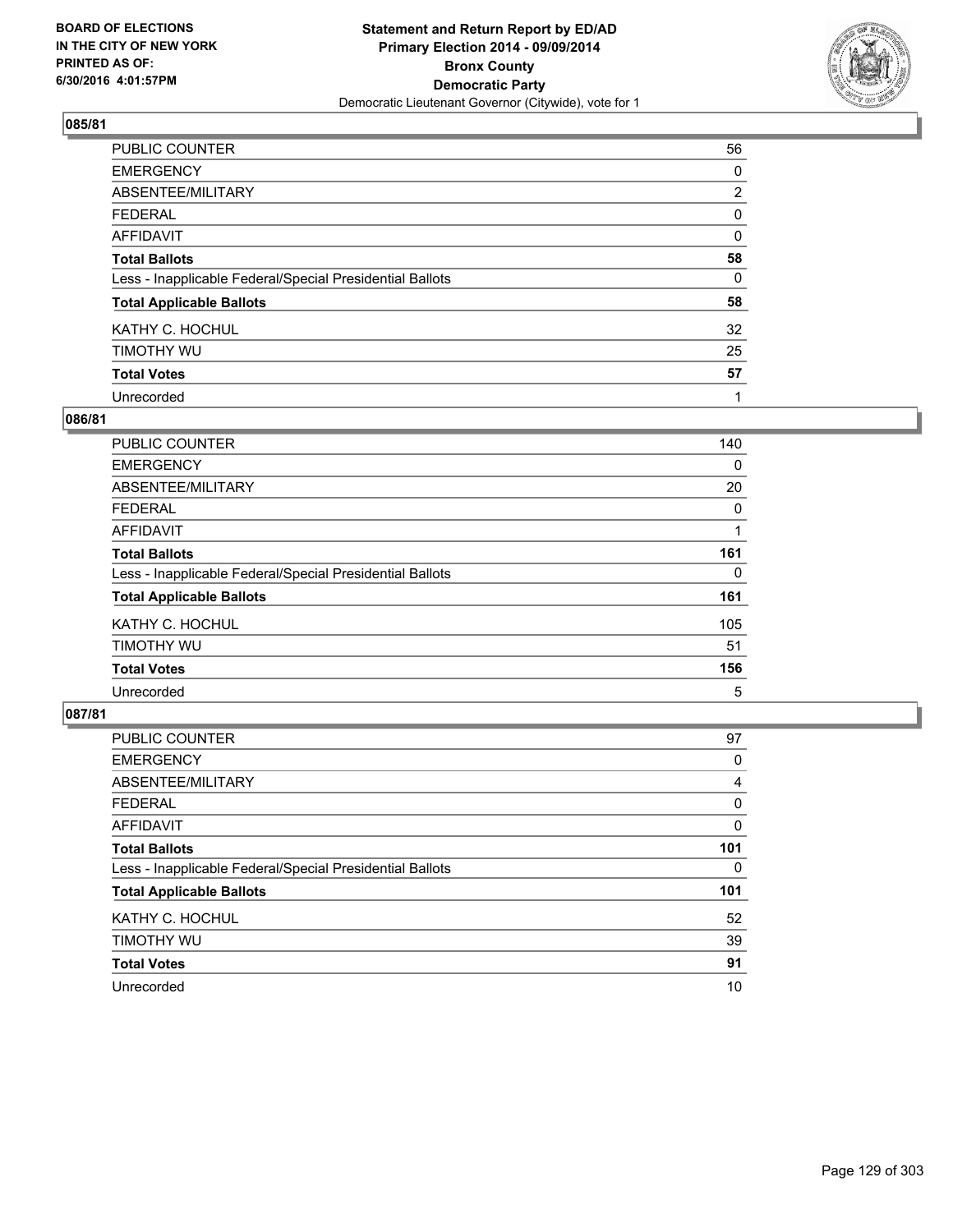

| PUBLIC COUNTER                                           | 118            |
|----------------------------------------------------------|----------------|
| <b>EMERGENCY</b>                                         | 0              |
| ABSENTEE/MILITARY                                        | $\overline{2}$ |
| <b>FEDERAL</b>                                           | 0              |
| <b>AFFIDAVIT</b>                                         |                |
| <b>Total Ballots</b>                                     | 121            |
| Less - Inapplicable Federal/Special Presidential Ballots | 0              |
| <b>Total Applicable Ballots</b>                          | 121            |
| KATHY C. HOCHUL                                          | 84             |
| TIMOTHY WU                                               | 29             |
| <b>Total Votes</b>                                       | 113            |
| Unrecorded                                               | 8              |

#### **089/81**

| PUBLIC COUNTER                                           | 160 |
|----------------------------------------------------------|-----|
| <b>EMERGENCY</b>                                         | 0   |
| ABSENTEE/MILITARY                                        | 2   |
| <b>FEDERAL</b>                                           | 0   |
| AFFIDAVIT                                                | 2   |
| <b>Total Ballots</b>                                     | 164 |
| Less - Inapplicable Federal/Special Presidential Ballots | 0   |
| <b>Total Applicable Ballots</b>                          | 164 |
| KATHY C. HOCHUL                                          | 97  |
| TIMOTHY WU                                               | 63  |
| <b>Total Votes</b>                                       | 160 |
| Unrecorded                                               | 4   |
|                                                          |     |

| <b>PUBLIC COUNTER</b>                                    | 90 |
|----------------------------------------------------------|----|
| <b>EMERGENCY</b>                                         | 0  |
| ABSENTEE/MILITARY                                        | 4  |
| <b>FEDERAL</b>                                           | 0  |
| AFFIDAVIT                                                | 0  |
| <b>Total Ballots</b>                                     | 94 |
| Less - Inapplicable Federal/Special Presidential Ballots | 0  |
| <b>Total Applicable Ballots</b>                          | 94 |
| KATHY C. HOCHUL                                          | 50 |
| TIMOTHY WU                                               | 41 |
| <b>Total Votes</b>                                       | 91 |
| Unrecorded                                               | 3  |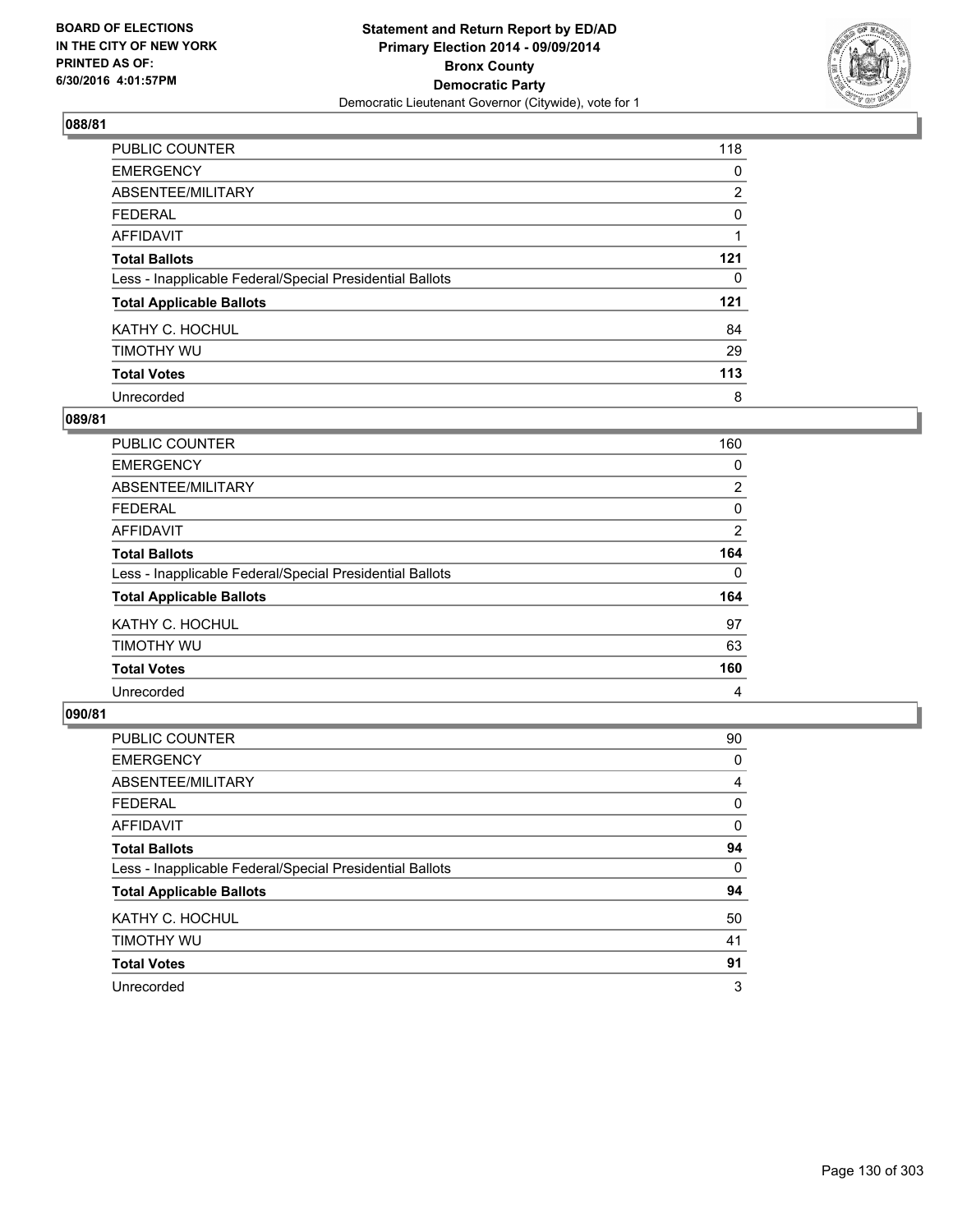

| <b>PUBLIC COUNTER</b>                                    | 87 |
|----------------------------------------------------------|----|
| <b>EMERGENCY</b>                                         | 0  |
| ABSENTEE/MILITARY                                        | 3  |
| <b>FEDERAL</b>                                           | 0  |
| <b>AFFIDAVIT</b>                                         | 9  |
| <b>Total Ballots</b>                                     | 99 |
| Less - Inapplicable Federal/Special Presidential Ballots | 0  |
| <b>Total Applicable Ballots</b>                          | 99 |
| KATHY C. HOCHUL                                          | 80 |
| TIMOTHY WU                                               | 17 |
| <b>Total Votes</b>                                       | 97 |
| Unrecorded                                               | 2  |

#### **092/81**

| PUBLIC COUNTER                                           | 24             |
|----------------------------------------------------------|----------------|
| <b>EMERGENCY</b>                                         | 0              |
| ABSENTEE/MILITARY                                        | 0              |
| <b>FEDERAL</b>                                           | 0              |
| <b>AFFIDAVIT</b>                                         | $\overline{2}$ |
| <b>Total Ballots</b>                                     | 26             |
| Less - Inapplicable Federal/Special Presidential Ballots | 0              |
| <b>Total Applicable Ballots</b>                          | 26             |
| KATHY C. HOCHUL                                          | 17             |
| TIMOTHY WU                                               | 6              |
| <b>Total Votes</b>                                       | 23             |
| Unrecorded                                               | 3              |

| <b>PUBLIC COUNTER</b>                                    | 55 |
|----------------------------------------------------------|----|
| <b>EMERGENCY</b>                                         | 0  |
| ABSENTEE/MILITARY                                        |    |
| <b>FEDERAL</b>                                           | 0  |
| <b>AFFIDAVIT</b>                                         |    |
| <b>Total Ballots</b>                                     | 57 |
| Less - Inapplicable Federal/Special Presidential Ballots | 0  |
| <b>Total Applicable Ballots</b>                          | 57 |
| KATHY C. HOCHUL                                          | 34 |
| TIMOTHY WU                                               | 12 |
| MIGUEL CUEVAS (WRITE-IN)                                 | 2  |
| <b>Total Votes</b>                                       | 48 |
| Unrecorded                                               | 9  |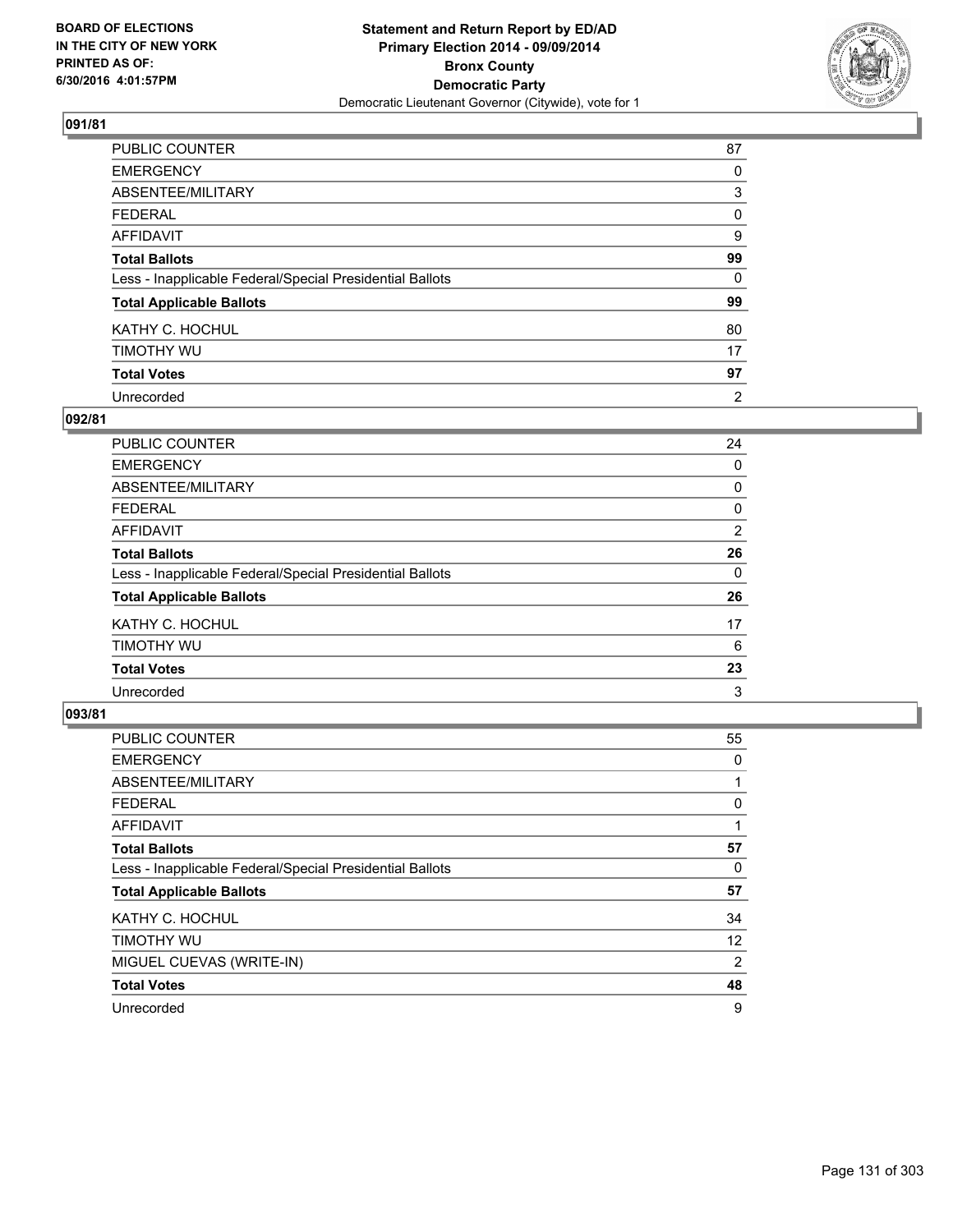

| PUBLIC COUNTER                                           | 53       |
|----------------------------------------------------------|----------|
| <b>EMERGENCY</b>                                         | 0        |
| ABSENTEE/MILITARY                                        | 0        |
| <b>FEDERAL</b>                                           | 0        |
| <b>AFFIDAVIT</b>                                         | $\Omega$ |
| <b>Total Ballots</b>                                     | 53       |
| Less - Inapplicable Federal/Special Presidential Ballots | 0        |
| <b>Total Applicable Ballots</b>                          | 53       |
| KATHY C. HOCHUL                                          | 35       |
| TIMOTHY WU                                               | 13       |
| <b>Total Votes</b>                                       | 48       |
| Unrecorded                                               | 5        |

#### **095/81**

| 10       |
|----------|
| $\Omega$ |
|          |
| 0        |
| 0        |
| 11       |
| 0        |
| 11       |
| 7        |
| 4        |
| 11       |
|          |

| <b>PUBLIC COUNTER</b>                                    | 23             |
|----------------------------------------------------------|----------------|
| <b>EMERGENCY</b>                                         | 0              |
| ABSENTEE/MILITARY                                        | 12             |
| <b>FEDERAL</b>                                           | 0              |
| AFFIDAVIT                                                | 0              |
| <b>Total Ballots</b>                                     | 35             |
| Less - Inapplicable Federal/Special Presidential Ballots | 0              |
| <b>Total Applicable Ballots</b>                          | 35             |
| KATHY C. HOCHUL                                          | 22             |
| TIMOTHY WU                                               | 11             |
| <b>Total Votes</b>                                       | 33             |
| Unrecorded                                               | $\overline{2}$ |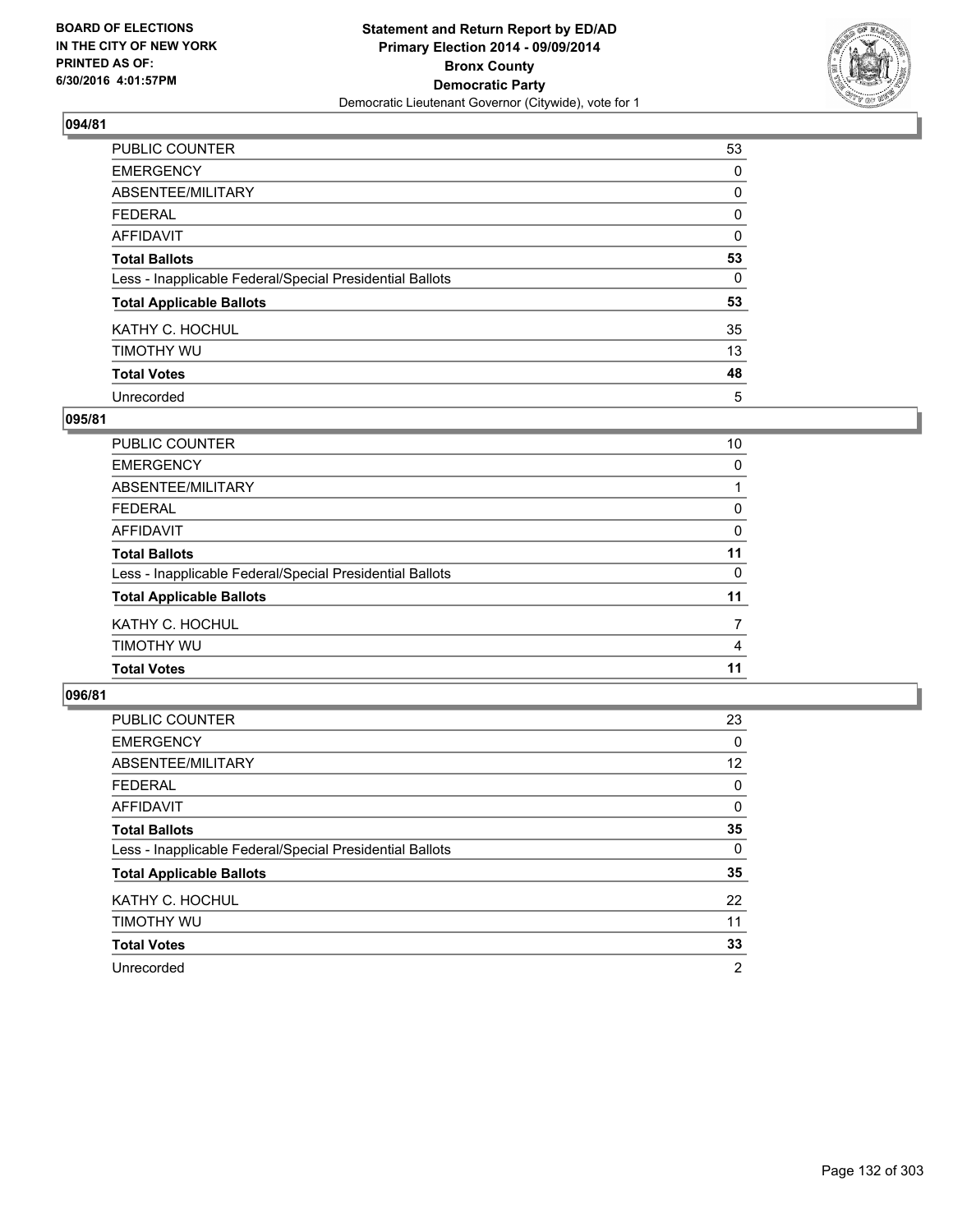

| <b>PUBLIC COUNTER</b>                                    | 57 |
|----------------------------------------------------------|----|
| <b>EMERGENCY</b>                                         | 0  |
| ABSENTEE/MILITARY                                        | 0  |
| <b>FEDERAL</b>                                           | 0  |
| <b>AFFIDAVIT</b>                                         | 4  |
| <b>Total Ballots</b>                                     | 61 |
| Less - Inapplicable Federal/Special Presidential Ballots | 0  |
| <b>Total Applicable Ballots</b>                          | 61 |
| KATHY C. HOCHUL                                          | 44 |
| TIMOTHY WU                                               | 14 |
| JOAN RIVERS (WRITE-IN)                                   |    |
| <b>Total Votes</b>                                       | 59 |
| Unrecorded                                               | 2  |

### **098/81**

| <b>PUBLIC COUNTER</b>                                    | 39 |
|----------------------------------------------------------|----|
| <b>EMERGENCY</b>                                         | 0  |
| ABSENTEE/MILITARY                                        |    |
| <b>FEDERAL</b>                                           | 0  |
| <b>AFFIDAVIT</b>                                         |    |
| <b>Total Ballots</b>                                     | 41 |
| Less - Inapplicable Federal/Special Presidential Ballots | 0  |
| <b>Total Applicable Ballots</b>                          | 41 |
| KATHY C. HOCHUL                                          | 28 |
| TIMOTHY WU                                               | 12 |
| <b>Total Votes</b>                                       | 40 |
| Unrecorded                                               |    |

| <b>PUBLIC COUNTER</b>                                    | 56             |
|----------------------------------------------------------|----------------|
| <b>EMERGENCY</b>                                         | 0              |
| ABSENTEE/MILITARY                                        | 3              |
| <b>FEDERAL</b>                                           | 0              |
| AFFIDAVIT                                                | 2              |
| <b>Total Ballots</b>                                     | 61             |
| Less - Inapplicable Federal/Special Presidential Ballots | 0              |
| <b>Total Applicable Ballots</b>                          | 61             |
| KATHY C. HOCHUL                                          | 40             |
| TIMOTHY WU                                               | 19             |
| <b>Total Votes</b>                                       | 59             |
| Unrecorded                                               | $\overline{2}$ |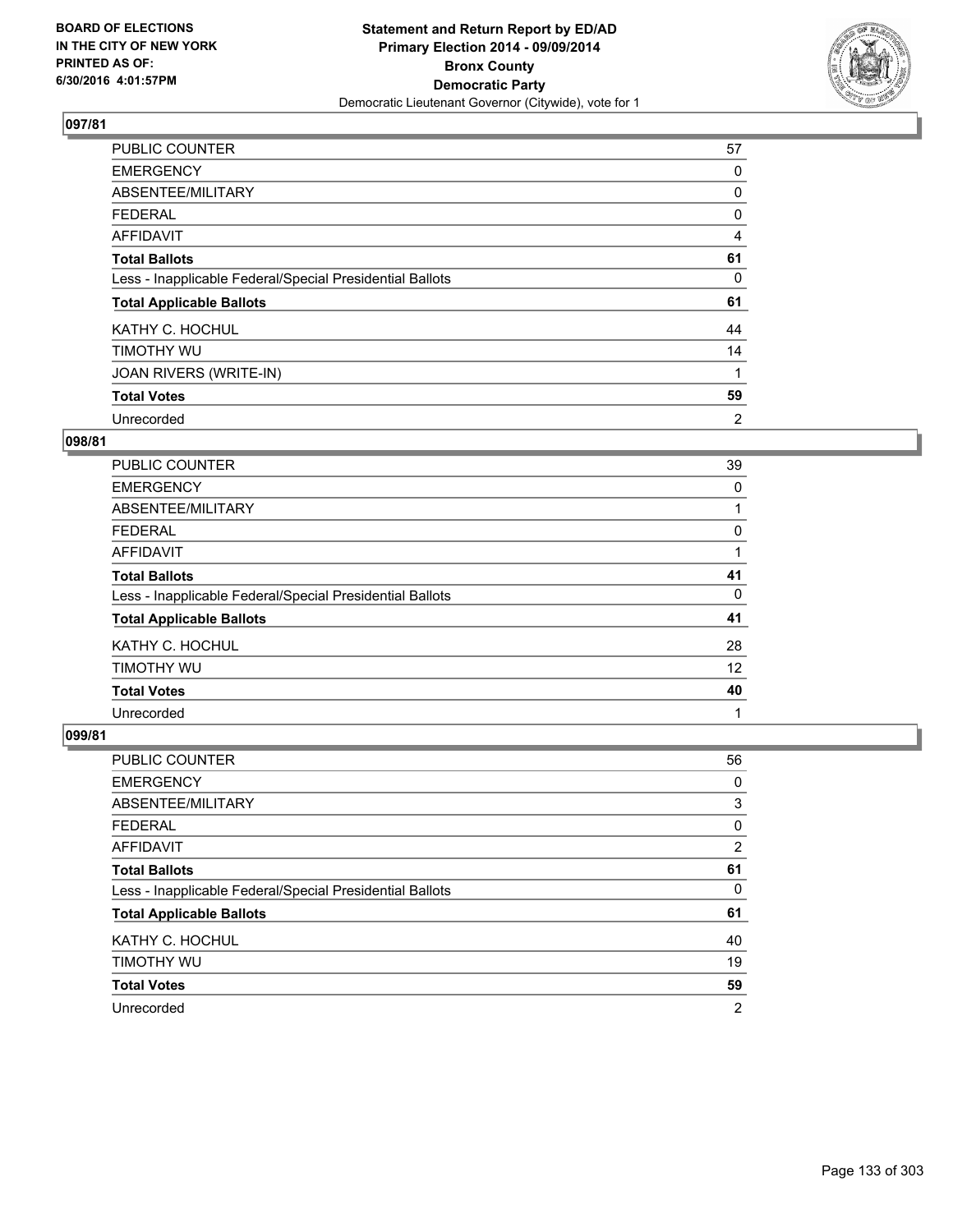

| <b>PUBLIC COUNTER</b>                                    | 31 |
|----------------------------------------------------------|----|
| <b>EMERGENCY</b>                                         | 0  |
| ABSENTEE/MILITARY                                        | 0  |
| <b>FEDERAL</b>                                           | 0  |
| AFFIDAVIT                                                | 0  |
| <b>Total Ballots</b>                                     | 31 |
| Less - Inapplicable Federal/Special Presidential Ballots | 0  |
| <b>Total Applicable Ballots</b>                          | 31 |
| KATHY C. HOCHUL                                          | 18 |
| TIMOTHY WU                                               | 7  |
| <b>Total Votes</b>                                       | 25 |
| Unrecorded                                               | 6  |
|                                                          |    |

# **101/81 COMBINED into: 107/81**

#### **102/81**

| Less - Inapplicable Federal/Special Presidential Ballots<br><b>Total Applicable Ballots</b> | 0 |
|---------------------------------------------------------------------------------------------|---|
|                                                                                             |   |
| <b>Total Ballots</b>                                                                        | 0 |
| AFFIDAVIT                                                                                   | 0 |
| <b>FEDERAL</b>                                                                              | 0 |
| ABSENTEE/MILITARY                                                                           | 0 |
| <b>EMERGENCY</b>                                                                            | 0 |
| <b>PUBLIC COUNTER</b>                                                                       | 0 |

| 104/81 COMBINED into: 107/81                             |   |
|----------------------------------------------------------|---|
| <b>Total Votes</b>                                       | 0 |
| TIMOTHY WU                                               | 0 |
| KATHY C. HOCHUL                                          | 0 |
| <b>Total Applicable Ballots</b>                          | 0 |
| Less - Inapplicable Federal/Special Presidential Ballots | 0 |
| <b>Total Ballots</b>                                     | 0 |
| <b>AFFIDAVIT</b>                                         | 0 |
| <b>FEDERAL</b>                                           | 0 |
| ABSENTEE/MILITARY                                        | 0 |
| <b>EMERGENCY</b>                                         | 0 |
| PUBLIC COUNTER                                           | 0 |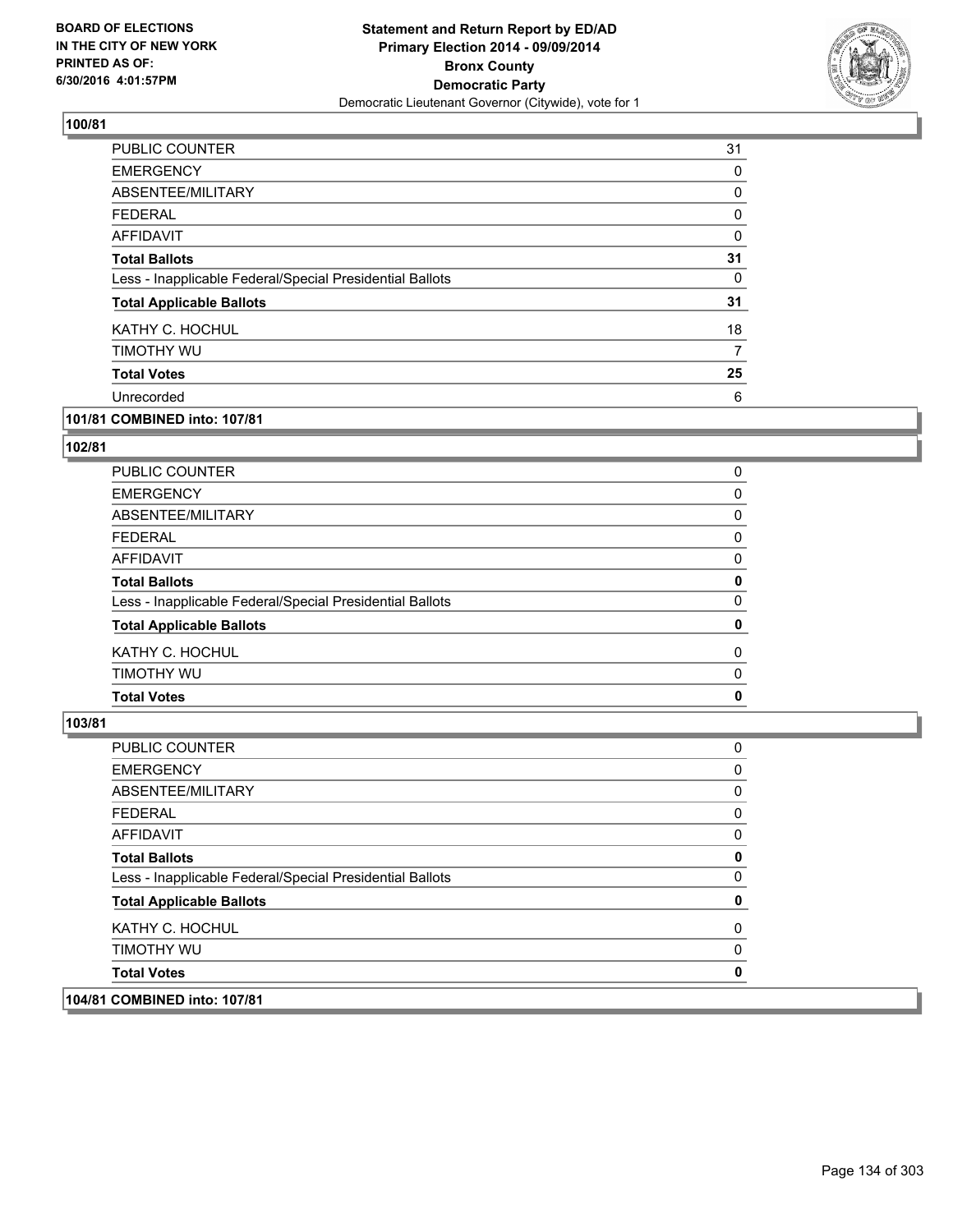

| <b>Total Votes</b>                                       | $\mathbf{0}$ |
|----------------------------------------------------------|--------------|
| timothy wu                                               | 0            |
| KATHY C. HOCHUL                                          | $\mathbf{0}$ |
| <b>Total Applicable Ballots</b>                          | $\mathbf 0$  |
| Less - Inapplicable Federal/Special Presidential Ballots | $\mathbf{0}$ |
| <b>Total Ballots</b>                                     | 0            |
| AFFIDAVIT                                                | 0            |
| FEDERAL                                                  | 0            |
| ABSENTEE/MILITARY                                        | 0            |
| <b>EMERGENCY</b>                                         | 0            |
| PUBLIC COUNTER                                           | 0            |

#### **106/81**

| PUBLIC COUNTER                                           | 0           |
|----------------------------------------------------------|-------------|
| <b>EMERGENCY</b>                                         | 0           |
| ABSENTEE/MILITARY                                        | 0           |
| <b>FEDERAL</b>                                           | 0           |
| AFFIDAVIT                                                | $\Omega$    |
| <b>Total Ballots</b>                                     | 0           |
| Less - Inapplicable Federal/Special Presidential Ballots | 0           |
| <b>Total Applicable Ballots</b>                          | 0           |
| KATHY C. HOCHUL                                          | 0           |
| TIMOTHY WU                                               | $\Omega$    |
| <b>Total Votes</b>                                       | $\mathbf 0$ |
|                                                          |             |

| 108/81 COMBINED into: 010/81                             |              |
|----------------------------------------------------------|--------------|
| <b>Total Votes</b>                                       | 5            |
| <b>TIMOTHY WU</b>                                        | 0            |
| KATHY C. HOCHUL                                          | 5            |
| <b>Total Applicable Ballots</b>                          | 5            |
| Less - Inapplicable Federal/Special Presidential Ballots | $\mathbf{0}$ |
| <b>Total Ballots</b>                                     | 5            |
| <b>AFFIDAVIT</b>                                         | 0            |
| <b>FEDERAL</b>                                           | 0            |
| ABSENTEE/MILITARY                                        | 0            |
| <b>EMERGENCY</b>                                         | 0            |
| <b>PUBLIC COUNTER</b>                                    | 5            |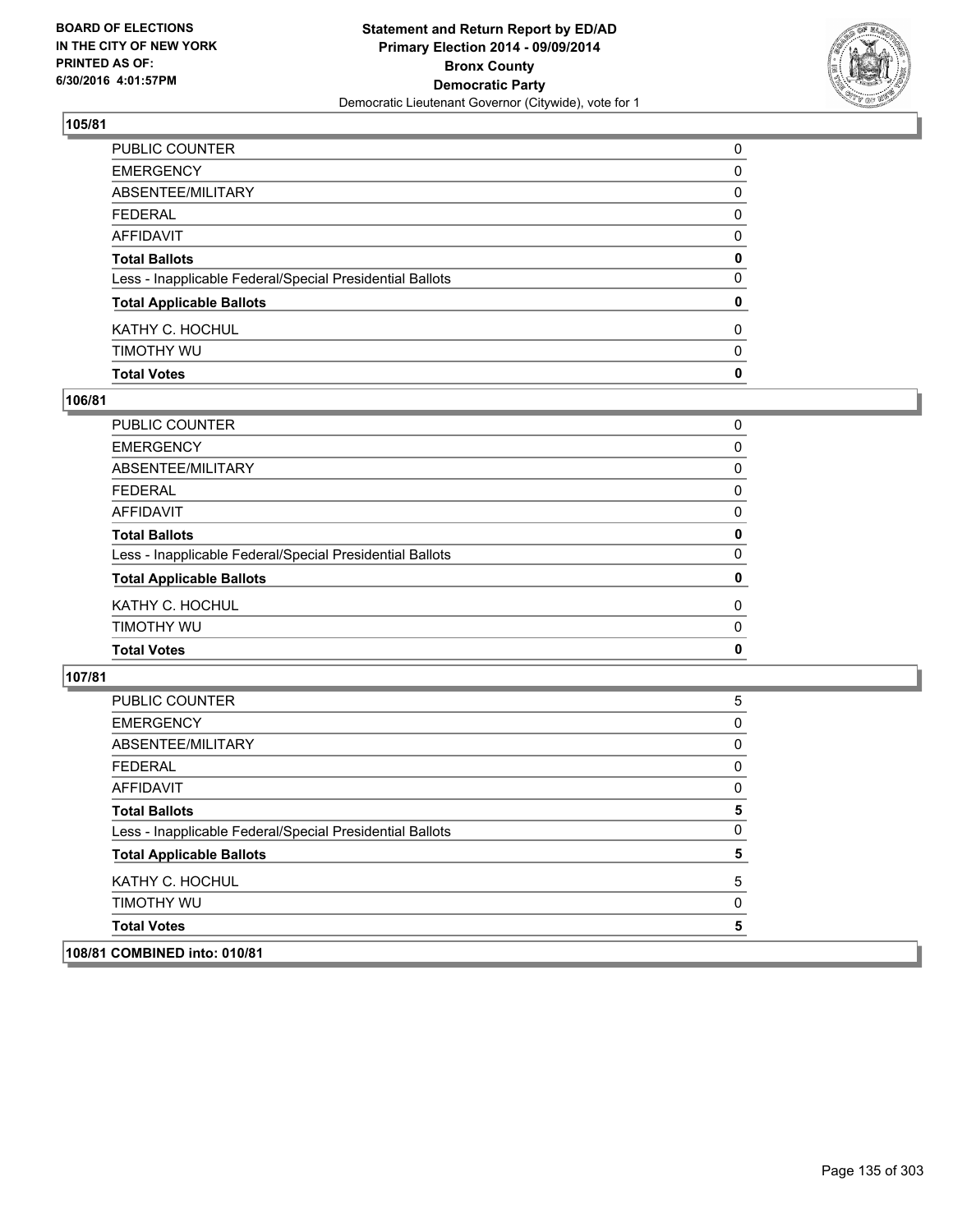

| PUBLIC COUNTER                                           | 58 |
|----------------------------------------------------------|----|
| <b>EMERGENCY</b>                                         | 0  |
| ABSENTEE/MILITARY                                        | 3  |
| <b>FEDERAL</b>                                           | 0  |
| <b>AFFIDAVIT</b>                                         |    |
| <b>Total Ballots</b>                                     | 62 |
| Less - Inapplicable Federal/Special Presidential Ballots | 0  |
| <b>Total Applicable Ballots</b>                          | 62 |
| KATHY C. HOCHUL                                          | 36 |
| TIMOTHY WU                                               | 21 |
| <b>Total Votes</b>                                       | 57 |
| Unrecorded                                               | 5  |

#### **002/82**

| <b>PUBLIC COUNTER</b>                                    | 31             |
|----------------------------------------------------------|----------------|
| <b>EMERGENCY</b>                                         | 0              |
| ABSENTEE/MILITARY                                        | $\overline{2}$ |
| <b>FEDERAL</b>                                           | 0              |
| <b>AFFIDAVIT</b>                                         |                |
| <b>Total Ballots</b>                                     | 34             |
| Less - Inapplicable Federal/Special Presidential Ballots | 0              |
| <b>Total Applicable Ballots</b>                          | 34             |
| KATHY C. HOCHUL                                          | 21             |
| TIMOTHY WU                                               | 12             |
| <b>Total Votes</b>                                       | 33             |
| Unrecorded                                               |                |

| PUBLIC COUNTER                                           | 30       |
|----------------------------------------------------------|----------|
| <b>EMERGENCY</b>                                         | $\Omega$ |
| ABSENTEE/MILITARY                                        | 0        |
| <b>FEDERAL</b>                                           | 0        |
| <b>AFFIDAVIT</b>                                         | $\Omega$ |
| <b>Total Ballots</b>                                     | 30       |
| Less - Inapplicable Federal/Special Presidential Ballots | $\Omega$ |
| <b>Total Applicable Ballots</b>                          | 30       |
| KATHY C. HOCHUL                                          | 24       |
| TIMOTHY WU                                               | 6        |
| <b>Total Votes</b>                                       | 30       |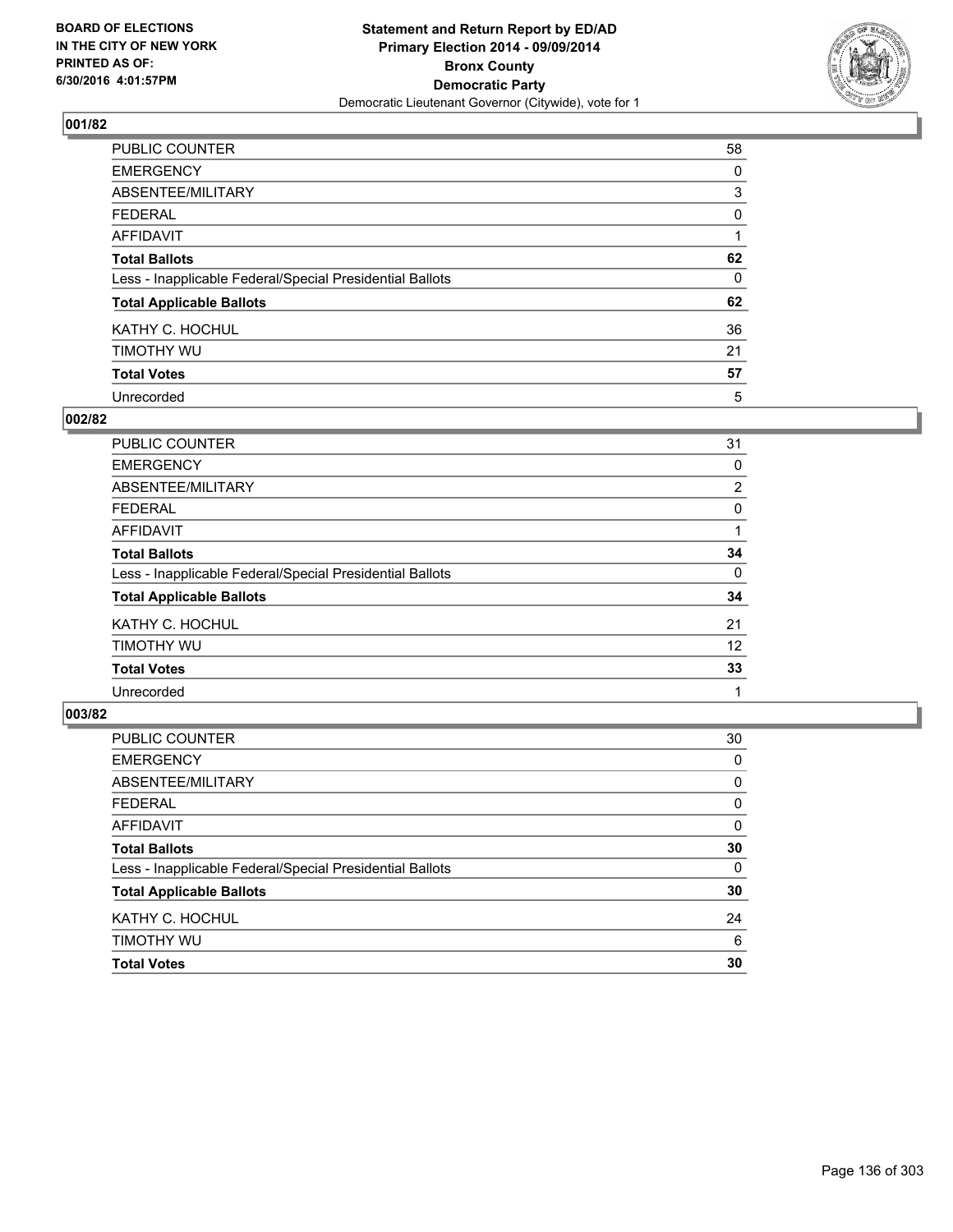

| PUBLIC COUNTER                                           | 66       |
|----------------------------------------------------------|----------|
| <b>EMERGENCY</b>                                         | 0        |
| ABSENTEE/MILITARY                                        |          |
| <b>FEDERAL</b>                                           | 0        |
| <b>AFFIDAVIT</b>                                         |          |
| <b>Total Ballots</b>                                     | 68       |
| Less - Inapplicable Federal/Special Presidential Ballots | $\Omega$ |
| <b>Total Applicable Ballots</b>                          | 68       |
| KATHY C. HOCHUL                                          | 42       |
| TIMOTHY WU                                               | 18       |
| <b>Total Votes</b>                                       | 60       |
| Unrecorded                                               | 8        |

#### **005/82**

| <b>PUBLIC COUNTER</b>                                    | 51 |
|----------------------------------------------------------|----|
| <b>EMERGENCY</b>                                         | 0  |
| ABSENTEE/MILITARY                                        | 0  |
| <b>FEDERAL</b>                                           | 0  |
| <b>AFFIDAVIT</b>                                         | 0  |
| <b>Total Ballots</b>                                     | 51 |
| Less - Inapplicable Federal/Special Presidential Ballots | 0  |
| <b>Total Applicable Ballots</b>                          | 51 |
| KATHY C. HOCHUL                                          | 32 |
| TIMOTHY WU                                               | 18 |
| <b>Total Votes</b>                                       | 50 |
| Unrecorded                                               |    |

| PUBLIC COUNTER                                           | 33 |
|----------------------------------------------------------|----|
| <b>EMERGENCY</b>                                         | 0  |
| ABSENTEE/MILITARY                                        |    |
| <b>FEDERAL</b>                                           | 0  |
| AFFIDAVIT                                                | 0  |
| <b>Total Ballots</b>                                     | 34 |
| Less - Inapplicable Federal/Special Presidential Ballots | 0  |
| <b>Total Applicable Ballots</b>                          | 34 |
| KATHY C. HOCHUL                                          | 24 |
| TIMOTHY WU                                               | 9  |
| <b>Total Votes</b>                                       | 33 |
| Unrecorded                                               |    |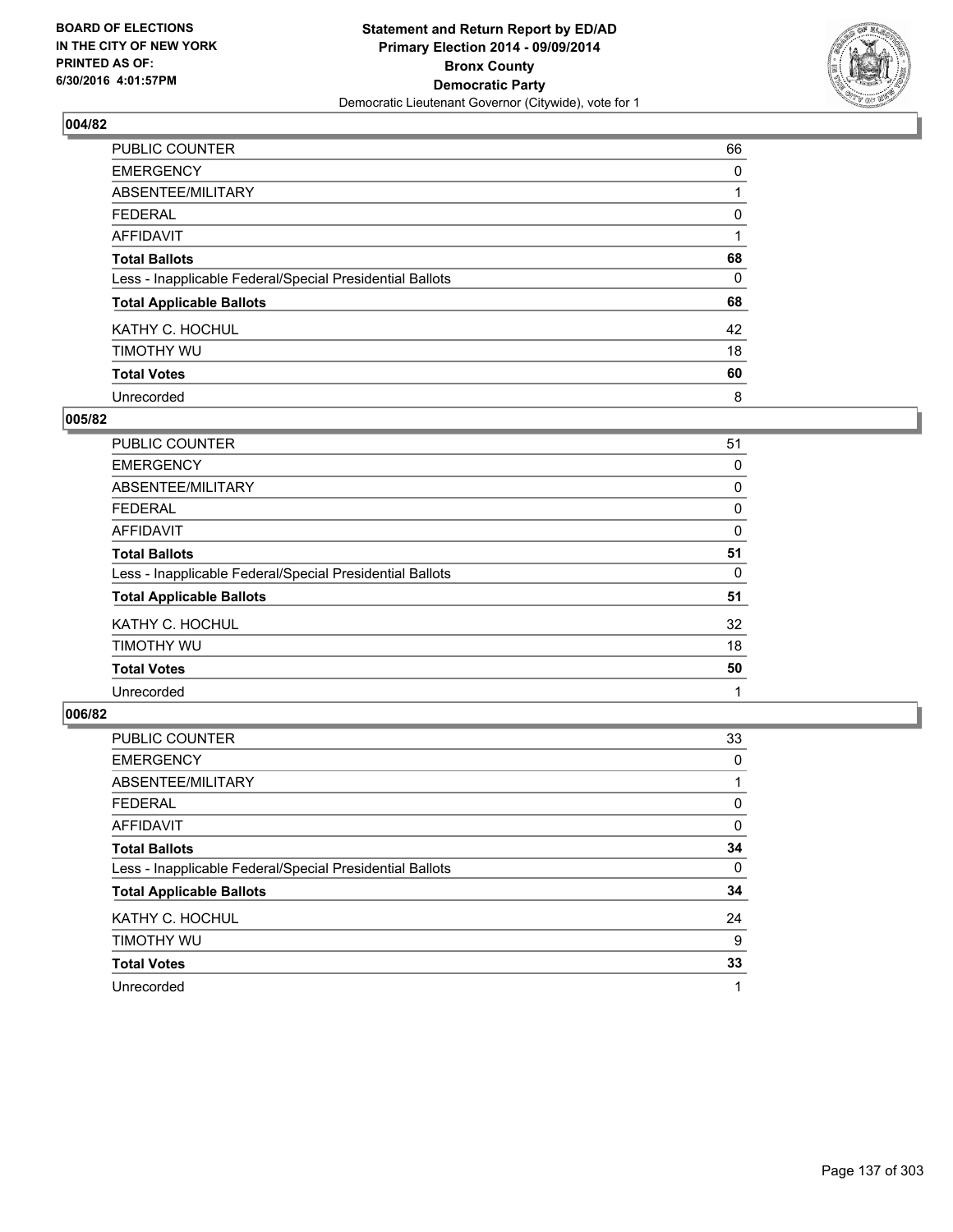

| PUBLIC COUNTER                                           | 29 |
|----------------------------------------------------------|----|
| <b>EMERGENCY</b>                                         | 0  |
| ABSENTEE/MILITARY                                        | 0  |
| <b>FEDERAL</b>                                           | 0  |
| <b>AFFIDAVIT</b>                                         |    |
| <b>Total Ballots</b>                                     | 30 |
| Less - Inapplicable Federal/Special Presidential Ballots | 0  |
| <b>Total Applicable Ballots</b>                          | 30 |
| KATHY C. HOCHUL                                          | 21 |
| TIMOTHY WU                                               | 8  |
| <b>Total Votes</b>                                       | 29 |
| Unrecorded                                               |    |

#### **008/82**

| <b>PUBLIC COUNTER</b>                                    | 57 |
|----------------------------------------------------------|----|
| <b>EMERGENCY</b>                                         | 0  |
| ABSENTEE/MILITARY                                        |    |
| <b>FEDERAL</b>                                           | 0  |
| <b>AFFIDAVIT</b>                                         | 0  |
| <b>Total Ballots</b>                                     | 58 |
| Less - Inapplicable Federal/Special Presidential Ballots | 0  |
| <b>Total Applicable Ballots</b>                          | 58 |
| KATHY C. HOCHUL                                          | 43 |
| TIMOTHY WU                                               | 13 |
| <b>Total Votes</b>                                       | 56 |
| Unrecorded                                               | 2  |

| PUBLIC COUNTER                                           | 40 |
|----------------------------------------------------------|----|
| <b>EMERGENCY</b>                                         | 0  |
| ABSENTEE/MILITARY                                        | 0  |
| <b>FEDERAL</b>                                           | 0  |
| <b>AFFIDAVIT</b>                                         | 0  |
| <b>Total Ballots</b>                                     | 40 |
| Less - Inapplicable Federal/Special Presidential Ballots | 0  |
| <b>Total Applicable Ballots</b>                          | 40 |
| KATHY C. HOCHUL                                          | 24 |
| TIMOTHY WU                                               | 14 |
| <b>Total Votes</b>                                       | 38 |
| Unrecorded                                               | 2  |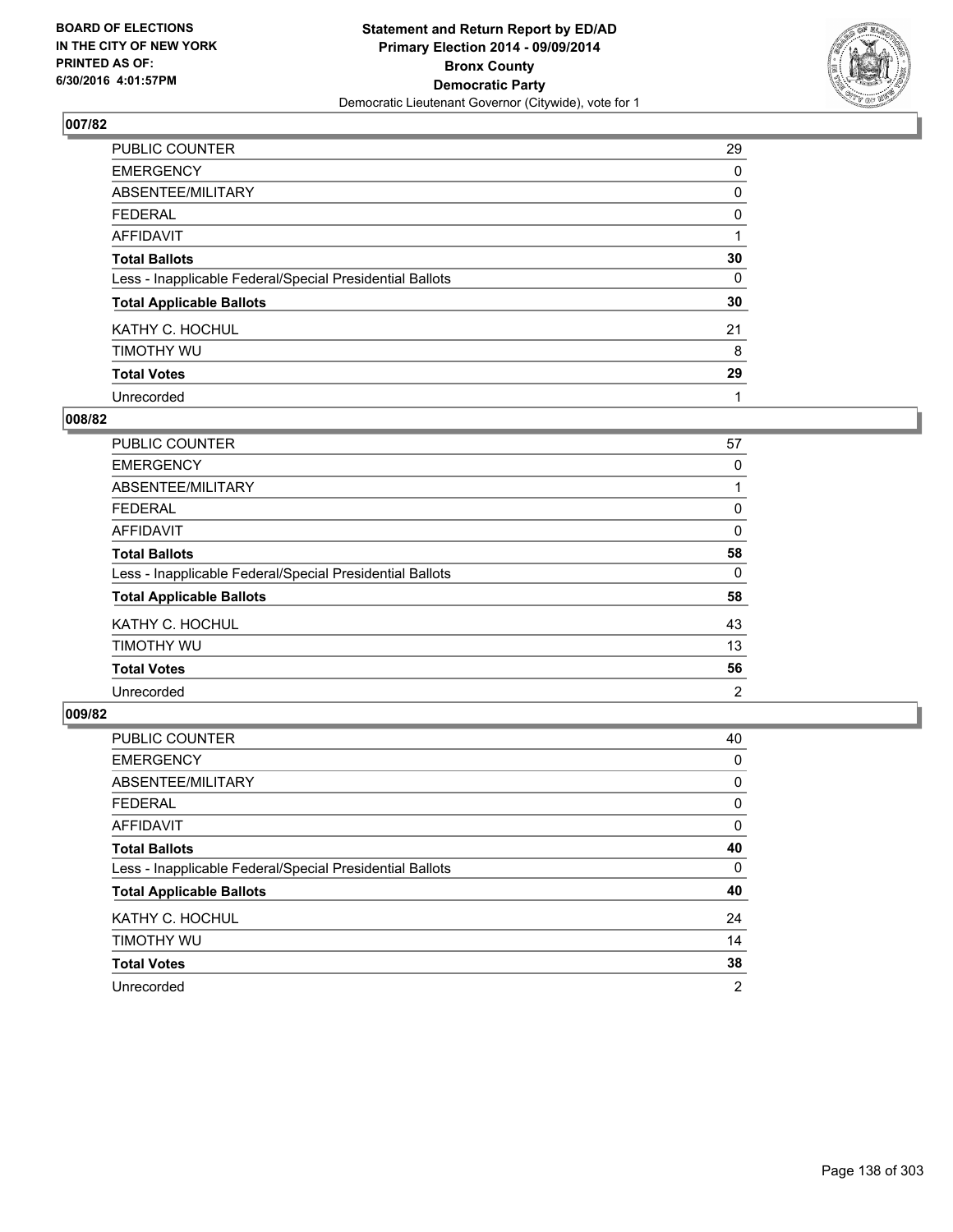

| <b>PUBLIC COUNTER</b>                                    | 59             |
|----------------------------------------------------------|----------------|
| <b>EMERGENCY</b>                                         | 0              |
| ABSENTEE/MILITARY                                        | $\overline{2}$ |
| <b>FEDERAL</b>                                           | 0              |
| <b>AFFIDAVIT</b>                                         | 0              |
| <b>Total Ballots</b>                                     | 61             |
| Less - Inapplicable Federal/Special Presidential Ballots | 0              |
| <b>Total Applicable Ballots</b>                          | 61             |
| KATHY C. HOCHUL                                          | 46             |
| TIMOTHY WU                                               | 14             |
| <b>Total Votes</b>                                       | 60             |
| Unrecorded                                               | 1              |

#### **011/82**

| <b>PUBLIC COUNTER</b>                                    | 50 |
|----------------------------------------------------------|----|
| <b>EMERGENCY</b>                                         | 0  |
| ABSENTEE/MILITARY                                        | 0  |
| <b>FEDERAL</b>                                           | 0  |
| <b>AFFIDAVIT</b>                                         |    |
| <b>Total Ballots</b>                                     | 51 |
| Less - Inapplicable Federal/Special Presidential Ballots | 0  |
| <b>Total Applicable Ballots</b>                          | 51 |
| KATHY C. HOCHUL                                          | 31 |
| TIMOTHY WU                                               | 14 |
| <b>Total Votes</b>                                       | 45 |
| Unrecorded                                               | 6  |

| PUBLIC COUNTER                                           | 45 |
|----------------------------------------------------------|----|
| <b>EMERGENCY</b>                                         | 0  |
| ABSENTEE/MILITARY                                        | 3  |
| <b>FEDERAL</b>                                           | 0  |
| <b>AFFIDAVIT</b>                                         |    |
| <b>Total Ballots</b>                                     | 49 |
| Less - Inapplicable Federal/Special Presidential Ballots | 0  |
| <b>Total Applicable Ballots</b>                          | 49 |
| KATHY C. HOCHUL                                          | 34 |
| TIMOTHY WU                                               | 9  |
| <b>Total Votes</b>                                       | 43 |
| Unrecorded                                               | 6  |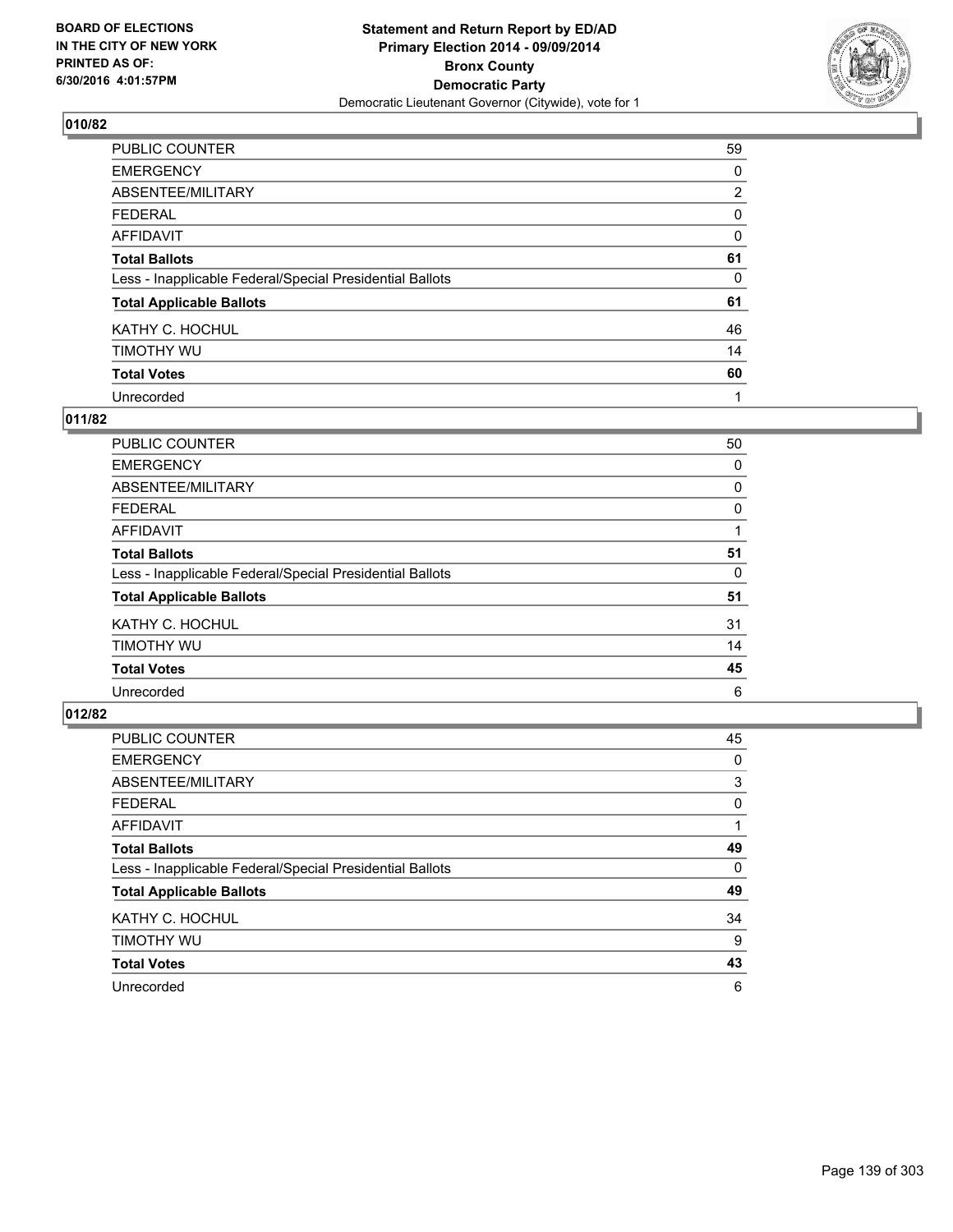

| PUBLIC COUNTER                                           | 71             |
|----------------------------------------------------------|----------------|
| <b>EMERGENCY</b>                                         | 0              |
| ABSENTEE/MILITARY                                        | $\overline{2}$ |
| <b>FEDERAL</b>                                           | 0              |
| <b>AFFIDAVIT</b>                                         | 2              |
| <b>Total Ballots</b>                                     | 75             |
| Less - Inapplicable Federal/Special Presidential Ballots | 0              |
| <b>Total Applicable Ballots</b>                          | 75             |
| KATHY C. HOCHUL                                          | 56             |
| TIMOTHY WU                                               | 11             |
| <b>Total Votes</b>                                       | 67             |
| Unrecorded                                               | 8              |

#### **014/82**

| <b>PUBLIC COUNTER</b>                                    | 28 |
|----------------------------------------------------------|----|
| <b>EMERGENCY</b>                                         | 0  |
| ABSENTEE/MILITARY                                        | 0  |
| <b>FEDERAL</b>                                           | 0  |
| <b>AFFIDAVIT</b>                                         | 0  |
| <b>Total Ballots</b>                                     | 28 |
| Less - Inapplicable Federal/Special Presidential Ballots | 0  |
| <b>Total Applicable Ballots</b>                          | 28 |
| KATHY C. HOCHUL                                          | 16 |
| TIMOTHY WU                                               | 5  |
| <b>Total Votes</b>                                       | 21 |
| Unrecorded                                               | 7  |

| PUBLIC COUNTER                                           | 118 |
|----------------------------------------------------------|-----|
| <b>EMERGENCY</b>                                         | 0   |
| ABSENTEE/MILITARY                                        |     |
| <b>FEDERAL</b>                                           | 0   |
| AFFIDAVIT                                                | 0   |
| <b>Total Ballots</b>                                     | 119 |
| Less - Inapplicable Federal/Special Presidential Ballots | 0   |
| <b>Total Applicable Ballots</b>                          | 119 |
| KATHY C. HOCHUL                                          | 82  |
| TIMOTHY WU                                               | 27  |
| <b>Total Votes</b>                                       | 109 |
| Unrecorded                                               | 10  |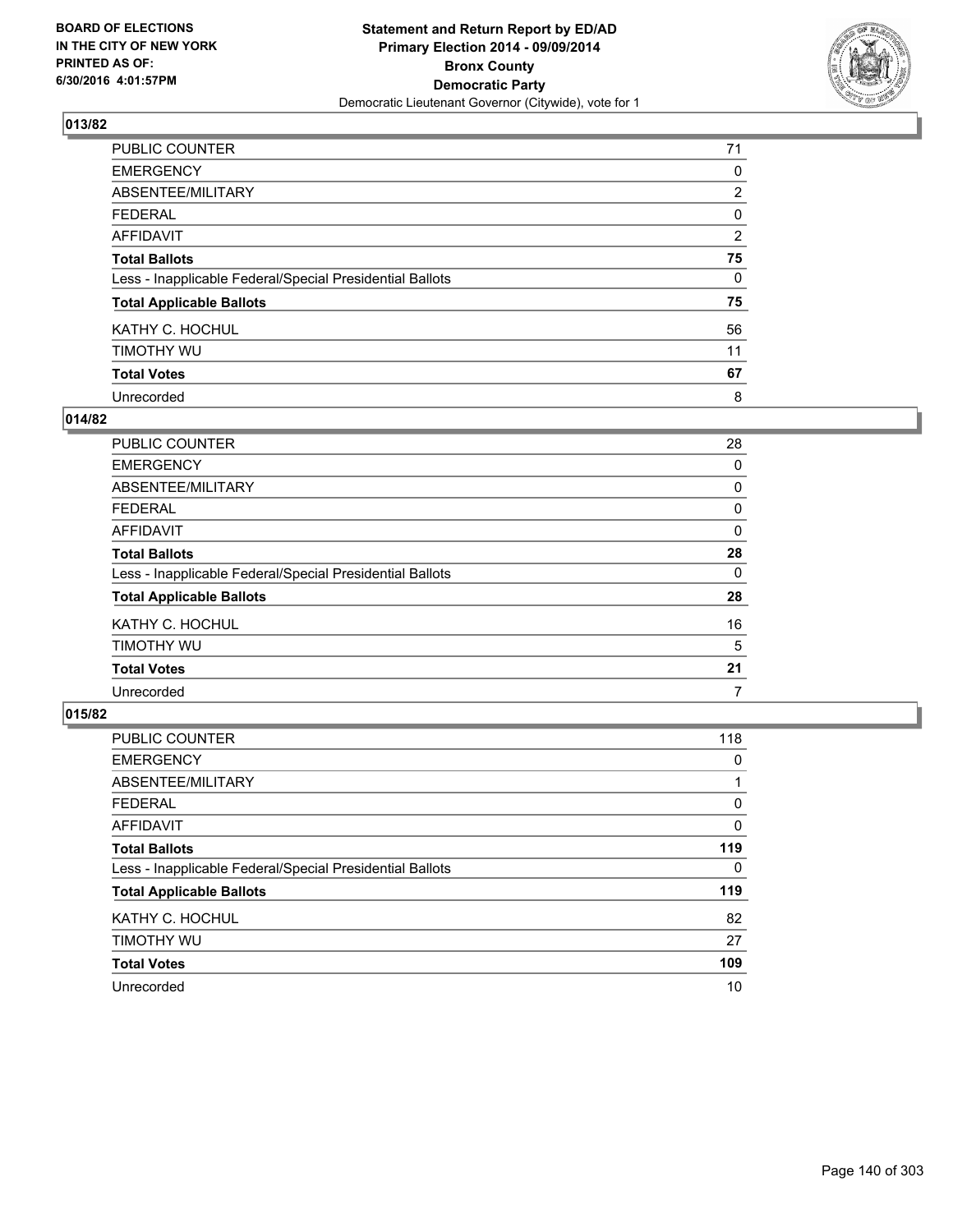

| 29 |
|----|
| 0  |
| 3  |
| 0  |
| 0  |
| 32 |
| 0  |
| 32 |
| 19 |
| 11 |
|    |
|    |
| 32 |
|    |

### **017/82**

| <b>PUBLIC COUNTER</b>                                    | 36 |
|----------------------------------------------------------|----|
| <b>EMERGENCY</b>                                         | 0  |
| ABSENTEE/MILITARY                                        | 0  |
| <b>FEDERAL</b>                                           | 0  |
| <b>AFFIDAVIT</b>                                         | 0  |
| <b>Total Ballots</b>                                     | 36 |
| Less - Inapplicable Federal/Special Presidential Ballots | 0  |
| <b>Total Applicable Ballots</b>                          | 36 |
| KATHY C. HOCHUL                                          | 22 |
| TIMOTHY WU                                               | 10 |
| COREY BROWN (WRITE-IN)                                   | 1  |
| <b>Total Votes</b>                                       | 33 |
| Unrecorded                                               | 3  |

| PUBLIC COUNTER                                           | 22             |
|----------------------------------------------------------|----------------|
| <b>EMERGENCY</b>                                         | 0              |
| ABSENTEE/MILITARY                                        | $\overline{2}$ |
| <b>FEDERAL</b>                                           | 0              |
| <b>AFFIDAVIT</b>                                         | 0              |
| <b>Total Ballots</b>                                     | 24             |
| Less - Inapplicable Federal/Special Presidential Ballots | 0              |
| <b>Total Applicable Ballots</b>                          | 24             |
| KATHY C. HOCHUL                                          | 19             |
| TIMOTHY WU                                               | 4              |
| <b>Total Votes</b>                                       | 23             |
| Unrecorded                                               |                |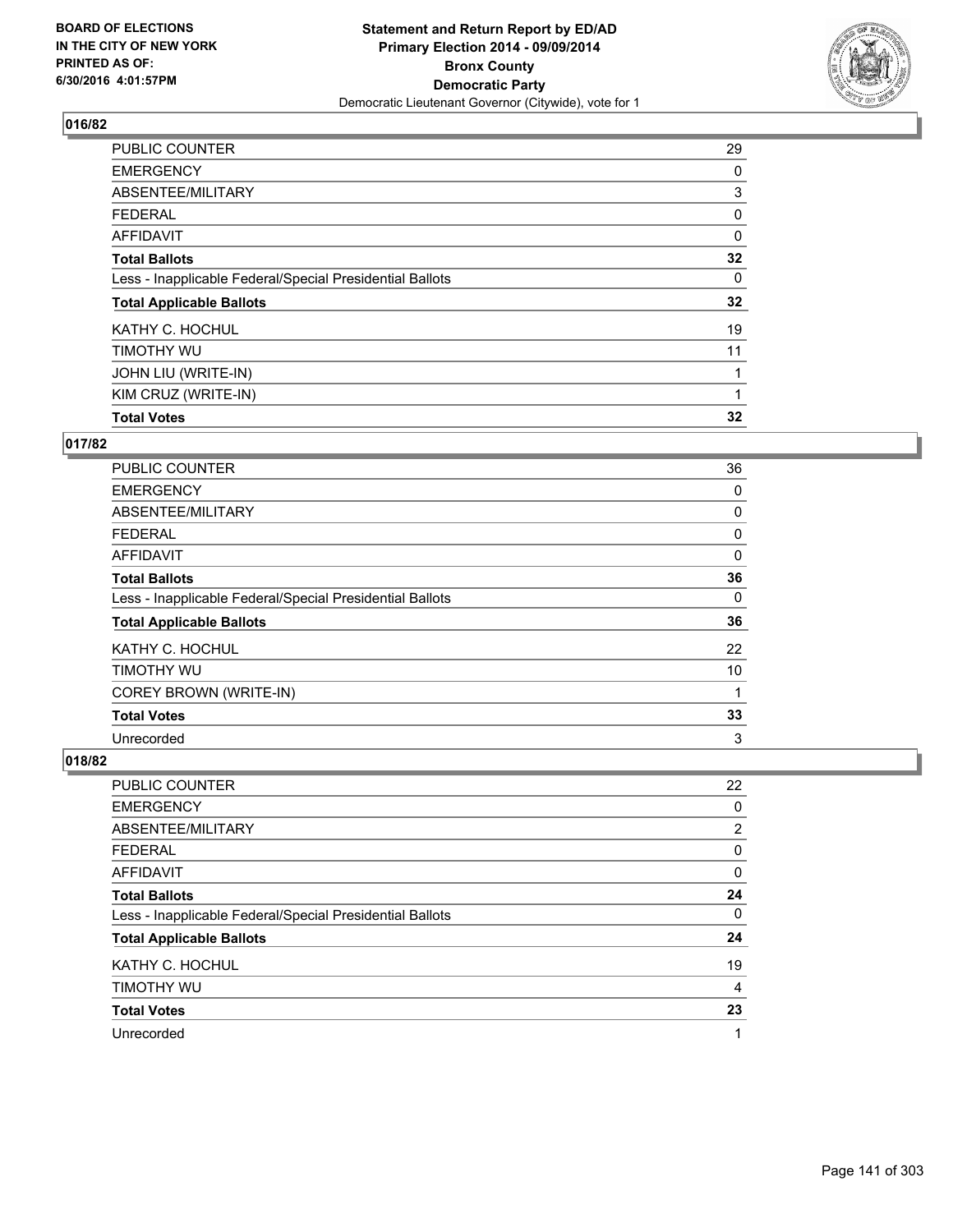

| PUBLIC COUNTER                                           | 29       |
|----------------------------------------------------------|----------|
| <b>EMERGENCY</b>                                         | 0        |
| ABSENTEE/MILITARY                                        |          |
| <b>FEDERAL</b>                                           | 0        |
| <b>AFFIDAVIT</b>                                         | $\Omega$ |
| <b>Total Ballots</b>                                     | 30       |
| Less - Inapplicable Federal/Special Presidential Ballots | 0        |
| <b>Total Applicable Ballots</b>                          | 30       |
| KATHY C. HOCHUL                                          | 20       |
| TIMOTHY WU                                               | 9        |
| <b>Total Votes</b>                                       | 29       |
| Unrecorded                                               |          |

#### **020/82**

| PUBLIC COUNTER                                           | 27 |
|----------------------------------------------------------|----|
| <b>EMERGENCY</b>                                         | 0  |
| ABSENTEE/MILITARY                                        | 0  |
| <b>FEDERAL</b>                                           | 0  |
| <b>AFFIDAVIT</b>                                         | 0  |
| <b>Total Ballots</b>                                     | 27 |
| Less - Inapplicable Federal/Special Presidential Ballots | 0  |
| <b>Total Applicable Ballots</b>                          | 27 |
| KATHY C. HOCHUL                                          | 16 |
| TIMOTHY WU                                               | 10 |
| <b>Total Votes</b>                                       | 26 |
| Unrecorded                                               |    |
|                                                          |    |

| PUBLIC COUNTER                                           | 22 |
|----------------------------------------------------------|----|
| <b>EMERGENCY</b>                                         | 0  |
| ABSENTEE/MILITARY                                        |    |
| <b>FEDERAL</b>                                           | 0  |
| <b>AFFIDAVIT</b>                                         | 0  |
| <b>Total Ballots</b>                                     | 23 |
| Less - Inapplicable Federal/Special Presidential Ballots | 0  |
| <b>Total Applicable Ballots</b>                          | 23 |
| KATHY C. HOCHUL                                          | 18 |
| TIMOTHY WU                                               | 3  |
| <b>Total Votes</b>                                       | 21 |
| Unrecorded                                               | 2  |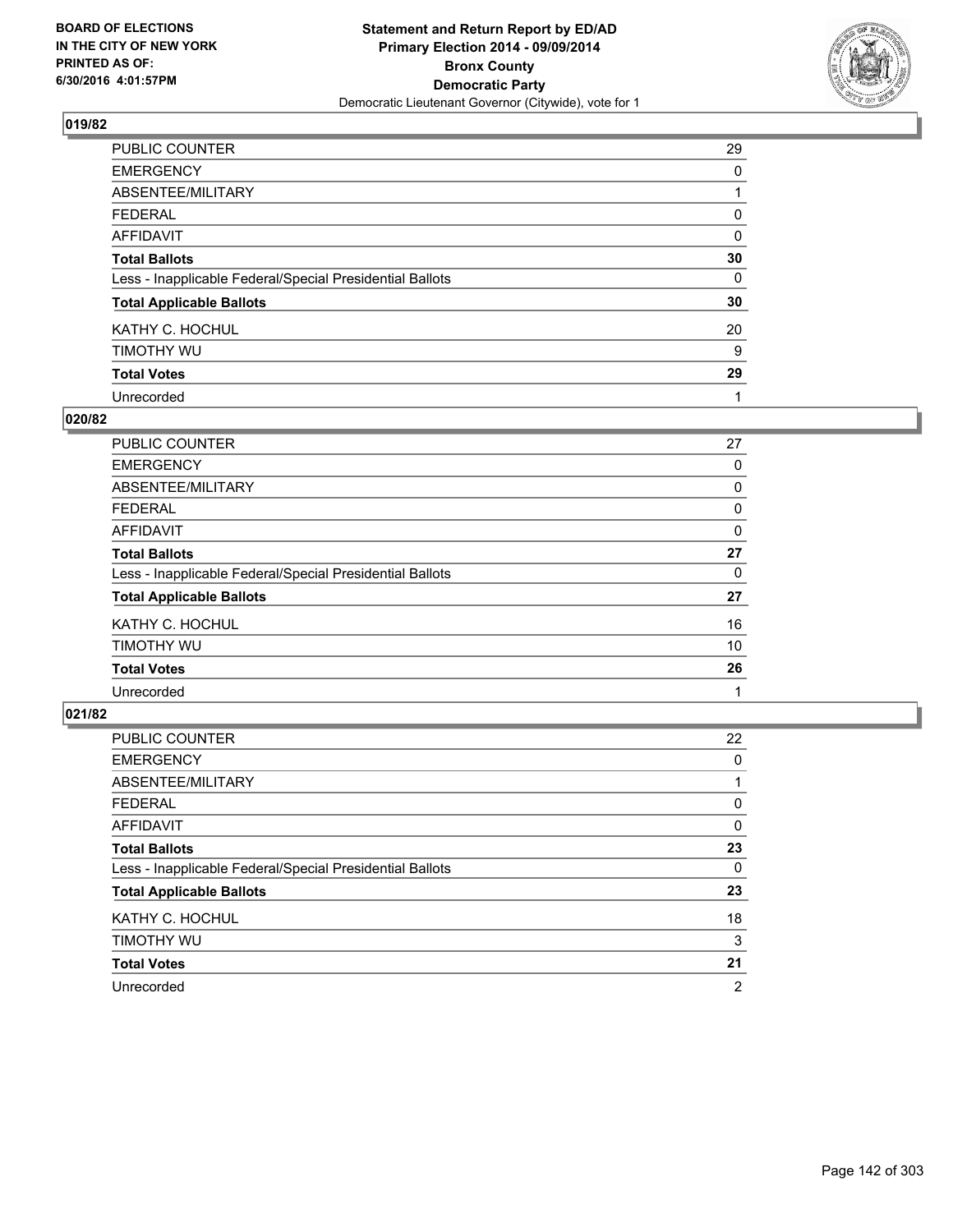

| PUBLIC COUNTER                                           | 43 |
|----------------------------------------------------------|----|
| <b>EMERGENCY</b>                                         | 0  |
| ABSENTEE/MILITARY                                        |    |
| <b>FEDERAL</b>                                           | 0  |
| <b>AFFIDAVIT</b>                                         | 0  |
| <b>Total Ballots</b>                                     | 44 |
| Less - Inapplicable Federal/Special Presidential Ballots | 0  |
| <b>Total Applicable Ballots</b>                          | 44 |
| KATHY C. HOCHUL                                          | 38 |
| TIMOTHY WU                                               | 5  |
| <b>Total Votes</b>                                       | 43 |
| Unrecorded                                               | 1  |

#### **023/82**

| PUBLIC COUNTER                                           | 42 |
|----------------------------------------------------------|----|
| <b>EMERGENCY</b>                                         | 0  |
| ABSENTEE/MILITARY                                        | 0  |
| <b>FEDERAL</b>                                           | 0  |
| <b>AFFIDAVIT</b>                                         | 0  |
| <b>Total Ballots</b>                                     | 42 |
| Less - Inapplicable Federal/Special Presidential Ballots | 0  |
| <b>Total Applicable Ballots</b>                          | 42 |
| KATHY C. HOCHUL                                          | 35 |
| TIMOTHY WU                                               | 5  |
| <b>Total Votes</b>                                       | 40 |
| Unrecorded                                               | 2  |
|                                                          |    |

| <b>Total Votes</b>                                       | 28 |
|----------------------------------------------------------|----|
| <b>TIMOTHY WU</b>                                        | 7  |
| KATHY C. HOCHUL                                          | 21 |
| <b>Total Applicable Ballots</b>                          | 28 |
| Less - Inapplicable Federal/Special Presidential Ballots | 0  |
| <b>Total Ballots</b>                                     | 28 |
| <b>AFFIDAVIT</b>                                         |    |
| <b>FEDERAL</b>                                           | 0  |
| ABSENTEE/MILITARY                                        | 0  |
| <b>EMERGENCY</b>                                         | 0  |
| PUBLIC COUNTER                                           | 27 |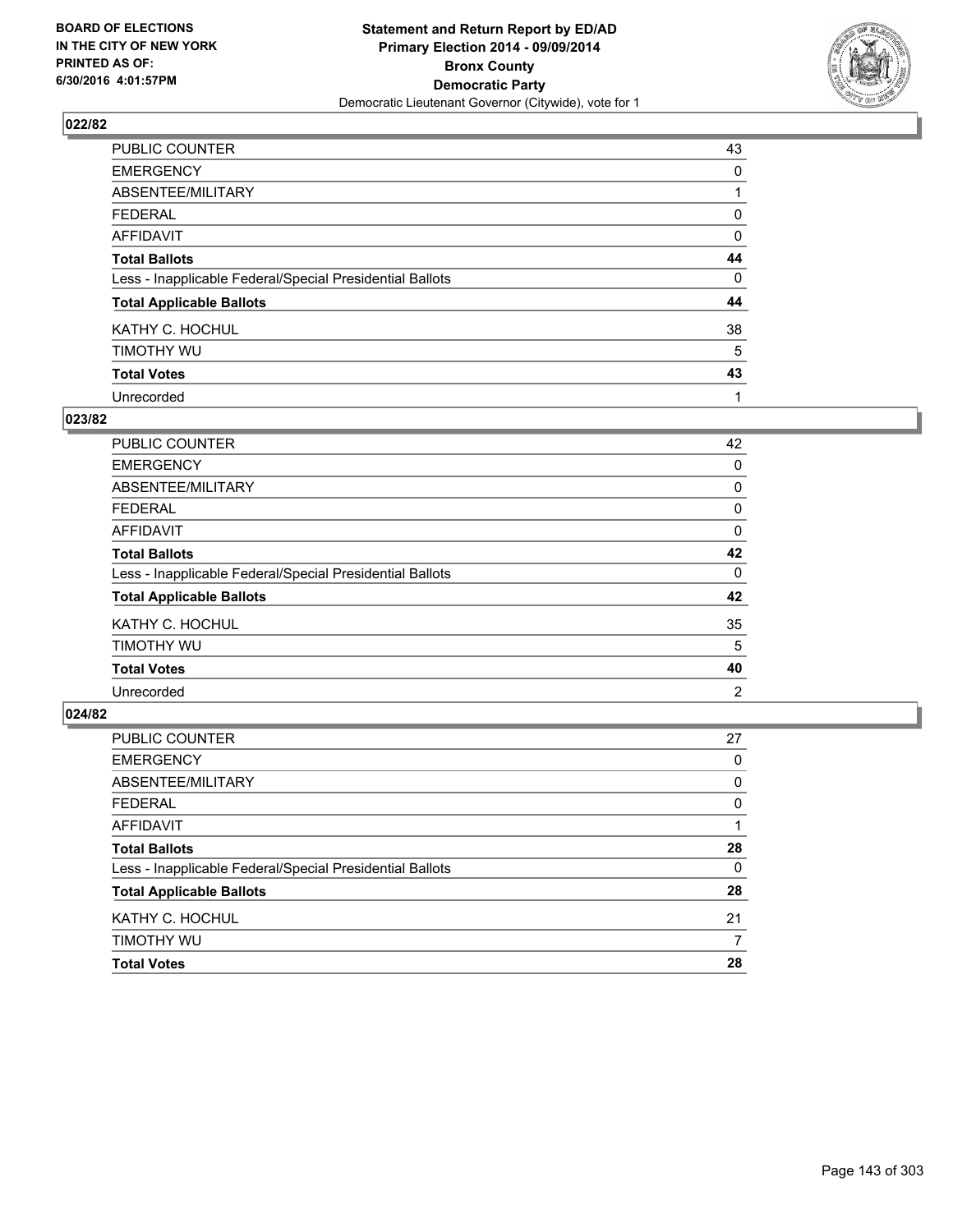

| <b>PUBLIC COUNTER</b>                                    | 32             |
|----------------------------------------------------------|----------------|
| <b>EMERGENCY</b>                                         | 0              |
| ABSENTEE/MILITARY                                        | 0              |
| <b>FEDERAL</b>                                           | 0              |
| AFFIDAVIT                                                | $\Omega$       |
| <b>Total Ballots</b>                                     | 32             |
| Less - Inapplicable Federal/Special Presidential Ballots | 0              |
| <b>Total Applicable Ballots</b>                          | 32             |
| KATHY C. HOCHUL                                          | 18             |
| TIMOTHY WU                                               | 11             |
| UNATTRIBUTABLE WRITE-IN (WRITE-IN)                       |                |
| <b>Total Votes</b>                                       | 30             |
| Unrecorded                                               | $\overline{2}$ |

# **026/82**

| <b>PUBLIC COUNTER</b>                                    | 4              |
|----------------------------------------------------------|----------------|
| <b>EMERGENCY</b>                                         | 0              |
| ABSENTEE/MILITARY                                        | $\overline{2}$ |
| <b>FEDERAL</b>                                           | 0              |
| AFFIDAVIT                                                | 0              |
| <b>Total Ballots</b>                                     | 6              |
| Less - Inapplicable Federal/Special Presidential Ballots | 0              |
| <b>Total Applicable Ballots</b>                          | 6              |
| KATHY C. HOCHUL                                          | 4              |
| TIMOTHY WU                                               |                |
| <b>Total Votes</b>                                       | 5              |
| Unrecorded                                               |                |

| PUBLIC COUNTER                                           | 17 |
|----------------------------------------------------------|----|
| <b>EMERGENCY</b>                                         | 0  |
| ABSENTEE/MILITARY                                        | 0  |
| <b>FEDERAL</b>                                           | 0  |
| AFFIDAVIT                                                | 0  |
| <b>Total Ballots</b>                                     | 17 |
| Less - Inapplicable Federal/Special Presidential Ballots | 0  |
| <b>Total Applicable Ballots</b>                          | 17 |
| KATHY C. HOCHUL                                          | 13 |
| TIMOTHY WU                                               | 3  |
| <b>Total Votes</b>                                       | 16 |
| Unrecorded                                               | 1  |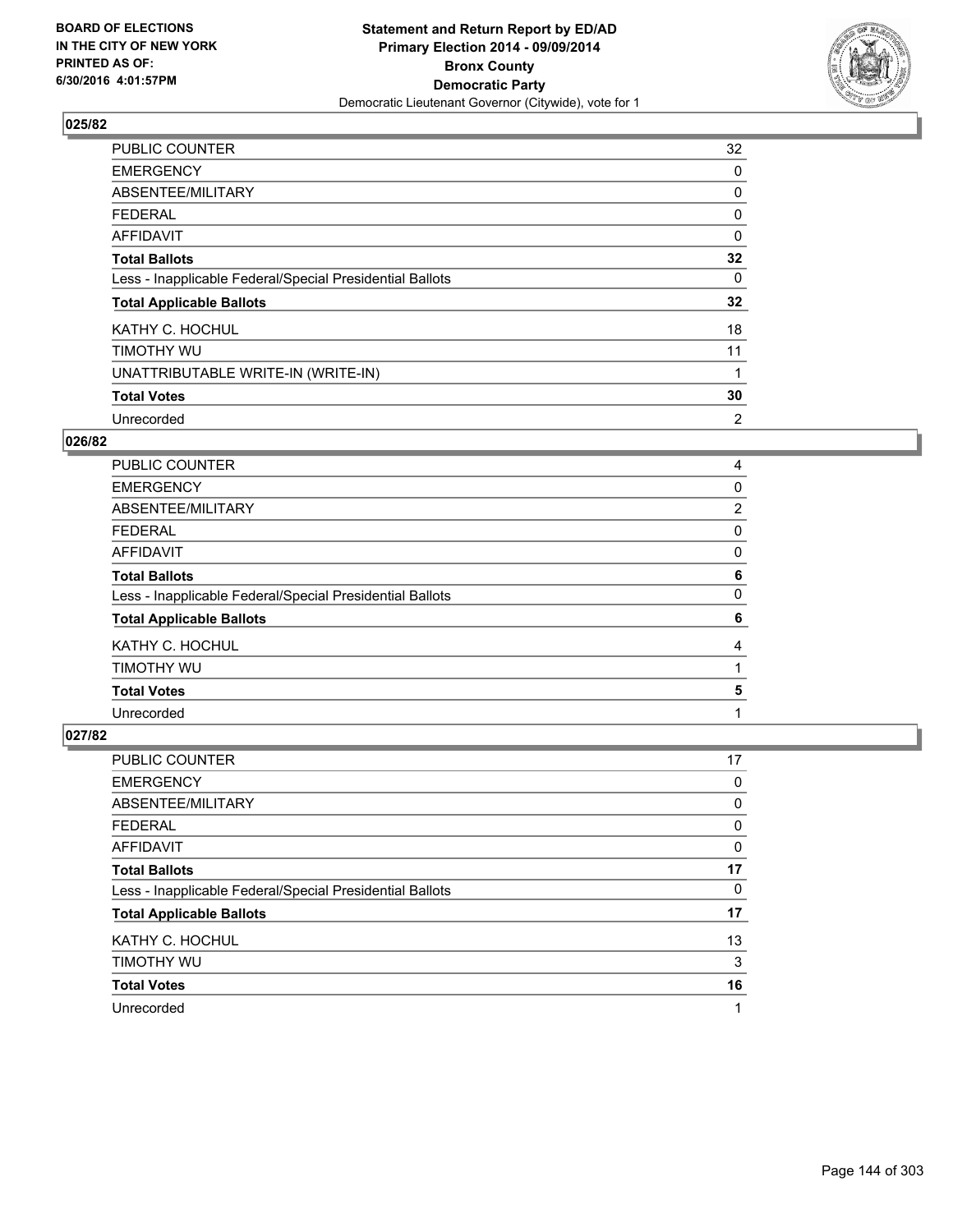

| <b>PUBLIC COUNTER</b>                                    | 48             |
|----------------------------------------------------------|----------------|
| <b>EMERGENCY</b>                                         | 0              |
| ABSENTEE/MILITARY                                        | $\overline{2}$ |
| FEDERAL                                                  | 0              |
| <b>AFFIDAVIT</b>                                         | 2              |
| <b>Total Ballots</b>                                     | 52             |
| Less - Inapplicable Federal/Special Presidential Ballots | 0              |
| <b>Total Applicable Ballots</b>                          | 52             |
| KATHY C. HOCHUL                                          | 36             |
| TIMOTHY WU                                               | 13             |
| UNATTRIBUTABLE WRITE-IN (WRITE-IN)                       |                |
| <b>Total Votes</b>                                       | 50             |
| Unrecorded                                               | 2              |

# **029/82**

| <b>Total Votes</b>                                       | 6              |
|----------------------------------------------------------|----------------|
| TIMOTHY WU                                               | $\overline{2}$ |
| KATHY C. HOCHUL                                          | 4              |
| <b>Total Applicable Ballots</b>                          | 6              |
| Less - Inapplicable Federal/Special Presidential Ballots | 0              |
| <b>Total Ballots</b>                                     | 6              |
| AFFIDAVIT                                                | 0              |
| <b>FEDERAL</b>                                           | 0              |
| ABSENTEE/MILITARY                                        | 0              |
| <b>EMERGENCY</b>                                         | 0              |
| PUBLIC COUNTER                                           | 6              |

| <b>PUBLIC COUNTER</b>                                    | 31 |
|----------------------------------------------------------|----|
| <b>EMERGENCY</b>                                         | 0  |
| ABSENTEE/MILITARY                                        | 0  |
| <b>FEDERAL</b>                                           | 0  |
| AFFIDAVIT                                                | 0  |
| <b>Total Ballots</b>                                     | 31 |
| Less - Inapplicable Federal/Special Presidential Ballots | 0  |
| <b>Total Applicable Ballots</b>                          | 31 |
| KATHY C. HOCHUL                                          | 22 |
| TIMOTHY WU                                               | 8  |
| <b>Total Votes</b>                                       | 30 |
| Unrecorded                                               | 1  |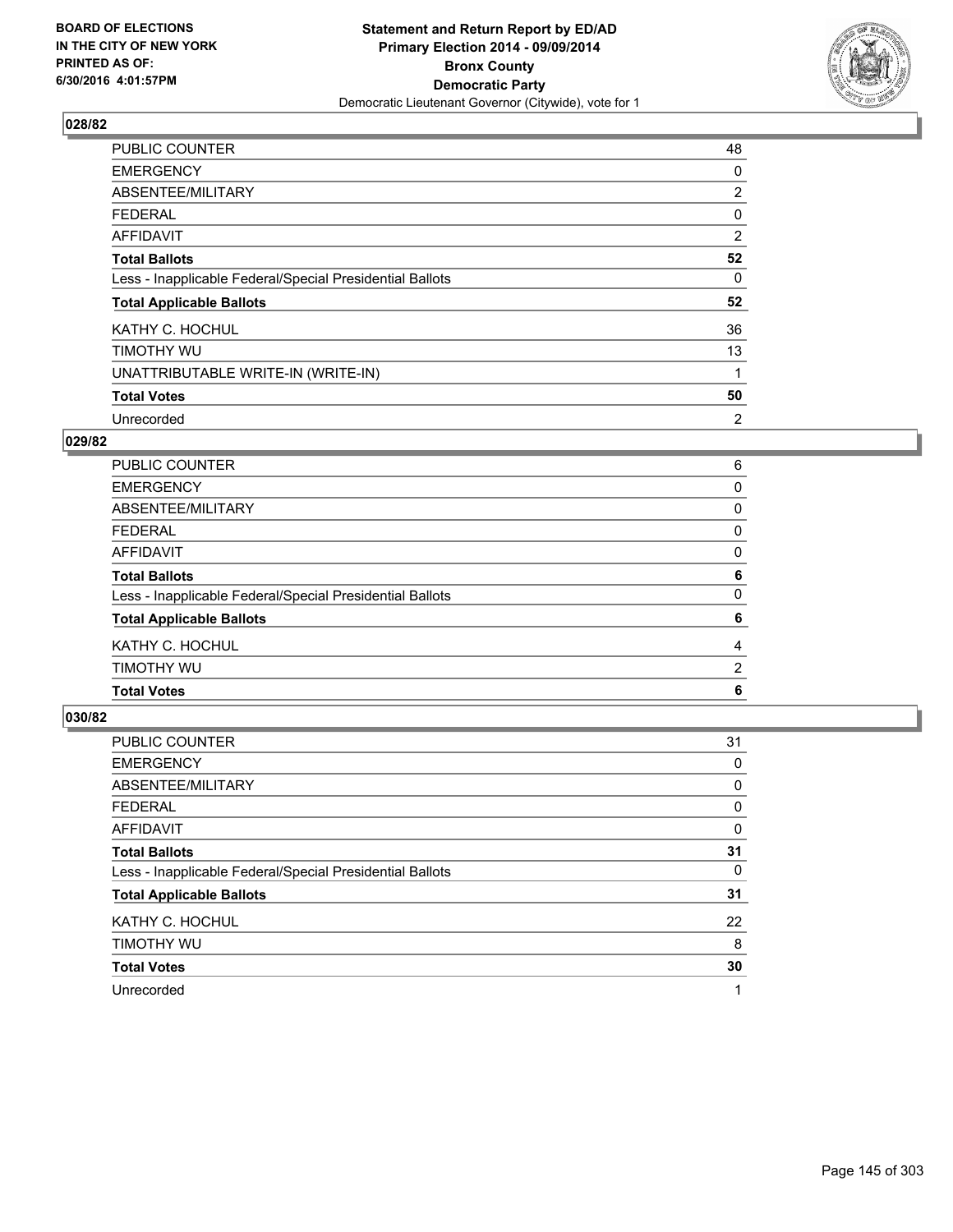

| <b>PUBLIC COUNTER</b>                                    | 94             |
|----------------------------------------------------------|----------------|
| <b>EMERGENCY</b>                                         | 0              |
| ABSENTEE/MILITARY                                        | $\overline{2}$ |
| <b>FEDERAL</b>                                           | 0              |
| <b>AFFIDAVIT</b>                                         | $\Omega$       |
| <b>Total Ballots</b>                                     | 96             |
| Less - Inapplicable Federal/Special Presidential Ballots | 0              |
| <b>Total Applicable Ballots</b>                          | 96             |
| KATHY C. HOCHUL                                          | 54             |
| TIMOTHY WU                                               | 32             |
| UNATTRIBUTABLE WRITE-IN (WRITE-IN)                       | 3              |
| <b>Total Votes</b>                                       | 89             |
| Unrecorded                                               | 7              |

# **032/82**

| <b>PUBLIC COUNTER</b>                                    | 42             |
|----------------------------------------------------------|----------------|
| <b>EMERGENCY</b>                                         | 0              |
| ABSENTEE/MILITARY                                        | $\overline{2}$ |
| <b>FEDERAL</b>                                           | 0              |
| <b>AFFIDAVIT</b>                                         | 0              |
| <b>Total Ballots</b>                                     | 44             |
| Less - Inapplicable Federal/Special Presidential Ballots | 0              |
| <b>Total Applicable Ballots</b>                          | 44             |
| KATHY C. HOCHUL                                          | 25             |
| TIMOTHY WU                                               | 15             |
| <b>Total Votes</b>                                       | 40             |
| Unrecorded                                               | 4              |

| <b>Total Votes</b>                                       | 31 |
|----------------------------------------------------------|----|
| TIMOTHY WU                                               | 5  |
| KATHY C. HOCHUL                                          | 26 |
| <b>Total Applicable Ballots</b>                          | 31 |
| Less - Inapplicable Federal/Special Presidential Ballots | 0  |
| <b>Total Ballots</b>                                     | 31 |
| <b>AFFIDAVIT</b>                                         | 0  |
| <b>FEDERAL</b>                                           | 0  |
| ABSENTEE/MILITARY                                        | 2  |
| <b>EMERGENCY</b>                                         | 0  |
| <b>PUBLIC COUNTER</b>                                    | 29 |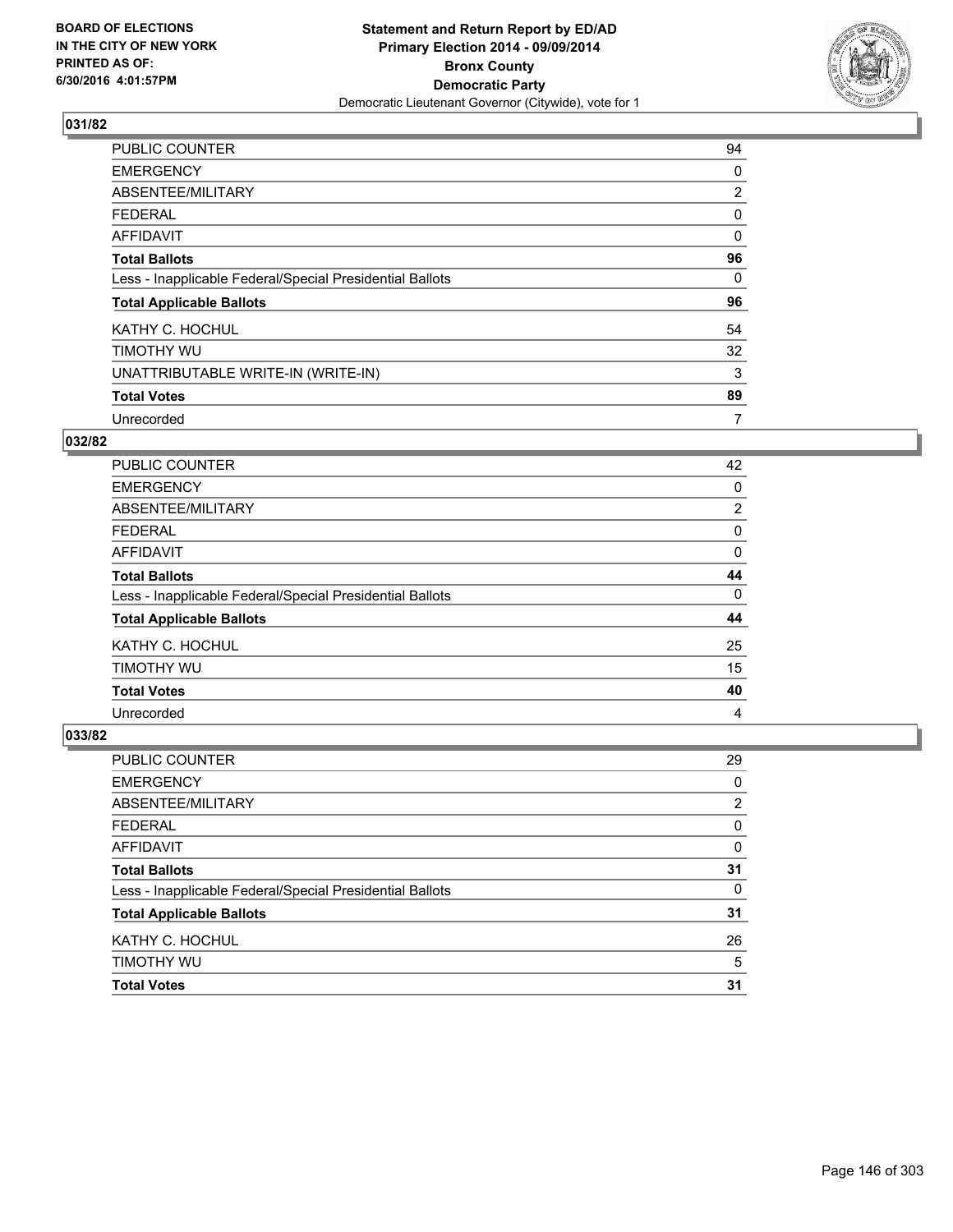

| AFFIDAVIT                                                | 0  |
|----------------------------------------------------------|----|
| <b>Total Ballots</b>                                     | 25 |
| Less - Inapplicable Federal/Special Presidential Ballots | 0  |
| <b>Total Applicable Ballots</b>                          | 25 |
| KATHY C. HOCHUL                                          | 20 |
| timothy wu                                               | 5  |
| <b>Total Votes</b>                                       | 25 |

### **035/82**

| PUBLIC COUNTER                                           | 47 |
|----------------------------------------------------------|----|
| <b>EMERGENCY</b>                                         | 0  |
| <b>ABSENTEE/MILITARY</b>                                 |    |
| <b>FEDERAL</b>                                           | 0  |
| <b>AFFIDAVIT</b>                                         | 0  |
| <b>Total Ballots</b>                                     | 48 |
| Less - Inapplicable Federal/Special Presidential Ballots | 0  |
| <b>Total Applicable Ballots</b>                          | 48 |
| KATHY C. HOCHUL                                          | 28 |
| TIMOTHY WU                                               | 18 |
| <b>Total Votes</b>                                       | 46 |
| Unrecorded                                               | 2  |
|                                                          |    |

| <b>PUBLIC COUNTER</b>                                    | 51 |
|----------------------------------------------------------|----|
| <b>EMERGENCY</b>                                         | 0  |
| ABSENTEE/MILITARY                                        | 1  |
| <b>FEDERAL</b>                                           | 0  |
| AFFIDAVIT                                                | 0  |
| <b>Total Ballots</b>                                     | 52 |
| Less - Inapplicable Federal/Special Presidential Ballots | 0  |
| <b>Total Applicable Ballots</b>                          | 52 |
| KATHY C. HOCHUL                                          | 34 |
| TIMOTHY WU                                               | 10 |
| STEVEN IUSO (WRITE-IN)                                   | 1  |
| <b>Total Votes</b>                                       | 45 |
| Unrecorded                                               | 7  |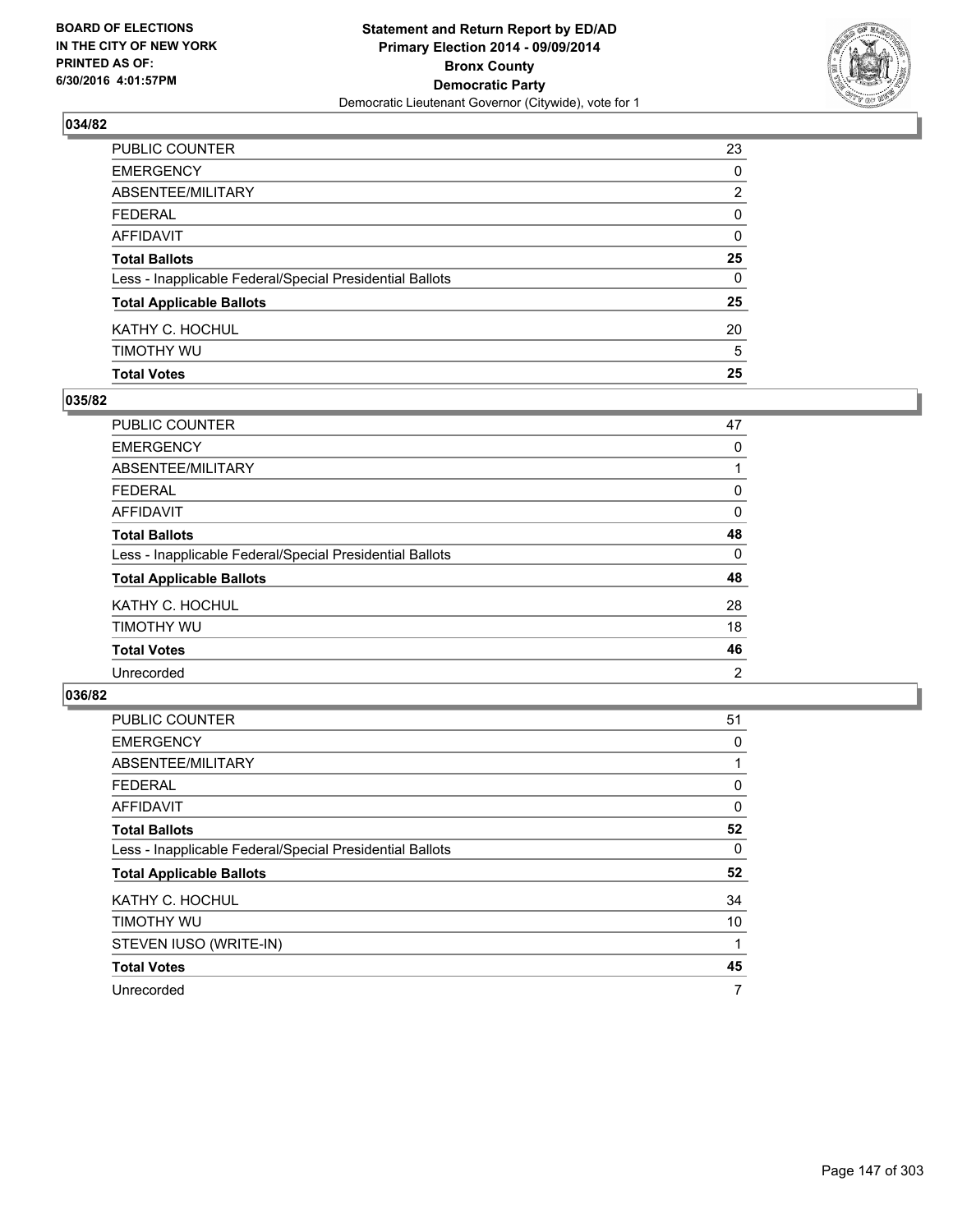

| PUBLIC COUNTER                                           | 72       |
|----------------------------------------------------------|----------|
| <b>EMERGENCY</b>                                         | 0        |
| ABSENTEE/MILITARY                                        | 3        |
| <b>FEDERAL</b>                                           | 0        |
| <b>AFFIDAVIT</b>                                         | $\Omega$ |
| <b>Total Ballots</b>                                     | 75       |
| Less - Inapplicable Federal/Special Presidential Ballots | 0        |
| <b>Total Applicable Ballots</b>                          | 75       |
| KATHY C. HOCHUL                                          | 49       |
| TIMOTHY WU                                               | 20       |
| <b>Total Votes</b>                                       | 69       |
| Unrecorded                                               | 6        |

### **038/82**

| <b>PUBLIC COUNTER</b>                                    | 53 |
|----------------------------------------------------------|----|
| <b>EMERGENCY</b>                                         | 0  |
| ABSENTEE/MILITARY                                        |    |
| <b>FEDERAL</b>                                           | 0  |
| <b>AFFIDAVIT</b>                                         | 0  |
| <b>Total Ballots</b>                                     | 54 |
| Less - Inapplicable Federal/Special Presidential Ballots | 0  |
| <b>Total Applicable Ballots</b>                          | 54 |
| KATHY C. HOCHUL                                          | 40 |
| TIMOTHY WU                                               | 9  |
| <b>Total Votes</b>                                       | 49 |
| Unrecorded                                               | 5  |

| PUBLIC COUNTER                                           | 40 |
|----------------------------------------------------------|----|
| <b>EMERGENCY</b>                                         | 0  |
| ABSENTEE/MILITARY                                        |    |
| <b>FEDERAL</b>                                           | 0  |
| AFFIDAVIT                                                | 0  |
| <b>Total Ballots</b>                                     | 41 |
| Less - Inapplicable Federal/Special Presidential Ballots | 0  |
| <b>Total Applicable Ballots</b>                          | 41 |
| KATHY C. HOCHUL                                          | 28 |
| TIMOTHY WU                                               | 11 |
| <b>Total Votes</b>                                       | 39 |
| Unrecorded                                               | 2  |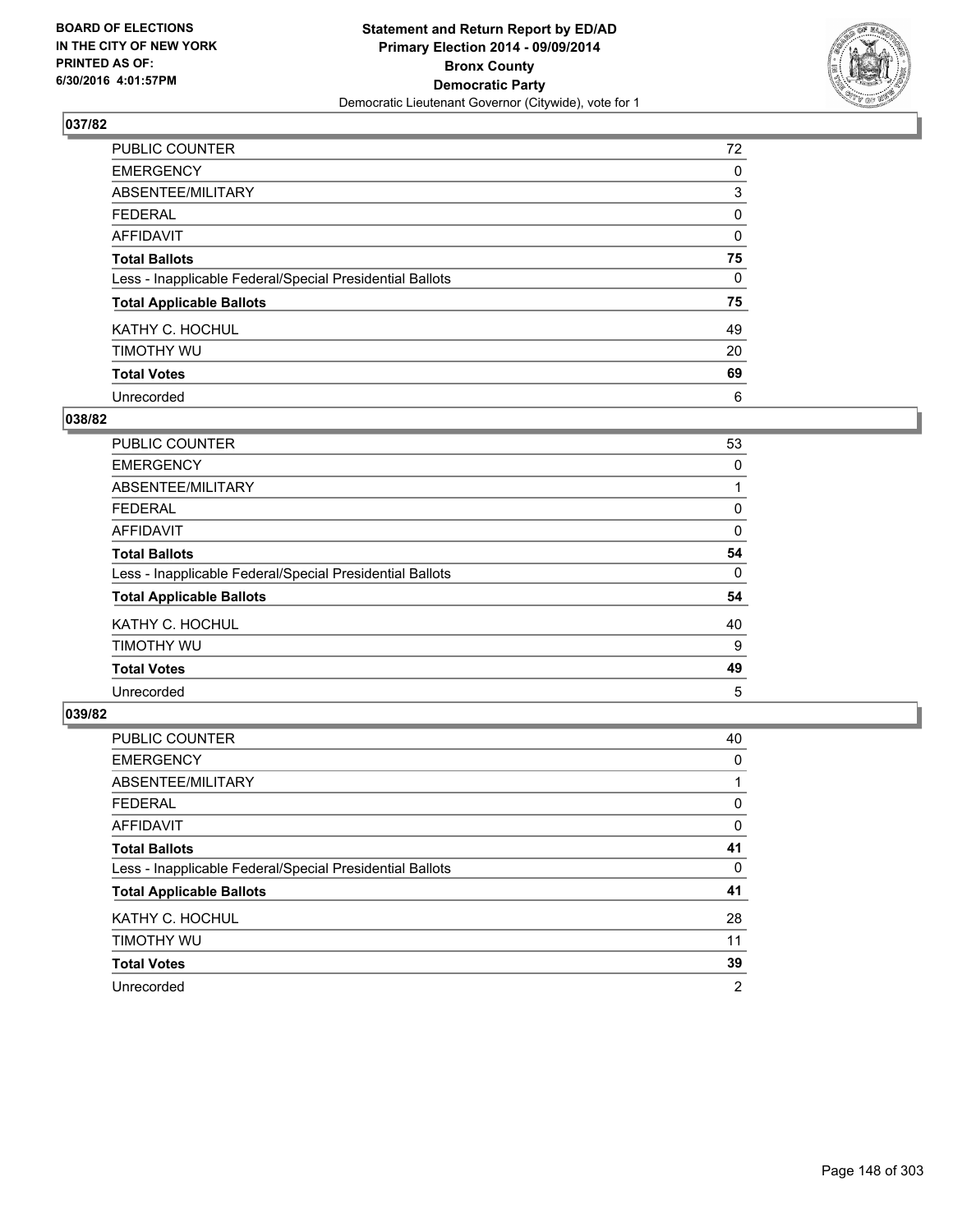

| PUBLIC COUNTER                                           | 22 |
|----------------------------------------------------------|----|
| <b>EMERGENCY</b>                                         | 0  |
| ABSENTEE/MILITARY                                        | 0  |
| <b>FEDERAL</b>                                           | 0  |
| <b>AFFIDAVIT</b>                                         |    |
| <b>Total Ballots</b>                                     | 23 |
| Less - Inapplicable Federal/Special Presidential Ballots | 0  |
| <b>Total Applicable Ballots</b>                          | 23 |
| KATHY C. HOCHUL                                          | 18 |
| TIMOTHY WU                                               | 4  |
| <b>Total Votes</b>                                       | 22 |
| Unrecorded                                               |    |

### **041/82**

| <b>PUBLIC COUNTER</b>                                    | 33 |
|----------------------------------------------------------|----|
| <b>EMERGENCY</b>                                         | 0  |
| ABSENTEE/MILITARY                                        |    |
| <b>FEDERAL</b>                                           | 0  |
| <b>AFFIDAVIT</b>                                         | 0  |
| <b>Total Ballots</b>                                     | 34 |
| Less - Inapplicable Federal/Special Presidential Ballots | 0  |
| <b>Total Applicable Ballots</b>                          | 34 |
| KATHY C. HOCHUL                                          | 24 |
| TIMOTHY WU                                               | 9  |
| <b>Total Votes</b>                                       | 33 |
| Unrecorded                                               |    |

| PUBLIC COUNTER                                           | 18             |
|----------------------------------------------------------|----------------|
| <b>EMERGENCY</b>                                         | 0              |
| ABSENTEE/MILITARY                                        |                |
| <b>FEDERAL</b>                                           | 0              |
| <b>AFFIDAVIT</b>                                         | $\Omega$       |
| <b>Total Ballots</b>                                     | 19             |
| Less - Inapplicable Federal/Special Presidential Ballots | 0              |
| <b>Total Applicable Ballots</b>                          | 19             |
| KATHY C. HOCHUL                                          | 17             |
| TIMOTHY WU                                               | $\overline{2}$ |
| <b>Total Votes</b>                                       | 19             |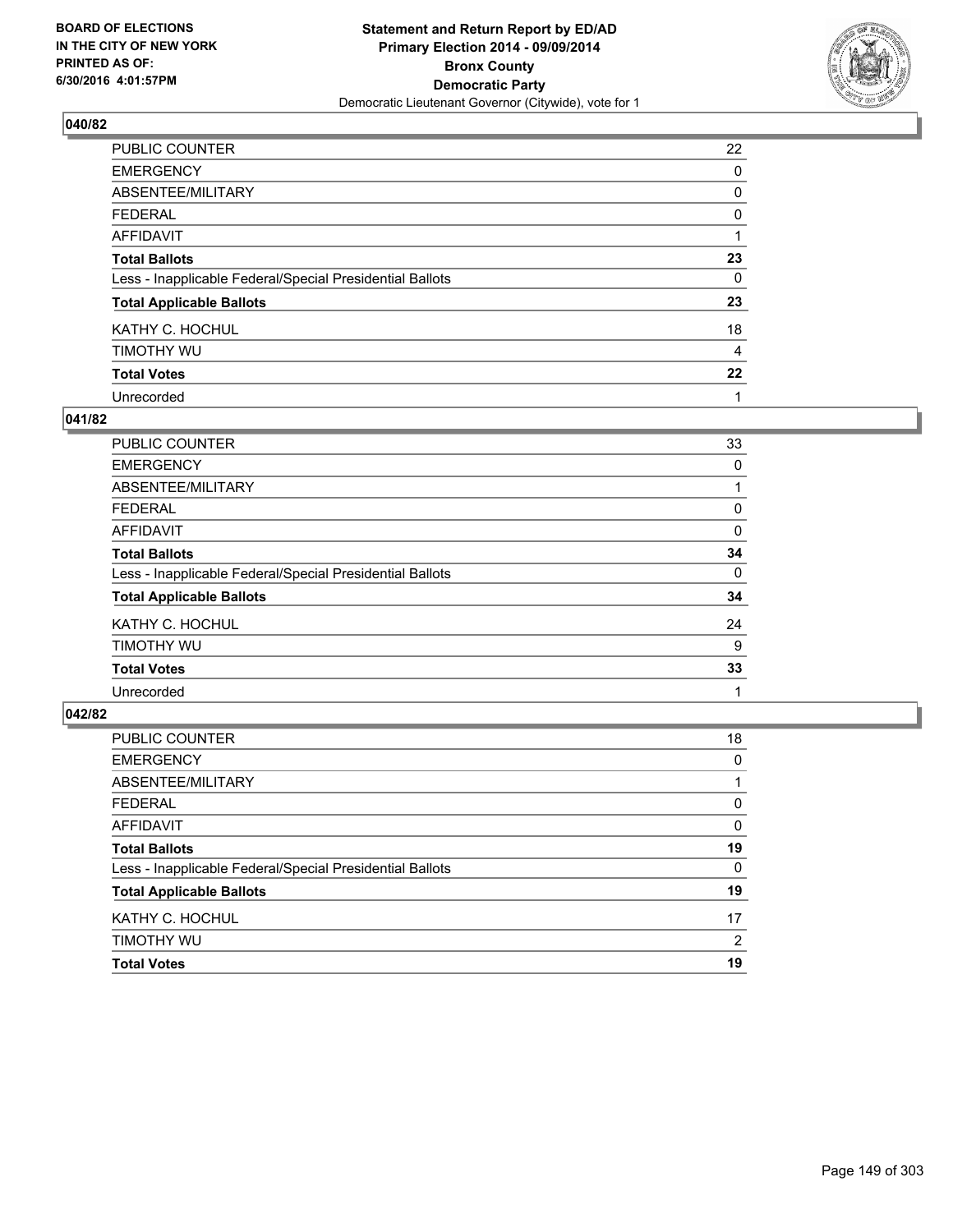

| PUBLIC COUNTER                                           | 23       |
|----------------------------------------------------------|----------|
| <b>EMERGENCY</b>                                         | 0        |
| ABSENTEE/MILITARY                                        | 0        |
| <b>FEDERAL</b>                                           | 0        |
| <b>AFFIDAVIT</b>                                         | $\Omega$ |
| <b>Total Ballots</b>                                     | 23       |
| Less - Inapplicable Federal/Special Presidential Ballots | 0        |
| <b>Total Applicable Ballots</b>                          | 23       |
| KATHY C. HOCHUL                                          | 15       |
| TIMOTHY WU                                               | 7        |
| <b>Total Votes</b>                                       | 22       |
| Unrecorded                                               |          |

### **044/82**

| <b>PUBLIC COUNTER</b>                                    | 29 |
|----------------------------------------------------------|----|
| <b>EMERGENCY</b>                                         | 0  |
| ABSENTEE/MILITARY                                        |    |
| <b>FEDERAL</b>                                           | 0  |
| <b>AFFIDAVIT</b>                                         | 0  |
| <b>Total Ballots</b>                                     | 30 |
| Less - Inapplicable Federal/Special Presidential Ballots | 0  |
| <b>Total Applicable Ballots</b>                          | 30 |
| KATHY C. HOCHUL                                          | 19 |
| TIMOTHY WU                                               | 9  |
| <b>Total Votes</b>                                       | 28 |
| Unrecorded                                               | 2  |

| PUBLIC COUNTER                                           | 32 |
|----------------------------------------------------------|----|
| <b>EMERGENCY</b>                                         | 0  |
| ABSENTEE/MILITARY                                        |    |
| <b>FEDERAL</b>                                           | 0  |
| AFFIDAVIT                                                |    |
| <b>Total Ballots</b>                                     | 34 |
| Less - Inapplicable Federal/Special Presidential Ballots | 0  |
| <b>Total Applicable Ballots</b>                          | 34 |
| KATHY C. HOCHUL                                          | 18 |
| TIMOTHY WU                                               | 15 |
| <b>Total Votes</b>                                       | 33 |
| Unrecorded                                               |    |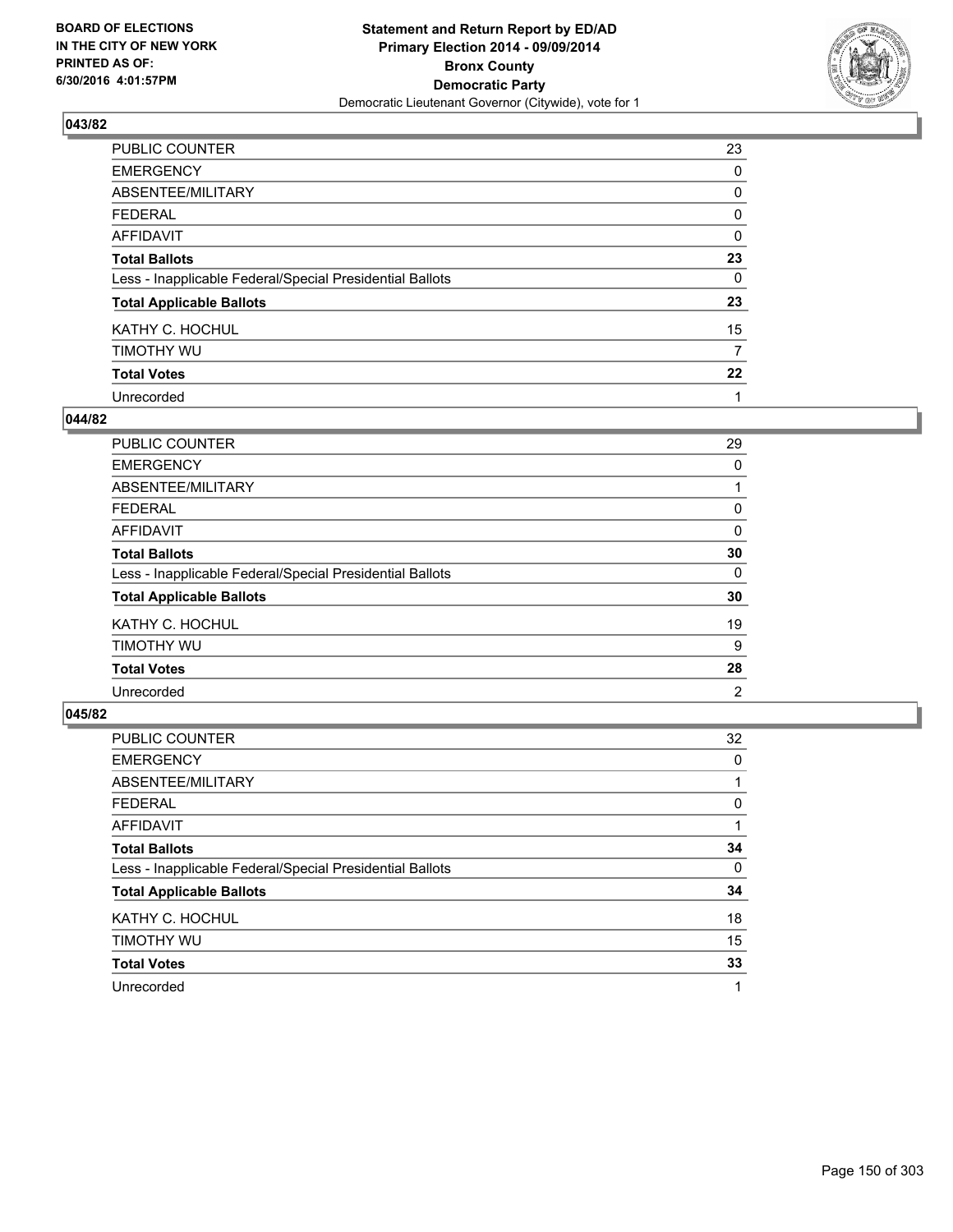

| PUBLIC COUNTER                                           | 42 |
|----------------------------------------------------------|----|
| <b>EMERGENCY</b>                                         | 0  |
| ABSENTEE/MILITARY                                        | 0  |
| <b>FEDERAL</b>                                           | 0  |
| <b>AFFIDAVIT</b>                                         | 0  |
| <b>Total Ballots</b>                                     | 42 |
| Less - Inapplicable Federal/Special Presidential Ballots | 0  |
| <b>Total Applicable Ballots</b>                          | 42 |
| KATHY C. HOCHUL                                          | 29 |
| TIMOTHY WU                                               | 11 |
| <b>Total Votes</b>                                       | 40 |
| Unrecorded                                               | 2  |

### **047/82**

| PUBLIC COUNTER                                           | 27 |
|----------------------------------------------------------|----|
| <b>EMERGENCY</b>                                         | 0  |
| ABSENTEE/MILITARY                                        | 3  |
| <b>FEDERAL</b>                                           | 0  |
| <b>AFFIDAVIT</b>                                         | 0  |
| <b>Total Ballots</b>                                     | 30 |
| Less - Inapplicable Federal/Special Presidential Ballots | 0  |
| <b>Total Applicable Ballots</b>                          | 30 |
| KATHY C. HOCHUL                                          | 21 |
| TIMOTHY WU                                               | 7  |
| <b>Total Votes</b>                                       | 28 |
| Unrecorded                                               | 2  |

| PUBLIC COUNTER                                           | 36             |
|----------------------------------------------------------|----------------|
| <b>EMERGENCY</b>                                         | 0              |
| ABSENTEE/MILITARY                                        | $\overline{2}$ |
| <b>FEDERAL</b>                                           | 0              |
| <b>AFFIDAVIT</b>                                         |                |
| <b>Total Ballots</b>                                     | 39             |
| Less - Inapplicable Federal/Special Presidential Ballots | 0              |
| <b>Total Applicable Ballots</b>                          | 39             |
| KATHY C. HOCHUL                                          | 21             |
| TIMOTHY WU                                               | 14             |
| <b>Total Votes</b>                                       | 35             |
| Unrecorded                                               | 4              |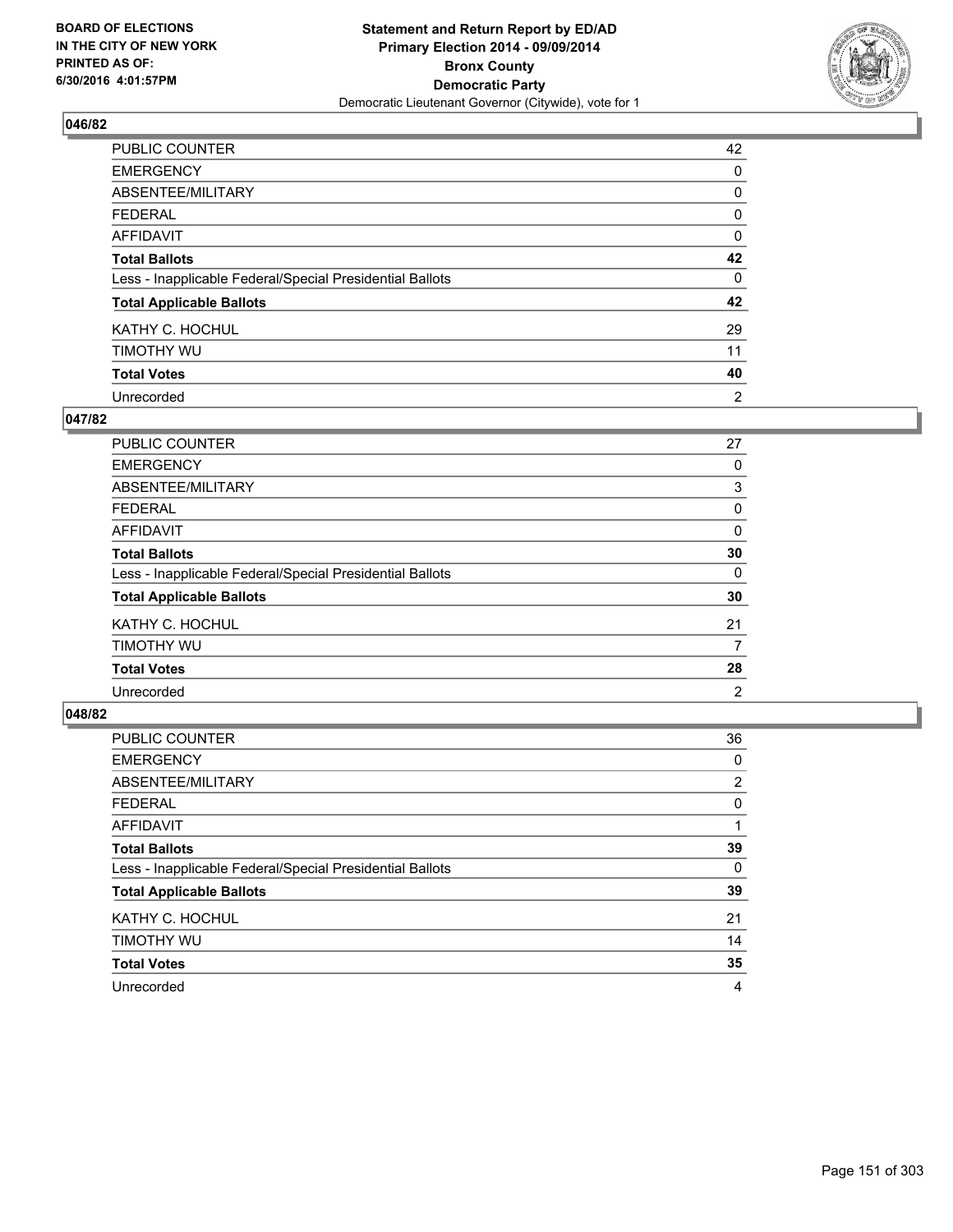

| PUBLIC COUNTER                                           | 54             |
|----------------------------------------------------------|----------------|
| <b>EMERGENCY</b>                                         | 0              |
| ABSENTEE/MILITARY                                        | $\overline{2}$ |
| <b>FEDERAL</b>                                           | 0              |
| <b>AFFIDAVIT</b>                                         |                |
| <b>Total Ballots</b>                                     | 57             |
| Less - Inapplicable Federal/Special Presidential Ballots | 0              |
| <b>Total Applicable Ballots</b>                          | 57             |
| KATHY C. HOCHUL                                          | 38             |
| TIMOTHY WU                                               | 16             |
| <b>Total Votes</b>                                       | 54             |
| Unrecorded                                               | 3              |

### **050/82**

| <b>PUBLIC COUNTER</b>                                    | 34 |
|----------------------------------------------------------|----|
| <b>EMERGENCY</b>                                         | 0  |
| ABSENTEE/MILITARY                                        |    |
| <b>FEDERAL</b>                                           | 0  |
| <b>AFFIDAVIT</b>                                         | 0  |
| <b>Total Ballots</b>                                     | 35 |
| Less - Inapplicable Federal/Special Presidential Ballots | 0  |
| <b>Total Applicable Ballots</b>                          | 35 |
| KATHY C. HOCHUL                                          | 24 |
| TIMOTHY WU                                               | 8  |
| <b>Total Votes</b>                                       | 32 |
| Unrecorded                                               | 3  |

| PUBLIC COUNTER                                           | 41 |
|----------------------------------------------------------|----|
| <b>EMERGENCY</b>                                         | 0  |
| ABSENTEE/MILITARY                                        |    |
| <b>FEDERAL</b>                                           | 0  |
| AFFIDAVIT                                                | 0  |
| <b>Total Ballots</b>                                     | 42 |
| Less - Inapplicable Federal/Special Presidential Ballots | 0  |
| <b>Total Applicable Ballots</b>                          | 42 |
| KATHY C. HOCHUL                                          | 28 |
| TIMOTHY WU                                               | 13 |
| <b>Total Votes</b>                                       | 41 |
| Unrecorded                                               |    |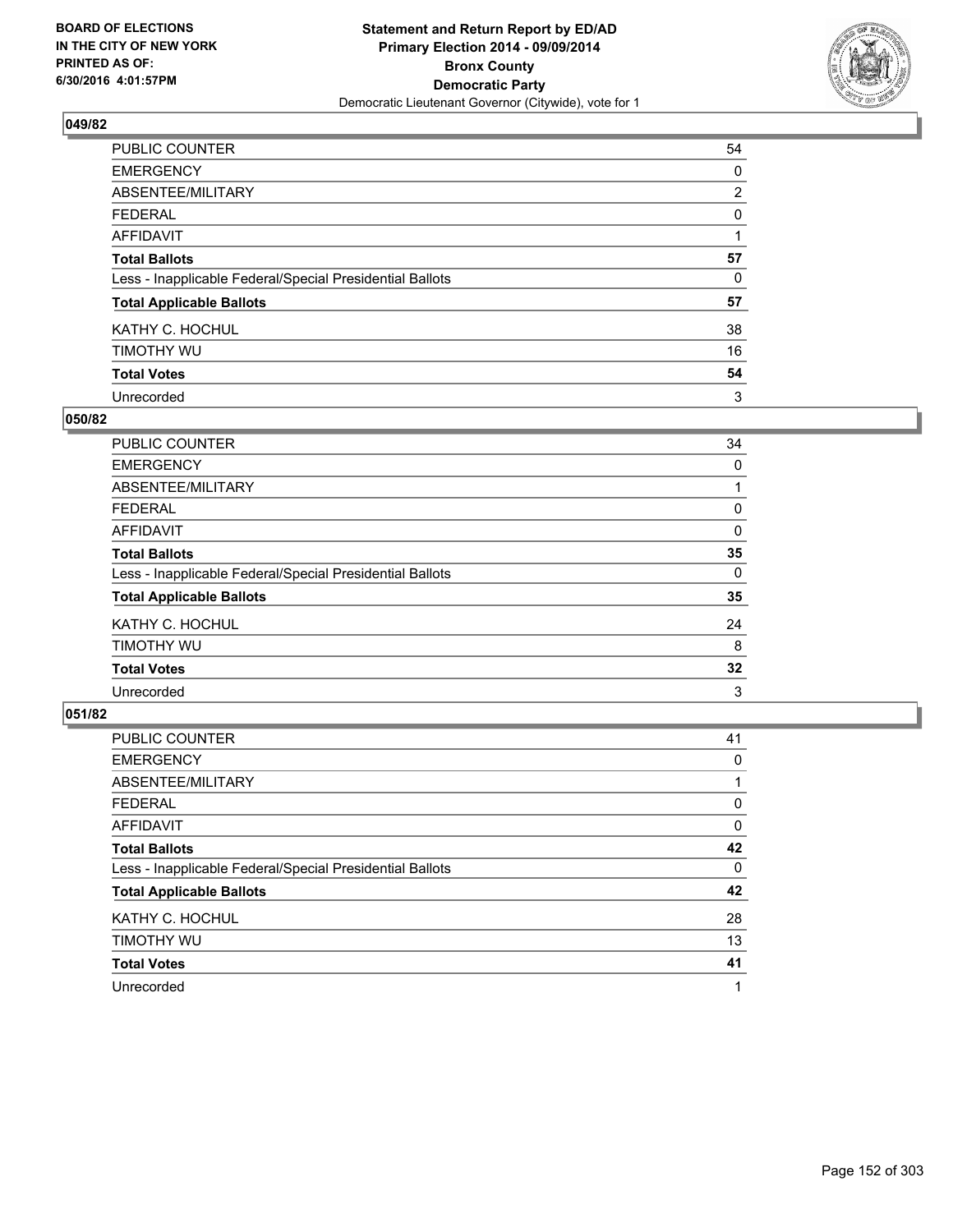

| <b>PUBLIC COUNTER</b>                                    | 56 |
|----------------------------------------------------------|----|
| <b>EMERGENCY</b>                                         | 0  |
| ABSENTEE/MILITARY                                        | 3  |
| <b>FEDERAL</b>                                           | 0  |
| <b>AFFIDAVIT</b>                                         |    |
| <b>Total Ballots</b>                                     | 60 |
| Less - Inapplicable Federal/Special Presidential Ballots | 0  |
| <b>Total Applicable Ballots</b>                          | 60 |
| KATHY C. HOCHUL                                          | 34 |
| TIMOTHY WU                                               | 25 |
| <b>Total Votes</b>                                       | 59 |
| Unrecorded                                               |    |

### **053/82**

| PUBLIC COUNTER                                           | 43 |
|----------------------------------------------------------|----|
| <b>EMERGENCY</b>                                         | 0  |
| ABSENTEE/MILITARY                                        |    |
| <b>FEDERAL</b>                                           | 0  |
| <b>AFFIDAVIT</b>                                         | 0  |
| <b>Total Ballots</b>                                     | 44 |
| Less - Inapplicable Federal/Special Presidential Ballots | 0  |
| <b>Total Applicable Ballots</b>                          | 44 |
| KATHY C. HOCHUL                                          | 23 |
| TIMOTHY WU                                               | 17 |
| <b>Total Votes</b>                                       | 40 |
| Unrecorded                                               | 4  |
|                                                          |    |

| <b>Total Votes</b>                                       | 4              |
|----------------------------------------------------------|----------------|
| <b>TIMOTHY WU</b>                                        | $\overline{2}$ |
| KATHY C. HOCHUL                                          | $\overline{2}$ |
| <b>Total Applicable Ballots</b>                          | 4              |
| Less - Inapplicable Federal/Special Presidential Ballots | 0              |
| <b>Total Ballots</b>                                     | 4              |
| <b>AFFIDAVIT</b>                                         | 0              |
| <b>FEDERAL</b>                                           | 0              |
| ABSENTEE/MILITARY                                        | 0              |
| <b>EMERGENCY</b>                                         | 0              |
| PUBLIC COUNTER                                           | 4              |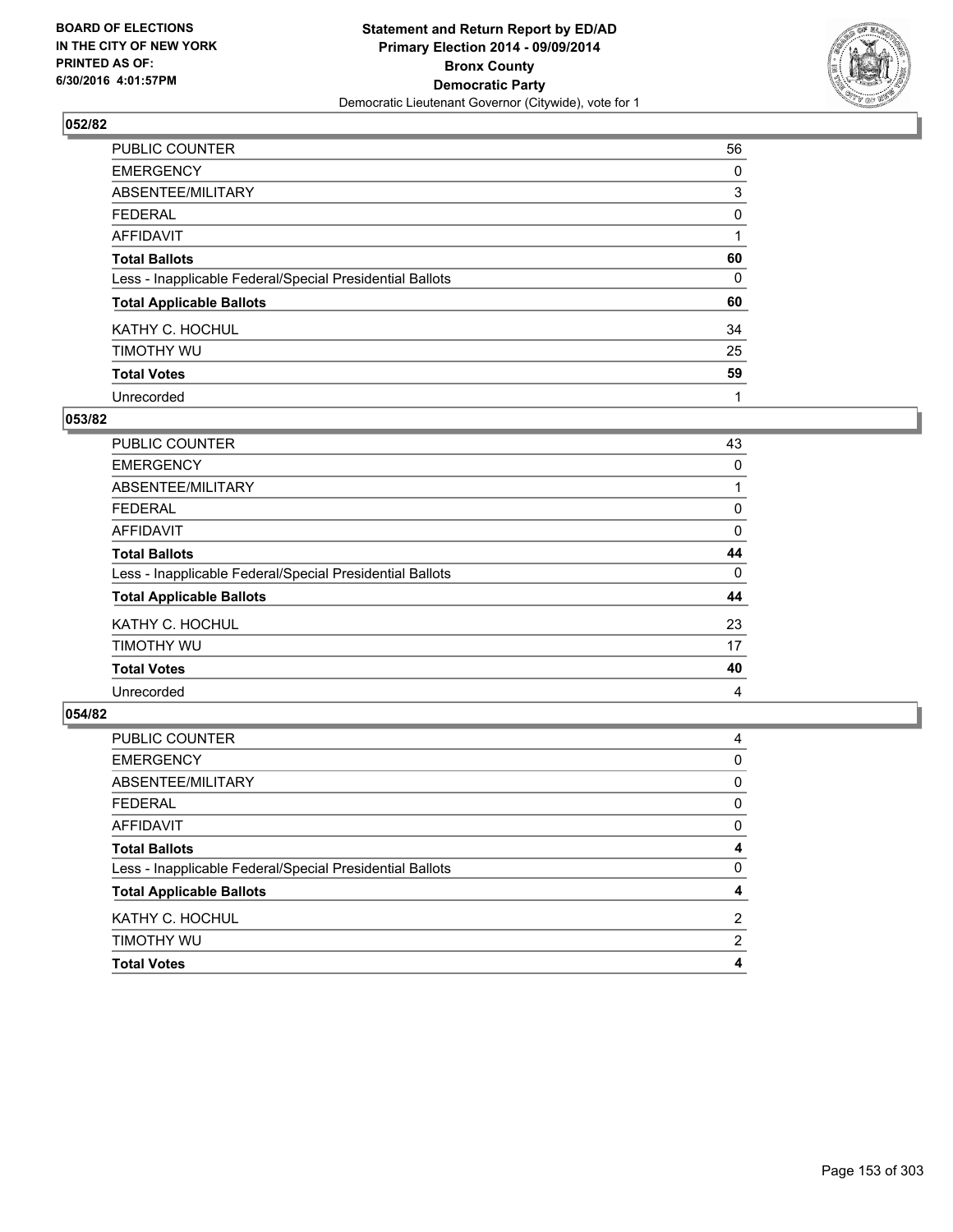

| PUBLIC COUNTER                                           | 39 |
|----------------------------------------------------------|----|
| <b>EMERGENCY</b>                                         | 0  |
| ABSENTEE/MILITARY                                        | 0  |
| <b>FEDERAL</b>                                           | 0  |
| <b>AFFIDAVIT</b>                                         |    |
| <b>Total Ballots</b>                                     | 40 |
| Less - Inapplicable Federal/Special Presidential Ballots | 0  |
| <b>Total Applicable Ballots</b>                          | 40 |
| KATHY C. HOCHUL                                          | 17 |
| TIMOTHY WU                                               | 18 |
| <b>Total Votes</b>                                       | 35 |
| Unrecorded                                               | 5  |

### **056/82**

| <b>PUBLIC COUNTER</b>                                    | 44 |
|----------------------------------------------------------|----|
| <b>EMERGENCY</b>                                         | 0  |
| ABSENTEE/MILITARY                                        | 5  |
| <b>FEDERAL</b>                                           | 0  |
| <b>AFFIDAVIT</b>                                         | 0  |
| <b>Total Ballots</b>                                     | 49 |
| Less - Inapplicable Federal/Special Presidential Ballots | 0  |
| <b>Total Applicable Ballots</b>                          | 49 |
| KATHY C. HOCHUL                                          | 26 |
| TIMOTHY WU                                               | 19 |
| <b>Total Votes</b>                                       | 45 |
| Unrecorded                                               | 4  |

| PUBLIC COUNTER                                           | 56 |
|----------------------------------------------------------|----|
| <b>EMERGENCY</b>                                         | 0  |
| ABSENTEE/MILITARY                                        | 3  |
| <b>FEDERAL</b>                                           | 0  |
| AFFIDAVIT                                                | 0  |
| <b>Total Ballots</b>                                     | 59 |
| Less - Inapplicable Federal/Special Presidential Ballots | 0  |
| <b>Total Applicable Ballots</b>                          | 59 |
| KATHY C. HOCHUL                                          | 37 |
| TIMOTHY WU                                               | 18 |
| <b>Total Votes</b>                                       | 55 |
| Unrecorded                                               | 4  |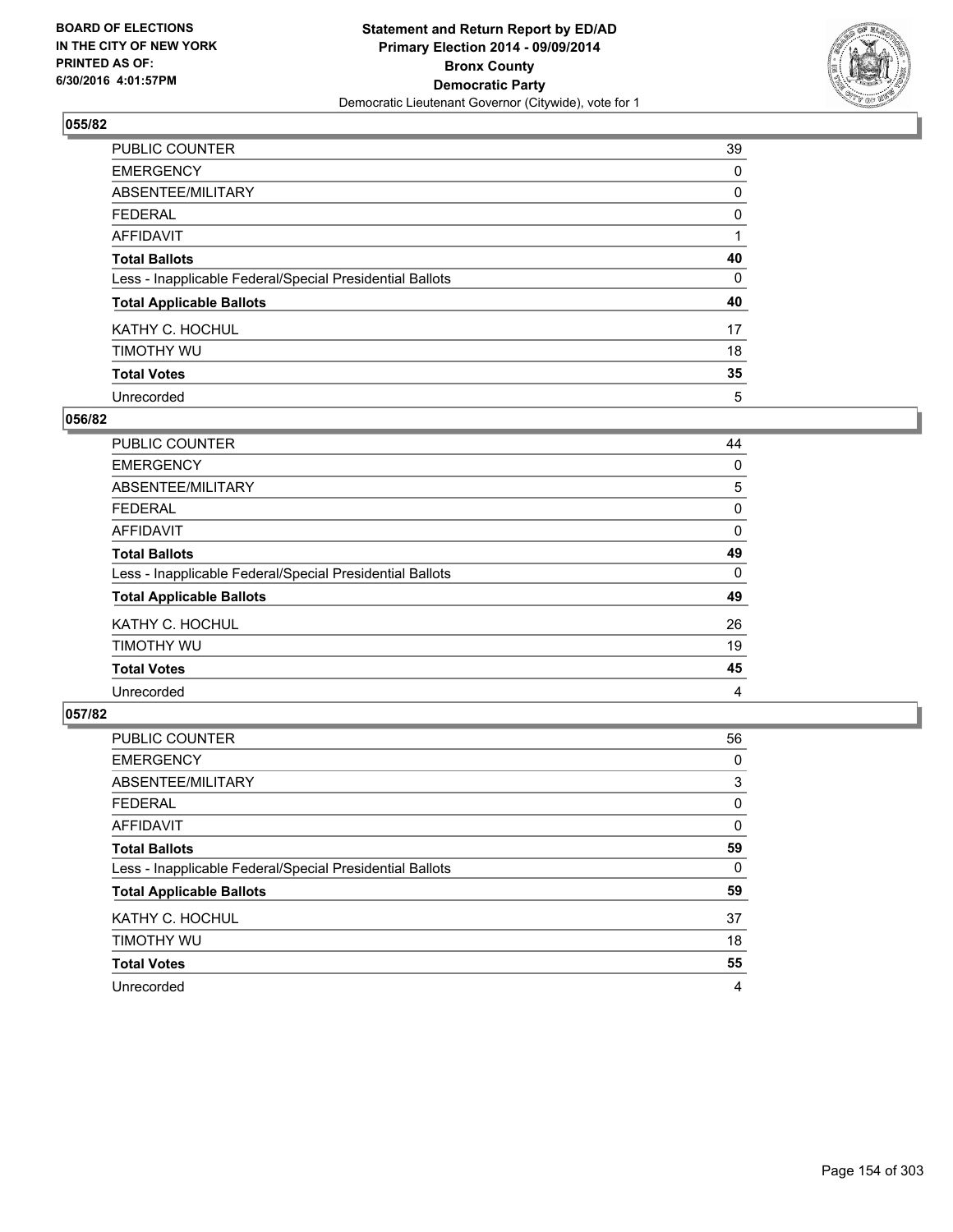

| PUBLIC COUNTER                                           | 49 |
|----------------------------------------------------------|----|
| <b>EMERGENCY</b>                                         | 0  |
| ABSENTEE/MILITARY                                        | 0  |
| <b>FEDERAL</b>                                           | 0  |
| <b>AFFIDAVIT</b>                                         |    |
| <b>Total Ballots</b>                                     | 50 |
| Less - Inapplicable Federal/Special Presidential Ballots | 0  |
| <b>Total Applicable Ballots</b>                          | 50 |
| KATHY C. HOCHUL                                          | 27 |
| TIMOTHY WU                                               | 22 |
| <b>Total Votes</b>                                       | 49 |
| Unrecorded                                               |    |

### **059/82**

| <b>Total Votes</b>                                       | 3            |
|----------------------------------------------------------|--------------|
| TIMOTHY WU                                               | 2            |
| KATHY C. HOCHUL                                          |              |
| <b>Total Applicable Ballots</b>                          | 3            |
| Less - Inapplicable Federal/Special Presidential Ballots | $\Omega$     |
| <b>Total Ballots</b>                                     | 3            |
| AFFIDAVIT                                                | 0            |
| <b>FEDERAL</b>                                           | 0            |
| ABSENTEE/MILITARY                                        | $\mathbf{0}$ |
| <b>EMERGENCY</b>                                         | 0            |
| PUBLIC COUNTER                                           | 3            |

| <b>PUBLIC COUNTER</b>                                    | 69 |
|----------------------------------------------------------|----|
| <b>EMERGENCY</b>                                         | 0  |
| ABSENTEE/MILITARY                                        | 3  |
| <b>FEDERAL</b>                                           | 0  |
| AFFIDAVIT                                                |    |
| <b>Total Ballots</b>                                     | 73 |
| Less - Inapplicable Federal/Special Presidential Ballots | 0  |
| <b>Total Applicable Ballots</b>                          | 73 |
| KATHY C. HOCHUL                                          | 50 |
| TIMOTHY WU                                               | 20 |
| <b>Total Votes</b>                                       | 70 |
| Unrecorded                                               | 3  |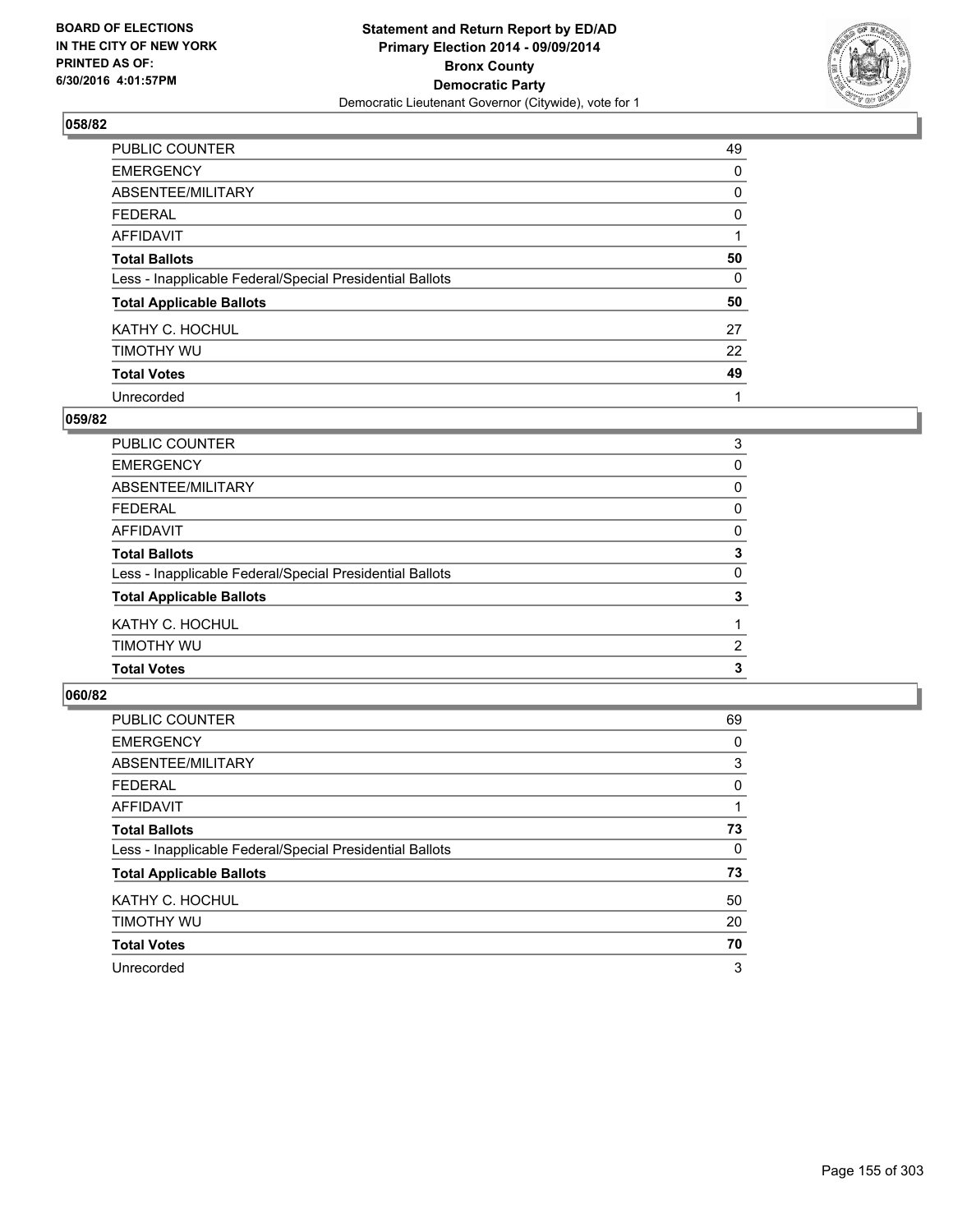

| PUBLIC COUNTER                                           | 80       |
|----------------------------------------------------------|----------|
| <b>EMERGENCY</b>                                         | 0        |
| ABSENTEE/MILITARY                                        | 3        |
| <b>FEDERAL</b>                                           | 0        |
| <b>AFFIDAVIT</b>                                         | $\Omega$ |
| <b>Total Ballots</b>                                     | 83       |
| Less - Inapplicable Federal/Special Presidential Ballots | 0        |
| <b>Total Applicable Ballots</b>                          | 83       |
| KATHY C. HOCHUL                                          | 50       |
| TIMOTHY WU                                               | 28       |
| <b>Total Votes</b>                                       | 78       |
| Unrecorded                                               | 5        |

### **062/82**

| <b>PUBLIC COUNTER</b>                                    | 63 |
|----------------------------------------------------------|----|
| <b>EMERGENCY</b>                                         | 0  |
| ABSENTEE/MILITARY                                        |    |
| <b>FEDERAL</b>                                           | 0  |
| <b>AFFIDAVIT</b>                                         | 0  |
| <b>Total Ballots</b>                                     | 64 |
| Less - Inapplicable Federal/Special Presidential Ballots | 0  |
| <b>Total Applicable Ballots</b>                          | 64 |
| KATHY C. HOCHUL                                          | 35 |
| TIMOTHY WU                                               | 24 |
| <b>Total Votes</b>                                       | 59 |
| Unrecorded                                               | 5  |

| PUBLIC COUNTER                                           | 51             |
|----------------------------------------------------------|----------------|
| <b>EMERGENCY</b>                                         | 0              |
| ABSENTEE/MILITARY                                        | $\overline{2}$ |
| <b>FEDERAL</b>                                           | 0              |
| AFFIDAVIT                                                | 0              |
| <b>Total Ballots</b>                                     | 53             |
| Less - Inapplicable Federal/Special Presidential Ballots | 0              |
| <b>Total Applicable Ballots</b>                          | 53             |
| KATHY C. HOCHUL                                          | 31             |
| TIMOTHY WU                                               | 19             |
| <b>Total Votes</b>                                       | 50             |
| Unrecorded                                               | 3              |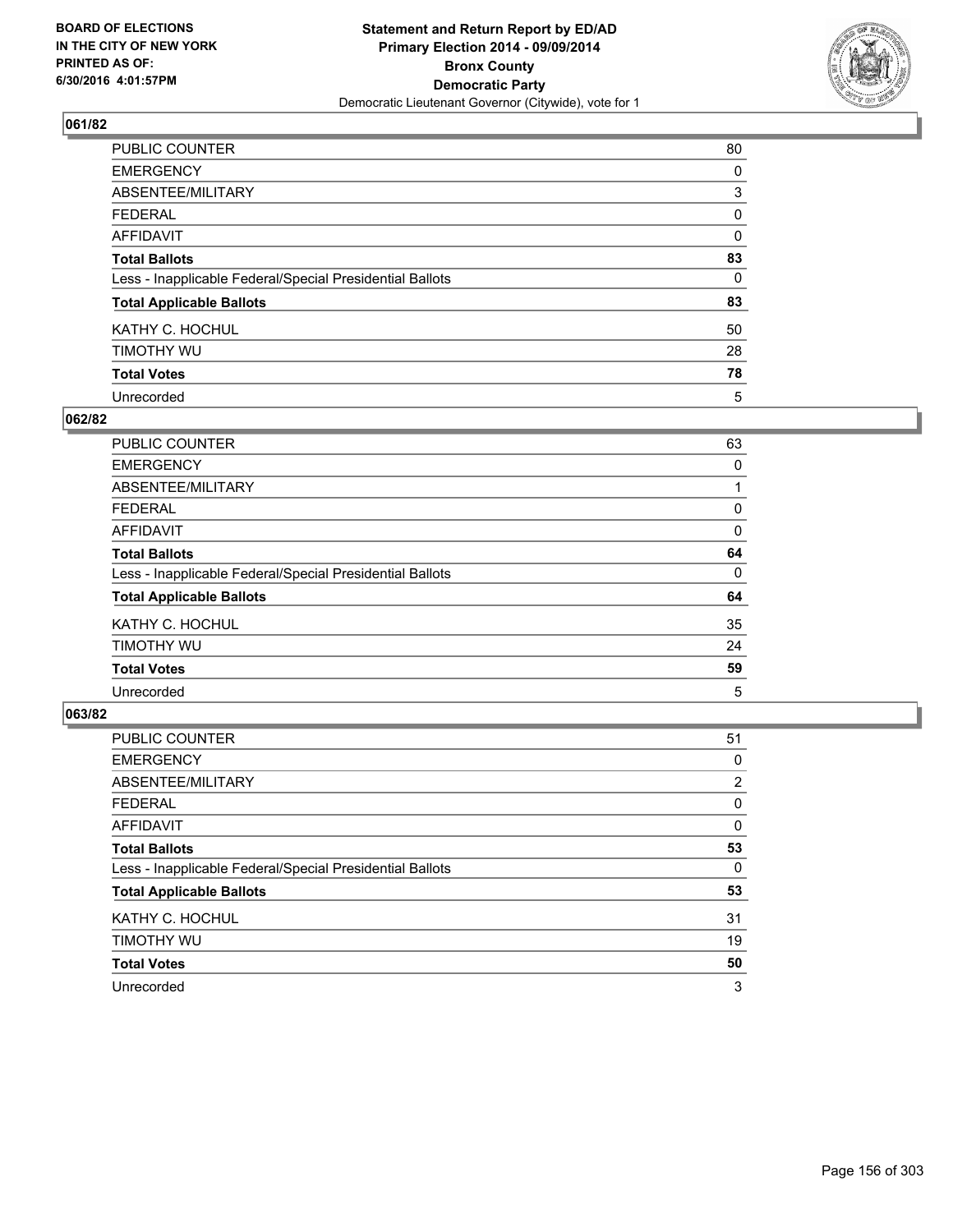

| PUBLIC COUNTER                                           | 22               |
|----------------------------------------------------------|------------------|
| EMERGENCY                                                | 0                |
| ABSENTEE/MILITARY                                        | 0                |
| FEDERAL                                                  | 0                |
| AFFIDAVIT                                                | 0                |
| <b>Total Ballots</b>                                     | $22\phantom{.0}$ |
| Less - Inapplicable Federal/Special Presidential Ballots | 0                |
| <b>Total Applicable Ballots</b>                          | 22               |
| KATHY C. HOCHUL                                          | 13               |
| timothy wu                                               | 9                |
| <b>Total Votes</b>                                       | 22               |

### **065/82**

| <b>PUBLIC COUNTER</b>                                    | 89       |
|----------------------------------------------------------|----------|
| <b>EMERGENCY</b>                                         | 0        |
| <b>ABSENTEE/MILITARY</b>                                 | $\Omega$ |
| <b>FEDERAL</b>                                           | 0        |
| <b>AFFIDAVIT</b>                                         | 0        |
| <b>Total Ballots</b>                                     | 89       |
| Less - Inapplicable Federal/Special Presidential Ballots | $\Omega$ |
| <b>Total Applicable Ballots</b>                          | 89       |
| KATHY C. HOCHUL                                          | 74       |
| TIMOTHY WU                                               | 15       |
| <b>Total Votes</b>                                       | 89       |
|                                                          |          |

| <b>PUBLIC COUNTER</b>                                    | 82             |
|----------------------------------------------------------|----------------|
| <b>EMERGENCY</b>                                         | 0              |
| ABSENTEE/MILITARY                                        |                |
| <b>FEDERAL</b>                                           | 0              |
| AFFIDAVIT                                                |                |
| <b>Total Ballots</b>                                     | 84             |
| Less - Inapplicable Federal/Special Presidential Ballots | 0              |
| <b>Total Applicable Ballots</b>                          | 84             |
| KATHY C. HOCHUL                                          | 74             |
| TIMOTHY WU                                               | 8              |
| <b>Total Votes</b>                                       | 82             |
| Unrecorded                                               | $\overline{2}$ |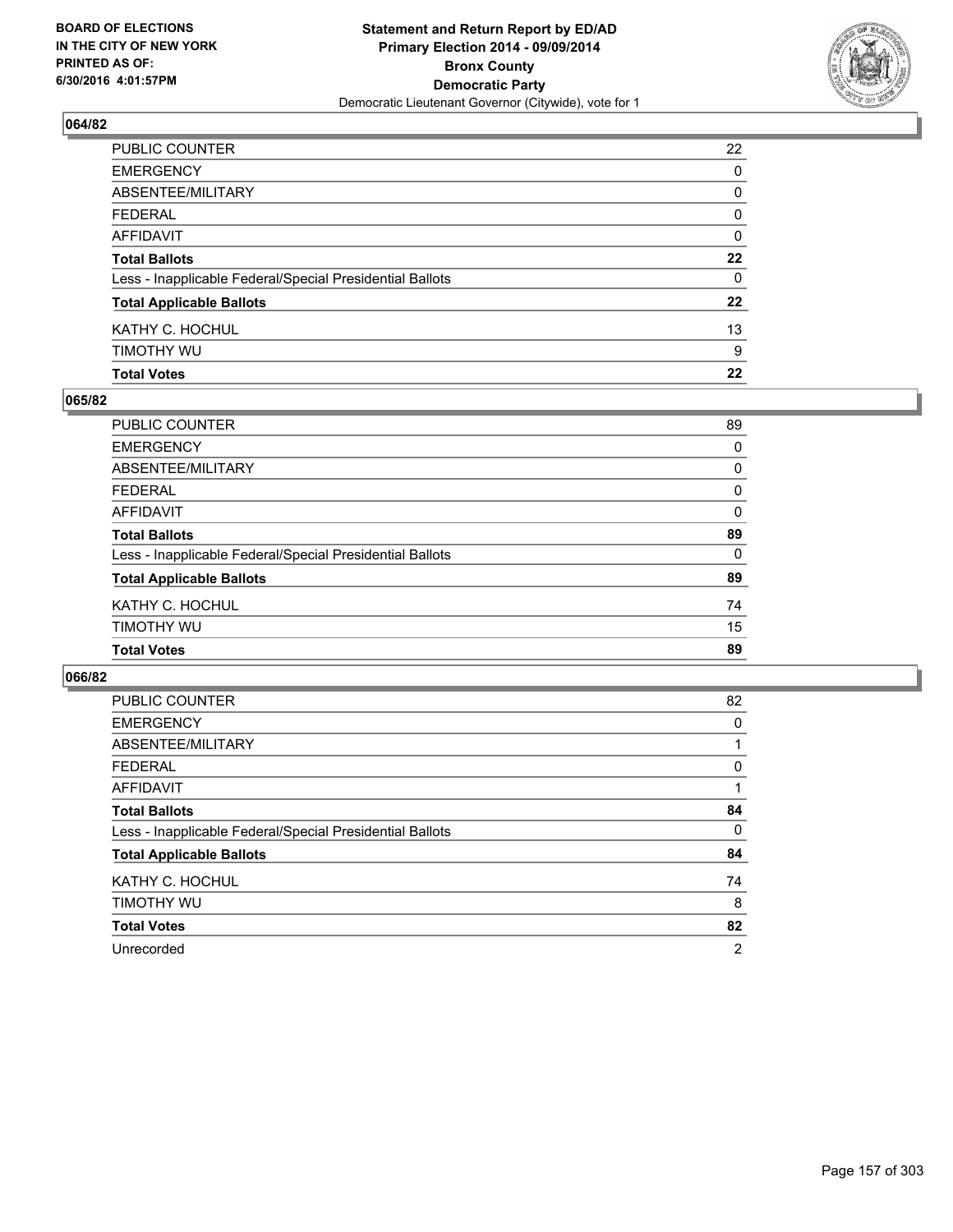

| <b>PUBLIC COUNTER</b>                                    | 89 |
|----------------------------------------------------------|----|
| <b>EMERGENCY</b>                                         | 0  |
| ABSENTEE/MILITARY                                        | 3  |
| <b>FEDERAL</b>                                           | 0  |
| <b>AFFIDAVIT</b>                                         | 0  |
| <b>Total Ballots</b>                                     | 92 |
| Less - Inapplicable Federal/Special Presidential Ballots | 0  |
| <b>Total Applicable Ballots</b>                          | 92 |
| KATHY C. HOCHUL                                          | 63 |
| TIMOTHY WU                                               | 27 |
| UNATTRIBUTABLE WRITE-IN (WRITE-IN)                       |    |
| <b>Total Votes</b>                                       | 91 |
| Unrecorded                                               |    |

### **068/82**

| <b>PUBLIC COUNTER</b>                                    | 74 |
|----------------------------------------------------------|----|
| <b>EMERGENCY</b>                                         | 0  |
| ABSENTEE/MILITARY                                        | 3  |
| <b>FEDERAL</b>                                           | 0  |
| AFFIDAVIT                                                | 0  |
| <b>Total Ballots</b>                                     | 77 |
| Less - Inapplicable Federal/Special Presidential Ballots | 0  |
| <b>Total Applicable Ballots</b>                          | 77 |
| KATHY C. HOCHUL                                          | 64 |
| TIMOTHY WU                                               | 13 |
| <b>Total Votes</b>                                       | 77 |

| <b>PUBLIC COUNTER</b>                                    | 73 |
|----------------------------------------------------------|----|
| <b>EMERGENCY</b>                                         | 0  |
| ABSENTEE/MILITARY                                        | 2  |
| <b>FEDERAL</b>                                           | 0  |
| AFFIDAVIT                                                | 0  |
| <b>Total Ballots</b>                                     | 75 |
| Less - Inapplicable Federal/Special Presidential Ballots | 0  |
| <b>Total Applicable Ballots</b>                          | 75 |
| KATHY C. HOCHUL                                          | 54 |
| TIMOTHY WU                                               | 18 |
| <b>Total Votes</b>                                       | 72 |
| Unrecorded                                               | 3  |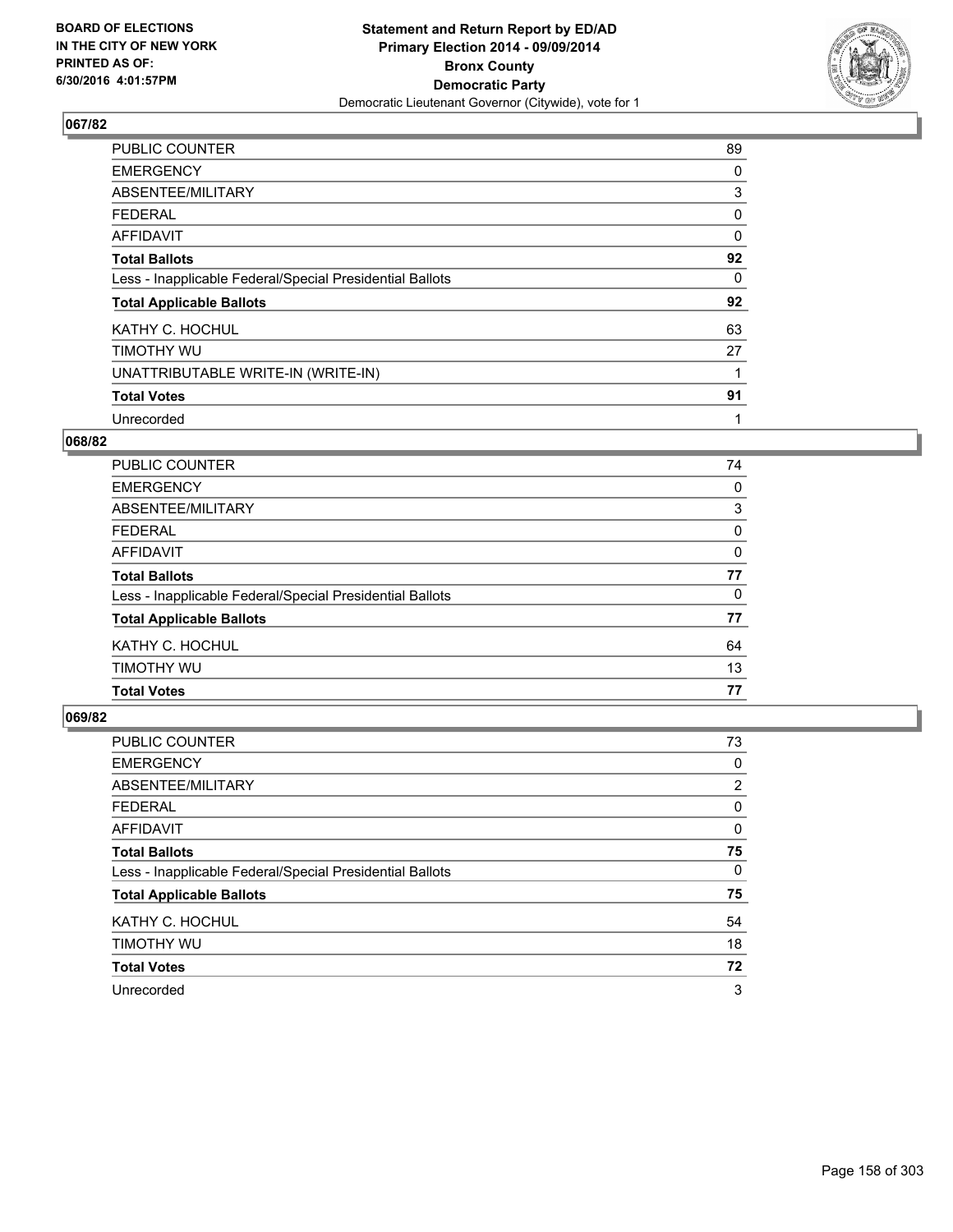

| PUBLIC COUNTER                                           | 55             |
|----------------------------------------------------------|----------------|
| <b>EMERGENCY</b>                                         | 0              |
| ABSENTEE/MILITARY                                        | $\overline{2}$ |
| <b>FEDERAL</b>                                           | 0              |
| <b>AFFIDAVIT</b>                                         | 0              |
| <b>Total Ballots</b>                                     | 57             |
| Less - Inapplicable Federal/Special Presidential Ballots | 0              |
| <b>Total Applicable Ballots</b>                          | 57             |
| KATHY C. HOCHUL                                          | 39             |
| TIMOTHY WU                                               | 16             |
| <b>Total Votes</b>                                       | 55             |
| Unrecorded                                               | $\overline{2}$ |

### **071/82**

| <b>PUBLIC COUNTER</b>                                    | 80       |
|----------------------------------------------------------|----------|
| <b>EMERGENCY</b>                                         | $\Omega$ |
| <b>ABSENTEE/MILITARY</b>                                 |          |
| <b>FEDERAL</b>                                           | 0        |
| <b>AFFIDAVIT</b>                                         | 0        |
| <b>Total Ballots</b>                                     | 81       |
| Less - Inapplicable Federal/Special Presidential Ballots | $\Omega$ |
| <b>Total Applicable Ballots</b>                          | 81       |
| KATHY C. HOCHUL                                          | 64       |
| TIMOTHY WU                                               | 17       |
| <b>Total Votes</b>                                       | 81       |
|                                                          |          |

| <b>PUBLIC COUNTER</b>                                    | 90       |
|----------------------------------------------------------|----------|
| <b>EMERGENCY</b>                                         | 0        |
| ABSENTEE/MILITARY                                        | 0        |
| <b>FEDERAL</b>                                           | 0        |
| AFFIDAVIT                                                | 0        |
| <b>Total Ballots</b>                                     | 90       |
| Less - Inapplicable Federal/Special Presidential Ballots | $\Omega$ |
| <b>Total Applicable Ballots</b>                          | 90       |
| KATHY C. HOCHUL                                          | 64       |
| TIMOTHY WU                                               | 23       |
| <b>Total Votes</b>                                       | 87       |
| Unrecorded                                               | 3        |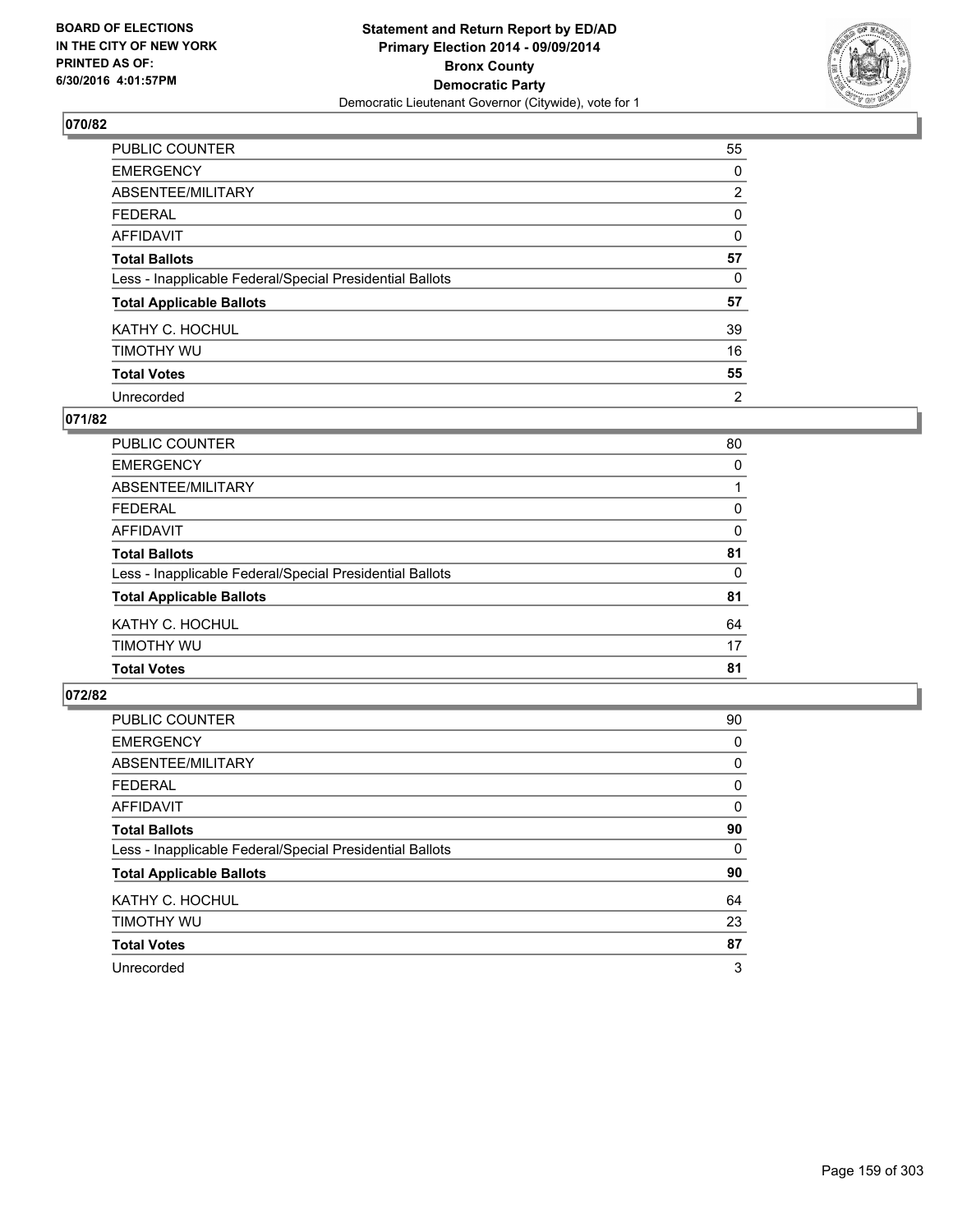

| PUBLIC COUNTER                                           | 74             |
|----------------------------------------------------------|----------------|
| <b>EMERGENCY</b>                                         | 0              |
| ABSENTEE/MILITARY                                        | $\overline{2}$ |
| <b>FEDERAL</b>                                           | 0              |
| <b>AFFIDAVIT</b>                                         |                |
| <b>Total Ballots</b>                                     | 77             |
| Less - Inapplicable Federal/Special Presidential Ballots | 0              |
| <b>Total Applicable Ballots</b>                          | 77             |
| KATHY C. HOCHUL                                          | 58             |
| TIMOTHY WU                                               | 15             |
| <b>Total Votes</b>                                       | 73             |
| Unrecorded                                               | 4              |

### **074/82**

| <b>PUBLIC COUNTER</b>                                    | 83 |
|----------------------------------------------------------|----|
| <b>EMERGENCY</b>                                         | 0  |
| ABSENTEE/MILITARY                                        |    |
| <b>FEDERAL</b>                                           | 0  |
| <b>AFFIDAVIT</b>                                         | 0  |
| <b>Total Ballots</b>                                     | 84 |
| Less - Inapplicable Federal/Special Presidential Ballots | 0  |
| <b>Total Applicable Ballots</b>                          | 84 |
| KATHY C. HOCHUL                                          | 65 |
| TIMOTHY WU                                               | 17 |
| <b>Total Votes</b>                                       | 82 |
| Unrecorded                                               | 2  |

| PUBLIC COUNTER                                           | 64 |
|----------------------------------------------------------|----|
| <b>EMERGENCY</b>                                         | 0  |
| ABSENTEE/MILITARY                                        | 1  |
| <b>FEDERAL</b>                                           | 0  |
| <b>AFFIDAVIT</b>                                         | 0  |
| <b>Total Ballots</b>                                     | 65 |
| Less - Inapplicable Federal/Special Presidential Ballots | 0  |
| <b>Total Applicable Ballots</b>                          | 65 |
| KATHY C. HOCHUL                                          | 52 |
| TIMOTHY WU                                               | 13 |
| <b>Total Votes</b>                                       | 65 |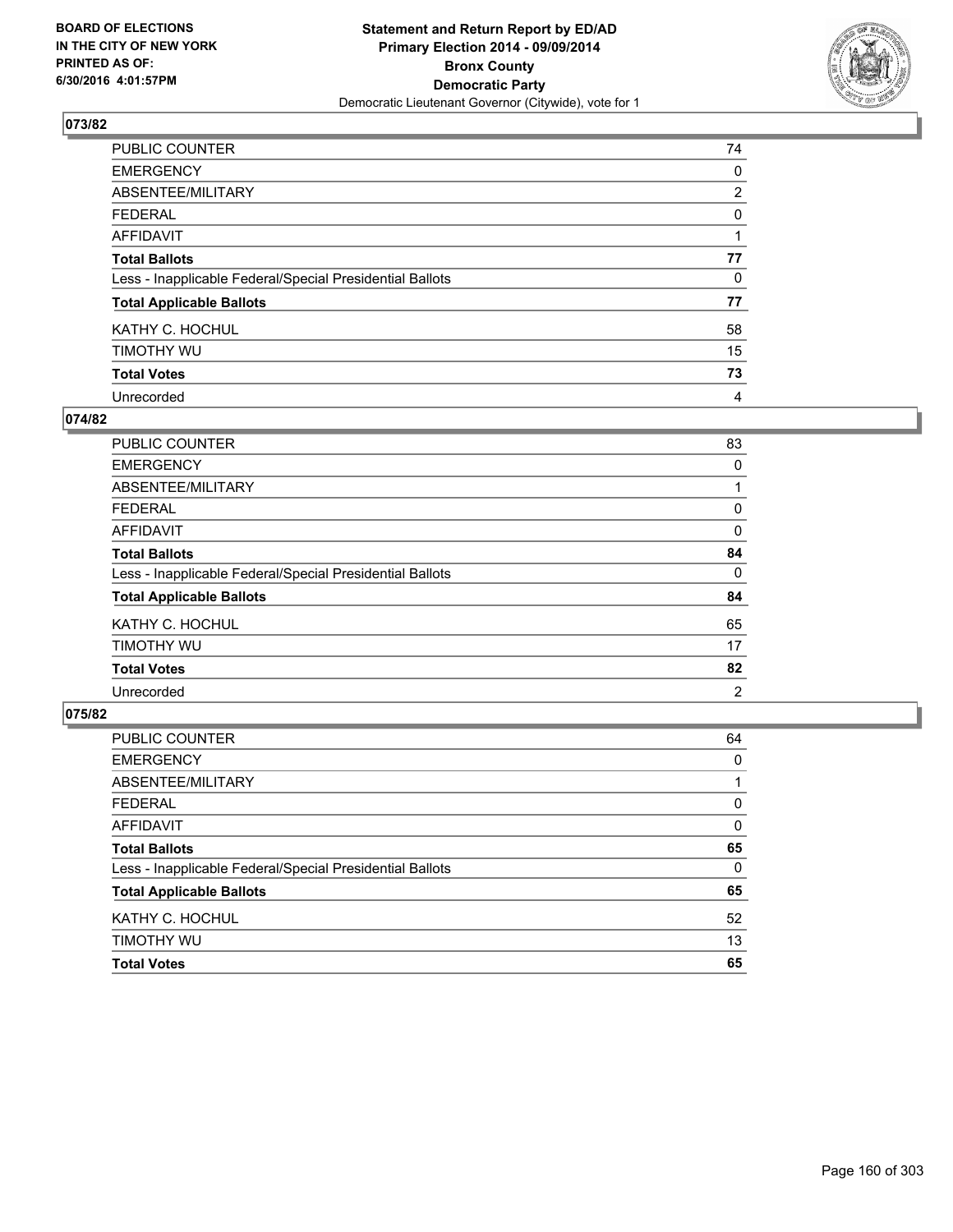

| PUBLIC COUNTER                                           | 77 |
|----------------------------------------------------------|----|
| <b>EMERGENCY</b>                                         | 0  |
| ABSENTEE/MILITARY                                        |    |
| <b>FEDERAL</b>                                           | 0  |
| <b>AFFIDAVIT</b>                                         | 0  |
| <b>Total Ballots</b>                                     | 78 |
| Less - Inapplicable Federal/Special Presidential Ballots | 0  |
| <b>Total Applicable Ballots</b>                          | 78 |
| KATHY C. HOCHUL                                          | 61 |
| TIMOTHY WU                                               | 15 |
| <b>Total Votes</b>                                       | 76 |
| Unrecorded                                               | 2  |

### **077/82**

| <b>PUBLIC COUNTER</b>                                    | 87 |
|----------------------------------------------------------|----|
| <b>EMERGENCY</b>                                         | 0  |
| ABSENTEE/MILITARY                                        | 4  |
| <b>FEDERAL</b>                                           | 0  |
| <b>AFFIDAVIT</b>                                         | 0  |
| <b>Total Ballots</b>                                     | 91 |
| Less - Inapplicable Federal/Special Presidential Ballots | 0  |
| <b>Total Applicable Ballots</b>                          | 91 |
| KATHY C. HOCHUL                                          | 70 |
| TIMOTHY WU                                               | 20 |
| <b>Total Votes</b>                                       | 90 |
| Unrecorded                                               |    |
|                                                          |    |

| PUBLIC COUNTER                                           | 80 |
|----------------------------------------------------------|----|
| <b>EMERGENCY</b>                                         | 0  |
| ABSENTEE/MILITARY                                        | 2  |
| <b>FEDERAL</b>                                           | 0  |
| <b>AFFIDAVIT</b>                                         | 0  |
| <b>Total Ballots</b>                                     | 82 |
| Less - Inapplicable Federal/Special Presidential Ballots | 0  |
| <b>Total Applicable Ballots</b>                          | 82 |
| KATHY C. HOCHUL                                          | 67 |
| TIMOTHY WU                                               | 12 |
| <b>Total Votes</b>                                       | 79 |
| Unrecorded                                               | 3  |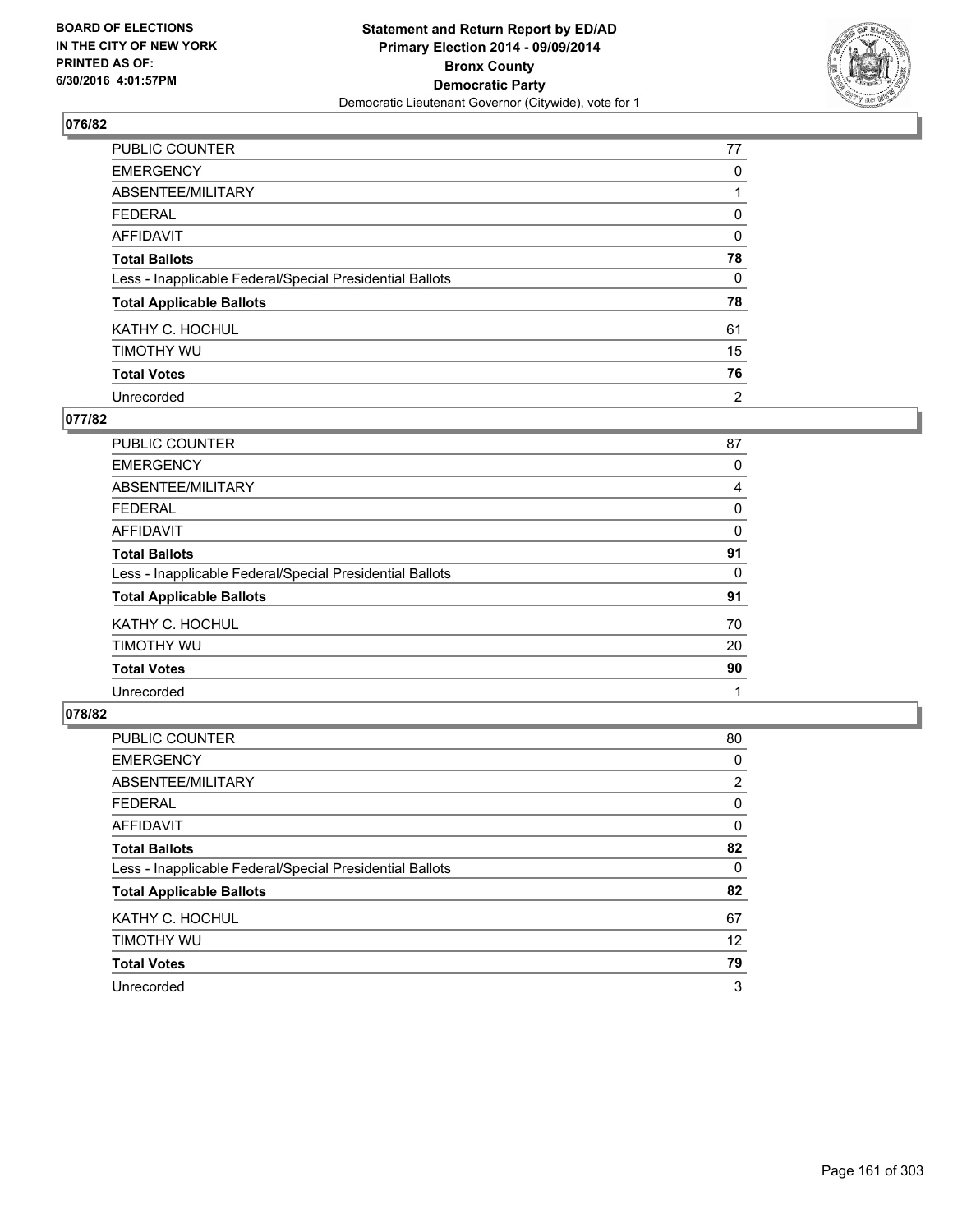

| PUBLIC COUNTER                                           | 73 |
|----------------------------------------------------------|----|
| EMERGENCY                                                | 0  |
| ABSENTEE/MILITARY                                        | 2  |
| FEDERAL                                                  | 0  |
| AFFIDAVIT                                                | 0  |
| <b>Total Ballots</b>                                     | 75 |
| Less - Inapplicable Federal/Special Presidential Ballots | 0  |
| <b>Total Applicable Ballots</b>                          | 75 |
| KATHY C. HOCHUL                                          | 53 |
| timothy wu                                               | 22 |
| <b>Total Votes</b>                                       | 75 |

### **080/82**

| <b>PUBLIC COUNTER</b>                                    | 75 |
|----------------------------------------------------------|----|
| <b>EMERGENCY</b>                                         | 0  |
| ABSENTEE/MILITARY                                        | 4  |
| <b>FEDERAL</b>                                           | 0  |
| <b>AFFIDAVIT</b>                                         |    |
| <b>Total Ballots</b>                                     | 80 |
| Less - Inapplicable Federal/Special Presidential Ballots | 0  |
| <b>Total Applicable Ballots</b>                          | 80 |
| KATHY C. HOCHUL                                          | 56 |
| TIMOTHY WU                                               | 21 |
| <b>Total Votes</b>                                       | 77 |
| Unrecorded                                               | 3  |
|                                                          |    |

| <b>PUBLIC COUNTER</b>                                    | 66 |
|----------------------------------------------------------|----|
| <b>EMERGENCY</b>                                         | 0  |
| ABSENTEE/MILITARY                                        | 0  |
| <b>FEDERAL</b>                                           | 0  |
| AFFIDAVIT                                                | 0  |
| <b>Total Ballots</b>                                     | 66 |
| Less - Inapplicable Federal/Special Presidential Ballots | 0  |
| <b>Total Applicable Ballots</b>                          | 66 |
| KATHY C. HOCHUL                                          | 45 |
| TIMOTHY WU                                               | 15 |
| <b>Total Votes</b>                                       | 60 |
| Unrecorded                                               | 6  |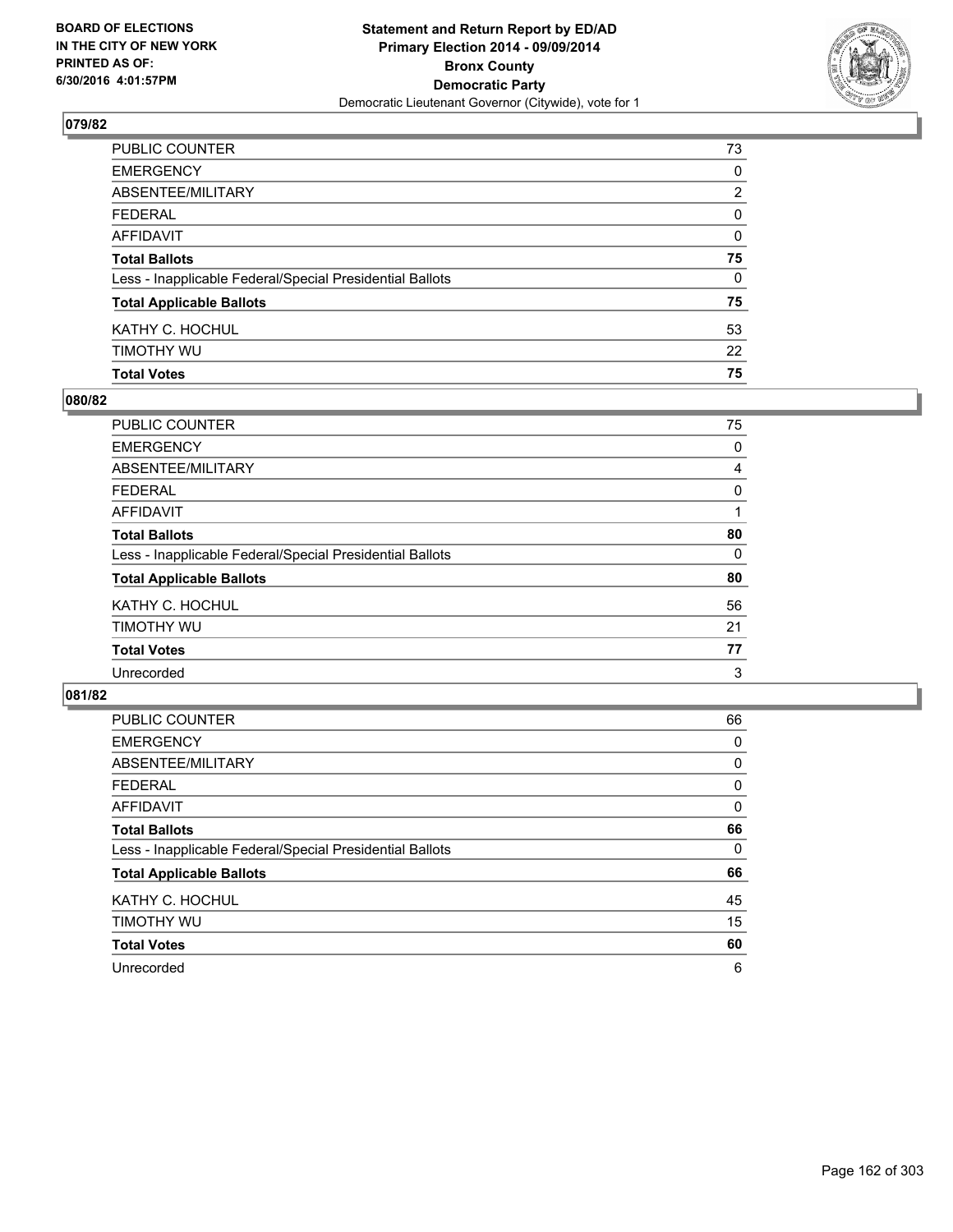

| PUBLIC COUNTER                                           | 55             |
|----------------------------------------------------------|----------------|
| <b>EMERGENCY</b>                                         | 0              |
| ABSENTEE/MILITARY                                        | 5              |
| <b>FEDERAL</b>                                           | 0              |
| <b>AFFIDAVIT</b>                                         | $\overline{2}$ |
| <b>Total Ballots</b>                                     | 62             |
| Less - Inapplicable Federal/Special Presidential Ballots | 0              |
| <b>Total Applicable Ballots</b>                          | 62             |
| KATHY C. HOCHUL                                          | 46             |
| TIMOTHY WU                                               | 12             |
| <b>Total Votes</b>                                       | 58             |
| Unrecorded                                               | 4              |

### **083/82**

| 51 |
|----|
| 0  |
|    |
| 0  |
| 0  |
| 52 |
| 0  |
| 52 |
| 27 |
| 23 |
| 50 |
| 2  |
|    |

| PUBLIC COUNTER                                           | 60 |
|----------------------------------------------------------|----|
| <b>EMERGENCY</b>                                         | 0  |
| ABSENTEE/MILITARY                                        | 0  |
| <b>FEDERAL</b>                                           | 0  |
| AFFIDAVIT                                                | 0  |
| <b>Total Ballots</b>                                     | 60 |
| Less - Inapplicable Federal/Special Presidential Ballots | 0  |
| <b>Total Applicable Ballots</b>                          | 60 |
| KATHY C. HOCHUL                                          | 45 |
| TIMOTHY WU                                               | 14 |
| <b>Total Votes</b>                                       | 59 |
| Unrecorded                                               |    |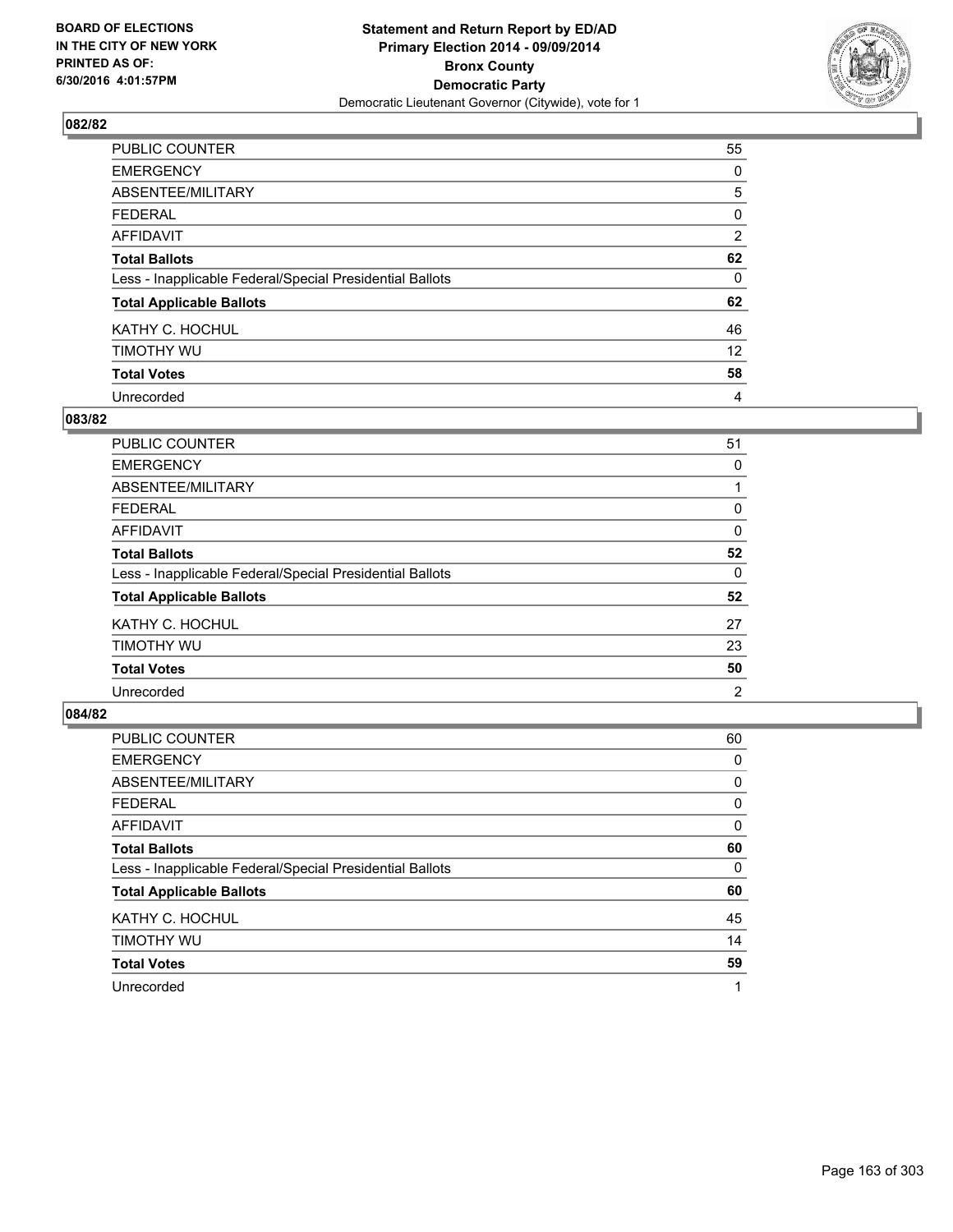

| PUBLIC COUNTER                                           | 81       |
|----------------------------------------------------------|----------|
| <b>EMERGENCY</b>                                         | 0        |
| ABSENTEE/MILITARY                                        | 6        |
| <b>FEDERAL</b>                                           | 0        |
| <b>AFFIDAVIT</b>                                         | $\Omega$ |
| <b>Total Ballots</b>                                     | 87       |
| Less - Inapplicable Federal/Special Presidential Ballots | 0        |
| <b>Total Applicable Ballots</b>                          | 87       |
| KATHY C. HOCHUL                                          | 58       |
| TIMOTHY WU                                               | 28       |
| <b>Total Votes</b>                                       | 86       |
| Unrecorded                                               | 1        |

### **086/82**

| <b>PUBLIC COUNTER</b>                                    | 63 |
|----------------------------------------------------------|----|
| <b>EMERGENCY</b>                                         | 0  |
| ABSENTEE/MILITARY                                        | 6  |
| <b>FEDERAL</b>                                           | 0  |
| <b>AFFIDAVIT</b>                                         | 0  |
| <b>Total Ballots</b>                                     | 69 |
| Less - Inapplicable Federal/Special Presidential Ballots | 0  |
| <b>Total Applicable Ballots</b>                          | 69 |
| KATHY C. HOCHUL                                          | 48 |
| TIMOTHY WU                                               | 10 |
| <b>Total Votes</b>                                       | 58 |
| Unrecorded                                               | 11 |

| PUBLIC COUNTER                                           | 62 |
|----------------------------------------------------------|----|
| <b>EMERGENCY</b>                                         | 0  |
| ABSENTEE/MILITARY                                        | 3  |
| <b>FEDERAL</b>                                           | 0  |
| AFFIDAVIT                                                | 0  |
| <b>Total Ballots</b>                                     | 65 |
| Less - Inapplicable Federal/Special Presidential Ballots | 0  |
| <b>Total Applicable Ballots</b>                          | 65 |
| KATHY C. HOCHUL                                          | 51 |
| TIMOTHY WU                                               | 12 |
| <b>Total Votes</b>                                       | 63 |
| Unrecorded                                               | 2  |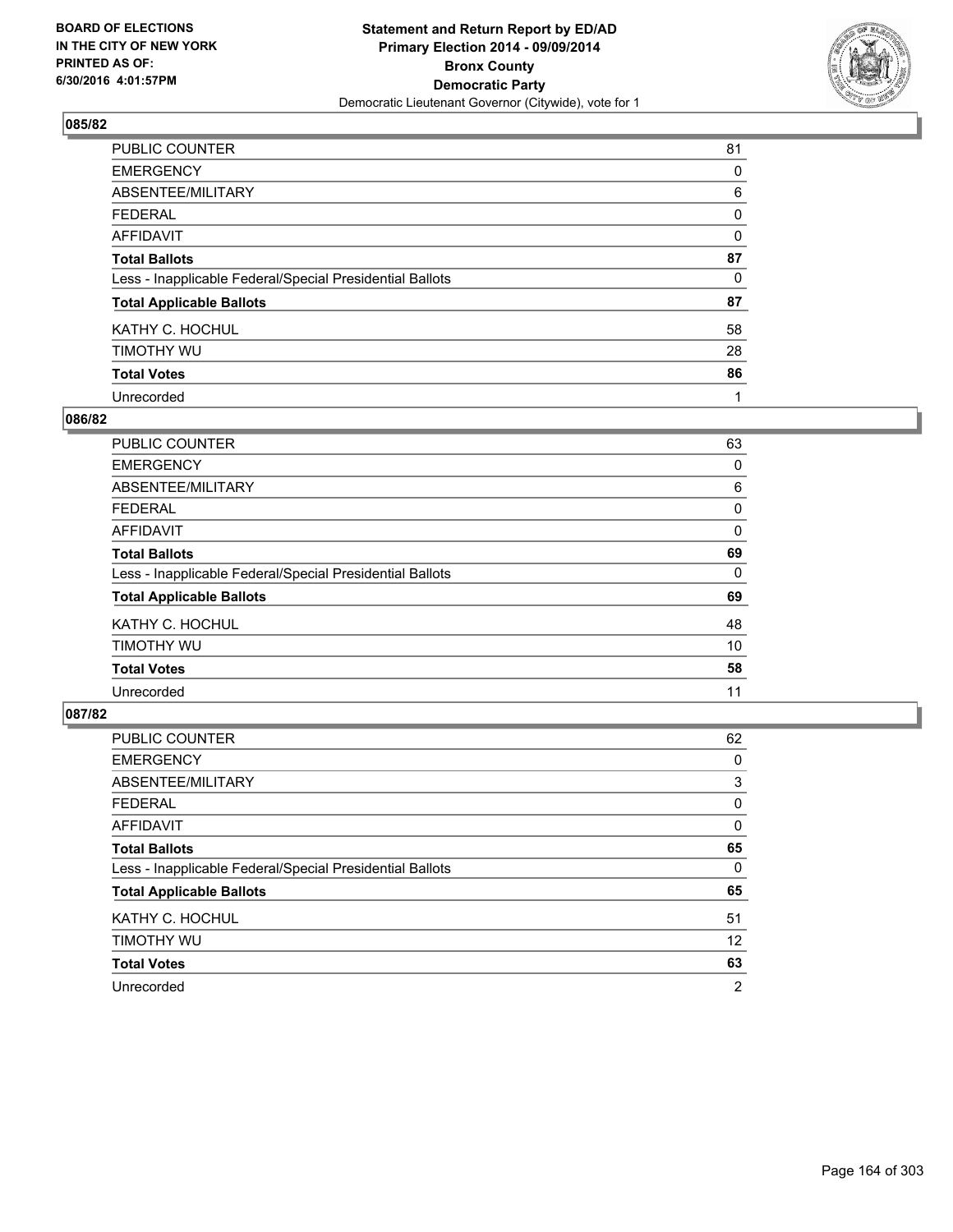

| <b>Total Votes</b>                                       | 50             |
|----------------------------------------------------------|----------------|
| ZEPHYR R TEACHOUT (WRITE-IN)                             |                |
| TIMOTHY WU                                               | 18             |
| KATHY C. HOCHUL                                          | 31             |
| <b>Total Applicable Ballots</b>                          | 50             |
| Less - Inapplicable Federal/Special Presidential Ballots | 0              |
| <b>Total Ballots</b>                                     | 50             |
| AFFIDAVIT                                                | 0              |
| <b>FEDERAL</b>                                           | 0              |
| ABSENTEE/MILITARY                                        | $\overline{2}$ |
| <b>EMERGENCY</b>                                         | 0              |
| PUBLIC COUNTER                                           | 48             |

## **089/82**

| PUBLIC COUNTER                                           | 74       |
|----------------------------------------------------------|----------|
| <b>EMERGENCY</b>                                         | 0        |
| ABSENTEE/MILITARY                                        |          |
| <b>FEDERAL</b>                                           | 0        |
| <b>AFFIDAVIT</b>                                         | 0        |
| <b>Total Ballots</b>                                     | 75       |
| Less - Inapplicable Federal/Special Presidential Ballots | $\Omega$ |
| <b>Total Applicable Ballots</b>                          | 75       |
| KATHY C. HOCHUL                                          | 67       |
| TIMOTHY WU                                               | 8        |
| <b>Total Votes</b>                                       | 75       |
|                                                          |          |

| PUBLIC COUNTER                                           | 50             |
|----------------------------------------------------------|----------------|
| <b>EMERGENCY</b>                                         | 0              |
| ABSENTEE/MILITARY                                        | $\overline{2}$ |
| FEDERAL                                                  | 0              |
| AFFIDAVIT                                                | 0              |
| <b>Total Ballots</b>                                     | 52             |
| Less - Inapplicable Federal/Special Presidential Ballots | 0              |
| <b>Total Applicable Ballots</b>                          | 52             |
| KATHY C. HOCHUL                                          | 36             |
| TIMOTHY WU                                               | 15             |
| <b>Total Votes</b>                                       | 51             |
| Unrecorded                                               | 1              |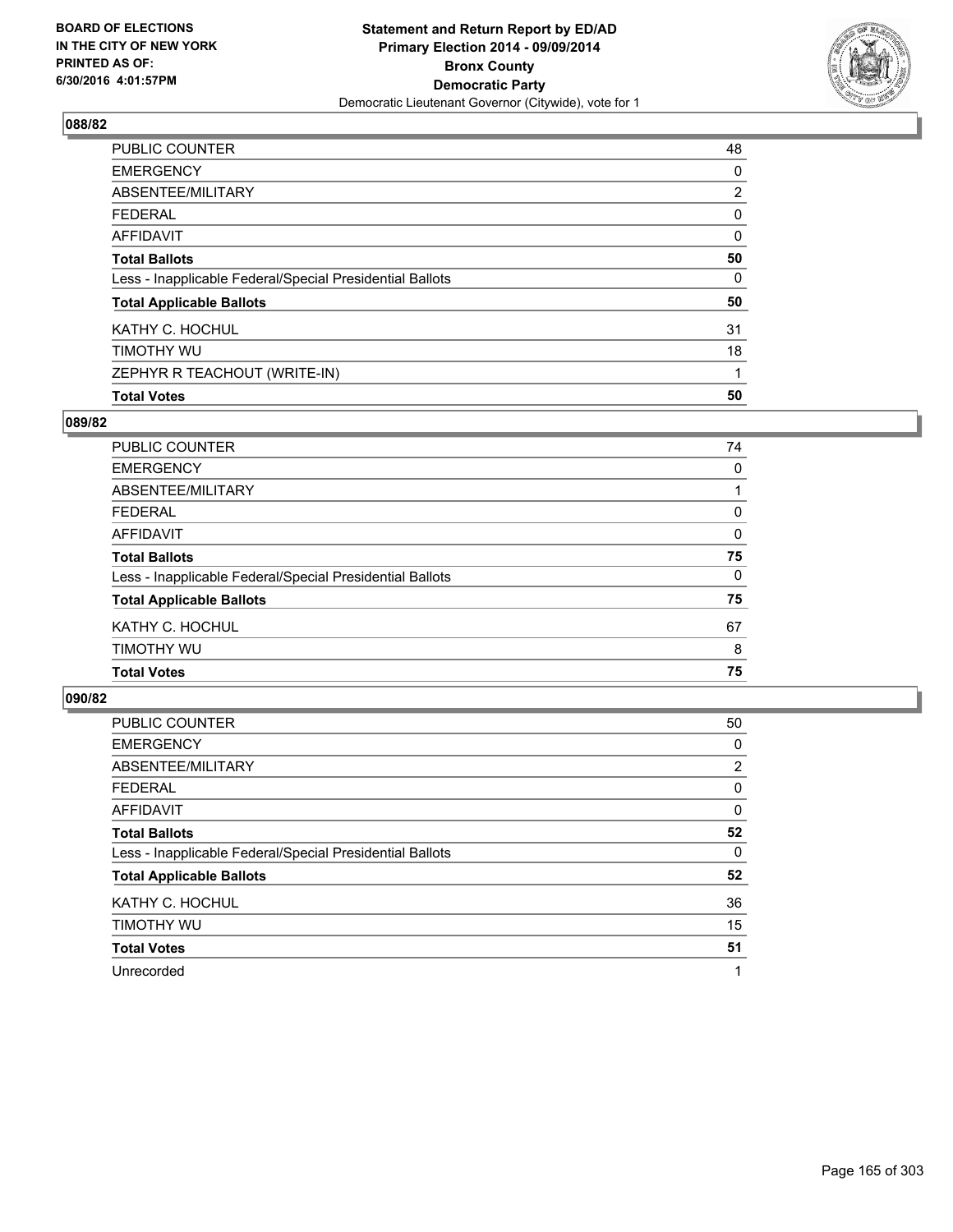

| PUBLIC COUNTER                                           | 71              |
|----------------------------------------------------------|-----------------|
| EMERGENCY                                                | $\mathbf{0}$    |
| ABSENTEE/MILITARY                                        | 2               |
| FEDERAL                                                  | $\mathbf{0}$    |
| AFFIDAVIT                                                | 2               |
| <b>Total Ballots</b>                                     | 75              |
| Less - Inapplicable Federal/Special Presidential Ballots | 0               |
| <b>Total Applicable Ballots</b>                          | 75              |
| KATHY C. HOCHUL                                          | 63              |
| timothy wu                                               | 12 <sup>°</sup> |
| <b>Total Votes</b>                                       | 75              |

### **092/82**

| PUBLIC COUNTER                                           | 49       |
|----------------------------------------------------------|----------|
| <b>EMERGENCY</b>                                         | 0        |
| <b>ABSENTEE/MILITARY</b>                                 | 3        |
| <b>FEDERAL</b>                                           | 0        |
| <b>AFFIDAVIT</b>                                         | 0        |
| <b>Total Ballots</b>                                     | 52       |
| Less - Inapplicable Federal/Special Presidential Ballots | $\Omega$ |
| <b>Total Applicable Ballots</b>                          | 52       |
| KATHY C. HOCHUL                                          | 38       |
| <b>TIMOTHY WU</b>                                        | 14       |
| <b>Total Votes</b>                                       | 52       |
|                                                          |          |

| <b>PUBLIC COUNTER</b>                                    | 56 |
|----------------------------------------------------------|----|
| <b>EMERGENCY</b>                                         | 0  |
| ABSENTEE/MILITARY                                        | 0  |
| <b>FEDERAL</b>                                           | 0  |
| <b>AFFIDAVIT</b>                                         | 0  |
| <b>Total Ballots</b>                                     | 56 |
| Less - Inapplicable Federal/Special Presidential Ballots | 0  |
| <b>Total Applicable Ballots</b>                          | 56 |
| KATHY C. HOCHUL                                          | 33 |
| TIMOTHY WU                                               | 18 |
| <b>Total Votes</b>                                       | 51 |
| Unrecorded                                               | 5  |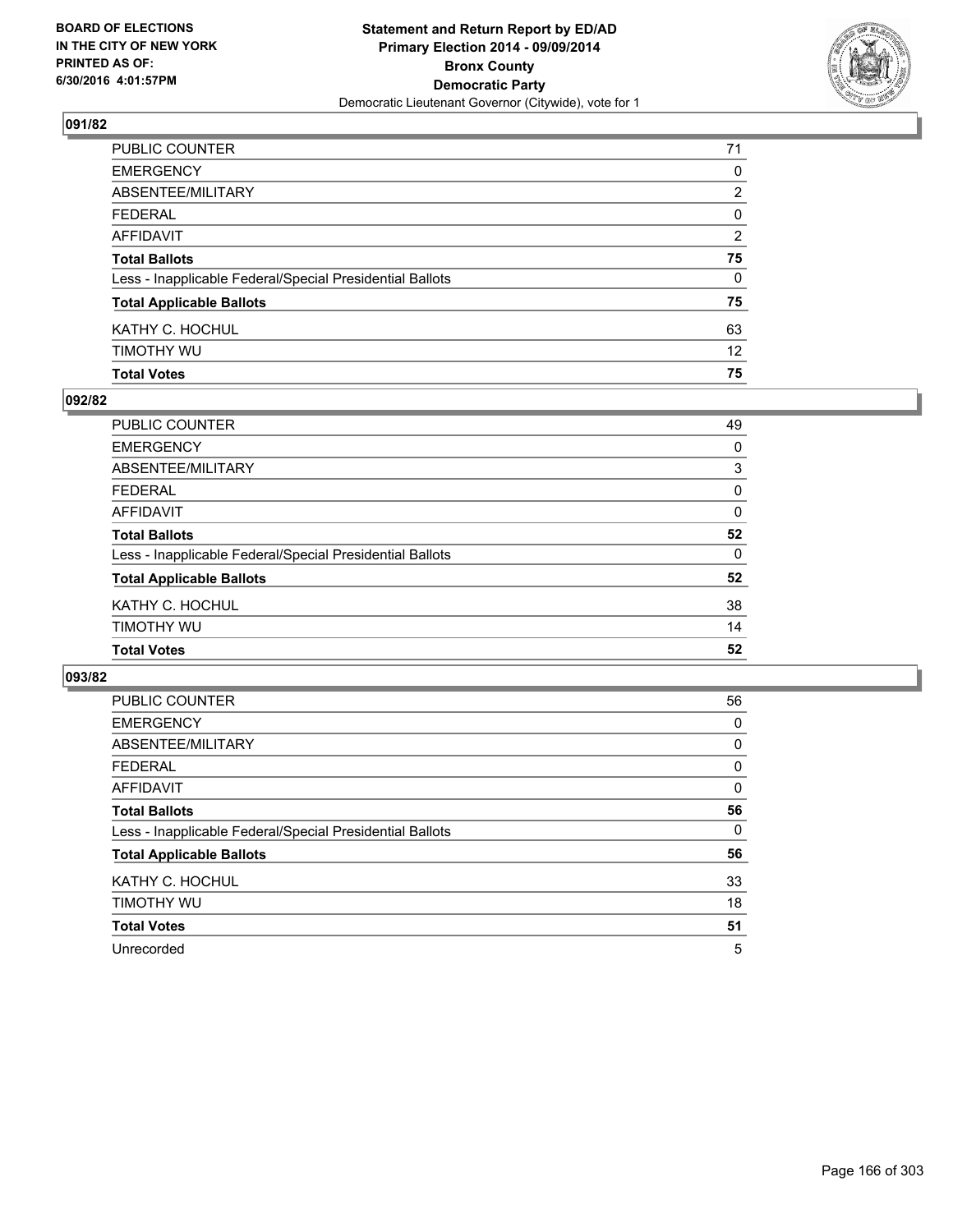

| PUBLIC COUNTER                                           | 57             |
|----------------------------------------------------------|----------------|
| <b>EMERGENCY</b>                                         | 0              |
| ABSENTEE/MILITARY                                        |                |
| <b>FEDERAL</b>                                           | 0              |
| <b>AFFIDAVIT</b>                                         |                |
| <b>Total Ballots</b>                                     | 59             |
| Less - Inapplicable Federal/Special Presidential Ballots | 0              |
| <b>Total Applicable Ballots</b>                          | 59             |
| KATHY C. HOCHUL                                          | 45             |
| TIMOTHY WU                                               | 12             |
| <b>Total Votes</b>                                       | 57             |
| Unrecorded                                               | $\overline{2}$ |

### **095/82**

| <b>PUBLIC COUNTER</b>                                    | 58 |
|----------------------------------------------------------|----|
| <b>EMERGENCY</b>                                         | 0  |
| ABSENTEE/MILITARY                                        |    |
| <b>FEDERAL</b>                                           | 0  |
| <b>AFFIDAVIT</b>                                         | 0  |
| <b>Total Ballots</b>                                     | 59 |
| Less - Inapplicable Federal/Special Presidential Ballots | 0  |
| <b>Total Applicable Ballots</b>                          | 59 |
| KATHY C. HOCHUL                                          | 45 |
| TIMOTHY WU                                               | 12 |
| <b>Total Votes</b>                                       | 57 |
| Unrecorded                                               | 2  |

| PUBLIC COUNTER                                           | 47 |
|----------------------------------------------------------|----|
| <b>EMERGENCY</b>                                         | 0  |
| ABSENTEE/MILITARY                                        | 1  |
| <b>FEDERAL</b>                                           | 0  |
| <b>AFFIDAVIT</b>                                         | 0  |
| <b>Total Ballots</b>                                     | 48 |
| Less - Inapplicable Federal/Special Presidential Ballots | 0  |
| <b>Total Applicable Ballots</b>                          | 48 |
| KATHY C. HOCHUL                                          | 41 |
| TIMOTHY WU                                               | 7  |
| <b>Total Votes</b>                                       | 48 |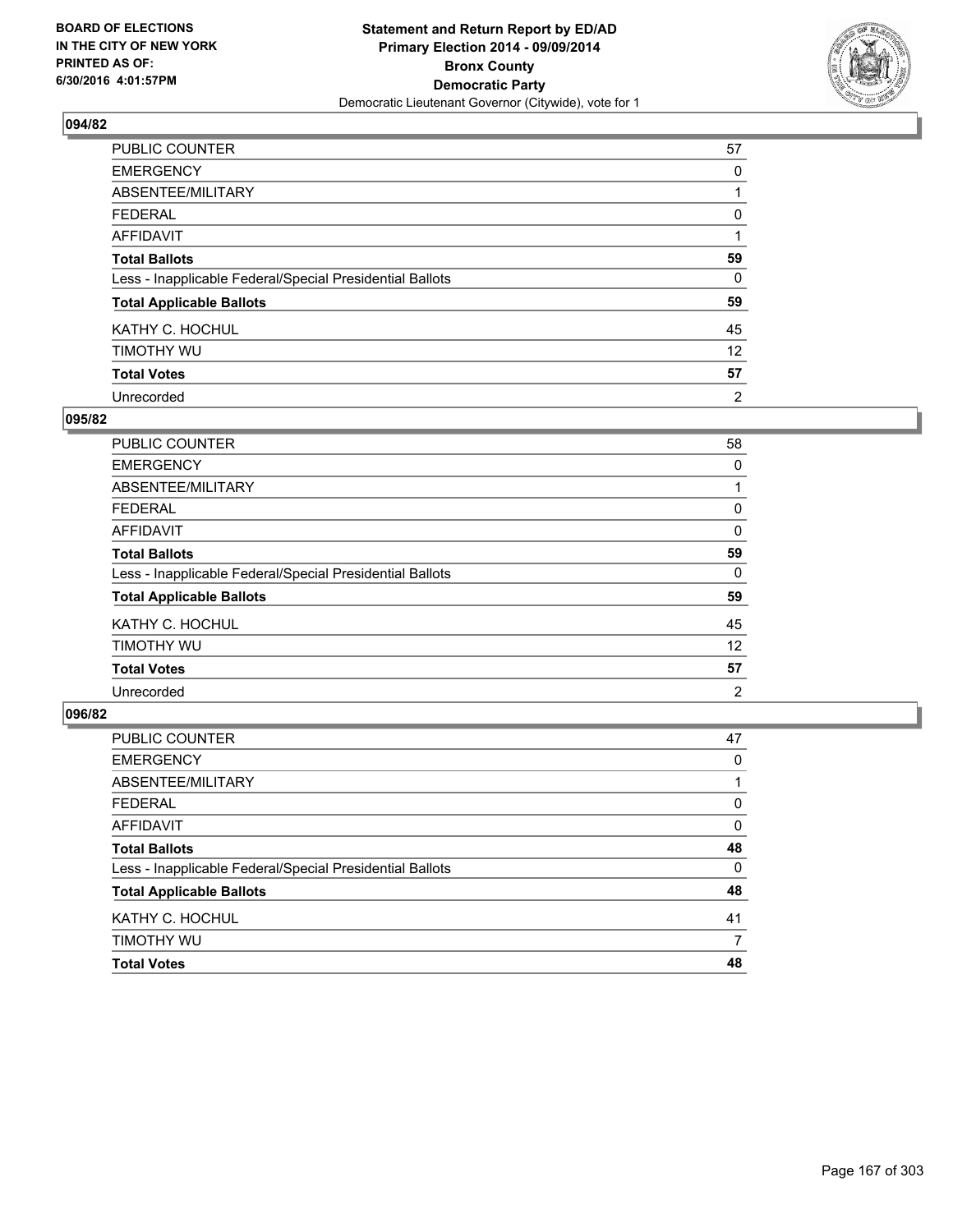

| PUBLIC COUNTER                                           | 76             |
|----------------------------------------------------------|----------------|
| <b>EMERGENCY</b>                                         | 0              |
| ABSENTEE/MILITARY                                        | $\overline{2}$ |
| <b>FEDERAL</b>                                           | 0              |
| <b>AFFIDAVIT</b>                                         | $\Omega$       |
| <b>Total Ballots</b>                                     | 78             |
| Less - Inapplicable Federal/Special Presidential Ballots | 0              |
| <b>Total Applicable Ballots</b>                          | 78             |
| KATHY C. HOCHUL                                          | 63             |
| TIMOTHY WU                                               | 12             |
| <b>Total Votes</b>                                       | 75             |
| Unrecorded                                               | 3              |

### **098/82**

| <b>PUBLIC COUNTER</b>                                    | 105 |
|----------------------------------------------------------|-----|
| <b>EMERGENCY</b>                                         | 0   |
| ABSENTEE/MILITARY                                        | 3   |
| <b>FEDERAL</b>                                           | 0   |
| AFFIDAVIT                                                | 0   |
| <b>Total Ballots</b>                                     | 108 |
| Less - Inapplicable Federal/Special Presidential Ballots | 0   |
| <b>Total Applicable Ballots</b>                          | 108 |
| KATHY C. HOCHUL                                          | 72  |
| TIMOTHY WU                                               | 31  |
| <b>Total Votes</b>                                       | 103 |
| Unrecorded                                               | 5   |

| <b>PUBLIC COUNTER</b>                                    | 101              |
|----------------------------------------------------------|------------------|
| <b>EMERGENCY</b>                                         | 0                |
| ABSENTEE/MILITARY                                        |                  |
| <b>FEDERAL</b>                                           | 0                |
| <b>AFFIDAVIT</b>                                         | 0                |
| <b>Total Ballots</b>                                     | 102 <sub>2</sub> |
| Less - Inapplicable Federal/Special Presidential Ballots | 0                |
| <b>Total Applicable Ballots</b>                          | 102 <sub>2</sub> |
| KATHY C. HOCHUL                                          | 80               |
| TIMOTHY WU                                               | 20               |
| <b>Total Votes</b>                                       | 100              |
| Unrecorded                                               | 2                |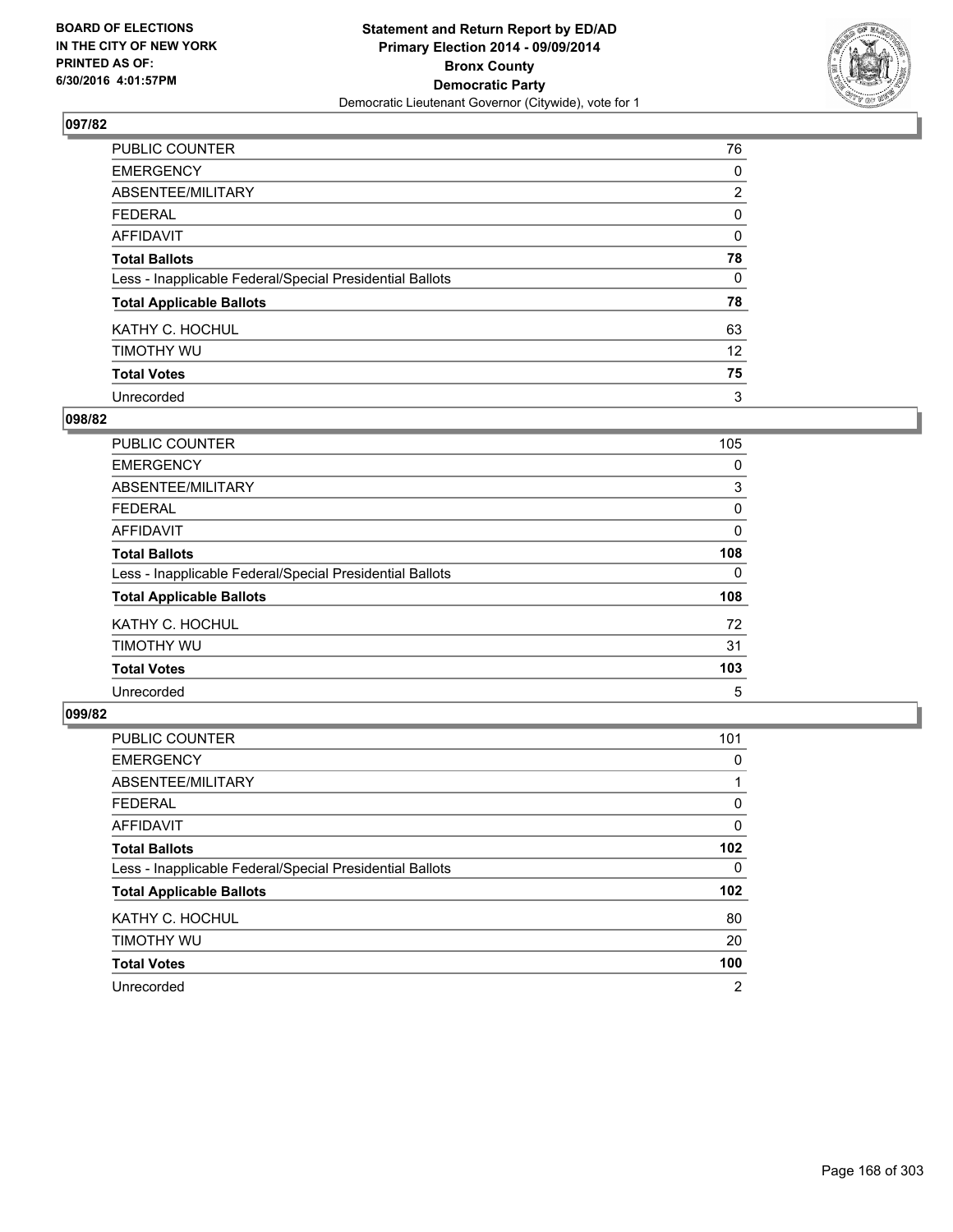

| <b>PUBLIC COUNTER</b>                                    | 84             |
|----------------------------------------------------------|----------------|
| <b>EMERGENCY</b>                                         | 0              |
| ABSENTEE/MILITARY                                        | $\overline{2}$ |
| <b>FEDERAL</b>                                           | 0              |
| <b>AFFIDAVIT</b>                                         | $\Omega$       |
| <b>Total Ballots</b>                                     | 86             |
| Less - Inapplicable Federal/Special Presidential Ballots | 0              |
| <b>Total Applicable Ballots</b>                          | 86             |
| KATHY C. HOCHUL                                          | 57             |
| TIMOTHY WU                                               | 21             |
| RAMON J JIMENEZ (WRITE-IN)                               |                |
| <b>Total Votes</b>                                       | 79             |
| Unrecorded                                               | 7              |

# **101/82**

| PUBLIC COUNTER                                           | 54 |
|----------------------------------------------------------|----|
| <b>EMERGENCY</b>                                         | 0  |
| ABSENTEE/MILITARY                                        | 3  |
| <b>FEDERAL</b>                                           | 0  |
| AFFIDAVIT                                                | 0  |
| <b>Total Ballots</b>                                     | 57 |
| Less - Inapplicable Federal/Special Presidential Ballots | 0  |
| <b>Total Applicable Ballots</b>                          | 57 |
| KATHY C. HOCHUL                                          | 45 |
| TIMOTHY WU                                               | 12 |
| <b>Total Votes</b>                                       | 57 |

| <b>PUBLIC COUNTER</b>                                    | 58 |
|----------------------------------------------------------|----|
| <b>EMERGENCY</b>                                         | 0  |
| ABSENTEE/MILITARY                                        | 2  |
| <b>FEDERAL</b>                                           | 0  |
| AFFIDAVIT                                                | 0  |
| <b>Total Ballots</b>                                     | 60 |
| Less - Inapplicable Federal/Special Presidential Ballots | 0  |
| <b>Total Applicable Ballots</b>                          | 60 |
| KATHY C. HOCHUL                                          | 49 |
| TIMOTHY WU                                               | 8  |
| <b>Total Votes</b>                                       | 57 |
| Unrecorded                                               | 3  |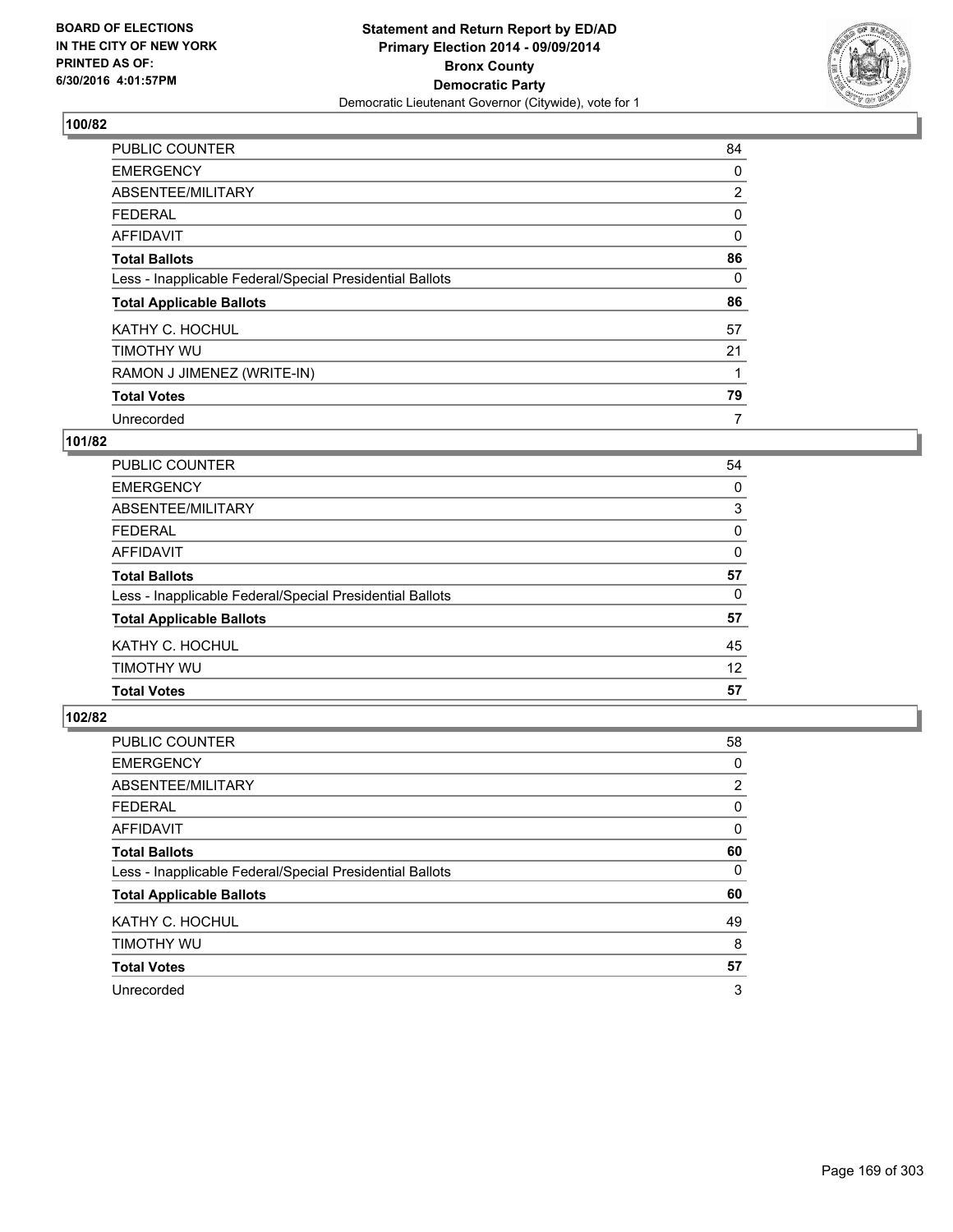

| <b>PUBLIC COUNTER</b>                                    | 53 |
|----------------------------------------------------------|----|
| <b>EMERGENCY</b>                                         | 0  |
| ABSENTEE/MILITARY                                        | 0  |
| <b>FEDERAL</b>                                           | 0  |
| <b>AFFIDAVIT</b>                                         | 0  |
| <b>Total Ballots</b>                                     | 53 |
| Less - Inapplicable Federal/Special Presidential Ballots | 0  |
| <b>Total Applicable Ballots</b>                          | 53 |
| KATHY C. HOCHUL                                          | 39 |
| TIMOTHY WU                                               | 13 |
| <b>Total Votes</b>                                       | 52 |
| Unrecorded                                               | 1  |

### **104/82**

| <b>PUBLIC COUNTER</b>                                    | 73             |
|----------------------------------------------------------|----------------|
| <b>EMERGENCY</b>                                         | 0              |
| ABSENTEE/MILITARY                                        | 2              |
| <b>FEDERAL</b>                                           | 0              |
| AFFIDAVIT                                                | 0              |
| <b>Total Ballots</b>                                     | 75             |
| Less - Inapplicable Federal/Special Presidential Ballots | $\Omega$       |
| <b>Total Applicable Ballots</b>                          | 75             |
| KATHY C. HOCHUL                                          | 57             |
| TIMOTHY WU                                               | 15             |
| UNATTRIBUTABLE WRITE-IN (WRITE-IN)                       |                |
| <b>Total Votes</b>                                       | 73             |
| Unrecorded                                               | $\overline{2}$ |

| <b>PUBLIC COUNTER</b>                                    | 91 |
|----------------------------------------------------------|----|
| <b>EMERGENCY</b>                                         | 0  |
| ABSENTEE/MILITARY                                        | 2  |
| <b>FEDERAL</b>                                           | 0  |
| AFFIDAVIT                                                | 0  |
| <b>Total Ballots</b>                                     | 93 |
| Less - Inapplicable Federal/Special Presidential Ballots | 0  |
| <b>Total Applicable Ballots</b>                          | 93 |
| KATHY C. HOCHUL                                          | 72 |
| TIMOTHY WU                                               | 20 |
| <b>Total Votes</b>                                       | 92 |
| Unrecorded                                               |    |
| 106/82 COMBINED into: 108/82                             |    |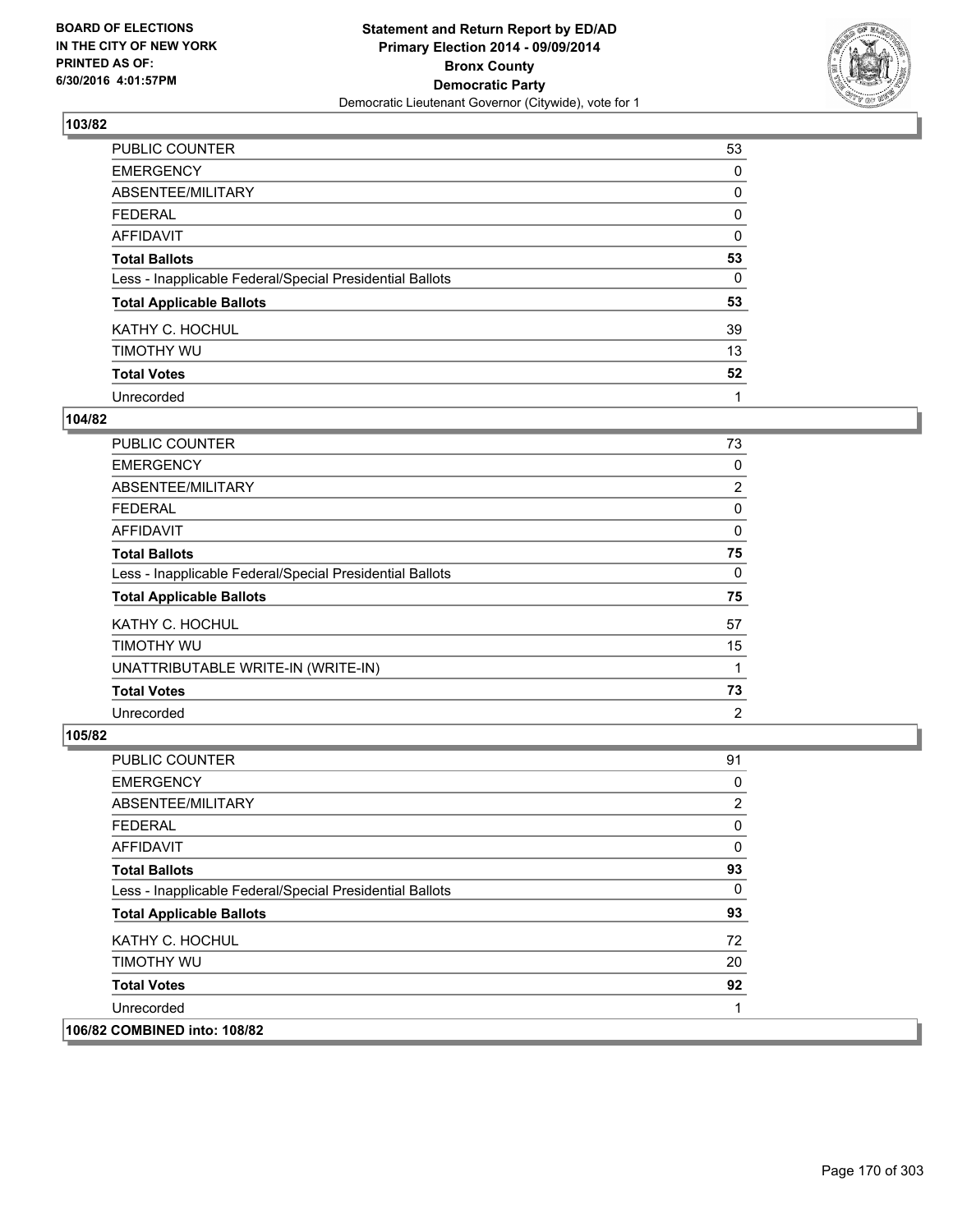

| PUBLIC COUNTER                                           | 16 |
|----------------------------------------------------------|----|
| EMERGENCY                                                | 0  |
| ABSENTEE/MILITARY                                        |    |
| FEDERAL                                                  | 0  |
| AFFIDAVIT                                                | 0  |
| <b>Total Ballots</b>                                     | 17 |
| Less - Inapplicable Federal/Special Presidential Ballots | 0  |
| <b>Total Applicable Ballots</b>                          | 17 |
| KATHY C. HOCHUL                                          | 11 |
| timothy wu                                               | 6  |
| Total Votes                                              | 17 |

### **108/82**

| PUBLIC COUNTER                                           |          |
|----------------------------------------------------------|----------|
| <b>EMERGENCY</b>                                         | 0        |
| <b>ABSENTEE/MILITARY</b>                                 | 0        |
| <b>FEDERAL</b>                                           | 0        |
| <b>AFFIDAVIT</b>                                         | 0        |
| <b>Total Ballots</b>                                     |          |
| Less - Inapplicable Federal/Special Presidential Ballots | $\Omega$ |
| <b>Total Applicable Ballots</b>                          |          |
| KATHY C. HOCHUL                                          | 0        |
| <b>TIMOTHY WU</b>                                        |          |
| <b>Total Votes</b>                                       |          |
|                                                          |          |

**109/82** 

| <b>PUBLIC COUNTER</b>                                    | 18           |
|----------------------------------------------------------|--------------|
| <b>EMERGENCY</b>                                         | 0            |
| ABSENTEE/MILITARY                                        | 20           |
| <b>FEDERAL</b>                                           | 0            |
| <b>AFFIDAVIT</b>                                         | 0            |
| <b>Total Ballots</b>                                     | 38           |
| Less - Inapplicable Federal/Special Presidential Ballots | $\mathbf{0}$ |
| <b>Total Applicable Ballots</b>                          | 38           |
| KATHY C. HOCHUL                                          | 22           |
| TIMOTHY WU                                               | 12           |
| <b>Total Votes</b>                                       | 34           |
| Unrecorded                                               | 4            |
| 110/82 COMBINED into: 054/82                             |              |

**111/82 COMBINED into: 091/82**

**112/82 COMBINED into: 108/82**

**113/82 COMBINED into: 091/82**

**114/82 COMBINED into: 108/82**

**115/82 COMBINED into: 108/82**

**116/82 COMBINED into: 091/82**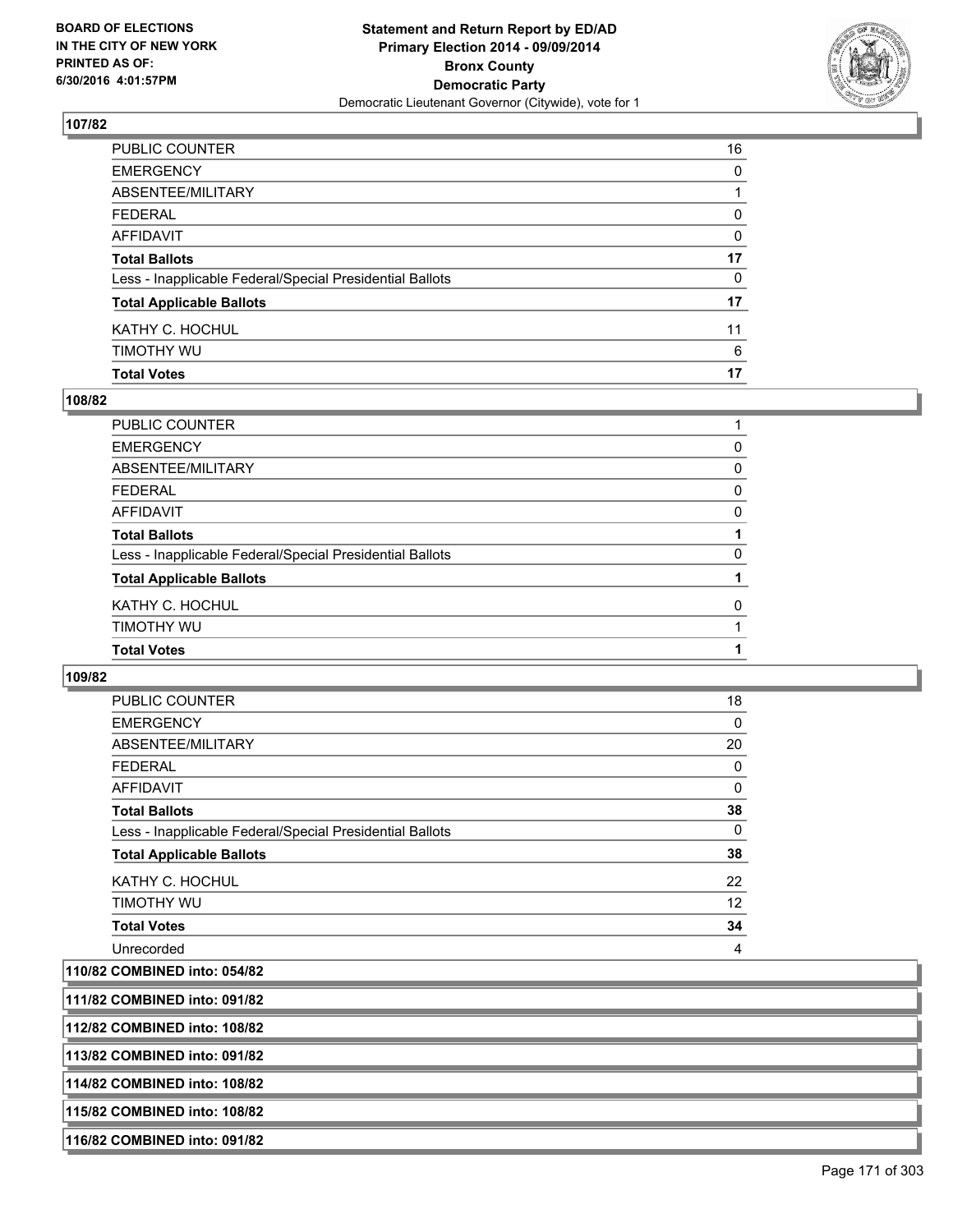

**117/82 COMBINED into: 041/87**

**118/82 COMBINED into: 041/87**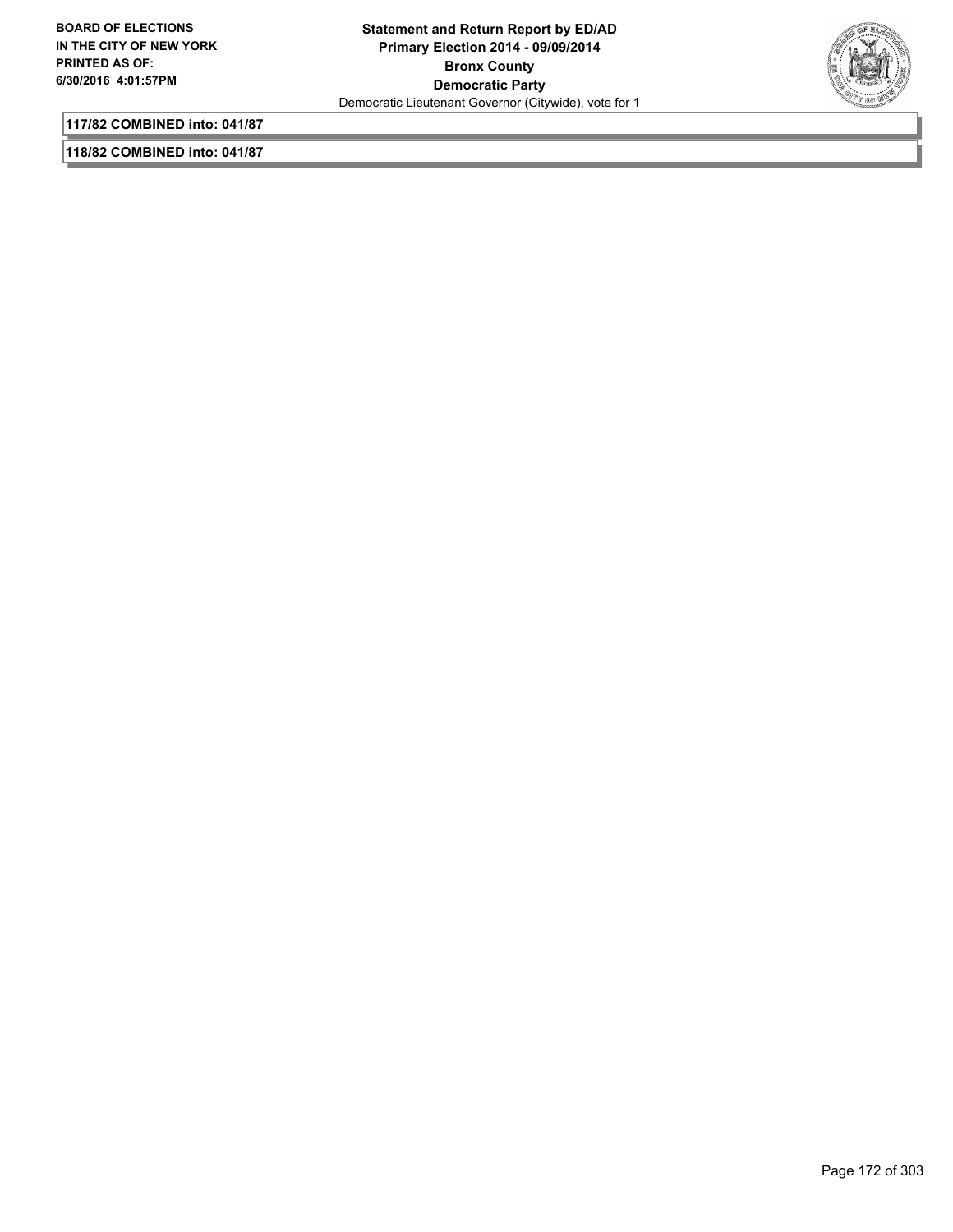

| PUBLIC COUNTER                                           | 66             |
|----------------------------------------------------------|----------------|
| <b>EMERGENCY</b>                                         | 0              |
| ABSENTEE/MILITARY                                        | $\overline{2}$ |
| <b>FEDERAL</b>                                           | 0              |
| AFFIDAVIT                                                |                |
| <b>Total Ballots</b>                                     | 69             |
| Less - Inapplicable Federal/Special Presidential Ballots | $\Omega$       |
| <b>Total Applicable Ballots</b>                          | 69             |
| KATHY C. HOCHUL                                          | 53             |
| TIMOTHY WU                                               | 16             |
| <b>Total Votes</b>                                       | 69             |

### **002/83 COMBINED into: 004/83**

## **003/83**

| <b>PUBLIC COUNTER</b>                                    | 43             |
|----------------------------------------------------------|----------------|
| <b>EMERGENCY</b>                                         | 0              |
| ABSENTEE/MILITARY                                        |                |
| FEDERAL                                                  | 0              |
| AFFIDAVIT                                                | 0              |
| <b>Total Ballots</b>                                     | 44             |
| Less - Inapplicable Federal/Special Presidential Ballots | 0              |
| <b>Total Applicable Ballots</b>                          | 44             |
| KATHY C. HOCHUL                                          | 29             |
| TIMOTHY WU                                               | 13             |
| <b>Total Votes</b>                                       | 42             |
| Unrecorded                                               | $\overline{2}$ |

| <b>PUBLIC COUNTER</b>                                    | 28       |
|----------------------------------------------------------|----------|
| <b>EMERGENCY</b>                                         | 0        |
| ABSENTEE/MILITARY                                        |          |
| <b>FEDERAL</b>                                           | 0        |
| <b>AFFIDAVIT</b>                                         | 0        |
| <b>Total Ballots</b>                                     | 29       |
| Less - Inapplicable Federal/Special Presidential Ballots | $\Omega$ |
| <b>Total Applicable Ballots</b>                          | 29       |
| KATHY C. HOCHUL                                          | 25       |
| TIMOTHY WU                                               | 4        |
| <b>Total Votes</b>                                       | 29       |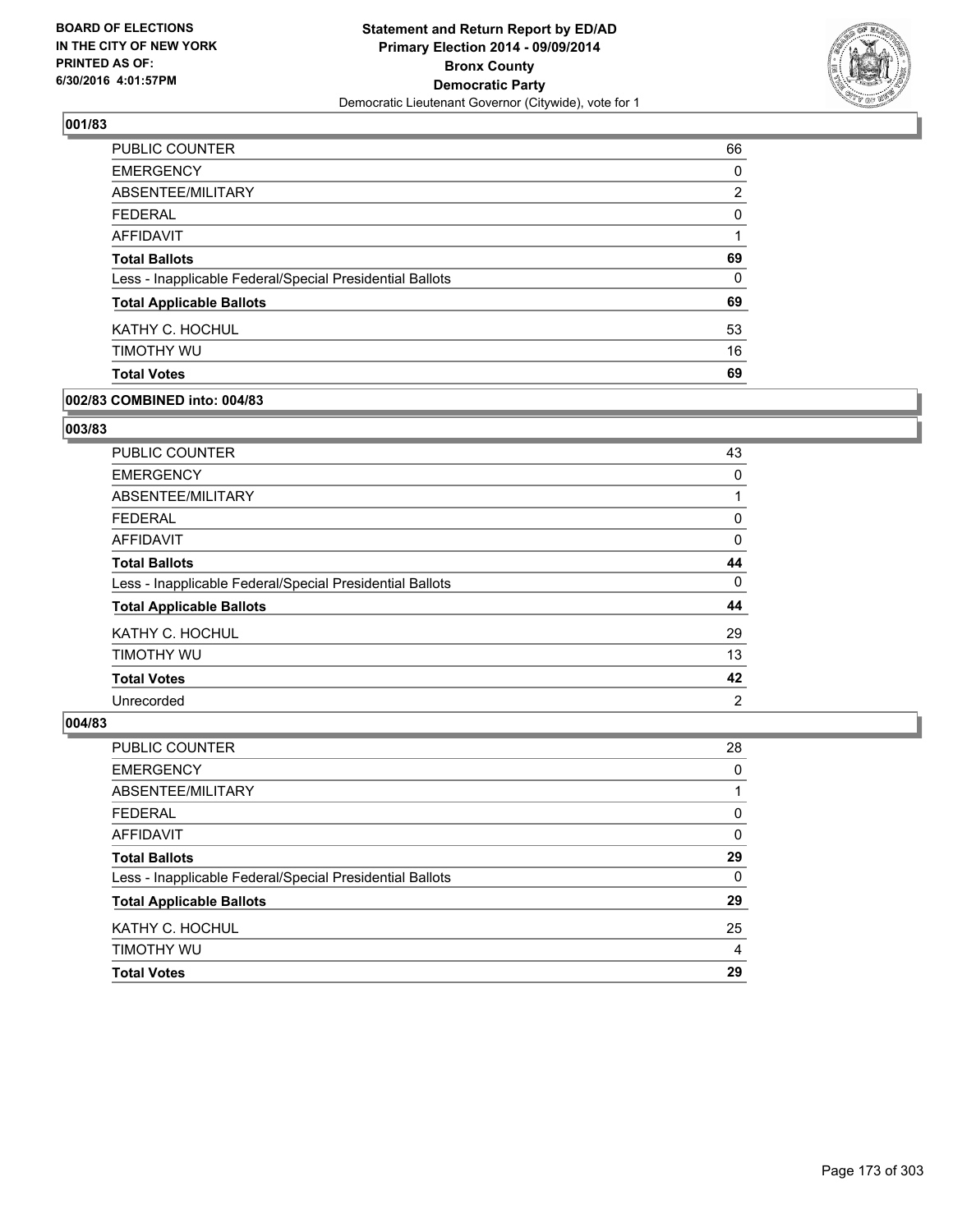

| <b>Total Votes</b>                                       | 9              |
|----------------------------------------------------------|----------------|
| timothy wu                                               | $\overline{2}$ |
| KATHY C. HOCHUL                                          | $\overline{7}$ |
| <b>Total Applicable Ballots</b>                          | 9              |
| Less - Inapplicable Federal/Special Presidential Ballots | $\mathbf{0}$   |
| <b>Total Ballots</b>                                     | 9              |
| AFFIDAVIT                                                | 0              |
| FEDERAL                                                  | 0              |
| ABSENTEE/MILITARY                                        | 0              |
| EMERGENCY                                                | 0              |
| PUBLIC COUNTER                                           | 9              |

### **006/83**

| 48 |
|----|
| 0  |
| 4  |
| 0  |
| 0  |
| 52 |
| 0  |
| 52 |
| 35 |
| 12 |
| 47 |
| 5  |
|    |

| <b>PUBLIC COUNTER</b>                                    | 61 |
|----------------------------------------------------------|----|
| <b>EMERGENCY</b>                                         | 0  |
| ABSENTEE/MILITARY                                        | 3  |
| <b>FEDERAL</b>                                           | 0  |
| AFFIDAVIT                                                |    |
| <b>Total Ballots</b>                                     | 65 |
| Less - Inapplicable Federal/Special Presidential Ballots | 0  |
| <b>Total Applicable Ballots</b>                          | 65 |
| KATHY C. HOCHUL                                          | 47 |
| TIMOTHY WU                                               | 14 |
| <b>Total Votes</b>                                       | 61 |
| Unrecorded                                               | 4  |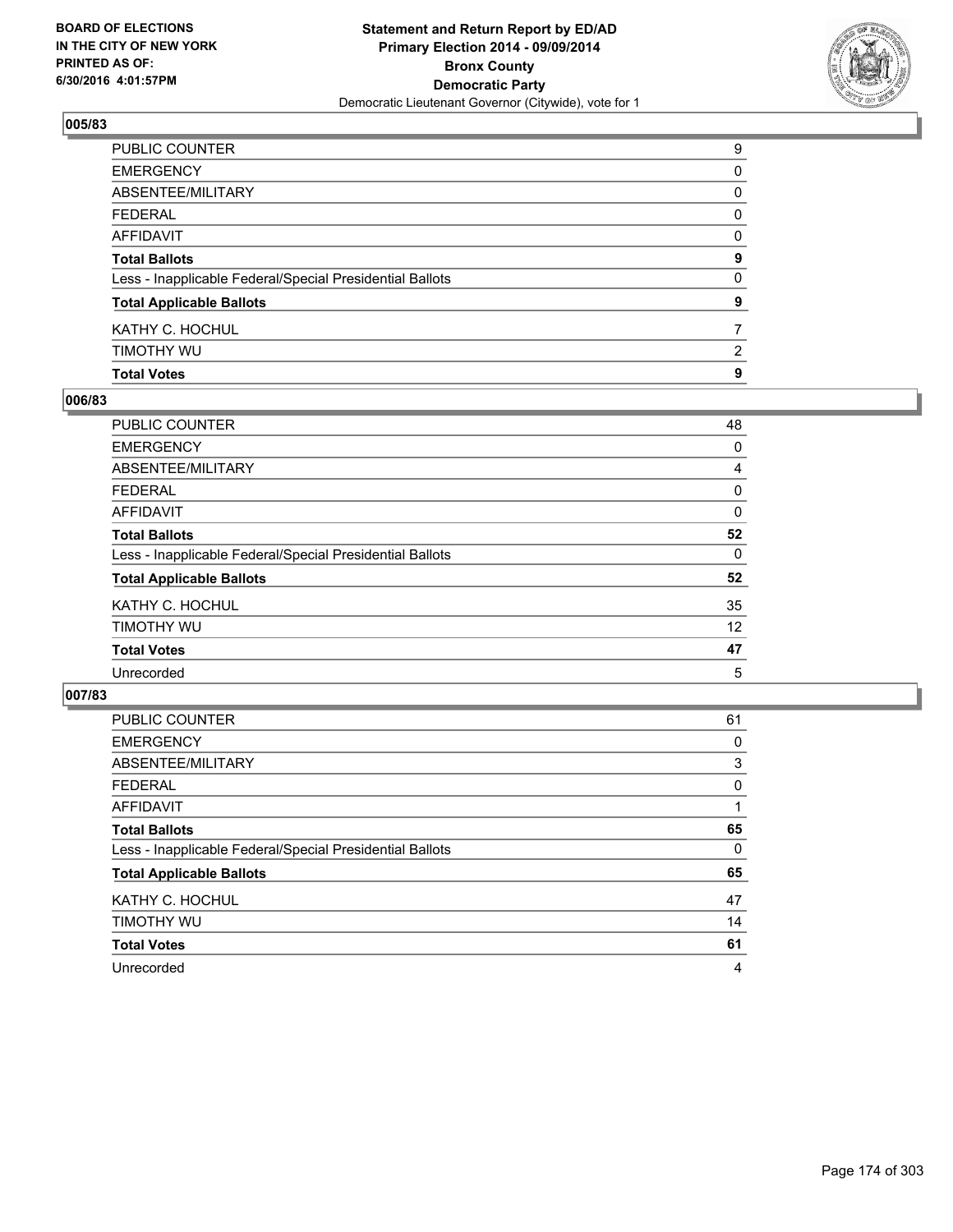

| PUBLIC COUNTER                                           | 39             |
|----------------------------------------------------------|----------------|
| <b>EMERGENCY</b>                                         | 0              |
| ABSENTEE/MILITARY                                        | 11             |
| <b>FEDERAL</b>                                           | 0              |
| <b>AFFIDAVIT</b>                                         | 0              |
| <b>Total Ballots</b>                                     | 50             |
| Less - Inapplicable Federal/Special Presidential Ballots | 0              |
| <b>Total Applicable Ballots</b>                          | 50             |
| KATHY C. HOCHUL                                          | 36             |
| TIMOTHY WU                                               | 12             |
| <b>Total Votes</b>                                       | 48             |
| Unrecorded                                               | $\overline{2}$ |

### **009/83**

| <b>PUBLIC COUNTER</b>                                    | 40 |
|----------------------------------------------------------|----|
| <b>EMERGENCY</b>                                         | 0  |
| ABSENTEE/MILITARY                                        |    |
| <b>FEDERAL</b>                                           | 0  |
| <b>AFFIDAVIT</b>                                         | 0  |
| <b>Total Ballots</b>                                     | 41 |
| Less - Inapplicable Federal/Special Presidential Ballots | 0  |
| <b>Total Applicable Ballots</b>                          | 41 |
| KATHY C. HOCHUL                                          | 30 |
| TIMOTHY WU                                               | 10 |
| <b>Total Votes</b>                                       | 40 |
| Unrecorded                                               |    |

| PUBLIC COUNTER                                           | 62 |
|----------------------------------------------------------|----|
| <b>EMERGENCY</b>                                         | 0  |
| ABSENTEE/MILITARY                                        | 0  |
| <b>FEDERAL</b>                                           | 0  |
| AFFIDAVIT                                                |    |
| <b>Total Ballots</b>                                     | 63 |
| Less - Inapplicable Federal/Special Presidential Ballots | 0  |
| <b>Total Applicable Ballots</b>                          | 63 |
| KATHY C. HOCHUL                                          | 45 |
| TIMOTHY WU                                               | 14 |
| <b>Total Votes</b>                                       | 59 |
| Unrecorded                                               | 4  |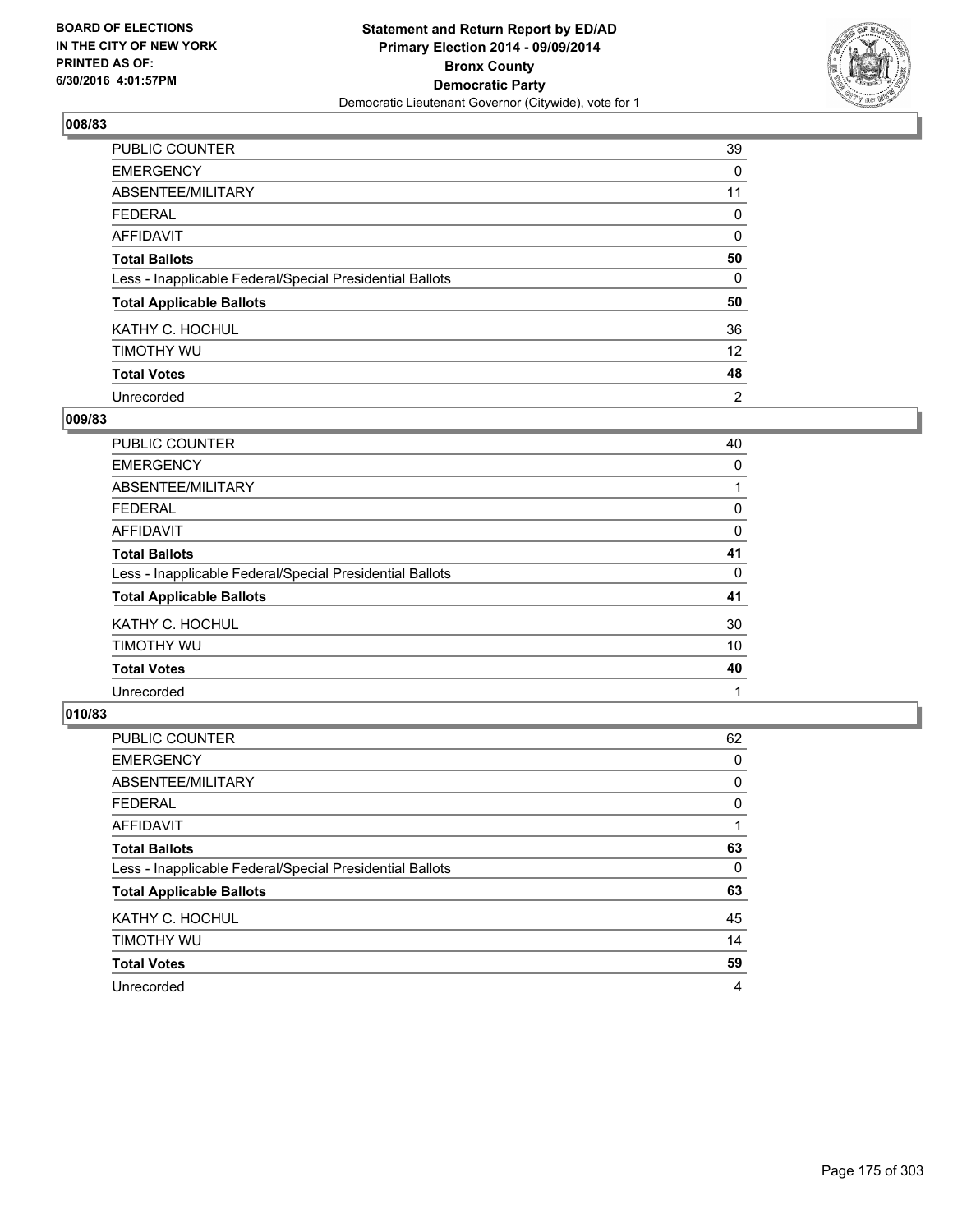

| PUBLIC COUNTER                                           | 43 |
|----------------------------------------------------------|----|
| <b>EMERGENCY</b>                                         | 0  |
| ABSENTEE/MILITARY                                        | 3  |
| <b>FEDERAL</b>                                           | 0  |
| <b>AFFIDAVIT</b>                                         | 0  |
| <b>Total Ballots</b>                                     | 46 |
| Less - Inapplicable Federal/Special Presidential Ballots | 0  |
| <b>Total Applicable Ballots</b>                          | 46 |
| KATHY C. HOCHUL                                          | 40 |
| TIMOTHY WU                                               | 5  |
| <b>Total Votes</b>                                       | 45 |
| Unrecorded                                               |    |

### **012/83**

| PUBLIC COUNTER                                           | 0           |
|----------------------------------------------------------|-------------|
| EMERGENCY                                                | 0           |
| ABSENTEE/MILITARY                                        | 0           |
| FEDERAL                                                  | 0           |
| AFFIDAVIT                                                | 0           |
| <b>Total Ballots</b>                                     | $\mathbf 0$ |
| Less - Inapplicable Federal/Special Presidential Ballots | 0           |
| <b>Total Applicable Ballots</b>                          | $\mathbf 0$ |
| KATHY C. HOCHUL                                          | 0           |
| Timothy wu                                               | 0           |
| <b>Total Votes</b>                                       | 0           |
|                                                          |             |

| <b>PUBLIC COUNTER</b>                                    | 52             |
|----------------------------------------------------------|----------------|
| <b>EMERGENCY</b>                                         | 0              |
| ABSENTEE/MILITARY                                        | $\overline{2}$ |
| <b>FEDERAL</b>                                           | 0              |
| AFFIDAVIT                                                | 0              |
| <b>Total Ballots</b>                                     | 54             |
| Less - Inapplicable Federal/Special Presidential Ballots | 0              |
| <b>Total Applicable Ballots</b>                          | 54             |
| KATHY C. HOCHUL                                          | 41             |
| TIMOTHY WU                                               | 12             |
| <b>Total Votes</b>                                       | 53             |
| Unrecorded                                               | 1              |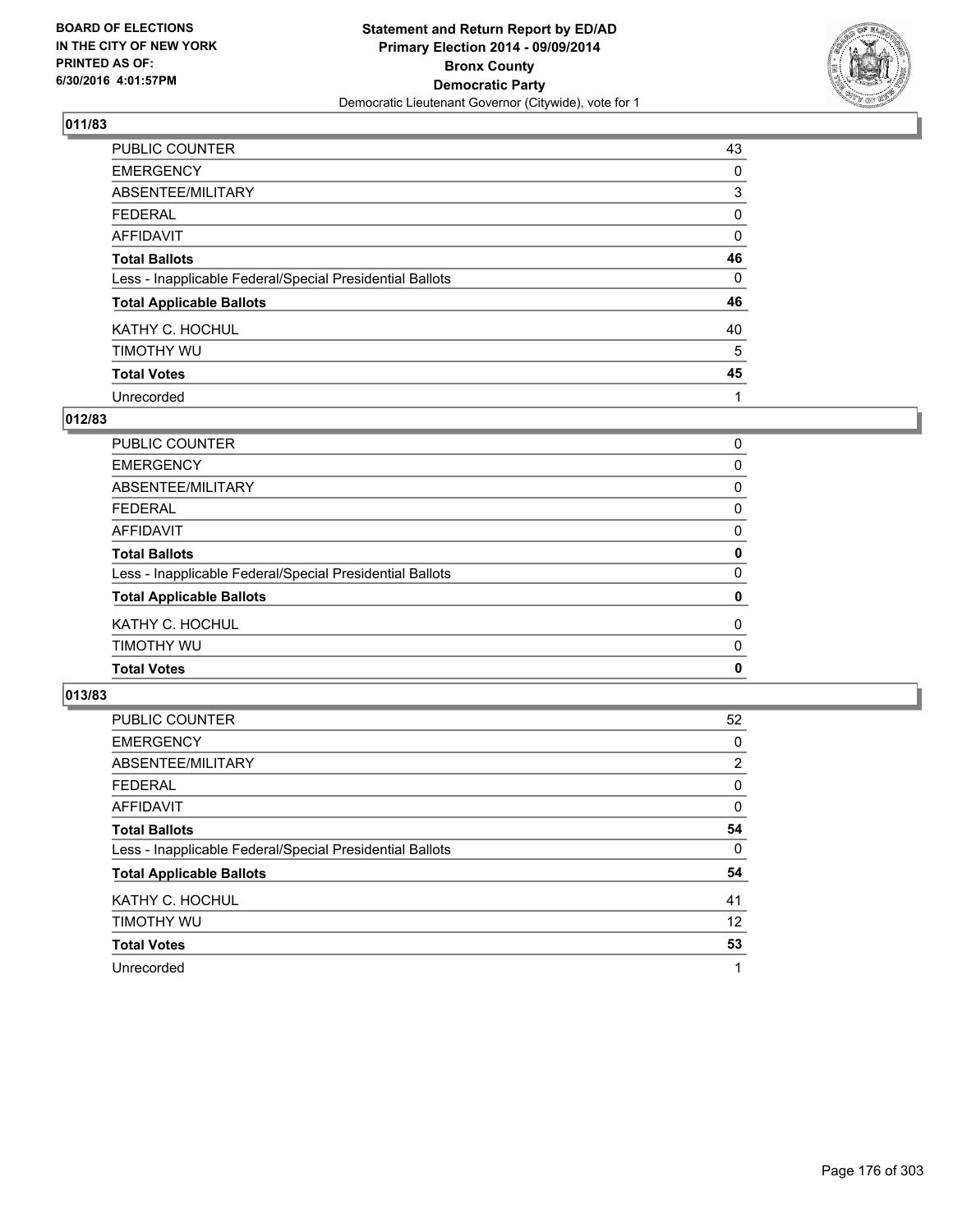

| <b>PUBLIC COUNTER</b>                                    | 116      |
|----------------------------------------------------------|----------|
| <b>EMERGENCY</b>                                         | 0        |
| ABSENTEE/MILITARY                                        | 32       |
| <b>FEDERAL</b>                                           | 0        |
| <b>AFFIDAVIT</b>                                         | 0        |
| <b>Total Ballots</b>                                     | 148      |
| Less - Inapplicable Federal/Special Presidential Ballots | $\Omega$ |
| <b>Total Applicable Ballots</b>                          | 148      |
| KATHY C. HOCHUL                                          | 105      |
| TIMOTHY WU                                               | 39       |
| <b>Total Votes</b>                                       | 144      |
| Unrecorded                                               | 4        |

### **015/83**

| <b>PUBLIC COUNTER</b>                                    | 51 |
|----------------------------------------------------------|----|
| <b>EMERGENCY</b>                                         | 0  |
| ABSENTEE/MILITARY                                        | 0  |
| <b>FEDERAL</b>                                           | 0  |
| <b>AFFIDAVIT</b>                                         |    |
| <b>Total Ballots</b>                                     | 52 |
| Less - Inapplicable Federal/Special Presidential Ballots | 0  |
| <b>Total Applicable Ballots</b>                          | 52 |
| KATHY C. HOCHUL                                          | 36 |
| TIMOTHY WU                                               | 14 |
| <b>Total Votes</b>                                       | 50 |
| Unrecorded                                               | 2  |

| <b>PUBLIC COUNTER</b>                                    | 59 |
|----------------------------------------------------------|----|
| <b>EMERGENCY</b>                                         | 0  |
| ABSENTEE/MILITARY                                        |    |
| <b>FEDERAL</b>                                           | 0  |
| <b>AFFIDAVIT</b>                                         | 0  |
| <b>Total Ballots</b>                                     | 60 |
| Less - Inapplicable Federal/Special Presidential Ballots | 0  |
| <b>Total Applicable Ballots</b>                          | 60 |
| KATHY C. HOCHUL                                          | 42 |
| TIMOTHY WU                                               | 13 |
| <b>Total Votes</b>                                       | 55 |
| Unrecorded                                               | 5  |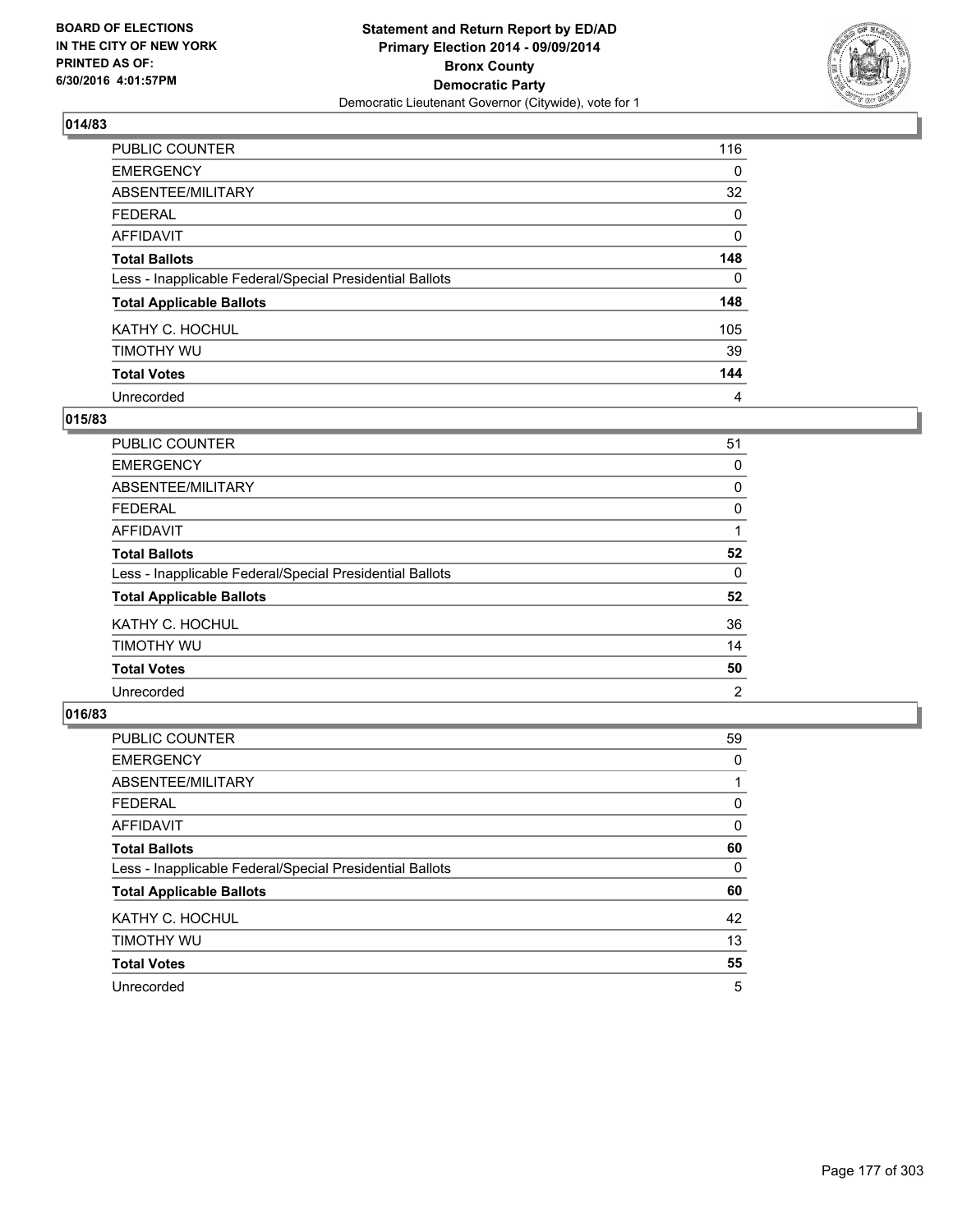

| PUBLIC COUNTER                                           | 49             |
|----------------------------------------------------------|----------------|
| <b>EMERGENCY</b>                                         | 0              |
| ABSENTEE/MILITARY                                        | $\overline{2}$ |
| FEDERAL                                                  | 0              |
| <b>AFFIDAVIT</b>                                         | $\mathbf 0$    |
| <b>Total Ballots</b>                                     | 51             |
| Less - Inapplicable Federal/Special Presidential Ballots | 0              |
| <b>Total Applicable Ballots</b>                          | 51             |
| KATHY C. HOCHUL                                          | 34             |
| TIMOTHY WU                                               | 12             |
| PAMELA HAMILTON JOHNSON (WRITE-IN)                       |                |
| <b>Total Votes</b>                                       | 47             |
| Unrecorded                                               | 4              |

# **018/83**

| <b>PUBLIC COUNTER</b>                                    | 49 |
|----------------------------------------------------------|----|
| <b>EMERGENCY</b>                                         | 0  |
| ABSENTEE/MILITARY                                        | 4  |
| <b>FEDERAL</b>                                           | 0  |
| AFFIDAVIT                                                | 0  |
| <b>Total Ballots</b>                                     | 53 |
| Less - Inapplicable Federal/Special Presidential Ballots | 0  |
| <b>Total Applicable Ballots</b>                          | 53 |
| KATHY C. HOCHUL                                          | 41 |
| TIMOTHY WU                                               | 12 |
| <b>Total Votes</b>                                       | 53 |

| <b>PUBLIC COUNTER</b>                                    | 37             |
|----------------------------------------------------------|----------------|
| <b>EMERGENCY</b>                                         | 0              |
| ABSENTEE/MILITARY                                        |                |
| <b>FEDERAL</b>                                           | 0              |
| AFFIDAVIT                                                |                |
| <b>Total Ballots</b>                                     | 39             |
| Less - Inapplicable Federal/Special Presidential Ballots | 0              |
| <b>Total Applicable Ballots</b>                          | 39             |
| KATHY C. HOCHUL                                          | 25             |
| TIMOTHY WU                                               | 12             |
| <b>Total Votes</b>                                       | 37             |
| Unrecorded                                               | $\overline{2}$ |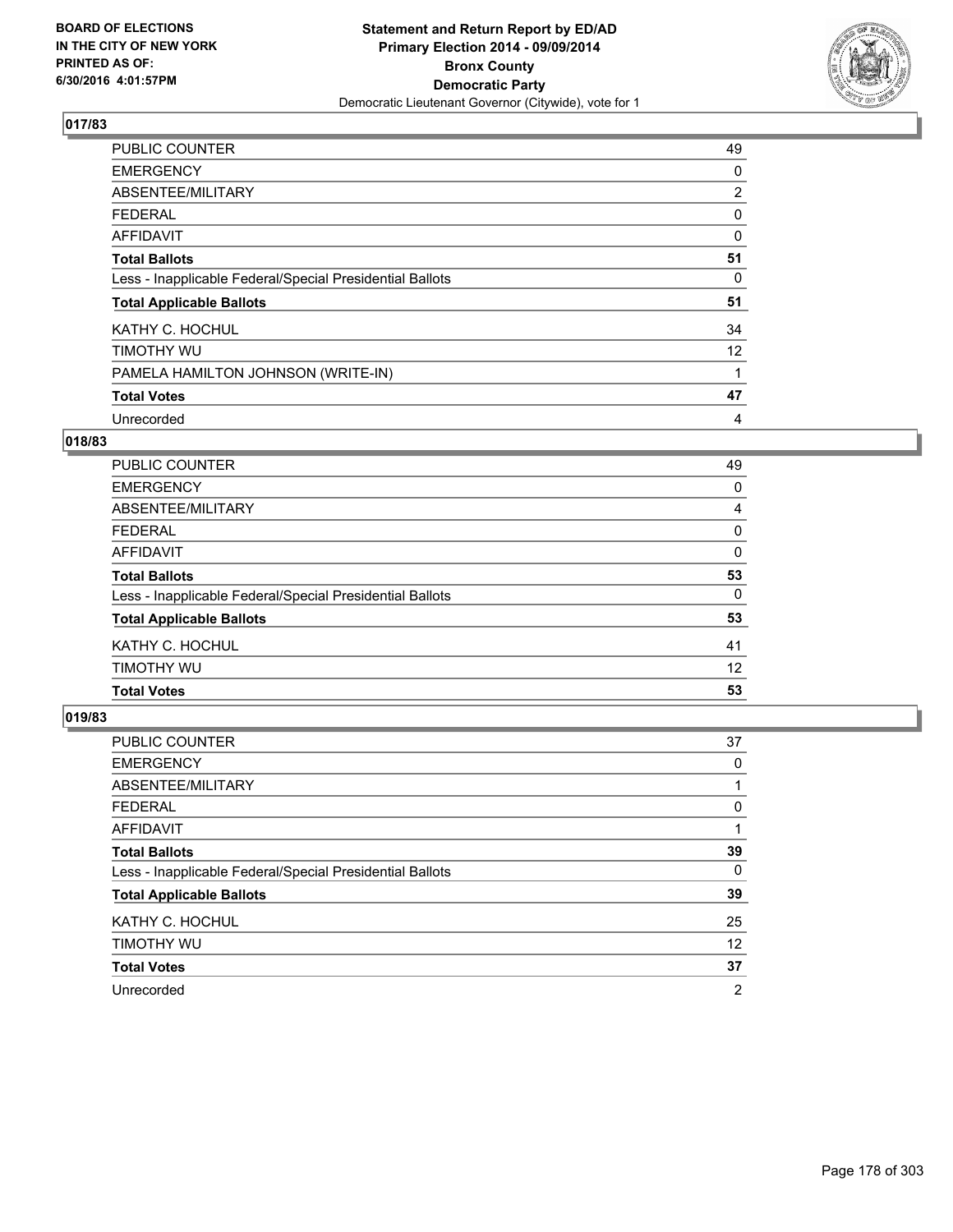

| PUBLIC COUNTER                                           | 30       |
|----------------------------------------------------------|----------|
| <b>EMERGENCY</b>                                         | 0        |
| ABSENTEE/MILITARY                                        | 0        |
| <b>FEDERAL</b>                                           | 0        |
| <b>AFFIDAVIT</b>                                         | 0        |
| <b>Total Ballots</b>                                     | 30       |
| Less - Inapplicable Federal/Special Presidential Ballots | $\Omega$ |
| <b>Total Applicable Ballots</b>                          | 30       |
| KATHY C. HOCHUL                                          | 25       |
| TIMOTHY WU                                               | 2        |
| <b>Total Votes</b>                                       | 27       |
| Unrecorded                                               | 3        |

### **021/83**

| <b>PUBLIC COUNTER</b>                                    | 47       |
|----------------------------------------------------------|----------|
| <b>EMERGENCY</b>                                         | 0        |
| ABSENTEE/MILITARY                                        | 0        |
| <b>FEDERAL</b>                                           | 0        |
| <b>AFFIDAVIT</b>                                         | 1        |
| <b>Total Ballots</b>                                     | 48       |
| Less - Inapplicable Federal/Special Presidential Ballots | $\Omega$ |
| <b>Total Applicable Ballots</b>                          | 48       |
| KATHY C. HOCHUL                                          | 36       |
| TIMOTHY WU                                               | 12       |
| <b>Total Votes</b>                                       | 48       |
|                                                          |          |

| <b>PUBLIC COUNTER</b>                                    | 51             |
|----------------------------------------------------------|----------------|
| <b>EMERGENCY</b>                                         | 0              |
| ABSENTEE/MILITARY                                        | $\overline{2}$ |
| <b>FEDERAL</b>                                           | 0              |
| AFFIDAVIT                                                | 0              |
| <b>Total Ballots</b>                                     | 53             |
| Less - Inapplicable Federal/Special Presidential Ballots | 0              |
| <b>Total Applicable Ballots</b>                          | 53             |
| KATHY C. HOCHUL                                          | 38             |
| TIMOTHY WU                                               | 13             |
| <b>Total Votes</b>                                       | 51             |
| Unrecorded                                               | $\overline{2}$ |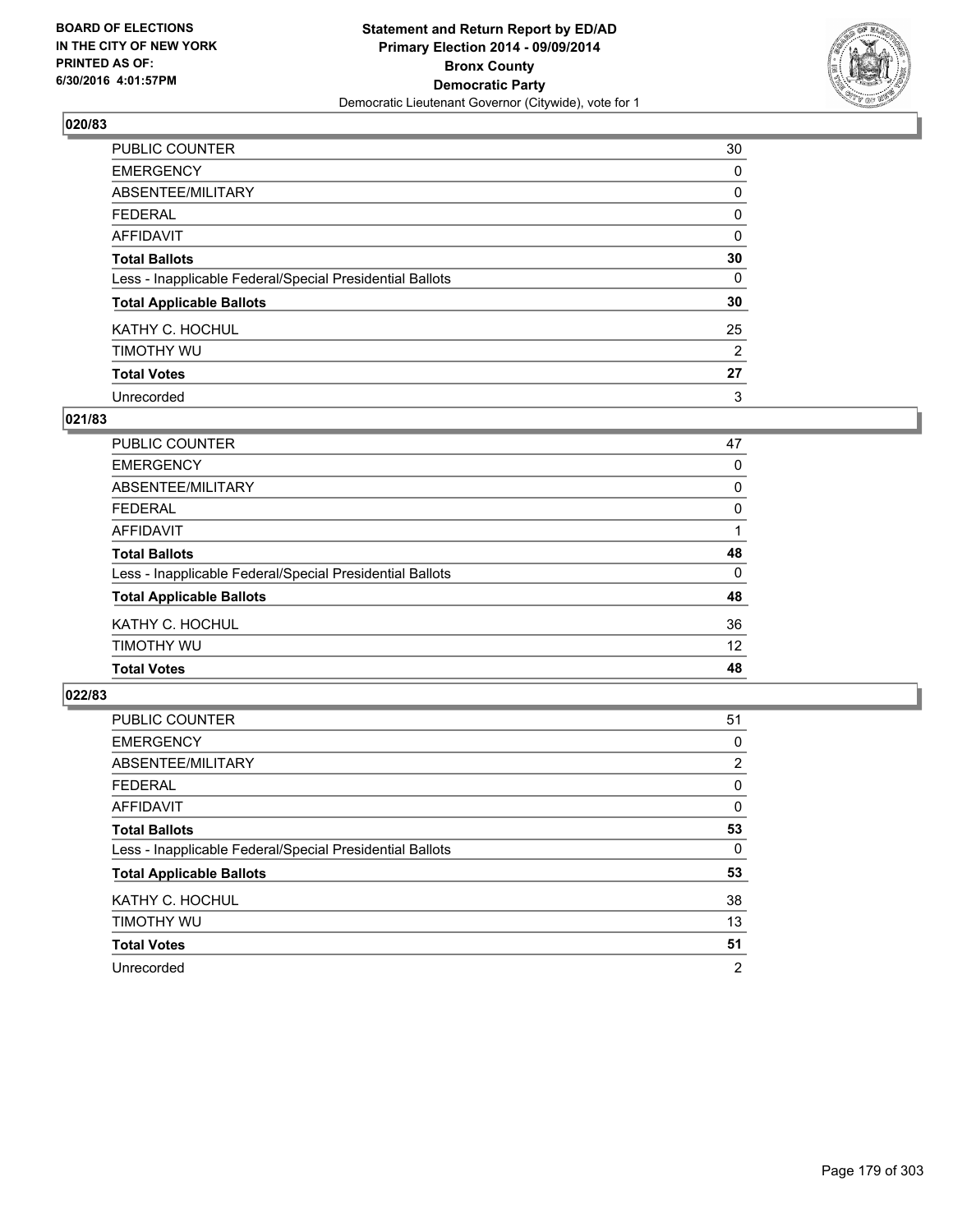

| PUBLIC COUNTER                                           | 48             |
|----------------------------------------------------------|----------------|
| <b>EMERGENCY</b>                                         | 0              |
| ABSENTEE/MILITARY                                        | $\overline{2}$ |
| <b>FEDERAL</b>                                           | 0              |
| <b>AFFIDAVIT</b>                                         |                |
| <b>Total Ballots</b>                                     | 51             |
| Less - Inapplicable Federal/Special Presidential Ballots | 0              |
| <b>Total Applicable Ballots</b>                          | 51             |
| KATHY C. HOCHUL                                          | 35             |
| TIMOTHY WU                                               | 12             |
| <b>Total Votes</b>                                       | 47             |
| Unrecorded                                               | 4              |

### **024/83**

| PUBLIC COUNTER                                           | 22             |
|----------------------------------------------------------|----------------|
| <b>EMERGENCY</b>                                         | 0              |
| ABSENTEE/MILITARY                                        | $\overline{2}$ |
| <b>FEDERAL</b>                                           | 0              |
| <b>AFFIDAVIT</b>                                         | 0              |
| <b>Total Ballots</b>                                     | 24             |
| Less - Inapplicable Federal/Special Presidential Ballots | 0              |
| <b>Total Applicable Ballots</b>                          | 24             |
| KATHY C. HOCHUL                                          | 18             |
| TIMOTHY WU                                               | 5              |
| <b>Total Votes</b>                                       | 23             |
| Unrecorded                                               |                |
|                                                          |                |

| PUBLIC COUNTER                                           | 39 |
|----------------------------------------------------------|----|
| <b>EMERGENCY</b>                                         | 0  |
| ABSENTEE/MILITARY                                        | 0  |
| <b>FEDERAL</b>                                           | 0  |
| AFFIDAVIT                                                | 0  |
| <b>Total Ballots</b>                                     | 39 |
| Less - Inapplicable Federal/Special Presidential Ballots | 0  |
| <b>Total Applicable Ballots</b>                          | 39 |
| KATHY C. HOCHUL                                          | 32 |
| TIMOTHY WU                                               | 6  |
| <b>Total Votes</b>                                       | 38 |
| Unrecorded                                               |    |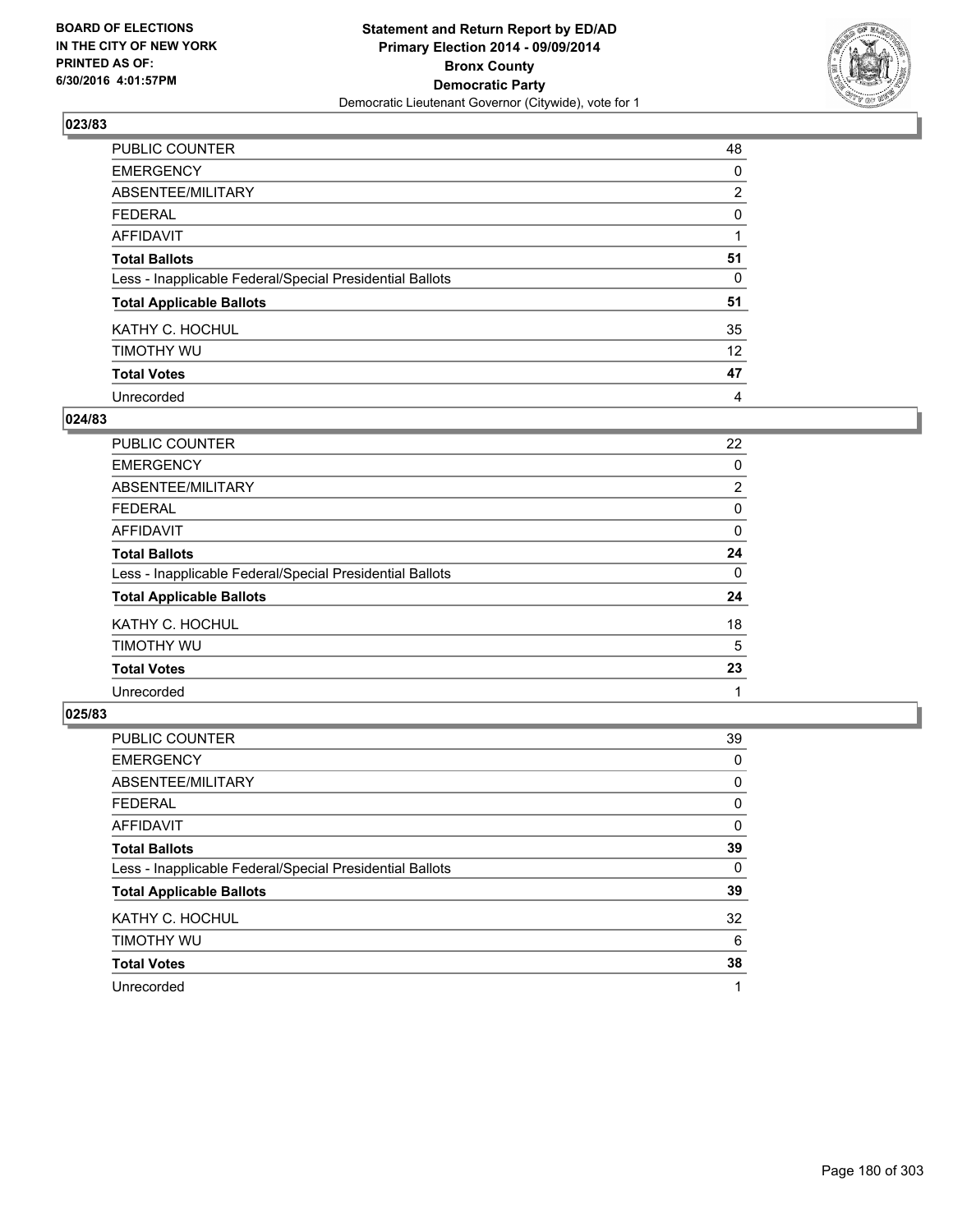

| PUBLIC COUNTER                                           | 12 <sup>°</sup> |
|----------------------------------------------------------|-----------------|
| <b>EMERGENCY</b>                                         | 0               |
| ABSENTEE/MILITARY                                        | 0               |
| <b>FEDERAL</b>                                           | 0               |
| <b>AFFIDAVIT</b>                                         | 0               |
| <b>Total Ballots</b>                                     | 12              |
| Less - Inapplicable Federal/Special Presidential Ballots | 0               |
| <b>Total Applicable Ballots</b>                          | $12 \,$         |
| KATHY C. HOCHUL                                          | 9               |
| TIMOTHY WU                                               | $\overline{2}$  |
| <b>Total Votes</b>                                       | 11              |
| Unrecorded                                               | 1               |

### **027/83**

| <b>Total Votes</b>                                       | 54 |
|----------------------------------------------------------|----|
| TIMOTHY WU                                               | 11 |
| KATHY C. HOCHUL                                          | 43 |
| <b>Total Applicable Ballots</b>                          | 54 |
| Less - Inapplicable Federal/Special Presidential Ballots | 0  |
| <b>Total Ballots</b>                                     | 54 |
| <b>AFFIDAVIT</b>                                         | 0  |
| <b>FEDERAL</b>                                           | 0  |
| <b>ABSENTEE/MILITARY</b>                                 | 0  |
| <b>EMERGENCY</b>                                         | 0  |
| <b>PUBLIC COUNTER</b>                                    | 54 |

| <b>PUBLIC COUNTER</b>                                    | 105      |
|----------------------------------------------------------|----------|
| <b>EMERGENCY</b>                                         | 0        |
| ABSENTEE/MILITARY                                        | 0        |
| <b>FEDERAL</b>                                           | 0        |
| AFFIDAVIT                                                |          |
| <b>Total Ballots</b>                                     | 106      |
| Less - Inapplicable Federal/Special Presidential Ballots | $\Omega$ |
| <b>Total Applicable Ballots</b>                          | 106      |
| KATHY C. HOCHUL                                          | 65       |
| TIMOTHY WU                                               | 26       |
| <b>Total Votes</b>                                       | 91       |
| Unrecorded                                               | 15       |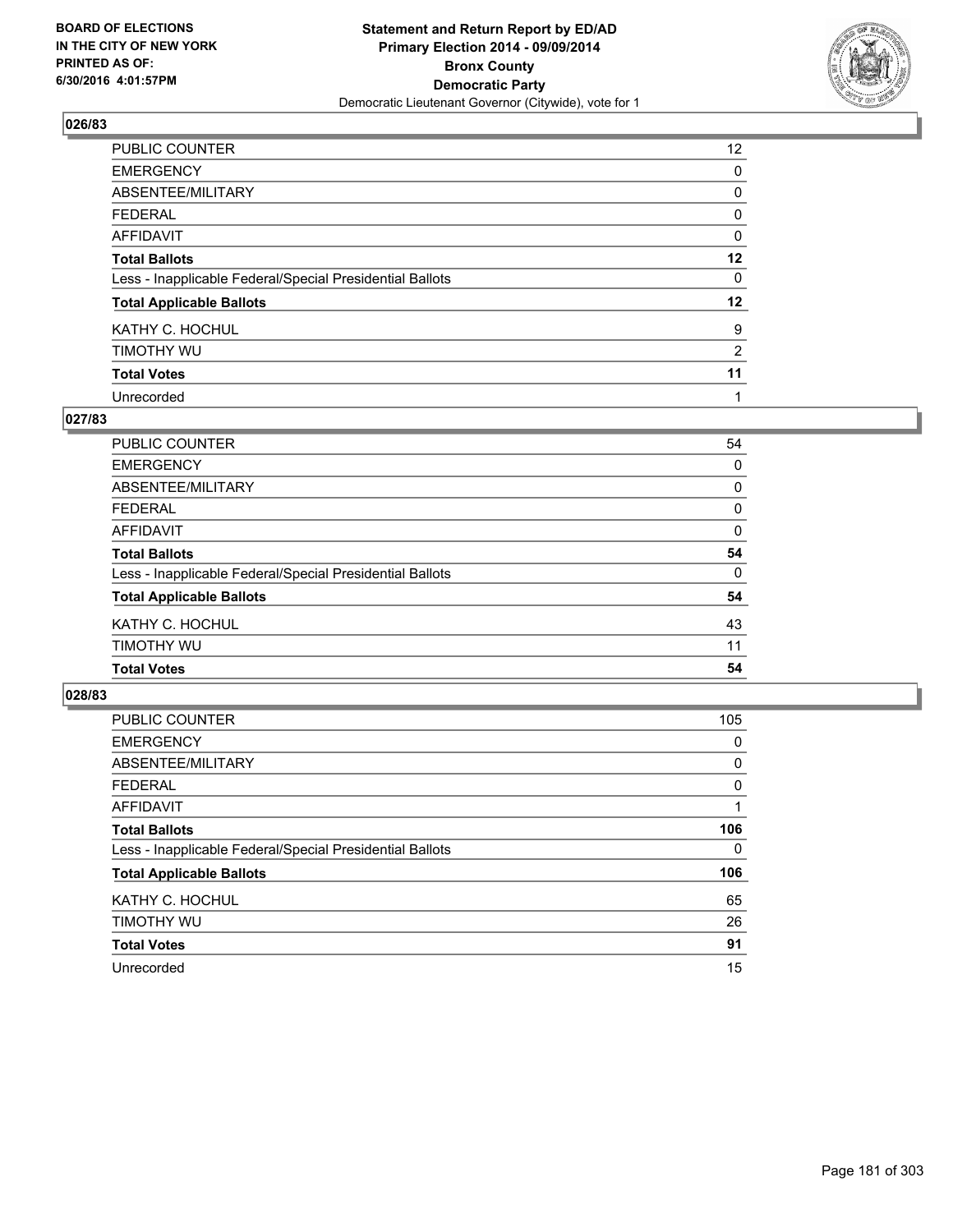

| PUBLIC COUNTER                                           | 46             |
|----------------------------------------------------------|----------------|
| <b>EMERGENCY</b>                                         | 0              |
| ABSENTEE/MILITARY                                        | $\overline{2}$ |
| <b>FEDERAL</b>                                           | 0              |
| <b>AFFIDAVIT</b>                                         | 0              |
| <b>Total Ballots</b>                                     | 48             |
| Less - Inapplicable Federal/Special Presidential Ballots | 0              |
| <b>Total Applicable Ballots</b>                          | 48             |
| KATHY C. HOCHUL                                          | 42             |
| TIMOTHY WU                                               | 4              |
| <b>Total Votes</b>                                       | 46             |
| Unrecorded                                               | 2              |

### **030/83**

| PUBLIC COUNTER                                           | 46 |
|----------------------------------------------------------|----|
| <b>EMERGENCY</b>                                         | 0  |
| ABSENTEE/MILITARY                                        | 15 |
| <b>FEDERAL</b>                                           | 0  |
| <b>AFFIDAVIT</b>                                         | 0  |
| <b>Total Ballots</b>                                     | 61 |
| Less - Inapplicable Federal/Special Presidential Ballots | 0  |
| <b>Total Applicable Ballots</b>                          | 61 |
| KATHY C. HOCHUL                                          | 52 |
| TIMOTHY WU                                               | 8  |
| <b>Total Votes</b>                                       | 60 |
| Unrecorded                                               |    |
|                                                          |    |

| PUBLIC COUNTER                                           | 95 |
|----------------------------------------------------------|----|
| <b>EMERGENCY</b>                                         | 0  |
| ABSENTEE/MILITARY                                        | 3  |
| <b>FEDERAL</b>                                           | 0  |
| <b>AFFIDAVIT</b>                                         | 0  |
| <b>Total Ballots</b>                                     | 98 |
| Less - Inapplicable Federal/Special Presidential Ballots | 0  |
| <b>Total Applicable Ballots</b>                          | 98 |
| KATHY C. HOCHUL                                          | 77 |
| TIMOTHY WU                                               | 19 |
| <b>Total Votes</b>                                       | 96 |
| Unrecorded                                               | 2  |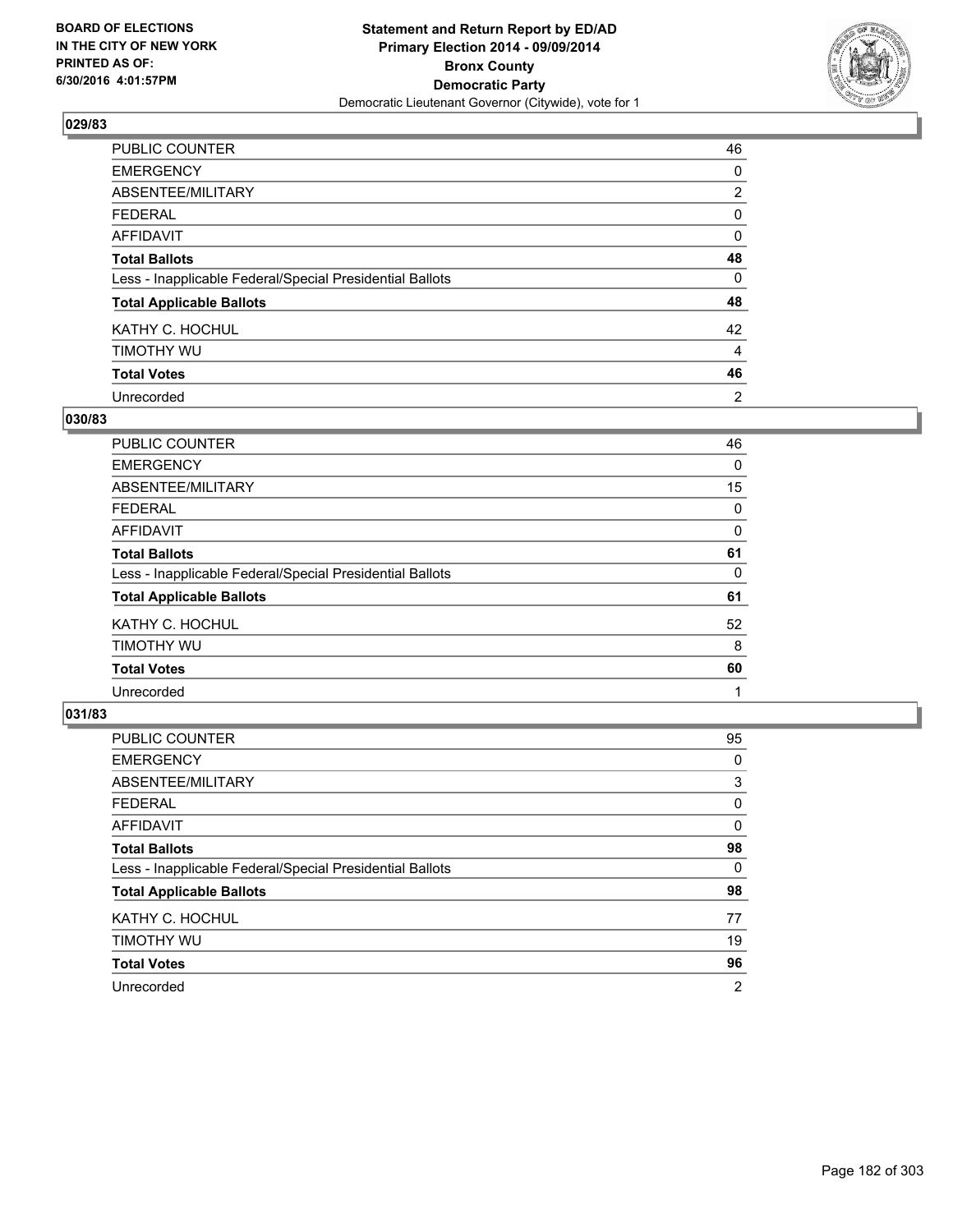

| PUBLIC COUNTER                                           | 46 |
|----------------------------------------------------------|----|
| <b>EMERGENCY</b>                                         | 0  |
| ABSENTEE/MILITARY                                        |    |
| <b>FEDERAL</b>                                           | 0  |
| <b>AFFIDAVIT</b>                                         | 0  |
| <b>Total Ballots</b>                                     | 47 |
| Less - Inapplicable Federal/Special Presidential Ballots | 0  |
| <b>Total Applicable Ballots</b>                          | 47 |
| KATHY C. HOCHUL                                          | 41 |
| TIMOTHY WU                                               | 4  |
| <b>Total Votes</b>                                       | 45 |
| Unrecorded                                               | 2  |

### **033/83**

| PUBLIC COUNTER                                           | 122 |
|----------------------------------------------------------|-----|
| <b>EMERGENCY</b>                                         | 0   |
| ABSENTEE/MILITARY                                        |     |
| <b>FEDERAL</b>                                           | 0   |
| AFFIDAVIT                                                | 0   |
| <b>Total Ballots</b>                                     | 123 |
| Less - Inapplicable Federal/Special Presidential Ballots | 0   |
| <b>Total Applicable Ballots</b>                          | 123 |
| KATHY C. HOCHUL                                          | 101 |
| TIMOTHY WU                                               | 20  |
| <b>Total Votes</b>                                       | 121 |
| Unrecorded                                               | 2   |
|                                                          |     |

| <b>Total Votes</b>                                       | 70 |
|----------------------------------------------------------|----|
| <b>TIMOTHY WU</b>                                        | 11 |
| KATHY C. HOCHUL                                          | 59 |
| <b>Total Applicable Ballots</b>                          | 70 |
| Less - Inapplicable Federal/Special Presidential Ballots | 0  |
| <b>Total Ballots</b>                                     | 70 |
| <b>AFFIDAVIT</b>                                         | 0  |
| <b>FEDERAL</b>                                           | 0  |
| ABSENTEE/MILITARY                                        | 3  |
| <b>EMERGENCY</b>                                         | 0  |
| PUBLIC COUNTER                                           | 67 |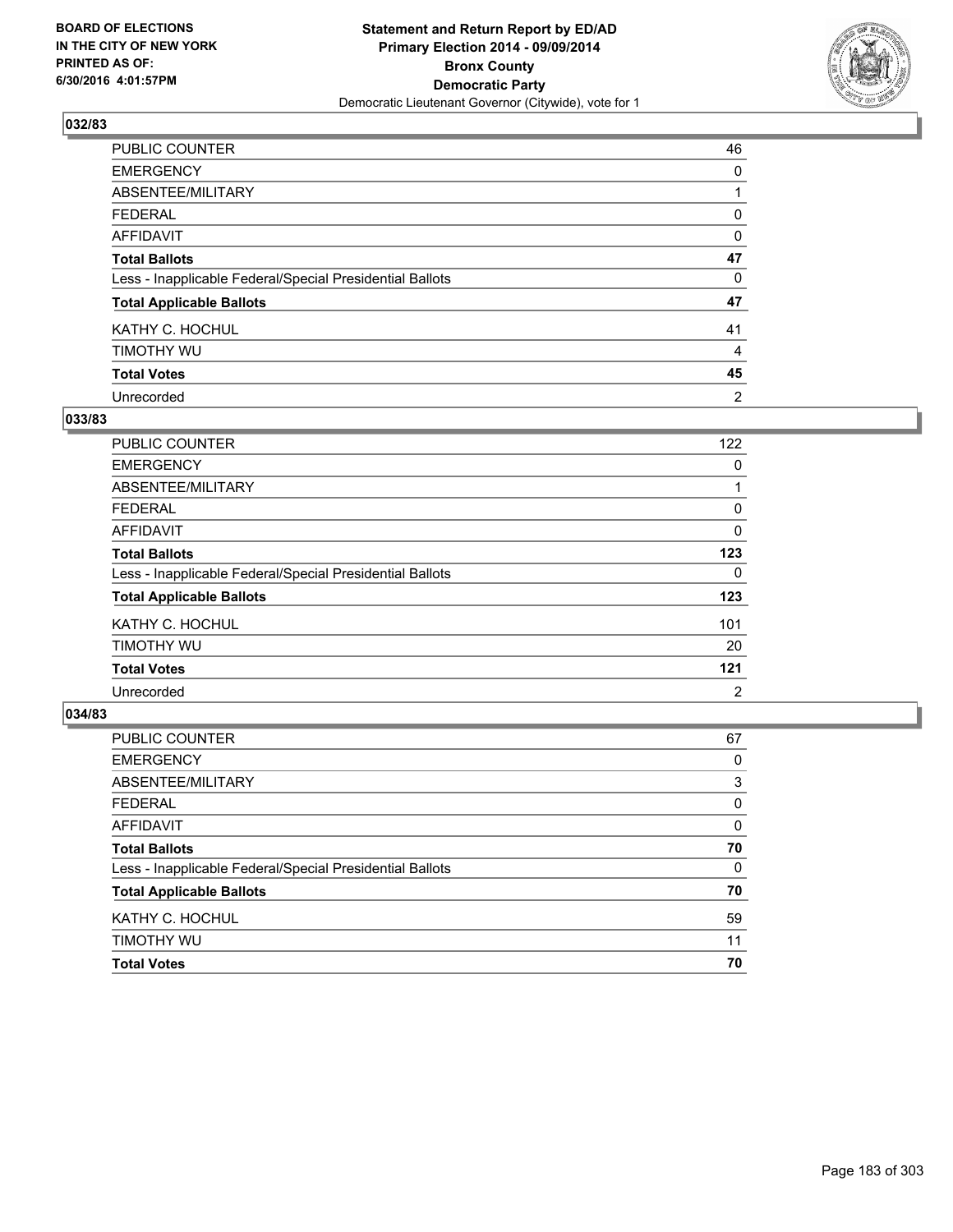

| <b>Total Votes</b>                                       | 33 |
|----------------------------------------------------------|----|
| timothy wu                                               | 7  |
| KATHY C. HOCHUL                                          | 26 |
| <b>Total Applicable Ballots</b>                          | 33 |
| Less - Inapplicable Federal/Special Presidential Ballots | 0  |
| <b>Total Ballots</b>                                     | 33 |
| AFFIDAVIT                                                | 0  |
| FEDERAL                                                  | 0  |
| ABSENTEE/MILITARY                                        | 0  |
| EMERGENCY                                                | 0  |
| PUBLIC COUNTER                                           | 33 |

## **036/83**

| <b>PUBLIC COUNTER</b>                                    | 33       |
|----------------------------------------------------------|----------|
| <b>EMERGENCY</b>                                         | 0        |
| <b>ABSENTEE/MILITARY</b>                                 |          |
| <b>FEDERAL</b>                                           | 0        |
| <b>AFFIDAVIT</b>                                         | 0        |
| <b>Total Ballots</b>                                     | 34       |
| Less - Inapplicable Federal/Special Presidential Ballots | $\Omega$ |
| <b>Total Applicable Ballots</b>                          | 34       |
| KATHY C. HOCHUL                                          | 24       |
| TIMOTHY WU                                               | 10       |
| <b>Total Votes</b>                                       | 34       |
|                                                          |          |

| <b>PUBLIC COUNTER</b>                                    | 27             |
|----------------------------------------------------------|----------------|
| <b>EMERGENCY</b>                                         | 0              |
| ABSENTEE/MILITARY                                        | $\overline{2}$ |
| <b>FEDERAL</b>                                           | 0              |
| AFFIDAVIT                                                | 0              |
| <b>Total Ballots</b>                                     | 29             |
| Less - Inapplicable Federal/Special Presidential Ballots | 0              |
| <b>Total Applicable Ballots</b>                          | 29             |
| KATHY C. HOCHUL                                          | 27             |
| TIMOTHY WU                                               |                |
| <b>Total Votes</b>                                       | 28             |
| Unrecorded                                               |                |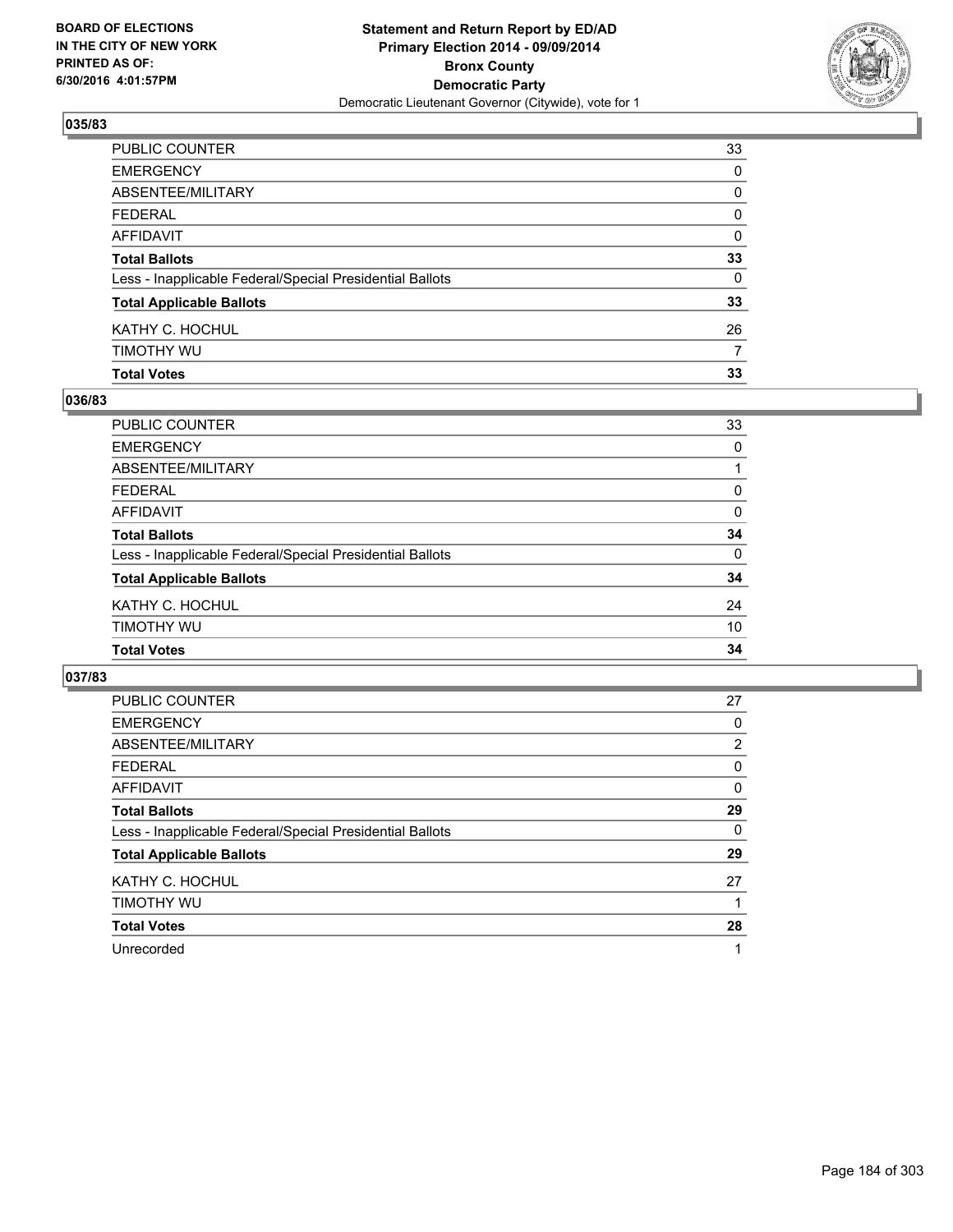

| PUBLIC COUNTER                                           | 40 |
|----------------------------------------------------------|----|
| <b>EMERGENCY</b>                                         | 0  |
| ABSENTEE/MILITARY                                        | 0  |
| <b>FEDERAL</b>                                           | 0  |
| <b>AFFIDAVIT</b>                                         | 0  |
| <b>Total Ballots</b>                                     | 40 |
| Less - Inapplicable Federal/Special Presidential Ballots | 0  |
| <b>Total Applicable Ballots</b>                          | 40 |
| KATHY C. HOCHUL                                          | 25 |
| TIMOTHY WU                                               | 14 |
| <b>Total Votes</b>                                       | 39 |
| Unrecorded                                               |    |

### **039/83**

| PUBLIC COUNTER                                           | 35 |
|----------------------------------------------------------|----|
| <b>EMERGENCY</b>                                         | 0  |
| ABSENTEE/MILITARY                                        |    |
| <b>FEDERAL</b>                                           | 0  |
| <b>AFFIDAVIT</b>                                         | 0  |
| <b>Total Ballots</b>                                     | 36 |
| Less - Inapplicable Federal/Special Presidential Ballots | 0  |
| <b>Total Applicable Ballots</b>                          | 36 |
| KATHY C. HOCHUL                                          | 24 |
| TIMOTHY WU                                               | 8  |
| <b>Total Votes</b>                                       | 32 |
| Unrecorded                                               | 4  |

| <b>Total Votes</b>                                       | 44       |
|----------------------------------------------------------|----------|
| TIMOTHY WU                                               | 7        |
| KATHY C. HOCHUL                                          | 37       |
| <b>Total Applicable Ballots</b>                          | 44       |
| Less - Inapplicable Federal/Special Presidential Ballots | $\Omega$ |
| <b>Total Ballots</b>                                     | 44       |
| <b>AFFIDAVIT</b>                                         |          |
| <b>FEDERAL</b>                                           | $\Omega$ |
| ABSENTEE/MILITARY                                        | 2        |
| <b>EMERGENCY</b>                                         | 0        |
| PUBLIC COUNTER                                           | 41       |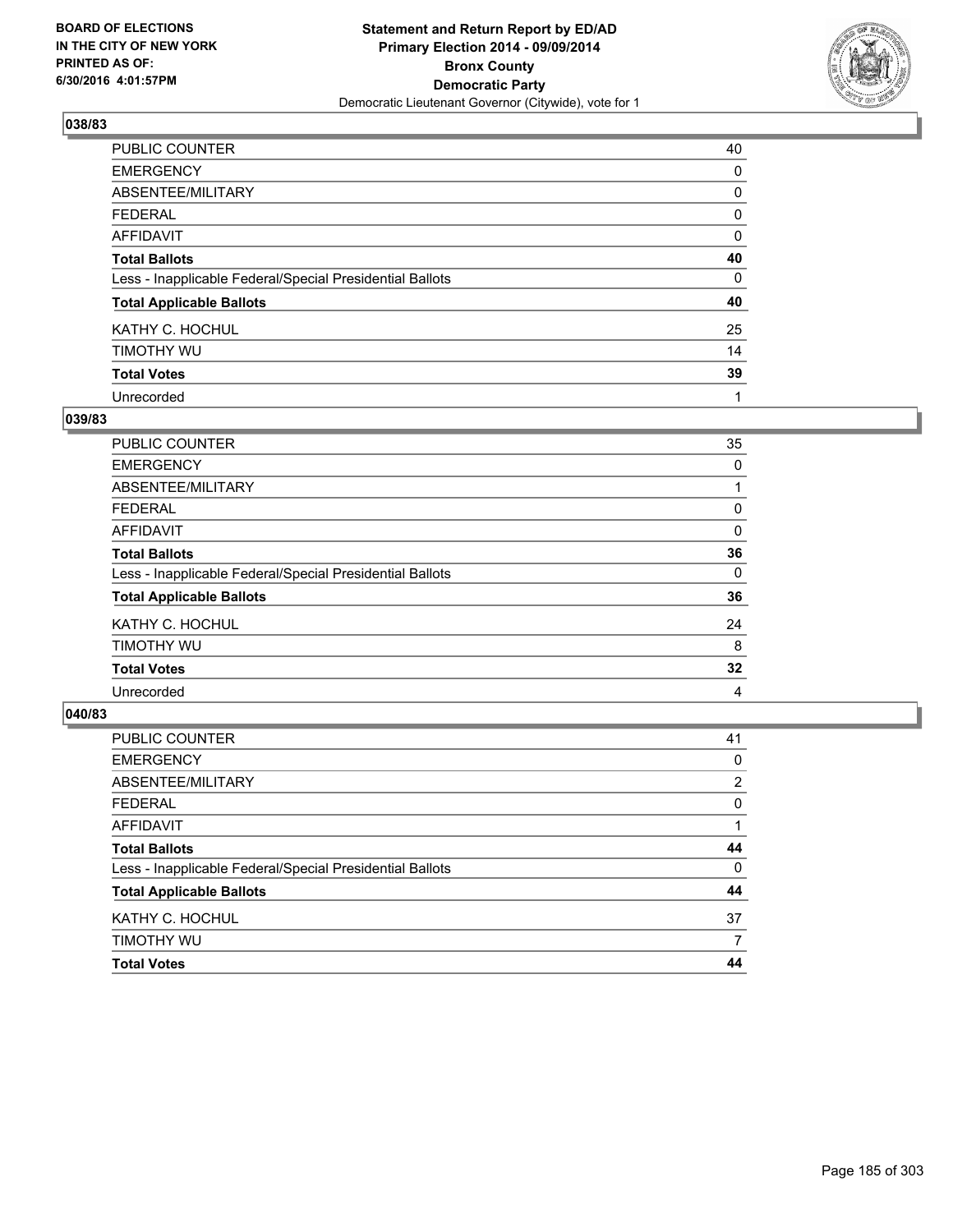

| PUBLIC COUNTER                                           | 58                |
|----------------------------------------------------------|-------------------|
| EMERGENCY                                                | $\Omega$          |
| ABSENTEE/MILITARY                                        |                   |
| FEDERAL                                                  | $\mathbf{0}$      |
| AFFIDAVIT                                                |                   |
| <b>Total Ballots</b>                                     | 60                |
| Less - Inapplicable Federal/Special Presidential Ballots | 0                 |
| <b>Total Applicable Ballots</b>                          | 60                |
| KATHY C. HOCHUL                                          | 48                |
| timothy wu                                               | $12 \overline{ }$ |
| <b>Total Votes</b>                                       | 60                |

## **042/83**

| PUBLIC COUNTER                                           | 40             |
|----------------------------------------------------------|----------------|
| <b>EMERGENCY</b>                                         | 0              |
| ABSENTEE/MILITARY                                        | $\overline{2}$ |
| <b>FEDERAL</b>                                           | 0              |
| <b>AFFIDAVIT</b>                                         |                |
| <b>Total Ballots</b>                                     | 43             |
| Less - Inapplicable Federal/Special Presidential Ballots | 0              |
| <b>Total Applicable Ballots</b>                          | 43             |
| KATHY C. HOCHUL                                          | 33             |
| TIMOTHY WU                                               | 7              |
| <b>Total Votes</b>                                       | 40             |
| Unrecorded                                               | 3              |
|                                                          |                |

| <b>PUBLIC COUNTER</b>                                    | 38 |
|----------------------------------------------------------|----|
| <b>EMERGENCY</b>                                         | 0  |
| ABSENTEE/MILITARY                                        |    |
| <b>FEDERAL</b>                                           | 0  |
| AFFIDAVIT                                                | 0  |
| <b>Total Ballots</b>                                     | 39 |
| Less - Inapplicable Federal/Special Presidential Ballots | 0  |
| <b>Total Applicable Ballots</b>                          | 39 |
| KATHY C. HOCHUL                                          | 31 |
| TIMOTHY WU                                               | 5  |
| <b>Total Votes</b>                                       | 36 |
| Unrecorded                                               | 3  |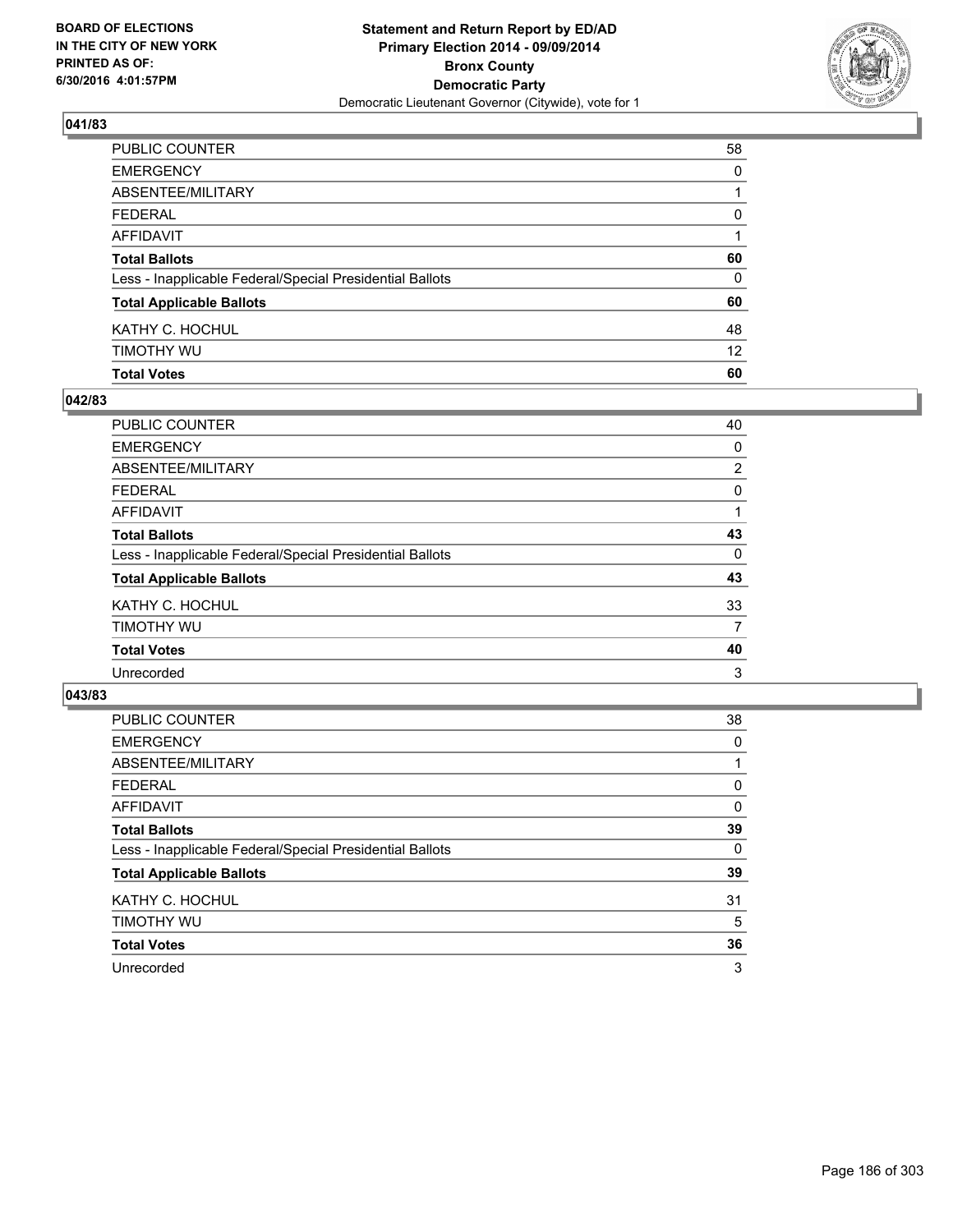

| PUBLIC COUNTER                                           | 35             |
|----------------------------------------------------------|----------------|
| <b>EMERGENCY</b>                                         | 0              |
| ABSENTEE/MILITARY                                        | $\overline{2}$ |
| <b>FEDERAL</b>                                           | 0              |
| <b>AFFIDAVIT</b>                                         | 0              |
| <b>Total Ballots</b>                                     | 37             |
| Less - Inapplicable Federal/Special Presidential Ballots | 0              |
| <b>Total Applicable Ballots</b>                          | 37             |
| KATHY C. HOCHUL                                          | 28             |
| TIMOTHY WU                                               | 6              |
| <b>Total Votes</b>                                       | 34             |
| Unrecorded                                               | 3              |

### **045/83**

| PUBLIC COUNTER                                           | 47             |
|----------------------------------------------------------|----------------|
| <b>EMERGENCY</b>                                         | 0              |
| ABSENTEE/MILITARY                                        | $\overline{2}$ |
| <b>FEDERAL</b>                                           | 0              |
| <b>AFFIDAVIT</b>                                         | 0              |
| <b>Total Ballots</b>                                     | 49             |
| Less - Inapplicable Federal/Special Presidential Ballots | 0              |
| <b>Total Applicable Ballots</b>                          | 49             |
| KATHY C. HOCHUL                                          | 37             |
| TIMOTHY WU                                               | 11             |
| <b>Total Votes</b>                                       | 48             |
| Unrecorded                                               |                |

| PUBLIC COUNTER                                           | 68 |
|----------------------------------------------------------|----|
| <b>EMERGENCY</b>                                         | 0  |
| ABSENTEE/MILITARY                                        | 10 |
| <b>FEDERAL</b>                                           | 0  |
| AFFIDAVIT                                                |    |
| <b>Total Ballots</b>                                     | 79 |
| Less - Inapplicable Federal/Special Presidential Ballots | 0  |
| <b>Total Applicable Ballots</b>                          | 79 |
| KATHY C. HOCHUL                                          | 54 |
| TIMOTHY WU                                               | 21 |
| <b>Total Votes</b>                                       | 75 |
| Unrecorded                                               | 4  |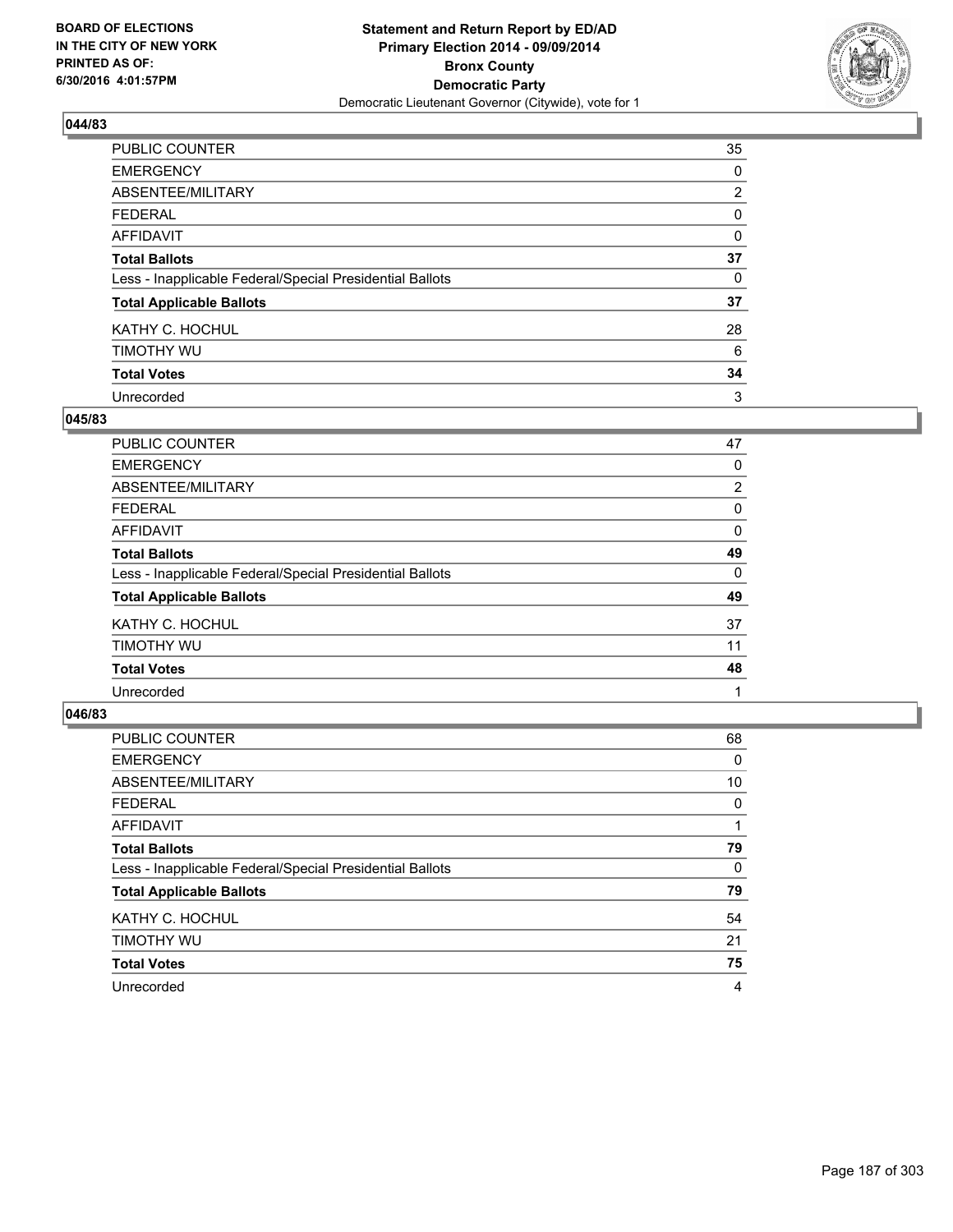

| PUBLIC COUNTER                                           | 24 |
|----------------------------------------------------------|----|
| EMERGENCY                                                | 0  |
| ABSENTEE/MILITARY                                        |    |
| FEDERAL                                                  | 0  |
| AFFIDAVIT                                                | 0  |
| <b>Total Ballots</b>                                     | 25 |
| Less - Inapplicable Federal/Special Presidential Ballots | 0  |
| <b>Total Applicable Ballots</b>                          | 25 |
| KATHY C. HOCHUL                                          | 21 |
| timothy wu                                               | 4  |
| <b>Total Votes</b>                                       | 25 |

## **048/83**

| PUBLIC COUNTER                                           | 32             |
|----------------------------------------------------------|----------------|
| <b>EMERGENCY</b>                                         | 0              |
| <b>ABSENTEE/MILITARY</b>                                 | $\overline{2}$ |
| <b>FEDERAL</b>                                           | 0              |
| <b>AFFIDAVIT</b>                                         | 0              |
| <b>Total Ballots</b>                                     | 34             |
| Less - Inapplicable Federal/Special Presidential Ballots | 0              |
| <b>Total Applicable Ballots</b>                          | 34             |
| KATHY C. HOCHUL                                          | 29             |
| TIMOTHY WU                                               | 4              |
| <b>Total Votes</b>                                       | 33             |
| Unrecorded                                               |                |
|                                                          |                |

| <b>PUBLIC COUNTER</b>                                    | 46             |
|----------------------------------------------------------|----------------|
| <b>EMERGENCY</b>                                         | 0              |
| ABSENTEE/MILITARY                                        | 2              |
| <b>FEDERAL</b>                                           | 0              |
| AFFIDAVIT                                                |                |
| <b>Total Ballots</b>                                     | 49             |
| Less - Inapplicable Federal/Special Presidential Ballots | 0              |
| <b>Total Applicable Ballots</b>                          | 49             |
| KATHY C. HOCHUL                                          | 39             |
| TIMOTHY WU                                               | 8              |
| <b>Total Votes</b>                                       | 47             |
| Unrecorded                                               | $\overline{2}$ |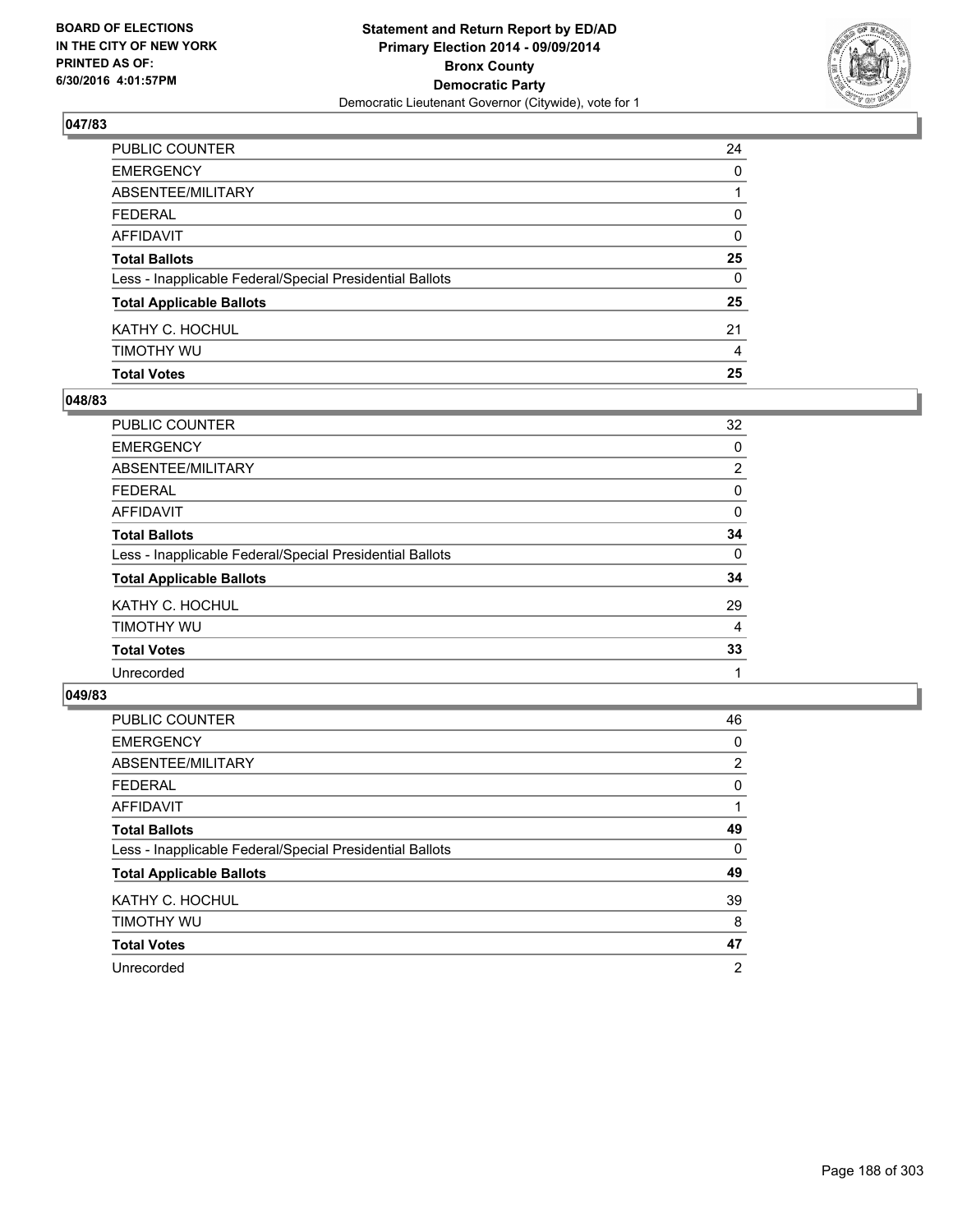

| PUBLIC COUNTER                                           | 47 |
|----------------------------------------------------------|----|
| <b>EMERGENCY</b>                                         | 0  |
| ABSENTEE/MILITARY                                        | 0  |
| <b>FEDERAL</b>                                           | 0  |
| <b>AFFIDAVIT</b>                                         | 0  |
| <b>Total Ballots</b>                                     | 47 |
| Less - Inapplicable Federal/Special Presidential Ballots | 0  |
| <b>Total Applicable Ballots</b>                          | 47 |
| KATHY C. HOCHUL                                          | 35 |
| TIMOTHY WU                                               | 11 |
| <b>Total Votes</b>                                       | 46 |
| Unrecorded                                               |    |

### **051/83**

| PUBLIC COUNTER                                           | 41 |
|----------------------------------------------------------|----|
| <b>EMERGENCY</b>                                         | 0  |
| ABSENTEE/MILITARY                                        |    |
| <b>FEDERAL</b>                                           | 0  |
| <b>AFFIDAVIT</b>                                         |    |
| <b>Total Ballots</b>                                     | 43 |
| Less - Inapplicable Federal/Special Presidential Ballots | 0  |
| <b>Total Applicable Ballots</b>                          | 43 |
| KATHY C. HOCHUL                                          | 33 |
| TIMOTHY WU                                               | 8  |
| <b>Total Votes</b>                                       | 41 |
| Unrecorded                                               | 2  |
|                                                          |    |

| PUBLIC COUNTER                                           | 46             |
|----------------------------------------------------------|----------------|
| <b>EMERGENCY</b>                                         | 0              |
| ABSENTEE/MILITARY                                        | $\overline{2}$ |
| <b>FEDERAL</b>                                           | 0              |
| AFFIDAVIT                                                | 0              |
| <b>Total Ballots</b>                                     | 48             |
| Less - Inapplicable Federal/Special Presidential Ballots | 0              |
| <b>Total Applicable Ballots</b>                          | 48             |
| KATHY C. HOCHUL                                          | 40             |
| TIMOTHY WU                                               | 7              |
| <b>Total Votes</b>                                       | 47             |
| Unrecorded                                               |                |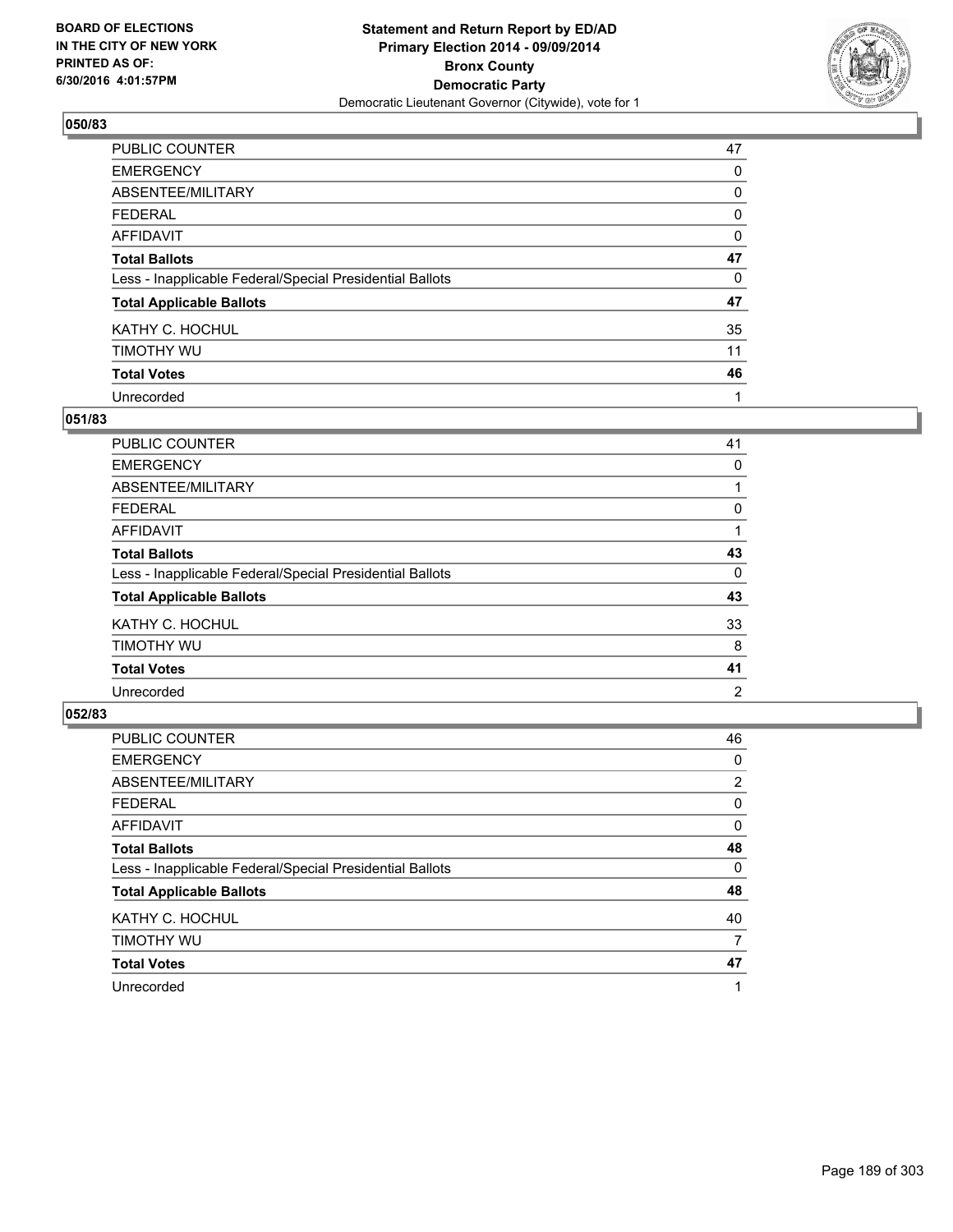

| PUBLIC COUNTER                                           | 29 |
|----------------------------------------------------------|----|
| <b>EMERGENCY</b>                                         | 0  |
| ABSENTEE/MILITARY                                        | 0  |
| <b>FEDERAL</b>                                           | 0  |
| <b>AFFIDAVIT</b>                                         |    |
| <b>Total Ballots</b>                                     | 30 |
| Less - Inapplicable Federal/Special Presidential Ballots | 0  |
| <b>Total Applicable Ballots</b>                          | 30 |
| KATHY C. HOCHUL                                          | 24 |
| TIMOTHY WU                                               | 5  |
| <b>Total Votes</b>                                       | 29 |
| Unrecorded                                               |    |

### **054/83**

| <b>PUBLIC COUNTER</b>                                    | 29 |
|----------------------------------------------------------|----|
| <b>EMERGENCY</b>                                         | 0  |
| ABSENTEE/MILITARY                                        |    |
| <b>FEDERAL</b>                                           | 0  |
| AFFIDAVIT                                                | 0  |
| <b>Total Ballots</b>                                     | 30 |
| Less - Inapplicable Federal/Special Presidential Ballots | 0  |
| <b>Total Applicable Ballots</b>                          | 30 |
| KATHY C. HOCHUL                                          | 26 |
| TIMOTHY WU                                               |    |
| UNATTRIBUTABLE WRITE-IN (WRITE-IN)                       |    |
| <b>Total Votes</b>                                       | 28 |
| Unrecorded                                               | 2  |

| PUBLIC COUNTER                                           | 54 |
|----------------------------------------------------------|----|
| <b>EMERGENCY</b>                                         | 0  |
| ABSENTEE/MILITARY                                        | 5  |
| <b>FEDERAL</b>                                           | 0  |
| <b>AFFIDAVIT</b>                                         | 1  |
| <b>Total Ballots</b>                                     | 60 |
| Less - Inapplicable Federal/Special Presidential Ballots | 0  |
| <b>Total Applicable Ballots</b>                          | 60 |
| KATHY C. HOCHUL                                          | 50 |
| TIMOTHY WU                                               | 10 |
| <b>Total Votes</b>                                       | 60 |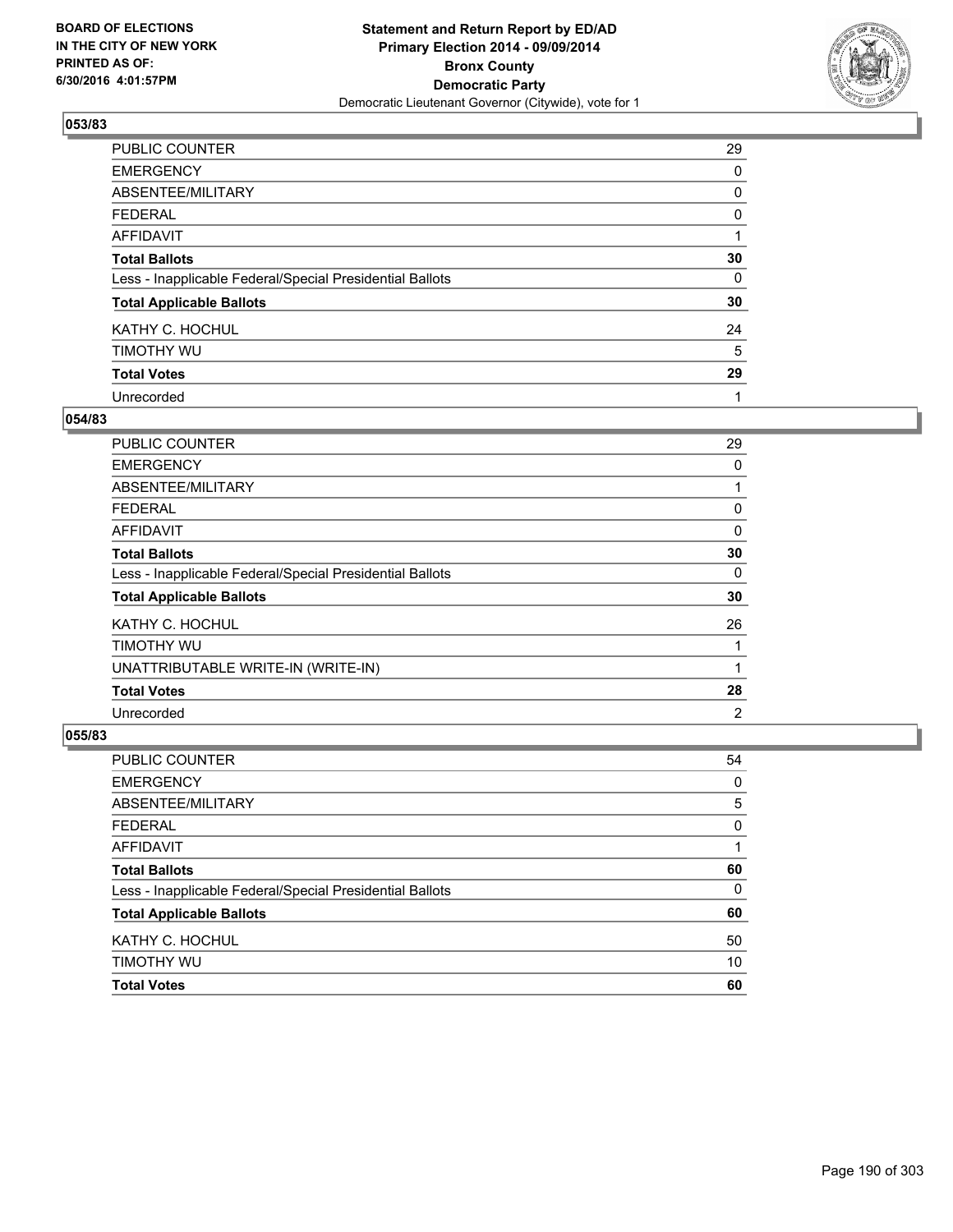

| PUBLIC COUNTER                                           | 54             |
|----------------------------------------------------------|----------------|
| <b>EMERGENCY</b>                                         | 0              |
| ABSENTEE/MILITARY                                        | 0              |
| <b>FEDERAL</b>                                           | 0              |
| <b>AFFIDAVIT</b>                                         |                |
| <b>Total Ballots</b>                                     | 55             |
| Less - Inapplicable Federal/Special Presidential Ballots | $\Omega$       |
| <b>Total Applicable Ballots</b>                          | 55             |
| KATHY C. HOCHUL                                          | 40             |
| TIMOTHY WU                                               | 13             |
| <b>Total Votes</b>                                       | 53             |
| Unrecorded                                               | $\overline{2}$ |

### **057/83**

| <b>PUBLIC COUNTER</b>                                    | 60       |
|----------------------------------------------------------|----------|
| <b>EMERGENCY</b>                                         | $\Omega$ |
| <b>ABSENTEE/MILITARY</b>                                 |          |
| <b>FEDERAL</b>                                           | 0        |
| <b>AFFIDAVIT</b>                                         | 0        |
| <b>Total Ballots</b>                                     | 61       |
| Less - Inapplicable Federal/Special Presidential Ballots | $\Omega$ |
| <b>Total Applicable Ballots</b>                          | 61       |
| KATHY C. HOCHUL                                          | 47       |
| TIMOTHY WU                                               | 14       |
| <b>Total Votes</b>                                       | 61       |
|                                                          |          |

| <b>PUBLIC COUNTER</b>                                    | 37       |
|----------------------------------------------------------|----------|
| <b>EMERGENCY</b>                                         | 0        |
| ABSENTEE/MILITARY                                        |          |
| <b>FEDERAL</b>                                           | 0        |
| AFFIDAVIT                                                | 0        |
| <b>Total Ballots</b>                                     | 38       |
| Less - Inapplicable Federal/Special Presidential Ballots | $\Omega$ |
| <b>Total Applicable Ballots</b>                          | 38       |
| KATHY C. HOCHUL                                          | 22       |
| TIMOTHY WU                                               | 13       |
| <b>Total Votes</b>                                       | 35       |
| Unrecorded                                               | 3        |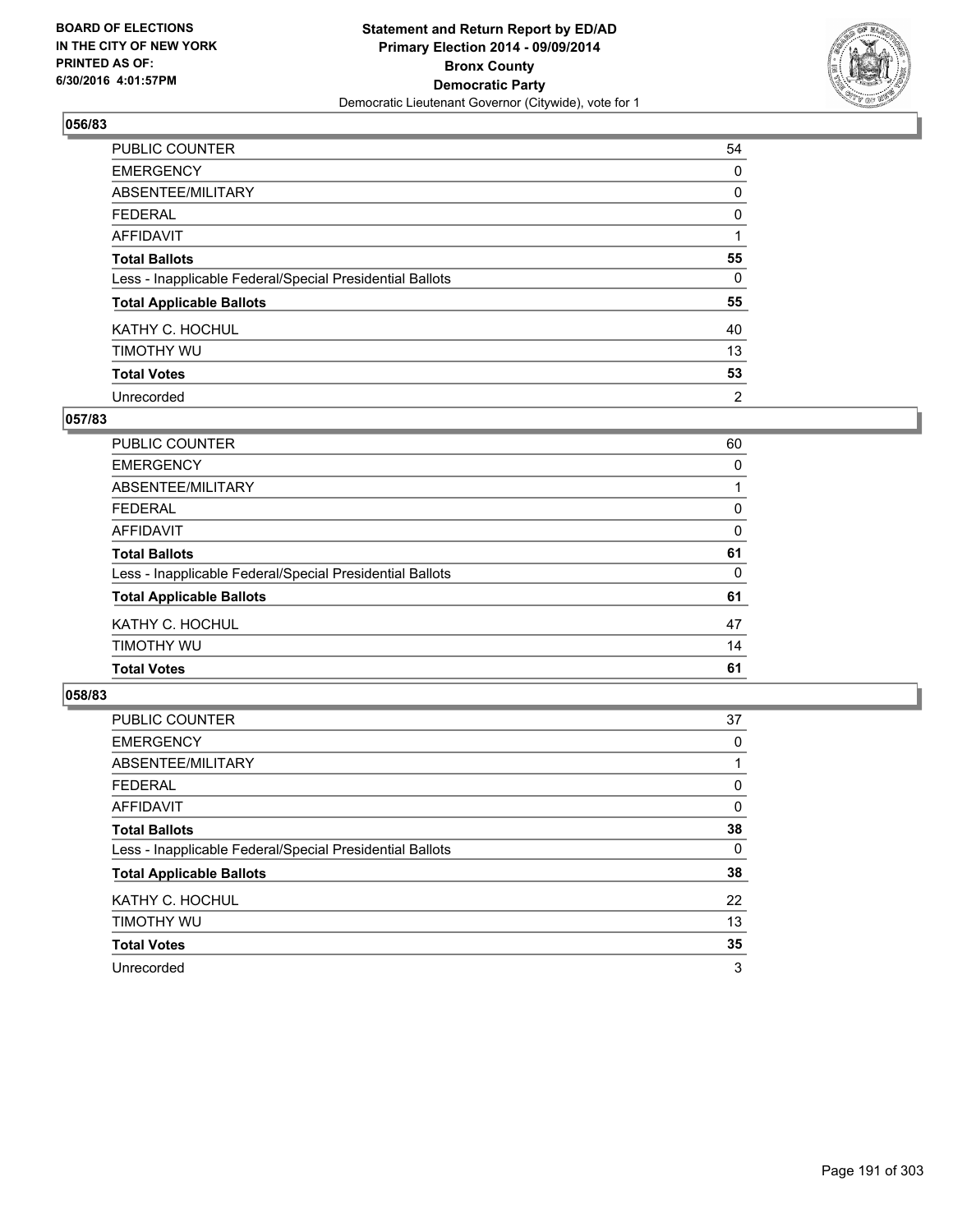

| PUBLIC COUNTER                                           | 78             |
|----------------------------------------------------------|----------------|
| <b>EMERGENCY</b>                                         | 0              |
| ABSENTEE/MILITARY                                        | $\overline{7}$ |
| <b>FEDERAL</b>                                           | 0              |
| <b>AFFIDAVIT</b>                                         |                |
| <b>Total Ballots</b>                                     | 86             |
| Less - Inapplicable Federal/Special Presidential Ballots | 0              |
| <b>Total Applicable Ballots</b>                          | 86             |
| KATHY C. HOCHUL                                          | 59             |
| TIMOTHY WU                                               | 15             |
| <b>Total Votes</b>                                       | 74             |
| Unrecorded                                               | 12             |

### **060/83**

| PUBLIC COUNTER                                           | 29 |
|----------------------------------------------------------|----|
| <b>EMERGENCY</b>                                         | 0  |
| ABSENTEE/MILITARY                                        |    |
| <b>FEDERAL</b>                                           | 0  |
| <b>AFFIDAVIT</b>                                         | 0  |
| <b>Total Ballots</b>                                     | 30 |
| Less - Inapplicable Federal/Special Presidential Ballots | 0  |
| <b>Total Applicable Ballots</b>                          | 30 |
| KATHY C. HOCHUL                                          | 22 |
| TIMOTHY WU                                               | 5  |
| <b>Total Votes</b>                                       | 27 |
| Unrecorded                                               | 3  |

| PUBLIC COUNTER                                           | 40 |
|----------------------------------------------------------|----|
| <b>EMERGENCY</b>                                         | 0  |
| ABSENTEE/MILITARY                                        |    |
| <b>FEDERAL</b>                                           | 0  |
| <b>AFFIDAVIT</b>                                         | 0  |
| <b>Total Ballots</b>                                     | 41 |
| Less - Inapplicable Federal/Special Presidential Ballots | 0  |
| <b>Total Applicable Ballots</b>                          | 41 |
| KATHY C. HOCHUL                                          | 31 |
| TIMOTHY WU                                               | 7  |
| <b>Total Votes</b>                                       | 38 |
| Unrecorded                                               | 3  |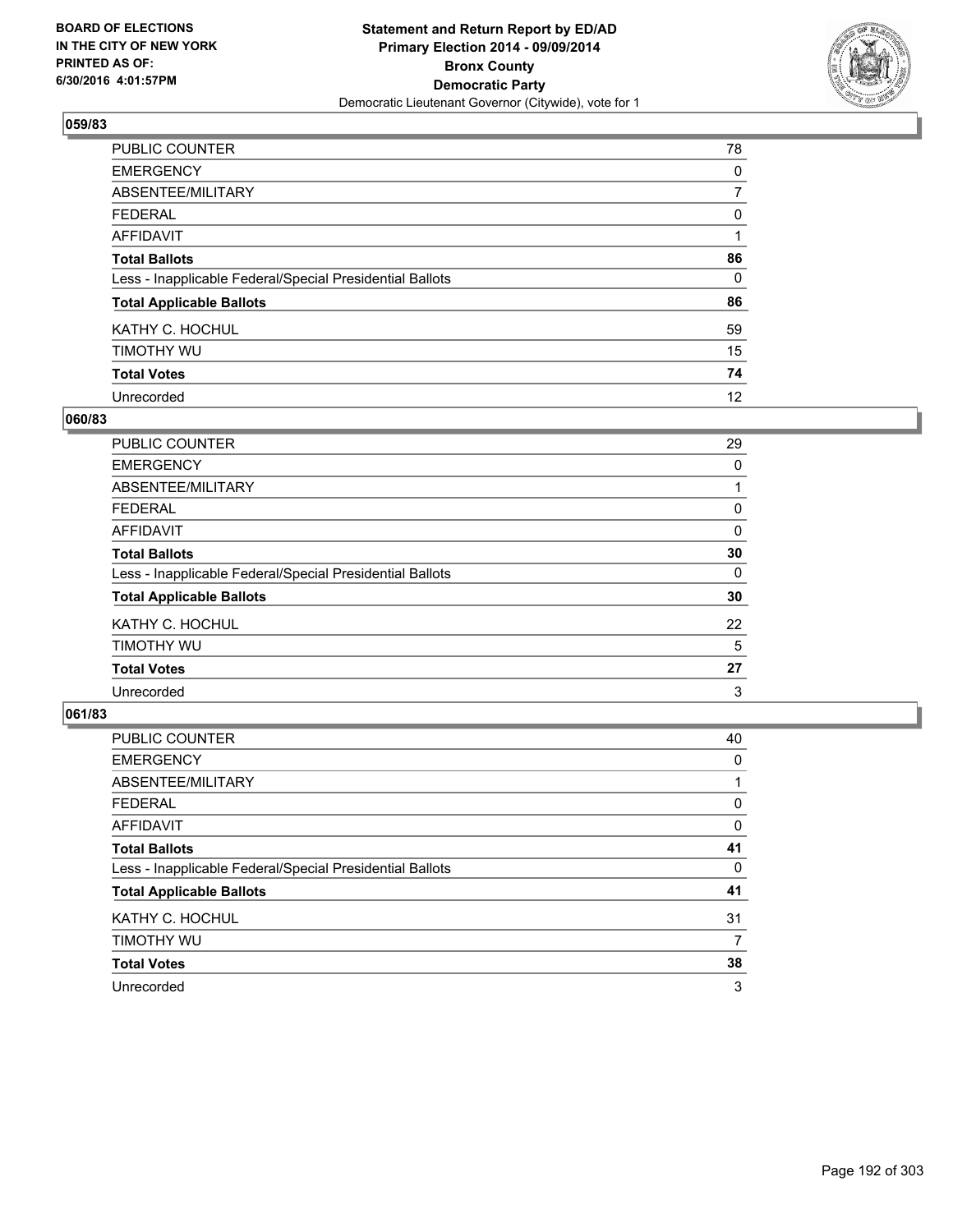

| PUBLIC COUNTER                                           | 39              |
|----------------------------------------------------------|-----------------|
| EMERGENCY                                                | 0               |
| ABSENTEE/MILITARY                                        | 0               |
| FEDERAL                                                  | 0               |
| AFFIDAVIT                                                | 0               |
| Total Ballots                                            | 39              |
| Less - Inapplicable Federal/Special Presidential Ballots | 0               |
| <b>Total Applicable Ballots</b>                          | 39              |
| KATHY C. HOCHUL                                          | 27              |
| timothy wu                                               | 12 <sup>2</sup> |
| <b>Total Votes</b>                                       | 39              |

## **063/83**

| 27 |
|----|
| 0  |
|    |
| 0  |
| 0  |
| 28 |
| 0  |
| 28 |
| 20 |
| 6  |
| 26 |
| 2  |
|    |

| PUBLIC COUNTER                                           | 42       |
|----------------------------------------------------------|----------|
| <b>EMERGENCY</b>                                         | 0        |
| ABSENTEE/MILITARY                                        | 3        |
| <b>FEDERAL</b>                                           | 0        |
| <b>AFFIDAVIT</b>                                         | 1        |
| <b>Total Ballots</b>                                     | 46       |
| Less - Inapplicable Federal/Special Presidential Ballots | $\Omega$ |
| <b>Total Applicable Ballots</b>                          | 46       |
| KATHY C. HOCHUL                                          | 30       |
| TIMOTHY WU                                               | 16       |
| <b>Total Votes</b>                                       | 46       |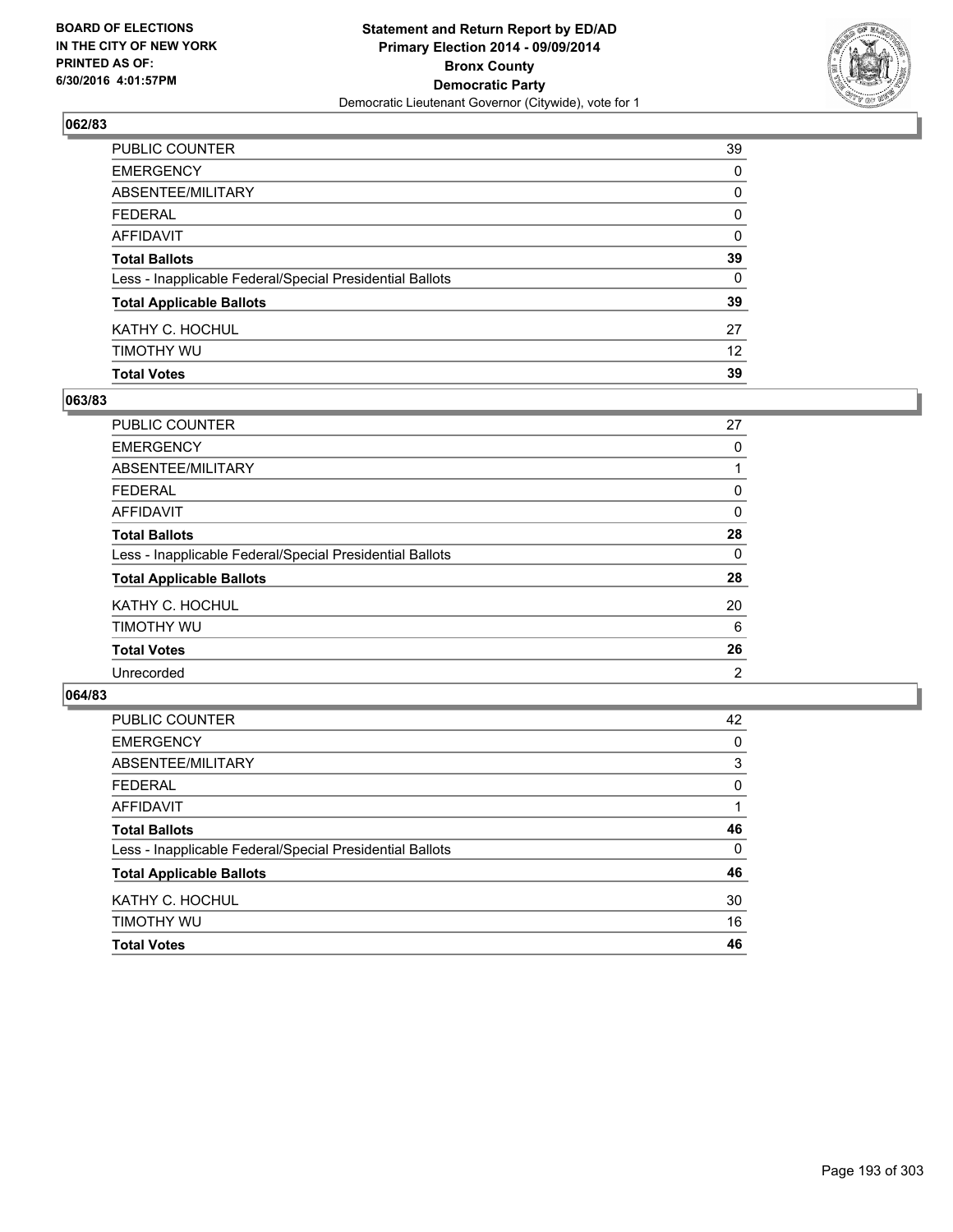

| PUBLIC COUNTER                                           | 24             |
|----------------------------------------------------------|----------------|
| EMERGENCY                                                | $\mathbf{0}$   |
| ABSENTEE/MILITARY                                        |                |
| FEDERAL                                                  | 0              |
| AFFIDAVIT                                                |                |
| <b>Total Ballots</b>                                     | 26             |
| Less - Inapplicable Federal/Special Presidential Ballots | 0              |
| <b>Total Applicable Ballots</b>                          | 26             |
| KATHY C. HOCHUL                                          | 24             |
| timothy wu                                               | $\overline{2}$ |
| <b>Total Votes</b>                                       | 26             |

## **066/83**

| PUBLIC COUNTER                                           | 45 |
|----------------------------------------------------------|----|
| <b>EMERGENCY</b>                                         | 0  |
| <b>ABSENTEE/MILITARY</b>                                 | 0  |
| <b>FEDERAL</b>                                           | 0  |
| <b>AFFIDAVIT</b>                                         | 0  |
| <b>Total Ballots</b>                                     | 45 |
| Less - Inapplicable Federal/Special Presidential Ballots | 0  |
| <b>Total Applicable Ballots</b>                          | 45 |
| KATHY C. HOCHUL                                          | 31 |
| TIMOTHY WU                                               | 11 |
| <b>Total Votes</b>                                       | 42 |
| Unrecorded                                               | 3  |
|                                                          |    |

| <b>PUBLIC COUNTER</b>                                    | 62 |
|----------------------------------------------------------|----|
| <b>EMERGENCY</b>                                         | 0  |
| ABSENTEE/MILITARY                                        |    |
| <b>FEDERAL</b>                                           | 0  |
| AFFIDAVIT                                                | 2  |
| <b>Total Ballots</b>                                     | 65 |
| Less - Inapplicable Federal/Special Presidential Ballots | 0  |
| <b>Total Applicable Ballots</b>                          | 65 |
| KATHY C. HOCHUL                                          | 42 |
| TIMOTHY WU                                               | 19 |
| <b>Total Votes</b>                                       | 61 |
| Unrecorded                                               | 4  |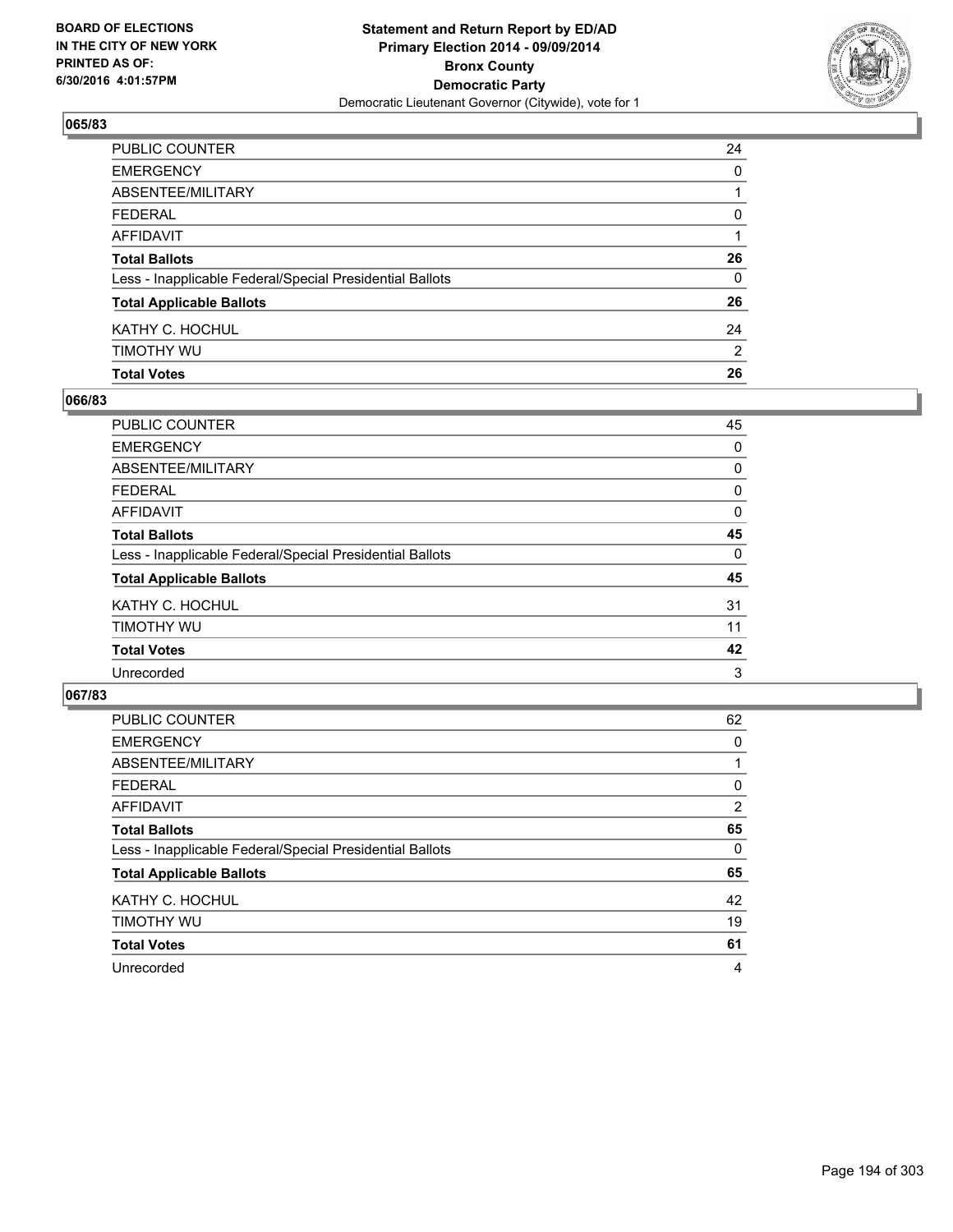

| <b>Total Votes</b>                                       | $\mathbf 0$  |
|----------------------------------------------------------|--------------|
| timothy wu                                               | 0            |
| KATHY C. HOCHUL                                          | 0            |
| <b>Total Applicable Ballots</b>                          | 0            |
| Less - Inapplicable Federal/Special Presidential Ballots | 0            |
| <b>Total Ballots</b>                                     | 0            |
| AFFIDAVIT                                                | 0            |
| FEDERAL                                                  | $\mathbf{0}$ |
| ABSENTEE/MILITARY                                        | 0            |
| EMERGENCY                                                | $\mathbf{0}$ |
| PUBLIC COUNTER                                           | 0            |

## **069/83**

| <b>PUBLIC COUNTER</b>                                    | 74             |
|----------------------------------------------------------|----------------|
| <b>EMERGENCY</b>                                         | 0              |
| ABSENTEE/MILITARY                                        | $\overline{2}$ |
| <b>FEDERAL</b>                                           | 0              |
| <b>AFFIDAVIT</b>                                         | 10             |
| <b>Total Ballots</b>                                     | 86             |
| Less - Inapplicable Federal/Special Presidential Ballots | 0              |
| <b>Total Applicable Ballots</b>                          | 86             |
| KATHY C. HOCHUL                                          | 67             |
| TIMOTHY WU                                               | 15             |
| <b>Total Votes</b>                                       | 82             |
| Unrecorded                                               | 4              |
|                                                          |                |

| <b>PUBLIC COUNTER</b>                                    | 58 |
|----------------------------------------------------------|----|
| <b>EMERGENCY</b>                                         | 0  |
| ABSENTEE/MILITARY                                        | 0  |
| <b>FEDERAL</b>                                           | 0  |
| AFFIDAVIT                                                | 0  |
| <b>Total Ballots</b>                                     | 58 |
| Less - Inapplicable Federal/Special Presidential Ballots | 0  |
| <b>Total Applicable Ballots</b>                          | 58 |
| KATHY C. HOCHUL                                          | 44 |
| TIMOTHY WU                                               | 13 |
| <b>Total Votes</b>                                       | 57 |
| Unrecorded                                               | 1  |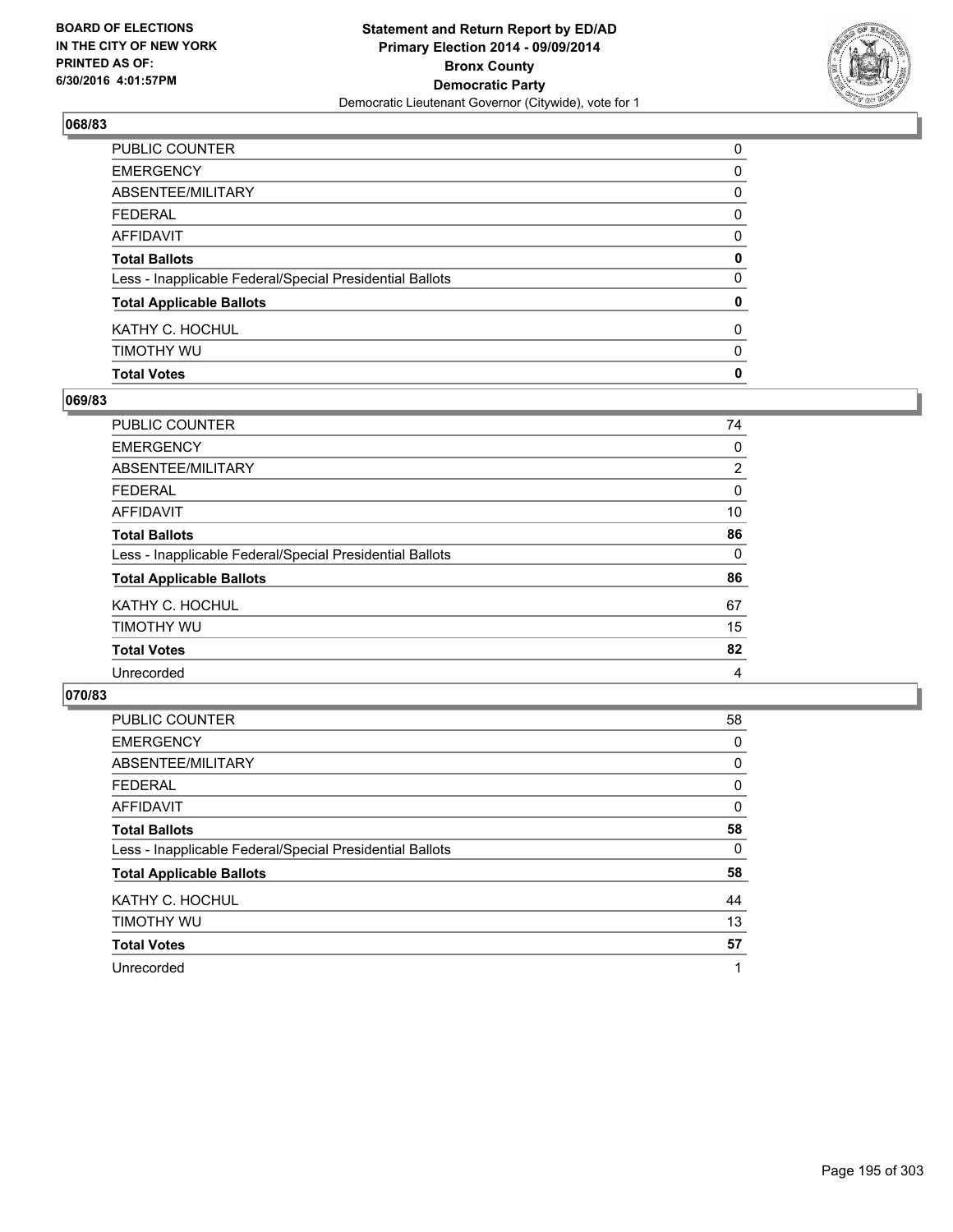

| <b>PUBLIC COUNTER</b>                                    | 50       |
|----------------------------------------------------------|----------|
| <b>EMERGENCY</b>                                         | 0        |
| ABSENTEE/MILITARY                                        |          |
| <b>FEDERAL</b>                                           | 0        |
| <b>AFFIDAVIT</b>                                         | $\Omega$ |
| <b>Total Ballots</b>                                     | 51       |
| Less - Inapplicable Federal/Special Presidential Ballots | 0        |
| <b>Total Applicable Ballots</b>                          | 51       |
| KATHY C. HOCHUL                                          | 36       |
| TIMOTHY WU                                               | 11       |
| <b>Total Votes</b>                                       | 47       |
| Unrecorded                                               | 4        |

### **072/83**

| 45 |
|----|
| 7  |
| 38 |
| 45 |
| 0  |
| 45 |
| 0  |
| 0  |
|    |
| 0  |
| 44 |
|    |

| <b>PUBLIC COUNTER</b>                                    | 67             |
|----------------------------------------------------------|----------------|
| <b>EMERGENCY</b>                                         | 0              |
| ABSENTEE/MILITARY                                        |                |
| FEDERAL                                                  | 0              |
| AFFIDAVIT                                                | 0              |
| <b>Total Ballots</b>                                     | 68             |
| Less - Inapplicable Federal/Special Presidential Ballots | 0              |
| <b>Total Applicable Ballots</b>                          | 68             |
| KATHY C. HOCHUL                                          | 58             |
| TIMOTHY WU                                               | 8              |
| <b>Total Votes</b>                                       | 66             |
| Unrecorded                                               | $\overline{2}$ |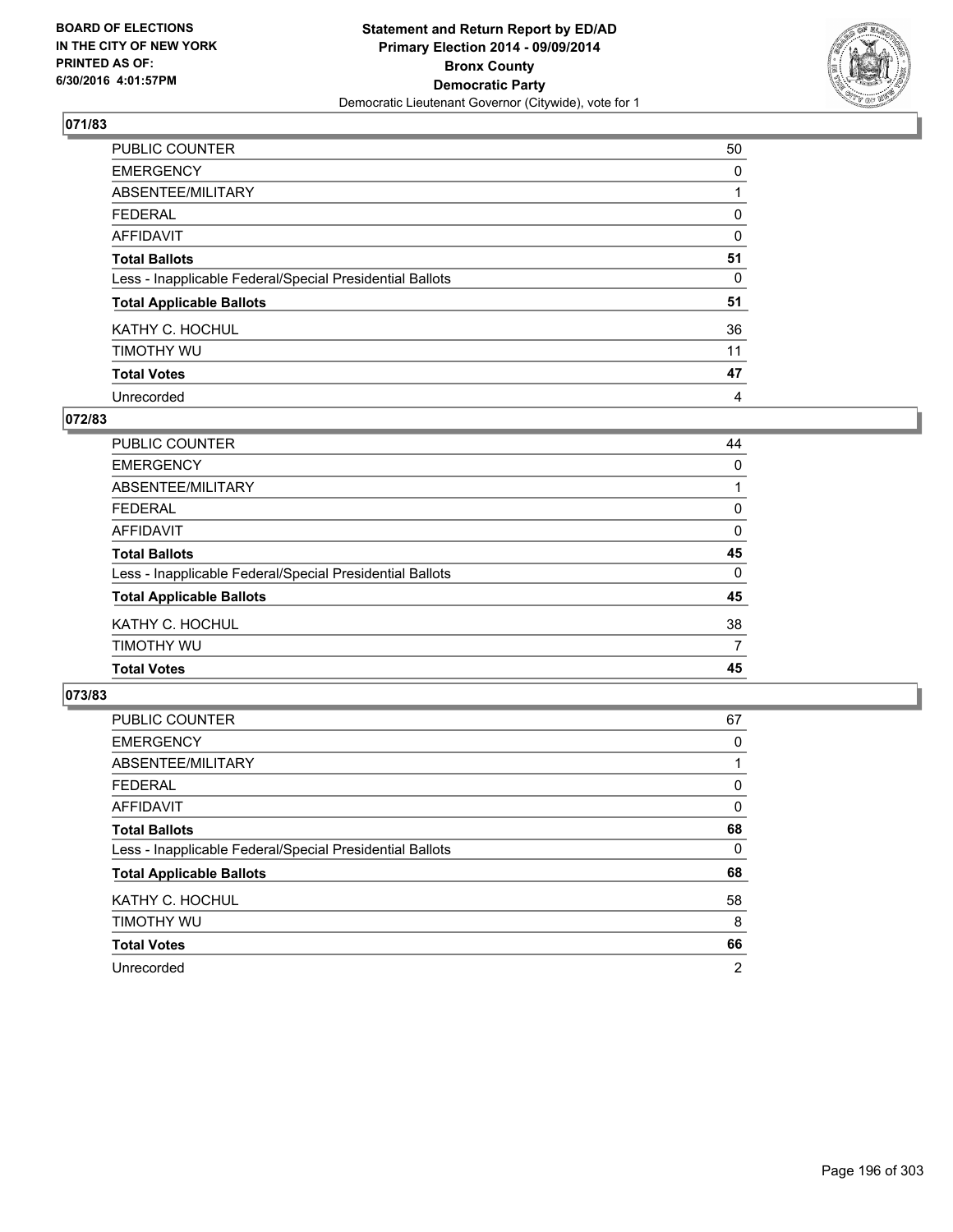

| PUBLIC COUNTER                                           | 51       |
|----------------------------------------------------------|----------|
| <b>EMERGENCY</b>                                         | 0        |
| ABSENTEE/MILITARY                                        | 4        |
| <b>FEDERAL</b>                                           | 0        |
| <b>AFFIDAVIT</b>                                         |          |
| <b>Total Ballots</b>                                     | 56       |
| Less - Inapplicable Federal/Special Presidential Ballots | $\Omega$ |
| <b>Total Applicable Ballots</b>                          | 56       |
| KATHY C. HOCHUL                                          | 41       |
| TIMOTHY WU                                               | 11       |
| <b>Total Votes</b>                                       | 52       |
| Unrecorded                                               | 4        |

### **075/83**

| <b>Total Ballots</b>                                     | 50       |
|----------------------------------------------------------|----------|
| Less - Inapplicable Federal/Special Presidential Ballots | $\Omega$ |
| <b>Total Applicable Ballots</b>                          | 50       |
| KATHY C. HOCHUL                                          | 36       |
| TIMOTHY WU                                               | 14       |
| <b>Total Votes</b>                                       | 50       |
|                                                          |          |

| <b>PUBLIC COUNTER</b>                                    | 50 |
|----------------------------------------------------------|----|
| <b>EMERGENCY</b>                                         | 0  |
| ABSENTEE/MILITARY                                        | 2  |
| <b>FEDERAL</b>                                           | 0  |
| AFFIDAVIT                                                | 0  |
| <b>Total Ballots</b>                                     | 52 |
| Less - Inapplicable Federal/Special Presidential Ballots | 0  |
| <b>Total Applicable Ballots</b>                          | 52 |
| KATHY C. HOCHUL                                          | 39 |
| <b>TIMOTHY WU</b>                                        | 12 |
| HILARY CLINTON (WRITE-IN)                                |    |
| <b>Total Votes</b>                                       | 52 |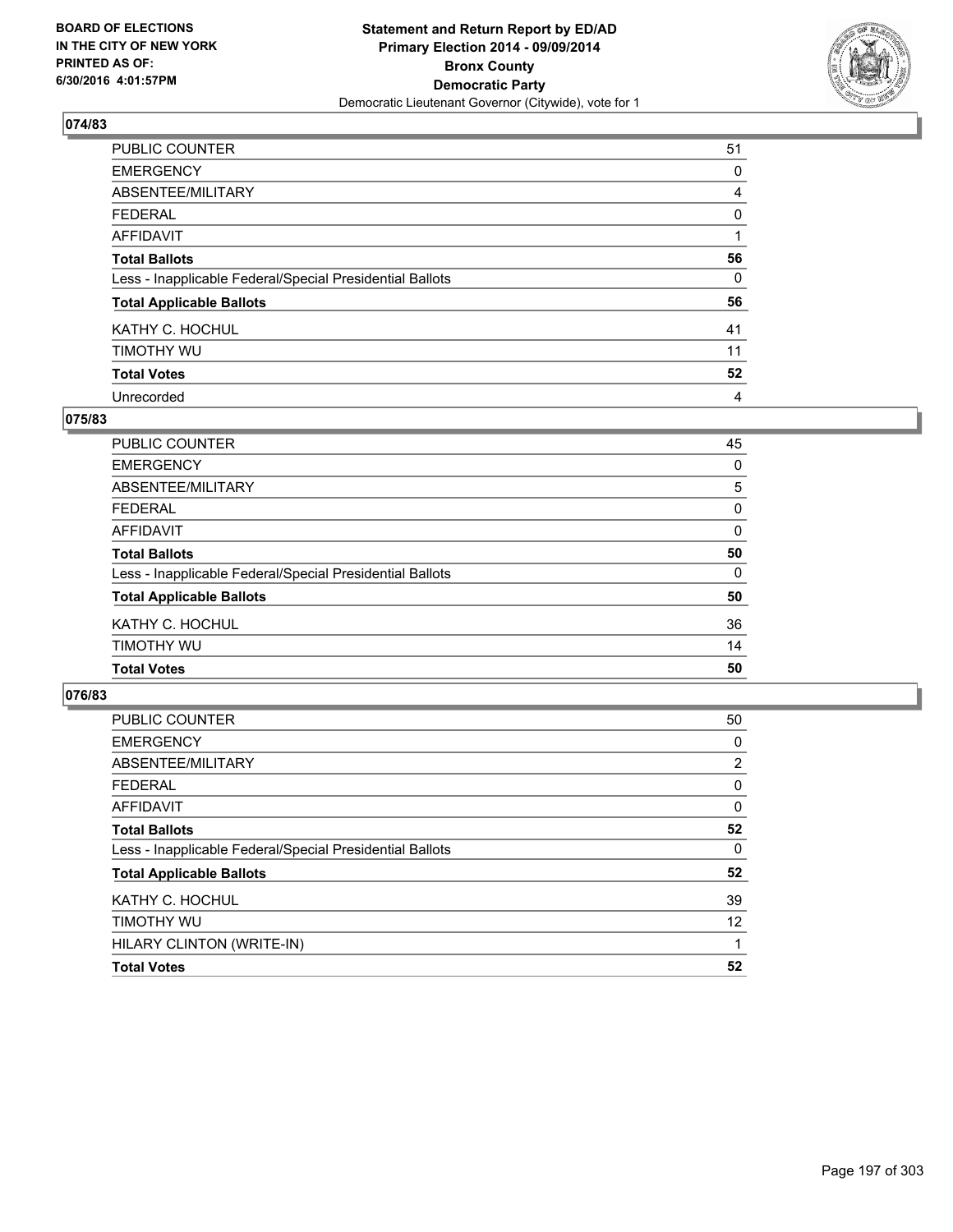

| PUBLIC COUNTER                                           | 57       |
|----------------------------------------------------------|----------|
| <b>EMERGENCY</b>                                         | 0        |
| ABSENTEE/MILITARY                                        | 0        |
| <b>FEDERAL</b>                                           | 0        |
| <b>AFFIDAVIT</b>                                         | $\Omega$ |
| <b>Total Ballots</b>                                     | 57       |
| Less - Inapplicable Federal/Special Presidential Ballots | 0        |
| <b>Total Applicable Ballots</b>                          | 57       |
| KATHY C. HOCHUL                                          | 43       |
| TIMOTHY WU                                               | 13       |
| <b>Total Votes</b>                                       | 56       |
| Unrecorded                                               |          |

### **078/83**

| PUBLIC COUNTER                                           | 28             |
|----------------------------------------------------------|----------------|
| <b>EMERGENCY</b>                                         | 0              |
| ABSENTEE/MILITARY                                        | $\overline{2}$ |
| <b>FEDERAL</b>                                           | 0              |
| <b>AFFIDAVIT</b>                                         | 0              |
| <b>Total Ballots</b>                                     | 30             |
| Less - Inapplicable Federal/Special Presidential Ballots | 0              |
| <b>Total Applicable Ballots</b>                          | 30             |
| KATHY C. HOCHUL                                          | 20             |
| TIMOTHY WU                                               | 9              |
| <b>Total Votes</b>                                       | 29             |
| Unrecorded                                               |                |

| PUBLIC COUNTER                                           | 47 |
|----------------------------------------------------------|----|
| <b>EMERGENCY</b>                                         | 0  |
| ABSENTEE/MILITARY                                        | 3  |
| <b>FEDERAL</b>                                           | 0  |
| AFFIDAVIT                                                |    |
| <b>Total Ballots</b>                                     | 51 |
| Less - Inapplicable Federal/Special Presidential Ballots | 0  |
| <b>Total Applicable Ballots</b>                          | 51 |
| KATHY C. HOCHUL                                          | 42 |
| TIMOTHY WU                                               | 6  |
| <b>Total Votes</b>                                       | 48 |
| Unrecorded                                               | 3  |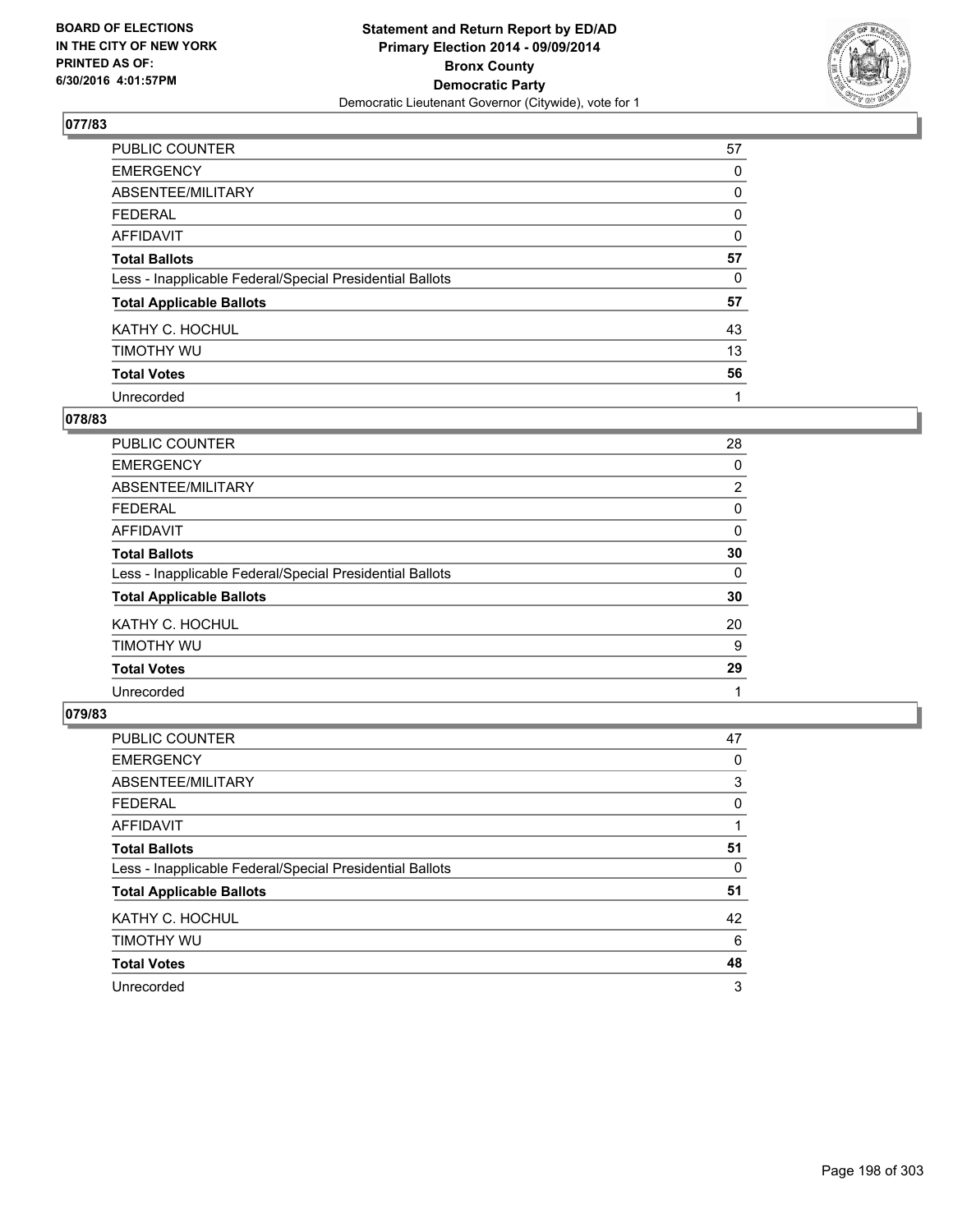

| PUBLIC COUNTER                                           | 41             |
|----------------------------------------------------------|----------------|
| <b>EMERGENCY</b>                                         | 0              |
| ABSENTEE/MILITARY                                        | $\overline{2}$ |
| <b>FEDERAL</b>                                           | 0              |
| <b>AFFIDAVIT</b>                                         | 0              |
| <b>Total Ballots</b>                                     | 43             |
| Less - Inapplicable Federal/Special Presidential Ballots | 0              |
| <b>Total Applicable Ballots</b>                          | 43             |
| KATHY C. HOCHUL                                          | 37             |
| TIMOTHY WU                                               | 5              |
| <b>Total Votes</b>                                       | 42             |
| Unrecorded                                               |                |

### **081/83**

| <b>PUBLIC COUNTER</b>                                    | 49 |
|----------------------------------------------------------|----|
| <b>EMERGENCY</b>                                         | 0  |
| ABSENTEE/MILITARY                                        | 4  |
| <b>FEDERAL</b>                                           | 0  |
| <b>AFFIDAVIT</b>                                         | 0  |
| <b>Total Ballots</b>                                     | 53 |
| Less - Inapplicable Federal/Special Presidential Ballots | 0  |
| <b>Total Applicable Ballots</b>                          | 53 |
| KATHY C. HOCHUL                                          | 42 |
| TIMOTHY WU                                               | 9  |
| <b>Total Votes</b>                                       | 51 |
| Unrecorded                                               | 2  |

| PUBLIC COUNTER                                           | 46 |
|----------------------------------------------------------|----|
| <b>EMERGENCY</b>                                         | 0  |
| ABSENTEE/MILITARY                                        | 7  |
| <b>FEDERAL</b>                                           | 0  |
| AFFIDAVIT                                                | 0  |
| <b>Total Ballots</b>                                     | 53 |
| Less - Inapplicable Federal/Special Presidential Ballots | 0  |
| <b>Total Applicable Ballots</b>                          | 53 |
| KATHY C. HOCHUL                                          | 43 |
| TIMOTHY WU                                               | 8  |
| <b>Total Votes</b>                                       | 51 |
| Unrecorded                                               | 2  |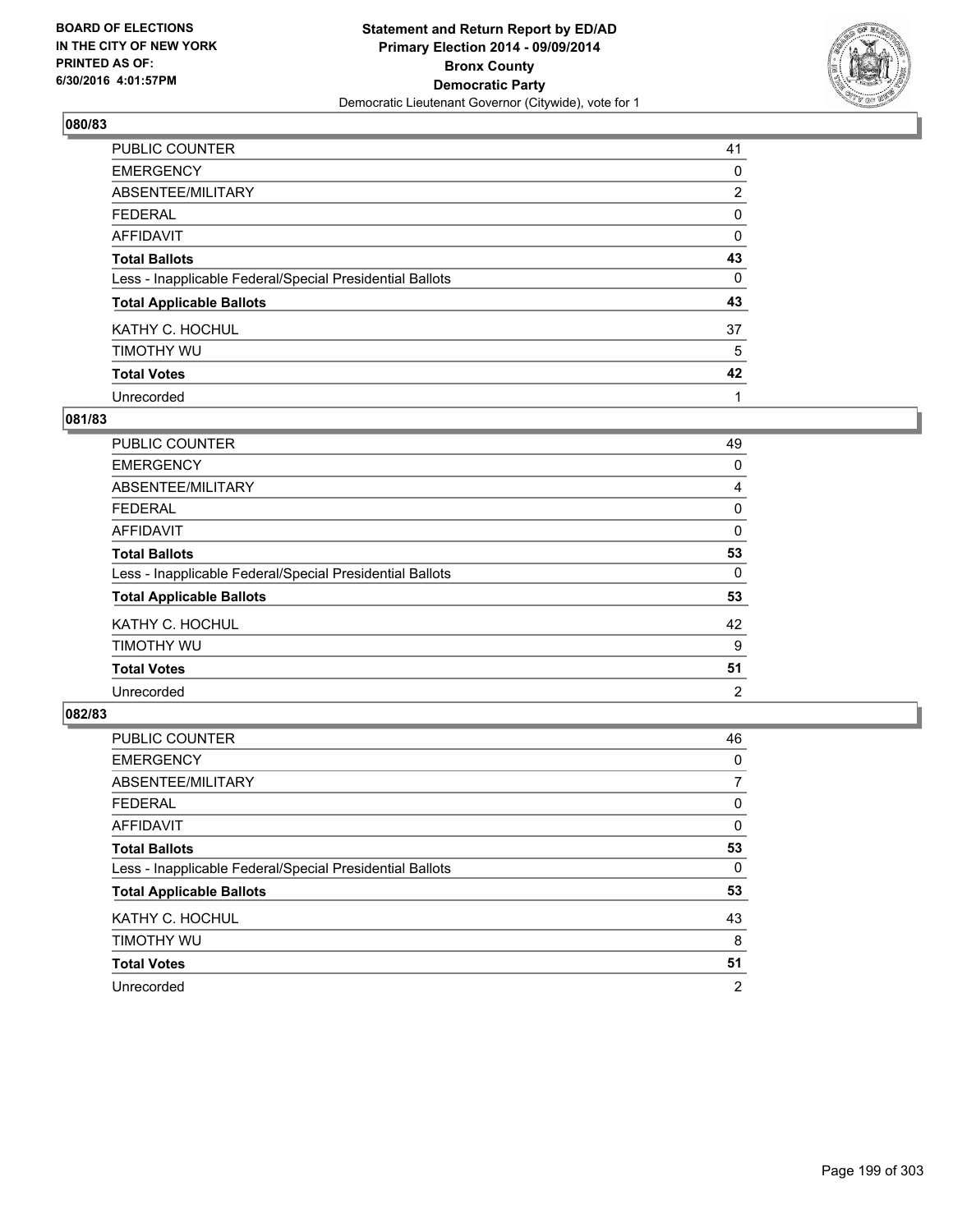

| <b>Total Votes</b>                                       | 41           |
|----------------------------------------------------------|--------------|
| timothy wu                                               | 11           |
| KATHY C. HOCHUL                                          | 30           |
| <b>Total Applicable Ballots</b>                          | 41           |
| Less - Inapplicable Federal/Special Presidential Ballots | 0            |
| <b>Total Ballots</b>                                     | 41           |
| AFFIDAVIT                                                |              |
| FEDERAL                                                  | $\mathbf{0}$ |
| ABSENTEE/MILITARY                                        | 2            |
| EMERGENCY                                                | $\mathbf{0}$ |
| PUBLIC COUNTER                                           | 38           |

## **084/83**

| 24 |
|----|
| 0  |
| 0  |
| 0  |
| 0  |
| 24 |
| 0  |
| 24 |
| 15 |
| 4  |
| 19 |
| 5  |
|    |

| PUBLIC COUNTER                                           | 21 |
|----------------------------------------------------------|----|
| <b>EMERGENCY</b>                                         | 0  |
| ABSENTEE/MILITARY                                        |    |
| <b>FEDERAL</b>                                           | 0  |
| <b>AFFIDAVIT</b>                                         | 0  |
| <b>Total Ballots</b>                                     | 22 |
| Less - Inapplicable Federal/Special Presidential Ballots | 0  |
| <b>Total Applicable Ballots</b>                          | 22 |
| KATHY C. HOCHUL                                          | 18 |
| TIMOTHY WU                                               | 4  |
| <b>Total Votes</b>                                       | 22 |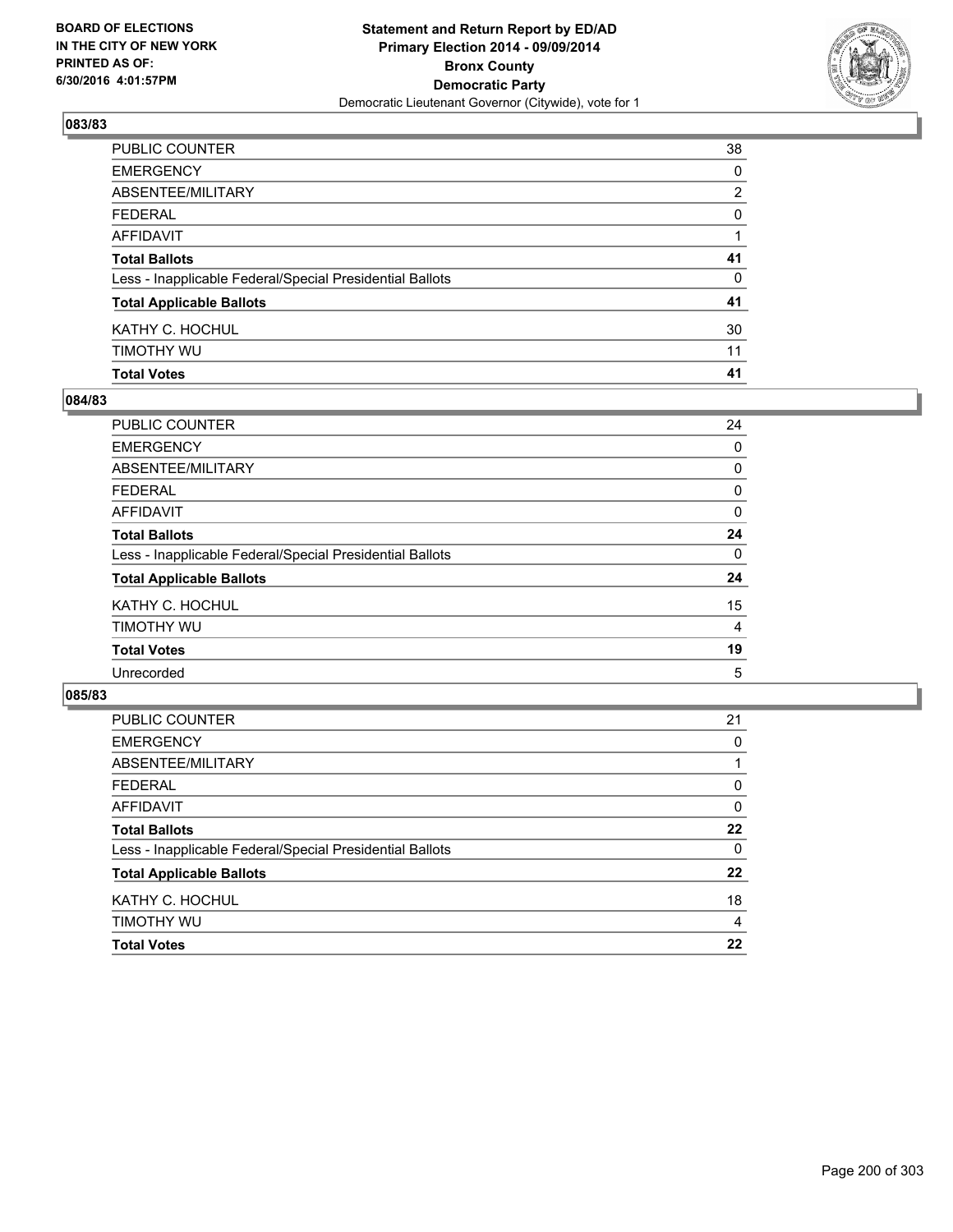

| <b>PUBLIC COUNTER</b>                                    | 15 |
|----------------------------------------------------------|----|
| <b>EMERGENCY</b>                                         | 0  |
| ABSENTEE/MILITARY                                        | 0  |
| <b>FEDERAL</b>                                           | 0  |
| <b>AFFIDAVIT</b>                                         | 0  |
| <b>Total Ballots</b>                                     | 15 |
| Less - Inapplicable Federal/Special Presidential Ballots | 0  |
| <b>Total Applicable Ballots</b>                          | 15 |
| KATHY C. HOCHUL                                          | 11 |
| TIMOTHY WU                                               | 2  |
| <b>Total Votes</b>                                       | 13 |
| Unrecorded                                               | 2  |
| 087/83 COMBINED into: 068/83                             |    |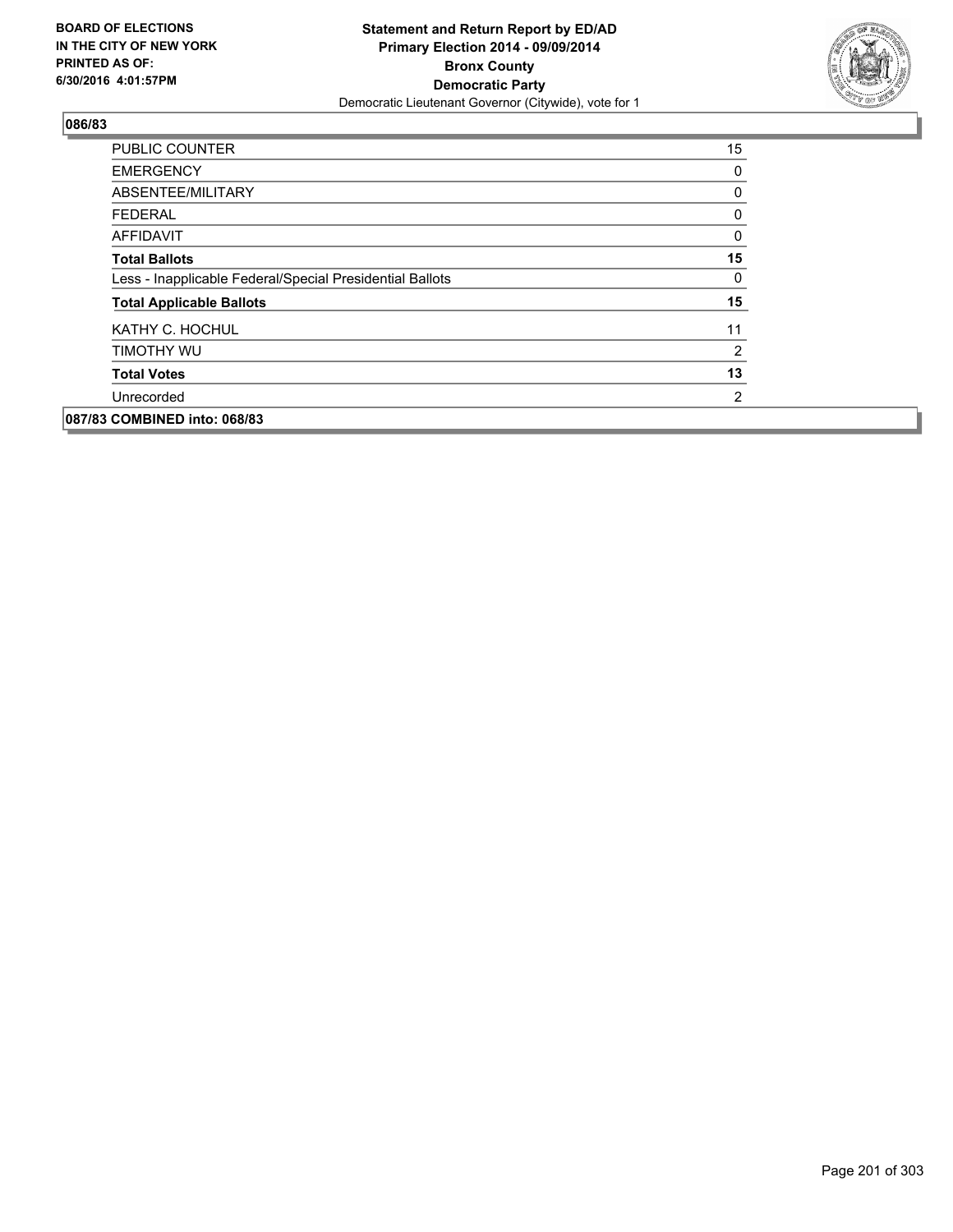

| PUBLIC COUNTER                                           | 25             |
|----------------------------------------------------------|----------------|
| <b>EMERGENCY</b>                                         | 0              |
| ABSENTEE/MILITARY                                        | $\overline{2}$ |
| <b>FEDERAL</b>                                           | 0              |
| <b>AFFIDAVIT</b>                                         | $\Omega$       |
| <b>Total Ballots</b>                                     | 27             |
| Less - Inapplicable Federal/Special Presidential Ballots | 0              |
| <b>Total Applicable Ballots</b>                          | 27             |
| KATHY C. HOCHUL                                          | 16             |
| TIMOTHY WU                                               | 10             |
| <b>Total Votes</b>                                       | 26             |
| Unrecorded                                               | 1              |

### **002/84**

| <b>Total Votes</b>                                       | 7            |
|----------------------------------------------------------|--------------|
| TIMOTHY WU                                               |              |
| KATHY C. HOCHUL                                          | 6            |
| <b>Total Applicable Ballots</b>                          |              |
| Less - Inapplicable Federal/Special Presidential Ballots | 0            |
| <b>Total Ballots</b>                                     | 7            |
| AFFIDAVIT                                                |              |
| <b>FEDERAL</b>                                           | 0            |
| ABSENTEE/MILITARY                                        | $\mathbf{0}$ |
| <b>EMERGENCY</b>                                         | 0            |
| PUBLIC COUNTER                                           | 6            |

| <b>PUBLIC COUNTER</b>                                    | 41 |
|----------------------------------------------------------|----|
| <b>EMERGENCY</b>                                         | 0  |
| ABSENTEE/MILITARY                                        |    |
| <b>FEDERAL</b>                                           | 0  |
| AFFIDAVIT                                                |    |
| <b>Total Ballots</b>                                     | 43 |
| Less - Inapplicable Federal/Special Presidential Ballots | 0  |
| <b>Total Applicable Ballots</b>                          | 43 |
| KATHY C. HOCHUL                                          | 35 |
| TIMOTHY WU                                               | 4  |
| UNATTRIBUTABLE WRITE-IN (WRITE-IN)                       | 1  |
| <b>Total Votes</b>                                       | 40 |
| Unrecorded                                               | 3  |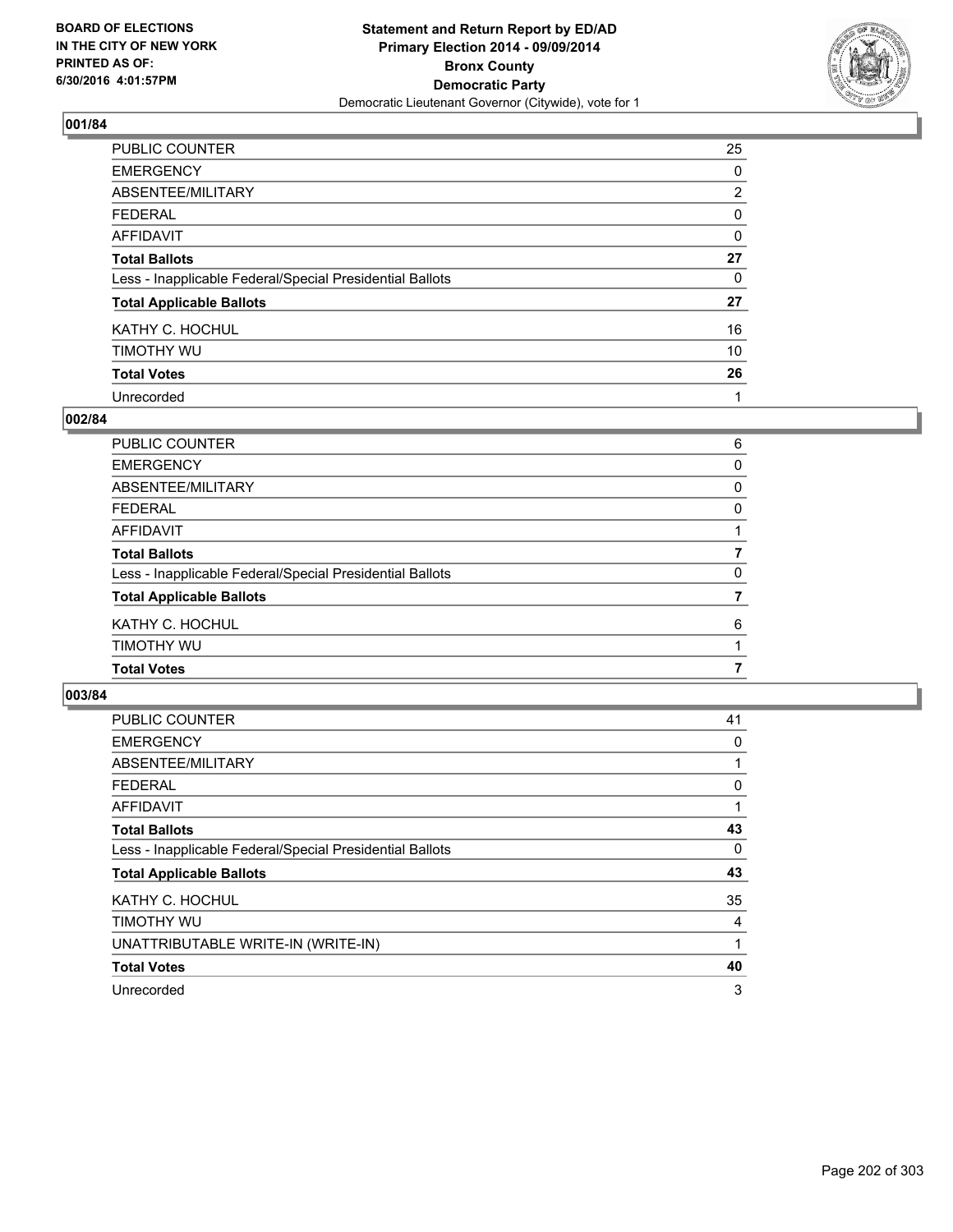

| PUBLIC COUNTER                                           | 53       |
|----------------------------------------------------------|----------|
| <b>EMERGENCY</b>                                         | 0        |
| ABSENTEE/MILITARY                                        |          |
| <b>FEDERAL</b>                                           | 0        |
| <b>AFFIDAVIT</b>                                         | $\Omega$ |
| <b>Total Ballots</b>                                     | 54       |
| Less - Inapplicable Federal/Special Presidential Ballots | $\Omega$ |
| <b>Total Applicable Ballots</b>                          | 54       |
| KATHY C. HOCHUL                                          | 39       |
| TIMOTHY WU                                               | 10       |
| <b>Total Votes</b>                                       | 49       |
| Unrecorded                                               | 5        |

### **005/84**

| <b>PUBLIC COUNTER</b>                                    | 56 |
|----------------------------------------------------------|----|
| <b>EMERGENCY</b>                                         | 0  |
| ABSENTEE/MILITARY                                        | 0  |
| <b>FEDERAL</b>                                           | 0  |
| <b>AFFIDAVIT</b>                                         | 0  |
| <b>Total Ballots</b>                                     | 56 |
| Less - Inapplicable Federal/Special Presidential Ballots | 0  |
| <b>Total Applicable Ballots</b>                          | 56 |
| KATHY C. HOCHUL                                          | 43 |
| TIMOTHY WU                                               | 12 |
| <b>Total Votes</b>                                       | 55 |
| Unrecorded                                               |    |

| PUBLIC COUNTER                                           | 61 |
|----------------------------------------------------------|----|
| <b>EMERGENCY</b>                                         | 0  |
| ABSENTEE/MILITARY                                        | 0  |
| <b>FEDERAL</b>                                           | 0  |
| AFFIDAVIT                                                | 0  |
| <b>Total Ballots</b>                                     | 61 |
| Less - Inapplicable Federal/Special Presidential Ballots | 0  |
| <b>Total Applicable Ballots</b>                          | 61 |
| KATHY C. HOCHUL                                          | 46 |
| TIMOTHY WU                                               | 13 |
| <b>Total Votes</b>                                       | 59 |
| Unrecorded                                               | 2  |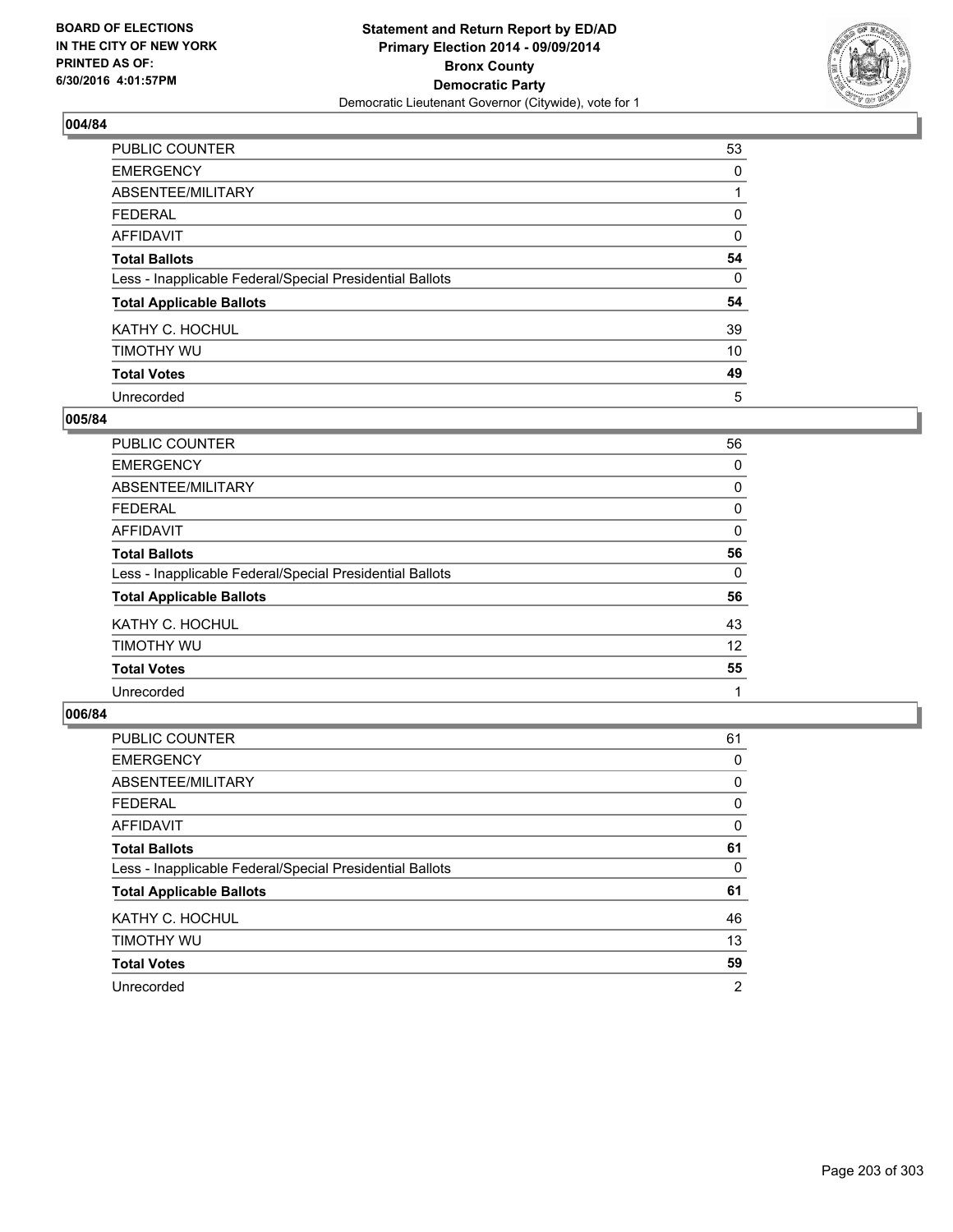

| PUBLIC COUNTER                                           | 40 |
|----------------------------------------------------------|----|
| <b>EMERGENCY</b>                                         | 0  |
| ABSENTEE/MILITARY                                        | 0  |
| <b>FEDERAL</b>                                           | 0  |
| <b>AFFIDAVIT</b>                                         | 0  |
| <b>Total Ballots</b>                                     | 40 |
| Less - Inapplicable Federal/Special Presidential Ballots | 0  |
| <b>Total Applicable Ballots</b>                          | 40 |
| KATHY C. HOCHUL                                          | 32 |
| TIMOTHY WU                                               | 5  |
| <b>Total Votes</b>                                       | 37 |
| Unrecorded                                               | 3  |

### **008/84**

| PUBLIC COUNTER                                           | 56             |
|----------------------------------------------------------|----------------|
| <b>EMERGENCY</b>                                         | 0              |
| ABSENTEE/MILITARY                                        | $\overline{2}$ |
| <b>FEDERAL</b>                                           | 0              |
| <b>AFFIDAVIT</b>                                         | 0              |
| <b>Total Ballots</b>                                     | 58             |
| Less - Inapplicable Federal/Special Presidential Ballots | 0              |
| <b>Total Applicable Ballots</b>                          | 58             |
| KATHY C. HOCHUL                                          | 48             |
| TIMOTHY WU                                               | 9              |
| BILL DE BLASIO (WRITE-IN)                                |                |
| <b>Total Votes</b>                                       | 58             |

| <b>PUBLIC COUNTER</b>                                    | 40             |
|----------------------------------------------------------|----------------|
| <b>EMERGENCY</b>                                         | 0              |
| ABSENTEE/MILITARY                                        | 0              |
| <b>FEDERAL</b>                                           | 0              |
| AFFIDAVIT                                                | 0              |
| <b>Total Ballots</b>                                     | 40             |
| Less - Inapplicable Federal/Special Presidential Ballots | 0              |
| <b>Total Applicable Ballots</b>                          | 40             |
| KATHY C. HOCHUL                                          | 29             |
| TIMOTHY WU                                               | 9              |
| <b>Total Votes</b>                                       | 38             |
| Unrecorded                                               | $\overline{2}$ |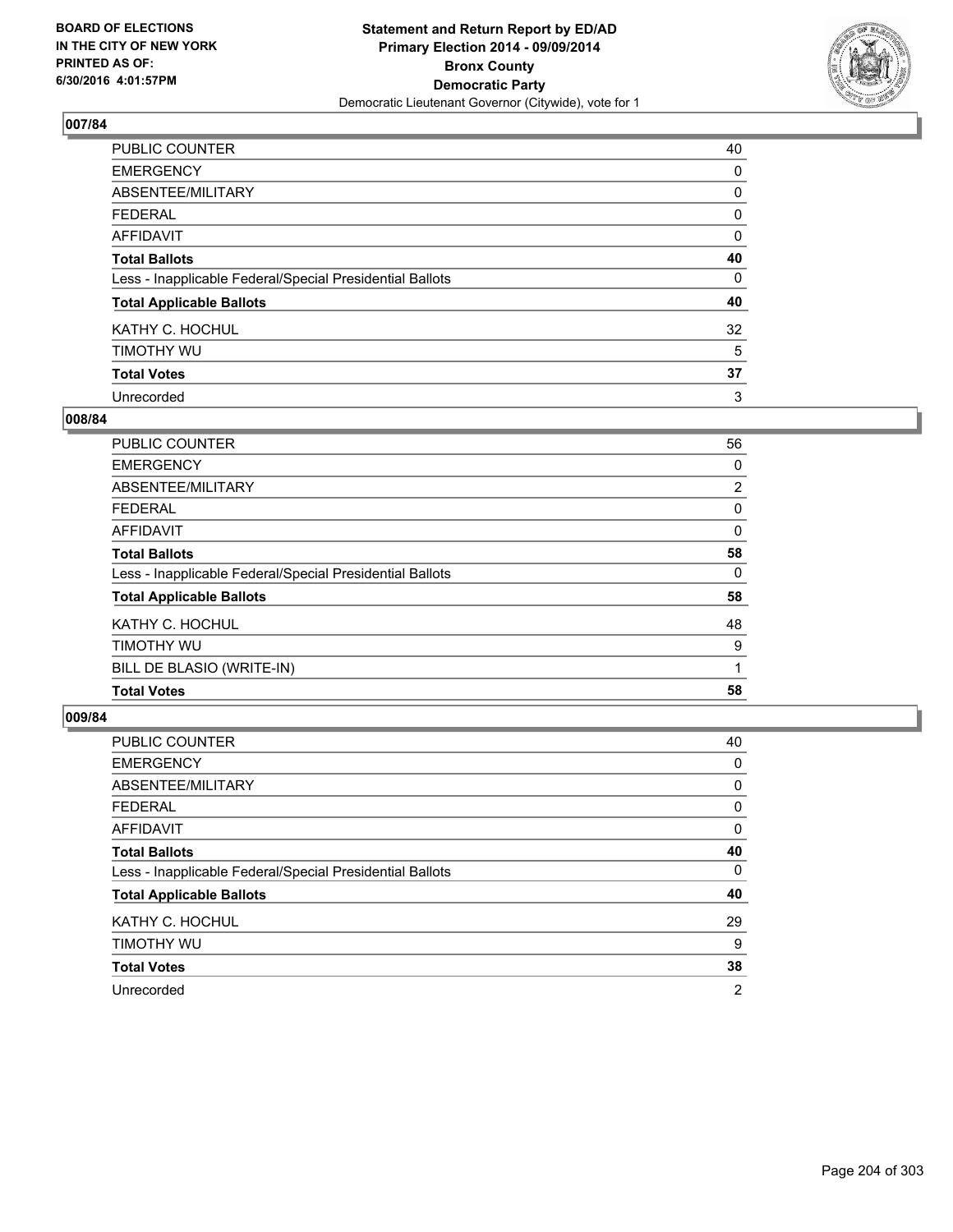

| PUBLIC COUNTER                                           | 47 |
|----------------------------------------------------------|----|
| <b>EMERGENCY</b>                                         | 0  |
| ABSENTEE/MILITARY                                        | 0  |
| <b>FEDERAL</b>                                           | 0  |
| <b>AFFIDAVIT</b>                                         | 0  |
| <b>Total Ballots</b>                                     | 47 |
| Less - Inapplicable Federal/Special Presidential Ballots | 0  |
| <b>Total Applicable Ballots</b>                          | 47 |
| KATHY C. HOCHUL                                          | 29 |
| TIMOTHY WU                                               | 14 |
| UNATTRIBUTABLE WRITE-IN (WRITE-IN)                       | 1  |
| <b>Total Votes</b>                                       | 44 |
| Unrecorded                                               | 3  |

# **011/84**

| PUBLIC COUNTER                                           | 51 |
|----------------------------------------------------------|----|
| <b>EMERGENCY</b>                                         | 0  |
| ABSENTEE/MILITARY                                        | 0  |
| <b>FEDERAL</b>                                           | 0  |
| <b>AFFIDAVIT</b>                                         |    |
| <b>Total Ballots</b>                                     | 52 |
| Less - Inapplicable Federal/Special Presidential Ballots | 0  |
| <b>Total Applicable Ballots</b>                          | 52 |
| KATHY C. HOCHUL                                          | 26 |
| TIMOTHY WU                                               | 21 |
| <b>Total Votes</b>                                       | 47 |
| Unrecorded                                               | 5  |

| <b>PUBLIC COUNTER</b>                                    | 20             |
|----------------------------------------------------------|----------------|
| <b>EMERGENCY</b>                                         | 0              |
| ABSENTEE/MILITARY                                        | 0              |
| <b>FEDERAL</b>                                           | 0              |
| AFFIDAVIT                                                | 0              |
| <b>Total Ballots</b>                                     | 20             |
| Less - Inapplicable Federal/Special Presidential Ballots | 0              |
| <b>Total Applicable Ballots</b>                          | 20             |
| KATHY C. HOCHUL                                          | 8              |
| TIMOTHY WU                                               | 10             |
| <b>Total Votes</b>                                       | 18             |
| Unrecorded                                               | $\overline{2}$ |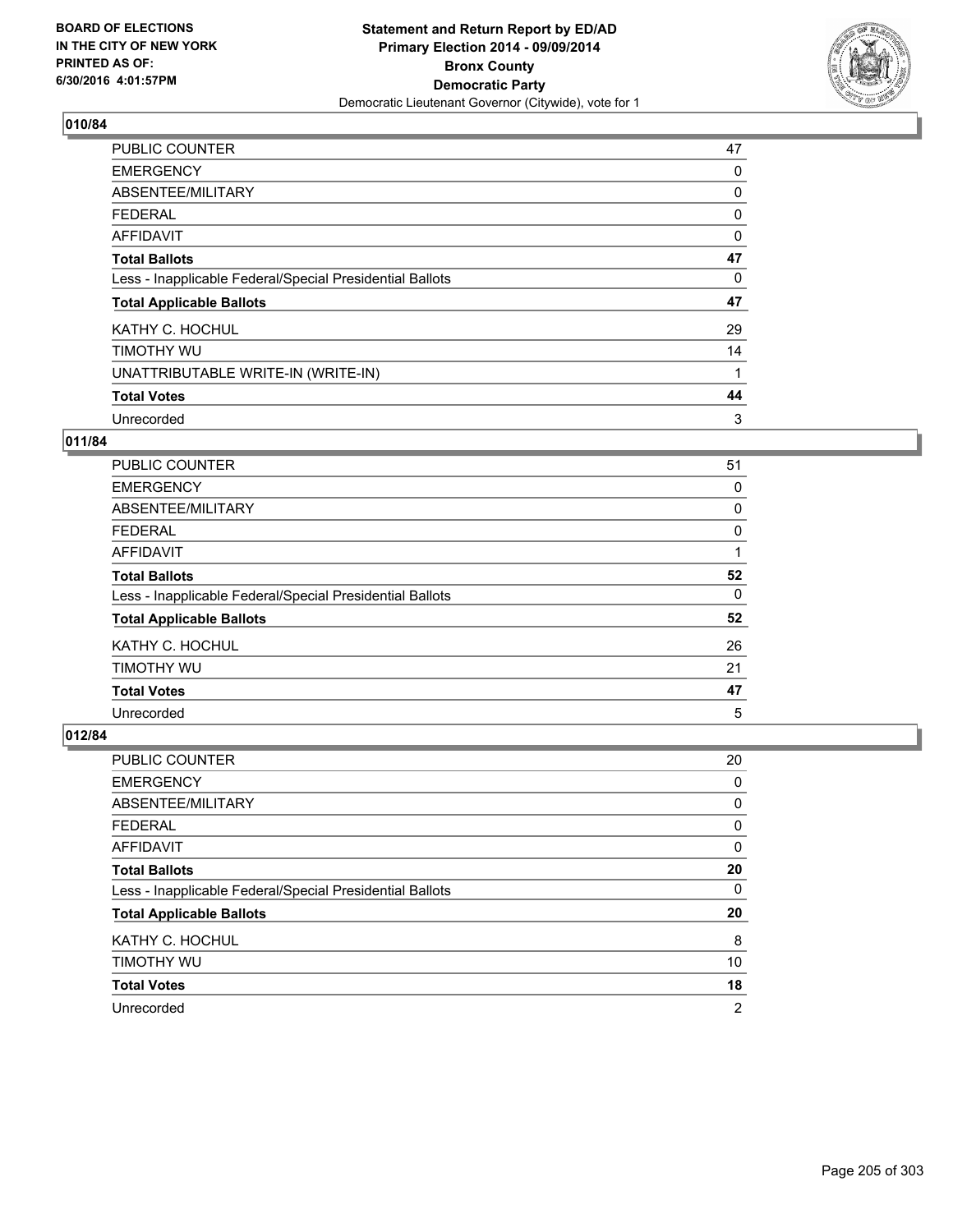

| PUBLIC COUNTER                                           | 51       |
|----------------------------------------------------------|----------|
| <b>EMERGENCY</b>                                         | 0        |
| ABSENTEE/MILITARY                                        | 3        |
| <b>FEDERAL</b>                                           | 0        |
| <b>AFFIDAVIT</b>                                         | $\Omega$ |
| <b>Total Ballots</b>                                     | 54       |
| Less - Inapplicable Federal/Special Presidential Ballots | 0        |
| <b>Total Applicable Ballots</b>                          | 54       |
| KATHY C. HOCHUL                                          | 36       |
| TIMOTHY WU                                               | 17       |
| <b>Total Votes</b>                                       | 53       |
| Unrecorded                                               |          |

### **014/84**

| <b>PUBLIC COUNTER</b>                                    | 37                    |
|----------------------------------------------------------|-----------------------|
| <b>EMERGENCY</b>                                         | 0                     |
| ABSENTEE/MILITARY                                        | $\mathbf{2}^{\prime}$ |
| <b>FEDERAL</b>                                           | 0                     |
| <b>AFFIDAVIT</b>                                         | 0                     |
| <b>Total Ballots</b>                                     | 39                    |
| Less - Inapplicable Federal/Special Presidential Ballots | 0                     |
| <b>Total Applicable Ballots</b>                          | 39                    |
| KATHY C. HOCHUL                                          | 22                    |
| TIMOTHY WU                                               | 15                    |
| <b>Total Votes</b>                                       | 37                    |
| Unrecorded                                               | 2                     |

| PUBLIC COUNTER                                           | 30 |
|----------------------------------------------------------|----|
| <b>EMERGENCY</b>                                         | 0  |
| ABSENTEE/MILITARY                                        | 0  |
| <b>FEDERAL</b>                                           | 0  |
| AFFIDAVIT                                                | 0  |
| <b>Total Ballots</b>                                     | 30 |
| Less - Inapplicable Federal/Special Presidential Ballots | 0  |
| <b>Total Applicable Ballots</b>                          | 30 |
| KATHY C. HOCHUL                                          | 21 |
| TIMOTHY WU                                               | 5  |
| <b>Total Votes</b>                                       | 26 |
| Unrecorded                                               | 4  |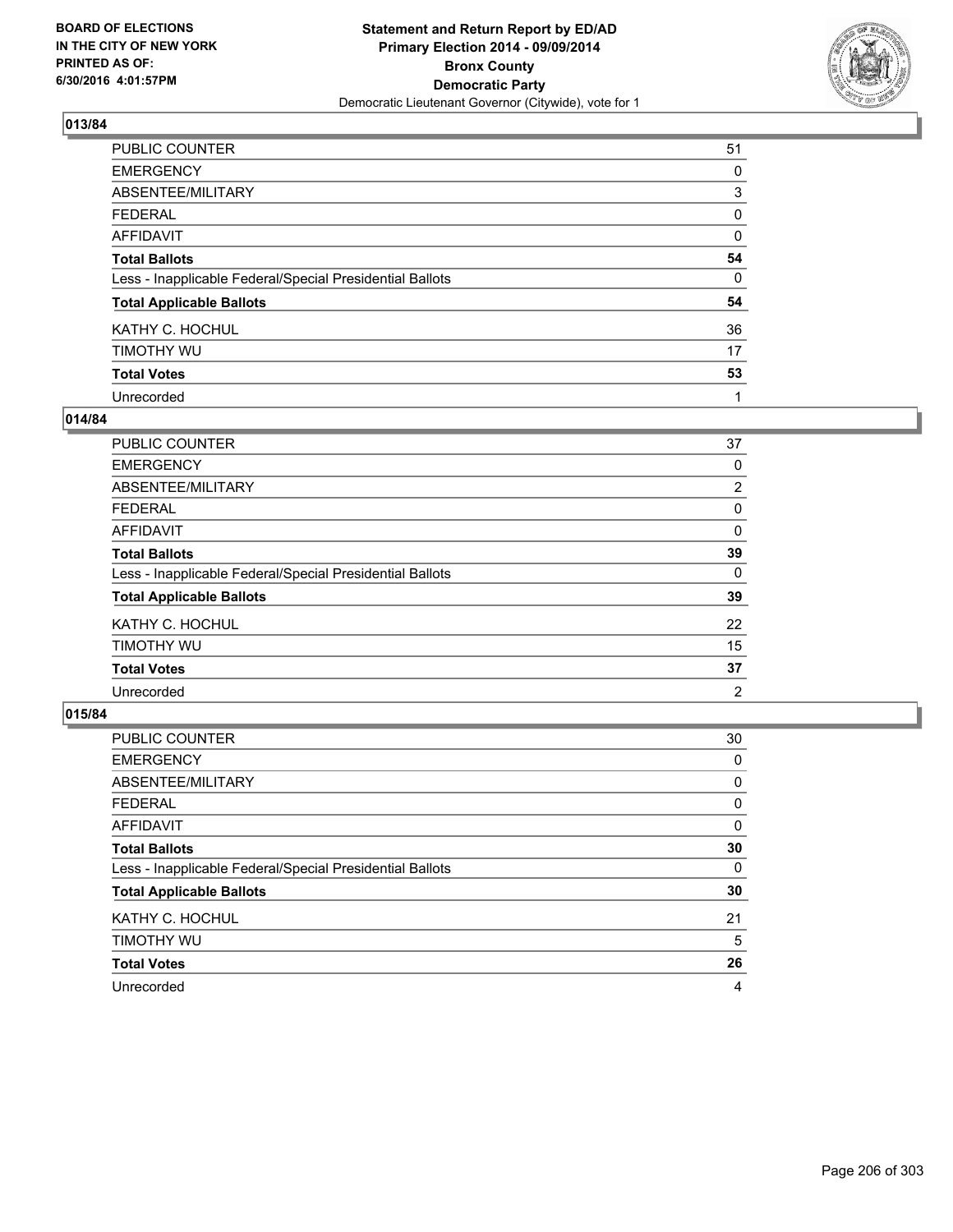

| <b>Total Votes</b>                                       | 49 |
|----------------------------------------------------------|----|
| UNATTRIBUTABLE WRITE-IN (WRITE-IN)                       |    |
| TIMOTHY WU                                               | 10 |
| KATHY C. HOCHUL                                          | 38 |
| <b>Total Applicable Ballots</b>                          | 49 |
| Less - Inapplicable Federal/Special Presidential Ballots | 0  |
| <b>Total Ballots</b>                                     | 49 |
| <b>AFFIDAVIT</b>                                         | 0  |
| <b>FEDERAL</b>                                           | 0  |
| ABSENTEE/MILITARY                                        |    |
| <b>EMERGENCY</b>                                         | 0  |
| PUBLIC COUNTER                                           | 48 |

# **017/84**

| PUBLIC COUNTER                                           | 16 |
|----------------------------------------------------------|----|
| <b>EMERGENCY</b>                                         | 0  |
| ABSENTEE/MILITARY                                        | 0  |
| <b>FEDERAL</b>                                           | 0  |
| <b>AFFIDAVIT</b>                                         | 0  |
| <b>Total Ballots</b>                                     | 16 |
| Less - Inapplicable Federal/Special Presidential Ballots | 0  |
| <b>Total Applicable Ballots</b>                          | 16 |
| KATHY C. HOCHUL                                          | 7  |
| <b>TIMOTHY WU</b>                                        | 8  |
| <b>Total Votes</b>                                       | 15 |
| Unrecorded                                               |    |

| TIMOTHY WU                                               |                |
|----------------------------------------------------------|----------------|
| KATHY C. HOCHUL                                          |                |
| <b>Total Applicable Ballots</b>                          | 2              |
| Less - Inapplicable Federal/Special Presidential Ballots | 0              |
| <b>Total Ballots</b>                                     | $\mathbf{2}$   |
| <b>AFFIDAVIT</b>                                         | 0              |
| <b>FEDERAL</b>                                           | 0              |
| ABSENTEE/MILITARY                                        | 0              |
| <b>EMERGENCY</b>                                         | 0              |
| PUBLIC COUNTER                                           | $\overline{2}$ |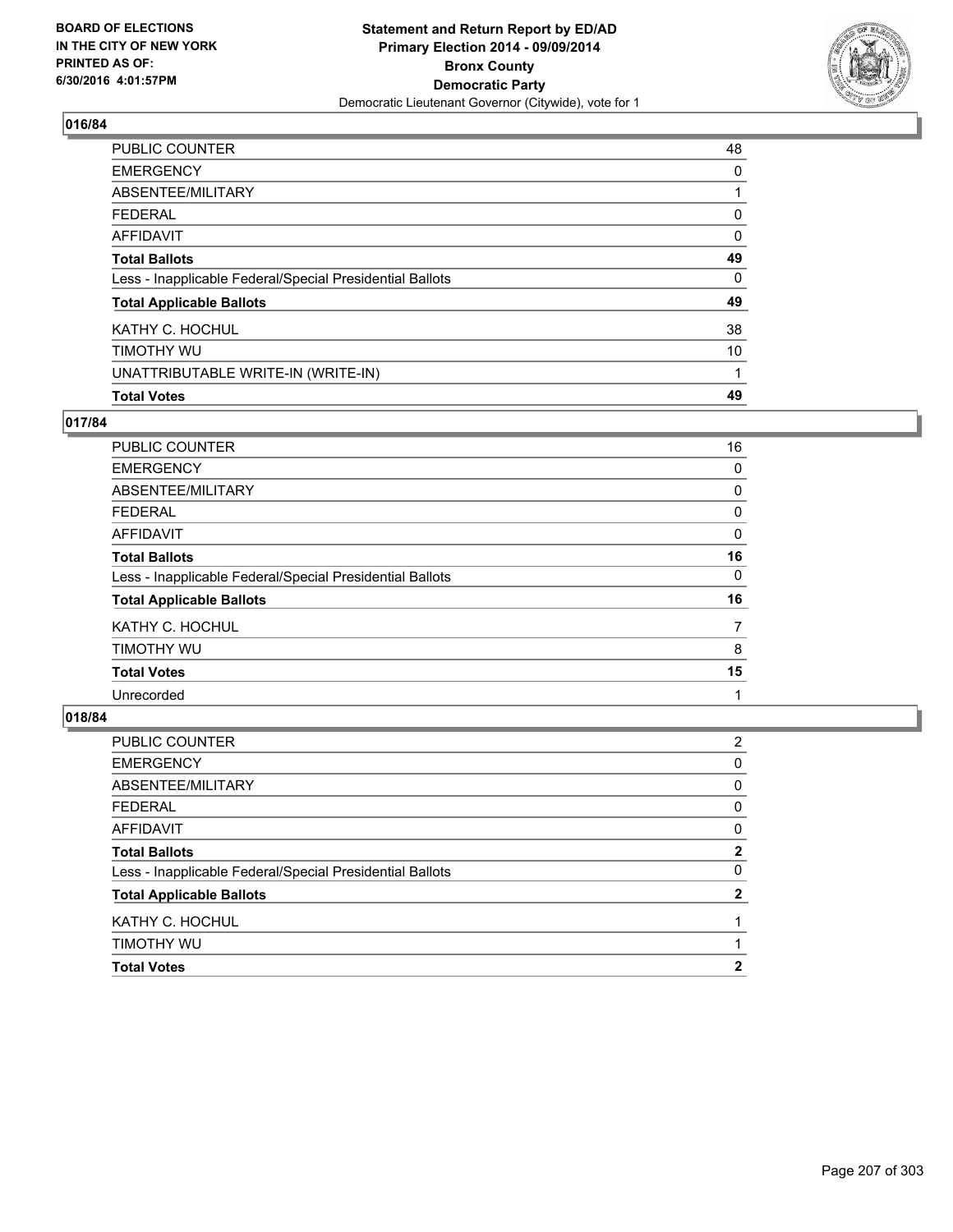

| PUBLIC COUNTER                                           | 62       |
|----------------------------------------------------------|----------|
| <b>EMERGENCY</b>                                         | 0        |
| ABSENTEE/MILITARY                                        |          |
| <b>FEDERAL</b>                                           | 0        |
| <b>AFFIDAVIT</b>                                         | $\Omega$ |
| <b>Total Ballots</b>                                     | 63       |
| Less - Inapplicable Federal/Special Presidential Ballots | 0        |
| <b>Total Applicable Ballots</b>                          | 63       |
| KATHY C. HOCHUL                                          | 49       |
| TIMOTHY WU                                               | 12       |
| <b>Total Votes</b>                                       | 61       |
| Unrecorded                                               | 2        |

### **020/84**

| <b>PUBLIC COUNTER</b>                                    | 17       |
|----------------------------------------------------------|----------|
| <b>EMERGENCY</b>                                         | $\Omega$ |
| <b>ABSENTEE/MILITARY</b>                                 | 0        |
| <b>FEDERAL</b>                                           | 0        |
| <b>AFFIDAVIT</b>                                         | 0        |
| <b>Total Ballots</b>                                     | 17       |
| Less - Inapplicable Federal/Special Presidential Ballots | $\Omega$ |
| <b>Total Applicable Ballots</b>                          | 17       |
| KATHY C. HOCHUL                                          | 7        |
| TIMOTHY WU                                               | 10       |
| <b>Total Votes</b>                                       | 17       |
|                                                          |          |

| <b>PUBLIC COUNTER</b>                                    | 3              |
|----------------------------------------------------------|----------------|
| <b>EMERGENCY</b>                                         | 0              |
| ABSENTEE/MILITARY                                        | 0              |
| <b>FEDERAL</b>                                           | 0              |
| AFFIDAVIT                                                | 0              |
| <b>Total Ballots</b>                                     | 3              |
| Less - Inapplicable Federal/Special Presidential Ballots | 0              |
| <b>Total Applicable Ballots</b>                          | 3              |
| KATHY C. HOCHUL                                          | $\overline{2}$ |
| TIMOTHY WU                                               | 0              |
| <b>Total Votes</b>                                       | 2              |
| Unrecorded                                               |                |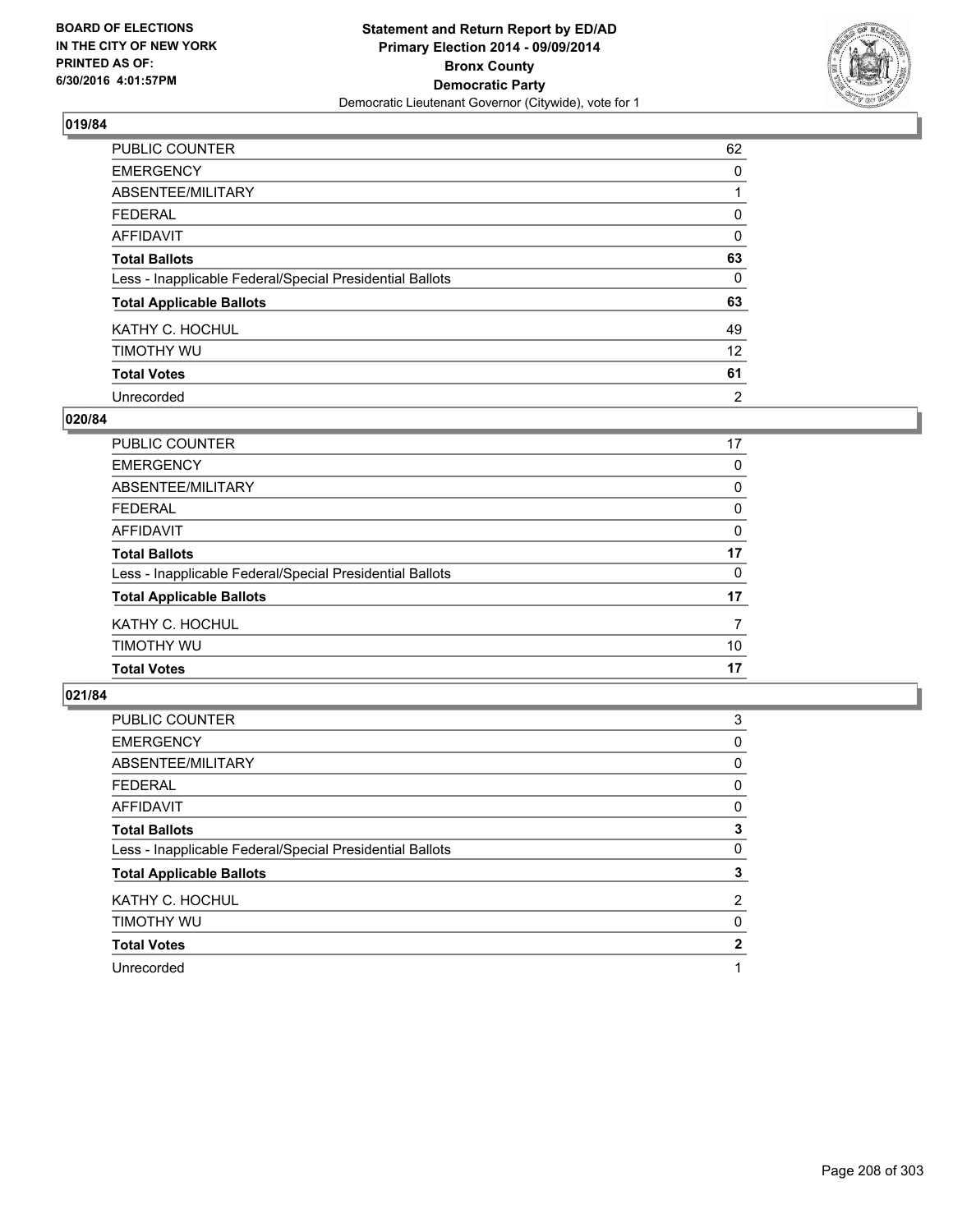

| PUBLIC COUNTER                                           | 10             |
|----------------------------------------------------------|----------------|
| <b>EMERGENCY</b>                                         | 0              |
| ABSENTEE/MILITARY                                        | $\overline{2}$ |
| <b>FEDERAL</b>                                           | 0              |
| <b>AFFIDAVIT</b>                                         | 0              |
| <b>Total Ballots</b>                                     | 12             |
| Less - Inapplicable Federal/Special Presidential Ballots | 0              |
| <b>Total Applicable Ballots</b>                          | $12 \,$        |
| KATHY C. HOCHUL                                          | 6              |
| TIMOTHY WU                                               | 4              |
| <b>Total Votes</b>                                       | 10             |
| Unrecorded                                               | 2              |

### **023/84**

| PUBLIC COUNTER                                           | 43 |
|----------------------------------------------------------|----|
| <b>EMERGENCY</b>                                         | 0  |
| ABSENTEE/MILITARY                                        |    |
| <b>FEDERAL</b>                                           | 0  |
| <b>AFFIDAVIT</b>                                         | 0  |
| <b>Total Ballots</b>                                     | 44 |
| Less - Inapplicable Federal/Special Presidential Ballots | 0  |
| <b>Total Applicable Ballots</b>                          | 44 |
| KATHY C. HOCHUL                                          | 32 |
| TIMOTHY WU                                               | 8  |
| <b>Total Votes</b>                                       | 40 |
| Unrecorded                                               | 4  |
|                                                          |    |

| PUBLIC COUNTER                                           | 48 |
|----------------------------------------------------------|----|
| <b>EMERGENCY</b>                                         | 0  |
| ABSENTEE/MILITARY                                        |    |
| <b>FEDERAL</b>                                           | 0  |
| AFFIDAVIT                                                | 2  |
| <b>Total Ballots</b>                                     | 51 |
| Less - Inapplicable Federal/Special Presidential Ballots | 0  |
| <b>Total Applicable Ballots</b>                          | 51 |
| KATHY C. HOCHUL                                          | 33 |
| TIMOTHY WU                                               | 11 |
| <b>Total Votes</b>                                       | 44 |
| Unrecorded                                               | 7  |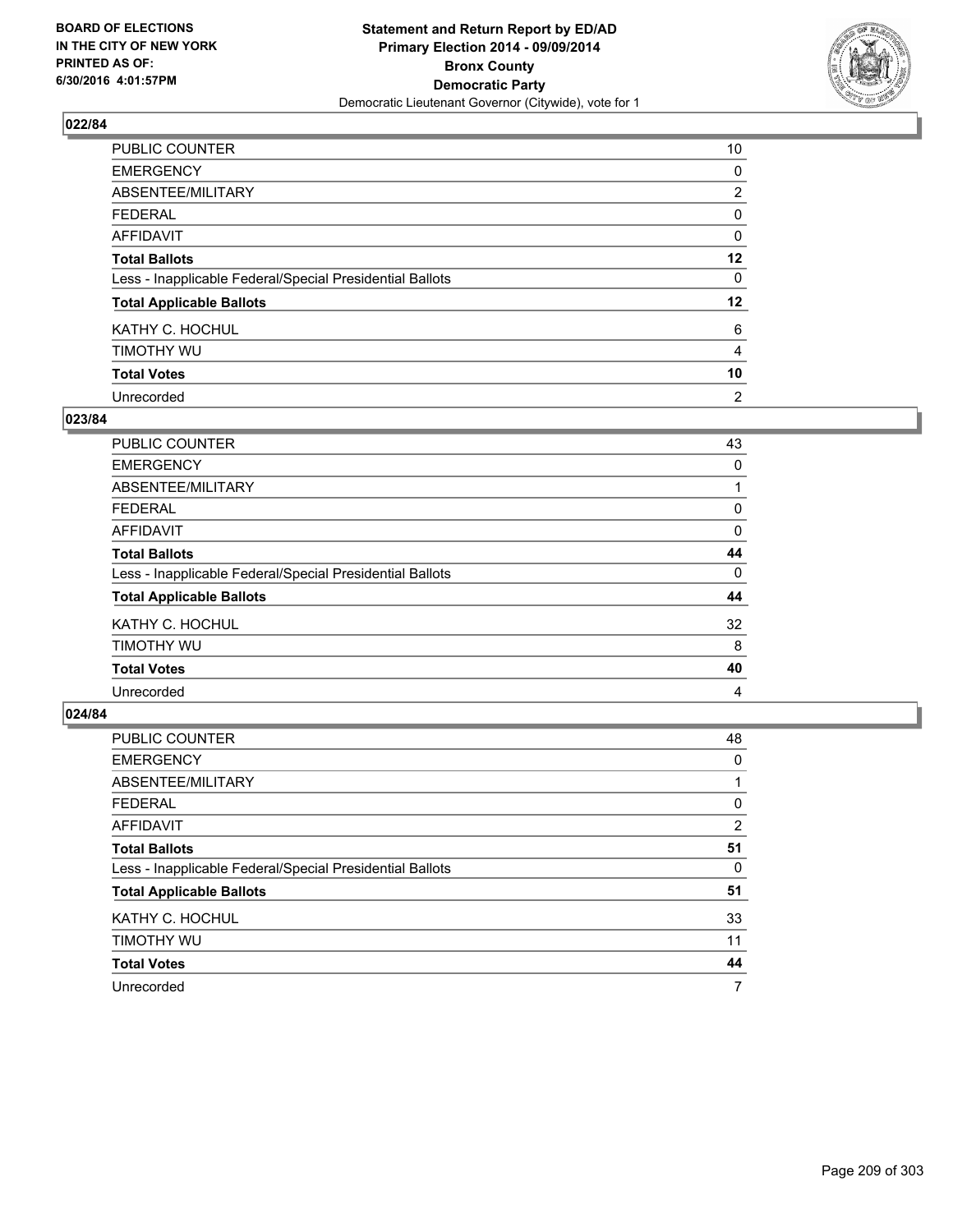

| PUBLIC COUNTER                                           | 44             |
|----------------------------------------------------------|----------------|
| <b>EMERGENCY</b>                                         | 0              |
| ABSENTEE/MILITARY                                        | $\overline{2}$ |
| <b>FEDERAL</b>                                           | 0              |
| <b>AFFIDAVIT</b>                                         | 0              |
| <b>Total Ballots</b>                                     | 46             |
| Less - Inapplicable Federal/Special Presidential Ballots | 0              |
| <b>Total Applicable Ballots</b>                          | 46             |
| KATHY C. HOCHUL                                          | 29             |
| TIMOTHY WU                                               | 13             |
| <b>Total Votes</b>                                       | 42             |
| Unrecorded                                               | 4              |

### **026/84**

| TIMOTHY WU                                               | $\overline{4}$ |
|----------------------------------------------------------|----------------|
| KATHY C. HOCHUL                                          | 10             |
| <b>Total Applicable Ballots</b>                          | 14             |
| Less - Inapplicable Federal/Special Presidential Ballots | 0              |
| <b>Total Ballots</b>                                     | 14             |
| <b>AFFIDAVIT</b>                                         | 0              |
| <b>FEDERAL</b>                                           | 0              |
| <b>ABSENTEE/MILITARY</b>                                 |                |
| <b>EMERGENCY</b>                                         | $\Omega$       |
| <b>PUBLIC COUNTER</b>                                    | 13             |

| <b>PUBLIC COUNTER</b>                                    | 36 |
|----------------------------------------------------------|----|
| <b>EMERGENCY</b>                                         | 0  |
| ABSENTEE/MILITARY                                        | 0  |
| <b>FEDERAL</b>                                           | 0  |
| AFFIDAVIT                                                |    |
| <b>Total Ballots</b>                                     | 37 |
| Less - Inapplicable Federal/Special Presidential Ballots | 0  |
| <b>Total Applicable Ballots</b>                          | 37 |
| KATHY C. HOCHUL                                          | 30 |
| TIMOTHY WU                                               | 6  |
| <b>Total Votes</b>                                       | 36 |
| Unrecorded                                               | 1  |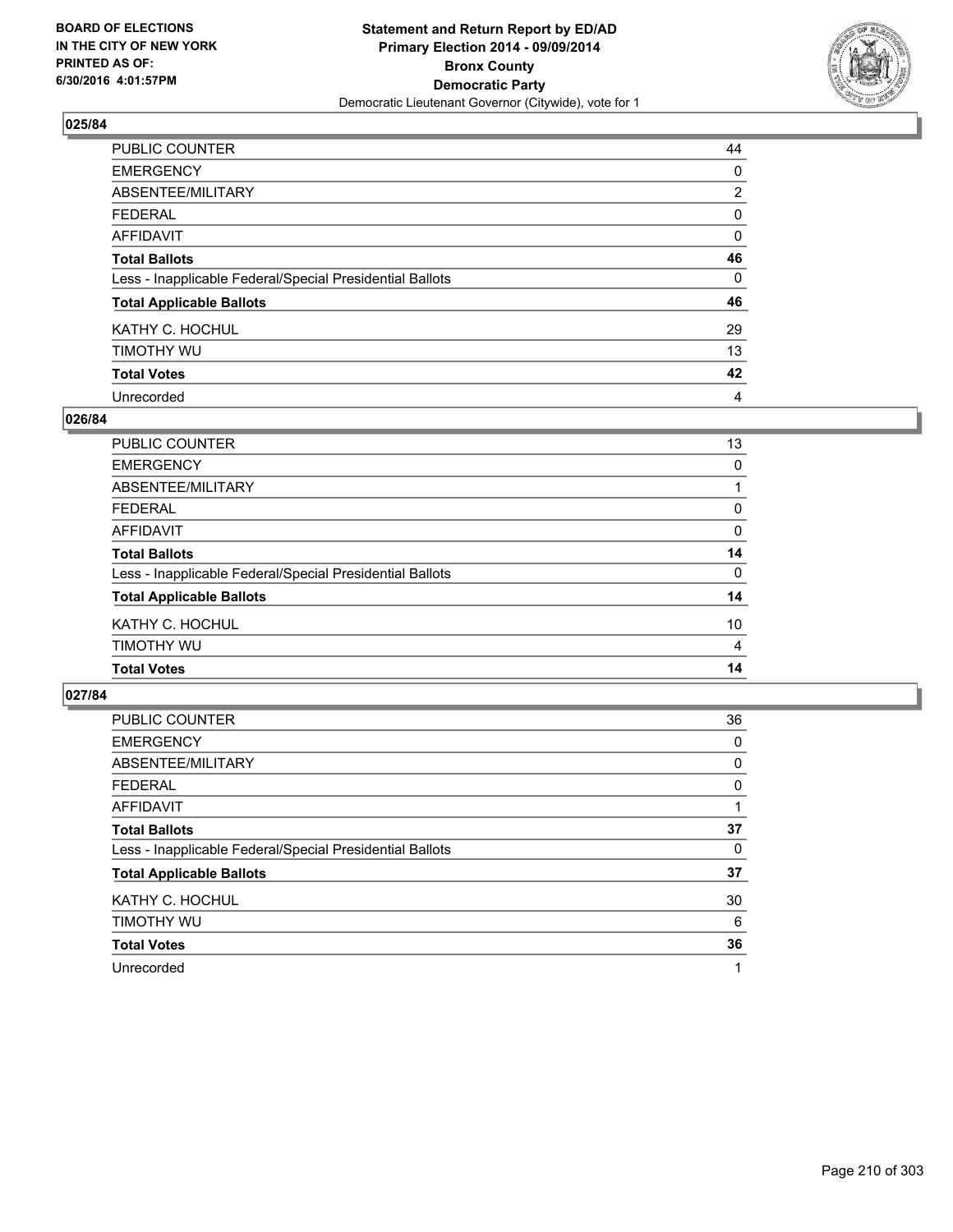

| PUBLIC COUNTER                                           | 52 |
|----------------------------------------------------------|----|
| <b>EMERGENCY</b>                                         | 0  |
| ABSENTEE/MILITARY                                        |    |
| <b>FEDERAL</b>                                           | 0  |
| <b>AFFIDAVIT</b>                                         | 0  |
| <b>Total Ballots</b>                                     | 53 |
| Less - Inapplicable Federal/Special Presidential Ballots | 0  |
| <b>Total Applicable Ballots</b>                          | 53 |
| KATHY C. HOCHUL                                          | 39 |
| TIMOTHY WU                                               | 10 |
| <b>Total Votes</b>                                       | 49 |
| Unrecorded                                               | 4  |

### **029/84**

| <b>PUBLIC COUNTER</b>                                    | 22 |
|----------------------------------------------------------|----|
| <b>EMERGENCY</b>                                         | 0  |
| ABSENTEE/MILITARY                                        | 0  |
| <b>FEDERAL</b>                                           | 0  |
| AFFIDAVIT                                                | 0  |
| <b>Total Ballots</b>                                     | 22 |
| Less - Inapplicable Federal/Special Presidential Ballots | 0  |
| <b>Total Applicable Ballots</b>                          | 22 |
| KATHY C. HOCHUL                                          | 16 |
| TIMOTHY WU                                               |    |
| UNATTRIBUTABLE WRITE-IN (WRITE-IN)                       | 1  |
| <b>Total Votes</b>                                       | 18 |
| Unrecorded                                               | 4  |

| <b>PUBLIC COUNTER</b>                                    | 31 |
|----------------------------------------------------------|----|
| <b>EMERGENCY</b>                                         | 0  |
| ABSENTEE/MILITARY                                        |    |
| FEDERAL                                                  | 0  |
| AFFIDAVIT                                                | 0  |
| <b>Total Ballots</b>                                     | 32 |
| Less - Inapplicable Federal/Special Presidential Ballots | 0  |
| <b>Total Applicable Ballots</b>                          | 32 |
| KATHY C. HOCHUL                                          | 25 |
| TIMOTHY WU                                               | 4  |
| <b>Total Votes</b>                                       | 29 |
| Unrecorded                                               | 3  |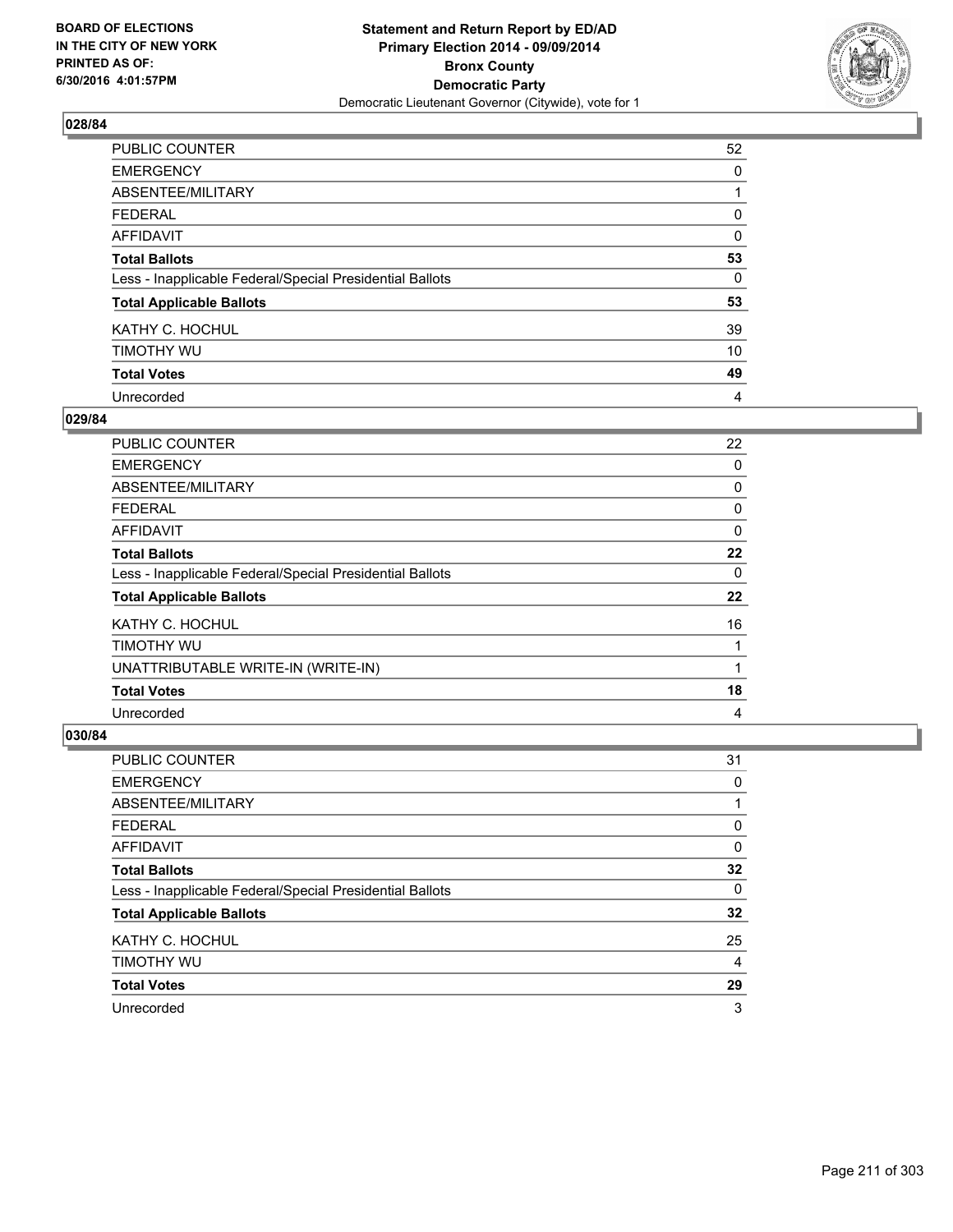

| PUBLIC COUNTER                                           | 19 |
|----------------------------------------------------------|----|
| <b>EMERGENCY</b>                                         | 0  |
| ABSENTEE/MILITARY                                        | 0  |
| <b>FEDERAL</b>                                           | 0  |
| <b>AFFIDAVIT</b>                                         |    |
| <b>Total Ballots</b>                                     | 20 |
| Less - Inapplicable Federal/Special Presidential Ballots | 0  |
| <b>Total Applicable Ballots</b>                          | 20 |
| KATHY C. HOCHUL                                          | 16 |
| TIMOTHY WU                                               | 3  |
| <b>Total Votes</b>                                       | 19 |
| Unrecorded                                               |    |

### **032/84**

| PUBLIC COUNTER                                           | 17 |
|----------------------------------------------------------|----|
| <b>EMERGENCY</b>                                         | 0  |
| ABSENTEE/MILITARY                                        | 0  |
| <b>FEDERAL</b>                                           | 0  |
| <b>AFFIDAVIT</b>                                         | 0  |
| <b>Total Ballots</b>                                     | 17 |
| Less - Inapplicable Federal/Special Presidential Ballots | 0  |
| <b>Total Applicable Ballots</b>                          | 17 |
| KATHY C. HOCHUL                                          | 13 |
| TIMOTHY WU                                               | 3  |
| <b>Total Votes</b>                                       | 16 |
| Unrecorded                                               |    |

| <b>PUBLIC COUNTER</b>                                    | 21       |
|----------------------------------------------------------|----------|
| <b>EMERGENCY</b>                                         | 0        |
| ABSENTEE/MILITARY                                        | 0        |
| <b>FEDERAL</b>                                           | 0        |
| <b>AFFIDAVIT</b>                                         | 0        |
| <b>Total Ballots</b>                                     | 21       |
| Less - Inapplicable Federal/Special Presidential Ballots | $\Omega$ |
| <b>Total Applicable Ballots</b>                          | 21       |
| KATHY C. HOCHUL                                          | 16       |
| TIMOTHY WU                                               | 5        |
| <b>Total Votes</b>                                       | 21       |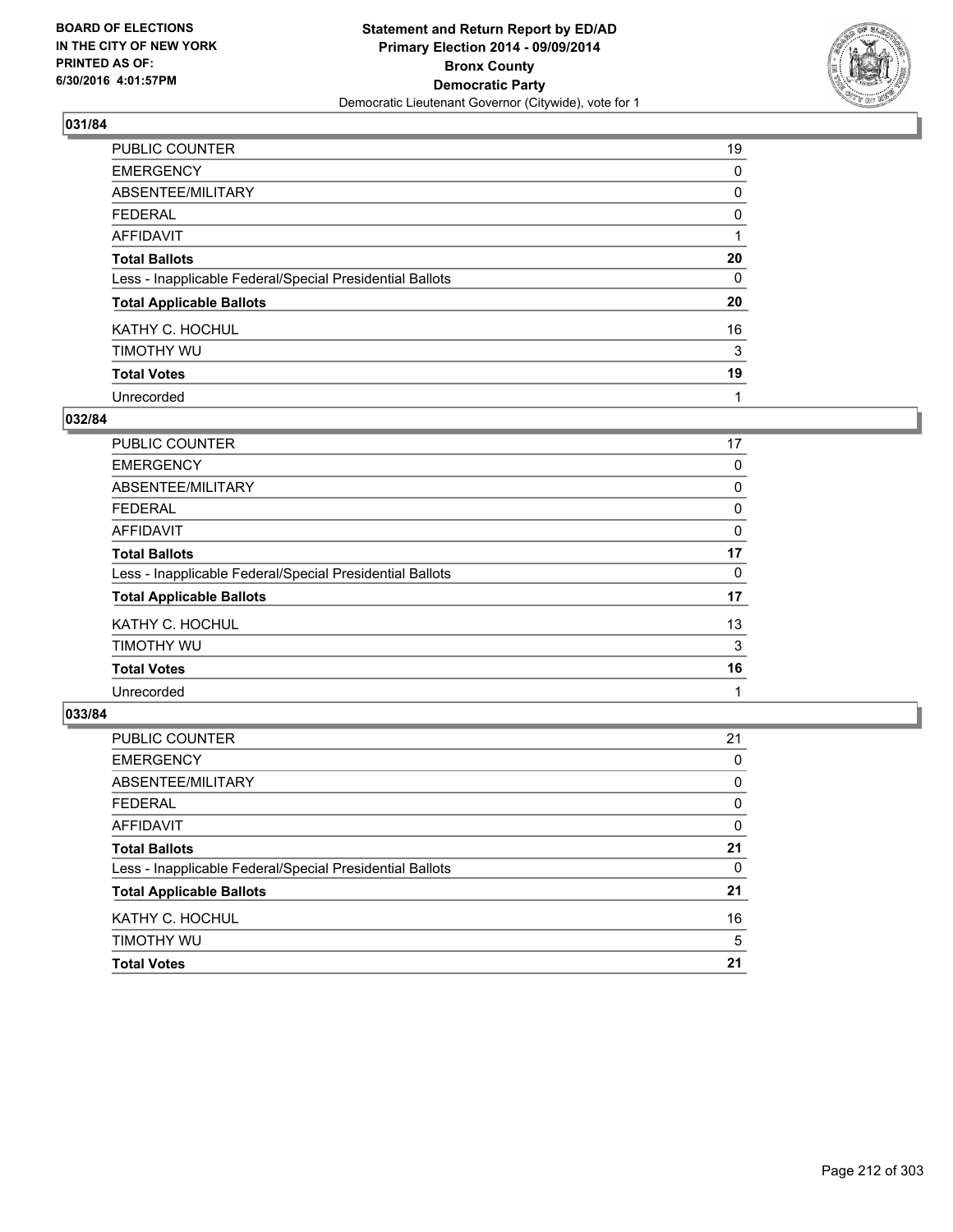

| PUBLIC COUNTER                                           | 96             |
|----------------------------------------------------------|----------------|
| <b>EMERGENCY</b>                                         | 0              |
| ABSENTEE/MILITARY                                        | $\overline{2}$ |
| <b>FEDERAL</b>                                           | 0              |
| <b>AFFIDAVIT</b>                                         |                |
| <b>Total Ballots</b>                                     | 99             |
| Less - Inapplicable Federal/Special Presidential Ballots | 0              |
| <b>Total Applicable Ballots</b>                          | 99             |
| KATHY C. HOCHUL                                          | 73             |
| TIMOTHY WU                                               | 22             |
| UNATTRIBUTABLE WRITE-IN (WRITE-IN)                       |                |
| <b>Total Votes</b>                                       | 96             |
| Unrecorded                                               | 3              |

# **035/84**

| <b>PUBLIC COUNTER</b>                                    | 27 |
|----------------------------------------------------------|----|
| <b>EMERGENCY</b>                                         | 0  |
| ABSENTEE/MILITARY                                        |    |
| <b>FEDERAL</b>                                           | 0  |
| <b>AFFIDAVIT</b>                                         | 0  |
| <b>Total Ballots</b>                                     | 28 |
| Less - Inapplicable Federal/Special Presidential Ballots | 0  |
| <b>Total Applicable Ballots</b>                          | 28 |
| KATHY C. HOCHUL                                          | 23 |
| TIMOTHY WU                                               | 4  |
| <b>Total Votes</b>                                       | 27 |
| Unrecorded                                               |    |

| PUBLIC COUNTER                                           | 9 |
|----------------------------------------------------------|---|
| <b>EMERGENCY</b>                                         | 0 |
| ABSENTEE/MILITARY                                        | 0 |
| <b>FEDERAL</b>                                           | 0 |
| AFFIDAVIT                                                | 0 |
| <b>Total Ballots</b>                                     | 9 |
| Less - Inapplicable Federal/Special Presidential Ballots | 0 |
| <b>Total Applicable Ballots</b>                          | 9 |
| KATHY C. HOCHUL                                          |   |
| TIMOTHY WU                                               |   |
| <b>Total Votes</b>                                       | 8 |
| Unrecorded                                               |   |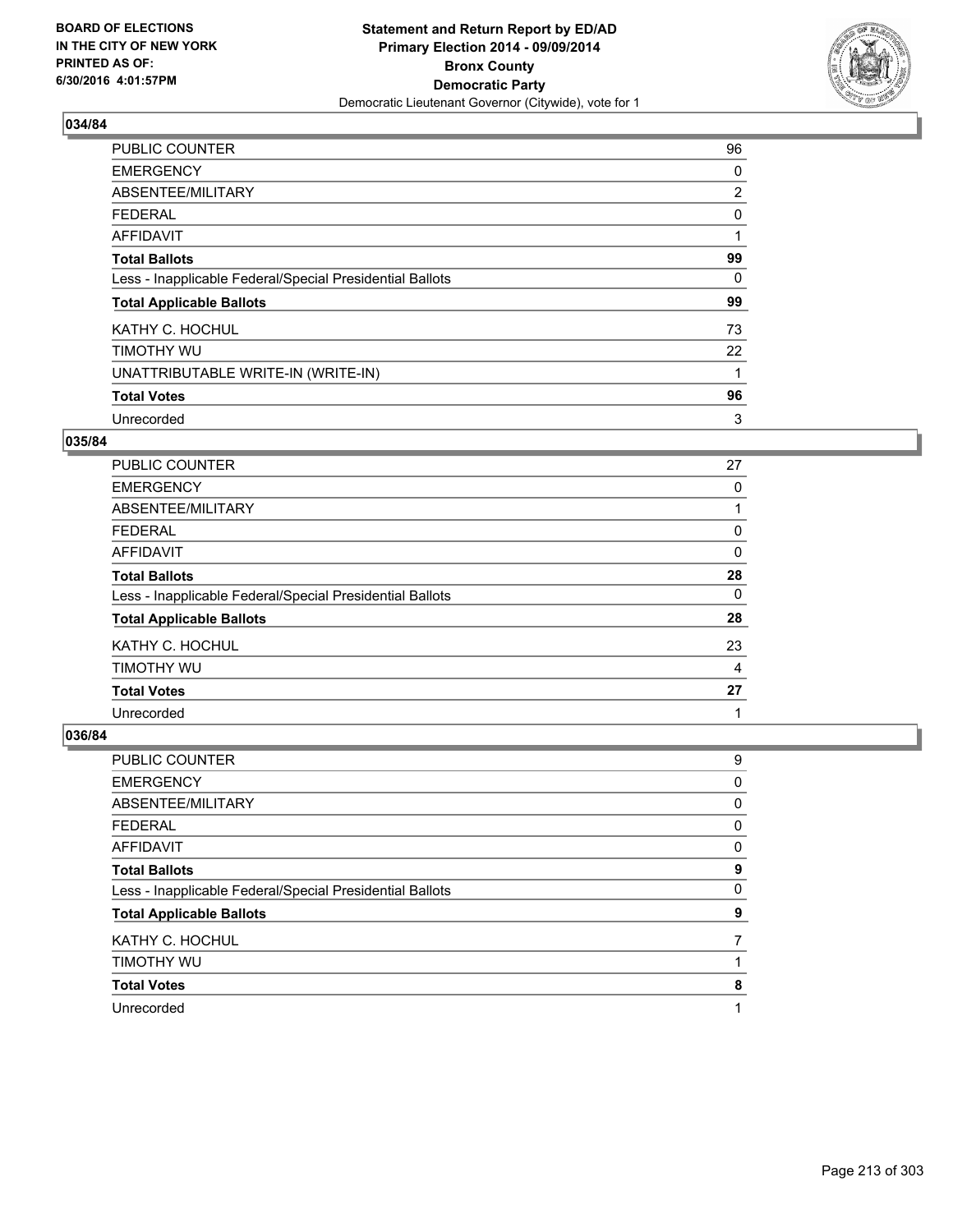

| PUBLIC COUNTER                                           | 49             |
|----------------------------------------------------------|----------------|
| <b>EMERGENCY</b>                                         | 0              |
| ABSENTEE/MILITARY                                        | $\overline{2}$ |
| <b>FEDERAL</b>                                           | 0              |
| <b>AFFIDAVIT</b>                                         | $\Omega$       |
| <b>Total Ballots</b>                                     | 51             |
| Less - Inapplicable Federal/Special Presidential Ballots | 0              |
| <b>Total Applicable Ballots</b>                          | 51             |
| KATHY C. HOCHUL                                          | 37             |
| TIMOTHY WU                                               | 5              |
| <b>Total Votes</b>                                       | 42             |
| Unrecorded                                               | 9              |

### **038/84**

| PUBLIC COUNTER                                           | 55 |
|----------------------------------------------------------|----|
| <b>EMERGENCY</b>                                         | 0  |
| ABSENTEE/MILITARY                                        |    |
| <b>FEDERAL</b>                                           | 0  |
| <b>AFFIDAVIT</b>                                         | 0  |
| <b>Total Ballots</b>                                     | 56 |
| Less - Inapplicable Federal/Special Presidential Ballots | 0  |
| <b>Total Applicable Ballots</b>                          | 56 |
| KATHY C. HOCHUL                                          | 33 |
| TIMOTHY WU                                               | 6  |
| <b>Total Votes</b>                                       | 39 |
| Unrecorded                                               | 17 |

| PUBLIC COUNTER                                           | 51       |
|----------------------------------------------------------|----------|
| <b>EMERGENCY</b>                                         | 0        |
| ABSENTEE/MILITARY                                        | 0        |
| <b>FEDERAL</b>                                           | 0        |
| <b>AFFIDAVIT</b>                                         | 2        |
| <b>Total Ballots</b>                                     | 53       |
| Less - Inapplicable Federal/Special Presidential Ballots | $\Omega$ |
| <b>Total Applicable Ballots</b>                          | 53       |
| KATHY C. HOCHUL                                          | 46       |
| TIMOTHY WU                                               | 7        |
| <b>Total Votes</b>                                       | 53       |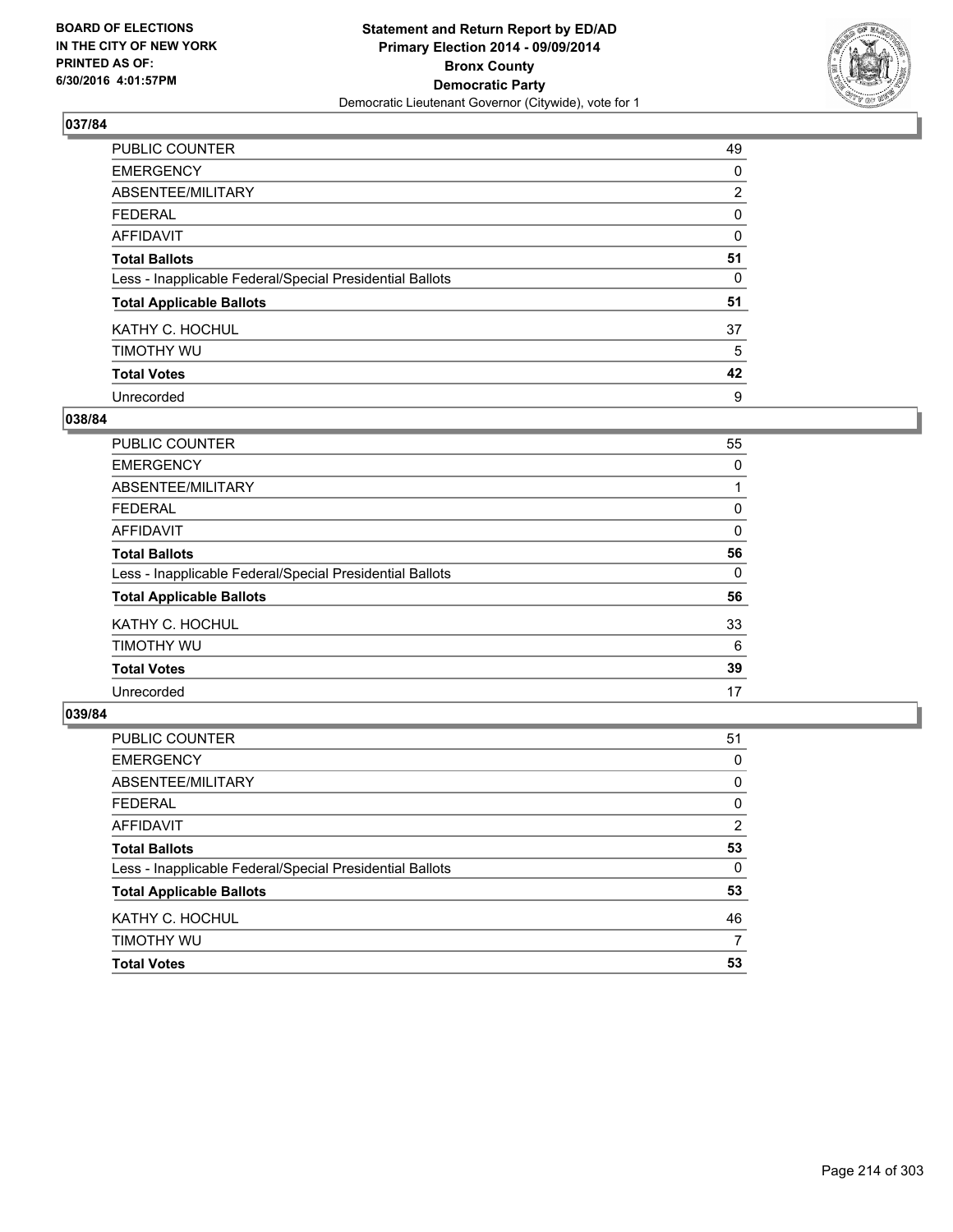

| PUBLIC COUNTER                                           | 49 |
|----------------------------------------------------------|----|
| <b>EMERGENCY</b>                                         | 0  |
| ABSENTEE/MILITARY                                        | 0  |
| <b>FEDERAL</b>                                           | 0  |
| <b>AFFIDAVIT</b>                                         | 0  |
| <b>Total Ballots</b>                                     | 49 |
| Less - Inapplicable Federal/Special Presidential Ballots | 0  |
| <b>Total Applicable Ballots</b>                          | 49 |
| KATHY C. HOCHUL                                          | 31 |
| TIMOTHY WU                                               | 13 |
| <b>Total Votes</b>                                       | 44 |
| Unrecorded                                               | 5  |

### **041/84**

| <b>PUBLIC COUNTER</b>                                    | 41 |
|----------------------------------------------------------|----|
| <b>EMERGENCY</b>                                         | 0  |
| ABSENTEE/MILITARY                                        | 0  |
| <b>FEDERAL</b>                                           | 0  |
| AFFIDAVIT                                                | 0  |
| <b>Total Ballots</b>                                     | 41 |
| Less - Inapplicable Federal/Special Presidential Ballots | 0  |
| <b>Total Applicable Ballots</b>                          | 41 |
| KATHY C. HOCHUL                                          | 22 |
| TIMOTHY WU                                               | 15 |
| UNATTRIBUTABLE WRITE-IN (WRITE-IN)                       | 1  |
| <b>Total Votes</b>                                       | 38 |
| Unrecorded                                               | 3  |

| <b>PUBLIC COUNTER</b>                                    | 69 |
|----------------------------------------------------------|----|
| <b>EMERGENCY</b>                                         | 0  |
| ABSENTEE/MILITARY                                        | 0  |
| <b>FEDERAL</b>                                           | 0  |
| AFFIDAVIT                                                | 0  |
| <b>Total Ballots</b>                                     | 69 |
| Less - Inapplicable Federal/Special Presidential Ballots | 0  |
| <b>Total Applicable Ballots</b>                          | 69 |
| KATHY C. HOCHUL                                          | 49 |
| TIMOTHY WU                                               | 16 |
| <b>Total Votes</b>                                       | 65 |
| Unrecorded                                               | 4  |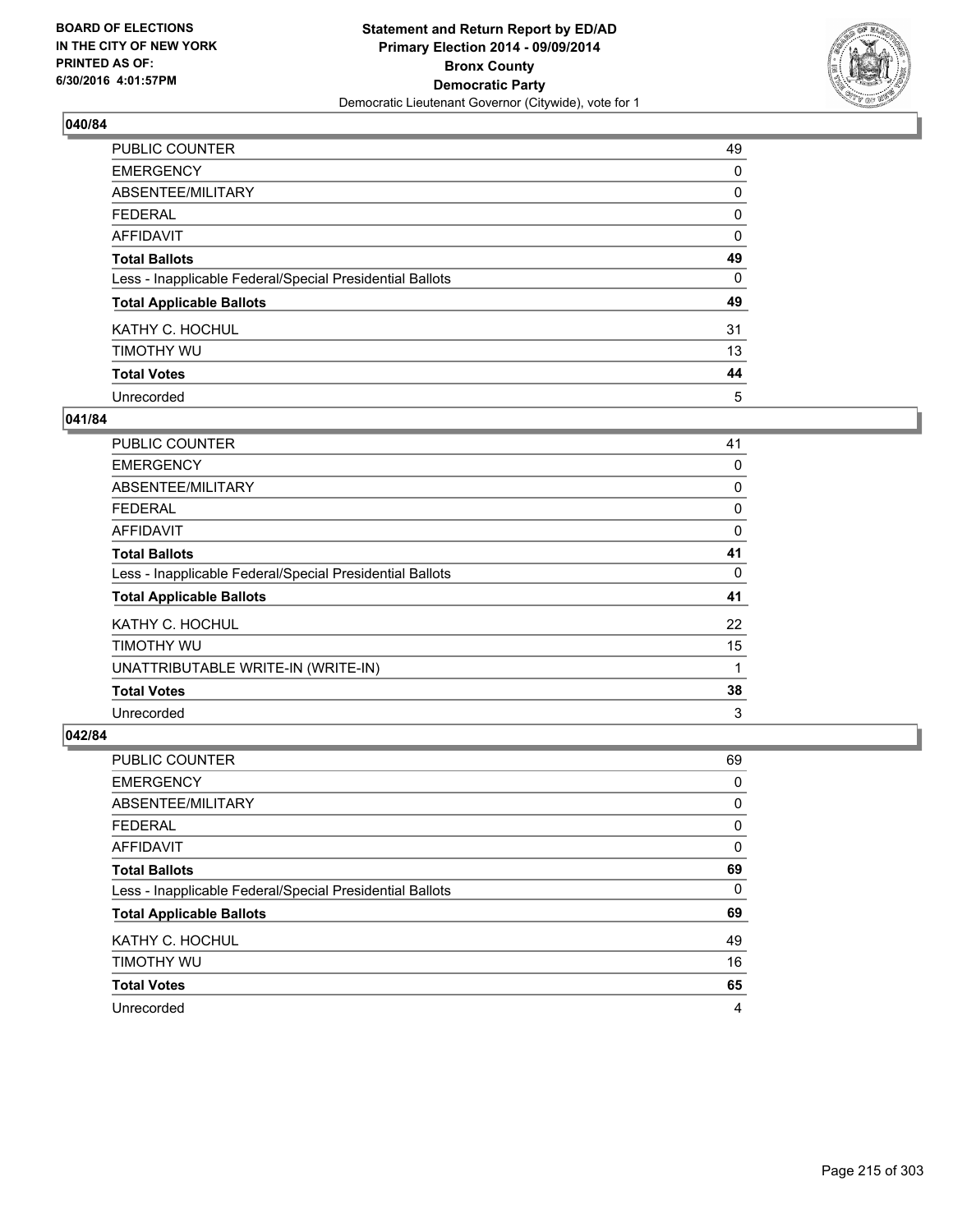

| PUBLIC COUNTER                                           | 45             |
|----------------------------------------------------------|----------------|
| <b>EMERGENCY</b>                                         | 0              |
| ABSENTEE/MILITARY                                        |                |
| FEDERAL                                                  | 0              |
| AFFIDAVIT                                                | $\overline{2}$ |
| <b>Total Ballots</b>                                     | 48             |
| Less - Inapplicable Federal/Special Presidential Ballots | 0              |
| <b>Total Applicable Ballots</b>                          | 48             |
| KATHY C. HOCHUL                                          | 39             |
| TIMOTHY WU                                               | 8              |
| UNATTRIBUTABLE WRITE-IN (WRITE-IN)                       |                |
| <b>Total Votes</b>                                       | 48             |

### **044/84**

| PUBLIC COUNTER                                           | 46 |
|----------------------------------------------------------|----|
| <b>EMERGENCY</b>                                         | 0  |
| ABSENTEE/MILITARY                                        | 0  |
| <b>FEDERAL</b>                                           | 0  |
| AFFIDAVIT                                                | 0  |
| <b>Total Ballots</b>                                     | 46 |
| Less - Inapplicable Federal/Special Presidential Ballots | 0  |
| <b>Total Applicable Ballots</b>                          | 46 |
| KATHY C. HOCHUL                                          | 29 |
| TIMOTHY WU                                               | 14 |
| <b>Total Votes</b>                                       | 43 |
| Unrecorded                                               | 3  |
|                                                          |    |

| PUBLIC COUNTER                                           | 24 |
|----------------------------------------------------------|----|
| <b>EMERGENCY</b>                                         | 0  |
| ABSENTEE/MILITARY                                        | 0  |
| <b>FEDERAL</b>                                           | 0  |
| AFFIDAVIT                                                | 0  |
| <b>Total Ballots</b>                                     | 24 |
| Less - Inapplicable Federal/Special Presidential Ballots | 0  |
| <b>Total Applicable Ballots</b>                          | 24 |
| KATHY C. HOCHUL                                          | 18 |
| TIMOTHY WU                                               | 5  |
| <b>Total Votes</b>                                       | 23 |
| Unrecorded                                               | 1  |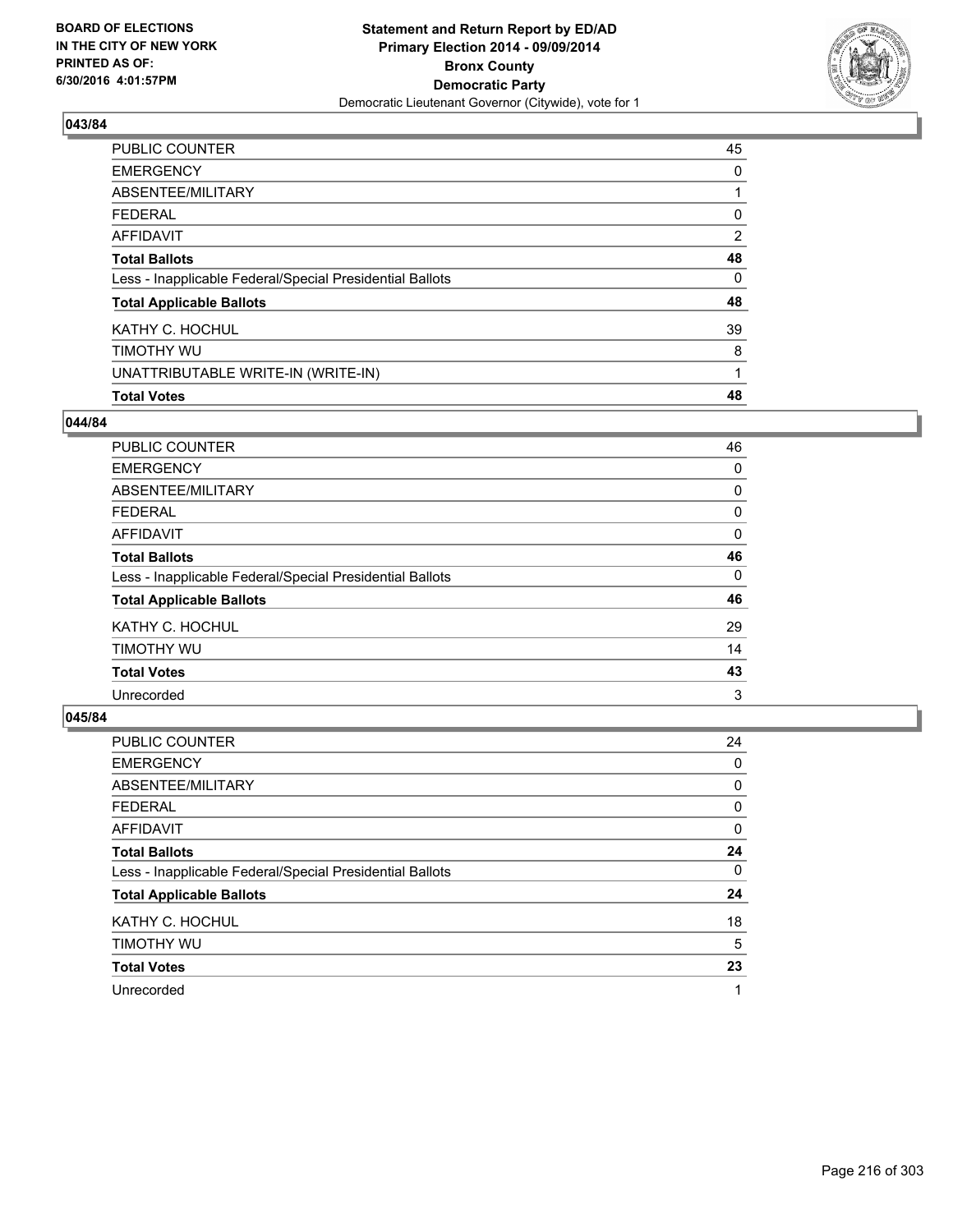

| PUBLIC COUNTER                                           | 55 |
|----------------------------------------------------------|----|
| <b>EMERGENCY</b>                                         | 0  |
| ABSENTEE/MILITARY                                        | 0  |
| <b>FEDERAL</b>                                           | 0  |
| <b>AFFIDAVIT</b>                                         | 0  |
| <b>Total Ballots</b>                                     | 55 |
| Less - Inapplicable Federal/Special Presidential Ballots | 0  |
| <b>Total Applicable Ballots</b>                          | 55 |
| KATHY C. HOCHUL                                          | 38 |
| TIMOTHY WU                                               | 9  |
| <b>Total Votes</b>                                       | 47 |
| Unrecorded                                               | 8  |

#### **047/84**

| <b>PUBLIC COUNTER</b>                                    | 10             |
|----------------------------------------------------------|----------------|
| <b>EMERGENCY</b>                                         | 0              |
| ABSENTEE/MILITARY                                        | 0              |
| <b>FEDERAL</b>                                           | 0              |
| AFFIDAVIT                                                | 0              |
| <b>Total Ballots</b>                                     | 10             |
| Less - Inapplicable Federal/Special Presidential Ballots | 0              |
| <b>Total Applicable Ballots</b>                          | 10             |
| KATHY C. HOCHUL                                          | 5              |
| TIMOTHY WU                                               | 2              |
| UNATTRIBUTABLE WRITE-IN (WRITE-IN)                       |                |
| <b>Total Votes</b>                                       | 8              |
| Unrecorded                                               | $\overline{2}$ |

| <b>PUBLIC COUNTER</b>                                    | 32 |
|----------------------------------------------------------|----|
| <b>EMERGENCY</b>                                         | 0  |
| ABSENTEE/MILITARY                                        |    |
| <b>FEDERAL</b>                                           | 0  |
| AFFIDAVIT                                                | 0  |
| <b>Total Ballots</b>                                     | 33 |
| Less - Inapplicable Federal/Special Presidential Ballots | 0  |
| <b>Total Applicable Ballots</b>                          | 33 |
| KATHY C. HOCHUL                                          | 17 |
| TIMOTHY WU                                               | 12 |
| <b>Total Votes</b>                                       | 29 |
| Unrecorded                                               | 4  |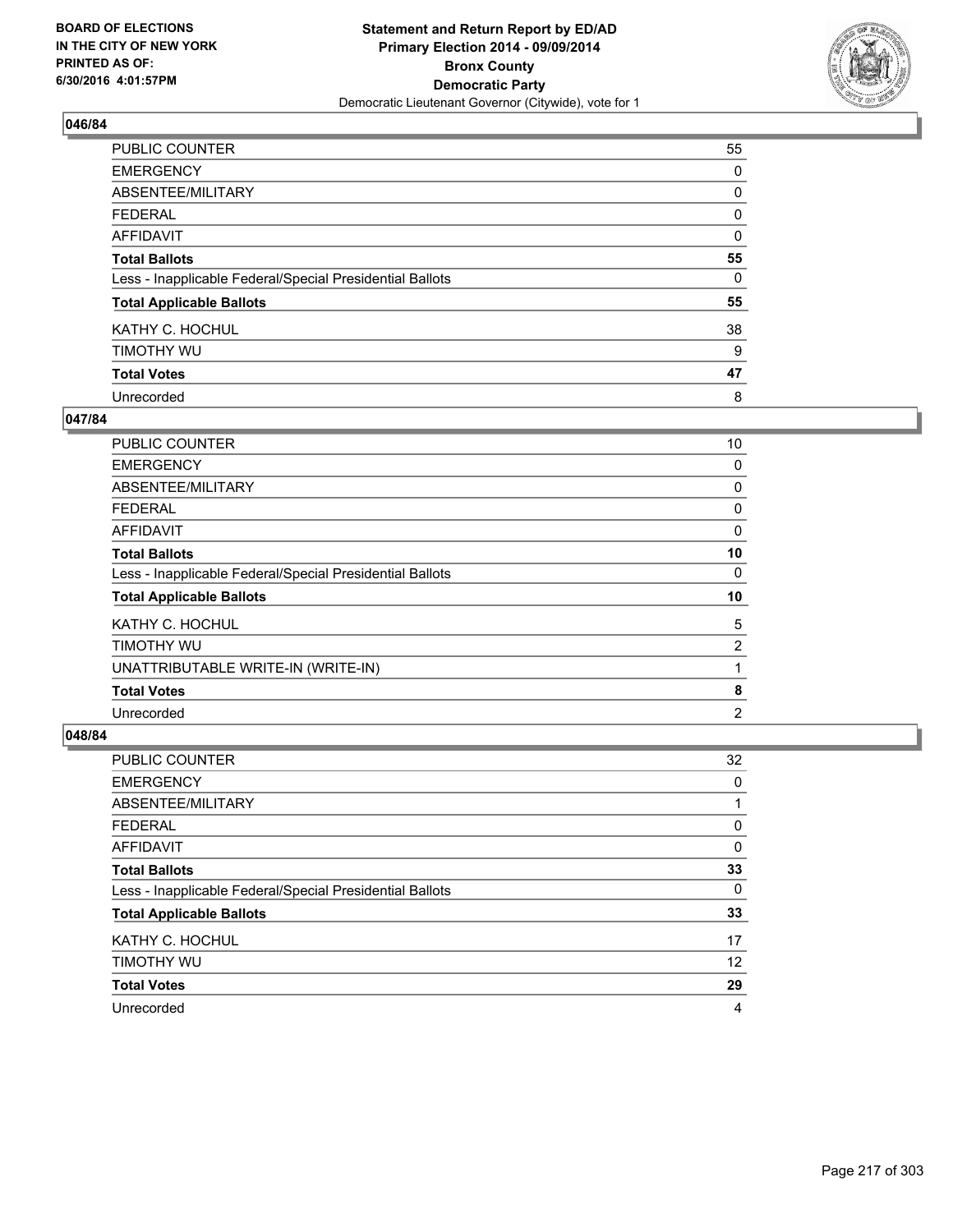

| PUBLIC COUNTER                                           | 11             |
|----------------------------------------------------------|----------------|
| EMERGENCY                                                | 0              |
| ABSENTEE/MILITARY                                        | 0              |
| FEDERAL                                                  | $\mathbf{0}$   |
| AFFIDAVIT                                                | 0              |
| <b>Total Ballots</b>                                     | 11             |
| Less - Inapplicable Federal/Special Presidential Ballots | 0              |
| <b>Total Applicable Ballots</b>                          | 11             |
| KATHY C. HOCHUL                                          | 9              |
| timothy wu                                               | $\overline{2}$ |
| <b>Total Votes</b>                                       | 11             |

### **050/84**

| PUBLIC COUNTER                                           | 28 |
|----------------------------------------------------------|----|
| <b>EMERGENCY</b>                                         | 0  |
| ABSENTEE/MILITARY                                        |    |
| <b>FEDERAL</b>                                           | 0  |
| <b>AFFIDAVIT</b>                                         | 0  |
| <b>Total Ballots</b>                                     | 29 |
| Less - Inapplicable Federal/Special Presidential Ballots | 0  |
| <b>Total Applicable Ballots</b>                          | 29 |
| KATHY C. HOCHUL                                          | 20 |
| TIMOTHY WU                                               | 8  |
| <b>Total Votes</b>                                       | 28 |
| Unrecorded                                               |    |
|                                                          |    |

| <b>PUBLIC COUNTER</b>                                    | 49 |
|----------------------------------------------------------|----|
| <b>EMERGENCY</b>                                         | 0  |
| ABSENTEE/MILITARY                                        | 0  |
| <b>FEDERAL</b>                                           | 0  |
| <b>AFFIDAVIT</b>                                         | 0  |
| <b>Total Ballots</b>                                     | 49 |
| Less - Inapplicable Federal/Special Presidential Ballots | 0  |
| <b>Total Applicable Ballots</b>                          | 49 |
| KATHY C. HOCHUL                                          | 30 |
| TIMOTHY WU                                               | 15 |
| <b>Total Votes</b>                                       | 45 |
| Unrecorded                                               | 4  |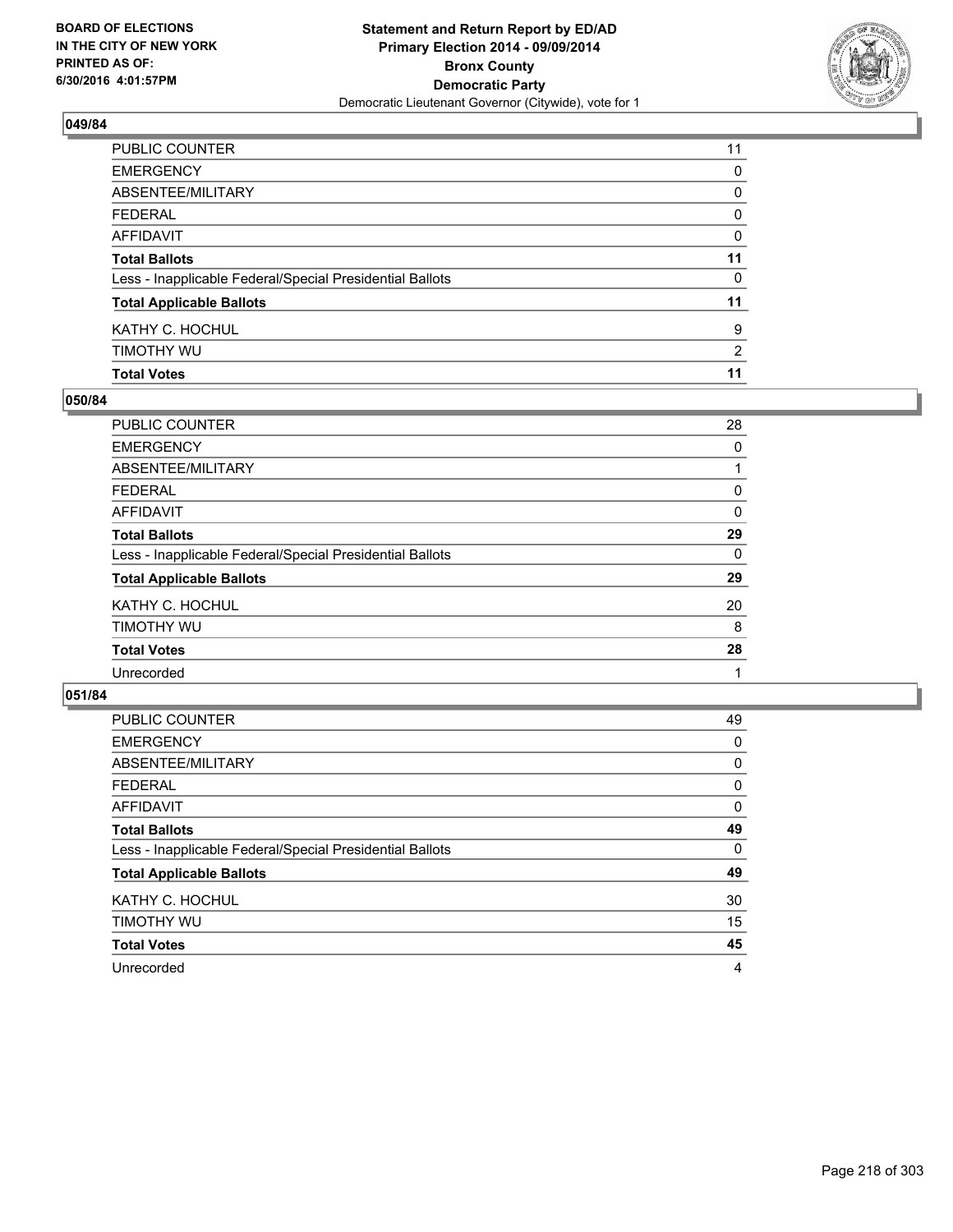

| PUBLIC COUNTER                                           | 40 |
|----------------------------------------------------------|----|
| <b>EMERGENCY</b>                                         | 0  |
| ABSENTEE/MILITARY                                        | 0  |
| <b>FEDERAL</b>                                           | 0  |
| <b>AFFIDAVIT</b>                                         |    |
| <b>Total Ballots</b>                                     | 41 |
| Less - Inapplicable Federal/Special Presidential Ballots | 0  |
| <b>Total Applicable Ballots</b>                          | 41 |
| KATHY C. HOCHUL                                          | 36 |
| TIMOTHY WU                                               | 4  |
| <b>Total Votes</b>                                       | 40 |
| Unrecorded                                               |    |

#### **053/84**

| <b>Total Votes</b>                                       | 0        |
|----------------------------------------------------------|----------|
|                                                          |          |
| TIMOTHY WU                                               | 0        |
| KATHY C. HOCHUL                                          | 0        |
| <b>Total Applicable Ballots</b>                          | 0        |
| Less - Inapplicable Federal/Special Presidential Ballots | $\Omega$ |
| <b>Total Ballots</b>                                     | 0        |
| <b>AFFIDAVIT</b>                                         | 0        |
| <b>FEDERAL</b>                                           | 0        |
| <b>ABSENTEE/MILITARY</b>                                 | 0        |
| <b>EMERGENCY</b>                                         | 0        |
| <b>PUBLIC COUNTER</b>                                    | 0        |

| <b>PUBLIC COUNTER</b>                                    | 32 |
|----------------------------------------------------------|----|
| <b>EMERGENCY</b>                                         | 0  |
| ABSENTEE/MILITARY                                        | 0  |
| <b>FEDERAL</b>                                           | 0  |
| AFFIDAVIT                                                |    |
| <b>Total Ballots</b>                                     | 33 |
| Less - Inapplicable Federal/Special Presidential Ballots | 0  |
| <b>Total Applicable Ballots</b>                          | 33 |
| KATHY C. HOCHUL                                          | 26 |
| TIMOTHY WU                                               | 6  |
| <b>Total Votes</b>                                       | 32 |
| Unrecorded                                               | 1  |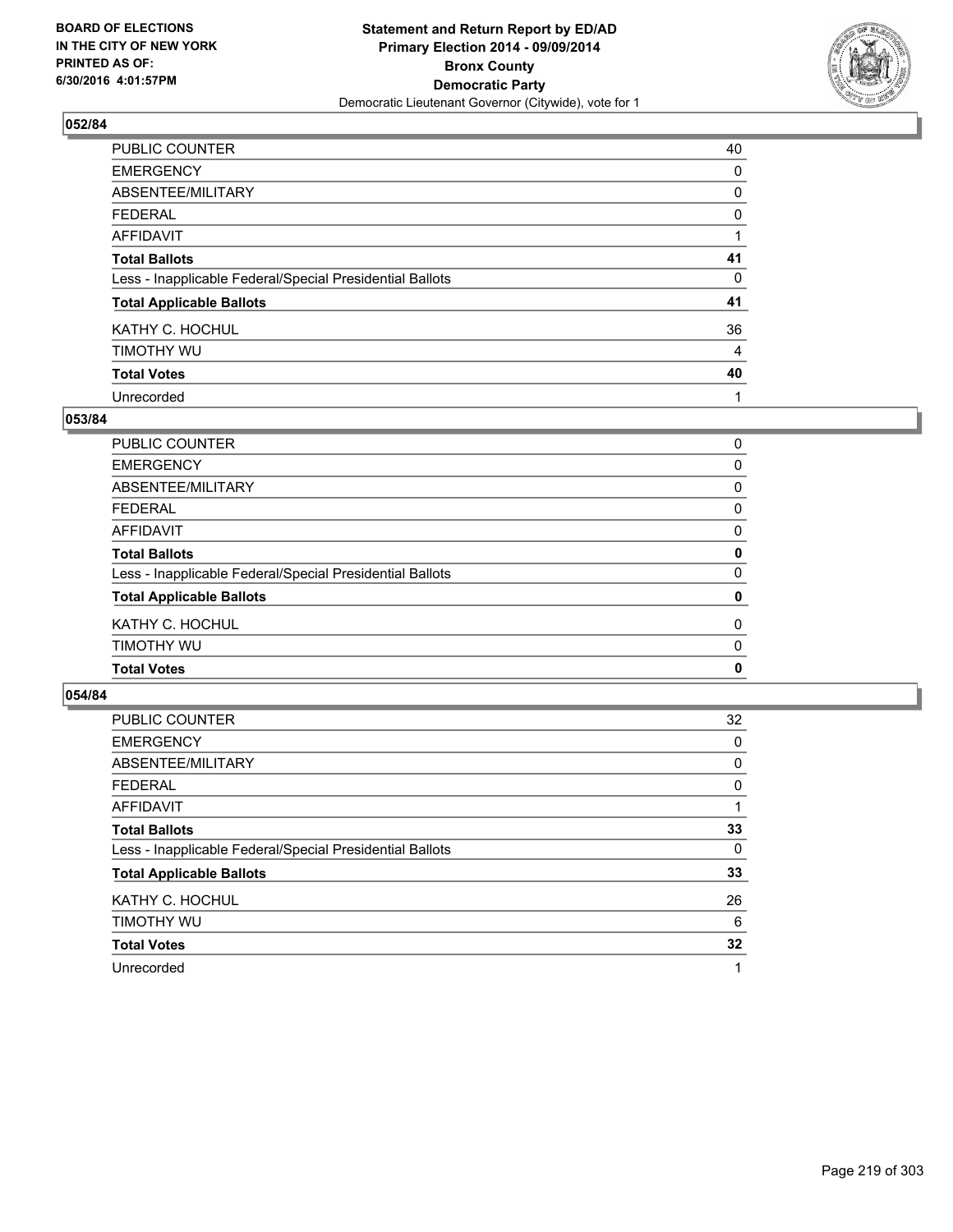

| PUBLIC COUNTER                                           | 41 |
|----------------------------------------------------------|----|
| <b>EMERGENCY</b>                                         | 0  |
| ABSENTEE/MILITARY                                        | 0  |
| <b>FEDERAL</b>                                           | 0  |
| <b>AFFIDAVIT</b>                                         | 0  |
| <b>Total Ballots</b>                                     | 41 |
| Less - Inapplicable Federal/Special Presidential Ballots | 0  |
| <b>Total Applicable Ballots</b>                          | 41 |
| KATHY C. HOCHUL                                          | 28 |
| TIMOTHY WU                                               | 12 |
| <b>Total Votes</b>                                       | 40 |
| Unrecorded                                               |    |

### **056/84**

| <b>PUBLIC COUNTER</b>                                    | 24 |
|----------------------------------------------------------|----|
| <b>EMERGENCY</b>                                         | 0  |
| ABSENTEE/MILITARY                                        | 0  |
| <b>FEDERAL</b>                                           | 0  |
| <b>AFFIDAVIT</b>                                         | 0  |
| <b>Total Ballots</b>                                     | 24 |
| Less - Inapplicable Federal/Special Presidential Ballots | 0  |
| <b>Total Applicable Ballots</b>                          | 24 |
| KATHY C. HOCHUL                                          | 14 |
| TIMOTHY WU                                               | 8  |
| <b>Total Votes</b>                                       | 22 |
| Unrecorded                                               | 2  |

| PUBLIC COUNTER                                           | 29             |
|----------------------------------------------------------|----------------|
| <b>EMERGENCY</b>                                         | 0              |
| ABSENTEE/MILITARY                                        | $\overline{2}$ |
| <b>FEDERAL</b>                                           | 0              |
| AFFIDAVIT                                                | 0              |
| <b>Total Ballots</b>                                     | 31             |
| Less - Inapplicable Federal/Special Presidential Ballots | 0              |
| <b>Total Applicable Ballots</b>                          | 31             |
| KATHY C. HOCHUL                                          | 20             |
| TIMOTHY WU                                               | 10             |
| <b>Total Votes</b>                                       | 30             |
| Unrecorded                                               |                |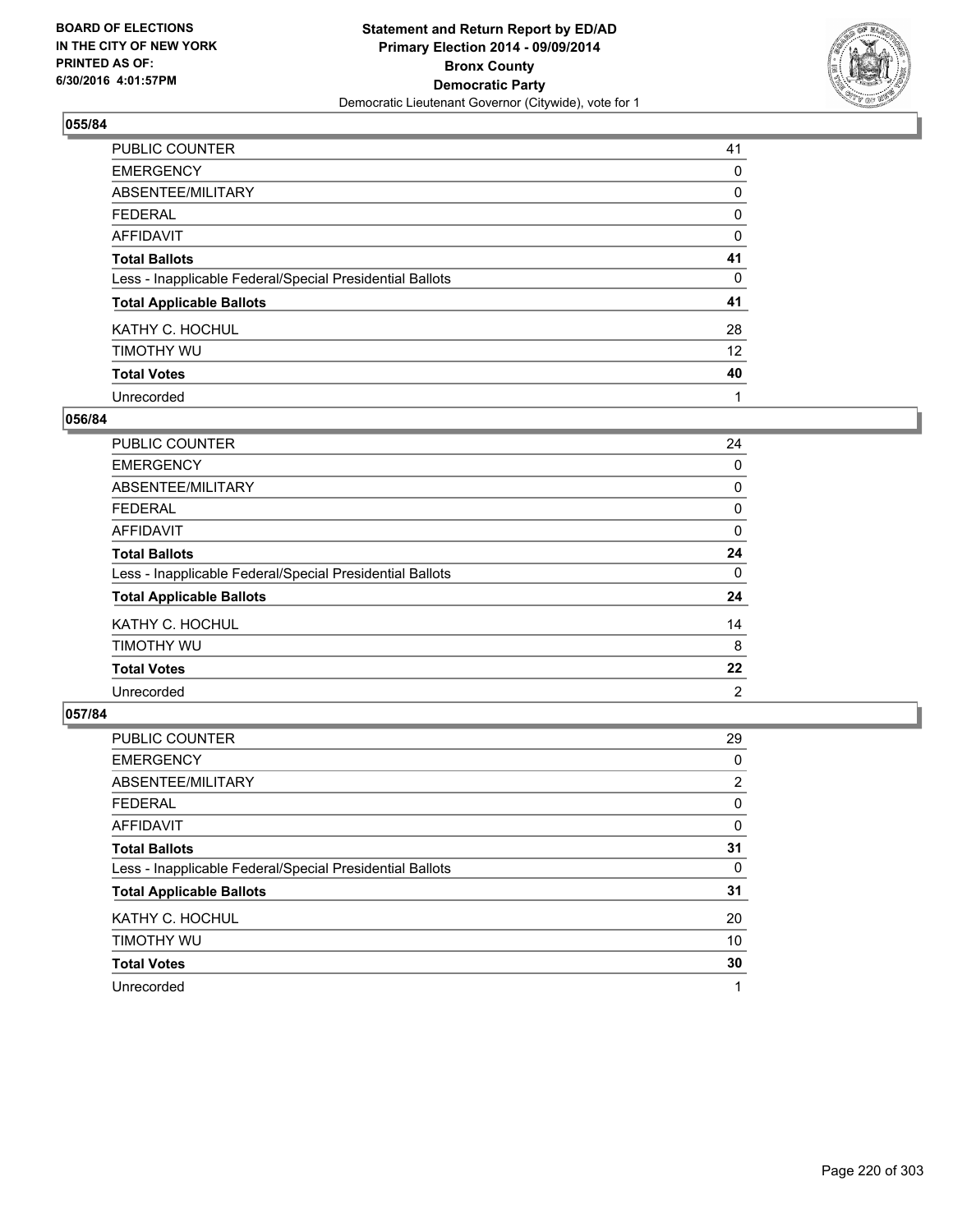

| PUBLIC COUNTER                                           | 56       |
|----------------------------------------------------------|----------|
| EMERGENCY                                                | $\Omega$ |
| ABSENTEE/MILITARY                                        | 0        |
| FEDERAL                                                  | 0        |
| AFFIDAVIT                                                | 0        |
| <b>Total Ballots</b>                                     | 56       |
| Less - Inapplicable Federal/Special Presidential Ballots | 0        |
| <b>Total Applicable Ballots</b>                          | 56       |
| KATHY C. HOCHUL                                          | 46       |
| timothy wu                                               | 10       |
| <b>Total Votes</b>                                       | 56       |

### **059/84**

| PUBLIC COUNTER                                           | 61 |
|----------------------------------------------------------|----|
| <b>EMERGENCY</b>                                         | 0  |
| ABSENTEE/MILITARY                                        |    |
| <b>FEDERAL</b>                                           | 0  |
| <b>AFFIDAVIT</b>                                         | 0  |
| <b>Total Ballots</b>                                     | 62 |
| Less - Inapplicable Federal/Special Presidential Ballots | 0  |
| <b>Total Applicable Ballots</b>                          | 62 |
| KATHY C. HOCHUL                                          | 50 |
| TIMOTHY WU                                               | 9  |
| <b>Total Votes</b>                                       | 59 |
| Unrecorded                                               | 3  |
|                                                          |    |

| <b>PUBLIC COUNTER</b>                                    | 26             |
|----------------------------------------------------------|----------------|
| <b>EMERGENCY</b>                                         | 0              |
| ABSENTEE/MILITARY                                        | 0              |
| <b>FEDERAL</b>                                           | 0              |
| AFFIDAVIT                                                | 0              |
| <b>Total Ballots</b>                                     | 26             |
| Less - Inapplicable Federal/Special Presidential Ballots | 0              |
| <b>Total Applicable Ballots</b>                          | 26             |
| KATHY C. HOCHUL                                          | 15             |
| TIMOTHY WU                                               | 9              |
| <b>Total Votes</b>                                       | 24             |
| Unrecorded                                               | $\overline{2}$ |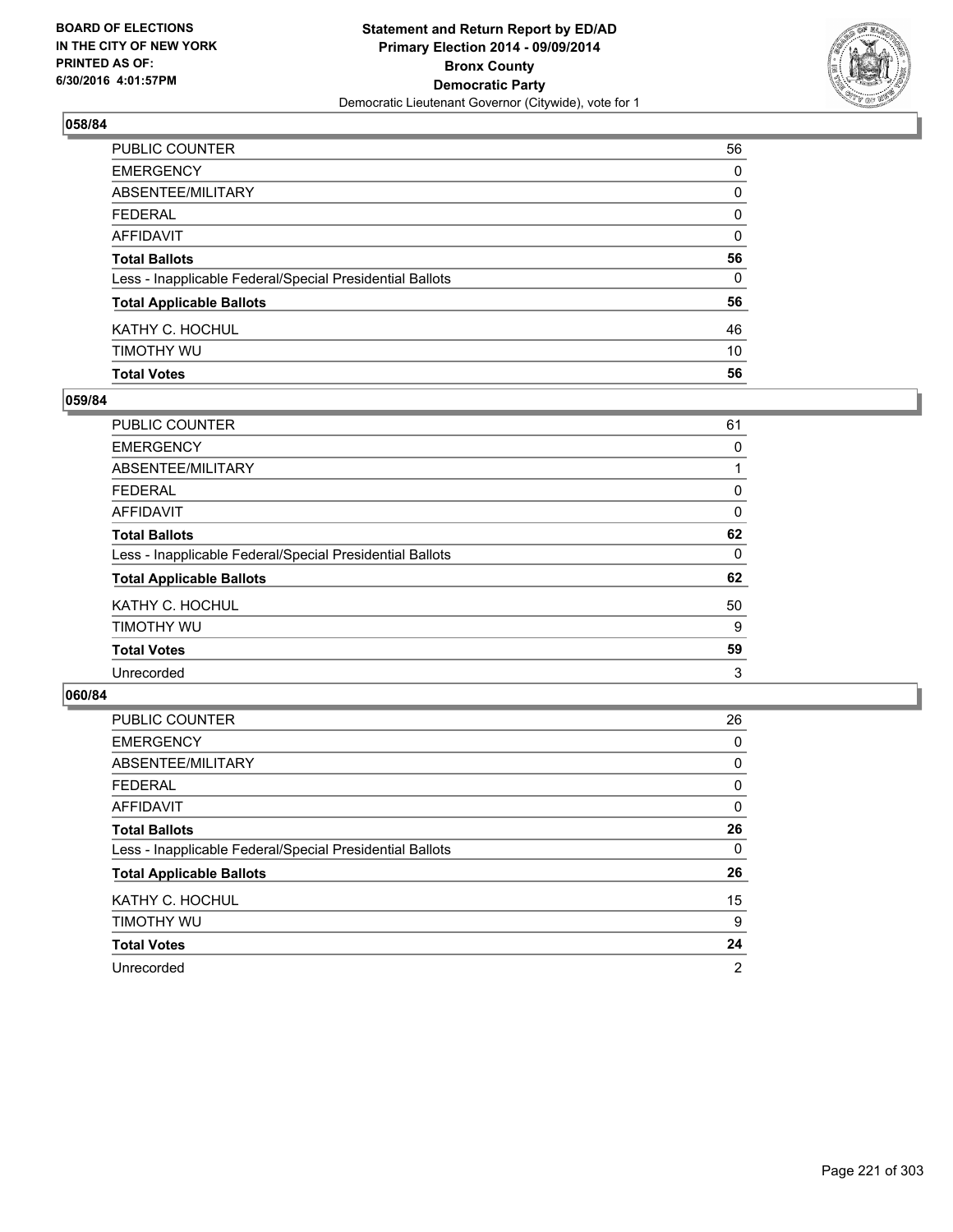

| PUBLIC COUNTER                                           | 57       |
|----------------------------------------------------------|----------|
| <b>EMERGENCY</b>                                         | 0        |
| ABSENTEE/MILITARY                                        | 0        |
| <b>FEDERAL</b>                                           | 0        |
| <b>AFFIDAVIT</b>                                         | $\Omega$ |
| <b>Total Ballots</b>                                     | 57       |
| Less - Inapplicable Federal/Special Presidential Ballots | 0        |
| <b>Total Applicable Ballots</b>                          | 57       |
| KATHY C. HOCHUL                                          | 44       |
| TIMOTHY WU                                               | 12       |
| <b>Total Votes</b>                                       | 56       |
| Unrecorded                                               |          |

#### **062/84**

| <b>Total Votes</b>                                       | 40             |
|----------------------------------------------------------|----------------|
| TIMOTHY WU                                               | $\overline{4}$ |
| KATHY C. HOCHUL                                          | 36             |
| <b>Total Applicable Ballots</b>                          | 40             |
| Less - Inapplicable Federal/Special Presidential Ballots | 0              |
| <b>Total Ballots</b>                                     | 40             |
| <b>AFFIDAVIT</b>                                         | 0              |
| <b>FEDERAL</b>                                           | 0              |
| ABSENTEE/MILITARY                                        | $\Omega$       |
| <b>EMERGENCY</b>                                         | 0              |
| PUBLIC COUNTER                                           | 40             |

| <b>PUBLIC COUNTER</b>                                    | 39       |
|----------------------------------------------------------|----------|
| <b>EMERGENCY</b>                                         | 0        |
| ABSENTEE/MILITARY                                        |          |
| <b>FEDERAL</b>                                           | 0        |
| AFFIDAVIT                                                | 0        |
| <b>Total Ballots</b>                                     | 40       |
| Less - Inapplicable Federal/Special Presidential Ballots | $\Omega$ |
| <b>Total Applicable Ballots</b>                          | 40       |
| KATHY C. HOCHUL                                          | 31       |
| TIMOTHY WU                                               | 8        |
| <b>Total Votes</b>                                       | 39       |
| Unrecorded                                               |          |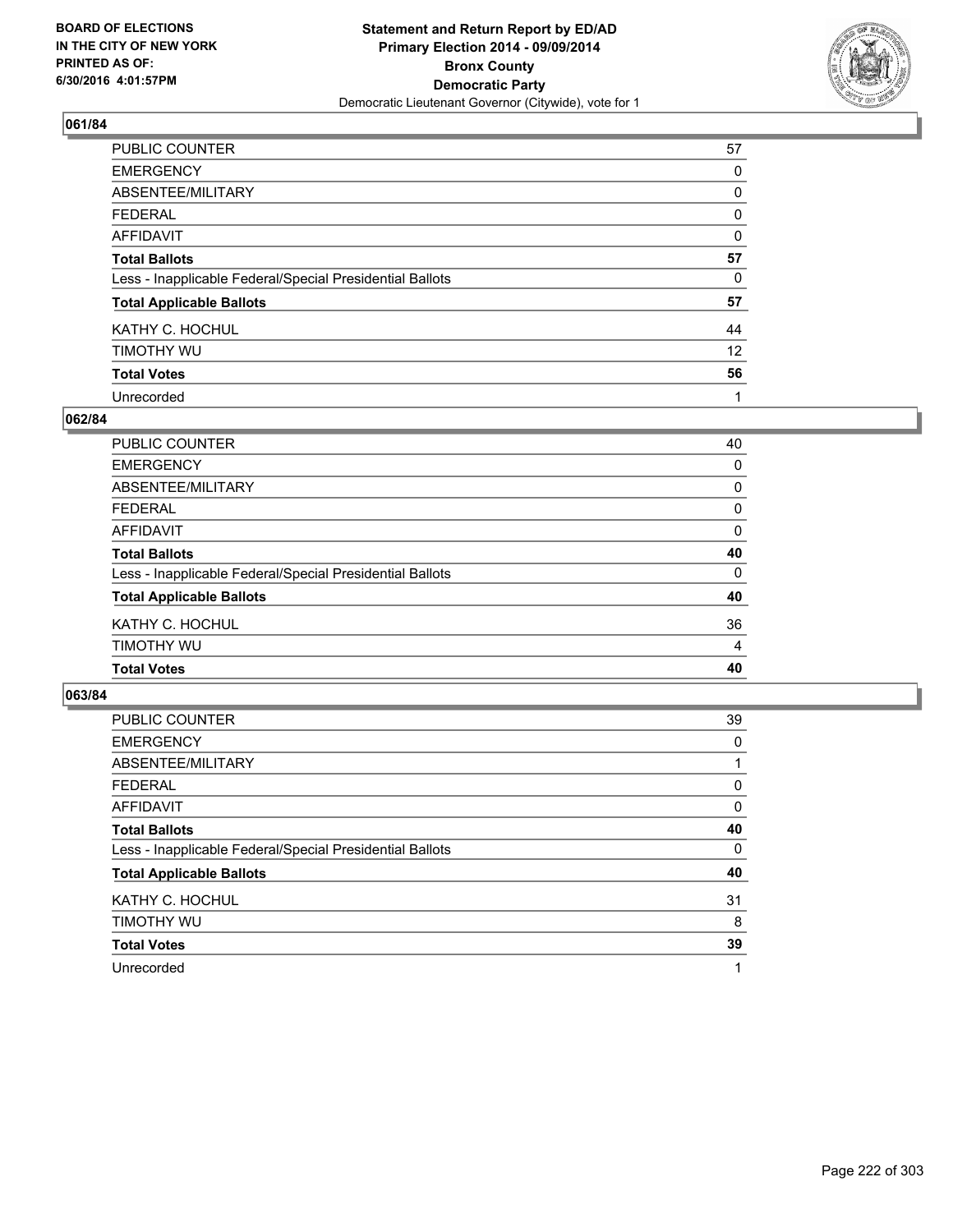

| PUBLIC COUNTER                                           | 25       |
|----------------------------------------------------------|----------|
| <b>EMERGENCY</b>                                         | 0        |
| ABSENTEE/MILITARY                                        | 0        |
| <b>FEDERAL</b>                                           | 0        |
| <b>AFFIDAVIT</b>                                         | 0        |
| <b>Total Ballots</b>                                     | 25       |
| Less - Inapplicable Federal/Special Presidential Ballots | $\Omega$ |
| <b>Total Applicable Ballots</b>                          | 25       |
| KATHY C. HOCHUL                                          | 17       |
| TIMOTHY WU                                               | 6        |
| <b>Total Votes</b>                                       | 23       |
| Unrecorded                                               | 2        |

#### **065/84**

| <b>PUBLIC COUNTER</b>                                    | 22 |
|----------------------------------------------------------|----|
| <b>EMERGENCY</b>                                         | 0  |
| ABSENTEE/MILITARY                                        | 0  |
| <b>FEDERAL</b>                                           | 0  |
| AFFIDAVIT                                                | 0  |
| <b>Total Ballots</b>                                     | 22 |
| Less - Inapplicable Federal/Special Presidential Ballots | 0  |
| <b>Total Applicable Ballots</b>                          | 22 |
| KATHY C. HOCHUL                                          | 16 |
| TIMOTHY WU                                               | 4  |
| UNATTRIBUTABLE WRITE-IN (WRITE-IN)                       |    |
| <b>Total Votes</b>                                       | 21 |
| Unrecorded                                               | 1  |

| PUBLIC COUNTER                                           | 22 |
|----------------------------------------------------------|----|
| <b>EMERGENCY</b>                                         | 0  |
| ABSENTEE/MILITARY                                        | 2  |
| <b>FEDERAL</b>                                           | 0  |
| AFFIDAVIT                                                |    |
| <b>Total Ballots</b>                                     | 25 |
| Less - Inapplicable Federal/Special Presidential Ballots | 0  |
| <b>Total Applicable Ballots</b>                          | 25 |
| KATHY C. HOCHUL                                          | 23 |
| TIMOTHY WU                                               | 2  |
| <b>Total Votes</b>                                       | 25 |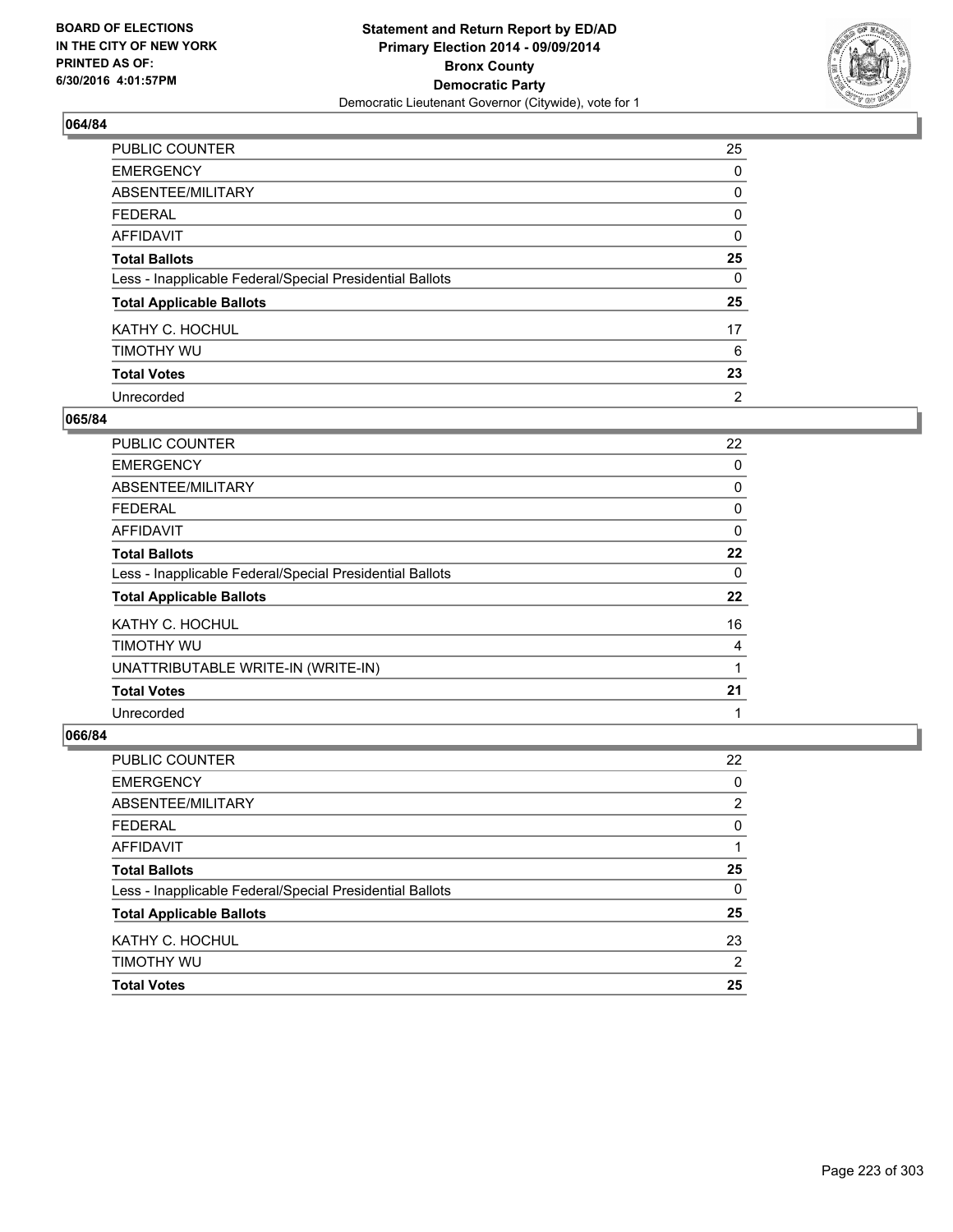

| PUBLIC COUNTER                                           | 34 |
|----------------------------------------------------------|----|
| <b>EMERGENCY</b>                                         | 0  |
| ABSENTEE/MILITARY                                        | 3  |
| <b>FEDERAL</b>                                           | 0  |
| <b>AFFIDAVIT</b>                                         |    |
| <b>Total Ballots</b>                                     | 38 |
| Less - Inapplicable Federal/Special Presidential Ballots | 0  |
| <b>Total Applicable Ballots</b>                          | 38 |
| KATHY C. HOCHUL                                          | 28 |
| TIMOTHY WU                                               | 9  |
| <b>Total Votes</b>                                       | 37 |
| Unrecorded                                               |    |

#### **068/84**

| <b>PUBLIC COUNTER</b>                                    | 28 |
|----------------------------------------------------------|----|
| <b>EMERGENCY</b>                                         | 0  |
| ABSENTEE/MILITARY                                        | 0  |
| <b>FEDERAL</b>                                           | 0  |
| <b>AFFIDAVIT</b>                                         | 0  |
| <b>Total Ballots</b>                                     | 28 |
| Less - Inapplicable Federal/Special Presidential Ballots | 0  |
| <b>Total Applicable Ballots</b>                          | 28 |
| KATHY C. HOCHUL                                          | 22 |
| TIMOTHY WU                                               | 5  |
| <b>Total Votes</b>                                       | 27 |
| Unrecorded                                               |    |

| <b>Total Votes</b>                                       | 12              |
|----------------------------------------------------------|-----------------|
| TIMOTHY WU                                               |                 |
| KATHY C. HOCHUL                                          | 11              |
| <b>Total Applicable Ballots</b>                          | $12 \,$         |
| Less - Inapplicable Federal/Special Presidential Ballots | 0               |
| <b>Total Ballots</b>                                     | 12              |
| <b>AFFIDAVIT</b>                                         | $\Omega$        |
| <b>FEDERAL</b>                                           | 0               |
| ABSENTEE/MILITARY                                        | 0               |
| <b>EMERGENCY</b>                                         | 0               |
| PUBLIC COUNTER                                           | 12 <sup>2</sup> |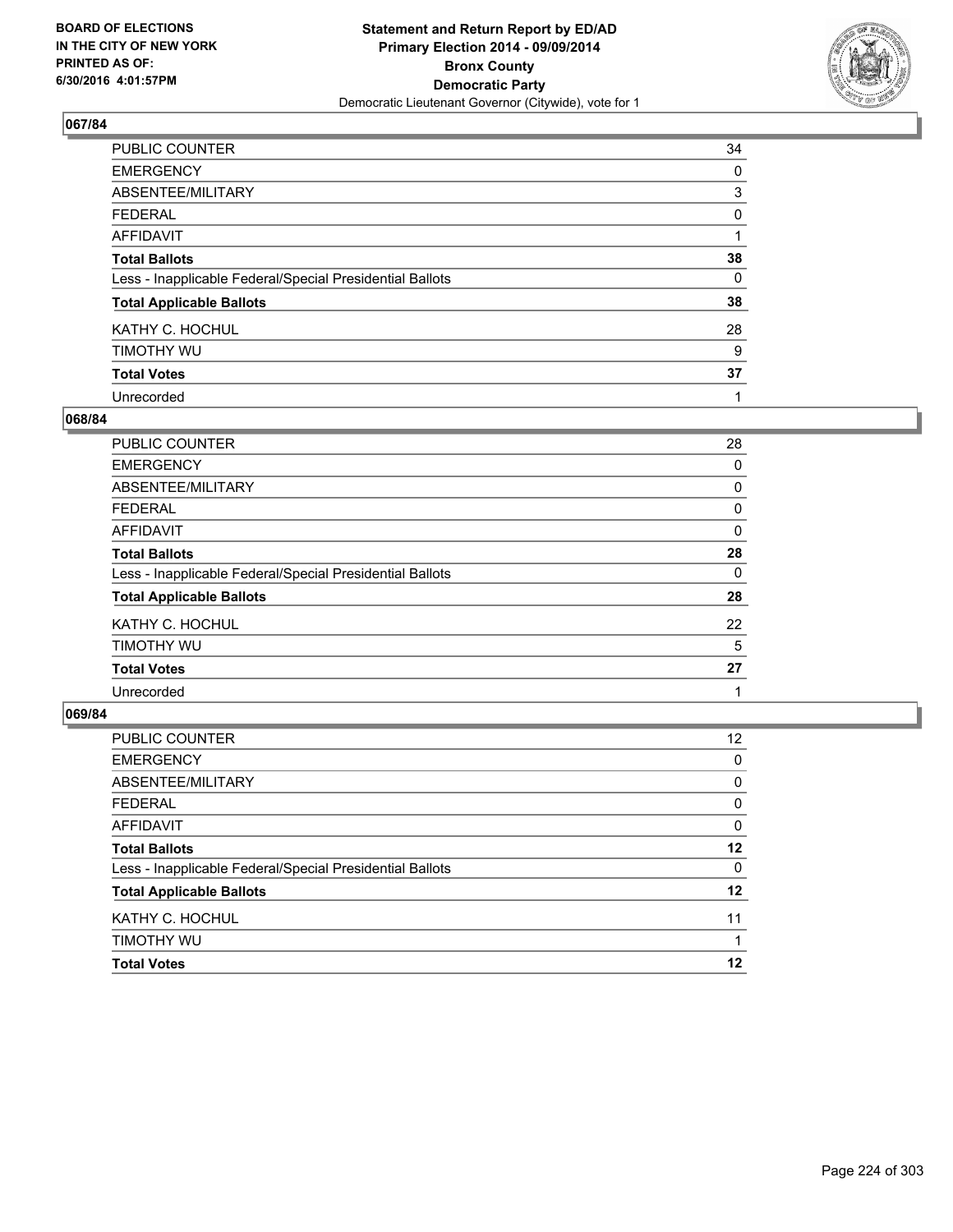

| PUBLIC COUNTER                                           | 16             |
|----------------------------------------------------------|----------------|
| <b>EMERGENCY</b>                                         | 0              |
| ABSENTEE/MILITARY                                        | 0              |
| <b>FEDERAL</b>                                           | 0              |
| <b>AFFIDAVIT</b>                                         | $\Omega$       |
| <b>Total Ballots</b>                                     | 16             |
| Less - Inapplicable Federal/Special Presidential Ballots | 0              |
| <b>Total Applicable Ballots</b>                          | 16             |
| KATHY C. HOCHUL                                          | 11             |
| TIMOTHY WU                                               | 3              |
| <b>Total Votes</b>                                       | 14             |
| Unrecorded                                               | $\overline{2}$ |

### **071/84**

| PUBLIC COUNTER                                           | 39 |
|----------------------------------------------------------|----|
| <b>EMERGENCY</b>                                         | 0  |
| ABSENTEE/MILITARY                                        | 0  |
| <b>FEDERAL</b>                                           | 0  |
| <b>AFFIDAVIT</b>                                         | 0  |
| <b>Total Ballots</b>                                     | 39 |
| Less - Inapplicable Federal/Special Presidential Ballots | 0  |
| <b>Total Applicable Ballots</b>                          | 39 |
| KATHY C. HOCHUL                                          | 25 |
| TIMOTHY WU                                               | 12 |
| <b>Total Votes</b>                                       | 37 |
| Unrecorded                                               | 2  |
|                                                          |    |

| PUBLIC COUNTER                                           | 42 |
|----------------------------------------------------------|----|
| <b>EMERGENCY</b>                                         | 0  |
| ABSENTEE/MILITARY                                        | 2  |
| <b>FEDERAL</b>                                           | 0  |
| <b>AFFIDAVIT</b>                                         |    |
| <b>Total Ballots</b>                                     | 45 |
| Less - Inapplicable Federal/Special Presidential Ballots | 0  |
| <b>Total Applicable Ballots</b>                          | 45 |
| KATHY C. HOCHUL                                          | 33 |
| TIMOTHY WU                                               | 11 |
| UNATTRIBUTABLE WRITE-IN (WRITE-IN)                       |    |
| <b>Total Votes</b>                                       | 45 |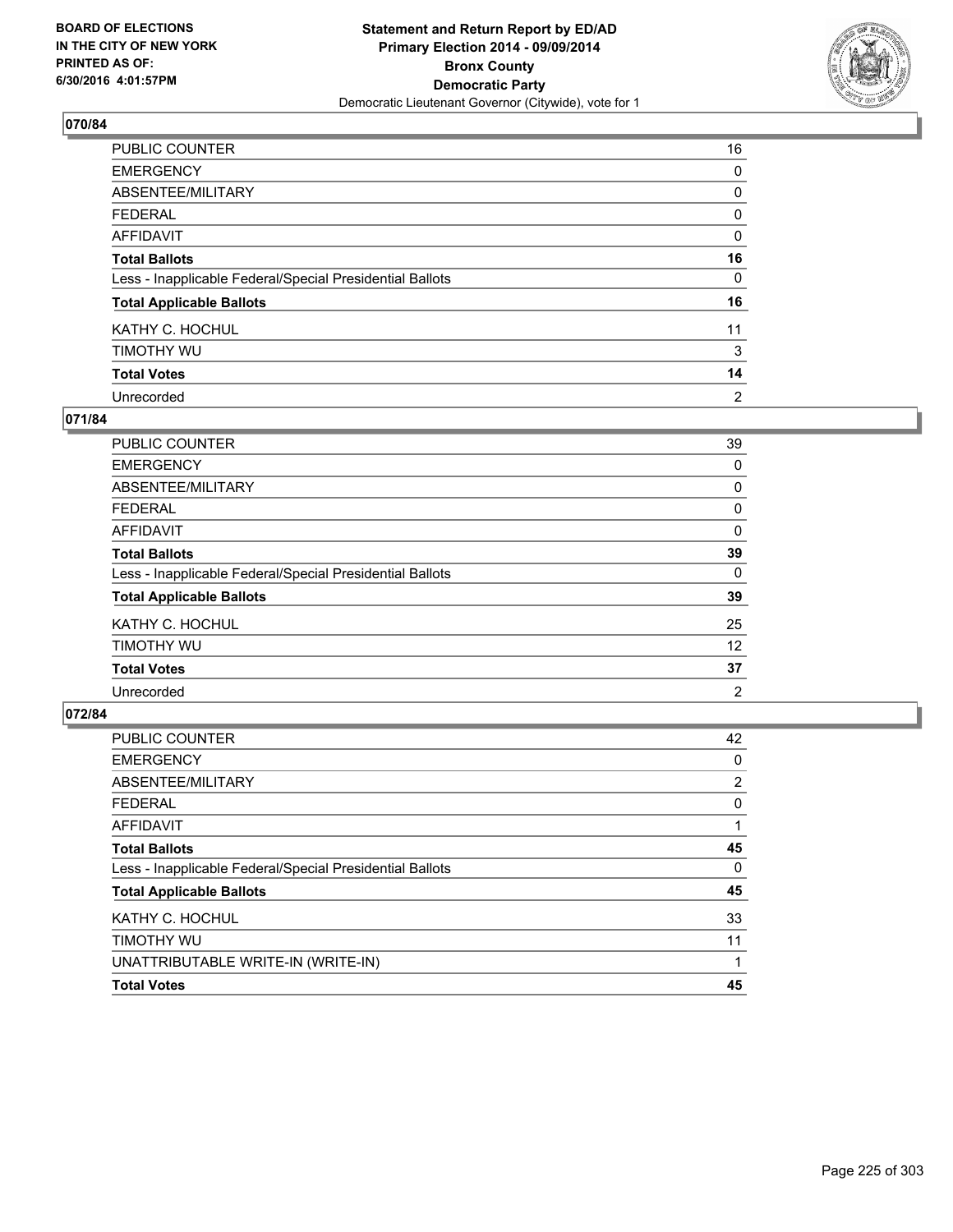

| PUBLIC COUNTER                                           | 15       |
|----------------------------------------------------------|----------|
| <b>EMERGENCY</b>                                         | 0        |
| ABSENTEE/MILITARY                                        |          |
| <b>FEDERAL</b>                                           | 0        |
| <b>AFFIDAVIT</b>                                         | $\Omega$ |
| <b>Total Ballots</b>                                     | 16       |
| Less - Inapplicable Federal/Special Presidential Ballots | 0        |
| <b>Total Applicable Ballots</b>                          | 16       |
| KATHY C. HOCHUL                                          | 10       |
| TIMOTHY WU                                               | 5        |
| <b>Total Votes</b>                                       | 15       |
| Unrecorded                                               | 1        |

#### **074/84**

| <b>PUBLIC COUNTER</b>                                    | 61 |
|----------------------------------------------------------|----|
| <b>EMERGENCY</b>                                         | 0  |
| ABSENTEE/MILITARY                                        | 0  |
| <b>FEDERAL</b>                                           | 0  |
| AFFIDAVIT                                                | 0  |
| <b>Total Ballots</b>                                     | 61 |
| Less - Inapplicable Federal/Special Presidential Ballots | 0  |
| <b>Total Applicable Ballots</b>                          | 61 |
| KATHY C. HOCHUL                                          | 43 |
| TIMOTHY WU                                               | 12 |
| UNATTRIBUTABLE WRITE-IN (WRITE-IN)                       | 1  |
| <b>Total Votes</b>                                       | 56 |
| Unrecorded                                               | 5  |

| <b>PUBLIC COUNTER</b>                                    | 48 |
|----------------------------------------------------------|----|
| <b>EMERGENCY</b>                                         | 0  |
| ABSENTEE/MILITARY                                        | 5  |
| <b>FEDERAL</b>                                           | 0  |
| AFFIDAVIT                                                | 0  |
| <b>Total Ballots</b>                                     | 53 |
| Less - Inapplicable Federal/Special Presidential Ballots | 0  |
| <b>Total Applicable Ballots</b>                          | 53 |
| KATHY C. HOCHUL                                          | 40 |
| TIMOTHY WU                                               | 6  |
| <b>Total Votes</b>                                       | 46 |
| Unrecorded                                               | 7  |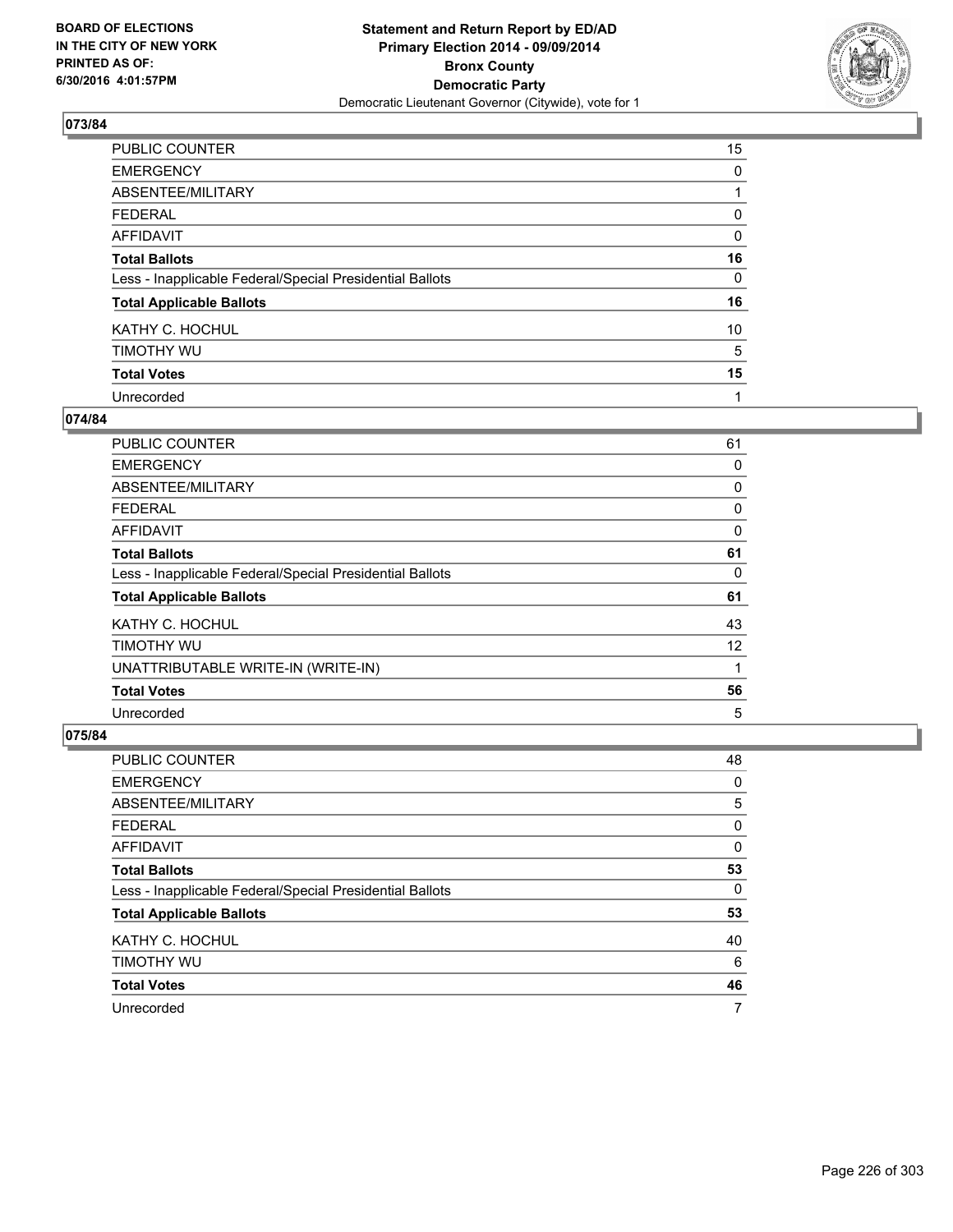

| PUBLIC COUNTER                                           | 3            |
|----------------------------------------------------------|--------------|
| EMERGENCY                                                | 0            |
| ABSENTEE/MILITARY                                        |              |
| FEDERAL                                                  | 0            |
| AFFIDAVIT                                                | 0            |
| <b>Total Ballots</b>                                     | 4            |
| Less - Inapplicable Federal/Special Presidential Ballots | $\mathbf{0}$ |
| <b>Total Applicable Ballots</b>                          | 4            |
| KATHY C. HOCHUL                                          | 3            |
| timothy wu                                               |              |
| <b>Total Votes</b>                                       | 4            |

### **077/84**

| PUBLIC COUNTER                                           | 40             |
|----------------------------------------------------------|----------------|
| <b>EMERGENCY</b>                                         | 0              |
| ABSENTEE/MILITARY                                        | $\overline{2}$ |
| FEDERAL                                                  | 0              |
| AFFIDAVIT                                                | 0              |
| <b>Total Ballots</b>                                     | 42             |
| Less - Inapplicable Federal/Special Presidential Ballots | 0              |
| <b>Total Applicable Ballots</b>                          | 42             |
| KATHY C. HOCHUL                                          | 22             |
| timothy wu                                               | 13             |
| <b>Total Votes</b>                                       | 35             |
| Unrecorded                                               | 7              |
|                                                          |                |

| <b>PUBLIC COUNTER</b>                                    |    |
|----------------------------------------------------------|----|
| <b>EMERGENCY</b>                                         | 0  |
| ABSENTEE/MILITARY                                        | 3  |
| <b>FEDERAL</b>                                           | 0  |
| <b>AFFIDAVIT</b>                                         | 0  |
| <b>Total Ballots</b>                                     | 10 |
| Less - Inapplicable Federal/Special Presidential Ballots | 0  |
| <b>Total Applicable Ballots</b>                          | 10 |
| KATHY C. HOCHUL                                          | 5  |
| TIMOTHY WU                                               | 3  |
| <b>Total Votes</b>                                       | 8  |
| Unrecorded                                               | 2  |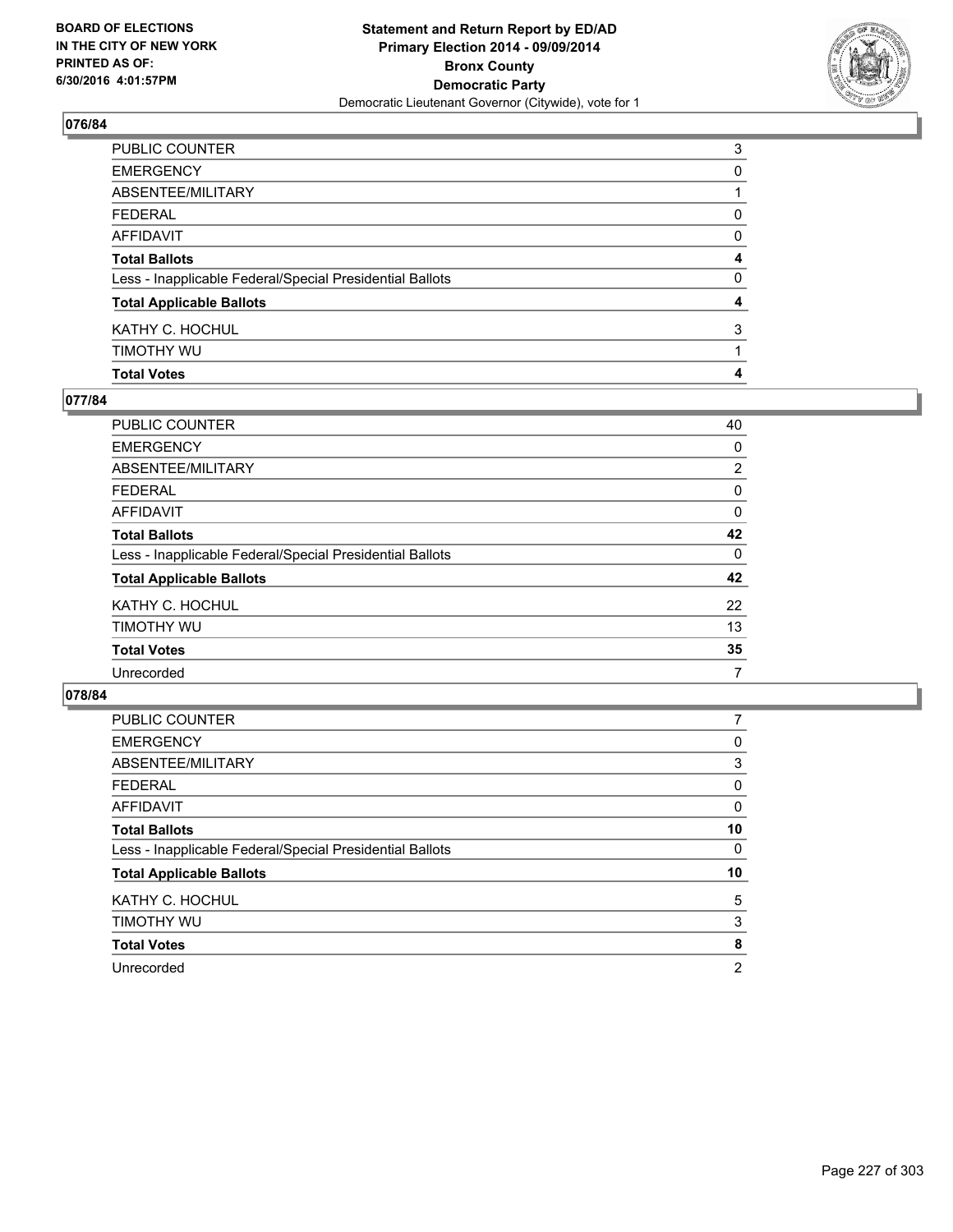

| PUBLIC COUNTER                                           | 0            |
|----------------------------------------------------------|--------------|
| EMERGENCY                                                | 0            |
| ABSENTEE/MILITARY                                        | 0            |
| FEDERAL                                                  | $\mathbf{0}$ |
| <b>AFFIDAVIT</b>                                         | 0            |
| <b>Total Ballots</b>                                     | 0            |
| Less - Inapplicable Federal/Special Presidential Ballots | $\mathbf{0}$ |
| <b>Total Applicable Ballots</b>                          | 0            |
| KATHY C. HOCHUL                                          | $\mathbf{0}$ |
| timothy wu                                               | 0            |
| <b>Total Votes</b>                                       | 0            |

| <b>PUBLIC COUNTER</b>                                    | 91       |
|----------------------------------------------------------|----------|
| <b>EMERGENCY</b>                                         | 0        |
| ABSENTEE/MILITARY                                        | 2        |
| <b>FEDERAL</b>                                           | 0        |
| AFFIDAVIT                                                | $\Omega$ |
| <b>Total Ballots</b>                                     | 93       |
| Less - Inapplicable Federal/Special Presidential Ballots | 0        |
| <b>Total Applicable Ballots</b>                          | 93       |
| KATHY C. HOCHUL                                          | 69       |
| TIMOTHY WU                                               | 17       |
| UNATTRIBUTABLE WRITE-IN (WRITE-IN)                       | 1        |
| <b>Total Votes</b>                                       | 87       |
| Unrecorded                                               | 6        |
| 081/84 COMBINED into: 053/84                             |          |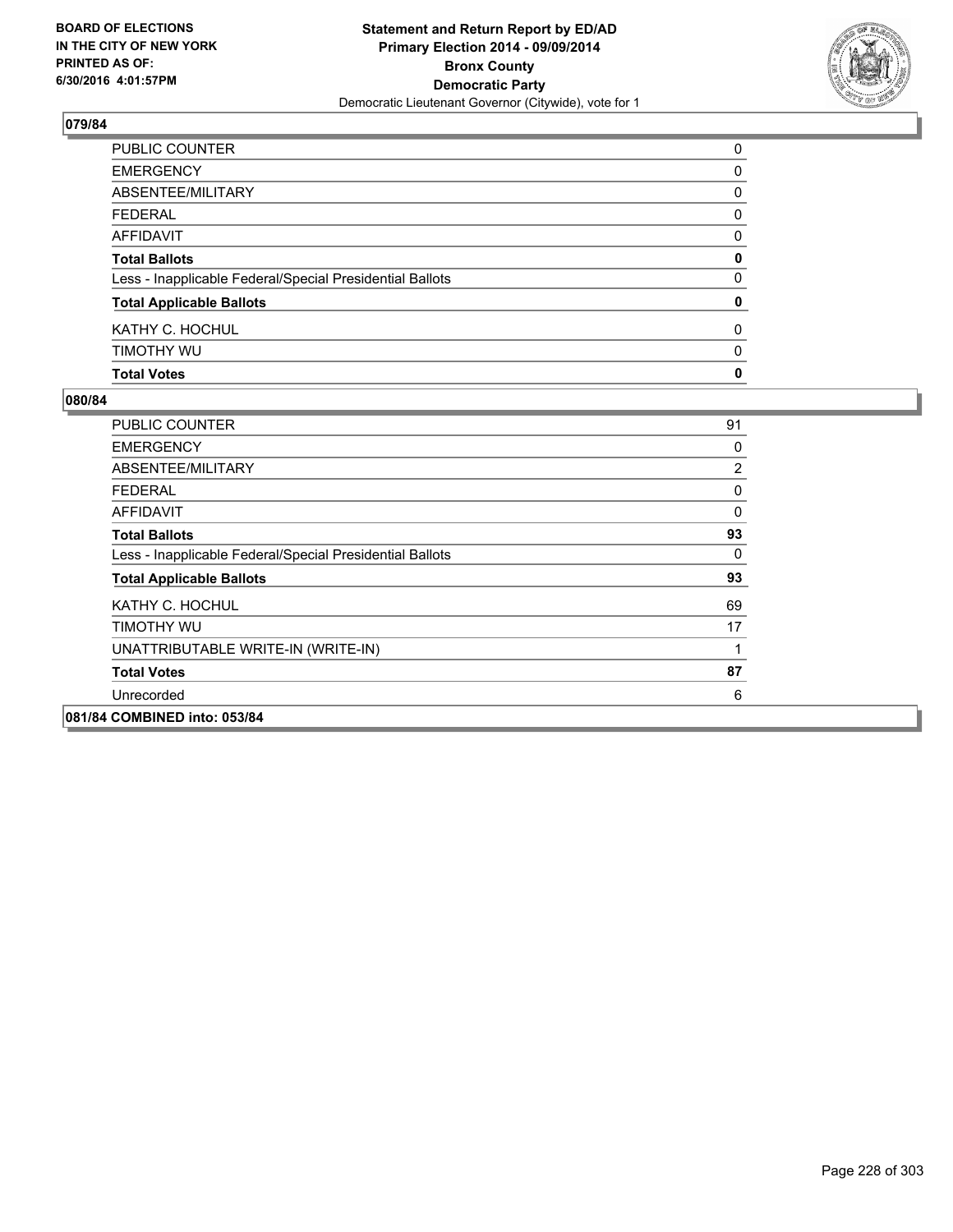

| PUBLIC COUNTER                                           | 87       |
|----------------------------------------------------------|----------|
| <b>EMERGENCY</b>                                         | 0        |
| ABSENTEE/MILITARY                                        | 0        |
| <b>FEDERAL</b>                                           | 0        |
| <b>AFFIDAVIT</b>                                         | $\Omega$ |
| <b>Total Ballots</b>                                     | 87       |
| Less - Inapplicable Federal/Special Presidential Ballots | 0        |
| <b>Total Applicable Ballots</b>                          | 87       |
| KATHY C. HOCHUL                                          | 53       |
| TIMOTHY WU                                               | 25       |
| <b>Total Votes</b>                                       | 78       |
| Unrecorded                                               | 9        |

#### **002/85**

| PUBLIC COUNTER                                           | 73 |
|----------------------------------------------------------|----|
| <b>EMERGENCY</b>                                         | 0  |
| ABSENTEE/MILITARY                                        |    |
| <b>FEDERAL</b>                                           | 0  |
| <b>AFFIDAVIT</b>                                         | 0  |
| <b>Total Ballots</b>                                     | 74 |
| Less - Inapplicable Federal/Special Presidential Ballots | 0  |
| <b>Total Applicable Ballots</b>                          | 74 |
| KATHY C. HOCHUL                                          | 51 |
| TIMOTHY WU                                               | 10 |
| <b>Total Votes</b>                                       | 61 |
| Unrecorded                                               | 13 |
|                                                          |    |

| PUBLIC COUNTER                                           | 100 |
|----------------------------------------------------------|-----|
| <b>EMERGENCY</b>                                         | 0   |
| ABSENTEE/MILITARY                                        | 0   |
| <b>FEDERAL</b>                                           | 0   |
| <b>AFFIDAVIT</b>                                         | 0   |
| <b>Total Ballots</b>                                     | 100 |
| Less - Inapplicable Federal/Special Presidential Ballots | 0   |
| <b>Total Applicable Ballots</b>                          | 100 |
| KATHY C. HOCHUL                                          | 62  |
| TIMOTHY WU                                               | 19  |
| <b>Total Votes</b>                                       | 81  |
| Unrecorded                                               | 19  |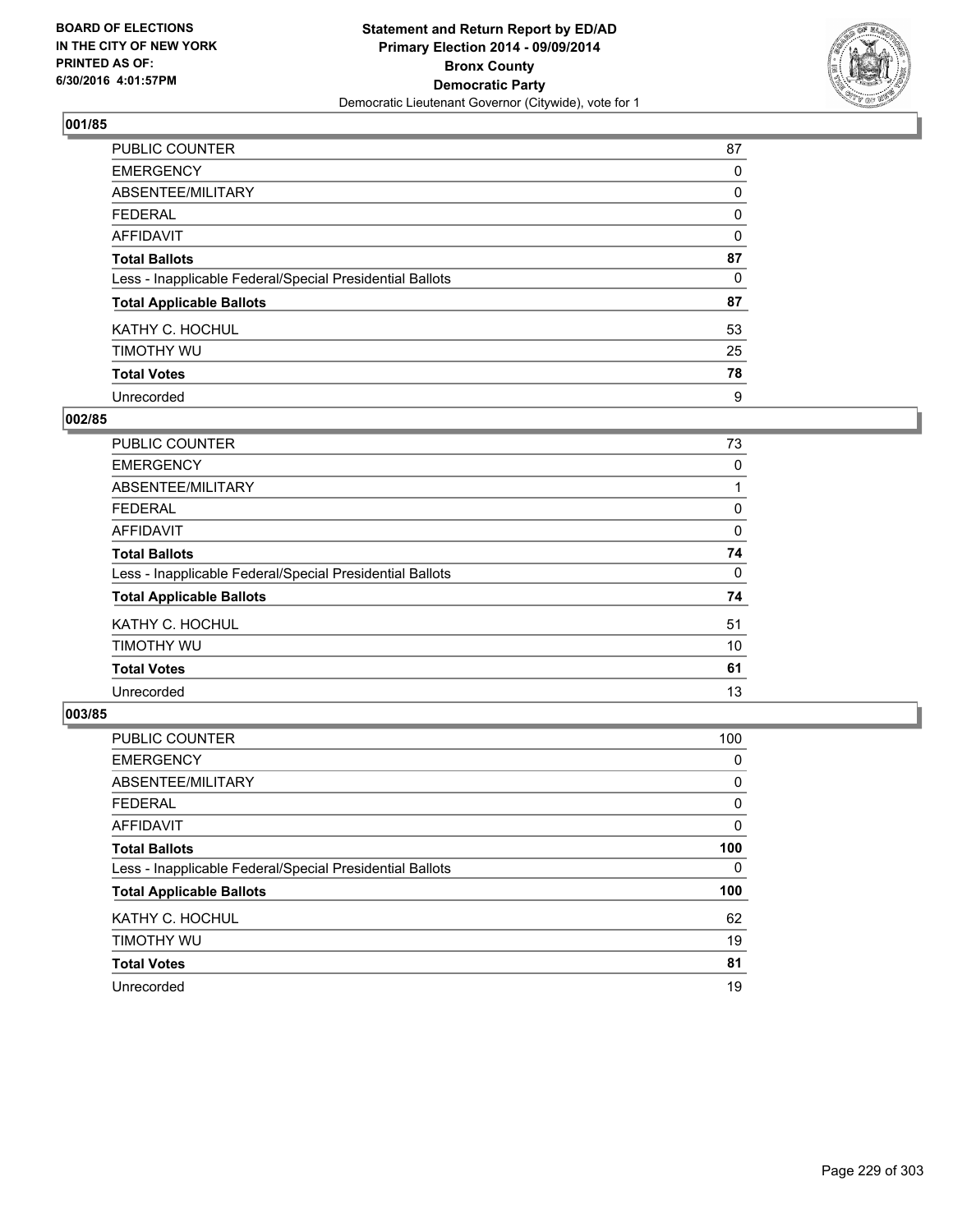

| PUBLIC COUNTER                                           | 44 |
|----------------------------------------------------------|----|
| <b>EMERGENCY</b>                                         | 0  |
| ABSENTEE/MILITARY                                        | 0  |
| <b>FEDERAL</b>                                           | 0  |
| <b>AFFIDAVIT</b>                                         | 0  |
| <b>Total Ballots</b>                                     | 44 |
| Less - Inapplicable Federal/Special Presidential Ballots | 0  |
| <b>Total Applicable Ballots</b>                          | 44 |
| KATHY C. HOCHUL                                          | 25 |
| TIMOTHY WU                                               | 7  |
| <b>Total Votes</b>                                       | 32 |
| Unrecorded                                               | 12 |

#### **005/85**

| PUBLIC COUNTER                                           | 58 |
|----------------------------------------------------------|----|
| <b>EMERGENCY</b>                                         | 0  |
| ABSENTEE/MILITARY                                        | 0  |
| <b>FEDERAL</b>                                           | 0  |
| <b>AFFIDAVIT</b>                                         |    |
| <b>Total Ballots</b>                                     | 59 |
| Less - Inapplicable Federal/Special Presidential Ballots | 0  |
| <b>Total Applicable Ballots</b>                          | 59 |
| KATHY C. HOCHUL                                          | 43 |
| TIMOTHY WU                                               | 12 |
| <b>Total Votes</b>                                       | 55 |
| Unrecorded                                               | 4  |
|                                                          |    |

| PUBLIC COUNTER                                           | 29 |
|----------------------------------------------------------|----|
| <b>EMERGENCY</b>                                         | 0  |
| ABSENTEE/MILITARY                                        | 0  |
| <b>FEDERAL</b>                                           | 0  |
| AFFIDAVIT                                                |    |
| <b>Total Ballots</b>                                     | 30 |
| Less - Inapplicable Federal/Special Presidential Ballots | 0  |
| <b>Total Applicable Ballots</b>                          | 30 |
| KATHY C. HOCHUL                                          | 16 |
| TIMOTHY WU                                               | 11 |
| <b>Total Votes</b>                                       | 27 |
| Unrecorded                                               | 3  |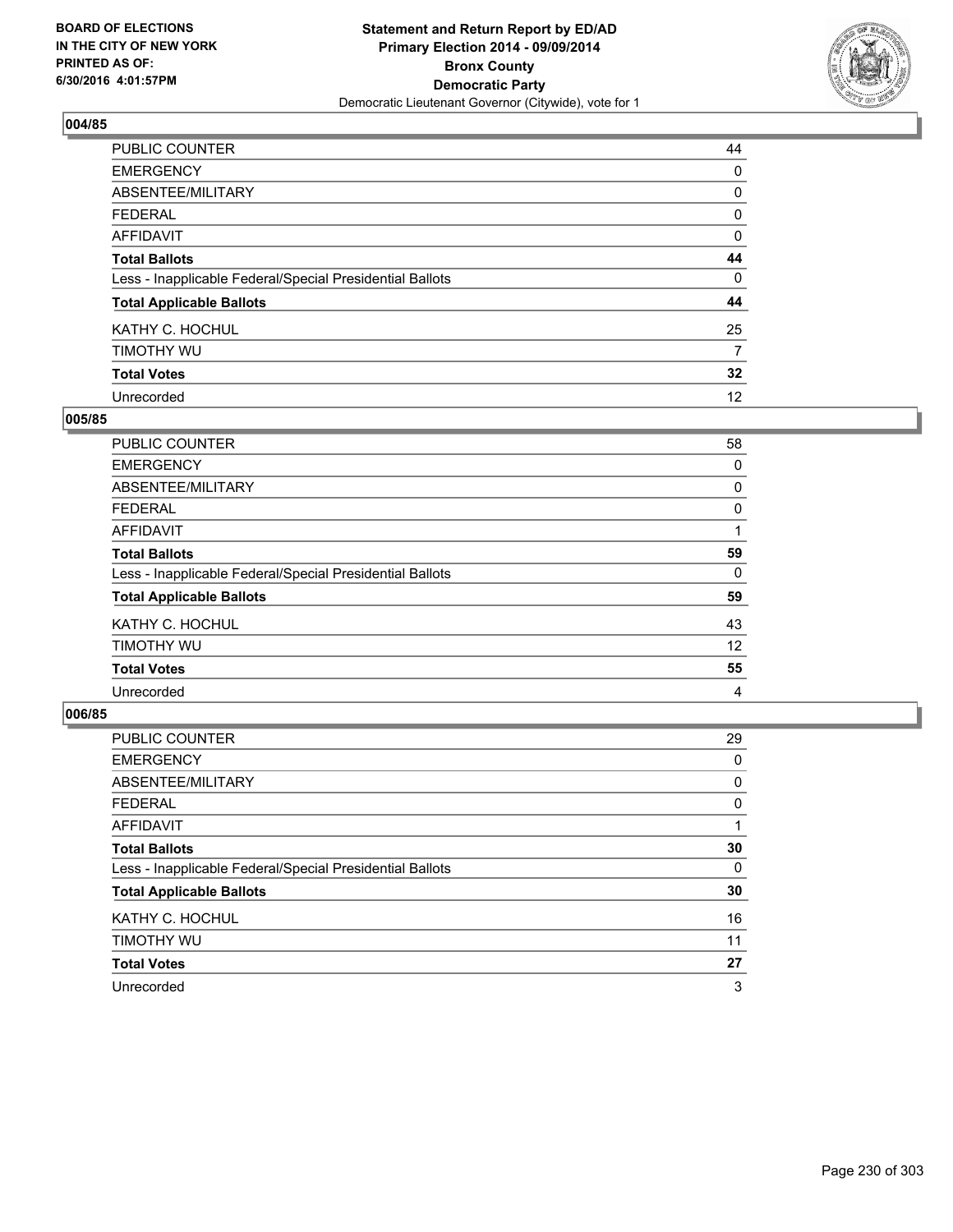

| PUBLIC COUNTER                                           | 68 |
|----------------------------------------------------------|----|
| <b>EMERGENCY</b>                                         | 0  |
| ABSENTEE/MILITARY                                        | 0  |
| <b>FEDERAL</b>                                           | 0  |
| <b>AFFIDAVIT</b>                                         | 0  |
| <b>Total Ballots</b>                                     | 68 |
| Less - Inapplicable Federal/Special Presidential Ballots | 0  |
| <b>Total Applicable Ballots</b>                          | 68 |
| KATHY C. HOCHUL                                          | 48 |
| TIMOTHY WU                                               | 9  |
| <b>Total Votes</b>                                       | 57 |
| Unrecorded                                               | 11 |

#### **008/85**

| <b>PUBLIC COUNTER</b>                                    | 66             |
|----------------------------------------------------------|----------------|
| <b>EMERGENCY</b>                                         | 0              |
| ABSENTEE/MILITARY                                        | $\overline{2}$ |
| <b>FEDERAL</b>                                           | 0              |
| AFFIDAVIT                                                | 0              |
| <b>Total Ballots</b>                                     | 68             |
| Less - Inapplicable Federal/Special Presidential Ballots | 0              |
| <b>Total Applicable Ballots</b>                          | 68             |
| KATHY C. HOCHUL                                          | 49             |
| TIMOTHY WU                                               | 8              |
| DARCEL CLARK (WRITE-IN)                                  | 1              |
| <b>Total Votes</b>                                       | 58             |
| Unrecorded                                               | 10             |

| <b>PUBLIC COUNTER</b>                                    | 43 |
|----------------------------------------------------------|----|
| <b>EMERGENCY</b>                                         | 0  |
| ABSENTEE/MILITARY                                        |    |
| <b>FEDERAL</b>                                           | 0  |
| AFFIDAVIT                                                | 0  |
| <b>Total Ballots</b>                                     | 44 |
| Less - Inapplicable Federal/Special Presidential Ballots | 0  |
| <b>Total Applicable Ballots</b>                          | 44 |
| KATHY C. HOCHUL                                          | 29 |
| TIMOTHY WU                                               | 12 |
| <b>Total Votes</b>                                       | 41 |
| Unrecorded                                               | 3  |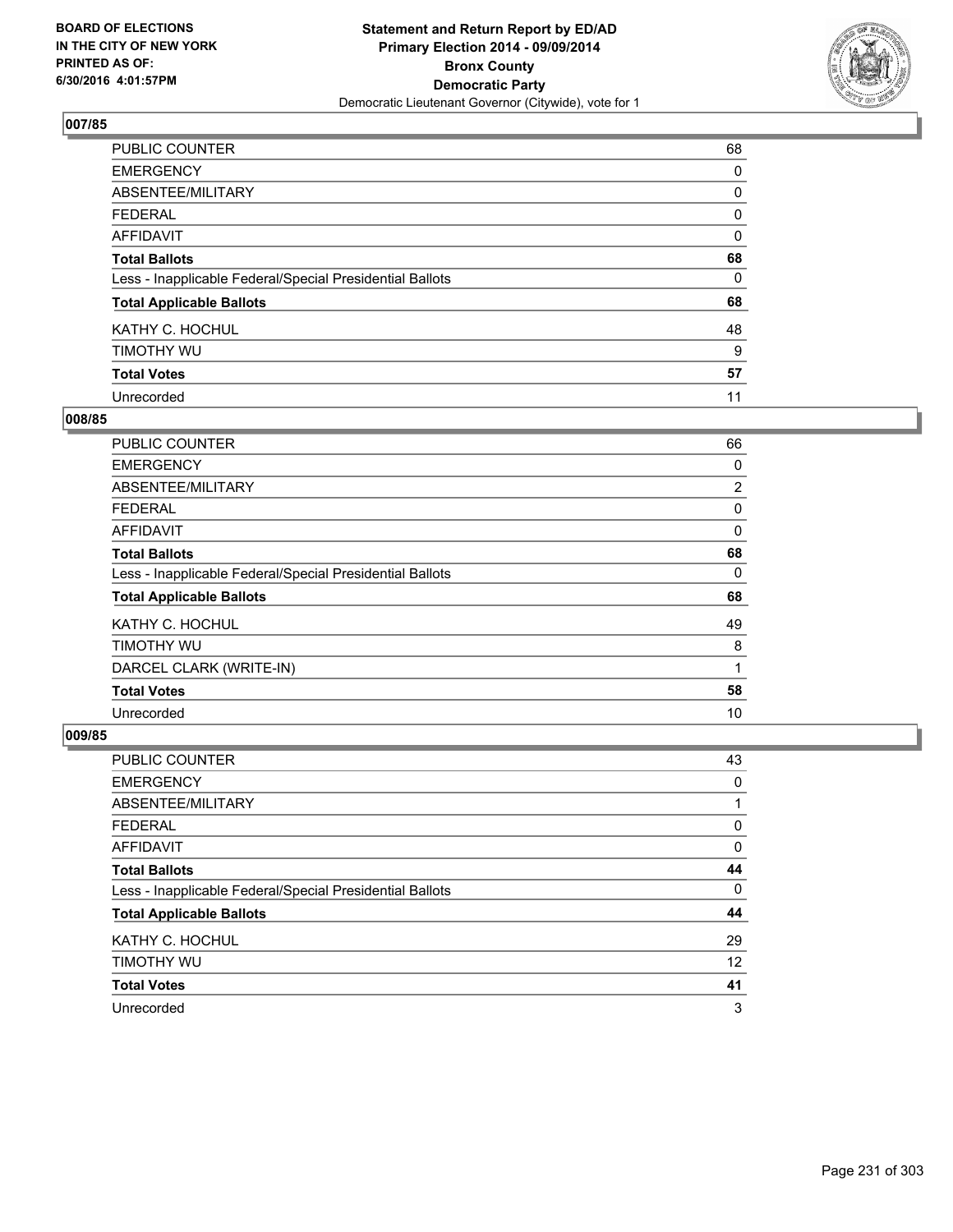

| PUBLIC COUNTER                                           | 67 |
|----------------------------------------------------------|----|
| <b>EMERGENCY</b>                                         | 0  |
| ABSENTEE/MILITARY                                        |    |
| <b>FEDERAL</b>                                           | 0  |
| <b>AFFIDAVIT</b>                                         | 0  |
| <b>Total Ballots</b>                                     | 68 |
| Less - Inapplicable Federal/Special Presidential Ballots | 0  |
| <b>Total Applicable Ballots</b>                          | 68 |
| KATHY C. HOCHUL                                          | 44 |
| TIMOTHY WU                                               | 16 |
| <b>Total Votes</b>                                       | 60 |
| Unrecorded                                               | 8  |

### **011/85**

| PUBLIC COUNTER                                           | 113 |
|----------------------------------------------------------|-----|
| <b>EMERGENCY</b>                                         | 0   |
| ABSENTEE/MILITARY                                        | 4   |
| <b>FEDERAL</b>                                           | 0   |
| AFFIDAVIT                                                | 0   |
| <b>Total Ballots</b>                                     | 117 |
| Less - Inapplicable Federal/Special Presidential Ballots | 0   |
| <b>Total Applicable Ballots</b>                          | 117 |
| KATHY C. HOCHUL                                          | 69  |
| TIMOTHY WU                                               | 18  |
| <b>Total Votes</b>                                       | 87  |
| Unrecorded                                               | 30  |

| PUBLIC COUNTER                                           | 81 |
|----------------------------------------------------------|----|
| <b>EMERGENCY</b>                                         | 0  |
| ABSENTEE/MILITARY                                        | 3  |
| <b>FEDERAL</b>                                           | 0  |
| AFFIDAVIT                                                |    |
| <b>Total Ballots</b>                                     | 85 |
| Less - Inapplicable Federal/Special Presidential Ballots | 0  |
| <b>Total Applicable Ballots</b>                          | 85 |
| KATHY C. HOCHUL                                          | 54 |
| TIMOTHY WU                                               | 14 |
| <b>Total Votes</b>                                       | 68 |
| Unrecorded                                               | 17 |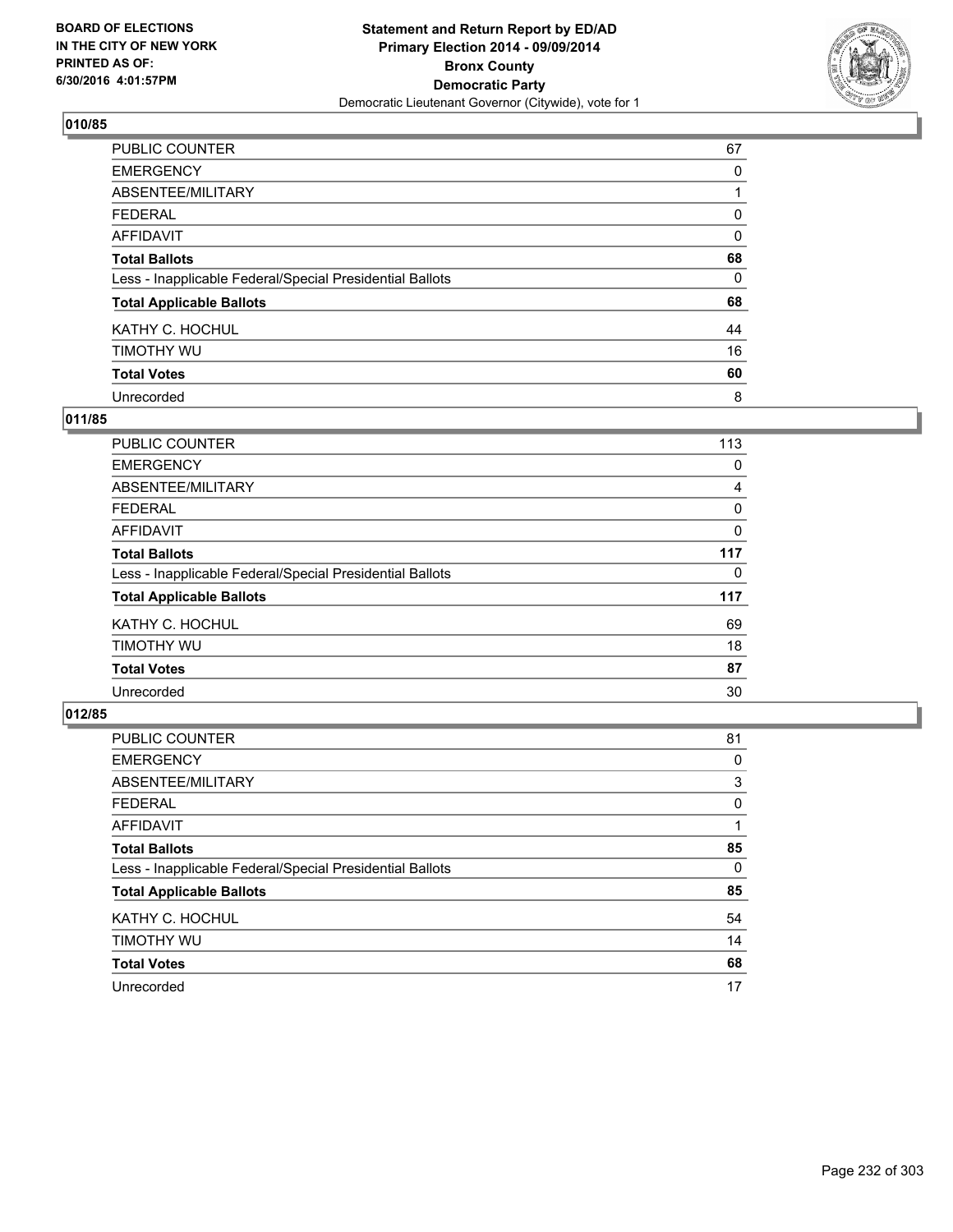

| <b>PUBLIC COUNTER</b>                                    | 132      |
|----------------------------------------------------------|----------|
| <b>EMERGENCY</b>                                         | 0        |
| ABSENTEE/MILITARY                                        | 4        |
| <b>FEDERAL</b>                                           | 0        |
| <b>AFFIDAVIT</b>                                         | 0        |
| <b>Total Ballots</b>                                     | 136      |
| Less - Inapplicable Federal/Special Presidential Ballots | $\Omega$ |
| <b>Total Applicable Ballots</b>                          | 136      |
| KATHY C. HOCHUL                                          | 66       |
| TIMOTHY WU                                               | 55       |
| <b>Total Votes</b>                                       | 121      |
| Unrecorded                                               | 15       |

#### **014/85**

| PUBLIC COUNTER                                           | 35 |
|----------------------------------------------------------|----|
| <b>EMERGENCY</b>                                         | 0  |
| ABSENTEE/MILITARY                                        | 0  |
| FEDERAL                                                  | 0  |
| AFFIDAVIT                                                |    |
| <b>Total Ballots</b>                                     | 36 |
| Less - Inapplicable Federal/Special Presidential Ballots | 0  |
| <b>Total Applicable Ballots</b>                          | 36 |
| KATHY C. HOCHUL                                          | 19 |
| TIMOTHY WU                                               | 6  |
| <b>Total Votes</b>                                       | 25 |
| Unrecorded                                               | 11 |
|                                                          |    |

| PUBLIC COUNTER                                           | 56 |
|----------------------------------------------------------|----|
| <b>EMERGENCY</b>                                         | 0  |
| ABSENTEE/MILITARY                                        |    |
| <b>FEDERAL</b>                                           | 0  |
| <b>AFFIDAVIT</b>                                         | 0  |
| <b>Total Ballots</b>                                     | 57 |
| Less - Inapplicable Federal/Special Presidential Ballots | 0  |
| <b>Total Applicable Ballots</b>                          | 57 |
| KATHY C. HOCHUL                                          | 29 |
| TIMOTHY WU                                               | 11 |
| <b>Total Votes</b>                                       | 40 |
| Unrecorded                                               | 17 |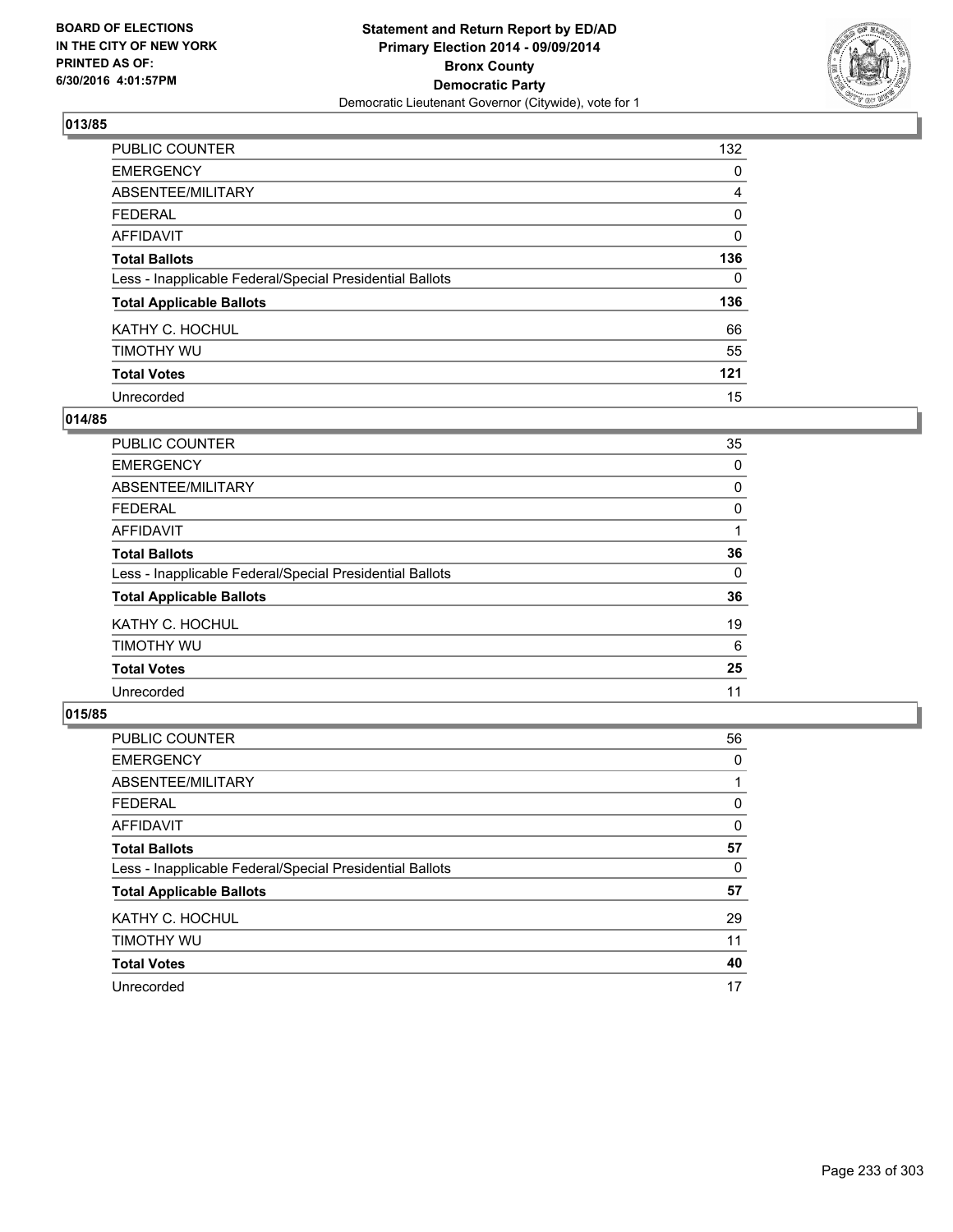

| <b>PUBLIC COUNTER</b>                                    | 43 |
|----------------------------------------------------------|----|
| <b>EMERGENCY</b>                                         | 0  |
| ABSENTEE/MILITARY                                        | 0  |
| <b>FEDERAL</b>                                           | 0  |
| <b>AFFIDAVIT</b>                                         |    |
| <b>Total Ballots</b>                                     | 44 |
| Less - Inapplicable Federal/Special Presidential Ballots | 0  |
| <b>Total Applicable Ballots</b>                          | 44 |
| KATHY C. HOCHUL                                          | 29 |
| TIMOTHY WU                                               | 5  |
| <b>Total Votes</b>                                       | 34 |
| Unrecorded                                               | 10 |

### **017/85**

| PUBLIC COUNTER                                           | 66             |
|----------------------------------------------------------|----------------|
| <b>EMERGENCY</b>                                         | 0              |
| ABSENTEE/MILITARY                                        | $\overline{2}$ |
| <b>FEDERAL</b>                                           | 0              |
| <b>AFFIDAVIT</b>                                         | 3              |
| <b>Total Ballots</b>                                     | 71             |
| Less - Inapplicable Federal/Special Presidential Ballots | 0              |
| <b>Total Applicable Ballots</b>                          | 71             |
| KATHY C. HOCHUL                                          | 37             |
| TIMOTHY WU                                               | 13             |
| <b>Total Votes</b>                                       | 50             |
| Unrecorded                                               | 21             |

| PUBLIC COUNTER                                           | 2 |
|----------------------------------------------------------|---|
| <b>EMERGENCY</b>                                         | 0 |
| ABSENTEE/MILITARY                                        | 0 |
| <b>FEDERAL</b>                                           | 0 |
| AFFIDAVIT                                                | 0 |
| <b>Total Ballots</b>                                     | 2 |
| Less - Inapplicable Federal/Special Presidential Ballots | 0 |
| <b>Total Applicable Ballots</b>                          | 2 |
| KATHY C. HOCHUL                                          | 0 |
| TIMOTHY WU                                               | 0 |
| <b>Total Votes</b>                                       | 0 |
| Unrecorded                                               | 2 |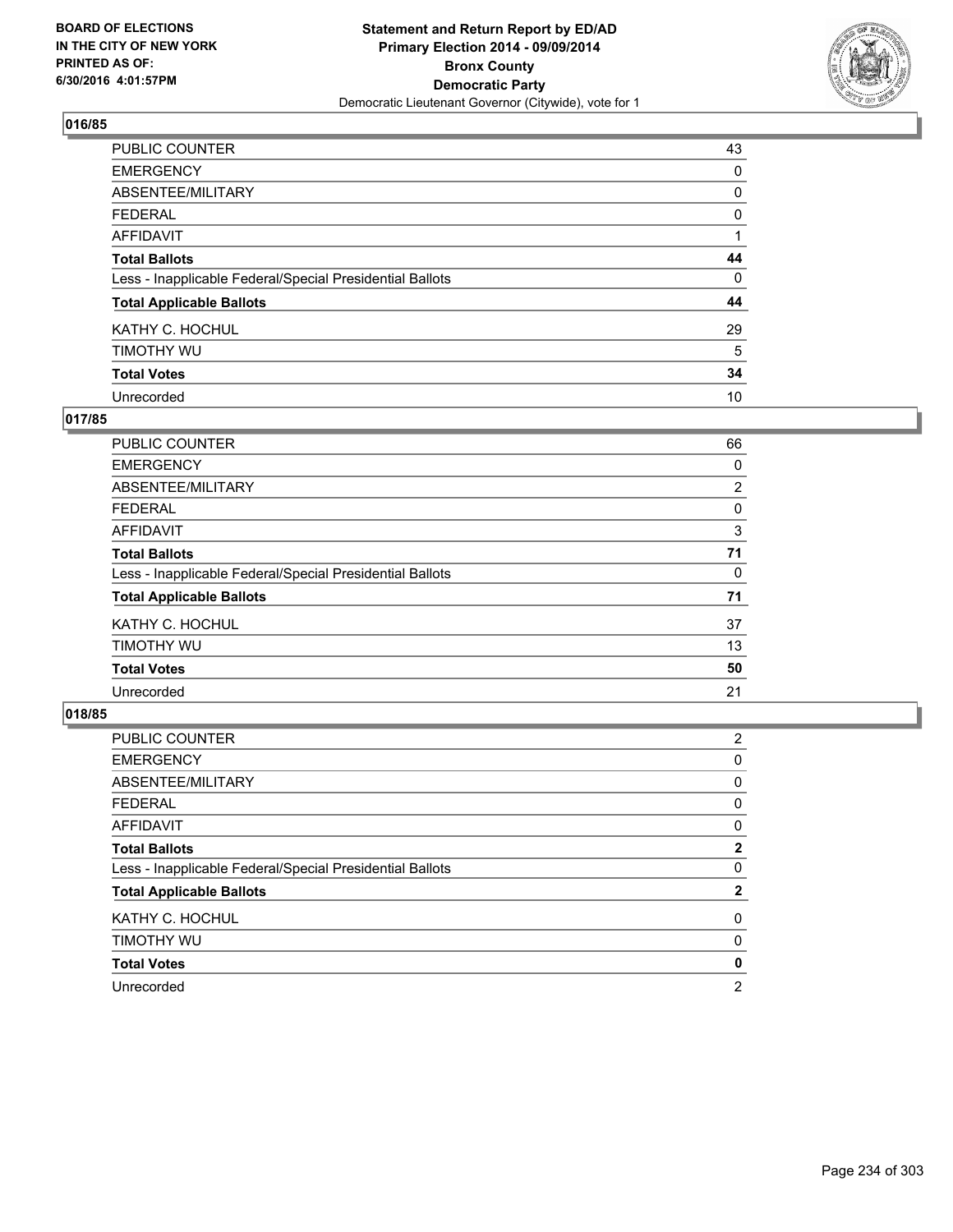

| PUBLIC COUNTER                                           | 164            |
|----------------------------------------------------------|----------------|
| <b>EMERGENCY</b>                                         | 0              |
| ABSENTEE/MILITARY                                        | $\overline{7}$ |
| <b>FEDERAL</b>                                           | 0              |
| <b>AFFIDAVIT</b>                                         |                |
| <b>Total Ballots</b>                                     | 172            |
| Less - Inapplicable Federal/Special Presidential Ballots | $\Omega$       |
| <b>Total Applicable Ballots</b>                          | 172            |
| KATHY C. HOCHUL                                          | 114            |
| TIMOTHY WU                                               | 40             |
| <b>Total Votes</b>                                       | 154            |
| Unrecorded                                               | 18             |

#### **020/85**

| PUBLIC COUNTER                                           | 132 |
|----------------------------------------------------------|-----|
| <b>EMERGENCY</b>                                         | 0   |
| ABSENTEE/MILITARY                                        | 2   |
| <b>FEDERAL</b>                                           | 0   |
| AFFIDAVIT                                                |     |
| <b>Total Ballots</b>                                     | 135 |
| Less - Inapplicable Federal/Special Presidential Ballots | 0   |
| <b>Total Applicable Ballots</b>                          | 135 |
| KATHY C. HOCHUL                                          | 79  |
| TIMOTHY WU                                               | 33  |
| <b>Total Votes</b>                                       | 112 |
| Unrecorded                                               | 23  |
|                                                          |     |

| PUBLIC COUNTER                                           | 99             |
|----------------------------------------------------------|----------------|
| <b>EMERGENCY</b>                                         | 0              |
| ABSENTEE/MILITARY                                        | $\overline{2}$ |
| <b>FEDERAL</b>                                           | 0              |
| <b>AFFIDAVIT</b>                                         | 0              |
| <b>Total Ballots</b>                                     | 101            |
| Less - Inapplicable Federal/Special Presidential Ballots | 0              |
| <b>Total Applicable Ballots</b>                          | 101            |
| KATHY C. HOCHUL                                          | 68             |
| TIMOTHY WU                                               | 20             |
| <b>Total Votes</b>                                       | 88             |
| Unrecorded                                               | 13             |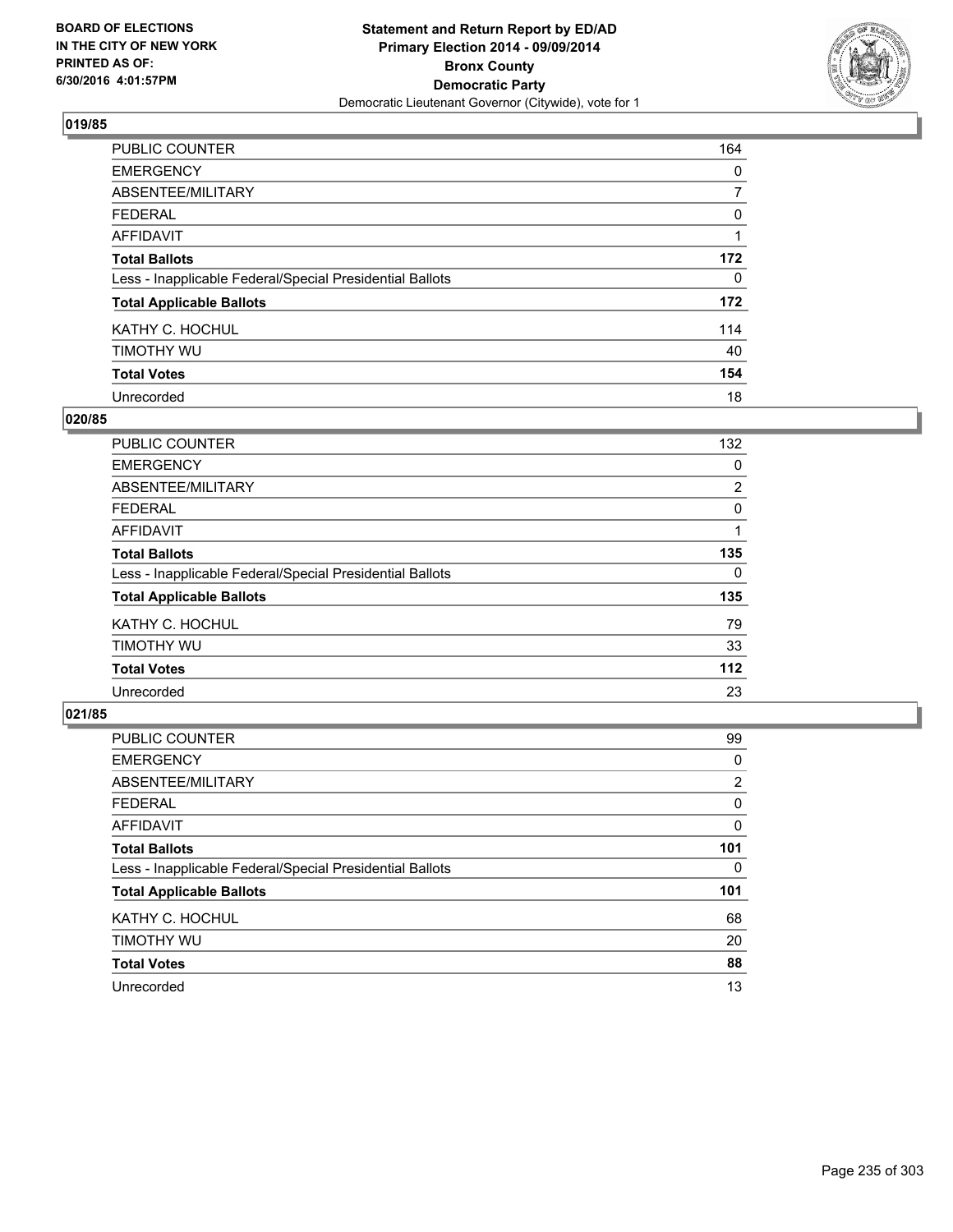

| PUBLIC COUNTER                                           | 42             |
|----------------------------------------------------------|----------------|
| <b>EMERGENCY</b>                                         | 0              |
| ABSENTEE/MILITARY                                        | $\overline{2}$ |
| <b>FEDERAL</b>                                           | 0              |
| <b>AFFIDAVIT</b>                                         | 0              |
| <b>Total Ballots</b>                                     | 44             |
| Less - Inapplicable Federal/Special Presidential Ballots | 0              |
| <b>Total Applicable Ballots</b>                          | 44             |
| KATHY C. HOCHUL                                          | 26             |
| TIMOTHY WU                                               | 8              |
| <b>Total Votes</b>                                       | 34             |
| Unrecorded                                               | 10             |

#### **023/85**

| PUBLIC COUNTER                                           | 33             |
|----------------------------------------------------------|----------------|
| <b>EMERGENCY</b>                                         | 0              |
| ABSENTEE/MILITARY                                        | $\overline{2}$ |
| <b>FEDERAL</b>                                           | 0              |
| <b>AFFIDAVIT</b>                                         | 0              |
| <b>Total Ballots</b>                                     | 35             |
| Less - Inapplicable Federal/Special Presidential Ballots | 0              |
| <b>Total Applicable Ballots</b>                          | 35             |
| KATHY C. HOCHUL                                          | 25             |
| TIMOTHY WU                                               | 4              |
| <b>Total Votes</b>                                       | 29             |
| Unrecorded                                               | 6              |
|                                                          |                |

| PUBLIC COUNTER                                           | 93 |
|----------------------------------------------------------|----|
| <b>EMERGENCY</b>                                         | 0  |
| ABSENTEE/MILITARY                                        | 3  |
| <b>FEDERAL</b>                                           | 0  |
| <b>AFFIDAVIT</b>                                         | 0  |
| <b>Total Ballots</b>                                     | 96 |
| Less - Inapplicable Federal/Special Presidential Ballots | 0  |
| <b>Total Applicable Ballots</b>                          | 96 |
| KATHY C. HOCHUL                                          | 57 |
| TIMOTHY WU                                               | 26 |
| <b>Total Votes</b>                                       | 83 |
| Unrecorded                                               | 13 |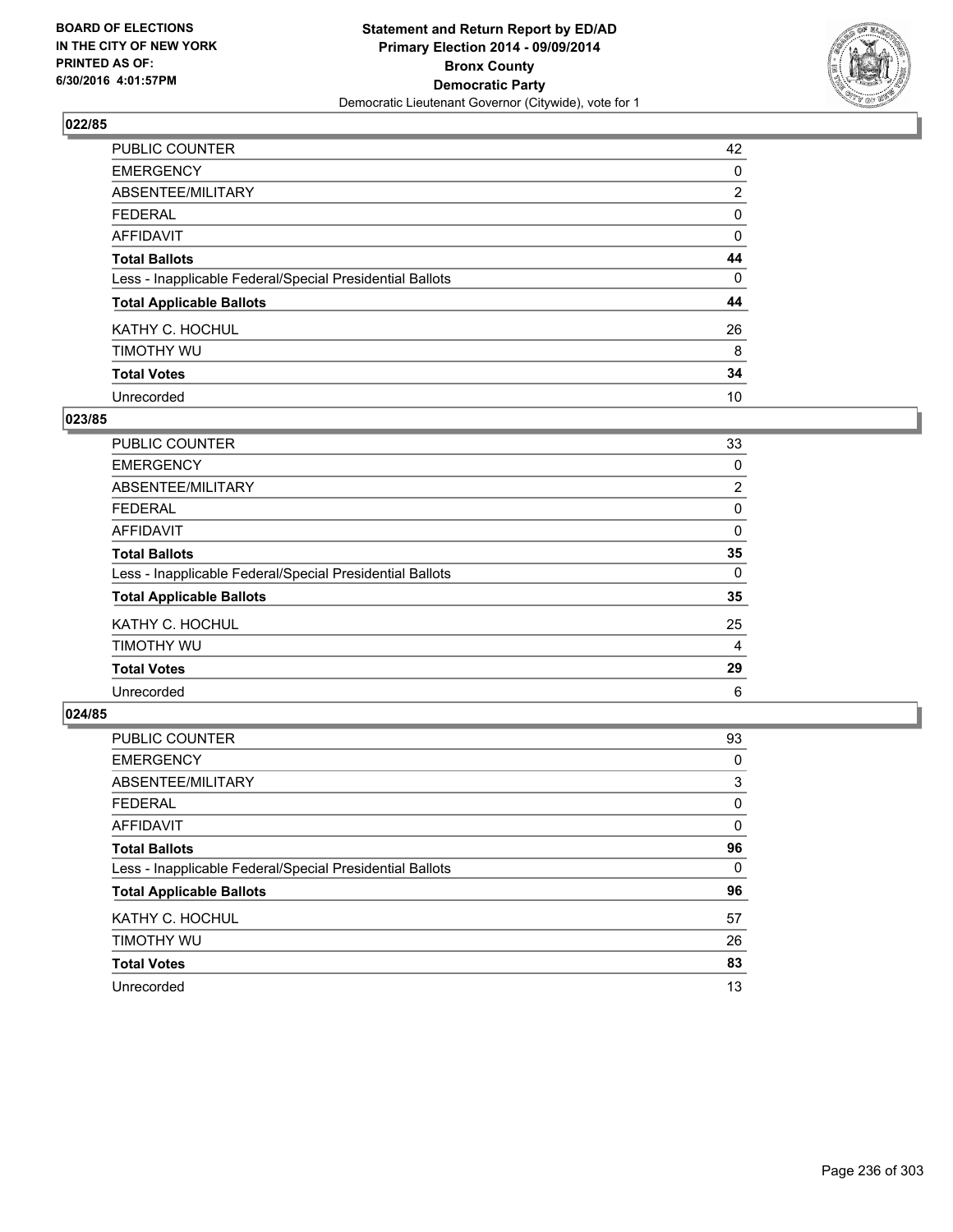

| PUBLIC COUNTER                                           | 85             |
|----------------------------------------------------------|----------------|
| <b>EMERGENCY</b>                                         | 0              |
| ABSENTEE/MILITARY                                        | $\overline{2}$ |
| <b>FEDERAL</b>                                           | 0              |
| <b>AFFIDAVIT</b>                                         |                |
| <b>Total Ballots</b>                                     | 88             |
| Less - Inapplicable Federal/Special Presidential Ballots | 0              |
| <b>Total Applicable Ballots</b>                          | 88             |
| KATHY C. HOCHUL                                          | 61             |
| TIMOTHY WU                                               | 21             |
| <b>Total Votes</b>                                       | 82             |
| Unrecorded                                               | 6              |

#### **026/85**

| PUBLIC COUNTER                                           | 43 |
|----------------------------------------------------------|----|
| <b>EMERGENCY</b>                                         | 0  |
| ABSENTEE/MILITARY                                        |    |
| <b>FEDERAL</b>                                           | 0  |
| <b>AFFIDAVIT</b>                                         |    |
| <b>Total Ballots</b>                                     | 45 |
| Less - Inapplicable Federal/Special Presidential Ballots | 0  |
| <b>Total Applicable Ballots</b>                          | 45 |
| KATHY C. HOCHUL                                          | 28 |
| TIMOTHY WU                                               | 8  |
| <b>Total Votes</b>                                       | 36 |
| Unrecorded                                               | 9  |

| PUBLIC COUNTER                                           | 27             |
|----------------------------------------------------------|----------------|
| <b>EMERGENCY</b>                                         | 0              |
| ABSENTEE/MILITARY                                        | $\overline{2}$ |
| <b>FEDERAL</b>                                           | 0              |
| AFFIDAVIT                                                |                |
| <b>Total Ballots</b>                                     | 30             |
| Less - Inapplicable Federal/Special Presidential Ballots | 0              |
| <b>Total Applicable Ballots</b>                          | 30             |
| KATHY C. HOCHUL                                          | 21             |
| TIMOTHY WU                                               | 3              |
| <b>Total Votes</b>                                       | 24             |
| Unrecorded                                               | 6              |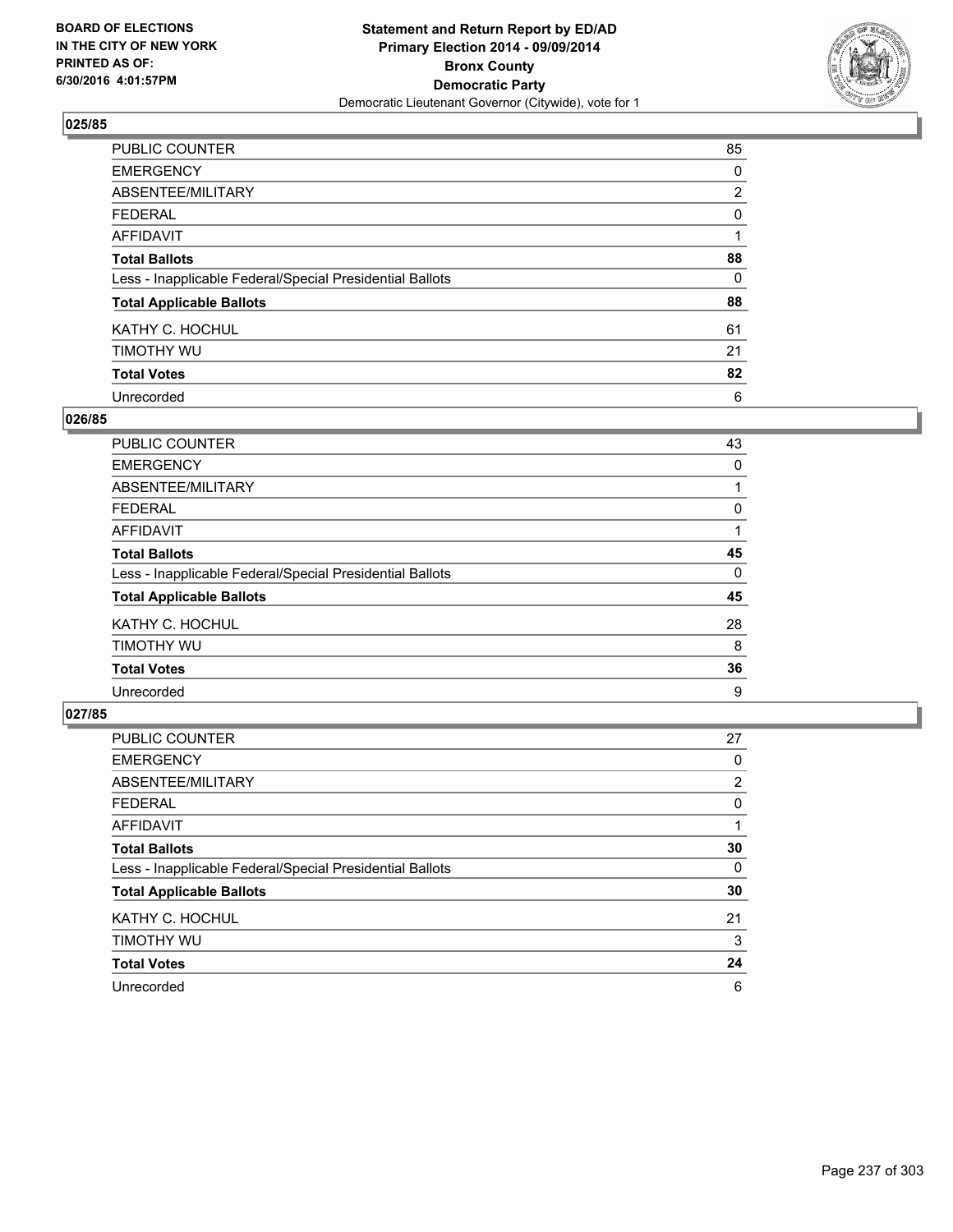

| <b>PUBLIC COUNTER</b>                                    | 8              |
|----------------------------------------------------------|----------------|
| <b>EMERGENCY</b>                                         | 0              |
| ABSENTEE/MILITARY                                        | 0              |
| <b>FEDERAL</b>                                           | 0              |
| <b>AFFIDAVIT</b>                                         | 0              |
| <b>Total Ballots</b>                                     | 8              |
| Less - Inapplicable Federal/Special Presidential Ballots | 0              |
| <b>Total Applicable Ballots</b>                          | 8              |
| KATHY C. HOCHUL                                          | 5              |
| TIMOTHY WU                                               |                |
| <b>Total Votes</b>                                       | 6              |
| Unrecorded                                               | $\overline{2}$ |

#### **029/85**

| PUBLIC COUNTER                                           | 44 |
|----------------------------------------------------------|----|
| <b>EMERGENCY</b>                                         | 0  |
| ABSENTEE/MILITARY                                        | 0  |
| <b>FEDERAL</b>                                           | 0  |
| <b>AFFIDAVIT</b>                                         | 0  |
| <b>Total Ballots</b>                                     | 44 |
| Less - Inapplicable Federal/Special Presidential Ballots | 0  |
| <b>Total Applicable Ballots</b>                          | 44 |
| KATHY C. HOCHUL                                          | 26 |
| TIMOTHY WU                                               | 8  |
| <b>Total Votes</b>                                       | 34 |
| Unrecorded                                               | 10 |

| PUBLIC COUNTER                                           | 56             |
|----------------------------------------------------------|----------------|
| <b>EMERGENCY</b>                                         | 0              |
| ABSENTEE/MILITARY                                        | 0              |
| <b>FEDERAL</b>                                           | 0              |
| <b>AFFIDAVIT</b>                                         | $\overline{2}$ |
| <b>Total Ballots</b>                                     | 58             |
| Less - Inapplicable Federal/Special Presidential Ballots | 0              |
| <b>Total Applicable Ballots</b>                          | 58             |
| KATHY C. HOCHUL                                          | 35             |
| TIMOTHY WU                                               | 8              |
| <b>Total Votes</b>                                       | 43             |
| Unrecorded                                               | 15             |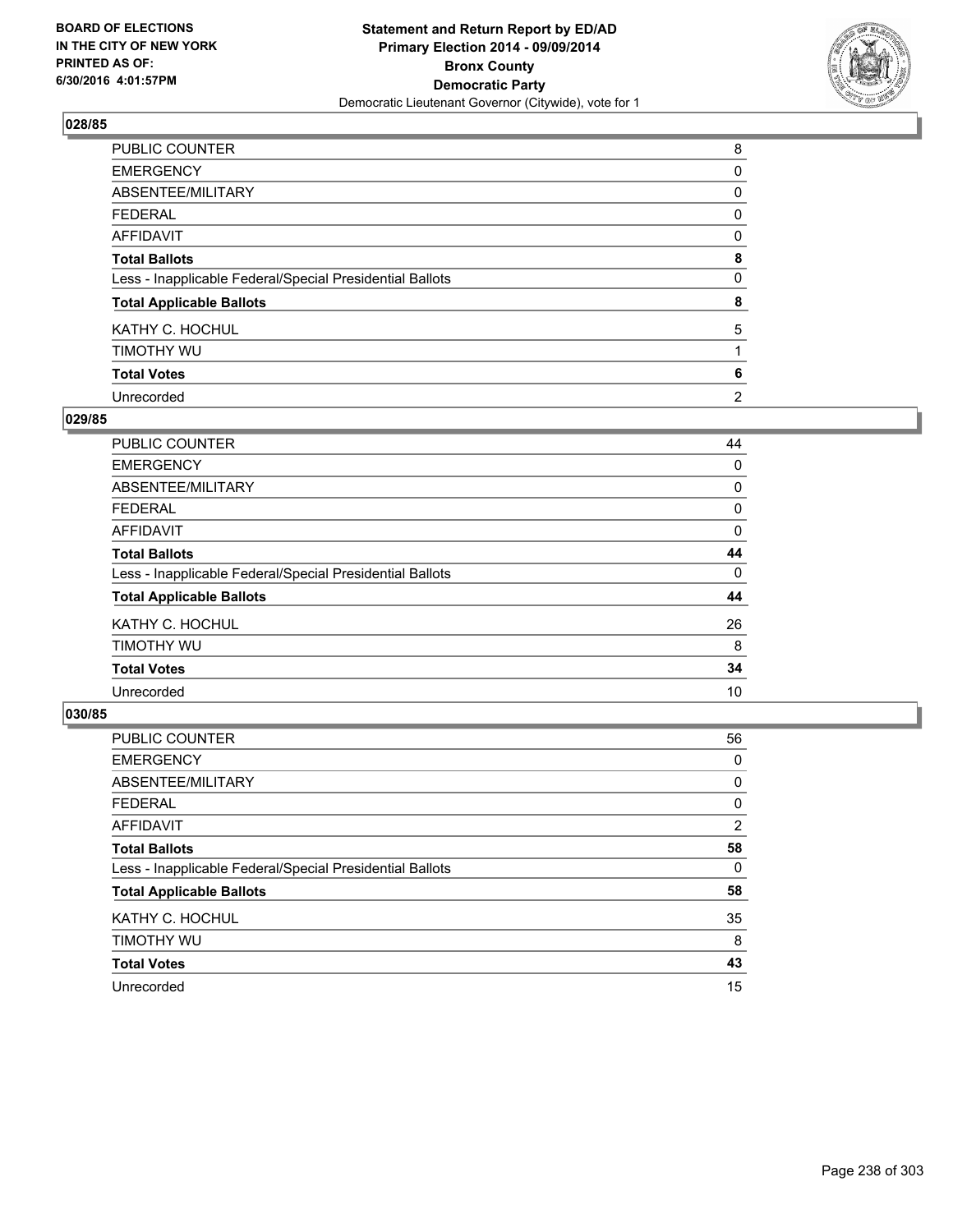

| <b>PUBLIC COUNTER</b>                                    | 60 |
|----------------------------------------------------------|----|
| <b>EMERGENCY</b>                                         | 0  |
| ABSENTEE/MILITARY                                        |    |
| <b>FEDERAL</b>                                           | 0  |
| AFFIDAVIT                                                |    |
| <b>Total Ballots</b>                                     | 62 |
| Less - Inapplicable Federal/Special Presidential Ballots | 0  |
| <b>Total Applicable Ballots</b>                          | 62 |
| KATHY C. HOCHUL                                          | 40 |
| TIMOTHY WU                                               | 6  |
| UNATTRIBUTABLE WRITE-IN (WRITE-IN)                       |    |
| <b>Total Votes</b>                                       | 47 |
| Unrecorded                                               | 15 |

# **032/85**

| Less - Inapplicable Federal/Special Presidential Ballots | $\Omega$ |
|----------------------------------------------------------|----------|
|                                                          | 52       |
|                                                          |          |
|                                                          |          |
| <b>Total Ballots</b>                                     | 52       |
|                                                          |          |
| AFFIDAVIT                                                | 0        |
| <b>FEDERAL</b>                                           | 0        |
| ABSENTEE/MILITARY                                        | 4        |
| <b>EMERGENCY</b>                                         | 0        |
| PUBLIC COUNTER                                           | 48       |

| <b>PUBLIC COUNTER</b>                                    | 64 |
|----------------------------------------------------------|----|
| <b>EMERGENCY</b>                                         | 0  |
| ABSENTEE/MILITARY                                        | 4  |
| <b>FEDERAL</b>                                           | 0  |
| AFFIDAVIT                                                |    |
| <b>Total Ballots</b>                                     | 69 |
| Less - Inapplicable Federal/Special Presidential Ballots | 0  |
| <b>Total Applicable Ballots</b>                          | 69 |
| KATHY C. HOCHUL                                          | 44 |
| TIMOTHY WU                                               | 16 |
| <b>Total Votes</b>                                       | 60 |
| Unrecorded                                               | 9  |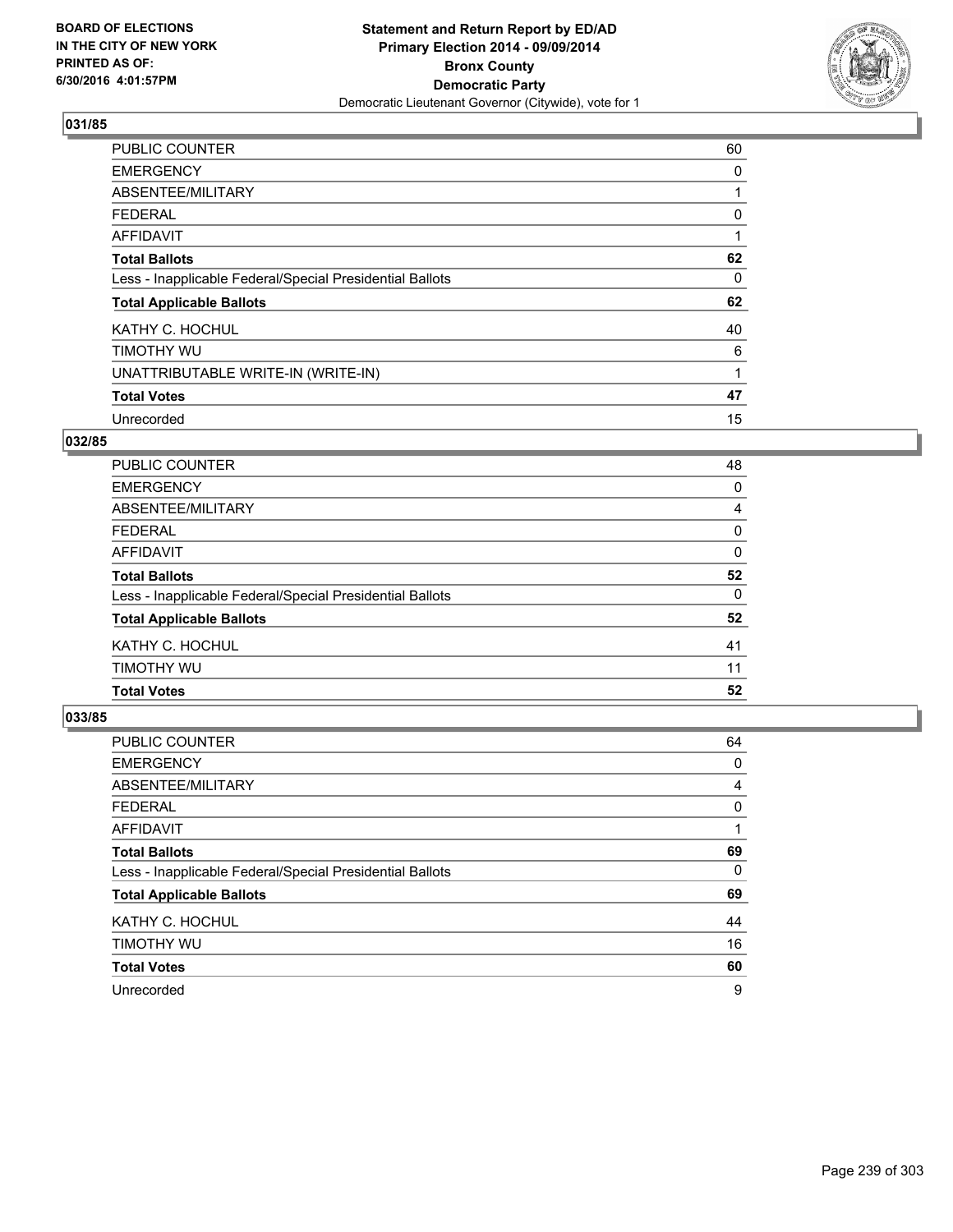

| PUBLIC COUNTER                                           | 47 |
|----------------------------------------------------------|----|
| <b>EMERGENCY</b>                                         | 0  |
| ABSENTEE/MILITARY                                        |    |
| <b>FEDERAL</b>                                           | 0  |
| <b>AFFIDAVIT</b>                                         |    |
| <b>Total Ballots</b>                                     | 49 |
| Less - Inapplicable Federal/Special Presidential Ballots | 0  |
| <b>Total Applicable Ballots</b>                          | 49 |
| KATHY C. HOCHUL                                          | 24 |
| TIMOTHY WU                                               | 15 |
| <b>Total Votes</b>                                       | 39 |
| Unrecorded                                               | 10 |

### **035/85**

| <b>Total Votes</b>                                       | 0        |
|----------------------------------------------------------|----------|
| TIMOTHY WU                                               | $\Omega$ |
| KATHY C. HOCHUL                                          | 0        |
| <b>Total Applicable Ballots</b>                          | 0        |
| Less - Inapplicable Federal/Special Presidential Ballots | $\Omega$ |
| <b>Total Ballots</b>                                     | 0        |
| <b>AFFIDAVIT</b>                                         | 0        |
| <b>FEDERAL</b>                                           | 0        |
| <b>ABSENTEE/MILITARY</b>                                 | 0        |
| <b>EMERGENCY</b>                                         | 0        |
| <b>PUBLIC COUNTER</b>                                    | 0        |

| <b>PUBLIC COUNTER</b>                                    | 6 |
|----------------------------------------------------------|---|
| <b>EMERGENCY</b>                                         | 0 |
| ABSENTEE/MILITARY                                        | 0 |
| <b>FEDERAL</b>                                           | 0 |
| AFFIDAVIT                                                | 0 |
| <b>Total Ballots</b>                                     | 6 |
| Less - Inapplicable Federal/Special Presidential Ballots | 0 |
| <b>Total Applicable Ballots</b>                          | 6 |
| KATHY C. HOCHUL                                          | 2 |
| TIMOTHY WU                                               | 3 |
| <b>Total Votes</b>                                       | 5 |
| Unrecorded                                               |   |
|                                                          |   |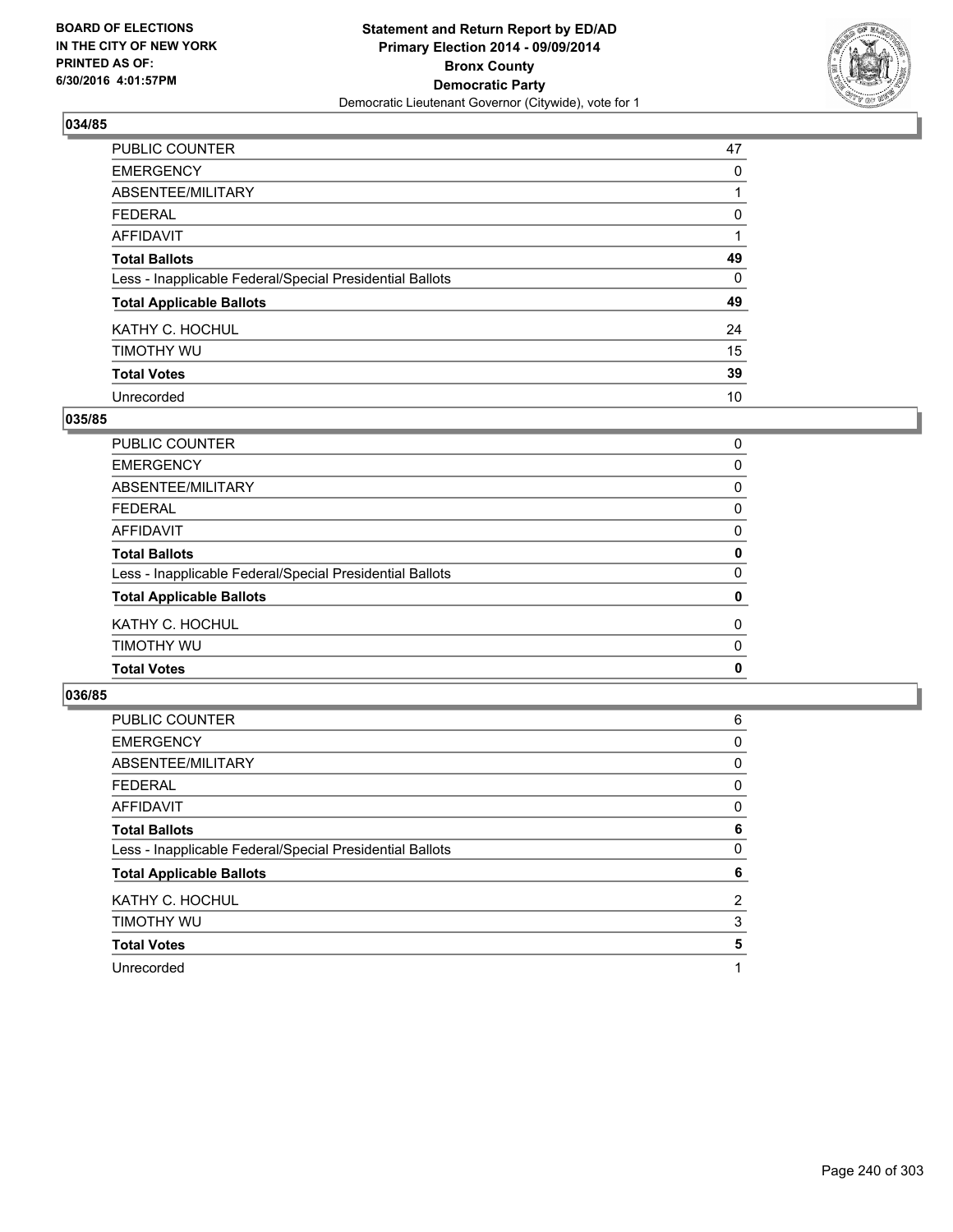

| <b>PUBLIC COUNTER</b>                                    | 93       |
|----------------------------------------------------------|----------|
| <b>EMERGENCY</b>                                         | 0        |
| ABSENTEE/MILITARY                                        |          |
| <b>FEDERAL</b>                                           | 0        |
| <b>AFFIDAVIT</b>                                         | $\Omega$ |
| <b>Total Ballots</b>                                     | 94       |
| Less - Inapplicable Federal/Special Presidential Ballots | 0        |
| <b>Total Applicable Ballots</b>                          | 94       |
| KATHY C. HOCHUL                                          | 66       |
| TIMOTHY WU                                               | 11       |
| <b>Total Votes</b>                                       | 77       |
| Unrecorded                                               | 17       |

#### **038/85**

| PUBLIC COUNTER                                           | 23 |
|----------------------------------------------------------|----|
| <b>EMERGENCY</b>                                         | 0  |
| ABSENTEE/MILITARY                                        | 0  |
| <b>FEDERAL</b>                                           | 0  |
| <b>AFFIDAVIT</b>                                         | 0  |
| <b>Total Ballots</b>                                     | 23 |
| Less - Inapplicable Federal/Special Presidential Ballots | 0  |
| <b>Total Applicable Ballots</b>                          | 23 |
| KATHY C. HOCHUL                                          | 15 |
| TIMOTHY WU                                               | 4  |
| <b>Total Votes</b>                                       | 19 |
| Unrecorded                                               | 4  |
|                                                          |    |

| PUBLIC COUNTER                                           | 49             |
|----------------------------------------------------------|----------------|
| <b>EMERGENCY</b>                                         | 0              |
| ABSENTEE/MILITARY                                        | $\overline{2}$ |
| <b>FEDERAL</b>                                           | 0              |
| <b>AFFIDAVIT</b>                                         |                |
| <b>Total Ballots</b>                                     | 52             |
| Less - Inapplicable Federal/Special Presidential Ballots | 0              |
| <b>Total Applicable Ballots</b>                          | 52             |
| KATHY C. HOCHUL                                          | 30             |
| TIMOTHY WU                                               | 10             |
| <b>Total Votes</b>                                       | 40             |
| Unrecorded                                               | 12             |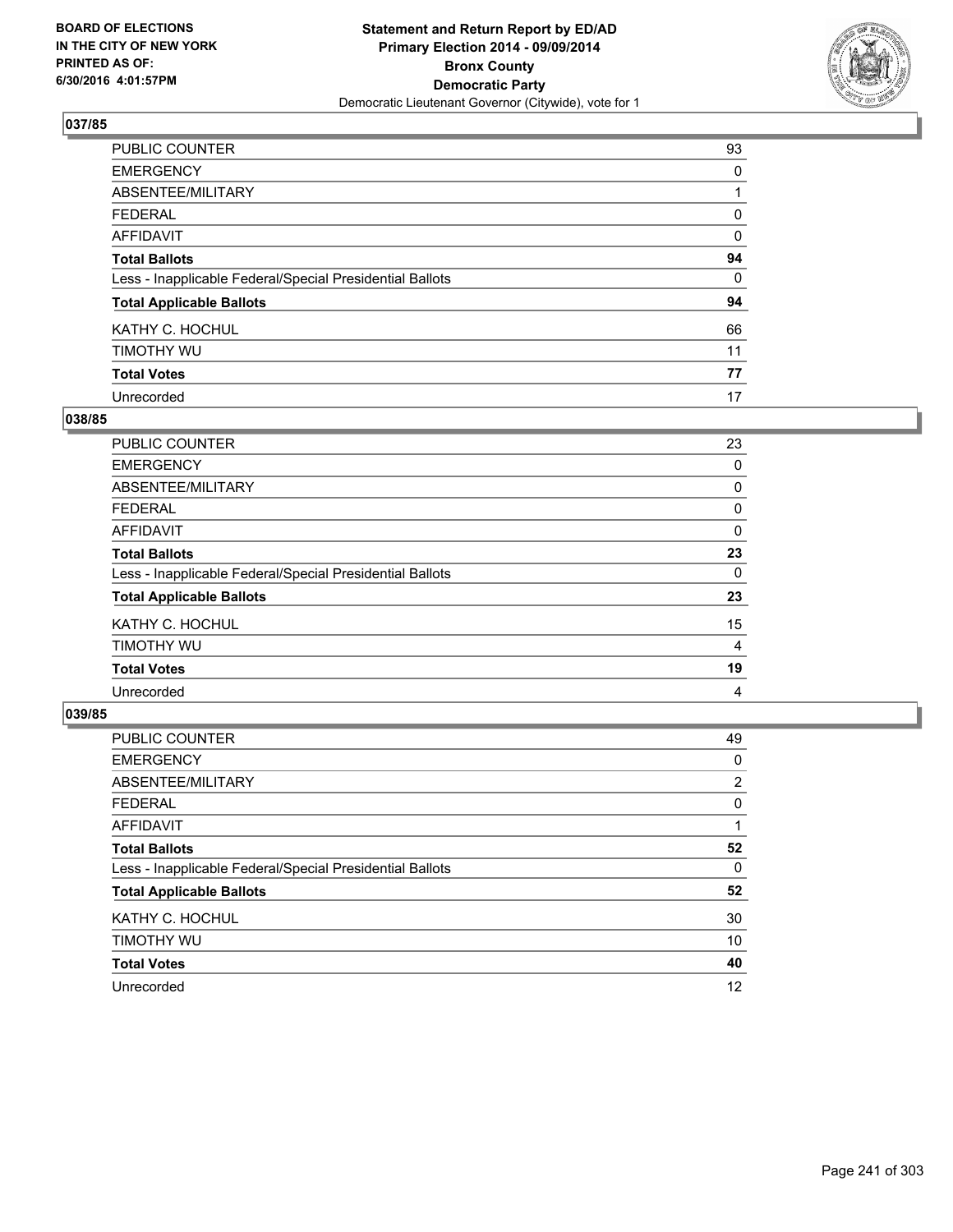

| PUBLIC COUNTER                                           | 17              |
|----------------------------------------------------------|-----------------|
| <b>EMERGENCY</b>                                         | 0               |
| ABSENTEE/MILITARY                                        | 0               |
| <b>FEDERAL</b>                                           | 0               |
| <b>AFFIDAVIT</b>                                         |                 |
| <b>Total Ballots</b>                                     | 18              |
| Less - Inapplicable Federal/Special Presidential Ballots | 0               |
| <b>Total Applicable Ballots</b>                          | 18              |
| KATHY C. HOCHUL                                          | 12 <sup>2</sup> |
| TIMOTHY WU                                               | 5               |
| <b>Total Votes</b>                                       | 17              |
| Unrecorded                                               |                 |

#### **041/85**

| <b>PUBLIC COUNTER</b>                                    | 67 |
|----------------------------------------------------------|----|
| <b>EMERGENCY</b>                                         | 0  |
| ABSENTEE/MILITARY                                        |    |
| <b>FEDERAL</b>                                           | 0  |
| <b>AFFIDAVIT</b>                                         | 0  |
| <b>Total Ballots</b>                                     | 68 |
| Less - Inapplicable Federal/Special Presidential Ballots | 0  |
| <b>Total Applicable Ballots</b>                          | 68 |
| KATHY C. HOCHUL                                          | 39 |
| TIMOTHY WU                                               | 15 |
| <b>Total Votes</b>                                       | 54 |
| Unrecorded                                               | 14 |

| PUBLIC COUNTER                                           | 44 |
|----------------------------------------------------------|----|
| <b>EMERGENCY</b>                                         | 0  |
| ABSENTEE/MILITARY                                        |    |
| <b>FEDERAL</b>                                           | 0  |
| <b>AFFIDAVIT</b>                                         | 0  |
| <b>Total Ballots</b>                                     | 45 |
| Less - Inapplicable Federal/Special Presidential Ballots | 0  |
| <b>Total Applicable Ballots</b>                          | 45 |
| KATHY C. HOCHUL                                          | 25 |
| TIMOTHY WU                                               | 9  |
| <b>Total Votes</b>                                       | 34 |
| Unrecorded                                               | 11 |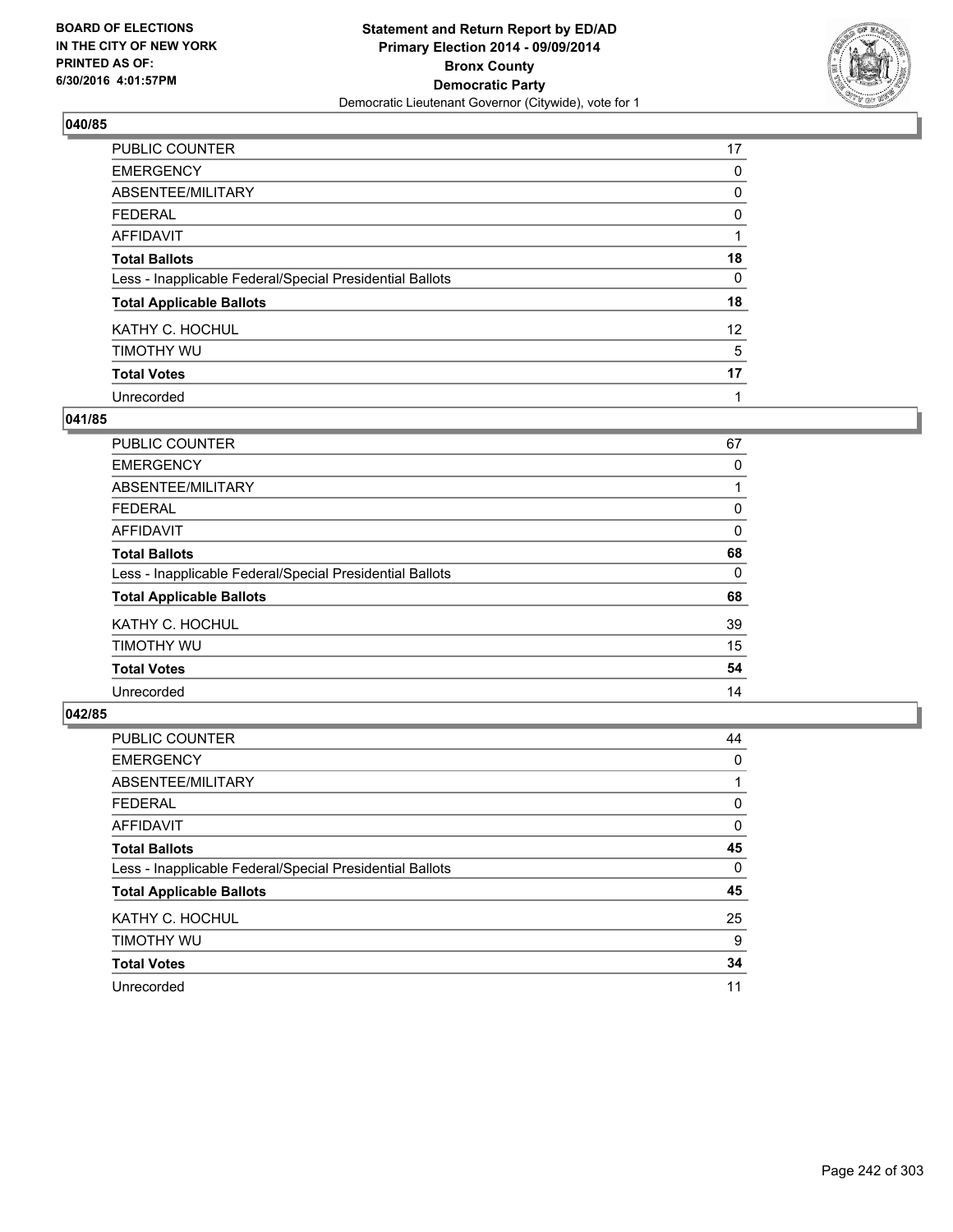

| PUBLIC COUNTER                                           | 33       |
|----------------------------------------------------------|----------|
| <b>EMERGENCY</b>                                         | 0        |
| ABSENTEE/MILITARY                                        | 0        |
| <b>FEDERAL</b>                                           | 0        |
| <b>AFFIDAVIT</b>                                         | 2        |
| <b>Total Ballots</b>                                     | 35       |
| Less - Inapplicable Federal/Special Presidential Ballots | $\Omega$ |
| <b>Total Applicable Ballots</b>                          | 35       |
| KATHY C. HOCHUL                                          | 25       |
| TIMOTHY WU                                               | 6        |
| <b>Total Votes</b>                                       | 31       |
| Unrecorded                                               | 4        |

#### **044/85**

| <b>PUBLIC COUNTER</b>                                    | 49       |
|----------------------------------------------------------|----------|
| <b>EMERGENCY</b>                                         | 0        |
| ABSENTEE/MILITARY                                        | 0        |
| <b>FEDERAL</b>                                           | 0        |
| <b>AFFIDAVIT</b>                                         | 0        |
| <b>Total Ballots</b>                                     | 49       |
| Less - Inapplicable Federal/Special Presidential Ballots | $\Omega$ |
| <b>Total Applicable Ballots</b>                          | 49       |
| KATHY C. HOCHUL                                          | 24       |
| TIMOTHY WU                                               | 14       |
| <b>Total Votes</b>                                       | 38       |
| Unrecorded                                               | 11       |

| PUBLIC COUNTER                                           | 61 |
|----------------------------------------------------------|----|
| <b>EMERGENCY</b>                                         | 0  |
| ABSENTEE/MILITARY                                        | 0  |
| <b>FEDERAL</b>                                           | 0  |
| <b>AFFIDAVIT</b>                                         | 0  |
| <b>Total Ballots</b>                                     | 61 |
| Less - Inapplicable Federal/Special Presidential Ballots | 0  |
| <b>Total Applicable Ballots</b>                          | 61 |
| KATHY C. HOCHUL                                          | 38 |
| TIMOTHY WU                                               | 12 |
| <b>Total Votes</b>                                       | 50 |
| Unrecorded                                               | 11 |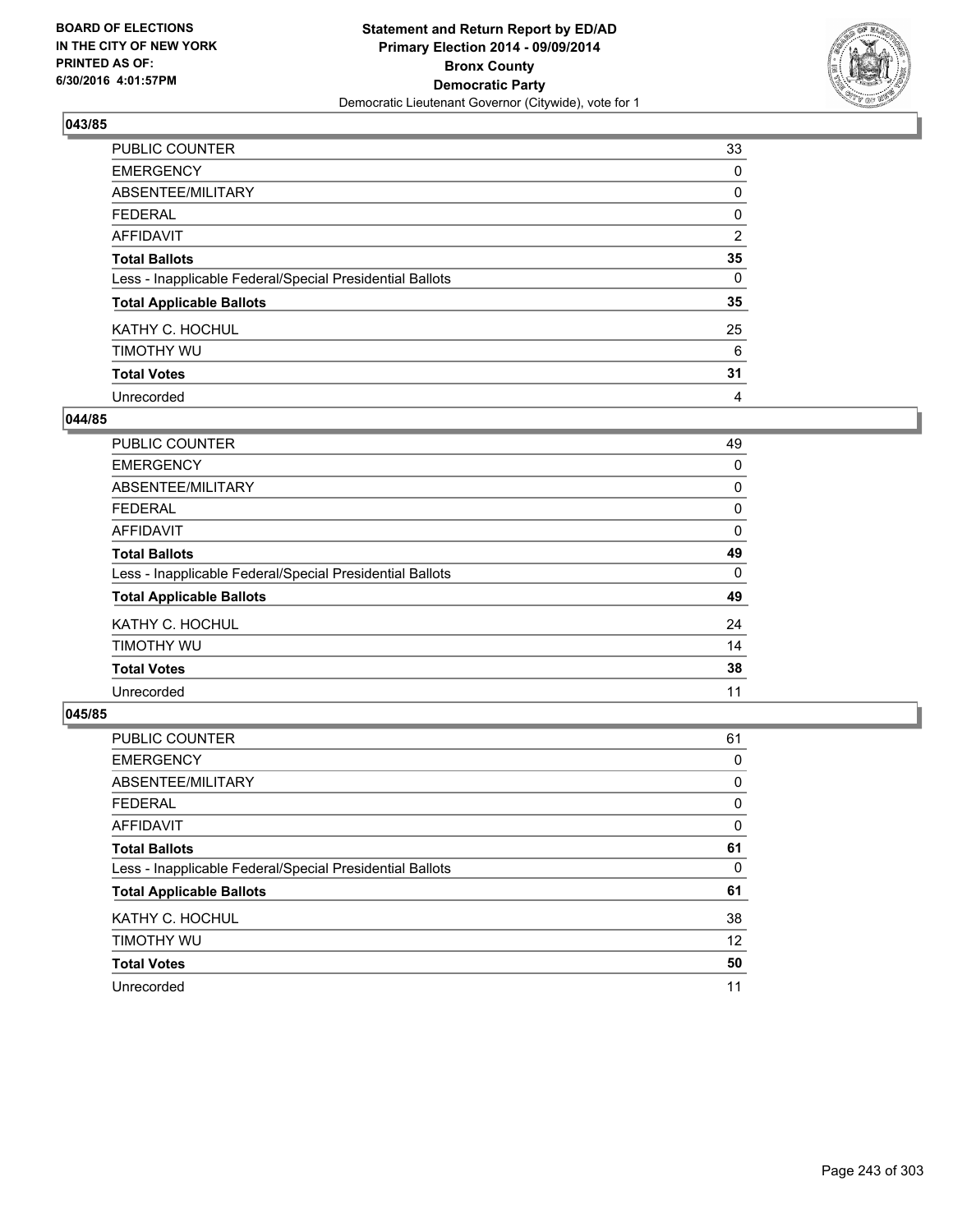

| PUBLIC COUNTER                                           | 64       |
|----------------------------------------------------------|----------|
| <b>EMERGENCY</b>                                         | 0        |
| ABSENTEE/MILITARY                                        |          |
| <b>FEDERAL</b>                                           | 0        |
| <b>AFFIDAVIT</b>                                         |          |
| <b>Total Ballots</b>                                     | 66       |
| Less - Inapplicable Federal/Special Presidential Ballots | $\Omega$ |
| <b>Total Applicable Ballots</b>                          | 66       |
| KATHY C. HOCHUL                                          | 45       |
| TIMOTHY WU                                               | 12       |
| <b>Total Votes</b>                                       | 57       |
| Unrecorded                                               | 9        |

#### **047/85**

| PUBLIC COUNTER                                           | 57 |
|----------------------------------------------------------|----|
| <b>EMERGENCY</b>                                         | 0  |
| ABSENTEE/MILITARY                                        |    |
| <b>FEDERAL</b>                                           | 0  |
| <b>AFFIDAVIT</b>                                         | 0  |
| <b>Total Ballots</b>                                     | 58 |
| Less - Inapplicable Federal/Special Presidential Ballots | 0  |
| <b>Total Applicable Ballots</b>                          | 58 |
| KATHY C. HOCHUL                                          | 39 |
| TIMOTHY WU                                               | 11 |
| <b>Total Votes</b>                                       | 50 |
| Unrecorded                                               | 8  |

| PUBLIC COUNTER                                           | 58 |
|----------------------------------------------------------|----|
| <b>EMERGENCY</b>                                         | 0  |
| ABSENTEE/MILITARY                                        |    |
| <b>FEDERAL</b>                                           | 0  |
| <b>AFFIDAVIT</b>                                         | 0  |
| <b>Total Ballots</b>                                     | 59 |
| Less - Inapplicable Federal/Special Presidential Ballots | 0  |
| <b>Total Applicable Ballots</b>                          | 59 |
| KATHY C. HOCHUL                                          | 40 |
| TIMOTHY WU                                               | 11 |
| <b>Total Votes</b>                                       | 51 |
| Unrecorded                                               | 8  |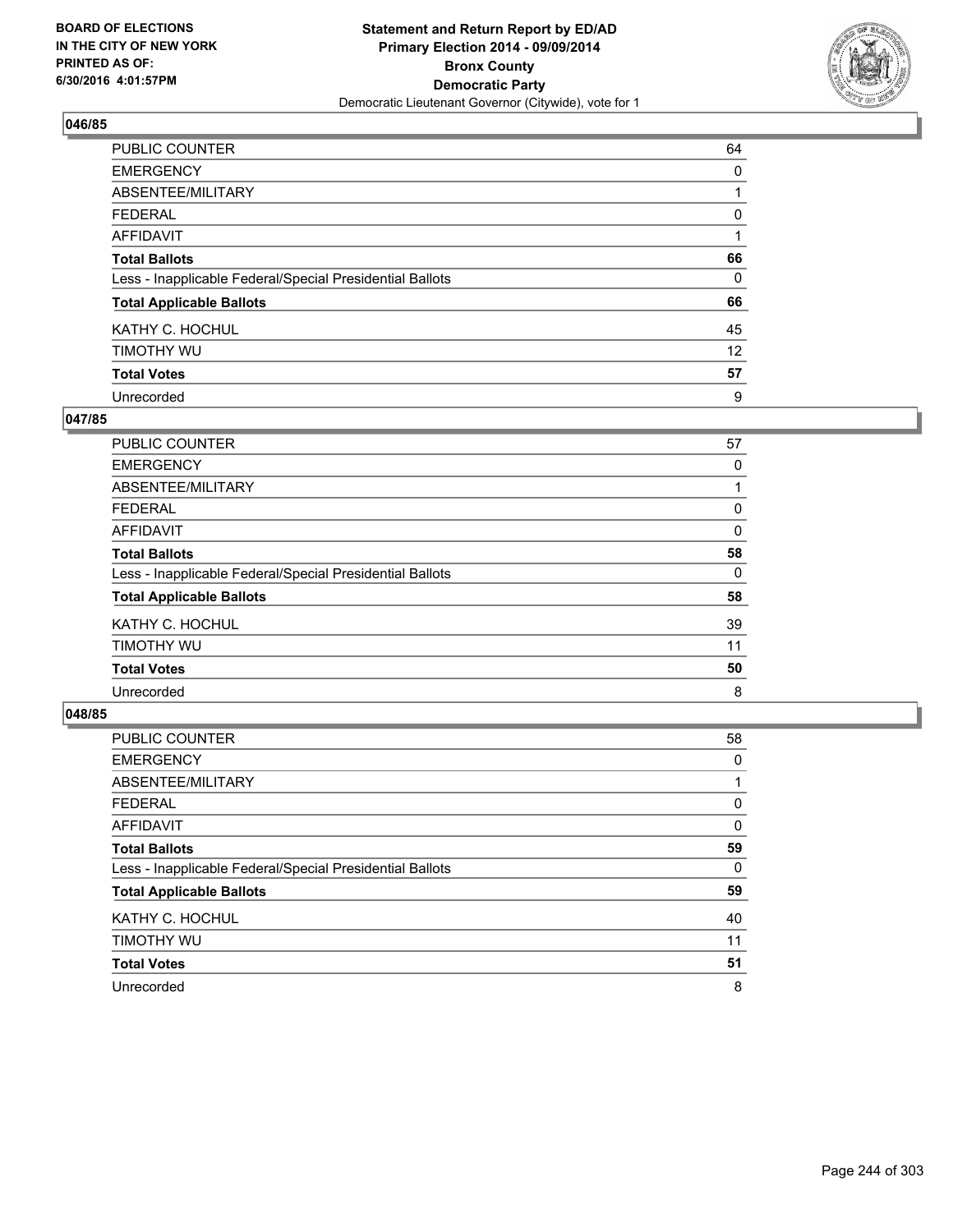

| <b>PUBLIC COUNTER</b>                                    | 72 |
|----------------------------------------------------------|----|
| <b>EMERGENCY</b>                                         | 0  |
| ABSENTEE/MILITARY                                        |    |
| <b>FEDERAL</b>                                           | 0  |
| AFFIDAVIT                                                |    |
| <b>Total Ballots</b>                                     | 74 |
| Less - Inapplicable Federal/Special Presidential Ballots | 0  |
| <b>Total Applicable Ballots</b>                          | 74 |
| KATHY C. HOCHUL                                          | 46 |
| TIMOTHY WU                                               | 12 |
| UNATTRIBUTABLE WRITE-IN (WRITE-IN)                       | 1  |
| <b>Total Votes</b>                                       | 59 |
| Unrecorded                                               | 15 |

### **050/85**

| <b>PUBLIC COUNTER</b>                                    | 74 |
|----------------------------------------------------------|----|
| <b>EMERGENCY</b>                                         | 0  |
| ABSENTEE/MILITARY                                        | 0  |
| <b>FEDERAL</b>                                           | 0  |
| <b>AFFIDAVIT</b>                                         | 0  |
| <b>Total Ballots</b>                                     | 74 |
| Less - Inapplicable Federal/Special Presidential Ballots | 0  |
| <b>Total Applicable Ballots</b>                          | 74 |
| KATHY C. HOCHUL                                          | 43 |
| TIMOTHY WU                                               | 11 |
| UNATTRIBUTABLE WRITE-IN (WRITE-IN)                       | 1  |
| <b>Total Votes</b>                                       | 55 |
| Unrecorded                                               | 19 |

| PUBLIC COUNTER                                           | 45 |
|----------------------------------------------------------|----|
| <b>EMERGENCY</b>                                         | 0  |
| ABSENTEE/MILITARY                                        | 0  |
| <b>FEDERAL</b>                                           | 0  |
| AFFIDAVIT                                                | 0  |
| <b>Total Ballots</b>                                     | 45 |
| Less - Inapplicable Federal/Special Presidential Ballots | 0  |
| <b>Total Applicable Ballots</b>                          | 45 |
| KATHY C. HOCHUL                                          | 29 |
| TIMOTHY WU                                               | 8  |
| <b>Total Votes</b>                                       | 37 |
| Unrecorded                                               | 8  |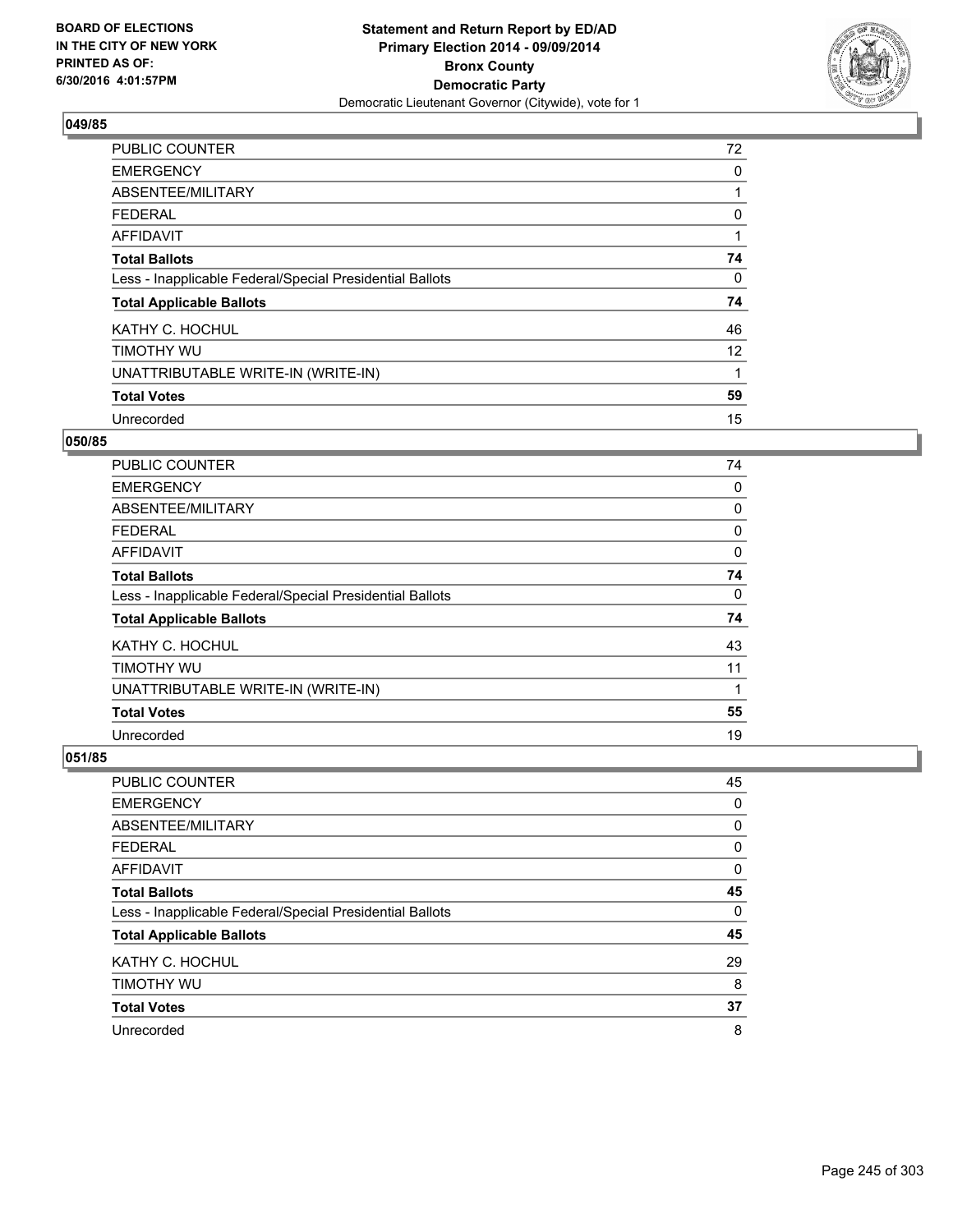

| PUBLIC COUNTER                                           | 29 |
|----------------------------------------------------------|----|
| <b>EMERGENCY</b>                                         | 0  |
| ABSENTEE/MILITARY                                        |    |
| <b>FEDERAL</b>                                           | 0  |
| <b>AFFIDAVIT</b>                                         | 0  |
| <b>Total Ballots</b>                                     | 30 |
| Less - Inapplicable Federal/Special Presidential Ballots | 0  |
| <b>Total Applicable Ballots</b>                          | 30 |
| KATHY C. HOCHUL                                          | 14 |
| TIMOTHY WU                                               | 11 |
| <b>Total Votes</b>                                       | 25 |
| Unrecorded                                               | 5  |

#### **053/85**

| <b>PUBLIC COUNTER</b>                                    | 59 |
|----------------------------------------------------------|----|
| <b>EMERGENCY</b>                                         | 0  |
| ABSENTEE/MILITARY                                        | 3  |
| <b>FEDERAL</b>                                           | 0  |
| <b>AFFIDAVIT</b>                                         | 0  |
| <b>Total Ballots</b>                                     | 62 |
| Less - Inapplicable Federal/Special Presidential Ballots | 0  |
| <b>Total Applicable Ballots</b>                          | 62 |
| KATHY C. HOCHUL                                          | 31 |
| TIMOTHY WU                                               | 16 |
| <b>Total Votes</b>                                       | 47 |
| Unrecorded                                               | 15 |
|                                                          |    |

| PUBLIC COUNTER                                           | 41 |
|----------------------------------------------------------|----|
| <b>EMERGENCY</b>                                         | 0  |
| ABSENTEE/MILITARY                                        | 0  |
| <b>FEDERAL</b>                                           | 0  |
| AFFIDAVIT                                                | 0  |
| <b>Total Ballots</b>                                     | 41 |
| Less - Inapplicable Federal/Special Presidential Ballots | 0  |
| <b>Total Applicable Ballots</b>                          | 41 |
| KATHY C. HOCHUL                                          | 25 |
| TIMOTHY WU                                               | 7  |
| <b>Total Votes</b>                                       | 32 |
| Unrecorded                                               | 9  |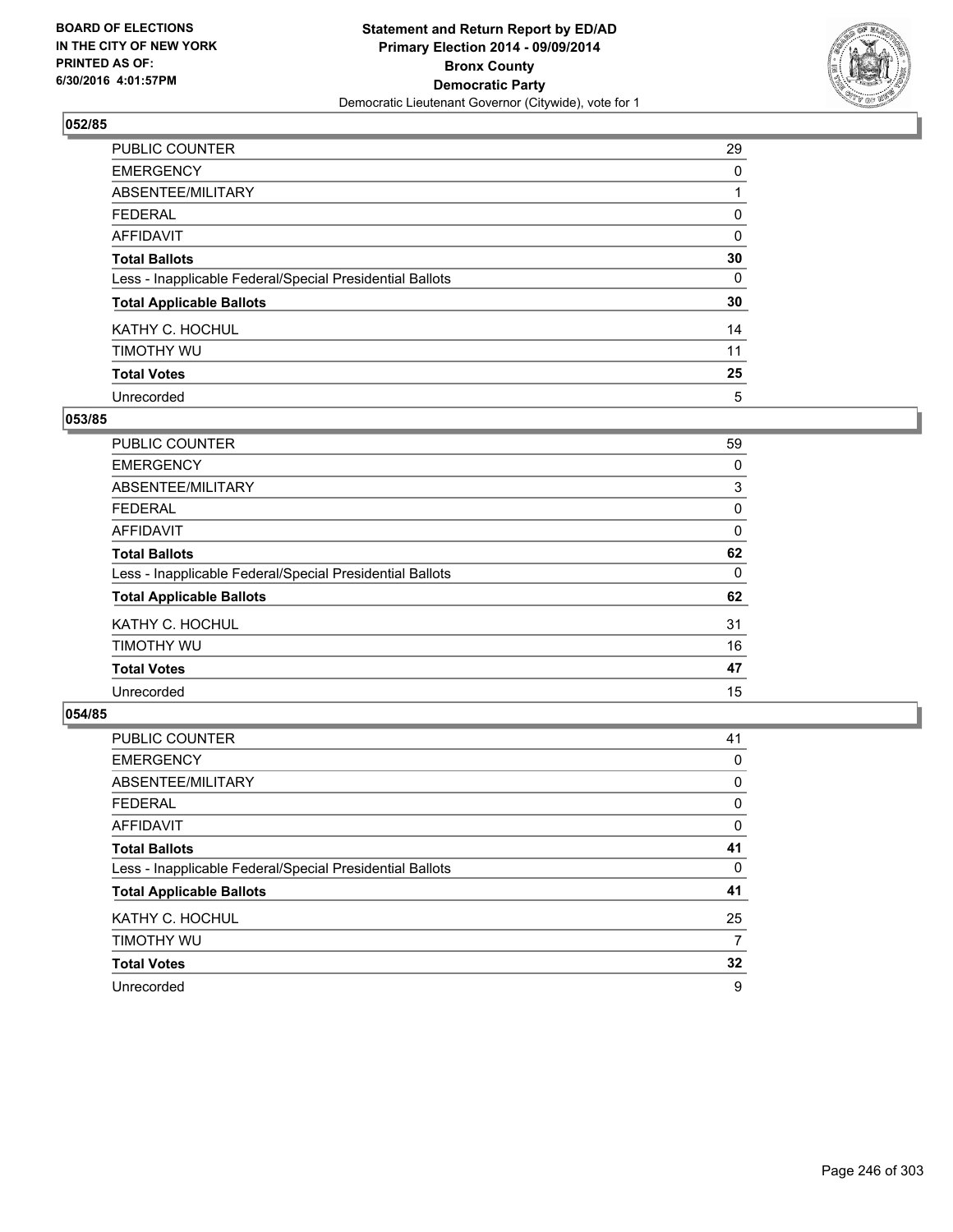

| PUBLIC COUNTER                                           | 42 |
|----------------------------------------------------------|----|
| <b>EMERGENCY</b>                                         | 0  |
| ABSENTEE/MILITARY                                        | 0  |
| <b>FEDERAL</b>                                           | 0  |
| <b>AFFIDAVIT</b>                                         |    |
| <b>Total Ballots</b>                                     | 43 |
| Less - Inapplicable Federal/Special Presidential Ballots | 0  |
| <b>Total Applicable Ballots</b>                          | 43 |
| KATHY C. HOCHUL                                          | 33 |
| TIMOTHY WU                                               | 7  |
| <b>Total Votes</b>                                       | 40 |
| Unrecorded                                               | 3  |

#### **056/85**

| PUBLIC COUNTER                                           | 10 |
|----------------------------------------------------------|----|
| <b>EMERGENCY</b>                                         | 0  |
| ABSENTEE/MILITARY                                        |    |
| <b>FEDERAL</b>                                           | 0  |
| <b>AFFIDAVIT</b>                                         | 3  |
| <b>Total Ballots</b>                                     | 14 |
| Less - Inapplicable Federal/Special Presidential Ballots | 0  |
| <b>Total Applicable Ballots</b>                          | 14 |
| KATHY C. HOCHUL                                          | 5  |
| TIMOTHY WU                                               | 3  |
| <b>Total Votes</b>                                       | 8  |
| Unrecorded                                               | 6  |
|                                                          |    |

| PUBLIC COUNTER                                           | 20 |
|----------------------------------------------------------|----|
| <b>EMERGENCY</b>                                         | 0  |
| ABSENTEE/MILITARY                                        |    |
| <b>FEDERAL</b>                                           | 0  |
| AFFIDAVIT                                                | 0  |
| <b>Total Ballots</b>                                     | 21 |
| Less - Inapplicable Federal/Special Presidential Ballots | 0  |
| <b>Total Applicable Ballots</b>                          | 21 |
| KATHY C. HOCHUL                                          | 14 |
| TIMOTHY WU                                               | 4  |
| <b>Total Votes</b>                                       | 18 |
| Unrecorded                                               | 3  |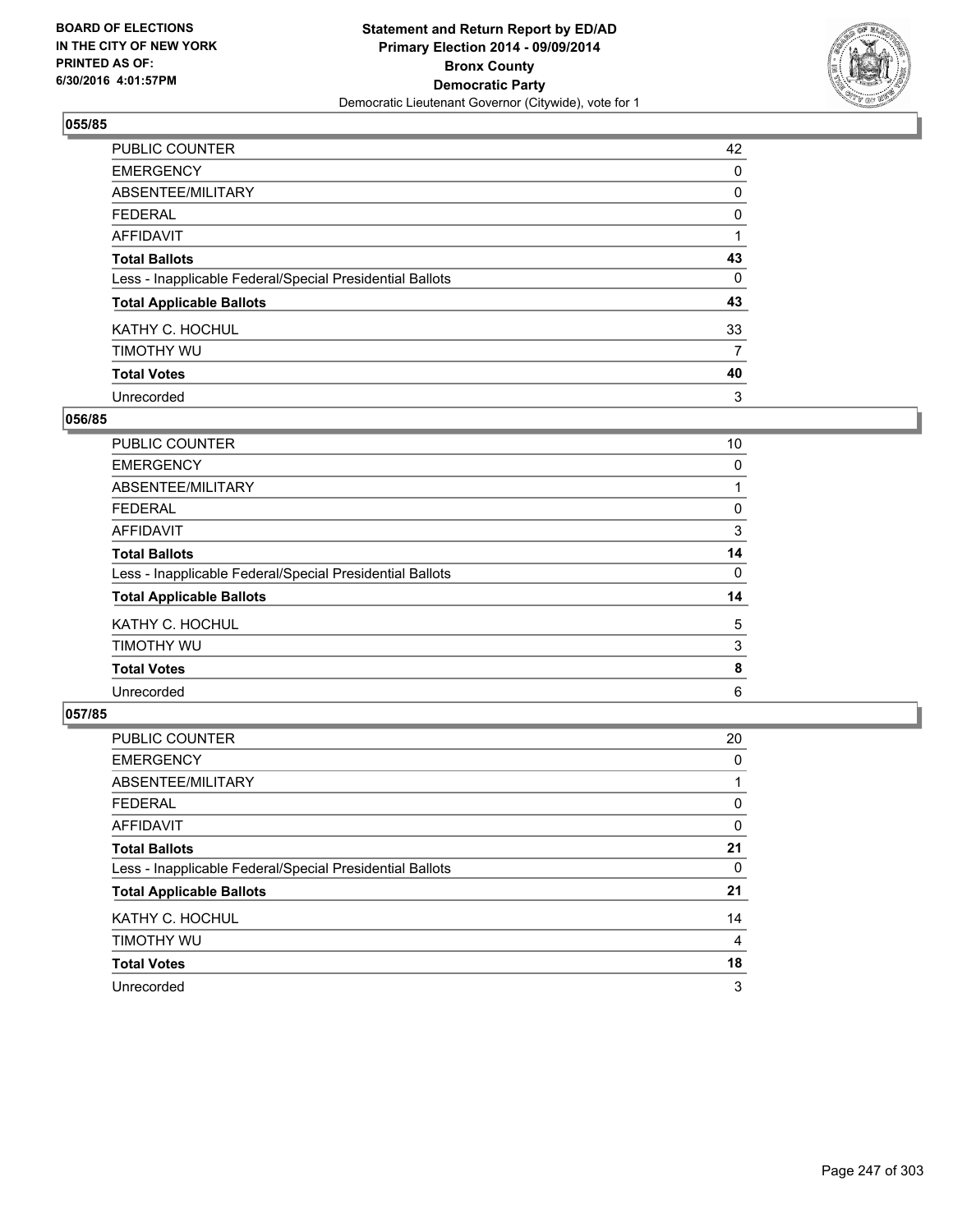

| PUBLIC COUNTER                                           | 41             |
|----------------------------------------------------------|----------------|
| <b>EMERGENCY</b>                                         | 0              |
| ABSENTEE/MILITARY                                        | $\overline{2}$ |
| <b>FEDERAL</b>                                           | 0              |
| <b>AFFIDAVIT</b>                                         | 0              |
| <b>Total Ballots</b>                                     | 43             |
| Less - Inapplicable Federal/Special Presidential Ballots | 0              |
| <b>Total Applicable Ballots</b>                          | 43             |
| KATHY C. HOCHUL                                          | 24             |
| TIMOTHY WU                                               | 10             |
| <b>Total Votes</b>                                       | 34             |
| Unrecorded                                               | 9              |

#### **059/85**

| PUBLIC COUNTER                                           | 46 |
|----------------------------------------------------------|----|
| <b>EMERGENCY</b>                                         | 0  |
| ABSENTEE/MILITARY                                        |    |
| <b>FEDERAL</b>                                           | 0  |
| <b>AFFIDAVIT</b>                                         | 0  |
| <b>Total Ballots</b>                                     | 47 |
| Less - Inapplicable Federal/Special Presidential Ballots | 0  |
| <b>Total Applicable Ballots</b>                          | 47 |
| KATHY C. HOCHUL                                          | 32 |
| TIMOTHY WU                                               | 6  |
| <b>Total Votes</b>                                       | 38 |
| Unrecorded                                               | 9  |

| PUBLIC COUNTER                                           | 75 |
|----------------------------------------------------------|----|
| <b>EMERGENCY</b>                                         | 0  |
| ABSENTEE/MILITARY                                        | 0  |
| <b>FEDERAL</b>                                           | 0  |
| AFFIDAVIT                                                | 0  |
| <b>Total Ballots</b>                                     | 75 |
| Less - Inapplicable Federal/Special Presidential Ballots | 0  |
| <b>Total Applicable Ballots</b>                          | 75 |
| KATHY C. HOCHUL                                          | 49 |
| TIMOTHY WU                                               | 17 |
| <b>Total Votes</b>                                       | 66 |
| Unrecorded                                               | 9  |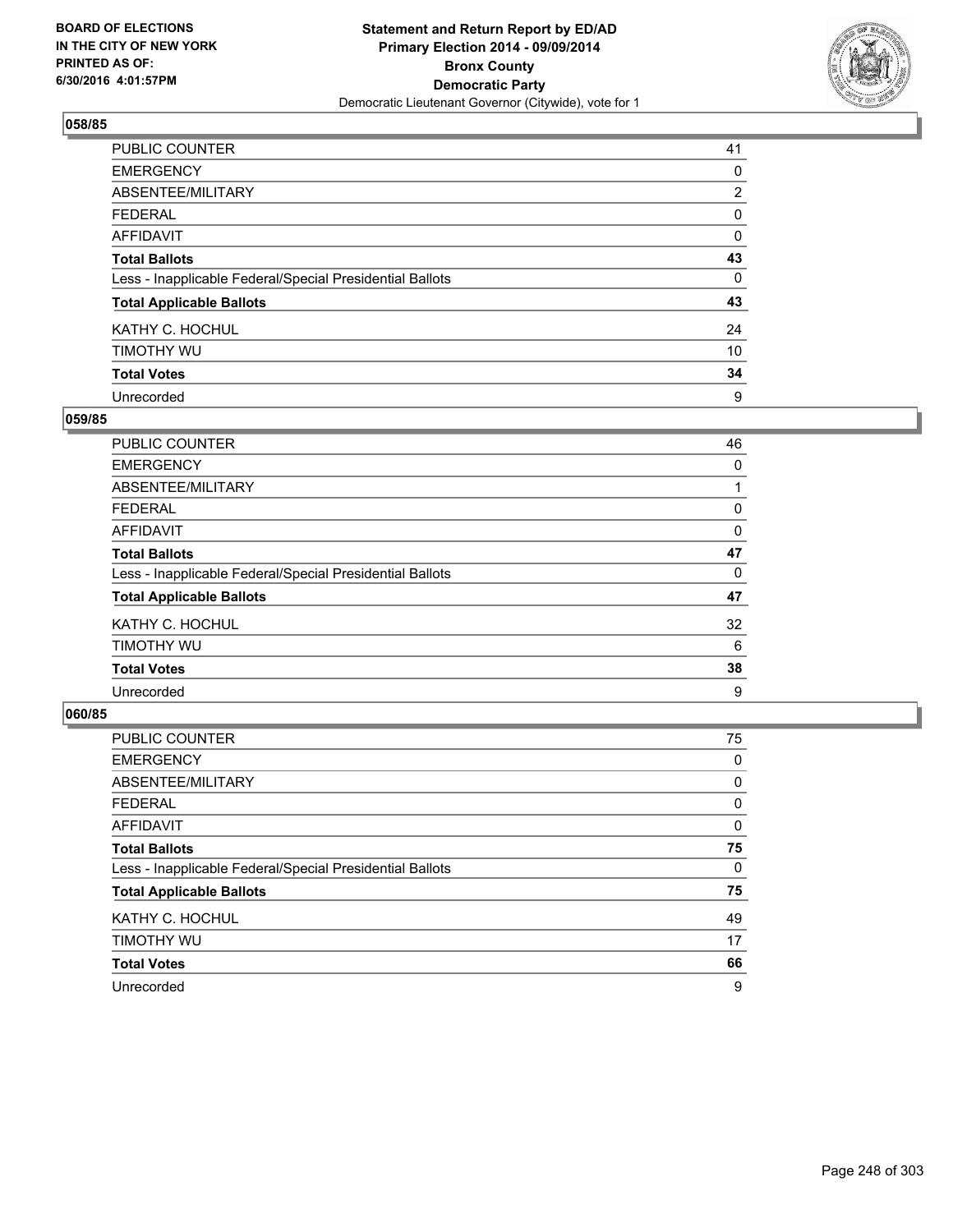

| PUBLIC COUNTER                                           | 26       |
|----------------------------------------------------------|----------|
| <b>EMERGENCY</b>                                         | 0        |
| ABSENTEE/MILITARY                                        | 0        |
| <b>FEDERAL</b>                                           | 0        |
| <b>AFFIDAVIT</b>                                         | $\Omega$ |
| <b>Total Ballots</b>                                     | 26       |
| Less - Inapplicable Federal/Special Presidential Ballots | 0        |
| <b>Total Applicable Ballots</b>                          | 26       |
| KATHY C. HOCHUL                                          | 19       |
| TIMOTHY WU                                               | 3        |
| <b>Total Votes</b>                                       | 22       |
| Unrecorded                                               | 4        |

#### **062/85**

| PUBLIC COUNTER                                           | 44 |
|----------------------------------------------------------|----|
| <b>EMERGENCY</b>                                         | 0  |
| ABSENTEE/MILITARY                                        |    |
| <b>FEDERAL</b>                                           | 0  |
| <b>AFFIDAVIT</b>                                         | 0  |
| <b>Total Ballots</b>                                     | 45 |
| Less - Inapplicable Federal/Special Presidential Ballots | 0  |
| <b>Total Applicable Ballots</b>                          | 45 |
| KATHY C. HOCHUL                                          | 25 |
| TIMOTHY WU                                               | 7  |
| <b>Total Votes</b>                                       | 32 |
| Unrecorded                                               | 13 |
|                                                          |    |

| PUBLIC COUNTER                                           | 57 |
|----------------------------------------------------------|----|
| <b>EMERGENCY</b>                                         | 0  |
| ABSENTEE/MILITARY                                        | 3  |
| <b>FEDERAL</b>                                           | 0  |
| AFFIDAVIT                                                |    |
| <b>Total Ballots</b>                                     | 61 |
| Less - Inapplicable Federal/Special Presidential Ballots | 0  |
| <b>Total Applicable Ballots</b>                          | 61 |
| KATHY C. HOCHUL                                          | 32 |
| TIMOTHY WU                                               | 9  |
| <b>Total Votes</b>                                       | 41 |
| Unrecorded                                               | 20 |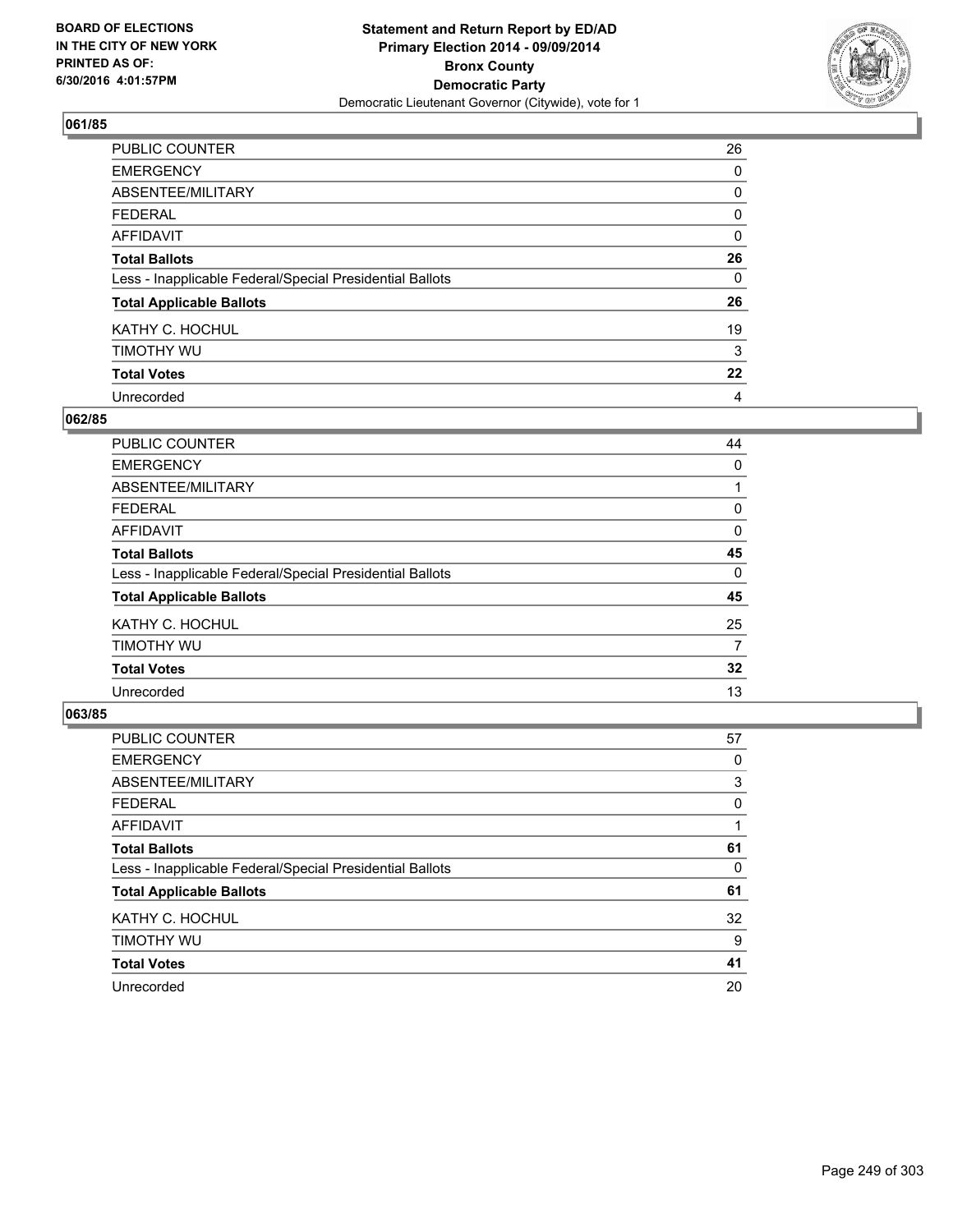

| PUBLIC COUNTER                                           | 56             |
|----------------------------------------------------------|----------------|
| <b>EMERGENCY</b>                                         | 0              |
| ABSENTEE/MILITARY                                        | 0              |
| <b>FEDERAL</b>                                           | 0              |
| <b>AFFIDAVIT</b>                                         | $\overline{2}$ |
| <b>Total Ballots</b>                                     | 58             |
| Less - Inapplicable Federal/Special Presidential Ballots | $\Omega$       |
| <b>Total Applicable Ballots</b>                          | 58             |
| KATHY C. HOCHUL                                          | 37             |
| TIMOTHY WU                                               | 9              |
| <b>Total Votes</b>                                       | 46             |
| Unrecorded                                               | 12             |

### **065/85**

| <b>PUBLIC COUNTER</b>                                    | 65 |
|----------------------------------------------------------|----|
| <b>EMERGENCY</b>                                         | 0  |
| ABSENTEE/MILITARY                                        | 0  |
| <b>FEDERAL</b>                                           | 0  |
| <b>AFFIDAVIT</b>                                         | 0  |
| <b>Total Ballots</b>                                     | 65 |
| Less - Inapplicable Federal/Special Presidential Ballots | 0  |
| <b>Total Applicable Ballots</b>                          | 65 |
| KATHY C. HOCHUL                                          | 37 |
| TIMOTHY WU                                               | 18 |
| <b>Total Votes</b>                                       | 55 |
| Unrecorded                                               | 10 |

| PUBLIC COUNTER                                           | 51 |
|----------------------------------------------------------|----|
| <b>EMERGENCY</b>                                         | 0  |
| ABSENTEE/MILITARY                                        |    |
| <b>FEDERAL</b>                                           | 0  |
| <b>AFFIDAVIT</b>                                         |    |
| <b>Total Ballots</b>                                     | 53 |
| Less - Inapplicable Federal/Special Presidential Ballots | 0  |
| <b>Total Applicable Ballots</b>                          | 53 |
| KATHY C. HOCHUL                                          | 28 |
| TIMOTHY WU                                               | 6  |
| <b>Total Votes</b>                                       | 34 |
| Unrecorded                                               | 19 |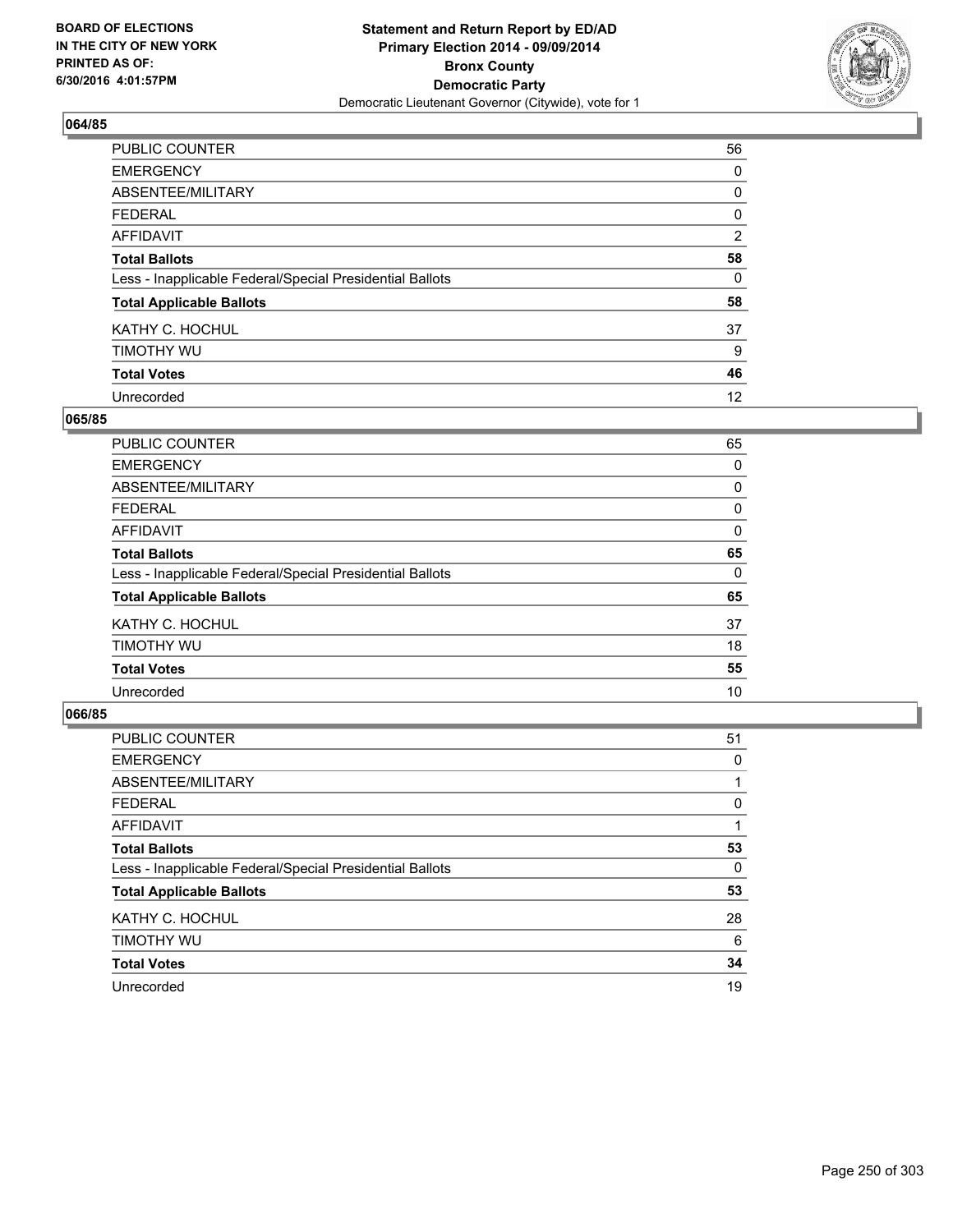

| PUBLIC COUNTER                                           | 38 |
|----------------------------------------------------------|----|
| <b>EMERGENCY</b>                                         | 0  |
| ABSENTEE/MILITARY                                        |    |
| <b>FEDERAL</b>                                           | 0  |
| <b>AFFIDAVIT</b>                                         | 0  |
| <b>Total Ballots</b>                                     | 39 |
| Less - Inapplicable Federal/Special Presidential Ballots | 0  |
| <b>Total Applicable Ballots</b>                          | 39 |
| KATHY C. HOCHUL                                          | 24 |
| TIMOTHY WU                                               | 7  |
| <b>Total Votes</b>                                       | 31 |
| Unrecorded                                               | 8  |

#### **068/85**

| PUBLIC COUNTER                                           | 98  |
|----------------------------------------------------------|-----|
| <b>EMERGENCY</b>                                         | 0   |
| ABSENTEE/MILITARY                                        | 6   |
| <b>FEDERAL</b>                                           | 0   |
| AFFIDAVIT                                                | 3   |
| <b>Total Ballots</b>                                     | 107 |
| Less - Inapplicable Federal/Special Presidential Ballots | 0   |
| <b>Total Applicable Ballots</b>                          | 107 |
| KATHY C. HOCHUL                                          | 60  |
| TIMOTHY WU                                               | 19  |
| <b>Total Votes</b>                                       | 79  |
| Unrecorded                                               | 28  |
|                                                          |     |

| PUBLIC COUNTER                                           | 54 |
|----------------------------------------------------------|----|
| <b>EMERGENCY</b>                                         | 0  |
| ABSENTEE/MILITARY                                        | 0  |
| <b>FEDERAL</b>                                           | 0  |
| <b>AFFIDAVIT</b>                                         | 0  |
| <b>Total Ballots</b>                                     | 54 |
| Less - Inapplicable Federal/Special Presidential Ballots | 0  |
| <b>Total Applicable Ballots</b>                          | 54 |
| KATHY C. HOCHUL                                          | 24 |
| TIMOTHY WU                                               | 10 |
| <b>Total Votes</b>                                       | 34 |
| Unrecorded                                               | 20 |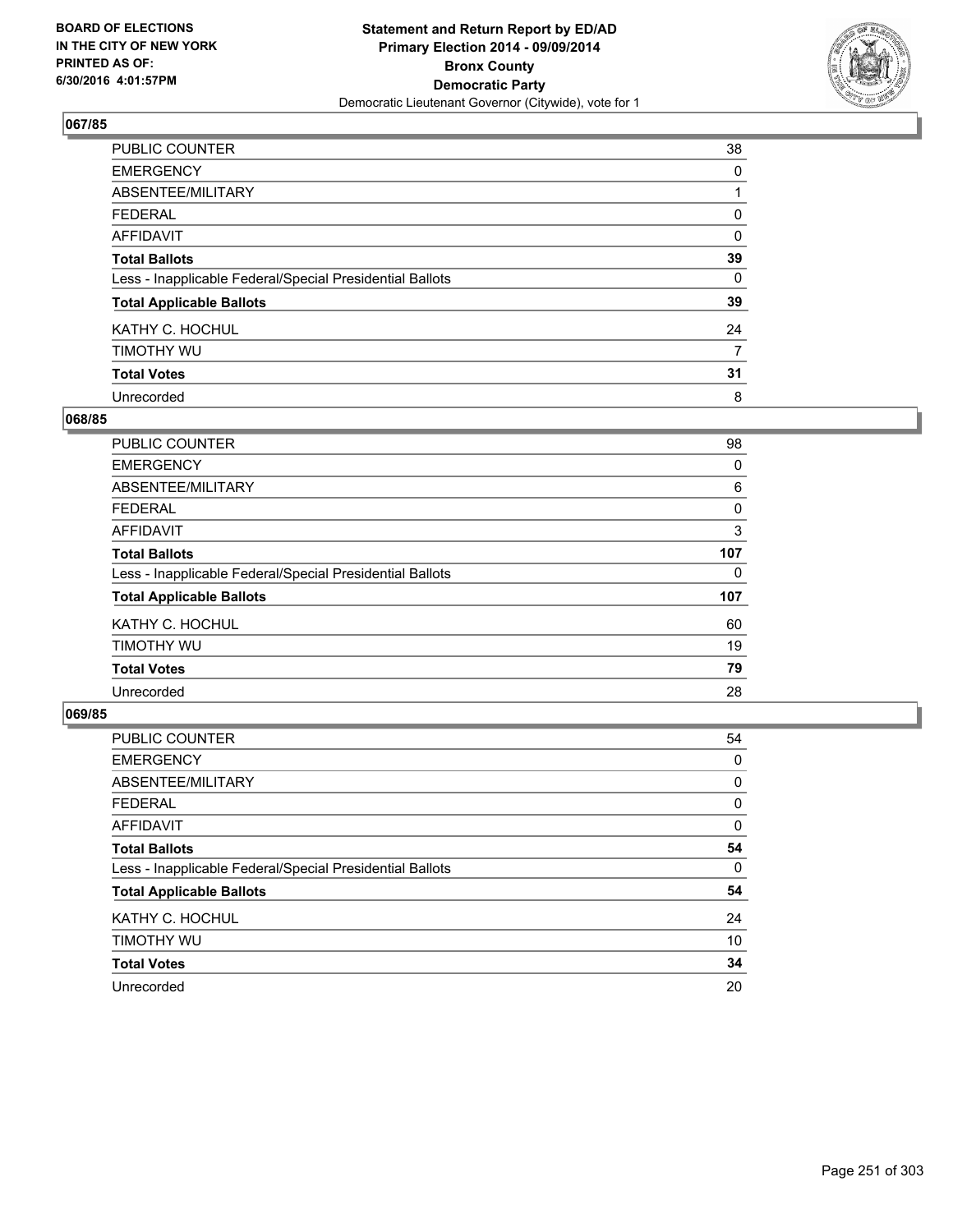

| PUBLIC COUNTER                                           | 38             |
|----------------------------------------------------------|----------------|
| <b>EMERGENCY</b>                                         | 0              |
| ABSENTEE/MILITARY                                        | $\overline{2}$ |
| <b>FEDERAL</b>                                           | 0              |
| <b>AFFIDAVIT</b>                                         |                |
| <b>Total Ballots</b>                                     | 41             |
| Less - Inapplicable Federal/Special Presidential Ballots | 0              |
| <b>Total Applicable Ballots</b>                          | 41             |
| KATHY C. HOCHUL                                          | 15             |
| TIMOTHY WU                                               | 8              |
| <b>Total Votes</b>                                       | 23             |
| Unrecorded                                               | 18             |

#### **071/85**

| <b>Total Votes</b>                                       | $\mathbf{0}$ |
|----------------------------------------------------------|--------------|
| TIMOTHY WU                                               | 0            |
| KATHY C. HOCHUL                                          | 0            |
| <b>Total Applicable Ballots</b>                          | 0            |
| Less - Inapplicable Federal/Special Presidential Ballots | 0            |
| <b>Total Ballots</b>                                     | 0            |
| AFFIDAVIT                                                | 0            |
| <b>FEDERAL</b>                                           | 0            |
| ABSENTEE/MILITARY                                        | 0            |
| <b>EMERGENCY</b>                                         | 0            |
| <b>PUBLIC COUNTER</b>                                    | 0            |

### **072/85 COMBINED into: 035/85**

#### **073/85 COMBINED into: 035/85**

#### **074/85 COMBINED into: 035/85**

#### **075/85 COMBINED into: 035/85**

**076/85** 

| 077/85 COMBINED into: 035/85<br>078/85 COMBINED into: 035/85 |   |
|--------------------------------------------------------------|---|
|                                                              |   |
| <b>Total Votes</b>                                           | 0 |
| TIMOTHY WU                                                   | 0 |
| KATHY C. HOCHUL                                              | 0 |
| <b>Total Applicable Ballots</b>                              | 0 |
| Less - Inapplicable Federal/Special Presidential Ballots     | 0 |
| <b>Total Ballots</b>                                         | 0 |
| AFFIDAVIT                                                    | 0 |
| <b>FEDERAL</b>                                               | 0 |
| ABSENTEE/MILITARY                                            | 0 |
| <b>EMERGENCY</b>                                             | 0 |
| PUBLIC COUNTER                                               | 0 |

**079/85 COMBINED into: 035/85**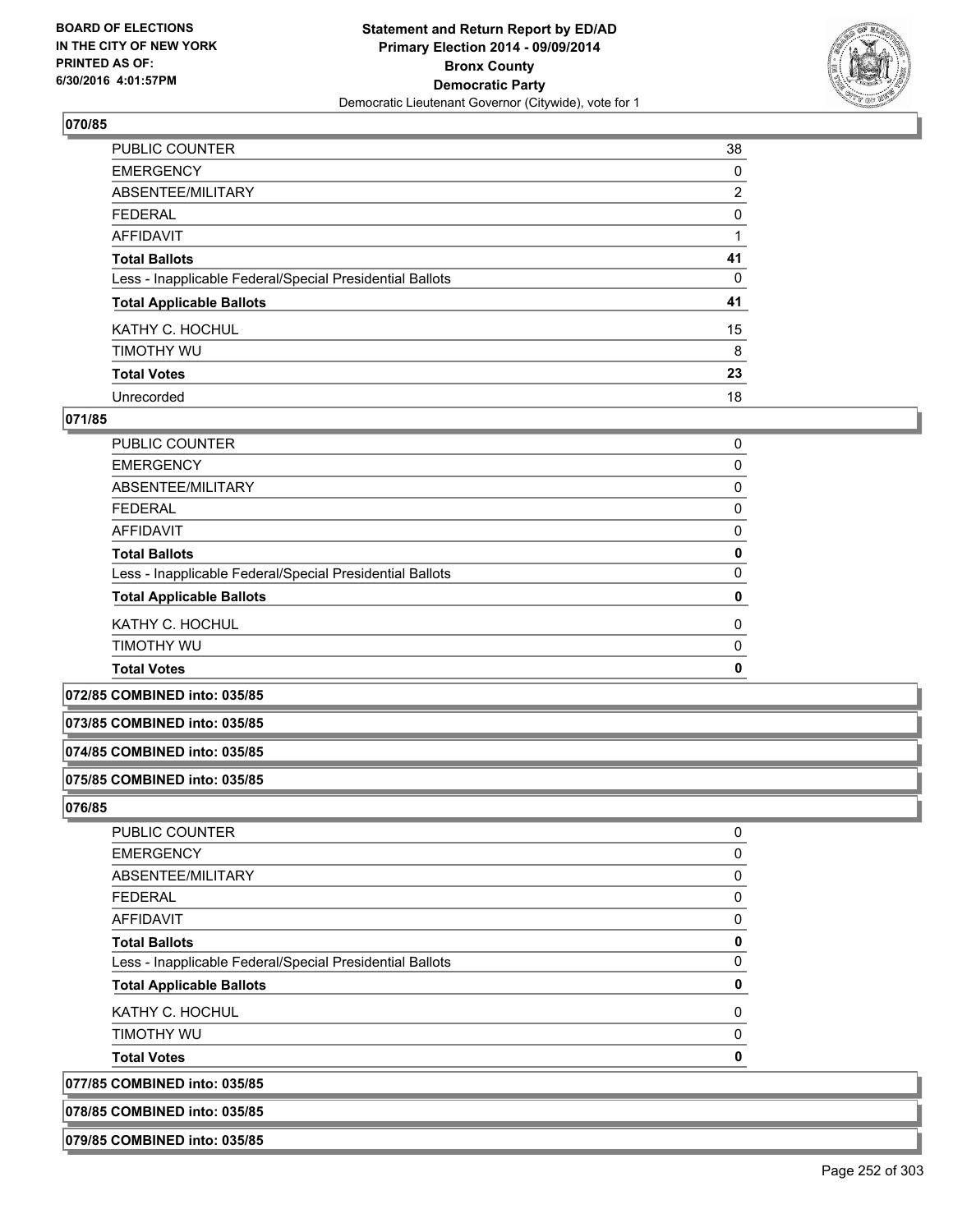

| PUBLIC COUNTER                                           | 62       |
|----------------------------------------------------------|----------|
| <b>EMERGENCY</b>                                         | 0        |
| ABSENTEE/MILITARY                                        | 0        |
| <b>FEDERAL</b>                                           | 0        |
| <b>AFFIDAVIT</b>                                         | $\Omega$ |
| <b>Total Ballots</b>                                     | 62       |
| Less - Inapplicable Federal/Special Presidential Ballots | 0        |
| <b>Total Applicable Ballots</b>                          | 62       |
| KATHY C. HOCHUL                                          | 37       |
| TIMOTHY WU                                               | 7        |
| <b>Total Votes</b>                                       | 44       |
| Unrecorded                                               | 18       |

#### **002/86**

| <b>PUBLIC COUNTER</b>                                    | 37 |
|----------------------------------------------------------|----|
| <b>EMERGENCY</b>                                         | 0  |
| ABSENTEE/MILITARY                                        | 3  |
| <b>FEDERAL</b>                                           | 0  |
| <b>AFFIDAVIT</b>                                         | 0  |
| <b>Total Ballots</b>                                     | 40 |
| Less - Inapplicable Federal/Special Presidential Ballots | 0  |
| <b>Total Applicable Ballots</b>                          | 40 |
| KATHY C. HOCHUL                                          | 20 |
| TIMOTHY WU                                               | 8  |
| <b>Total Votes</b>                                       | 28 |
| Unrecorded                                               | 12 |
|                                                          |    |

| PUBLIC COUNTER                                           | 46             |
|----------------------------------------------------------|----------------|
| <b>EMERGENCY</b>                                         | 0              |
| ABSENTEE/MILITARY                                        | 3              |
| <b>FEDERAL</b>                                           | 0              |
| AFFIDAVIT                                                | $\overline{2}$ |
| <b>Total Ballots</b>                                     | 51             |
| Less - Inapplicable Federal/Special Presidential Ballots | 0              |
| <b>Total Applicable Ballots</b>                          | 51             |
| KATHY C. HOCHUL                                          | 28             |
| TIMOTHY WU                                               | 9              |
| <b>Total Votes</b>                                       | 37             |
| Unrecorded                                               | 14             |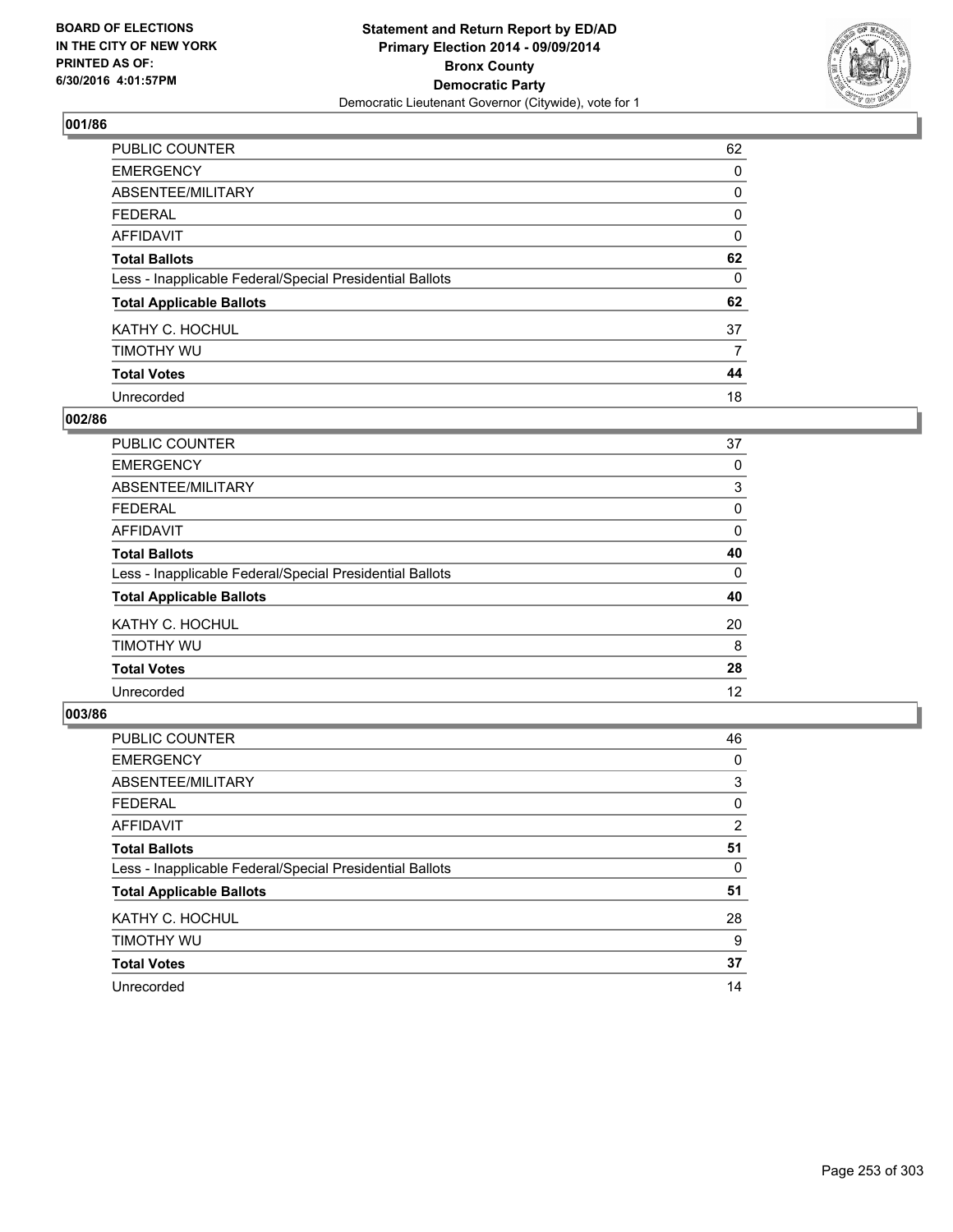

| PUBLIC COUNTER                                           | 23       |
|----------------------------------------------------------|----------|
| <b>EMERGENCY</b>                                         | 0        |
| ABSENTEE/MILITARY                                        |          |
| <b>FEDERAL</b>                                           | 0        |
| <b>AFFIDAVIT</b>                                         |          |
| <b>Total Ballots</b>                                     | 25       |
| Less - Inapplicable Federal/Special Presidential Ballots | $\Omega$ |
| <b>Total Applicable Ballots</b>                          | 25       |
| KATHY C. HOCHUL                                          | 11       |
| TIMOTHY WU                                               | 4        |
| <b>Total Votes</b>                                       | 15       |
| Unrecorded                                               | 10       |

#### **005/86**

| PUBLIC COUNTER                                           | 41 |
|----------------------------------------------------------|----|
| <b>EMERGENCY</b>                                         | 0  |
| ABSENTEE/MILITARY                                        |    |
| <b>FEDERAL</b>                                           | 0  |
| <b>AFFIDAVIT</b>                                         |    |
| <b>Total Ballots</b>                                     | 43 |
| Less - Inapplicable Federal/Special Presidential Ballots | 0  |
| <b>Total Applicable Ballots</b>                          | 43 |
| KATHY C. HOCHUL                                          | 18 |
| TIMOTHY WU                                               | 8  |
| <b>Total Votes</b>                                       | 26 |
| Unrecorded                                               | 17 |
|                                                          |    |

| PUBLIC COUNTER                                           | 37             |
|----------------------------------------------------------|----------------|
| <b>EMERGENCY</b>                                         | 0              |
| ABSENTEE/MILITARY                                        | 3              |
| <b>FEDERAL</b>                                           | 0              |
| AFFIDAVIT                                                | $\overline{2}$ |
| <b>Total Ballots</b>                                     | 42             |
| Less - Inapplicable Federal/Special Presidential Ballots | 0              |
| <b>Total Applicable Ballots</b>                          | 42             |
| KATHY C. HOCHUL                                          | 23             |
| TIMOTHY WU                                               | 7              |
| <b>Total Votes</b>                                       | 30             |
| Unrecorded                                               | 12             |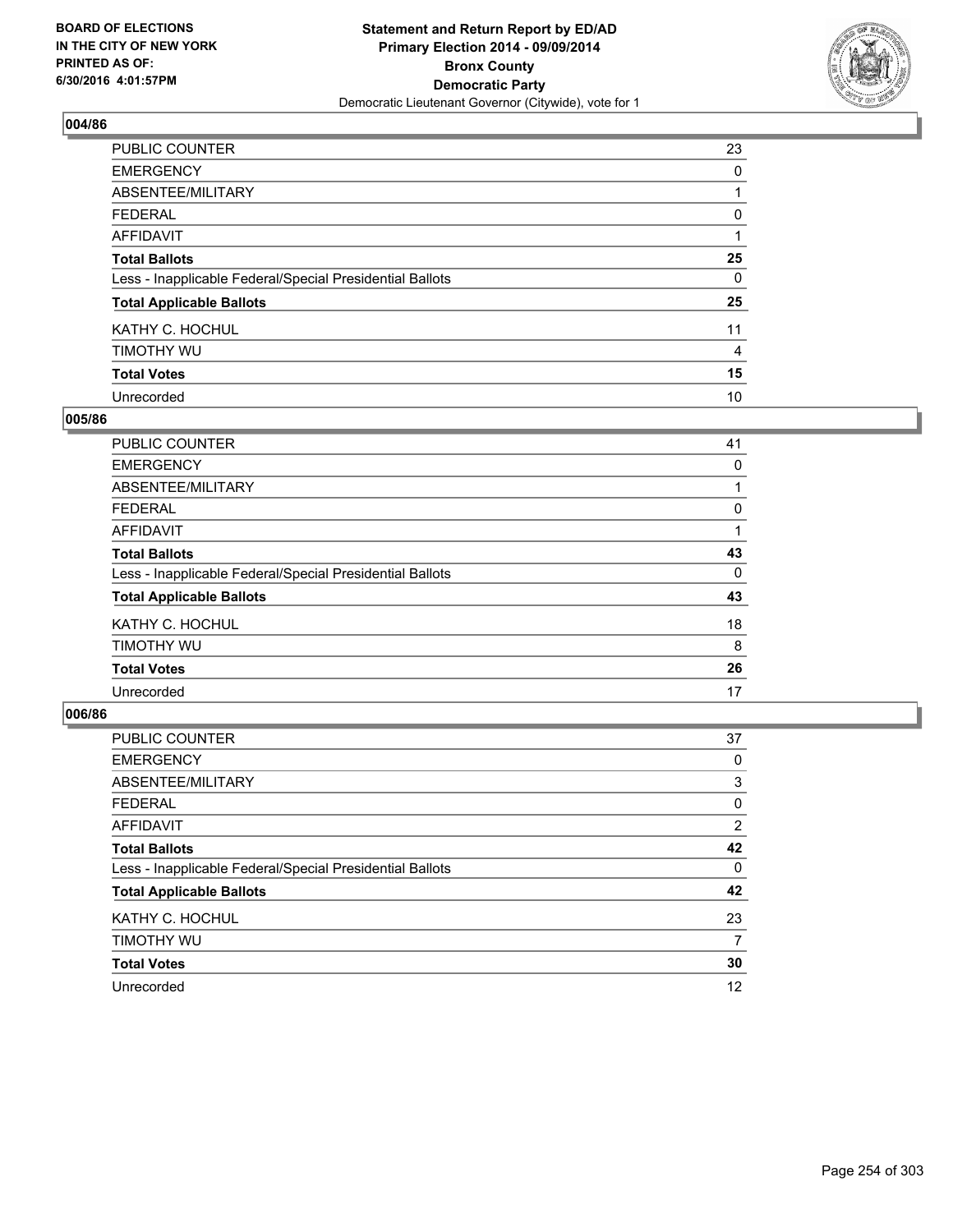

| <b>PUBLIC COUNTER</b>                                    | 73           |
|----------------------------------------------------------|--------------|
| <b>EMERGENCY</b>                                         | 0            |
| ABSENTEE/MILITARY                                        |              |
| FEDERAL                                                  | 0            |
| <b>AFFIDAVIT</b>                                         |              |
| <b>Total Ballots</b>                                     | 75           |
| Less - Inapplicable Federal/Special Presidential Ballots | $\mathbf{0}$ |
| <b>Total Applicable Ballots</b>                          | 75           |
| KATHY C. HOCHUL                                          | 35           |
| TIMOTHY WU                                               | 15           |
| UNATTRIBUTABLE WRITE-IN (WRITE-IN)                       | 1            |
| <b>Total Votes</b>                                       | 51           |
| Unrecorded                                               | 24           |

### **008/86**

| PUBLIC COUNTER                                           | 101 |
|----------------------------------------------------------|-----|
| <b>EMERGENCY</b>                                         | 0   |
| ABSENTEE/MILITARY                                        | 2   |
| <b>FEDERAL</b>                                           | 0   |
| <b>AFFIDAVIT</b>                                         | 0   |
| <b>Total Ballots</b>                                     | 103 |
| Less - Inapplicable Federal/Special Presidential Ballots | 0   |
| <b>Total Applicable Ballots</b>                          | 103 |
| KATHY C. HOCHUL                                          | 55  |
| TIMOTHY WU                                               | 24  |
| <b>Total Votes</b>                                       | 79  |
| Unrecorded                                               | 24  |

| <b>PUBLIC COUNTER</b>                                    | 59 |
|----------------------------------------------------------|----|
| <b>EMERGENCY</b>                                         | 0  |
| ABSENTEE/MILITARY                                        | 8  |
| <b>FEDERAL</b>                                           | 0  |
| AFFIDAVIT                                                | 0  |
| <b>Total Ballots</b>                                     | 67 |
| Less - Inapplicable Federal/Special Presidential Ballots | 0  |
| <b>Total Applicable Ballots</b>                          | 67 |
| KATHY C. HOCHUL                                          | 30 |
| <b>TIMOTHY WU</b>                                        | 14 |
| UNATTRIBUTABLE WRITE-IN (WRITE-IN)                       | 1  |
| <b>Total Votes</b>                                       | 45 |
| Unrecorded                                               | 22 |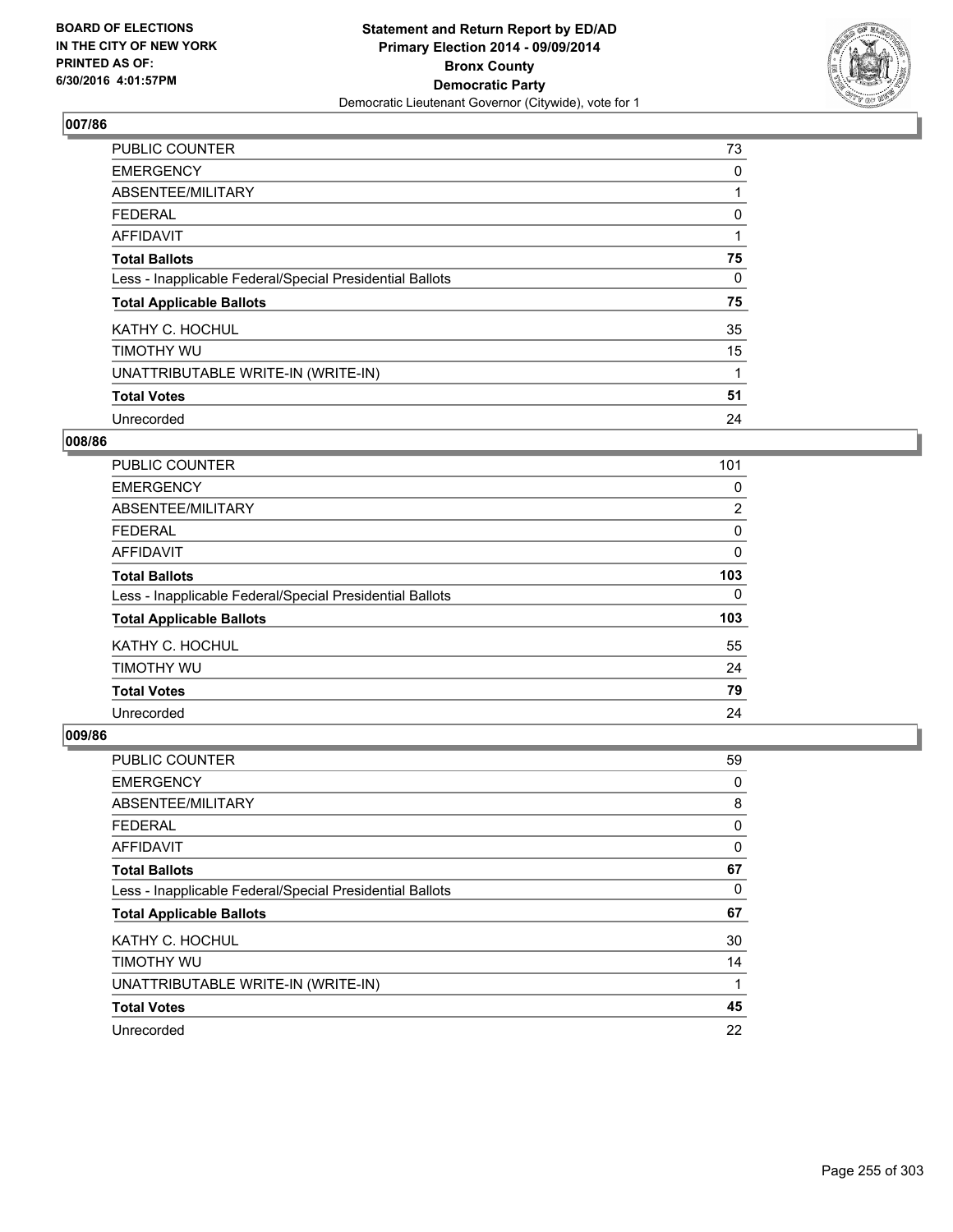

| PUBLIC COUNTER                                           | 42             |
|----------------------------------------------------------|----------------|
| <b>EMERGENCY</b>                                         | 0              |
| ABSENTEE/MILITARY                                        | $\overline{2}$ |
| <b>FEDERAL</b>                                           | 0              |
| <b>AFFIDAVIT</b>                                         |                |
| <b>Total Ballots</b>                                     | 45             |
| Less - Inapplicable Federal/Special Presidential Ballots | 0              |
| <b>Total Applicable Ballots</b>                          | 45             |
| KATHY C. HOCHUL                                          | 29             |
| TIMOTHY WU                                               | 6              |
| <b>Total Votes</b>                                       | 35             |
| Unrecorded                                               | 10             |

#### **011/86**

| <b>PUBLIC COUNTER</b>                                    | 104            |
|----------------------------------------------------------|----------------|
| <b>EMERGENCY</b>                                         | 0              |
| ABSENTEE/MILITARY                                        | $\overline{2}$ |
| <b>FEDERAL</b>                                           | 0              |
| AFFIDAVIT                                                | 0              |
| <b>Total Ballots</b>                                     | 106            |
| Less - Inapplicable Federal/Special Presidential Ballots | 0              |
| <b>Total Applicable Ballots</b>                          | 106            |
| KATHY C. HOCHUL                                          | 66             |
| TIMOTHY WU                                               | 26             |
| <b>Total Votes</b>                                       | 92             |
| Unrecorded                                               | 14             |

| PUBLIC COUNTER                                           | 90             |
|----------------------------------------------------------|----------------|
| <b>EMERGENCY</b>                                         | 0              |
| ABSENTEE/MILITARY                                        | $\overline{2}$ |
| <b>FEDERAL</b>                                           | 0              |
| <b>AFFIDAVIT</b>                                         |                |
| <b>Total Ballots</b>                                     | 93             |
| Less - Inapplicable Federal/Special Presidential Ballots | 0              |
| <b>Total Applicable Ballots</b>                          | 93             |
| KATHY C. HOCHUL                                          | 45             |
| TIMOTHY WU                                               | 32             |
| HAILE RIVERA (WRITE-IN)                                  |                |
| <b>Total Votes</b>                                       | 78             |
| Unrecorded                                               | 15             |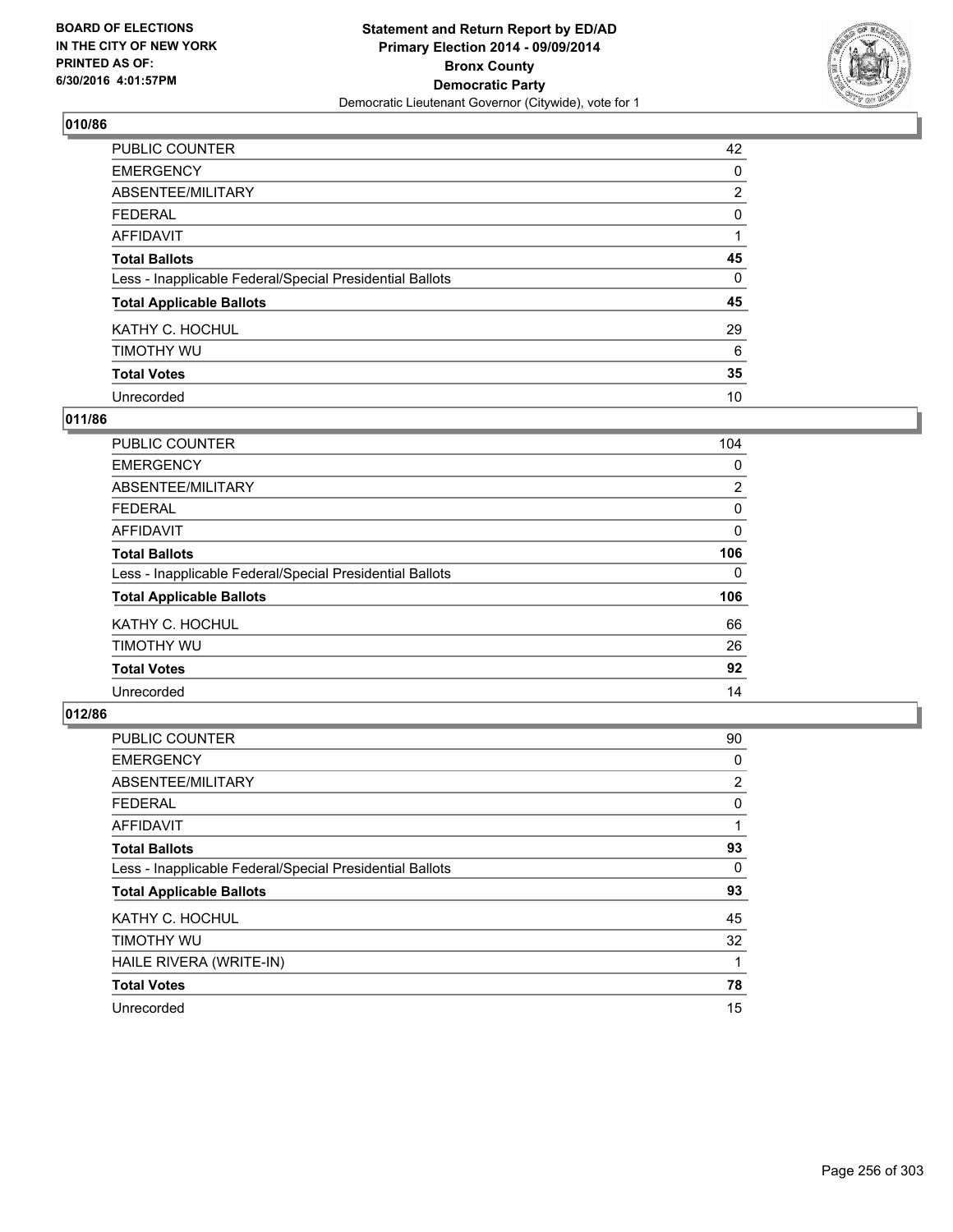

| PUBLIC COUNTER                                           | 58 |
|----------------------------------------------------------|----|
| <b>EMERGENCY</b>                                         | 0  |
| ABSENTEE/MILITARY                                        |    |
| <b>FEDERAL</b>                                           | 0  |
| <b>AFFIDAVIT</b>                                         | 0  |
| <b>Total Ballots</b>                                     | 59 |
| Less - Inapplicable Federal/Special Presidential Ballots | 0  |
| <b>Total Applicable Ballots</b>                          | 59 |
| KATHY C. HOCHUL                                          | 34 |
| TIMOTHY WU                                               | 12 |
| <b>Total Votes</b>                                       | 46 |
| Unrecorded                                               | 13 |

#### **014/86**

| <b>PUBLIC COUNTER</b>                                    | 118 |
|----------------------------------------------------------|-----|
| <b>EMERGENCY</b>                                         | 0   |
| ABSENTEE/MILITARY                                        | 3   |
| <b>FEDERAL</b>                                           | 0   |
| AFFIDAVIT                                                | 3   |
| <b>Total Ballots</b>                                     | 124 |
| Less - Inapplicable Federal/Special Presidential Ballots | 0   |
| <b>Total Applicable Ballots</b>                          | 124 |
| KATHY C. HOCHUL                                          | 41  |
| TIMOTHY WU                                               | 40  |
| UNATTRIBUTABLE WRITE-IN (WRITE-IN)                       | 2   |
| <b>Total Votes</b>                                       | 83  |
| Unrecorded                                               | 41  |

| <b>PUBLIC COUNTER</b>                                    | 85 |
|----------------------------------------------------------|----|
| <b>EMERGENCY</b>                                         | 0  |
| ABSENTEE/MILITARY                                        | 8  |
| <b>FEDERAL</b>                                           | 0  |
| AFFIDAVIT                                                | 0  |
| <b>Total Ballots</b>                                     | 93 |
| Less - Inapplicable Federal/Special Presidential Ballots | 0  |
| <b>Total Applicable Ballots</b>                          | 93 |
| KATHY C. HOCHUL                                          | 42 |
| TIMOTHY WU                                               | 16 |
| <b>Total Votes</b>                                       | 58 |
| Unrecorded                                               | 35 |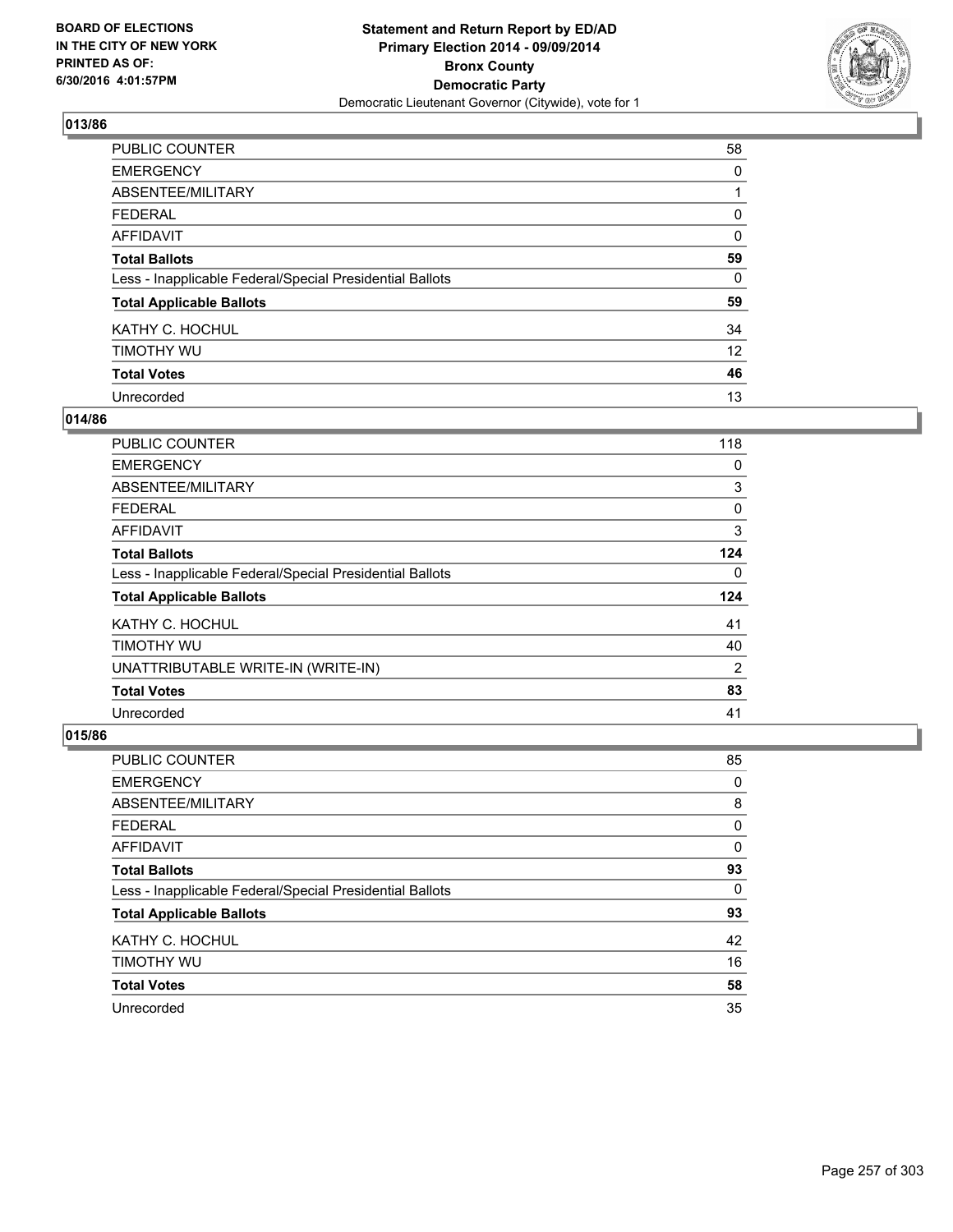

| <b>PUBLIC COUNTER</b>                                    | 78 |
|----------------------------------------------------------|----|
| <b>EMERGENCY</b>                                         | 0  |
| ABSENTEE/MILITARY                                        | 3  |
| <b>FEDERAL</b>                                           | 0  |
| <b>AFFIDAVIT</b>                                         | 0  |
| <b>Total Ballots</b>                                     | 81 |
| Less - Inapplicable Federal/Special Presidential Ballots | 0  |
| <b>Total Applicable Ballots</b>                          | 81 |
| KATHY C. HOCHUL                                          | 48 |
| TIMOTHY WU                                               | 19 |
| <b>Total Votes</b>                                       | 67 |
| Unrecorded                                               | 14 |

### **017/86**

| <b>PUBLIC COUNTER</b>                                    | 99               |
|----------------------------------------------------------|------------------|
| <b>EMERGENCY</b>                                         | 0                |
| ABSENTEE/MILITARY                                        | $\overline{2}$   |
| <b>FEDERAL</b>                                           | 0                |
| AFFIDAVIT                                                | 1                |
| <b>Total Ballots</b>                                     | 102              |
| Less - Inapplicable Federal/Special Presidential Ballots | 0                |
| <b>Total Applicable Ballots</b>                          | 102 <sub>2</sub> |
| KATHY C. HOCHUL                                          | 44               |
| TIMOTHY WU                                               | 18               |
| MARYANN ROSA (WRITE-IN)                                  | 1                |
| <b>Total Votes</b>                                       | 63               |
| Unrecorded                                               | 39               |

| <b>PUBLIC COUNTER</b>                                    | 69          |
|----------------------------------------------------------|-------------|
| <b>EMERGENCY</b>                                         | 0           |
| ABSENTEE/MILITARY                                        | 0           |
| <b>FEDERAL</b>                                           | 0           |
| AFFIDAVIT                                                | $\mathbf 1$ |
| <b>Total Ballots</b>                                     | 70          |
| Less - Inapplicable Federal/Special Presidential Ballots | 0           |
| <b>Total Applicable Ballots</b>                          | 70          |
| KATHY C. HOCHUL                                          | 30          |
| TIMOTHY WU                                               | 17          |
| <b>Total Votes</b>                                       | 47          |
| Unrecorded                                               | 23          |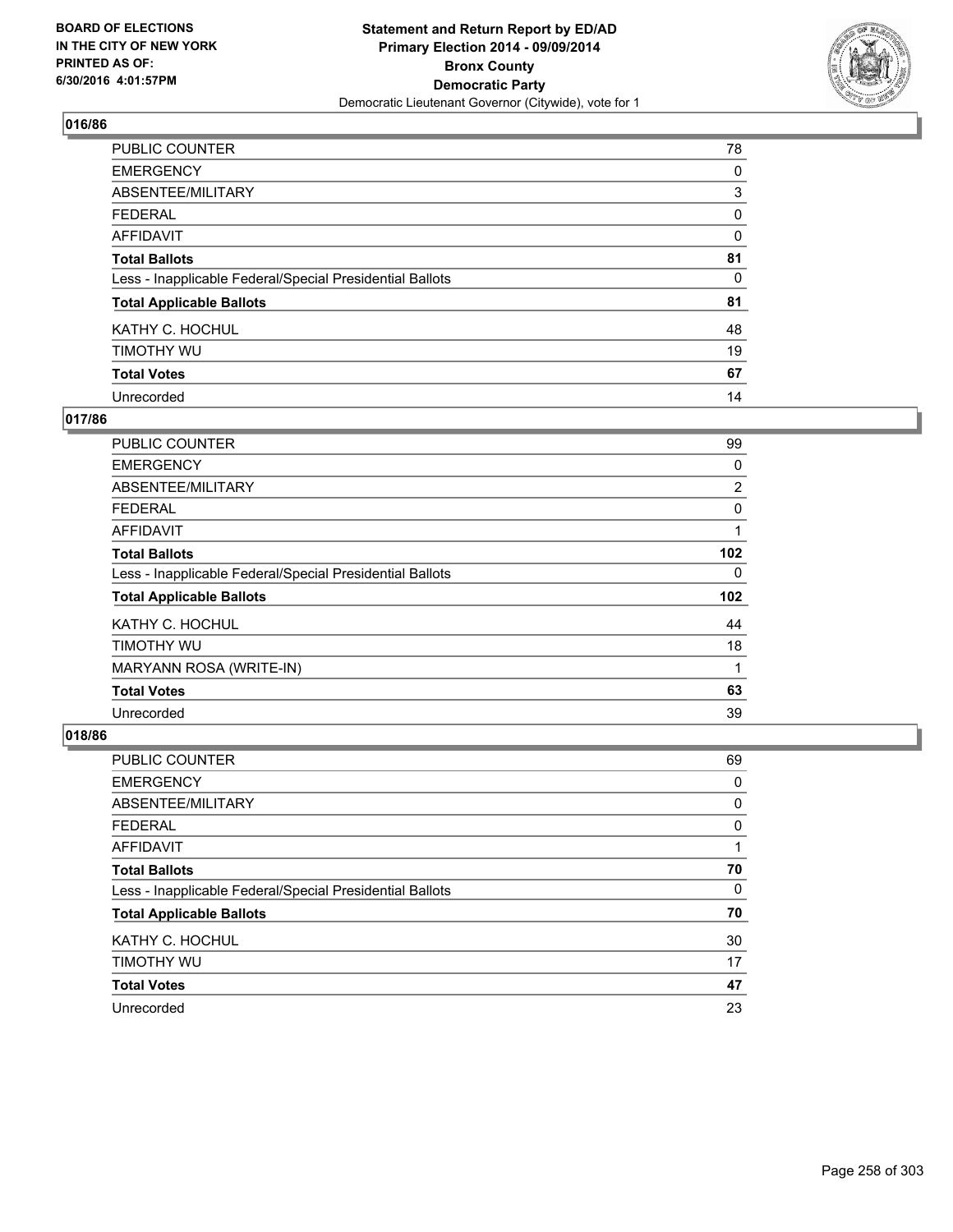

| <b>PUBLIC COUNTER</b>                                    | 106      |
|----------------------------------------------------------|----------|
| <b>EMERGENCY</b>                                         | 0        |
| ABSENTEE/MILITARY                                        | 8        |
| <b>FEDERAL</b>                                           | 0        |
| <b>AFFIDAVIT</b>                                         | $\Omega$ |
| <b>Total Ballots</b>                                     | 114      |
| Less - Inapplicable Federal/Special Presidential Ballots | 0        |
| <b>Total Applicable Ballots</b>                          | 114      |
| KATHY C. HOCHUL                                          | 63       |
| TIMOTHY WU                                               | 16       |
| HAILE RIVERA (WRITE-IN)                                  | 1        |
| <b>Total Votes</b>                                       | 80       |
| Unrecorded                                               | 34       |

### **020/86**

| PUBLIC COUNTER                                           | 109 |
|----------------------------------------------------------|-----|
| <b>EMERGENCY</b>                                         | 0   |
| ABSENTEE/MILITARY                                        | 2   |
| <b>FEDERAL</b>                                           | 0   |
| <b>AFFIDAVIT</b>                                         | 0   |
| <b>Total Ballots</b>                                     | 111 |
| Less - Inapplicable Federal/Special Presidential Ballots | 0   |
| <b>Total Applicable Ballots</b>                          | 111 |
| KATHY C. HOCHUL                                          | 56  |
| TIMOTHY WU                                               | 25  |
| UNATTRIBUTABLE WRITE-IN (WRITE-IN)                       | 1   |
| <b>Total Votes</b>                                       | 82  |
| Unrecorded                                               | 29  |

| PUBLIC COUNTER                                           | 2 |
|----------------------------------------------------------|---|
| <b>EMERGENCY</b>                                         | 0 |
| ABSENTEE/MILITARY                                        | 0 |
| <b>FEDERAL</b>                                           | 0 |
| <b>AFFIDAVIT</b>                                         | 0 |
| <b>Total Ballots</b>                                     | 2 |
| Less - Inapplicable Federal/Special Presidential Ballots | 0 |
| <b>Total Applicable Ballots</b>                          | 2 |
| KATHY C. HOCHUL                                          | 1 |
| TIMOTHY WU                                               | 0 |
| <b>Total Votes</b>                                       | 1 |
| Unrecorded                                               |   |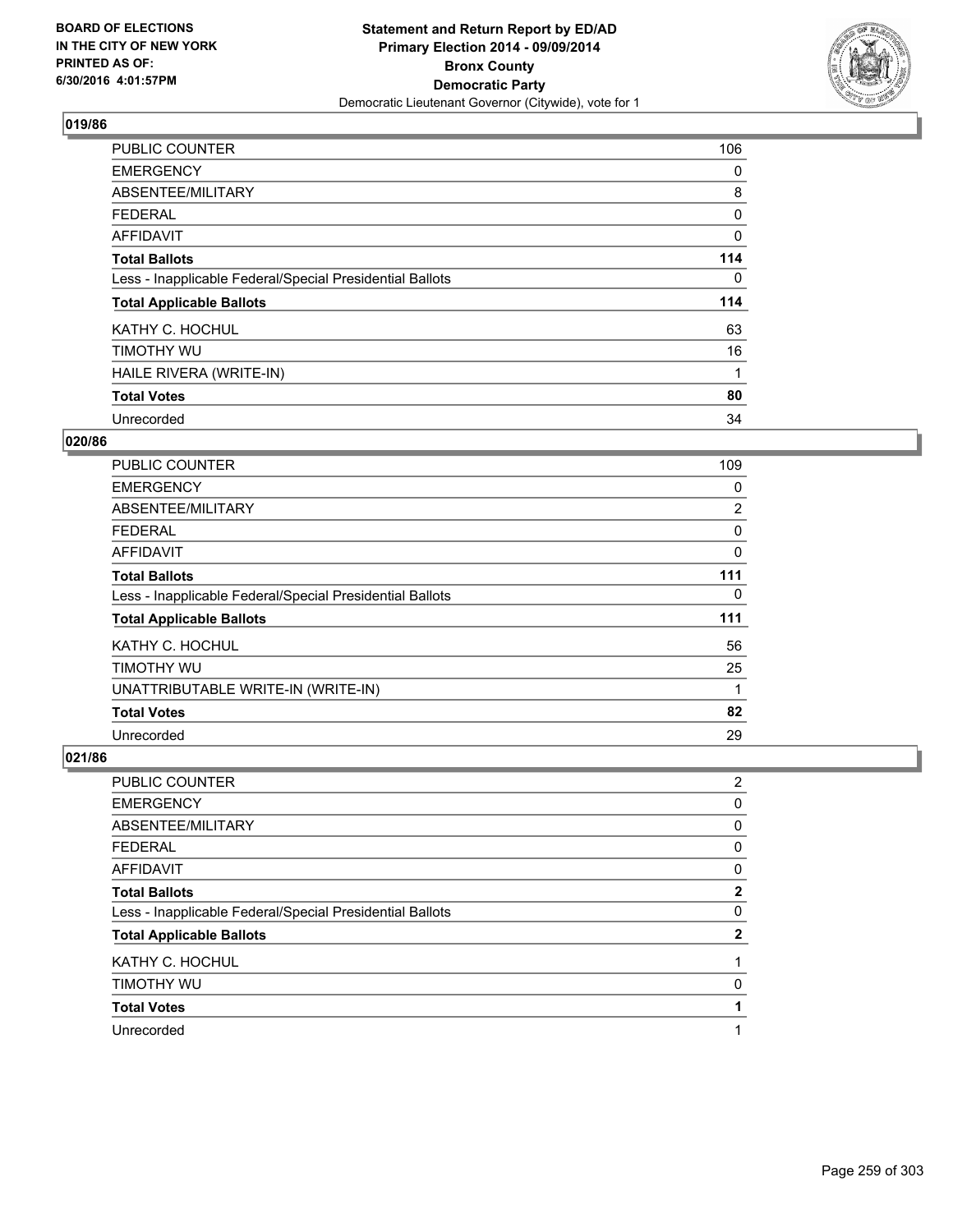

| PUBLIC COUNTER                                           | 93 |
|----------------------------------------------------------|----|
| <b>EMERGENCY</b>                                         | 0  |
| ABSENTEE/MILITARY                                        | 0  |
| <b>FEDERAL</b>                                           | 0  |
| <b>AFFIDAVIT</b>                                         | 5  |
| <b>Total Ballots</b>                                     | 98 |
| Less - Inapplicable Federal/Special Presidential Ballots | 0  |
| <b>Total Applicable Ballots</b>                          | 98 |
| KATHY C. HOCHUL                                          | 49 |
| TIMOTHY WU                                               | 21 |
| <b>Total Votes</b>                                       | 70 |
| Unrecorded                                               | 28 |

#### **023/86**

| PUBLIC COUNTER                                           | 94 |
|----------------------------------------------------------|----|
| <b>EMERGENCY</b>                                         | 0  |
| ABSENTEE/MILITARY                                        |    |
| <b>FEDERAL</b>                                           | 0  |
| <b>AFFIDAVIT</b>                                         | 2  |
| <b>Total Ballots</b>                                     | 97 |
| Less - Inapplicable Federal/Special Presidential Ballots | 0  |
| <b>Total Applicable Ballots</b>                          | 97 |
| KATHY C. HOCHUL                                          | 50 |
| TIMOTHY WU                                               | 23 |
| <b>Total Votes</b>                                       | 73 |
| Unrecorded                                               | 24 |
|                                                          |    |

| PUBLIC COUNTER                                           | 84             |
|----------------------------------------------------------|----------------|
| <b>EMERGENCY</b>                                         | 0              |
| ABSENTEE/MILITARY                                        | $\overline{2}$ |
| <b>FEDERAL</b>                                           | 0              |
| <b>AFFIDAVIT</b>                                         | $\overline{2}$ |
| <b>Total Ballots</b>                                     | 88             |
| Less - Inapplicable Federal/Special Presidential Ballots | 0              |
| <b>Total Applicable Ballots</b>                          | 88             |
| KATHY C. HOCHUL                                          | 37             |
| TIMOTHY WU                                               | 13             |
| <b>Total Votes</b>                                       | 50             |
| Unrecorded                                               | 38             |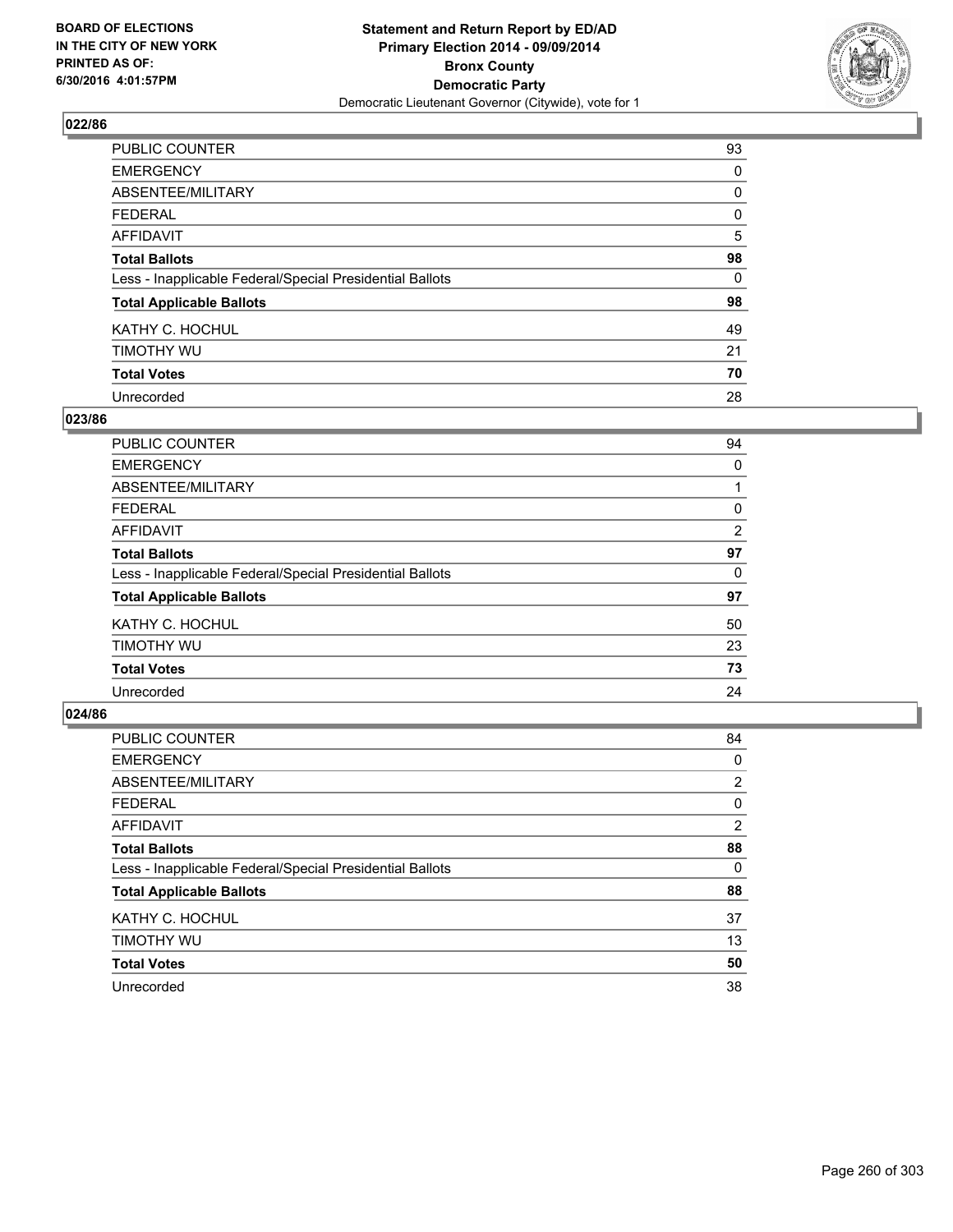

| PUBLIC COUNTER                                           | 89 |
|----------------------------------------------------------|----|
| <b>EMERGENCY</b>                                         | 0  |
| ABSENTEE/MILITARY                                        |    |
| <b>FEDERAL</b>                                           | 0  |
| <b>AFFIDAVIT</b>                                         | 0  |
| <b>Total Ballots</b>                                     | 90 |
| Less - Inapplicable Federal/Special Presidential Ballots | 0  |
| <b>Total Applicable Ballots</b>                          | 90 |
| KATHY C. HOCHUL                                          | 54 |
| TIMOTHY WU                                               | 15 |
| <b>Total Votes</b>                                       | 69 |
| Unrecorded                                               | 21 |

#### **026/86**

| PUBLIC COUNTER                                           | 101 |
|----------------------------------------------------------|-----|
| <b>EMERGENCY</b>                                         | 0   |
| ABSENTEE/MILITARY                                        | 3   |
| <b>FEDERAL</b>                                           | 0   |
| <b>AFFIDAVIT</b>                                         | 0   |
| <b>Total Ballots</b>                                     | 104 |
| Less - Inapplicable Federal/Special Presidential Ballots | 0   |
| <b>Total Applicable Ballots</b>                          | 104 |
| KATHY C. HOCHUL                                          | 40  |
| TIMOTHY WU                                               | 14  |
| <b>Total Votes</b>                                       | 54  |
| Unrecorded                                               | 50  |

| <b>PUBLIC COUNTER</b>                                    | 119 |
|----------------------------------------------------------|-----|
| <b>EMERGENCY</b>                                         | 0   |
| ABSENTEE/MILITARY                                        | 9   |
| <b>FEDERAL</b>                                           | 0   |
| <b>AFFIDAVIT</b>                                         |     |
| <b>Total Ballots</b>                                     | 129 |
| Less - Inapplicable Federal/Special Presidential Ballots | 0   |
| <b>Total Applicable Ballots</b>                          | 129 |
| KATHY C. HOCHUL                                          | 65  |
| TIMOTHY WU                                               | 23  |
| UNATTRIBUTABLE WRITE-IN (WRITE-IN)                       | 2   |
| <b>Total Votes</b>                                       | 90  |
| Unrecorded                                               | 39  |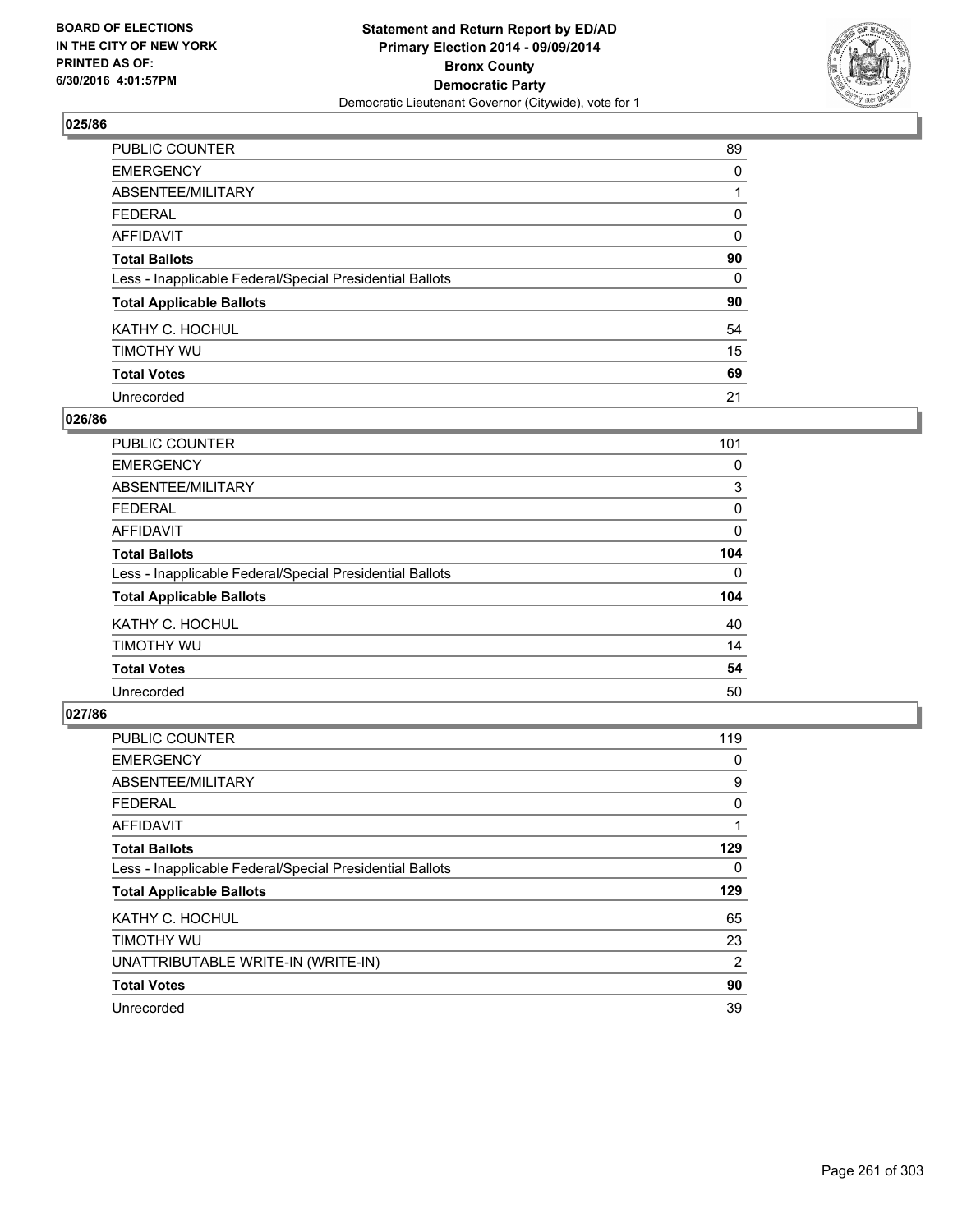

| <b>PUBLIC COUNTER</b>                                    | 95               |
|----------------------------------------------------------|------------------|
| <b>EMERGENCY</b>                                         | 0                |
| ABSENTEE/MILITARY                                        | 5                |
| <b>FEDERAL</b>                                           | 0                |
| AFFIDAVIT                                                | 2                |
| <b>Total Ballots</b>                                     | 102 <sub>2</sub> |
| Less - Inapplicable Federal/Special Presidential Ballots | 0                |
| <b>Total Applicable Ballots</b>                          | 102 <sub>2</sub> |
| KATHY C. HOCHUL                                          | 54               |
| TIMOTHY WU                                               | 19               |
| UNATTRIBUTABLE WRITE-IN (WRITE-IN)                       | 1                |
| <b>Total Votes</b>                                       | 74               |
| Unrecorded                                               | 28               |

## **029/86**

| PUBLIC COUNTER                                           | 74 |
|----------------------------------------------------------|----|
| <b>EMERGENCY</b>                                         | 0  |
| ABSENTEE/MILITARY                                        |    |
| <b>FEDERAL</b>                                           | 0  |
| <b>AFFIDAVIT</b>                                         | 0  |
| <b>Total Ballots</b>                                     | 75 |
| Less - Inapplicable Federal/Special Presidential Ballots | 0  |
| <b>Total Applicable Ballots</b>                          | 75 |
| KATHY C. HOCHUL                                          | 40 |
| TIMOTHY WU                                               | 12 |
| <b>Total Votes</b>                                       | 52 |
| Unrecorded                                               | 23 |

| <b>PUBLIC COUNTER</b>                                    | 146 |
|----------------------------------------------------------|-----|
| <b>EMERGENCY</b>                                         | 0   |
| ABSENTEE/MILITARY                                        | 0   |
| <b>FEDERAL</b>                                           | 0   |
| AFFIDAVIT                                                | 2   |
| <b>Total Ballots</b>                                     | 148 |
| Less - Inapplicable Federal/Special Presidential Ballots | 0   |
| <b>Total Applicable Ballots</b>                          | 148 |
| KATHY C. HOCHUL                                          | 71  |
| TIMOTHY WU                                               | 37  |
| <b>Total Votes</b>                                       | 108 |
| Unrecorded                                               | 40  |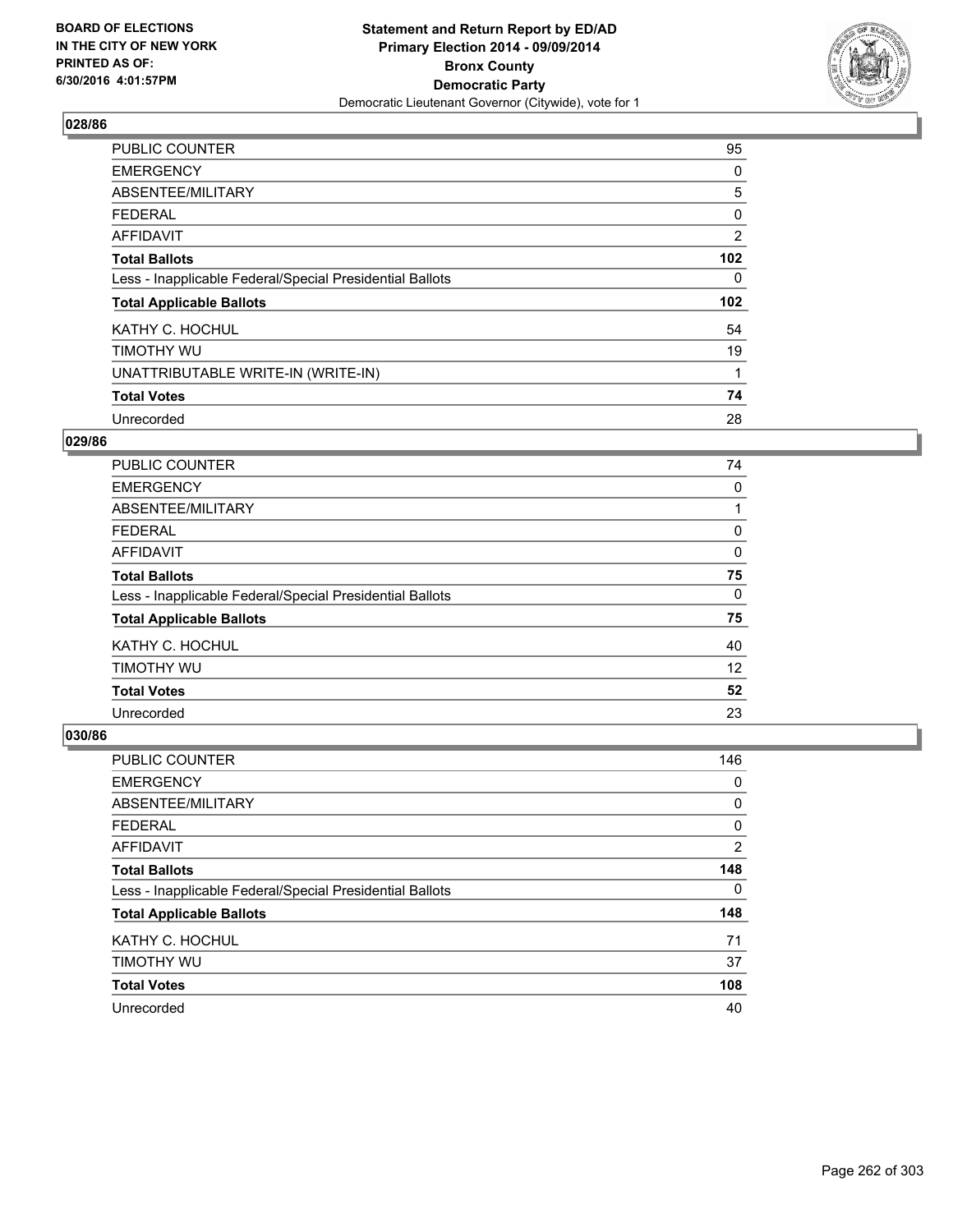

| <b>PUBLIC COUNTER</b>                                    | 95 |
|----------------------------------------------------------|----|
| <b>EMERGENCY</b>                                         | 0  |
| ABSENTEE/MILITARY                                        |    |
| <b>FEDERAL</b>                                           | 0  |
| <b>AFFIDAVIT</b>                                         |    |
| <b>Total Ballots</b>                                     | 97 |
| Less - Inapplicable Federal/Special Presidential Ballots | 0  |
| <b>Total Applicable Ballots</b>                          | 97 |
| KATHY C. HOCHUL                                          | 52 |
| TIMOTHY WU                                               | 13 |
| <b>Total Votes</b>                                       | 65 |
| Unrecorded                                               | 32 |

#### **032/86**

| PUBLIC COUNTER                                           | 96             |
|----------------------------------------------------------|----------------|
| <b>EMERGENCY</b>                                         | 0              |
| ABSENTEE/MILITARY                                        | $\overline{2}$ |
| <b>FEDERAL</b>                                           | 0              |
| <b>AFFIDAVIT</b>                                         | 1              |
| <b>Total Ballots</b>                                     | 99             |
| Less - Inapplicable Federal/Special Presidential Ballots | 0              |
| <b>Total Applicable Ballots</b>                          | 99             |
| KATHY C. HOCHUL                                          | 46             |
| TIMOTHY WU                                               | 23             |
| <b>Total Votes</b>                                       | 69             |
| Unrecorded                                               | 30             |

| <b>PUBLIC COUNTER</b>                                    | 152              |
|----------------------------------------------------------|------------------|
| <b>EMERGENCY</b>                                         | 0                |
| ABSENTEE/MILITARY                                        | 4                |
| <b>FEDERAL</b>                                           | 0                |
| <b>AFFIDAVIT</b>                                         | 1                |
| <b>Total Ballots</b>                                     | 157              |
| Less - Inapplicable Federal/Special Presidential Ballots | 0                |
| <b>Total Applicable Ballots</b>                          | 157              |
| KATHY C. HOCHUL                                          | 72               |
| TIMOTHY WU                                               | 29               |
| UNATTRIBUTABLE WRITE-IN (WRITE-IN)                       | 1                |
| <b>Total Votes</b>                                       | 102 <sub>2</sub> |
| Unrecorded                                               | 55               |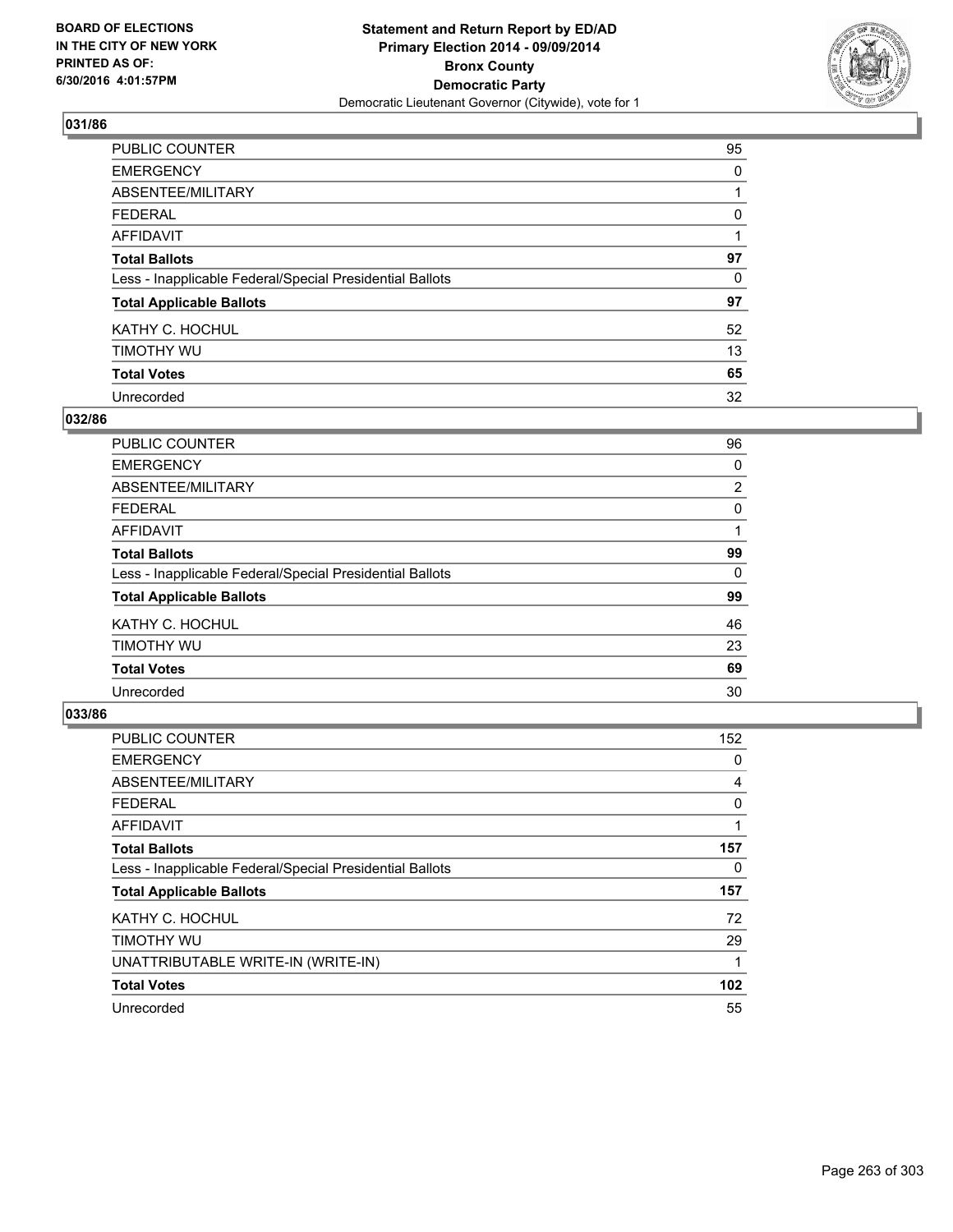

| <b>PUBLIC COUNTER</b>                                    | 74 |
|----------------------------------------------------------|----|
| <b>EMERGENCY</b>                                         | 0  |
| ABSENTEE/MILITARY                                        | 4  |
| <b>FEDERAL</b>                                           | 0  |
| AFFIDAVIT                                                | 2  |
| <b>Total Ballots</b>                                     | 80 |
| Less - Inapplicable Federal/Special Presidential Ballots | 0  |
| <b>Total Applicable Ballots</b>                          | 80 |
| KATHY C. HOCHUL                                          | 41 |
| TIMOTHY WU                                               | 17 |
| UNATTRIBUTABLE WRITE-IN (WRITE-IN)                       | 2  |
| <b>Total Votes</b>                                       | 60 |
| Unrecorded                                               | 20 |

# **035/86**

| PUBLIC COUNTER                                           | 105            |
|----------------------------------------------------------|----------------|
| <b>EMERGENCY</b>                                         | 0              |
| ABSENTEE/MILITARY                                        | $\overline{2}$ |
| <b>FEDERAL</b>                                           | 0              |
| AFFIDAVIT                                                | 0              |
| <b>Total Ballots</b>                                     | 107            |
| Less - Inapplicable Federal/Special Presidential Ballots | 0              |
| <b>Total Applicable Ballots</b>                          | 107            |
| KATHY C. HOCHUL                                          | 57             |
| TIMOTHY WU                                               | 23             |
| <b>Total Votes</b>                                       | 80             |
| Unrecorded                                               | 27             |

| <b>PUBLIC COUNTER</b>                                    | 94 |
|----------------------------------------------------------|----|
| <b>EMERGENCY</b>                                         | 0  |
| ABSENTEE/MILITARY                                        | 3  |
| <b>FEDERAL</b>                                           | 0  |
| <b>AFFIDAVIT</b>                                         |    |
| <b>Total Ballots</b>                                     | 98 |
| Less - Inapplicable Federal/Special Presidential Ballots | 0  |
| <b>Total Applicable Ballots</b>                          | 98 |
| KATHY C. HOCHUL                                          | 50 |
| TIMOTHY WU                                               | 11 |
| UNATTRIBUTABLE WRITE-IN (WRITE-IN)                       |    |
| <b>Total Votes</b>                                       | 62 |
| Unrecorded                                               | 36 |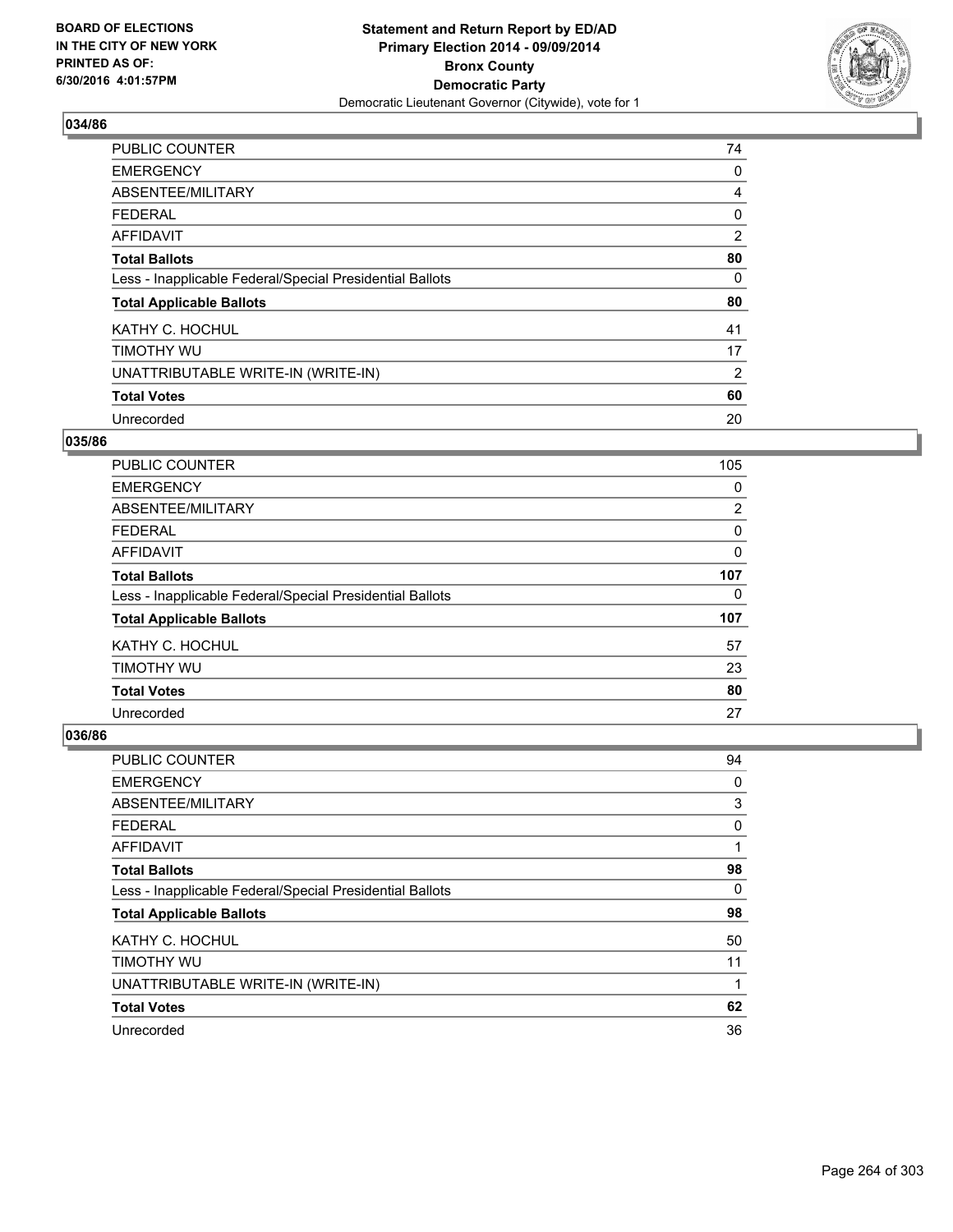

| PUBLIC COUNTER                                           | 37             |
|----------------------------------------------------------|----------------|
| <b>EMERGENCY</b>                                         | 0              |
| ABSENTEE/MILITARY                                        |                |
| <b>FEDERAL</b>                                           | 0              |
| <b>AFFIDAVIT</b>                                         |                |
| <b>Total Ballots</b>                                     | 39             |
| Less - Inapplicable Federal/Special Presidential Ballots | 0              |
| <b>Total Applicable Ballots</b>                          | 39             |
| KATHY C. HOCHUL                                          | 24             |
| TIMOTHY WU                                               | $\overline{2}$ |
| <b>Total Votes</b>                                       | 26             |
| Unrecorded                                               | 13             |

#### **038/86**

| PUBLIC COUNTER                                           | 42             |
|----------------------------------------------------------|----------------|
| <b>EMERGENCY</b>                                         | 0              |
| ABSENTEE/MILITARY                                        | $\overline{2}$ |
| <b>FEDERAL</b>                                           | 0              |
| <b>AFFIDAVIT</b>                                         |                |
| <b>Total Ballots</b>                                     | 45             |
| Less - Inapplicable Federal/Special Presidential Ballots | 0              |
| <b>Total Applicable Ballots</b>                          | 45             |
| KATHY C. HOCHUL                                          | 24             |
| TIMOTHY WU                                               | 10             |
| <b>Total Votes</b>                                       | 34             |
| Unrecorded                                               | 11             |

| PUBLIC COUNTER                                           | 51 |
|----------------------------------------------------------|----|
| <b>EMERGENCY</b>                                         | 0  |
| ABSENTEE/MILITARY                                        |    |
| <b>FEDERAL</b>                                           | 0  |
| AFFIDAVIT                                                | 0  |
| <b>Total Ballots</b>                                     | 52 |
| Less - Inapplicable Federal/Special Presidential Ballots | 0  |
| <b>Total Applicable Ballots</b>                          | 52 |
| KATHY C. HOCHUL                                          | 29 |
| TIMOTHY WU                                               | 15 |
| <b>Total Votes</b>                                       | 44 |
| Unrecorded                                               | 8  |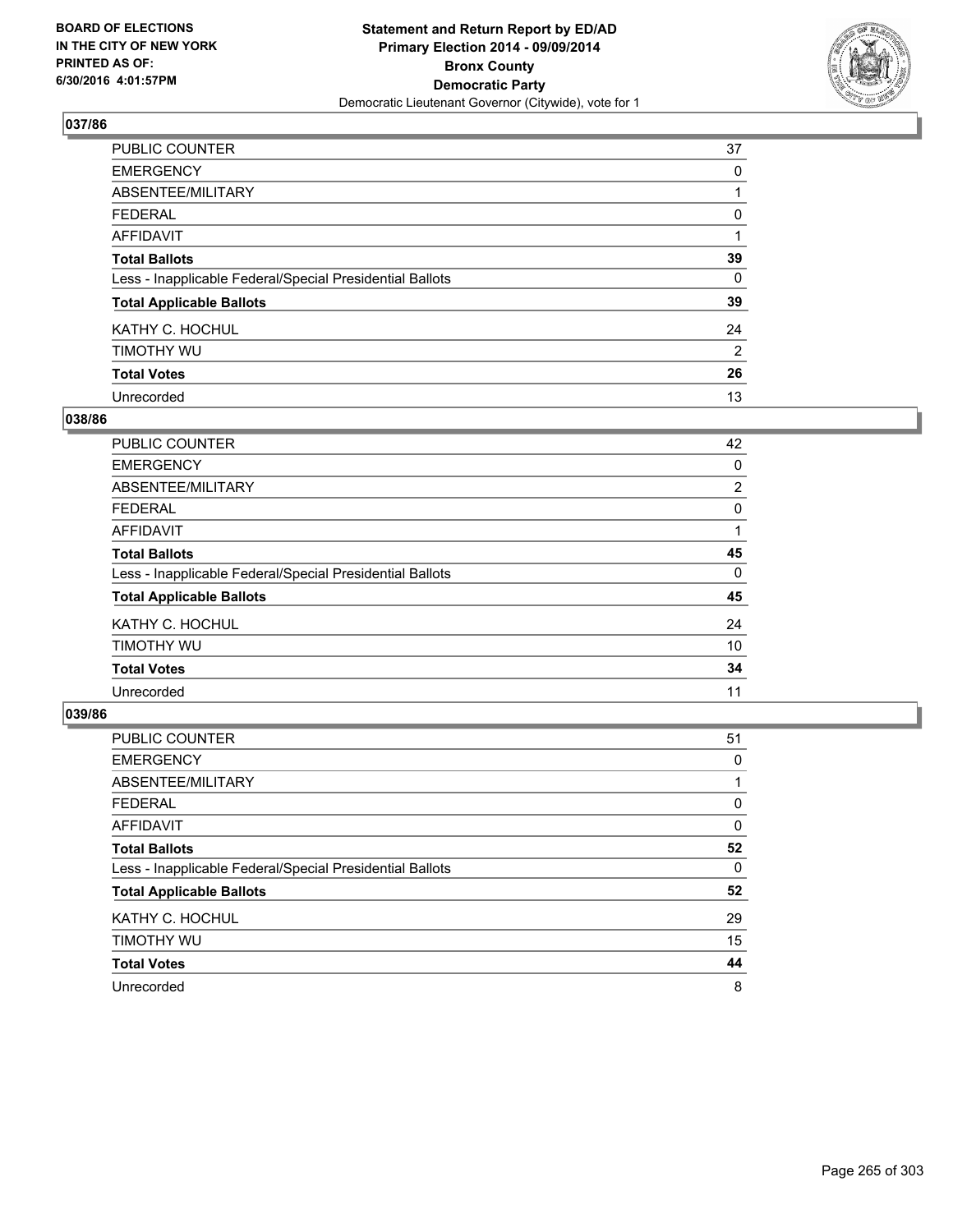

| <b>PUBLIC COUNTER</b>                                    | 57       |
|----------------------------------------------------------|----------|
| <b>EMERGENCY</b>                                         | 0        |
| ABSENTEE/MILITARY                                        |          |
| <b>FEDERAL</b>                                           | 0        |
| <b>AFFIDAVIT</b>                                         | $\Omega$ |
| <b>Total Ballots</b>                                     | 58       |
| Less - Inapplicable Federal/Special Presidential Ballots | 0        |
| <b>Total Applicable Ballots</b>                          | 58       |
| KATHY C. HOCHUL                                          | 30       |
| TIMOTHY WU                                               | 11       |
| <b>Total Votes</b>                                       | 41       |
| Unrecorded                                               | 17       |

### **041/86**

| PUBLIC COUNTER                                           | 30 |
|----------------------------------------------------------|----|
| <b>EMERGENCY</b>                                         | 0  |
| ABSENTEE/MILITARY                                        |    |
| <b>FEDERAL</b>                                           | 0  |
| <b>AFFIDAVIT</b>                                         |    |
| <b>Total Ballots</b>                                     | 32 |
| Less - Inapplicable Federal/Special Presidential Ballots | 0  |
| <b>Total Applicable Ballots</b>                          | 32 |
| KATHY C. HOCHUL                                          | 21 |
| TIMOTHY WU                                               | 5  |
| <b>Total Votes</b>                                       | 26 |
| Unrecorded                                               | 6  |
|                                                          |    |

| <b>Total Votes</b>                                       | 0 |
|----------------------------------------------------------|---|
| <b>TIMOTHY WU</b>                                        | 0 |
| KATHY C. HOCHUL                                          | 0 |
| <b>Total Applicable Ballots</b>                          | 0 |
| Less - Inapplicable Federal/Special Presidential Ballots | 0 |
| <b>Total Ballots</b>                                     | 0 |
| <b>AFFIDAVIT</b>                                         | 0 |
| <b>FEDERAL</b>                                           | 0 |
| ABSENTEE/MILITARY                                        | 0 |
| <b>EMERGENCY</b>                                         | 0 |
| PUBLIC COUNTER                                           | 0 |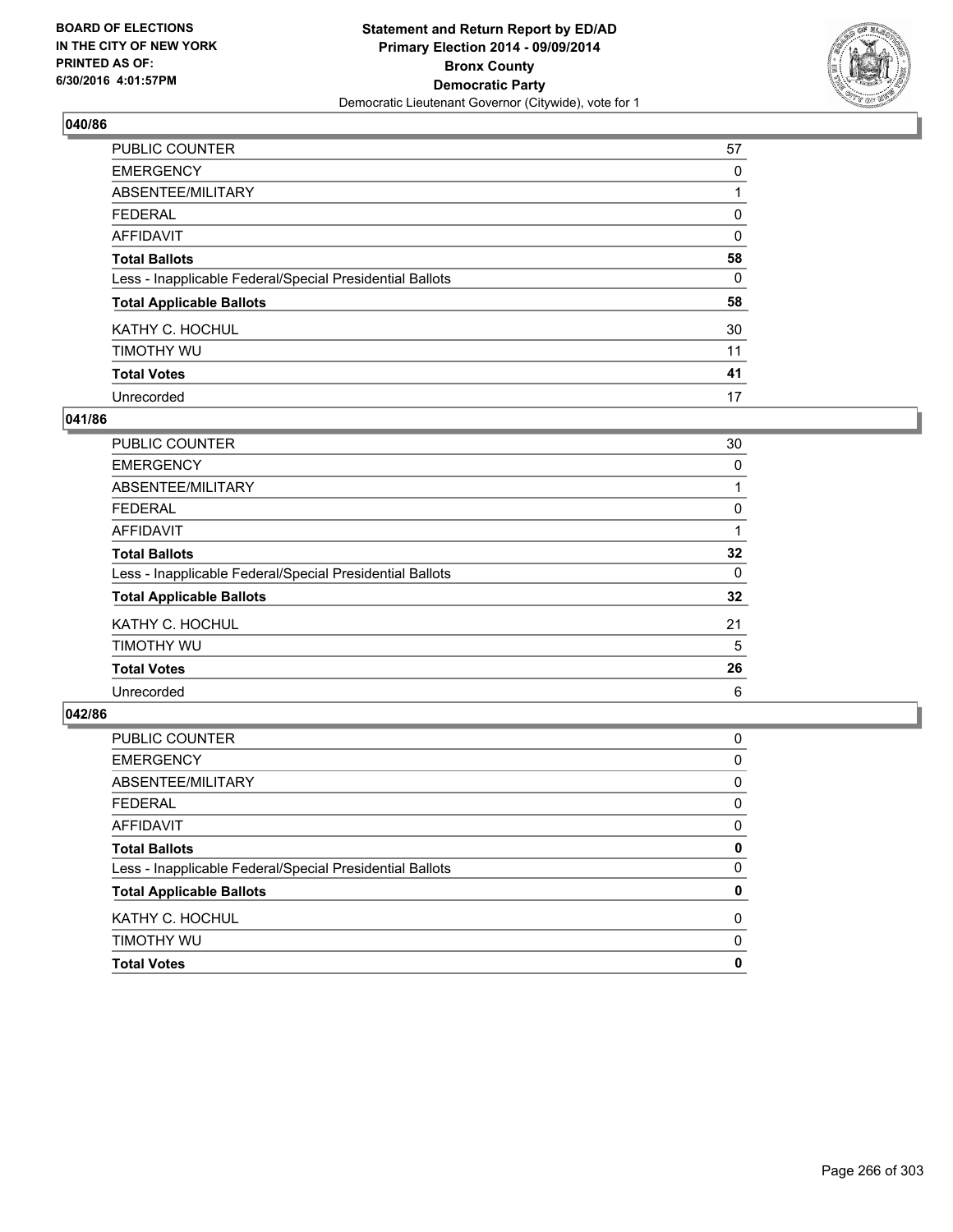

| PUBLIC COUNTER                                           | 6 |
|----------------------------------------------------------|---|
| <b>EMERGENCY</b>                                         | 0 |
| ABSENTEE/MILITARY                                        | 0 |
| <b>FEDERAL</b>                                           | 0 |
| <b>AFFIDAVIT</b>                                         | 0 |
| <b>Total Ballots</b>                                     | 6 |
| Less - Inapplicable Federal/Special Presidential Ballots | 0 |
| <b>Total Applicable Ballots</b>                          | 6 |
| KATHY C. HOCHUL                                          | 4 |
| TIMOTHY WU                                               |   |
| <b>Total Votes</b>                                       | 5 |
| Unrecorded                                               |   |

#### **044/86**

| <b>PUBLIC COUNTER</b>                                    | 22 |
|----------------------------------------------------------|----|
| <b>EMERGENCY</b>                                         | 0  |
| ABSENTEE/MILITARY                                        | 4  |
| <b>FEDERAL</b>                                           | 0  |
| AFFIDAVIT                                                | 0  |
| <b>Total Ballots</b>                                     | 26 |
| Less - Inapplicable Federal/Special Presidential Ballots | 0  |
| <b>Total Applicable Ballots</b>                          | 26 |
| KATHY C. HOCHUL                                          | 16 |
| TIMOTHY WU                                               | 4  |
| UNATTRIBUTABLE WRITE-IN (WRITE-IN)                       | 1  |
| <b>Total Votes</b>                                       | 21 |
| Unrecorded                                               | 5  |

| <b>PUBLIC COUNTER</b>                                    | 58 |
|----------------------------------------------------------|----|
| <b>EMERGENCY</b>                                         | 0  |
| ABSENTEE/MILITARY                                        |    |
| <b>FEDERAL</b>                                           | 0  |
| AFFIDAVIT                                                |    |
| <b>Total Ballots</b>                                     | 60 |
| Less - Inapplicable Federal/Special Presidential Ballots | 0  |
| <b>Total Applicable Ballots</b>                          | 60 |
| KATHY C. HOCHUL                                          | 34 |
| TIMOTHY WU                                               | 16 |
| <b>Total Votes</b>                                       | 50 |
| Unrecorded                                               | 10 |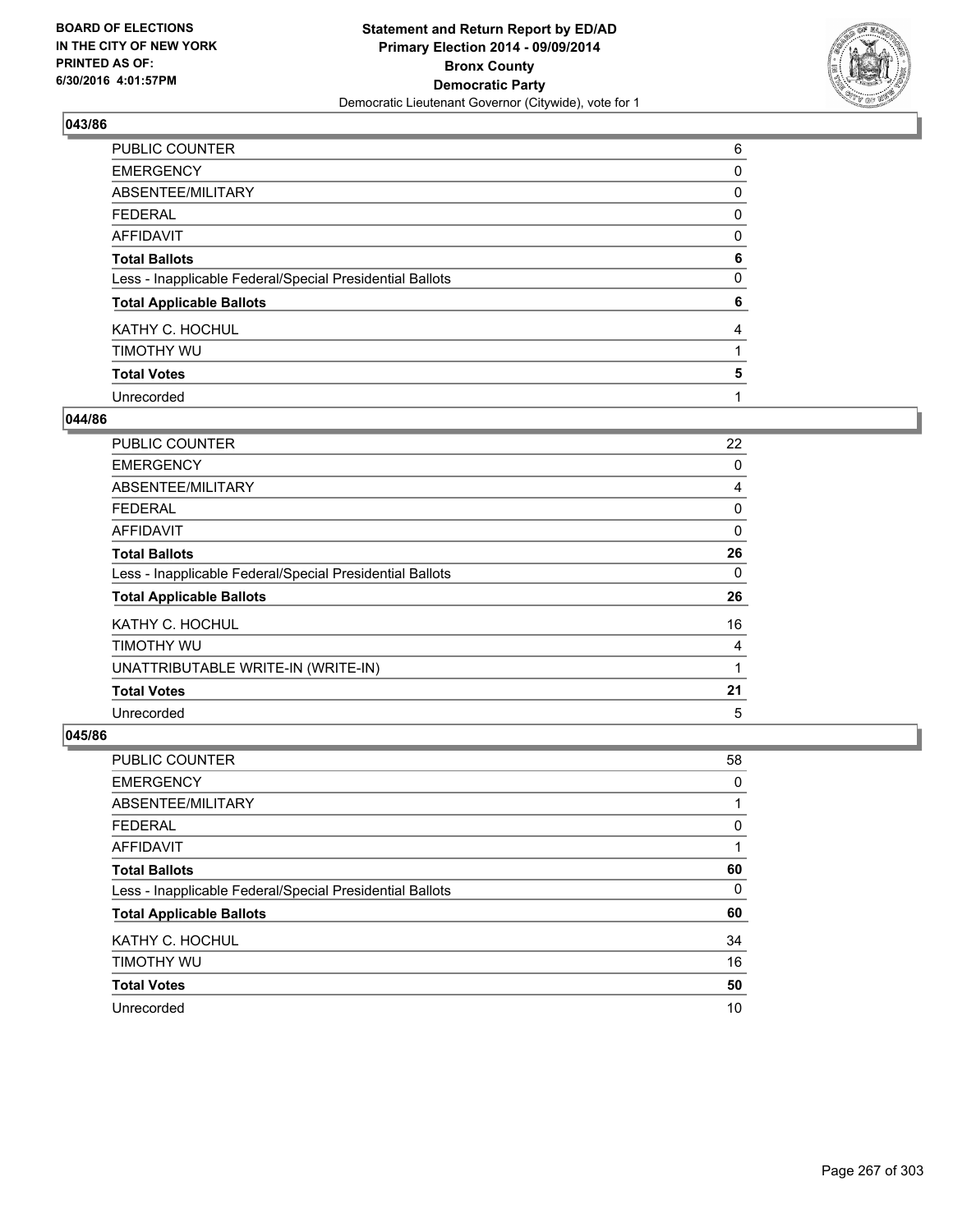

| PUBLIC COUNTER                                           | 30 |
|----------------------------------------------------------|----|
| <b>EMERGENCY</b>                                         | 0  |
| ABSENTEE/MILITARY                                        | 0  |
| <b>FEDERAL</b>                                           | 0  |
| <b>AFFIDAVIT</b>                                         | 0  |
| <b>Total Ballots</b>                                     | 30 |
| Less - Inapplicable Federal/Special Presidential Ballots | 0  |
| <b>Total Applicable Ballots</b>                          | 30 |
| KATHY C. HOCHUL                                          | 14 |
| TIMOTHY WU                                               | 8  |
| <b>Total Votes</b>                                       | 22 |
| Unrecorded                                               | 8  |

#### **047/86**

| PUBLIC COUNTER                                           | 77 |
|----------------------------------------------------------|----|
| <b>EMERGENCY</b>                                         | 0  |
| ABSENTEE/MILITARY                                        |    |
| <b>FEDERAL</b>                                           | 0  |
| <b>AFFIDAVIT</b>                                         |    |
| <b>Total Ballots</b>                                     | 79 |
| Less - Inapplicable Federal/Special Presidential Ballots | 0  |
| <b>Total Applicable Ballots</b>                          | 79 |
| KATHY C. HOCHUL                                          | 42 |
| TIMOTHY WU                                               | 11 |
| <b>Total Votes</b>                                       | 53 |
| Unrecorded                                               | 26 |
|                                                          |    |

| PUBLIC COUNTER                                           | 34 |
|----------------------------------------------------------|----|
| <b>EMERGENCY</b>                                         | 0  |
| ABSENTEE/MILITARY                                        | 0  |
| <b>FEDERAL</b>                                           | 0  |
| <b>AFFIDAVIT</b>                                         | 0  |
| <b>Total Ballots</b>                                     | 34 |
| Less - Inapplicable Federal/Special Presidential Ballots | 0  |
| <b>Total Applicable Ballots</b>                          | 34 |
| KATHY C. HOCHUL                                          | 17 |
| TIMOTHY WU                                               | 6  |
| <b>Total Votes</b>                                       | 23 |
| Unrecorded                                               | 11 |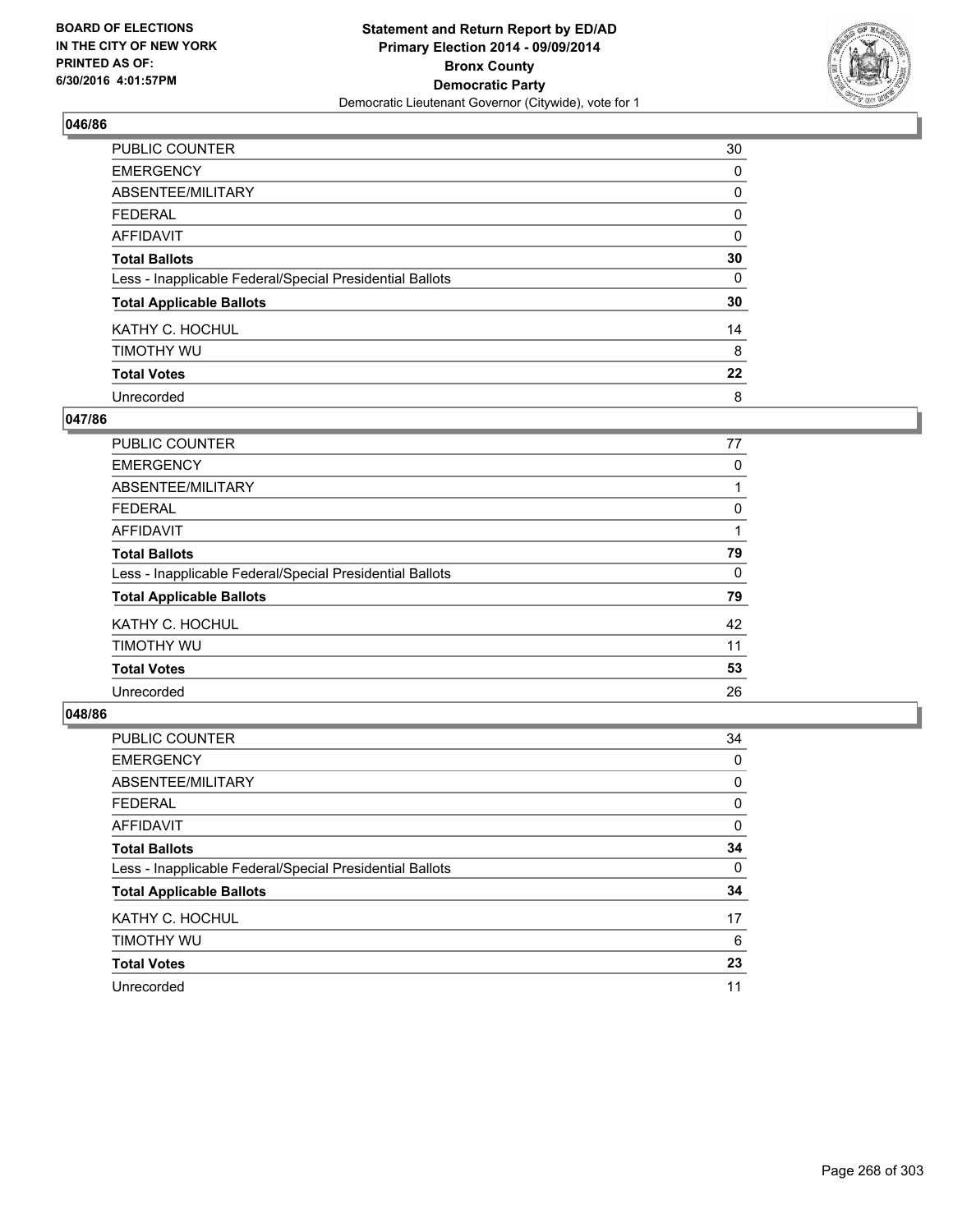

| PUBLIC COUNTER                                           | 55 |
|----------------------------------------------------------|----|
| <b>EMERGENCY</b>                                         | 0  |
| ABSENTEE/MILITARY                                        | 3  |
| <b>FEDERAL</b>                                           | 0  |
| <b>AFFIDAVIT</b>                                         |    |
| <b>Total Ballots</b>                                     | 59 |
| Less - Inapplicable Federal/Special Presidential Ballots | 0  |
| <b>Total Applicable Ballots</b>                          | 59 |
| KATHY C. HOCHUL                                          | 36 |
| TIMOTHY WU                                               | 14 |
| <b>Total Votes</b>                                       | 50 |
| Unrecorded                                               | 9  |

#### **050/86**

| <b>PUBLIC COUNTER</b>                                    | 94 |
|----------------------------------------------------------|----|
| <b>EMERGENCY</b>                                         | 0  |
| ABSENTEE/MILITARY                                        |    |
| <b>FEDERAL</b>                                           | 0  |
| <b>AFFIDAVIT</b>                                         | 0  |
| <b>Total Ballots</b>                                     | 95 |
| Less - Inapplicable Federal/Special Presidential Ballots | 0  |
| <b>Total Applicable Ballots</b>                          | 95 |
| KATHY C. HOCHUL                                          | 47 |
| TIMOTHY WU                                               | 27 |
| <b>Total Votes</b>                                       | 74 |
| Unrecorded                                               | 21 |

| PUBLIC COUNTER                                           | 35             |
|----------------------------------------------------------|----------------|
| <b>EMERGENCY</b>                                         | 0              |
| ABSENTEE/MILITARY                                        | $\overline{2}$ |
| <b>FEDERAL</b>                                           | 0              |
| <b>AFFIDAVIT</b>                                         | 0              |
| <b>Total Ballots</b>                                     | 37             |
| Less - Inapplicable Federal/Special Presidential Ballots | 0              |
| <b>Total Applicable Ballots</b>                          | 37             |
| KATHY C. HOCHUL                                          | 19             |
| TIMOTHY WU                                               | 9              |
| <b>Total Votes</b>                                       | 28             |
| Unrecorded                                               | 9              |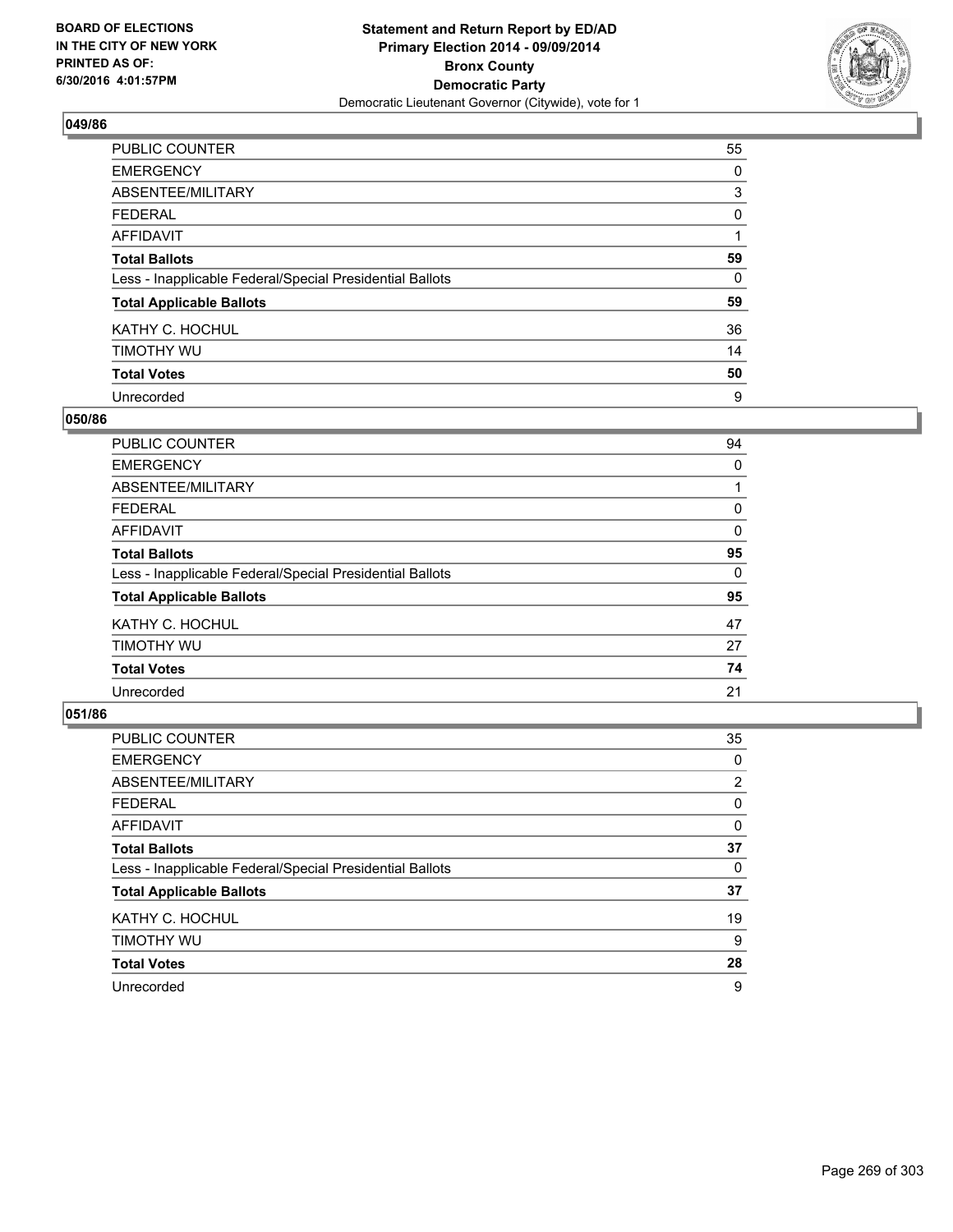

| <b>PUBLIC COUNTER</b>                                    | 86             |
|----------------------------------------------------------|----------------|
| <b>EMERGENCY</b>                                         | 0              |
| ABSENTEE/MILITARY                                        | $\overline{2}$ |
| <b>FEDERAL</b>                                           | 0              |
| <b>AFFIDAVIT</b>                                         | 2              |
| <b>Total Ballots</b>                                     | 90             |
| Less - Inapplicable Federal/Special Presidential Ballots | 0              |
| <b>Total Applicable Ballots</b>                          | 90             |
| KATHY C. HOCHUL                                          | 56             |
| TIMOTHY WU                                               | 18             |
| <b>Total Votes</b>                                       | 74             |
| Unrecorded                                               | 16             |

#### **053/86**

| <b>PUBLIC COUNTER</b>                                    | 59 |
|----------------------------------------------------------|----|
| <b>EMERGENCY</b>                                         | 0  |
| ABSENTEE/MILITARY                                        | 5  |
| <b>FEDERAL</b>                                           | 0  |
| <b>AFFIDAVIT</b>                                         |    |
| <b>Total Ballots</b>                                     | 65 |
| Less - Inapplicable Federal/Special Presidential Ballots | 0  |
| <b>Total Applicable Ballots</b>                          | 65 |
| KATHY C. HOCHUL                                          | 35 |
| TIMOTHY WU                                               | 15 |
| <b>Total Votes</b>                                       | 50 |
| Unrecorded                                               | 15 |

| PUBLIC COUNTER                                           | 65 |
|----------------------------------------------------------|----|
| <b>EMERGENCY</b>                                         | 0  |
| ABSENTEE/MILITARY                                        |    |
| <b>FEDERAL</b>                                           | 0  |
| <b>AFFIDAVIT</b>                                         |    |
| <b>Total Ballots</b>                                     | 67 |
| Less - Inapplicable Federal/Special Presidential Ballots | 0  |
| <b>Total Applicable Ballots</b>                          | 67 |
| KATHY C. HOCHUL                                          | 43 |
| TIMOTHY WU                                               | 12 |
| <b>Total Votes</b>                                       | 55 |
| Unrecorded                                               | 12 |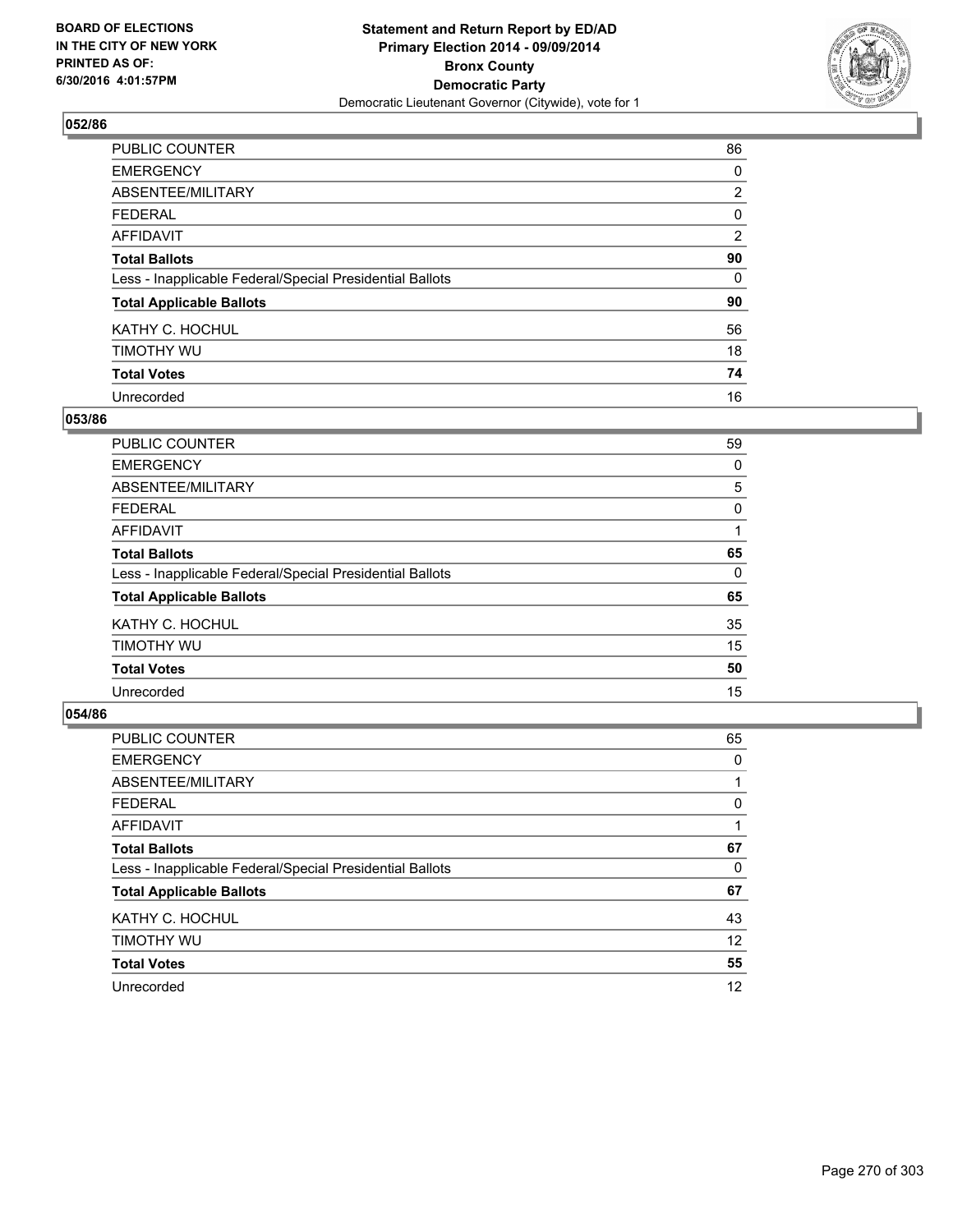

| PUBLIC COUNTER                                           | 79             |
|----------------------------------------------------------|----------------|
| <b>EMERGENCY</b>                                         | 0              |
| ABSENTEE/MILITARY                                        | $\overline{2}$ |
| <b>FEDERAL</b>                                           | 0              |
| <b>AFFIDAVIT</b>                                         | 0              |
| <b>Total Ballots</b>                                     | 81             |
| Less - Inapplicable Federal/Special Presidential Ballots | 0              |
| <b>Total Applicable Ballots</b>                          | 81             |
| KATHY C. HOCHUL                                          | 48             |
| TIMOTHY WU                                               | 16             |
| <b>Total Votes</b>                                       | 64             |
| Unrecorded                                               | 17             |

#### **056/86**

| <b>PUBLIC COUNTER</b>                                    | 26 |
|----------------------------------------------------------|----|
| <b>EMERGENCY</b>                                         | 0  |
| ABSENTEE/MILITARY                                        |    |
| <b>FEDERAL</b>                                           | 0  |
| <b>AFFIDAVIT</b>                                         | 0  |
| <b>Total Ballots</b>                                     | 27 |
| Less - Inapplicable Federal/Special Presidential Ballots | 0  |
| <b>Total Applicable Ballots</b>                          | 27 |
| KATHY C. HOCHUL                                          | 15 |
| TIMOTHY WU                                               | 5  |
| <b>Total Votes</b>                                       | 20 |
| Unrecorded                                               | 7  |

| PUBLIC COUNTER                                           | 54 |
|----------------------------------------------------------|----|
| <b>EMERGENCY</b>                                         | 0  |
| ABSENTEE/MILITARY                                        |    |
| <b>FEDERAL</b>                                           | 0  |
| AFFIDAVIT                                                | 0  |
| <b>Total Ballots</b>                                     | 55 |
| Less - Inapplicable Federal/Special Presidential Ballots | 0  |
| <b>Total Applicable Ballots</b>                          | 55 |
| KATHY C. HOCHUL                                          | 25 |
| TIMOTHY WU                                               | 13 |
| <b>Total Votes</b>                                       | 38 |
| Unrecorded                                               | 17 |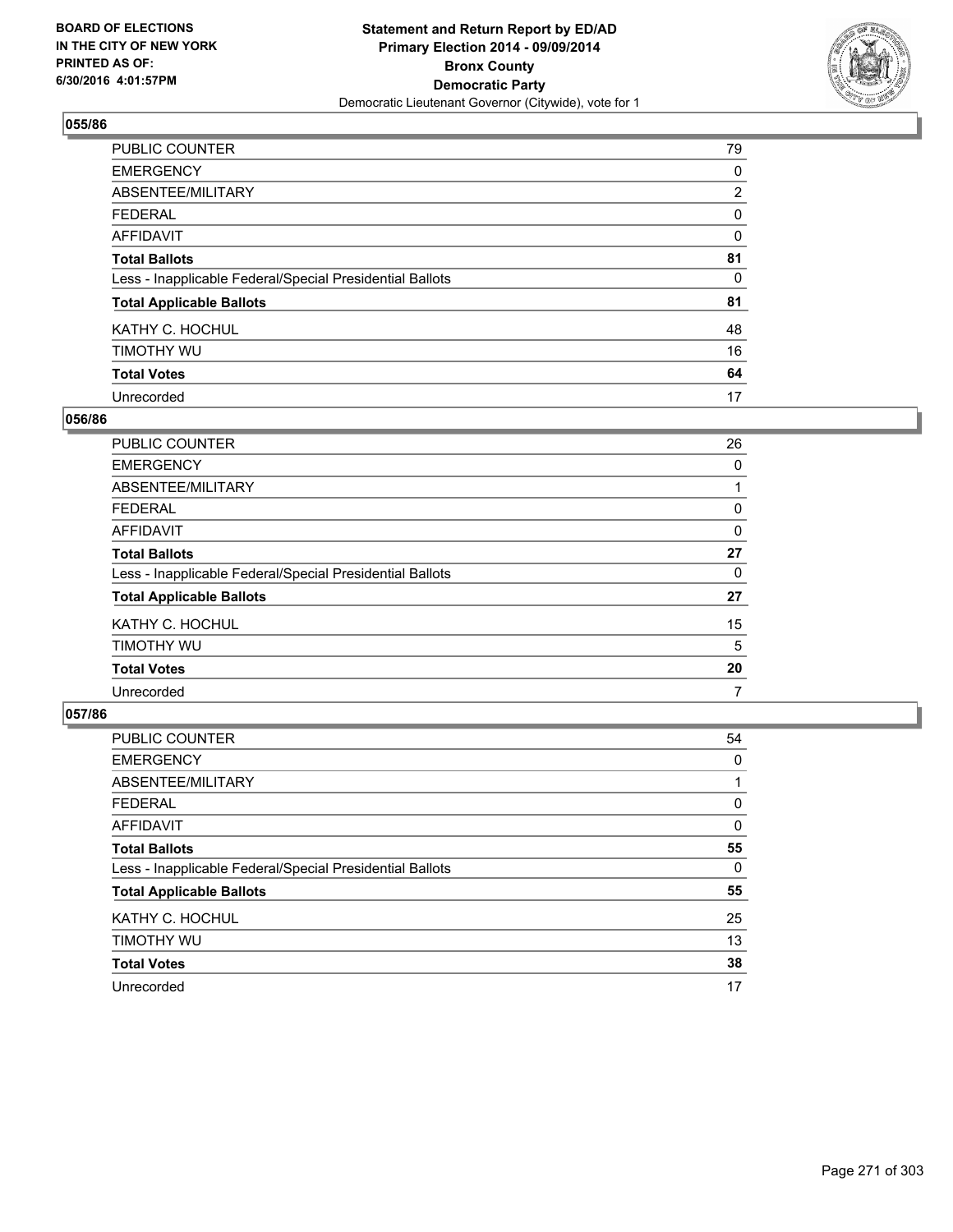

| <b>PUBLIC COUNTER</b>                                    | 24 |
|----------------------------------------------------------|----|
| <b>EMERGENCY</b>                                         | 0  |
| ABSENTEE/MILITARY                                        |    |
| <b>FEDERAL</b>                                           | 0  |
| <b>AFFIDAVIT</b>                                         | 2  |
| <b>Total Ballots</b>                                     | 27 |
| Less - Inapplicable Federal/Special Presidential Ballots | 0  |
| <b>Total Applicable Ballots</b>                          | 27 |
| KATHY C. HOCHUL                                          | 11 |
| TIMOTHY WU                                               | 5  |
| <b>Total Votes</b>                                       | 16 |
| Unrecorded                                               | 11 |

| PUBLIC COUNTER                                           | 17             |
|----------------------------------------------------------|----------------|
| <b>EMERGENCY</b>                                         | 0              |
| ABSENTEE/MILITARY                                        | 0              |
| <b>FEDERAL</b>                                           | 0              |
| AFFIDAVIT                                                | 0              |
| <b>Total Ballots</b>                                     | 17             |
| Less - Inapplicable Federal/Special Presidential Ballots | 0              |
| <b>Total Applicable Ballots</b>                          | 17             |
| KATHY C. HOCHUL                                          | 14             |
| TIMOTHY WU                                               | 1              |
| <b>Total Votes</b>                                       | 15             |
| Unrecorded                                               | $\overline{2}$ |
| 060/86 COMBINED into: 038/86                             |                |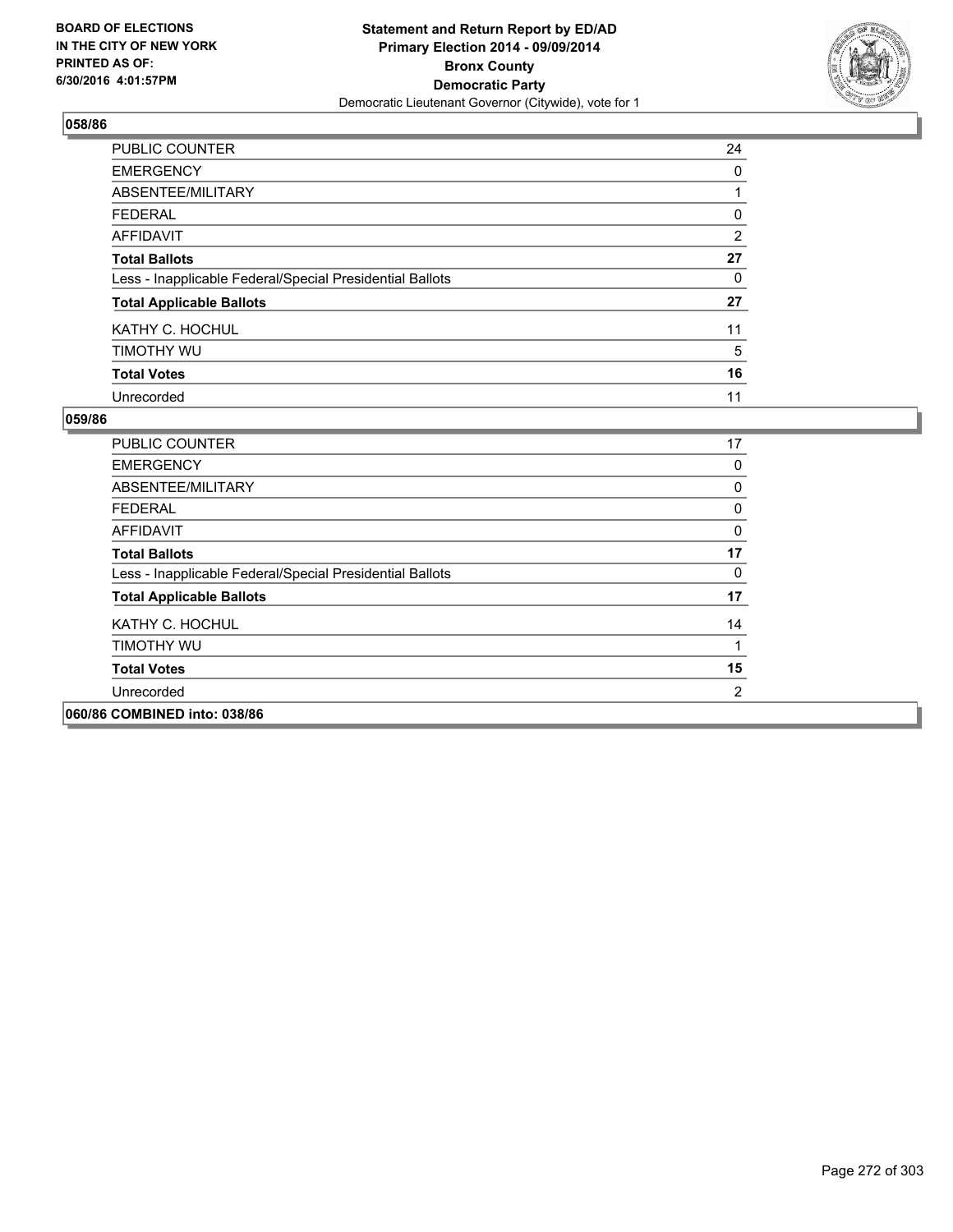

| PUBLIC COUNTER                                           | 7              |
|----------------------------------------------------------|----------------|
| EMERGENCY                                                | 0              |
| ABSENTEE/MILITARY                                        | 0              |
| FEDERAL                                                  | $\mathbf{0}$   |
| AFFIDAVIT                                                | 0              |
| <b>Total Ballots</b>                                     |                |
| Less - Inapplicable Federal/Special Presidential Ballots | 0              |
| <b>Total Applicable Ballots</b>                          |                |
| KATHY C. HOCHUL                                          | 5              |
| timothy wu                                               | $\overline{2}$ |
| <b>Total Votes</b>                                       | 7              |

## **002/87**

| PUBLIC COUNTER                                           | 20 |
|----------------------------------------------------------|----|
| <b>EMERGENCY</b>                                         | 0  |
| ABSENTEE/MILITARY                                        |    |
| <b>FEDERAL</b>                                           | 0  |
| AFFIDAVIT                                                |    |
| <b>Total Ballots</b>                                     | 22 |
| Less - Inapplicable Federal/Special Presidential Ballots | 0  |
| <b>Total Applicable Ballots</b>                          | 22 |
| KATHY C. HOCHUL                                          | 13 |
| TIMOTHY WU                                               | 6  |
| <b>Total Votes</b>                                       | 19 |
| Unrecorded                                               | 3  |
|                                                          |    |

| <b>PUBLIC COUNTER</b>                                    | 22             |
|----------------------------------------------------------|----------------|
| <b>EMERGENCY</b>                                         | 0              |
| ABSENTEE/MILITARY                                        |                |
| FEDERAL                                                  | 0              |
| AFFIDAVIT                                                | 0              |
| <b>Total Ballots</b>                                     | 23             |
| Less - Inapplicable Federal/Special Presidential Ballots | 0              |
| <b>Total Applicable Ballots</b>                          | 23             |
| KATHY C. HOCHUL                                          | 13             |
| TIMOTHY WU                                               | 8              |
| <b>Total Votes</b>                                       | 21             |
| Unrecorded                                               | $\overline{2}$ |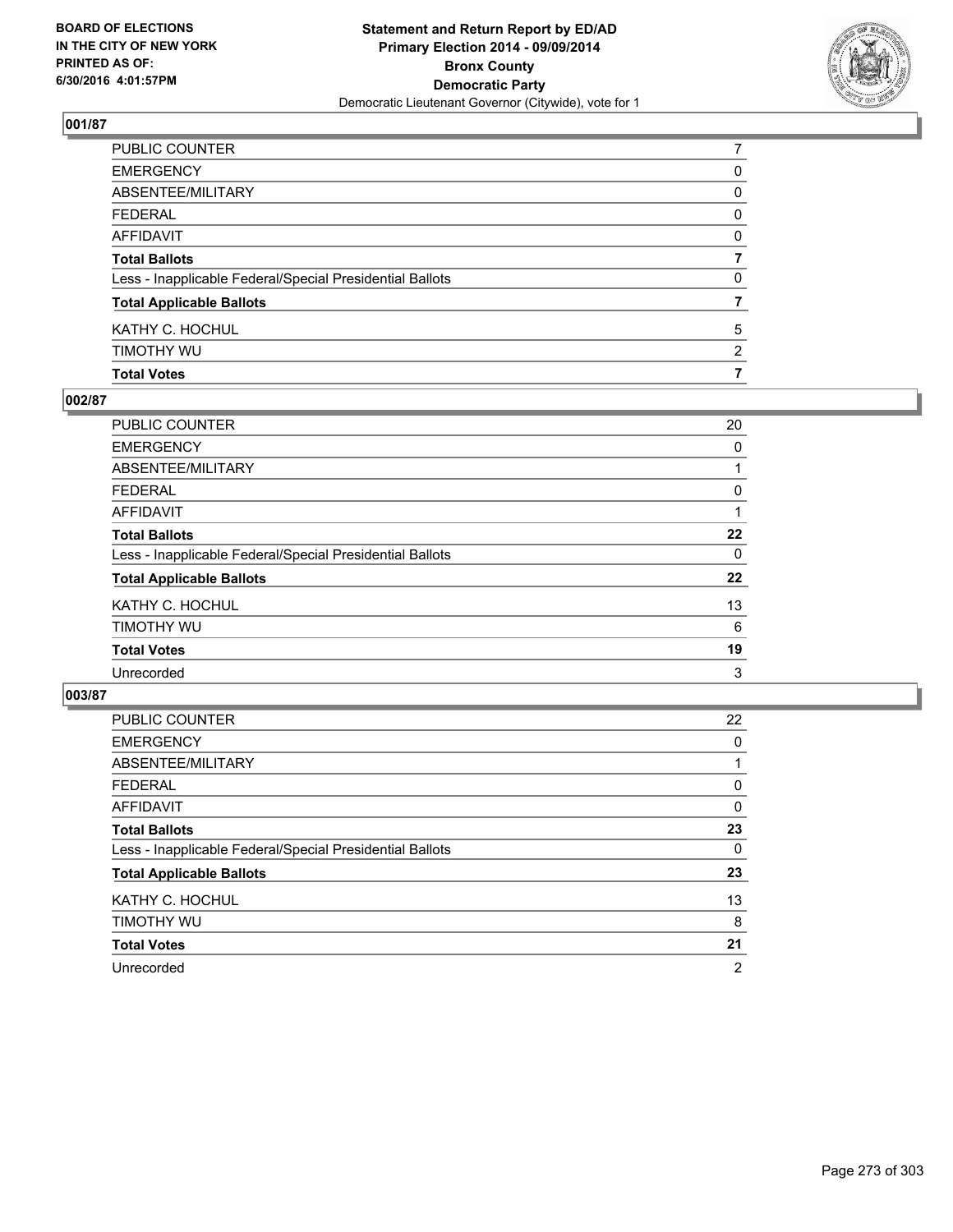

| PUBLIC COUNTER                                           | 38             |
|----------------------------------------------------------|----------------|
| <b>EMERGENCY</b>                                         | 0              |
| ABSENTEE/MILITARY                                        | $\overline{2}$ |
| <b>FEDERAL</b>                                           | 0              |
| <b>AFFIDAVIT</b>                                         | 0              |
| <b>Total Ballots</b>                                     | 40             |
| Less - Inapplicable Federal/Special Presidential Ballots | 0              |
| <b>Total Applicable Ballots</b>                          | 40             |
| KATHY C. HOCHUL                                          | 27             |
| TIMOTHY WU                                               | 9              |
| <b>Total Votes</b>                                       | 36             |
| Unrecorded                                               | 4              |

### **005/87**

| <b>PUBLIC COUNTER</b>                                    | 27 |
|----------------------------------------------------------|----|
| <b>EMERGENCY</b>                                         | 0  |
| ABSENTEE/MILITARY                                        | 0  |
| <b>FEDERAL</b>                                           | 0  |
| <b>AFFIDAVIT</b>                                         |    |
| <b>Total Ballots</b>                                     | 28 |
| Less - Inapplicable Federal/Special Presidential Ballots | 0  |
| <b>Total Applicable Ballots</b>                          | 28 |
| KATHY C. HOCHUL                                          | 21 |
| TIMOTHY WU                                               | 6  |
| <b>Total Votes</b>                                       | 27 |
| Unrecorded                                               |    |

| <b>PUBLIC COUNTER</b>                                    | 63 |
|----------------------------------------------------------|----|
| <b>EMERGENCY</b>                                         | 0  |
| ABSENTEE/MILITARY                                        | 0  |
| <b>FEDERAL</b>                                           | 0  |
| AFFIDAVIT                                                | 5  |
| <b>Total Ballots</b>                                     | 68 |
| Less - Inapplicable Federal/Special Presidential Ballots | 0  |
| <b>Total Applicable Ballots</b>                          | 68 |
| KATHY C. HOCHUL                                          | 46 |
| TIMOTHY WU                                               | 14 |
| UNATTRIBUTABLE WRITE-IN (WRITE-IN)                       | 2  |
| <b>Total Votes</b>                                       | 62 |
| Unrecorded                                               | 6  |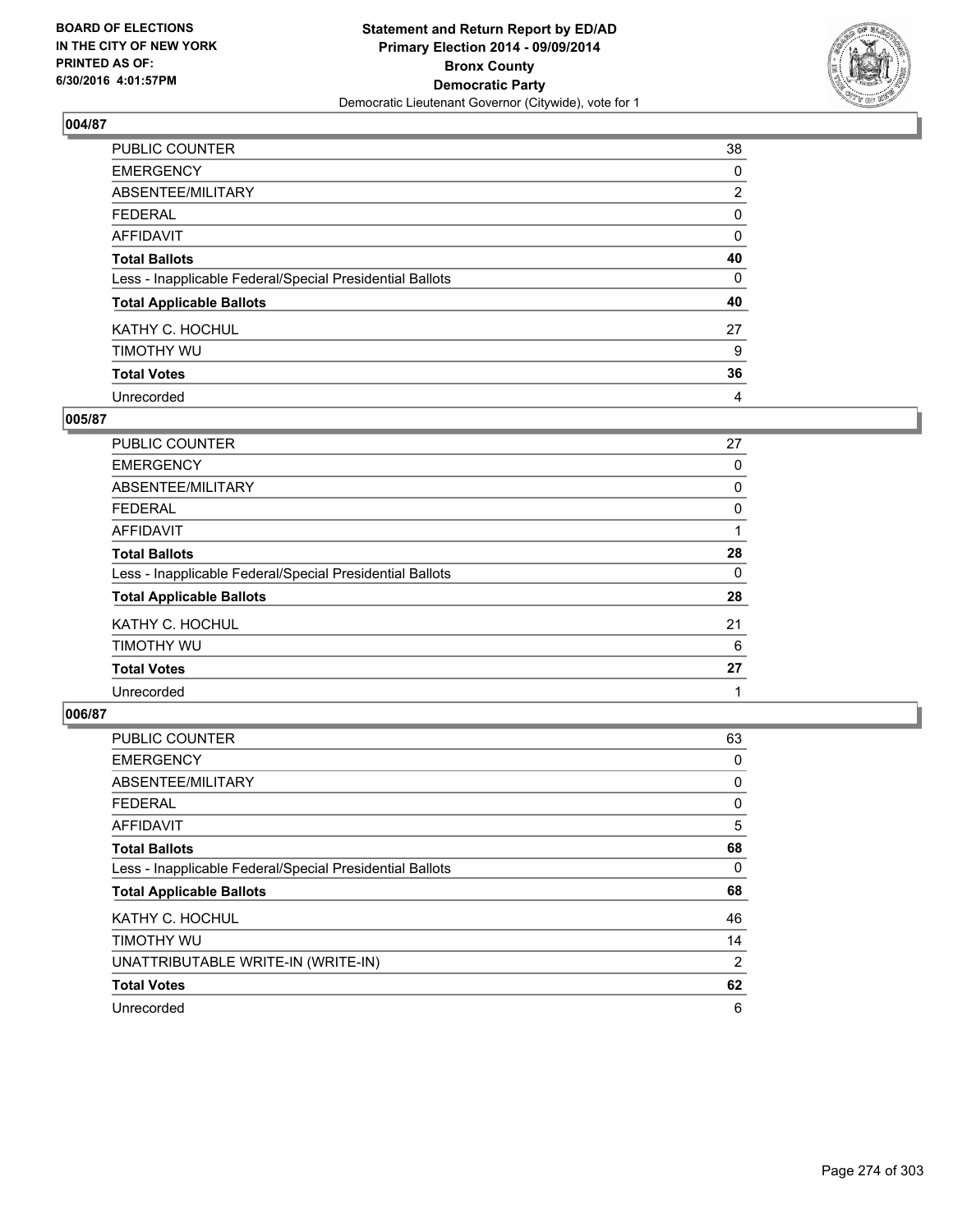

| PUBLIC COUNTER                                           | 20 |
|----------------------------------------------------------|----|
| <b>EMERGENCY</b>                                         | 0  |
| ABSENTEE/MILITARY                                        | 0  |
| <b>FEDERAL</b>                                           | 0  |
| <b>AFFIDAVIT</b>                                         | 3  |
| <b>Total Ballots</b>                                     | 23 |
| Less - Inapplicable Federal/Special Presidential Ballots | 0  |
| <b>Total Applicable Ballots</b>                          | 23 |
| KATHY C. HOCHUL                                          | 18 |
| TIMOTHY WU                                               | 4  |
| <b>Total Votes</b>                                       | 22 |
| Unrecorded                                               | 1  |

#### **008/87**

| <b>Total Votes</b>                                       | 25       |
|----------------------------------------------------------|----------|
| TIMOTHY WU                                               | 3        |
| KATHY C. HOCHUL                                          | 22       |
| <b>Total Applicable Ballots</b>                          | 25       |
| Less - Inapplicable Federal/Special Presidential Ballots | $\Omega$ |
| <b>Total Ballots</b>                                     | 25       |
| <b>AFFIDAVIT</b>                                         | 0        |
| <b>FEDERAL</b>                                           | 0        |
| <b>ABSENTEE/MILITARY</b>                                 | 0        |
| <b>EMERGENCY</b>                                         | 0        |
| <b>PUBLIC COUNTER</b>                                    | 25       |

| <b>PUBLIC COUNTER</b>                                    | 40       |
|----------------------------------------------------------|----------|
| <b>EMERGENCY</b>                                         | 0        |
| ABSENTEE/MILITARY                                        | 5        |
| <b>FEDERAL</b>                                           | 0        |
| AFFIDAVIT                                                | 0        |
| <b>Total Ballots</b>                                     | 45       |
| Less - Inapplicable Federal/Special Presidential Ballots | $\Omega$ |
| <b>Total Applicable Ballots</b>                          | 45       |
| KATHY C. HOCHUL                                          | 32       |
| TIMOTHY WU                                               | 6        |
| <b>Total Votes</b>                                       | 38       |
| Unrecorded                                               | 7        |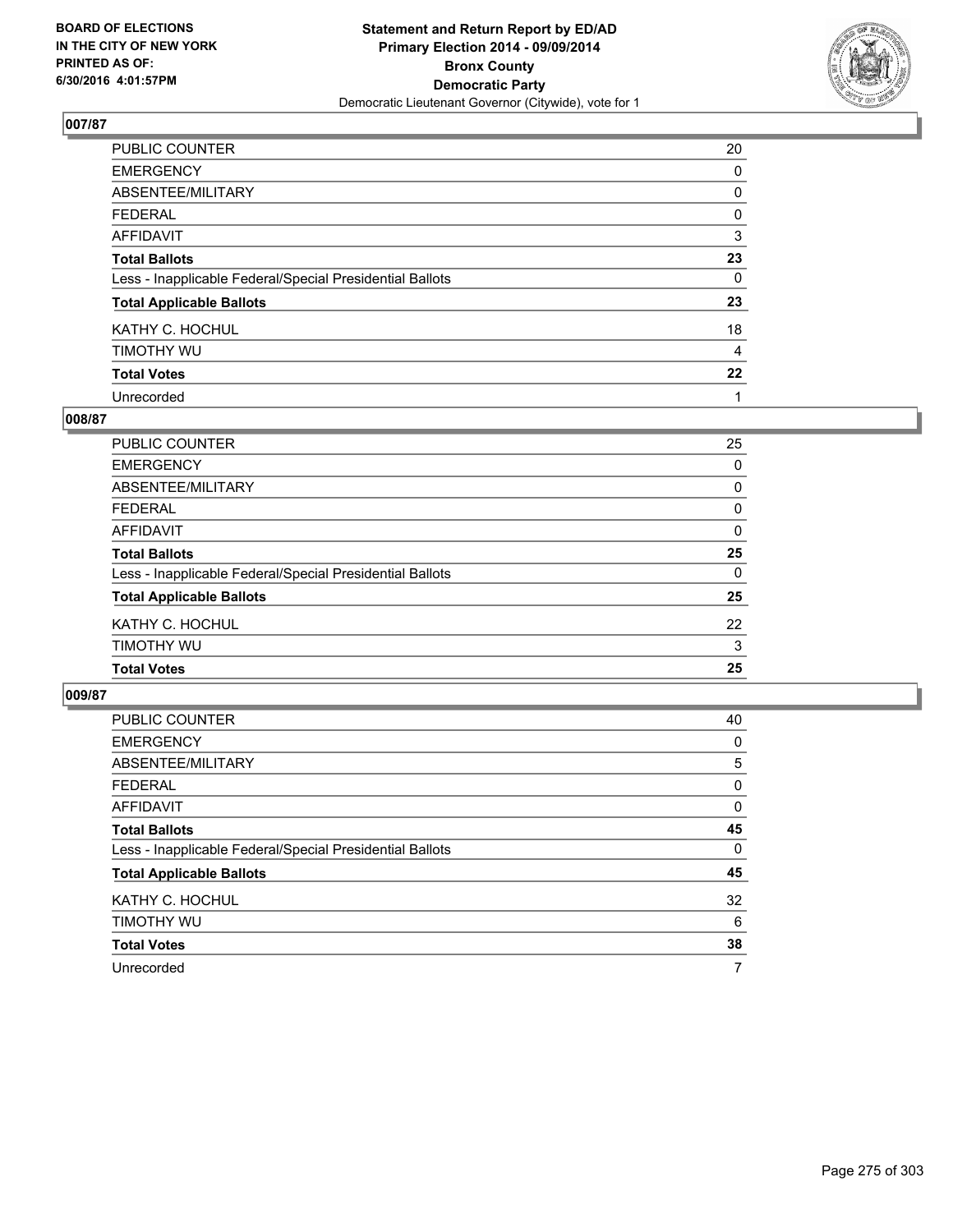

| PUBLIC COUNTER                                           | 37             |
|----------------------------------------------------------|----------------|
| <b>EMERGENCY</b>                                         | 0              |
| ABSENTEE/MILITARY                                        | 0              |
| <b>FEDERAL</b>                                           | 0              |
| <b>AFFIDAVIT</b>                                         | 0              |
| <b>Total Ballots</b>                                     | 37             |
| Less - Inapplicable Federal/Special Presidential Ballots | 0              |
| <b>Total Applicable Ballots</b>                          | 37             |
| KATHY C. HOCHUL                                          | 27             |
| TIMOTHY WU                                               | 8              |
| <b>Total Votes</b>                                       | 35             |
| Unrecorded                                               | $\overline{2}$ |

### **011/87**

| <b>PUBLIC COUNTER</b>                                    | 33             |
|----------------------------------------------------------|----------------|
| <b>EMERGENCY</b>                                         | 0              |
| ABSENTEE/MILITARY                                        | $\overline{2}$ |
| <b>FEDERAL</b>                                           | 0              |
| AFFIDAVIT                                                | 0              |
| <b>Total Ballots</b>                                     | 35             |
| Less - Inapplicable Federal/Special Presidential Ballots | 0              |
| <b>Total Applicable Ballots</b>                          | 35             |
| KATHY C. HOCHUL                                          | 23             |
| TIMOTHY WU                                               | 11             |
| <b>Total Votes</b>                                       | 34             |
| Unrecorded                                               | 1              |
|                                                          |                |

## **012/87 COMBINED into: 014/87**

| <b>PUBLIC COUNTER</b>                                    | 11 |
|----------------------------------------------------------|----|
| <b>EMERGENCY</b>                                         | 0  |
| ABSENTEE/MILITARY                                        | 0  |
| FEDERAL                                                  | 0  |
| AFFIDAVIT                                                | 0  |
| <b>Total Ballots</b>                                     | 11 |
| Less - Inapplicable Federal/Special Presidential Ballots | 0  |
| <b>Total Applicable Ballots</b>                          | 11 |
| KATHY C. HOCHUL                                          | 3  |
| TIMOTHY WU                                               | 6  |
| <b>Total Votes</b>                                       | 9  |
| Unrecorded                                               | 2  |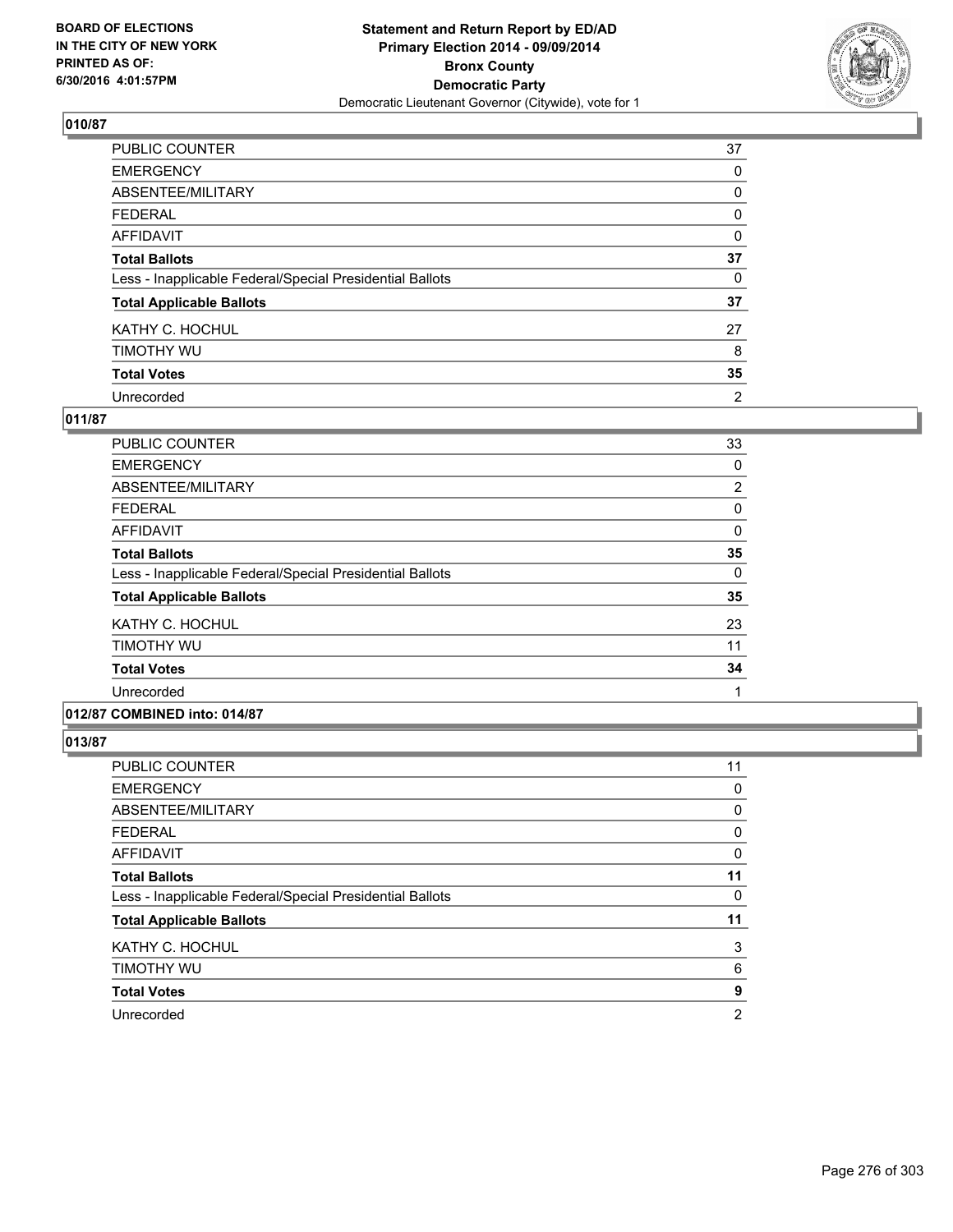

| Total Votes                                              | 14              |
|----------------------------------------------------------|-----------------|
| Timothy Wu                                               | 4               |
| KATHY C. HOCHUL                                          | 10 <sup>°</sup> |
| <b>Total Applicable Ballots</b>                          | 14              |
| Less - Inapplicable Federal/Special Presidential Ballots | 0               |
| <b>Total Ballots</b>                                     | 14              |
| AFFIDAVIT                                                | 0               |
| FEDERAL                                                  | 0               |
| ABSENTEE/MILITARY                                        | 0               |
| EMERGENCY                                                | 0               |
| PUBLIC COUNTER                                           | 14              |

## **015/87**

| PUBLIC COUNTER                                           | 18 |
|----------------------------------------------------------|----|
| <b>EMERGENCY</b>                                         | 0  |
| ABSENTEE/MILITARY                                        |    |
| <b>FEDERAL</b>                                           | 0  |
| AFFIDAVIT                                                |    |
| <b>Total Ballots</b>                                     | 20 |
| Less - Inapplicable Federal/Special Presidential Ballots | 0  |
| <b>Total Applicable Ballots</b>                          | 20 |
| KATHY C. HOCHUL                                          | 14 |
| TIMOTHY WU                                               | 3  |
| <b>Total Votes</b>                                       | 17 |
| Unrecorded                                               | 3  |
|                                                          |    |

| PUBLIC COUNTER                                           | $12 \overline{ }$ |
|----------------------------------------------------------|-------------------|
| <b>EMERGENCY</b>                                         | 0                 |
| ABSENTEE/MILITARY                                        | 0                 |
| <b>FEDERAL</b>                                           | 0                 |
| AFFIDAVIT                                                | 0                 |
| <b>Total Ballots</b>                                     | $12 \,$           |
| Less - Inapplicable Federal/Special Presidential Ballots | $\Omega$          |
| <b>Total Applicable Ballots</b>                          | $12 \,$           |
| KATHY C. HOCHUL                                          | 10                |
| TIMOTHY WU                                               | $\overline{2}$    |
| <b>Total Votes</b>                                       | 12                |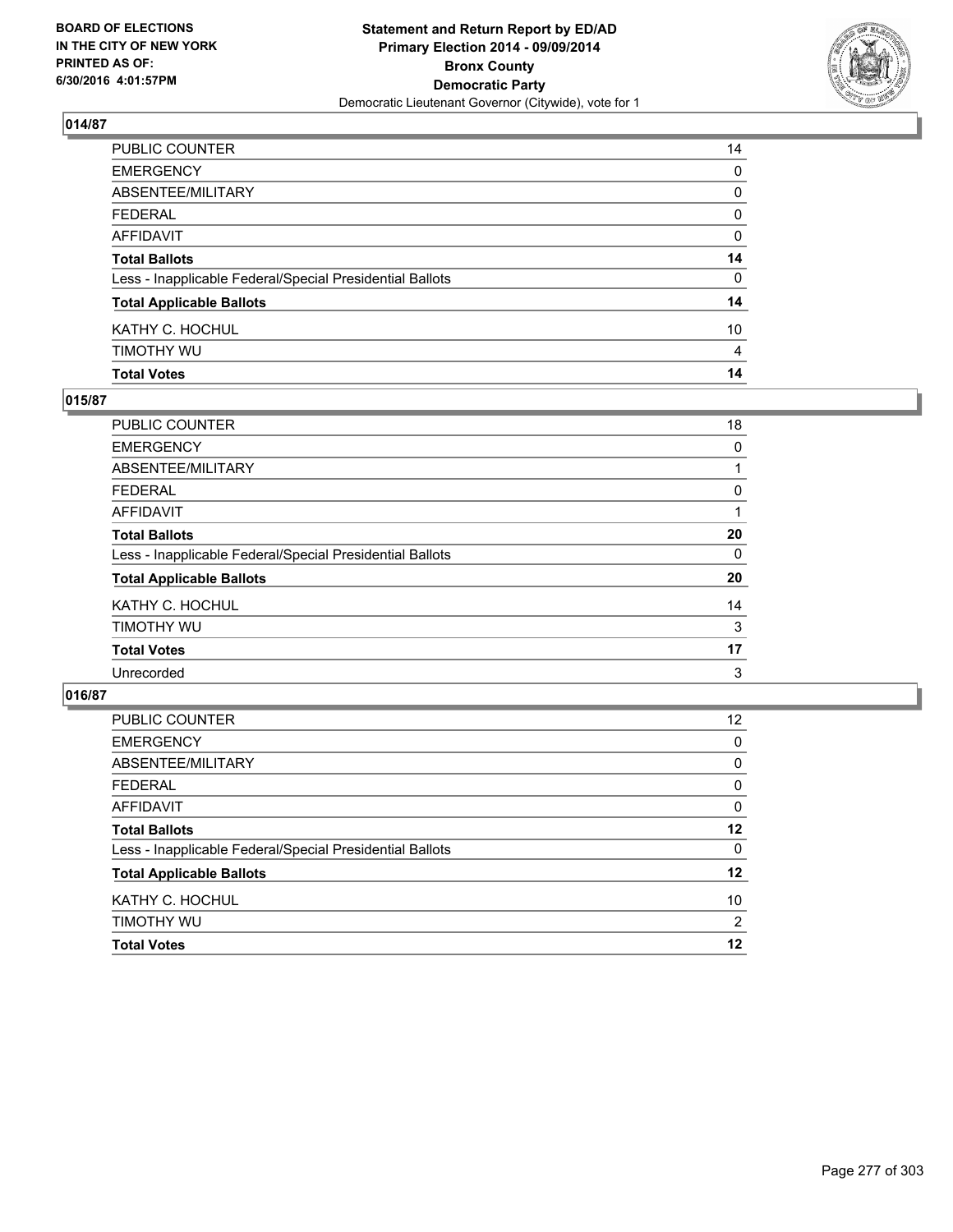

| <b>Total Votes</b>                                       | 6            |
|----------------------------------------------------------|--------------|
| timothy wu                                               | 3            |
| KATHY C. HOCHUL                                          | 3            |
| <b>Total Applicable Ballots</b>                          | 6            |
| Less - Inapplicable Federal/Special Presidential Ballots | $\mathbf{0}$ |
| <b>Total Ballots</b>                                     | 6            |
| AFFIDAVIT                                                | 0            |
| FEDERAL                                                  | 0            |
| ABSENTEE/MILITARY                                        | 0            |
| <b>EMERGENCY</b>                                         | 0            |
| PUBLIC COUNTER                                           | 6            |

## **018/87**

| PUBLIC COUNTER                                           | 32 |
|----------------------------------------------------------|----|
| <b>EMERGENCY</b>                                         | 0  |
| <b>ABSENTEE/MILITARY</b>                                 |    |
| <b>FEDERAL</b>                                           | 0  |
| <b>AFFIDAVIT</b>                                         | 0  |
| <b>Total Ballots</b>                                     | 33 |
| Less - Inapplicable Federal/Special Presidential Ballots | 0  |
| <b>Total Applicable Ballots</b>                          | 33 |
| KATHY C. HOCHUL                                          | 16 |
| TIMOTHY WU                                               | 11 |
| <b>Total Votes</b>                                       | 27 |
| Unrecorded                                               | 6  |
|                                                          |    |

| <b>PUBLIC COUNTER</b>                                    | 25             |
|----------------------------------------------------------|----------------|
| <b>EMERGENCY</b>                                         | 0              |
| ABSENTEE/MILITARY                                        |                |
| <b>FEDERAL</b>                                           | 0              |
| AFFIDAVIT                                                | 0              |
| <b>Total Ballots</b>                                     | 26             |
| Less - Inapplicable Federal/Special Presidential Ballots | $\Omega$       |
| <b>Total Applicable Ballots</b>                          | 26             |
| KATHY C. HOCHUL                                          | 23             |
| TIMOTHY WU                                               | $\overline{2}$ |
| <b>Total Votes</b>                                       | 25             |
| Unrecorded                                               | 1              |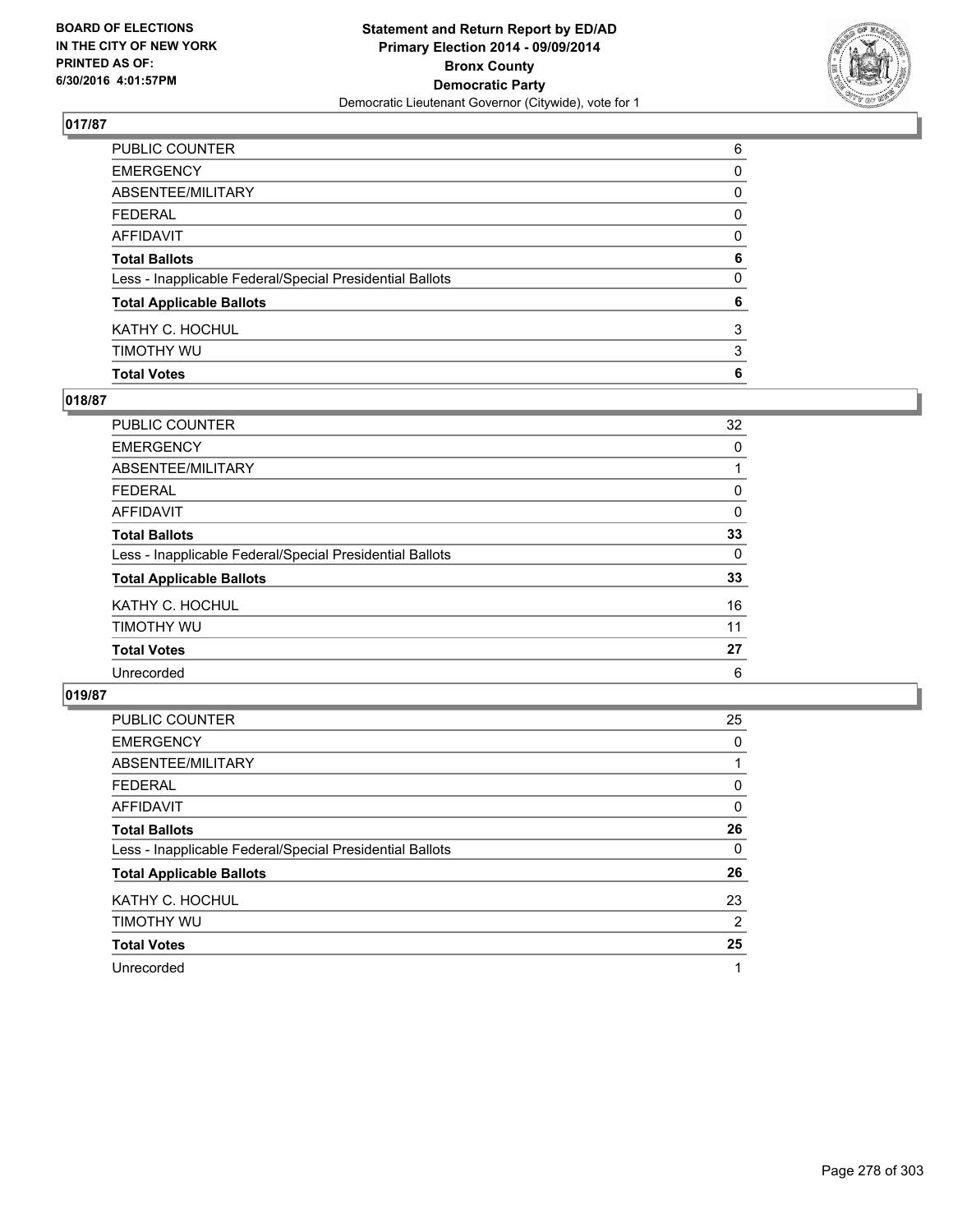

| PUBLIC COUNTER                                           | 23 |
|----------------------------------------------------------|----|
| <b>EMERGENCY</b>                                         | 0  |
| ABSENTEE/MILITARY                                        | 0  |
| <b>FEDERAL</b>                                           | 0  |
| <b>AFFIDAVIT</b>                                         | 0  |
| <b>Total Ballots</b>                                     | 23 |
| Less - Inapplicable Federal/Special Presidential Ballots | 0  |
| <b>Total Applicable Ballots</b>                          | 23 |
| KATHY C. HOCHUL                                          | 18 |
| TIMOTHY WU                                               | 4  |
| <b>Total Votes</b>                                       | 22 |
| Unrecorded                                               | 1  |

#### **021/87**

| <b>PUBLIC COUNTER</b>                                    | 17       |
|----------------------------------------------------------|----------|
| <b>EMERGENCY</b>                                         | 0        |
| <b>ABSENTEE/MILITARY</b>                                 | 0        |
| <b>FEDERAL</b>                                           | 0        |
| <b>AFFIDAVIT</b>                                         | 0        |
| <b>Total Ballots</b>                                     | 17       |
| Less - Inapplicable Federal/Special Presidential Ballots | $\Omega$ |
| <b>Total Applicable Ballots</b>                          | 17       |
| KATHY C. HOCHUL                                          | 8        |
| TIMOTHY WU                                               | 9        |
| <b>Total Votes</b>                                       | 17       |
|                                                          |          |

| <b>PUBLIC COUNTER</b>                                    | 32             |
|----------------------------------------------------------|----------------|
| <b>EMERGENCY</b>                                         | 0              |
| ABSENTEE/MILITARY                                        |                |
| <b>FEDERAL</b>                                           | 0              |
| AFFIDAVIT                                                | 0              |
| <b>Total Ballots</b>                                     | 33             |
| Less - Inapplicable Federal/Special Presidential Ballots | 0              |
| <b>Total Applicable Ballots</b>                          | 33             |
| KATHY C. HOCHUL                                          | 22             |
| TIMOTHY WU                                               | 9              |
| <b>Total Votes</b>                                       | 31             |
| Unrecorded                                               | $\overline{2}$ |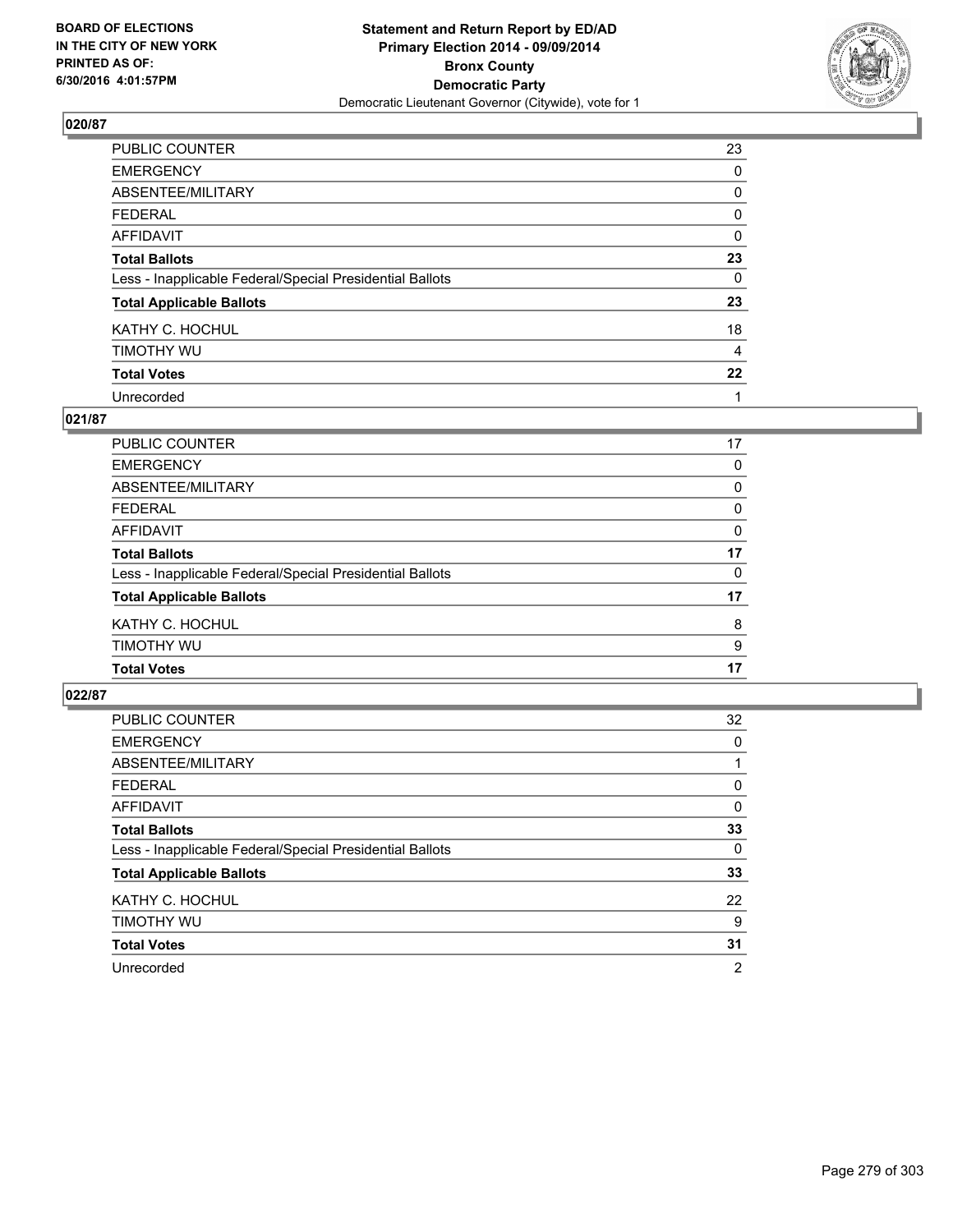

| PUBLIC COUNTER                                           | 46 |
|----------------------------------------------------------|----|
| <b>EMERGENCY</b>                                         | 0  |
| ABSENTEE/MILITARY                                        | 0  |
| <b>FEDERAL</b>                                           | 0  |
| <b>AFFIDAVIT</b>                                         | 0  |
| <b>Total Ballots</b>                                     | 46 |
| Less - Inapplicable Federal/Special Presidential Ballots | 0  |
| <b>Total Applicable Ballots</b>                          | 46 |
| KATHY C. HOCHUL                                          | 35 |
| TIMOTHY WU                                               | 9  |
| <b>Total Votes</b>                                       | 44 |
| Unrecorded                                               | 2  |

#### **024/87**

| PUBLIC COUNTER                                           | 22 |
|----------------------------------------------------------|----|
| <b>EMERGENCY</b>                                         | 0  |
| ABSENTEE/MILITARY                                        | 0  |
| <b>FEDERAL</b>                                           | 0  |
| <b>AFFIDAVIT</b>                                         | 0  |
| <b>Total Ballots</b>                                     | 22 |
| Less - Inapplicable Federal/Special Presidential Ballots | 0  |
| <b>Total Applicable Ballots</b>                          | 22 |
| KATHY C. HOCHUL                                          | 16 |
| TIMOTHY WU                                               | 4  |
| <b>Total Votes</b>                                       | 20 |
| Unrecorded                                               | 2  |
|                                                          |    |

| PUBLIC COUNTER                                           | 21 |
|----------------------------------------------------------|----|
| <b>EMERGENCY</b>                                         | 0  |
| ABSENTEE/MILITARY                                        |    |
| <b>FEDERAL</b>                                           | 0  |
| AFFIDAVIT                                                | 0  |
| <b>Total Ballots</b>                                     | 22 |
| Less - Inapplicable Federal/Special Presidential Ballots | 0  |
| <b>Total Applicable Ballots</b>                          | 22 |
| KATHY C. HOCHUL                                          | 15 |
| TIMOTHY WU                                               | 6  |
| <b>Total Votes</b>                                       | 21 |
| Unrecorded                                               |    |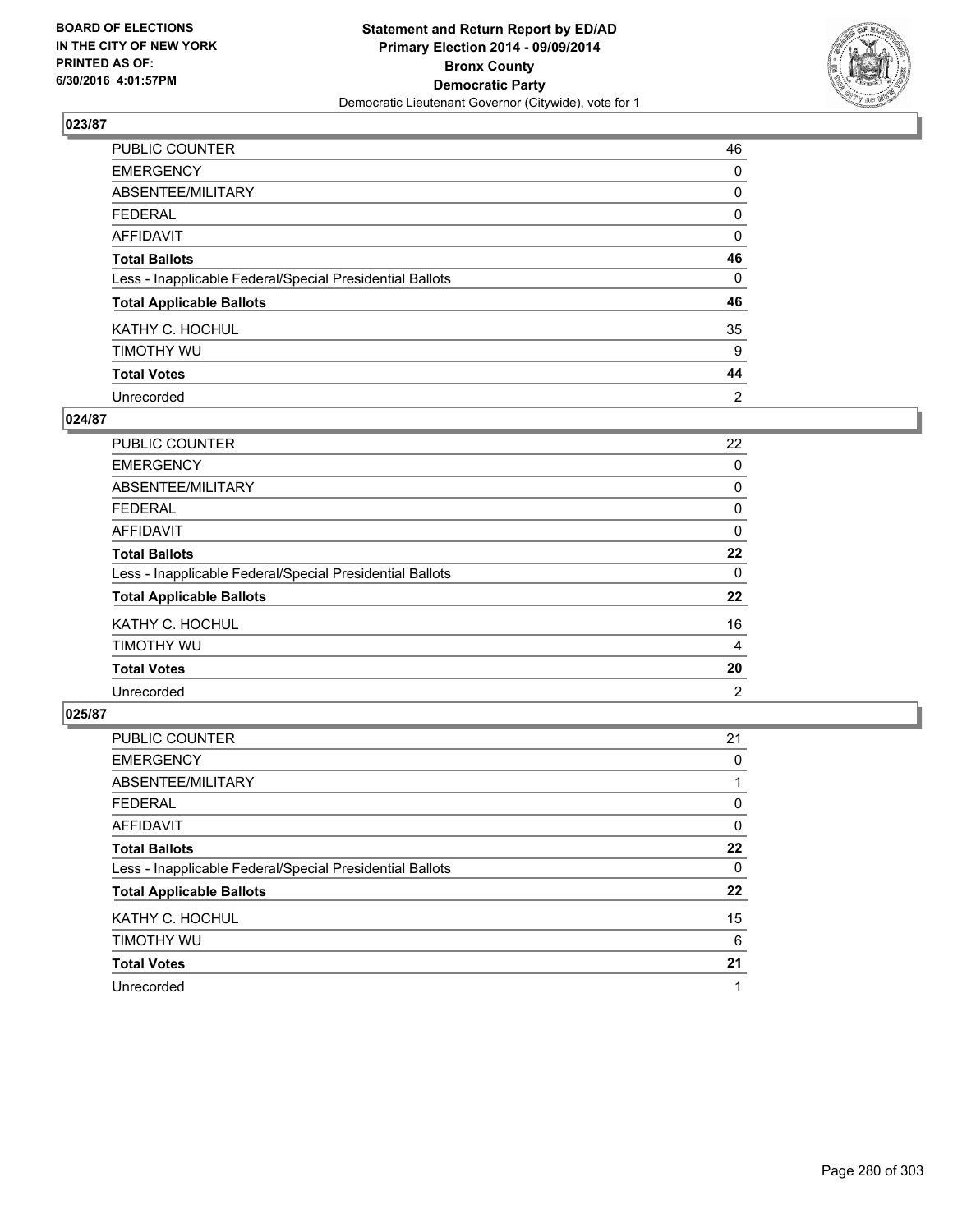

| <b>PUBLIC COUNTER</b>                                    | 55       |
|----------------------------------------------------------|----------|
| <b>EMERGENCY</b>                                         | 0        |
| ABSENTEE/MILITARY                                        | 0        |
| <b>FEDERAL</b>                                           | 0        |
| AFFIDAVIT                                                | $\Omega$ |
| <b>Total Ballots</b>                                     | 55       |
| Less - Inapplicable Federal/Special Presidential Ballots | 0        |
| <b>Total Applicable Ballots</b>                          | 55       |
| KATHY C. HOCHUL                                          | 35       |
| TIMOTHY WU                                               | 14       |
| UNATTRIBUTABLE WRITE-IN (WRITE-IN)                       | 1        |
| <b>Total Votes</b>                                       | 50       |
| Unrecorded                                               | 5        |

## **027/87**

| <b>PUBLIC COUNTER</b>                                    | 18 |
|----------------------------------------------------------|----|
| <b>EMERGENCY</b>                                         | 0  |
| ABSENTEE/MILITARY                                        | 0  |
| FEDERAL                                                  | 0  |
| AFFIDAVIT                                                |    |
| <b>Total Ballots</b>                                     | 19 |
| Less - Inapplicable Federal/Special Presidential Ballots | 0  |
| <b>Total Applicable Ballots</b>                          | 19 |
| KATHY C. HOCHUL                                          | 9  |
| TIMOTHY WU                                               | 6  |
| <b>Total Votes</b>                                       | 15 |
| Unrecorded                                               | 4  |

| <b>PUBLIC COUNTER</b>                                    | 46 |
|----------------------------------------------------------|----|
| <b>EMERGENCY</b>                                         | 0  |
| ABSENTEE/MILITARY                                        | 0  |
| <b>FEDERAL</b>                                           | 0  |
| AFFIDAVIT                                                |    |
| <b>Total Ballots</b>                                     | 47 |
| Less - Inapplicable Federal/Special Presidential Ballots | 0  |
| <b>Total Applicable Ballots</b>                          | 47 |
| KATHY C. HOCHUL                                          | 32 |
| TIMOTHY WU                                               | 11 |
| <b>Total Votes</b>                                       | 43 |
| Unrecorded                                               | 4  |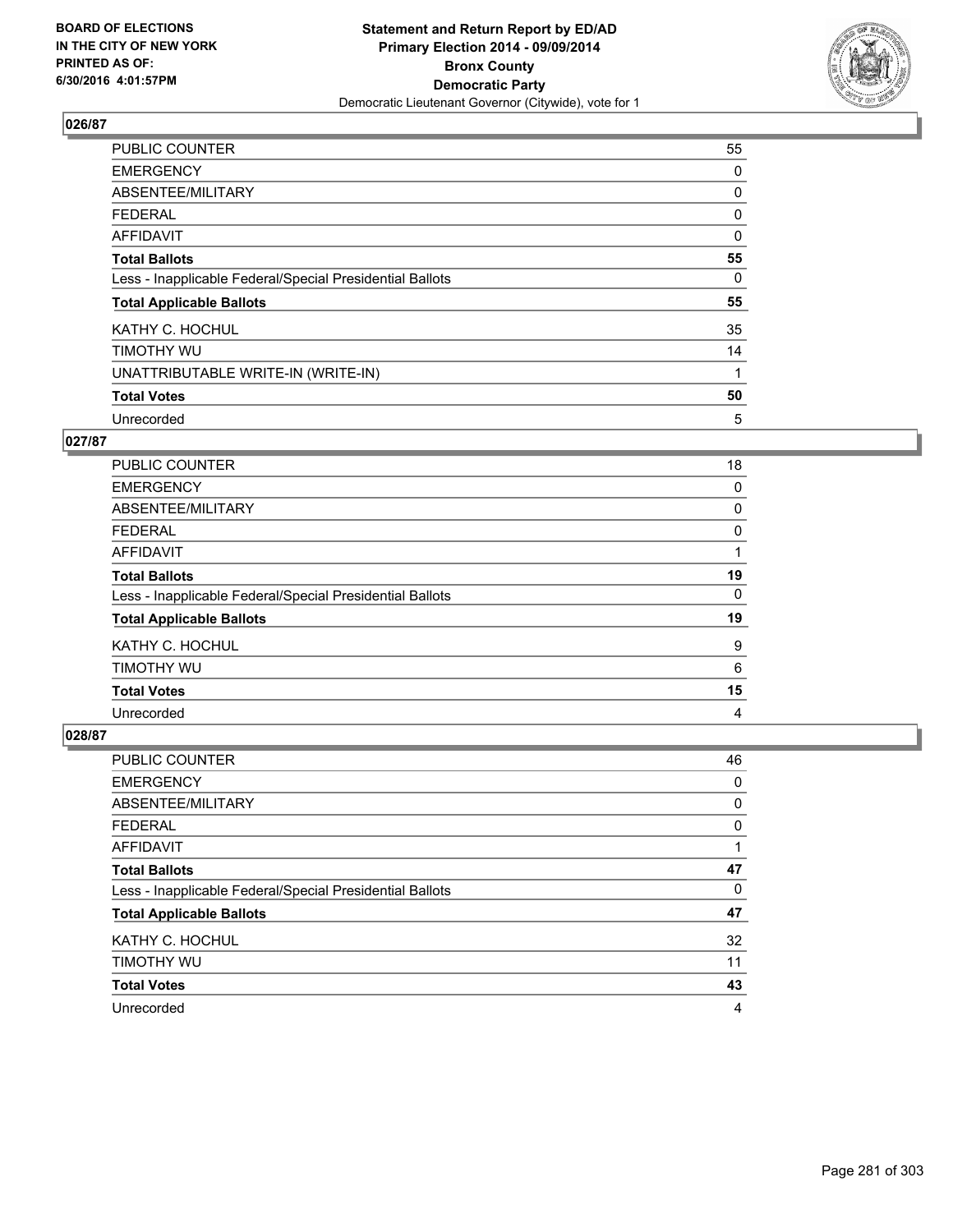

| PUBLIC COUNTER                                           | 30              |
|----------------------------------------------------------|-----------------|
| <b>EMERGENCY</b>                                         | 0               |
| ABSENTEE/MILITARY                                        |                 |
| FEDERAL                                                  | 0               |
| AFFIDAVIT                                                |                 |
| <b>Total Ballots</b>                                     | $32\phantom{a}$ |
| Less - Inapplicable Federal/Special Presidential Ballots | $\mathbf{0}$    |
| <b>Total Applicable Ballots</b>                          | 32              |
| KATHY C. HOCHUL                                          | 24              |
| Timothy Wu                                               | 8               |
| <b>Total Votes</b>                                       | 32              |

## **030/87**

| <b>PUBLIC COUNTER</b>                                    | 20 |
|----------------------------------------------------------|----|
| <b>EMERGENCY</b>                                         | 0  |
| ABSENTEE/MILITARY                                        |    |
| <b>FEDERAL</b>                                           | 0  |
| <b>AFFIDAVIT</b>                                         | 0  |
| <b>Total Ballots</b>                                     | 21 |
| Less - Inapplicable Federal/Special Presidential Ballots | 0  |
| <b>Total Applicable Ballots</b>                          | 21 |
| KATHY C. HOCHUL                                          | 15 |
| TIMOTHY WU                                               | 5  |
| <b>Total Votes</b>                                       | 20 |
| Unrecorded                                               |    |
|                                                          |    |

| PUBLIC COUNTER                                           | 27 |
|----------------------------------------------------------|----|
| <b>EMERGENCY</b>                                         | 0  |
| ABSENTEE/MILITARY                                        | 3  |
| <b>FEDERAL</b>                                           | 0  |
| AFFIDAVIT                                                |    |
| <b>Total Ballots</b>                                     | 31 |
| Less - Inapplicable Federal/Special Presidential Ballots | 0  |
| <b>Total Applicable Ballots</b>                          | 31 |
| KATHY C. HOCHUL                                          | 24 |
| TIMOTHY WU                                               | 6  |
| <b>Total Votes</b>                                       | 30 |
| Unrecorded                                               | 1  |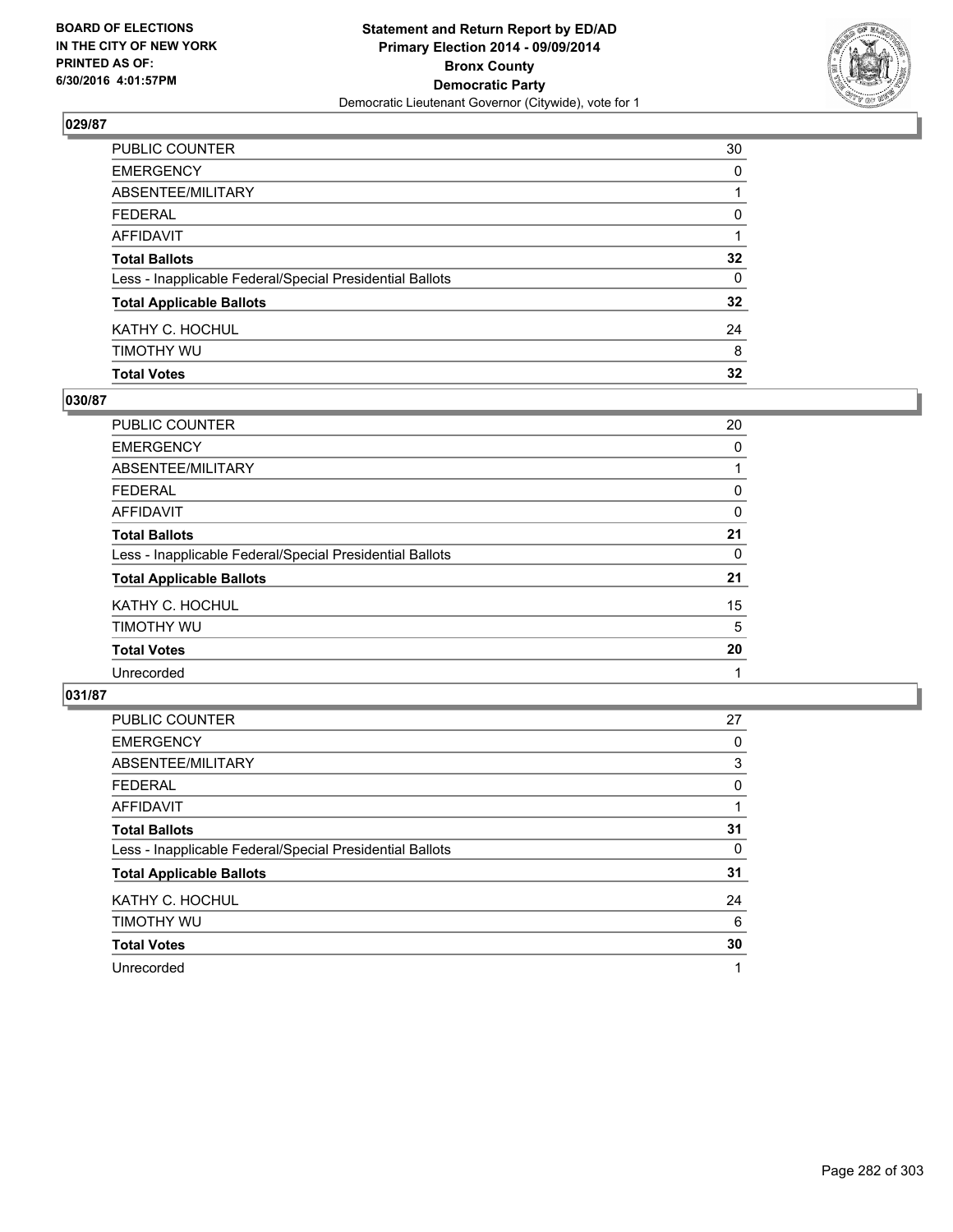

| PUBLIC COUNTER                                           | 49 |
|----------------------------------------------------------|----|
| <b>EMERGENCY</b>                                         | 0  |
| ABSENTEE/MILITARY                                        | 0  |
| <b>FEDERAL</b>                                           | 0  |
| <b>AFFIDAVIT</b>                                         | 0  |
| <b>Total Ballots</b>                                     | 49 |
| Less - Inapplicable Federal/Special Presidential Ballots | 0  |
| <b>Total Applicable Ballots</b>                          | 49 |
| KATHY C. HOCHUL                                          | 42 |
| TIMOTHY WU                                               | 6  |
| <b>Total Votes</b>                                       | 48 |
| Unrecorded                                               |    |

#### **033/87**

| <b>PUBLIC COUNTER</b>                                    | 54 |
|----------------------------------------------------------|----|
| <b>EMERGENCY</b>                                         | 0  |
| ABSENTEE/MILITARY                                        | 0  |
| <b>FEDERAL</b>                                           | 0  |
| <b>AFFIDAVIT</b>                                         | 0  |
| <b>Total Ballots</b>                                     | 54 |
| Less - Inapplicable Federal/Special Presidential Ballots | 0  |
| <b>Total Applicable Ballots</b>                          | 54 |
| KATHY C. HOCHUL                                          | 34 |
| TIMOTHY WU                                               | 16 |
| <b>Total Votes</b>                                       | 50 |
| Unrecorded                                               | 4  |
|                                                          |    |

| PUBLIC COUNTER                                           | 52 |
|----------------------------------------------------------|----|
| <b>EMERGENCY</b>                                         | 0  |
| ABSENTEE/MILITARY                                        | 0  |
| <b>FEDERAL</b>                                           | 0  |
| AFFIDAVIT                                                |    |
| <b>Total Ballots</b>                                     | 53 |
| Less - Inapplicable Federal/Special Presidential Ballots | 0  |
| <b>Total Applicable Ballots</b>                          | 53 |
| KATHY C. HOCHUL                                          | 40 |
| TIMOTHY WU                                               | 12 |
| <b>Total Votes</b>                                       | 52 |
| Unrecorded                                               |    |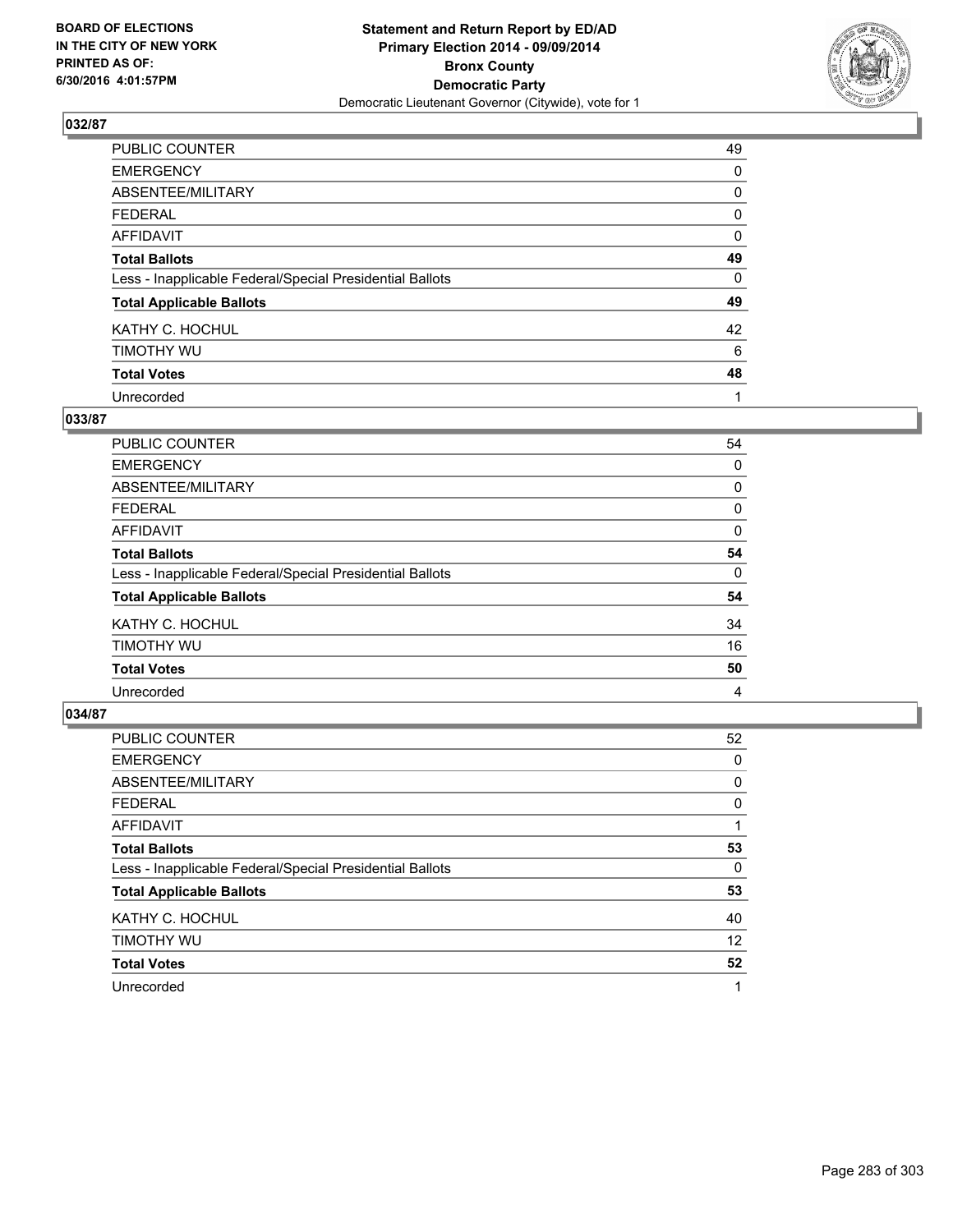

| PUBLIC COUNTER                                           | 39             |
|----------------------------------------------------------|----------------|
| <b>EMERGENCY</b>                                         | 0              |
| ABSENTEE/MILITARY                                        |                |
| <b>FEDERAL</b>                                           | 0              |
| <b>AFFIDAVIT</b>                                         | $\overline{2}$ |
| <b>Total Ballots</b>                                     | 42             |
| Less - Inapplicable Federal/Special Presidential Ballots | 0              |
| <b>Total Applicable Ballots</b>                          | 42             |
| KATHY C. HOCHUL                                          | 29             |
| TIMOTHY WU                                               | 10             |
| <b>Total Votes</b>                                       | 39             |
| Unrecorded                                               | 3              |

### **036/87**

| PUBLIC COUNTER                                           | 32 |
|----------------------------------------------------------|----|
| <b>EMERGENCY</b>                                         | 0  |
| <b>ABSENTEE/MILITARY</b>                                 |    |
| <b>FEDERAL</b>                                           | 0  |
| <b>AFFIDAVIT</b>                                         | 0  |
| <b>Total Ballots</b>                                     | 33 |
| Less - Inapplicable Federal/Special Presidential Ballots | 0  |
| <b>Total Applicable Ballots</b>                          | 33 |
| KATHY C. HOCHUL                                          | 23 |
| <b>TIMOTHY WU</b>                                        | 10 |
| <b>Total Votes</b>                                       | 33 |

| PUBLIC COUNTER                                           | 34       |
|----------------------------------------------------------|----------|
| <b>EMERGENCY</b>                                         | 0        |
| ABSENTEE/MILITARY                                        |          |
| <b>FEDERAL</b>                                           | 0        |
| AFFIDAVIT                                                | 0        |
| <b>Total Ballots</b>                                     | 35       |
| Less - Inapplicable Federal/Special Presidential Ballots | $\Omega$ |
| <b>Total Applicable Ballots</b>                          | 35       |
| KATHY C. HOCHUL                                          | 16       |
| TIMOTHY WU                                               | 15       |
| <b>Total Votes</b>                                       | 31       |
| Unrecorded                                               | 4        |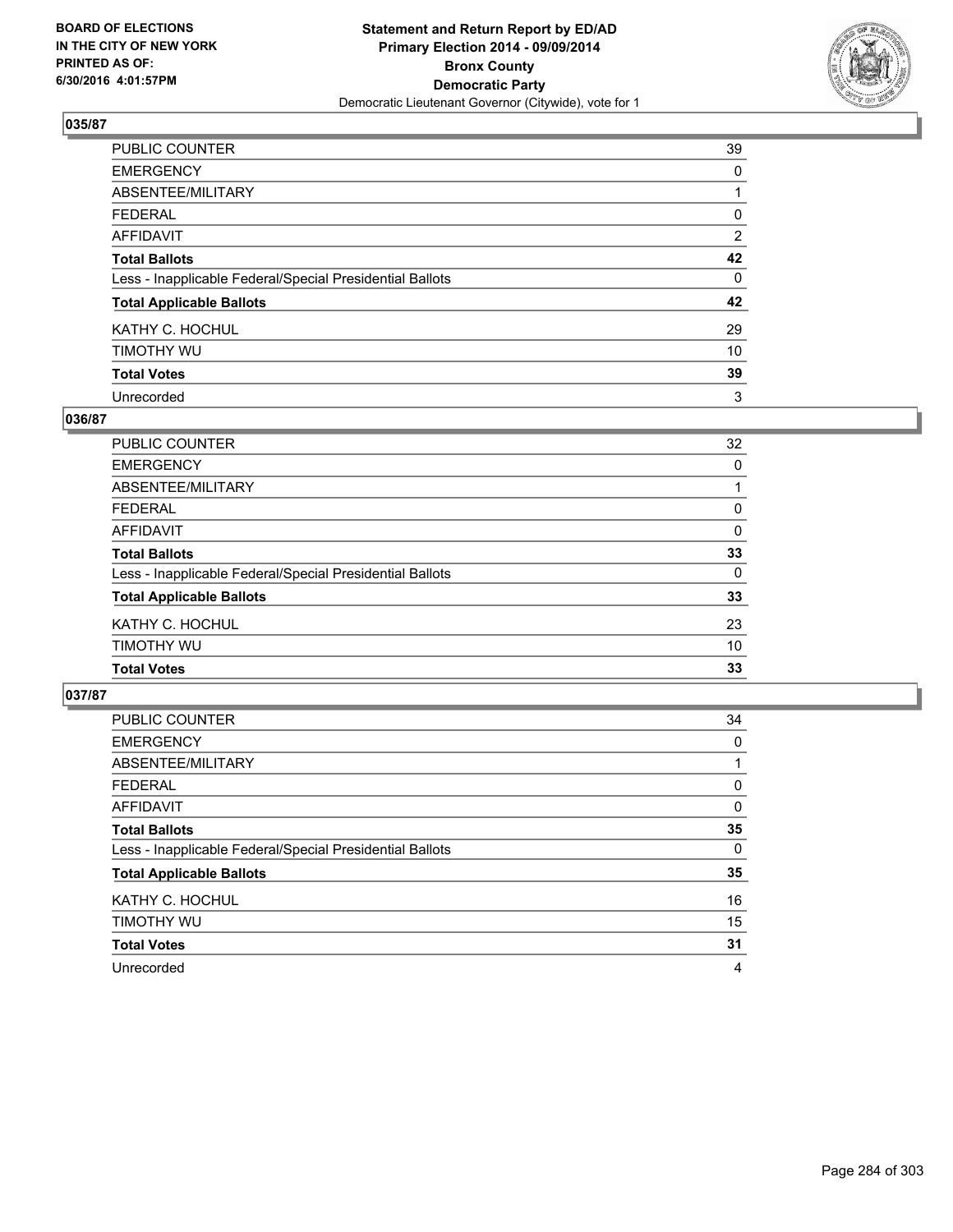

| PUBLIC COUNTER                                           | 35       |
|----------------------------------------------------------|----------|
| <b>EMERGENCY</b>                                         | 0        |
| ABSENTEE/MILITARY                                        |          |
| <b>FEDERAL</b>                                           | 0        |
| <b>AFFIDAVIT</b>                                         | 0        |
| <b>Total Ballots</b>                                     | 36       |
| Less - Inapplicable Federal/Special Presidential Ballots | $\Omega$ |
| <b>Total Applicable Ballots</b>                          | 36       |
| KATHY C. HOCHUL                                          | 26       |
| TIMOTHY WU                                               | 8        |
| <b>Total Votes</b>                                       | 34       |
| Unrecorded                                               | 2        |

#### **039/87**

| PUBLIC COUNTER                                           | 32 |
|----------------------------------------------------------|----|
| <b>EMERGENCY</b>                                         | 0  |
| ABSENTEE/MILITARY                                        |    |
| <b>FEDERAL</b>                                           | 0  |
| <b>AFFIDAVIT</b>                                         | 0  |
| <b>Total Ballots</b>                                     | 33 |
| Less - Inapplicable Federal/Special Presidential Ballots | 0  |
| <b>Total Applicable Ballots</b>                          | 33 |
| KATHY C. HOCHUL                                          | 21 |
| TIMOTHY WU                                               | 8  |
| <b>Total Votes</b>                                       | 29 |
| Unrecorded                                               | 4  |
|                                                          |    |

| PUBLIC COUNTER                                           | 56 |
|----------------------------------------------------------|----|
| <b>EMERGENCY</b>                                         | 0  |
| ABSENTEE/MILITARY                                        | 0  |
| <b>FEDERAL</b>                                           | 0  |
| <b>AFFIDAVIT</b>                                         |    |
| <b>Total Ballots</b>                                     | 57 |
| Less - Inapplicable Federal/Special Presidential Ballots | 0  |
| <b>Total Applicable Ballots</b>                          | 57 |
| KATHY C. HOCHUL                                          | 42 |
| TIMOTHY WU                                               | 12 |
| <b>Total Votes</b>                                       | 54 |
| Unrecorded                                               | 3  |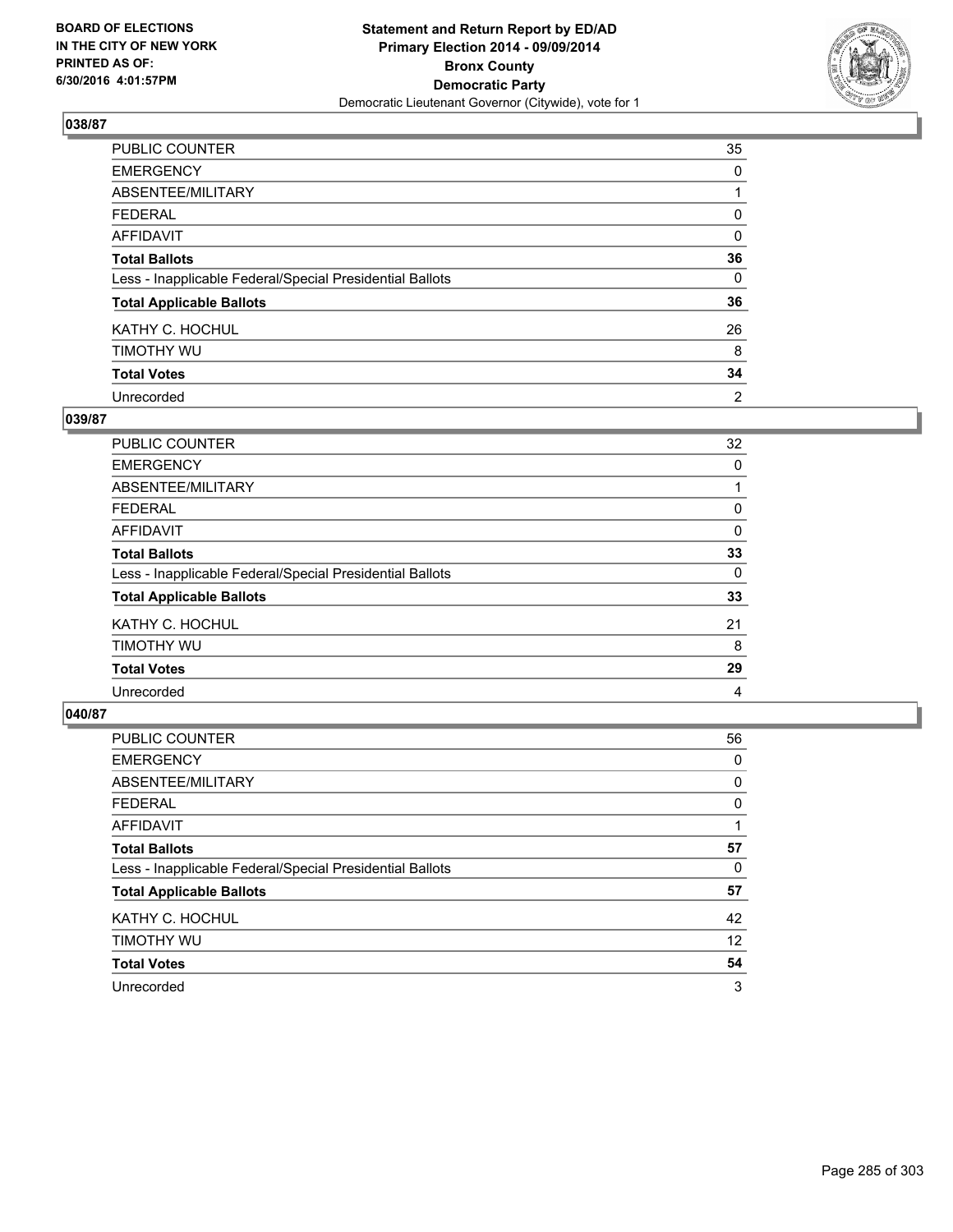

| <b>PUBLIC COUNTER</b>                                    | 18       |
|----------------------------------------------------------|----------|
| <b>EMERGENCY</b>                                         | 0        |
| ABSENTEE/MILITARY                                        |          |
| <b>FEDERAL</b>                                           | 0        |
| AFFIDAVIT                                                | $\Omega$ |
| <b>Total Ballots</b>                                     | 19       |
| Less - Inapplicable Federal/Special Presidential Ballots | 0        |
| <b>Total Applicable Ballots</b>                          | 19       |
| KATHY C. HOCHUL                                          | 11       |
| TIMOTHY WU                                               | 5        |
| UNATTRIBUTABLE WRITE-IN (WRITE-IN)                       |          |
| <b>Total Votes</b>                                       | 17       |
| Unrecorded                                               | 2        |

## **042/87**

| <b>PUBLIC COUNTER</b>                                    | 55          |
|----------------------------------------------------------|-------------|
| <b>EMERGENCY</b>                                         | 0           |
| ABSENTEE/MILITARY                                        |             |
| <b>FEDERAL</b>                                           | $\mathbf 0$ |
| <b>AFFIDAVIT</b>                                         | 0           |
| <b>Total Ballots</b>                                     | 56          |
| Less - Inapplicable Federal/Special Presidential Ballots | 0           |
| <b>Total Applicable Ballots</b>                          | 56          |
| KATHY C. HOCHUL                                          | 39          |
| TIMOTHY WU                                               | 11          |
| UNATTRIBUTABLE WRITE-IN (WRITE-IN)                       | 1           |
| <b>Total Votes</b>                                       | 51          |
| Unrecorded                                               | 5           |
| 043/87 COMBINED into: 017/87                             |             |

| <b>PUBLIC COUNTER</b>                                    | 15 |
|----------------------------------------------------------|----|
| <b>EMERGENCY</b>                                         | 0  |
| ABSENTEE/MILITARY                                        |    |
| <b>FEDERAL</b>                                           | 0  |
| <b>AFFIDAVIT</b>                                         | 0  |
| <b>Total Ballots</b>                                     | 16 |
| Less - Inapplicable Federal/Special Presidential Ballots | 0  |
| <b>Total Applicable Ballots</b>                          | 16 |
| KATHY C. HOCHUL                                          | 9  |
| TIMOTHY WU                                               |    |
| <b>Total Votes</b>                                       | 16 |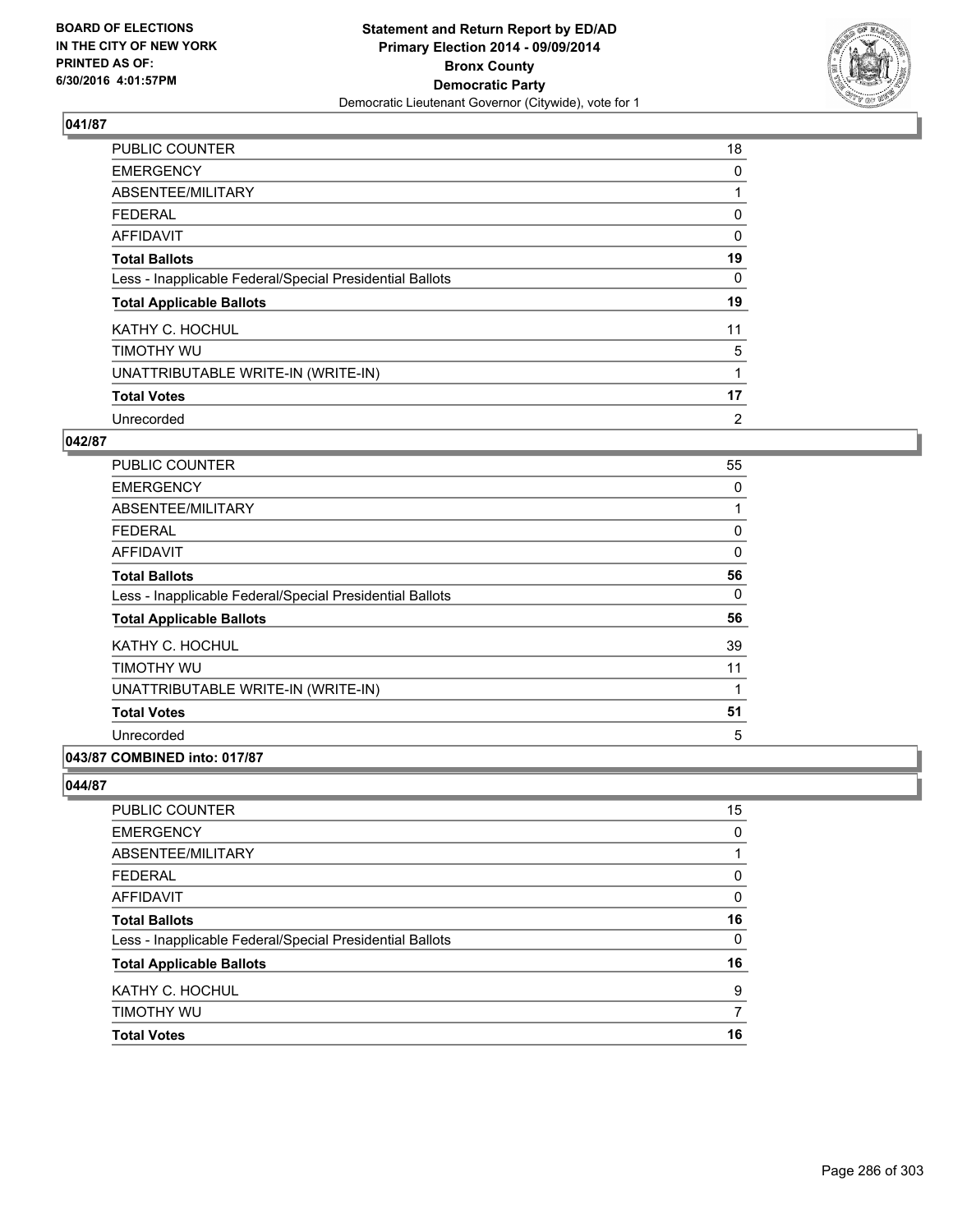

| PUBLIC COUNTER                                           |   |
|----------------------------------------------------------|---|
| EMERGENCY                                                | 0 |
| ABSENTEE/MILITARY                                        | 0 |
| FEDERAL                                                  | 0 |
| AFFIDAVIT                                                | 0 |
| <b>Total Ballots</b>                                     |   |
| Less - Inapplicable Federal/Special Presidential Ballots | 0 |
| <b>Total Applicable Ballots</b>                          |   |
| KATHY C. HOCHUL                                          |   |
| Timothy Wu                                               | 0 |
| <b>Total Votes</b>                                       |   |

## **046/87**

| PUBLIC COUNTER                                           | 28 |
|----------------------------------------------------------|----|
| <b>EMERGENCY</b>                                         | 0  |
| ABSENTEE/MILITARY                                        | 0  |
| <b>FEDERAL</b>                                           | 0  |
| AFFIDAVIT                                                |    |
| <b>Total Ballots</b>                                     | 29 |
| Less - Inapplicable Federal/Special Presidential Ballots | 0  |
| <b>Total Applicable Ballots</b>                          | 29 |
| KATHY C. HOCHUL                                          | 21 |
| TIMOTHY WU                                               | 6  |
| <b>Total Votes</b>                                       | 27 |
| Unrecorded                                               | 2  |
|                                                          |    |

| <b>PUBLIC COUNTER</b>                                    | 93             |
|----------------------------------------------------------|----------------|
| <b>EMERGENCY</b>                                         | 0              |
| ABSENTEE/MILITARY                                        | $\overline{2}$ |
| <b>FEDERAL</b>                                           | 0              |
| AFFIDAVIT                                                | 2              |
| <b>Total Ballots</b>                                     | 97             |
| Less - Inapplicable Federal/Special Presidential Ballots | 0              |
| <b>Total Applicable Ballots</b>                          | 97             |
| KATHY C. HOCHUL                                          | 78             |
| TIMOTHY WU                                               | 14             |
| <b>Total Votes</b>                                       | 92             |
| Unrecorded                                               | 5              |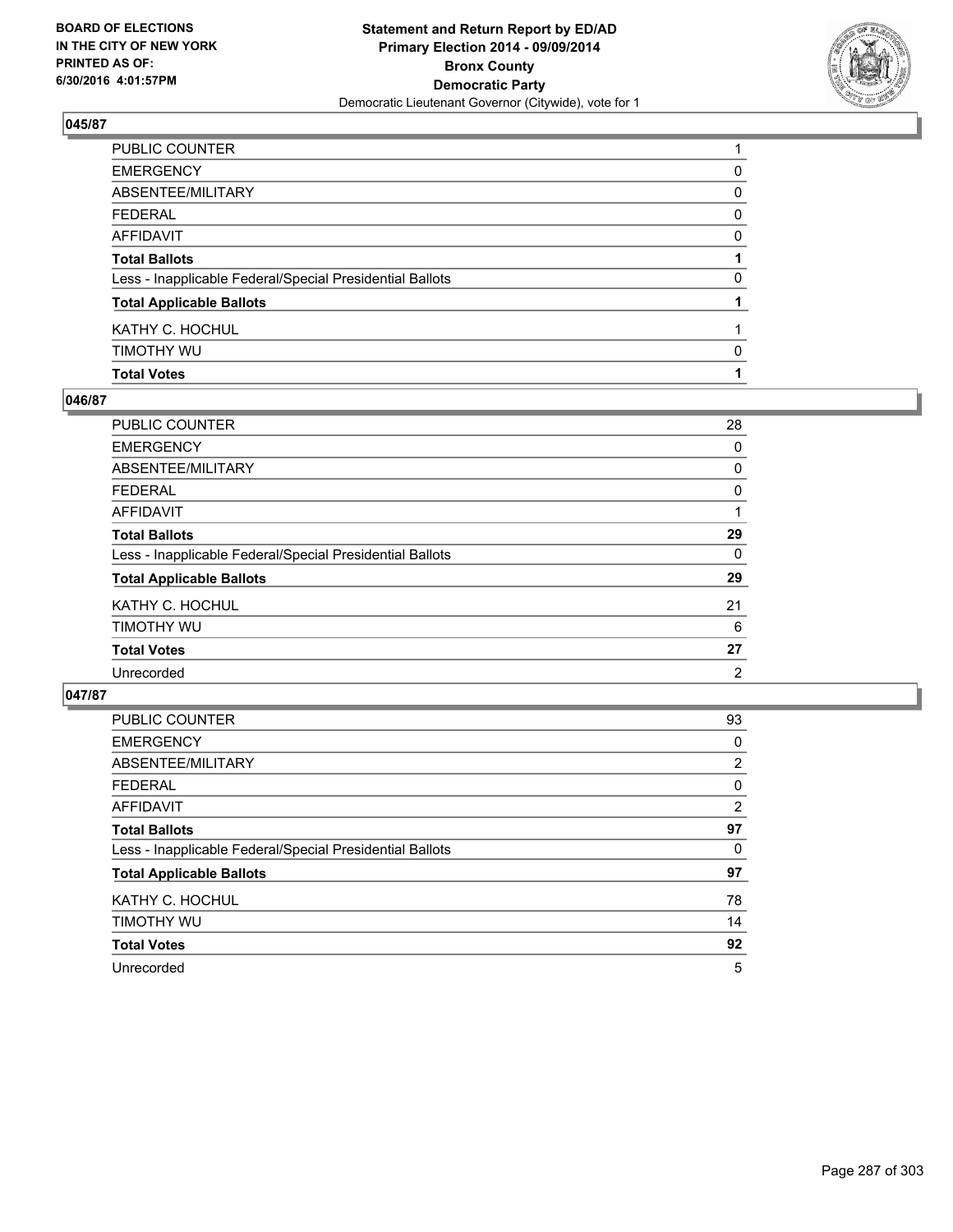

| PUBLIC COUNTER                                           | 96             |
|----------------------------------------------------------|----------------|
| <b>EMERGENCY</b>                                         | 0              |
| ABSENTEE/MILITARY                                        | $\overline{2}$ |
| <b>FEDERAL</b>                                           | 0              |
| <b>AFFIDAVIT</b>                                         | 3              |
| <b>Total Ballots</b>                                     | 101            |
| Less - Inapplicable Federal/Special Presidential Ballots | $\Omega$       |
| <b>Total Applicable Ballots</b>                          | 101            |
| KATHY C. HOCHUL                                          | 75             |
| TIMOTHY WU                                               | 22             |
| <b>Total Votes</b>                                       | 97             |
| Unrecorded                                               | 4              |

### **049/87**

| <b>PUBLIC COUNTER</b>                                    | 79 |
|----------------------------------------------------------|----|
| <b>EMERGENCY</b>                                         | 0  |
| ABSENTEE/MILITARY                                        |    |
| <b>FEDERAL</b>                                           | 0  |
| AFFIDAVIT                                                | 0  |
| <b>Total Ballots</b>                                     | 80 |
| Less - Inapplicable Federal/Special Presidential Ballots | 0  |
| <b>Total Applicable Ballots</b>                          | 80 |
| KATHY C. HOCHUL                                          | 48 |
| TIMOTHY WU                                               | 26 |
| UNATTRIBUTABLE WRITE-IN (WRITE-IN)                       | 1  |
| <b>Total Votes</b>                                       | 75 |
| Unrecorded                                               | 5  |

| <b>PUBLIC COUNTER</b>                                    | 94 |
|----------------------------------------------------------|----|
| <b>EMERGENCY</b>                                         | 0  |
| ABSENTEE/MILITARY                                        | 0  |
| <b>FEDERAL</b>                                           | 0  |
| AFFIDAVIT                                                | 0  |
| <b>Total Ballots</b>                                     | 94 |
| Less - Inapplicable Federal/Special Presidential Ballots | 0  |
| <b>Total Applicable Ballots</b>                          | 94 |
| KATHY C. HOCHUL                                          | 70 |
| TIMOTHY WU                                               | 23 |
| <b>Total Votes</b>                                       | 93 |
| Unrecorded                                               | 1  |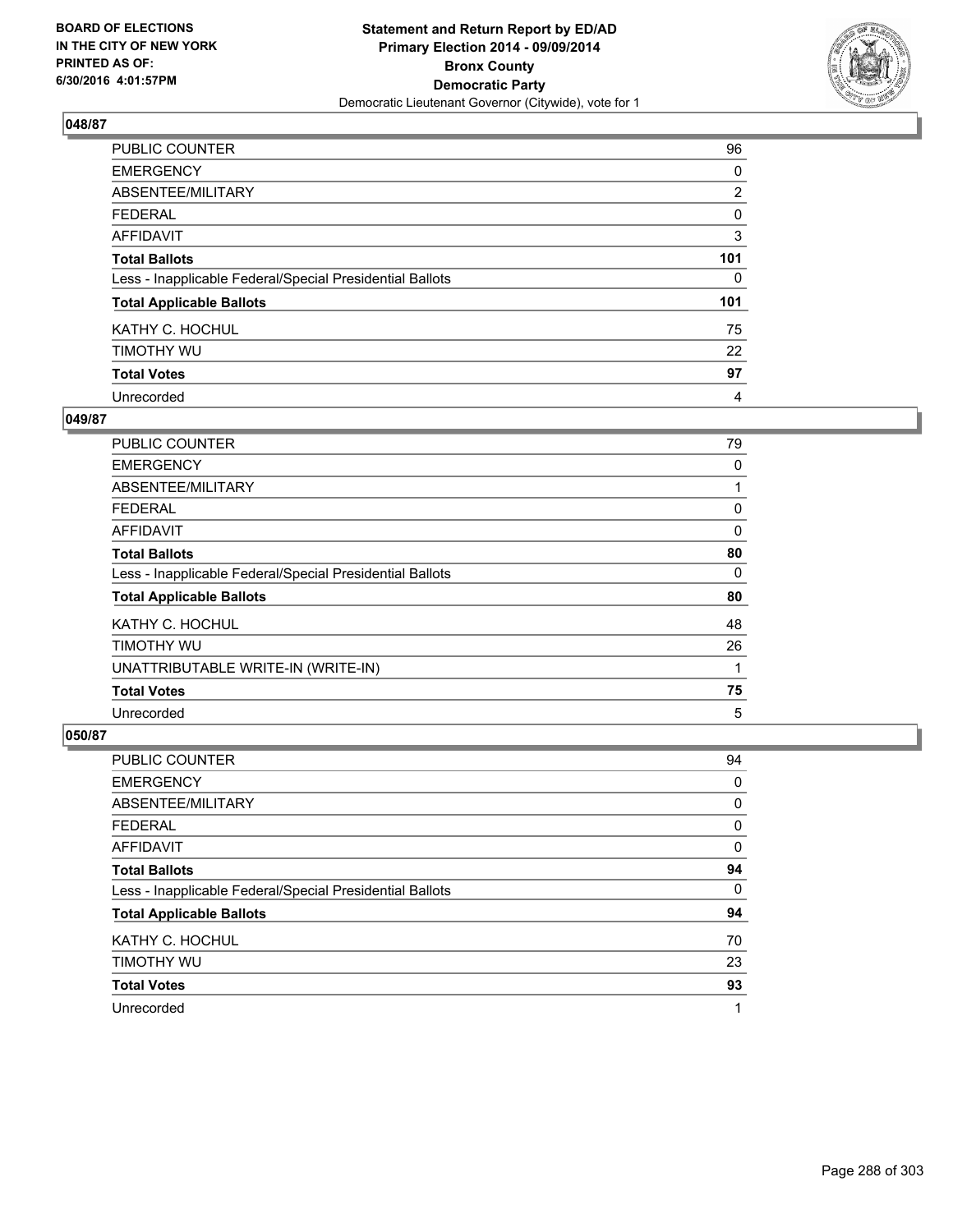

| PUBLIC COUNTER                                           | 84 |
|----------------------------------------------------------|----|
| <b>EMERGENCY</b>                                         | 0  |
| ABSENTEE/MILITARY                                        |    |
| <b>FEDERAL</b>                                           | 0  |
| <b>AFFIDAVIT</b>                                         | 0  |
| <b>Total Ballots</b>                                     | 85 |
| Less - Inapplicable Federal/Special Presidential Ballots | 0  |
| <b>Total Applicable Ballots</b>                          | 85 |
| KATHY C. HOCHUL                                          | 62 |
| TIMOTHY WU                                               | 21 |
| <b>Total Votes</b>                                       | 83 |
| Unrecorded                                               | 2  |

#### **052/87**

| <b>PUBLIC COUNTER</b>                                    | 85 |
|----------------------------------------------------------|----|
| <b>EMERGENCY</b>                                         | 0  |
| ABSENTEE/MILITARY                                        | 3  |
| <b>FEDERAL</b>                                           | 0  |
| AFFIDAVIT                                                | 0  |
| <b>Total Ballots</b>                                     | 88 |
| Less - Inapplicable Federal/Special Presidential Ballots | 0  |
| <b>Total Applicable Ballots</b>                          | 88 |
| KATHY C. HOCHUL                                          | 64 |
| TIMOTHY WU                                               | 19 |
| UNATTRIBUTABLE WRITE-IN (WRITE-IN)                       | 1  |
| <b>Total Votes</b>                                       | 84 |
| Unrecorded                                               | 4  |

| PUBLIC COUNTER                                           | 70 |
|----------------------------------------------------------|----|
| <b>EMERGENCY</b>                                         | 0  |
| ABSENTEE/MILITARY                                        | 2  |
| <b>FEDERAL</b>                                           | 0  |
| AFFIDAVIT                                                | 0  |
| <b>Total Ballots</b>                                     | 72 |
| Less - Inapplicable Federal/Special Presidential Ballots | 0  |
| <b>Total Applicable Ballots</b>                          | 72 |
| KATHY C. HOCHUL                                          | 53 |
| TIMOTHY WU                                               | 14 |
| JEFFERY KLEIN (WRITE-IN)                                 | 1  |
| <b>Total Votes</b>                                       | 68 |
| Unrecorded                                               | 4  |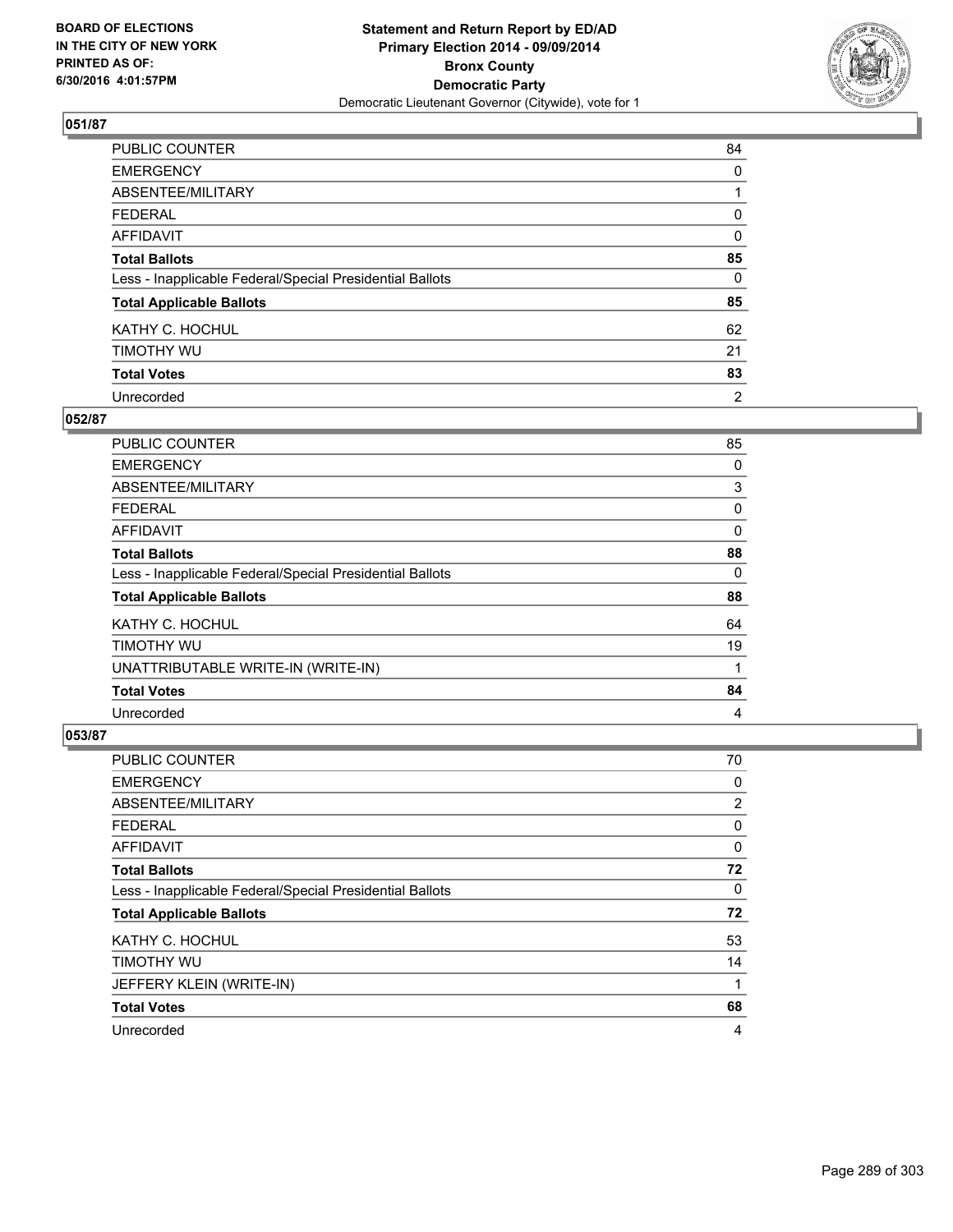

| PUBLIC COUNTER                                           | 71             |
|----------------------------------------------------------|----------------|
| <b>EMERGENCY</b>                                         | 0              |
| ABSENTEE/MILITARY                                        | $\overline{2}$ |
| <b>FEDERAL</b>                                           | 0              |
| <b>AFFIDAVIT</b>                                         | 0              |
| <b>Total Ballots</b>                                     | 73             |
| Less - Inapplicable Federal/Special Presidential Ballots | 0              |
| <b>Total Applicable Ballots</b>                          | 73             |
| KATHY C. HOCHUL                                          | 50             |
| TIMOTHY WU                                               | 20             |
| <b>Total Votes</b>                                       | 70             |
| Unrecorded                                               | 3              |

#### **055/87**

| PUBLIC COUNTER                                           | 66 |
|----------------------------------------------------------|----|
| <b>EMERGENCY</b>                                         | 0  |
| ABSENTEE/MILITARY                                        | 3  |
| <b>FEDERAL</b>                                           | 0  |
| <b>AFFIDAVIT</b>                                         | 0  |
| <b>Total Ballots</b>                                     | 69 |
| Less - Inapplicable Federal/Special Presidential Ballots | 0  |
| <b>Total Applicable Ballots</b>                          | 69 |
| KATHY C. HOCHUL                                          | 43 |
| TIMOTHY WU                                               | 23 |
| <b>Total Votes</b>                                       | 66 |
| Unrecorded                                               | 3  |
|                                                          |    |

| PUBLIC COUNTER                                           | 41 |
|----------------------------------------------------------|----|
| <b>EMERGENCY</b>                                         | 0  |
| ABSENTEE/MILITARY                                        | 4  |
| <b>FEDERAL</b>                                           | 0  |
| <b>AFFIDAVIT</b>                                         | 0  |
| <b>Total Ballots</b>                                     | 45 |
| Less - Inapplicable Federal/Special Presidential Ballots | 0  |
| <b>Total Applicable Ballots</b>                          | 45 |
| KATHY C. HOCHUL                                          | 28 |
| TIMOTHY WU                                               | 10 |
| <b>Total Votes</b>                                       | 38 |
| Unrecorded                                               | 7  |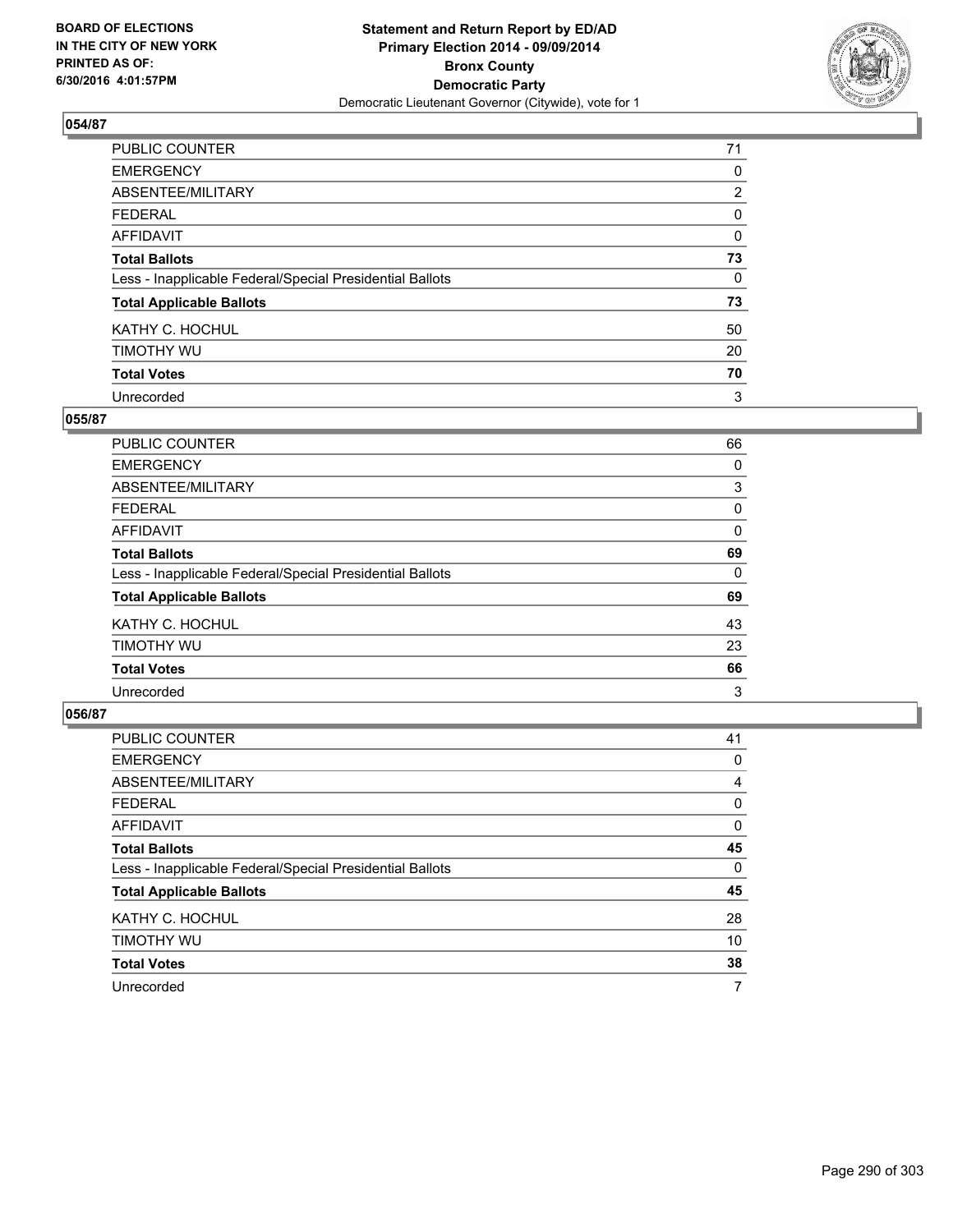

| PUBLIC COUNTER                                           | 87       |
|----------------------------------------------------------|----------|
| <b>EMERGENCY</b>                                         | 0        |
| ABSENTEE/MILITARY                                        |          |
| <b>FEDERAL</b>                                           | 0        |
| <b>AFFIDAVIT</b>                                         | 0        |
| <b>Total Ballots</b>                                     | 88       |
| Less - Inapplicable Federal/Special Presidential Ballots | $\Omega$ |
| <b>Total Applicable Ballots</b>                          | 88       |
| KATHY C. HOCHUL                                          | 59       |
| TIMOTHY WU                                               | 26       |
| <b>Total Votes</b>                                       | 85       |
| Unrecorded                                               | 3        |

#### **058/87**

| <b>PUBLIC COUNTER</b>                                    | 49 |
|----------------------------------------------------------|----|
| <b>EMERGENCY</b>                                         | 0  |
| ABSENTEE/MILITARY                                        | 4  |
| <b>FEDERAL</b>                                           | 0  |
| <b>AFFIDAVIT</b>                                         | 0  |
| <b>Total Ballots</b>                                     | 53 |
| Less - Inapplicable Federal/Special Presidential Ballots | 0  |
| <b>Total Applicable Ballots</b>                          | 53 |
| KATHY C. HOCHUL                                          | 40 |
| TIMOTHY WU                                               | 10 |
| <b>Total Votes</b>                                       | 50 |
| Unrecorded                                               | 3  |

| <b>PUBLIC COUNTER</b>                                    | 105              |
|----------------------------------------------------------|------------------|
| <b>EMERGENCY</b>                                         | 0                |
| ABSENTEE/MILITARY                                        | $\overline{2}$   |
| <b>FEDERAL</b>                                           | 0                |
| <b>AFFIDAVIT</b>                                         | 0                |
| <b>Total Ballots</b>                                     | 107              |
| Less - Inapplicable Federal/Special Presidential Ballots | 0                |
| <b>Total Applicable Ballots</b>                          | 107              |
| KATHY C. HOCHUL                                          | 73               |
| TIMOTHY WU                                               | 28               |
| UNATTRIBUTABLE WRITE-IN (WRITE-IN)                       |                  |
| <b>Total Votes</b>                                       | 102 <sub>2</sub> |
| Unrecorded                                               | 5                |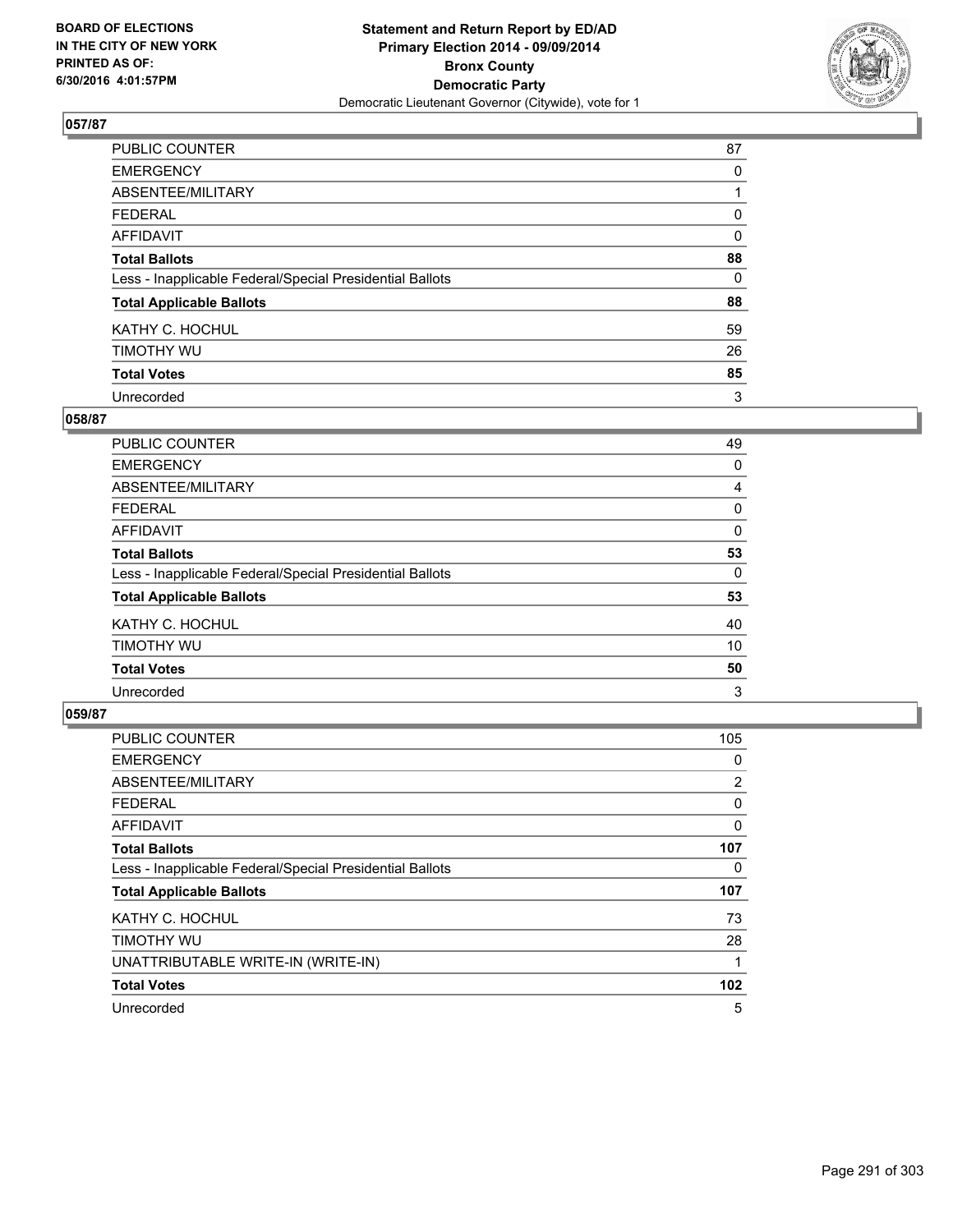

| PUBLIC COUNTER                                           | 55       |
|----------------------------------------------------------|----------|
| <b>EMERGENCY</b>                                         | 0        |
| ABSENTEE/MILITARY                                        |          |
| <b>FEDERAL</b>                                           | 0        |
| <b>AFFIDAVIT</b>                                         | 0        |
| <b>Total Ballots</b>                                     | 56       |
| Less - Inapplicable Federal/Special Presidential Ballots | $\Omega$ |
| <b>Total Applicable Ballots</b>                          | 56       |
| KATHY C. HOCHUL                                          | 40       |
| TIMOTHY WU                                               | 14       |
| <b>Total Votes</b>                                       | 54       |
| Unrecorded                                               | 2        |

#### **061/87**

| PUBLIC COUNTER                                           | 65 |
|----------------------------------------------------------|----|
| <b>EMERGENCY</b>                                         | 0  |
| ABSENTEE/MILITARY                                        |    |
| <b>FEDERAL</b>                                           | 0  |
| <b>AFFIDAVIT</b>                                         | 0  |
| <b>Total Ballots</b>                                     | 66 |
| Less - Inapplicable Federal/Special Presidential Ballots | 0  |
| <b>Total Applicable Ballots</b>                          | 66 |
| KATHY C. HOCHUL                                          | 53 |
| TIMOTHY WU                                               | 11 |
| <b>Total Votes</b>                                       | 64 |
| Unrecorded                                               | 2  |
|                                                          |    |

| <b>PUBLIC COUNTER</b>                                    | 72       |
|----------------------------------------------------------|----------|
| <b>EMERGENCY</b>                                         | 0        |
| ABSENTEE/MILITARY                                        | 3        |
| <b>FEDERAL</b>                                           | 0        |
| <b>AFFIDAVIT</b>                                         | 0        |
| <b>Total Ballots</b>                                     | 75       |
| Less - Inapplicable Federal/Special Presidential Ballots | $\Omega$ |
| <b>Total Applicable Ballots</b>                          | 75       |
| KATHY C. HOCHUL                                          | 59       |
| TIMOTHY WU                                               | 14       |
| <b>Total Votes</b>                                       | 73       |
| Unrecorded                                               | 2        |
| 063/87 COMBINED into: 058/87                             |          |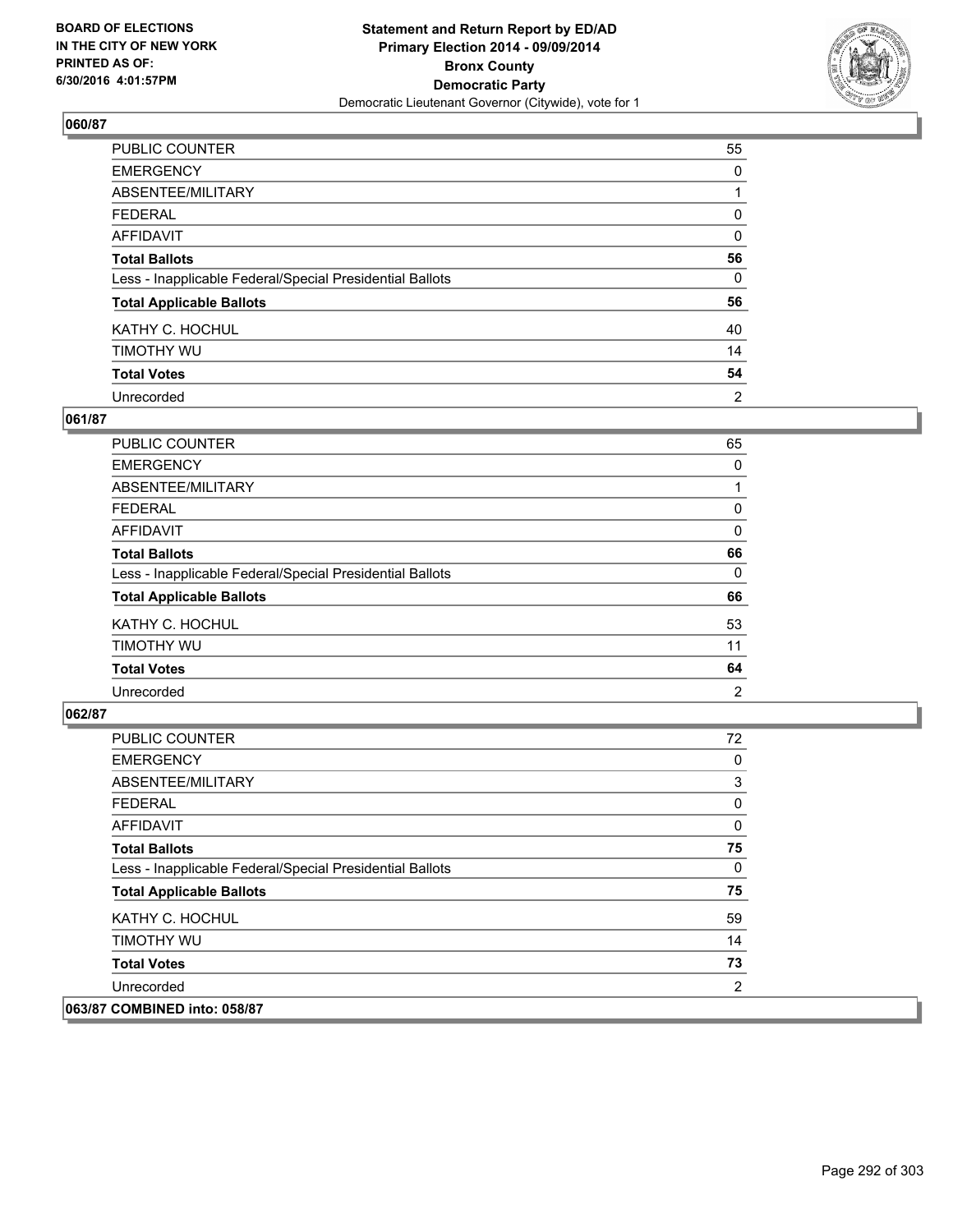

| PUBLIC COUNTER                                           |   |
|----------------------------------------------------------|---|
| EMERGENCY                                                | 0 |
| ABSENTEE/MILITARY                                        | 0 |
| FEDERAL                                                  | 0 |
| AFFIDAVIT                                                | 0 |
| <b>Total Ballots</b>                                     |   |
| Less - Inapplicable Federal/Special Presidential Ballots | 0 |
| <b>Total Applicable Ballots</b>                          |   |
| KATHY C. HOCHUL                                          |   |
| Timothy Wu                                               | 0 |
| <b>Total Votes</b>                                       |   |

## **065/87**

| PUBLIC COUNTER                                           | 34 |
|----------------------------------------------------------|----|
| <b>EMERGENCY</b>                                         | 0  |
| <b>ABSENTEE/MILITARY</b>                                 |    |
| <b>FEDERAL</b>                                           | 0  |
| AFFIDAVIT                                                | 0  |
| <b>Total Ballots</b>                                     | 35 |
| Less - Inapplicable Federal/Special Presidential Ballots | 0  |
| <b>Total Applicable Ballots</b>                          | 35 |
| KATHY C. HOCHUL                                          | 24 |
| TIMOTHY WU                                               | 10 |
| <b>Total Votes</b>                                       | 34 |
| Unrecorded                                               |    |
|                                                          |    |

| <b>PUBLIC COUNTER</b>                                    | 41             |
|----------------------------------------------------------|----------------|
| <b>EMERGENCY</b>                                         | 0              |
| ABSENTEE/MILITARY                                        | $\overline{2}$ |
| <b>FEDERAL</b>                                           | 0              |
| AFFIDAVIT                                                | 0              |
| <b>Total Ballots</b>                                     | 43             |
| Less - Inapplicable Federal/Special Presidential Ballots | $\Omega$       |
| <b>Total Applicable Ballots</b>                          | 43             |
| KATHY C. HOCHUL                                          | 23             |
| TIMOTHY WU                                               | 11             |
| <b>Total Votes</b>                                       | 34             |
| Unrecorded                                               | 9              |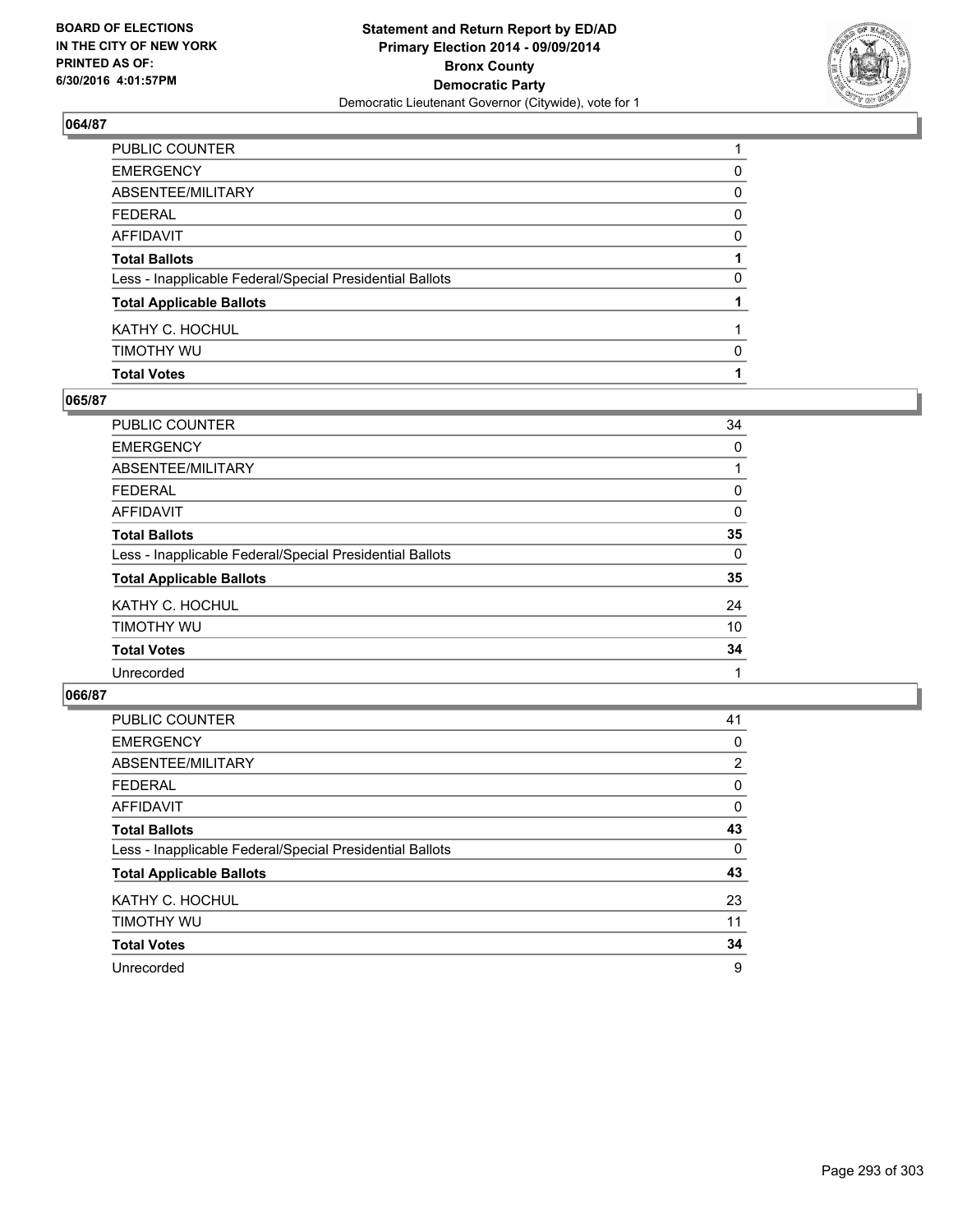

| PUBLIC COUNTER                                           | 22             |
|----------------------------------------------------------|----------------|
| <b>EMERGENCY</b>                                         | 0              |
| ABSENTEE/MILITARY                                        | $\overline{2}$ |
| <b>FEDERAL</b>                                           | 0              |
| <b>AFFIDAVIT</b>                                         | 0              |
| <b>Total Ballots</b>                                     | 24             |
| Less - Inapplicable Federal/Special Presidential Ballots | 0              |
| <b>Total Applicable Ballots</b>                          | 24             |
| KATHY C. HOCHUL                                          | 16             |
| TIMOTHY WU                                               | 5              |
| <b>Total Votes</b>                                       | 21             |
| Unrecorded                                               | 3              |

#### **068/87**

| PUBLIC COUNTER                                           | 50 |
|----------------------------------------------------------|----|
| <b>EMERGENCY</b>                                         | 0  |
| ABSENTEE/MILITARY                                        |    |
| <b>FEDERAL</b>                                           | 0  |
| <b>AFFIDAVIT</b>                                         | 0  |
| <b>Total Ballots</b>                                     | 51 |
| Less - Inapplicable Federal/Special Presidential Ballots | 0  |
| <b>Total Applicable Ballots</b>                          | 51 |
| KATHY C. HOCHUL                                          | 35 |
| TIMOTHY WU                                               | 10 |
| <b>Total Votes</b>                                       | 45 |
| Unrecorded                                               | 6  |
|                                                          |    |

| PUBLIC COUNTER                                           | 51 |
|----------------------------------------------------------|----|
| <b>EMERGENCY</b>                                         | 0  |
| ABSENTEE/MILITARY                                        | 9  |
| <b>FEDERAL</b>                                           | 0  |
| <b>AFFIDAVIT</b>                                         | 0  |
| <b>Total Ballots</b>                                     | 60 |
| Less - Inapplicable Federal/Special Presidential Ballots | 0  |
| <b>Total Applicable Ballots</b>                          | 60 |
| KATHY C. HOCHUL                                          | 39 |
| TIMOTHY WU                                               | 15 |
| <b>Total Votes</b>                                       | 54 |
| Unrecorded                                               | 6  |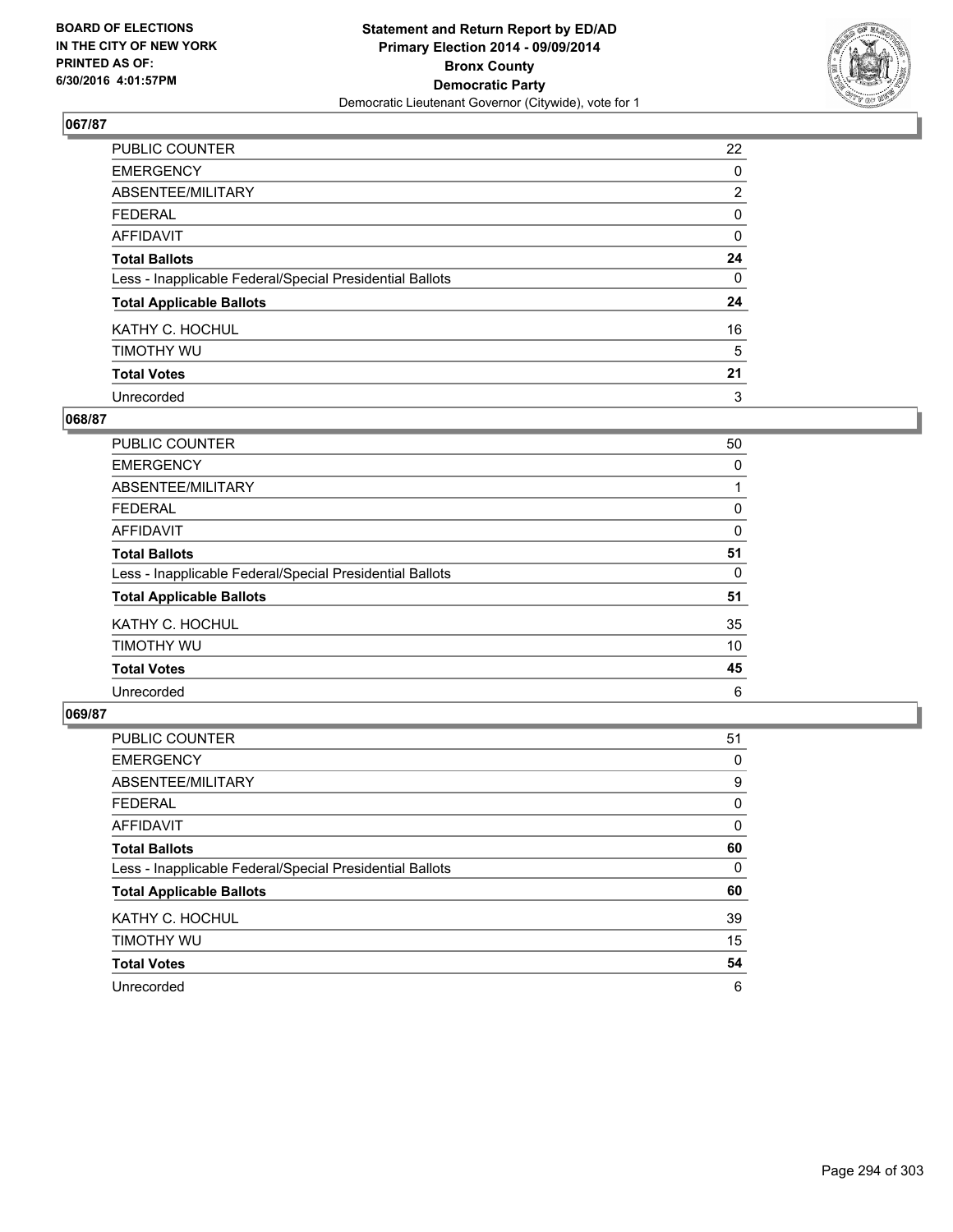

| <b>PUBLIC COUNTER</b>                                    | 23       |
|----------------------------------------------------------|----------|
| <b>EMERGENCY</b>                                         | 0        |
| ABSENTEE/MILITARY                                        | 3        |
| <b>FEDERAL</b>                                           | 0        |
| <b>AFFIDAVIT</b>                                         | $\Omega$ |
| <b>Total Ballots</b>                                     | 26       |
| Less - Inapplicable Federal/Special Presidential Ballots | 0        |
| <b>Total Applicable Ballots</b>                          | 26       |
| KATHY C. HOCHUL                                          | 18       |
| TIMOTHY WU                                               | 3        |
| LINDA PATTERSON (WRITE-IN)                               | 1        |
| UNATTRIBUTABLE WRITE-IN (WRITE-IN)                       |          |
| <b>Total Votes</b>                                       | 23       |
| Unrecorded                                               | 3        |

## **071/87**

| <b>PUBLIC COUNTER</b>                                    | 30 |
|----------------------------------------------------------|----|
| <b>EMERGENCY</b>                                         | 0  |
| ABSENTEE/MILITARY                                        | 0  |
| <b>FEDERAL</b>                                           | 0  |
| AFFIDAVIT                                                | 0  |
| <b>Total Ballots</b>                                     | 30 |
| Less - Inapplicable Federal/Special Presidential Ballots | 0  |
| <b>Total Applicable Ballots</b>                          | 30 |
| KATHY C. HOCHUL                                          | 18 |
| TIMOTHY WU                                               | 11 |
| <b>Total Votes</b>                                       | 29 |
| Unrecorded                                               |    |

| PUBLIC COUNTER                                           | 26 |
|----------------------------------------------------------|----|
| <b>EMERGENCY</b>                                         | 0  |
| ABSENTEE/MILITARY                                        |    |
| <b>FEDERAL</b>                                           | 0  |
| <b>AFFIDAVIT</b>                                         |    |
| <b>Total Ballots</b>                                     | 28 |
| Less - Inapplicable Federal/Special Presidential Ballots | 0  |
| <b>Total Applicable Ballots</b>                          | 28 |
| KATHY C. HOCHUL                                          | 17 |
| TIMOTHY WU                                               | 9  |
| <b>Total Votes</b>                                       | 26 |
| Unrecorded                                               | 2  |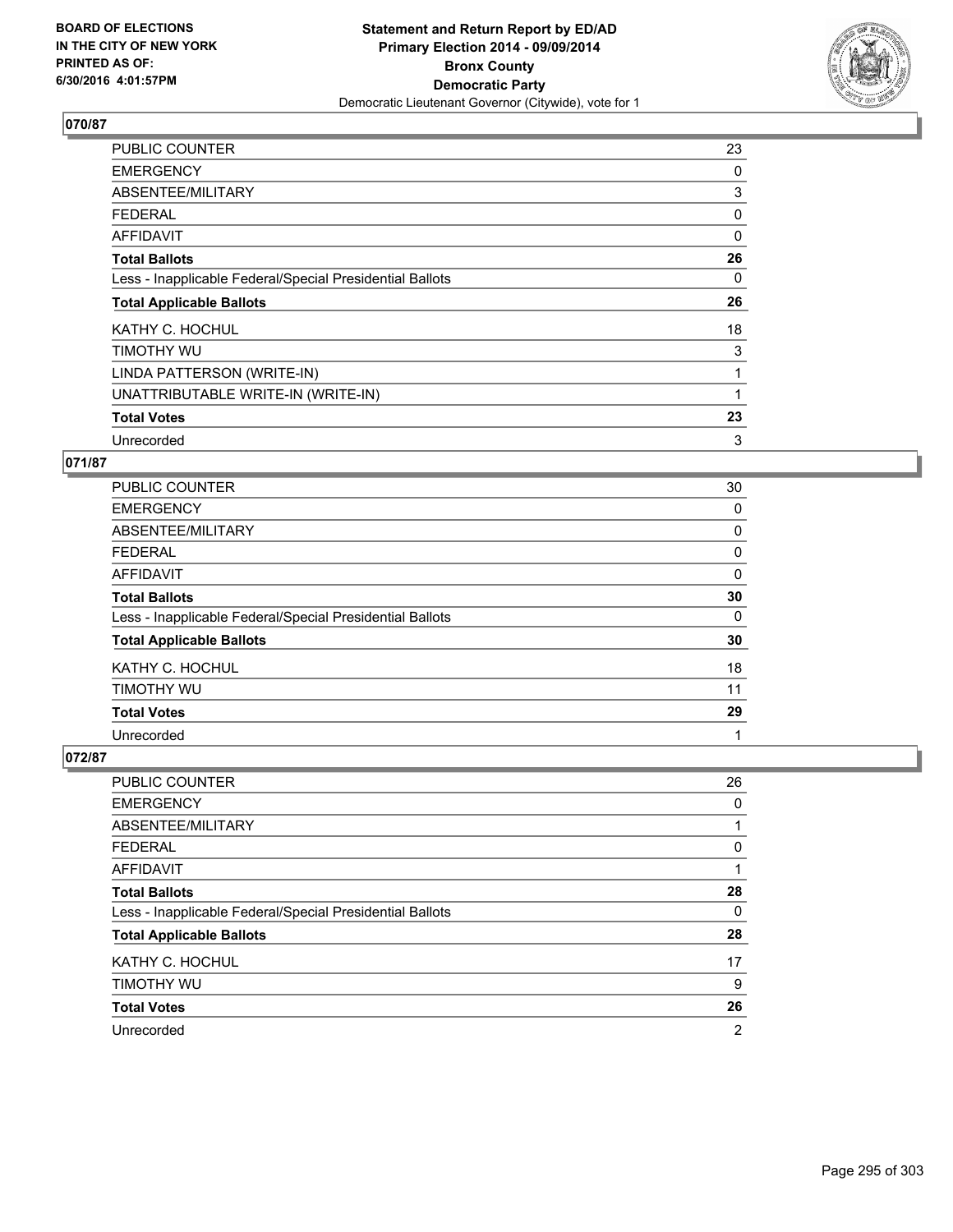

| <b>PUBLIC COUNTER</b>                                    | 30 |
|----------------------------------------------------------|----|
| <b>EMERGENCY</b>                                         | 0  |
| ABSENTEE/MILITARY                                        | 0  |
| <b>FEDERAL</b>                                           | 0  |
| AFFIDAVIT                                                | 3  |
| <b>Total Ballots</b>                                     | 33 |
| Less - Inapplicable Federal/Special Presidential Ballots | 0  |
| <b>Total Applicable Ballots</b>                          | 33 |
| KATHY C. HOCHUL                                          | 19 |
| TIMOTHY WU                                               | 9  |
| UNATTRIBUTABLE WRITE-IN (WRITE-IN)                       | 2  |
| <b>Total Votes</b>                                       | 30 |
| Unrecorded                                               | 3  |

## **074/87**

| <b>PUBLIC COUNTER</b>                                    | 60 |
|----------------------------------------------------------|----|
| <b>EMERGENCY</b>                                         | 0  |
| ABSENTEE/MILITARY                                        |    |
| <b>FEDERAL</b>                                           | 0  |
| AFFIDAVIT                                                | 0  |
| <b>Total Ballots</b>                                     | 61 |
| Less - Inapplicable Federal/Special Presidential Ballots | 0  |
| <b>Total Applicable Ballots</b>                          | 61 |
| KATHY C. HOCHUL                                          | 48 |
| TIMOTHY WU                                               | 11 |
| <b>Total Votes</b>                                       | 59 |
| Unrecorded                                               | 2  |

| <b>PUBLIC COUNTER</b>                                    | 49 |
|----------------------------------------------------------|----|
| <b>EMERGENCY</b>                                         | 0  |
| ABSENTEE/MILITARY                                        |    |
| <b>FEDERAL</b>                                           | 0  |
| AFFIDAVIT                                                | 0  |
| <b>Total Ballots</b>                                     | 50 |
| Less - Inapplicable Federal/Special Presidential Ballots | 0  |
| <b>Total Applicable Ballots</b>                          | 50 |
| KATHY C. HOCHUL                                          | 41 |
| TIMOTHY WU                                               | 6  |
| <b>Total Votes</b>                                       | 47 |
| Unrecorded                                               | 3  |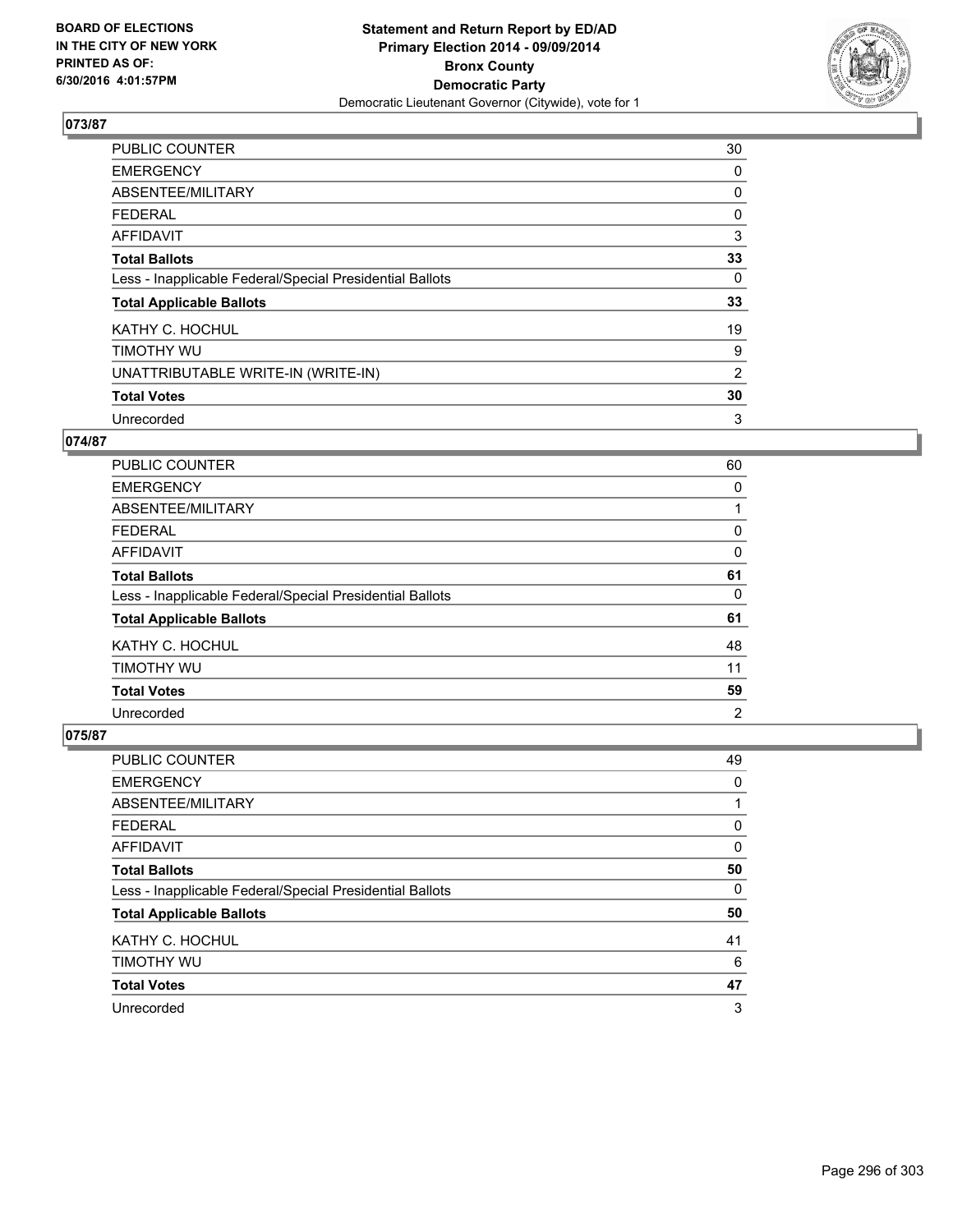

| PUBLIC COUNTER                                           | 41             |
|----------------------------------------------------------|----------------|
| <b>EMERGENCY</b>                                         | 0              |
| ABSENTEE/MILITARY                                        | 0              |
| <b>FEDERAL</b>                                           | 0              |
| <b>AFFIDAVIT</b>                                         | 0              |
| <b>Total Ballots</b>                                     | 41             |
| Less - Inapplicable Federal/Special Presidential Ballots | 0              |
| <b>Total Applicable Ballots</b>                          | 41             |
| KATHY C. HOCHUL                                          | 32             |
| TIMOTHY WU                                               | 7              |
| <b>Total Votes</b>                                       | 39             |
| Unrecorded                                               | $\overline{2}$ |

#### **077/87**

| <b>PUBLIC COUNTER</b>                                    | 41             |
|----------------------------------------------------------|----------------|
| <b>EMERGENCY</b>                                         | 0              |
| ABSENTEE/MILITARY                                        | 0              |
| <b>FEDERAL</b>                                           | 0              |
| AFFIDAVIT                                                | 0              |
| <b>Total Ballots</b>                                     | 41             |
| Less - Inapplicable Federal/Special Presidential Ballots | 0              |
| <b>Total Applicable Ballots</b>                          | 41             |
| KATHY C. HOCHUL                                          | 24             |
| <b>TIMOTHY WU</b>                                        | 14             |
| UNATTRIBUTABLE WRITE-IN (WRITE-IN)                       |                |
| <b>Total Votes</b>                                       | 39             |
| Unrecorded                                               | $\overline{2}$ |

| <b>PUBLIC COUNTER</b>                                    | 82 |
|----------------------------------------------------------|----|
| <b>EMERGENCY</b>                                         | 0  |
| ABSENTEE/MILITARY                                        |    |
| <b>FEDERAL</b>                                           | 0  |
| AFFIDAVIT                                                | 2  |
| <b>Total Ballots</b>                                     | 85 |
| Less - Inapplicable Federal/Special Presidential Ballots | 0  |
| <b>Total Applicable Ballots</b>                          | 85 |
| KATHY C. HOCHUL                                          | 61 |
| TIMOTHY WU                                               | 13 |
| <b>Total Votes</b>                                       | 74 |
| Unrecorded                                               | 11 |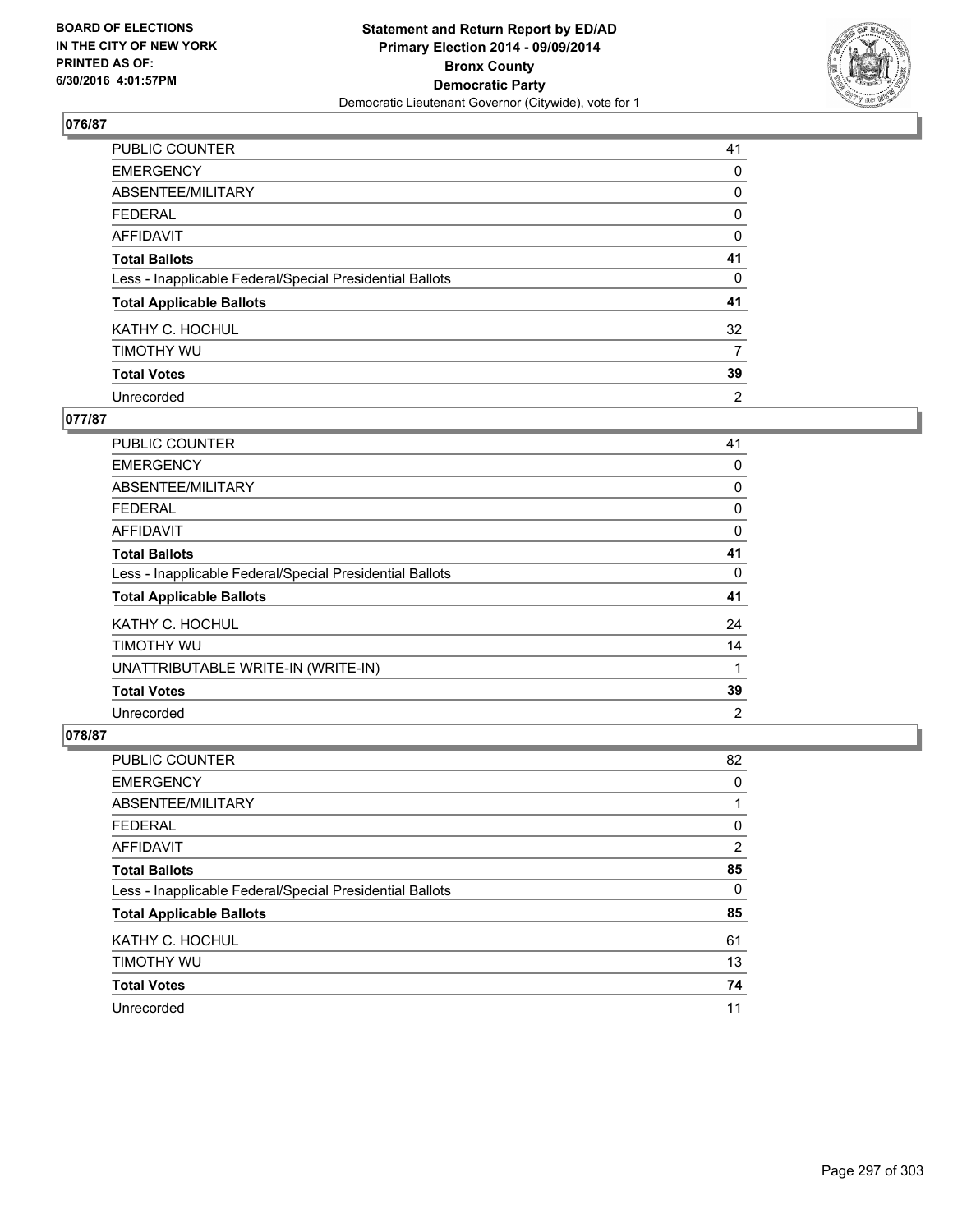

| PUBLIC COUNTER                                           | 3            |
|----------------------------------------------------------|--------------|
| EMERGENCY                                                | 0            |
| ABSENTEE/MILITARY                                        | 0            |
| FEDERAL                                                  | 0            |
| AFFIDAVIT                                                | 0            |
| <b>Total Ballots</b>                                     | 3            |
| Less - Inapplicable Federal/Special Presidential Ballots | $\mathbf{0}$ |
| <b>Total Applicable Ballots</b>                          | 3            |
| KATHY C. HOCHUL                                          | 2            |
| timothy wu                                               |              |
| <b>Total Votes</b>                                       | 3            |

## **080/87**

| PUBLIC COUNTER                                           | 37 |
|----------------------------------------------------------|----|
| <b>EMERGENCY</b>                                         | 0  |
| ABSENTEE/MILITARY                                        |    |
| <b>FEDERAL</b>                                           | 0  |
| <b>AFFIDAVIT</b>                                         | 0  |
| <b>Total Ballots</b>                                     | 38 |
| Less - Inapplicable Federal/Special Presidential Ballots | 0  |
| <b>Total Applicable Ballots</b>                          | 38 |
| KATHY C. HOCHUL                                          | 27 |
| <b>TIMOTHY WU</b>                                        | 6  |
| WALTER NESTLER (WRITE-IN)                                | 1  |
| <b>Total Votes</b>                                       | 34 |
| Unrecorded                                               | 4  |
|                                                          |    |

| <b>PUBLIC COUNTER</b>                                    | 43 |
|----------------------------------------------------------|----|
| <b>EMERGENCY</b>                                         | 0  |
| ABSENTEE/MILITARY                                        | 0  |
| <b>FEDERAL</b>                                           | 0  |
| AFFIDAVIT                                                | 0  |
| <b>Total Ballots</b>                                     | 43 |
| Less - Inapplicable Federal/Special Presidential Ballots | 0  |
| <b>Total Applicable Ballots</b>                          | 43 |
| KATHY C. HOCHUL                                          | 28 |
| TIMOTHY WU                                               | 14 |
| <b>Total Votes</b>                                       | 42 |
| Unrecorded                                               | 1  |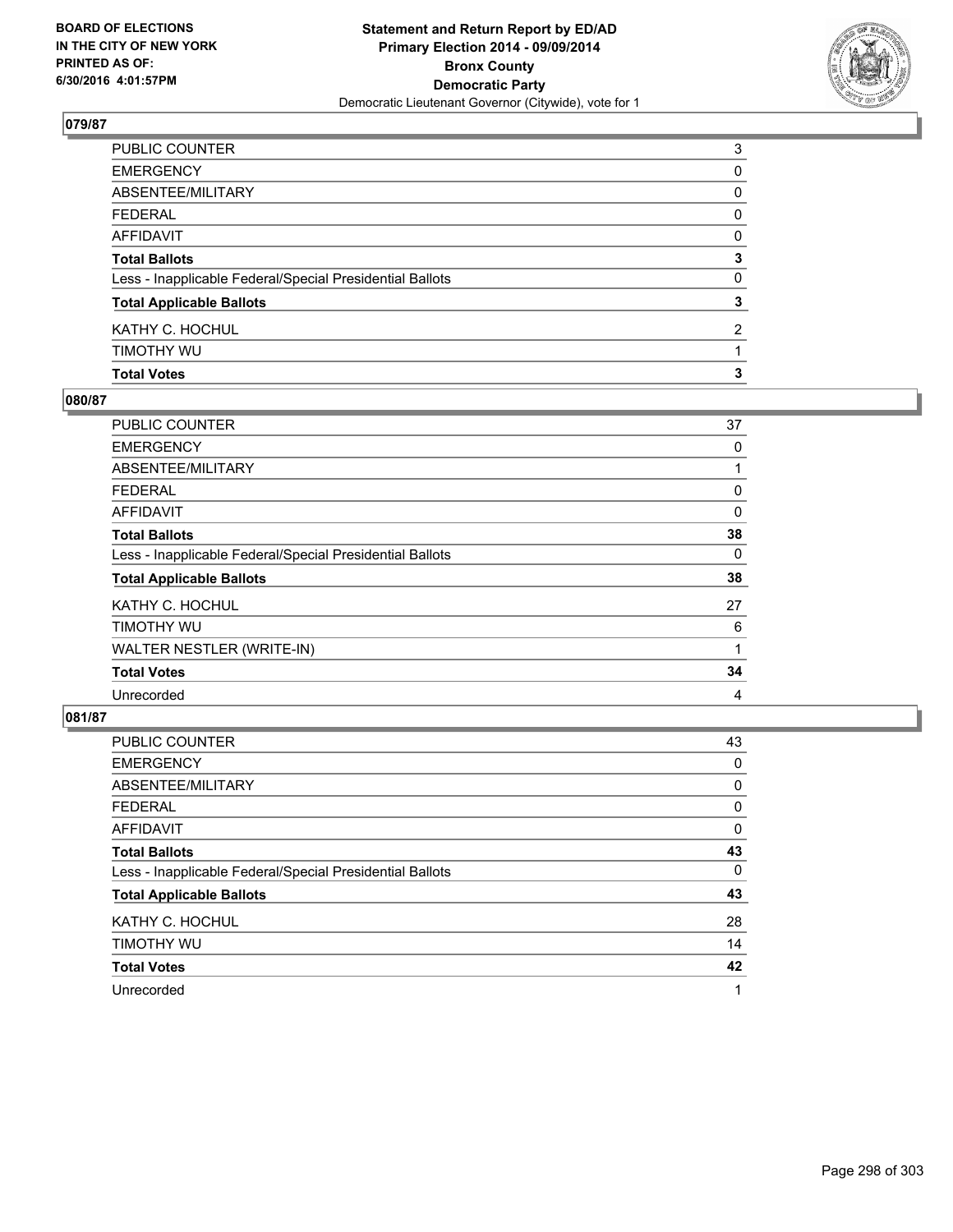

| PUBLIC COUNTER                                           | 26 |
|----------------------------------------------------------|----|
| <b>EMERGENCY</b>                                         | 0  |
| ABSENTEE/MILITARY                                        |    |
| <b>FEDERAL</b>                                           | 0  |
| AFFIDAVIT                                                | 0  |
| <b>Total Ballots</b>                                     | 27 |
| Less - Inapplicable Federal/Special Presidential Ballots | 0  |
| <b>Total Applicable Ballots</b>                          | 27 |
| KATHY C. HOCHUL                                          | 20 |
| TIMOTHY WU                                               | 6  |
| <b>Total Votes</b>                                       | 26 |
| Unrecorded                                               |    |
|                                                          |    |

# **083/87 COMBINED into: 086/87**

#### **084/87**

| <b>PUBLIC COUNTER</b>                                    | 51 |
|----------------------------------------------------------|----|
| <b>EMERGENCY</b>                                         | 0  |
| ABSENTEE/MILITARY                                        |    |
| <b>FEDERAL</b>                                           | 0  |
| AFFIDAVIT                                                | 0  |
| <b>Total Ballots</b>                                     | 52 |
| Less - Inapplicable Federal/Special Presidential Ballots | 0  |
| <b>Total Applicable Ballots</b>                          | 52 |
| KATHY C. HOCHUL                                          | 41 |
| TIMOTHY WU                                               | 8  |
| <b>Total Votes</b>                                       | 49 |
| Unrecorded                                               | 3  |

| PUBLIC COUNTER                                           | 54 |
|----------------------------------------------------------|----|
| <b>EMERGENCY</b>                                         | 0  |
| ABSENTEE/MILITARY                                        |    |
| <b>FEDERAL</b>                                           | 0  |
| <b>AFFIDAVIT</b>                                         | 0  |
| <b>Total Ballots</b>                                     | 55 |
| Less - Inapplicable Federal/Special Presidential Ballots | 0  |
| <b>Total Applicable Ballots</b>                          | 55 |
| KATHY C. HOCHUL                                          | 45 |
| TIMOTHY WU                                               | 7  |
| <b>Total Votes</b>                                       | 52 |
| Unrecorded                                               | 3  |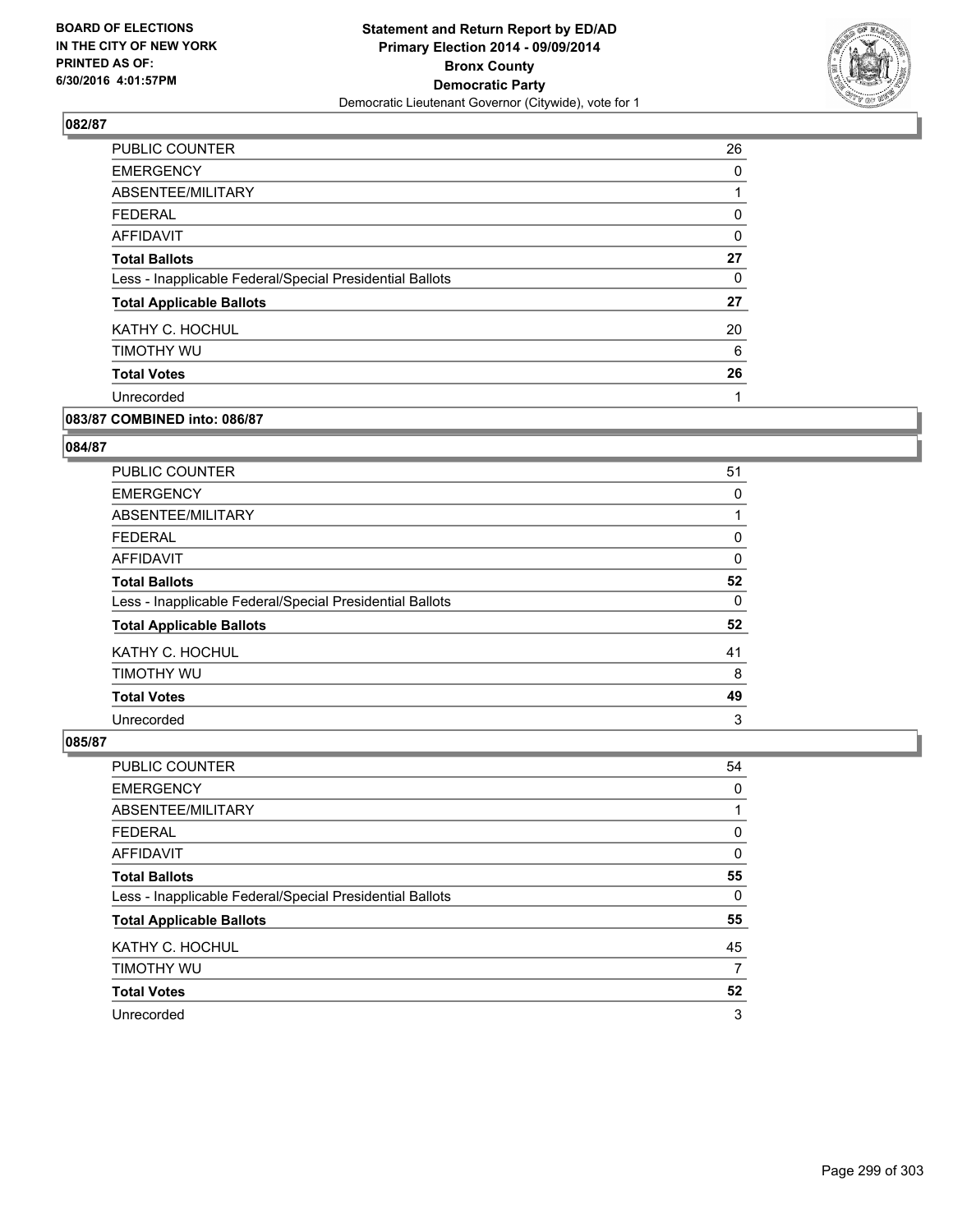

| PUBLIC COUNTER                                           | 11 |
|----------------------------------------------------------|----|
| <b>EMERGENCY</b>                                         | 0  |
| ABSENTEE/MILITARY                                        | 15 |
| <b>FEDERAL</b>                                           | 0  |
| <b>AFFIDAVIT</b>                                         | 0  |
| <b>Total Ballots</b>                                     | 26 |
| Less - Inapplicable Federal/Special Presidential Ballots | 0  |
| <b>Total Applicable Ballots</b>                          | 26 |
| KATHY C. HOCHUL                                          | 14 |
| TIMOTHY WU                                               | 11 |
| <b>Total Votes</b>                                       | 25 |
| Unrecorded                                               | 1  |

#### **087/87**

| PUBLIC COUNTER                                           | 130 |
|----------------------------------------------------------|-----|
| <b>EMERGENCY</b>                                         | 0   |
| ABSENTEE/MILITARY                                        | 4   |
| <b>FEDERAL</b>                                           | 0   |
| <b>AFFIDAVIT</b>                                         | 0   |
| <b>Total Ballots</b>                                     | 134 |
| Less - Inapplicable Federal/Special Presidential Ballots | 0   |
| <b>Total Applicable Ballots</b>                          | 134 |
| KATHY C. HOCHUL                                          | 110 |
| TIMOTHY WU                                               | 18  |
| <b>Total Votes</b>                                       | 128 |
| Unrecorded                                               | 6   |
|                                                          |     |

| PUBLIC COUNTER                                           | 32             |
|----------------------------------------------------------|----------------|
| <b>EMERGENCY</b>                                         | 0              |
| ABSENTEE/MILITARY                                        | $\overline{2}$ |
| <b>FEDERAL</b>                                           | 0              |
| AFFIDAVIT                                                | 0              |
| <b>Total Ballots</b>                                     | 34             |
| Less - Inapplicable Federal/Special Presidential Ballots | 0              |
| <b>Total Applicable Ballots</b>                          | 34             |
| KATHY C. HOCHUL                                          | 22             |
| TIMOTHY WU                                               | 8              |
| <b>Total Votes</b>                                       | 30             |
| Unrecorded                                               | 4              |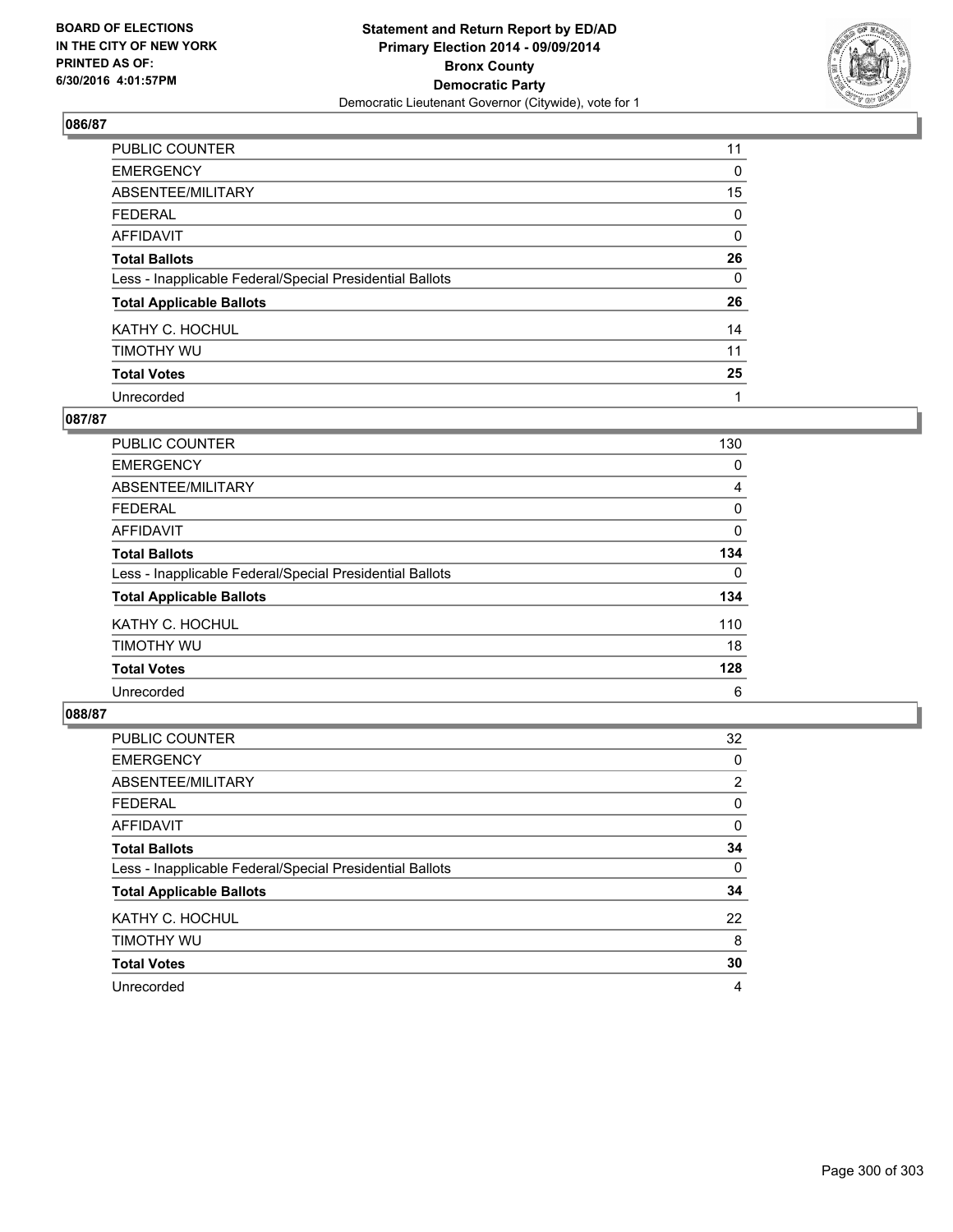

| <b>PUBLIC COUNTER</b>                                    | 31 |
|----------------------------------------------------------|----|
| <b>EMERGENCY</b>                                         | 0  |
| ABSENTEE/MILITARY                                        | 6  |
| <b>FEDERAL</b>                                           | 0  |
| <b>AFFIDAVIT</b>                                         | 0  |
| <b>Total Ballots</b>                                     | 37 |
| Less - Inapplicable Federal/Special Presidential Ballots | 0  |
| <b>Total Applicable Ballots</b>                          | 37 |
| KATHY C. HOCHUL                                          | 24 |
| TIMOTHY WU                                               | 9  |
| UNATTRIBUTABLE WRITE-IN (WRITE-IN)                       | 1  |
| <b>Total Votes</b>                                       | 34 |
| Unrecorded                                               | 3  |
| 090/87 COMBINED into: 001/87                             |    |

## **091/87 COMBINED into: 001/87**

#### **092/87**

| <b>Total Votes</b>                                       | 0 |
|----------------------------------------------------------|---|
| TIMOTHY WU                                               | 0 |
| KATHY C. HOCHUL                                          | 0 |
| <b>Total Applicable Ballots</b>                          | 0 |
| Less - Inapplicable Federal/Special Presidential Ballots | 0 |
| <b>Total Ballots</b>                                     | 0 |
| <b>AFFIDAVIT</b>                                         | 0 |
| <b>FEDERAL</b>                                           | 0 |
| <b>ABSENTEE/MILITARY</b>                                 | 0 |
| <b>EMERGENCY</b>                                         | 0 |
| PUBLIC COUNTER                                           | 0 |

| <b>Total Votes</b>                                       | 0 |
|----------------------------------------------------------|---|
| TIMOTHY WU                                               | 0 |
| KATHY C. HOCHUL                                          | 0 |
| <b>Total Applicable Ballots</b>                          | 0 |
| Less - Inapplicable Federal/Special Presidential Ballots | 0 |
| <b>Total Ballots</b>                                     | 0 |
| <b>AFFIDAVIT</b>                                         | 0 |
| <b>FEDERAL</b>                                           | 0 |
| <b>ABSENTEE/MILITARY</b>                                 | 0 |
| <b>EMERGENCY</b>                                         | 0 |
| PUBLIC COUNTER                                           | 0 |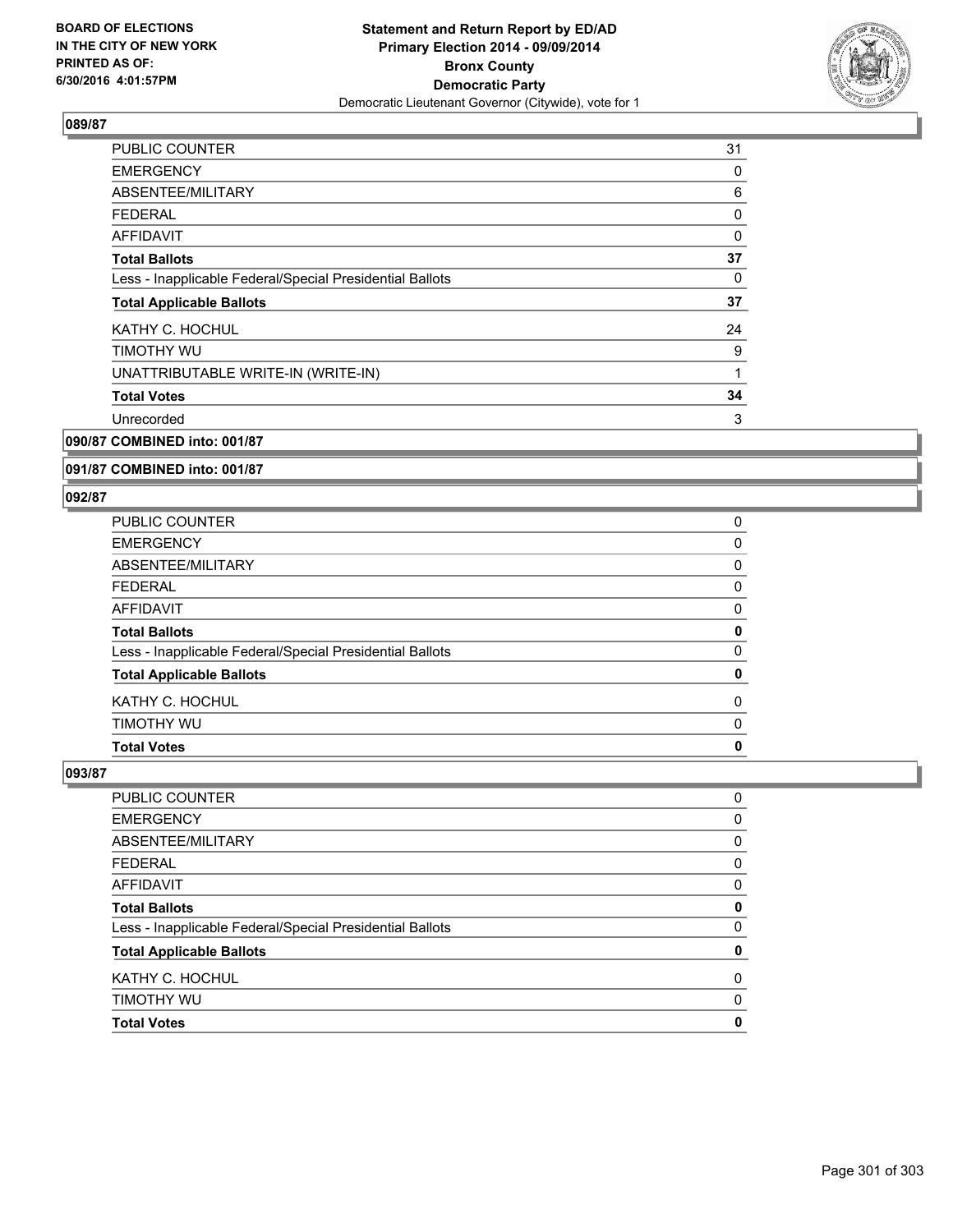

| 095/87 COMBINED into: 041/87    |                                                          |              |
|---------------------------------|----------------------------------------------------------|--------------|
| <b>Total Votes</b>              |                                                          | $\mathbf{0}$ |
| TIMOTHY WU                      |                                                          | 0            |
| KATHY C. HOCHUL                 |                                                          | 0            |
| <b>Total Applicable Ballots</b> |                                                          | 0            |
|                                 | Less - Inapplicable Federal/Special Presidential Ballots | 0            |
| <b>Total Ballots</b>            |                                                          | 0            |
| AFFIDAVIT                       |                                                          | 0            |
| <b>FEDERAL</b>                  |                                                          | 0            |
| ABSENTEE/MILITARY               |                                                          | 0            |
| <b>EMERGENCY</b>                |                                                          | 0            |
| <b>PUBLIC COUNTER</b>           |                                                          | 0            |